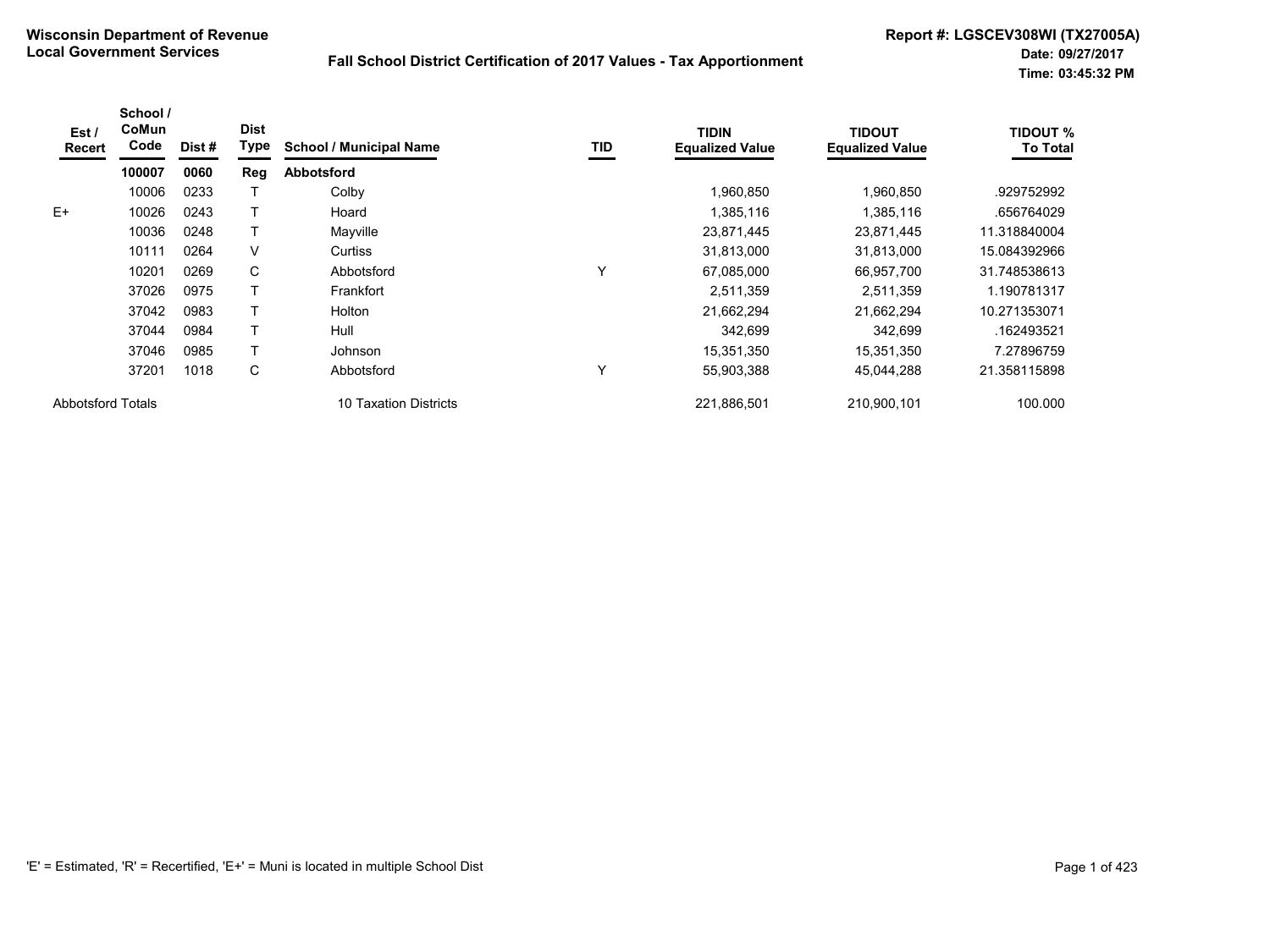| Est/<br>Recert               | School /<br>CoMun<br>Code | Dist # | <b>Dist</b><br>Type | <b>School / Municipal Name</b> | TID | <b>TIDIN</b><br><b>Equalized Value</b> | <b>TIDOUT</b><br><b>Equalized Value</b> | <b>TIDOUT %</b><br><b>To Total</b> |
|------------------------------|---------------------------|--------|---------------------|--------------------------------|-----|----------------------------------------|-----------------------------------------|------------------------------------|
|                              | 010014                    | 0017   | Reg                 | <b>Adams Friendship Area</b>   |     |                                        |                                         |                                    |
|                              | 01002                     | 0001   | Τ                   | Adams                          |     | 122,546,100                            | 122,546,100                             | 9.192516875                        |
|                              | 01004                     | 0002   | T                   | <b>Big Flats</b>               |     | 90,222,100                             | 90,222,100                              | 6.767805558                        |
|                              | 01006                     | 0003   | $\top$              | Colburn                        |     | 52,638,924                             | 52,638,924                              | 3.94858912                         |
|                              | 01010                     | 0005   | T.                  | Easton                         |     | 77,802,600                             | 77,802,600                              | 5.836185023                        |
| $E+$                         | 01012                     | 0006   | Τ                   | Jackson                        |     | 64,204,307                             | 64,204,307                              | 4.816140012                        |
|                              | 01016                     | 0008   | $\top$              | Lincoln                        |     | 41,342,900                             | 41,342,900                              | 3.10124358                         |
|                              | 01018                     | 0009   | T.                  | Monroe                         |     | 96,007,000                             | 96,007,000                              | 7.20174667                         |
|                              | 01020                     | 0010   |                     | New Chester                    | Υ   | 92,917,208                             | 84,514,408                              | 6.339656029                        |
|                              | 01024                     | 0012   | $\mathsf{T}$        | Preston                        |     | 132,408,500                            | 132,408,500                             | 9.932322372                        |
|                              | 01026                     | 0013   | T.                  | Quincy                         |     | 180,964,000                            | 180,964,000                             | 13.574602731                       |
|                              | 01028                     | 0014   | T.                  | Richfield                      |     | 28,319,666                             | 28,319,666                              | 2.124335312                        |
|                              | 01032                     | 0016   | T.                  | Springville                    |     | 67,066,848                             | 67,066,848                              | 5.030867012                        |
|                              | 01034                     | 0017   | T.                  | <b>Strongs Prairie</b>         |     | 209,691,100                            | 209,691,100                             | 15.729500778                       |
|                              | 01126                     | 0018   | $\vee$              | Friendship                     | Y   | 26,835,200                             | 24,388,800                              | 1.829470343                        |
|                              | 01201                     | 0019   | C                   | Adams                          | Y   | 80,410,100                             | 60,989,900                              | 4.575018584                        |
| Adams Friendship Area Totals |                           |        |                     | <b>15 Taxation Districts</b>   |     | 1,363,376,553                          | 1,333,107,153                           | 100.000                            |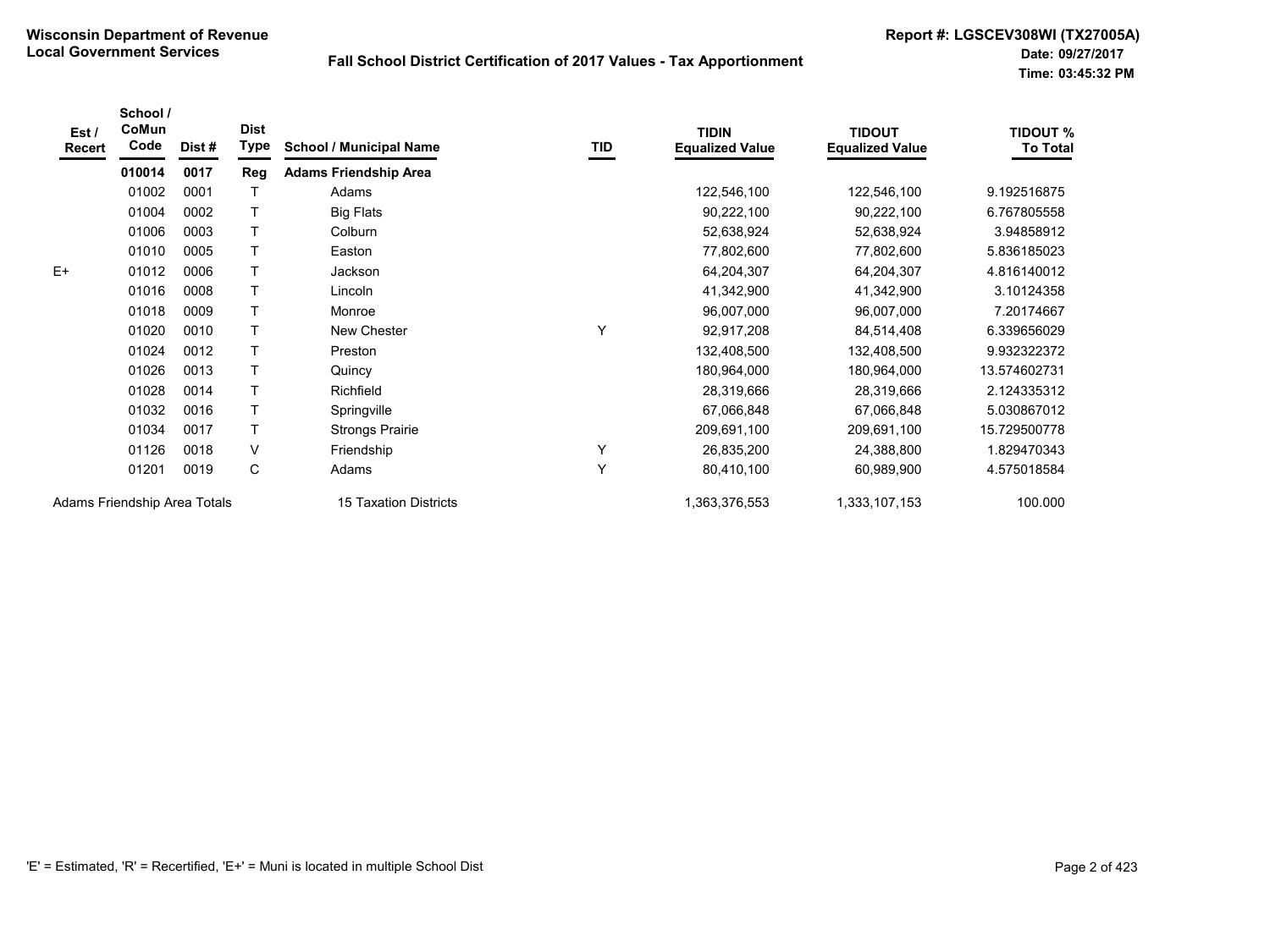| Est /<br><b>Recert</b> | School /<br>CoMun<br>Code | Dist# | <b>Dist</b><br>Type | <b>School / Municipal Name</b> | TID | <b>TIDIN</b><br><b>Equalized Value</b> | <b>TIDOUT</b><br><b>Equalized Value</b> | <b>TIDOUT %</b><br><b>To Total</b> |
|------------------------|---------------------------|-------|---------------------|--------------------------------|-----|----------------------------------------|-----------------------------------------|------------------------------------|
|                        | 230063                    | 0144  | <b>Reg</b>          | Albany                         |     |                                        |                                         |                                    |
|                        | 23004                     | 0648  |                     | Albany                         |     | 106.022.573                            | 106.022.573                             | 45.494116246                       |
|                        | 23006                     | 0649  |                     | <b>Brooklyn</b>                |     | 36.644.209                             | 36.644.209                              | 15.723971385                       |
|                        | 23012                     | 0652  |                     | Decatur                        |     | 5,677,784                              | 5,677,784                               | 2.43632802                         |
|                        | 23022                     | 0657  |                     | Mount Pleasant                 |     | 18,466,957                             | 18.466.957                              | 7.924141668                        |
|                        | 23028                     | 0660  |                     | Sylvester                      |     | 16.814.201                             | 16.814.201                              | 7.214946716                        |
|                        | 23101                     | 0663  | V                   | Albany                         | ν   | 51,620,000                             | 47.281.500                              | 20.288415914                       |
|                        | 53024                     | 1408  |                     | Magnolia                       |     | 2,139,556                              | 2,139,556                               | .918080052                         |
| <b>Albany Totals</b>   |                           |       |                     | <b>7 Taxation Districts</b>    |     | 237,385,280                            | 233,046,780                             | 100.000                            |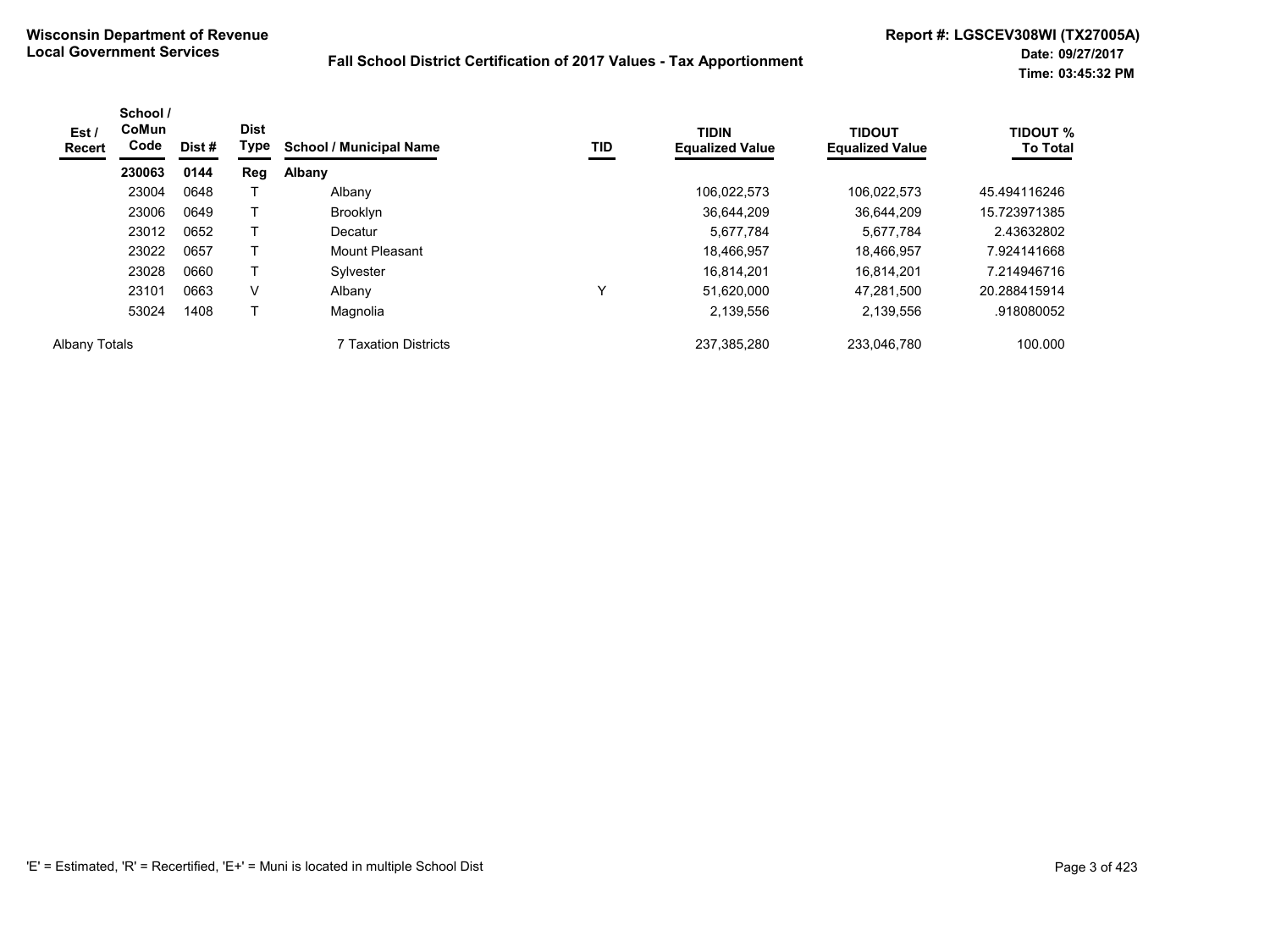| Est/<br><b>Recert</b> | School /<br><b>CoMun</b><br>Code<br>Dist #<br>0189<br>310070 | <b>Dist</b><br>Type | TID<br><b>School / Municipal Name</b> | <b>TIDIN</b><br><b>Equalized Value</b> | <b>TIDOUT</b><br><b>Equalized Value</b> | <b>TIDOUT %</b><br><b>To Total</b> |             |              |
|-----------------------|--------------------------------------------------------------|---------------------|---------------------------------------|----------------------------------------|-----------------------------------------|------------------------------------|-------------|--------------|
|                       |                                                              |                     | Reg                                   | Algoma                                 |                                         |                                    |             |              |
|                       | 31002                                                        | 0830                |                                       | Ahnapee                                |                                         | 90,068,200                         | 90,068,200  | 24.938948748 |
|                       | 31006                                                        | 0832                |                                       | Casco                                  |                                         | 15,524,098                         | 15.524.098  | 4.298461437  |
|                       | 31010                                                        | 0834                |                                       | Lincoln                                |                                         | 40,466,708                         | 40,466,708  | 11.204810986 |
|                       | 31016                                                        | 0837                |                                       | Pierce                                 |                                         | 51,751,352                         | 51,751,352  | 14.329411659 |
|                       | 31201                                                        | 0842                | C                                     | Algoma                                 |                                         | 166,383,300                        | 163,344,400 | 45.22836717  |
| Algoma Totals         |                                                              |                     |                                       | 5 Taxation Districts                   |                                         | 364,193,658                        | 361,154,758 | 100.000      |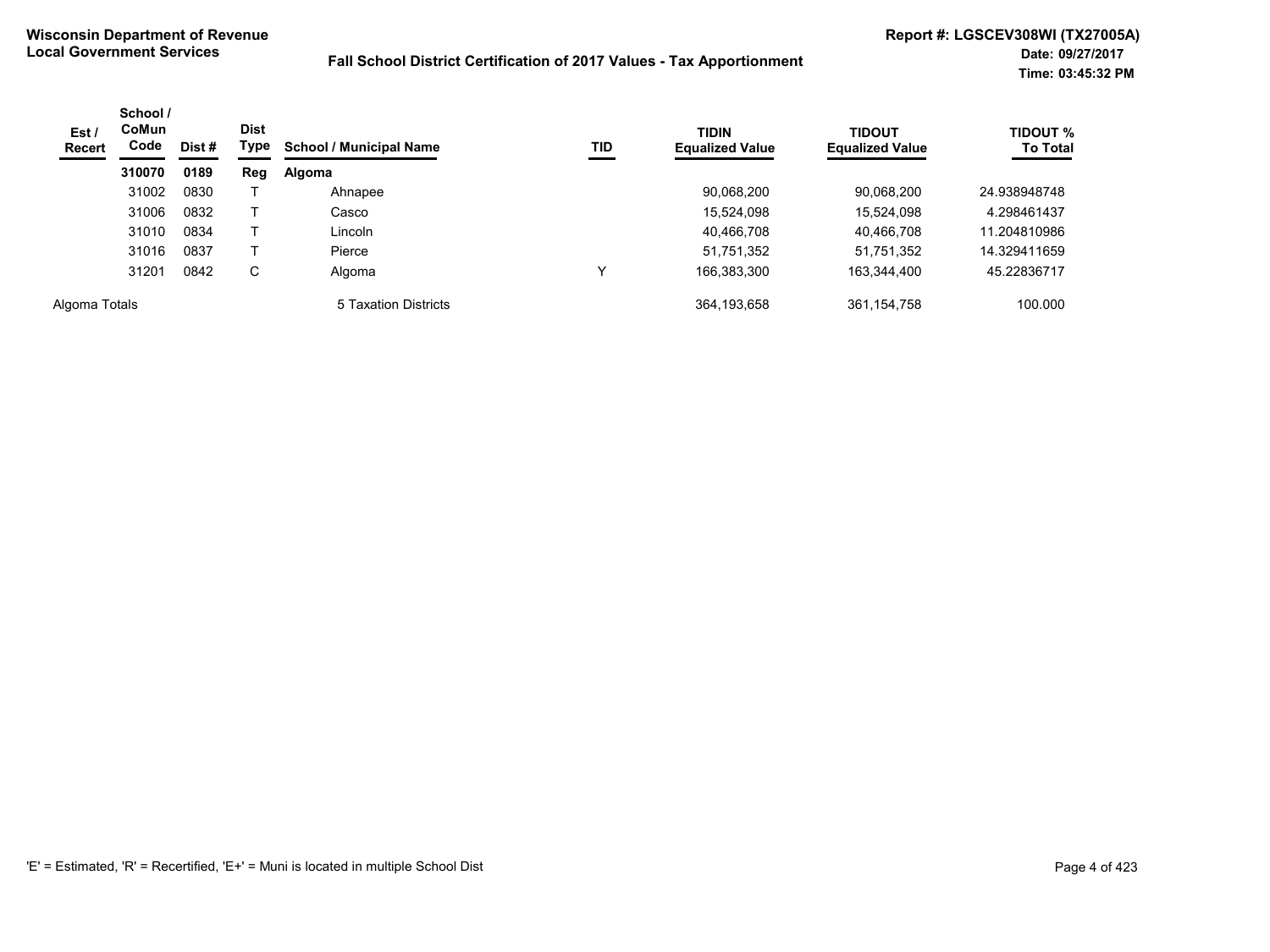| Est /<br><b>Recert</b> | School /<br>CoMun<br>Code | Dist# | <b>Dist</b><br><b>Type</b> | <b>School / Municipal Name</b> | TID          | <b>TIDIN</b><br><b>Equalized Value</b> | <b>TIDOUT</b><br><b>Equalized Value</b> | <b>TIDOUT %</b><br><b>To Total</b> |
|------------------------|---------------------------|-------|----------------------------|--------------------------------|--------------|----------------------------------------|-----------------------------------------|------------------------------------|
|                        | 060084                    | 0041  | Reg                        | Alma                           |              |                                        |                                         |                                    |
|                        | 06002                     | 0130  |                            | Alma                           |              | 39,109,199                             | 39,109,199                              | 21.281094358                       |
|                        | 06004                     | 0131  |                            | <b>Belvidere</b>               |              | 11,729,133                             | 11,729,133                              | 6.382354855                        |
|                        | 06018                     | 0138  |                            | Lincoln                        |              | 25,066,678                             | 25,066,678                              | 13.63991985                        |
| $E+$                   | 06024                     | 0141  |                            | Modena                         |              | 2,546,742                              | 2,546,742                               | 1.38579818                         |
|                        | 06028                     | 0143  |                            | Montana                        |              | 980,140                                | 980,140                                 | .533338763                         |
|                        | 06032                     | 0145  |                            | Nelson                         |              | 39,580,522                             | 39,580,522                              | 21.537562644                       |
|                        | 06034                     | 0146  |                            | Waumandee                      |              | 733,305                                | 733,305                                 | .39902461                          |
|                        | 06154                     | 0148  | V                          | <b>Nelson</b>                  |              | 11,773,097                             | 11.773.097                              | 6.406277667                        |
|                        | 06201                     | 0149  | C                          | Alma                           | $\checkmark$ | 55,500,663                             | 52,255,563                              | 28.434629073                       |
| Alma Totals            |                           |       |                            | 9 Taxation Districts           |              | 187,019,479                            | 183,774,379                             | 100.000                            |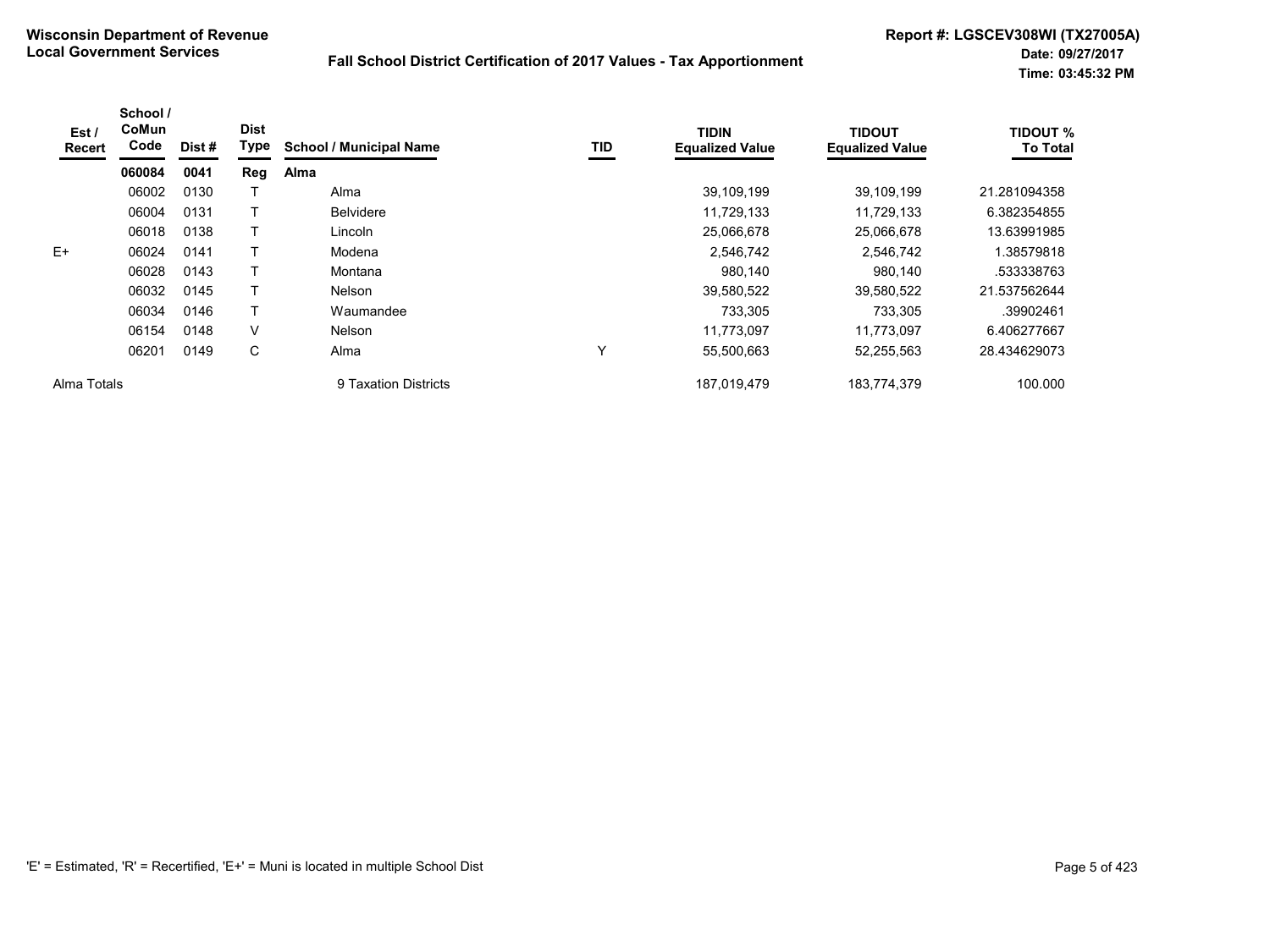| Est /<br><b>Recert</b> | School /<br>CoMun<br>Code | Dist# | <b>Dist</b><br>Type | <b>School / Municipal Name</b> | TID | <b>TIDIN</b><br><b>Equalized Value</b> | <b>TIDOUT</b><br><b>Equalized Value</b> | <b>TIDOUT %</b><br><b>To Total</b> |
|------------------------|---------------------------|-------|---------------------|--------------------------------|-----|----------------------------------------|-----------------------------------------|------------------------------------|
|                        | 270091                    | 0161  | Reg                 | <b>Alma Center</b>             |     |                                        |                                         |                                    |
|                        | 10040                     | 0250  |                     | Mentor                         |     | 48.142.043                             | 48.142.043                              | 21.590644341                       |
| E+                     | 27006                     | 0734  |                     | Alma                           |     | 82,325,647                             | 82,325,647                              | 36.921236694                       |
|                        | 27014                     | 0738  |                     | Cleveland                      |     | 5,713,972                              | 5,713,972                               | 2.5625904                          |
|                        | 27020                     | 0741  |                     | Garden Valley                  |     | 34.941.661                             | 34.941.661                              | 15.670564196                       |
|                        | 27024                     | 0743  |                     | Hixton                         |     | 10,360,328                             | 10.360.328                              | 4.646378574                        |
|                        | 27040                     | 0751  |                     | Northfield                     |     | 2.421.056                              | 2.421.056                               | 1.085790211                        |
|                        | 27101                     | 0753  | V                   | Alma Center                    |     | 17,811,100                             | 17.811.100                              | 7.987885463                        |
|                        | 27152                     | 0756  | V                   | Merrillan                      |     | 21,260,600                             | 21.260.600                              | 9.534910122                        |
| Alma Center Totals     |                           |       |                     | 8 Taxation Districts           |     | 222,976,407                            | 222,976,407                             | 100.000                            |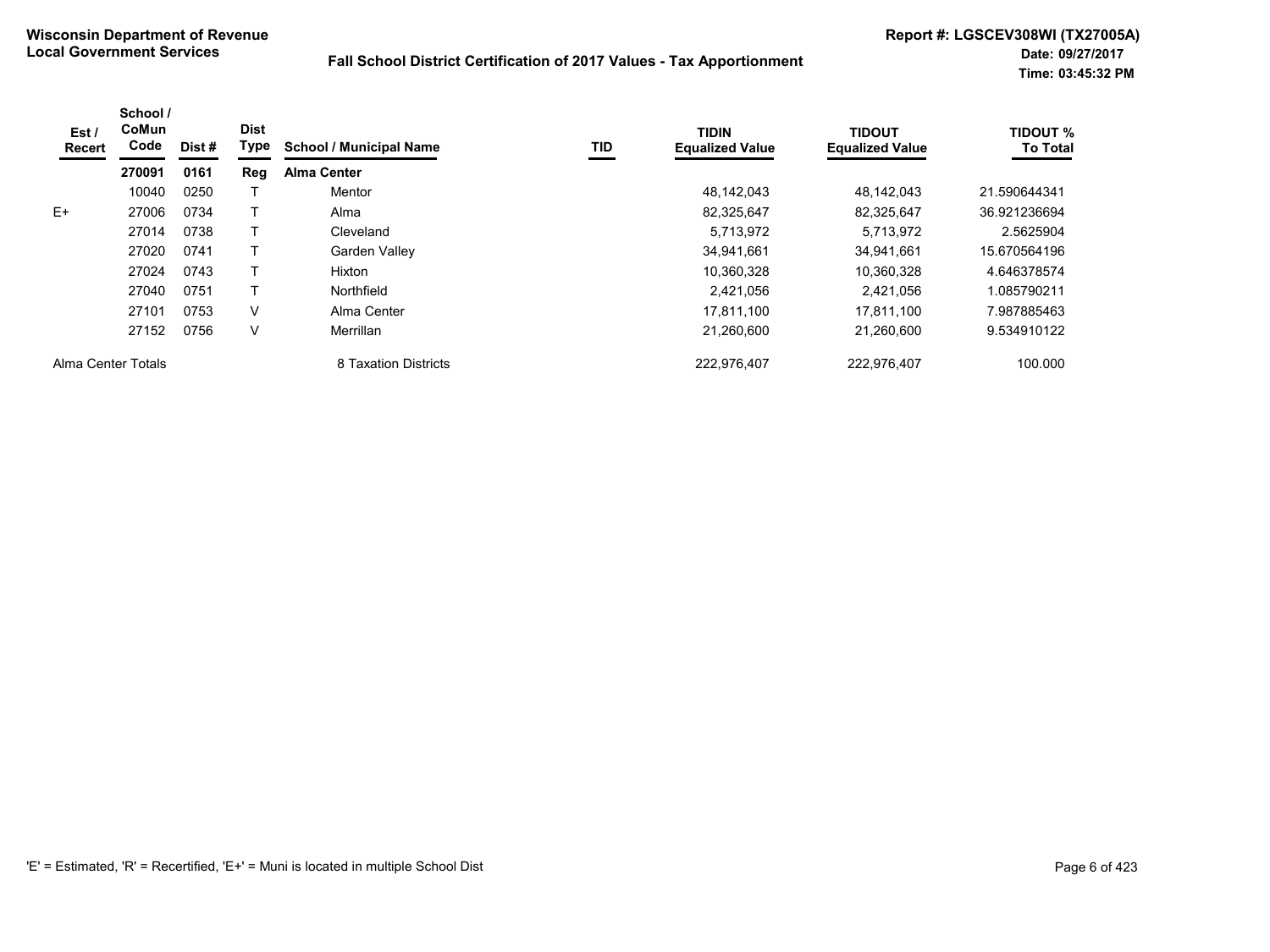| Est/<br><b>Recert</b>  | School /<br>CoMun<br>Code | Dist # | <b>Dist</b><br>Type | <b>School / Municipal Name</b> | TID | <b>TIDIN</b><br><b>Equalized Value</b> | <b>TIDOUT</b><br><b>Equalized Value</b> | <b>TIDOUT %</b><br><b>To Total</b> |
|------------------------|---------------------------|--------|---------------------|--------------------------------|-----|----------------------------------------|-----------------------------------------|------------------------------------|
|                        | 490105                    | 0294   | <b>Reg</b>          | <b>Almond-Bancroft</b>         |     |                                        |                                         |                                    |
|                        | 49004                     | 1304   |                     | Almond                         |     | 39,742,588                             | 39.742.588                              | 21.73551678                        |
|                        | 49008                     | 1306   |                     | <b>Belmont</b>                 |     | 37,409,211                             | 37,409,211                              | 20.459375555                       |
|                        | 49010                     | 1307   |                     | Buena Vista                    |     | 45,316,086                             | 45,316,086                              | 24.783704263                       |
|                        | 49022                     | 1313   |                     | Lanark                         |     | 5.251.205                              | 5,251,205                               | 2.871923046                        |
|                        | 49028                     | 1316   |                     | Pine Grove                     |     | 32,350,843                             | 32.350.843                              | 17.692916497                       |
|                        | 49101                     | 1320   | V                   | Almond                         |     | 18,953,300                             | 18,953,300                              | 10.365700648                       |
|                        | 69020                     | 1892   | т                   | Oasis                          |     | 176.383                                | 176.383                                 | .096465174                         |
|                        | 69028                     | 1896   |                     | Rose                           |     | 3,646,683                              | 3,646,683                               | .994398038                         |
| Almond-Bancroft Totals |                           |        |                     | 8 Taxation Districts           |     | 182,846,299                            | 182,846,299                             | 100.000                            |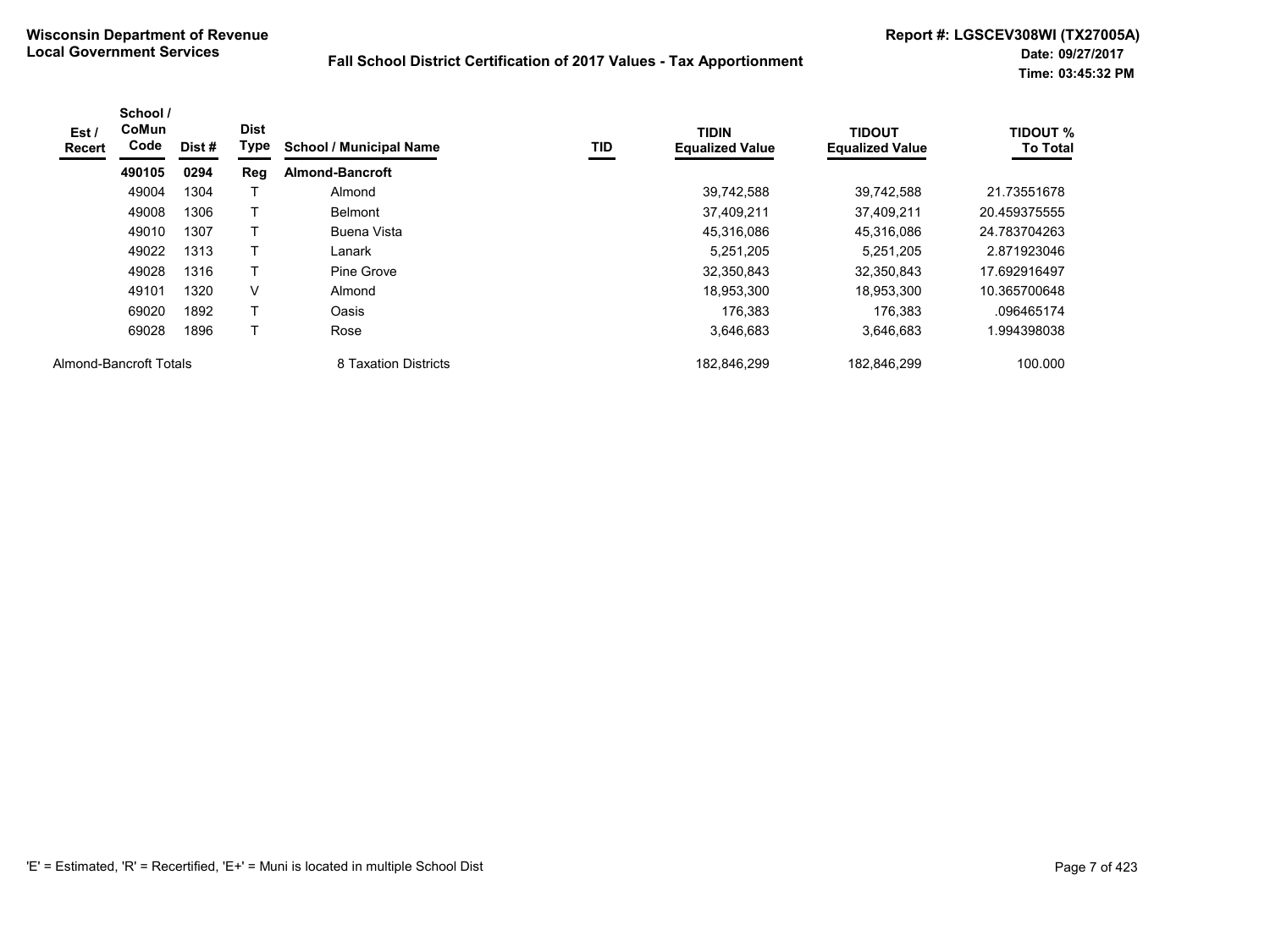| Est/<br><b>Recert</b> | School /<br><b>CoMun</b><br>Code | Dist # | <b>Dist</b><br>Type | <b>School / Municipal Name</b> | TID | <b>TIDIN</b><br><b>Equalized Value</b> | <b>TIDOUT</b><br><b>Equalized Value</b> | <b>TIDOUT %</b><br><b>To Total</b> |
|-----------------------|----------------------------------|--------|---------------------|--------------------------------|-----|----------------------------------------|-----------------------------------------|------------------------------------|
|                       | 180112                           | 0118   | Reg                 | <b>Altoona</b>                 |     |                                        |                                         |                                    |
|                       | 18012                            | 0521   |                     | Lincoln                        |     | 1,241,937                              | 1,241,937                               | .210601869                         |
|                       | 18024                            | 0527   |                     | Washington                     |     | 154,446,857                            | 154,446,857                             | 26.190375741                       |
|                       | 18201                            | 0531   | С                   | Altoona                        | v   | 634,151,695                            | 418,103,895                             | 70.900103257                       |
|                       | 18221                            | 0533   | С                   | Eau Claire                     | ν   | 15.915.754                             | 15.915.754                              | 2.698919134                        |
| Altoona Totals        |                                  |        |                     | 4 Taxation Districts           |     | 805,756,243                            | 589.708.443                             | 100.000                            |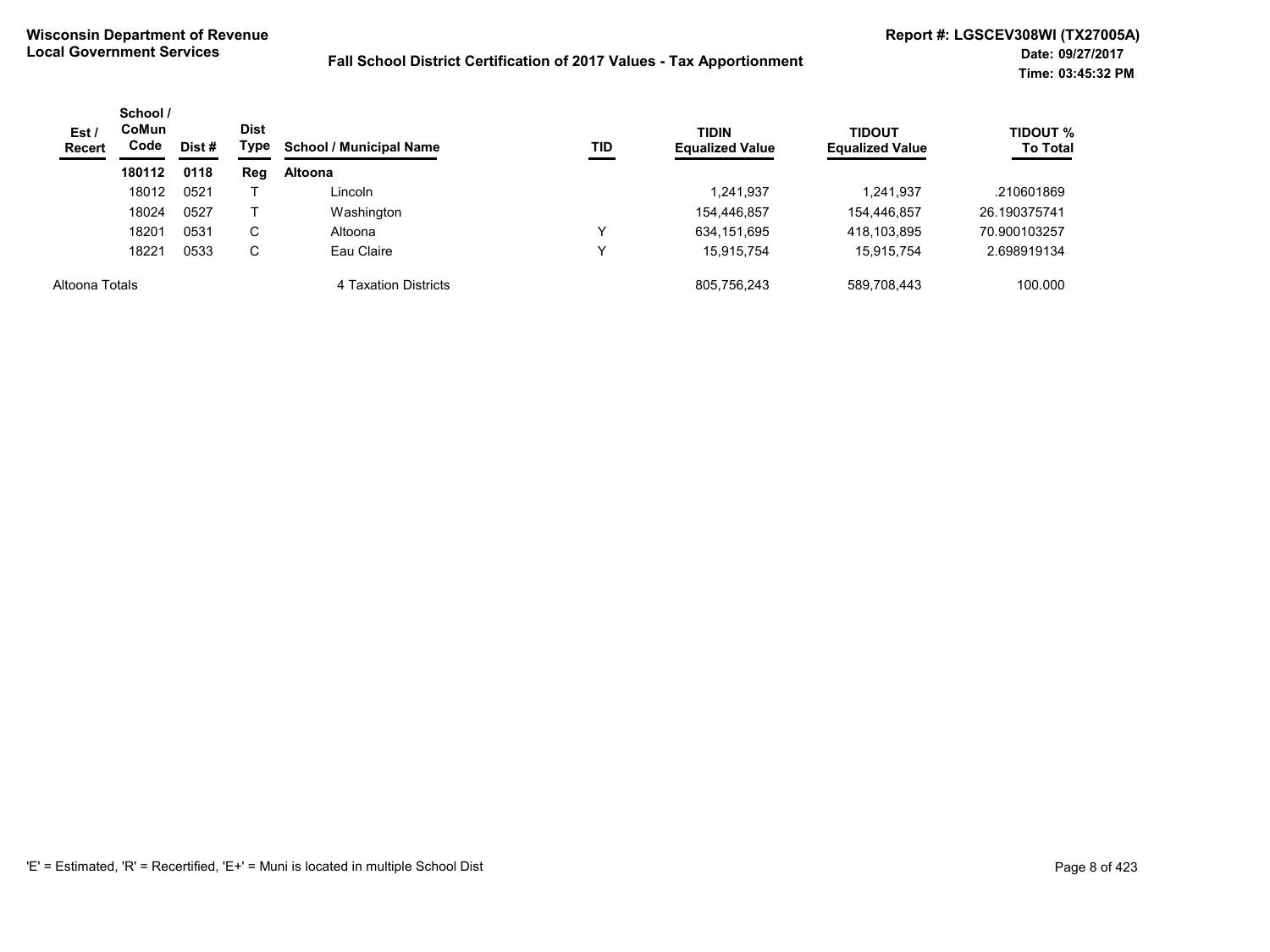| Est /<br>Recert     | School /<br>CoMun<br>Code | Dist # | <b>Dist</b><br>Type | <b>School / Municipal Name</b> | TID | <b>TIDIN</b><br><b>Equalized Value</b> | <b>TIDOUT</b><br><b>Equalized Value</b> | <b>TIDOUT %</b><br><b>To Total</b> |
|---------------------|---------------------------|--------|---------------------|--------------------------------|-----|----------------------------------------|-----------------------------------------|------------------------------------|
|                     | 480119                    | 0286   | Reg                 | Amery                          |     |                                        |                                         |                                    |
|                     | 48002                     | 1266   |                     | Alden                          |     | 94,696,027                             | 94,696,027                              | 10.77678406                        |
|                     | 48004                     | 1267   |                     | Apple River                    |     | 70,797,769                             | 70,797,769                              | 8.057067362                        |
|                     | 48006                     | 1268   |                     | <b>Balsam Lake</b>             |     | 13,954,151                             | 13,954,151                              | 1.588037818                        |
|                     | 48008                     | 1269   |                     | Beaver                         |     | 8,469,734                              | 8,469,734                               | .963889376                         |
|                     | 48010                     | 1270   |                     | <b>Black Brook</b>             |     | 63,741,228                             | 63,741,228                              | 7.254004963                        |
|                     | 48016                     | 1273   |                     | Clayton                        |     | 9,084,771                              | 9,084,771                               | 1.03388303                         |
|                     | 48024                     | 1277   |                     | Garfield                       |     | 148,779,214                            | 148,779,214                             | 16.93166559                        |
| $E+$                | 48032                     | 1281   |                     | Lincoln                        |     | 257,493,938                            | 257,493,938                             | 29.303833058                       |
|                     | 48201                     | 1300   | C                   | Amery                          | Υ   | 201,113,800                            | 182,178,700                             | 20.732659779                       |
|                     | 55006                     | 1462   |                     | Cylon                          |     | 14,533,737                             | 14,533,737                              | 1.653997007                        |
|                     | 55036                     | 1477   |                     | Stanton                        |     | 2,283,679                              | 2,283,679                               | .259891742                         |
|                     | 55116                     | 1482   | V                   | Deer Park                      |     | 12,691,000                             | 12,691,000                              | 1.444286216                        |
| <b>Amery Totals</b> |                           |        |                     | 12 Taxation Districts          |     | 897,639,048                            | 878,703,948                             | 100.000                            |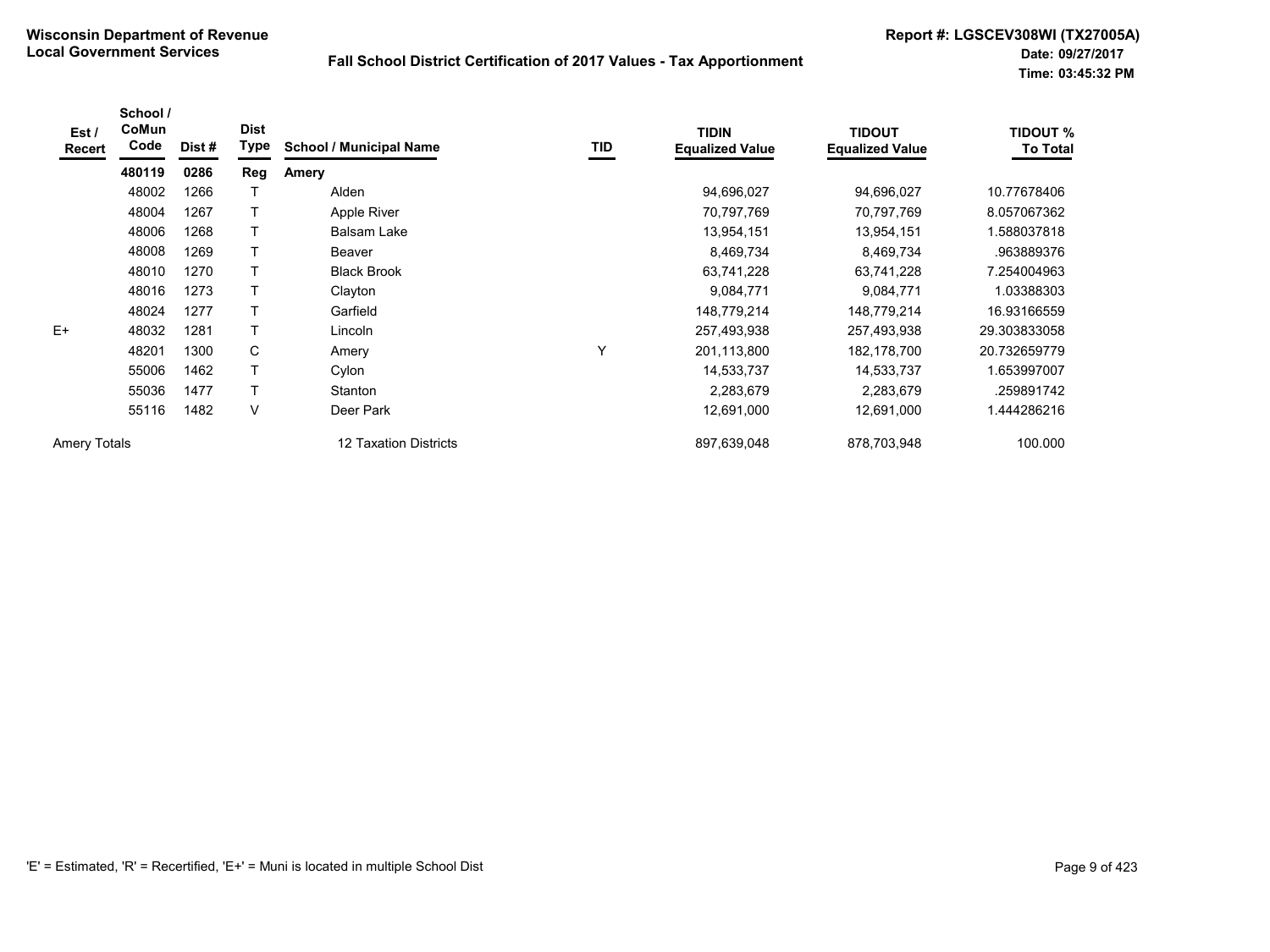| Est /<br><b>Recert</b> | School /<br>CoMun<br>Code | Dist# | <b>Dist</b><br><b>Type</b> | <b>School / Municipal Name</b> | TID | <b>TIDIN</b><br><b>Equalized Value</b> | <b>TIDOUT</b><br><b>Equalized Value</b> | <b>TIDOUT %</b><br><b>To Total</b> |
|------------------------|---------------------------|-------|----------------------------|--------------------------------|-----|----------------------------------------|-----------------------------------------|------------------------------------|
|                        | 340140                    | 0204  | Reg                        | Antigo                         |     |                                        |                                         |                                    |
|                        | 34002                     | 0893  |                            | Ackley                         |     | 41,168,417                             | 41,168,417                              | 3.788097977                        |
|                        | 34006                     | 0895  | $\top$                     | Antigo                         |     | 105,802,800                            | 105,802,800                             | 9.735408886                        |
|                        | 34012                     | 0898  | $\mathsf{T}$               | Langlade                       |     | 59,922,211                             | 59,922,211                              | 5.513721994                        |
|                        | 34014                     | 0899  | $\mathsf{T}$               | Neva                           |     | 57,974,512                             | 57,974,512                              | 5.334505129                        |
|                        | 34016                     | 0900  | $\top$                     | Norwood                        |     | 72,401,000                             | 72,401,000                              | 6.661953547                        |
|                        | 34020                     | 0902  | $\mathsf{T}$               | Peck                           |     | 27,061,894                             | 27,061,894                              | 2.490091031                        |
| E                      | 34022                     | 0903  | T                          | Polar                          |     | 79,357,000                             | 79,357,000                              | 7.302007536                        |
|                        | 34024                     | 0904  | $\mathsf{T}$               | Price                          |     | 20,567,500                             | 20,567,500                              | 1.892511562                        |
|                        | 34026                     | 0905  | $\top$                     | Rolling                        |     | 105,137,000                            | 105,137,000                             | 9.674145524                        |
|                        | 34028                     | 0906  | $\top$                     | Summit                         |     | 21,125,200                             | 21,125,200                              | 1.943828139                        |
| $E+$                   | 34030                     | 0907  | $\mathsf{T}$               | Upham                          |     | 5,112,815                              | 5,112,815                               | .470453944                         |
|                        | 34032                     | 0908  | $\mathsf{T}$               | Vilas                          |     | 27,924,541                             | 27,924,541                              | 2.569467203                        |
|                        | 34201                     | 0911  | $\mathbf C$                | Antigo                         | Υ   | 357,053,800                            | 345,008,300                             | 31.745822128                       |
|                        | 37038                     | 0981  | $\mathsf{T}$               | Harrison                       |     | 26,735,900                             | 26,735,900                              | 2.460094803                        |
|                        | 37062                     | 0993  | $\mathsf{T}$               | Plover                         |     | 21,261,969                             | 21,261,969                              | 1.956412892                        |
|                        | 58006                     | 1560  | $\mathsf{T}$               | Aniwa                          |     | 19,880,604                             | 19,880,604                              | 1.829307058                        |
|                        | 58026                     | 1570  | $\mathsf{T}$               | Hutchins                       |     | 31,366,458                             | 31,366,458                              | 2.886174032                        |
|                        | 58101                     | 1583  | $\vee$                     | Aniwa                          |     | 8,097,200                              | 8,097,200                               | .745061122                         |
|                        | 58151                     | 1590  | V                          | Mattoon                        |     | 10,878,000                             | 10,878,000                              | 1.000935494                        |
| Antigo Totals          |                           |       |                            | <b>19 Taxation Districts</b>   |     | 1,098,828,821                          | 1,086,783,321                           | 100.000                            |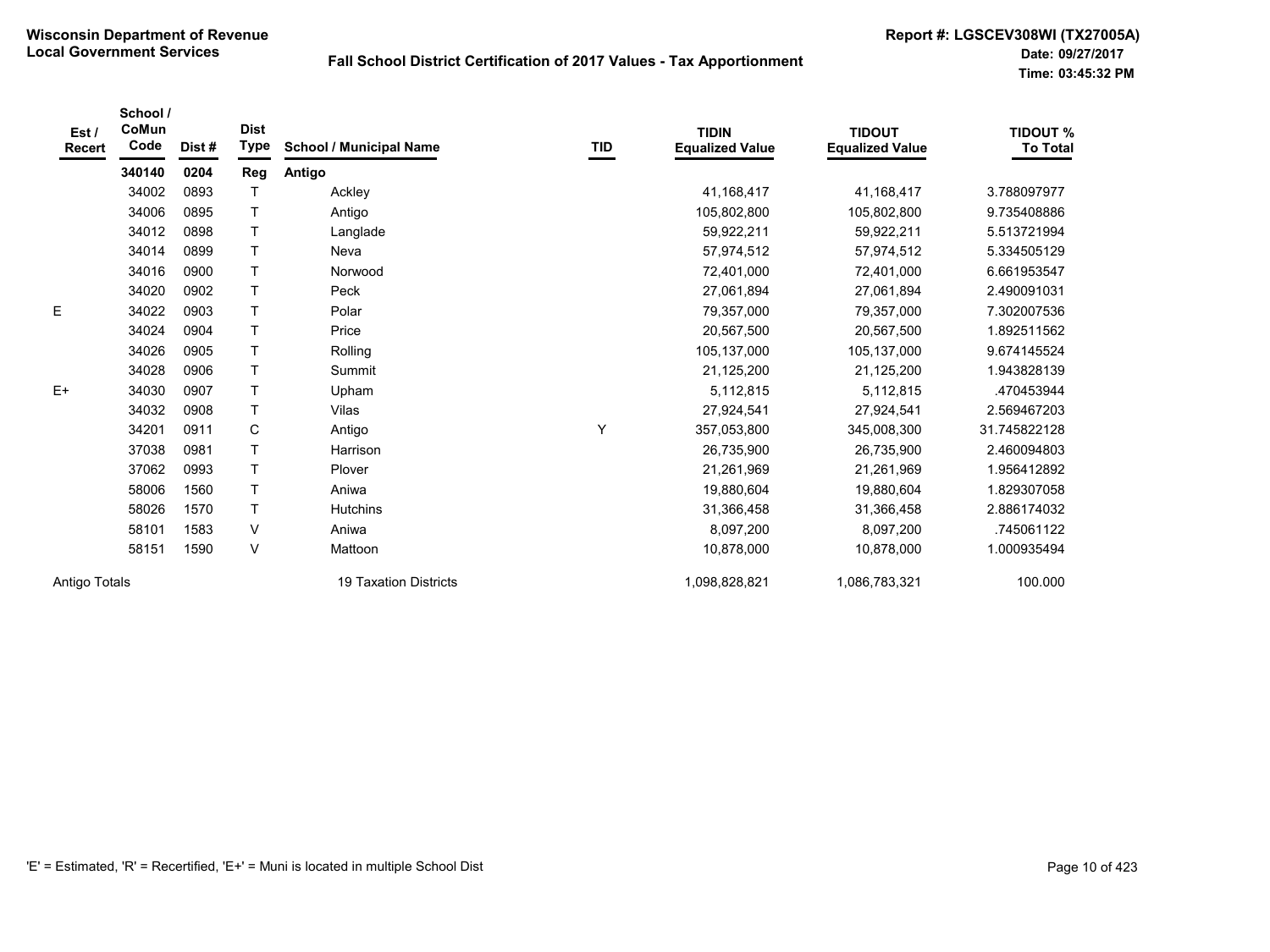| Est /<br>Recert | School /<br>CoMun<br>Code | Dist# | <b>Dist</b><br>Type | <b>School / Municipal Name</b> | <b>TID</b> | <b>TIDIN</b><br><b>Equalized Value</b> | <b>TIDOUT</b><br><b>Equalized Value</b> | <b>TIDOUT %</b><br><b>To Total</b> |
|-----------------|---------------------------|-------|---------------------|--------------------------------|------------|----------------------------------------|-----------------------------------------|------------------------------------|
|                 | 440147                    | 0265  | <b>Reg</b>          | <b>Appleton Area</b>           |            |                                        |                                         |                                    |
|                 | 08010                     | 0183  |                     | Harrison                       |            | 35,640,798                             | 35,640,798                              | .465976162                         |
|                 | 08131                     | 1987  | V                   | Harrison                       | Υ          | 101,828,698                            | 101,828,698                             | .331332308                         |
|                 | 08201                     | 0192  | С                   | Appleton                       | Υ          | 589,488,179                            | 589,488,179                             | 7.707106869                        |
|                 | 08251                     | 0196  | C                   | Menasha                        | Υ          | 196,140,110                            | 147,577,610                             | 1.929464326                        |
|                 | 44006                     | 1180  |                     | <b>Buchanan</b>                |            | 945,293                                | 945,293                                 | .012358983                         |
|                 | 44020                     | 1187  |                     | <b>Grand Chute</b>             | Y          | 2,537,544,271                          | 2,497,274,871                           | 32.649958046                       |
|                 | 44146                     | 1203  | V                   | Little Chute                   | Υ          | 58,098,698                             | 19,935,398                              | .260640074                         |
|                 | 44201                     | 1206  | C                   | Appleton                       | Υ          | 4,308,365,435                          | 4,236,569,635                           | 55.389906192                       |
|                 | 70121                     | 1913  | V                   | Fox Crossing                   | Υ          | 6,896,692                              | 6,896,692                               | .090168971                         |
|                 | 70201                     | 1927  | C                   | Appleton                       | Υ          | 12,474,005                             | 12,474,005                              | .16308807                          |
|                 | Appleton Area Totals      |       |                     | 10 Taxation Districts          |            | 7,847,422,179                          | 7,648,631,179                           | 100.000                            |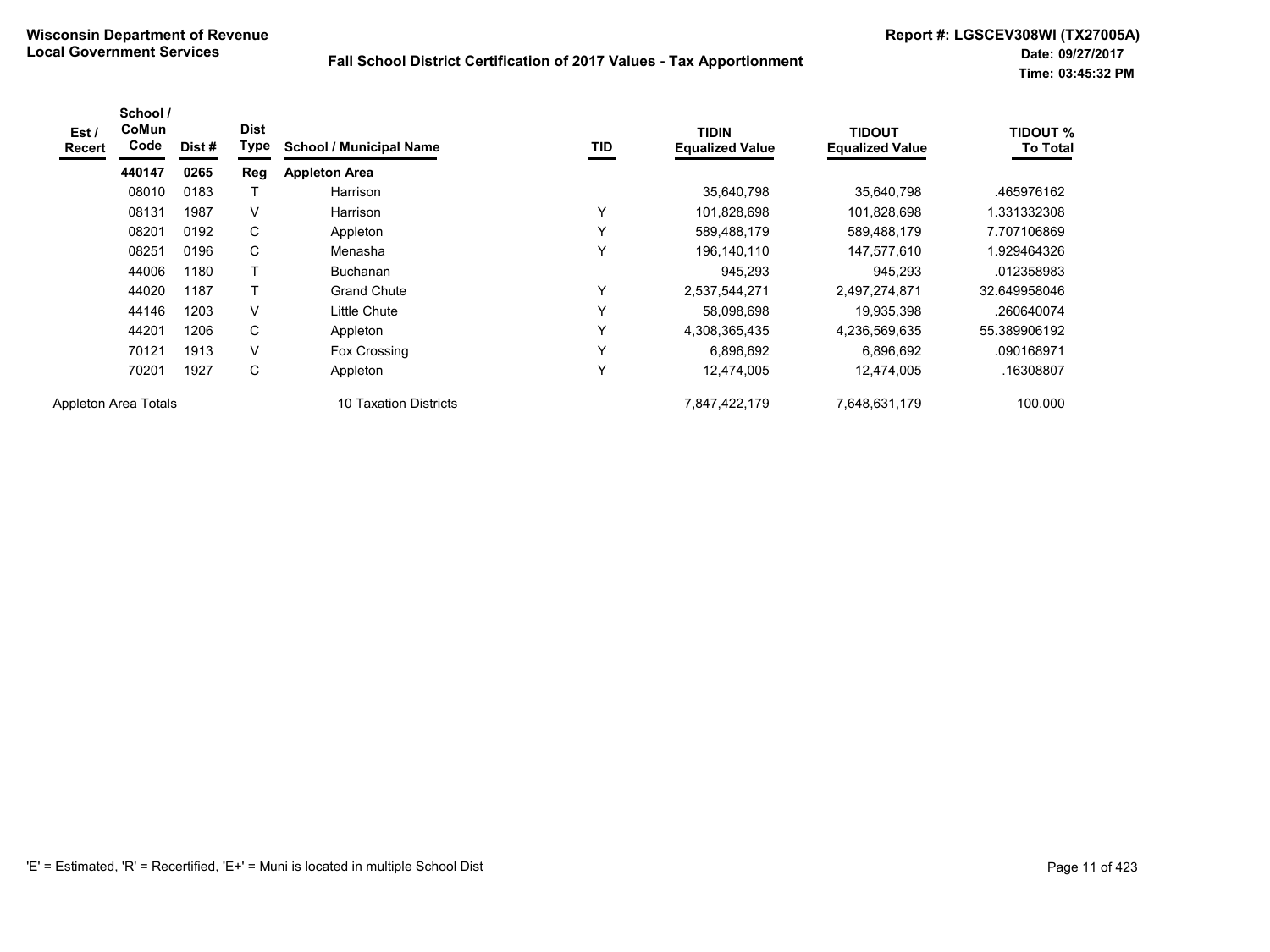| Est /<br>Recert | School /<br>CoMun<br>Code | Dist# | <b>Dist</b><br>Type | <b>School / Municipal Name</b> | TID          | <b>TIDIN</b><br><b>Equalized Value</b> | <b>TIDOUT</b><br><b>Equalized Value</b> | <b>TIDOUT %</b><br><b>To Total</b> |
|-----------------|---------------------------|-------|---------------------|--------------------------------|--------------|----------------------------------------|-----------------------------------------|------------------------------------|
|                 | 610154                    | 0358  | Reg                 | <b>Arcadia</b>                 |              |                                        |                                         |                                    |
|                 | 06010                     | 0134  |                     | <b>Cross</b>                   |              | 1,177,332                              | 1,177,332                               | .283548253                         |
|                 | 06016                     | 0137  | T                   | Glencoe                        |              | 38,646,900                             | 38,646,900                              | 9.307706724                        |
|                 | 06028                     | 0143  | T                   | Montana                        |              | 20,466,781                             | 20,466,781                              | 4.929212825                        |
|                 | 06034                     | 0146  | Τ                   | Waumandee                      |              | 19,049,730                             | 19,049,730                              | 4.587930727                        |
|                 | 61004                     | 1655  | т                   | Arcadia                        |              | 149,850,067                            | 149,850,067                             | 36.089841001                       |
|                 | 61012                     | 1659  | T                   | Dodge                          |              | 34,069,937                             | 34,069,937                              | 8.205392456                        |
|                 | 61014                     | 1660  | T                   | <b>Ettrick</b>                 |              | 280,990                                | 280,990                                 | .067673539                         |
|                 | 61016                     | 1661  | T                   | Gale                           |              | 3,485                                  | 3,485                                   | .000839326                         |
|                 | 61028                     | 1667  |                     | Trempealeau                    |              | 3,617,309                              | 3,617,309                               | .871191513                         |
|                 | 61201                     | 1674  | C                   | Arcadia                        | $\checkmark$ | 186,782,400                            | 147,388,700                             | 35.49704618                        |
|                 | 61241                     | 1677  | C                   | Independence                   | $\checkmark$ | 662,754                                | 662,754                                 | .159617456                         |
| Arcadia Totals  |                           |       |                     | 11 Taxation Districts          |              | 454,607,685                            | 415,213,985                             | 100.000                            |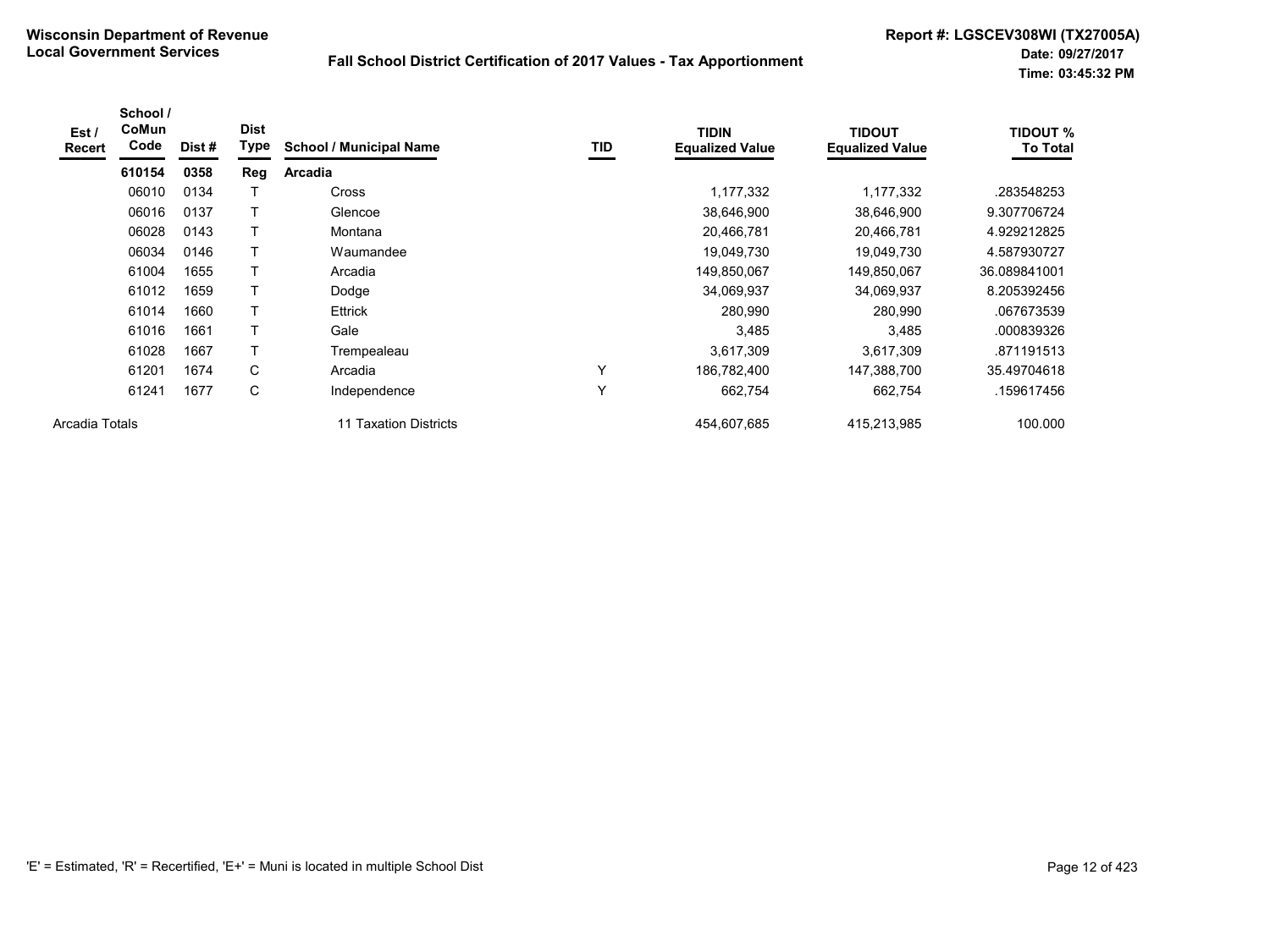| Est /<br>Recert      | School /<br><b>CoMun</b><br>Code | Dist # | <b>Dist</b><br>Type | <b>School / Municipal Name</b> | TID | <b>TIDIN</b><br><b>Equalized Value</b> | <b>TIDOUT</b><br><b>Equalized Value</b> | <b>TIDOUT %</b><br><b>To Total</b> |
|----------------------|----------------------------------|--------|---------------------|--------------------------------|-----|----------------------------------------|-----------------------------------------|------------------------------------|
|                      | 330161                           | 0197   | Reg                 | Argyle                         |     |                                        |                                         |                                    |
|                      | 23002                            | 0647   |                     | Adams                          |     | 37.411.512                             | 37,411,512                              | 25.957701425                       |
|                      | 23018                            | 0655   |                     | Jordan                         |     | 10,202,830                             | 10,202,830                              | 7.079158277                        |
|                      | 23032                            | 0662   | T                   | York                           |     | 1.044.845                              | 1.044.845                               | .72495799                          |
|                      | 33002                            | 0864   |                     | Argyle                         |     | 42,346,649                             | 42,346,649                              | 29.381909801                       |
|                      | 33014                            | 0870   |                     | Favette                        |     | 2,434,258                              | 2,434,258                               | 1.688991943                        |
|                      | 33020                            | 0873   | Т                   | Lamont                         |     | 4,903,564                              | 4,903,564                               | 3.402301683                        |
|                      | 33036                            | 0881   |                     | Wiota                          |     | 9.633.545                              | 9,633,545                               | 6.684164082                        |
|                      | 33101                            | 0882   | V                   | Argyle                         |     | 36,169,000                             | 36,147,700                              | 25.080814799                       |
| <b>Argyle Totals</b> |                                  |        |                     | 8 Taxation Districts           |     | 144, 146, 203                          | 144,124,903                             | 100.000                            |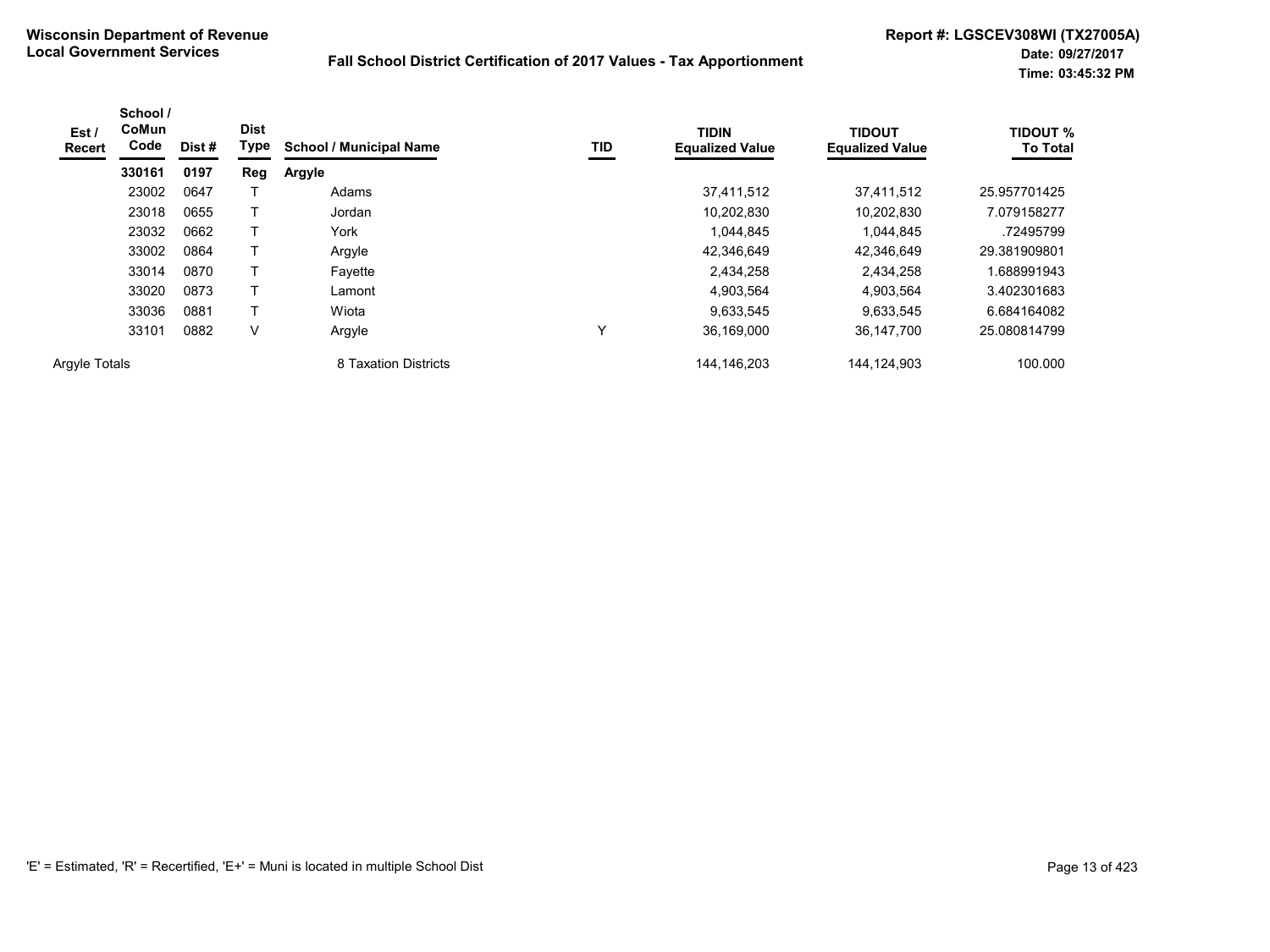| Est /<br><b>Recert</b>      | School /<br>CoMun<br>Code | Dist # | <b>Dist</b><br>Type | <b>School / Municipal Name</b> | TID | <b>TIDIN</b><br><b>Equalized Value</b> | <b>TIDOUT</b><br><b>Equalized Value</b> | <b>TIDOUT %</b><br><b>To Total</b> |
|-----------------------------|---------------------------|--------|---------------------|--------------------------------|-----|----------------------------------------|-----------------------------------------|------------------------------------|
|                             | 672450                    | 0406   | <b>UHS</b>          | <b>Arrowhead Union High</b>    |     |                                        |                                         |                                    |
|                             | 67004                     | 1810   |                     | Delafield                      |     | 788,239,326                            | 788,239,326                             | 13.546242684                       |
|                             | 67010                     | 1813   |                     | Lisbon                         |     | 558,940,382                            | 558,940,382                             | 9.605638555                        |
|                             | 67014                     | 1814   |                     | Merton                         |     | 1,523,010,500                          | .523,010,500                            | 26.173611443                       |
| $E+$                        | 67022                     | 1816   |                     | Oconomowoc                     |     | 147, 161, 540                          | 147, 161, 540                           | 2.529036384                        |
|                             | 67111                     | 1824   | V                   | Chenegua                       |     | 467,871,600                            | 467,871,600                             | 8.040581115                        |
|                             | 67136                     | 1828   | V                   | Hartland                       | Υ   | 1,288,968,100                          | .282,723,800                            | 22.04417785                        |
|                             | 67152                     | 1832   | $\vee$              | Merton                         |     | 426,276,700                            | 426,276,700                             | 7.325754296                        |
|                             | 67158                     | 1834   | V                   | <b>Nashotah</b>                |     | 191,393,600                            | 191,393,600                             | 3.289183968                        |
|                             | 67181                     | 1838   | $\vee$              | Sussex                         | Υ   | 40,321,728                             | 40,321,728                              | .692946793                         |
|                             | 67216                     | 1841   | C                   | Delafield                      | Υ   | 384,239,642                            | 384,239,642                             | 6.603328796                        |
|                             | 67270                     | 1818   | C                   | Pewaukee                       |     | 8,699,113                              | 8,699,113                               | .149498118                         |
| Arrowhead Union High Totals |                           |        |                     | 11 Taxation Districts          |     | 5,825,122,231                          | 5,818,877,931                           | 100.000                            |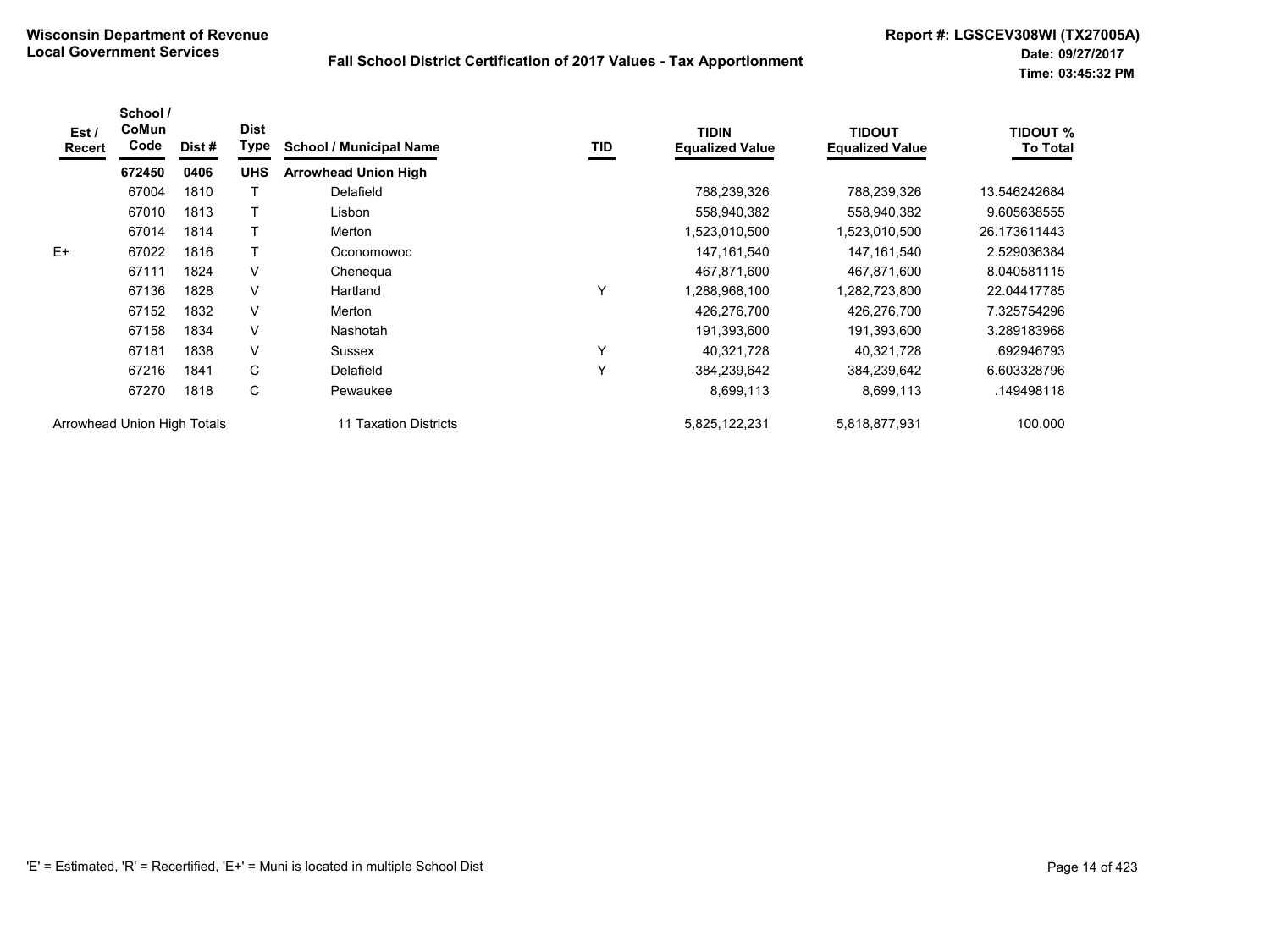| Est /<br><b>Recert</b> | School /<br>CoMun<br>Code | Dist# | <b>Dist</b><br>Type | <b>School / Municipal Name</b> | TID | <b>TIDIN</b><br><b>Equalized Value</b> | <b>TIDOUT</b><br><b>Equalized Value</b> | <b>TIDOUT %</b><br><b>To Total</b> |
|------------------------|---------------------------|-------|---------------------|--------------------------------|-----|----------------------------------------|-----------------------------------------|------------------------------------|
|                        | 020170                    | 0018  | Reg                 | Ashland                        |     |                                        |                                         |                                    |
|                        | 02008                     | 0025  |                     | Gingles                        |     | 54,014,700                             | 54,014,700                              | 7.572291625                        |
|                        | 02016                     | 0029  |                     | Marengo                        |     | 25,121,903                             | 25,121,903                              | 3.521826016                        |
| E                      | 02022                     | 0032  |                     | Sanborn                        |     | 22,162,100                             | 22,162,100                              | 3.106892831                        |
|                        | 02026                     | 0034  |                     | <b>White River</b>             |     | 52,942,600                             | 52,942,600                              | 7.421994505                        |
|                        | 02201                     | 0036  | C                   | Ashland                        | Υ   | 441,493,900                            | 426,710,500                             | 59.820314571                       |
|                        | 04002                     | 0076  |                     | <b>Barksdale</b>               |     | 114,531                                | 114,531                                 | .016056039                         |
|                        | 04020                     | 0085  |                     | Eileen                         |     | 61,983,400                             | 61,983,400                              | 8.689419375                        |
|                        | 04026                     | 0089  |                     | Kelly                          |     | 26,331,054                             | 26,331,054                              | 3.691336241                        |
| E                      | 04028                     | 0090  |                     | Keystone                       |     | 27,599,700                             | 27,599,700                              | 3.869187039                        |
|                        | 04040                     | 0096  |                     | Pilsen                         |     | 16,339,900                             | 16,339,900                              | 2.290681757                        |
|                        | 04201                     | 1982  | С                   | Ashland                        |     |                                        |                                         |                                    |
| <b>Ashland Totals</b>  |                           |       |                     | 11 Taxation Districts          |     | 728.103.788                            | 713.320.388                             | 100.000                            |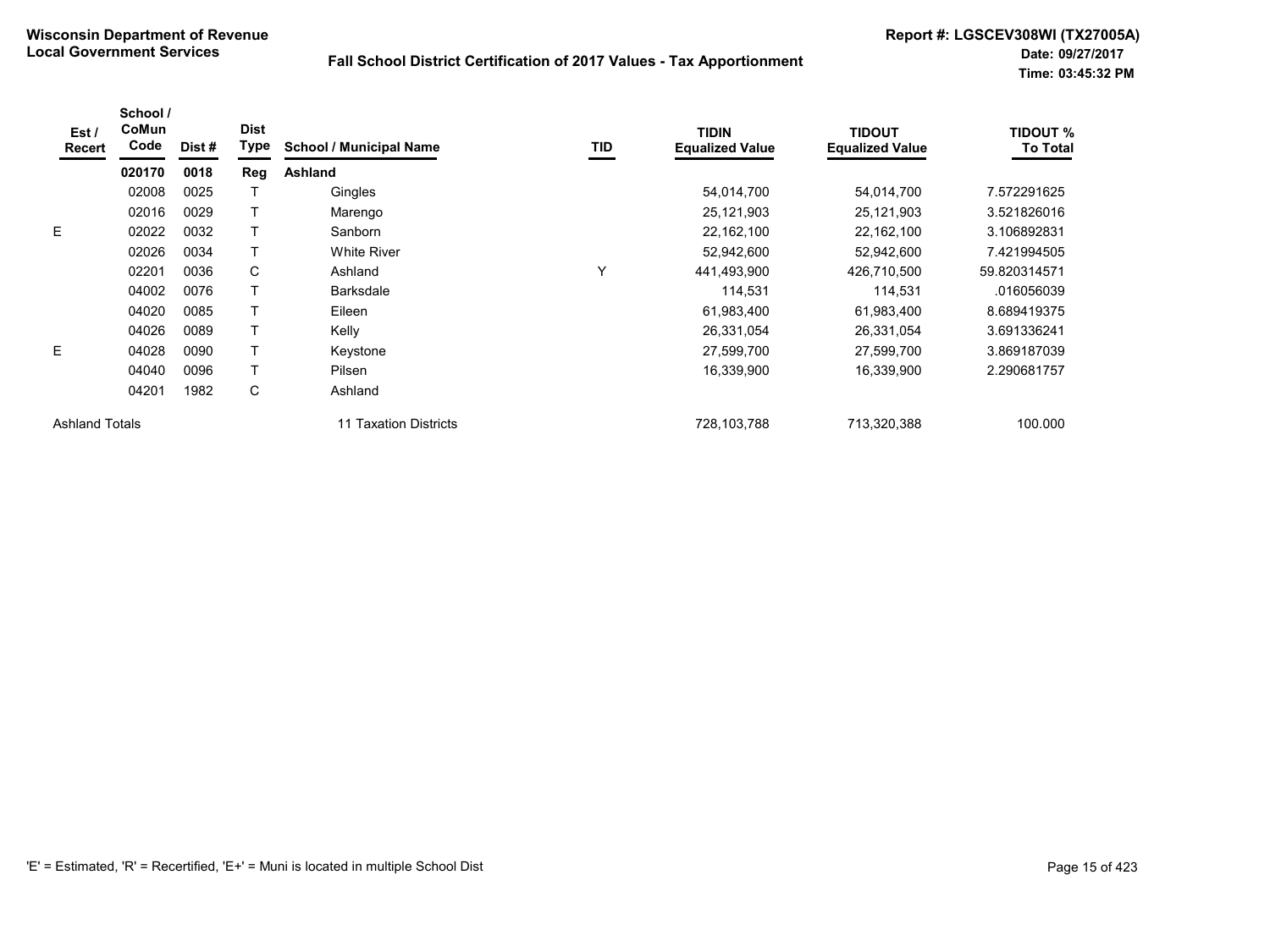| Est /<br><b>Recert</b> | School /<br>CoMun<br>Code | Dist # | <b>Dist</b><br>Type | <b>School / Municipal Name</b> | TID | <b>TIDIN</b><br><b>Equalized Value</b> | <b>TIDOUT</b><br><b>Equalized Value</b> | TIDOUT %<br><b>To Total</b> |
|------------------------|---------------------------|--------|---------------------|--------------------------------|-----|----------------------------------------|-----------------------------------------|-----------------------------|
|                        | 050182                    | 0033   | Reg                 | Ashwaubenon                    |     |                                        |                                         |                             |
|                        | 05104                     | 0122   |                     | Ashwaubenon                    |     | 2,086,973,293                          | 1,957,883,993                           | 100                         |
| Ashwaubenon Totals     |                           |        |                     | Taxation Districts             |     | 2,086,973,293                          | 1,957,883,993                           | 100.000                     |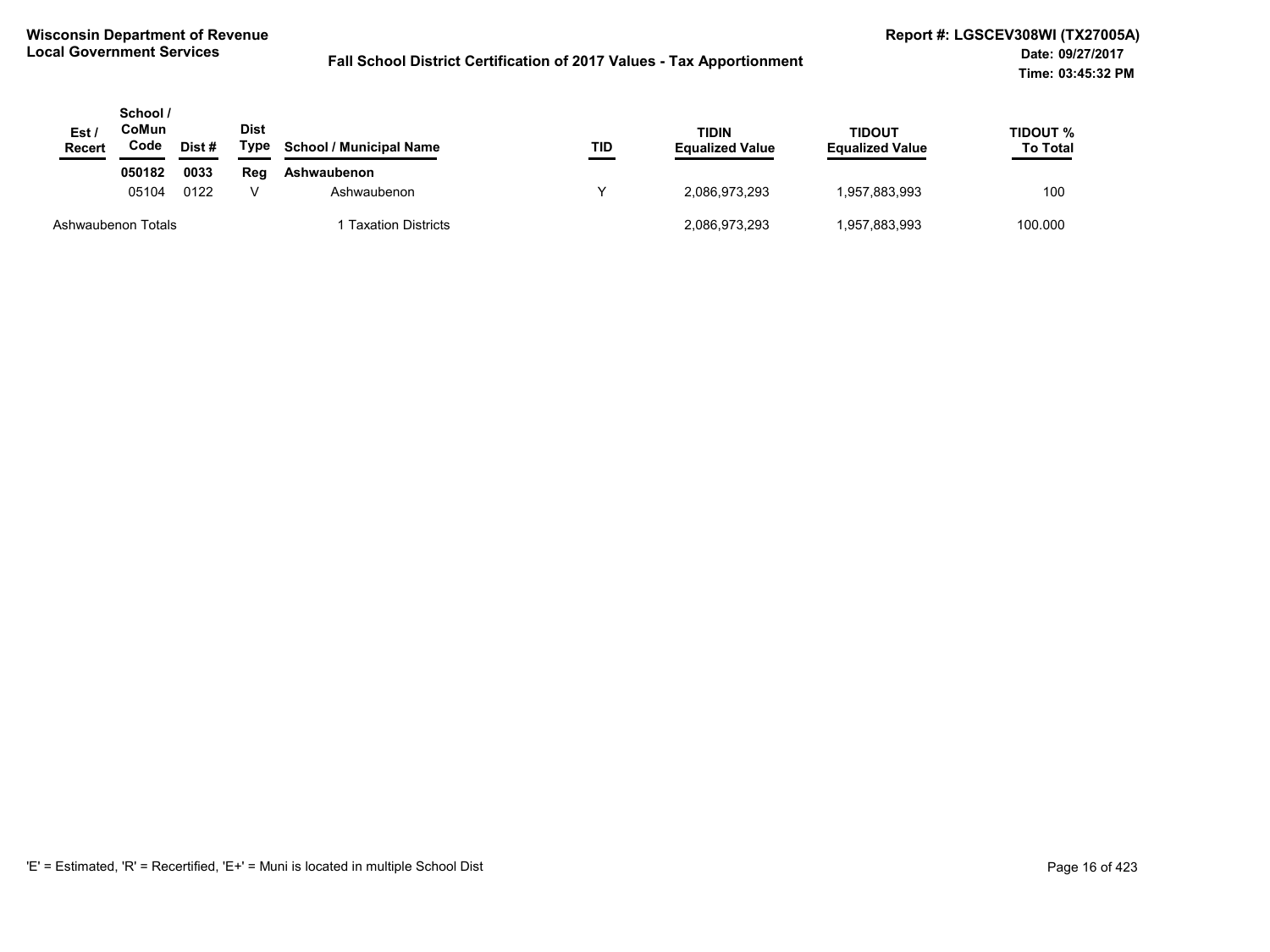| Est /<br>Recert      | School /<br><b>CoMun</b><br>Code | Dist# | <b>Dist</b><br>Type | <b>School / Municipal Name</b> | TID          | <b>TIDIN</b><br><b>Equalized Value</b> | <b>TIDOUT</b><br><b>Equalized Value</b> | <b>TIDOUT %</b><br><b>To Total</b> |
|----------------------|----------------------------------|-------|---------------------|--------------------------------|--------------|----------------------------------------|-----------------------------------------|------------------------------------|
|                      | 370196                           | 0215  | Reg                 | <b>Athens</b>                  |              |                                        |                                         |                                    |
|                      | 37006                            | 0965  |                     | <b>Bern</b>                    |              | 32,858,257                             | 32,858,257                              | 15.789072576                       |
|                      | 37034                            | 0979  | T                   | Halsey                         |              | 40,467,500                             | 40,467,500                              | 19.445471331                       |
|                      | 37036                            | 0980  |                     | Hamburg                        |              | 10,237,821                             | 10,237,821                              | 4.919484889                        |
|                      | 37046                            | 0985  |                     | Johnson                        |              | 35,003,150                             | 35,003,150                              | 16.819738057                       |
|                      | 37066                            | 0995  |                     | <b>Rib Falls</b>               |              | 4.209.790                              | 4,209,790                               | 2.022891228                        |
|                      | 37070                            | 0997  |                     | <b>Rietbrock</b>               |              | 39,021,286                             | 39,021,286                              | 18.75053557                        |
|                      | 37084                            | 1004  | T                   | Wien                           |              | 65,768                                 | 65,768                                  | .031602885                         |
|                      | 37102                            | 1005  | V                   | Athens                         | $\checkmark$ | 53,779,200                             | 46,081,700                              | 22.143210631                       |
|                      | 60014                            | 1632  | T                   | Goodrich                       |              | 162.309                                | 162,309                                 | .077992834                         |
| <b>Athens Totals</b> |                                  |       |                     | 9 Taxation Districts           |              | 215,805,081                            | 208,107,581                             | 100.000                            |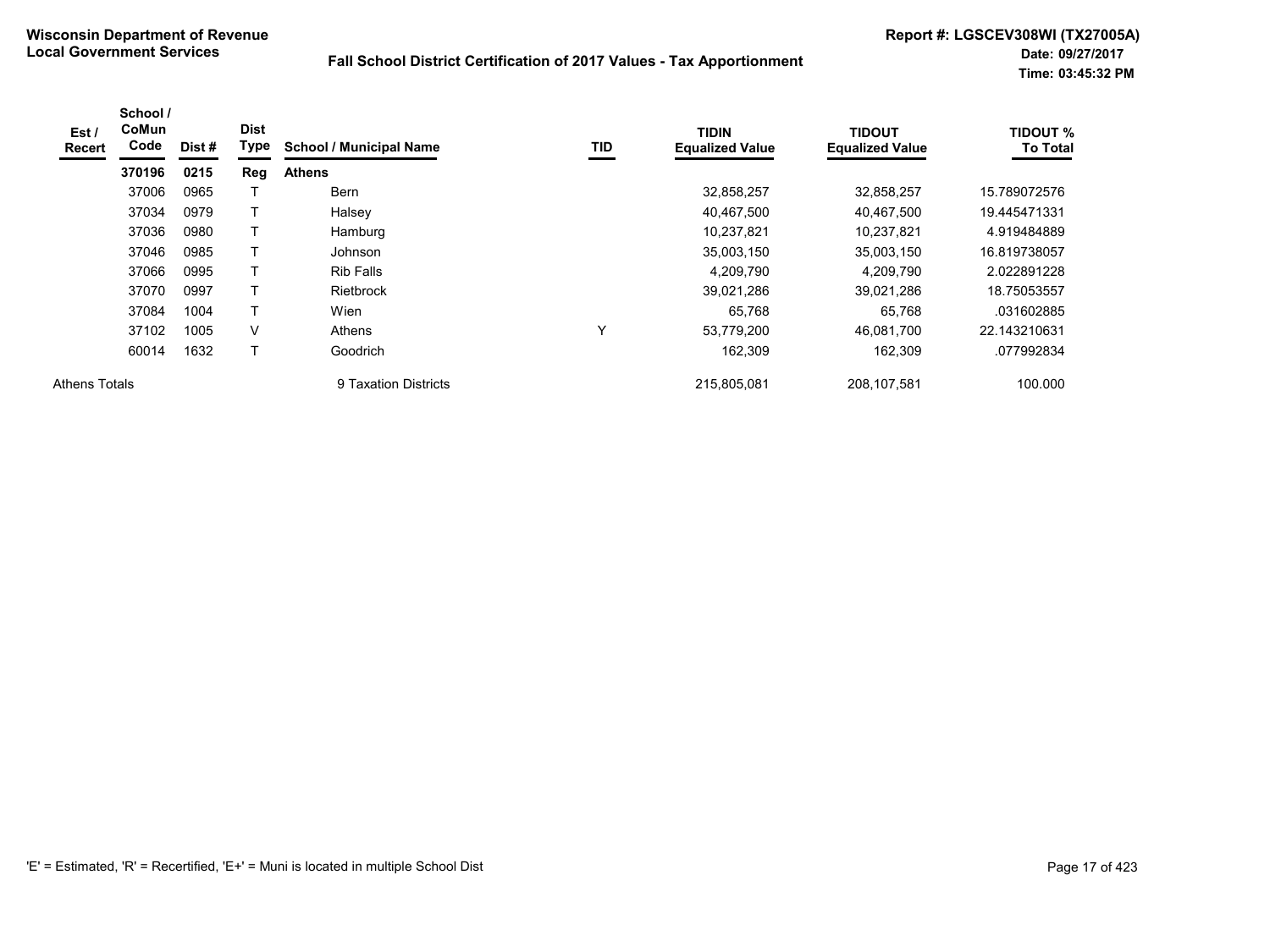| Est /<br>Recert          | School /<br>CoMun<br>Code | Dist# | <b>Dist</b><br><b>Type</b> | <b>School / Municipal Name</b> | <b>TID</b> | <b>TIDIN</b><br><b>Equalized Value</b> | <b>TIDOUT</b><br><b>Equalized Value</b> | <b>TIDOUT %</b><br><b>To Total</b> |
|--------------------------|---------------------------|-------|----------------------------|--------------------------------|------------|----------------------------------------|-----------------------------------------|------------------------------------|
|                          | 710203                    | 0437  | Reg                        | <b>Auburndale</b>              |            |                                        |                                         |                                    |
|                          | 37016                     | 0970  |                            | Day                            |            | 9,015,332                              | 9,015,332                               | 3.041837929                        |
|                          | 37030                     | 0977  |                            | <b>Green Valley</b>            |            | 314,996                                | 314,996                                 | .106281918                         |
|                          | 49012                     | 1308  |                            | Carson                         |            | 2,879,994                              | 2,879,994                               | .971730712                         |
|                          | 49016                     | 1310  |                            | Eau Pleine                     |            | 396,573                                | 396,573                                 | .133806586                         |
| $E+$                     | 71002                     | 1933  |                            | Arpin                          |            | 61,978,774                             | 61,978,774                              | 20.91208461                        |
|                          | 71004                     | 1934  |                            | Auburndale                     |            | 61,360,100                             | 61,360,100                              | 20.703339547                       |
|                          | 71016                     | 1940  |                            | Hansen                         |            | 5,128,283                              | 5,128,283                               | 1.730319609                        |
|                          | 71024                     | 1944  |                            | Milladore                      |            | 37,999,423                             | 37,999,423                              | 12.821278925                       |
|                          | 71030                     | 1947  |                            | Richfield                      |            | 16,922,979                             | 16,922,979                              | 5.709934964                        |
|                          | 71040                     | 1952  |                            | Sherry                         |            | 55,396,535                             | 55,396,535                              | 18.691189777                       |
|                          | 71100                     | 1955  | V                          | Arpin                          |            | 11,048,500                             | 11,048,500                              | 3.727843452                        |
|                          | 71101                     | 1956  | V                          | Auburndale                     | Υ          | 36,077,100                             | 33,936,300                              | 11.45035197                        |
| <b>Auburndale Totals</b> |                           |       |                            | <b>12 Taxation Districts</b>   |            | 298,518,589                            | 296,377,789                             | 100.000                            |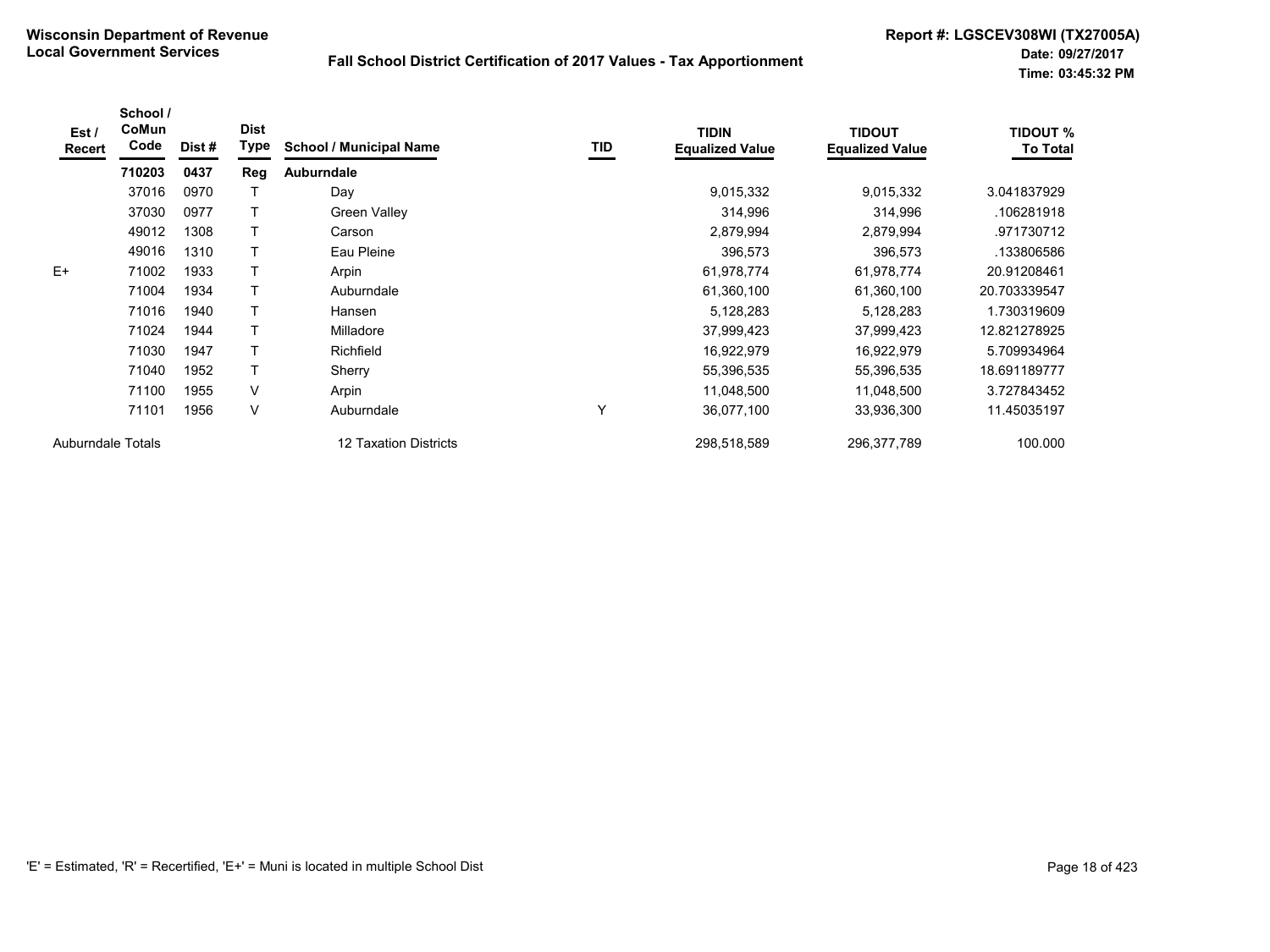| Est /<br>Recert | School /<br><b>CoMun</b><br>Code | Dist # | <b>Dist</b><br>Type | <b>School / Municipal Name</b> | TID | <b>TIDIN</b><br><b>Equalized Value</b> | <b>TIDOUT</b><br><b>Equalized Value</b> | <b>TIDOUT %</b><br><b>To Total</b> |
|-----------------|----------------------------------|--------|---------------------|--------------------------------|-----|----------------------------------------|-----------------------------------------|------------------------------------|
|                 | 180217                           | 0119   | Reg                 | Augusta                        |     |                                        |                                         |                                    |
|                 | 18002                            | 0516   |                     | <b>Bridge Creek</b>            |     | 147.503.842                            | 147,503,842                             | 47.653169815                       |
|                 | 18010                            | 0520   |                     | Fairchild                      |     | 2,746,154                              | 2,746,154                               | .887183284                         |
|                 | 18012                            | 0521   |                     | Lincoln                        |     | 14,521,810                             | 14.521.810                              | 4.691472904                        |
|                 | 18014                            | 0522   |                     | Ludington                      |     | 41,494,644                             | 41,494,644                              | 13.405422463                       |
| $E+$            | 18016                            | 0523   |                     | <b>Otter Creek</b>             |     | 12,293,627                             | 12.293.627                              | 3.971627363                        |
|                 | 18026                            | 0528   |                     | Wilson                         |     | 17.131.488                             | 17.131.488                              | 5.534565716                        |
|                 | 18202                            | 0532   | С                   | Augusta                        | Υ   | 90,108,400                             | 73.844.700                              | 23.856558455                       |
| Augusta Totals  |                                  |        |                     | 7 Taxation Districts           |     | 325,799,965                            | 309.536.265                             | 100.000                            |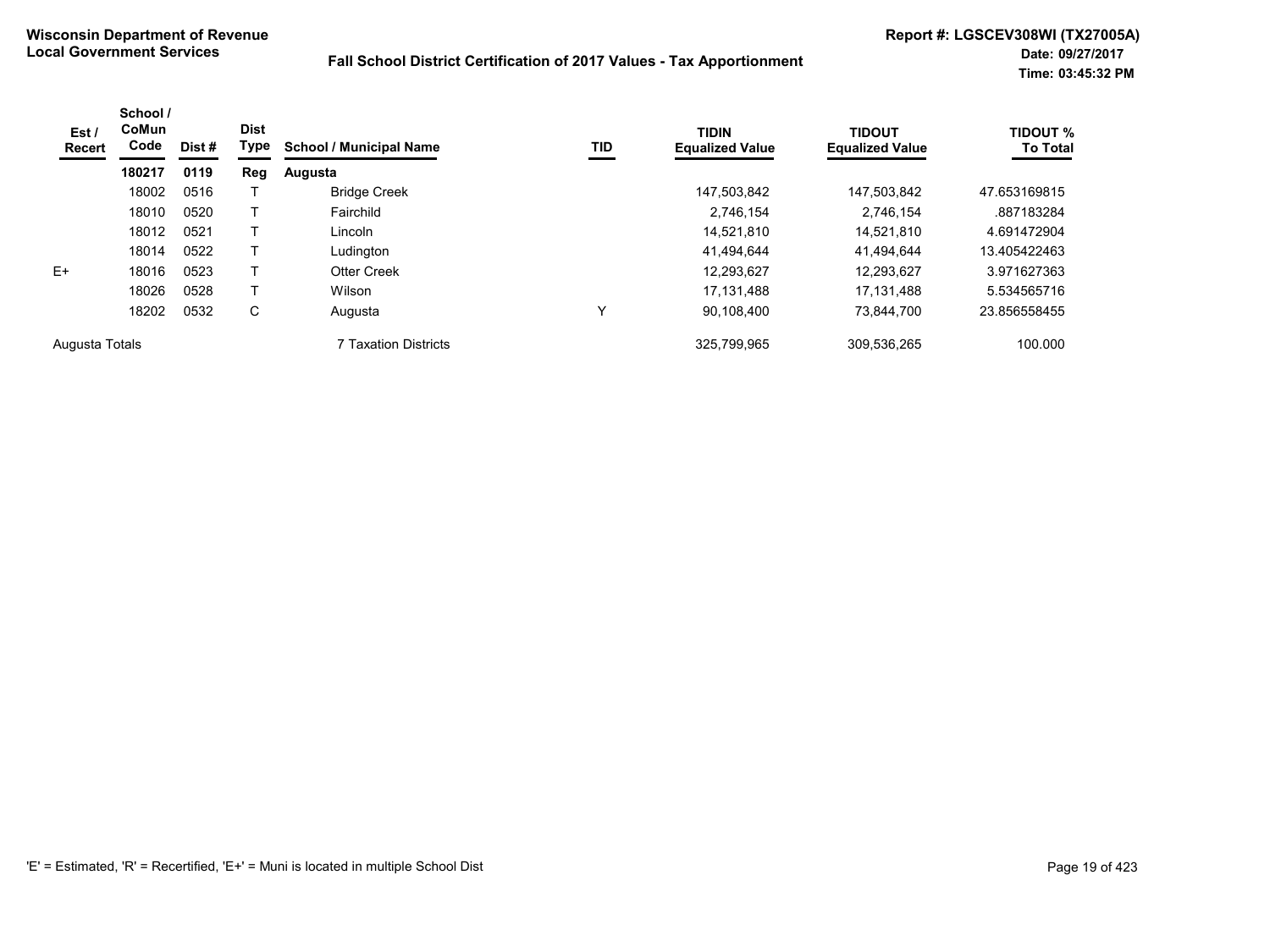| Est /<br><b>Recert</b>        | School /<br>CoMun<br>Code | Dist#                 | <b>Dist</b><br>Type | <b>School / Municipal Name</b> | TID         | <b>TIDIN</b><br><b>Equalized Value</b> | <b>TIDOUT</b><br><b>Equalized Value</b> | <b>TIDOUT %</b><br><b>To Total</b> |
|-------------------------------|---------------------------|-----------------------|---------------------|--------------------------------|-------------|----------------------------------------|-----------------------------------------|------------------------------------|
|                               | 550231                    | 0327                  | Reg                 | <b>Baldwin-Woodville Area</b>  |             |                                        |                                         |                                    |
|                               | 55002                     | 1460                  |                     | <b>Baldwin</b>                 |             | 81,708,960                             | 81,708,960                              | 12.348821191                       |
| E+                            | 55004                     | 1461                  |                     | Cady                           |             | 17,031,468                             | 17,031,468                              | 2.573996205                        |
| $E+$                          | 55008                     | 1463                  |                     | Eau Galle                      |             | 91,124,201                             | 91,124,201                              | 13.771763395                       |
|                               | 55010                     | 1464                  |                     | Emerald                        |             | 15,386,345                             | 15,386,345                              | 2.325365825                        |
|                               | 55012                     | 1465                  |                     | Erin Prairie                   |             | 8,678,867                              | 8,678,867                               | 1.311652684                        |
|                               | 55018                     | 1468                  | т                   | Hammond                        |             | 40,424,997                             | 40,424,997                              | 6.109502062                        |
|                               | 55024                     | 1471                  |                     | Pleasant Valley                |             | 5,020,823                              | 5,020,823                               | .758805955                         |
|                               | 55028                     | 1473                  |                     | <b>Rush River</b>              |             | 39,877,626                             | 39,877,626                              | 6.026776904                        |
|                               | 55034                     | 1476                  |                     | Springfield                    |             | 17,849,282                             | 17,849,282                              | 2.697593897                        |
|                               | 55106                     | 1481                  | $\vee$              | <b>Baldwin</b>                 | Υ           | 286,316,100                            | 281,961,500                             | 42.613345542                       |
|                               | 55192                     | 1490                  | V                   | Woodville                      | Y           | 81,427,000                             | 62,610,100                              | 9.462376338                        |
| Baldwin-Woodville Area Totals |                           | 11 Taxation Districts |                     | 684,845,669                    | 661,674,169 | 100.000                                |                                         |                                    |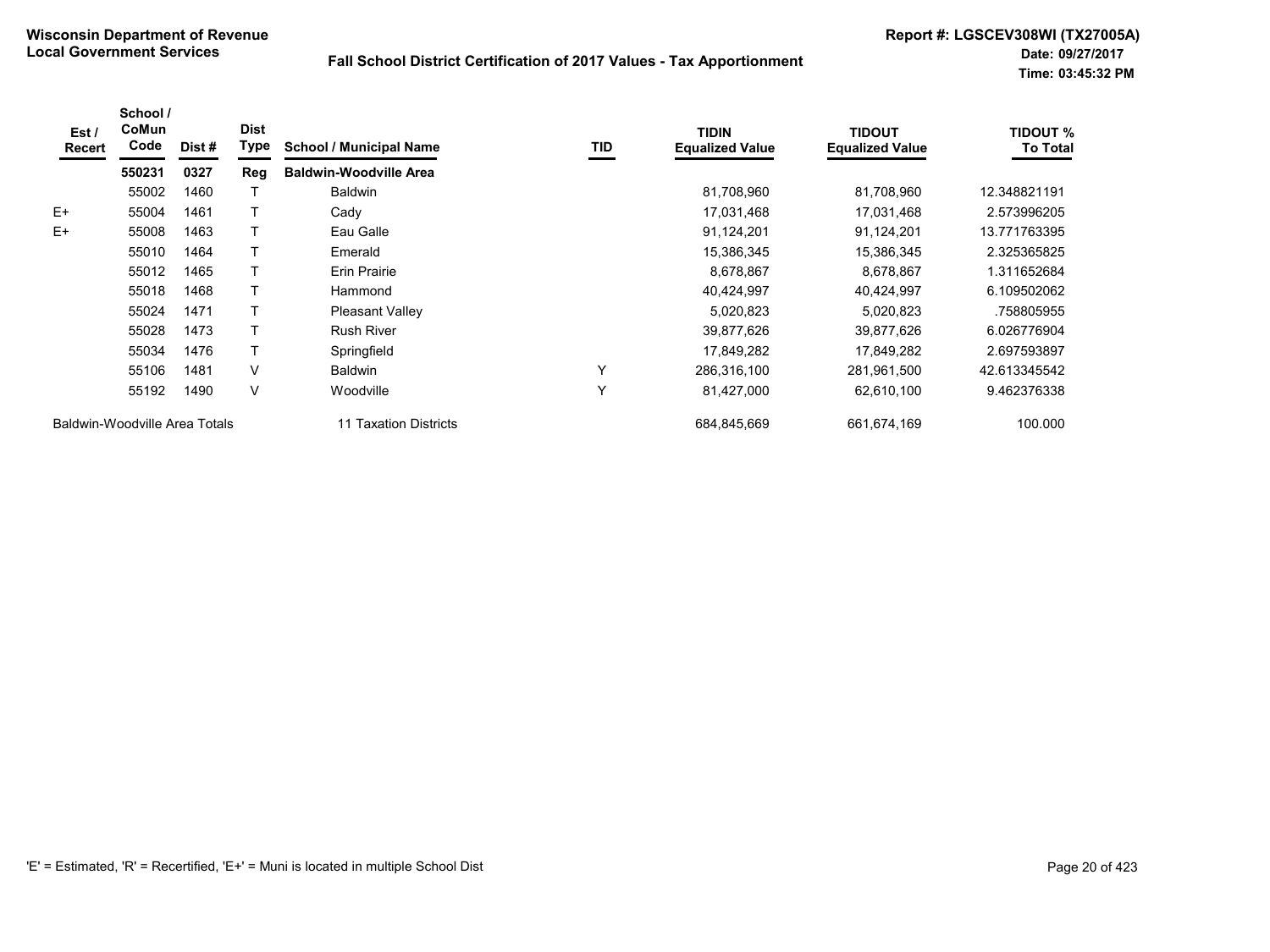| Est /<br><b>Recert</b> | School /<br>CoMun<br>Code | Dist # | <b>Dist</b><br>Type | <b>School / Municipal Name</b> | TID | <b>TIDIN</b><br><b>Equalized Value</b> | <b>TIDOUT</b><br><b>Equalized Value</b> | <b>TIDOUT %</b><br><b>To Total</b> |
|------------------------|---------------------------|--------|---------------------|--------------------------------|-----|----------------------------------------|-----------------------------------------|------------------------------------|
|                        | 320245                    | 0192   | Reg                 | <b>Bangor</b>                  |     |                                        |                                         |                                    |
|                        | 32002                     | 0845   |                     | Bangor                         |     | 55,867,756                             | 55,867,756                              | 19.950392483                       |
|                        | 32006                     | 0847   |                     | <b>Burns</b>                   |     | 88,667,632                             | 88,667,632                              | 31.663238075                       |
|                        | 32010                     | 0849   |                     | Farmington                     |     | 1,539,063                              | 1,539,063                               | .549599861                         |
|                        | 32014                     | 0851   |                     | <b>Hamilton</b>                |     | 246,987                                | 246,987                                 | .088199132                         |
|                        | 32024                     | 0856   |                     | Washington                     |     | 13,467,440                             | 13,467,440                              | 4.809226878                        |
|                        | 32106                     | 0857   | V                   | Bangor                         | Υ   | 81,421,800                             | 79,795,000                              | 28.494818517                       |
|                        | 32176                     | 0859   | V                   | Rockland                       | Υ   | 31,657,500                             | 29,042,000                              | 10.370906941                       |
|                        | 41022                     | 1101   | т                   | Leon                           |     | 6,135,522                              | 6,135,522                               | 2.190996753                        |
|                        | 41040                     | 1110   | т                   | Sparta                         |     | 3,436,868                              | 3,436,868                               | .227306597                         |
|                        | 41176                     | 1989   | V                   | Rockland                       |     | 3,882,200                              | 1,835,100                               | .655314762                         |
| <b>Bangor Totals</b>   |                           |        |                     | 10 Taxation Districts          |     | 286,322,768                            | 280,033,368                             | 100.000                            |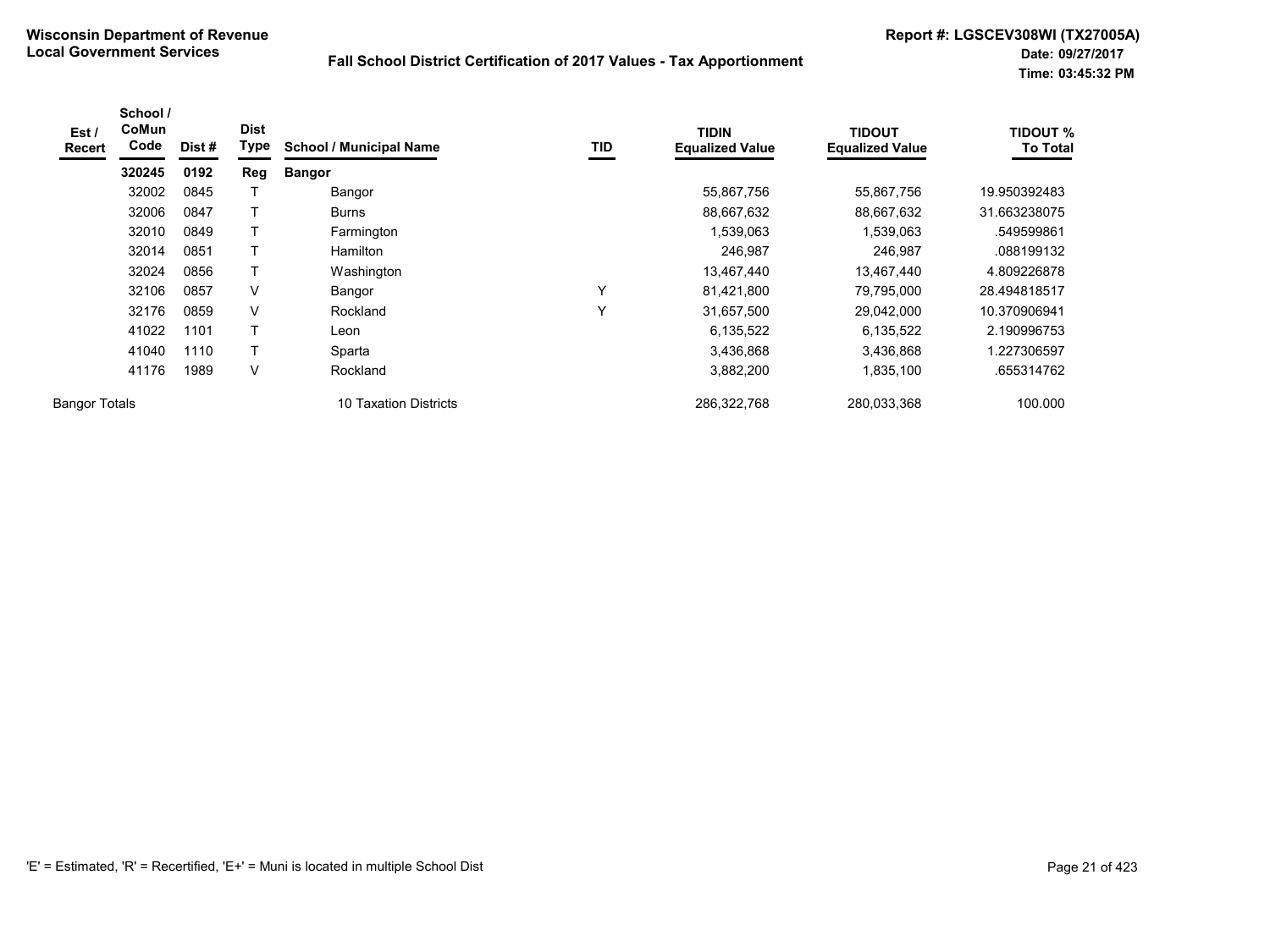| Est/<br>Recert        | School /<br>CoMun<br>Code | Dist # | <b>Dist</b><br><b>Type</b> | <b>School / Municipal Name</b> | TID | <b>TIDIN</b><br><b>Equalized Value</b> | <b>TIDOUT</b><br><b>Equalized Value</b> | <b>TIDOUT %</b><br><b>To Total</b> |
|-----------------------|---------------------------|--------|----------------------------|--------------------------------|-----|----------------------------------------|-----------------------------------------|------------------------------------|
|                       | 560280                    | 0333   | Reg                        | <b>Baraboo</b>                 |     |                                        |                                         |                                    |
|                       | 11004                     | 0278   |                            | Caledonia                      |     | 1,033,306                              | 1,033,306                               | .063541039                         |
| E.                    | 56002                     | 1496   |                            | <b>Baraboo</b>                 |     | 203,134,700                            | 203,134,700                             | 12.491352976                       |
|                       | 56008                     | 1499   |                            | Delton                         |     | 216,245,995                            | 216,245,995                             | 13.29760525                        |
|                       | 56010                     | 1500   |                            | Excelsior                      |     | 35,920,180                             | 35,920,180                              | 2.208838014                        |
|                       | 56012                     | 1501   |                            | Fairfield                      |     | 108,468,800                            | 108,468,800                             | 6.670067043                        |
|                       | 56016                     | 1503   |                            | Freedom                        |     | 23,369,954                             | 23,369,954                              | 1.437087531                        |
| $E+$                  | 56018                     | 1504   |                            | Greenfield                     |     | 102,977,672                            | 102,977,672                             | 6.332401355                        |
|                       | 56026                     | 1508   |                            | Merrimac                       |     | 26,427,009                             | 26,427,009                              | 1.625074877                        |
|                       | 56034                     | 1512   |                            | Sumpter                        |     | 3,310,671                              | 3,310,671                               | .203582943                         |
| $E+$                  | 56146                     | 1520   | V                          | Lake Delton                    | Y   | 1,705,858                              | 1,705,858                               | .104898249                         |
|                       | 56161                     | 1525   | V                          | North Freedom                  | Y   | 26,683,500                             | 24,034,300                              | 1.47794013                         |
|                       | 56191                     | 1531   | V                          | West Baraboo                   | Υ   | 116,146,200                            | 96,217,000                              | 5.916667656                        |
| E                     | 56206                     | 1532   | C                          | Baraboo                        | Y   | 825,457,800                            | 783,357,100                             | 48.170942937                       |
| <b>Baraboo Totals</b> |                           |        |                            | 13 Taxation Districts          |     | 690,881,645                            | 1,626,202,545                           | 100.000                            |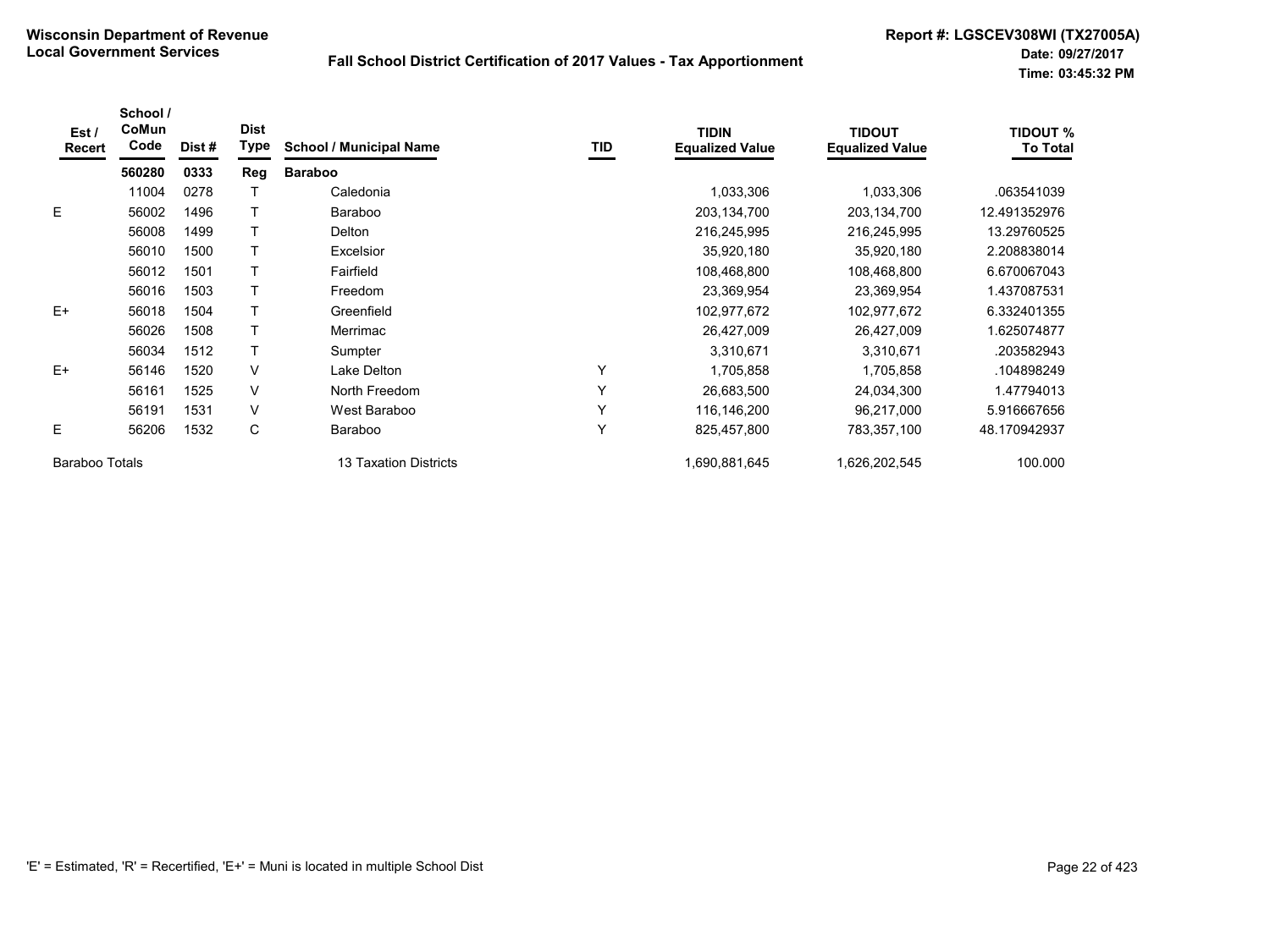| Est /<br><b>Recert</b>  | School /<br><b>CoMun</b><br>Code | Dist # | <b>Dist</b><br>Type | <b>School / Municipal Name</b> | TID | <b>TIDIN</b><br><b>Equalized Value</b> | <b>TIDOUT</b><br><b>Equalized Value</b> | <b>TIDOUT %</b><br><b>To Total</b> |
|-------------------------|----------------------------------|--------|---------------------|--------------------------------|-----|----------------------------------------|-----------------------------------------|------------------------------------|
|                         | 250287                           | 0154   | Reg                 | <b>Barneveld</b>               |     |                                        |                                         |                                    |
|                         | 13010                            | 0340   |                     | <b>Blue Mounds</b>             |     | 2,252,800                              | 2,252,800                               | 1.07025046                         |
|                         | 25002                            | 0689   |                     | Arena                          |     | 2.444.438                              | 2.444.438                               | 1.161293011                        |
|                         | 25004                            | 0690   |                     | Brigham                        |     | 117.017.224                            | 117.017.224                             | 55.592035613                       |
|                         | 25020                            | 0698   |                     | Moscow                         |     | 9,308                                  | 9.308                                   | .004422004                         |
|                         | 25024                            | 0700   |                     | Ridgeway                       |     | 716.815                                | 716.815                                 | .340541363                         |
|                         | 25106                            | 0705   | v                   | Barneveld                      |     | 115.988.000                            | 88,052,200                              | 41.831457549                       |
| <b>Barneveld Totals</b> |                                  |        |                     | 6 Taxation Districts           |     | 238.428.585                            | 210.492.785                             | 100.000                            |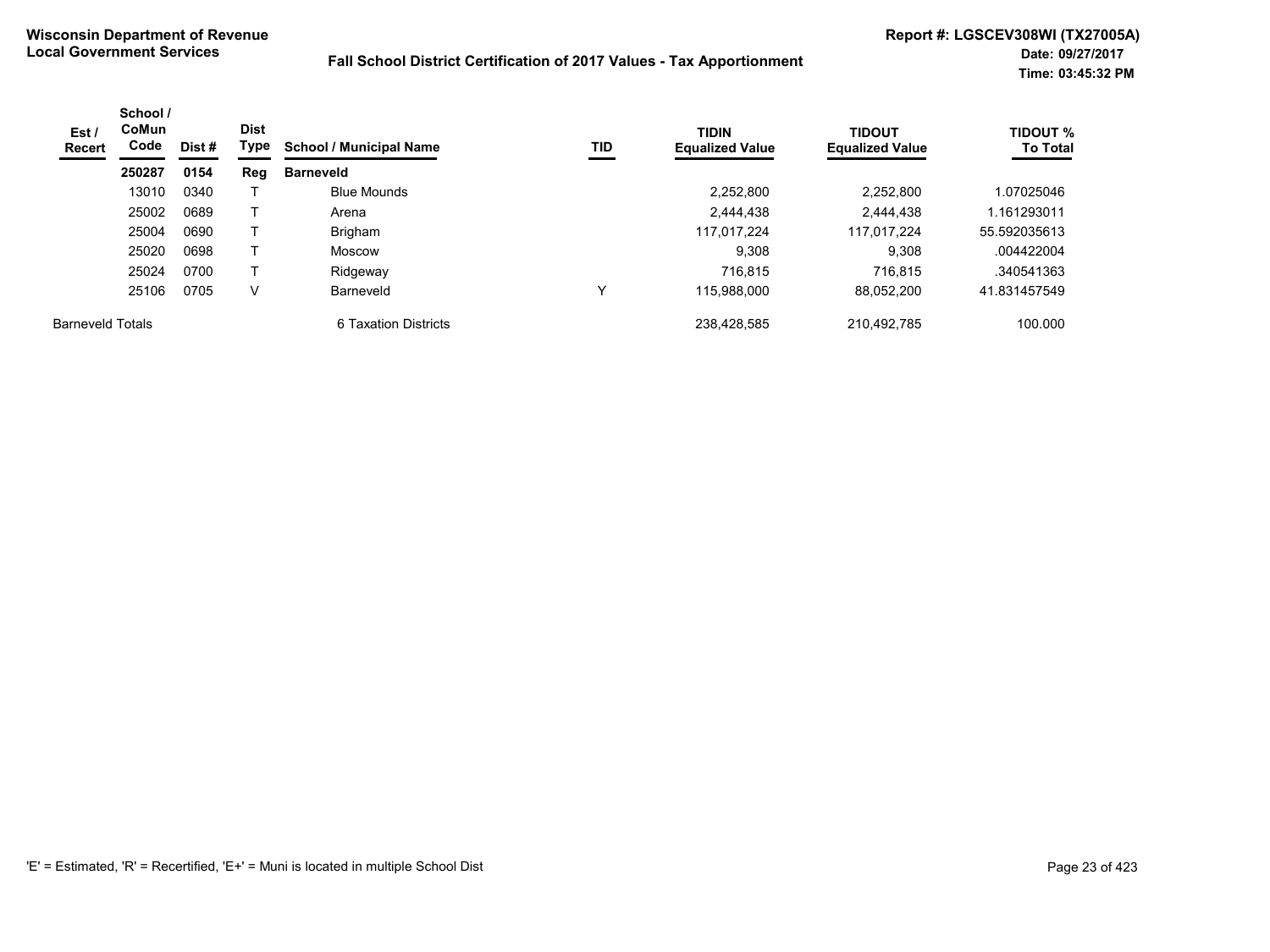| Est /<br><b>Recert</b>    | School /<br>CoMun<br>Code | Dist# | <b>Dist</b><br><b>Type</b> | <b>School / Municipal Name</b> | TID | <b>TIDIN</b><br><b>Equalized Value</b> | <b>TIDOUT</b><br><b>Equalized Value</b> | <b>TIDOUT %</b><br><b>To Total</b> |
|---------------------------|---------------------------|-------|----------------------------|--------------------------------|-----|----------------------------------------|-----------------------------------------|------------------------------------|
|                           | 030308                    | 0022  | Reg                        | <b>Barron Area</b>             |     |                                        |                                         |                                    |
|                           | 03002                     | 0039  | Т                          | Almena                         |     | 1,622,721                              | 1,622,721                               | .355640061                         |
|                           | 03004                     | 0040  | T                          | Arland                         |     | 27,728,446                             | 27,728,446                              | 6.077043575                        |
|                           | 03006                     | 0041  | T                          | Barron                         |     | 51,780,984                             | 51,780,984                              | 11.348464899                       |
|                           | 03014                     | 0045  | T                          | Clinton                        |     | 69,656,122                             | 69,656,122                              | 15.266030007                       |
|                           | 03018                     | 0047  | T                          | Cumberland                     |     | 3,332,107                              | 3,332,107                               | .730273865                         |
| $E+$                      | 03020                     | 0048  | T                          | <b>Dallas</b>                  |     | 34,251,536                             | 34,251,536                              | 7.506662176                        |
|                           | 03028                     | 0052  | T                          | Maple Grove                    |     | 54,704,528                             | 54,704,528                              | 11.989196958                       |
|                           | 03034                     | 0055  | T                          | <b>Prairie Farm</b>            |     | 724,013                                | 724,013                                 | .158676709                         |
|                           | 03036                     | 0056  | T                          | Prairie Lake                   |     | 1,339,170                              | 1,339,170                               | .293496233                         |
|                           | 03040                     | 0058  | T                          | Sioux Creek                    |     | 4,020,405                              | 4,020,405                               | .881123175                         |
|                           | 03042                     | 0059  | T                          | Stanfold                       |     | 10,156,978                             | 10,156,978                              | 2.226031632                        |
|                           | 03044                     | 0060  | T                          | Stanley                        |     | 3,722,173                              | 3,722,173                               | 815761818                          |
|                           | 03101                     | 0064  | $\vee$                     | Almena                         | Υ   | 28,386,000                             | 21,121,100                              | 4.628959194                        |
|                           | 03116                     | 0066  | V                          | <b>Dallas</b>                  | Y   | 12,537,800                             | 11,462,900                              | 2.51224114                         |
|                           | 03206                     | 0071  | $\mathbf C$                | Barron                         | Y   | 139,235,200                            | 131,334,300                             | 28.783591552                       |
| $E+$                      | 17028                     | 0498  | T                          | Sand Creek                     |     | 207,176                                | 207,176                                 | .04540527                          |
|                           | 17030                     | 0499  | T                          | Sheridan                       |     | 171,398                                | 171,398                                 | .037564064                         |
|                           | 17044                     | 0506  | $\mathsf T$                | Wilson                         |     | 15,668,279                             | 15,668,279                              | 3.433903733                        |
|                           | 17176                     | 0512  | V                          | Ridgeland                      | Y   | 14, 141, 800                           | 13,277,500                              | 2.909933938                        |
| <b>Barron Area Totals</b> |                           |       |                            | <b>19 Taxation Districts</b>   |     | 473,386,836                            | 456,281,836                             | 100.000                            |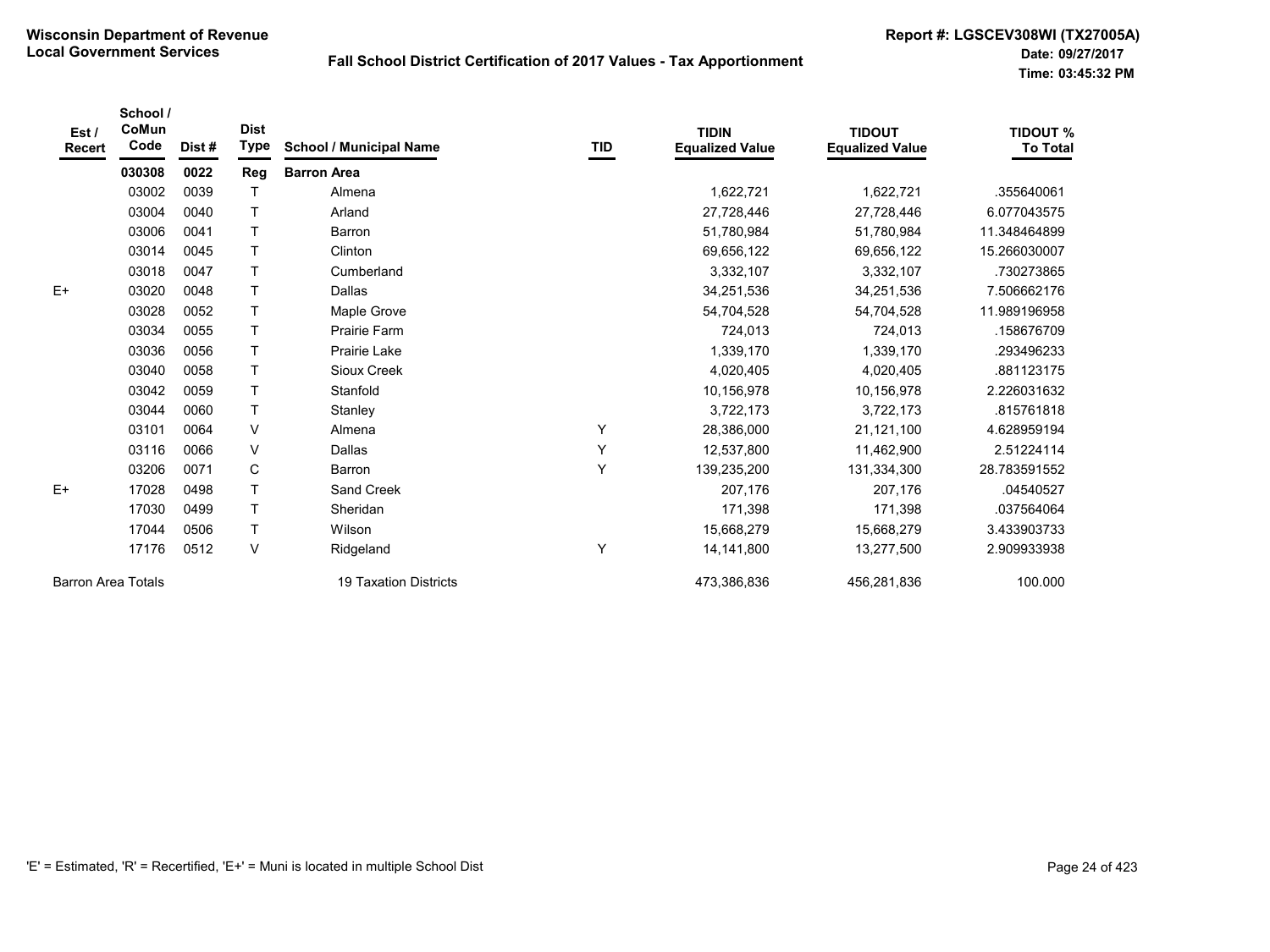| Est/<br><b>Recert</b>  | School /<br><b>CoMun</b><br>Code<br>Dist# |      | <b>Dist</b><br>Type | <b>School / Municipal Name</b><br>TID | <b>TIDIN</b><br><b>Equalized Value</b> | <b>TIDOUT</b><br><b>Equalized Value</b> | TIDOUT %<br><b>To Total</b> |              |
|------------------------|-------------------------------------------|------|---------------------|---------------------------------------|----------------------------------------|-----------------------------------------|-----------------------------|--------------|
|                        | 040315                                    | 0029 | Reg                 | <b>Bayfield</b>                       |                                        |                                         |                             |              |
|                        | 02014                                     | 0028 |                     | La Pointe                             |                                        | 273,064,800                             | 273,064,800                 | 47.377529954 |
|                        | 04006                                     | 0078 |                     | Bayfield                              |                                        | 165,253,100                             | 165,253,100                 | 28.671889219 |
|                        | 04046                                     | 0098 |                     | Russell                               |                                        | 34,066,100                              | 34,066,100                  | 5.910566551  |
|                        | 04206                                     | 0102 | С                   | Bayfield                              |                                        | 103,975,300                             | 103,975,300                 | 18.040014276 |
| <b>Bayfield Totals</b> |                                           |      |                     | 4 Taxation Districts                  |                                        | 576,359,300                             | 576,359,300                 | 100.000      |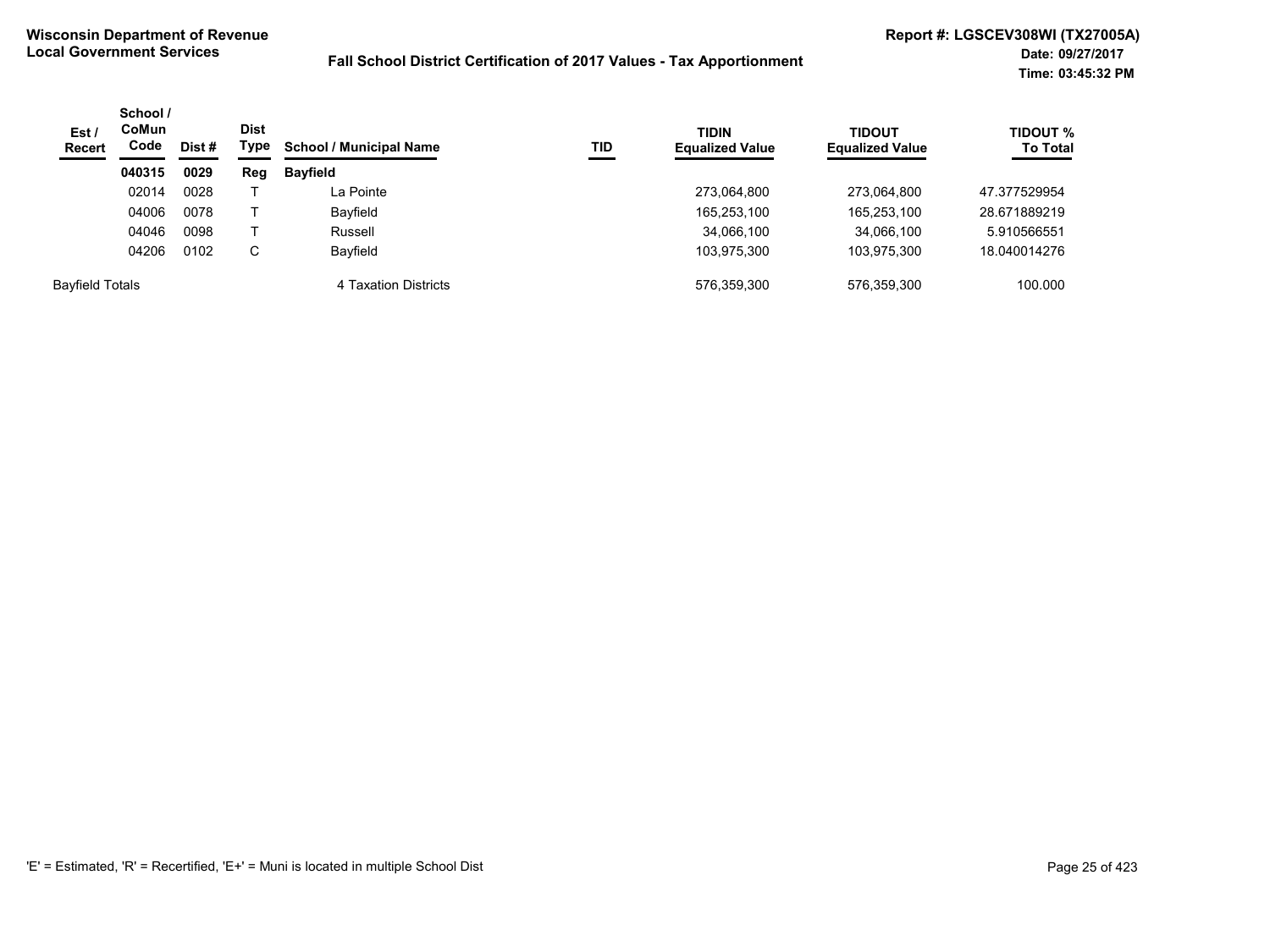| Est /<br>Recert   | School /<br>CoMun<br>Code | Dist # | <b>Dist</b><br>Type | <b>School / Municipal Name</b> | TID | <b>TIDIN</b><br><b>Equalized Value</b> | <b>TIDOUT</b><br><b>Equalized Value</b> | <b>TIDOUT %</b><br><b>To Total</b> |
|-------------------|---------------------------|--------|---------------------|--------------------------------|-----|----------------------------------------|-----------------------------------------|------------------------------------|
|                   | 140336                    | 0097   | Reg                 | <b>Beaver Dam</b>              |     |                                        |                                         |                                    |
|                   | 14004                     | 0398   |                     | Beaver Dam                     |     | 318,499,132                            | 318,499,132                             | 20.086594434                       |
|                   | 14006                     | 0399   |                     | <b>Burnett</b>                 |     | 14,141,578                             | 14, 141, 578                            | .891858449                         |
|                   | 14008                     | 0400   |                     | Calamus                        |     | 51,368,203                             | 51,368,203                              | 3.239607763                        |
| $E+$              | 14018                     | 0405   |                     | Fox Lake                       |     | 534,805                                | 534,805                                 | .033728227                         |
|                   | 14032                     | 0412   |                     | Lowell                         |     | 15,762,474                             | 15.762.474                              | .994082529                         |
|                   | 14034                     | 0413   |                     | Oak Grove                      |     | 13,322,591                             | 13.322.591                              | .840207885                         |
|                   | 14044                     | 0418   |                     | Trenton                        |     | 68,702,205                             | 68.702.205                              | 4.332800909                        |
|                   | 14046                     | 0419   |                     | Westford                       |     | 78.727.934                             | 78,727,934                              | 4.965087569                        |
|                   | 14206                     | 0432   | C                   | Beaver Dam                     | Y   | 1,112,184,100                          | 1,024,571,400                           | 64.616032236                       |
| Beaver Dam Totals |                           |        |                     | 9 Taxation Districts           |     | 1.673.243.022                          | 1.585.630.322                           | 100.000                            |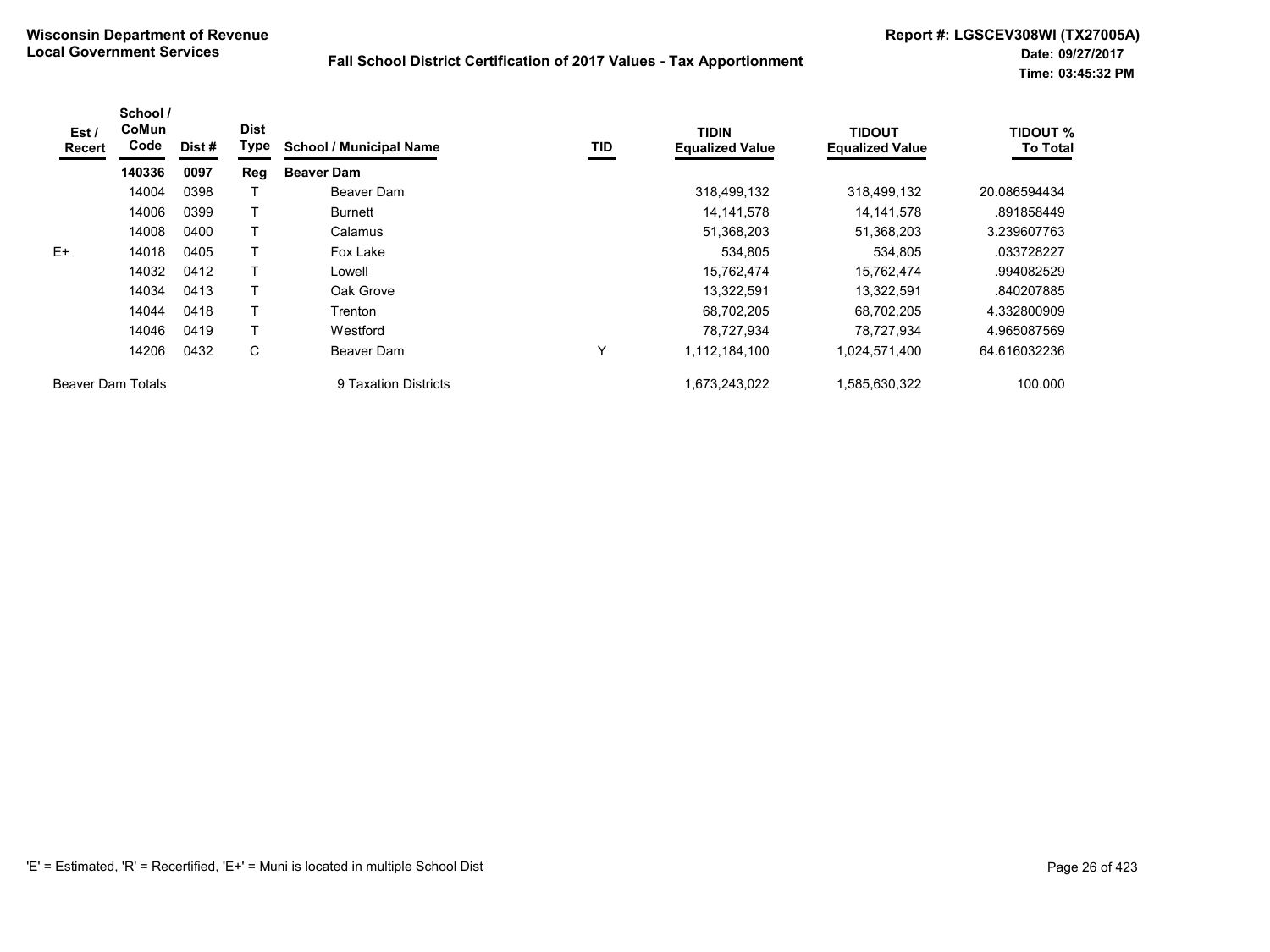| Est<br><b>Recert</b>          | School /<br>CoMun<br>Code | Dist # | <b>Dist</b><br>Type | <b>School / Municipal Name</b> | TID | <b>TIDIN</b><br><b>Equalized Value</b> | <b>TIDOUT</b><br><b>Equalized Value</b> | TIDOUT %<br><b>To Total</b> |
|-------------------------------|---------------------------|--------|---------------------|--------------------------------|-----|----------------------------------------|-----------------------------------------|-----------------------------|
|                               | 384263                    | 0228   | Reg                 | Beecher-Dunbar-Pembine         |     |                                        |                                         |                             |
| E.                            | 38008                     | 1028   |                     | Beecher                        |     | 94,502,300                             | 94.502.300                              | 36.911702326                |
|                               | 38010                     | 1029   |                     | Dunbar                         |     | 72.481.700                             | 72.481.700                              | 28.310664762                |
|                               | 38022                     | 1035   |                     | Pembine                        |     | 89.038.600                             | 89.038.600                              | 34.777632912                |
| Beecher-Dunbar-Pembine Totals |                           |        |                     | 3 Taxation Districts           |     | 256.022.600                            | 256.022.600                             | 100.000                     |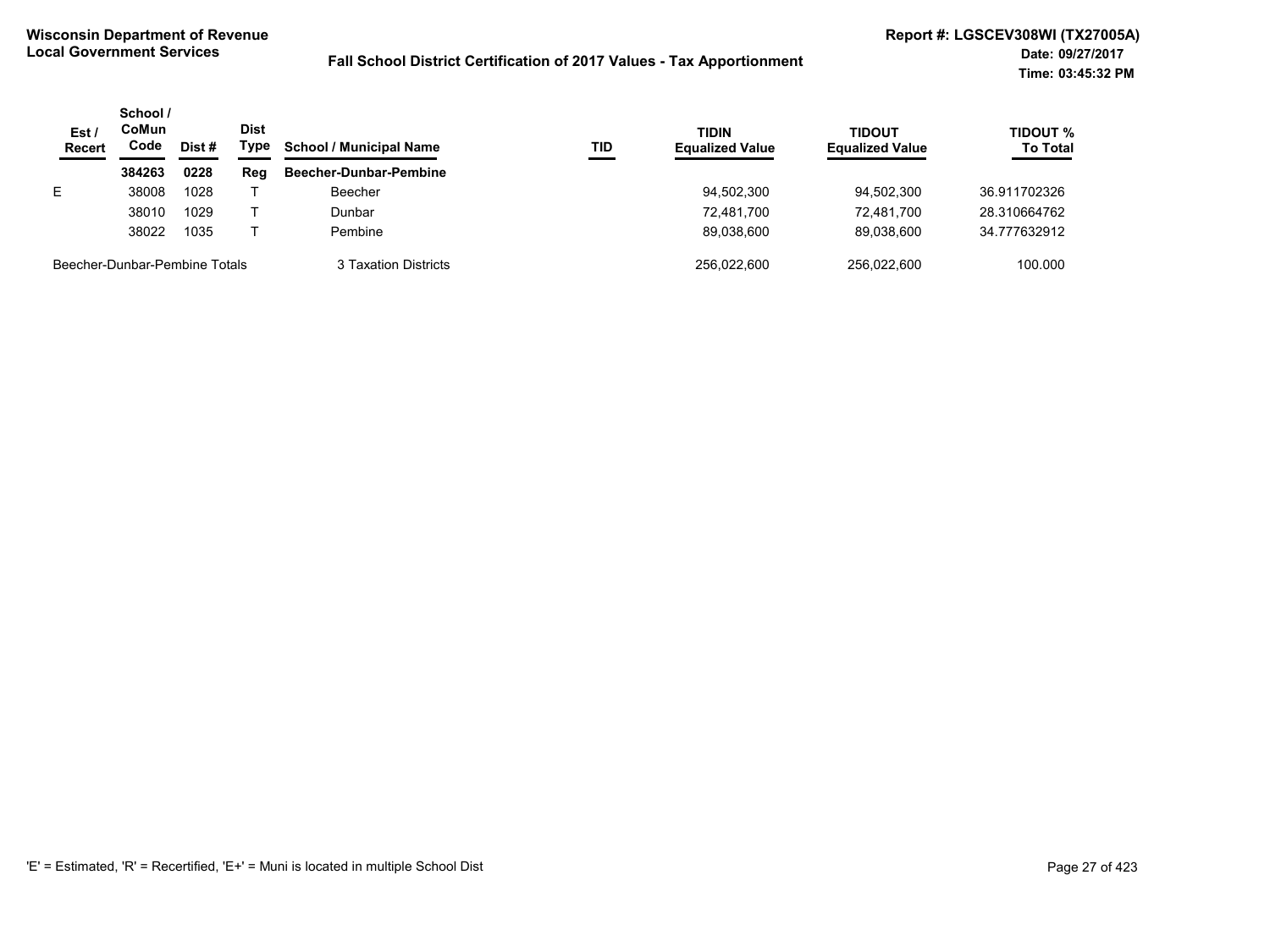| Est /<br>Recert          | School /<br>CoMun<br>Code | Dist# | <b>Dist</b><br>Type | <b>School / Municipal Name</b> | TID | <b>TIDIN</b><br><b>Equalized Value</b> | <b>TIDOUT</b><br><b>Equalized Value</b> | <b>TIDOUT %</b><br><b>To Total</b> |
|--------------------------|---------------------------|-------|---------------------|--------------------------------|-----|----------------------------------------|-----------------------------------------|------------------------------------|
|                          | 130350                    | 0081  | Reg                 | <b>Belleville</b>              |     |                                        |                                         |                                    |
|                          | 13040                     | 0354  |                     | Montrose                       |     | 101,237,379                            | 101.237.379                             | 19.261091974                       |
|                          | 13042                     | 0355  |                     | Oregon                         |     | 19,348,343                             | 19.348.343                              | 3.681152335                        |
|                          | 13048                     | 0358  |                     | Primrose                       |     | 4,380,349                              | 4,380,349                               | .833390846                         |
|                          | 13106                     | 0370  | V                   | <b>Belleville</b>              | ν   | 173.477.100                            | 169,898,600                             | 32.324350879                       |
|                          | 23006                     | 0649  |                     | <b>Brooklyn</b>                |     | 32.485.284                             | 32.485.284                              | 6.18054368                         |
| $E+$                     | 23014                     | 0653  |                     | Exeter                         |     | 160.323.450                            | 160.323.450                             | 30.502614218                       |
|                          | 23106                     | 0664  | V                   | <b>Belleville</b>              |     | 37,932,200                             | 37,932,200                              | 7.216856068                        |
| <b>Belleville Totals</b> |                           |       |                     | <b>7 Taxation Districts</b>    |     | 529, 184, 105                          | 525,605,605                             | 100.000                            |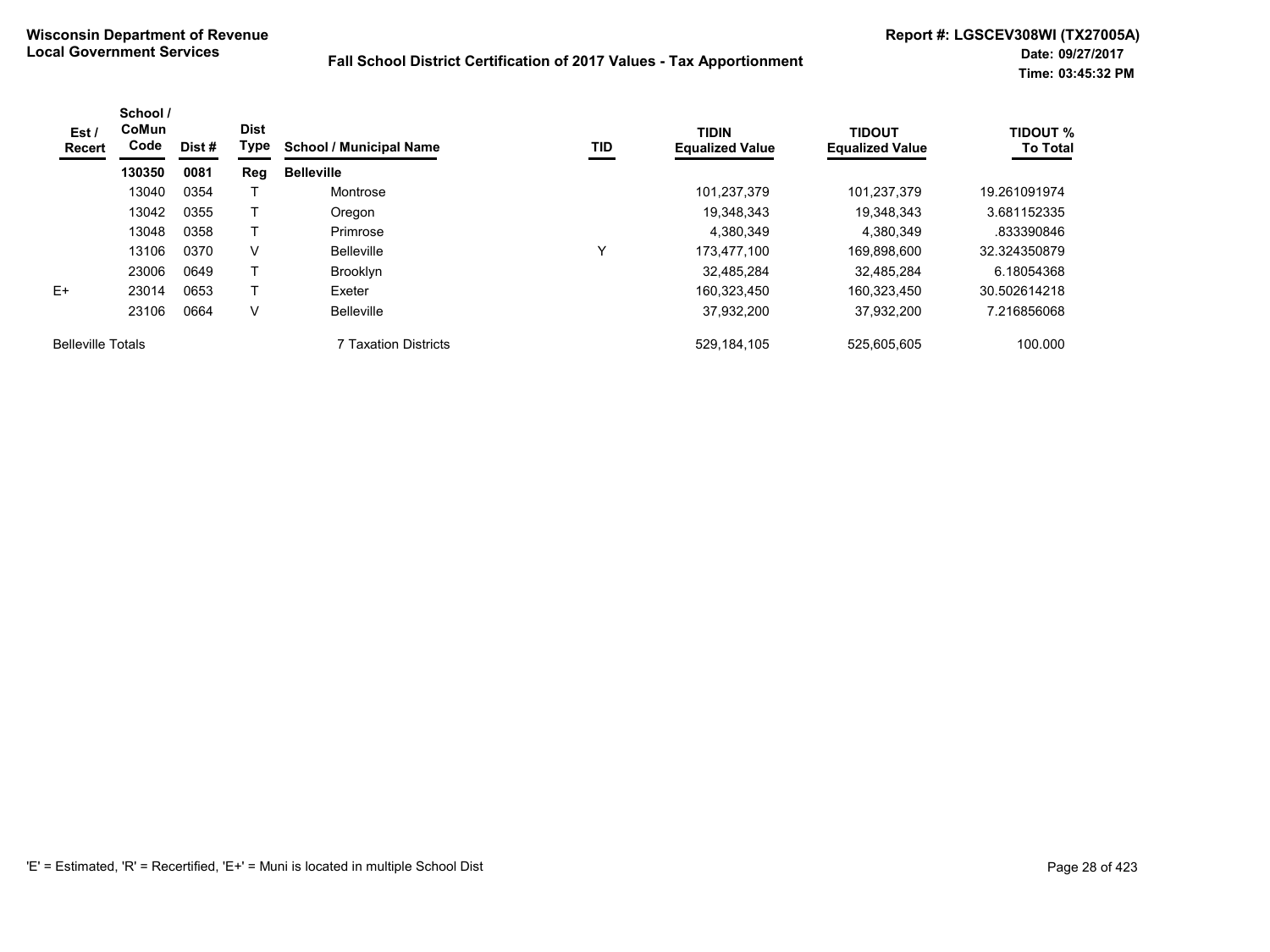| Est/<br><b>Recert</b>           | School /<br><b>CoMun</b><br>Code | Dist # | <b>Dist</b><br>Type | <b>School / Municipal Name</b> | TID | <b>TIDIN</b><br><b>Equalized Value</b> | <b>TIDOUT</b><br><b>Equalized Value</b> | <b>TIDOUT %</b><br><b>To Total</b> |
|---------------------------------|----------------------------------|--------|---------------------|--------------------------------|-----|----------------------------------------|-----------------------------------------|------------------------------------|
|                                 | 330364                           | 0198   | Reg                 | <b>Belmont Community</b>       |     |                                        |                                         |                                    |
|                                 | 33004                            | 0865   |                     | <b>Belmont</b>                 |     | 44,812,269                             | 44.812.269                              | 26.436194017                       |
|                                 | 33012                            | 0869   |                     | Elk Grove                      |     | 24,770,217                             | 24,770,217                              | 14.61274506                        |
|                                 | 33018                            | 0872   |                     | Kendall                        |     | 26,150,492                             | 26,150,492                              | 15.427013529                       |
|                                 | 33026                            | 0876   |                     | Seymour                        |     | 12,258,368                             | 12,258,368                              | 7.231604246                        |
|                                 | 33106                            | 0883   | V                   | <b>Belmont</b>                 | v   | 68,383,400                             | 61,519,700                              | 36.292443149                       |
| <b>Belmont Community Totals</b> |                                  |        |                     | 5 Taxation Districts           |     | 176.374.746                            | 169.511.046                             | 100.000                            |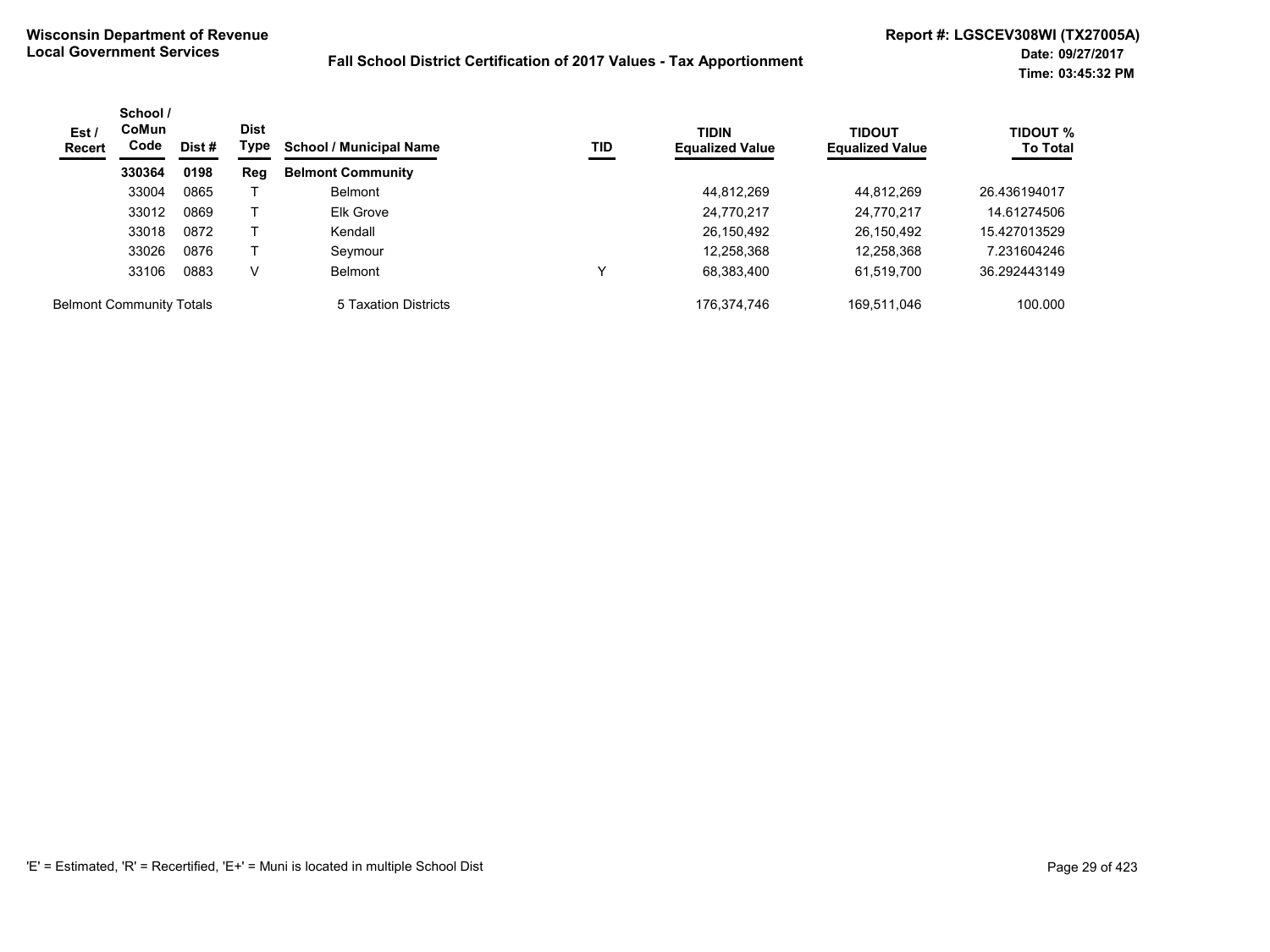| Est/<br><b>Recert</b> | School /<br>CoMun<br>Code<br>Dist # | <b>Dist</b><br>Type | <b>School / Municipal Name</b> | TID                  | <b>TIDIN</b><br><b>Equalized Value</b> | TIDOUT<br><b>Equalized Value</b> | <b>TIDOUT %</b><br><b>To Total</b> |              |
|-----------------------|-------------------------------------|---------------------|--------------------------------|----------------------|----------------------------------------|----------------------------------|------------------------------------|--------------|
|                       | 530413                              | 0315                | Reg                            | <b>Beloit</b>        |                                        |                                  |                                    |              |
|                       | 53004                               | 1398                |                                | <b>Beloit</b>        |                                        | 68,586,959                       | 68.586.959                         | 4.938846527  |
|                       | 53038                               | 1415                |                                | Turtle               |                                        | 21,440,084                       | 21,440,084                         | 1.543869067  |
|                       | 53206                               | 1420                | C                              | <b>Beloit</b>        |                                        | 1.477.787.489                    | 1.298.697.199                      | 93.517284406 |
| <b>Beloit Totals</b>  |                                     |                     |                                | 3 Taxation Districts |                                        | 1.567.814.532                    | .388.724.242                       | 100.000      |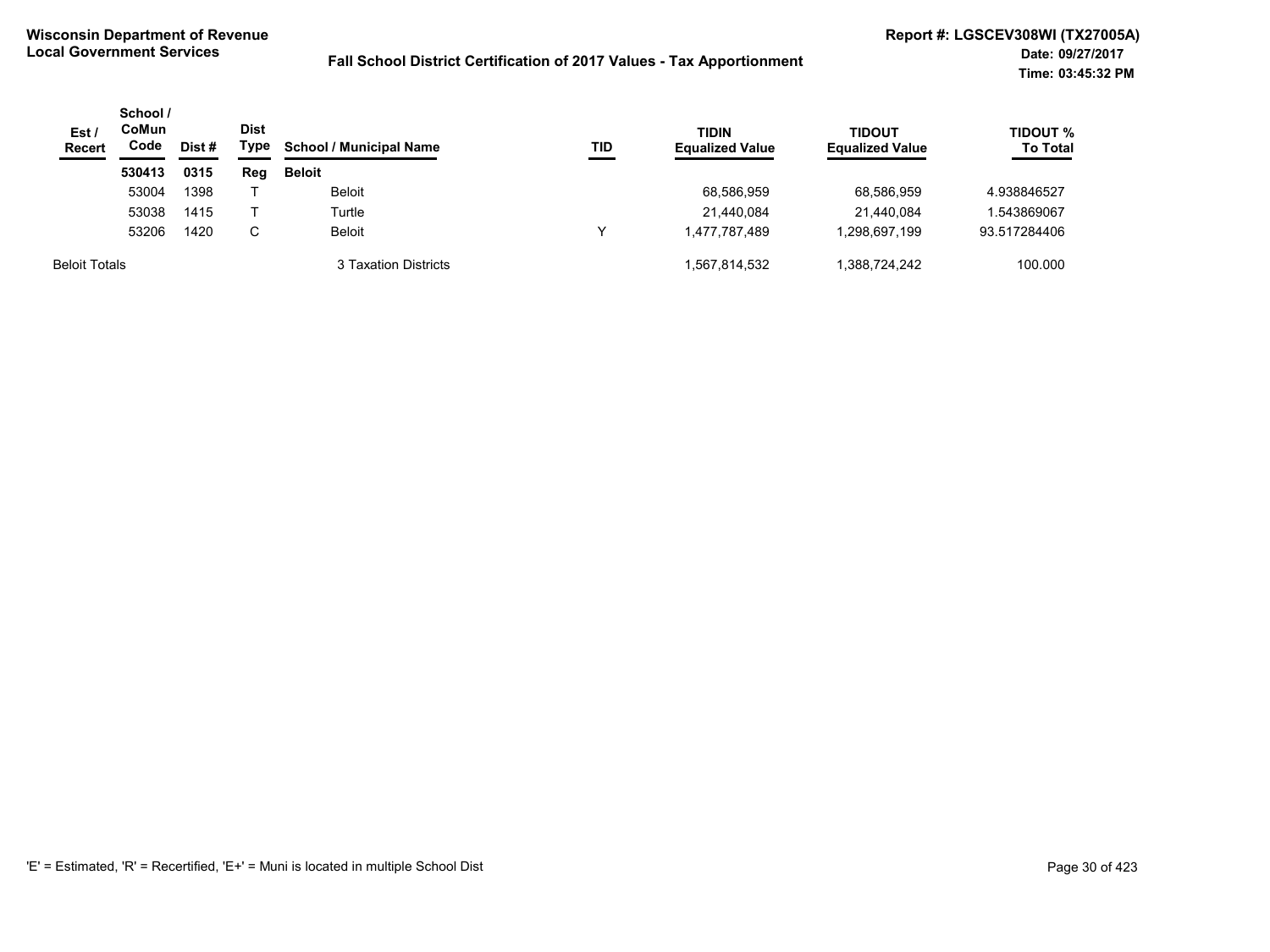| Est /<br><b>Recert</b> | School /<br>CoMun<br>Code<br>Dist# | Dist<br>Type | <b>School / Municipal Name</b><br>TID | <b>TIDIN</b><br><b>Equalized Value</b> | TIDOUT<br><b>Equalized Value</b> | <b>TIDOUT %</b><br><b>To Total</b> |             |              |
|------------------------|------------------------------------|--------------|---------------------------------------|----------------------------------------|----------------------------------|------------------------------------|-------------|--------------|
|                        | 530422                             | 0316         | Reg                                   | <b>Beloit Turner</b>                   |                                  |                                    |             |              |
|                        | 53004                              | 1398         |                                       | <b>Beloit</b>                          |                                  | 394,941,341                        | 394,941,341 | 83.853155419 |
|                        | 53020                              | 1406         |                                       | La Prairie                             |                                  | 1,643,352                          | 1,643,352   | .348913209   |
|                        | 53038                              | 1415         |                                       | Turtle                                 |                                  | 32,321,156                         | 32,321,156  | 6.862363182  |
|                        | 53206                              | 1420         | С                                     | Beloit                                 | ν                                | 56,150,478                         | 42,085,778  | 8.93556819   |
|                        | <b>Beloit Turner Totals</b>        |              |                                       | 4 Taxation Districts                   |                                  | 485.056.327                        | 470.991.627 | 100.000      |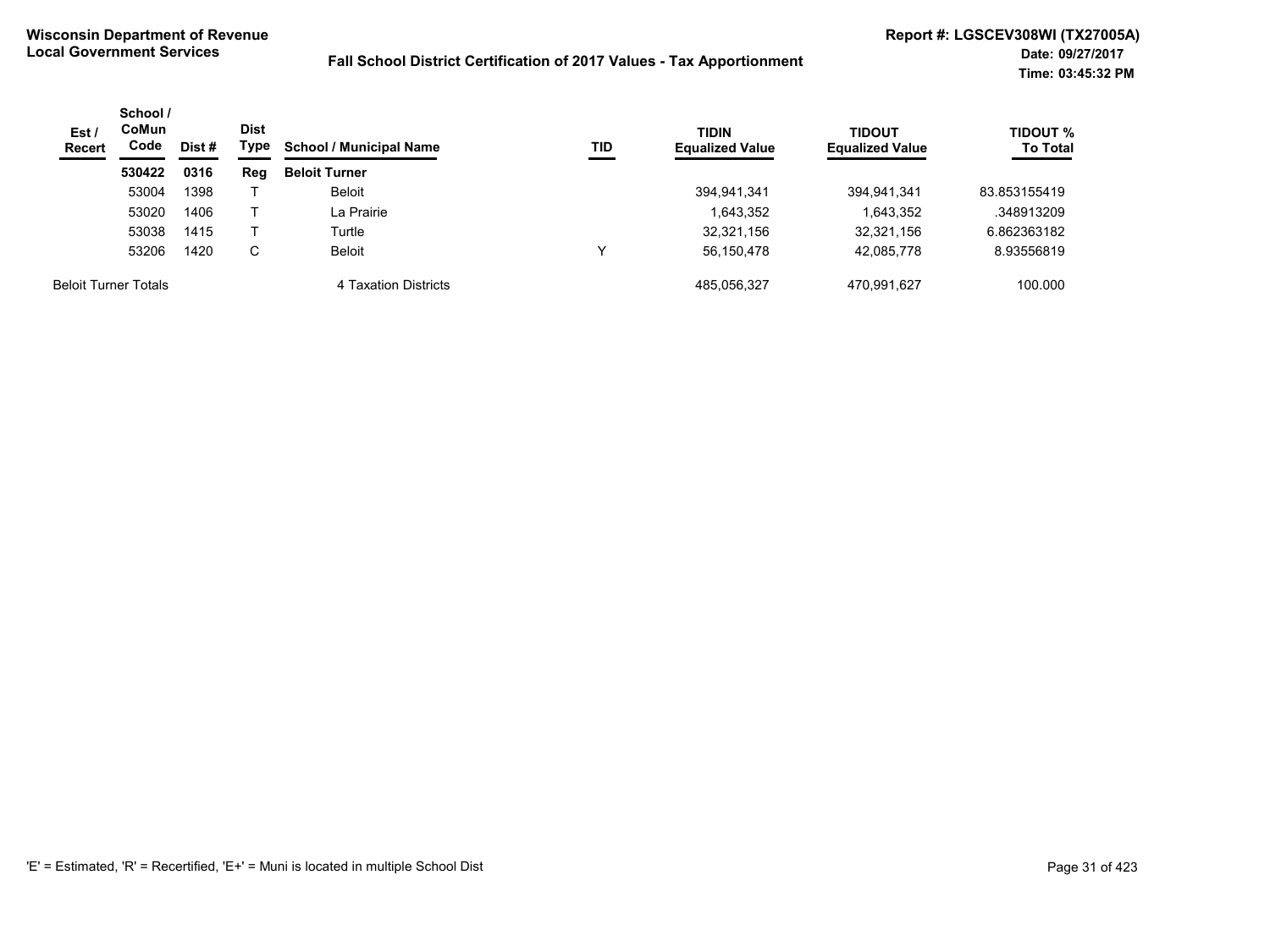| Est/<br><b>Recert</b> | School /<br>CoMun<br>Code<br>Dist# | Dist<br>Type | <b>School / Municipal Name</b> | TID                  | <b>TIDIN</b><br><b>Equalized Value</b> | <b>TIDOUT</b><br><b>Equalized Value</b> | <b>TIDOUT %</b><br><b>To Total</b> |              |
|-----------------------|------------------------------------|--------------|--------------------------------|----------------------|----------------------------------------|-----------------------------------------|------------------------------------|--------------|
|                       | 330427                             | 0199         | Reg                            | <b>Benton</b>        |                                        |                                         |                                    |              |
|                       | 22022                              | 0604         |                                | Hazel Green          |                                        | 1,525,584                               | 1,525,584                          | 1.751648758  |
|                       | 33006                              | 0866         |                                | <b>Benton</b>        |                                        | 22,234,149                              | 22,234,149                         | 25.528859434 |
|                       | 33024                              | 0875         |                                | New Diggings         |                                        | 21,876,940                              | 21,876,940                         | 25.118718333 |
|                       | 33107                              | 0884         |                                | <b>Benton</b>        |                                        | 41,457,500                              | 41,457,500                         | 47.600773475 |
| <b>Benton Totals</b>  |                                    |              |                                | 4 Taxation Districts |                                        | 87,094,173                              | 87,094,173                         | 100.000      |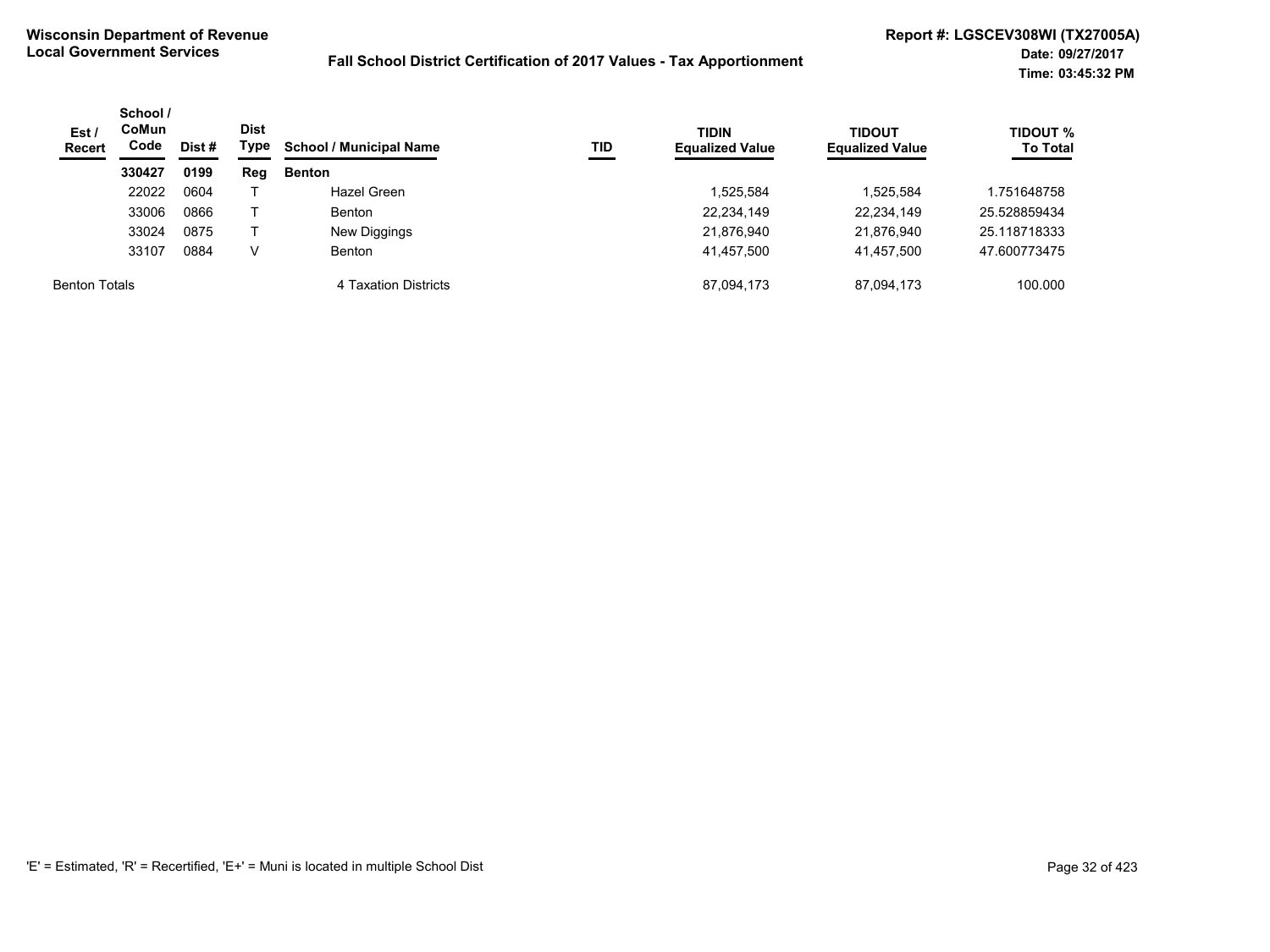| Est/<br><b>Recert</b>     | School /<br>CoMun<br>Code | Dist # | <b>Dist</b><br>Type | <b>School / Municipal Name</b> | TID | <b>TIDIN</b><br><b>Equalized Value</b> | <b>TIDOUT</b><br><b>Equalized Value</b> | <b>TIDOUT %</b><br><b>To Total</b> |
|---------------------------|---------------------------|--------|---------------------|--------------------------------|-----|----------------------------------------|-----------------------------------------|------------------------------------|
|                           | 240434                    | 0150   | Reg                 | <b>Berlin Area</b>             |     |                                        |                                         |                                    |
| $E+$                      | 24002                     | 0672   |                     | <b>Berlin</b>                  |     | 105,999,760                            | 105,999,760                             | 15.520233565                       |
|                           | 24004                     | 0673   |                     | Brooklyn                       |     | 7,155,514                              | 7,155,514                               | 1.047693396                        |
|                           | 24018                     | 0680   |                     | Saint Marie                    |     | 4,041,853                              | 4,041,853                               | .591798534                         |
|                           | 24020                     | 0681   | T                   | Seneca                         |     | 33,476,000                             | 33,476,000                              | 4.901476558                        |
|                           | 24206                     | 0684   | C                   | <b>Berlin</b>                  | Υ   | 258,270,100                            | 253,980,100                             | 37.18716413                        |
|                           | 69002                     | 1883   |                     | Aurora                         |     | 95,287,492                             | 95,287,492                              | 13.95176868                        |
|                           | 69004                     | 1884   |                     | Bloomfield                     |     | 1,073,332                              | 1,073,332                               | .157154727                         |
|                           | 69014                     | 1889   |                     | Leon                           |     | 20,787,897                             | 20,787,897                              | 3.043714597                        |
|                           | 69016                     | 1890   | T                   | Marion                         |     | 2,583,440                              | 2,583,440                               | .37826116                          |
|                           | 69024                     | 1894   |                     | Poy Sippi                      |     | 68,314,245                             | 68,314,245                              | 10.0024098                         |
|                           | 69030                     | 1897   |                     | Saxeville                      |     | 206,456                                | 206,456                                 | .030228798                         |
|                           | 69034                     | 1899   |                     | Warren                         |     | 31,048,012                             | 31,048,012                              | 4.545976311                        |
|                           | 69206                     | 1907   | C                   | Berlin                         | Υ   | 12,697,900                             | 5,855,600                               | .85736307                          |
|                           | 70014                     | 1916   |                     | Nepeuskun                      |     | 32,953,218                             | 32,953,218                              | 4.824932057                        |
|                           | 70022                     | 1920   |                     | Rushford                       |     | 20,214,947                             | 20,214,947                              | 2.959824616                        |
| <b>Berlin Area Totals</b> |                           |        |                     | <b>15 Taxation Districts</b>   |     | 694,110,166                            | 682,977,866                             | 100.000                            |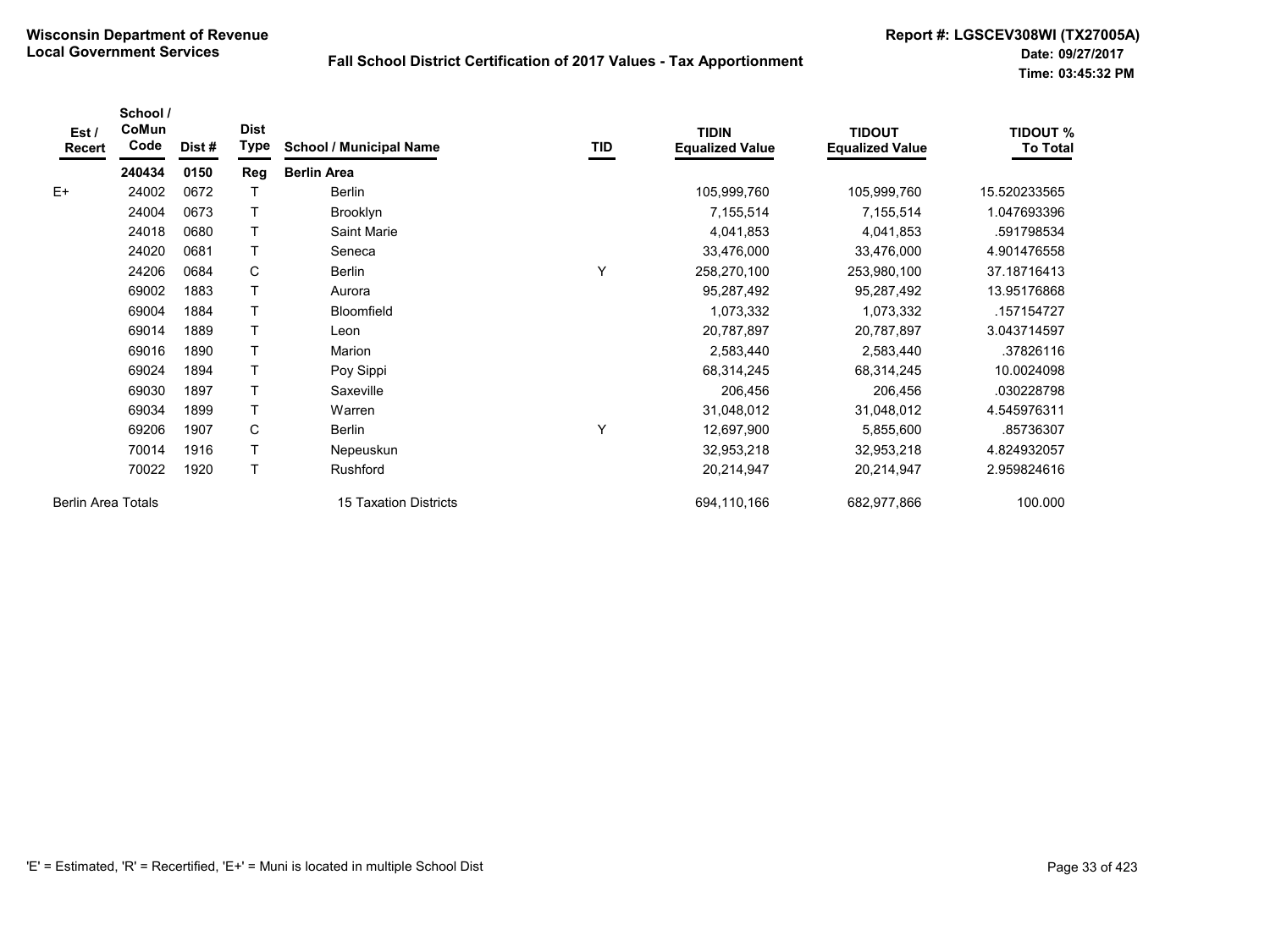| Est/<br><b>Recert</b>            | School /<br>CoMun<br>Code | Dist# | <b>Dist</b><br>Type | <b>School / Municipal Name</b> | TID          | <b>TIDIN</b><br><b>Equalized Value</b> | <b>TIDOUT</b><br><b>Equalized Value</b> | <b>TIDOUT %</b><br><b>To Total</b> |
|----------------------------------|---------------------------|-------|---------------------|--------------------------------|--------------|----------------------------------------|-----------------------------------------|------------------------------------|
|                                  | 646013                    | 0386  | <b>UHS</b>          | <b>Bigfoot Union High</b>      |              |                                        |                                         |                                    |
|                                  | 64006                     | 1733  |                     | Delavan                        |              | 94.259.192                             | 94.259.192                              | 3.872037992                        |
| E+                               | 64016                     | 1738  |                     | Linn                           |              | 709,689,012                            | 709,689,012                             | 29.153048721                       |
| E+                               | 64022                     | 1741  |                     | Sharon                         |              | 51,120,452                             | 51,120,452                              | 2.099957873                        |
|                                  | 64030                     | 1745  |                     | Walworth                       |              | 204,688,917                            | 204,688,917                             | 8.408339243                        |
|                                  | 64126                     | 1749  | v                   | Fontana                        | $\check{ }$  | 1,135,674,100                          | 1,084,654,200                           | 44.55610303                        |
|                                  | 64181                     | 1752  | V                   | Sharon                         | $\check{ }$  | 71.889.900                             | 71.889.900                              | 2.953138236                        |
|                                  | 64191                     | 1753  | V                   | Walworth                       | $\checkmark$ | 219,123,100                            | 218.054.400                             | 8.957374906                        |
| <b>Bigfoot Union High Totals</b> |                           |       |                     | 7 Taxation Districts           |              | 2,486,444,673                          | 2,434,356,073                           | 100.000                            |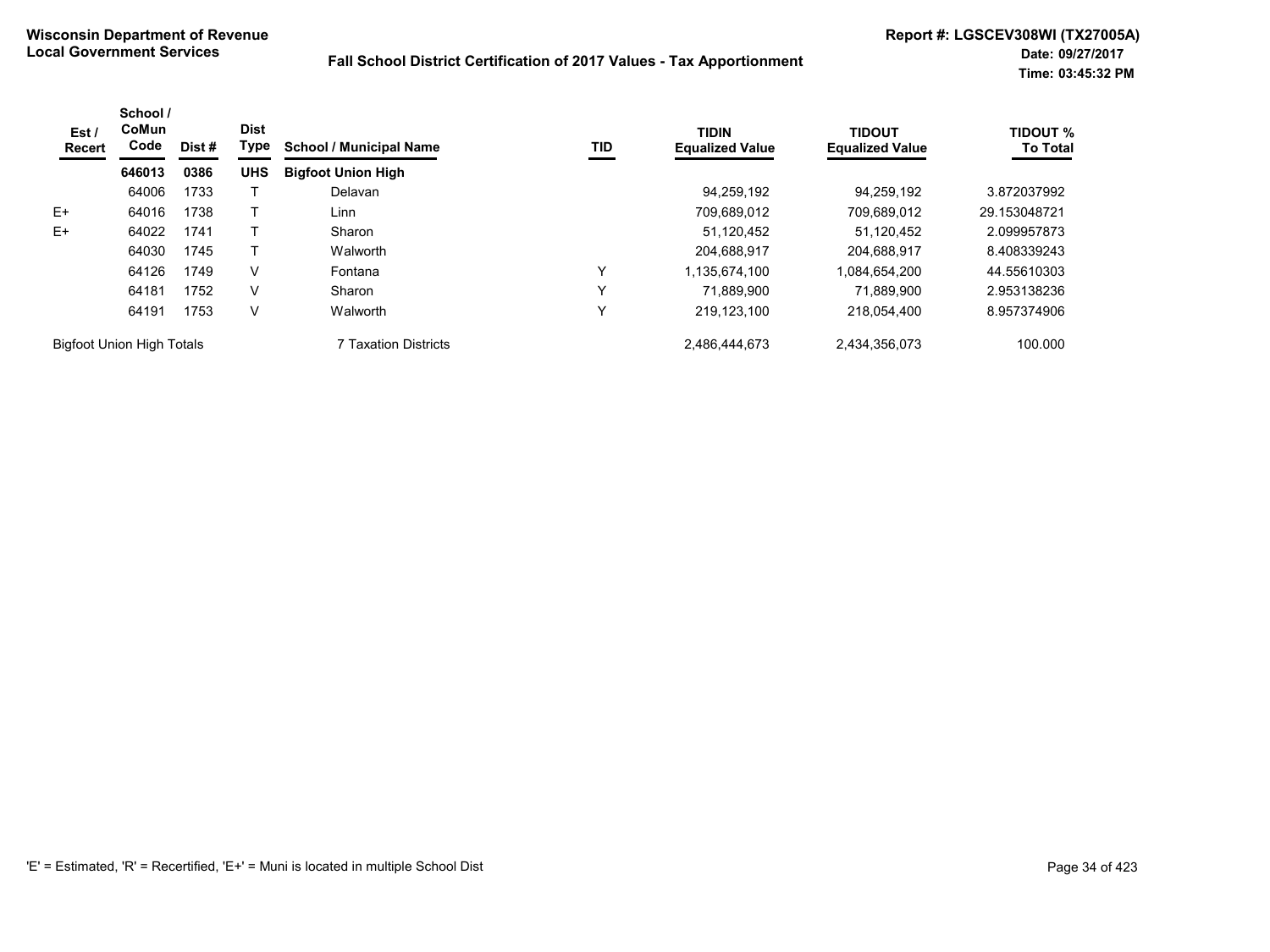| Est /<br><b>Recert</b>  | School /<br>CoMun<br>Code | Dist# | <b>Dist</b><br>Type | <b>School / Municipal Name</b> | TID         | <b>TIDIN</b><br><b>Equalized Value</b> | <b>TIDOUT</b><br><b>Equalized Value</b> | <b>TIDOUT %</b><br><b>To Total</b> |
|-------------------------|---------------------------|-------|---------------------|--------------------------------|-------------|----------------------------------------|-----------------------------------------|------------------------------------|
|                         | 650441                    | 0390  | Reg                 | <b>Birchwood</b>               |             |                                        |                                         |                                    |
|                         | 03010                     | 0043  |                     | Cedar Lake                     |             | 129,039,296                            | 129.039.296                             | 23.140671054                       |
|                         | 54044                     | 1447  |                     | Wilkinson                      |             | 7,585,600                              | 7,585,600                               | .360328828                         |
|                         | 54048                     | 1449  |                     | Wilson                         |             | 9,989,700                              | 9,989,700                               | 1.791457089                        |
|                         | 57004                     | 1537  |                     | Couderay                       |             | 1,296,039                              | 1,296,039                               | .232419217                         |
|                         | 57008                     | 1539  |                     | Edgewater                      |             | 170,154,600                            | 170,154,600                             | 30.513895759                       |
|                         | 57018                     | 1544  |                     | Meteor                         |             | 21,100,689                             | 21,100,689                              | 3.783995405                        |
| $E+$                    | 57026                     | 1548  |                     | Sand Lake                      |             | 24,439,639                             | 24,439,639                              | 4.382770709                        |
|                         | 65010                     | 1765  |                     | Birchwood                      |             | 164,480,616                            | 164.480.616                             | 29.496377829                       |
|                         | 65106                     | 1782  | V                   | <b>Birchwood</b>               | $\check{ }$ | 31,771,800                             | 29,543,700                              | 5.298084108                        |
| <b>Birchwood Totals</b> |                           |       |                     | 9 Taxation Districts           |             | 559,857,979                            | 557,629,879                             | 100.000                            |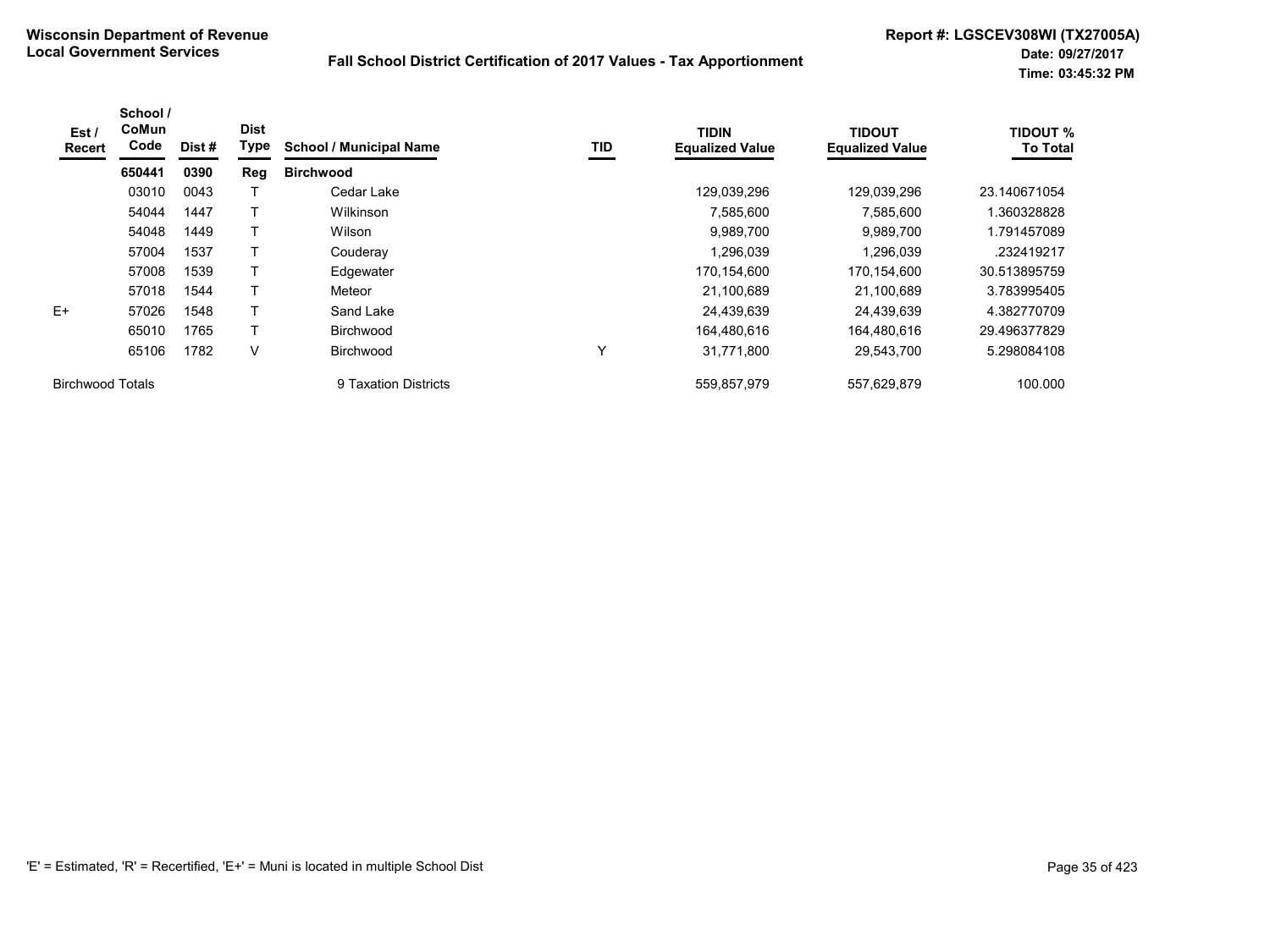| Est/<br><b>Recert</b>              | School /<br>CoMun<br>Code | Dist # | <b>Dist</b><br>Type | <b>School / Municipal Name</b> | TID          | <b>TIDIN</b><br><b>Equalized Value</b> | <b>TIDOUT</b><br><b>Equalized Value</b> | <b>TIDOUT %</b><br><b>To Total</b> |
|------------------------------------|---------------------------|--------|---------------------|--------------------------------|--------------|----------------------------------------|-----------------------------------------|------------------------------------|
|                                    | 332240                    | 0202   | Reg                 | <b>Black Hawk (Gratiot)</b>    |              |                                        |                                         |                                    |
|                                    | 23008                     | 0650   |                     | Cadiz                          |              | 27,861,086                             | 27,861,086                              | 15.418253264                       |
|                                    | 23018                     | 0655   |                     | Jordan                         |              | 5,698,874                              | 5,698,874                               | 3.1537422                          |
|                                    | 33010                     | 0868   |                     | Darlington                     |              | 8,805                                  | 8,805                                   | .004872664                         |
|                                    | 33016                     | 0871   |                     | Gratiot                        |              | 37,080,689                             | 37,080,689                              | 20.520357828                       |
|                                    | 33022                     | 0874   |                     | Monticello                     |              | 1,352,676                              | 1,352,676                               | .748567416                         |
|                                    | 33030                     | 0878   |                     | Wayne                          |              | 37,078,700                             | 37,078,700                              | 20.519257121                       |
|                                    | 33036                     | 0881   | $\mathsf{T}$        | Wiota                          |              | 44,835,531                             | 44,835,531                              | 24.811867426                       |
|                                    | 33131                     | 0886   | V                   | Gratiot                        | $\checkmark$ | 7,967,800                              | 6,998,300                               | 3.872841203                        |
|                                    | 33181                     | 0888   | V                   | South Wayne                    |              | 19,787,300                             | 19.787.300                              | 10.950240878                       |
| <b>Black Hawk (Gratiot) Totals</b> |                           |        |                     | 9 Taxation Districts           |              | 181,671,461                            | 180,701,961                             | 100.000                            |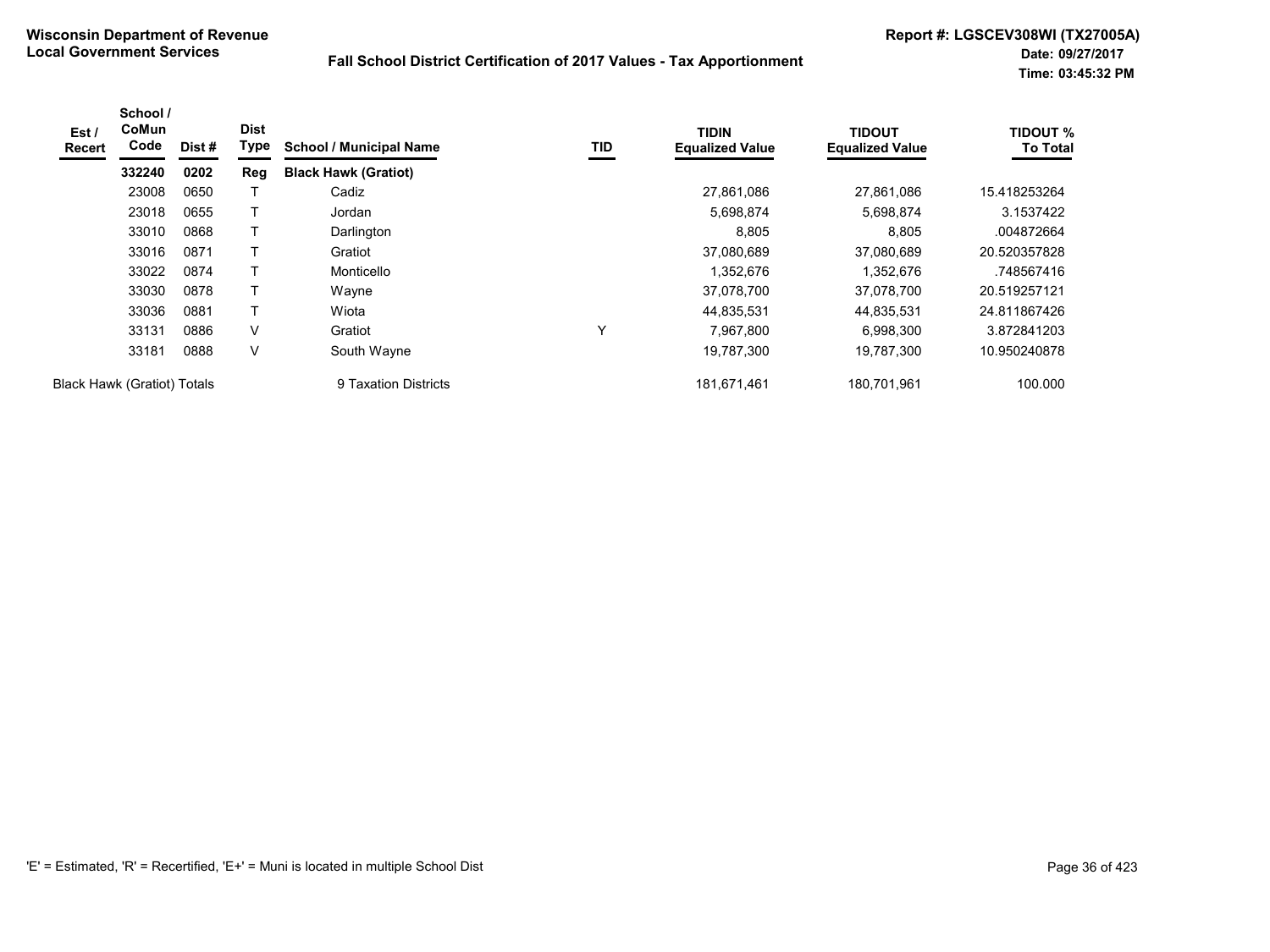| Est/<br><b>Recert</b> | School /<br>CoMun<br>Code       | Dist# | <b>Dist</b><br><b>Type</b> | <b>School / Municipal Name</b> | TID | <b>TIDIN</b><br><b>Equalized Value</b> | <b>TIDOUT</b><br><b>Equalized Value</b> | <b>TIDOUT %</b><br><b>To Total</b> |
|-----------------------|---------------------------------|-------|----------------------------|--------------------------------|-----|----------------------------------------|-----------------------------------------|------------------------------------|
|                       | 270476                          | 0162  | Reg                        | <b>Black River Falls</b>       |     |                                        |                                         |                                    |
| $E+$                  | 10008                           | 0234  |                            | Dewhurst                       |     | 7,046,647                              | 7,046,647                               | .78283448                          |
| Е                     | 27002                           | 0732  |                            | Adams                          |     | 153,537,000                            | 153,537,000                             | 17.056914818                       |
|                       | 27004                           | 0733  |                            | Albion                         |     | 89,979,090                             | 89,979,090                              | 9.996063968                        |
| $E+$                  | 27006                           | 0734  | T                          | Alma                           |     | 35,646,653                             | 35,646,653                              | 3.960100326                        |
|                       | 27010                           | 0736  |                            | Brockway                       |     | 118,514,600                            | 118,514,600                             | 13.166164748                       |
|                       | 27016                           | 0739  | T                          | Curran                         |     | 23,296,536                             | 23,296,536                              | 2.588086455                        |
|                       | 27018                           | 0740  |                            | Franklin                       |     | 953,058                                | 953,058                                 | .105878252                         |
|                       | 27020                           | 0741  | T                          | Garden Valley                  |     | 1,230,623                              | 1,230,623                               | .136713832                         |
|                       | 27024                           | 0743  |                            | Hixton                         |     | 38,327,372                             | 38,327,372                              | 4.257909946                        |
|                       | 27026                           | 0744  |                            | Irving                         |     | 38,514,489                             | 38,514,489                              | 4.27869737                         |
|                       | 27028                           | 0745  |                            | Knapp                          |     | 31,418,418                             | 31,418,418                              | 3.49037222                         |
| E                     | 27030                           | 0746  | T                          | Komensky                       |     | 11,240,600                             | 11,240,600                              | 1.24875409                         |
|                       | 27032                           | 0747  | T                          | Manchester                     |     | 75,744,900                             | 75,744,900                              | 8.414742422                        |
|                       | 27036                           | 0749  |                            | Millston                       |     | 16,794,300                             | 16,794,300                              | 1.865732329                        |
|                       | 27040                           | 0751  |                            | Northfield                     |     | 4,270,119                              | 4,270,119                               | 474381133                          |
|                       | 27042                           | 0752  |                            | Springfield                    |     | 520,620                                | 520,620                                 | .057837336                         |
|                       | 27136                           | 0754  | V                          | Hixton                         | Υ   | 30,082,400                             | 20,576,600                              | 2.285920094                        |
| Ε                     | 27206                           | 0758  | C                          | <b>Black River Falls</b>       | Υ   | 248,755,300                            | 227,906,900                             | 25.318904106                       |
|                       | 41028                           | 1104  | T.                         | New Lyme                       |     | 4,626,675                              | 4,626,675                               | .513992076                         |
|                       | <b>Black River Falls Totals</b> |       |                            | 19 Taxation Districts          |     | 930,499,400                            | 900,145,200                             | 100.000                            |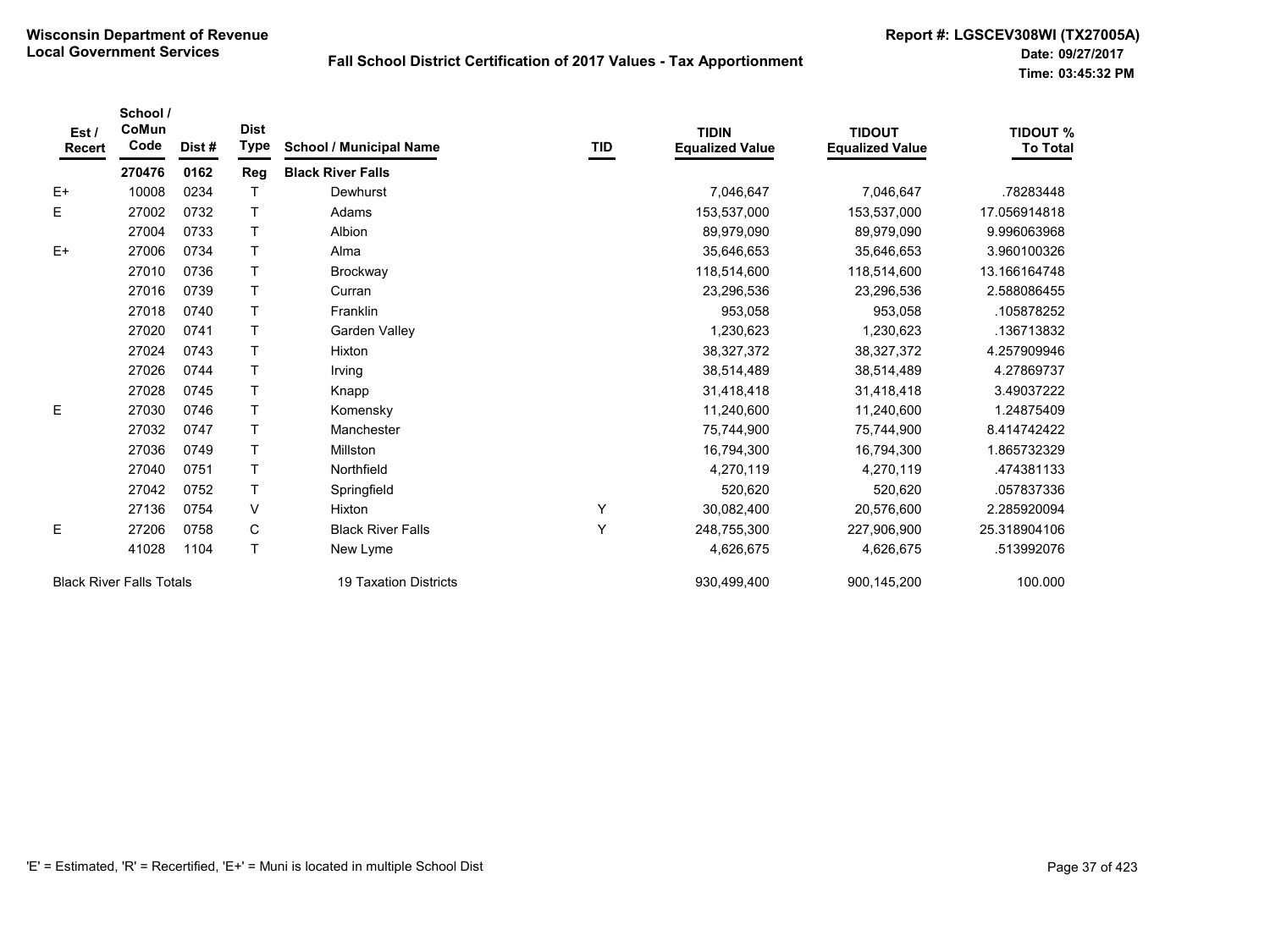| Est /<br><b>Recert</b>     | School /<br><b>CoMun</b><br>Code | Dist # | <b>Dist</b><br>Type | <b>School / Municipal Name</b> | TID | <b>TIDIN</b><br><b>Equalized Value</b> | <b>TIDOUT</b><br><b>Equalized Value</b> | <b>TIDOUT %</b><br><b>To Total</b> |
|----------------------------|----------------------------------|--------|---------------------|--------------------------------|-----|----------------------------------------|-----------------------------------------|------------------------------------|
|                            | 610485                           | 0359   | Reg                 | <b>Blair-Taylor</b>            |     |                                        |                                         |                                    |
|                            | 27004                            | 0733   |                     | Albion                         |     | 15,786,910                             | 15,786,910                              | 3.896156826                        |
|                            | 27016                            | 0739   | T                   | Curran                         |     | 70,183,554                             | 70,183,554                              | 17.321067453                       |
|                            | 27018                            | 0740   | T                   | <b>Franklin</b>                |     | 14,192,190                             | 14,192,190                              | 3.50258524                         |
|                            | 27042                            | 0752   |                     | Springfield                    |     | 59,635,980                             | 59,635,980                              | 14.717961308                       |
|                            | 27186                            | 0757   | V                   | Taylor                         | Y   | 14,777,500                             | 10,985,400                              | 2.711160144                        |
|                            | 61004                            | 1655   | T                   | Arcadia                        |     | 1,925,570                              | 1,925,570                               | .475224265                         |
|                            | 61014                            | 1660   | T                   | <b>Ettrick</b>                 |     | 57,247,463                             | 57,247,463                              | 14.128483265                       |
|                            | 61022                            | 1664   | T                   | Pigeon                         |     | 1,720,410                              | 1,720,410                               | .42459146                          |
|                            | 61024                            | 1665   |                     | Preston                        |     | 63,601,675                             | 63,601,675                              | 15.69668163                        |
|                            | 61206                            | 1675   | C                   | Blair                          | Y   | 117,171,400                            | 109,912,700                             | 27.126088409                       |
| <b>Blair-Taylor Totals</b> |                                  |        |                     | 10 Taxation Districts          |     | 416,242,652                            | 405,191,852                             | 100.000                            |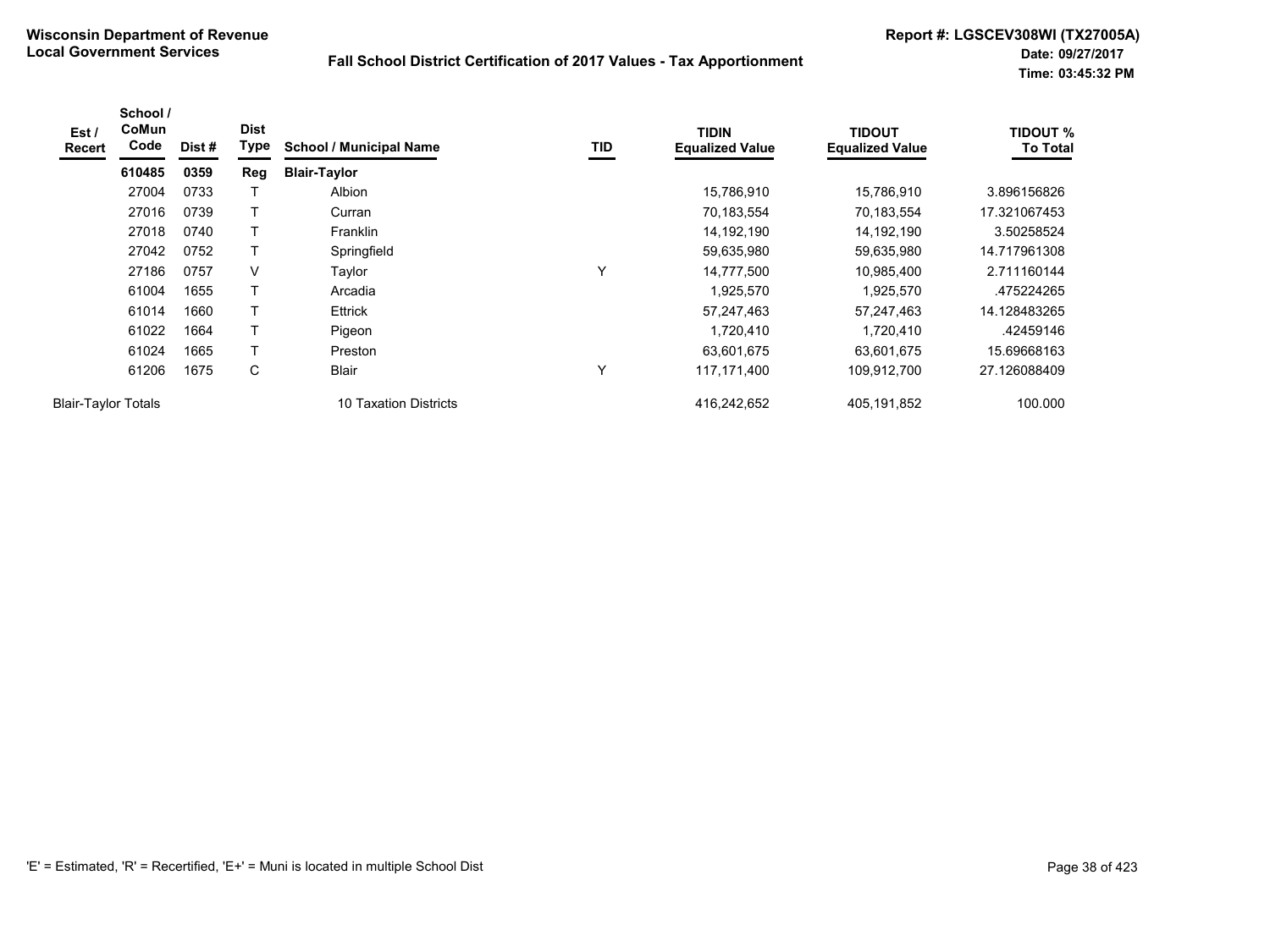| Est/<br>Recert        | School /<br>CoMun<br>Code | Dist# | <b>Dist</b><br>Type | <b>School / Municipal Name</b> | TID | <b>TIDIN</b><br><b>Equalized Value</b> | <b>TIDOUT</b><br><b>Equalized Value</b> | <b>TIDOUT %</b><br><b>To Total</b> |
|-----------------------|---------------------------|-------|---------------------|--------------------------------|-----|----------------------------------------|-----------------------------------------|------------------------------------|
|                       | 090497                    | 0053  | Reg                 | <b>Bloomer</b>                 |     |                                        |                                         |                                    |
|                       | 09006                     | 0201  |                     | Auburn                         |     | 37,800,736                             | 37,800,736                              | 6.779116619                        |
|                       | 09010                     | 0203  |                     | <b>Bloomer</b>                 |     | 83,299,918                             | 83,299,918                              | 14.938858822                       |
| $E+$                  | 09012                     | 0204  |                     | Cleveland                      |     | 35,865,810                             | 35,865,810                              | 6.432110439                        |
|                       | 09016                     | 0206  |                     | Cooks Valley                   |     | 55,001,219                             | 55,001,219                              | 9.863820583                        |
|                       | 09020                     | 0208  |                     | Eagle Point                    |     | 3,810,748                              | 3,810,748                               | .683412754                         |
|                       | 09032                     | 0213  |                     | Howard                         |     | 8,954,652                              | 8,954,652                               | 1.605911329                        |
|                       | 09038                     | 0217  |                     | Sampson                        |     | 1,072,359                              | 1,072,359                               | .192314952                         |
|                       | 09042                     | 0219  |                     | Tilden                         |     | 15,023,106                             | 15,023,106                              | 2.694217053                        |
|                       | 09046                     | 0221  |                     | Woodmohr                       |     | 81,039,301                             | 81,039,301                              | 14.533443799                       |
|                       | 09206                     | 0225  | C                   | Bloomer                        | Υ   | 251,523,100                            | 234,915,200                             | 42.129273261                       |
|                       | 17010                     | 0489  |                     | Grant                          |     | 474,012                                | 474,012                                 | .085008467                         |
| $E+$                  | 17028                     | 0498  |                     | Sand Creek                     |     | 348,570                                | 348,570                                 | .062511923                         |
| <b>Bloomer Totals</b> |                           |       |                     | 12 Taxation Districts          |     | 574,213,531                            | 557,605,631                             | 100.000                            |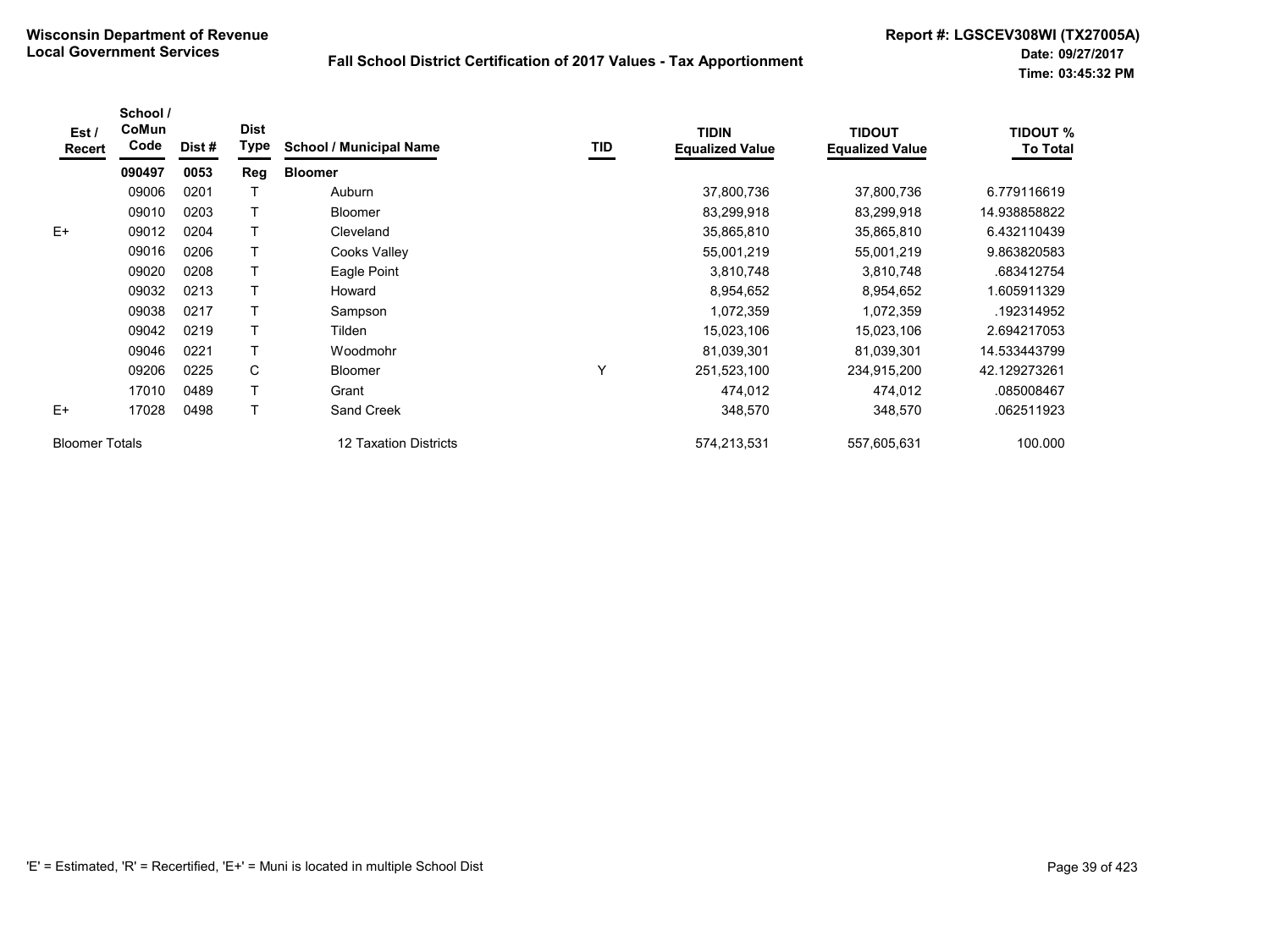| Est /<br>Recert       | School /<br>CoMun<br>Code | Dist # | <b>Dist</b><br><b>Type</b> | <b>School / Municipal Name</b> | TID          | <b>TIDIN</b><br><b>Equalized Value</b> | <b>TIDOUT</b><br><b>Equalized Value</b> | <b>TIDOUT %</b><br><b>To Total</b> |
|-----------------------|---------------------------|--------|----------------------------|--------------------------------|--------------|----------------------------------------|-----------------------------------------|------------------------------------|
|                       | 580602                    | 0341   | Reg                        | <b>Bonduel</b>                 |              |                                        |                                         |                                    |
|                       | 58004                     | 1559   |                            | Angelica                       |              | 17,249,641                             | 17,249,641                              | 3.615186282                        |
|                       | 58020                     | 1567   |                            | Green Valley                   |              | 14,384,591                             | 14,384,591                              | 3.01472802                         |
|                       | 58022                     | 1568   |                            | Hartland                       |              | 66,381,500                             | 66,381,500                              | 13.912259866                       |
| $E+$                  | 58028                     | 1571   |                            | Lessor                         |              | 75,472,788                             | 75,472,788                              | 15.817615442                       |
|                       | 58030                     | 1572   |                            | Maple Grove                    |              | 171,793                                | 171,793                                 | .036004442                         |
|                       | 58034                     | 1574   |                            | Navarino                       |              | 37,263,869                             | 37,263,869                              | 7.809775753                        |
|                       | 58044                     | 1579   |                            | Washington                     |              | 130,201,481                            | 130,201,481                             | 27.287675612                       |
|                       | 58046                     | 1580   |                            | Waukechon                      |              | 22,088,642                             | 22,088,642                              | 4.629345941                        |
|                       | 58107                     | 1585   | $\vee$                     | <b>Bonduel</b>                 | $\checkmark$ | 79,243,400                             | 65,786,400                              | 13.787538583                       |
|                       | 58111                     | 1587   | V                          | Cecil                          |              | 48,143,200                             | 48,143,200                              | 10.089870057                       |
| <b>Bonduel Totals</b> |                           |        |                            | 10 Taxation Districts          |              | 490,600,905                            | 477,143,905                             | 100.000                            |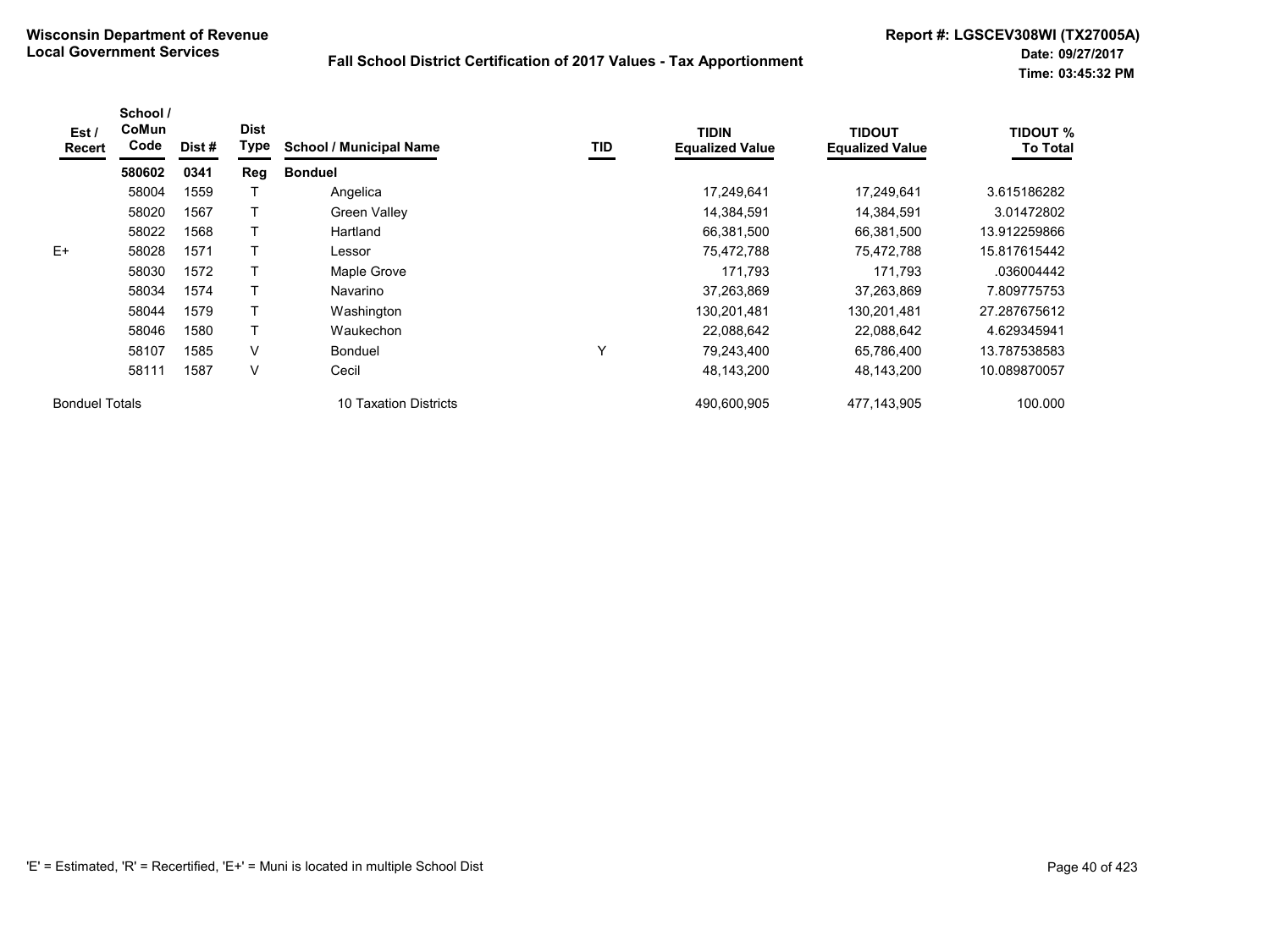| Est/<br>Recert | School /<br>CoMun<br>Code | Dist# | <b>Dist</b><br><b>Type</b> | <b>School / Municipal Name</b> | TID | <b>TIDIN</b><br><b>Equalized Value</b> | <b>TIDOUT</b><br><b>Equalized Value</b> | <b>TIDOUT %</b><br><b>To Total</b> |
|----------------|---------------------------|-------|----------------------------|--------------------------------|-----|----------------------------------------|-----------------------------------------|------------------------------------|
|                | 220609                    | 0134  | Reg                        | <b>Boscobel Area</b>           |     |                                        |                                         |                                    |
|                | 12004                     | 0314  |                            | Clayton                        |     | 150,348                                | 150,348                                 | .052264897                         |
|                | 12010                     | 0317  |                            | Haney                          |     | 2,550,377                              | 2,550,377                               | .886577751                         |
| $E+$           | 12012                     | 0318  |                            | Marietta                       |     | 31,447,931                             | 31,447,931                              | 10.932123348                       |
|                | 12016                     | 0320  |                            | Scott                          |     | 33,274,281                             | 33,274,281                              | 11.567010377                       |
|                | 22006                     | 0596  |                            | <b>Boscobel</b>                |     | 24,128,400                             | 24,128,400                              | 8.387662927                        |
| $E+$           | 22010                     | 0598  |                            | Castle Rock                    |     | 85,073                                 | 85,073                                  | .0295736                           |
|                | 22024                     | 0605  |                            | <b>Hickory Grove</b>           |     | 20,099,181                             | 20,099,181                              | 6.987001017                        |
|                | 22034                     | 0610  |                            | Marion                         |     | 28,033,903                             | 28,033,903                              | 9.74531792                         |
|                | 22038                     | 0612  |                            | Mount Hope                     |     | 493,999                                | 493,999                                 | .171726973                         |
|                | 22060                     | 0623  |                            | Watterstown                    |     | 13,551,372                             | 13,551,372                              | 4.710811348                        |
|                | 22064                     | 0625  | т                          | Woodman                        |     | 12,094,916                             | 12,094,916                              | 4.204509149                        |
|                | 22191                     | 0640  | V                          | Woodman                        |     | 3,782,900                              | 3,782,900                               | 1.315034983                        |
|                | 22206                     | 0641  | C                          | Boscobel                       | Y   | 118,459,800                            | 115,967,000                             | 40.313162359                       |
| $E+$           | 52024                     | 1385  | т                          | Richwood                       |     | 2,005,670                              | 2,005,670                               | .697223351                         |
|                | Boscobel Area Totals      |       |                            | 14 Taxation Districts          |     | 290, 158, 151                          | 287,665,351                             | 100.000                            |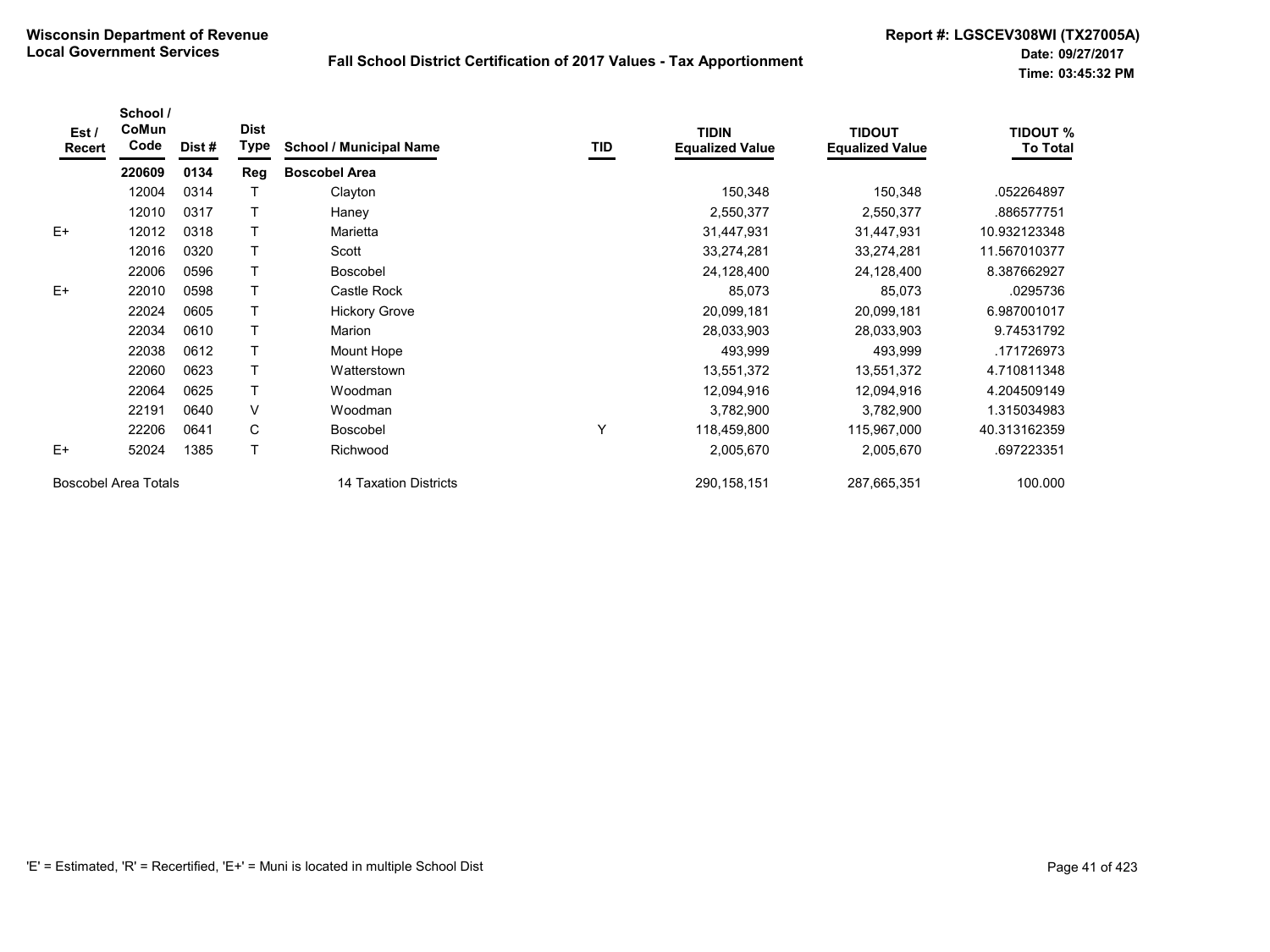| Est /<br>Recert      | School /<br>CoMun<br>Code | Dist # | <b>Dist</b><br>Type | <b>School / Municipal Name</b> | TID | <b>TIDIN</b><br><b>Equalized Value</b> | <b>TIDOUT</b><br><b>Equalized Value</b> | <b>TIDOUT %</b><br><b>To Total</b> |
|----------------------|---------------------------|--------|---------------------|--------------------------------|-----|----------------------------------------|-----------------------------------------|------------------------------------|
|                      | 580623                    | 0342   | Reg                 | <b>Bowler</b>                  |     |                                        |                                         |                                    |
|                      | 58002                     | 1558   |                     | Almon                          |     | 55,283,075                             | 55,283,075                              | 35.417015233                       |
|                      | 58008                     | 1561   |                     | <b>Bartelme</b>                |     | 19,700,800                             | 19,700,800                              | 12.6212866                         |
|                      | 58026                     | 1570   |                     | <b>Hutchins</b>                |     | 15.661.713                             | 15.661.713                              | 10.033651853                       |
|                      | 58032                     | 1573   |                     | <b>Morris</b>                  |     | 16,211,333                             | 16,211,333                              | 10.385765043                       |
|                      | 58042                     | 1578   |                     | Seneca                         |     | 40.480.731                             | 40.480.731                              | 25.933916781                       |
|                      | 58108                     | 1586   | V                   | Bowler                         |     | 8.920.300                              | 8.754.200                               | 5.60836449                         |
| <b>Bowler Totals</b> |                           |        |                     | 6 Taxation Districts           |     | 156.257.952                            | 156.091.852                             | 100.000                            |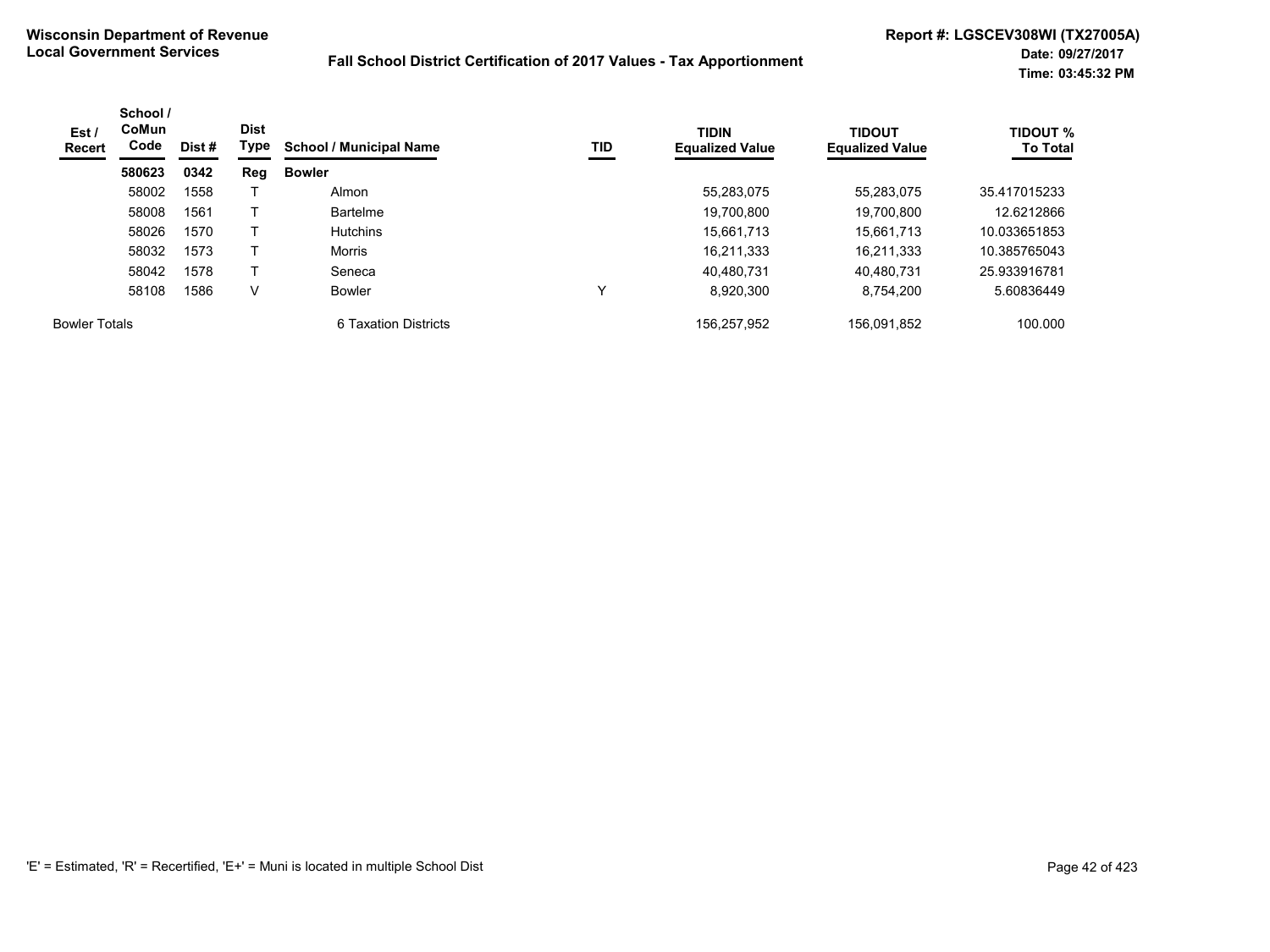| Est /<br>Recert | School /<br>CoMun<br>Code          | Dist# | <b>Dist</b><br>Type | <b>School / Municipal Name</b> | TID | <b>TIDIN</b><br><b>Equalized Value</b> | <b>TIDOUT</b><br><b>Equalized Value</b> | <b>TIDOUT %</b><br><b>To Total</b> |
|-----------------|------------------------------------|-------|---------------------|--------------------------------|-----|----------------------------------------|-----------------------------------------|------------------------------------|
|                 | 170637                             | 0114  | Reg                 | <b>Boyceville Community</b>    |     |                                        |                                         |                                    |
|                 | 03050                              | 0063  |                     | Vance Creek                    |     | 212,598                                | 212,598                                 | .072631165                         |
|                 | 17012                              | 0490  | Τ                   | Hay River                      |     | 58,461,128                             | 58,461,128                              | 19.972435564                       |
|                 | 17014                              | 0491  | т                   | Lucas                          |     | 337,784                                | 337,784                                 | .11539923                          |
|                 | 17018                              | 0493  | т                   | New Haven                      |     | 31,704,541                             | 31,704,541                              | 10.831417796                       |
|                 | 17020                              | 0494  | T                   | <b>Otter Creek</b>             |     | 2,298,255                              | 2,298,255                               | .785167024                         |
|                 | 17030                              | 0499  | Τ                   | Sheridan                       |     | 18,186,402                             | 18,186,402                              | 6.213132632                        |
|                 | 17032                              | 0500  | T                   | Sherman                        |     | 37,397,403                             | 37,397,403                              | 12.776305337                       |
|                 | 17036                              | 0502  | T                   | Stanton                        |     | 34,572,454                             | 34,572,454                              | 11.811200595                       |
|                 | 17038                              | 0503  | T                   | Tainter                        |     | 29,067,772                             | 29,067,772                              | 9.930602148                        |
|                 | 17040                              | 0504  | T                   | Tiffany                        |     | 30,188,794                             | 30,188,794                              | 10.313583804                       |
|                 | 17044                              | 0506  | T                   | Wilson                         |     | 160,577                                | 160,577                                 | .05485891                          |
|                 | 17106                              | 0507  | $\vee$              | Boyceville                     | Υ   | 45,416,300                             | 39,596,000                              | 13.527425584                       |
|                 | 17141                              | 0511  | $\vee$              | Knapp                          | Y   | 97,452                                 | 97,452                                  | .033293128                         |
|                 | 17191                              | 0513  | $\vee$              | Wheeler                        |     | 9,240,300                              | 9,240,300                               | 3.156820654                        |
|                 | 55014                              | 1466  | T                   | Forest                         |     | 813,673                                | 813,673                                 | .277980123                         |
|                 | 55034                              | 1476  | T                   | Springfield                    |     | 373,925                                | 373,925                                 | 127746303                          |
|                 | <b>Boyceville Community Totals</b> |       |                     | <b>16 Taxation Districts</b>   |     | 298,529,358                            | 292,709,058                             | 100.000                            |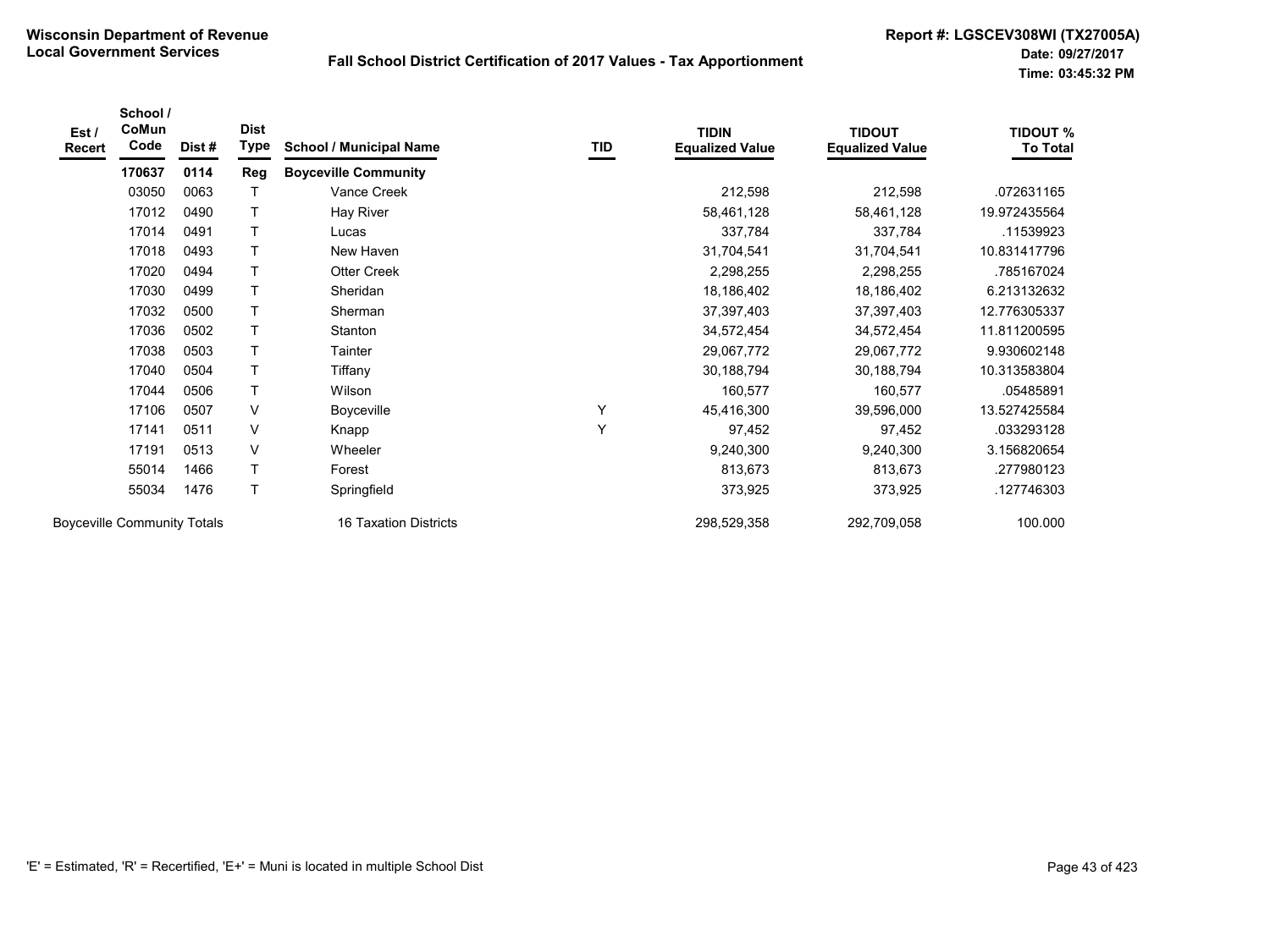| Est/<br><b>Recert</b> | School /<br>CoMun<br>Code | Dist# | <b>Dist</b><br>Type | <b>TIDIN</b><br><b>School / Municipal Name</b><br>TID | <b>Equalized Value</b> | <b>TIDOUT</b><br><b>Equalized Value</b> | <b>TIDOUT %</b><br><b>To Total</b> |              |
|-----------------------|---------------------------|-------|---------------------|-------------------------------------------------------|------------------------|-----------------------------------------|------------------------------------|--------------|
|                       | 300657                    | 0176  | Elem                | <b>Brighton #1</b>                                    |                        |                                         |                                    |              |
|                       | 30002                     | 0816  |                     | <b>Brighton</b>                                       |                        | 176,982,851                             | 176,982,851                        | 99.691907512 |
|                       | 30171                     | 0824  | v                   | Paddock Lake                                          |                        | 161.317                                 | 161,317                            | .090867558   |
|                       | 51006                     | 1357  |                     | Dover                                                 |                        | 385.639                                 | 385,639                            | .217224931   |
| Brighton #1 Totals    |                           |       |                     | 3 Taxation Districts                                  |                        | 177.529.807                             | 177.529.807                        | 100.000      |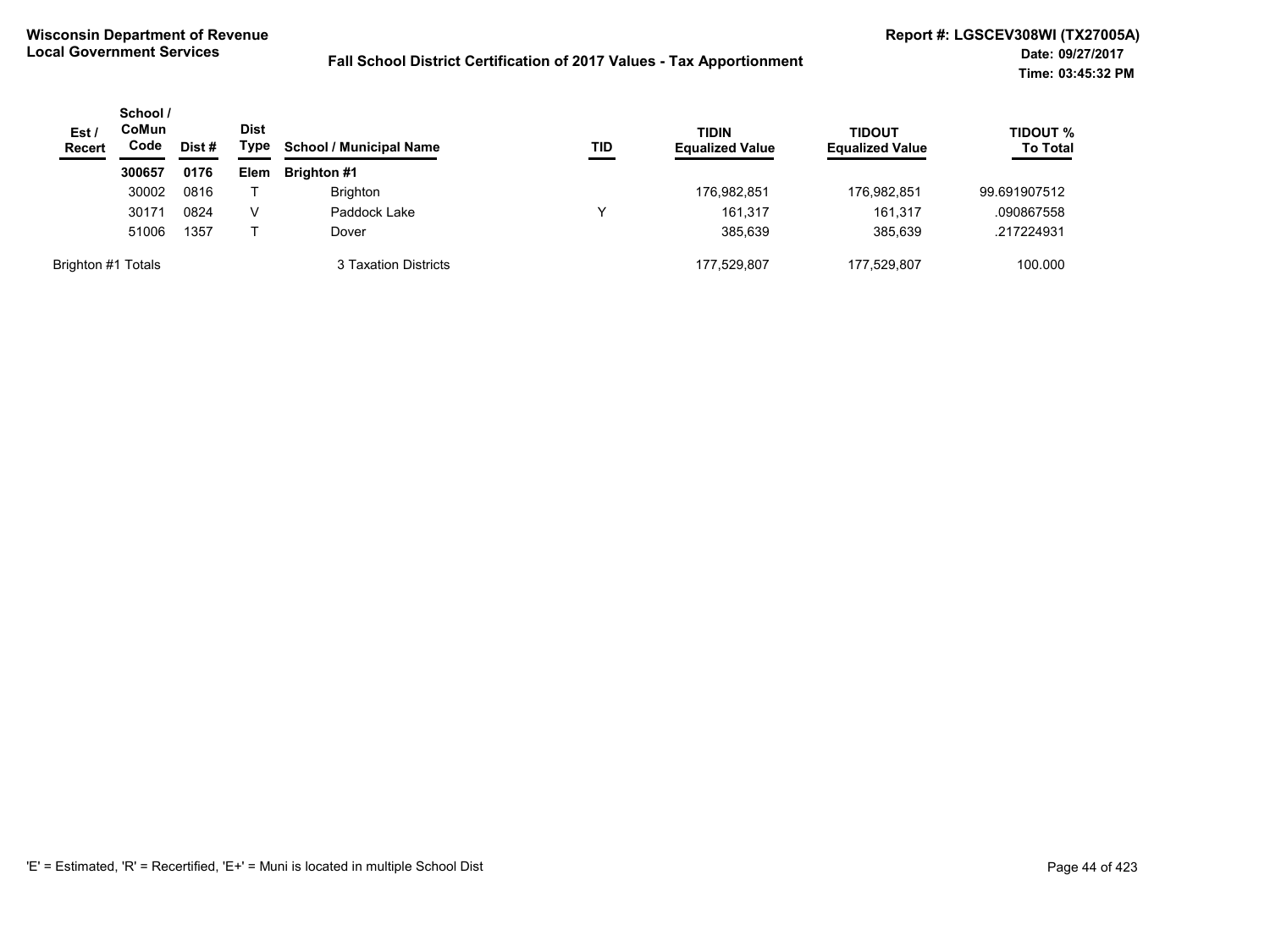| Est /<br>Recert        | School /<br><b>CoMun</b><br>Code | Dist # | <b>Dist</b><br>Type | <b>School / Municipal Name</b> | TID         | <b>TIDIN</b><br><b>Equalized Value</b> | <b>TIDOUT</b><br><b>Equalized Value</b> | <b>TIDOUT %</b><br><b>To Total</b> |
|------------------------|----------------------------------|--------|---------------------|--------------------------------|-------------|----------------------------------------|-----------------------------------------|------------------------------------|
|                        | 080658                           | 0048   | Reg                 | <b>Brillion</b>                |             |                                        |                                         |                                    |
|                        | 05018                            | 0110   |                     | Holland                        |             | 6,041,752                              | 6,041,752                               | 621020149.                         |
|                        | 05026                            | 0114   |                     | Morrison                       |             | 1,255,672                              | 1,255,672                               | .336900557                         |
|                        | 08002                            | 0179   |                     | <b>Brillion</b>                |             | 104,596,494                            | 104,596,494                             | 28.063552469                       |
|                        | 08014                            | 0185   |                     | Rantoul                        |             | 25,262,748                             | 25,262,748                              | 6.778070917                        |
|                        | 08018                            | 0187   |                     | Woodville                      |             | 4,201,543                              | 4,201,543                               | 1.127286565                        |
| E.                     | 08206                            | 0193   | C                   | <b>Brillion</b>                | $\check{ }$ | 209,124,300                            | 182.198.500                             | 48.884402994                       |
|                        | 36022                            | 0942   |                     | Maple Grove                    |             | 21,268,879                             | 21,268,879                              | 5.706503908                        |
|                        | 36030                            | 0946   |                     | Rockland                       |             | 27,887,361                             | 27,887,361                              | 7.482262442                        |
| <b>Brillion Totals</b> |                                  |        |                     | 8 Taxation Districts           |             | 399,638,749                            | 372.712.949                             | 100.000                            |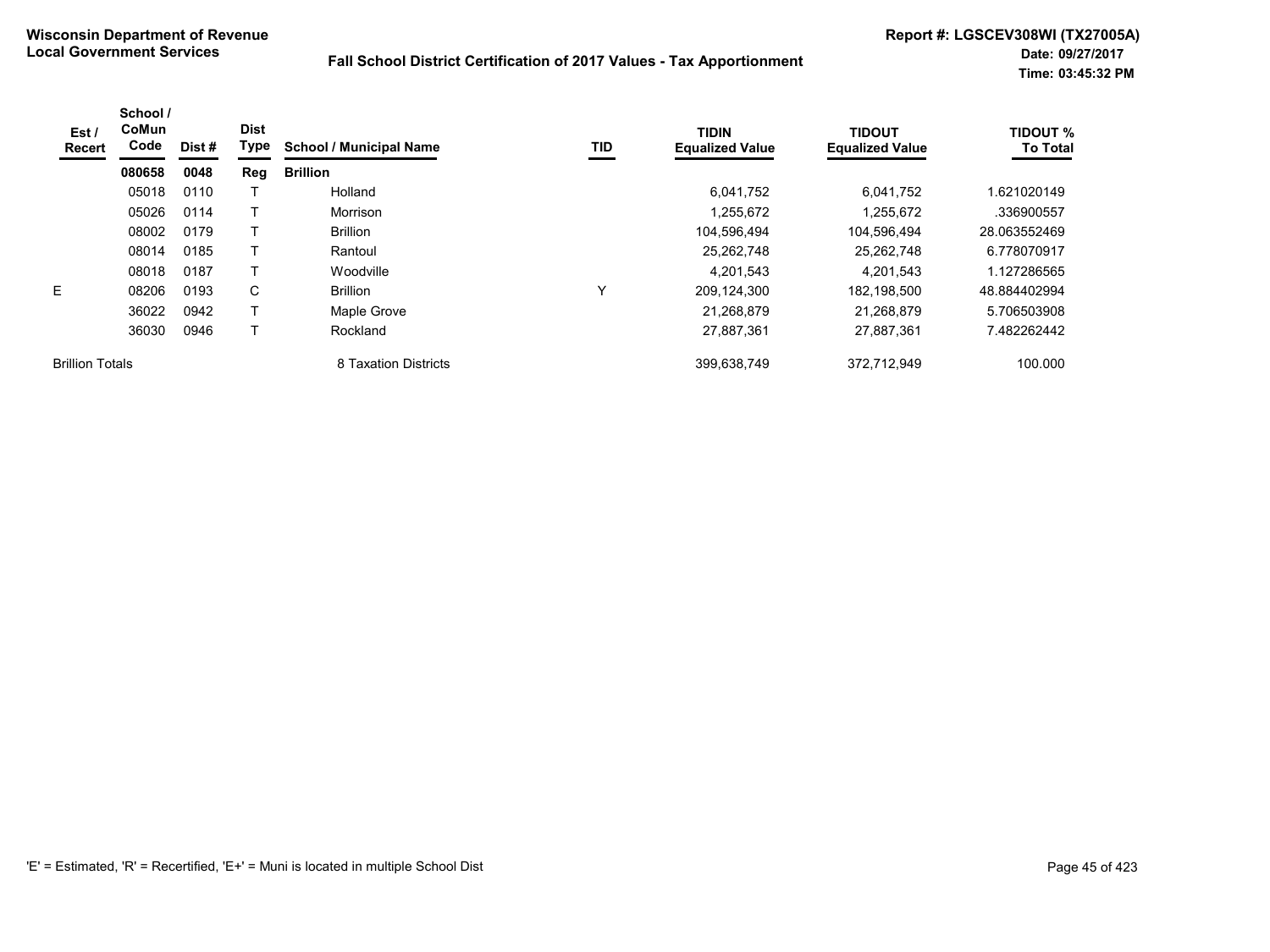| Est/<br><b>Recert</b> | School /<br>CoMun<br>Code | Dist # | <b>Dist</b><br>Type | <b>School / Municipal Name</b> | TID | <b>TIDIN</b><br><b>Equalized Value</b> | TIDOUT<br><b>Equalized Value</b> | <b>TIDOUT %</b><br><b>To Total</b> |
|-----------------------|---------------------------|--------|---------------------|--------------------------------|-----|----------------------------------------|----------------------------------|------------------------------------|
|                       | 300665                    | 0177   | Elem                | <b>Bristol #1</b>              |     |                                        |                                  |                                    |
|                       | 30104                     | 1984   | V                   | <b>Bristol</b>                 |     | 510,232,718                            | 510,232,718                      | 76.35237673                        |
|                       | 30174                     | 0825   | V                   | <b>Pleasant Prairie</b>        |     | 196.584.568                            | 2.454.668                        | .367322066                         |
|                       | 30241                     | 0828   | C                   | Kenosha                        |     | 155.573.040                            | 155.573.040                      | 23.280301204                       |
| Bristol #1 Totals     |                           |        |                     | 3 Taxation Districts           |     | 862,390,326                            | 668.260.426                      | 100.000                            |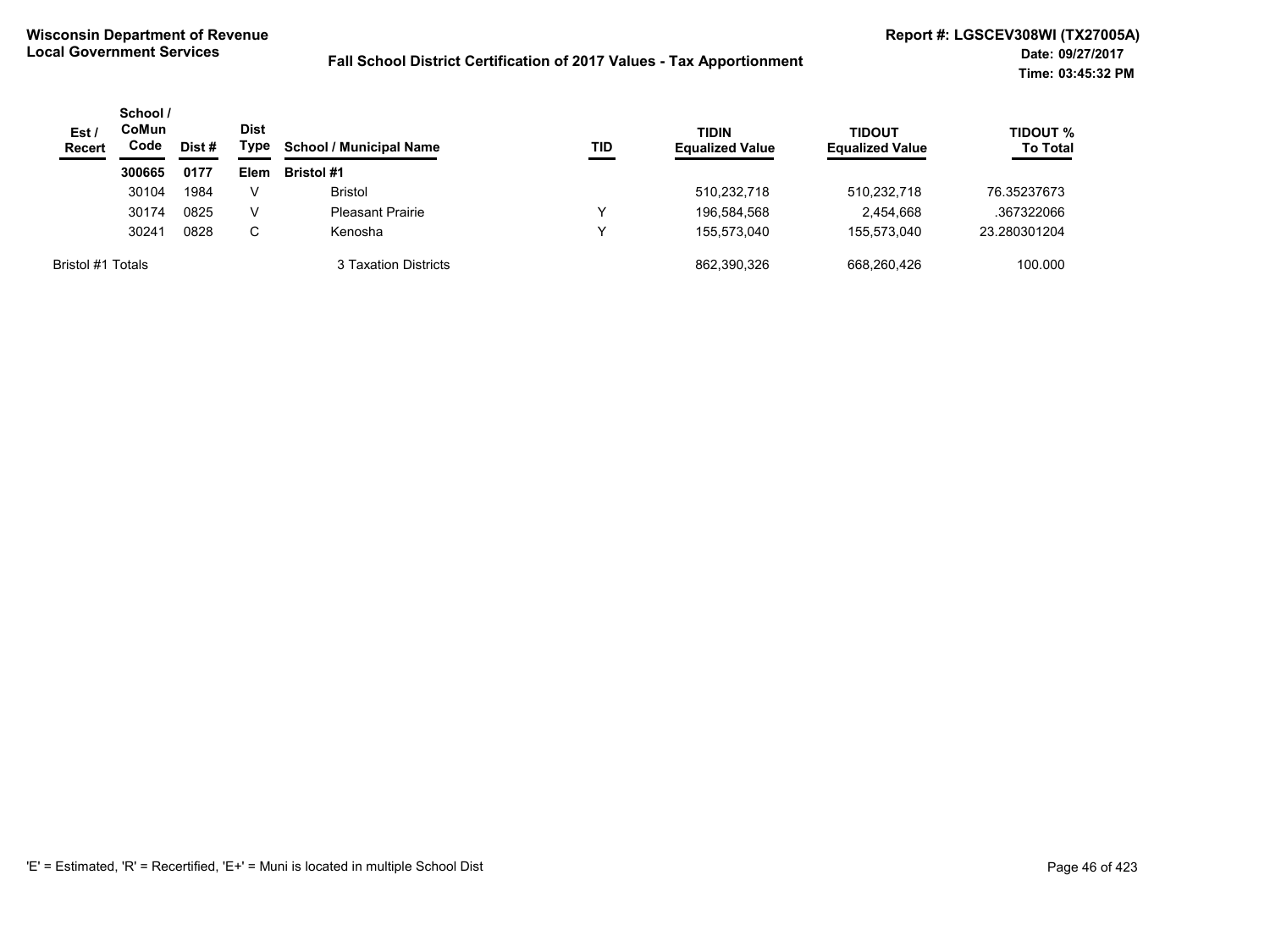| Est/<br>Recert         | School /<br>CoMun<br>Code | Dist # | <b>Dist</b><br>Type | <b>School / Municipal Name</b> | TID | <b>TIDIN</b><br><b>Equalized Value</b> | <b>TIDOUT</b><br><b>Equalized Value</b> | <b>TIDOUT %</b><br><b>To Total</b> |
|------------------------|---------------------------|--------|---------------------|--------------------------------|-----|----------------------------------------|-----------------------------------------|------------------------------------|
|                        | 230700                    | 0145   | Reg                 | <b>Brodhead</b>                |     |                                        |                                         |                                    |
|                        | 23012                     | 0652   |                     | Decatur                        |     | 134,722,989                            | 134,722,989                             | 31.006045037                       |
|                        | 23026                     | 0659   | $\mathsf{T}$        | <b>Spring Grove</b>            |     | 60,372,685                             | 60,372,685                              | 13.894571402                       |
|                        | 23028                     | 0660   | т                   | Sylvester                      |     | 713.194                                | 713.194                                 | .164139212                         |
|                        | 23206                     | 0669   | C                   | <b>Brodhead</b>                | v   | 167,759,400                            | 165.561.900                             | 38.103517194                       |
|                        | 53002                     | 1397   | т                   | Avon                           |     | 31.770.097                             | 31.770.097                              | 7.311781499                        |
|                        | 53024                     | 1408   | т                   | Magnolia                       |     | 6,204,357                              | 6.204.357                               | 1.427911999                        |
|                        | 53036                     | 1414   |                     | <b>Spring Valley</b>           |     | 30.246.136                             | 30.246.136                              | 6.961046975                        |
|                        | 53210                     | 1973   | C                   | <b>Brodhead</b>                |     | 5,827,500                              | 4.914.200                               | 1.130986683                        |
| <b>Brodhead Totals</b> |                           |        |                     | 8 Taxation Districts           |     | 437,616,358                            | 434,505,558                             | 100.000                            |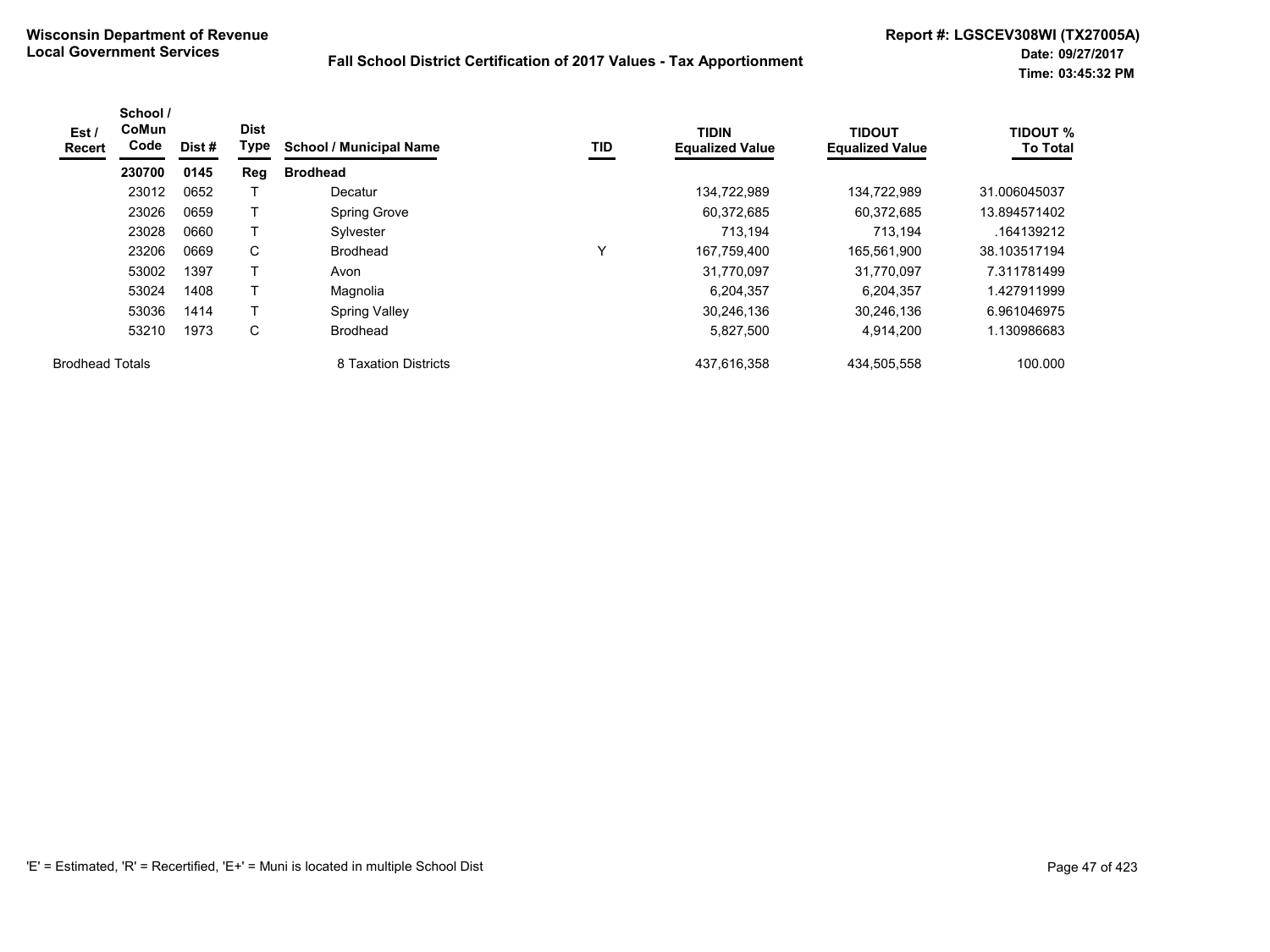| Est.<br>Recert    | School /<br>CoMun<br>Code | Dist # | <b>Dist</b><br>Type | <b>School / Municipal Name</b> | TID | <b>TIDIN</b><br><b>Equalized Value</b> | <b>TIDOUT</b><br><b>Equalized Value</b> | TIDOUT %<br><b>To Total</b> |
|-------------------|---------------------------|--------|---------------------|--------------------------------|-----|----------------------------------------|-----------------------------------------|-----------------------------|
|                   | 400721                    | 0233   | Reg                 | <b>Brown Deer</b>              |     |                                        |                                         |                             |
| E.                | 40107                     | 1072   |                     | Brown Deer                     | v   | 928.060.700                            | 885.392.200                             | 100                         |
| Brown Deer Totals |                           |        |                     | <b>Taxation Districts</b>      |     | 928,060,700                            | 885,392,200                             | 100.000                     |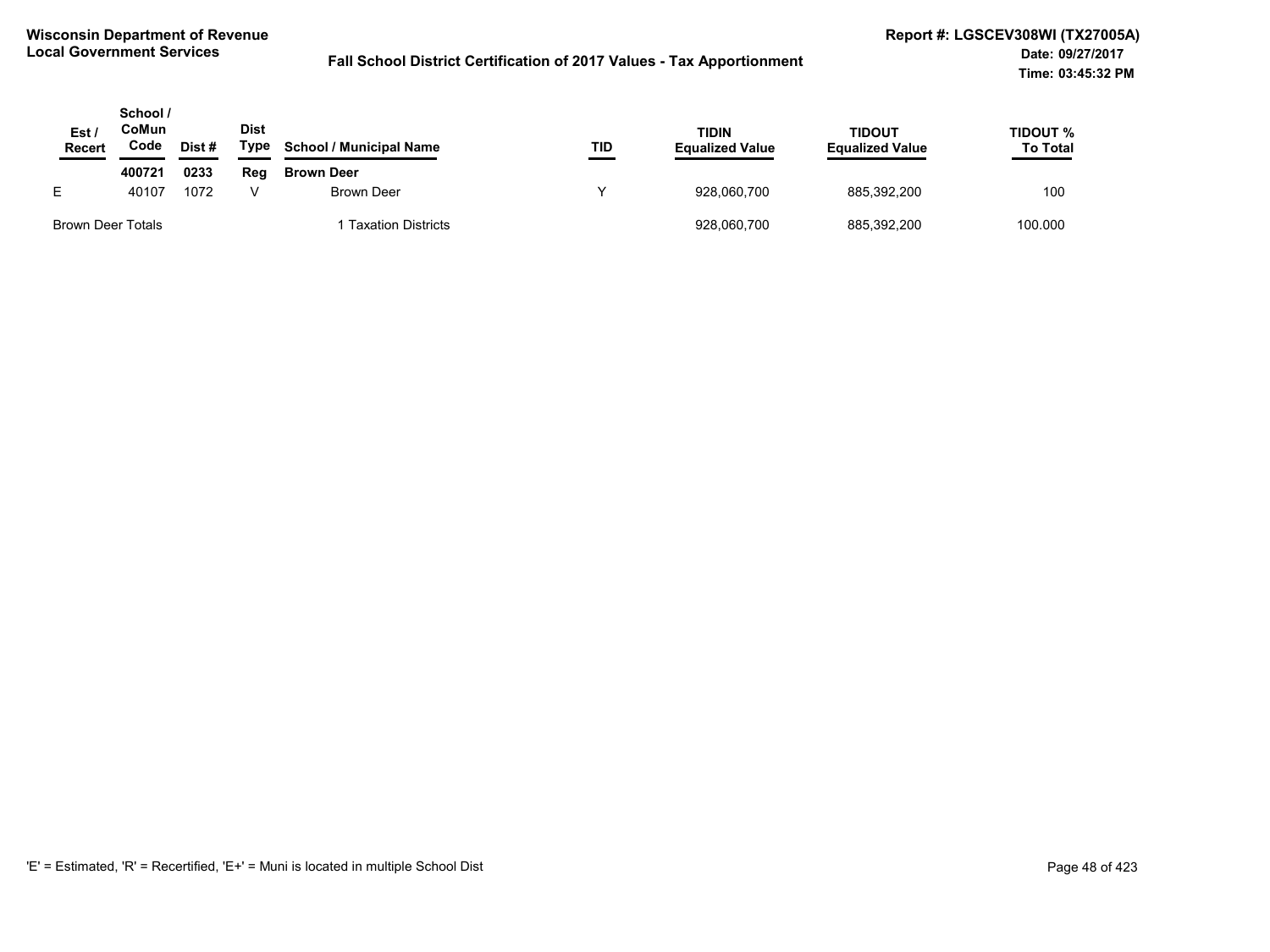| Est /<br>Recert     | School /<br>CoMun<br>Code | Dist # | <b>Dist</b><br>Type | <b>School / Municipal Name</b> | <b>TID</b> | <b>TIDIN</b><br><b>Equalized Value</b> | <b>TIDOUT</b><br><b>Equalized Value</b> | <b>TIDOUT %</b><br><b>To Total</b> |
|---------------------|---------------------------|--------|---------------------|--------------------------------|------------|----------------------------------------|-----------------------------------------|------------------------------------|
|                     | 540735                    | 0323   | Reg                 | <b>Bruce</b>                   |            |                                        |                                         |                                    |
|                     | 54002                     | 1426   |                     | Atlanta                        |            | 47,041,800                             | 47,041,800                              | 14.367387059                       |
|                     | 54004                     | 1427   |                     | Big Bend                       |            | 35,909,043                             | 35,909,043                              | 10.967248696                       |
|                     | 54020                     | 1435   |                     | Hubbard                        |            | 3,938,533                              | 3,938,533                               | 1.202896744                        |
|                     | 54026                     | 1438   |                     | Murry                          |            | 27,070,600                             | 27,070,600                              | 8.267833887                        |
|                     | 54036                     | 1443   |                     | <b>Stubbs</b>                  |            | 39,401,942                             | 39,401,942                              | 12.034041036                       |
|                     | 54038                     | 1444   |                     | Thornapple                     |            | 54,318,060                             | 54,318,060                              | 16.589683905                       |
| $E+$                | 54042                     | 1446   |                     | Washington                     |            | 41,454,445                             | 41,454,445                              | 12.660911288                       |
|                     | 54106                     | 1450   | V                   | <b>Bruce</b>                   | Υ          | 26,322,600                             | 25,852,300                              | 7.895743795                        |
|                     | 57016                     | 1543   |                     | Meadowbrook                    |            | 282,571                                | 282,571                                 | .086302117                         |
|                     | 57018                     | 1544   |                     | Meteor                         |            | 3,779,211                              | 3,779,211                               | 1.154237024                        |
| E                   | 57030                     | 1550   |                     | Weirgor                        |            | 40,800,800                             | 40,800,800                              | 12.461276693                       |
| E                   | 57121                     | 1553   | V                   | Exeland                        |            | 7,571,400                              | 7,571,400                               | 2.312437755                        |
| <b>Bruce Totals</b> |                           |        |                     | 12 Taxation Districts          |            | 327,891,005                            | 327,420,705                             | 100.000                            |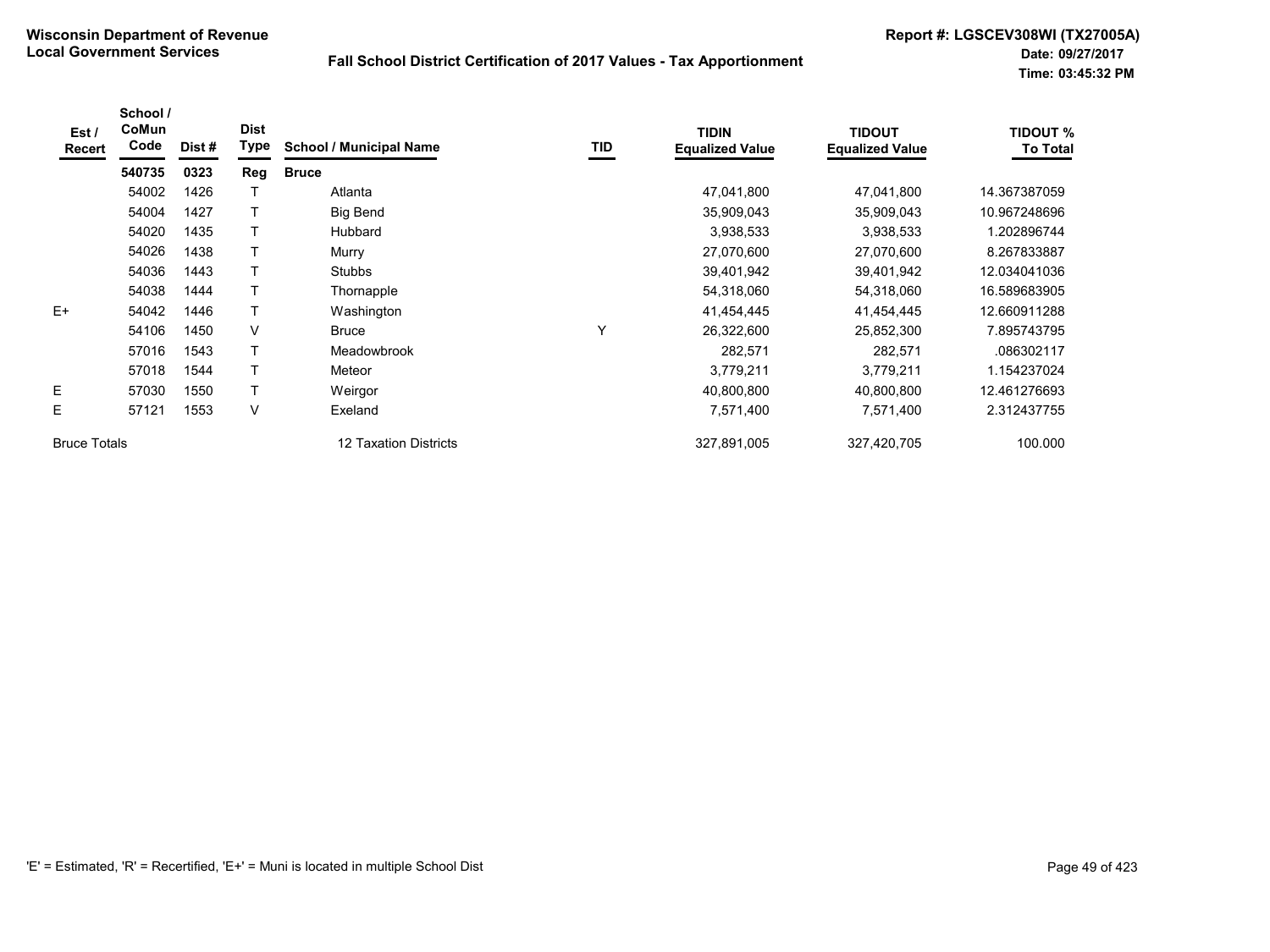| Est /<br>Recert | School /<br>CoMun<br>Code     | Dist# | <b>Dist</b><br>Type | <b>School / Municipal Name</b> | TID | <b>TIDIN</b><br><b>Equalized Value</b> | <b>TIDOUT</b><br><b>Equalized Value</b> | <b>TIDOUT %</b><br><b>To Total</b> |
|-----------------|-------------------------------|-------|---------------------|--------------------------------|-----|----------------------------------------|-----------------------------------------|------------------------------------|
|                 | 510777                        | 0301  | Reg                 | <b>Burlington Area</b>         |     |                                        |                                         |                                    |
|                 | 30002                         | 0816  |                     | <b>Brighton</b>                |     | 1,660                                  | 1,660                                   | .00008168                          |
|                 | 51002                         | 1355  |                     | <b>Burlington</b>              |     | 688,737,300                            | 688.737.300                             | 33.889384801                       |
|                 | 51006                         | 1357  |                     | Dover                          |     | 216,686,265                            | 216,686,265                             | 10.66206842                        |
|                 | 51176                         | 1366  | V                   | Rochester                      |     | 100,123,578                            | 100,123,578                             | 4.926590244                        |
| E               | 51206                         | 1371  | C                   | <b>Burlington</b>              | Y   | 881,910,000                            | 694,370,900                             | 34.166586629                       |
|                 | 64008                         | 1734  |                     | East Troy                      |     | 3,256,823                              | 3,256,823                               | .160252288                         |
|                 | 64018                         | 1739  |                     | Lvons                          |     | 159,486,436                            | 159,486,436                             | 7.847545356                        |
| $E+$            | 64024                         | 1742  |                     | <b>Spring Prairie</b>          |     | 169, 105, 272                          | 169, 105, 272                           | 8.320841103                        |
| Е               | 64206                         | 1755  | С                   | <b>Burlington</b>              | Y   | 22,085,500                             | 541,600                                 | .02664948                          |
|                 | <b>Burlington Area Totals</b> |       |                     | 9 Taxation Districts           |     | 2.241.392.834                          | 2.032.309.834                           | 100.000                            |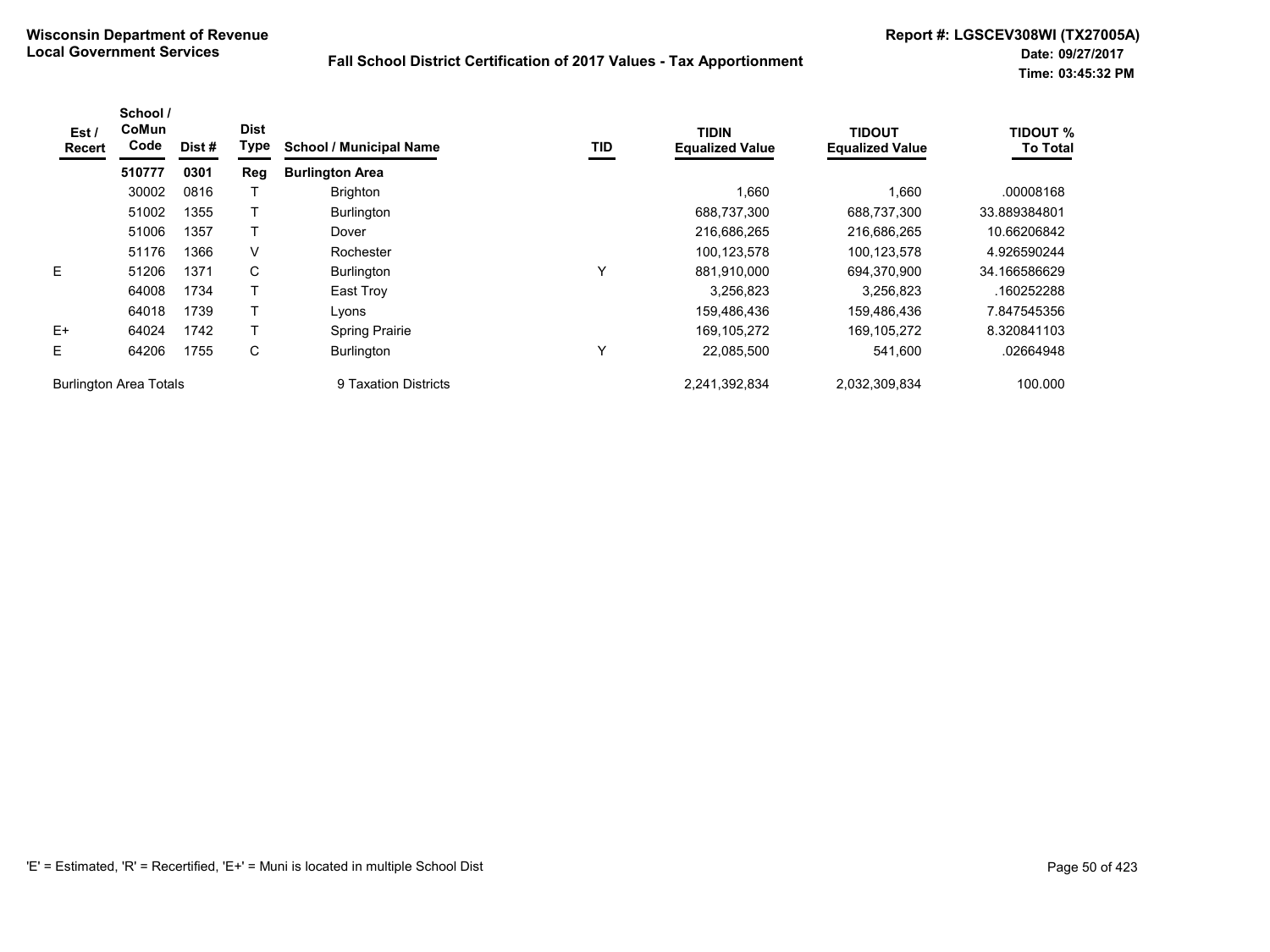| Est/<br><b>Recert</b>   | School /<br><b>CoMun</b><br>Code | Dist # | Dist<br>Type | <b>School / Municipal Name</b> | TID | <b>TIDIN</b><br><b>Equalized Value</b> | <b>TIDOUT</b><br><b>Equalized Value</b> | <b>TIDOUT %</b><br><b>To Total</b> |
|-------------------------|----------------------------------|--------|--------------|--------------------------------|-----|----------------------------------------|-----------------------------------------|------------------------------------|
|                         | 020840                           | 0019   | Reg          | <b>Butternut</b>               |     |                                        |                                         |                                    |
|                         | 02002                            | 0022   |              | Agenda                         |     | 38,840,100                             | 38,840,100                              | 37.679579502                       |
|                         | 02006                            | 0024   |              | Chippewa                       |     | 44,696,800                             | 44,696,800                              | 43.361284576                       |
|                         | 02106                            | 0035   | v            | <b>Butternut</b>               |     | 9,311,900                              | 9,311,900                               | 9.033665628                        |
|                         | 50026                            | 1344   |              | ∟ake                           |     | 10,231,172                             | 10,231,172                              | 9.925470294                        |
| <b>Butternut Totals</b> |                                  |        |              | 4 Taxation Districts           |     | 103.079.972                            | 103.079.972                             | 100.000                            |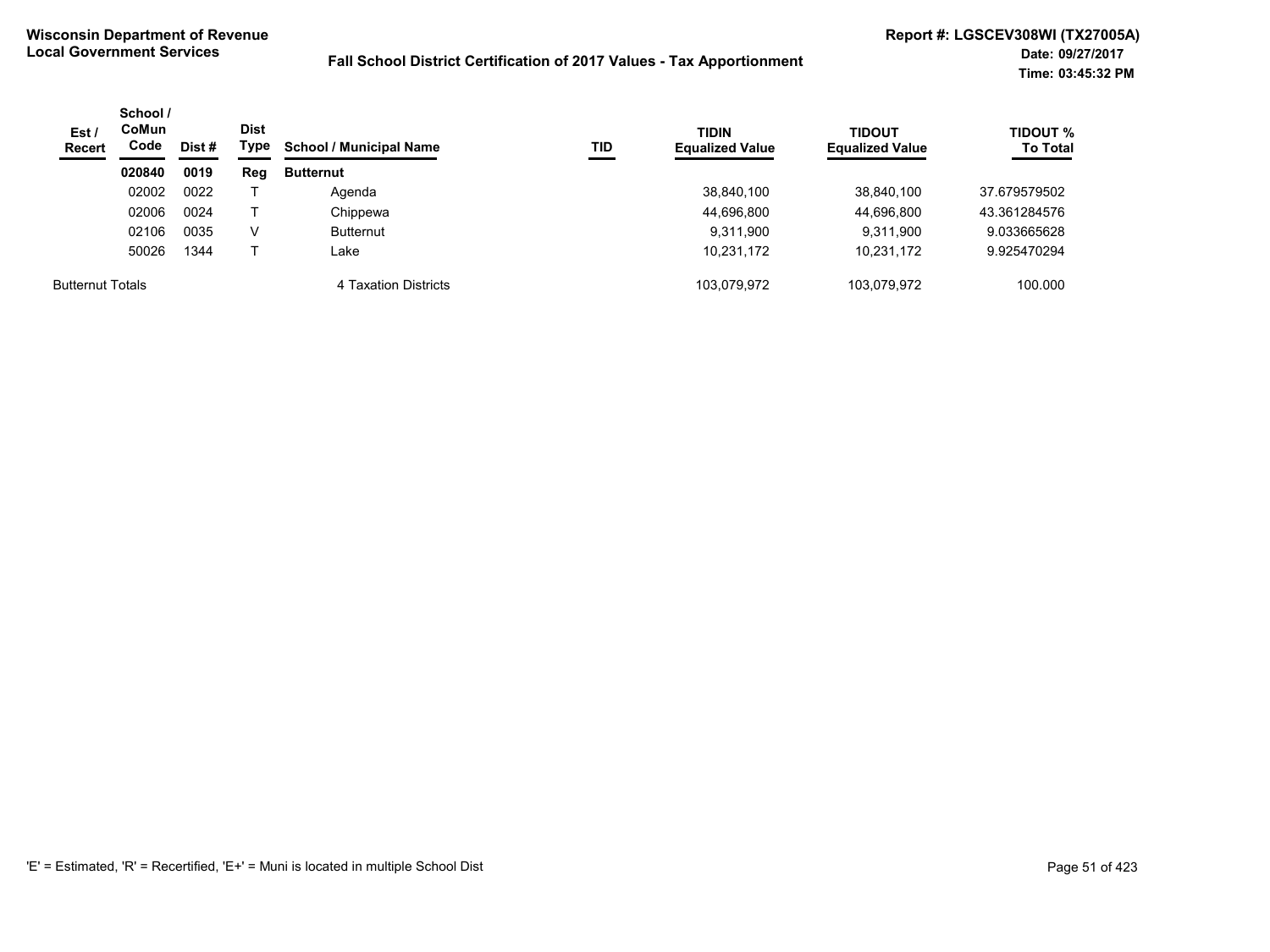| Est /<br><b>Recert</b>         | School /<br><b>CoMun</b><br>Code | Dist# | <b>Dist</b><br>Type | <b>School / Municipal Name</b> | <b>TID</b> | <b>TIDIN</b><br><b>Equalized Value</b> | <b>TIDOUT</b><br><b>Equalized Value</b> | <b>TIDOUT %</b><br><b>To Total</b> |
|--------------------------------|----------------------------------|-------|---------------------|--------------------------------|------------|----------------------------------------|-----------------------------------------|------------------------------------|
|                                | 090870                           | 0054  | Reg                 | <b>Cadott Community</b>        |            |                                        |                                         |                                    |
|                                | 09002                            | 0199  |                     | Anson                          |            | 22,667,677                             | 22,667,677                              | 6.294936467                        |
|                                | 09004                            | 0200  |                     | Arthur                         |            | 44,698,213                             | 44,698,213                              | 12.412935432                       |
|                                | 09014                            | 0205  | T                   | Colburn                        |            | 10,026,358                             | 10,026,358                              | 2.784373829                        |
|                                | 09018                            | 0207  | т                   | Delmar                         |            | 9,863,180                              | 9,863,180                               | 2.739058416                        |
|                                | 09022                            | 0209  | Т                   | Edson                          |            | 19,443,517                             | 19,443,517                              | 5.399569802                        |
|                                | 09026                            | 0211  | T                   | Goetz                          |            | 56,121,700                             | 56,121,700                              | 15.585299539                       |
|                                | 09034                            | 0214  |                     | Lafayette                      |            | 33,352,601                             | 33,352,601                              | 9.262197634                        |
|                                | 09040                            | 0218  | Т                   | Sigel                          |            | 82,310,300                             | 82,310,300                              | 22.85801536                        |
|                                | 09111                            | 0223  | V                   | Cadott                         | Υ          | 80,047,000                             | 79,408,300                              | 22.052114269                       |
|                                | 18014                            | 0522  | T                   | Ludington                      |            | 2,201,971                              | 2,201,971                               | .611499253                         |
| <b>Cadott Community Totals</b> |                                  |       |                     | 10 Taxation Districts          |            | 360,732,517                            | 360,093,817                             | 100.000                            |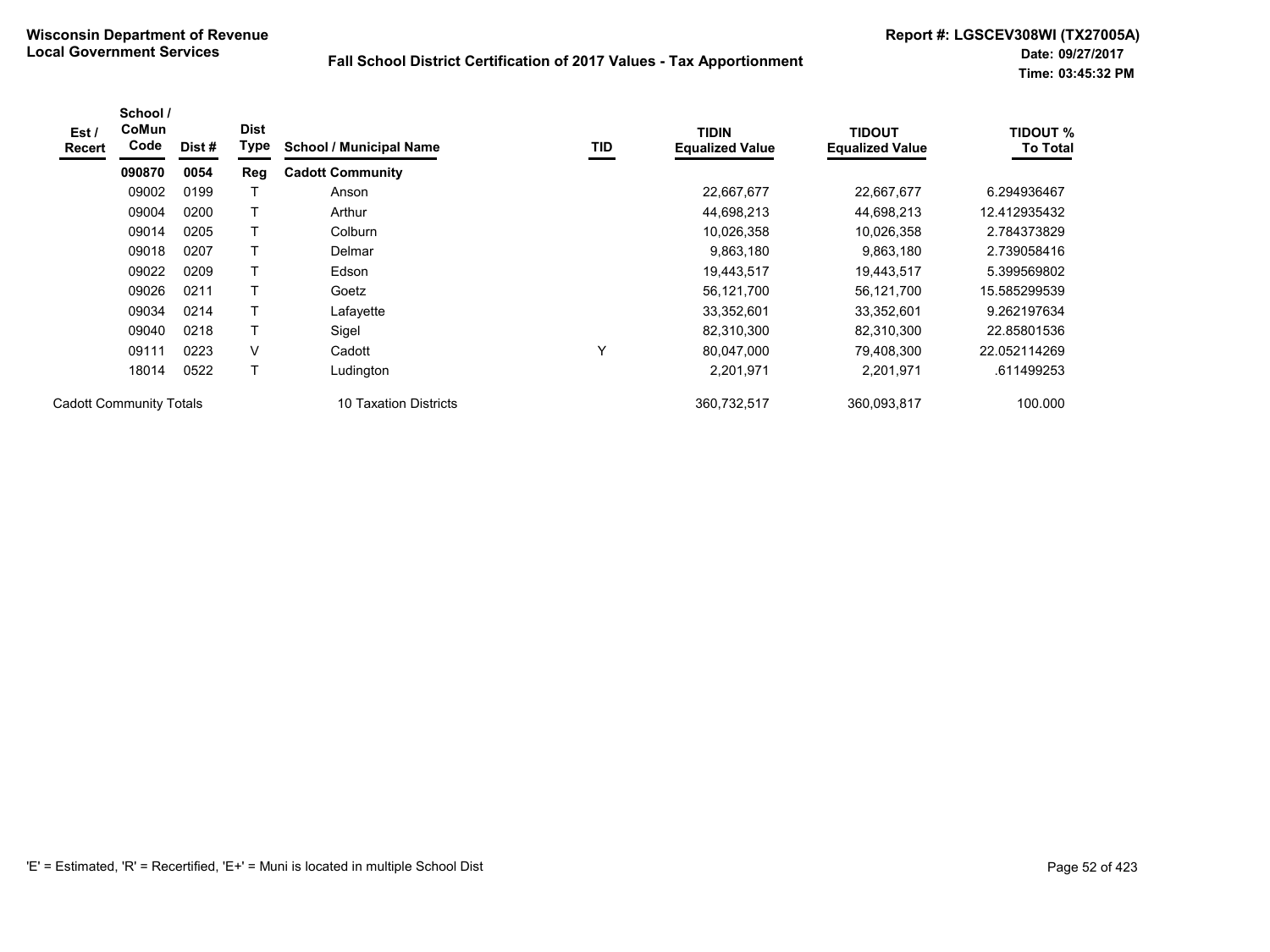| Est/<br><b>Recert</b>    | School /<br>CoMun<br>Code | Dist# | <b>Dist</b><br>Type | <b>School / Municipal Name</b> | TID | <b>TIDIN</b><br><b>Equalized Value</b> | <b>TIDOUT</b><br><b>Equalized Value</b> | <b>TIDOUT %</b><br><b>To Total</b> |
|--------------------------|---------------------------|-------|---------------------|--------------------------------|-----|----------------------------------------|-----------------------------------------|------------------------------------|
|                          | 110882                    | 0068  | Reg                 | <b>Cambria-Friesland</b>       |     |                                        |                                         |                                    |
|                          | 11008                     | 0280  |                     | Courtland                      |     | 27,794,913                             | 27.794.913                              | 13.143830405                       |
| $E+$                     | 11034                     | 0293  |                     | Randolph                       |     | 64,169,259                             | 64.169.259                              | 30.344756161                       |
|                          | 11036                     | 0294  |                     | Scott                          |     | 25,568,363                             | 25,568,363                              | 12.090925667                       |
|                          | 11038                     | 0295  |                     | Springvale                     |     | 22,496,626                             | 22.496.626                              | 10.638343672                       |
| E                        | 11111                     | 0299  | v                   | Cambria                        |     | 49,299,900                             | 49.299.900                              | 23.313241692                       |
|                          | 11127                     | 0302  | V                   | Friesland                      | Υ   | 23,190,100                             | 17,824,800                              | 8.429101692                        |
|                          | 24008                     | 0675  |                     | Kingston                       |     | 351.801                                | 351.801                                 | .166361833                         |
|                          | 24012                     | 0677  |                     | Manchester                     |     | 3,961,712                              | 3,961,712                               | 1.873438879                        |
| Cambria-Friesland Totals |                           |       |                     | 8 Taxation Districts           |     | 216,832,674                            | 211,467,374                             | 100.000                            |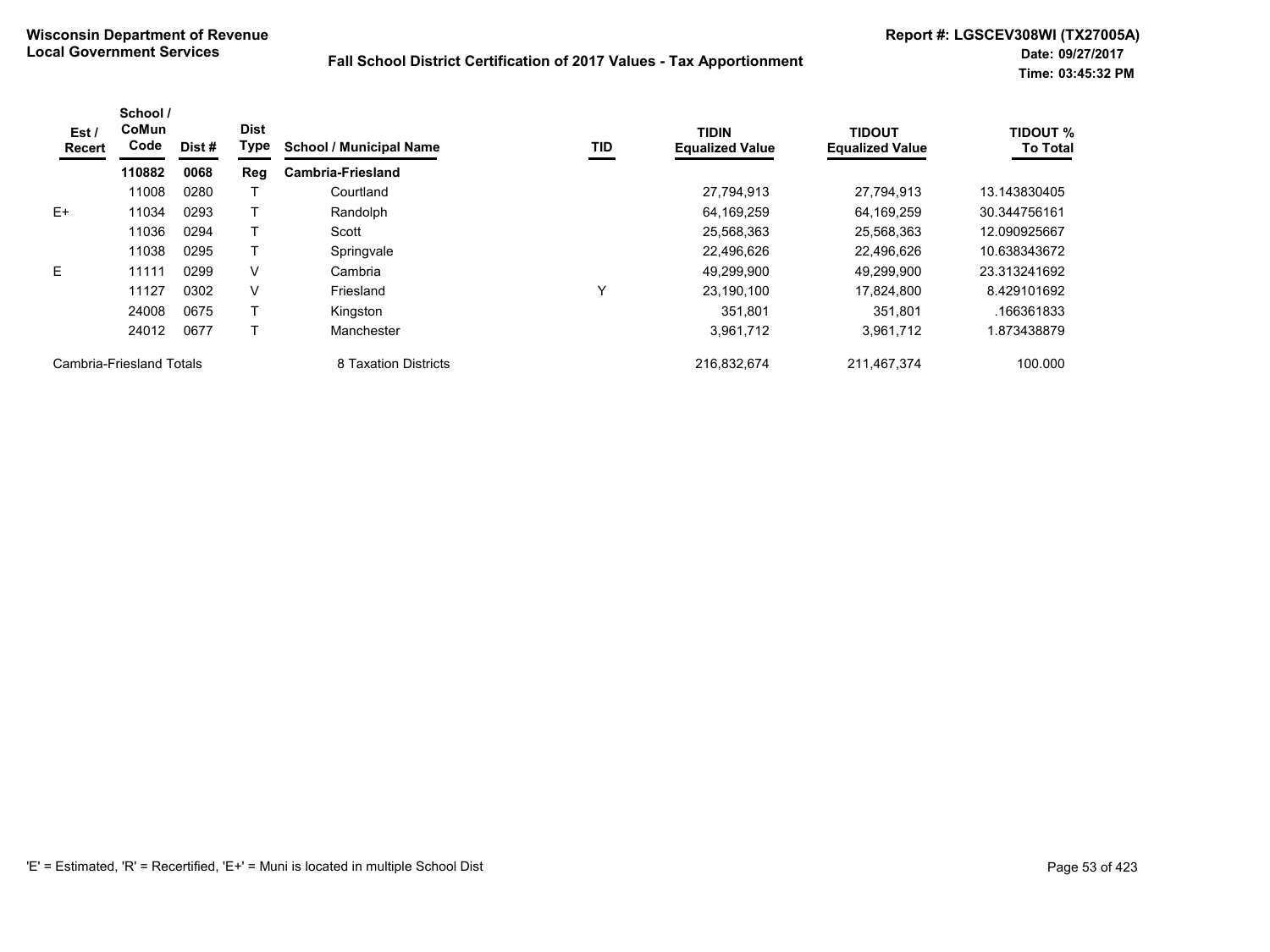| Est /<br><b>Recert</b> | School /<br>CoMun<br>Code | Dist # | <b>Dist</b><br>Type | <b>School / Municipal Name</b> | TID | <b>TIDIN</b><br><b>Equalized Value</b> | <b>TIDOUT</b><br><b>Equalized Value</b> | <b>TIDOUT %</b><br><b>To Total</b> |
|------------------------|---------------------------|--------|---------------------|--------------------------------|-----|----------------------------------------|-----------------------------------------|------------------------------------|
|                        | 130896                    | 0083   | Reg                 | Cambridge                      |     |                                        |                                         |                                    |
|                        | 13002                     | 0336   |                     | Albion                         |     | 6,230,535                              | 6,230,535                               | .001629706                         |
|                        | 13016                     | 0343   |                     | Christiana                     |     | 104,289,419                            | 104,289,419                             | 16.765715962                       |
|                        | 13024                     | 0347   | т                   | Deerfield                      |     | 21,784,431                             | 21,784,431                              | 3.502096244                        |
|                        | 13046                     | 0357   | т                   | <b>Pleasant Springs</b>        |     | 277,517                                | 277,517                                 | .044614029                         |
|                        | 13111                     | 0374   | V                   | Cambridge                      | Υ   | 150,379,900                            | 146,204,100                             | 23.50397995                        |
|                        | 13176                     | 0386   | V                   | Rockdale                       |     | 15,927,100                             | 15,927,100                              | 2.560463346                        |
|                        | 28018                     | 0768   | Τ                   | Lake Mills                     |     | 21,286,265                             | 21,286,265                              | 3.422010366                        |
|                        | 28022                     | 0770   | т                   | Oakland                        |     | 292,867,149                            | 292,867,149                             | 47.081741196                       |
|                        | 28028                     | 0773   | T                   | Sumner                         |     | 7,202,342                              | 7,202,342                               | 1.157858788                        |
|                        | 28111                     | 0776   | V                   | Cambridge                      |     | 5,970,900                              | 5,970,900                               | .959890413                         |
| Cambridge Totals       |                           |        |                     | 10 Taxation Districts          |     | 626,215,558                            | 622,039,758                             | 100.000                            |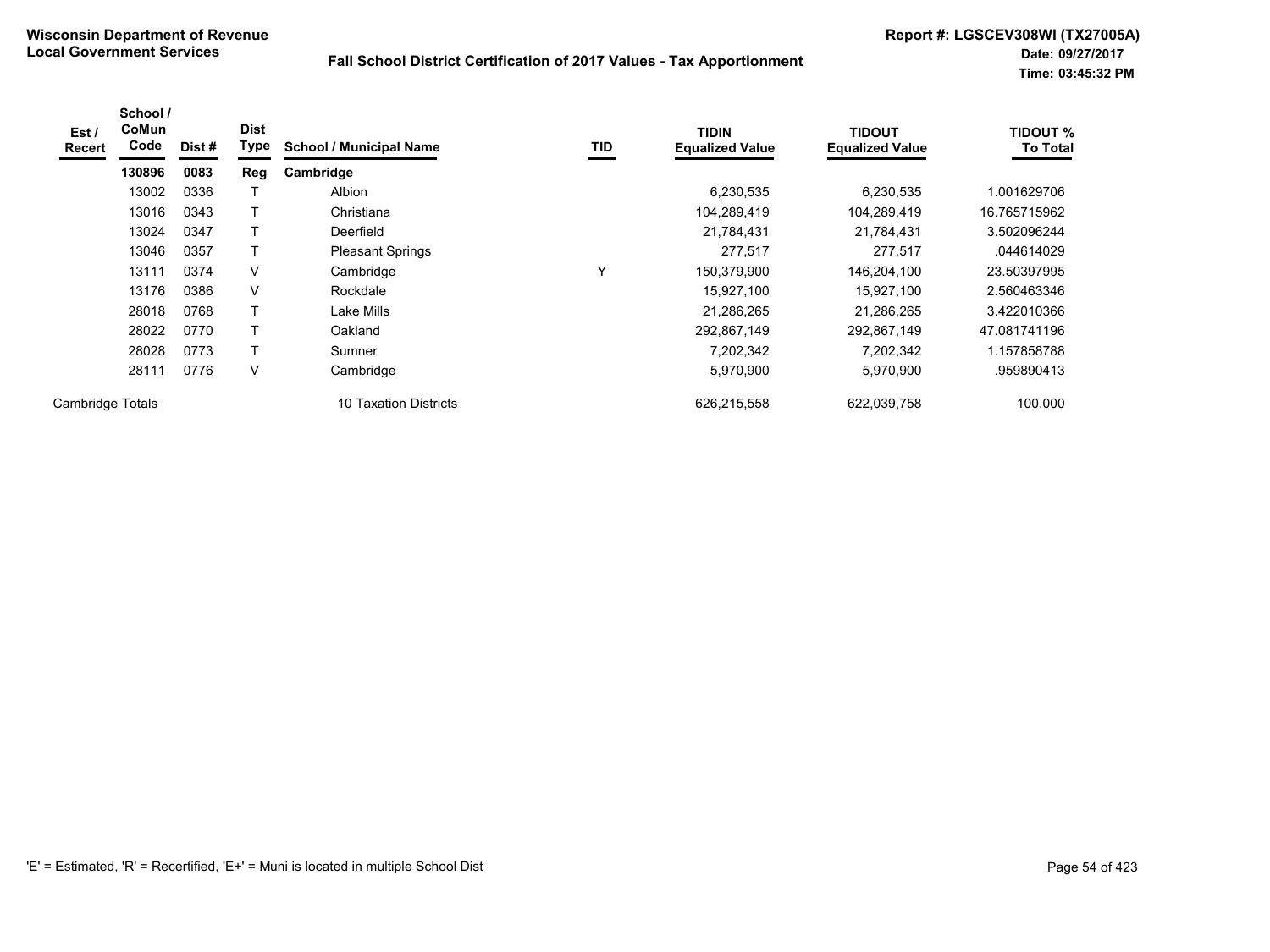| Est/<br><b>Recert</b> | School /<br>CoMun<br>Code | Dist#<br>0023 | <b>Dist</b><br>Type | <b>TIDIN</b><br>TID<br><b>School / Municipal Name</b> | <b>Equalized Value</b> | <b>TIDOUT</b><br><b>Equalized Value</b> | <b>TIDOUT %</b><br><b>To Total</b> |              |
|-----------------------|---------------------------|---------------|---------------------|-------------------------------------------------------|------------------------|-----------------------------------------|------------------------------------|--------------|
|                       | 030903                    |               | Reg                 | <b>Cameron</b>                                        |                        |                                         |                                    |              |
|                       | 03024                     | 0050          |                     | Doyle                                                 |                        | 968.545                                 | 968,545                            | .278887377   |
|                       | 03028                     | 0052          |                     | Maple Grove                                           |                        | 847.272                                 | 847.272                            | .243967462   |
|                       | 03036                     | 0056          |                     | Prairie Lake                                          |                        | 51,643,660                              | 51,643,660                         | 14.870516966 |
|                       | 03044                     | 0060          |                     | Stanley                                               |                        | 142,285,674                             | 142,285,674                        | 40.970402354 |
|                       | 03046                     | 0061          |                     | Sumner                                                |                        | 61,955,009                              | 61,955,009                         | 17.839615017 |
|                       | 03111                     | 0065          | V                   | Cameron                                               | Y                      | 101,005,900                             | 87.546.400                         | 25.208519817 |
| $E+$                  | 03276                     | 0074          | C                   | Rice Lake                                             | v                      | 2,042,375                               | 2,042,375                          | .588091008   |
| <b>Cameron Totals</b> |                           |               |                     | <b>7 Taxation Districts</b>                           |                        | 360,748,435                             | 347.288.935                        | 100.000      |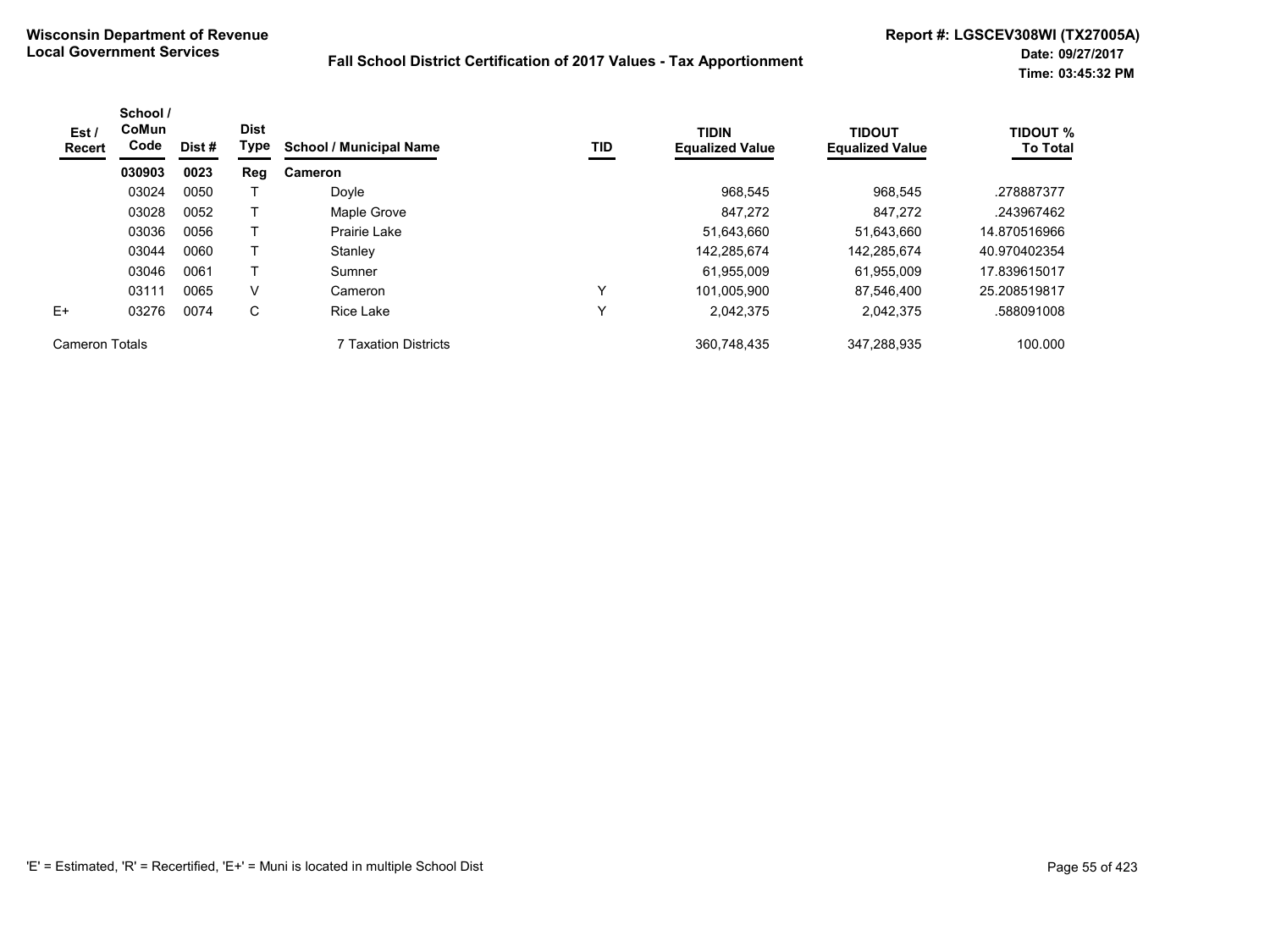| Est /<br><b>Recert</b> | School /<br>CoMun<br>Code   | Dist # | <b>Dist</b><br>Type | <b>School / Municipal Name</b> | TID          | <b>TIDIN</b><br><b>Equalized Value</b> | <b>TIDOUT</b><br><b>Equalized Value</b> | <b>TIDOUT %</b><br><b>To Total</b> |
|------------------------|-----------------------------|--------|---------------------|--------------------------------|--------------|----------------------------------------|-----------------------------------------|------------------------------------|
|                        | 200910                      | 0123   | Reg                 | <b>Campbellsport</b>           |              |                                        |                                         |                                    |
|                        | 20004                       | 0545   | т                   | Ashford                        |              | 146,727,513                            | 146,727,513                             | 16.360196769                       |
|                        | 20006                       | 0546   | т                   | Auburn                         |              | 131,533,653                            | 131,533,653                             | 14.666073191                       |
|                        | 20008                       | 0547   | T                   | Byron                          |              | 19,168,548                             | 19,168,548                              | 2.137303432                        |
|                        | 20012                       | 0549   | T                   | Eden                           |              | 103,805,434                            | 103,805,434                             | 11.57436183                        |
|                        | 20016                       | 0551   | T                   | Empire                         |              | 25,418,757                             | 25,418,757                              | 2.834205103                        |
|                        | 20020                       | 0553   | T                   | Forest                         |              | 98,503,300                             | 98,503,300                              | 10.983171032                       |
|                        | 20032                       | 0559   | T                   | Osceola                        |              | 203,486,300                            | 203,486,300                             | 22.688832106                       |
|                        | 20111                       | 0566   | V                   | Campbellsport                  | $\checkmark$ | 109,007,100                            | 108,454,100                             | 12.092690594                       |
|                        | 20121                       | 0567   | V                   | Eden                           |              | 49,190,400                             | 49,190,400                              | 5.484756108                        |
|                        | 59002                       | 1597   | T                   | Greenbush                      |              | 1,035,846                              | 1,035,846                               | .115497387                         |
|                        | 59012                       | 1602   | T                   | Mitchell                       |              | 9,532,801                              | 9,532,801                               | 062912449.                         |
|                        | <b>Campbellsport Totals</b> |        |                     | 11 Taxation Districts          |              | 897,409,652                            | 896,856,652                             | 100.000                            |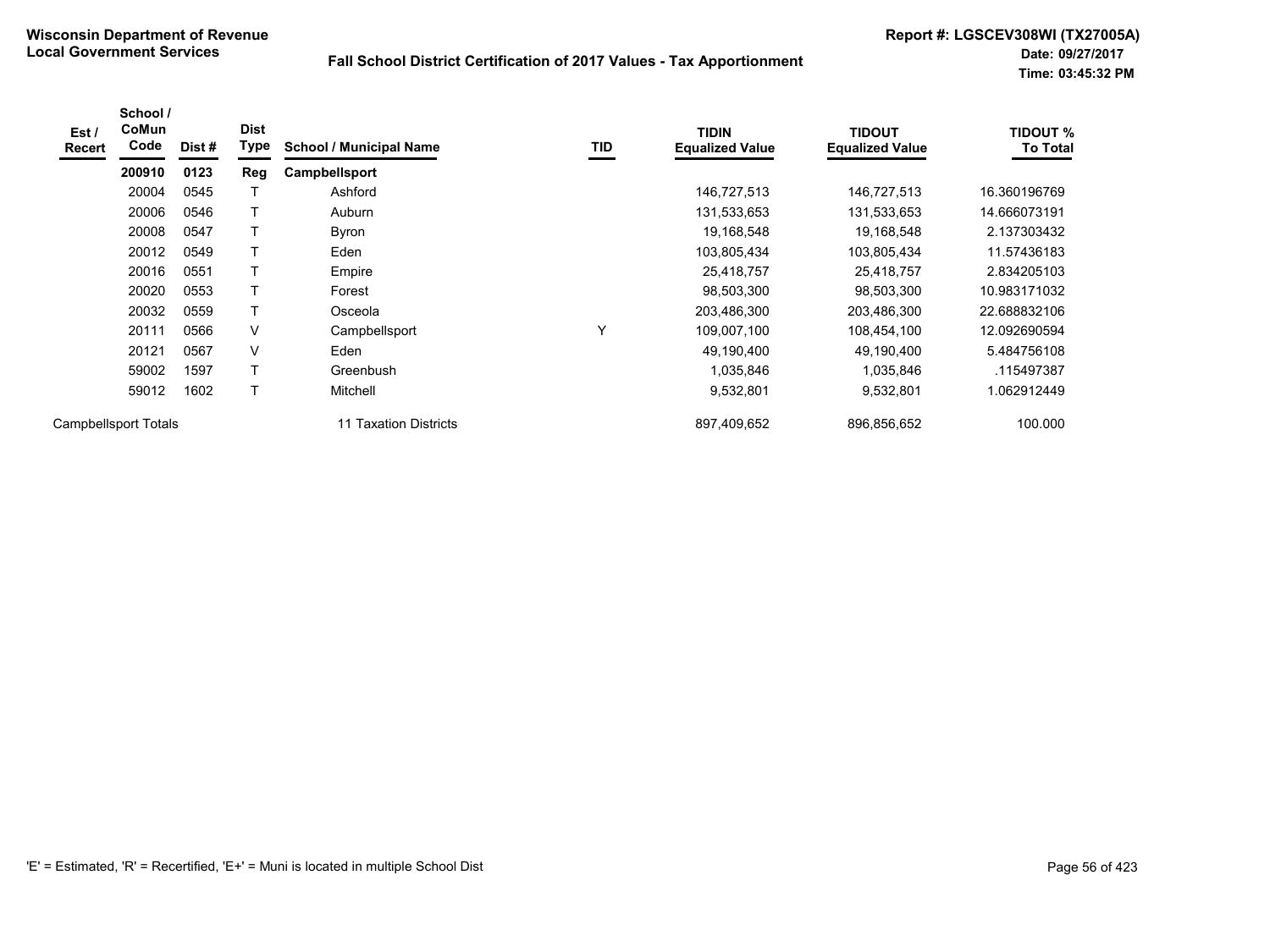| Est/<br><b>Recert</b> | School /<br><b>CoMun</b><br>Code | Dist # | <b>Dist</b><br>Type | <b>School / Municipal Name</b> | <b>TID</b> | <b>TIDIN</b><br><b>Equalized Value</b> | <b>TIDOUT</b><br><b>Equalized Value</b> | <b>TIDOUT %</b><br><b>To Total</b> |
|-----------------------|----------------------------------|--------|---------------------|--------------------------------|------------|----------------------------------------|-----------------------------------------|------------------------------------|
|                       | 410980                           | 0251   | Reg                 | Cashton                        |            |                                        |                                         |                                    |
|                       | 32024                            | 0856   |                     | Washington                     |            | 15,428,530                             | 15,428,530                              | 7.016370771                        |
|                       | 41016                            | 1098   | Т                   | <b>Jefferson</b>               |            | 50,483,300                             | 50,483,300                              | 22.95808807                        |
|                       | 41022                            | 1101   | т                   | Leon                           |            | 6,915,640                              | 6,915,640                               | 3.144997894                        |
|                       | 41032                            | 1106   | $\mathsf{T}$        | Portland                       |            | 55,809,283                             | 55,809,283                              | 25.38016402                        |
|                       | 41038                            | 1109   |                     | <b>Sheldon</b>                 |            | 2,998,790                              | 2,998,790                               | 1.363747713                        |
|                       | 41046                            | 1113   | T                   | Wells                          |            | 8,329,282                              | 8,329,282                               | 3.787874202                        |
|                       | 41111                            | 1115   | V                   | Cashton                        | ٧          | 80,895,100                             | 46,351,100                              | 21.078904033                       |
|                       | 41151                            | 1117   | V                   | Melvina                        |            | 2,523,700                              | 2,523,700                               | 1.147692937                        |
| $E+$                  | 62004                            | 1682   | T                   | Christiana                     |            | 6,392,711                              | 6,392,711                               | 2.907187568                        |
|                       | 62006                            | 1683   | Τ                   | Clinton                        |            | 24,660,975                             | 24,660,975                              | 11.214972792                       |
| Cashton Totals        |                                  |        |                     | 10 Taxation Districts          |            | 254,437,311                            | 219,893,311                             | 100.000                            |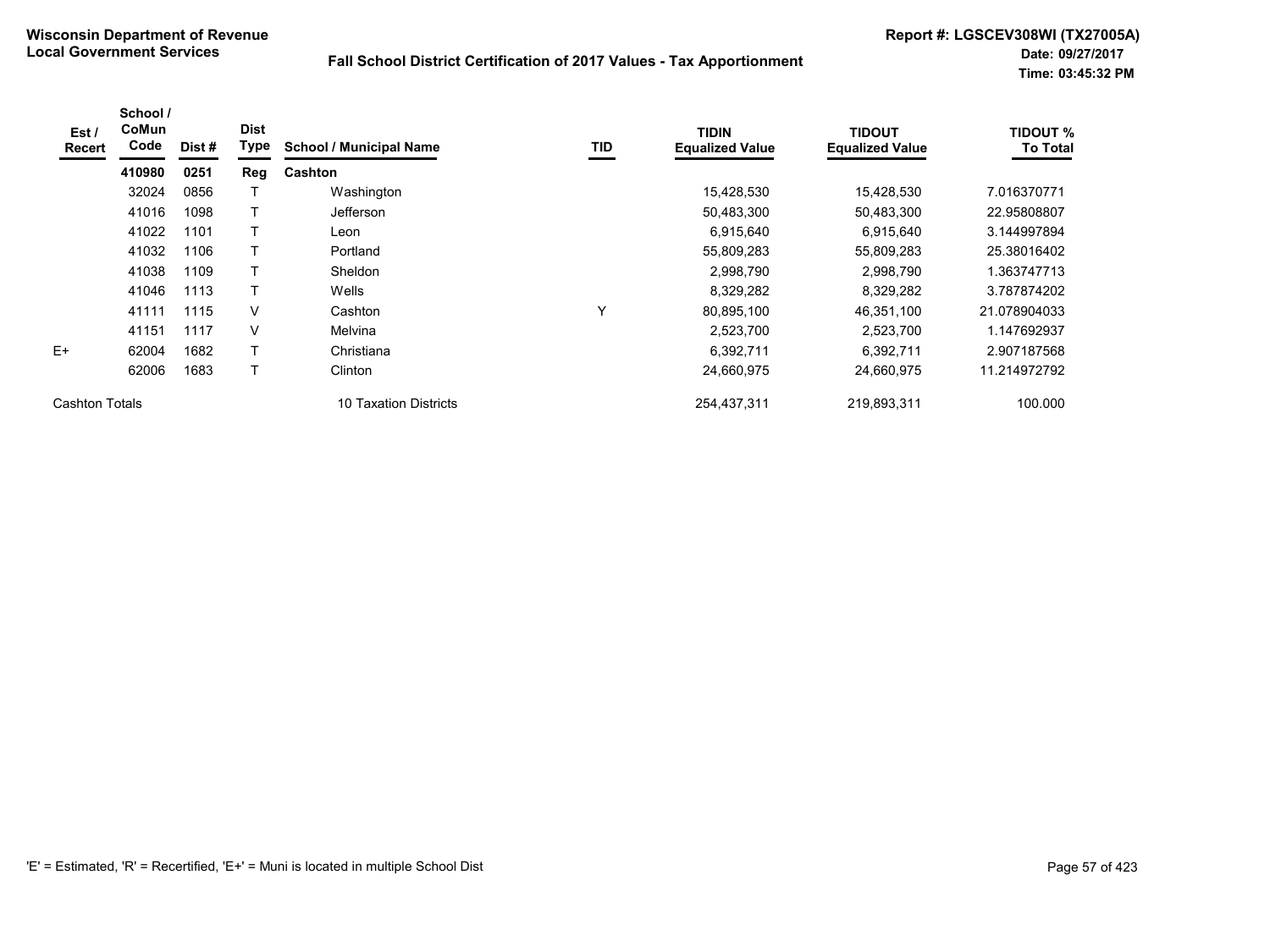| Est /<br>Recert  | School /<br>CoMun<br>Code | Dist # | <b>Dist</b><br>Type | <b>School / Municipal Name</b> | TID | <b>TIDIN</b><br><b>Equalized Value</b> | <b>TIDOUT</b><br><b>Equalized Value</b> | <b>TIDOUT %</b><br><b>To Total</b> |
|------------------|---------------------------|--------|---------------------|--------------------------------|-----|----------------------------------------|-----------------------------------------|------------------------------------|
|                  | 220994                    | 0135   | Reg                 | <b>Cassville</b>               |     |                                        |                                         |                                    |
|                  | 22002                     | 0594   |                     | Beetown                        |     | 6.204.480                              | 6,204,480                               | 4.548709957                        |
|                  | 22004                     | 0595   |                     | Bloomington                    |     | 2.261                                  | 2.261                                   | .001657614                         |
|                  | 22008                     | 0597   |                     | Cassville                      |     | 31.645.400                             | 31.645.400                              | 23.200291734                       |
|                  | 22018                     | 0602   |                     | Glen Haven                     |     | 14.345.319                             | 14,345,319                              | 10.517028883                       |
|                  | 22058                     | 0622   |                     | Waterloo                       |     | 35,939,511                             | 35.939.511                              | 26.348446851                       |
|                  | 22111                     | 0630   | V                   | Cassville                      |     | 48,263,900                             | 48,263,900                              | 35.383864961                       |
| Cassville Totals |                           |        |                     | 6 Taxation Districts           |     | 136.400.871                            | 136.400.871                             | 100.000                            |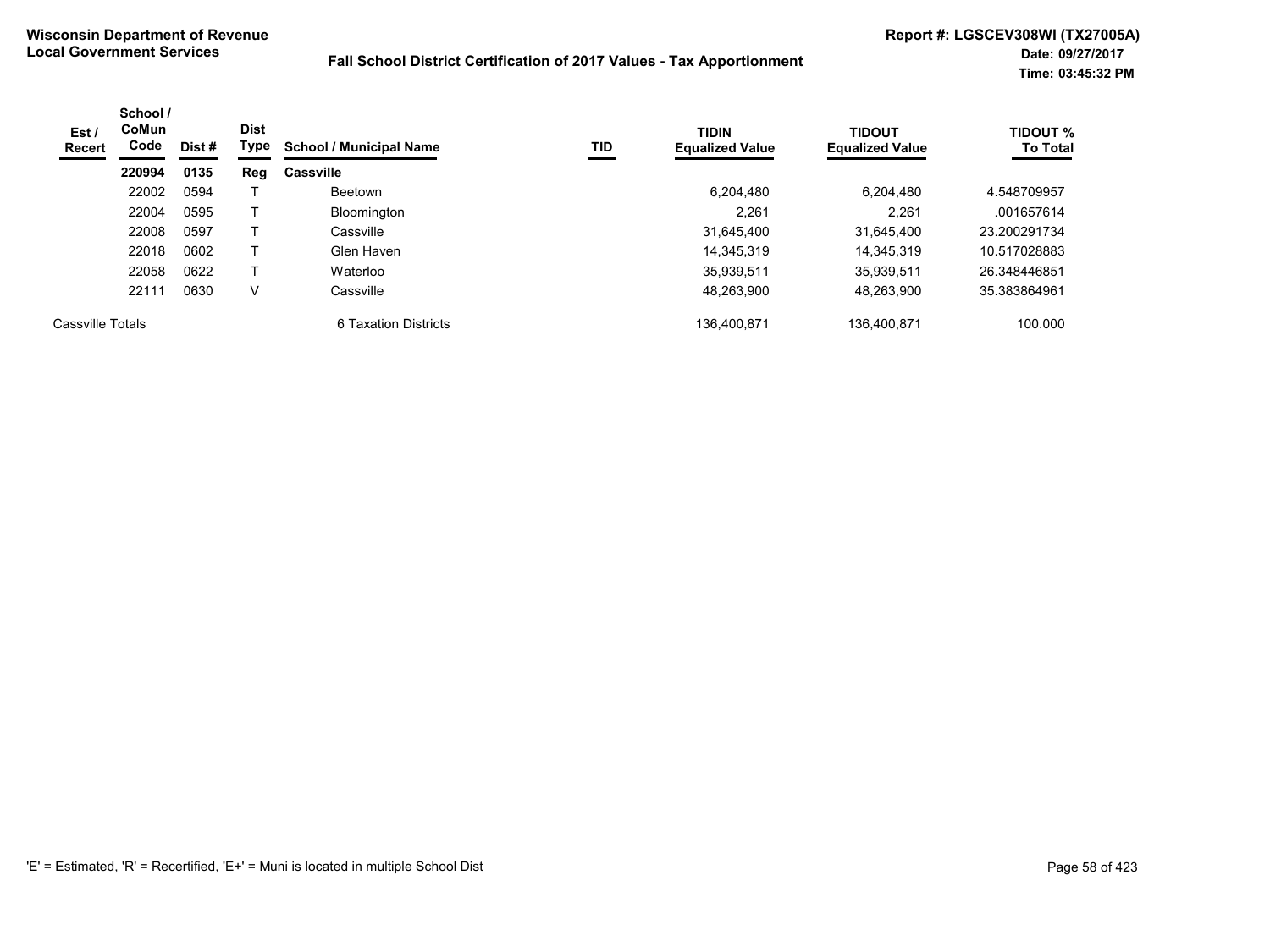| Est/<br><b>Recert</b>           | School /<br><b>CoMun</b><br>Code | Dist# | <b>Dist</b><br>Type | <b>School / Municipal Name</b>  | TID | <b>TIDIN</b><br><b>Equalized Value</b> | <b>TIDOUT</b><br><b>Equalized Value</b> | <b>TIDOUT %</b><br><b>To Total</b> |
|---------------------------------|----------------------------------|-------|---------------------|---------------------------------|-----|----------------------------------------|-----------------------------------------|------------------------------------|
|                                 | 591029                           | 0346  | Reg                 | <b>Cedar Grove-Belgium Area</b> |     |                                        |                                         |                                    |
|                                 | 45002                            | 1211  |                     | <b>Belgium</b>                  |     | 128,605,444                            | 128,605,444                             | 22.516058352                       |
|                                 | 45106                            | 1218  | V                   | <b>Belgium</b>                  | v   | 180,705,200                            | 145,366,200                             | 25.45050769                        |
|                                 | 59006                            | 1599  |                     | Holland                         |     | 157,094,453                            | 157,094,453                             | 27.503873557                       |
|                                 | 59028                            | 1610  |                     | Sherman                         |     | 442.306                                | 442,306                                 | .077438306                         |
|                                 | 59112                            | 1614  | v                   | Cedar Grove                     | v   | 140.213.900                            | 139,663,700                             | 24.452122095                       |
| Cedar Grove-Belgium Area Totals |                                  |       |                     | 5 Taxation Districts            |     | 607.061.303                            | 571.172.103                             | 100.000                            |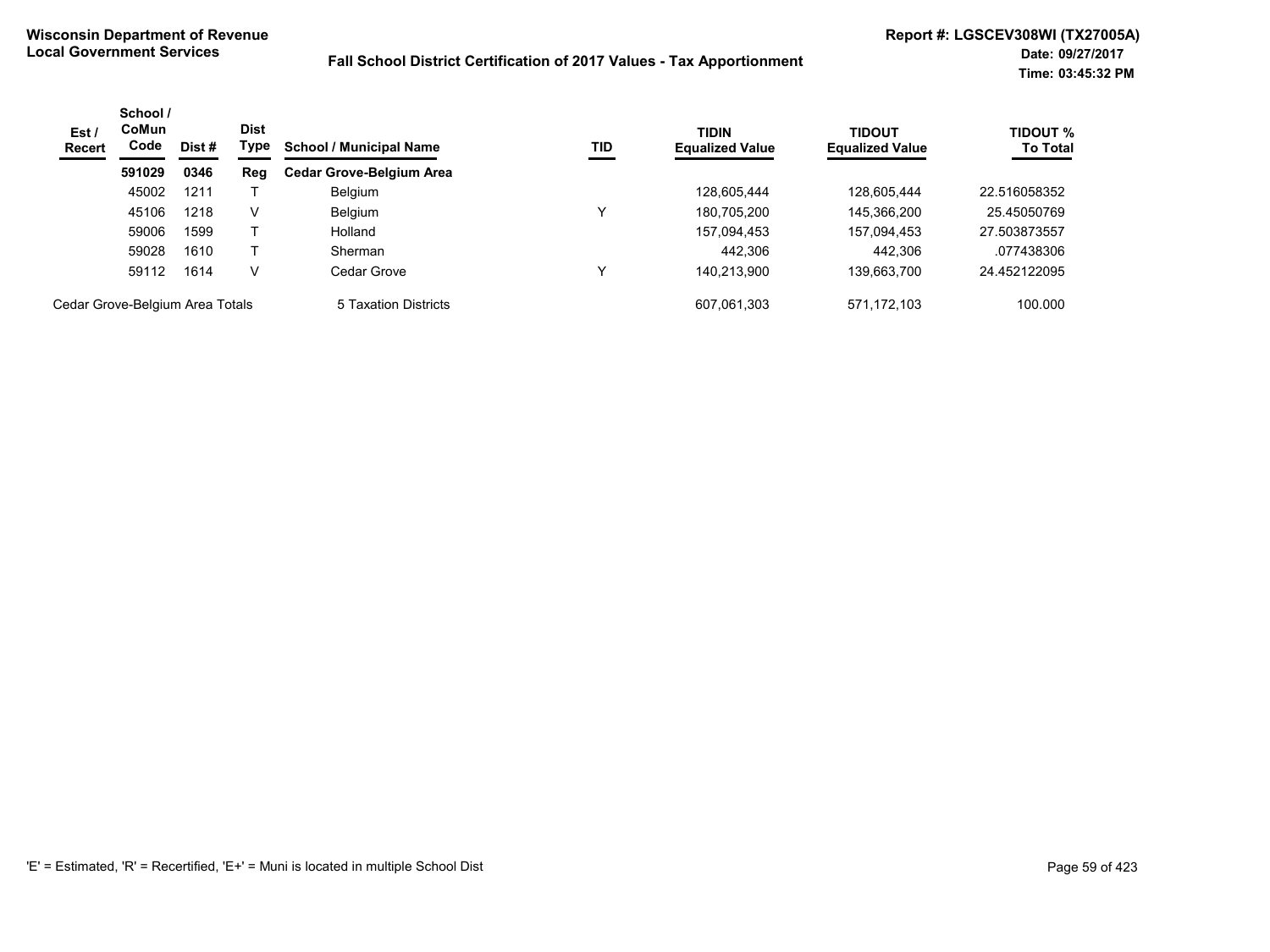| Est /<br><b>Recert</b> | School /<br>CoMun<br>Code | Dist # | <b>Dist</b><br>Type | <b>School / Municipal Name</b> | TID | <b>TIDIN</b><br><b>Equalized Value</b> | <b>TIDOUT</b><br><b>Equalized Value</b> | TIDOUT %<br><b>To Total</b> |
|------------------------|---------------------------|--------|---------------------|--------------------------------|-----|----------------------------------------|-----------------------------------------|-----------------------------|
|                        | 451015                    | 0273   | Reg                 | Cedarburg                      |     |                                        |                                         |                             |
|                        | 45004                     | 1212   |                     | Cedarburg                      |     | 859.489.916                            | 859.489.916                             | 36.133577162                |
|                        | 45008                     | 1214   |                     | Grafton                        |     | 2.232.492                              | 2,232,492                               | .093855577                  |
|                        | 45131                     | 1220   | V                   | Grafton                        | v   | 135,603,867                            | 135,603,867                             | 5.70088456                  |
|                        | 45211                     | 1224   | C                   | Cedarburg                      | v   | .305.972.961                           | ,305,958,061                            | 54.903420609                |
|                        | 45255                     | 1225   | C                   | Meguon                         |     | 20.180.962                             | 20.180.962                              | .848422226                  |
|                        | 66014                     | 1793   |                     | <b>Jackson</b>                 |     | 55,180,780                             | 55,180,780                              | 2.319839866                 |
| Cedarburg Totals       |                           |        |                     | 6 Taxation Districts           |     | 2.378.660.978                          | 2.378.646.078                           | 100.000                     |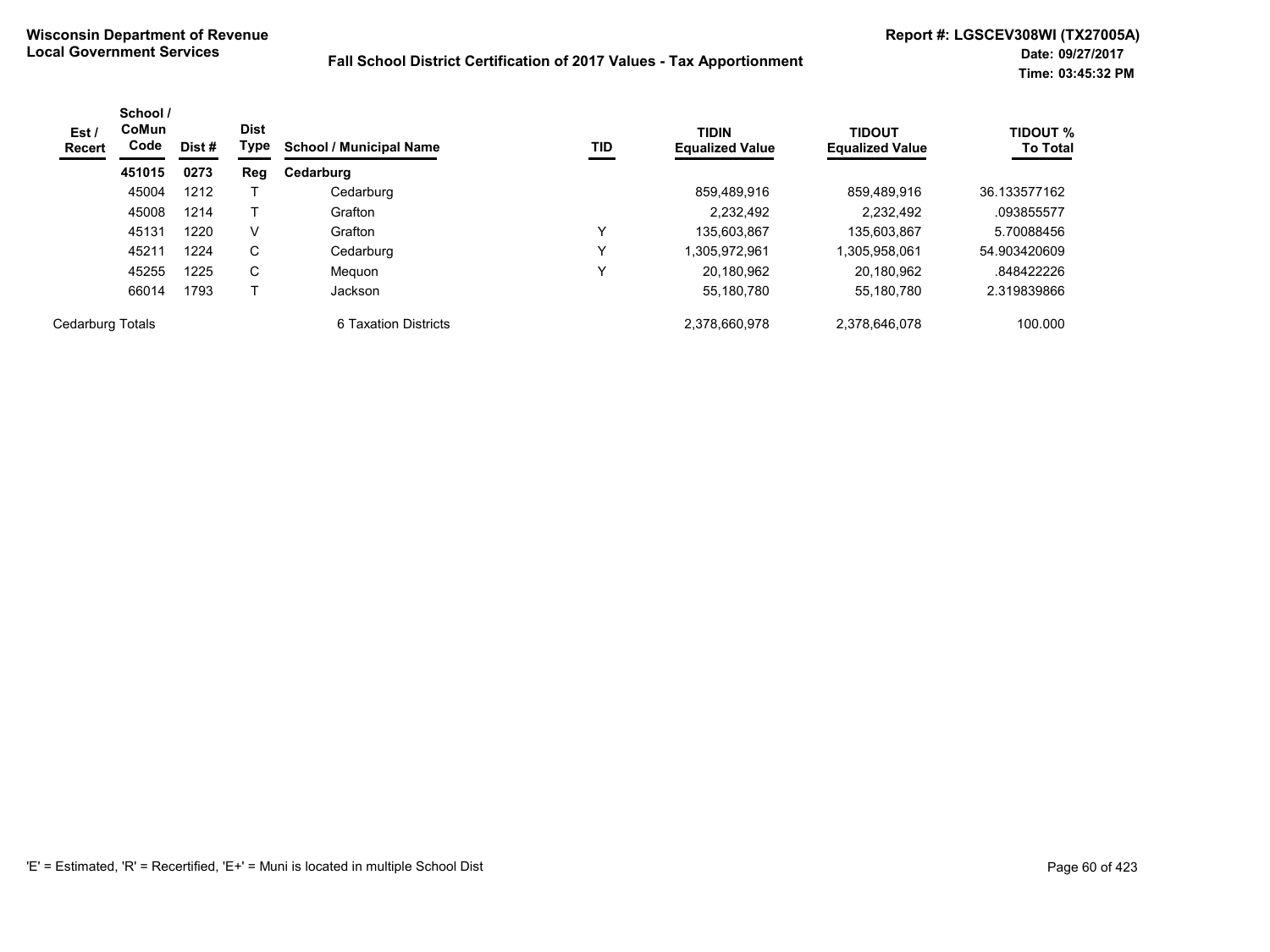| Est /<br>Recert                    | School /<br>CoMun<br>Code | Dist # | <b>Dist</b><br>Type | <b>School / Municipal Name</b> | TID | <b>TIDIN</b><br><b>Equalized Value</b> | <b>TIDOUT</b><br><b>Equalized Value</b> | <b>TIDOUT %</b><br><b>To Total</b> |
|------------------------------------|---------------------------|--------|---------------------|--------------------------------|-----|----------------------------------------|-----------------------------------------|------------------------------------|
|                                    | 305054                    | 0181   | <b>UHS</b>          | Central-Westosha Union High    |     |                                        |                                         |                                    |
|                                    | 30002                     | 0816   |                     | <b>Brighton</b>                |     | 186,829,315                            | 186.829.315                             | 8.382302316                        |
|                                    | 30006                     | 0818   |                     | Paris                          |     | 211,934,472                            | 211,934,472                             | 9.508672745                        |
|                                    | 30012                     | 0820   |                     | Salem                          | Υ   | 536,541,846                            | 536,541,846                             | 24.072538929                       |
| $E+$                               | 30016                     | 0822   |                     | Wheatland                      |     | 256,705,910                            | 256,705,910                             | 11.51739246                        |
|                                    | 30104                     | 1984   | V                   | <b>Bristol</b>                 |     | 581,049,200                            | 581,049,200                             | 26.069410226                       |
|                                    | 30171                     | 0824   | V                   | Paddock Lake                   | Y   | 225,019,597                            | 222,561,397                             | 9.985461401                        |
|                                    | 30174                     | 0825   | V                   | <b>Pleasant Prairie</b>        | Y   | 196,584,568                            | 2,454,668                               | .110131375                         |
|                                    | 30241                     | 0828   | C                   | Kenosha                        | Y   | 230,391,965                            | 230,391,965                             | 10.336788431                       |
|                                    | 51006                     | 1357   | $\mathbf \tau$      | Dover                          |     | 385,639                                | 385,639                                 | .017302117                         |
| Central-Westosha Union High Totals |                           |        |                     | 9 Taxation Districts           |     | 2,425,442,512                          | 2,228,854,412                           | 100.000                            |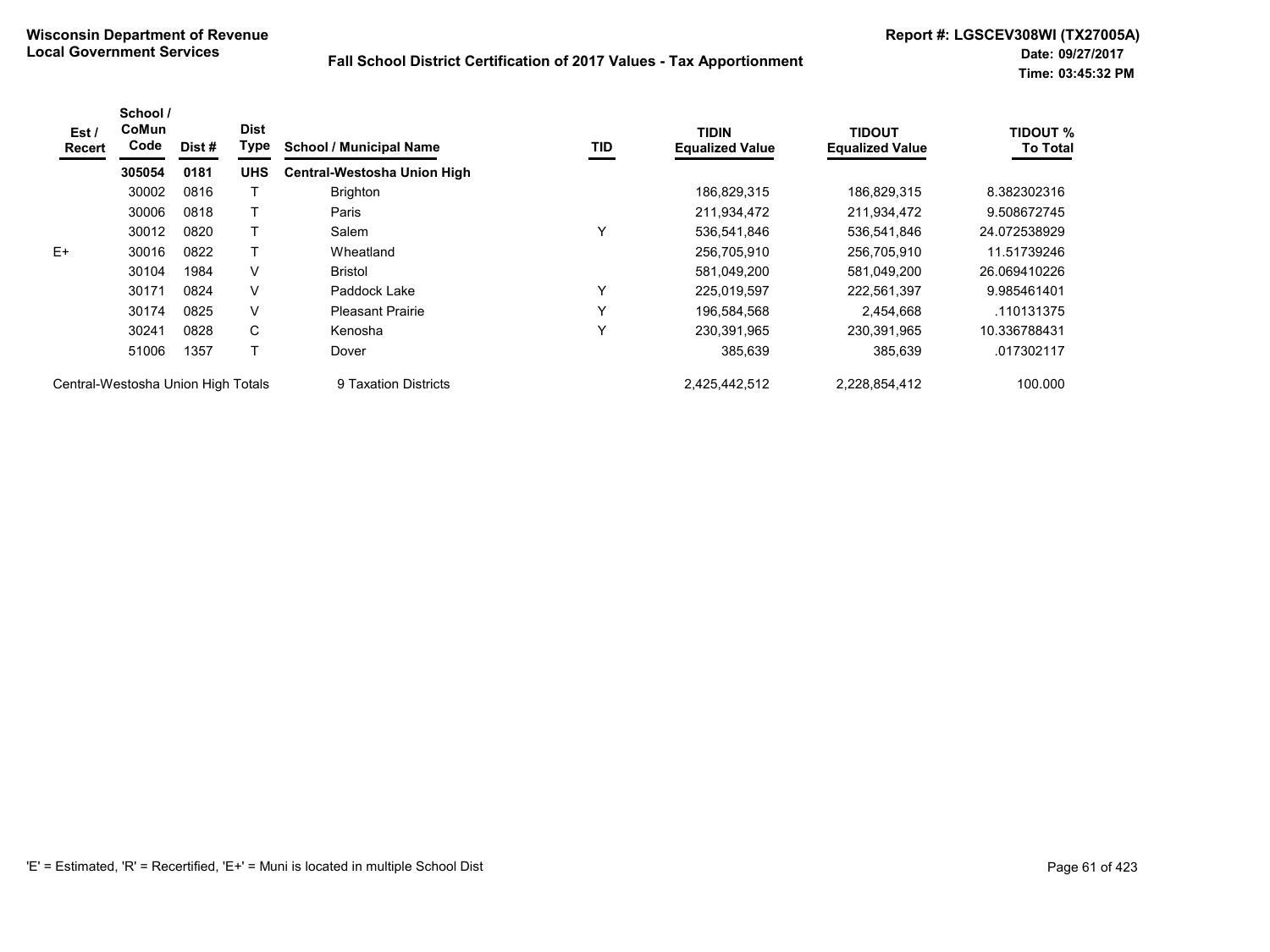| Est /<br><b>Recert</b> | School /<br>CoMun<br>Code | Dist# | <b>Dist</b><br>Type | <b>School / Municipal Name</b> | TID          | <b>TIDIN</b><br><b>Equalized Value</b> | <b>TIDOUT</b><br><b>Equalized Value</b> | <b>TIDOUT %</b><br><b>To Total</b> |
|------------------------|---------------------------|-------|---------------------|--------------------------------|--------------|----------------------------------------|-----------------------------------------|------------------------------------|
|                        | 501071                    | 0447  | <b>Reg</b>          | Chequamegon                    |              |                                        |                                         |                                    |
|                        | 02010                     | 0026  |                     | Gordon                         |              | 56,716,300                             | 56,716,300                              | 7.566198289                        |
|                        | 02012                     | 0027  |                     | Jacobs                         |              | 36,922,400                             | 36,922,400                              | 4.925606919                        |
|                        | 02020                     | 0031  |                     | Peeksville                     |              | 18,206,000                             | 18,206,000                              | 2.428758682                        |
|                        | 02024                     | 0033  |                     | Shanagolden                    |              | 22,036,800                             | 22,036,800                              | 2.939803874                        |
|                        | 26020                     | 0728  |                     | Sherman                        |              | 134,834,200                            | 134,834,200                             | 17.98746204                        |
|                        | 50004                     | 1333  | $\mathbf \tau$      | Eisenstein                     |              | 60,404,900                             | 60,404,900                              | 8.058273389                        |
|                        | 50010                     | 1336  |                     | Fifield                        |              | 162,739,900                            | 162,739,900                             | 21.710202408                       |
|                        | 50026                     | 1344  |                     | Lake                           |              | 139,907,928                            | 139,907,928                             | 18.664319171                       |
|                        | 50271                     | 1352  | С                   | Park Falls                     | $\checkmark$ | 120,582,600                            | 108,344,050                             | 14.453562127                       |
|                        | 57028                     | 1549  |                     | Spider Lake                    |              | 9,488,548                              | 9,488,548                               | 1.265813102                        |
| Chequamegon Totals     |                           |       |                     | 10 Taxation Districts          |              | 761,839,576                            | 749.601.026                             | 100.000                            |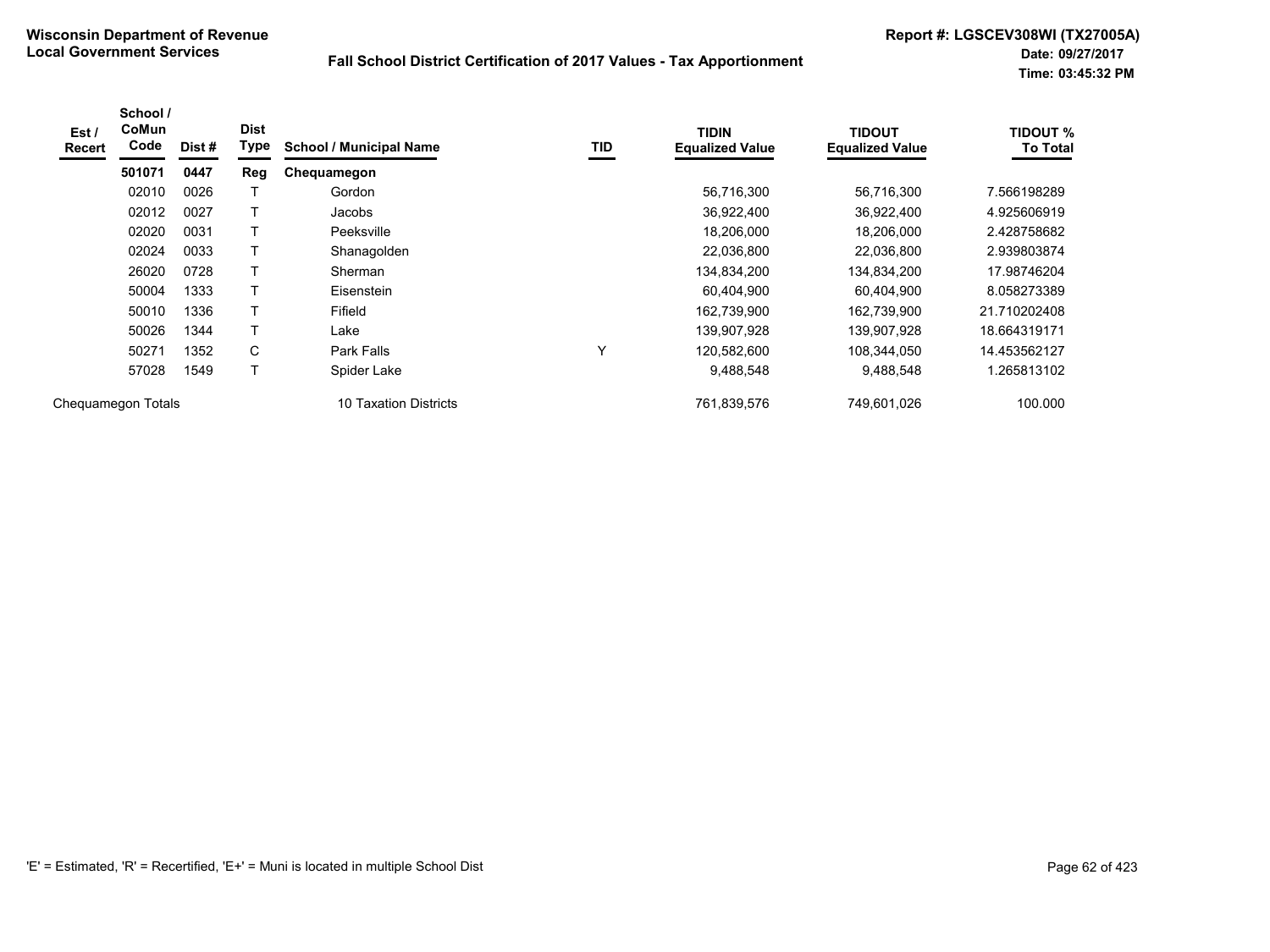| Est/<br>Recert                  | School /<br>CoMun<br>Code | Dist# | <b>Dist</b><br>Type   | <b>School / Municipal Name</b>  | TID         | <b>TIDIN</b><br><b>Equalized Value</b> | <b>TIDOUT</b><br><b>Equalized Value</b> | <b>TIDOUT %</b><br><b>To Total</b> |
|---------------------------------|---------------------------|-------|-----------------------|---------------------------------|-------------|----------------------------------------|-----------------------------------------|------------------------------------|
|                                 | 031080                    | 0024  | Reg                   | <b>Chetek-Weyerhaeuser Area</b> |             |                                        |                                         |                                    |
|                                 | 03012                     | 0044  | Т                     | Chetek                          |             | 255,224,200                            | 255,224,200                             | 26.373406433                       |
|                                 | 03022                     | 0049  | т                     | Dovre                           |             | 114,493,968                            | 114,493,968                             | 11.83115062                        |
|                                 | 03036                     | 0056  | т                     | Prairie Lake                    |             | 113,332,870                            | 113,332,870                             | 11.711169406                       |
|                                 | 03040                     | 0058  | $\mathsf{T}$          | Sioux Creek                     |             | 67,960,195                             | 67,960,195                              | 7.02261715                         |
|                                 | 03046                     | 0061  | T                     | Sumner                          |             | 4, 161, 475                            | 4,161,475                               | .430022982                         |
|                                 | 03211                     | 0072  | C                     | Chetek                          | Υ           | 145,324,200                            | 133,281,500                             | 13.772546528                       |
|                                 | 09006                     | 0201  |                       | Auburn                          |             | 6,182,954                              | 6,182,954                               | .638911039                         |
|                                 | 09038                     | 0217  |                       | Sampson                         |             | 15,298,660                             | 15,298,660                              | 1.580875865                        |
| $E+$                            | 17028                     | 0498  | T                     | Sand Creek                      |             | 28, 143, 100                           | 28,143,100                              | 2.908146698                        |
|                                 | 54004                     | 1427  | $\mathsf{T}$          | <b>Big Bend</b>                 |             | 74,677,913                             | 74,677,913                              | 7.716787637                        |
|                                 | 54030                     | 1440  | T                     | Rusk                            |             | 99,822,369                             | 99,822,369                              | 10.315071646                       |
|                                 | 54034                     | 1442  | T                     | Strickland                      |             | 29,670,900                             | 29,670,900                              | 3.066020796                        |
|                                 | 54036                     | 1443  | T                     | Stubbs                          |             | 16,886,058                             | 16,886,058                              | 1.744908479                        |
|                                 | 54191                     | 1457  | V                     | Weyerhaeuser                    | Y           | 26,117,100                             | 8,597,000                               | .888364721                         |
| Chetek-Weyerhaeuser Area Totals |                           |       | 14 Taxation Districts |                                 | 997,295,962 | 967,733,162                            | 100.000                                 |                                    |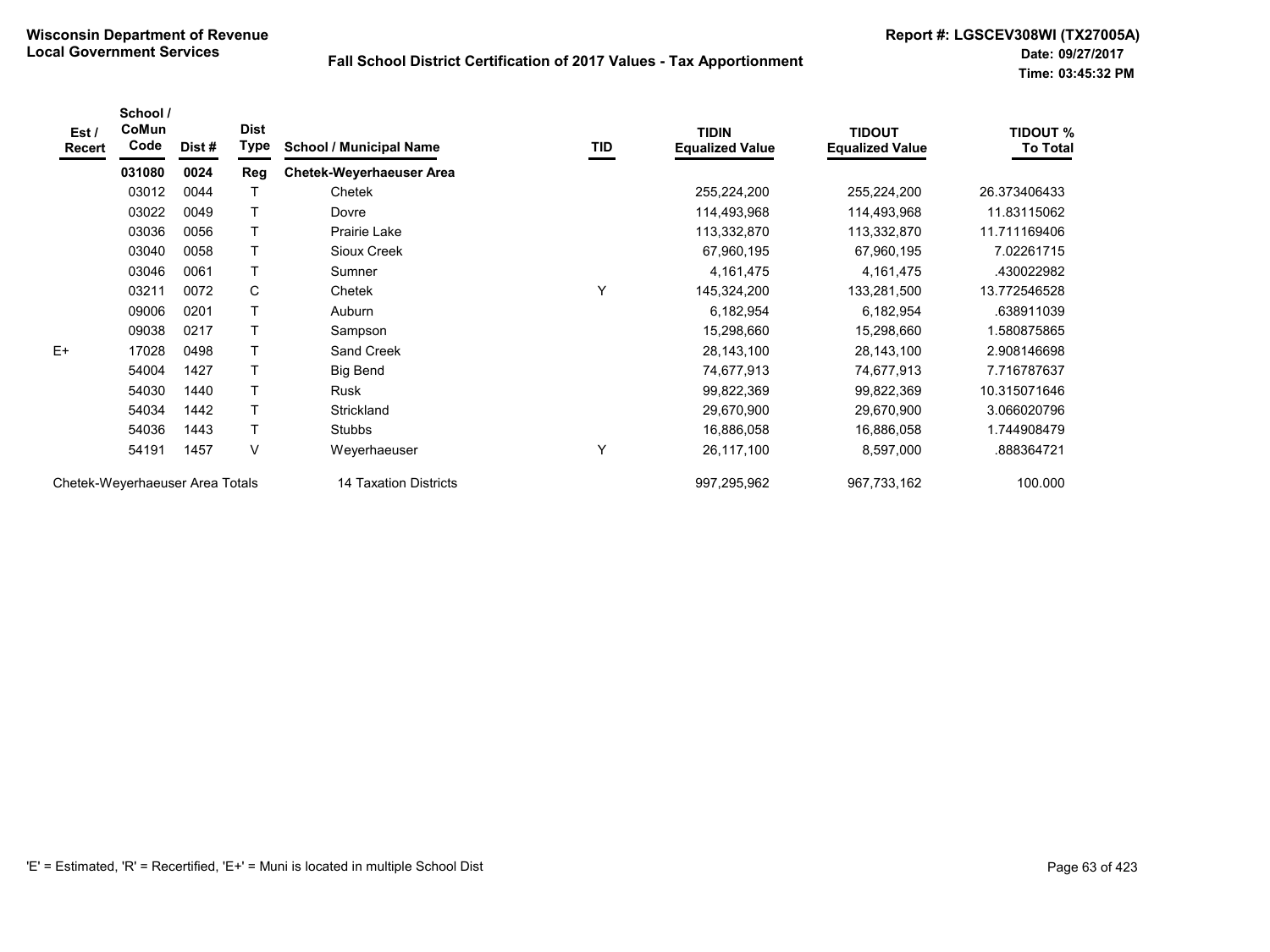| Est /<br>Recert       | School /<br>CoMun<br>Code | Dist# | <b>Dist</b><br>Type | <b>School / Municipal Name</b> | TID | <b>TIDIN</b><br><b>Equalized Value</b> | <b>TIDOUT</b><br><b>Equalized Value</b> | <b>TIDOUT %</b><br><b>To Total</b> |
|-----------------------|---------------------------|-------|---------------------|--------------------------------|-----|----------------------------------------|-----------------------------------------|------------------------------------|
|                       | 081085                    | 0049  | Reg                 | <b>Chilton</b>                 |     |                                        |                                         |                                    |
|                       | 08004                     | 0180  |                     | <b>Brothertown</b>             |     | 104.411.789                            | 104.411.789                             | 19.864453086                       |
|                       | 08006                     | 0181  |                     | Charlestown                    |     | 54,191,094                             | 54,191,094                              | 10.309912844                       |
|                       | 08008                     | 0182  |                     | Chilton                        |     | 80,447,389                             | 80,447,389                              | 15.305200686                       |
|                       | 08012                     | 0184  |                     | New Holstein                   |     | 496,917                                | 496,917                                 | .094538984                         |
|                       | 08014                     | 0185  | т                   | Rantoul                        |     | 29,904,339                             | 29,904,339                              | 5.689332065                        |
|                       | 08016                     | 0186  |                     | Stockbridge                    |     | 33,149,566                             | 33,149,566                              | 6.306739928                        |
|                       | 08181                     | 0191  | V                   | Stockbridge                    |     | 154.849                                | 154.849                                 | .029460186                         |
|                       | 08211                     | 0194  | C                   | Chilton                        | Υ   | 260,308,000                            | 222,187,700                             | 42.271444491                       |
|                       | 36008                     | 0935  | $\mathbf \tau$      | Eaton                          |     | 677,619                                | 677,619                                 | .12891773                          |
| <b>Chilton Totals</b> |                           |       |                     | 9 Taxation Districts           |     | 563,741,562                            | 525,621,262                             | 100.000                            |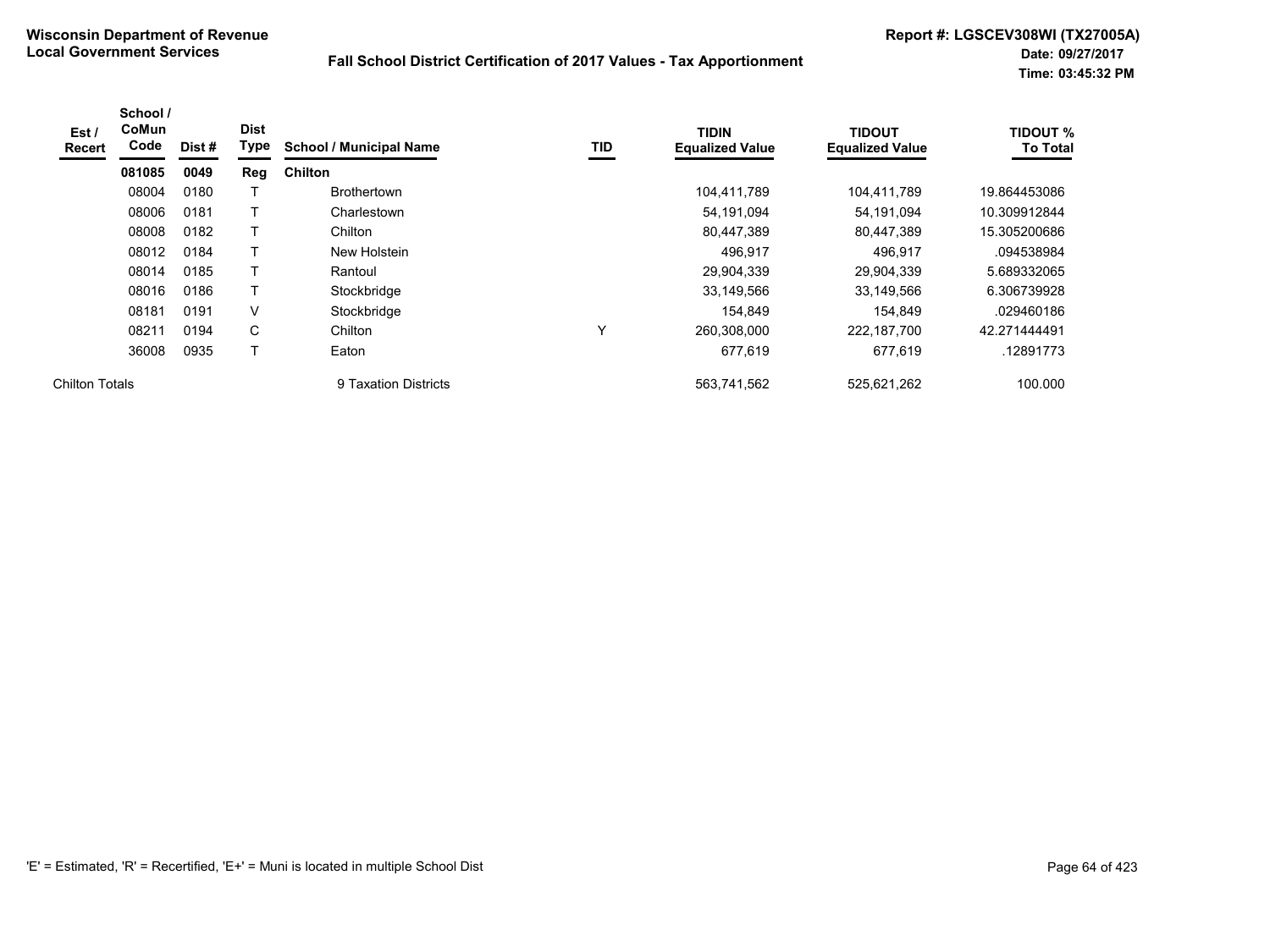| Est /<br>Recert | School /<br><b>CoMun</b><br>Code | Dist# | <b>Dist</b><br>Type | <b>School / Municipal Name</b> | <b>TID</b> | <b>TIDIN</b><br><b>Equalized Value</b> | <b>TIDOUT</b><br><b>Equalized Value</b> | <b>TIDOUT %</b><br><b>To Total</b> |
|-----------------|----------------------------------|-------|---------------------|--------------------------------|------------|----------------------------------------|-----------------------------------------|------------------------------------|
|                 | 091092                           | 0055  | Reg                 | <b>Chippewa Falls Area</b>     |            |                                        |                                         |                                    |
|                 | 09002                            | 0199  |                     | Anson                          |            | 209,787,915                            | 209,787,915                             | 7.566496123                        |
|                 | 09020                            | 0208  | T                   | Eagle Point                    |            | 355,561,026                            | 355,561,026                             | 12.824147304                       |
|                 | 09028                            | 0212  | Т                   | Hallie                         |            | 15,196,000                             | 15,196,000                              | .548079593                         |
|                 | 09032                            | 0213  |                     | Howard                         |            | 21,672,126                             | 21,672,126                              | .781656357                         |
|                 | 09034                            | 0214  |                     | Lafayette                      |            | 612,067,999                            | 612,067,999                             | 22.075676482                       |
|                 | 09042                            | 0219  | Τ                   | Tilden                         |            | 109,064,694                            | 109,064,694                             | 3.933675514                        |
|                 | 09044                            | 0220  | T                   | Wheaton                        |            | 158,941,641                            | 158,941,641                             | 5.732605286                        |
|                 | 09046                            | 0221  | T                   | Woodmohr                       |            | 278,899                                | 278,899                                 | .01005915                          |
|                 | 09128                            | 1981  | $\vee$              | Lake Hallie                    | Y          | 582,734,729                            | 478,349,429                             | 17.252800762                       |
| E.              | 09211                            | 0226  | C                   | Chippewa Falls                 | Υ          | 900,213,300                            | 799,918,700                             | 28.850955223                       |
|                 | 09221                            | 0228  | C                   | Eau Claire                     |            | 5,853,047                              | 5,853,047                               | .21110395                          |
|                 | 18020                            | 0525  | T                   | Seymour                        |            | 5,898,526                              | 5,898,526                               | .212744257                         |
|                 | Chippewa Falls Area Totals       |       |                     | 12 Taxation Districts          |            | 2,977,269,902                          | 2,772,590,002                           | 100.000                            |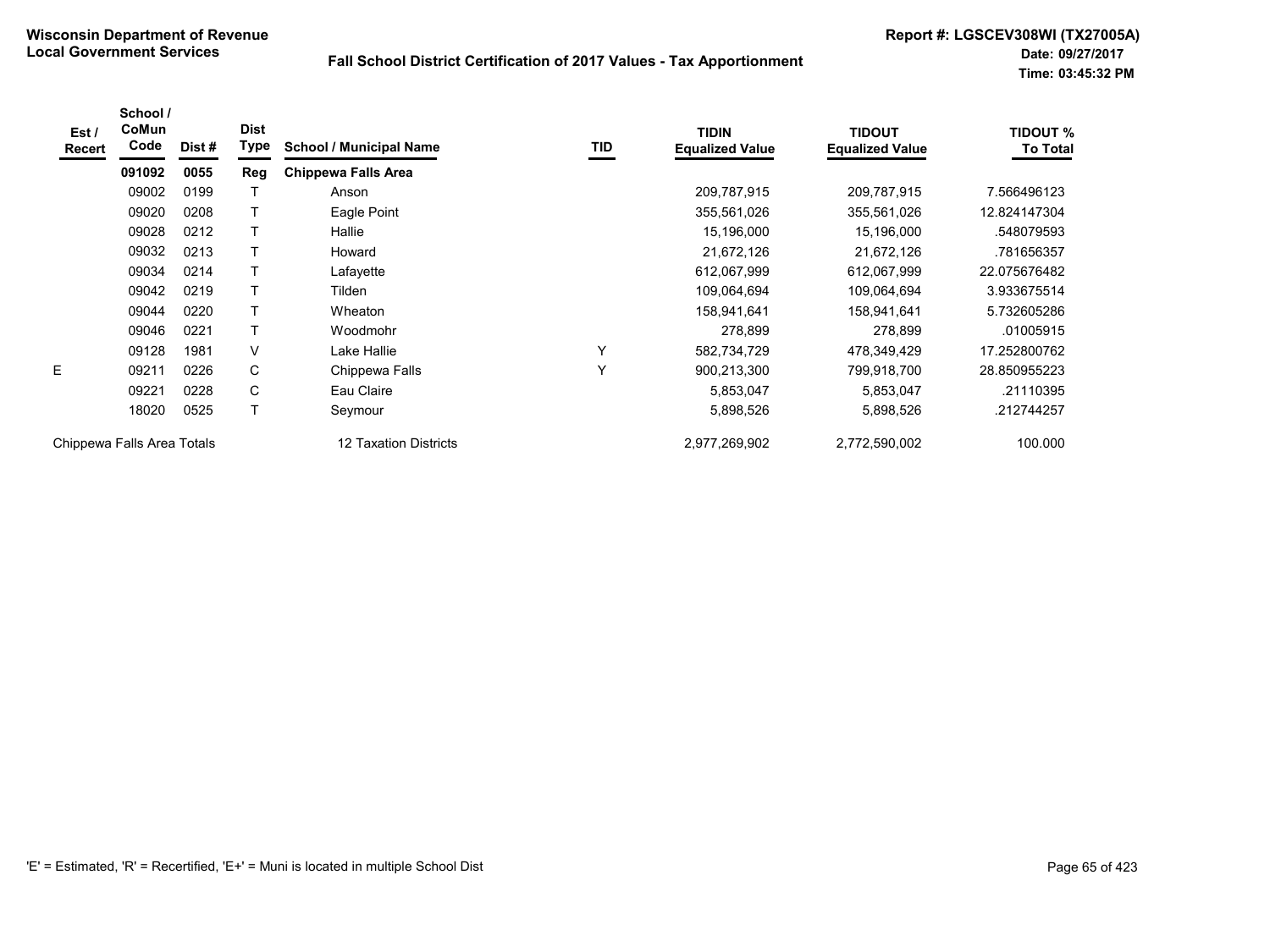| Est /<br><b>Recert</b> | School /<br>CoMun<br>Code | <b>Dist</b><br>Type<br>Dist # |     | <b>TID</b><br><b>School / Municipal Name</b> | <b>TIDIN</b><br><b>Equalized Value</b> | <b>TIDOUT</b><br><b>Equalized Value</b> | <b>TIDOUT %</b><br><b>To Total</b> |              |
|------------------------|---------------------------|-------------------------------|-----|----------------------------------------------|----------------------------------------|-----------------------------------------|------------------------------------|--------------|
|                        | 481120                    | 0288                          | Reg | Clayton                                      |                                        |                                         |                                    |              |
|                        | 03048                     | 0062                          |     | Turtle Lake                                  |                                        | 20,873,322                              | 20,873,322                         | 17.792112132 |
|                        | 03050                     | 0063                          |     | Vance Creek                                  |                                        | 12,718,894                              | 12,718,894                         | 10.84139785  |
|                        | 48016                     | 1273                          |     | Clayton                                      |                                        | 61,630,364                              | 61,630,364                         | 52.532814233 |
| $E+$                   | 48032                     | 1281                          |     | Lincoln                                      |                                        | 281.162                                 | 281,162                            | .239658346   |
|                        | 48112                     | 1292                          | V   | Clayton                                      | ◡                                      | 22,900,300                              | 21,814,100                         | 18.594017439 |
| <b>Clayton Totals</b>  |                           |                               |     | 5 Taxation Districts                         |                                        | 118.404.042                             | 117.317.842                        | 100.000      |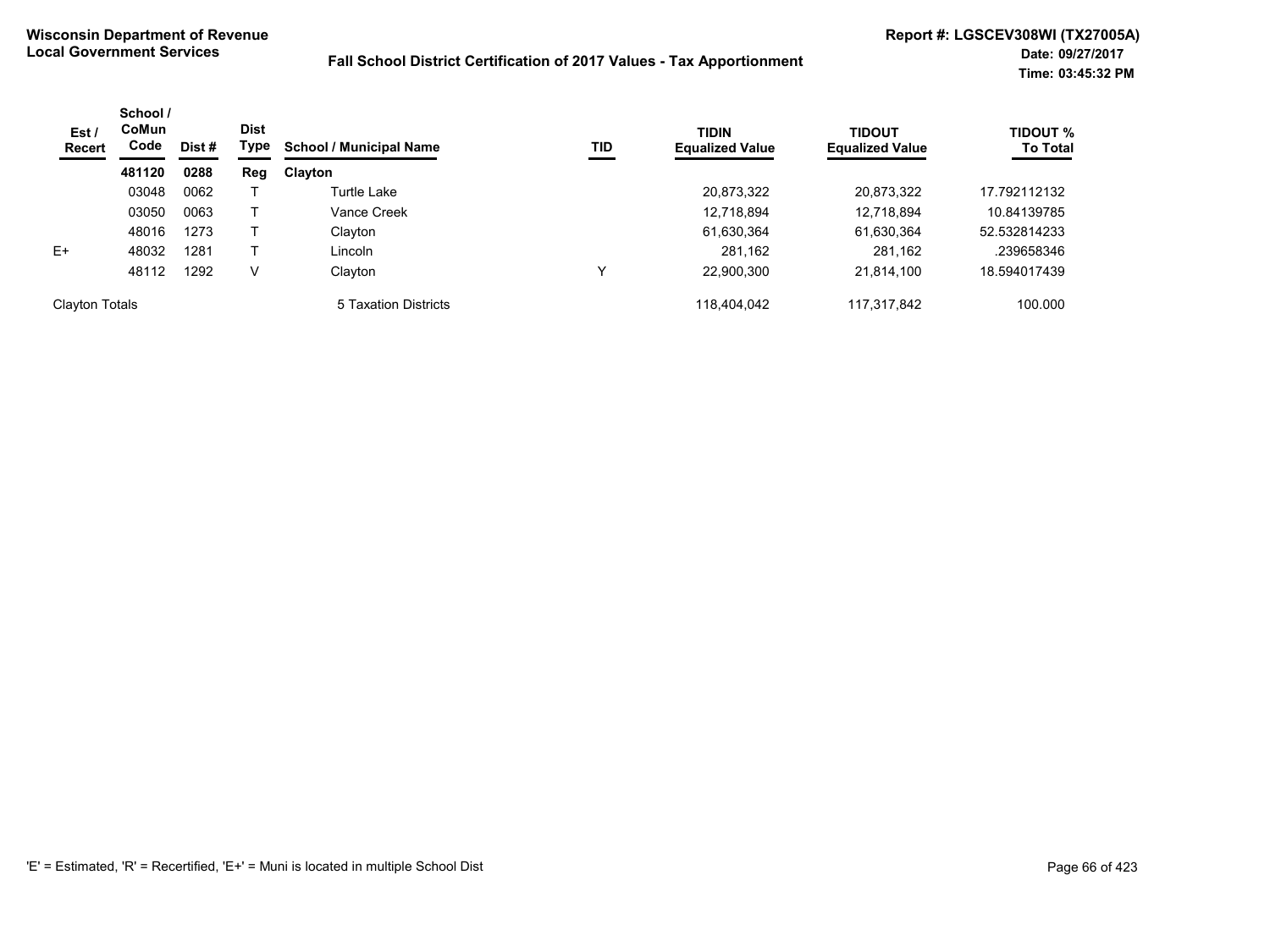| Est /<br><b>Recert</b>   | School /<br>CoMun<br>Code | Dist # | <b>Dist</b><br>Type | <b>School / Municipal Name</b> | TID | <b>TIDIN</b><br><b>Equalized Value</b> | <b>TIDOUT</b><br><b>Equalized Value</b> | <b>TIDOUT %</b><br><b>To Total</b> |
|--------------------------|---------------------------|--------|---------------------|--------------------------------|-----|----------------------------------------|-----------------------------------------|------------------------------------|
|                          | 481127                    | 0289   | Reg                 | <b>Clear Lake</b>              |     |                                        |                                         |                                    |
|                          | 03050                     | 0063   |                     | Vance Creek                    |     | 19,332,457                             | 19,332,457                              | 9.20858867                         |
|                          | 17018                     | 0493   |                     | New Haven                      |     | 1,674,182                              | 1,674,182                               | .797459598                         |
|                          | 48010                     | 1270   | т                   | <b>Black Brook</b>             |     | 36,628,372                             | 36,628,372                              | 17.447115564                       |
|                          | 48016                     | 1273   |                     | Clayton                        |     | 4.497.781                              | 4,497,781                               | 2.142418584                        |
|                          | 48018                     | 1274   |                     | Clear Lake                     |     | 53,992,800                             | 53,992,800                              | 25.718277111                       |
|                          | 48113                     | 1293   | V                   | Clear Lake                     |     | 58,942,800                             | 53,802,700                              | 25.627727177                       |
|                          | 55006                     | 1462   |                     | Cylon                          |     | 11.612.578                             | 11,612,578                              | 5.531394908                        |
|                          | 55014                     | 1466   |                     | Forest                         |     | 28,398,543                             | 28,398,543                              | 13.527018388                       |
| <b>Clear Lake Totals</b> |                           |        |                     | 8 Taxation Districts           |     | 215.079.513                            | 209,939,413                             | 100.000                            |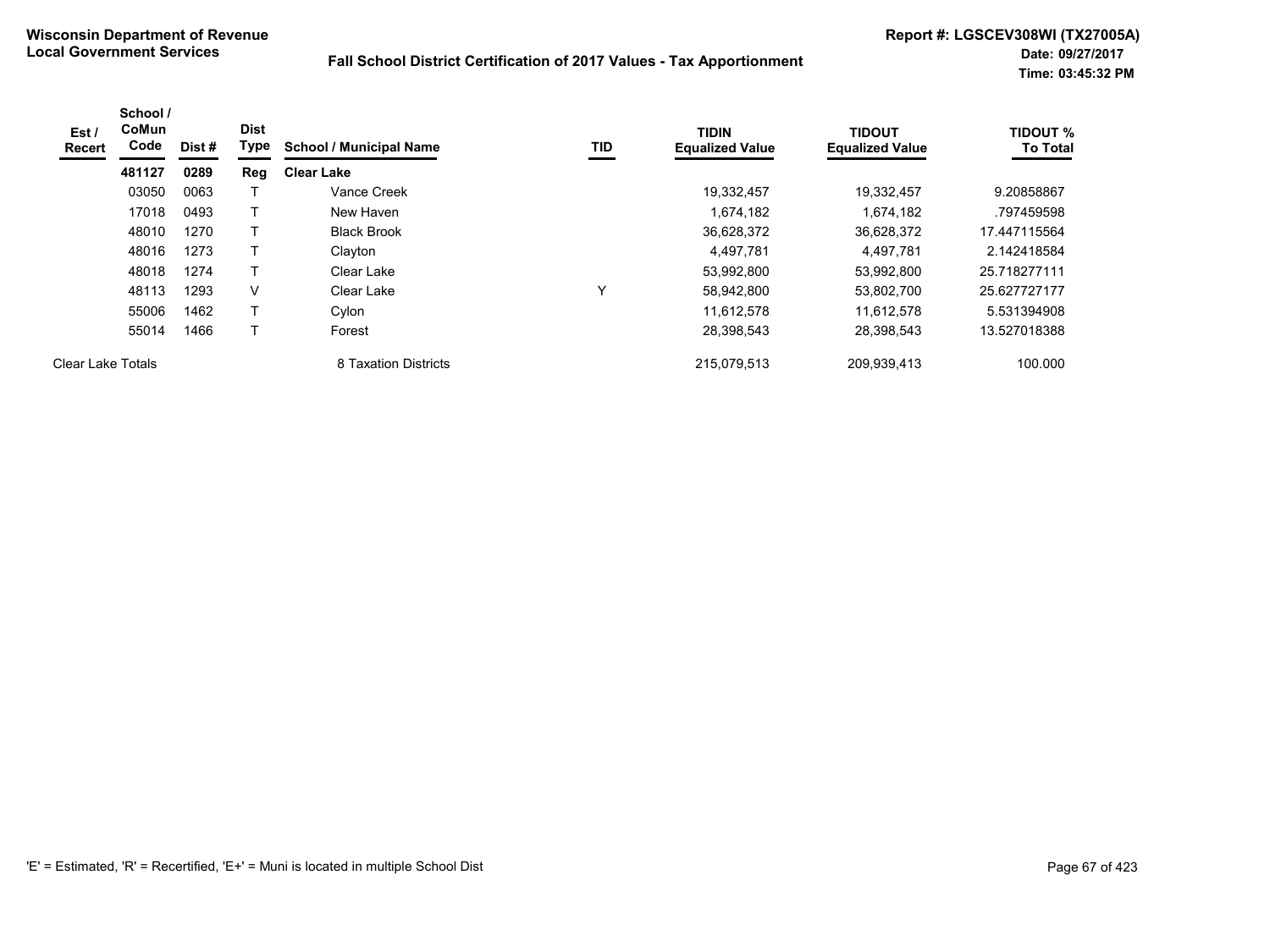| Est /<br>Recert                 | School /<br>CoMun<br>Code | Dist # | <b>Dist</b><br>Type | <b>School / Municipal Name</b> | TID          | <b>TIDIN</b><br><b>Equalized Value</b> | <b>TIDOUT</b><br><b>Equalized Value</b> | <b>TIDOUT %</b><br><b>To Total</b> |
|---------------------------------|---------------------------|--------|---------------------|--------------------------------|--------------|----------------------------------------|-----------------------------------------|------------------------------------|
|                                 | 531134                    | 0317   | Reg                 | <b>Clinton Community</b>       |              |                                        |                                         |                                    |
| $E+$                            | 53006                     | 1399   |                     | <b>Bradford</b>                |              | 95,909,851                             | 95.909.851                              | 21.825584423                       |
|                                 | 53010                     | 1401   |                     | Clinton                        |              | 71,493,500                             | 71,493,500                              | 16.269313357                       |
|                                 | 53020                     | 1406   |                     | La Prairie                     |              | 27.216.751                             | 27.216.751                              | 6.19353998                         |
|                                 | 53038                     | 1415   |                     | Turtle                         |              | 140.124.760                            | 140.124.760                             | 31.88728527                        |
|                                 | 53111                     | 1417   | V                   | Clinton                        | $\checkmark$ | 117.776.600                            | 100.758.600                             | 22.92898287                        |
|                                 | 53206                     | 1420   | C                   | <b>Beloit</b>                  | ν            | 73.181.833                             | 1.888.833                               | .429829508                         |
| $E+$                            | 64022                     | 1741   |                     | Sharon                         |              | 2,045,427                              | 2,045,427                               | .465464592                         |
| <b>Clinton Community Totals</b> |                           |        |                     | 7 Taxation Districts           |              | 527,748,722                            | 439, 437, 722                           | 100.000                            |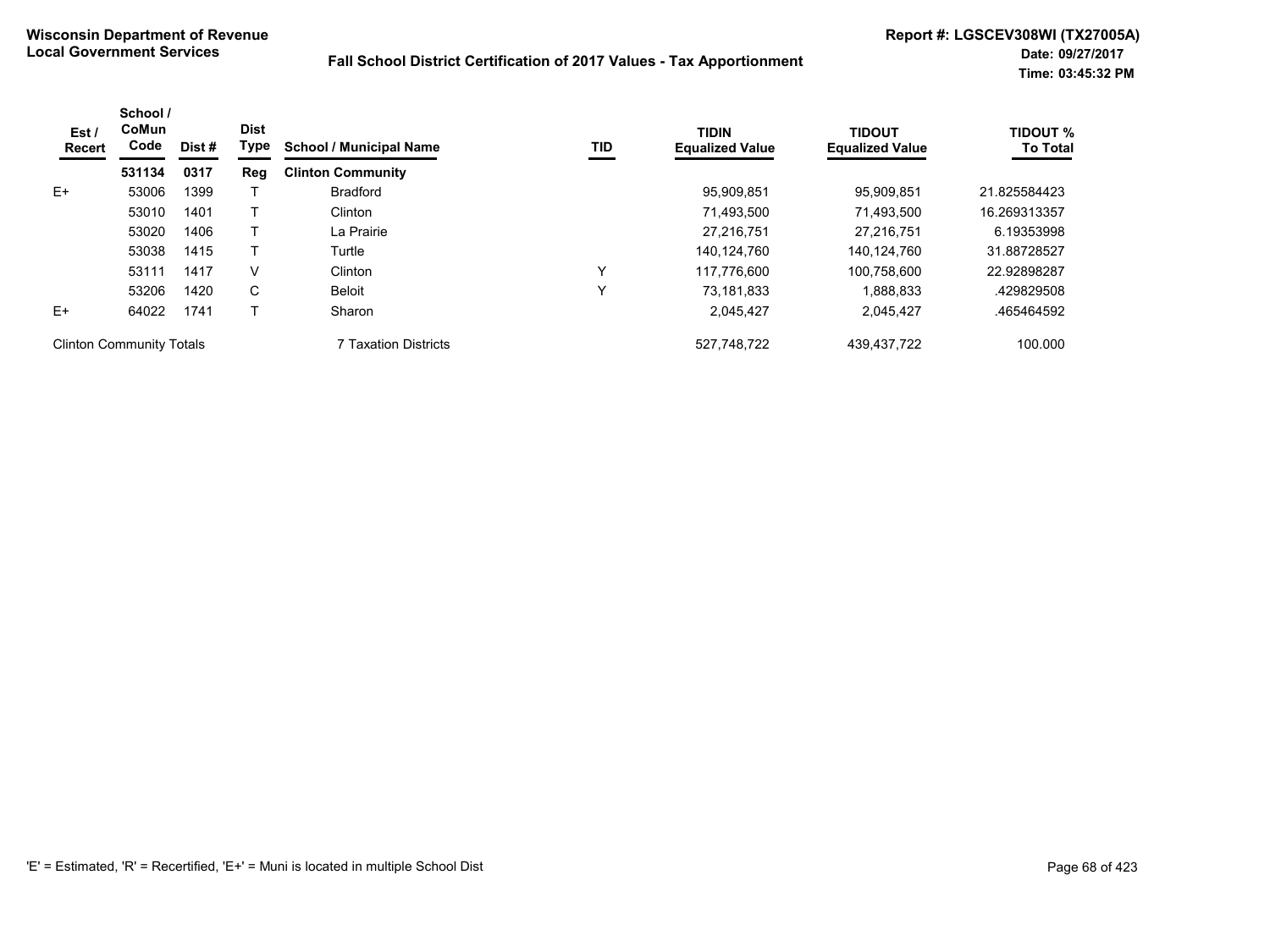| Est /<br><b>Recert</b>     | School /<br>CoMun<br>Code | Dist# | <b>Dist</b><br>Type | <b>School / Municipal Name</b> | TID | <b>TIDIN</b><br><b>Equalized Value</b> | <b>TIDOUT</b><br><b>Equalized Value</b> | <b>TIDOUT %</b><br><b>To Total</b> |
|----------------------------|---------------------------|-------|---------------------|--------------------------------|-----|----------------------------------------|-----------------------------------------|------------------------------------|
|                            | 681141                    | 0422  | <b>Reg</b>          | <b>Clintonville</b>            |     |                                        |                                         |                                    |
|                            | 44014                     | 1184  |                     | Deer Creek                     |     | 38,855,718                             | 38,855,718                              | 6.448382275                        |
|                            | 44030                     | 1192  | T                   | Maine                          |     | 9,325,898                              | 9,325,898                               | 1.547698986                        |
|                            | 44106                     | 1198  | V                   | <b>Bear Creek</b>              |     | 15,742,700                             | 15,742,700                              | 2.612612837                        |
|                            | 58010                     | 1562  | T                   | <b>Belle Plaine</b>            |     | 90,015,198                             | 90,015,198                              | 14.93866121                        |
|                            | 58034                     | 1574  |                     | Navarino                       |     | 3,410,195                              | 3,410,195                               | .565946072                         |
|                            | 58036                     | 1575  |                     | Pella                          |     | 12,658,064                             | 12,658,064                              | 2.100695592                        |
|                            | 68002                     | 1848  | $\mathsf{T}$        | <b>Bear Creek</b>              |     | 64,637,054                             | 64,637,054                              | 10.72697803                        |
|                            | 68020                     | 1857  | T                   | Larrabee                       |     | 84,360,400                             | 84,360,400                              | 14.000207334                       |
|                            | 68022                     | 1858  | Τ                   | Lebanon                        |     | 2,892                                  | 2,892                                   | .000479948                         |
|                            | 68028                     | 1861  | T                   | Matteson                       | Υ   | 70,491,500                             | 70,481,700                              | 11.696938531                       |
|                            | 68038                     | 1866  | T                   | Union                          |     | 7,215,243                              | 7,215,243                               | 1.197420804                        |
|                            | 68121                     | 1871  | V                   | <b>Embarrass</b>               |     | 15,150,000                             | 15,150,000                              | 2.514250064                        |
|                            | 68211                     | 1876  | С                   | Clintonville                   | Υ   | 223,320,800                            | 190,710,300                             | 31.649728316                       |
| <b>Clintonville Totals</b> |                           |       |                     | 13 Taxation Districts          |     | 635,185,662                            | 602,565,362                             | 100.000                            |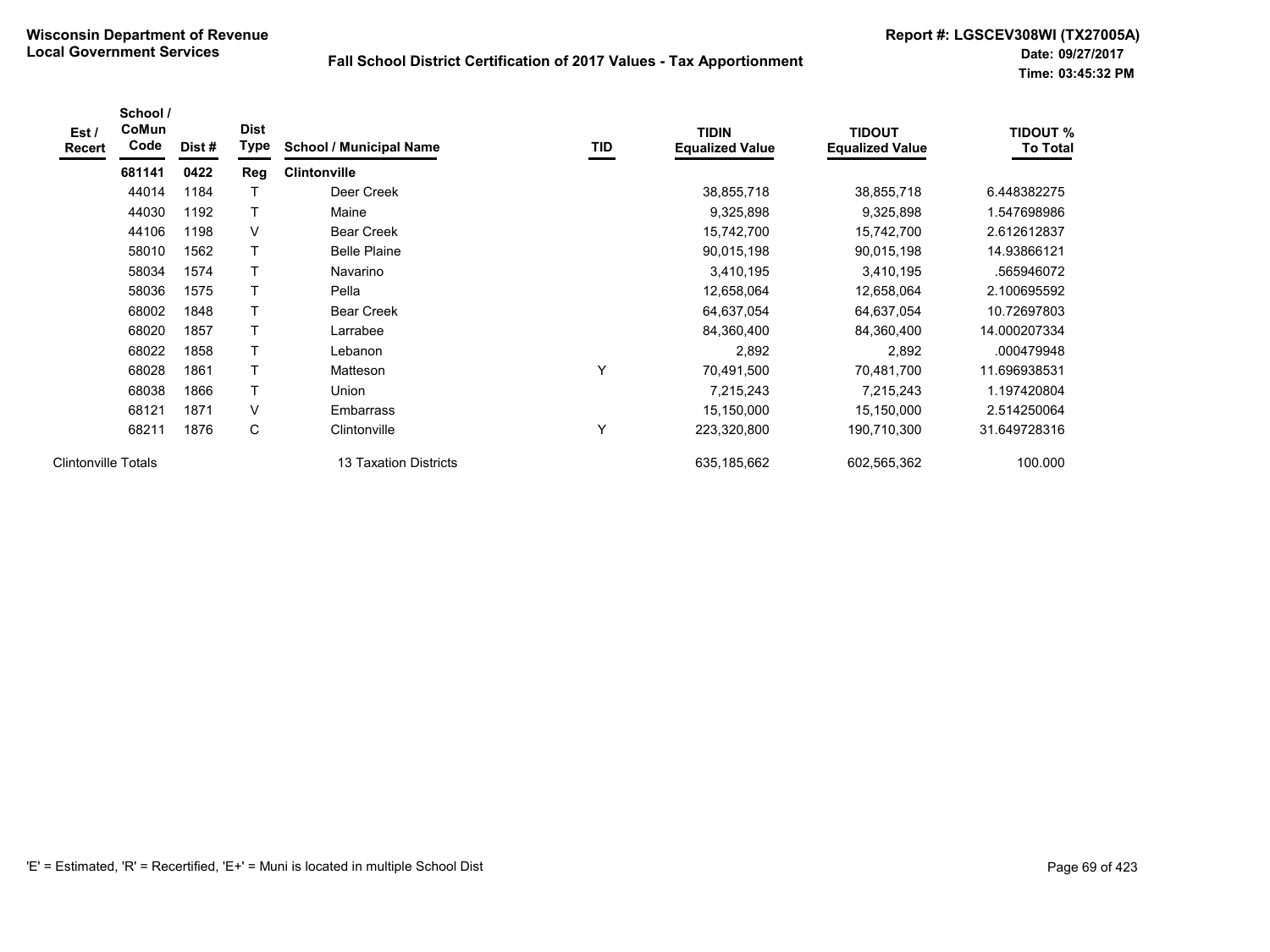| Est /<br><b>Recert</b> | School /<br>CoMun<br>Code     | Dist# | <b>Dist</b><br>Type | <b>School / Municipal Name</b> | TID | <b>TIDIN</b><br><b>Equalized Value</b> | <b>TIDOUT</b><br><b>Equalized Value</b> | <b>TIDOUT %</b><br><b>To Total</b> |
|------------------------|-------------------------------|-------|---------------------|--------------------------------|-----|----------------------------------------|-----------------------------------------|------------------------------------|
|                        | 061155                        | 0042  | Reg                 | <b>Cochrane-Fountain City</b>  |     |                                        |                                         |                                    |
|                        | 06004                         | 0131  |                     | <b>Belvidere</b>               |     | 47,644,667                             | 47,644,667                              | 11.897345158                       |
|                        | 06006                         | 0132  |                     | <b>Buffalo</b>                 |     | 73,740,200                             | 73,740,200                              | 18.413658163                       |
|                        | 06010                         | 0134  | т                   | <b>Cross</b>                   |     | 38,933,968                             | 38,933,968                              | 9.722197359                        |
|                        | 06018                         | 0138  |                     | Lincoln                        |     | 383,285                                | 383,285                                 | .09571006                          |
|                        | 06022                         | 0140  |                     | Milton                         |     | 52,670,100                             | 52,670,100                              | 13.152245543                       |
|                        | 06028                         | 0143  |                     | Montana                        |     | 4,128,273                              | 4,128,273                               | 1.030870649                        |
|                        | 06034                         | 0146  | т                   | Waumandee                      |     | 28,594,465                             | 28,594,465                              | 7.140321071                        |
|                        | 06111                         | 0147  | V                   | Cochrane                       |     | 25,577,200                             | 25,577,200                              | 6.386880122                        |
|                        | 06201                         | 0149  | С                   | Alma                           | Υ   | 81,337                                 | 81,337                                  | .020310654                         |
|                        | 06206                         | 0150  | C                   | <b>Buffalo City</b>            |     | 74,618,400                             | 74,618,400                              | 18.632953399                       |
|                        | 06226                         | 0151  | С                   | <b>Fountain City</b>           |     | 54,092,800                             | 54,092,800                              | 13.507507822                       |
|                        | Cochrane-Fountain City Totals |       |                     | 11 Taxation Districts          |     | 400,464,695                            | 400,464,695                             | 100.000                            |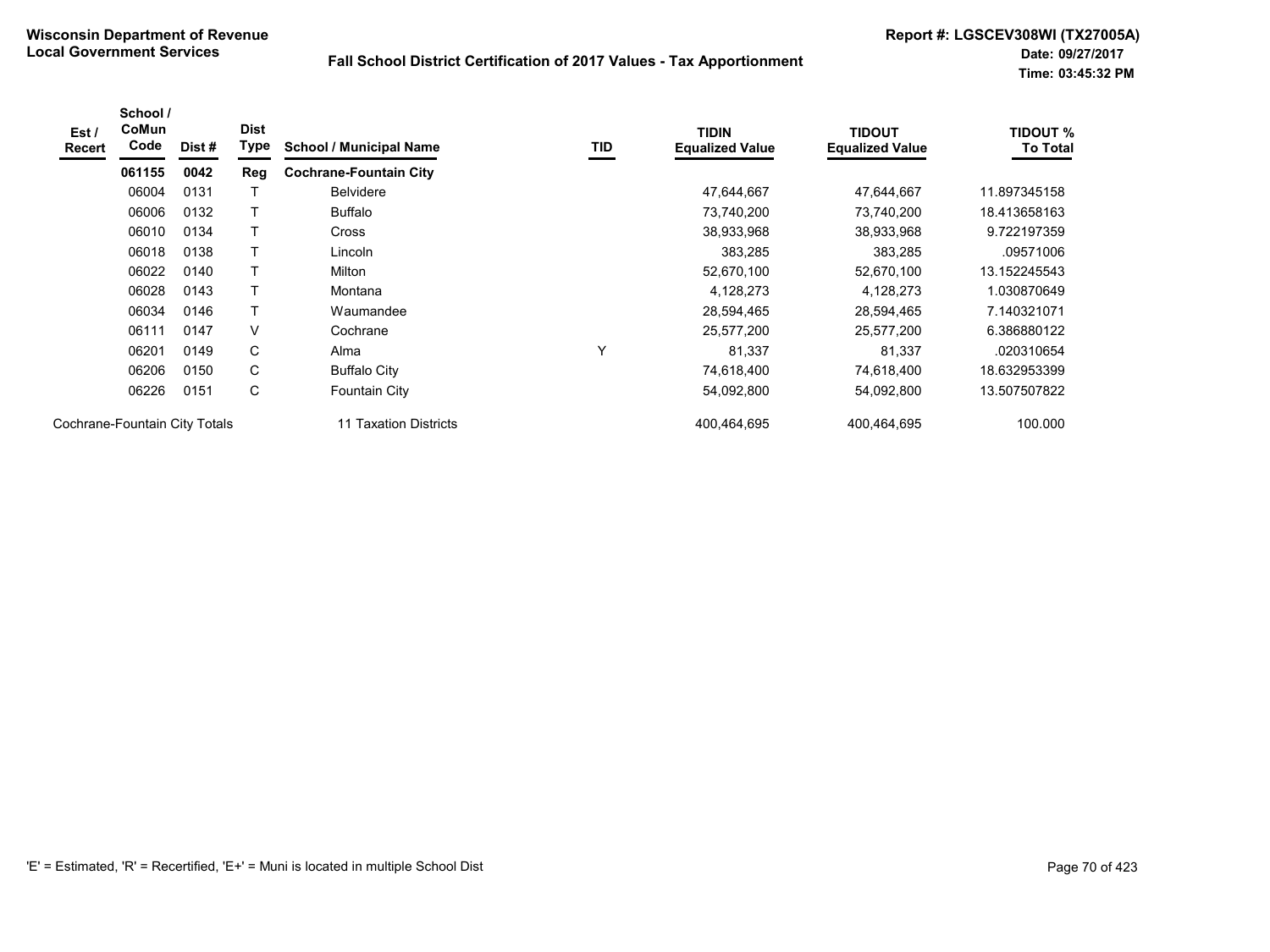| Est /<br>Recert     | School /<br>CoMun<br>Code | Dist# | <b>Dist</b><br>Type | <b>School / Municipal Name</b> | TID | <b>TIDIN</b><br><b>Equalized Value</b> | <b>TIDOUT</b><br><b>Equalized Value</b> | <b>TIDOUT %</b><br><b>To Total</b> |
|---------------------|---------------------------|-------|---------------------|--------------------------------|-----|----------------------------------------|-----------------------------------------|------------------------------------|
|                     | 101162                    | 0061  | Reg                 | Colby                          |     |                                        |                                         |                                    |
|                     | 10006                     | 0233  |                     | Colby                          |     | 39,206,450                             | 39,206,450                              | 11.326551097                       |
|                     | 10018                     | 0239  | Τ                   | Green Grove                    |     | 13,649,182                             | 13,649,182                              | 3.943181731                        |
|                     | 10036                     | 0248  | T                   | Mayville                       |     | 27,990,377                             | 27,990,377                              | 8.086282622                        |
|                     | 10054                     | 0257  | T                   | Unity                          |     | 29,268,763                             | 29,268,763                              | 8.455602067                        |
|                     | 10116                     | 0265  | $\vee$              | Dorchester                     | Y   | 48,447,100                             | 34,208,700                              | 9.882725636                        |
|                     | 10186                     | 0267  | $\vee$              | Unity                          |     | 5,024,600                              | 4,139,100                               | 1.195765688                        |
|                     | 10211                     | 0270  | C                   | Colby                          |     | 48,598,400                             | 43,668,400                              | 12.615586566                       |
|                     | 37010                     | 0967  | Τ                   | <b>Brighton</b>                |     | 19,140,742                             | 19,140,742                              | 5.529666478                        |
|                     | 37026                     | 0975  | T                   | Frankfort                      |     | 16,996,777                             | 16,996,777                              | 4.910285506                        |
|                     | 37042                     | 0983  | Т                   | Holton                         |     | 33,876,306                             | 33,876,306                              | 9.78669864                         |
|                     | 37044                     | 0984  | T                   | Hull                           |     | 55,094,001                             | 55,094,001                              | 15.916386653                       |
|                     | 37116                     | 1008  | $\vee$              | Dorchester                     |     | 807,700                                | 807,700                                 | .233340568                         |
|                     | 37186                     | 1017  | $\vee$              | Unity                          | Υ   | 8,569,800                              | 8,317,800                               | 2.402971621                        |
|                     | 37201                     | 1018  | C                   | Abbotsford                     | Y   | 6,998,912                              | 4,606,012                               | 1.330654274                        |
|                     | 37211                     | 1019  | С                   | Colby                          | Υ   | 29,272,700                             | 15,176,100                              | 4.384300851                        |
| <b>Colby Totals</b> |                           |       |                     | <b>15 Taxation Districts</b>   |     | 382,941,810                            | 346,146,410                             | 100.000                            |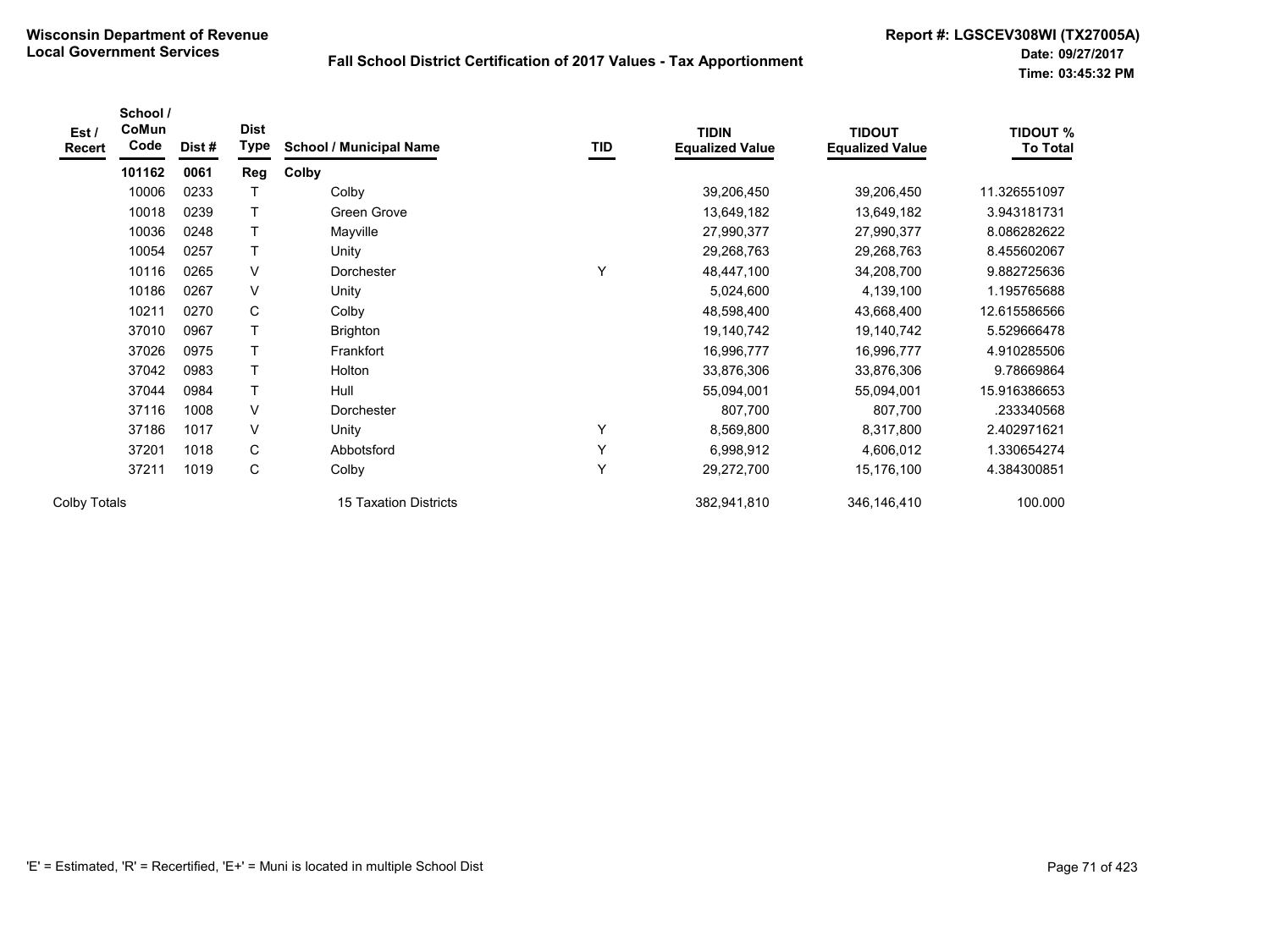| Est /<br>Recert | School /<br>CoMun<br>Code | Dist# | <b>Dist</b><br>Type | <b>School / Municipal Name</b> | TID | <b>TIDIN</b><br><b>Equalized Value</b> | <b>TIDOUT</b><br><b>Equalized Value</b> | <b>TIDOUT %</b><br><b>To Total</b> |
|-----------------|---------------------------|-------|---------------------|--------------------------------|-----|----------------------------------------|-----------------------------------------|------------------------------------|
|                 | 381169                    | 0223  | Reg                 | Coleman                        |     |                                        |                                         |                                    |
| $E+$            | 38006                     | 1027  |                     | Beaver                         |     | 134,423,005                            | 134.423.005                             | 27.491438266                       |
|                 | 38014                     | 1031  |                     | Grover                         |     | 39.564.222                             | 39.564.222                              | 8.091452551                        |
|                 | 38028                     | 1038  |                     | Pound                          |     | 102,088,800                            | 102,088,800                             | 20.878628199                       |
|                 | 38111                     | 1043  | v                   | Coleman                        | ν   | 40.230.400                             | 35,767,400                              | 7.314947832                        |
|                 | 38171                     | 1045  | v                   | Pound                          | ν   | 13,884,400                             | 13,350,100                              | 2.730287498                        |
|                 | 42006                     | 1128  |                     | Bagley                         |     | 1.019.129                              | 1.019.129                               | .208426541                         |
|                 | 42008                     | 1129  |                     | Brazeau                        |     | 162,750,503                            | 162,750,503                             | 33.284819113                       |
| Coleman Totals  |                           |       |                     | <b>7 Taxation Districts</b>    |     | 493,960,459                            | 488,963,159                             | 100.000                            |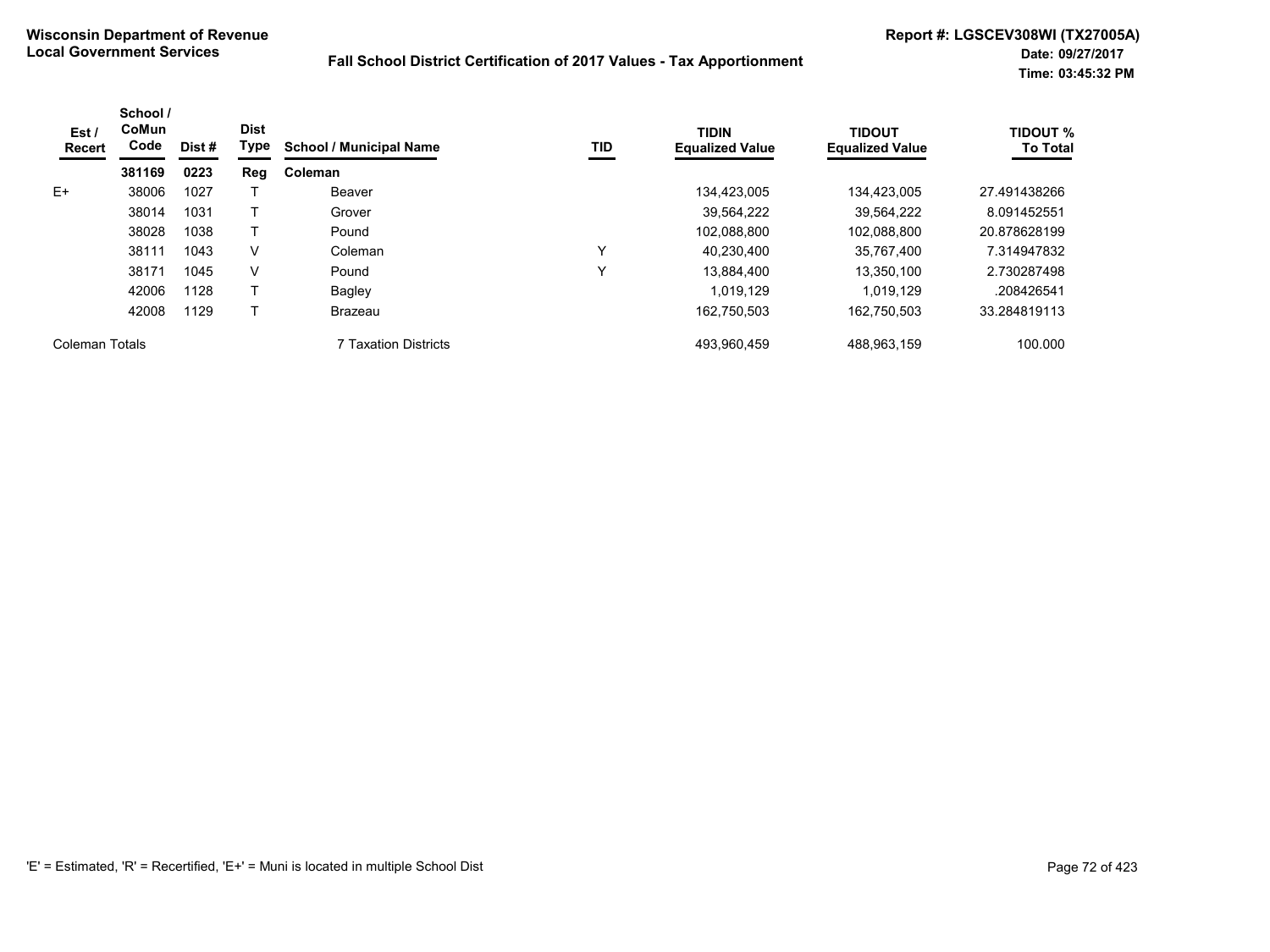| Est /<br>Recert | School /<br>CoMun<br>Code | Dist # | <b>Dist</b><br>Type | <b>School / Municipal Name</b> | TID          | <b>TIDIN</b><br><b>Equalized Value</b> | <b>TIDOUT</b><br><b>Equalized Value</b> | <b>TIDOUT %</b><br><b>To Total</b> |
|-----------------|---------------------------|--------|---------------------|--------------------------------|--------------|----------------------------------------|-----------------------------------------|------------------------------------|
|                 | 171176                    | 0115   | Reg                 | Colfax                         |              |                                        |                                         |                                    |
|                 | 09016                     | 0206   |                     | Cooks Valley                   |              | 11,258,081                             | 11,258,081                              | 3.404272308                        |
|                 | 09032                     | 0213   |                     | Howard                         |              | 34,055,200                             | 34,055,200                              | 10.297774044                       |
|                 | 17002                     | 0485   |                     | Colfax                         |              | 76,184,297                             | 76,184,297                              | 23.036971628                       |
|                 | 17008                     | 0488   |                     | Elk Mound                      |              | 4,012,940                              | 4,012,940                               | 1.213451965                        |
|                 | 17010                     | 0489   |                     | Grant                          |              | 37,076,888                             | 37,076,888                              | 11.211486495                       |
|                 | 17012                     | 0490   |                     | Hay River                      |              | 229,572                                | 229,572                                 | .069419078                         |
|                 | 17020                     | 0494   |                     | <b>Otter Creek</b>             |              | 37,864,345                             | 37,864,345                              | 11.449601504                       |
|                 | 17024                     | 0496   | т                   | <b>Red Cedar</b>               |              | 6,103,826                              | 6,103,826                               | 845704061.                         |
| $E+$            | 17028                     | 0498   | Т                   | Sand Creek                     |              | 11,327,154                             | 11,327,154                              | 3.425158932                        |
|                 | 17038                     | 0503   | т                   | Tainter                        |              | 47,675,684                             | 47,675,684                              | 14.416401055                       |
|                 | 17044                     | 0506   |                     | Wilson                         |              | 18,429,992                             | 18,429,992                              | 5.572949013                        |
|                 | 17111                     | 0508   | V                   | Colfax                         | $\checkmark$ | 50,546,500                             | 46,486,500                              | 14.056809917                       |
| Colfax Totals   |                           |        |                     | 12 Taxation Districts          |              | 334,764,479                            | 330,704,479                             | 100.000                            |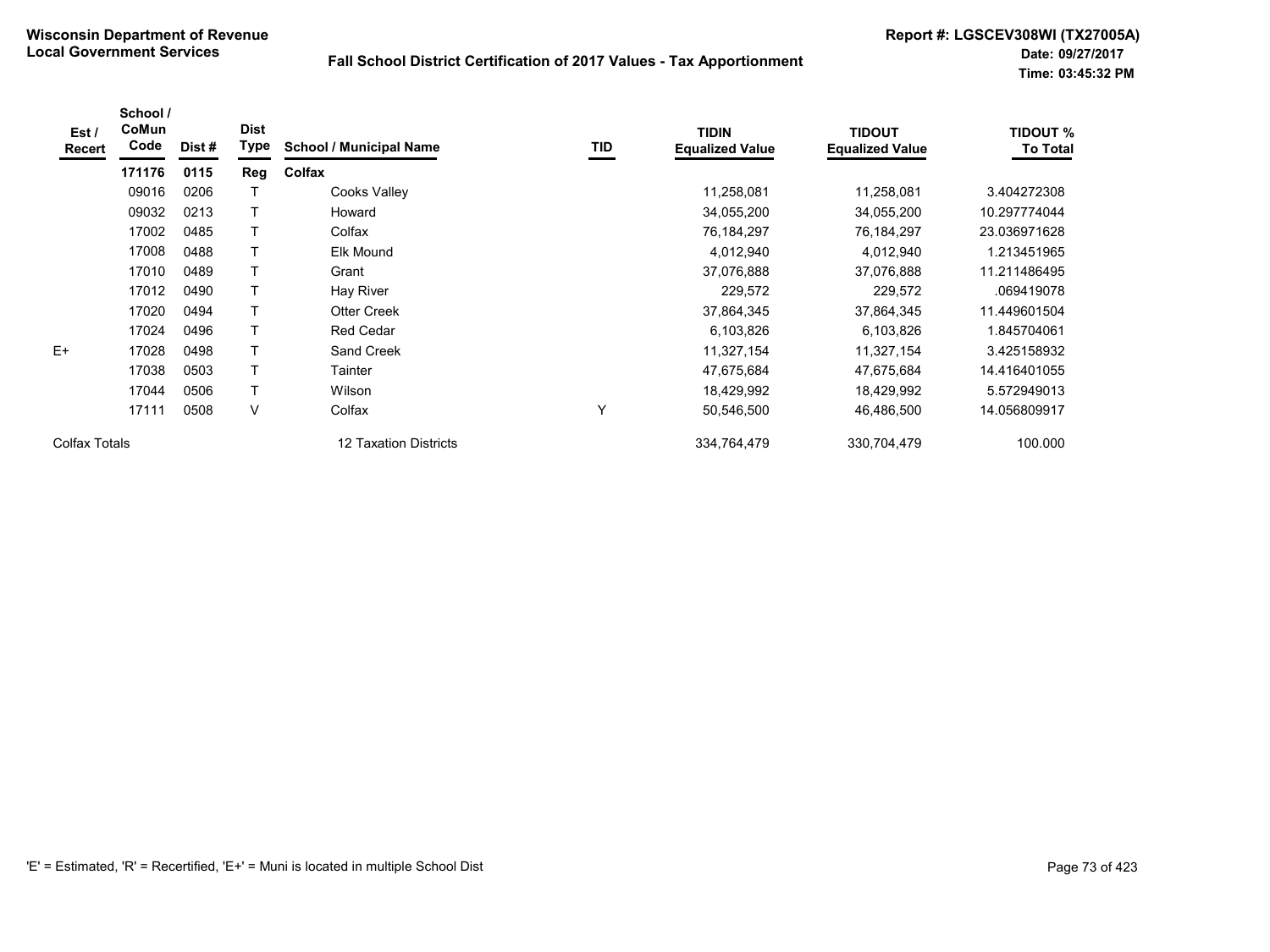| Est /<br>Recert        | School /<br>CoMun<br>Code | Dist # | <b>Dist</b><br><b>Type</b> | <b>School / Municipal Name</b> | <b>TID</b> | <b>TIDIN</b><br><b>Equalized Value</b> | <b>TIDOUT</b><br><b>Equalized Value</b> | <b>TIDOUT %</b><br><b>To Total</b> |
|------------------------|---------------------------|--------|----------------------------|--------------------------------|------------|----------------------------------------|-----------------------------------------|------------------------------------|
|                        | 111183                    | 0069   | Reg                        | <b>Columbus</b>                |            |                                        |                                         |                                    |
|                        | 11006                     | 0279   |                            | Columbus                       |            | 86,735,283                             | 86,735,283                              | 11.882117423                       |
|                        | 11014                     | 0283   |                            | <b>Fountain Prairie</b>        |            | 1,367,796                              | 1,367,796                               | .187378332                         |
|                        | 11016                     | 0284   |                            | Hampden                        |            | 62,282,231                             | 62,282,231                              | 8.532223064                        |
|                        | 11030                     | 0291   |                            | Otsego                         |            | 735,177                                | 735,177                                 | .100714025                         |
| E                      | 11211                     | 0308   | С                          | Columbus                       | Y          | 402,748,200                            | 378,036,800                             | 51.78835524                        |
|                        | 13012                     | 0341   |                            | <b>Bristol</b>                 |            | 38,491,249                             | 38,491,249                              | 5.273027591                        |
|                        | 13070                     | 0369   |                            | York                           |            | 34,910,110                             | 34,910,110                              | 4.782436996                        |
|                        | 14008                     | 0400   |                            | Calamus                        |            | 19,206,718                             | 19,206,718                              | 2.631183881                        |
|                        | 14014                     | 0403   |                            | Elba                           | Υ          | 104,318,541                            | 103,603,541                             | 14.192948902                       |
|                        | 14032                     | 0412   |                            | Lowell                         |            | 418,054                                | 418,054                                 | .057270427                         |
| $E+$                   | 14036                     | 0414   |                            | Portland                       |            | 4,177,911                              | 4,177,911                               | .572344118                         |
|                        | 14211                     | 0433   | С                          | Columbus                       |            |                                        |                                         |                                    |
| <b>Columbus Totals</b> |                           |        |                            | 12 Taxation Districts          |            | 755,391,270                            | 729,964,870                             | 100.000                            |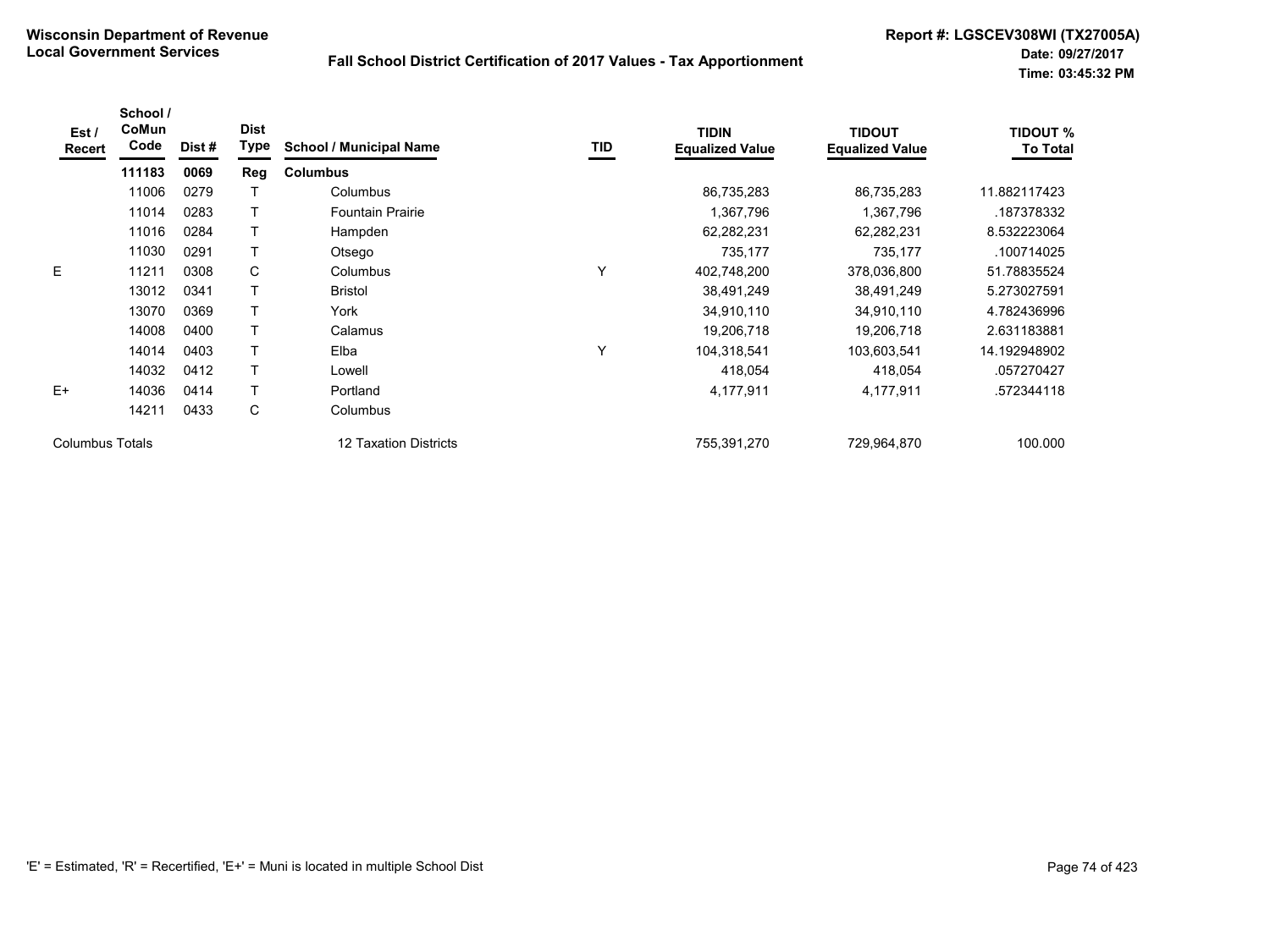| Est /<br>Recert | School /<br><b>CoMun</b><br>Code | Dist# | <b>Dist</b><br>Type | <b>School / Municipal Name</b> | TID | <b>TIDIN</b><br><b>Equalized Value</b> | <b>TIDOUT</b><br><b>Equalized Value</b> | <b>TIDOUT %</b><br><b>To Total</b> |
|-----------------|----------------------------------|-------|---------------------|--------------------------------|-----|----------------------------------------|-----------------------------------------|------------------------------------|
|                 | 091204                           | 0056  | Reg                 | Cornell                        |     |                                        |                                         |                                    |
|                 | 09002                            | 0199  |                     | Anson                          |     | 70,808                                 | 70.808                                  | .040348198                         |
|                 | 09004                            | 0200  |                     | Arthur                         |     | 17,662,887                             | 17,662,887                              | 10.064762027                       |
| $E+$            | 09012                            | 0204  |                     | Cleveland                      |     | 39,539,460                             | 39,539,460                              | 22.530589454                       |
|                 | 09014                            | 0205  |                     | Colburn                        |     | 10,261,319                             | 10,261,319                              | 5.847160423                        |
|                 | 09020                            | 0208  |                     | Eagle Point                    |     | 7,458,526                              | 7,458,526                               | 4.25005772                         |
|                 | 09024                            | 0210  |                     | Estella                        |     | 35,471,979                             | 35,471,979                              | 20.212835379                       |
|                 | 09035                            | 0215  |                     | Lake Holcombe                  |     | 912.113                                | 912.113                                 | .519745175                         |
|                 | 09036                            | 0216  |                     | Ruby                           |     | 1,069,054                              | 1,069,054                               | .609174146                         |
|                 | 09213                            | 0227  | C                   | Cornell                        |     | 63,046,200                             | 63.046.200                              | 35.925327478                       |
| Cornell Totals  |                                  |       |                     | 9 Taxation Districts           |     | 175,492,346                            | 175,492,346                             | 100.000                            |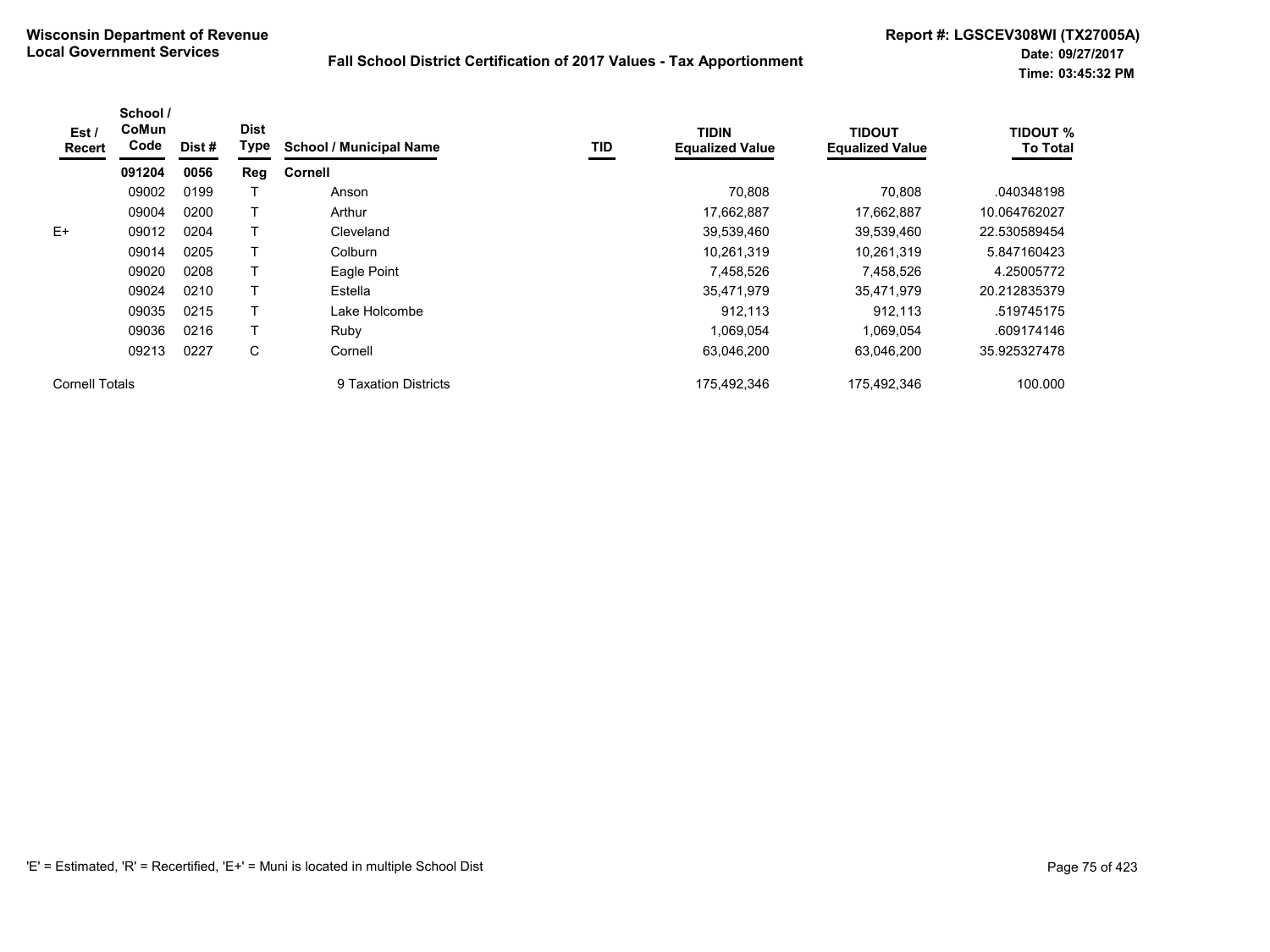| Est /<br><b>Recert</b> | School /<br><b>CoMun</b><br>Code | Dist # | <b>Dist</b><br>Type | <b>School / Municipal Name</b> | TID | <b>TIDIN</b><br><b>Equalized Value</b> | <b>TIDOUT</b><br><b>Equalized Value</b> | <b>TIDOUT %</b><br><b>To Total</b> |
|------------------------|----------------------------------|--------|---------------------|--------------------------------|-----|----------------------------------------|-----------------------------------------|------------------------------------|
|                        | 211218                           | 0130   | Reg                 | Crandon                        |     |                                        |                                         |                                    |
| $E+$                   | 21002                            | 0578   |                     | <b>Alvin</b>                   |     | 39.922.346                             | 39.922.346                              | 5.499879376                        |
|                        | 21004                            | 0579   |                     | Argonne                        |     | 38,196,000                             | 38,196,000                              | 5.262050298                        |
|                        | 21012                            | 0583   |                     | Crandon                        |     | 53,950,300                             | 53,950,300                              | 7.432432511                        |
| $E+$                   | 21016                            | 0585   |                     | <b>Hiles</b>                   |     | 114.703.610                            | 114.703.610                             | 15.802077839                       |
|                        | 21020                            | 0587   |                     | Lincoln                        |     | 182,510,900                            | 182.510.900                             | 25.143510726                       |
|                        | 21022                            | 0588   |                     | Nashville                      |     | 204,633,200                            | 204,633,200                             | 28.19117685                        |
|                        | 21211                            | 0592   | С                   | Crandon                        | v   | 93,691,700                             | 91,960,400                              | 12.6688724                         |
| Crandon Totals         |                                  |        |                     | 7 Taxation Districts           |     | 727,608,056                            | 725,876,756                             | 100.000                            |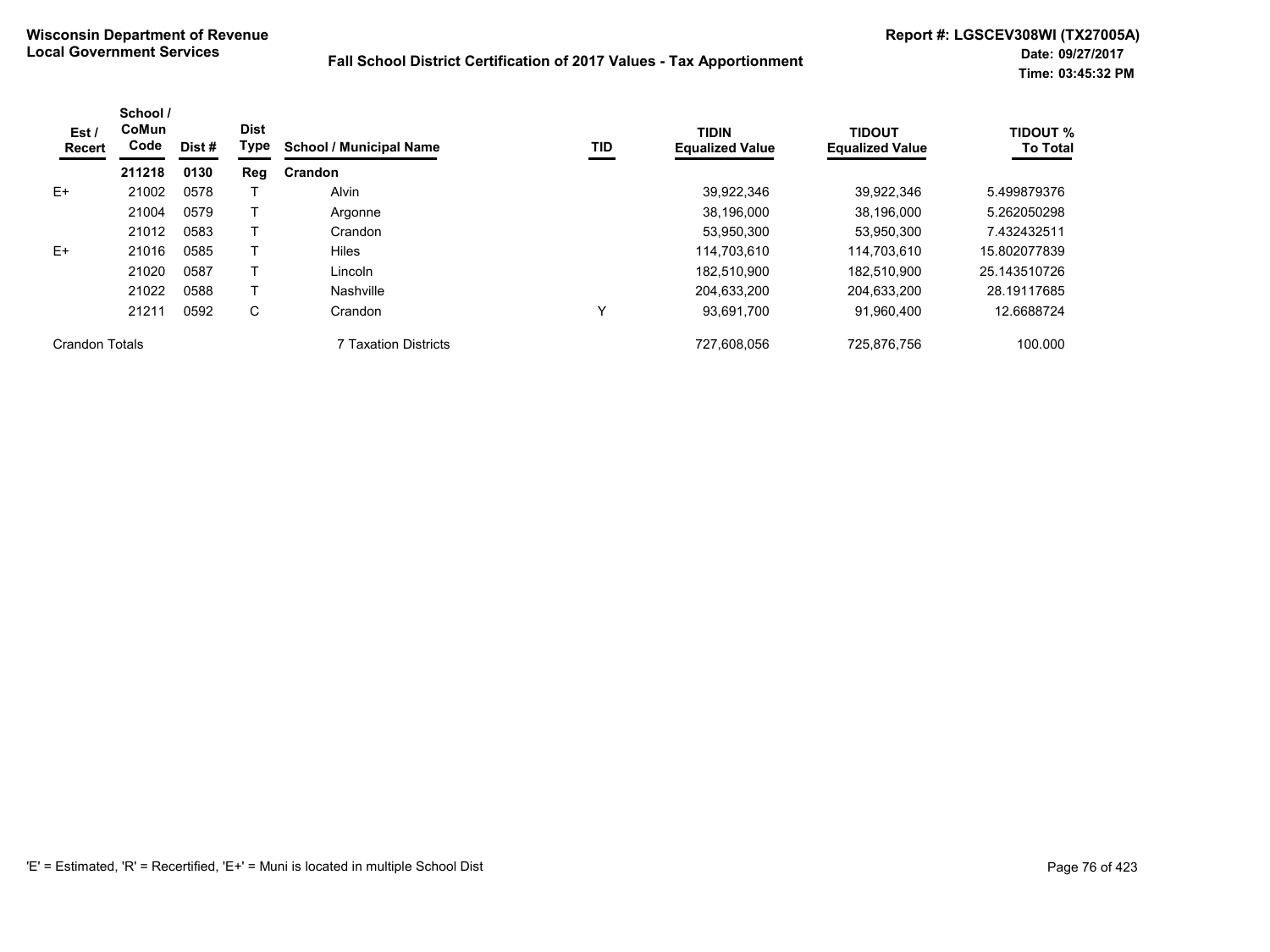| Est /<br><b>Recert</b> | School /<br><b>CoMun</b><br>Code<br>Dist #<br>381232<br>0224 | <b>Dist</b><br>Type | <b>School / Municipal Name</b> | TID                  | <b>TIDIN</b><br><b>Equalized Value</b> | <b>TIDOUT</b><br><b>Equalized Value</b> | TIDOUT %<br><b>To Total</b> |              |
|------------------------|--------------------------------------------------------------|---------------------|--------------------------------|----------------------|----------------------------------------|-----------------------------------------|-----------------------------|--------------|
|                        |                                                              |                     | Reg                            | Crivitz              |                                        |                                         |                             |              |
| $E+$                   | 38006                                                        | 1027                |                                | Beaver               |                                        | 23,139,995                              | 23,139,995                  | 2.536259095  |
| $E+$                   | 38016                                                        | 1032                |                                | Lake                 |                                        | 142,101,759                             | 142,101,759                 | 15.575062946 |
|                        | 38018                                                        | 1033                |                                | Middle Inlet         |                                        | 104.614.705                             | 104.614.705                 | 11.466294484 |
|                        | 38032                                                        | 1040                |                                | Stephenson           |                                        | 573,756,300                             | 573,756,300                 | 62.886557851 |
|                        | 38121                                                        | 1044                | V                              | Crivitz              | $\checkmark$                           | 76.054.100                              | 60,892,300                  | 6.674100392  |
|                        | 42036                                                        | 1144                |                                | Riverview            |                                        | 7.862.098                               | 7.862.098                   | .861725232   |
| Crivitz Totals         |                                                              |                     |                                | 6 Taxation Districts |                                        | 927,528,957                             | 912,367,157                 | 100.000      |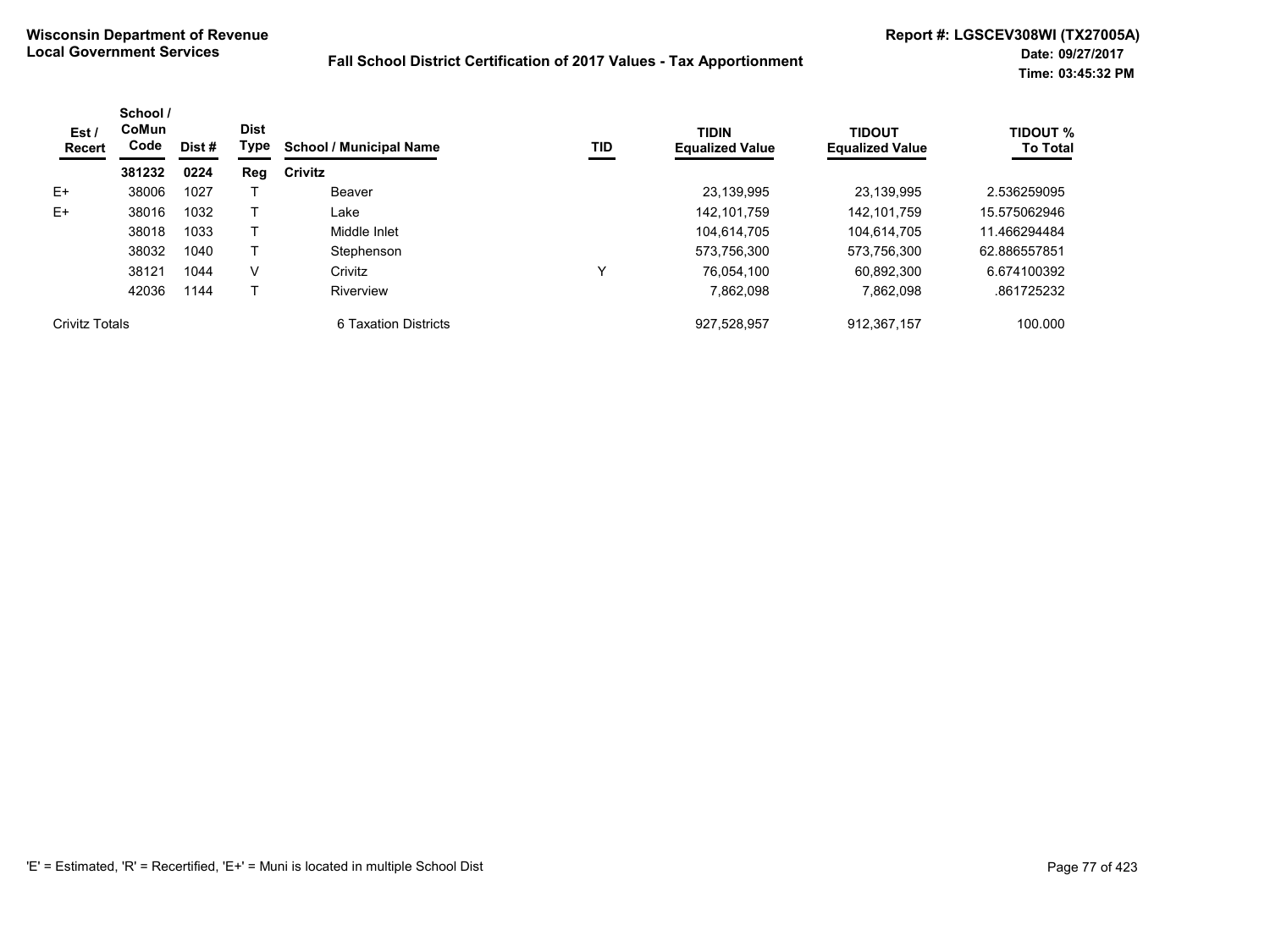| Est /<br>Recert  | School /<br>CoMun<br>Code | Dist# | <b>Dist</b><br>Type | <b>School / Municipal Name</b> | TID          | <b>TIDIN</b><br><b>Equalized Value</b> | <b>TIDOUT</b><br><b>Equalized Value</b> | <b>TIDOUT %</b><br><b>To Total</b> |
|------------------|---------------------------|-------|---------------------|--------------------------------|--------------|----------------------------------------|-----------------------------------------|------------------------------------|
|                  | 221246                    | 0136  | <b>Reg</b>          | <b>Cuba City</b>               |              |                                        |                                         |                                    |
|                  | 22022                     | 0604  |                     | Hazel Green                    |              | 15,704,657                             | 15,704,657                              | 4.812434819                        |
|                  | 22026                     | 0606  | Т                   | Jamestown                      |              | 28,225,331                             | 28,225,331                              | 8.649190216                        |
|                  | 22046                     | 0616  | Т                   | Paris                          |              | 34,981,295                             | 34,981,295                              | 10.719444688                       |
|                  | 22052                     | 0619  |                     | Potosi                         |              | 1,777,696                              | 1,777,696                               | .544745812                         |
|                  | 22054                     | 0620  | Т                   | Smelser                        |              | 39,008,830                             | 39,008,830                              | 11.953616798                       |
|                  | 22116                     | 0631  | $\vee$              | Dickeyville                    | $\checkmark$ | 61,849,200                             | 61,257,300                              | 18.771295891                       |
|                  | 22211                     | 0642  | C                   | Cuba City                      | v            | 105,673,500                            | 98,144,200                              | 30.074682009                       |
|                  | 33006                     | 0866  | Т                   | <b>Benton</b>                  |              | 14,695,070                             | 14,695,070                              | 4.503063425                        |
|                  | 33012                     | 0869  | Т                   | <b>Elk Grove</b>               |              | 9,787,266                              | 9,787,266                               | 2.999147303                        |
|                  | 33024                     | 0875  | т                   | New Diggings                   |              | 6,851,869                              | 6,851,869                               | 2.099642988                        |
|                  | 33026                     | 0876  | Т                   | Seymour                        |              | 411,041                                | 411,041                                 | 12595678                           |
|                  | 33211                     | 0889  | С                   | Cuba City                      |              | 17,591,600                             | 15,490,400                              | 4.746779272                        |
| Cuba City Totals |                           |       |                     | 12 Taxation Districts          |              | 336,557,355                            | 326,334,955                             | 100.000                            |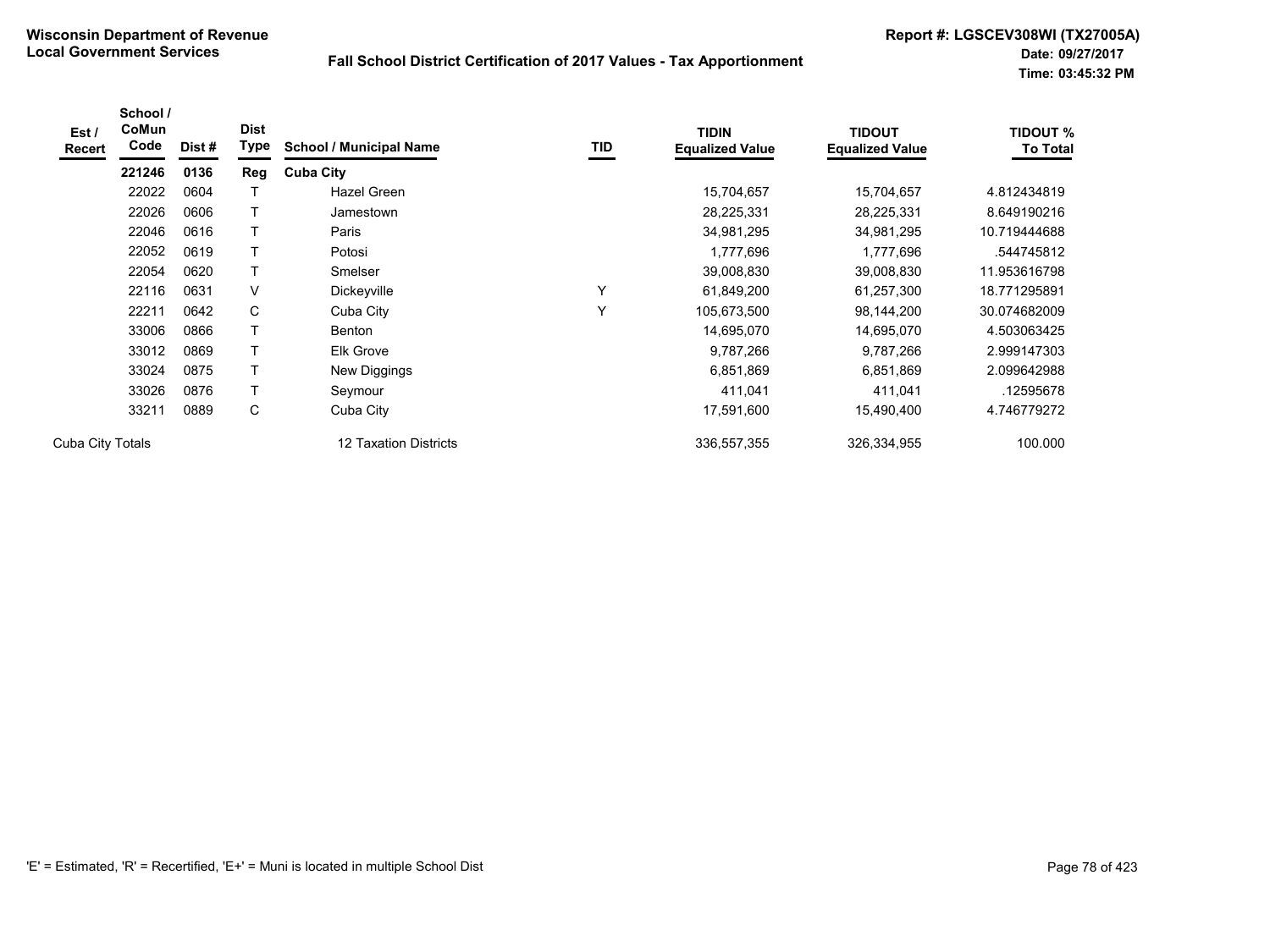| Est.<br><b>Recert</b> | School /<br>CoMun<br>Code | Dist # | <b>Dist</b><br>Type | <b>School / Municipal Name</b> | TID | <b>TIDIN</b><br><b>Equalized Value</b> | TIDOUT<br><b>Equalized Value</b> | TIDOUT %<br><b>To Total</b> |
|-----------------------|---------------------------|--------|---------------------|--------------------------------|-----|----------------------------------------|----------------------------------|-----------------------------|
|                       | 401253                    | 0234   | Reg                 | Cudahy                         |     |                                        |                                  |                             |
|                       | 40211                     | 1080   |                     | Cudahv                         |     | 1.136.690.600                          | 944.345.800                      | 100                         |
| Cudahy Totals         |                           |        |                     | <b>Taxation Districts</b>      |     | 136,690,600                            | 944,345,800                      | 100.000                     |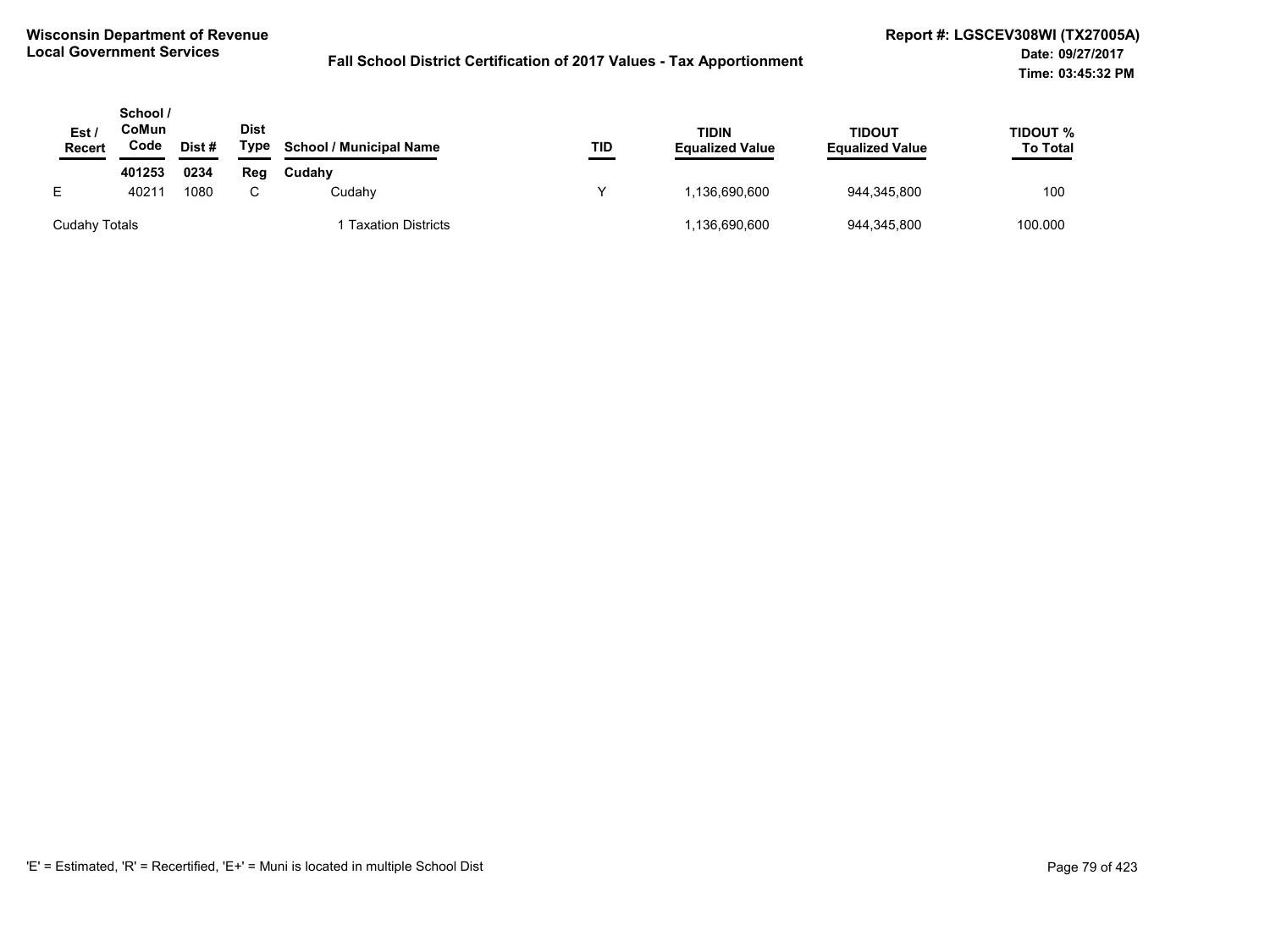| Est /<br><b>Recert</b>   | School /<br>CoMun<br>Code | Dist# | <b>Dist</b><br>Type | <b>School / Municipal Name</b> | TID | <b>TIDIN</b><br><b>Equalized Value</b> | <b>TIDOUT</b><br><b>Equalized Value</b> | <b>TIDOUT %</b><br><b>To Total</b> |
|--------------------------|---------------------------|-------|---------------------|--------------------------------|-----|----------------------------------------|-----------------------------------------|------------------------------------|
|                          | 031260                    | 0025  | Reg                 | <b>Cumberland</b>              |     |                                        |                                         |                                    |
|                          | 03002                     | 0039  |                     | Almena                         |     | 6,819,196                              | 6,819,196                               | 1.019260803                        |
|                          | 03008                     | 0042  | Τ                   | Bear Lake                      |     | 5,336,361                              | 5,336,361                               | .797622417                         |
|                          | 03014                     | 0045  |                     | Clinton                        |     | 8,770,639                              | 8,770,639                               | 1.310941722                        |
|                          | 03016                     | 0046  |                     | Crystal Lake                   |     | 54,719,736                             | 54,719,736                              | 8.178923447                        |
|                          | 03018                     | 0047  |                     | Cumberland                     |     | 76,642,093                             | 76,642,093                              | 11.455643928                       |
|                          | 03026                     | 0051  |                     | Lakeland                       |     | 146,530,189                            | 146,530,189                             | 21.901772306                       |
| E.                       | 03030                     | 0053  | Τ                   | Maple Plain                    |     | 179,204,900                            | 179,204,900                             | 26.785640165                       |
|                          | 03042                     | 0059  | Τ                   | Stanfold                       |     | 4,809,983                              | 4,809,983                               | .718945039                         |
|                          | 03212                     | 0073  | C                   | Cumberland                     | Υ   | 169,117,500                            | 150,509,300                             | 22.496527446                       |
|                          | 07022                     | 0164  | т                   | Roosevelt                      |     | 8,908,520                              | 8,908,520                               | 1.331550706                        |
|                          | 48028                     | 1279  | т                   | Johnstown                      |     | 72,429                                 | 72,429                                  | .010825916                         |
|                          | 48038                     | 1284  | T                   | <b>Mckinley</b>                |     | 26,710,132                             | 26,710,132                              | 3.992346105                        |
| <b>Cumberland Totals</b> |                           |       |                     | 12 Taxation Districts          |     | 687,641,678                            | 669,033,478                             | 100.000                            |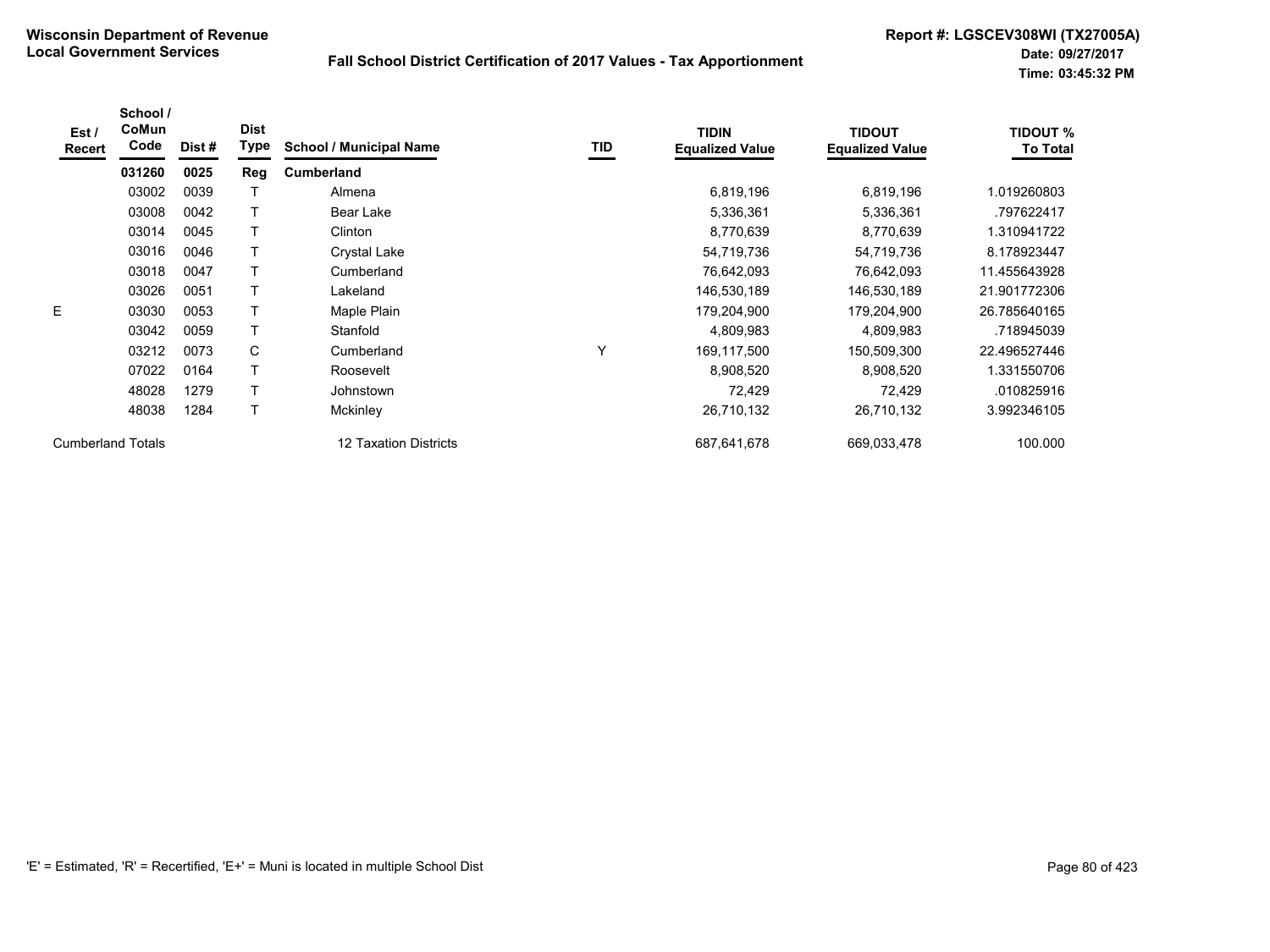| Est/<br>Recert | School /<br>CoMun<br>Code            | Dist # | <b>Dist</b><br>Type | <b>School / Municipal Name</b> | TID | <b>TIDIN</b><br><b>Equalized Value</b> | <b>TIDOUT</b><br><b>Equalized Value</b> | <b>TIDOUT %</b><br><b>To Total</b> |
|----------------|--------------------------------------|--------|---------------------|--------------------------------|-----|----------------------------------------|-----------------------------------------|------------------------------------|
|                | 374970                               | 0219   | Reg                 | D C Everest Area (Rothschild)  |     |                                        |                                         |                                    |
|                | 37018                                | 0971   |                     | Easton                         |     | 83,378,800                             | 83,378,800                              | 3.451134139                        |
|                | 37060                                | 0992   |                     | Norrie                         |     | 9,073,571                              | 9,073,571                               | .37556442                          |
|                | 37064                                | 0994   |                     | Reid                           |     | 15,766,545                             | 15,766,545                              | .652593486                         |
|                | 37072                                | 0998   |                     | Ringle                         |     | 153,603,700                            | 153,603,700                             | 6.357814852                        |
|                | 37080                                | 1002   |                     | Wausau                         |     | 46,571,526                             | 46,571,526                              | 1.927643277                        |
|                | 37082                                | 1003   |                     | Weston                         |     | 57,571,900                             | 57,571,900                              | 2.382960052                        |
| E.             | 37136                                | 1012   | V                   | Hatley                         | Υ   | 36,004,900                             | 30,868,700                              | 1.277687187                        |
|                | 37145                                | 1978   | V                   | Kronenwetter                   | Y   | 386,014,114                            | 369,694,414                             | 15.302031371                       |
|                | 37176                                | 1014   | V                   | Rothschild                     | Y   | 445,755,100                            | 438,429,800                             | 18.14705957                        |
|                | 37192                                | 1970   | V                   | Weston                         | Y   | 1,125,232,700                          | 887,440,700                             | 36.732081734                       |
|                | 37281                                | 1022   | C                   | Schofield                      | Y   | 219,772,800                            | 198,030,000                             | 8.196665023                        |
| E+             | 37291                                | 1023   | С                   | Wausau                         | Y   | 125,552,935                            | 125,552,935                             | 5.196764888                        |
|                | D C Everest Area (Rothschild) Totals |        |                     | 12 Taxation Districts          |     | 2,704,298,591                          | 2,415,982,591                           | 100.000                            |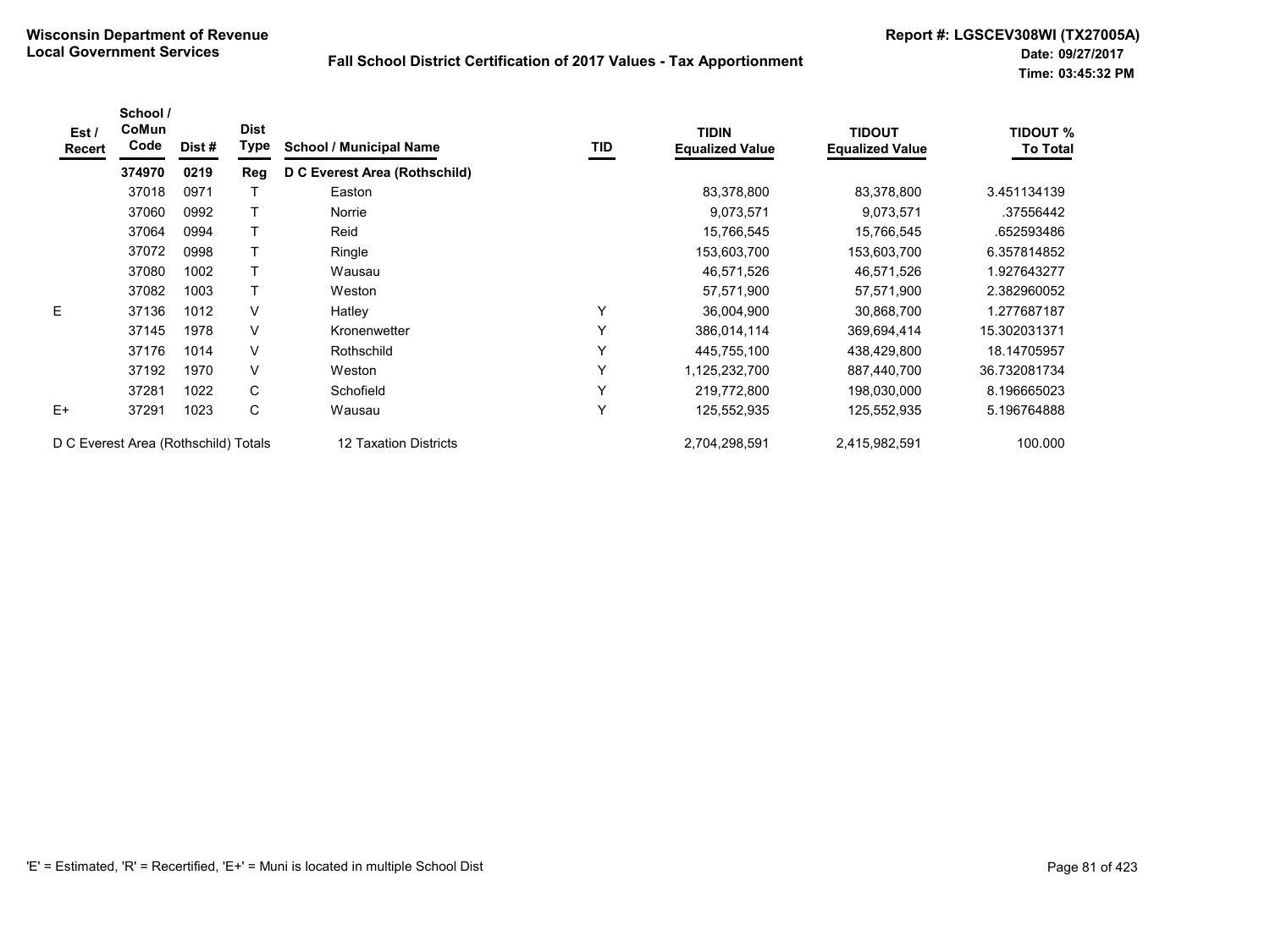| Est /<br>Recert             | School /<br>CoMun<br>Code | Dist# | <b>Dist</b><br>Type | <b>School / Municipal Name</b> | TID | <b>TIDIN</b><br><b>Equalized Value</b> | TIDOUT<br><b>Equalized Value</b> | <b>TIDOUT %</b><br><b>To Total</b> |
|-----------------------------|---------------------------|-------|---------------------|--------------------------------|-----|----------------------------------------|----------------------------------|------------------------------------|
|                             | 331295                    | 0201  | Reg                 | <b>Darlington Community</b>    |     |                                        |                                  |                                    |
|                             | 33010                     | 0868  |                     | Darlington                     |     | 77,474,393                             | 77,474,393                       | 24.233272109                       |
|                             | 33014                     | 0870  |                     | Fayette                        |     | 26,295,830                             | 26,295,830                       | 8.225091918                        |
|                             | 33016                     | 0871  | Т                   | Gratiot                        |     | 3,280,168                              | 3,280,168                        | 1.02600615                         |
|                             | 33018                     | 0872  |                     | Kendall                        |     | 4,407,569                              | 4,407,569                        | .378646734                         |
|                             | 33020                     | 0873  |                     | Lamont                         |     | 16,474,636                             | 16.474.636                       | 5.153113456                        |
|                             | 33026                     | 0876  |                     | Seymour                        |     | 14, 142, 493                           | 14,142,493                       | 4.42364074                         |
|                             | 33028                     | 0877  |                     | Shullsburg                     |     | 720.489                                | 720,489                          | .225362282                         |
|                             | 33034                     | 0880  | Т                   | <b>Willow Springs</b>          |     | 58,133,065                             | 58,133,065                       | 18.183483963                       |
|                             | 33036                     | 0881  |                     | Wiota                          |     | 17,805,324                             | 17,805,324                       | 5.56934033                         |
|                             | 33216                     | 0890  | C                   | Darlington                     | Υ   | 114,031,300                            | 100.968.600                      | 31.582042317                       |
| Darlington Community Totals |                           |       |                     | 10 Taxation Districts          |     | 332,765,267                            | 319,702,567                      | 100.000                            |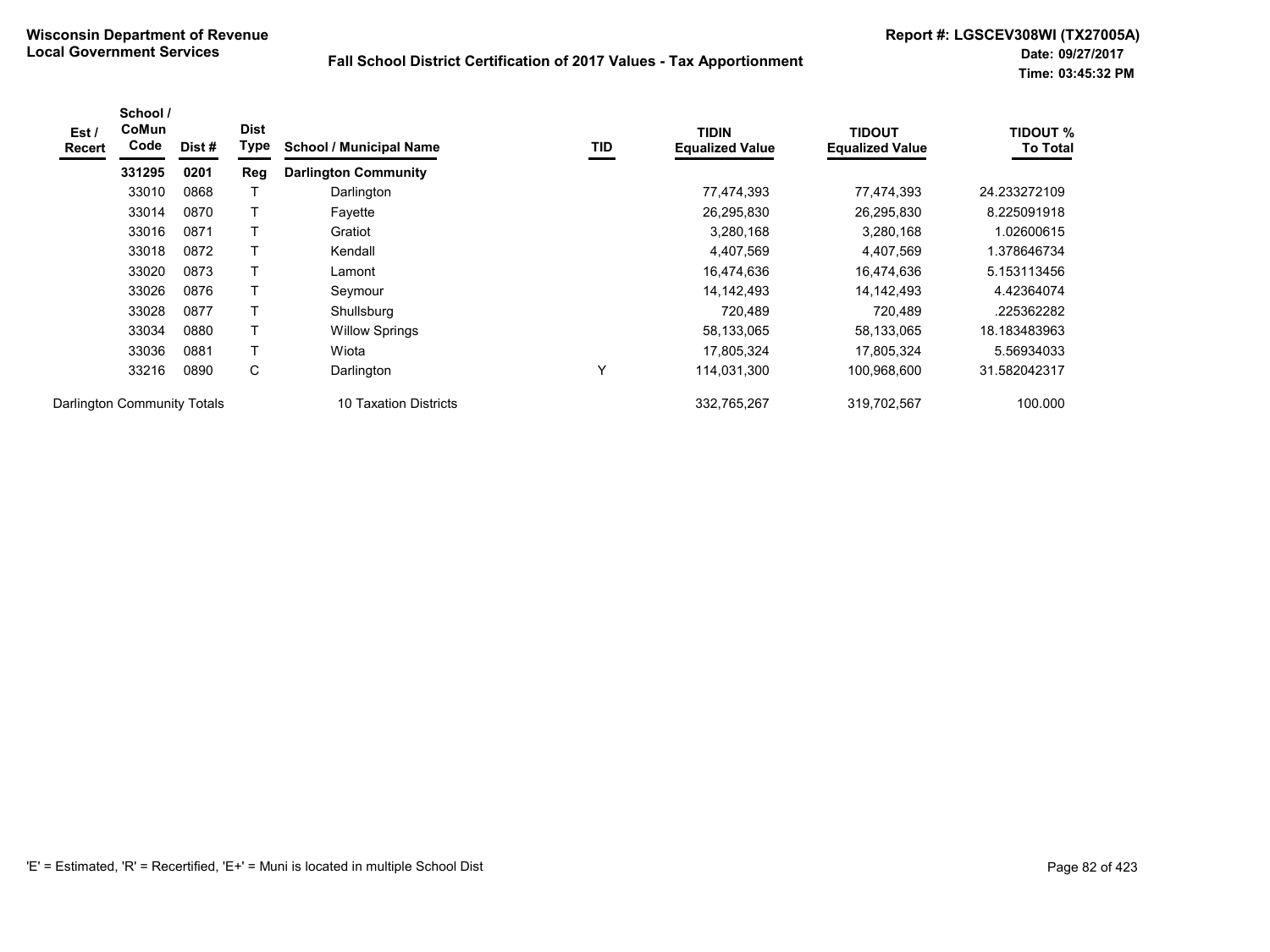| Est/<br>Recert | School /<br>CoMun<br>Code | Dist # | <b>Dist</b><br>Type | <b>School / Municipal Name</b> | TID          | <b>TIDIN</b><br><b>Equalized Value</b> | <b>TIDOUT</b><br><b>Equalized Value</b> | <b>TIDOUT %</b><br><b>To Total</b> |
|----------------|---------------------------|--------|---------------------|--------------------------------|--------------|----------------------------------------|-----------------------------------------|------------------------------------|
|                | 051414                    | 0035   | Reg                 | De Pere                        |              |                                        |                                         |                                    |
| $E+$           | 05012                     | 0107   |                     | Glenmore                       |              | 46,740,287                             | 46.740.287                              | 2.216849147                        |
| $E+$           | 05025                     | 0113   |                     | Ledgeview                      | Υ            | 810,579,572                            | 800,602,572                             | 37.971849193                       |
|                | 05026                     | 0114   |                     | Morrison                       |              | 45,628,080                             | 45,628,080                              | 2.164098185                        |
|                | 05034                     | 0117   |                     | Rockland                       |              | 165,486,859                            | 165,486,859                             | 7.848890665                        |
|                | 05040                     | 0120   |                     | Wrightstown                    |              | 2.263.224                              | 2.263.224                               | .107342648                         |
|                | 05102                     | 0121   | V                   | <b>Allouez</b>                 | Υ            |                                        |                                         |                                    |
|                | 05106                     | 0105   | V                   | <b>Bellevue</b>                | $\checkmark$ | 110,048,438                            | 110,048,438                             | 5.219496961                        |
|                | 05216                     | 0127   | C                   | De Pere                        | Υ            | 948.057.247                            | 937,641,347                             | 44.471473201                       |
| De Pere Totals |                           |        |                     | 8 Taxation Districts           |              | 2,128,803,707                          | 2,108,410,807                           | 100.000                            |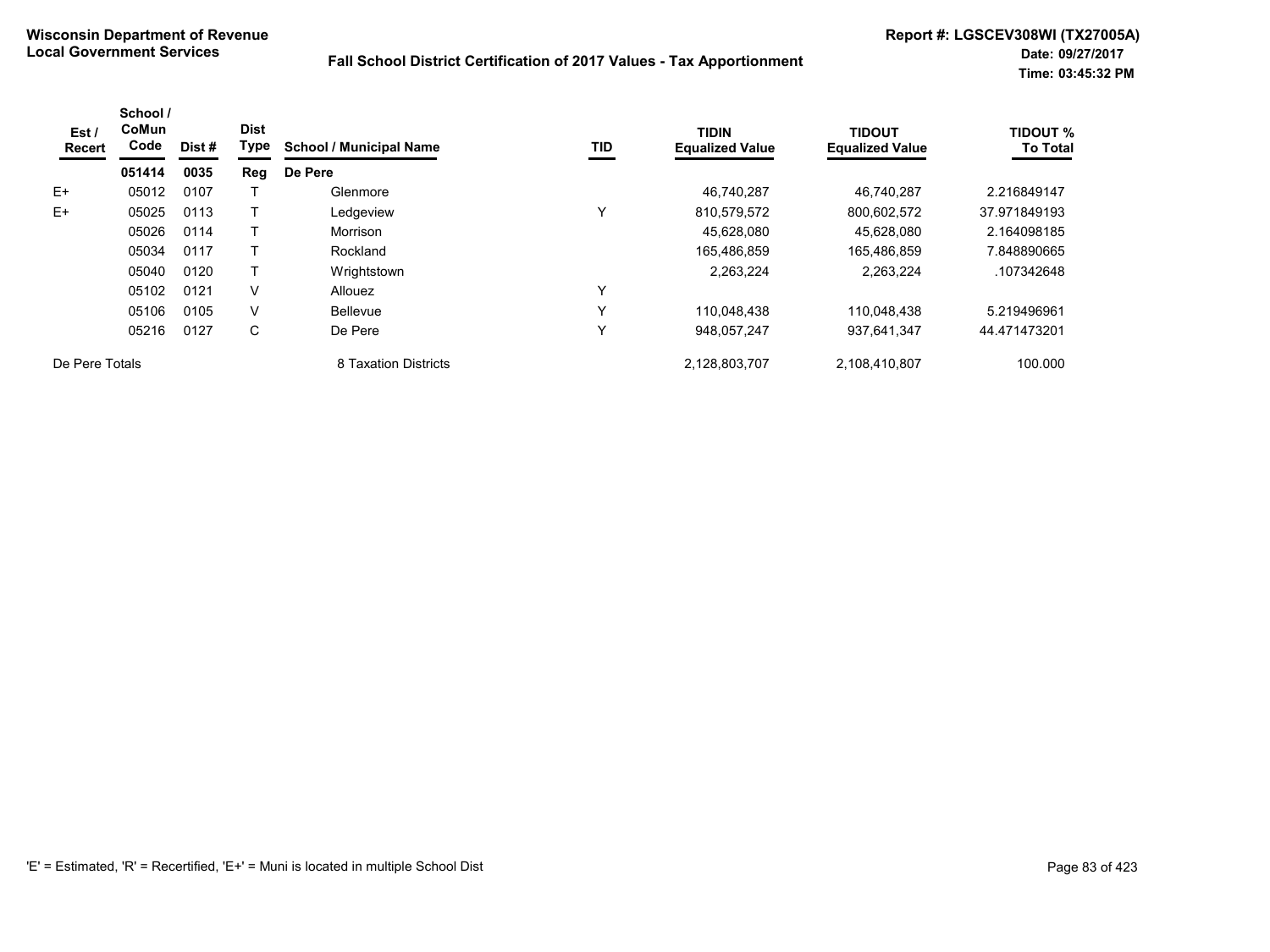| Est /<br><b>Recert</b> | School /<br>CoMun<br>Code | Dist# | <b>Dist</b><br>Type | <b>School / Municipal Name</b> | TID          | <b>TIDIN</b><br><b>Equalized Value</b> | <b>TIDOUT</b><br><b>Equalized Value</b> | <b>TIDOUT %</b><br><b>To Total</b> |
|------------------------|---------------------------|-------|---------------------|--------------------------------|--------------|----------------------------------------|-----------------------------------------|------------------------------------|
|                        | 621421                    | 0365  | Reg                 | De Soto Area                   |              |                                        |                                         |                                    |
|                        | 12008                     | 0316  |                     | Freeman                        |              | 59,287,932                             | 59,287,932                              | 16.149423414                       |
|                        | 12116                     | 0325  | $\vee$              | De Soto                        |              | 3,808,400                              | 3,509,900                               | .956060691                         |
|                        | 12126                     | 0327  | $\vee$              | Ferryville                     | Υ            | 22,130,500                             | 21,902,700                              | 5.966070401                        |
|                        | 62002                     | 1681  |                     | Bergen                         |              | 62,671,928                             | 62,671,928                              | 17.07118915                        |
|                        | 62014                     | 1687  | Т                   | Genoa                          |              | 54,546,666                             | 54,546,666                              | 14.857951279                       |
|                        | 62020                     | 1690  | Τ                   | Harmony                        |              | 91,493                                 | 91,493                                  | .024921753                         |
|                        | 62032                     | 1696  | Τ                   | Sterling                       |              | 26, 152, 526                           | 26,152,526                              | 7.12367933                         |
|                        | 62040                     | 1700  |                     | Wheatland                      |              | 60,158,100                             | 60,158,100                              | 16.386448235                       |
|                        | 62116                     | 1704  | $\vee$              | De Soto                        | $\checkmark$ | 14,700,000                             | 14,383,700                              | 3.917972068                        |
|                        | 62131                     | 1705  | $\vee$              | Genoa                          |              | 14,199,500                             | 14,199,500                              | 3.867797881                        |
|                        | 62181                     | 1709  | $\vee$              | Stoddard                       |              | 50,216,600                             | 50,216,600                              | 13.678485798                       |
|                        | De Soto Area Totals       |       |                     | 11 Taxation Districts          |              | 367.963.645                            | 367,121,045                             | 100.000                            |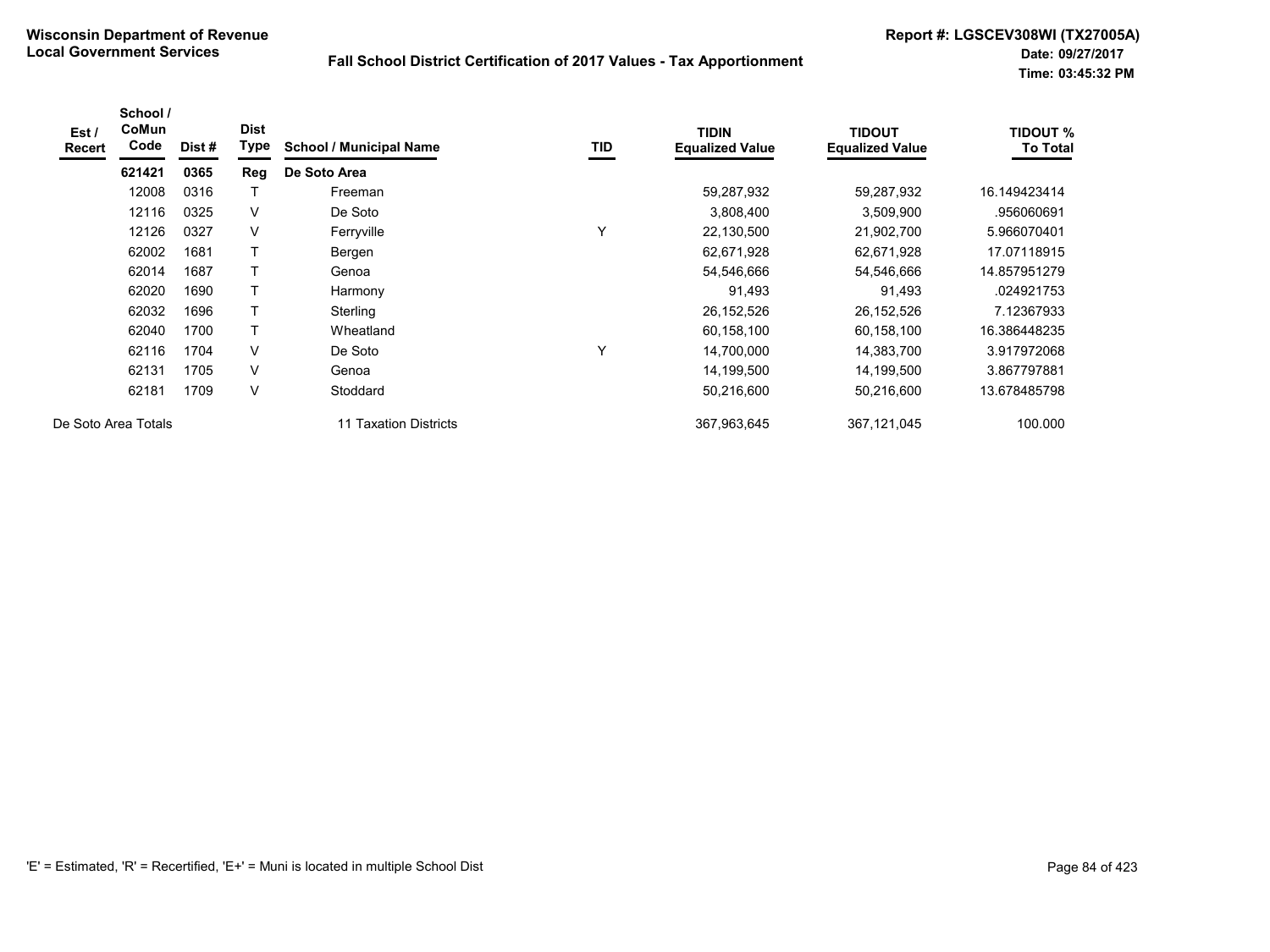| Est /<br><b>Recert</b>     | School /<br><b>CoMun</b><br>Code | Dist # | <b>Dist</b><br>Type | <b>School / Municipal Name</b> | TID | <b>TIDIN</b><br><b>Equalized Value</b> | <b>TIDOUT</b><br><b>Equalized Value</b> | <b>TIDOUT %</b><br><b>To Total</b> |
|----------------------------|----------------------------------|--------|---------------------|--------------------------------|-----|----------------------------------------|-----------------------------------------|------------------------------------|
|                            | 131309                           | 0084   | Reg                 | <b>Deerfield Community</b>     |     |                                        |                                         |                                    |
|                            | 13016                            | 0343   |                     | Christiana                     |     | 12.629.642                             | 12.629.642                              | 3.07865023                         |
|                            | 13018                            | 0344   |                     | Cottage Grove                  |     | 52,825,285                             | 52,825,285                              | 12.87689515                        |
|                            | 13024                            | 0347   |                     | Deerfield                      |     | 158,902,304                            | 158,902,304                             | 38.734638303                       |
|                            | 13046                            | 0357   |                     | <b>Pleasant Springs</b>        |     | 1,109,560                              | 1.109.560                               | .270470624                         |
|                            | 13117                            | 0378   | v                   | Deerfield                      | ν   | 218,091,700                            | 184,766,300                             | 45.039345692                       |
| Deerfield Community Totals |                                  |        |                     | 5 Taxation Districts           |     | 443,558,491                            | 410,233,091                             | 100.000                            |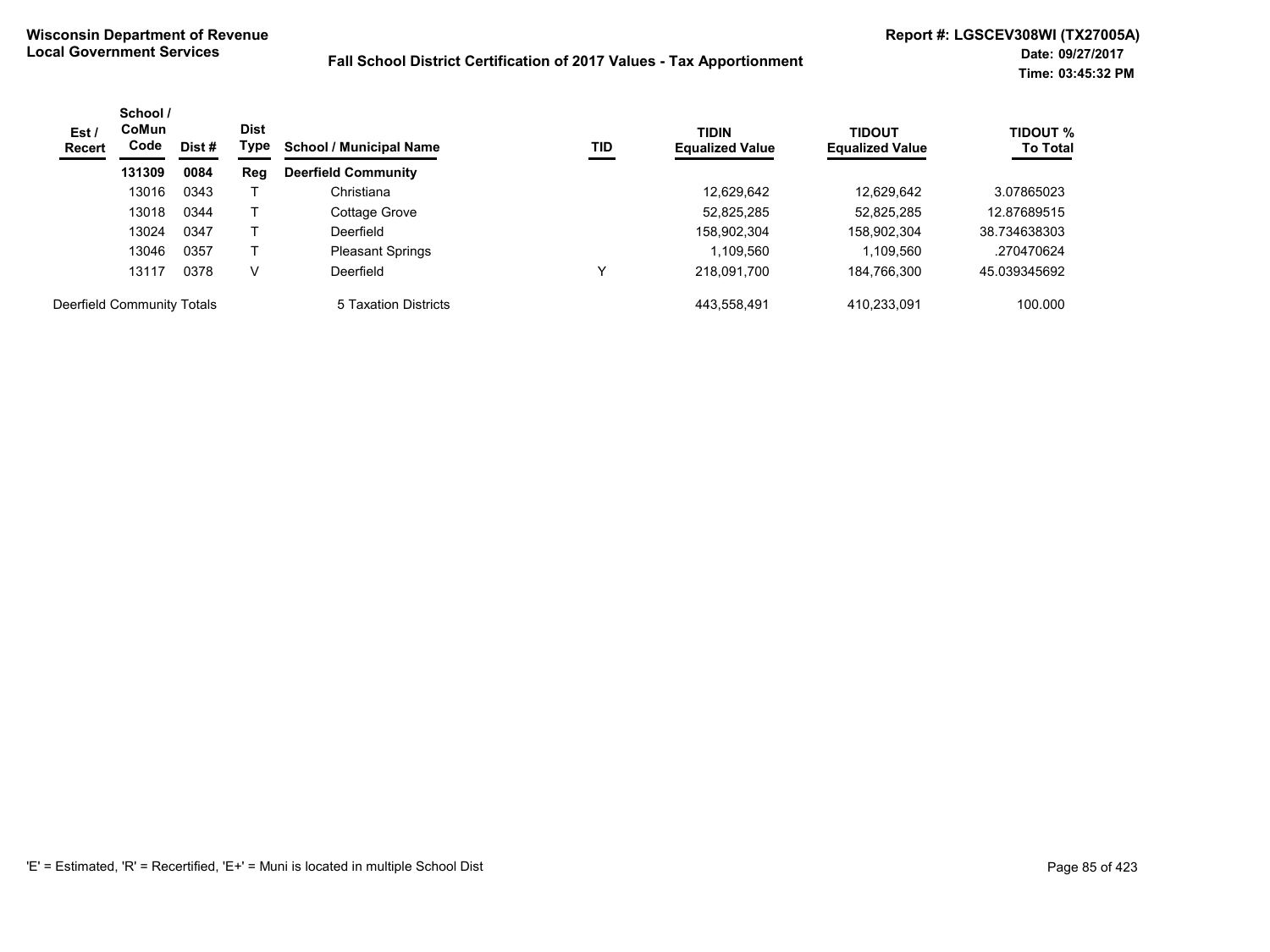| Est/<br>Recert       | School /<br>CoMun<br>Code | Dist # | <b>Dist</b><br>Type | <b>School / Municipal Name</b> | TID          | <b>TIDIN</b><br><b>Equalized Value</b> | <b>TIDOUT</b><br><b>Equalized Value</b> | <b>TIDOUT %</b><br><b>To Total</b> |
|----------------------|---------------------------|--------|---------------------|--------------------------------|--------------|----------------------------------------|-----------------------------------------|------------------------------------|
|                      | 131316                    | 0085   | Reg                 | <b>Deforest Area</b>           |              |                                        |                                         |                                    |
|                      | 11016                     | 0284   |                     | Hampden                        |              | 47,573                                 | 47,573                                  | .001973448                         |
|                      | 11018                     | 0285   |                     | Leeds                          |              | 52,780,038                             | 52,780,038                              | 2.189448751                        |
|                      | 13012                     | 0341   |                     | <b>Bristol</b>                 |              | 1,718,222                              | 1,718,222                               | .071276171                         |
| $E+$                 | 13014                     | 0342   |                     | <b>Burke</b>                   |              | 263,554,512                            | 263,554,512                             | 10.93290416                        |
| $E+$                 | 13064                     | 0366   |                     | Vienna                         |              | 105,539,825                            | 105,539,825                             | 4.378057439                        |
|                      | 13118                     | 0379   | V                   | <b>Deforest</b>                | Y            | .059,843,200                           | 971,238,500                             | 40.289416244                       |
| $E+$                 | 13196                     | 0368   | V                   | Windsor                        | $\checkmark$ | 789.908.254                            | 784.940.654                             | 32.561312938                       |
|                      | 13251                     | 0390   | C                   | Madison                        | $\checkmark$ | 227.173.240                            | 227.173.240                             | 9.423717476                        |
| $E+$                 | 13282                     | 0394   | C                   | <b>Sun Prairie</b>             | $\checkmark$ | 3,661,624                              | 3,661,624                               | .151893375                         |
| Deforest Area Totals |                           |        |                     | 9 Taxation Districts           |              | 2,504,226,488                          | 2,410,654,188                           | 100.000                            |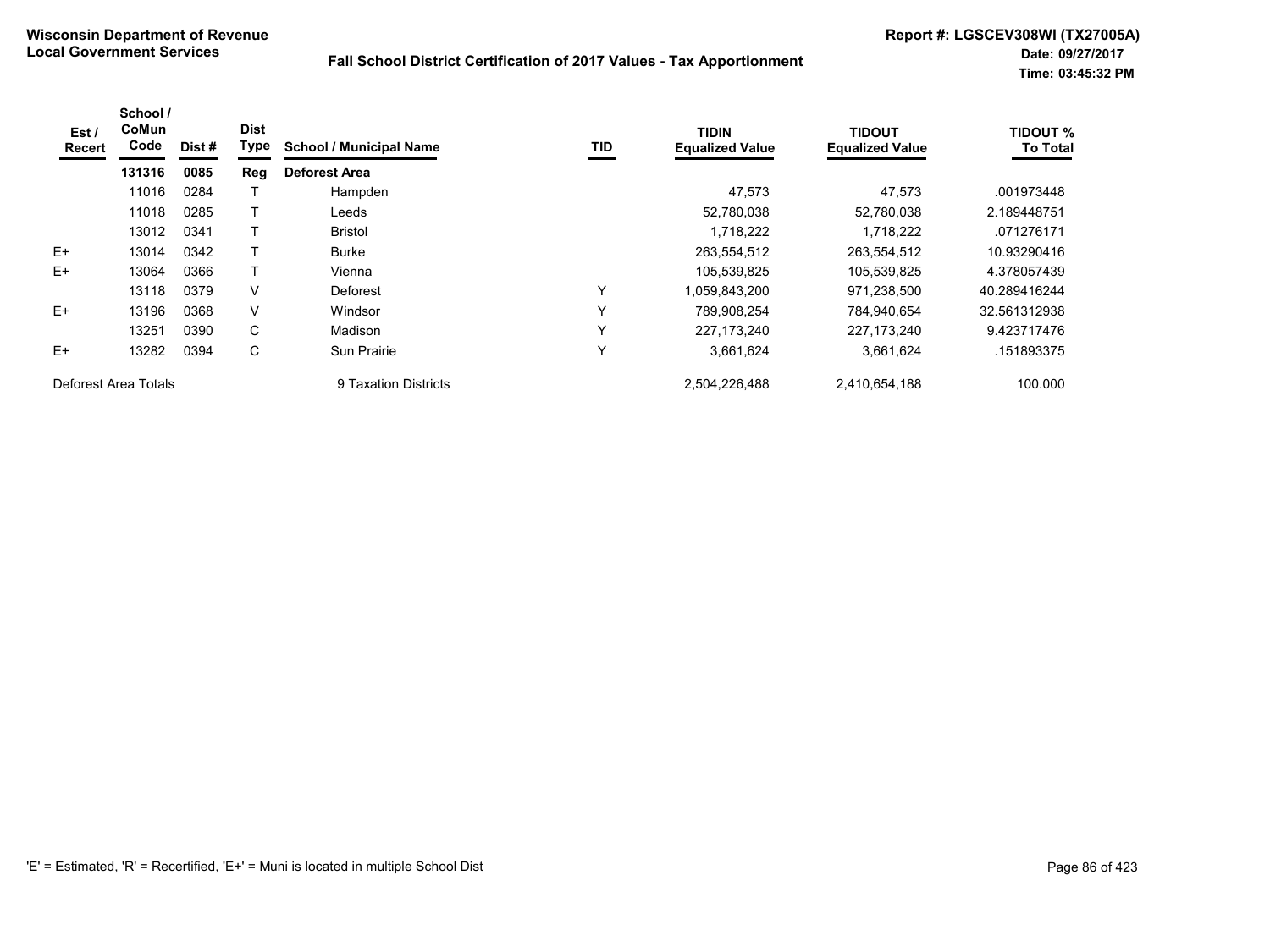| Est /<br>Recert       | School /<br>CoMun<br>Code | Dist# | <b>Dist</b><br>Type | <b>School / Municipal Name</b> | TID | <b>TIDIN</b><br><b>Equalized Value</b> | <b>TIDOUT</b><br><b>Equalized Value</b> | <b>TIDOUT %</b><br><b>To Total</b> |
|-----------------------|---------------------------|-------|---------------------|--------------------------------|-----|----------------------------------------|-----------------------------------------|------------------------------------|
|                       | 641380                    | 0375  | Reg                 | Delavan-Darien                 |     |                                        |                                         |                                    |
| $E+$                  | 53006                     | 1399  |                     | <b>Bradford</b>                |     | 5,329,049                              | 5,329,049                               | .30697606                          |
|                       | 64004                     | 1732  |                     | Darien                         |     | 201,304,600                            | 201,304,600                             | 11.596007632                       |
|                       | 64006                     | 1733  |                     | Delavan                        |     | 759,423,176                            | 759,423,176                             | 43.746029376                       |
|                       | 64020                     | 1740  |                     | Richmond                       |     | 42,982,252                             | 42,982,252                              | 2.475961912                        |
| $E+$                  | 64022                     | 1741  |                     | Sharon                         |     | 24,773,321                             | 24,773,321                              | 1.427049453                        |
|                       | 64026                     | 1743  |                     | <b>Sugar Creek</b>             |     | 25,729,902                             | 25,729,902                              | 1.482152618                        |
|                       | 64030                     | 1745  |                     | Walworth                       |     | 1,398,055                              | 1,398,055                               | .080533959                         |
|                       | 64116                     | 1747  | V                   | Darien                         | Υ   | 112.860.600                            | 111.043.200                             | 6.396564185                        |
|                       | 64216                     | 1756  | C                   | Delavan                        | Υ   | 587,247,100                            | 563,998,400                             | 32.488724804                       |
| Delavan-Darien Totals |                           |       |                     | 9 Taxation Districts           |     | 1,761,048,055                          | 1,735,981,955                           | 100.000                            |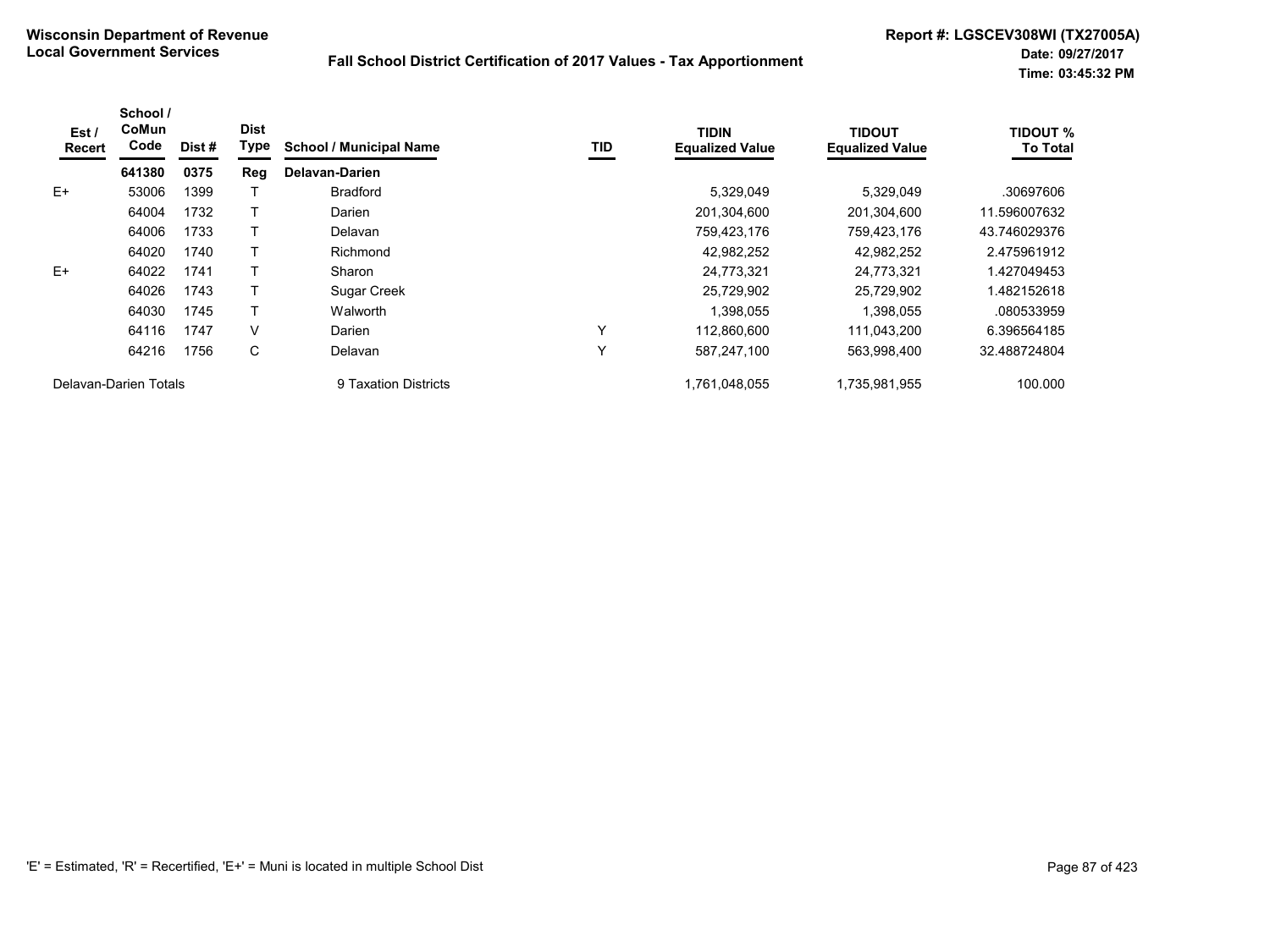| Est /<br><b>Recert</b> | School /<br>CoMun<br>Code | Dist # | <b>Dist</b><br>Type | <b>School / Municipal Name</b>  | TID | <b>TIDIN</b><br><b>Equalized Value</b> | TIDOUT<br><b>Equalized Value</b> | <b>TIDOUT %</b><br><b>To Total</b> |
|------------------------|---------------------------|--------|---------------------|---------------------------------|-----|----------------------------------------|----------------------------------|------------------------------------|
|                        | 051407                    | 0034   | Reg                 | <b>Denmark</b>                  |     |                                        |                                  |                                    |
|                        | 05010                     | 0106   |                     | Eaton                           |     | 120,740,730                            | 120.740.730                      | 15.899826704                       |
| $E+$                   | 05012                     | 0107   |                     | Glenmore                        |     | 63,070,713                             | 63,070,713                       | 8.30551055                         |
| $E+$                   | 05025                     | 0113   |                     | Ledgeview                       | Υ   | 49,366,809                             | 49,366,809                       | 6.500902455                        |
|                        | 05026                     | 0114   |                     | <b>Morrison</b>                 |     | 29,417,555                             | 29,417,555                       | 3.873871117                        |
|                        | 05028                     | 0115   |                     | New Denmark                     |     | 156,652,700                            | 156,652,700                      | 20.62891936                        |
|                        | 05116                     | 0123   | V                   | <b>Denmark</b>                  |     | 159,759,200                            | 159,759,200                      | 21.038000966                       |
|                        | 31008                     | 0833   |                     | Franklin                        |     | 47,594,391                             | 47,594,391                       | 6.267500362                        |
|                        | 36006                     | 0934   |                     | Cooperstown                     |     | 102,323,215                            | 102,323,215                      | 13.474503478                       |
|                        | 36012                     | 0937   |                     | Gibson                          |     | 13,152,524                             | 13,152,524                       | 1.731999238                        |
|                        | 36147                     | 0953   | V                   | Maribel                         |     | 17,306,100                             | 17,306,100                       | 2.278965772                        |
| Denmark Totals         |                           |        |                     | <b>Taxation Districts</b><br>10 |     | 759,383,937                            | 759,383,937                      | 100.000                            |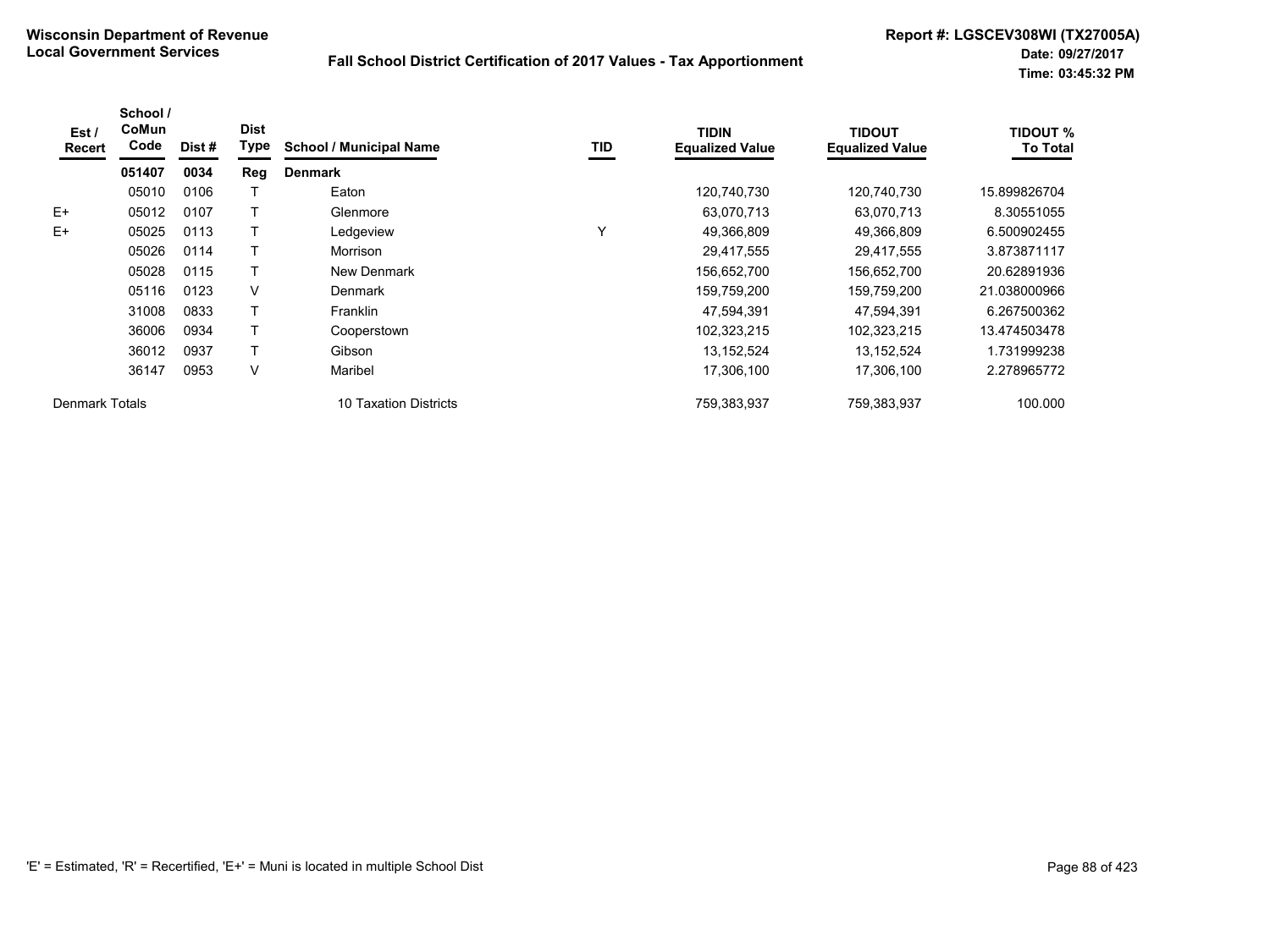| Est /<br>Recert | School /<br>CoMun<br>Code | Dist # | <b>Dist</b><br>Type | <b>School / Municipal Name</b> | TID | <b>TIDIN</b><br><b>Equalized Value</b> | <b>TIDOUT</b><br><b>Equalized Value</b> | <b>TIDOUT %</b><br><b>To Total</b> |
|-----------------|---------------------------|--------|---------------------|--------------------------------|-----|----------------------------------------|-----------------------------------------|------------------------------------|
|                 | 142744                    | 0101   | Reg                 | Dodgeland (Juneau)             |     |                                        |                                         |                                    |
|                 | 14004                     | 0398   |                     | Beaver Dam                     |     | 658,368                                | 658,368                                 | .200626106                         |
|                 | 14012                     | 0402   | т                   | Clyman                         |     | 47,570,676                             | 47,570,676                              | 14.496329522                       |
|                 | 14014                     | 0403   |                     | Elba                           | Y   | 103,537                                | 103,537                                 | .031551086                         |
|                 | 14022                     | 0407   |                     | Hubbard                        |     | 3,944,364                              | 3,944,364                               | 1.201975778                        |
|                 | 14024                     | 0408   |                     | <b>Hustisford</b>              |     | 4,084,046                              | 4,084,046                               | 1.244541419                        |
|                 | 14032                     | 0412   | Τ                   | Lowell                         |     | 64,458,478                             | 64,458,478                              | 19.642591111                       |
|                 | 14034                     | 0413   | т                   | Oak Grove                      |     | 58,482,537                             | 58,482,537                              | 17.821527859                       |
|                 | 14040                     | 0416   | т                   | Shields                        |     | 7,390                                  | 7,390                                   | .002251973                         |
|                 | 14111                     | 0422   | $\vee$              | Clyman                         |     | 19,829,300                             | 19,829,300                              | 6.042631536                        |
|                 | 14147                     | 0427   | V                   | Lowell                         |     | 12,627,200                             | 12,627,200                              | 3.847917825                        |
|                 | 14177                     | 0430   | V                   | Reeseville                     | Υ   | 31,379,900                             | 27,642,100                              | 8.423445365                        |
|                 | 14241                     | 0437   | С                   | Juneau                         | Υ   | 107,749,900                            | 88,748,700                              | 27.04461042                        |
|                 | Dodgeland (Juneau) Totals |        |                     | 12 Taxation Districts          |     | 350,895,696                            | 328,156,696                             | 100.000                            |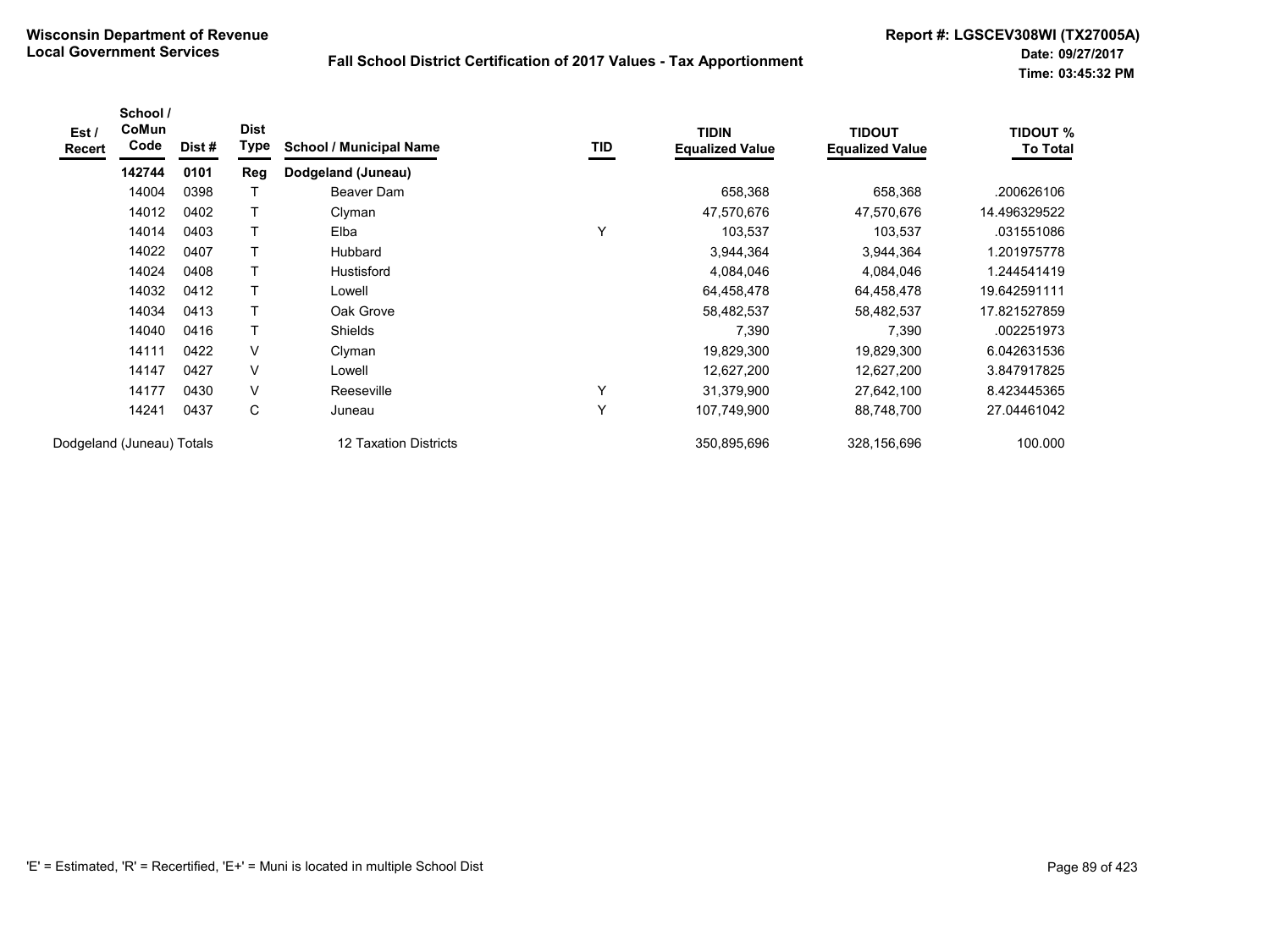| Est /<br>Recert   | School /<br>CoMun<br>Code | Dist# | <b>Dist</b><br><b>Type</b> | <b>School / Municipal Name</b> | <b>TID</b>   | <b>TIDIN</b><br><b>Equalized Value</b> | <b>TIDOUT</b><br><b>Equalized Value</b> | TIDOUT %<br><b>To Total</b> |
|-------------------|---------------------------|-------|----------------------------|--------------------------------|--------------|----------------------------------------|-----------------------------------------|-----------------------------|
|                   | 251428                    | 0155  | Reg                        | <b>Dodgeville</b>              |              |                                        |                                         |                             |
|                   | 25004                     | 0690  |                            | <b>Brigham</b>                 |              | 295,539                                | 295,539                                 | .04075126                   |
|                   | 25006                     | 0691  |                            | Clyde                          |              | 6,166,678                              | 6,166,678                               | .850310451                  |
|                   | 25008                     | 0692  |                            | Dodgeville                     |              | 189,960,637                            | 189,960,637                             | 26.193278612                |
|                   | 25010                     | 0693  |                            | Eden                           |              | 5,756,547                              | 5,756,547                               | .793758337                  |
| $E+$              | 25012                     | 0694  |                            | Highland                       |              | 8,629,729                              | 8,629,729                               | 1.18993545                  |
|                   | 25014                     | 0695  |                            | Linden                         |              | 18,143,854                             | 18,143,854                              | 2.501818432                 |
|                   | 25018                     | 0697  |                            | Mineral Point                  |              | 8,365,297                              | 8,365,297                               | 1.153473469                 |
|                   | 25024                     | 0700  |                            | Ridgeway                       |              | 59,436,578                             | 59,436,578                              | 8.19558658                  |
|                   | 25026                     | 0701  |                            | Waldwick                       |              | 179.850                                | 179,850                                 | .024799144                  |
|                   | 25028                     | 0702  |                            | Wyoming                        |              | 29,923,941                             | 29,923,941                              | 4.126150218                 |
|                   | 25177                     | 0715  | V                          | Ridgeway                       | $\checkmark$ | 34, 165, 700                           | 34,039,500                              | 4.693636121                 |
|                   | 25216                     | 0716  | С                          | Dodgeville                     | Y            | 379,856,100                            | 364,328,500                             | 50.236501927                |
| Dodgeville Totals |                           |       |                            | <b>12 Taxation Districts</b>   |              | 740,880,450                            | 725,226,650                             | 100.000                     |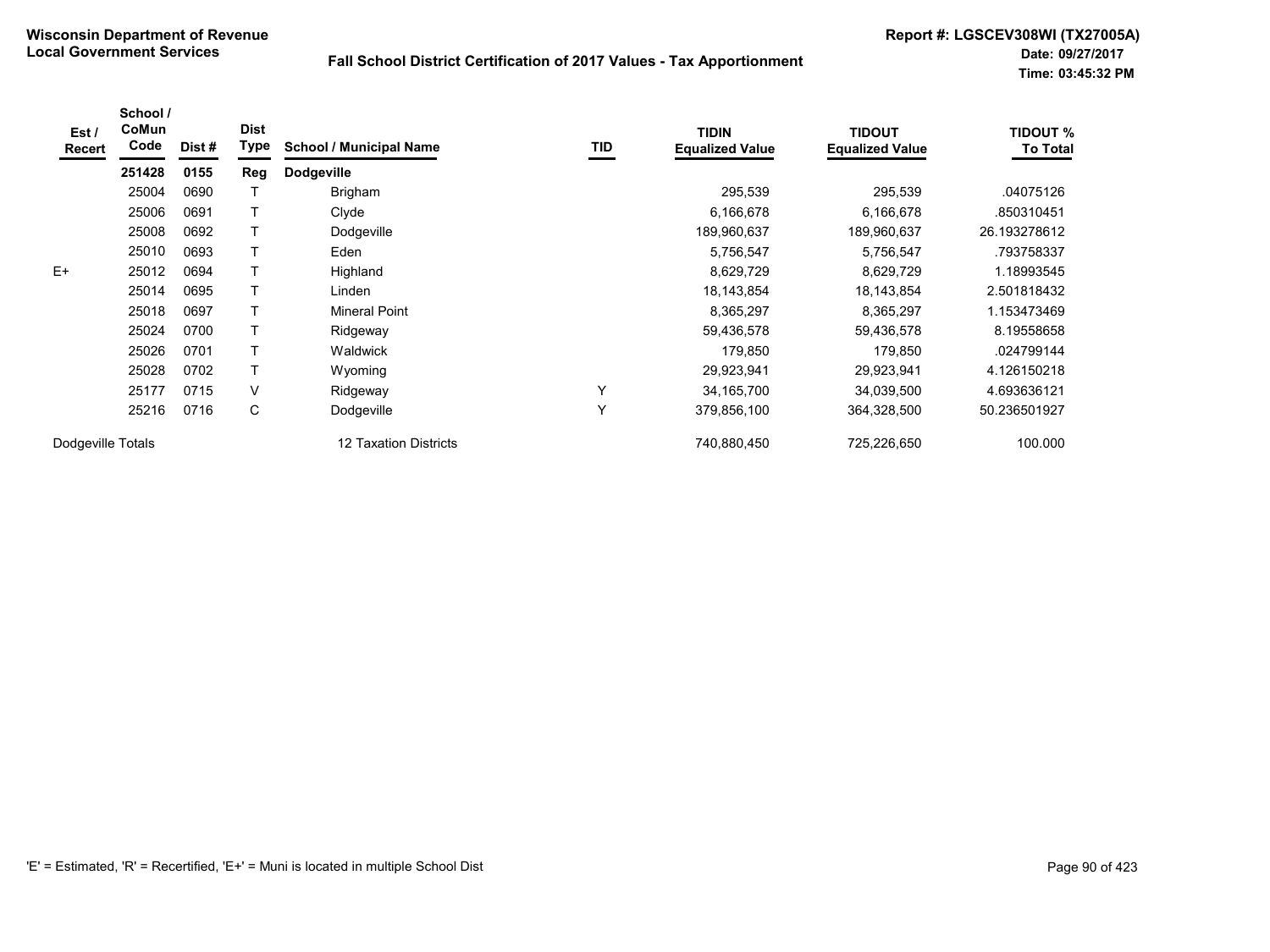| Est /<br><b>Recert</b> | School /<br><b>CoMun</b><br>Code | Dist# | <b>Dist</b><br>Type | <b>School / Municipal Name</b> | TID        | <b>TIDIN</b><br><b>Equalized Value</b> | TIDOUT<br><b>Equalized Value</b> | TIDOUT %<br><b>To Total</b> |
|------------------------|----------------------------------|-------|---------------------|--------------------------------|------------|----------------------------------------|----------------------------------|-----------------------------|
|                        | 511449                           | 0302  | Elem                | Dover#1                        |            |                                        |                                  |                             |
|                        | 51006<br>1357                    |       | Dover               |                                | 91,200,368 | 91.200.368                             | 100                              |                             |
| Dover #1 Totals        |                                  |       |                     | <b>Taxation Districts</b>      |            | 91,200,368                             | 91,200,368                       | 100.000                     |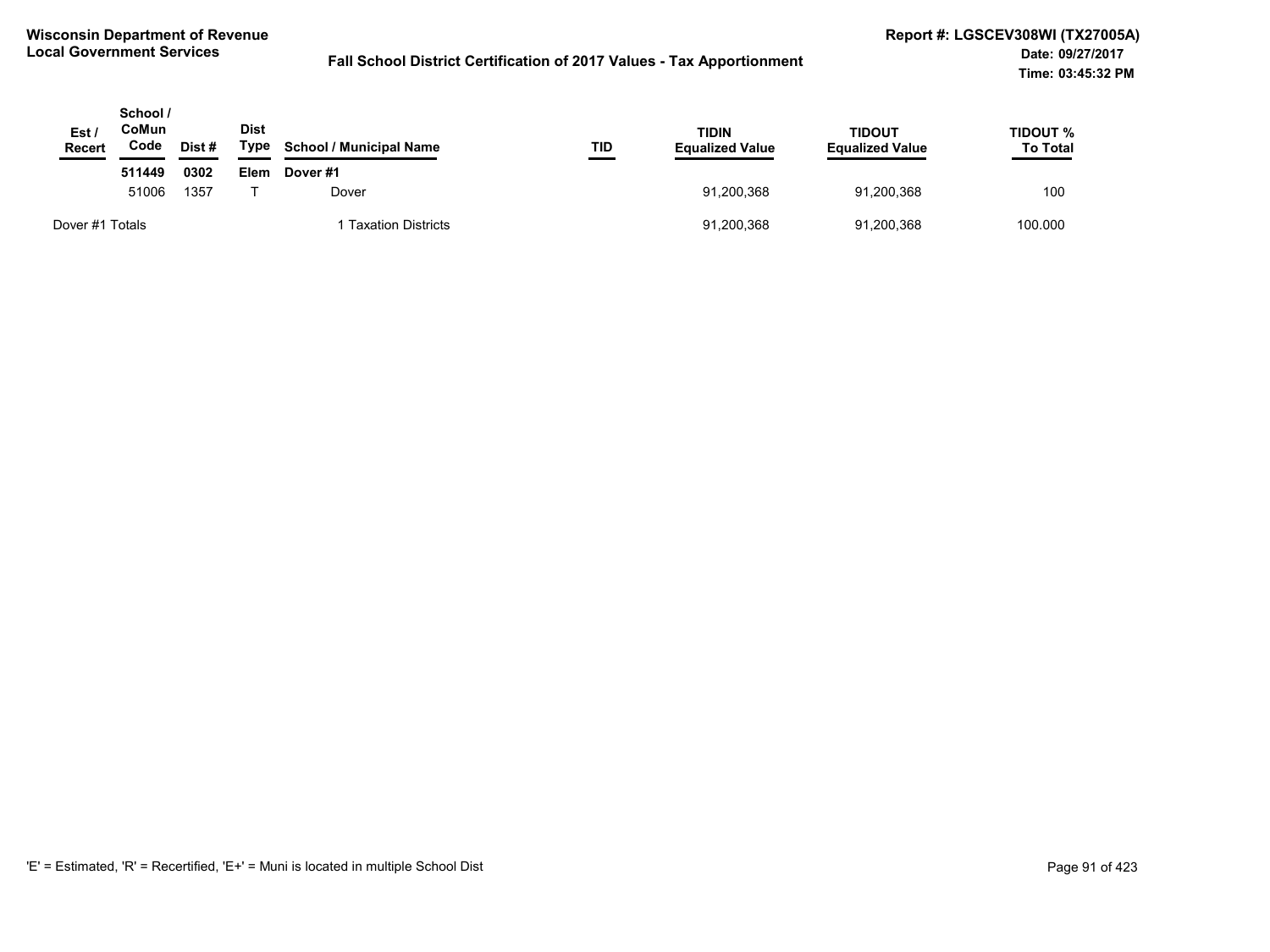| Est /<br>Recert        | School /<br>CoMun<br>Code | Dist # | <b>Dist</b><br><b>Type</b> | <b>School / Municipal Name</b> | TID | <b>TIDIN</b><br><b>Equalized Value</b> | <b>TIDOUT</b><br><b>Equalized Value</b> | <b>TIDOUT %</b><br><b>To Total</b> |
|------------------------|---------------------------|--------|----------------------------|--------------------------------|-----|----------------------------------------|-----------------------------------------|------------------------------------|
|                        | 041491                    | 0030   | Reg                        | <b>Drummond</b>                |     |                                        |                                         |                                    |
|                        | 04004                     | 0077   |                            | <b>Barnes</b>                  |     | 320,702,900                            | 320,702,900                             | 25.772572506                       |
|                        | 04012                     | 0081   |                            | Cable                          |     | 181,188,800                            | 181,188,800                             | 14.560833361                       |
| E.                     | 04016                     | 0083   |                            | Delta                          |     | 80,710,700                             | 80,710,700                              | 6.486135198                        |
|                        | 04018                     | 0084   |                            | Drummond                       |     | 201,055,600                            | 201,055,600                             | 16.157384385                       |
|                        | 04021                     | 0086   |                            | <b>Grand View</b>              |     | 137,318,400                            | 137,318,400                             | 11.035286617                       |
|                        | 04026                     | 0089   |                            | Kelly                          |     | 7,514,646                              | 7,514,646                               | .603897747                         |
|                        | 04030                     | 0091   |                            | Lincoln                        |     | 35,815,200                             | 35,815,200                              | 2.878208581                        |
|                        | 04032                     | 0092   |                            | Mason                          |     | 20,386,900                             | 20,386,900                              | .638347699                         |
|                        | 04034                     | 0093   |                            | Namakagon                      |     | 238,970,400                            | 238,970,400                             | 19.204322632                       |
|                        | 04151                     | 0101   | V                          | Mason                          | Υ   | 3,411,300                              | 2,584,500                               | .207697572                         |
|                        | 16016                     | 0469   |                            | Highland                       |     | 18,109,303                             | 18,109,303                              | 1.455313702                        |
| <b>Drummond Totals</b> |                           |        |                            | <b>Taxation Districts</b>      |     | 1,245,184,149                          | 1,244,357,349                           | 100.000                            |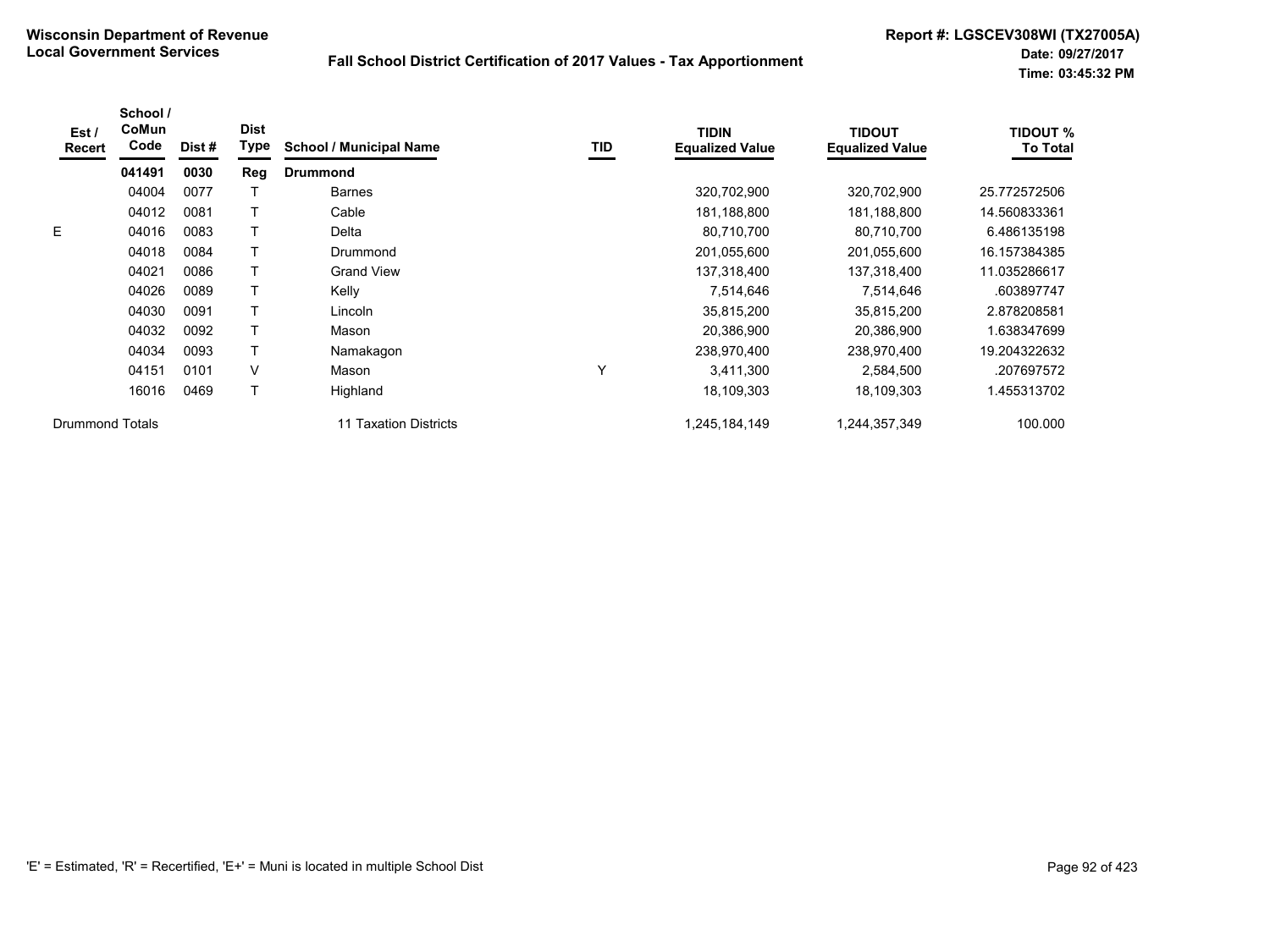| Est /<br>Recert      | School /<br>CoMun<br>Code | Dist # | <b>Dist</b><br><b>Type</b> | <b>School / Municipal Name</b> | TID | <b>TIDIN</b><br><b>Equalized Value</b> | <b>TIDOUT</b><br><b>Equalized Value</b> | <b>TIDOUT %</b><br><b>To Total</b> |
|----------------------|---------------------------|--------|----------------------------|--------------------------------|-----|----------------------------------------|-----------------------------------------|------------------------------------|
|                      | 461499                    | 0278   | Reg                        | <b>Durand</b>                  |     |                                        |                                         |                                    |
|                      | 06008                     | 0133   |                            | Canton                         |     | 7,519,639                              | 7,519,639                               | 1.400678911                        |
|                      | 06020                     | 0139   |                            | Maxville                       |     | 37,572,500                             | 37,572,500                              | 6.998608362                        |
| $E+$                 | 06024                     | 0141   |                            | Modena                         |     | 6,966,170                              | 6,966,170                               | 1.297584553                        |
|                      | 06032                     | 0145   |                            | Nelson                         |     | 36,793,878                             | 36,793,878                              | 6.853574882                        |
|                      | 06154                     | 0148   | V                          | Nelson                         |     | 7,194,403                              | 7,194,403                               | 1.340097385                        |
|                      | 17004                     | 0486   |                            | Dunn                           |     | 14,116,554                             | 14,116,554                              | 2.629482544                        |
|                      | 17006                     | 0487   |                            | Eau Galle                      |     | 41,515,990                             | 41,515,990                              | 7.733160018                        |
|                      | 17022                     | 0495   |                            | Peru                           |     | 17,084,500                             | 17,084,500                              | 3.182320169                        |
|                      | 17026                     | 0497   |                            | <b>Rock Creek</b>              |     | 28,015,862                             | 28,015,862                              | 5.218498798                        |
|                      | 46002                     | 1228   |                            | Albany                         |     | 12,126,080                             | 12,126,080                              | 2.258718075                        |
|                      | 46004                     | 1229   |                            | Durand                         |     | 50,359,700                             | 50,359,700                              | 9.380472887                        |
|                      | 46006                     | 1230   |                            | Frankfort                      |     | 21,721,716                             | 21,721,716                              | 4.046091776                        |
|                      | 46008                     | 1231   |                            | Lima                           |     | 59,023,600                             | 59,023,600                              | 10.994292649                       |
|                      | 46014                     | 1234   |                            | Waterville                     |     | 59,660,538                             | 59,660,538                              | 11.11293473                        |
|                      | 46016                     | 1235   |                            | Waubeek                        |     | 39,271,400                             | 39,271,400                              | 7.315061506                        |
|                      | 46216                     | 1238   | $\mathbf C$                | Durand                         | Y   | 101,264,300                            | 97,914,200                              | 18.238422754                       |
| <b>Durand Totals</b> |                           |        |                            | <b>16 Taxation Districts</b>   |     | 540,206,830                            | 536,856,730                             | 100.000                            |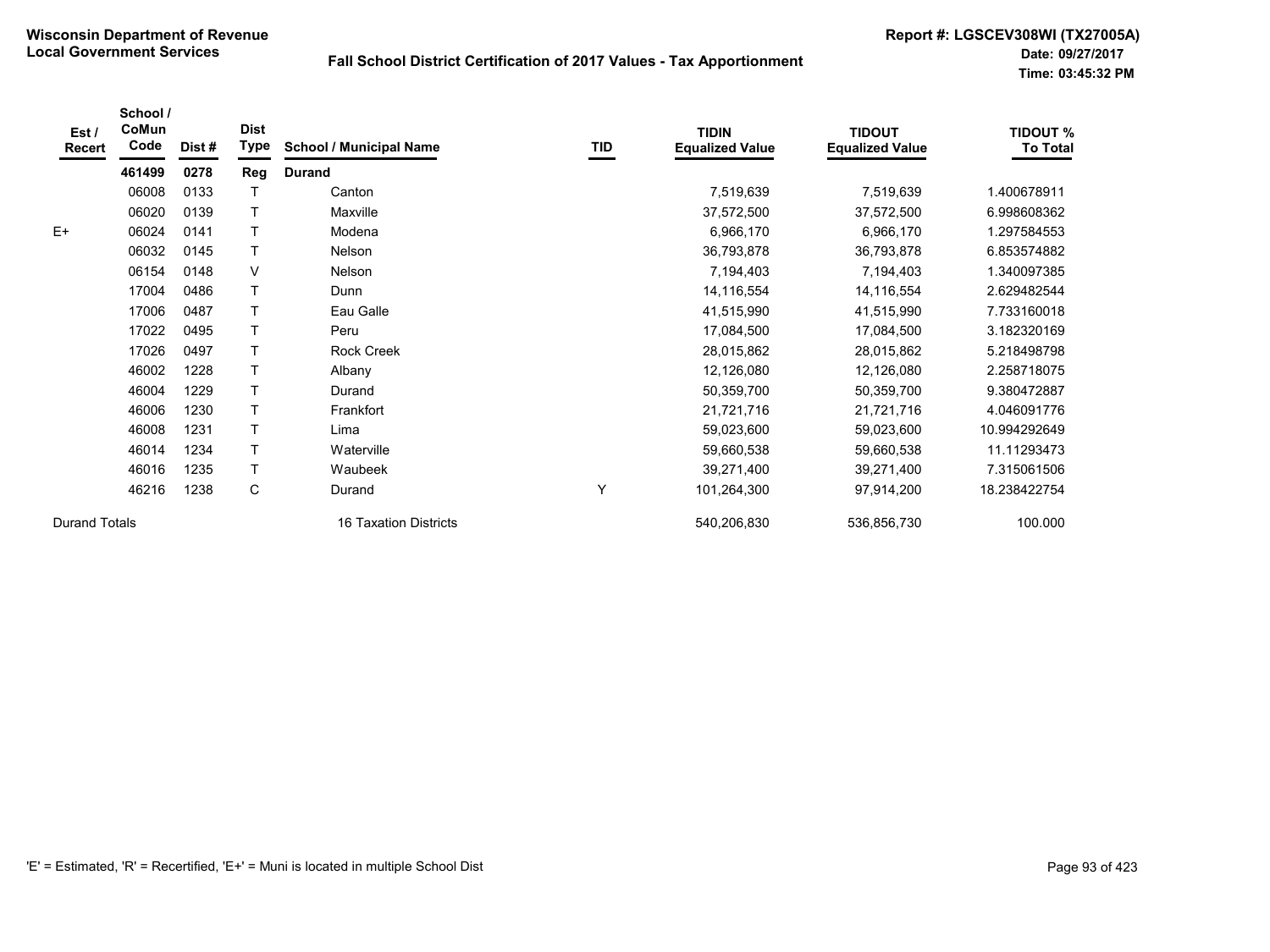| Est /<br>Recert            | School /<br>CoMun<br>Code | Dist # | <b>Dist</b><br>Type | <b>School / Municipal Name</b> | TID | <b>TIDIN</b><br><b>Equalized Value</b> | <b>TIDOUT</b><br><b>Equalized Value</b> | <b>TIDOUT %</b><br><b>To Total</b> |
|----------------------------|---------------------------|--------|---------------------|--------------------------------|-----|----------------------------------------|-----------------------------------------|------------------------------------|
|                            | 641540                    | 0376   | Reg                 | <b>East Troy Community</b>     |     |                                        |                                         |                                    |
|                            | 64008                     | 1734   |                     | East Troy                      |     | 760,968,955                            | 760,968,955                             | 49.586419649                       |
|                            | 64012                     | 1736   |                     | La Fayette                     |     | 74,016,819                             | 74.016.819                              | 4.823099581                        |
|                            | 64014                     | 1737   |                     | La Grange                      |     | 25,415,169                             | 25,415,169                              | .656108606                         |
| E+                         | 64024                     | 1742   |                     | <b>Spring Prairie</b>          |     | 64,947,119                             | 64.947.119                              | 4.232097875                        |
|                            | 64028                     | 1744   |                     | Trov                           |     | 249,504,167                            | 249,504,167                             | 16.258243188                       |
|                            | 64121                     | 1748   | V                   | East Troy                      | 丷   | 365,777,900                            | 331,887,700                             | 21.626536353                       |
|                            | 64153                     | 1751   | V                   | Mukwonago                      |     | 18.524.843                             | 18.524.843                              | 1.207119729                        |
|                            | 67006                     | 1811   |                     | Eagle                          |     | 9,367,009                              | 9,367,009                               | .610375017                         |
| East Troy Community Totals |                           |        |                     | 8 Taxation Districts           |     | 1,568,521,981                          | 1,534,631,781                           | 100.000                            |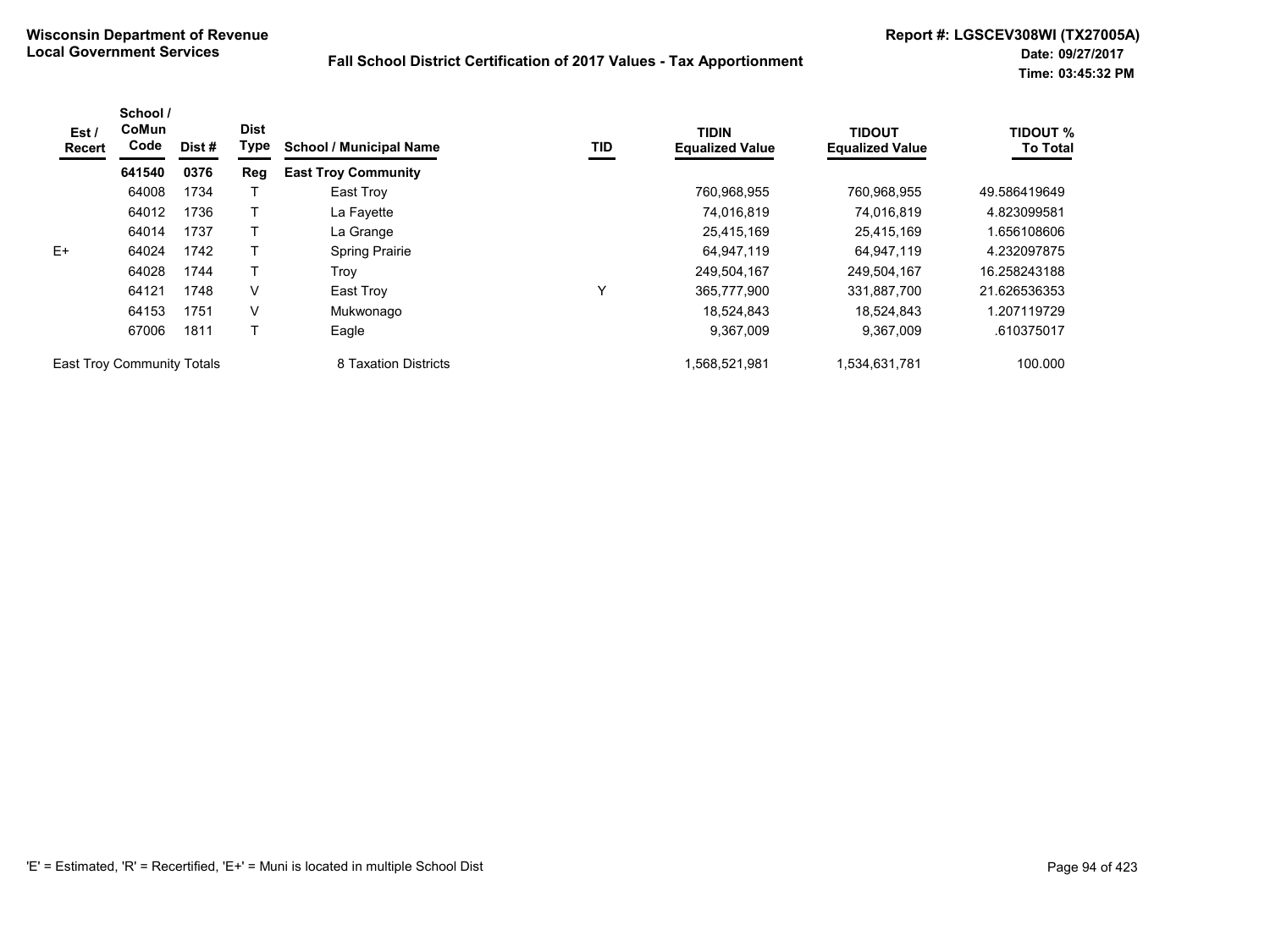| Est/<br><b>Recert</b>  | School /<br>CoMun<br>Code | Dist# | <b>Dist</b><br>Type | <b>School / Municipal Name</b> | TID | <b>TIDIN</b><br><b>Equalized Value</b> | <b>TIDOUT</b><br><b>Equalized Value</b> | <b>TIDOUT %</b><br><b>To Total</b> |
|------------------------|---------------------------|-------|---------------------|--------------------------------|-----|----------------------------------------|-----------------------------------------|------------------------------------|
|                        | 181554                    | 0120  | Reg                 | <b>Eau Claire Area</b>         |     |                                        |                                         |                                    |
|                        | 09044                     | 0220  | Τ                   | Wheaton                        |     | 41,703,792                             | 41,703,792                              | .62345242                          |
|                        | 09128                     | 1981  | V                   | Lake Hallie                    |     | 44,795,271                             | 44,795,271                              | .669668602                         |
|                        | 09221                     | 0228  | C                   | Eau Claire                     |     | 186,851,953                            | 186,837,353                             | 2.793132094                        |
|                        | 17026                     | 0497  | T                   | <b>Rock Creek</b>              |     | 38,284,220                             | 38,284,220                              | .572331399                         |
|                        | 17034                     | 0501  | T.                  | Spring Brook                   |     | 288,774                                | 288,774                                 | .004317038                         |
|                        | 18004                     | 0517  | Τ                   | <b>Brunswick</b>               |     | 158,293,039                            | 158,293,039                             | 2.366407789                        |
|                        | 18006                     | 0518  | т                   | <b>Clear Creek</b>             |     | 18,394,404                             | 18,394,404                              | .27498784                          |
|                        | 18008                     | 0519  | T                   | Drammen                        |     | 287,670                                | 287,670                                 | .004300534                         |
|                        | 18018                     | 0524  | T                   | <b>Pleasant Valley</b>         |     | 313,110,169                            | 313,110,169                             | 4.680852345                        |
|                        | 18020                     | 0525  | T                   | Seymour                        |     | 224,748,450                            | 224,748,450                             | 3.359885476                        |
|                        | 18022                     | 0526  | T                   | Union                          |     | 397,662,260                            | 397,662,260                             | 5.944867035                        |
|                        | 18024                     | 0527  | T                   | Washington                     |     | 513,280,117                            | 513,280,117                             | 7.673300573                        |
|                        | 18201                     | 0531  | C                   | Altoona                        | Υ   | 21,141,497                             | 21,141,497                              | .316055611                         |
|                        | 18221                     | 0533  | С                   | Eau Claire                     | Y   | 4,911,095,146                          | 4,730,342,946                           | 70.716441246                       |
| Eau Claire Area Totals |                           |       |                     | 14 Taxation Districts          |     | 6,869,936,762                          | 6,689,169,962                           | 100.000                            |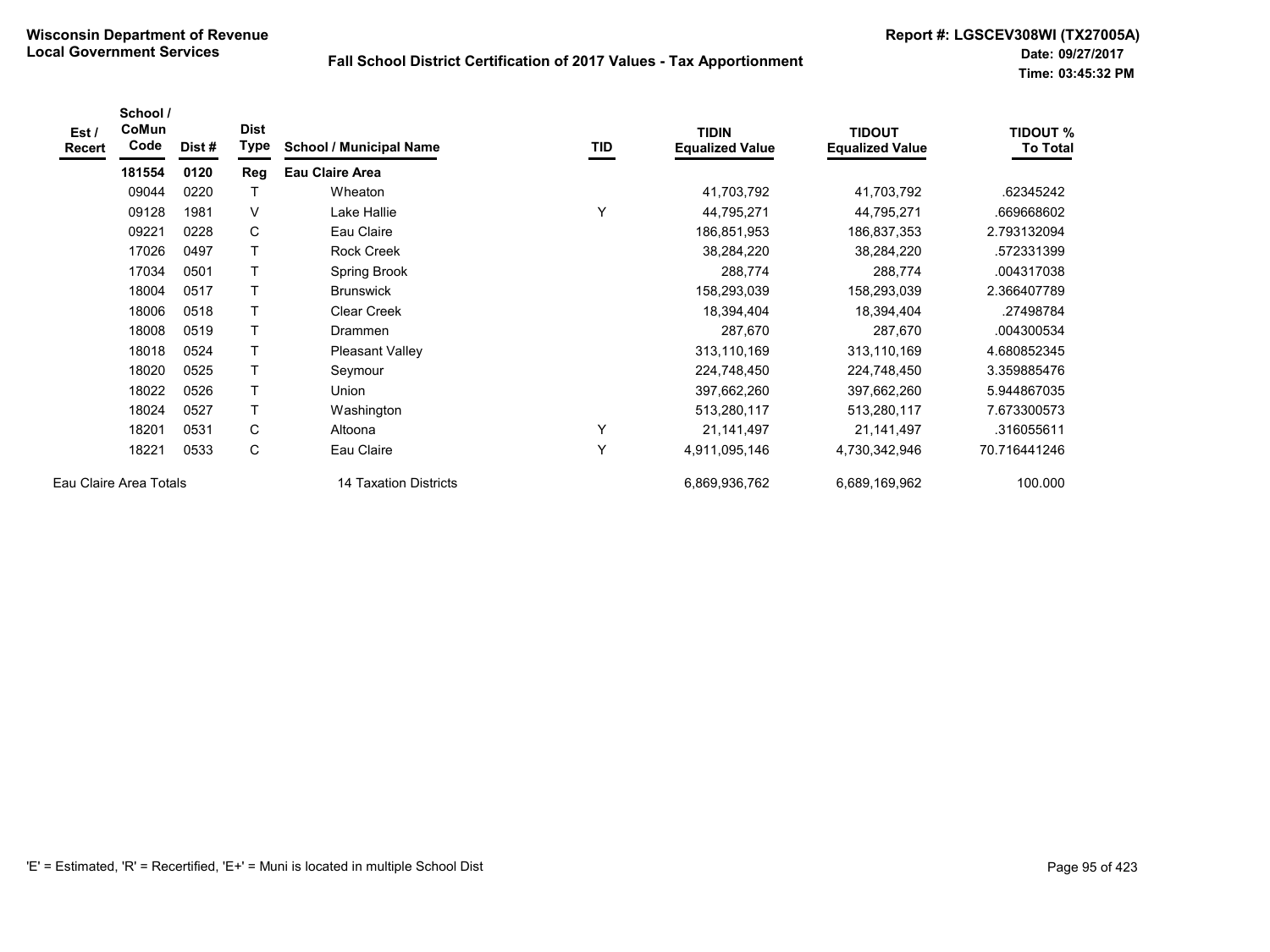| Est /<br><b>Recert</b> | School /<br>CoMun<br>Code | Dist# | <b>Dist</b><br>Type | <b>School / Municipal Name</b> | <b>TID</b> | <b>TIDIN</b><br><b>Equalized Value</b> | <b>TIDOUT</b><br><b>Equalized Value</b> | <b>TIDOUT %</b><br><b>To Total</b> |
|------------------------|---------------------------|-------|---------------------|--------------------------------|------------|----------------------------------------|-----------------------------------------|------------------------------------|
|                        | 371561                    | 0216  | Reg                 | Edgar                          |            |                                        |                                         |                                    |
|                        | 37012                     | 0968  |                     | Cassel                         |            | 31,361,029                             | 31,361,029                              | 14.137480594                       |
|                        | 37014                     | 0969  |                     | Cleveland                      |            | 2,120,673                              | 2,120,673                               | .955994568                         |
|                        | 37024                     | 0974  |                     | Emmet                          |            | 14,178,712                             | 14,178,712                              | 6.391731144                        |
|                        | 37026                     | 0975  |                     | Frankfort                      |            | 9,093,896                              | 9,093,896                               | 4.099507648                        |
|                        | 37066                     | 0995  |                     | <b>Rib Falls</b>               |            | 20,157,117                             | 20, 157, 117                            | 9.086782529                        |
|                        | 37070                     | 0997  |                     | Rietbrock                      |            | 13,525,814                             | 13,525,814                              | 6.097406209                        |
|                        | 37084                     | 1004  |                     | Wien                           |            | 56,167,839                             | 56,167,839                              | 25.32033416                        |
|                        | 37121                     | 1009  | V                   | Edgar                          | Υ          | 71,603,500                             | 68,638,800                              | 30.942215034                       |
|                        | 37126                     | 1011  | V                   | Fenwood                        |            | 6,585,100                              | 6,585,100                               | 2.968548113                        |
| <b>Edgar Totals</b>    |                           |       |                     | 9 Taxation Districts           |            | 224,793,680                            | 221,828,980                             | 100.000                            |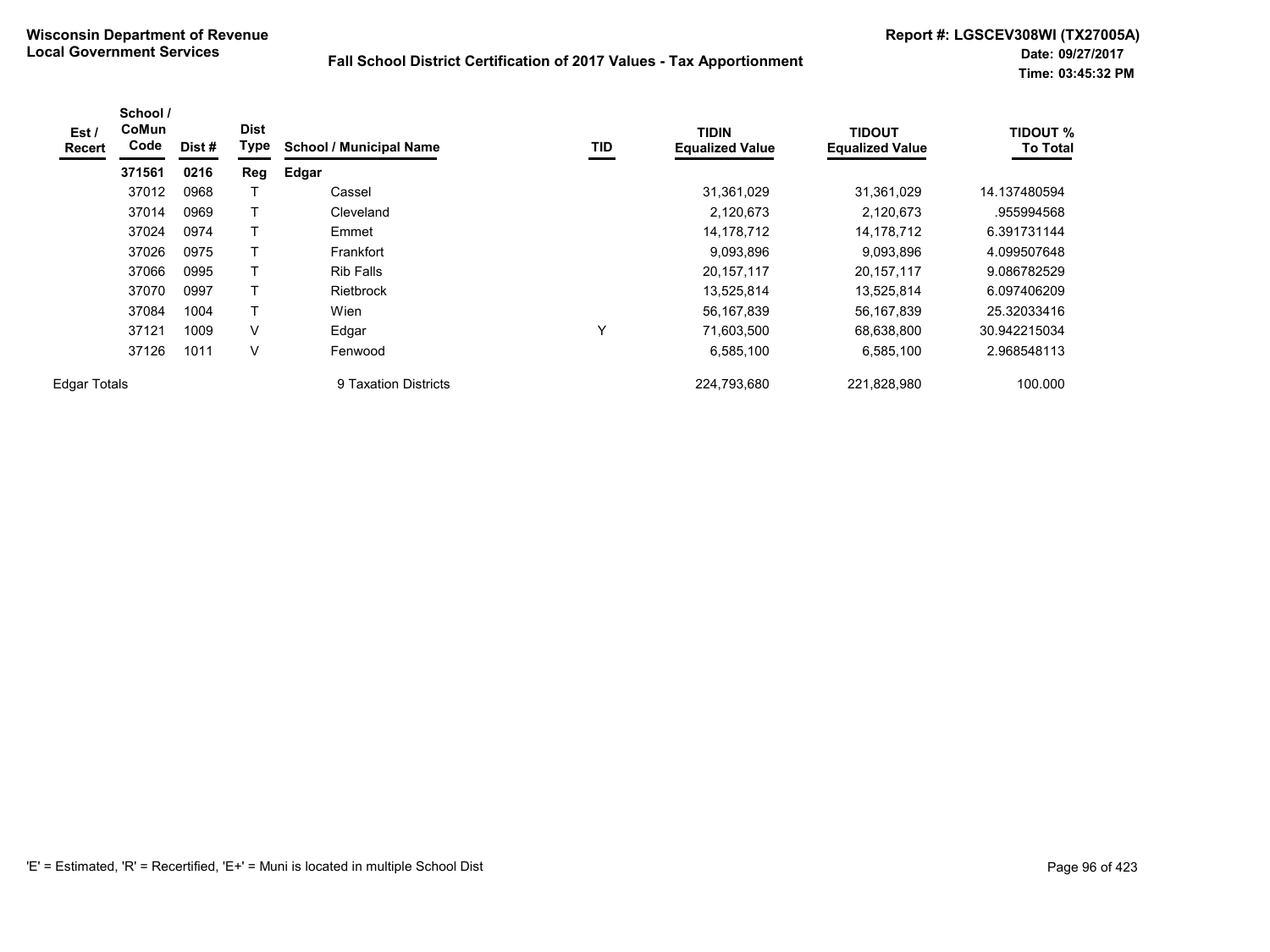| Est /<br><b>Recert</b> | School /<br>CoMun<br>Code | Dist # | <b>Dist</b><br>Type | <b>School / Municipal Name</b> | <b>TID</b> | <b>TIDIN</b><br><b>Equalized Value</b> | <b>TIDOUT</b><br><b>Equalized Value</b> | <b>TIDOUT %</b><br><b>To Total</b> |
|------------------------|---------------------------|--------|---------------------|--------------------------------|------------|----------------------------------------|-----------------------------------------|------------------------------------|
|                        | 531568                    | 0318   | Reg                 | <b>Edgerton</b>                |            |                                        |                                         |                                    |
|                        | 13002                     | 0336   |                     | Albion                         |            | 202,220,167                            | 202,220,167                             | 19.86614817                        |
|                        | 13026                     | 0348   |                     | <b>Dunkirk</b>                 |            | 10,744,977                             | 10,744,977                              | 1.055588611                        |
|                        | 13221                     | 1971   | C                   | Edgerton                       | Υ          | 24,968,300                             | 8,901,600                               | .874494899                         |
|                        | 28028                     | 0773   |                     | Sumner                         |            | 39,366,289                             | 39,366,289                              | 3.867351816                        |
|                        | 53008                     | 1400   |                     | Center                         |            | 2,918,623                              | 2,918,623                               | .286726086                         |
| $E+$                   | 53012                     | 1402   | т                   | Fulton                         |            | 299,644,706                            | 299,644,706                             | 29.437153653                       |
|                        | 53016                     | 1404   |                     | Janesville                     |            | 18,568,476                             | 18,568,476                              | 1.82417066                         |
|                        | 53026                     | 1409   | Т                   | Milton                         |            | 80,901,498                             | 80,901,498                              | 7.947778752                        |
|                        | 53032                     | 1412   |                     | Porter                         |            | 42.062.977                             | 42.062.977                              | 4.132274965                        |
|                        | 53221                     | 1421   | С                   | Edgerton                       | Υ          | 337,092,900                            | 312,584,000                             | 30.708312388                       |
| <b>Edgerton Totals</b> |                           |        |                     | 10 Taxation Districts          |            | 1,058,488,913                          | 1,017,913,313                           | 100.000                            |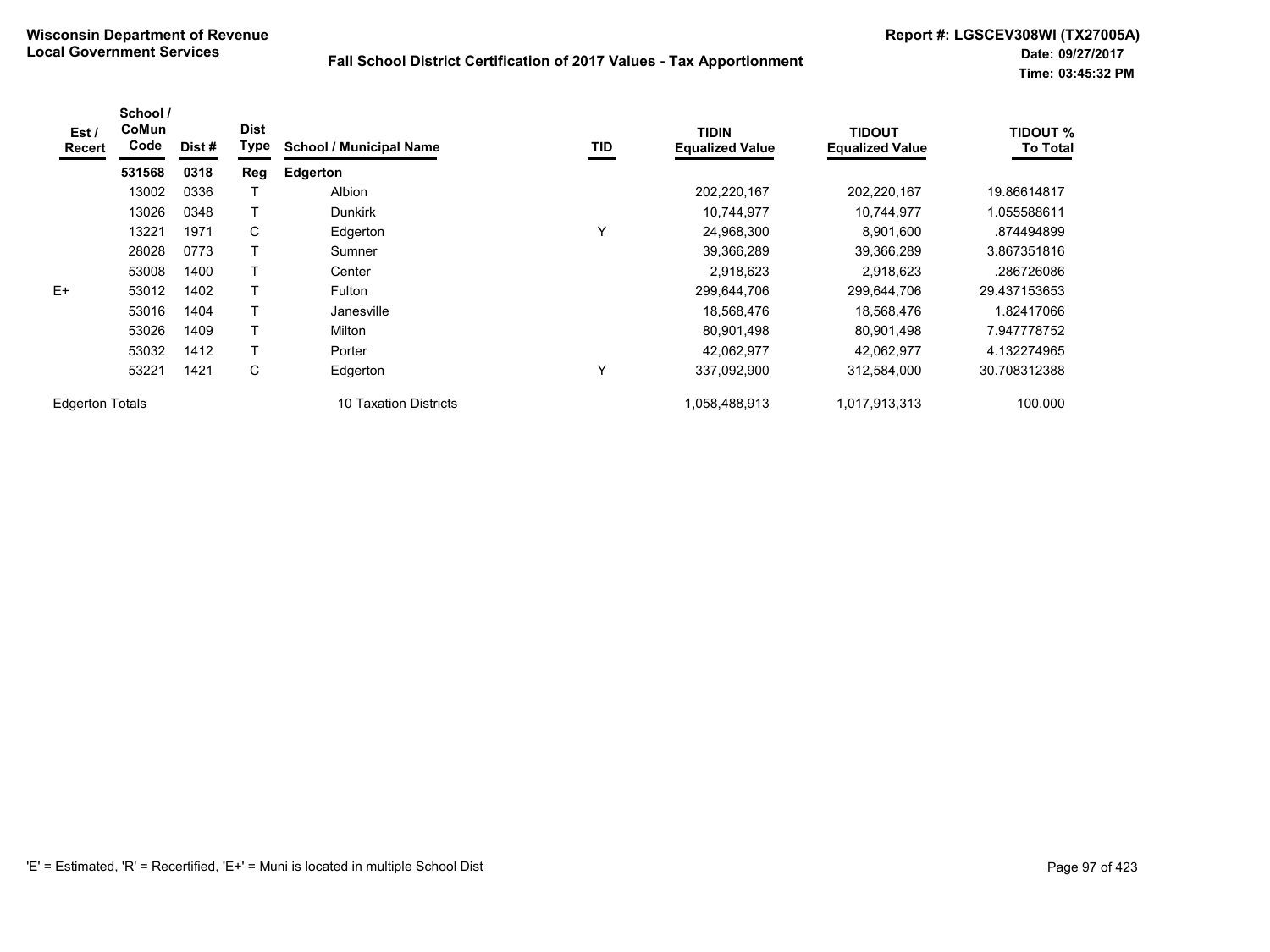| Est /<br><b>Recert</b> | School /<br>CoMun<br>Code | Dist # | <b>Dist</b><br>Type | <b>School / Municipal Name</b> | <b>TID</b> | <b>TIDIN</b><br><b>Equalized Value</b> | <b>TIDOUT</b><br><b>Equalized Value</b> | <b>TIDOUT %</b><br><b>To Total</b> |
|------------------------|---------------------------|--------|---------------------|--------------------------------|------------|----------------------------------------|-----------------------------------------|------------------------------------|
|                        | 341582                    | 0205   | Reg                 | Elcho                          |            |                                        |                                         |                                    |
|                        | 34004                     | 0894   |                     | Ainsworth                      |            | 78,558,900                             | 78.558.900                              | 10.791391529                       |
|                        | 34008                     | 0896   |                     | Elcho                          |            | 250,644,400                            | 250,644,400                             | 34.430240939                       |
|                        | 34014                     | 0899   |                     | Neva                           |            | 12,821,388                             | 12.821.388                              | 1.761234155                        |
|                        | 34020                     | 0902   |                     | Peck                           |            | 2,702,306                              | 2.702.306                               | .371207363                         |
| $E+$                   | 34030                     | 0907   |                     | Upham                          |            | 172,039,685                            | 172.039.685                             | 23.632555946                       |
|                        | 43006                     | 1158   |                     | Enterprise                     |            | 90.562.500                             | 90.562.500                              | 12.440288692                       |
|                        | 43030                     | 1170   |                     | Schoepke                       |            | 120,648,300                            | 120,648,300                             | 16.573081377                       |
| Elcho Totals           |                           |        |                     | 7 Taxation Districts           |            | 727,977,479                            | 727,977,479                             | 100.000                            |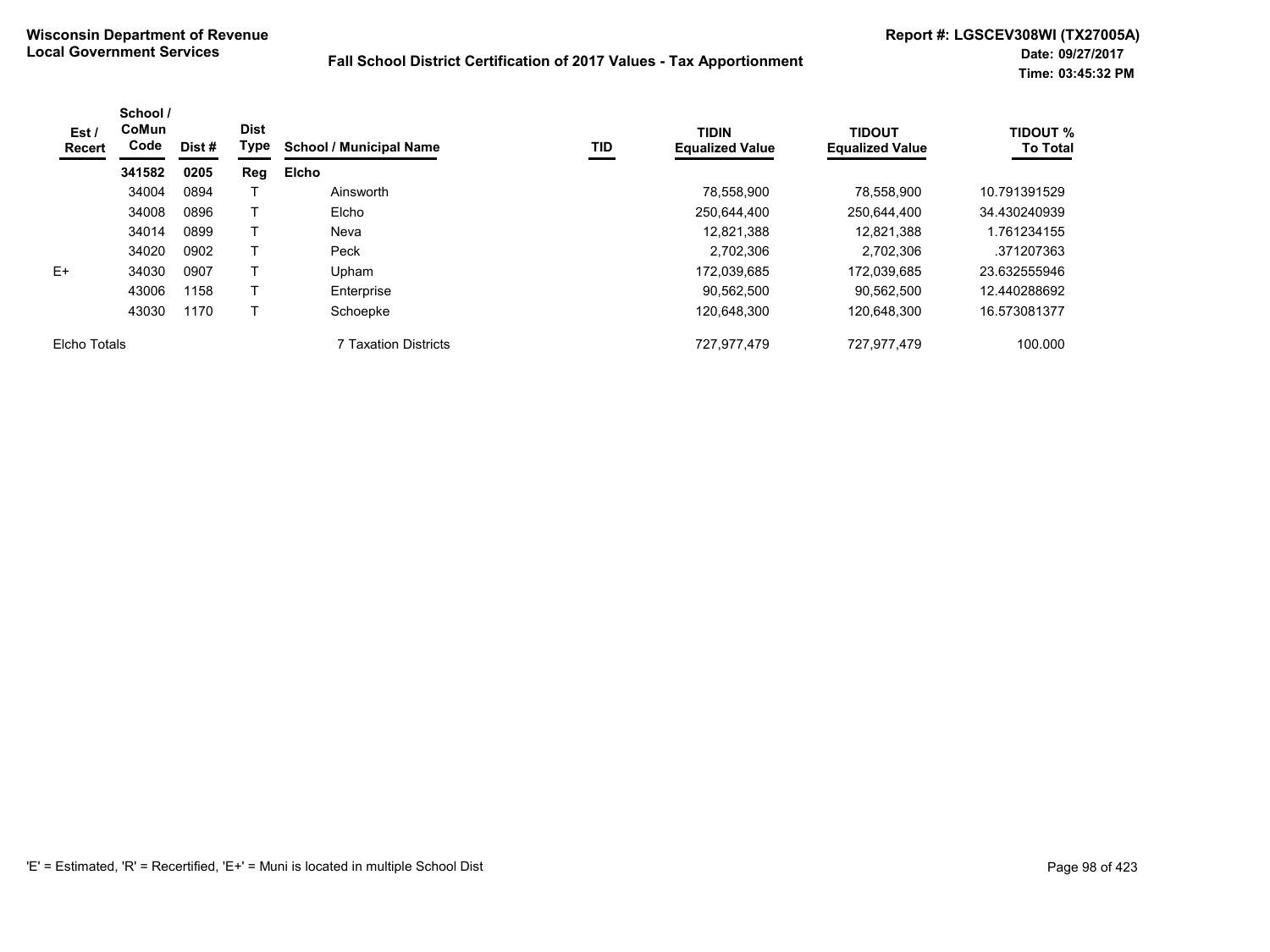| Est /<br><b>Recert</b> | School /<br>CoMun<br>Code | Dist # | <b>Dist</b><br>Type | <b>School / Municipal Name</b> | TID | <b>TIDIN</b><br><b>Equalized Value</b> | <b>TIDOUT</b><br><b>Equalized Value</b> | <b>TIDOUT %</b><br><b>To Total</b> |
|------------------------|---------------------------|--------|---------------------|--------------------------------|-----|----------------------------------------|-----------------------------------------|------------------------------------|
|                        | 611600                    | 0360   | Reg                 | Eleva-Strum                    |     |                                        |                                         |                                    |
|                        | 18006                     | 0518   |                     | Clear Creek                    |     | 14,665,135                             | 14.665.135                              | 5.65851281                         |
|                        | 18018                     | 0524   |                     | <b>Pleasant Valley</b>         |     | 47.258.173                             | 47.258.173                              | 18.234470893                       |
|                        | 61002                     | 1654   |                     | Albion                         |     | 52,585,700                             | 52,585,700                              | 20.290086458                       |
|                        | 61010                     | 1658   |                     | <b>Chimney Rock</b>            |     | 15.637.494                             | 15.637.494                              | 6.033695572                        |
| $E+$                   | 61018                     | 1662   |                     | Hale                           |     | 2,803,197                              | 2.803.197                               | 1.081607918                        |
|                        | 61030                     | 1668   |                     | Unity                          |     | 40,184,724                             | 40,184,724                              | 15.505194839                       |
|                        | 61121                     | 1669   | $\vee$              | Eleva                          |     | 32,177,200                             | 32,177,200                              | 12.415507828                       |
|                        | 61181                     | 1672   | V                   | Strum                          | v   | 53,859,800                             | 53,857,800                              | 20.780923682                       |
| Eleva-Strum Totals     |                           |        |                     | 8 Taxation Districts           |     | 259,171,423                            | 259,169,423                             | 100.000                            |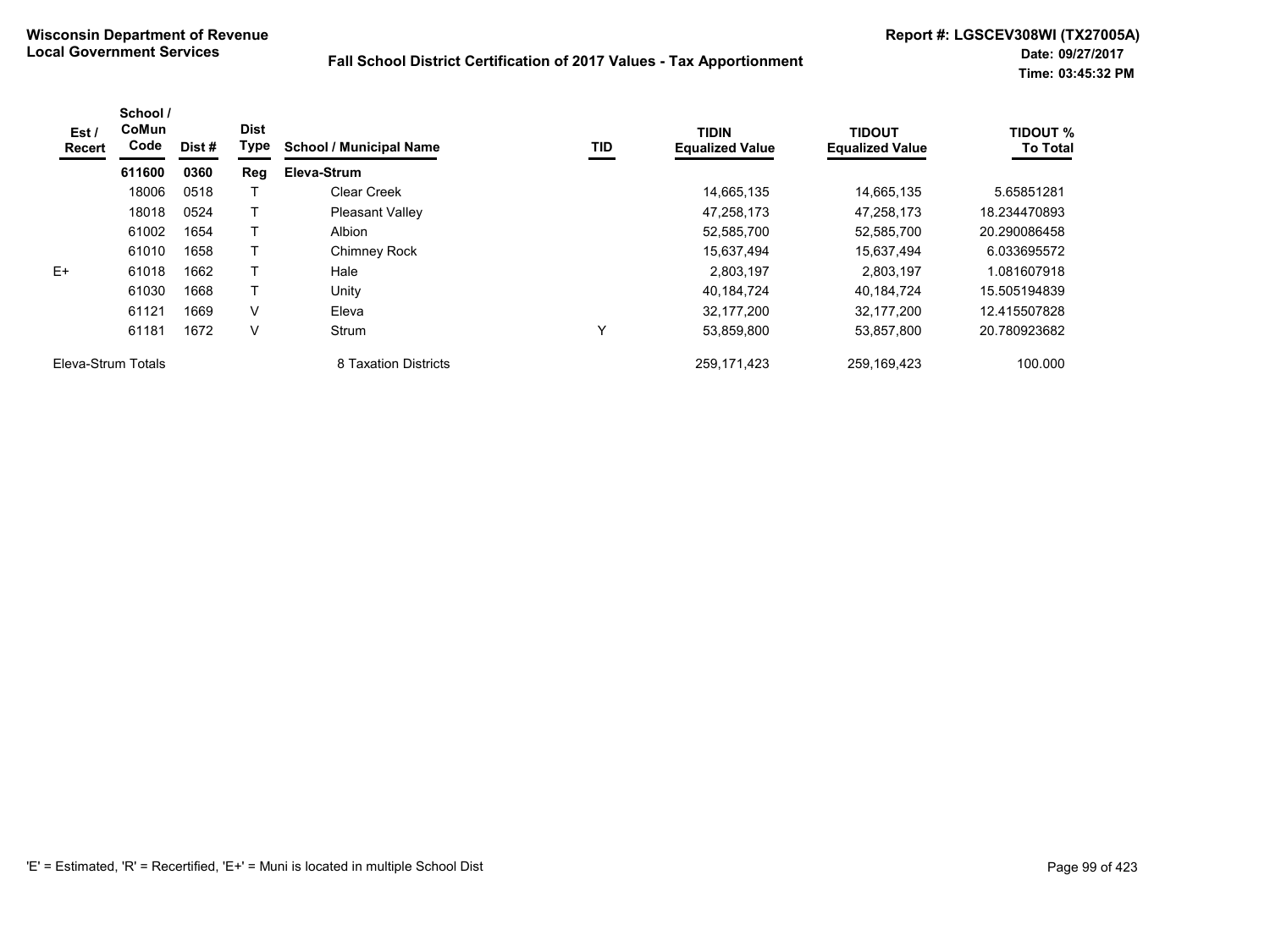| Est/<br>Recert        | School /<br><b>CoMun</b><br>Code | Dist # | <b>Dist</b><br>Type | <b>School / Municipal Name</b> | TID          | <b>TIDIN</b><br><b>Equalized Value</b> | <b>TIDOUT</b><br><b>Equalized Value</b> | <b>TIDOUT %</b><br><b>To Total</b> |
|-----------------------|----------------------------------|--------|---------------------|--------------------------------|--------------|----------------------------------------|-----------------------------------------|------------------------------------|
|                       | 171645                           | 0116   | Reg                 | <b>Elk Mound Area</b>          |              |                                        |                                         |                                    |
|                       | 09032                            | 0213   |                     | Howard                         |              | 863,322                                | 863,322                                 | .255219366                         |
|                       | 09044                            | 0220   | т                   | Wheaton                        |              | 70,436,167                             | 70,436,167                              | 20.822675543                       |
|                       | 17002                            | 0485   | Т                   | Colfax                         |              | 1,707,703                              | 1,707,703                               | .504839304                         |
|                       | 17008                            | 0488   |                     | Elk Mound                      |              | 120,981,130                            | 120,981,130                             | 35.765018514                       |
|                       | 17024                            | 0496   | Т                   | <b>Red Cedar</b>               |              | 2,203,395                              | 2.203.395                               | .651378136                         |
|                       | 17034                            | 0501   | т                   | Spring Brook                   |              | 97,467,993                             | 97,467,993                              | 28.813952839                       |
|                       | 17121                            | 0510   | V                   | Elk Mound                      | $\checkmark$ | 34,714,200                             | 34,000,600                              | 10.051419494                       |
|                       | 18022                            | 0526   | т                   | Union                          |              | 10,606,340                             | 10,606,340                              | 3.135496804                        |
| Elk Mound Area Totals |                                  |        |                     | 8 Taxation Districts           |              | 338,980,250                            | 338,266,650                             | 100.000                            |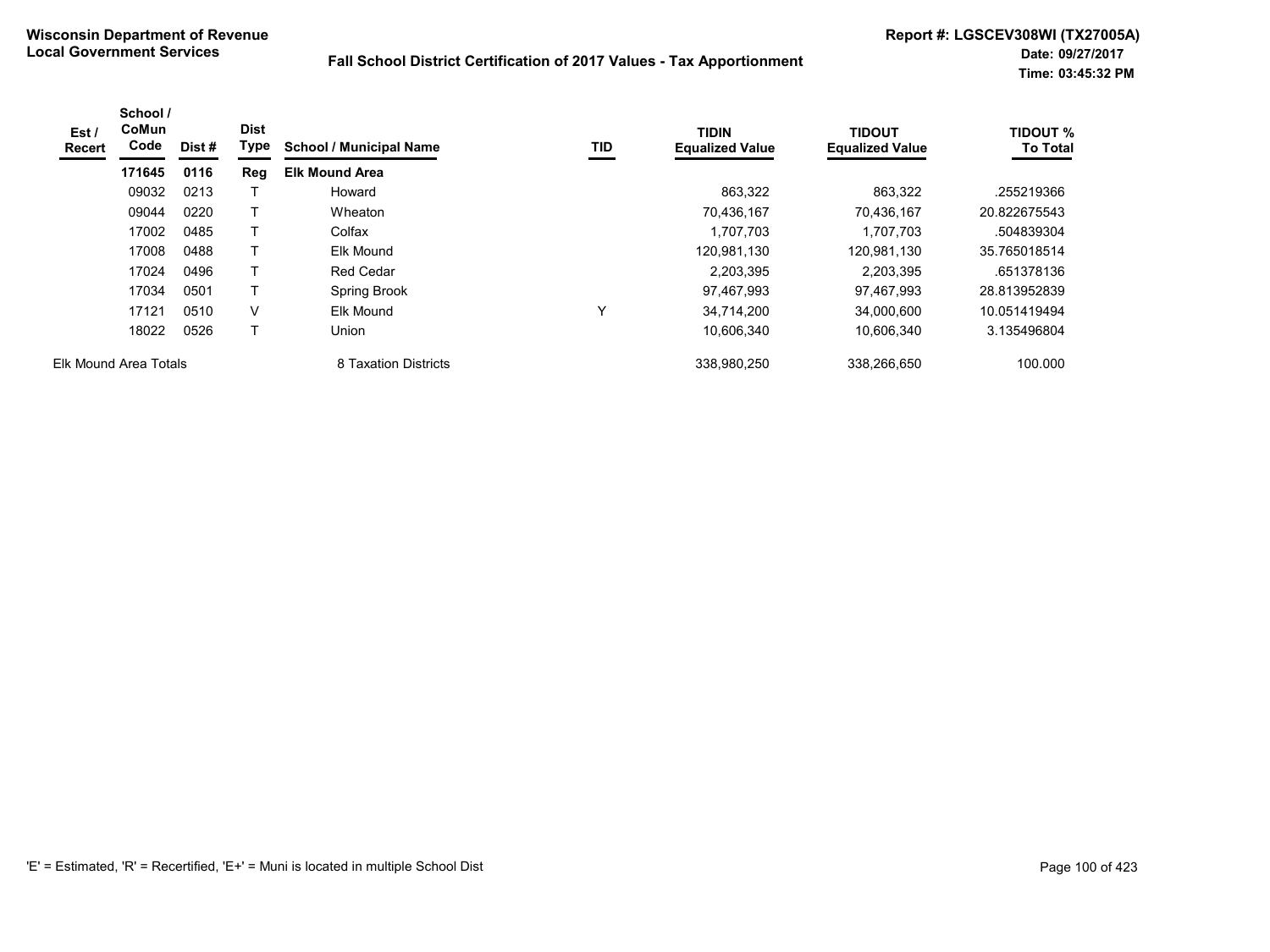| Est /<br><b>Recert</b>         | School /<br><b>CoMun</b><br>Code | Dist # | <b>Dist</b><br>Type | TID<br><b>School / Municipal Name</b> | <b>TIDIN</b><br><b>Equalized Value</b> | <b>TIDOUT</b><br><b>Equalized Value</b> | <b>TIDOUT %</b><br><b>To Total</b> |              |
|--------------------------------|----------------------------------|--------|---------------------|---------------------------------------|----------------------------------------|-----------------------------------------|------------------------------------|--------------|
|                                | 591631                           | 0347   | Reg                 | <b>Elkhart Lake-Glenbeulah</b>        |                                        |                                         |                                    |              |
|                                | 59002                            | 1597   |                     | Greenbush                             |                                        | 35.347.701                              | 35.347.701                         | 5.271048901  |
|                                | 59004                            | 1598   |                     | Herman                                |                                        | 2,550,838                               | 2,550,838                          | .380380943   |
|                                | 59016                            | 1604   |                     | Plymouth                              |                                        | 379.733                                 | 379,733                            | .056625782   |
|                                | 59018                            | 1605   |                     | Rhine                                 |                                        | 303,420,887                             | 303,420,887                        | 45.246120333 |
|                                | 59020                            | 1606   |                     | Russell                               |                                        | 17.598.134                              | 17.598.134                         | 2.624233607  |
|                                | 59121                            | 1615   | v                   | Elkhart Lake                          | v                                      | 304.262.300                             | 280.938.900                        | 41.893606605 |
|                                | 59131                            | 1616   | v                   | Glenbeulah                            | $\checkmark$                           | 31,947,400                              | 30,364,700                         | 4.52798383   |
| Elkhart Lake-Glenbeulah Totals |                                  |        |                     | 7 Taxation Districts                  |                                        | 695.506.993                             | 670.600.893                        | 100.000      |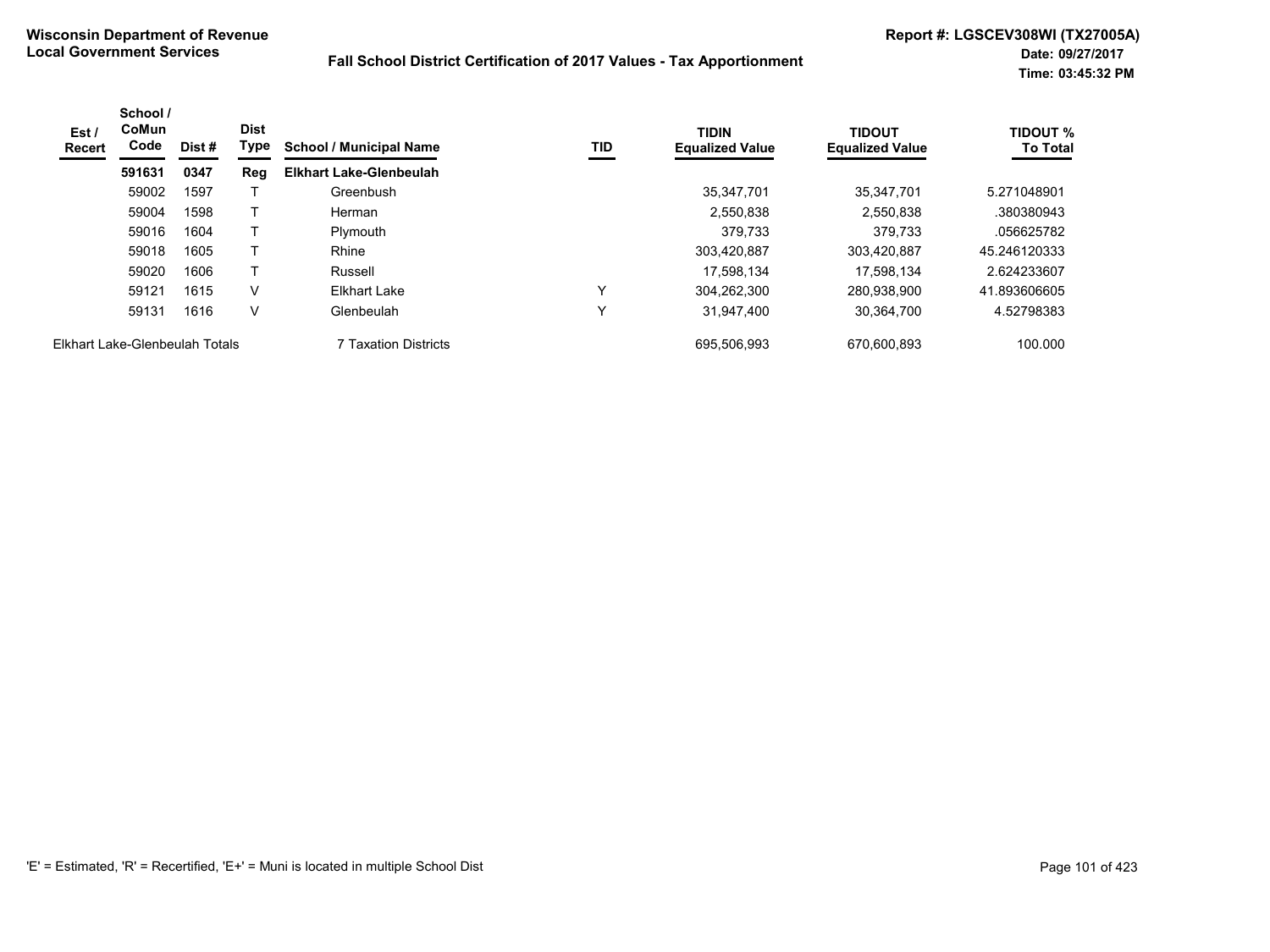| Est /<br>Recert     | School /<br>CoMun<br>Code | Dist # | <b>Dist</b><br>Type | <b>School / Municipal Name</b> | TID | <b>TIDIN</b><br><b>Equalized Value</b> | <b>TIDOUT</b><br><b>Equalized Value</b> | <b>TIDOUT %</b><br><b>To Total</b> |
|---------------------|---------------------------|--------|---------------------|--------------------------------|-----|----------------------------------------|-----------------------------------------|------------------------------------|
|                     | 641638                    | 0377   | Reg                 | <b>Elkhorn Area</b>            |     |                                        |                                         |                                    |
|                     | 64006                     | 1733   |                     | Delavan                        |     | 34,644,284                             | 34,644,284                              | 1.770926038                        |
|                     | 64010                     | 1735   |                     | Geneva                         |     | 54.596.944                             | 54.596.944                              | 2.790854322                        |
|                     | 64012                     | 1736   |                     | La Fayette                     |     | 187.016.548                            | 187.016.548                             | 9.559801394                        |
|                     | 64014                     | 1737   |                     | La Grange                      |     | 586,870,060                            | 586,870,060                             | 29.999276949                       |
| $F+$                | 64024                     | 1742   |                     | <b>Spring Prairie</b>          |     | 16,542,017                             | 16.542.017                              | .84558505                          |
|                     | 64026                     | 1743   |                     | <b>Sugar Creek</b>             |     | 333,677,297                            | 333,677,297                             | 17.0567189                         |
|                     | 64028                     | 1744   |                     | Trov                           |     | 16.852.133                             | 16.852.133                              | .861437377                         |
|                     | 64221                     | 1757   | C                   | Elkhorn                        |     | 726,081,400                            | 726,081,400                             | 37.115399968                       |
| Elkhorn Area Totals |                           |        |                     | 8 Taxation Districts           |     | 1,956,280,683                          | 1,956,280,683                           | 100.000                            |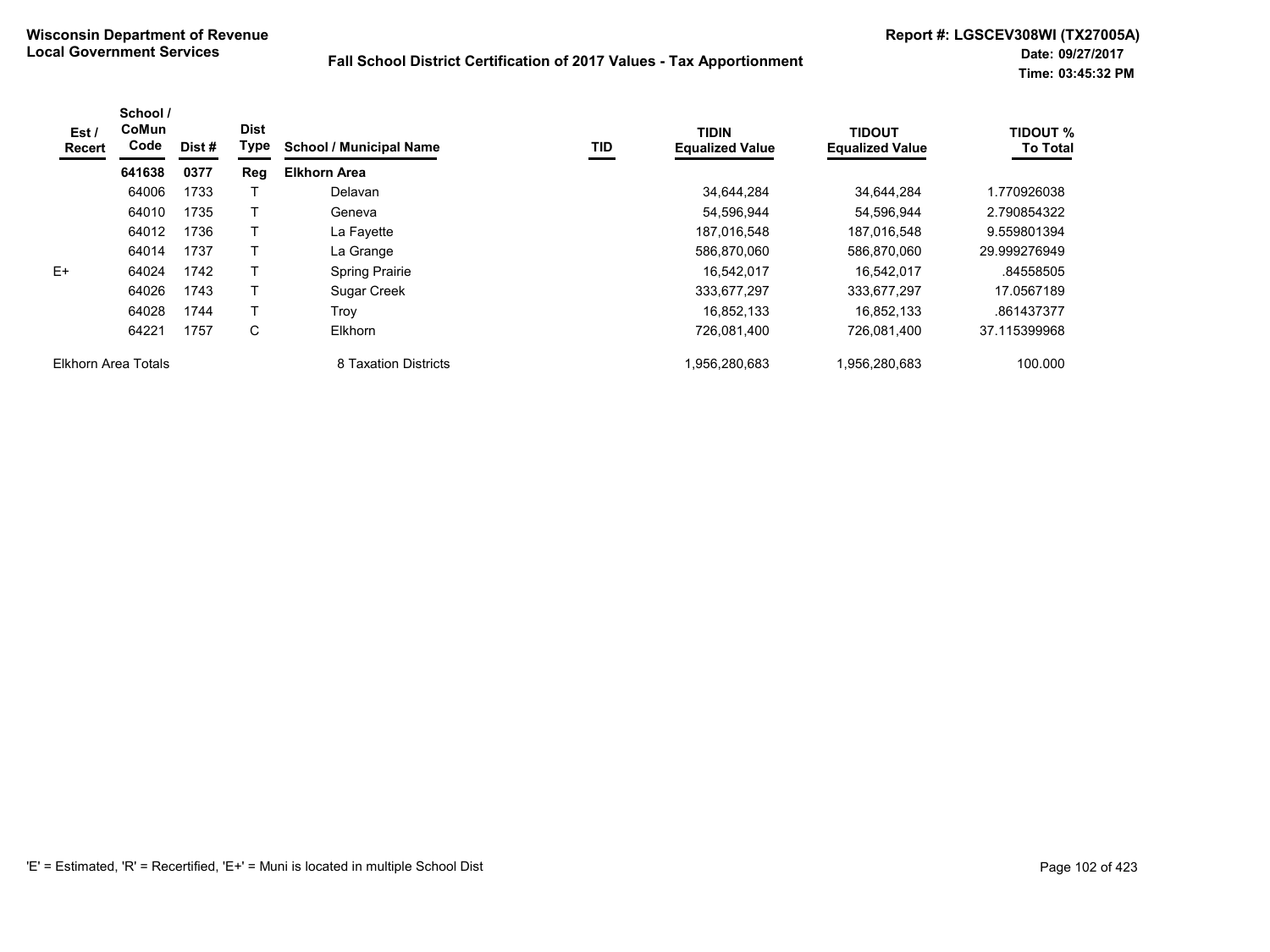| Est /<br><b>Recert</b>            | School /<br>CoMun<br>Code | Dist# | <b>Dist</b><br>Type | <b>School / Municipal Name</b> | TID | <b>TIDIN</b><br><b>Equalized Value</b> | <b>TIDOUT</b><br><b>Equalized Value</b> | <b>TIDOUT %</b><br><b>To Total</b> |
|-----------------------------------|---------------------------|-------|---------------------|--------------------------------|-----|----------------------------------------|-----------------------------------------|------------------------------------|
|                                   | 471659                    | 0280  | Reg                 | <b>Ellsworth Community</b>     |     |                                        |                                         |                                    |
|                                   | 47004                     | 1241  | т                   | Diamond Bluff                  |     | 18,054,099                             | 18,054,099                              | 1.993237963                        |
|                                   | 47006                     | 1242  | T                   | Ellsworth                      |     | 96,328,000                             | 96,328,000                              | 10.634960324                       |
|                                   | 47008                     | 1243  | т                   | El Paso                        |     | 38,959,576                             | 38,959,576                              | 4.301278392                        |
|                                   | 47010                     | 1244  | Τ                   | Gilman                         |     | 3,011,555                              | 3,011,555                               | .332486587                         |
|                                   | 47012                     | 1245  | T                   | Hartland                       |     | 72,570,500                             | 72,570,500                              | 8.012046219                        |
|                                   | 47014                     | 1246  | T                   | Isabelle                       |     | 31,620,000                             | 31,620,000                              | 3.490962601                        |
|                                   | 47016                     | 1247  | T                   | Maiden Rock                    |     | 29,586,255                             | 29,586,255                              | 3.266429782                        |
|                                   | 47018                     | 1248  | T                   | Martell                        |     | 43,436,479                             | 43,436,479                              | 4.795544709                        |
|                                   | 47020                     | 1249  | T                   | Oak Grove                      |     | 892,048                                | 892,048                                 | .098485332                         |
|                                   | 47022                     | 1250  | T                   | <b>River Falls</b>             |     | 4,422,138                              | 4,422,138                               | .488220062                         |
| E+                                | 47026                     | 1252  | T                   | Salem                          |     | 25,058,392                             | 25,058,392                              | 2.766537297                        |
|                                   | 47030                     | 1254  | T                   | Trenton                        |     | 184,452,000                            | 184,452,000                             | 20.364169314                       |
|                                   | 47032                     | 1255  | T                   | Trimbelle                      |     | 131,835,901                            | 131,835,901                             | 14.555161286                       |
|                                   | 47106                     | 1257  | V                   | Bay City                       |     | 18,020,100                             | 18,020,100                              | 1.989484351                        |
|                                   | 47121                     | 1258  | V                   | Ellsworth                      | Υ   | 200,748,300                            | 186,577,300                             | 20.598810136                       |
|                                   | 47151                     | 1260  | $\vee$              | Maiden Rock                    |     | 20,943,023                             | 20,943,023                              | 2.312185643                        |
| <b>Ellsworth Community Totals</b> |                           |       |                     | 16 Taxation Districts          |     | 919,938,366                            | 905,767,366                             | 100.000                            |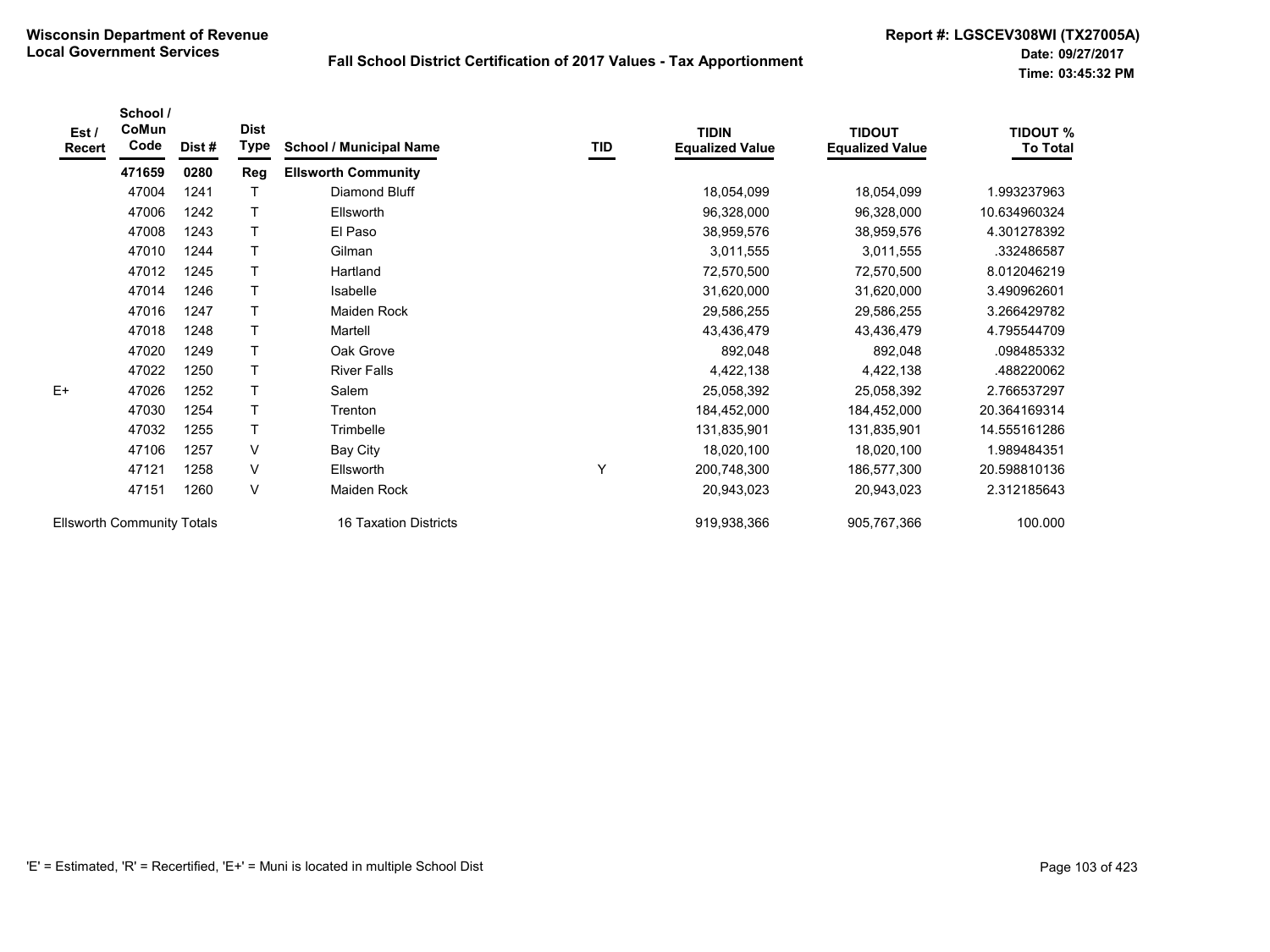| Est/<br>Recert               | School /<br>CoMun<br>Code | Dist # | <b>Dist</b><br>Type | <b>TIDIN</b><br><b>School / Municipal Name</b><br><b>TID</b> | <b>Equalized Value</b> | <b>TIDOUT</b><br><b>Equalized Value</b> | <b>TIDOUT %</b><br><b>To Total</b> |              |
|------------------------------|---------------------------|--------|---------------------|--------------------------------------------------------------|------------------------|-----------------------------------------|------------------------------------|--------------|
|                              | 670714                    | 0403   | <b>Reg</b>          | Elmbrook (Brookfield)                                        |                        |                                         |                                    |              |
|                              | 67002                     | 1809   |                     | <b>Brookfield</b>                                            | v                      | 162.464.649                             | 162,464,649                        | 2.037676604  |
| E                            | 67122                     | 1827   | V                   | Elm Grove                                                    | Y                      | 1,139,590,900                           | 1,106,294,300                      | 13.875449374 |
|                              | 67206                     | 1840   | C                   | <b>Brookfield</b>                                            | Y                      | 6,772,597,807                           | 6,612,199,007                      | 82.932030449 |
|                              | 67261                     | 1844   | С                   | New Berlin                                                   |                        | 92,076,071                              | 92,076,071                         | 1.154843573  |
|                              | 67270                     | 1818   | С                   | Pewaukee                                                     |                        |                                         |                                    |              |
| Elmbrook (Brookfield) Totals |                           |        |                     | 5 Taxation Districts                                         |                        | 8.166.729.427                           | 7,973,034,027                      | 100.000      |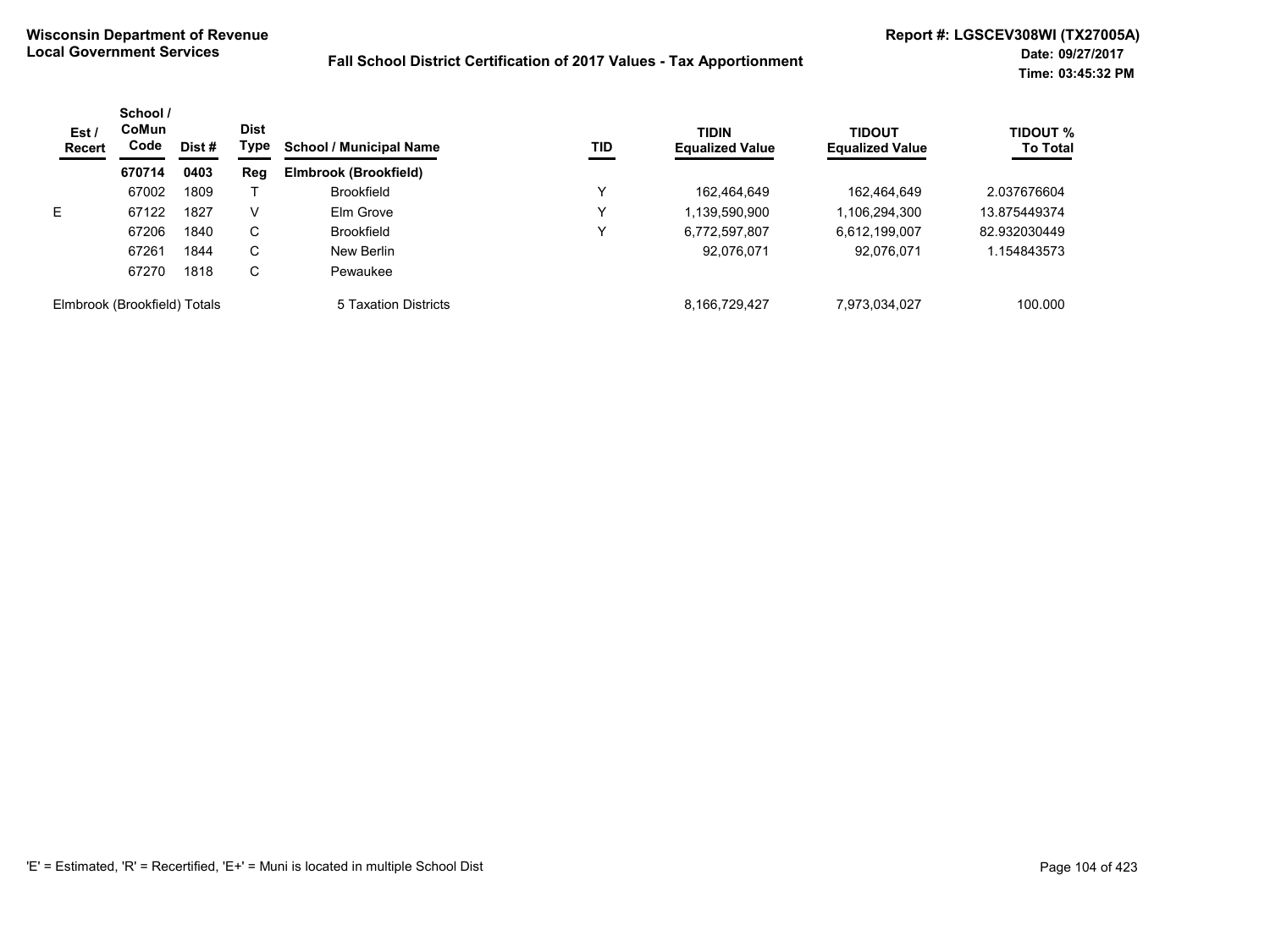| Est /<br><b>Recert</b> | School /<br>CoMun<br>Code | Dist# | <b>Dist</b><br>Type | <b>School / Municipal Name</b> | TID | <b>TIDIN</b><br><b>Equalized Value</b> | <b>TIDOUT</b><br><b>Equalized Value</b> | <b>TIDOUT %</b><br><b>To Total</b> |
|------------------------|---------------------------|-------|---------------------|--------------------------------|-----|----------------------------------------|-----------------------------------------|------------------------------------|
|                        | 471666                    | 0281  | Reg                 | <b>Elmwood</b>                 |     |                                        |                                         |                                    |
|                        | 17006                     | 0487  |                     | Eau Galle                      |     | 31,594,154                             | 31,594,154                              | 21.968195542                       |
|                        | 17014                     | 0491  |                     | Lucas                          |     | 1,146,401                              | 1,146,401                               | .797120927                         |
|                        | 17042                     | 0505  |                     | Weston                         |     | 22,502,566                             | 22,502,566                              | 15.646589875                       |
|                        | 47008                     | 1243  |                     | El Paso                        |     | 561,373                                | 561,373                                 | .390336511                         |
|                        | 47010                     | 1244  |                     | Gilman                         |     | 10,536                                 | 10,536                                  | .007325941                         |
|                        | 47024                     | 1251  |                     | Rock Elm                       |     | 34,289,001                             | 34,289,001                              | 23.841989215                       |
|                        | 47028                     | 1253  |                     | Spring Lake                    |     | 16,863,926                             | 16,863,926                              | 11.725904228                       |
|                        | 47034                     | 1256  |                     | <b>Union</b>                   |     | 224,745                                | 224,745                                 | .156270749                         |
|                        | 47122                     | 1259  | V                   | Elmwood                        | Υ   | 40,335,700                             | 36,625,000                              | 25.466267011                       |
| <b>Elmwood Totals</b>  |                           |       |                     | 9 Taxation Districts           |     | 147,528,402                            | 143,817,702                             | 100.000                            |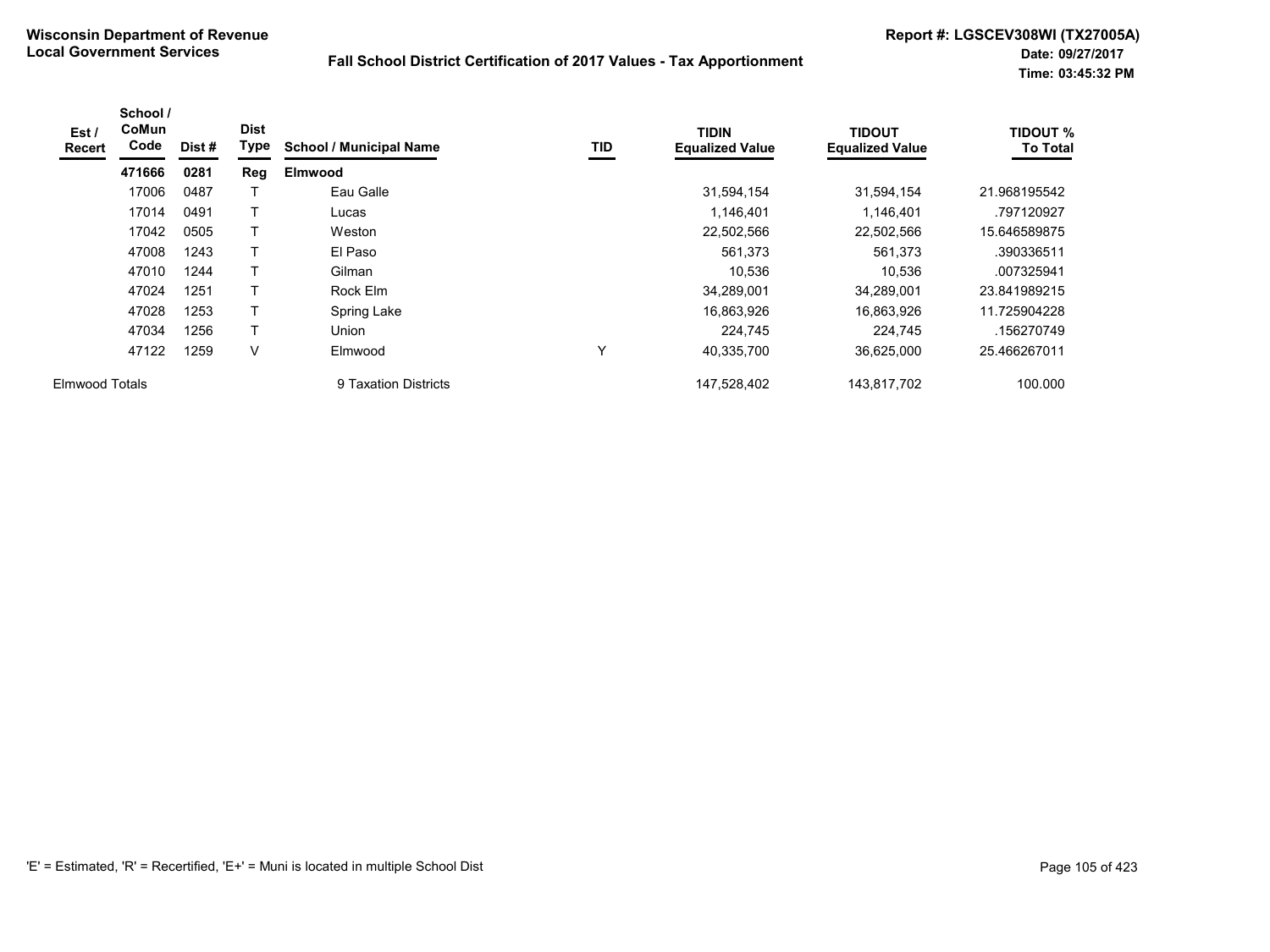| Est /<br>Recert | School /<br>CoMun<br>Code | Dist # | <b>Dist</b><br>Type | <b>School / Municipal Name</b> | TID<br><b>The Company's</b> | TIDIN<br><b>Equalized Value</b> | TIDOUT<br><b>Equalized Value</b> | TIDOUT %<br><b>To Total</b> |
|-----------------|---------------------------|--------|---------------------|--------------------------------|-----------------------------|---------------------------------|----------------------------------|-----------------------------|
|                 | 661687                    | 0394   | Elem                | Erin                           |                             |                                 |                                  |                             |
|                 | 66006                     | 1789   |                     | Erin.                          |                             | 419,183,792                     | 419.183.792                      | 100                         |
| Erin Totals     |                           |        |                     | Taxation Districts             |                             | 419,183,792                     | 419,183,792                      | 100.000                     |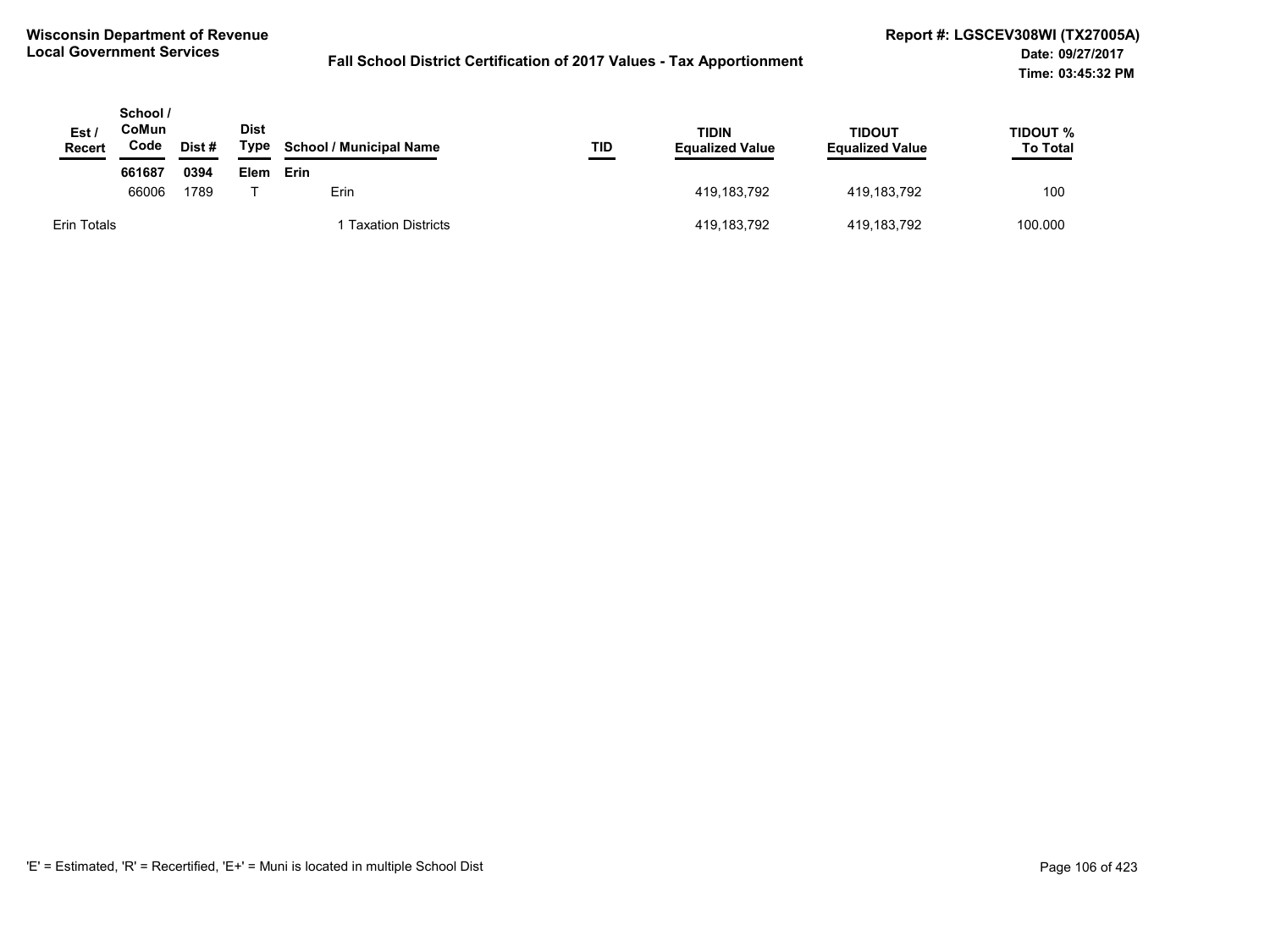| Est /<br><b>Recert</b>             | School /<br><b>CoMun</b><br>Code | Dist # | <b>Dist</b><br>Type | <b>School / Municipal Name</b> | TID | <b>TIDIN</b><br><b>Equalized Value</b> | <b>TIDOUT</b><br><b>Equalized Value</b> | <b>TIDOUT %</b><br><b>To Total</b> |
|------------------------------------|----------------------------------|--------|---------------------|--------------------------------|-----|----------------------------------------|-----------------------------------------|------------------------------------|
|                                    | 531694                           | 0319   | Reg                 | <b>Evansville Community</b>    |     |                                        |                                         |                                    |
|                                    | 13052                            | 0360   |                     | Rutland                        |     | 799.012                                | 799.012                                 | .10926772                          |
|                                    | 23006                            | 0649   |                     | <b>Brooklyn</b>                |     | 10.757.412                             | 10.757.412                              | 1.471114181                        |
|                                    | 53008                            | 1400   |                     | Center                         |     | 67,876,977                             | 67,876,977                              | 9.282416947                        |
|                                    | 53016                            | 1404   |                     | Janesville                     |     | 39.402.142                             | 39.402.142                              | 5.388382436                        |
|                                    | 53024                            | 1408   |                     | Magnolia                       |     | 48.745.907                             | 48.745.907                              | 6.666175384                        |
|                                    | 53032                            | 1412   |                     | Porter                         |     | 42,369,596                             | 42.369.596                              | 5.794192277                        |
|                                    | 53040                            | 1416   | T                   | Union                          |     | 162,500,746                            | 162,500,746                             | 22.222552406                       |
|                                    | 53222                            | 1422   | C                   | Evansville                     | v   | 370.948.600                            | 358,790,700                             | 49.065898649                       |
| <b>Evansville Community Totals</b> |                                  |        |                     | 8 Taxation Districts           |     | 743,400,392                            | 731,242,492                             | 100.000                            |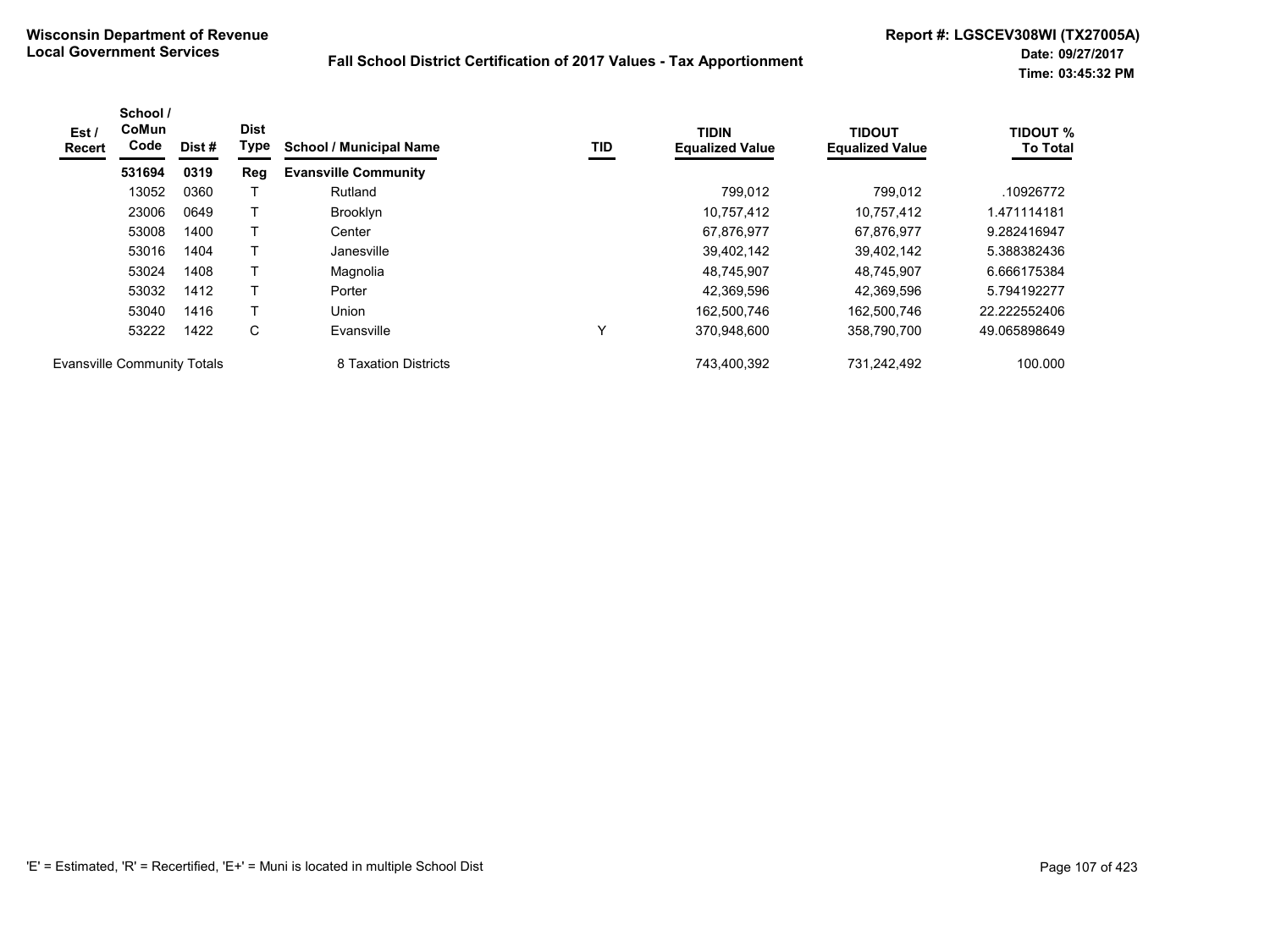| Est /<br><b>Recert</b>   | School /<br>CoMun<br>Code | Dist # | <b>Dist</b><br>Type | <b>School / Municipal Name</b> | TID | <b>TIDIN</b><br><b>Equalized Value</b> | <b>TIDOUT</b><br><b>Equalized Value</b> | <b>TIDOUT %</b><br><b>To Total</b> |
|--------------------------|---------------------------|--------|---------------------|--------------------------------|-----|----------------------------------------|-----------------------------------------|------------------------------------|
|                          | 181729                    | 0121   | Reg                 | <b>Fall Creek</b>              |     |                                        |                                         |                                    |
|                          | 18006                     | 0518   |                     | Clear Creek                    |     | 2.265.602                              | 2.265.602                               | .702123418                         |
|                          | 18012                     | 0521   |                     | Lincoln                        |     | 84,199,953                             | 84,199,953                              | 26.094061869                       |
|                          | 18014                     | 0522   |                     | Ludington                      |     | 48,653,485                             | 48,653,485                              | 15.078001857                       |
|                          | 18020                     | 0525   |                     | Seymour                        |     | 72.598.824                             | 72.598.824                              | 22.498803593                       |
|                          | 18024                     | 0527   |                     | Washington                     |     | 43,946,726                             | 43.946.726                              | 13.619349493                       |
|                          | 18127                     | 0530   | V                   | <b>Fall Creek</b>              |     | 79.802.900                             | 70,988,800                              | 21.999847663                       |
|                          | 18201                     | 0531   | С                   | Altoona                        |     | 102,008                                | 25,208                                  | .007812108                         |
| <b>Fall Creek Totals</b> |                           |        |                     | 7 Taxation Districts           |     | 331,569,498                            | 322,678,598                             | 100.000                            |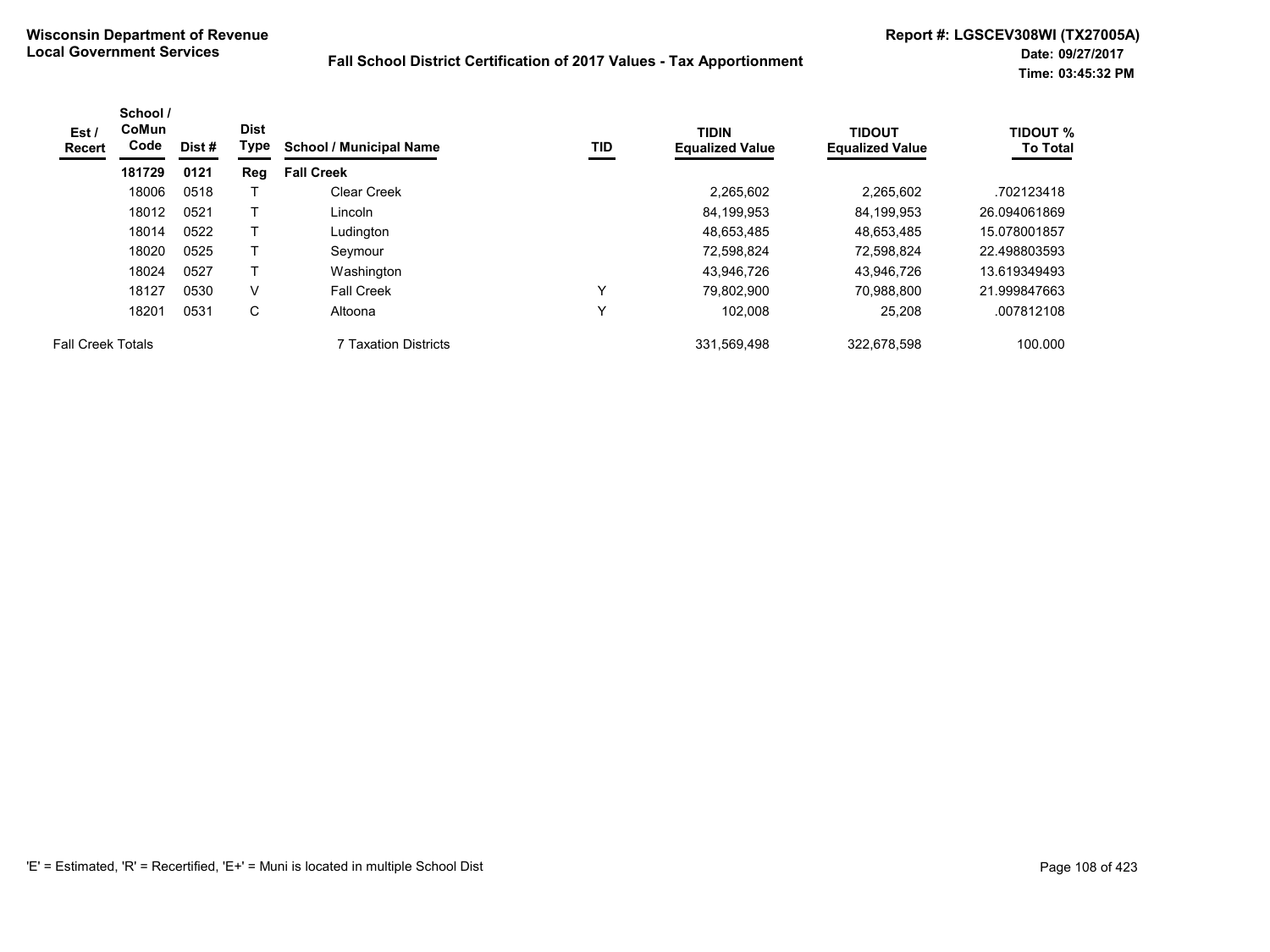| Est/<br>Recert           | School /<br>CoMun<br>Code | Dist # | <b>Dist</b><br>Type | <b>School / Municipal Name</b> | TID | <b>TIDIN</b><br><b>Equalized Value</b> | <b>TIDOUT</b><br><b>Equalized Value</b> | <b>TIDOUT %</b><br><b>To Total</b> |
|--------------------------|---------------------------|--------|---------------------|--------------------------------|-----|----------------------------------------|-----------------------------------------|------------------------------------|
|                          | 111736                    | 0070   | Reg                 | <b>Fall River</b>              |     |                                        |                                         |                                    |
|                          | 11006                     | 0279   |                     | Columbus                       |     | 4,780,217                              | 4.780.217                               | 1.859032424                        |
|                          | 11008                     | 0280   |                     | Courtland                      |     | 1,313,433                              | 1,313,433                               | .510795751                         |
|                          | 11014                     | 0283   |                     | <b>Fountain Prairie</b>        |     | 88,646,124                             | 88,646,124                              | 34.474589495                       |
|                          | 11016                     | 0284   |                     | Hampden                        |     | 298,687                                | 298,687                                 | .116159751                         |
|                          | 11030                     | 0291   |                     | Otsego                         |     | 2,792,055                              | 2.792.055                               | 1.085833713                        |
|                          | 11126                     | 0301   | V                   | <b>Fall River</b>              |     | 137,209,000                            | 137,209,000                             | 53.360753258                       |
|                          | 14008                     | 0400   |                     | Calamus                        |     | 21,074,265                             | 21.074.265                              | 8.195808254                        |
|                          | 14046                     | 0419   |                     | Westford                       |     | 1,020,895                              | 1,020,895                               | .397027354                         |
| <b>Fall River Totals</b> |                           |        |                     | 8 Taxation Districts           |     | 257,134,676                            | 257,134,676                             | 100.000                            |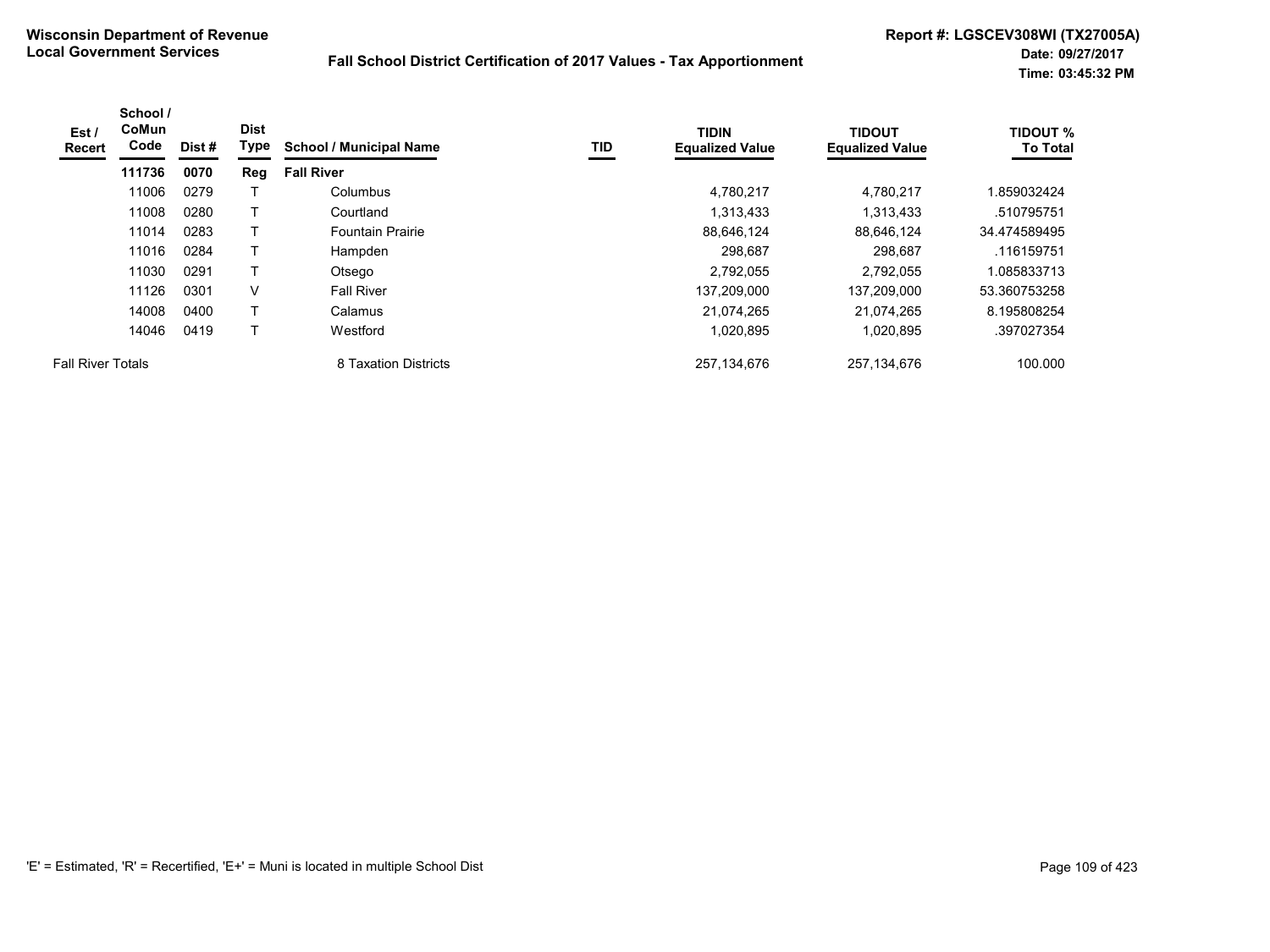| Est/<br>Recert                    | School /<br>CoMun<br>Code | Dist # | <b>Dist</b><br>Type   | <b>School / Municipal Name</b> | TID         | <b>TIDIN</b><br><b>Equalized Value</b> | <b>TIDOUT</b><br><b>Equalized Value</b> | <b>TIDOUT %</b><br><b>To Total</b> |
|-----------------------------------|---------------------------|--------|-----------------------|--------------------------------|-------------|----------------------------------------|-----------------------------------------|------------------------------------|
|                                   | 221813                    | 0137   | Reg                   | <b>Fennimore Community</b>     |             |                                        |                                         |                                    |
| $E+$                              | 22010                     | 0598   |                       | Castle Rock                    |             | 2,516,413                              | 2,516,413                               | 1.006658856                        |
| $E+$                              | 22012                     | 0599   |                       | Clifton                        |             | 2,187,632                              | 2,187,632                               | .875134219                         |
|                                   | 22016                     | 0601   |                       | Fennimore                      |             | 34,841,000                             | 34,841,000                              | 13.937696708                       |
|                                   | 22024                     | 0605   |                       | <b>Hickory Grove</b>           |             | 13,698,165                             | 13,698,165                              | 5.479775816                        |
|                                   | 22028                     | 0607   |                       | Liberty                        |             | 31,711,764                             | 31,711,764                              | 12.685885844                       |
|                                   | 22034                     | 0610   |                       | Marion                         |             | 4,623,697                              | 4,623,697                               | 1.849650884                        |
|                                   | 22038                     | 0612   |                       | Mount Hope                     |             | 898,426                                | 898,426                                 | .359403837                         |
|                                   | 22040                     | 0613   |                       | Mount Ida                      |             | 32,188,700                             | 32,188,700                              | 12.876677995                       |
|                                   | 22044                     | 0615   |                       | North Lancaster                |             | 7,988,997                              | 7,988,997                               | 3.195896133                        |
|                                   | 22062                     | 0624   |                       | Wingville                      |             | 7,246,877                              | 7,246,877                               | 2.899020513                        |
|                                   | 22064                     | 0625   |                       | Woodman                        |             | 448,070                                | 448,070                                 | .179244676                         |
|                                   | 22226                     | 0643   | С                     | Fennimore                      | Y           | 112,825,700                            | 111,627,000                             | 44.654954518                       |
| <b>Fennimore Community Totals</b> |                           |        | 12 Taxation Districts |                                | 251,175,441 | 249,976,741                            | 100.000                                 |                                    |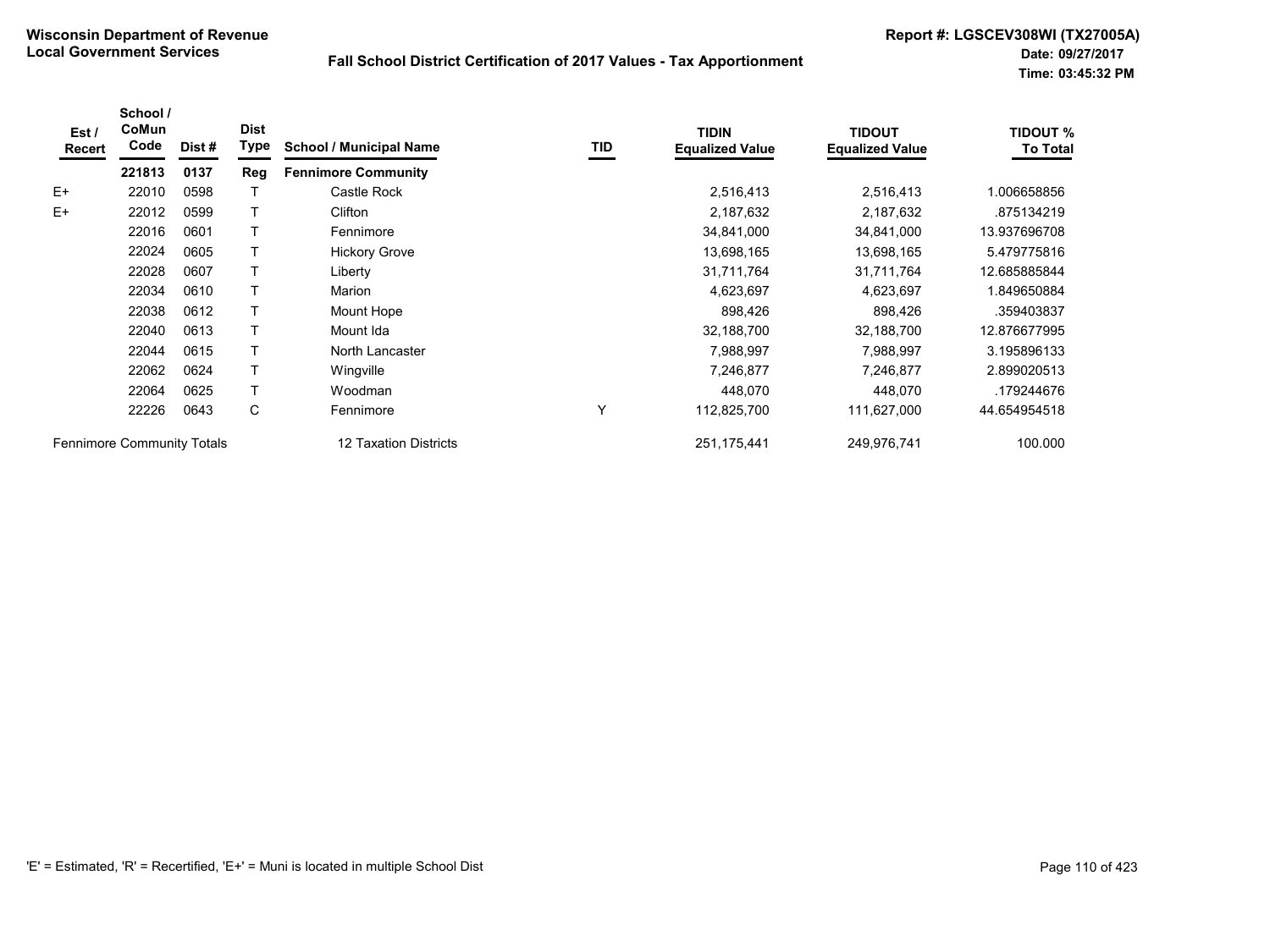| Est/<br><b>Recert</b>  | School /<br>CoMun<br>Code | Dist# | <b>Dist</b><br><b>Type</b> | <b>School / Municipal Name</b> | TID | <b>TIDIN</b><br><b>Equalized Value</b> | <b>TIDOUT</b><br><b>Equalized Value</b> | <b>TIDOUT %</b><br><b>To Total</b> |
|------------------------|---------------------------|-------|----------------------------|--------------------------------|-----|----------------------------------------|-----------------------------------------|------------------------------------|
|                        | 545757                    | 0325  | Reg                        | Flambeau                       |     |                                        |                                         |                                    |
|                        | 09036                     | 0216  |                            | Ruby                           |     | 2,337,165                              | 2,337,165                               | .808346858                         |
|                        | 50014                     | 1338  | Τ                          | Georgetown                     |     | 1,370,805                              | 1,370,805                               | 474115398                          |
|                        | 50022                     | 1342  | T                          | Kennan                         |     | 4,671,347                              | 4,671,347                               | 1.615661996                        |
|                        | 54006                     | 1428  | $\top$                     | <b>Big Falls</b>               |     | 12,497,100                             | 12,497,100                              | 4.322327056                        |
|                        | 54008                     | 1429  | $\mathsf{T}$               | Cedar Rapids                   |     | 3,663,800                              | 3,663,800                               | 1.267185336                        |
|                        | 54010                     | 1430  | $\top$                     | Dewey                          |     | 71,705,800                             | 71,705,800                              | 24.800627299                       |
|                        | 54012                     | 1431  | T                          | Flambeau                       |     | 7,654,683                              | 7,654,683                               | 2.647497694                        |
| $E+$                   | 54014                     | 1432  | T                          | Grant                          |     | 3,841,998                              | 3,841,998                               | 1.328818038                        |
|                        | 54016                     | 1433  | T                          | Grow                           |     | 19,750,402                             | 19,750,402                              | 6.831000547                        |
|                        | 54018                     | 1434  | T                          | Hawkins                        |     | 15,054,666                             | 15,054,666                              | 5.206903215                        |
|                        | 54022                     | 1436  | $\mathsf{T}$               | Lawrence                       |     | 20,906,592                             | 20,906,592                              | 7.230887826                        |
| $E+$                   | 54024                     | 1437  | Τ                          | Marshall                       |     | 27,441,819                             | 27,441,819                              | 9.491203298                        |
|                        | 54028                     | 1439  | T                          | Richland                       |     | 20,128,000                             | 20,128,000                              | 6.96159901                         |
|                        | 54032                     | 1441  | T                          | South Fork                     |     | 11,610,000                             | 11,610,000                              | 4.015508968                        |
|                        | 54040                     | 1445  | T                          | True                           |     | 16,684,200                             | 16,684,200                              | 5.770504283                        |
|                        | 54046                     | 1448  | T                          | Willard                        |     | 1,739,772                              | 1,739,772                               | .601728688                         |
|                        | 54111                     | 1451  | $\vee$                     | Conrath                        |     | 3,146,200                              | 3,146,200                               | 1.088164885                        |
|                        | 54131                     | 1452  | $\vee$                     | Glen Flora                     | Υ   | 5,320,200                              | 2,867,900                               | .991910264                         |
|                        | 54136                     | 1453  | $\vee$                     | Hawkins                        | Y   | 13,006,900                             | 12,489,900                              | 4.319836818                        |
|                        | 54141                     | 1454  | $\vee$                     | Ingram                         |     | 1,790,400                              | 1,790,400                               | .619239212                         |
|                        | 54181                     | 1455  | $\vee$                     | Sheldon                        |     | 9,344,500                              | 9,344,500                               | 3.231948626                        |
|                        | 54186                     | 1456  | V                          | Tony                           |     | 4,254,100                              | 4,254,100                               | 1.471350276                        |
|                        | 60030                     | 1640  | $\mathsf{T}$               | Mckinley                       |     | 14, 177, 828                           | 14, 177, 828                            | 4.903634408                        |
| <b>Flambeau Totals</b> |                           |       |                            | 23 Taxation Districts          |     | 292,098,277                            | 289,128,977                             | 100.000                            |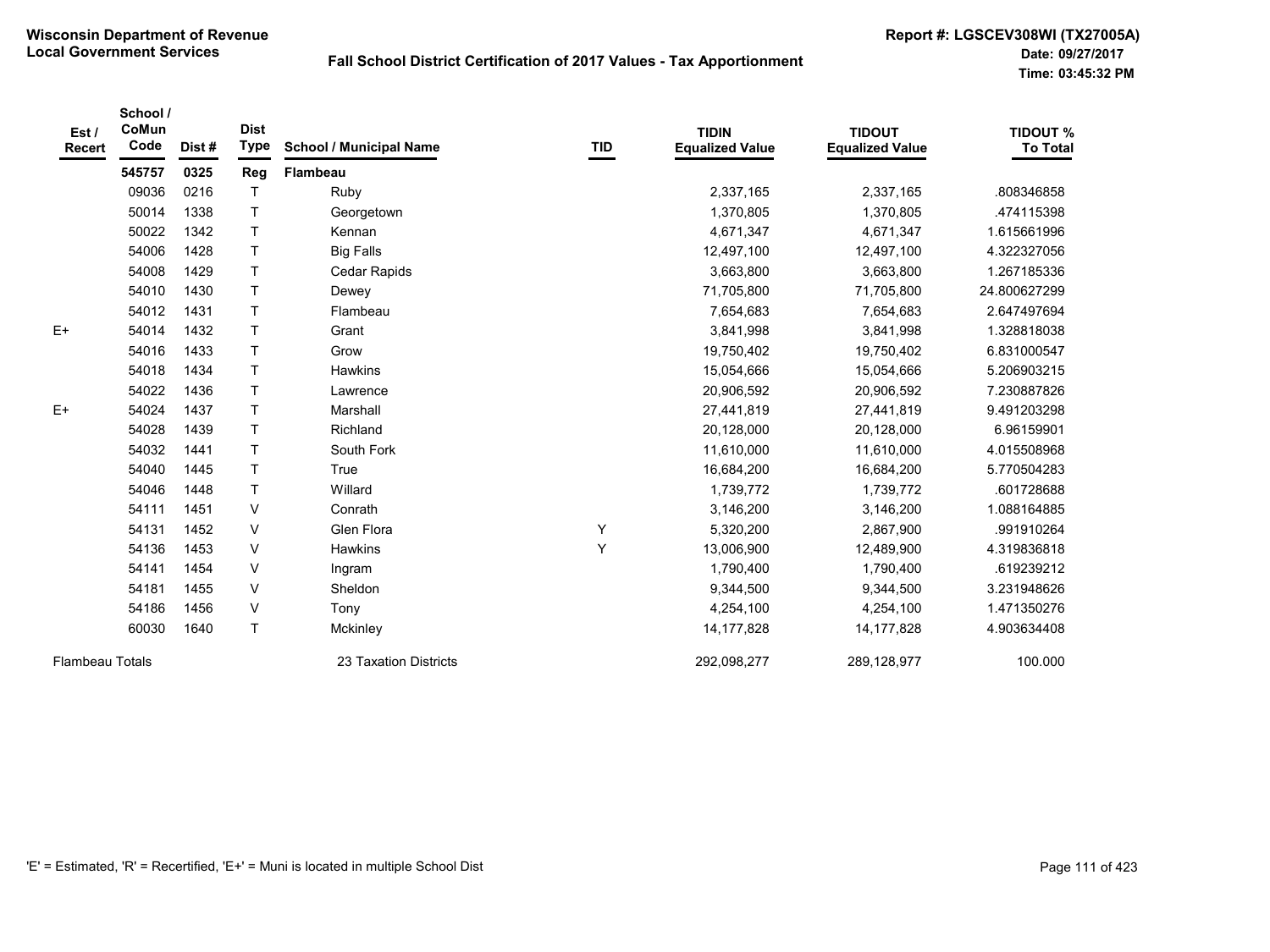| Est/<br>Recert                | School /<br>CoMun<br>Code | Dist #               | <b>Dist</b><br>Type | <b>School / Municipal Name</b> | TID         | <b>TIDIN</b><br><b>Equalized Value</b> | <b>TIDOUT</b><br><b>Equalized Value</b> | <b>TIDOUT %</b><br><b>To Total</b> |
|-------------------------------|---------------------------|----------------------|---------------------|--------------------------------|-------------|----------------------------------------|-----------------------------------------|------------------------------------|
|                               | 191855                    | 0122                 | Reg                 | <b>Florence County</b>         |             |                                        |                                         |                                    |
| E.                            | 19002                     | 0535                 |                     | Aurora                         |             | 70,696,100                             | 70.696.100                              | 11.326074526                       |
| E.                            | 19004                     | 0536                 |                     | Commonwealth                   |             | 47.464.900                             | 47.464.900                              | 7.604252495                        |
| E.                            | 19006                     | 0537                 |                     | Fence                          |             | 38.109.100                             | 38.109.100                              | 6.105379317                        |
|                               | 19008                     | 0538                 |                     | Fern                           |             | 47,745,400                             | 47,745,400                              | 7.649190814                        |
| E.                            | 19010                     | 0539                 |                     | Florence                       | Y           | 309,291,100                            | 305,874,200                             | 49.003466739                       |
|                               | 19012                     | 0540                 |                     | Homestead                      |             | 45,462,700                             | 45.462.700                              | 7.283484214                        |
|                               | 19014                     | 0541                 |                     | Long Lake                      |             | 40.983.800                             | 40.983.800                              | 6.565929                           |
| E.                            | 19016                     | 0542                 |                     | Tipler                         |             | 27,852,700                             | 27,852,700                              | 4.462222894                        |
| <b>Florence County Totals</b> |                           | 8 Taxation Districts |                     | 627,605,800                    | 624,188,900 | 100.000                                |                                         |                                    |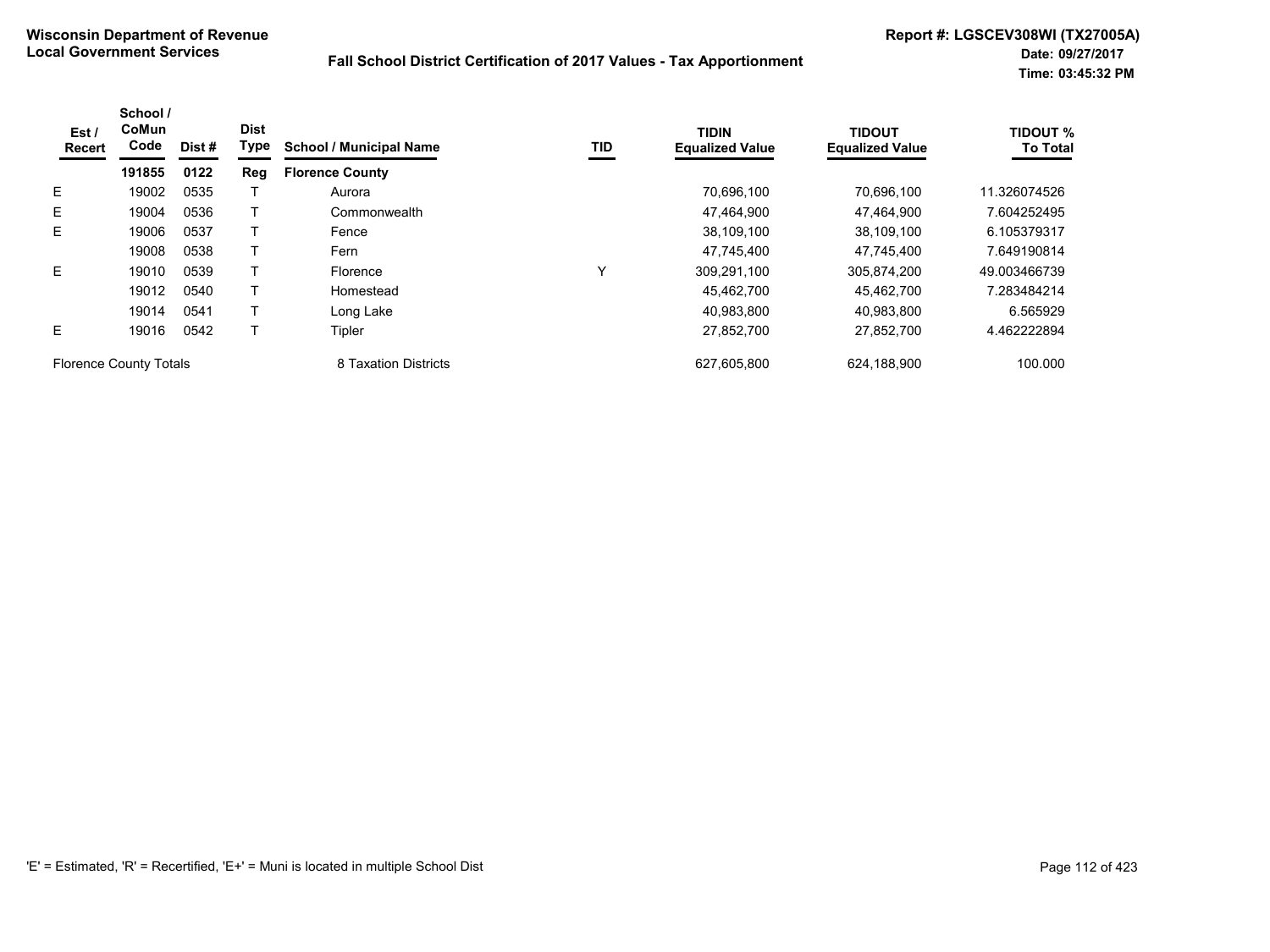| Est/<br><b>Recert</b> | School /<br><b>CoMun</b><br>Code | <b>Dist</b><br>Dist # |     | Type<br>TID<br><b>School / Municipal Name</b> | <b>TIDIN</b><br><b>Equalized Value</b> | <b>TIDOUT</b><br><b>Equalized Value</b> | <b>TIDOUT %</b><br><b>To Total</b> |              |
|-----------------------|----------------------------------|-----------------------|-----|-----------------------------------------------|----------------------------------------|-----------------------------------------|------------------------------------|--------------|
|                       | 201862                           | 0124                  | Reg | <b>Fond Du Lac</b>                            |                                        |                                         |                                    |              |
|                       | 20008                            | 0547                  |     | Byron                                         |                                        | 26,555,146                              | 26,555,146                         | .731372369   |
|                       | 20012                            | 0549                  |     | Eden                                          |                                        | 2.206.873                               | 2.206.873                          | .06078091    |
|                       | 20016                            | 0551                  |     | Empire                                        |                                        | 279.400.743                             | 279.400.743                        | 7.695155712  |
|                       | 20018                            | 0552                  |     | Fond Du Lac                                   |                                        | 247,960,887                             | 247.960.887                        | 6.8292504    |
|                       | 20040                            | 0563                  |     | Taycheedah                                    |                                        | 435.251.237                             | 435.251.237                        | 11.987534488 |
|                       | 20226                            | 0574                  | C   | Fond Du Lac                                   | v                                      | 2,742,312,372                           | 2,639,490,472                      | 72.69590612  |
| Fond Du Lac Totals    |                                  |                       |     | 6 Taxation Districts                          |                                        | 3,733,687,258                           | 3,630,865,358                      | 100.000      |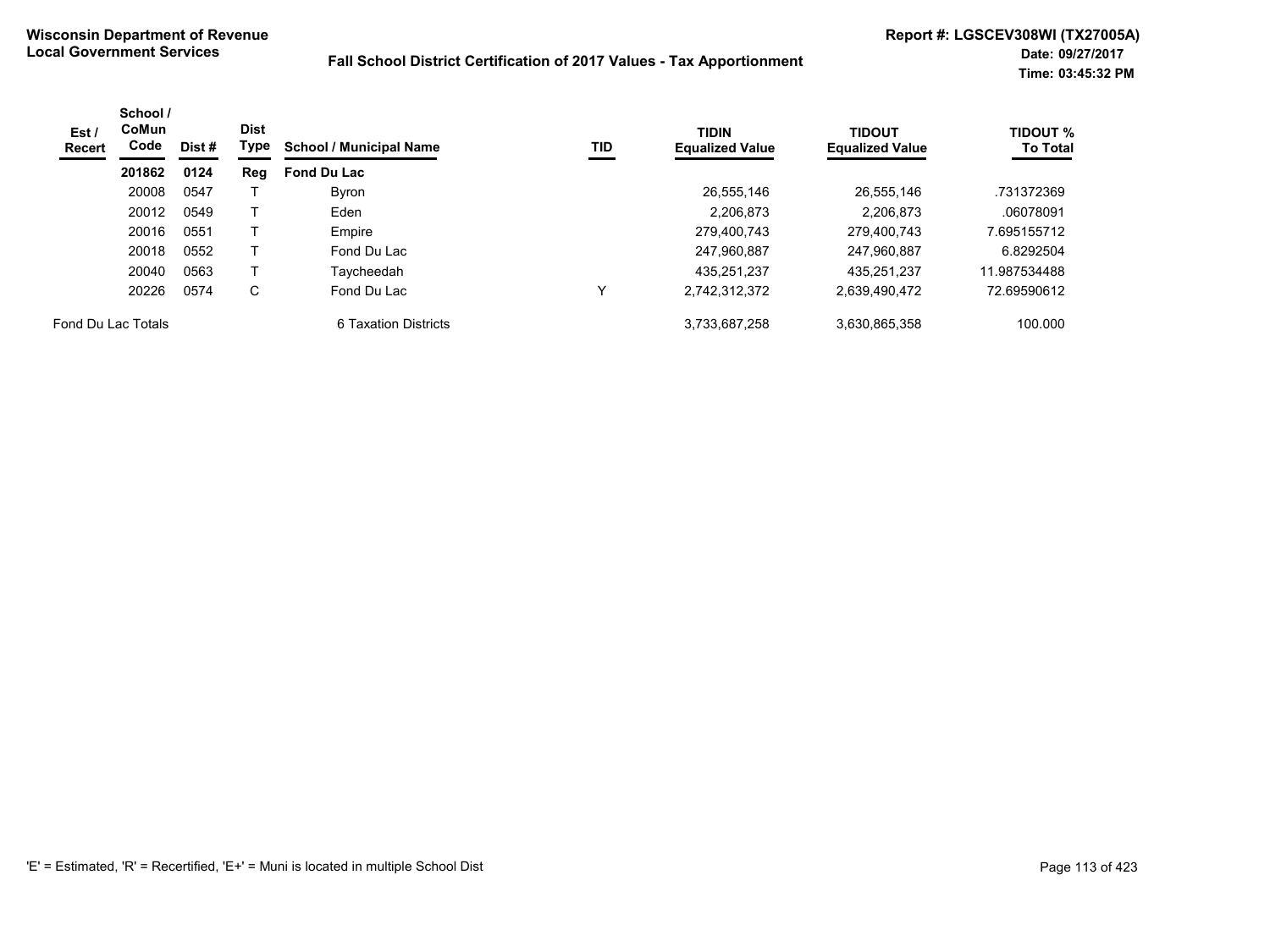| Est/<br><b>Recert</b> | School /<br>CoMun<br>Code | Dist # | <b>Dist</b><br>Type | <b>TIDIN</b><br><b>School / Municipal Name</b><br>TID | <b>Equalized Value</b> | TIDOUT<br><b>Equalized Value</b> | TIDOUT %<br><b>To Total</b> |              |
|-----------------------|---------------------------|--------|---------------------|-------------------------------------------------------|------------------------|----------------------------------|-----------------------------|--------------|
|                       | 641870                    | 0378   | Elem                | Fontana J 8                                           |                        |                                  |                             |              |
|                       | 64006                     | 1733   |                     | Delavan                                               |                        | 94,259,192                       | 94.259.192                  | 8.019421166  |
|                       | 64030                     | 1745   |                     | Walworth                                              |                        | 77,863,505                       | 77.863.505                  | 6.624502362  |
|                       | 64126                     | 1749   | v                   | Fontana                                               |                        | 1.054.283.681                    | 1.003.263.781               | 85.356076472 |
| Fontana J 8 Totals    |                           |        |                     | 3 Taxation Districts                                  |                        | 1,226,406,378                    | 1,175,386,478               | 100.000      |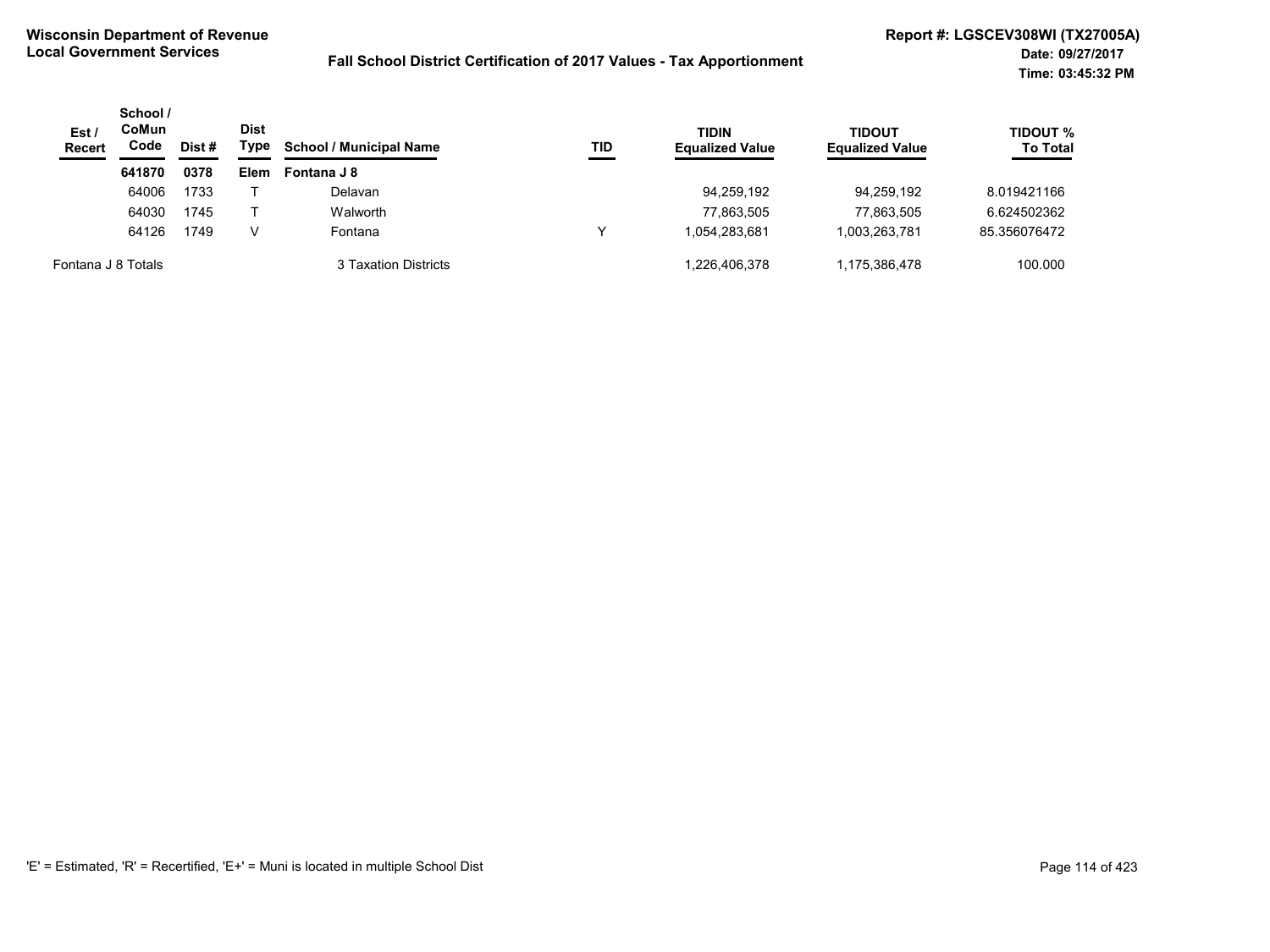| Est /<br><b>Recert</b>      | School /<br><b>CoMun</b><br>Code | Dist# | <b>Dist</b><br>Type | <b>School / Municipal Name</b> | TID | TIDIN<br><b>Equalized Value</b> | <b>TIDOUT</b><br><b>Equalized Value</b> | <b>TIDOUT %</b><br><b>To Total</b> |
|-----------------------------|----------------------------------|-------|---------------------|--------------------------------|-----|---------------------------------|-----------------------------------------|------------------------------------|
|                             | 281883                           | 0164  | Reg                 | <b>Fort Atkinson</b>           |     |                                 |                                         |                                    |
|                             | 28004                            | 0761  |                     | Cold Spring                    |     | 12.538.759                      | 12,538,759                              | .854925389                         |
|                             | 28010                            | 0764  |                     | <b>Hebron</b>                  |     | 75,791,018                      | 75,791,018                              | 5.167629873                        |
|                             | 28014                            | 0766  |                     | <b>Jefferson</b>               |     | 43,734,191                      | 43,734,191                              | 2.981911549                        |
|                             | 28016                            | 0767  |                     | Koshkonong                     |     | 349,399,082                     | 349,399,082                             | 23.822943421                       |
|                             | 28022                            | 0770  |                     | Oakland                        |     | 43,166,520                      | 43,166,520                              | 2.943206255                        |
|                             | 28024                            | 0771  |                     | Palmyra                        |     | 1,674,435                       | 1,674,435                               | .114167359                         |
|                             | 28028                            | 0773  |                     | Sumner                         |     | 65,718,869                      | 65,718,869                              | 4.480884406                        |
| E.                          | 28226                            | 0780  | C                   | Fort Atkinson                  | v   | 903,920,400                     | 871,366,000                             | 59.412013329                       |
|                             | 53022                            | 1407  |                     | Lima                           |     | 3,260,632                       | 3,260,632                               | .222318419                         |
| <b>Fort Atkinson Totals</b> |                                  |       |                     | 9 Taxation Districts           |     | 1,499,203,906                   | 1,466,649,506                           | 100.000                            |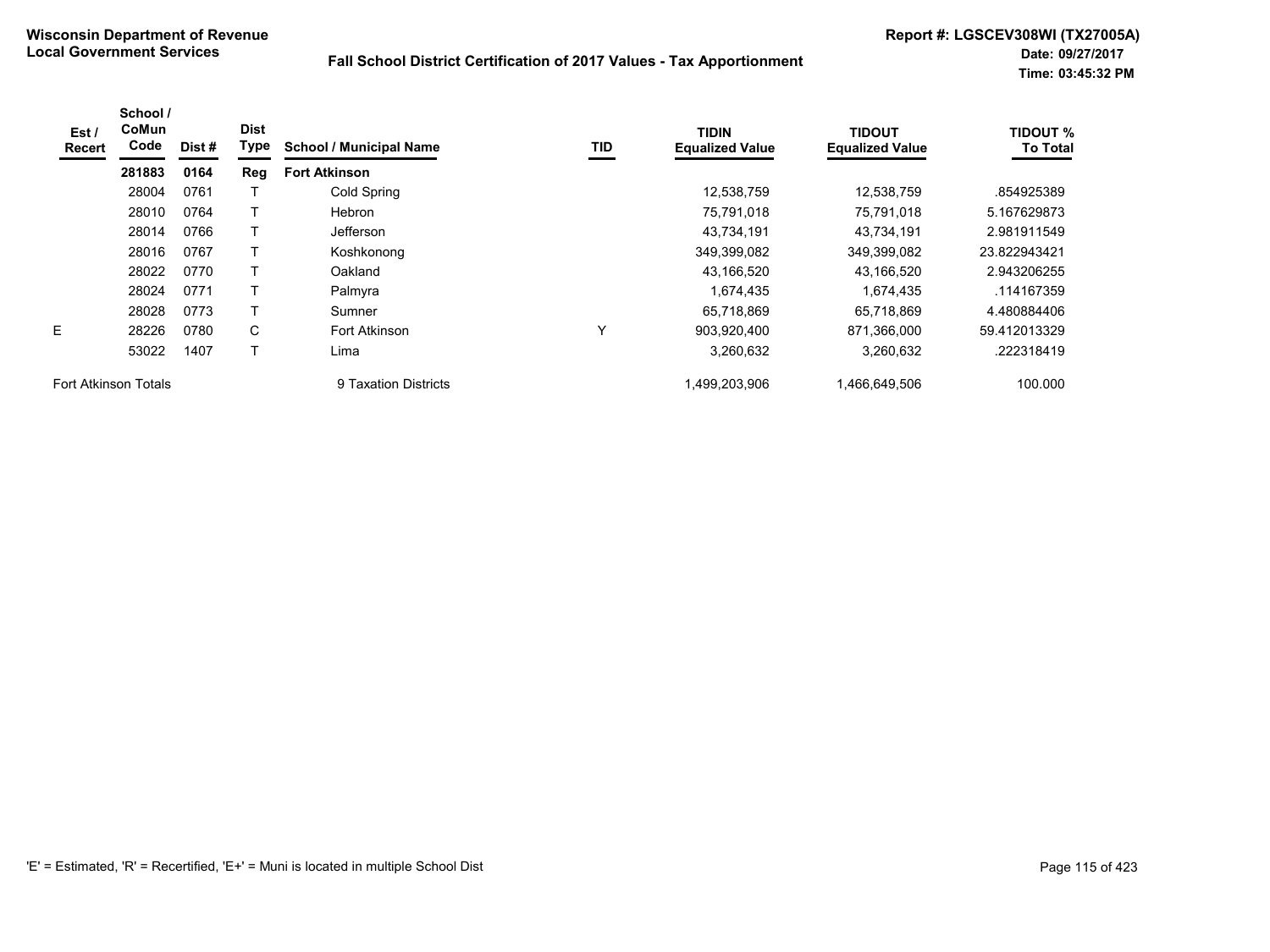| Est/<br><b>Recert</b> | School /<br>CoMun<br>Code | Dist # | <b>Dist</b><br>Type | <b>School / Municipal Name</b> | TID | <b>TIDIN</b><br><b>Equalized Value</b> | <b>TIDOUT</b><br><b>Equalized Value</b> | <b>TIDOUT %</b><br><b>To Total</b> |
|-----------------------|---------------------------|--------|---------------------|--------------------------------|-----|----------------------------------------|-----------------------------------------|------------------------------------|
|                       | 401890                    | 0235   | <b>Elem</b>         | Fox Point J 2                  |     |                                        |                                         |                                    |
|                       | 40106                     | 1071   | V                   | Bayside                        |     | 322.513.245                            | 322.513.245                             | 25.748306716                       |
| $E+$                  | 40126                     | 1073   | V                   | Fox Point                      |     | 903,342,843                            | 903.342.843                             | 72.119669354                       |
|                       | 45105                     | 1217   | V                   | Bayside                        |     | 26.704.900                             | 26.704.900                              | 2.13202393                         |
| Fox Point J 2 Totals  |                           |        |                     | 3 Taxation Districts           |     | .252.560.988                           | 1,252,560,988                           | 100.000                            |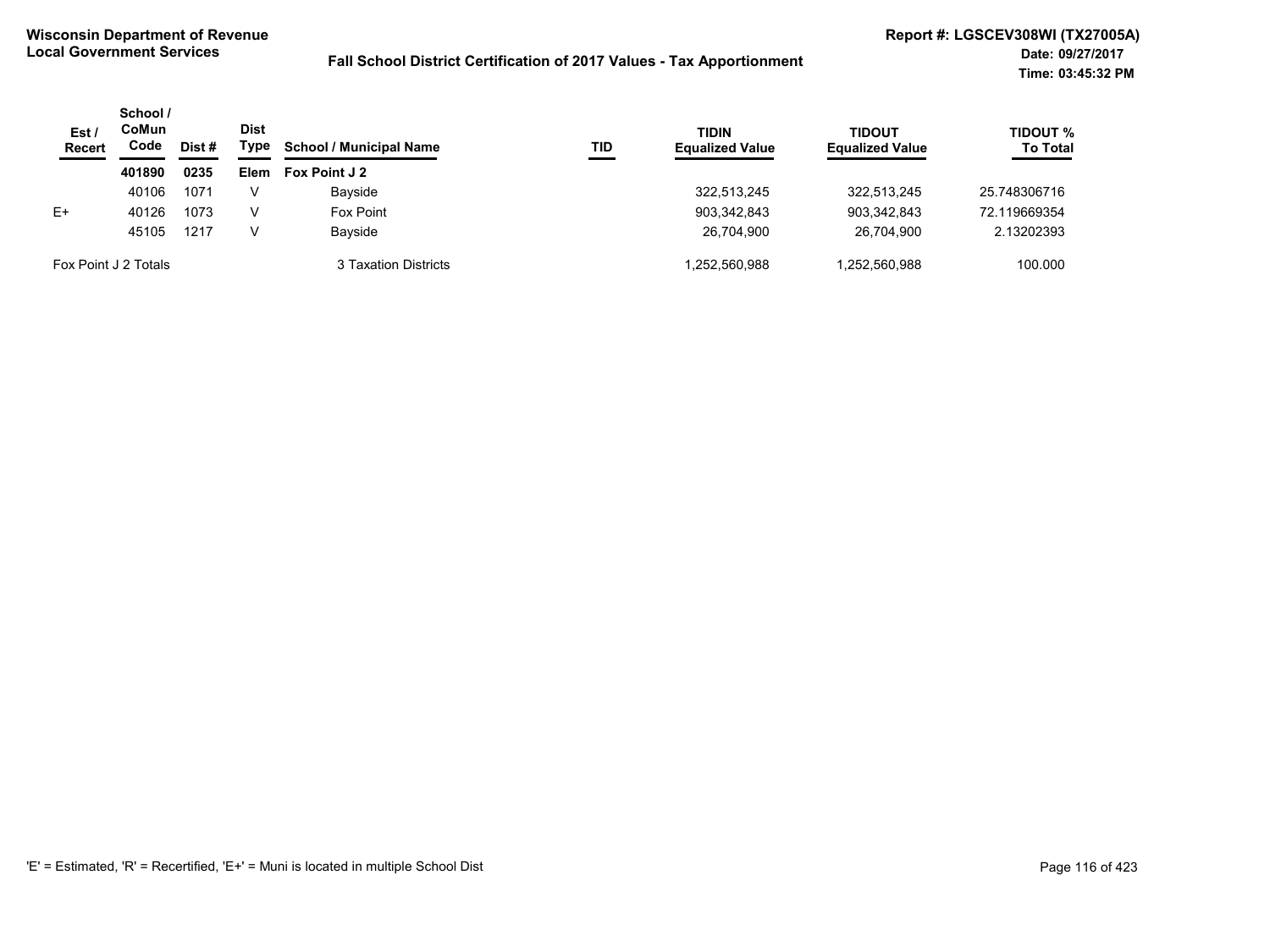| Est /<br>Recert               | School /<br>CoMun<br>Code | Dist # | <b>Dist</b><br>Type | <b>School / Municipal Name</b> | TID | <b>TIDIN</b><br><b>Equalized Value</b> | TIDOUT<br><b>Equalized Value</b> | TIDOUT %<br><b>To Total</b> |
|-------------------------------|---------------------------|--------|---------------------|--------------------------------|-----|----------------------------------------|----------------------------------|-----------------------------|
|                               | 401900                    | 0237   | Rea                 | <b>Franklin Public</b>         |     |                                        |                                  |                             |
| $E+$                          | 40226                     | 1081   | C.                  | Franklin                       | v   | 2.920.128.579                          | 2,918,917,079                    | 100                         |
| <b>Franklin Public Totals</b> |                           |        |                     | <b>Taxation Districts</b>      |     | 2,920,128,579                          | 2,918,917,079                    | 100.000                     |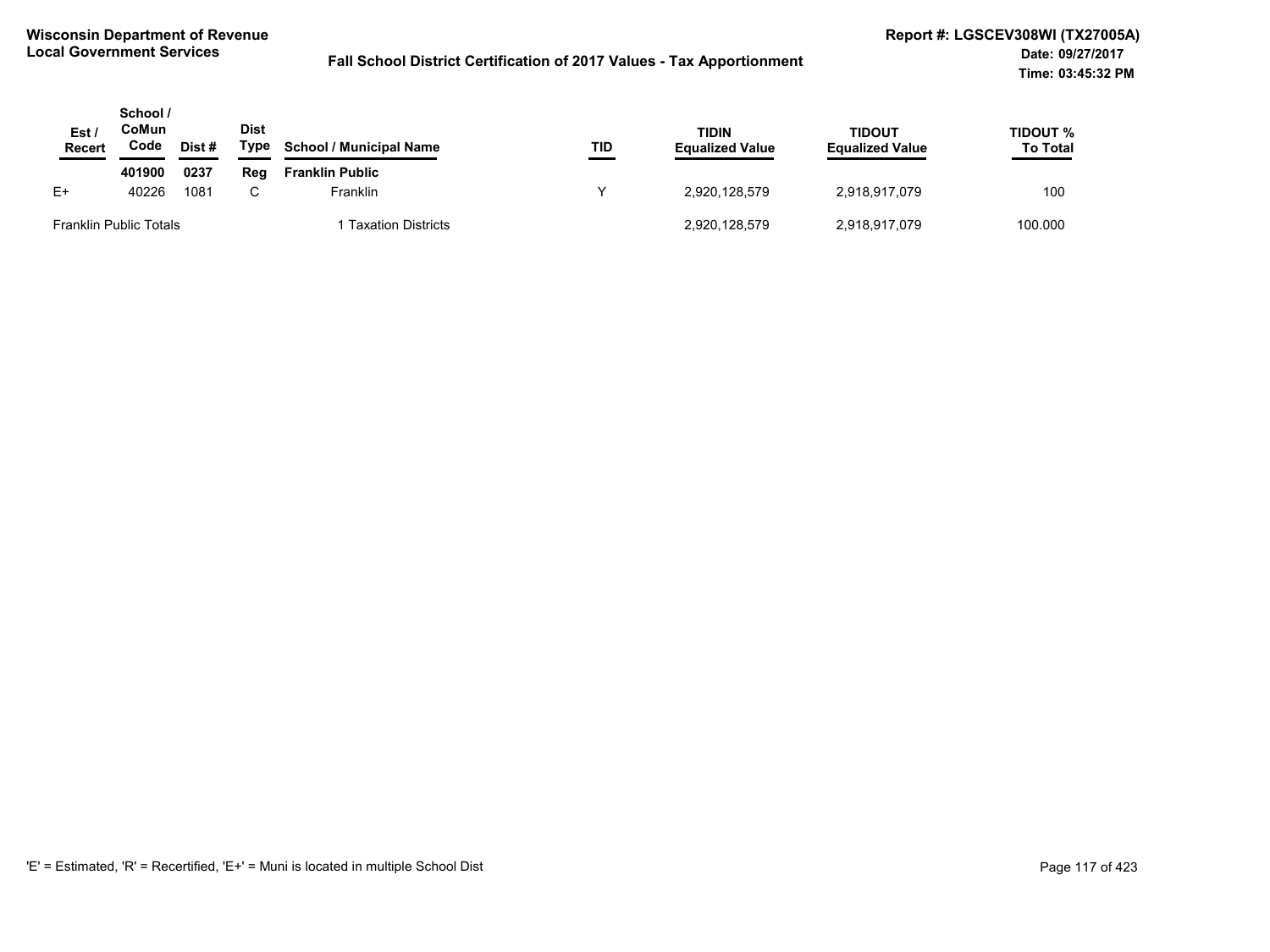| Est/<br>Recert         | School /<br>CoMun<br>Code | Dist # | <b>Dist</b><br>Type | <b>School / Municipal Name</b> | TID | <b>TIDIN</b><br><b>Equalized Value</b> | TIDOUT<br><b>Equalized Value</b> | <b>TIDOUT %</b><br><b>To Total</b> |
|------------------------|---------------------------|--------|---------------------|--------------------------------|-----|----------------------------------------|----------------------------------|------------------------------------|
|                        | 481939                    | 0290   | Reg                 | <b>Frederic</b>                |     |                                        |                                  |                                    |
|                        | 07006                     | 0156   |                     | Daniels                        |     | 11,886,488                             | 11,886,488                       | 3.972052561                        |
| $E+$                   | 07034                     | 0170   |                     | Trade Lake                     |     | 70,139,358                             | 70,139,358                       | 23.438143931                       |
|                        | 48012                     | 1271   |                     | Bone Lake                      |     | 10,307,665                             | 10,307,665                       | 3.444464602                        |
| E.                     | 48014                     | 1272   |                     | Clam Falls                     |     | 51,377,800                             | 51,377,800                       | 17.168681117                       |
|                        | 48030                     | 1280   |                     | Laketown                       |     | 1,187,357                              | 1,187,357                        | .396773581                         |
|                        | 48034                     | 1282   |                     | Lorain                         |     | 25,785,800                             | 25,785,800                       | 8.616721182                        |
|                        | 48036                     | 1283   |                     | Luck                           |     | 15,757,606                             | 15,757,606                       | 5.265646108                        |
|                        | 48038                     | 1284   |                     | Mckinley                       |     | 147,865                                | 147,865                          | .049411361                         |
|                        | 48048                     | 1289   |                     | West Sweden                    |     | 57,396,200                             | 57,396,200                       | 19.17982193                        |
|                        | 48126                     | 1295   | V                   | Frederic                       | Υ   | 55,266,900                             | 55,266,900                       | 18.468283625                       |
| <b>Frederic Totals</b> |                           |        |                     | 10 Taxation Districts          |     | 299,253,039                            | 299,253,039                      | 100.000                            |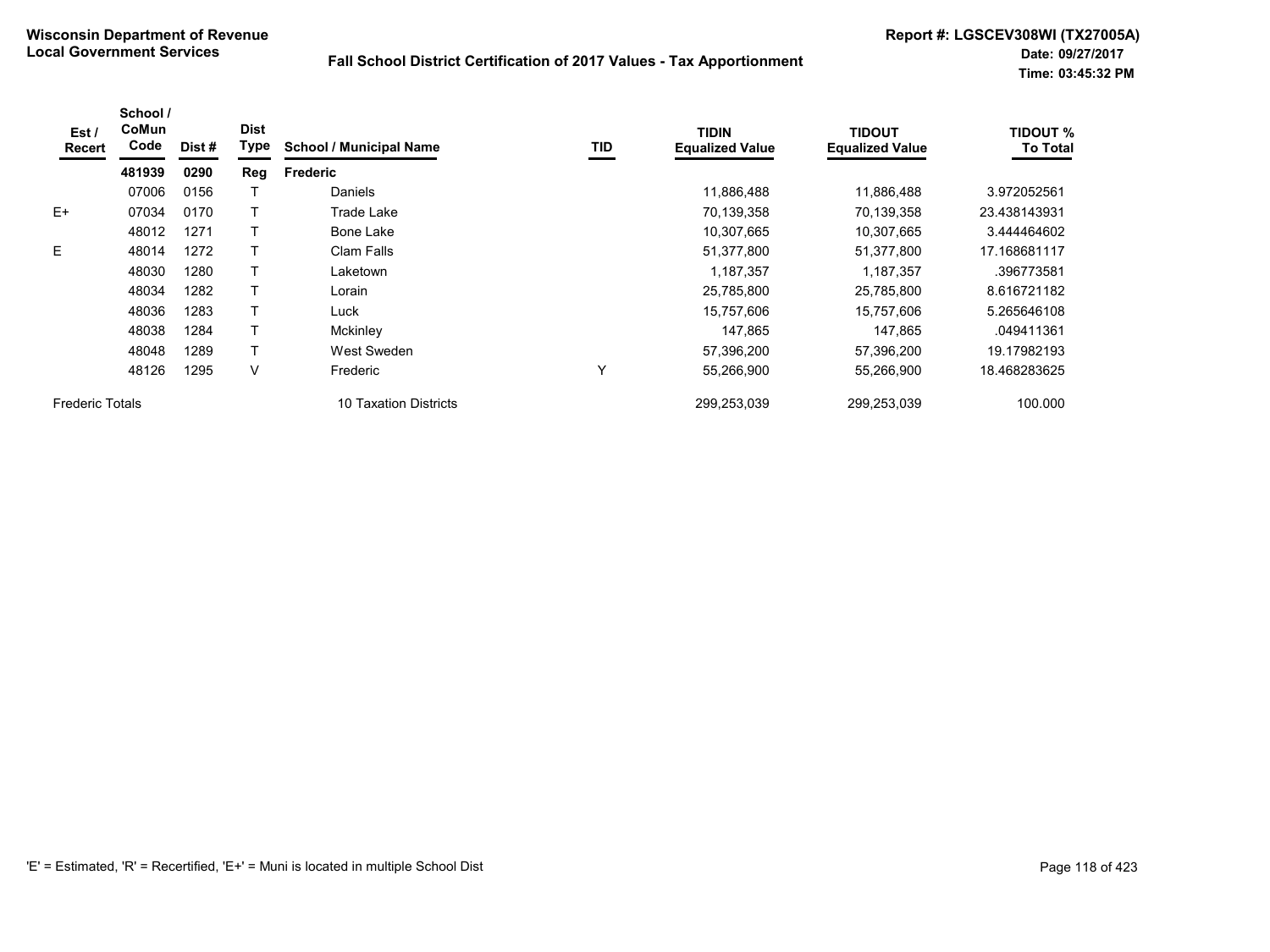| Est /<br><b>Recert</b> | School /<br><b>CoMun</b><br>Code | Dist#        | <b>Dist</b><br>Type | <b>School / Municipal Name</b> | TID        | <b>TIDIN</b><br><b>Equalized Value</b> | <b>TIDOUT</b><br><b>Equalized Value</b> | <b>TIDOUT %</b><br><b>To Total</b> |
|------------------------|----------------------------------|--------------|---------------------|--------------------------------|------------|----------------------------------------|-----------------------------------------|------------------------------------|
|                        | 441953                           | 0266         | Reg                 | <b>Freedom Area</b>            |            |                                        |                                         |                                    |
| E+                     | 44008                            | 1181         |                     | Center                         |            | 161,510,834                            | 161,510,834                             | 18.677093184                       |
|                        | 44018                            | 1186         |                     | Freedom                        | Υ          | 508,767,400                            | 508,669,700                             | 58.82250219                        |
|                        | 44026<br>44034                   | 1190<br>1194 |                     | Kaukauna<br>Oneida             | 26,458,537 | 26,458,537                             | 3.059661998                             |                                    |
|                        |                                  |              |                     |                                |            | 63.642.019                             | 63.642.019                              | 7.35955533                         |
|                        | 44036                            | 1195         |                     | Osborn                         |            | 7,477,757                              | 7,477,757                               | .864726909                         |
|                        | 44201                            | 1206         | С                   | Appleton                       | ν          | 96,994,744                             | 96.994.744                              | 11.216460389                       |
| Freedom Area Totals    |                                  |              |                     | 6 Taxation Districts           |            | 864.851.291                            | 864.753.591                             | 100.000                            |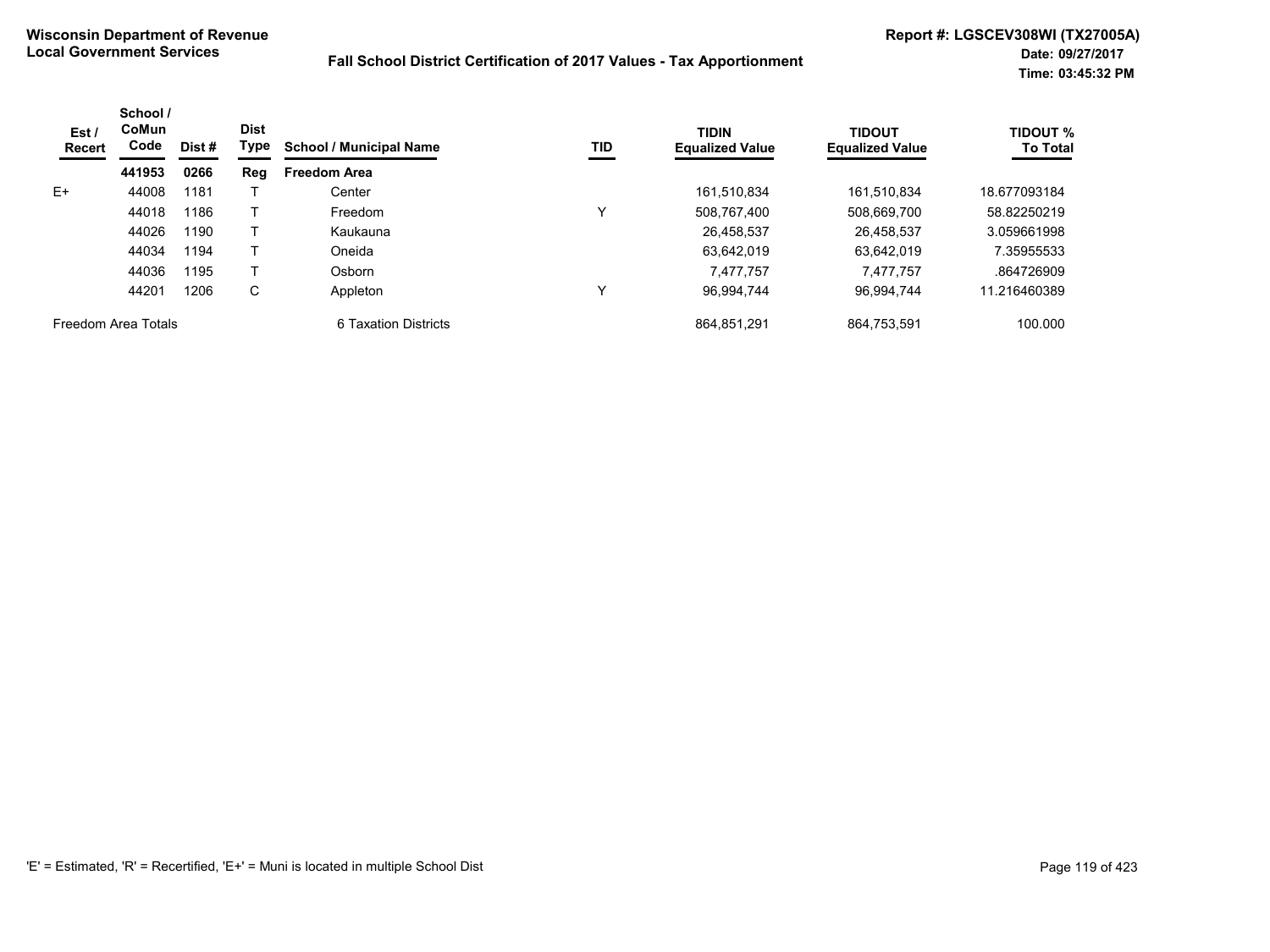| Est /<br><b>Recert</b>    | School /<br>CoMun<br>Code | <b>Dist</b><br><b>TIDIN</b><br>Type<br><b>School / Municipal Name</b><br>Dist #<br>TID |             | <b>Equalized Value</b> | <b>TIDOUT</b><br><b>Equalized Value</b> | <b>TIDOUT %</b><br><b>To Total</b> |             |              |
|---------------------------|---------------------------|----------------------------------------------------------------------------------------|-------------|------------------------|-----------------------------------------|------------------------------------|-------------|--------------|
|                           | 664843                    | 0400                                                                                   | <b>Elem</b> | <b>Friess Lake</b>     |                                         |                                    |             |              |
|                           | 66006                     | 1789                                                                                   |             | Erin                   |                                         | 33.954.455                         | 33.954.455  | 9.921940151  |
| $E+$                      | 66166                     | 1796                                                                                   | v           | Richfield              |                                         | 308.261.427                        | 308.261.427 | 90.078059849 |
| <b>Friess Lake Totals</b> |                           |                                                                                        |             | 2 Taxation Districts   |                                         | 342.215.882                        | 342.215.882 | 100.000      |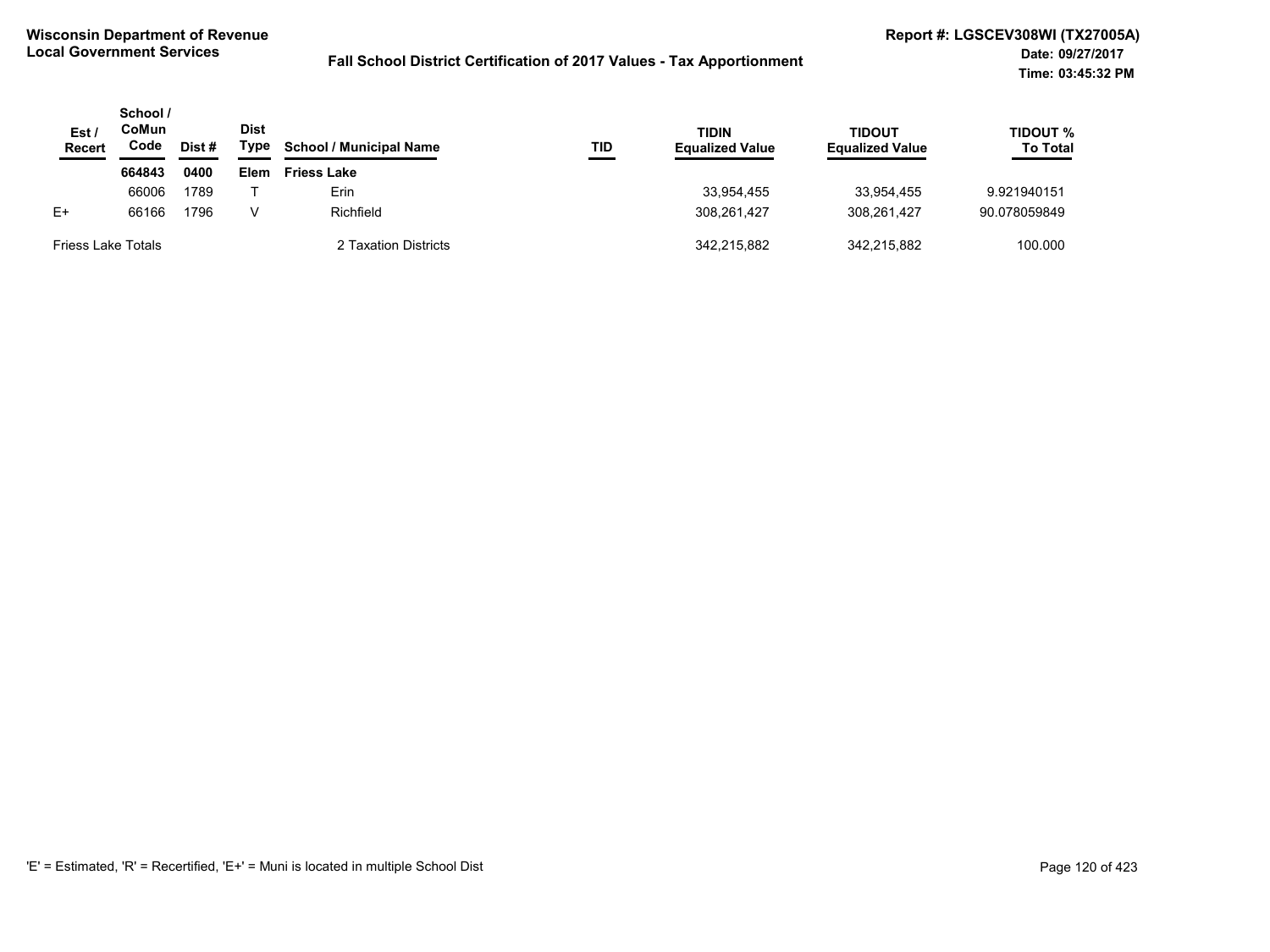| Est/<br>Recert            | School /<br>CoMun<br>Code | Dist # | <b>Dist</b><br>Type | <b>School / Municipal Name</b> | TID | <b>TIDIN</b><br><b>Equalized Value</b> | <b>TIDOUT</b><br><b>Equalized Value</b> | <b>TIDOUT %</b><br><b>To Total</b> |
|---------------------------|---------------------------|--------|---------------------|--------------------------------|-----|----------------------------------------|-----------------------------------------|------------------------------------|
|                           | 612009                    | 0361   | Reg                 | <b>Galesville-Ettrick</b>      |     |                                        |                                         |                                    |
|                           | 27038                     | 0750   |                     | North Bend                     |     | 185,020                                | 185,020                                 | .026558811                         |
|                           | 61008                     | 1657   |                     | Caledonia                      |     | 68,790,400                             | 68,790,400                              | 9.874560707                        |
|                           | 61012                     | 1659   |                     | Dodge                          |     | 3,577,363                              | 3,577,363                               | .513514794                         |
|                           | 61014                     | 1660   |                     | <b>Ettrick</b>                 |     | 62,121,447                             | 62,121,447                              | 8.917261705                        |
|                           | 61016                     | 1661   |                     | Gale                           |     | 166,303,315                            | 166,303,315                             | 23.872112674                       |
|                           | 61028                     | 1667   |                     | Trempealeau                    |     | 164,920,591                            | 164,920,591                             | 23.673628698                       |
| E.                        | 61122                     | 1670   | V                   | <b>Ettrick</b>                 |     | 26.499.200                             | 26.499.200                              | 3.803844128                        |
|                           | 61186                     | 1673   | V                   | Trempealeau                    | Υ   | 120.706.600                            | 118.005.000                             | 16.93910104                        |
|                           | 61231                     | 1676   | С                   | Galesville                     | Υ   | 92,586,900                             | 86.240.300                              | 12.379417444                       |
| Galesville-Ettrick Totals |                           |        |                     | 9 Taxation Districts           |     | 705,690,836                            | 696.642.636                             | 100.000                            |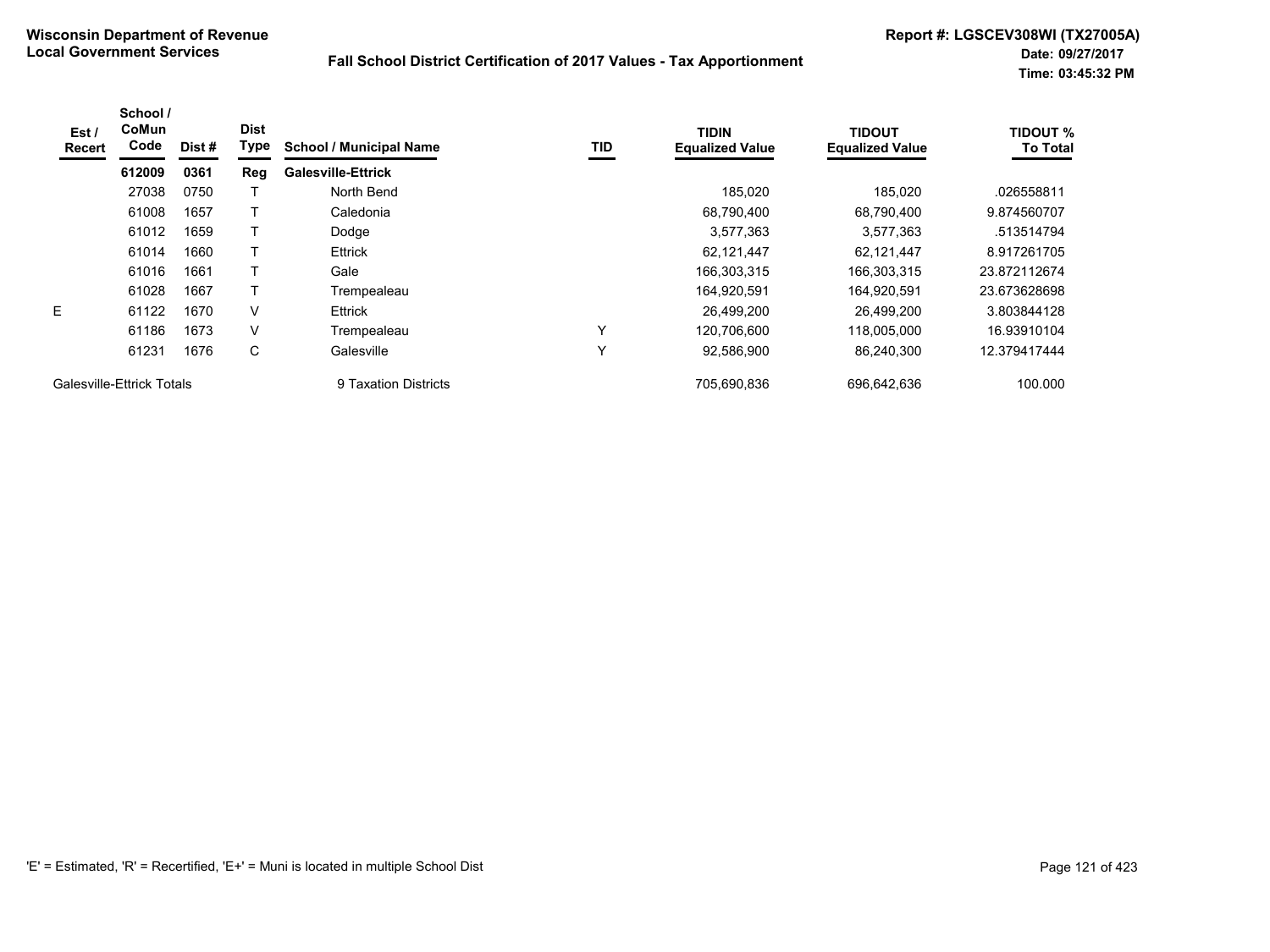| Est /<br>Recert   | School /<br>CoMun<br>Code<br>Dist # |      | <b>Dist</b><br>Type | <b>School / Municipal Name</b> | TID | <b>TIDIN</b><br><b>Equalized Value</b> | <b>TIDOUT</b><br><b>Equalized Value</b> | <b>TIDOUT %</b><br><b>To Total</b> |
|-------------------|-------------------------------------|------|---------------------|--------------------------------|-----|----------------------------------------|-----------------------------------------|------------------------------------|
|                   | 642044                              | 0379 | <b>Elem</b>         | Geneva J 4                     |     |                                        |                                         |                                    |
|                   | 64010                               | 1735 |                     | Geneva                         |     | 119.051.723                            | 119.051.723                             | 22.42077087                        |
| $E+$              | 64016                               | 1738 |                     | Linn.                          |     | 411,936,813                            | 411.936.813                             | 77.57922913                        |
| Geneva J 4 Totals |                                     |      |                     | 2 Taxation Districts           |     | 530.988.536                            | 530.988.536                             | 100.000                            |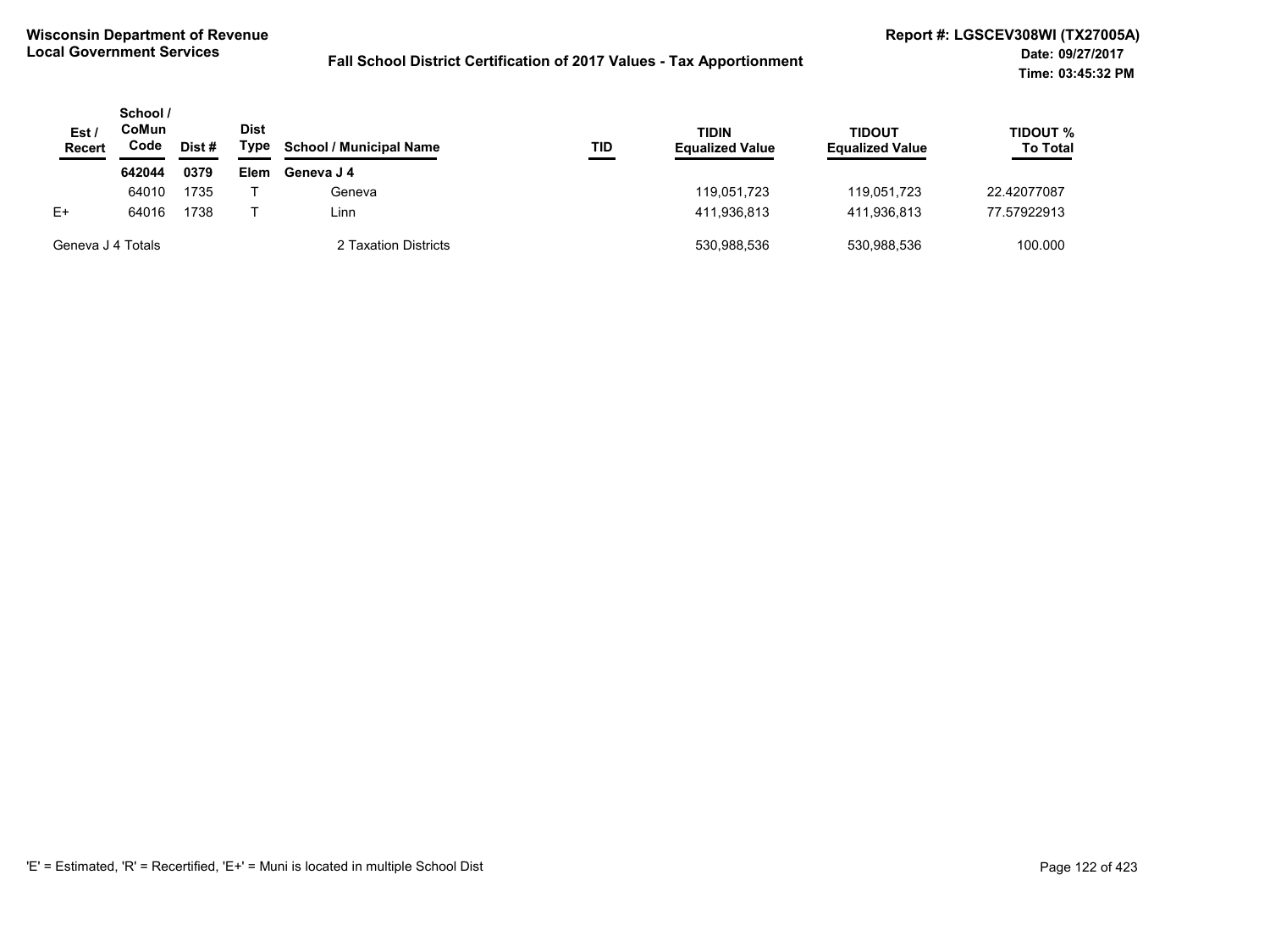| Est/<br><b>Recert</b> | School /<br>CoMun<br>Code | Dist # | <b>Dist</b><br>Type | <b>School / Municipal Name</b> | TID | <b>TIDIN</b><br><b>Equalized Value</b> | <b>TIDOUT</b><br><b>Equalized Value</b> | <b>TIDOUT %</b><br><b>To Total</b> |
|-----------------------|---------------------------|--------|---------------------|--------------------------------|-----|----------------------------------------|-----------------------------------------|------------------------------------|
|                       | 642051                    | 0380   | <b>Elem</b>         | Genoa City J 2                 |     |                                        |                                         |                                    |
| $E+$                  | 64002                     | 1731   |                     | <b>Bloomfield</b>              |     | 43,904,735                             | 43.904.735                              | 11.49928035                        |
| $E+$                  | 64115                     | 1986   | v                   | <b>Bloomfield</b>              |     | 150,468,362                            | 150,468,362                             | 39.409823984                       |
| $E+$                  | 64131                     | 1750   | v                   | Genoa City                     |     | 187.431.100                            | 187.431.100                             | 49.090895667                       |
| Genoa City J 2 Totals |                           |        |                     | 3 Taxation Districts           |     | 381,804,197                            | 381.804.197                             | 100.000                            |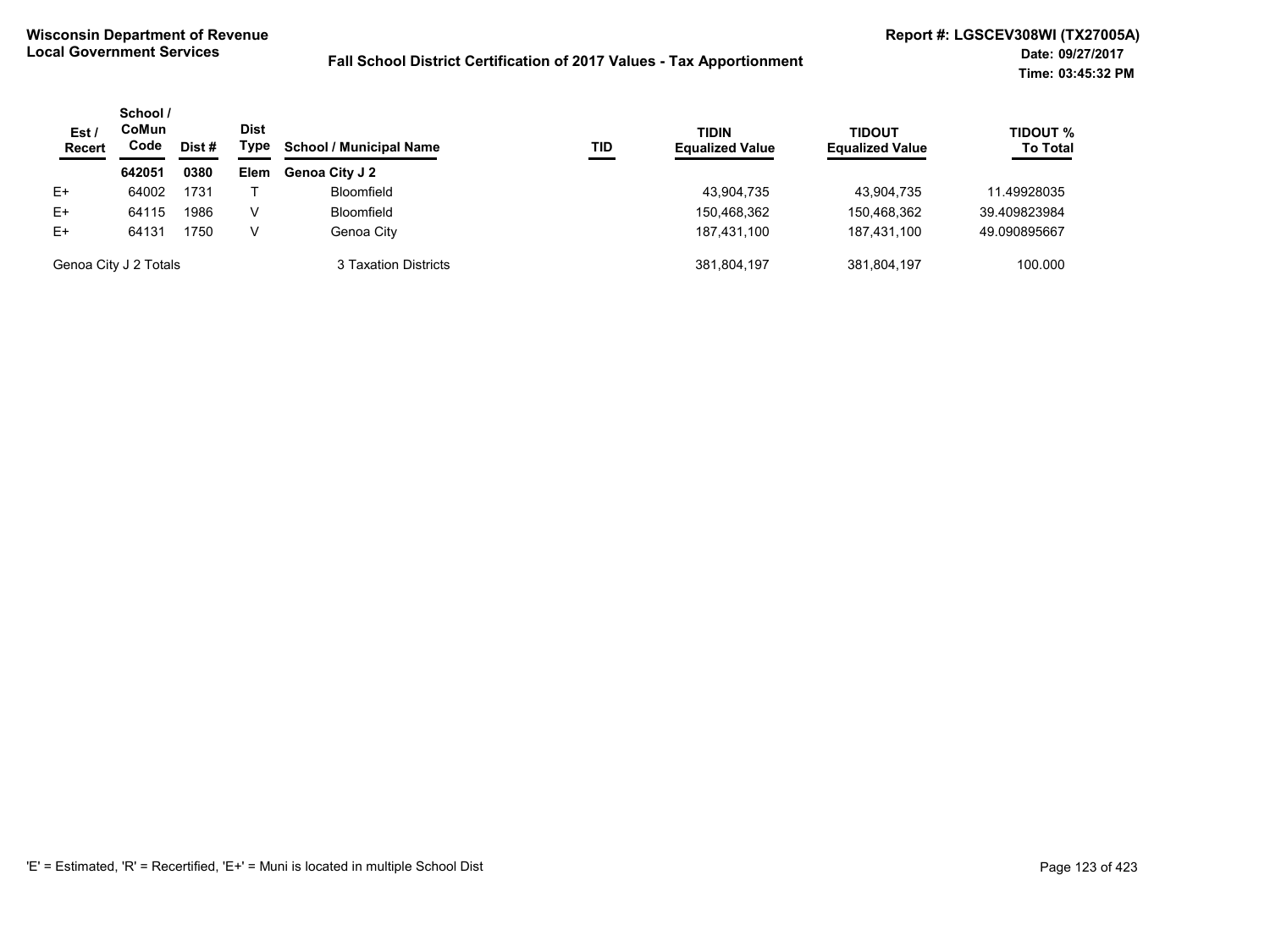| Est /<br><b>Recert</b>   | School /<br><b>CoMun</b><br>Code | Dist# | <b>Dist</b><br>Type | <b>School / Municipal Name</b> | TID | <b>TIDIN</b><br><b>Equalized Value</b> | <b>TIDOUT</b><br><b>Equalized Value</b> | <b>TIDOUT %</b><br><b>To Total</b> |
|--------------------------|----------------------------------|-------|---------------------|--------------------------------|-----|----------------------------------------|-----------------------------------------|------------------------------------|
|                          | 662058                           | 0395  | Reg                 | Germantown                     |     |                                        |                                         |                                    |
|                          | 66010                            | 1791  |                     | Germantown                     |     | 24,867,200                             | 24,867,200                              | .740783107                         |
|                          | 66014                            | 1793  |                     | Jackson                        |     | 167,168,080                            | 167,168,080                             | 4.979864627                        |
|                          | 66018                            | 1795  |                     | Polk                           |     | 64,602,310                             | 64,602,310                              | 1.924474807                        |
| E.                       | 66131                            | 1800  | V                   | Germantown                     |     | 2,577,479,900                          | 2,479,116,200                           | 73.851796775                       |
| $E+$                     | 66166                            | 1796  | V                   | Richfield                      |     | 621,126,216                            | 621,126,216                             | 18.503080685                       |
| <b>Germantown Totals</b> |                                  |       |                     | 5 Taxation Districts           |     | 3,455,243,706                          | 3,356,880,006                           | 100.000                            |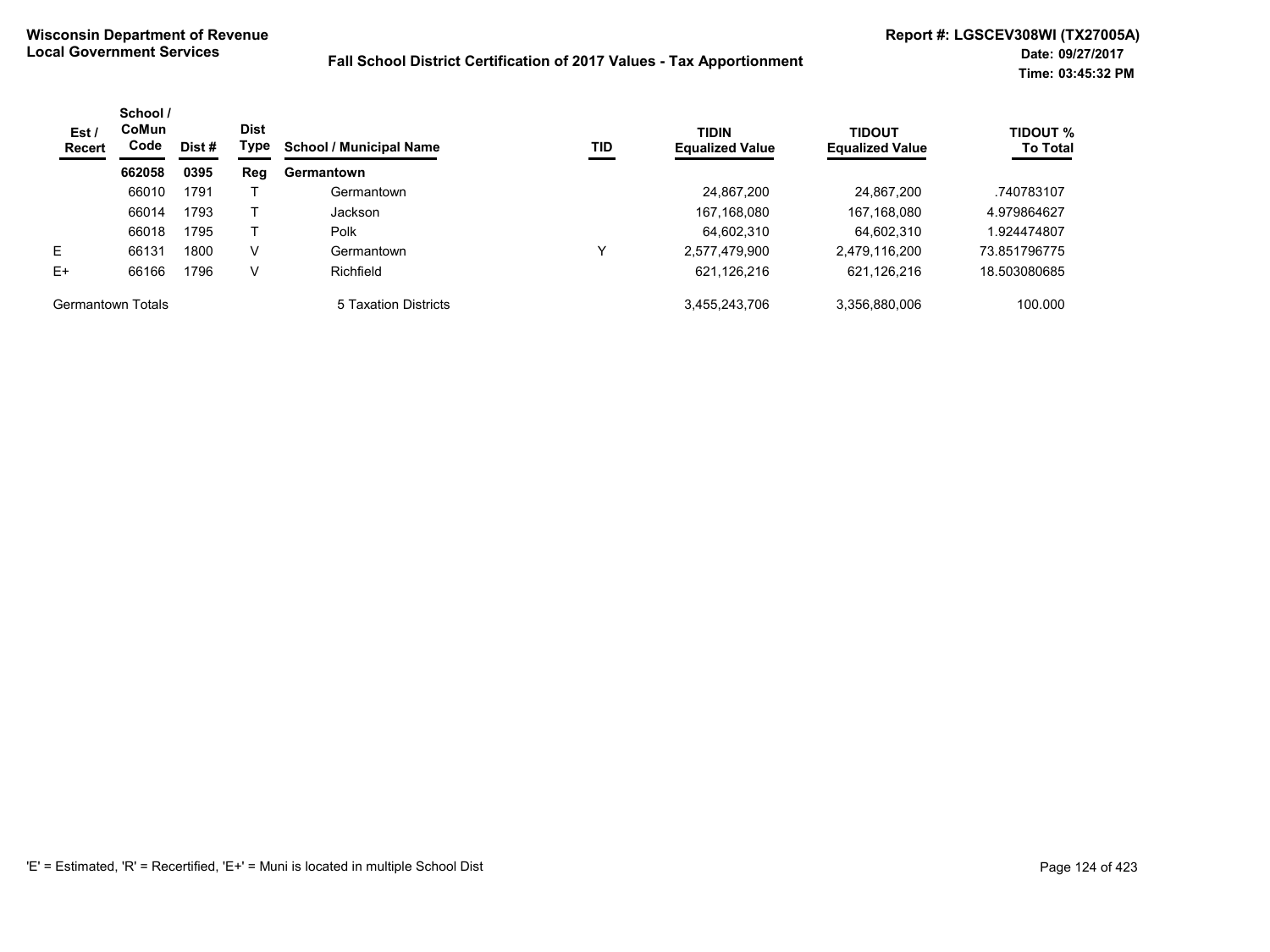| Est /<br><b>Recert</b> | School /<br>CoMun<br>Code | Dist# | <b>Dist</b><br>Type | <b>School / Municipal Name</b> | TID | <b>TIDIN</b><br><b>Equalized Value</b> | <b>TIDOUT</b><br><b>Equalized Value</b> | <b>TIDOUT %</b><br><b>To Total</b> |
|------------------------|---------------------------|-------|---------------------|--------------------------------|-----|----------------------------------------|-----------------------------------------|------------------------------------|
|                        | 152114                    | 0106  | Reg                 | <b>Gibraltar Area</b>          |     |                                        |                                         |                                    |
|                        | 15002                     | 0442  |                     | <b>Baileys Harbor</b>          |     | 481.096.000                            | 481.096.000                             | 14.12350529                        |
|                        | 15008                     | 0445  |                     | Egg Harbor                     |     | 172,062,941                            | 172,062,941                             | 5.051241036                        |
|                        | 15014                     | 0448  |                     | Gibraltar                      |     | 730.117.600                            | 730.117.600                             | 21.434016883                       |
|                        | 15018                     | 0450  |                     | Liberty Grove                  |     | 914,796,900                            | 914,796,900                             | 26.855635584                       |
|                        | 15118                     | 0456  | V                   | Egg Harbor                     |     | 373,102,700                            | 373,102,700                             | 10.953152712                       |
|                        | 15121                     | 0457  | V                   | Ephraim                        |     | 332,957,800                            | 332,957,800                             | 9.774621385                        |
|                        | 15181                     | 0459  | V                   | Sister Bay                     |     | 411,197,900                            | 402,215,900                             | 11.80782711                        |
| Gibraltar Area Totals  |                           |       |                     | 7 Taxation Districts           |     | 3,415,331,841                          | 3,406,349,841                           | 100.000                            |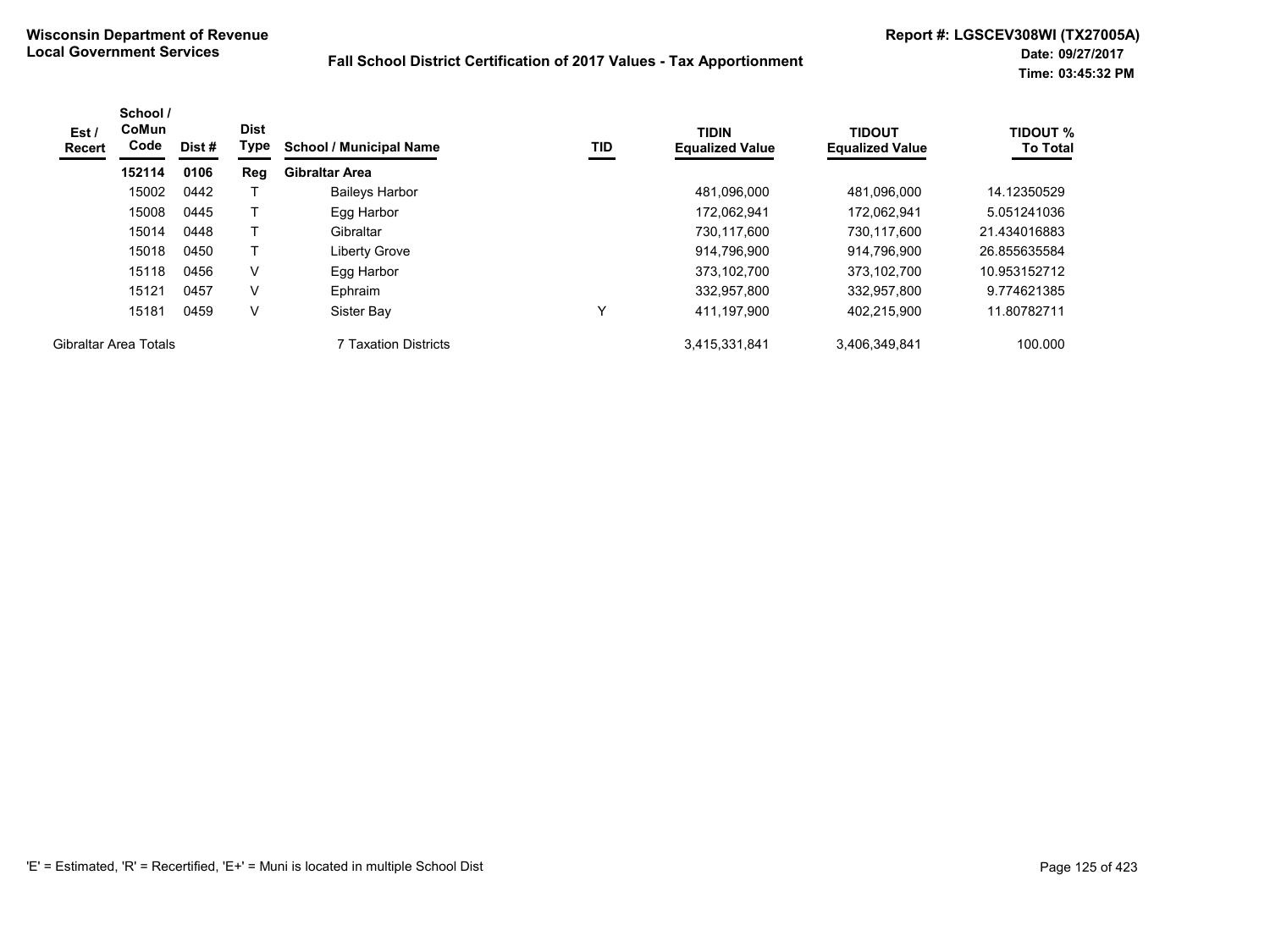| Est /<br>Recert       | School /<br>CoMun<br>Code | Dist# | <b>Dist</b><br>Type | <b>School / Municipal Name</b> | TID | <b>TIDIN</b><br><b>Equalized Value</b> | <b>TIDOUT</b><br><b>Equalized Value</b> | <b>TIDOUT %</b><br><b>To Total</b> |
|-----------------------|---------------------------|-------|---------------------|--------------------------------|-----|----------------------------------------|-----------------------------------------|------------------------------------|
|                       | 422128                    | 0255  | Reg                 | <b>Gillett</b>                 |     |                                        |                                         |                                    |
| E.                    | 42016                     | 1133  |                     | Gillett                        |     | 76,956,000                             | 76.956.000                              | 25.911871542                       |
|                       | 42018                     | 1134  |                     | How                            |     | 1,324,045                              | 1,324,045                               | .445819481                         |
|                       | 42026                     | 1139  |                     | Maple Valley                   |     | 21, 177, 152                           | 21, 177, 152                            | 7.130563468                        |
|                       | 42028                     | 1140  |                     | Morgan                         |     | 11,605,217                             | 11,605,217                              | 3.907595147                        |
|                       | 42032                     | 1142  |                     | Oconto Falls                   |     | 8,158,495                              | 8,158,495                               | 2.747048631                        |
|                       | 42038                     | 1145  |                     | Spruce                         |     | 541,215                                | 541,215                                 | .182232621                         |
|                       | 42044                     | 1148  |                     | Underhill                      |     | 87,285,500                             | 87,285,500                              | 29.389919739                       |
|                       | 42231                     | 1152  | C                   | Gillett                        | Υ   | 57,935,900                             | 53,218,800                              | 17.919313753                       |
|                       | 58020                     | 1567  | T.                  | Green Valley                   |     | 36,724,860                             | 36,724,860                              | 12.365635619                       |
| <b>Gillett Totals</b> |                           |       |                     | 9 Taxation Districts           |     | 301,708,384                            | 296,991,284                             | 100.000                            |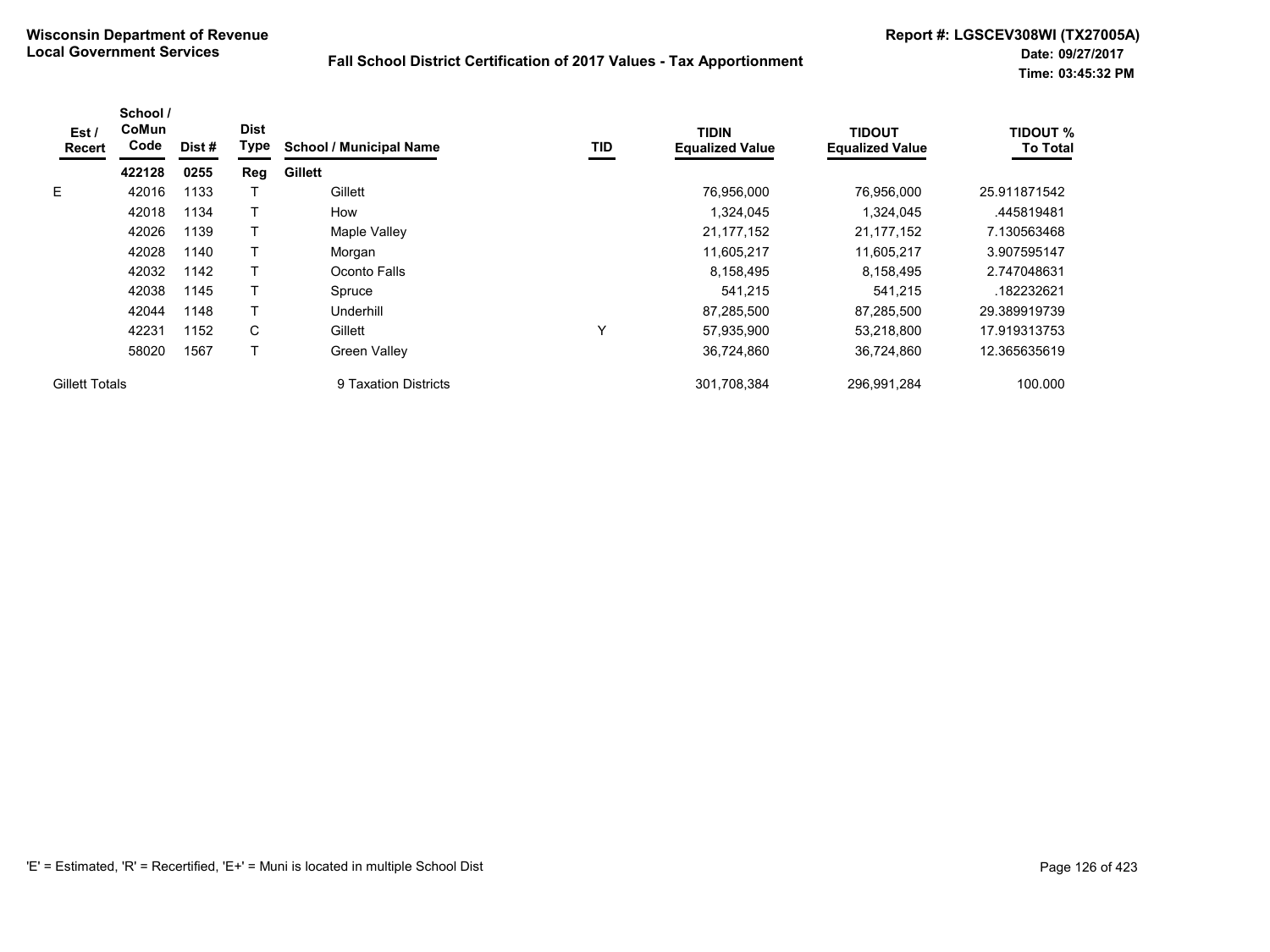| Est /<br>Recert | School /<br>CoMun<br>Code | Dist# | <b>Dist</b><br>Type | <b>School / Municipal Name</b> | TID | <b>TIDIN</b><br><b>Equalized Value</b> | <b>TIDOUT</b><br><b>Equalized Value</b> | <b>TIDOUT %</b><br><b>To Total</b> |
|-----------------|---------------------------|-------|---------------------|--------------------------------|-----|----------------------------------------|-----------------------------------------|------------------------------------|
|                 | 602135                    | 0355  | Reg                 | Gilman                         |     |                                        |                                         |                                    |
|                 | 09014                     | 0205  | т                   | Colburn                        |     | 8,594,317                              | 8,594,317                               | 3.582078473                        |
|                 | 09036                     | 0216  | T                   | Ruby                           |     | 1,044,097                              | 1,044,097                               | 435175638                          |
|                 | 54018                     | 1434  | T                   | <b>Hawkins</b>                 |     | 1,739,934                              | 1,739,934                               | .72519784                          |
|                 | 54022                     | 1436  | T                   | Lawrence                       |     | 1,446,108                              | 1,446,108                               | .602732287                         |
|                 | 60002                     | 1626  | T                   | Aurora                         |     | 29,697,000                             | 29,697,000                              | 12.37759608                        |
|                 | 60008                     | 1629  | T                   | Cleveland                      |     | 21,718,900                             | 21,718,900                              | 9.052354497                        |
|                 | 60012                     | 1631  | T                   | Ford                           |     | 21,562,900                             | 21,562,900                              | 8.987334294                        |
|                 | 60018                     | 1634  | $\mathsf{T}$        | Grover                         |     | 28,515,940                             | 28,515,940                              | 11.885334787                       |
|                 | 60024                     | 1637  | T                   | Jump River                     |     | 24,038,600                             | 24,038,600                              | 10.01919659                        |
|                 | 60028                     | 1639  | T                   | Maplehurst                     |     | 2,696,822                              | 2,696,822                               | 1.124025101                        |
|                 | 60030                     | 1640  | T                   | Mckinley                       |     | 17,418,372                             | 17,418,372                              | 7.259910866                        |
|                 | 60036                     | 1643  | T                   | Pershing                       |     | 19,355,500                             | 19,355,500                              | 8.067298412                        |
|                 | 60040                     | 1645  | Т                   | Roosevelt                      |     | 30,179,544                             | 30,179,544                              | 12.578718575                       |
|                 | 60042                     | 1646  | T                   | Taft                           |     | 11,566,291                             | 11,566,291                              | 4.820785875                        |
|                 | 60131                     | 1648  | $\vee$              | Gilman                         | Υ   | 19,417,300                             | 16,691,700                              | 6.957036754                        |
|                 | 60146                     | 1649  | V                   | Lublin                         |     | 3,659,400                              | 3,659,400                               | 1.525223932                        |
| Gilman Totals   |                           |       |                     | 16 Taxation Districts          |     | 242,651,025                            | 239,925,425                             | 100.000                            |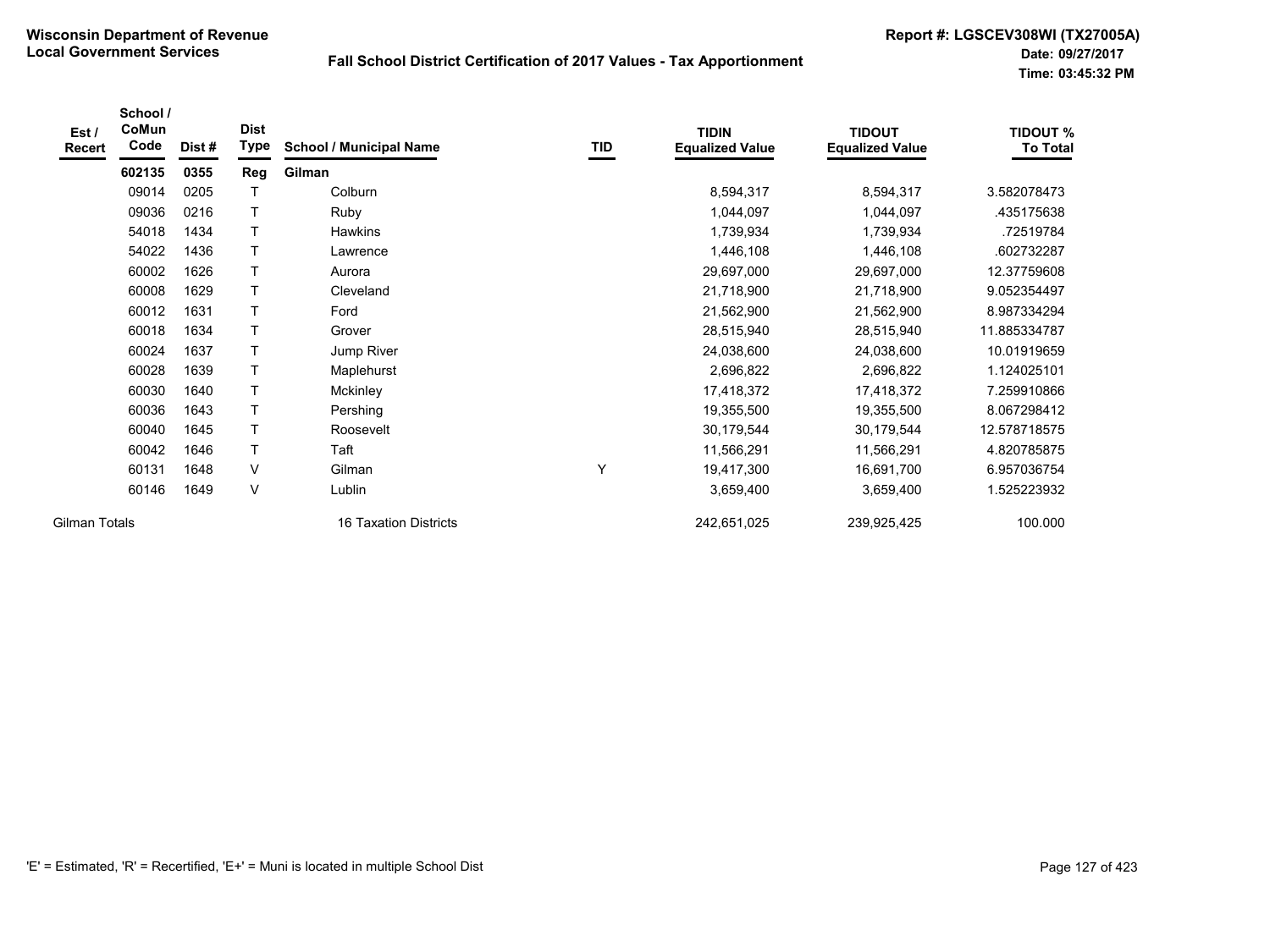| Est /<br>Recert         | School /<br>CoMun<br>Code | Dist # | <b>Dist</b><br>Type | <b>School / Municipal Name</b> | TID | <b>TIDIN</b><br><b>Equalized Value</b> | <b>TIDOUT</b><br><b>Equalized Value</b> | <b>TIDOUT %</b><br><b>To Total</b> |
|-------------------------|---------------------------|--------|---------------------|--------------------------------|-----|----------------------------------------|-----------------------------------------|------------------------------------|
|                         | 062142                    | 0043   | Reg                 | <b>Gilmanton</b>               |     |                                        |                                         |                                    |
|                         | 06002                     | 0130   |                     | Alma                           |     | 5,667,201                              | 5,667,201                               | 5.805602678                        |
|                         | 06012                     | 0135   |                     | Dover                          |     | 36,655,400                             | 36,655,400                              | 37.550580685                       |
|                         | 06014                     | 0136   |                     | Gilmanton                      |     | 42,136,000                             | 42,136,000                              | 43.165025282                       |
|                         | 06018                     | 0138   |                     | Lincoln                        |     | 5,718,738                              | 5,718,738                               | 5.85839829                         |
| $E+$                    | 06024                     | 0141   |                     | Modena                         |     | 1,562,440                              | 1,562,440                               | .600597164                         |
|                         | 06026                     | 0142   |                     | Mondovi                        |     | 549,105                                | 549,105                                 | .56251498                          |
|                         | 06028                     | 0143   |                     | Montana                        |     | 864.243                                | 864.243                                 | .88534913                          |
|                         | 06030                     | 0144   |                     | <b>Naples</b>                  |     | 2,377,920                              | 2.377.920                               | 2.435992427                        |
|                         | 61010                     | 1658   |                     | <b>Chimney Rock</b>            |     | 2,085,020                              | 2,085,020                               | 2.135939363                        |
| <b>Gilmanton Totals</b> |                           |        |                     | 9 Taxation Districts           |     | 97,616,067                             | 97,616,067                              | 100.000                            |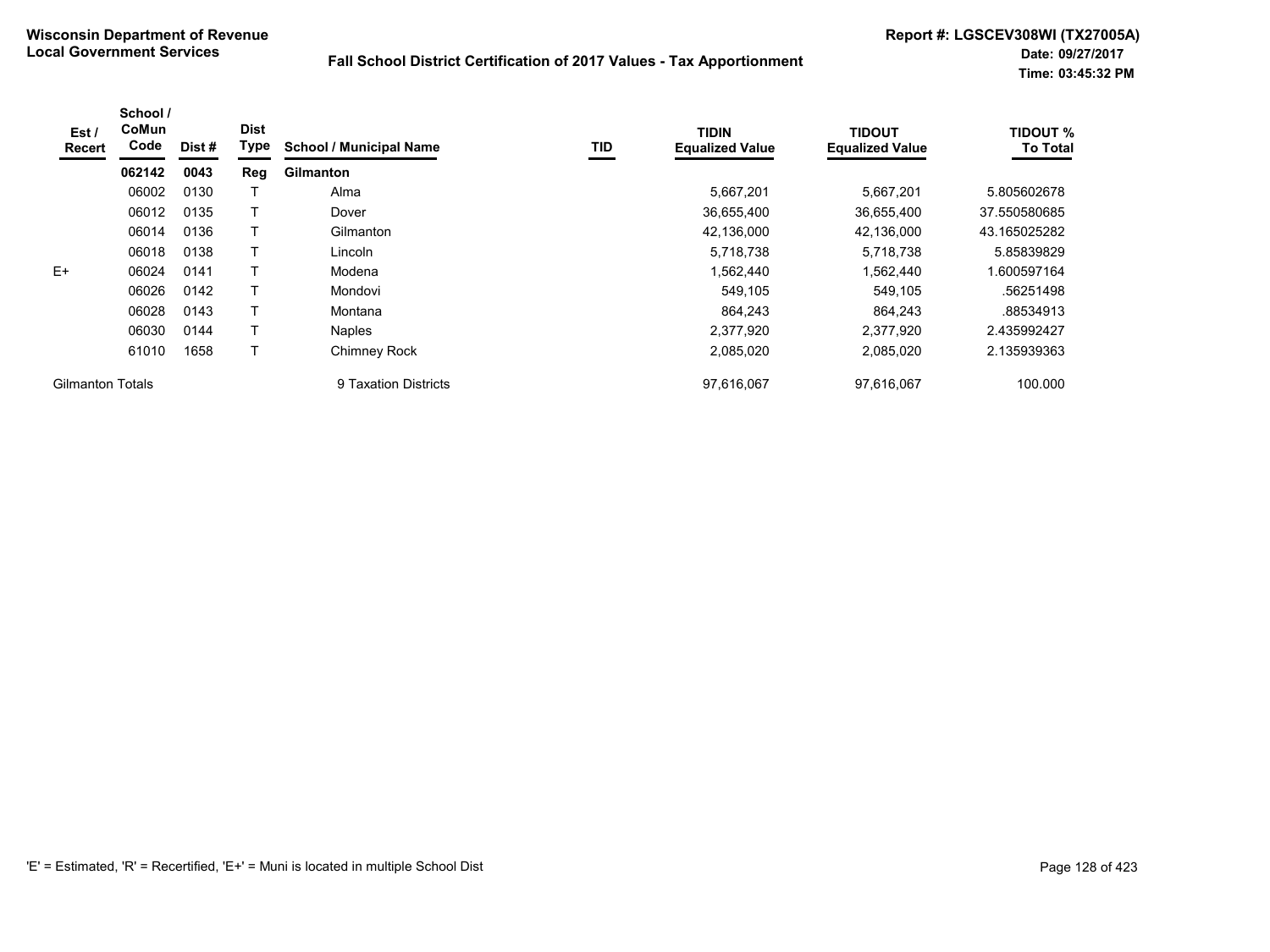| Est/<br><b>Recert</b> | School /<br>CoMun<br>Code   | Dist # | Dist<br>Type | <b>School / Municipal Name</b> | <b>TID</b> | <b>TIDIN</b><br><b>Equalized Value</b> | <b>TIDOUT</b><br><b>Equalized Value</b> | <b>TIDOUT %</b><br><b>To Total</b> |
|-----------------------|-----------------------------|--------|--------------|--------------------------------|------------|----------------------------------------|-----------------------------------------|------------------------------------|
|                       | 402184                      | 0239   | Elem         | <b>Glendale-River Hills</b>    |            |                                        |                                         |                                    |
| E+                    | 40176                       | 1076   |              | <b>River Hills</b>             |            | 50.463.773                             | 50.463.773                              | 2.81220957                         |
|                       | 40231                       | 1082   | C            | Glendale                       |            | 2.165.826.814                          | 1,743,989,014                           | 97.18779043                        |
|                       | Glendale-River Hills Totals |        |              | 2 Taxation Districts           |            | 2,216,290,587                          | 1,794,452,787                           | 100.000                            |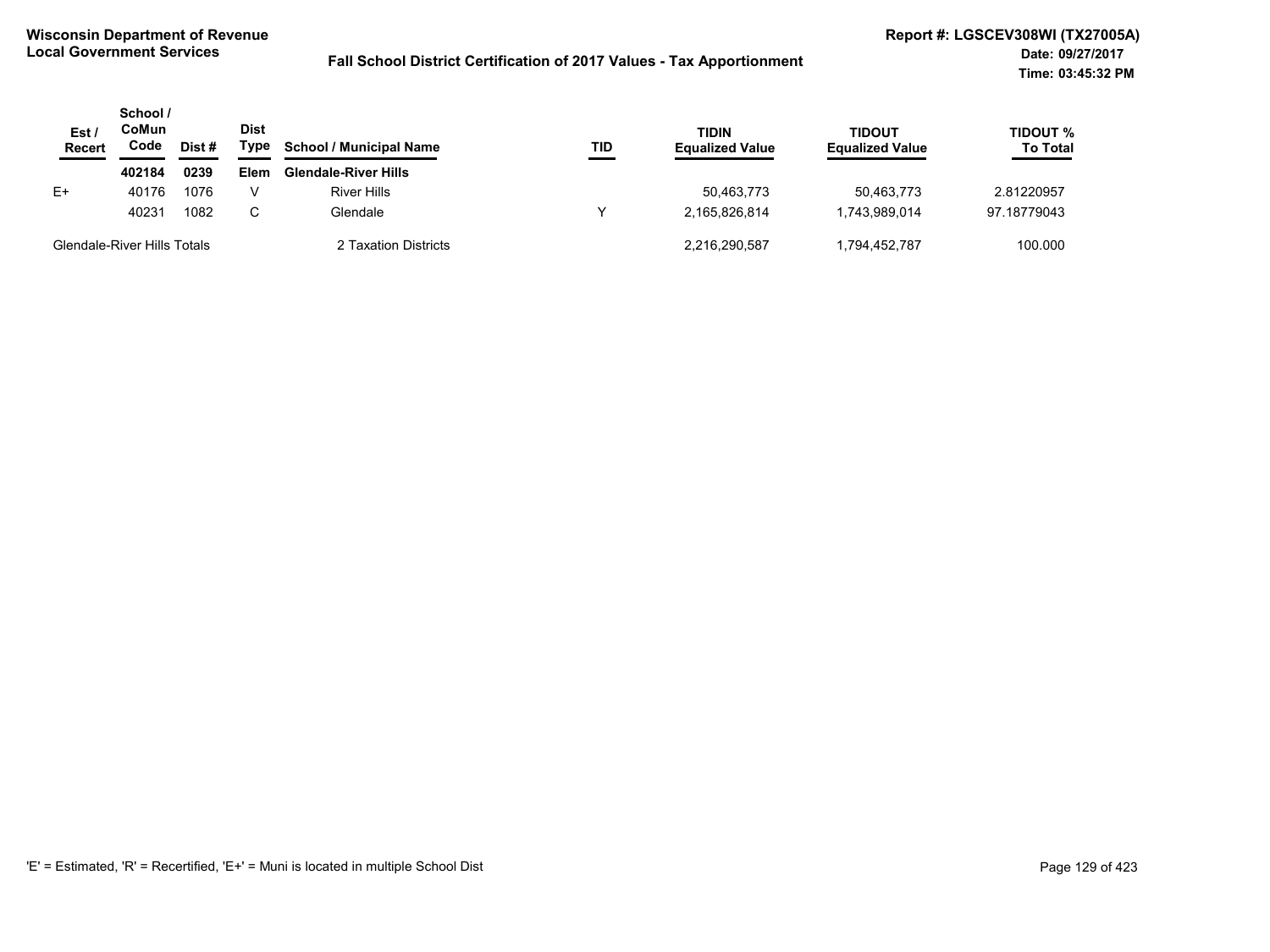| Est /<br>Recert | School /<br>CoMun<br>Code   | Dist# | <b>Dist</b><br>Type | <b>School / Municipal Name</b> | TID          | <b>TIDIN</b><br><b>Equalized Value</b> | <b>TIDOUT</b><br><b>Equalized Value</b> | <b>TIDOUT %</b><br><b>To Total</b> |
|-----------------|-----------------------------|-------|---------------------|--------------------------------|--------------|----------------------------------------|-----------------------------------------|------------------------------------|
|                 | 552198                      | 0328  | Reg                 | <b>Glenwood City</b>           |              |                                        |                                         |                                    |
|                 | 17018                       | 0493  |                     | New Haven                      |              | 3,104,154                              | 3,104,154                               | 1.235863207                        |
|                 | 17036                       | 0502  |                     | Stanton                        |              | 14,407,482                             | 14,407,482                              | 5.736080396                        |
|                 | 17040                       | 0504  |                     | Tiffany                        |              | 10,335,006                             | 10,335,006                              | 4.114697163                        |
|                 | 17116                       | 0509  | V                   | Downing                        |              | 9,703,600                              | 9,703,600                               | 3.863314195                        |
|                 | 55002                       | 1460  |                     | <b>Baldwin</b>                 |              | 475,340                                | 475,340                                 | .18924809                          |
|                 | 55010                       | 1464  |                     | Emerald                        |              | 32,337,871                             | 32,337,871                              | 12.87474299                        |
|                 | 55014                       | 1466  | т                   | Forest                         |              | 16,334,685                             | 16,334,685                              | 6.503361684                        |
|                 | 55016                       | 1467  |                     | Glenwood                       |              | 55,099,700                             | 55,099,700                              | 21.936956713                       |
|                 | 55034                       | 1476  | Τ                   | Springfield                    |              | 50,475,472                             | 50,475,472                              | 20.095903323                       |
|                 | 55191                       | 1489  | V                   | Wilson                         |              | 292,034                                | 292,034                                 | .116268096                         |
|                 | 55231                       | 1491  | С                   | Glenwood City                  | $\checkmark$ | 60,408,200                             | 58,607,600                              | 23.333564144                       |
|                 | <b>Glenwood City Totals</b> |       |                     | 11 Taxation Districts          |              | 252,973,544                            | 251,172,944                             | 100.000                            |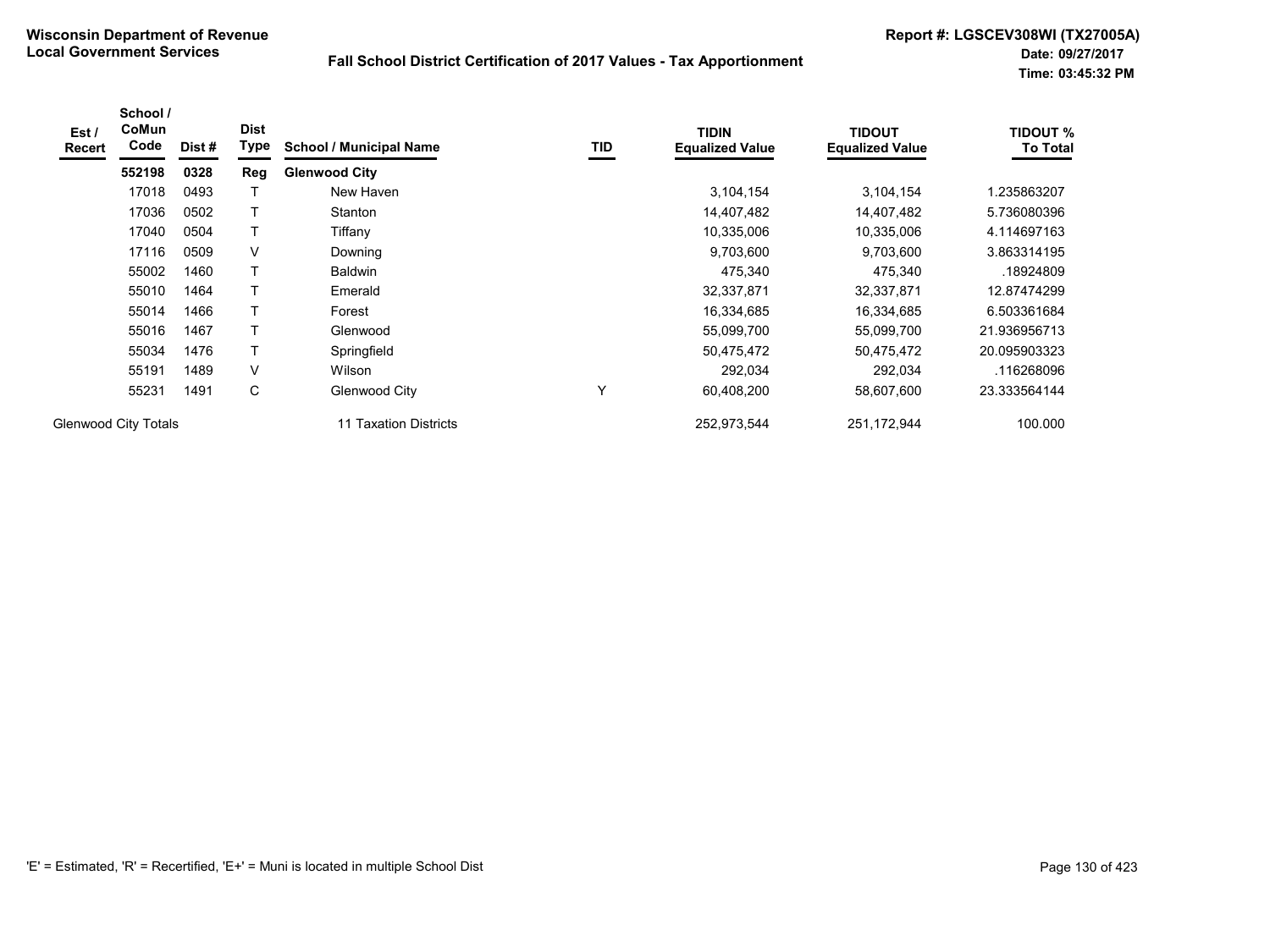| Est/<br><b>Recert</b>    | School /<br>CoMun<br>Code | Dist # | <b>Dist</b><br>Type | <b>School / Municipal Name</b> | TID | TIDIN<br><b>Equalized Value</b> | TIDOUT<br><b>Equalized Value</b> | TIDOUT %<br><b>To Total</b> |
|--------------------------|---------------------------|--------|---------------------|--------------------------------|-----|---------------------------------|----------------------------------|-----------------------------|
|                          | 382212                    | 0225   | Reg                 | Goodman-Armstrong              |     |                                 |                                  |                             |
|                          | 21006                     | 0580   |                     | Armstrong Creek                |     | 42,905,000                      | 42.905.000                       | 37.016394885                |
|                          | 38012                     | 1030   |                     | Goodman                        |     | 73,003,100                      | 73.003.100                       | 62.983605115                |
| Goodman-Armstrong Totals |                           |        |                     | 2 Taxation Districts           |     | 115,908,100                     | 115,908,100                      | 100.000                     |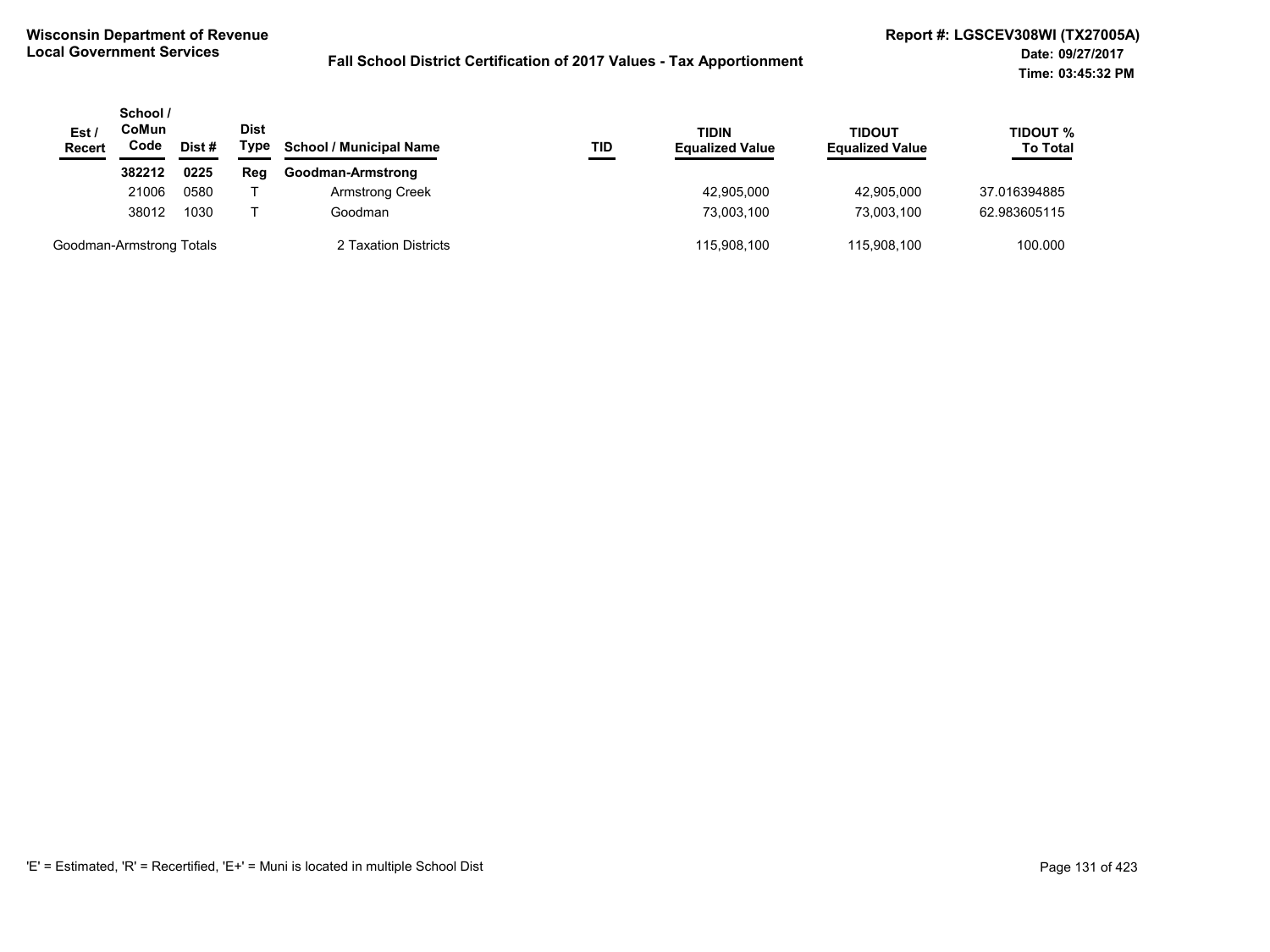| Est /<br><b>Recert</b> | School /<br><b>CoMun</b><br>Code | Dist # | <b>Dist</b><br>Type | <b>School / Municipal Name</b> | TID         | <b>TIDIN</b><br><b>Equalized Value</b> | <b>TIDOUT</b><br><b>Equalized Value</b> | <b>TIDOUT %</b><br><b>To Total</b> |
|------------------------|----------------------------------|--------|---------------------|--------------------------------|-------------|----------------------------------------|-----------------------------------------|------------------------------------|
|                        | 452217                           | 0275   | Reg                 | Grafton                        |             |                                        |                                         |                                    |
|                        | 45004                            | 1212   |                     | Cedarburg                      |             | 14,816,684                             | 14.816.684                              | .897588757                         |
|                        | 45008                            | 1214   |                     | Grafton                        |             | 551,291,121                            | 551,291,121                             | 33.396994373                       |
|                        | 45131                            | 1220   | V                   | Grafton                        | ν           | 1,197,709,733                          | 1,059,949,933                           | 64.211340614                       |
|                        | 45181                            | 1222   | V                   | Saukville                      | $\check{ }$ | 24,663,027                             | 24,663,027                              | .494076256                         |
|                        | 45211                            | 1224   | C                   | Cedarburg                      | v           |                                        |                                         |                                    |
| <b>Grafton Totals</b>  |                                  |        |                     | 5 Taxation Districts           |             | 1,788,480,565                          | 1,650,720,765                           | 100.000                            |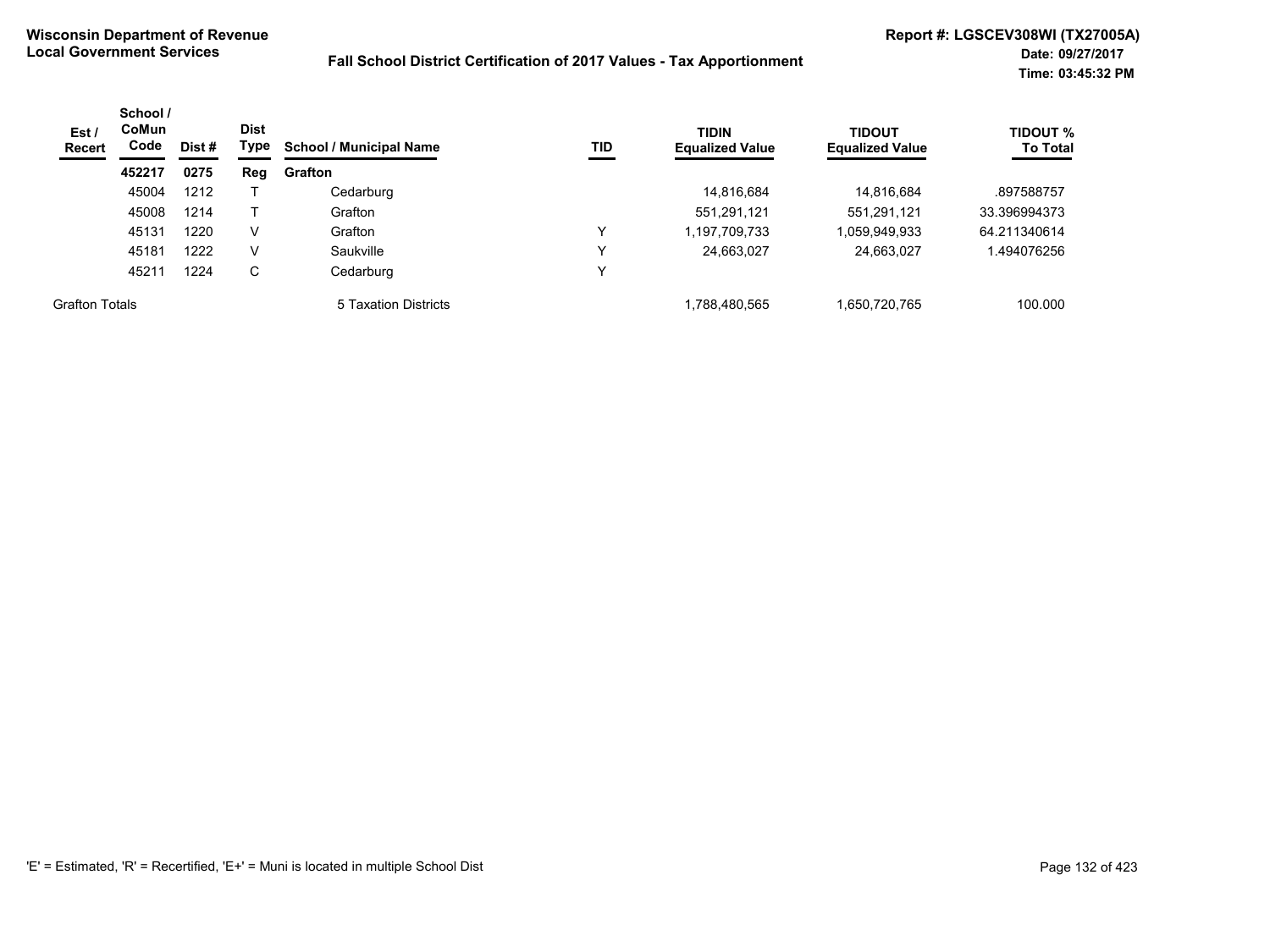| Est /<br><b>Recert</b>     | School /<br>CoMun<br>Code | Dist #<br>0062 | <b>Dist</b><br><b>Type</b> | <b>School / Municipal Name</b> | TID | <b>TIDIN</b><br><b>Equalized Value</b> | <b>TIDOUT</b><br><b>Equalized Value</b> | <b>TIDOUT %</b><br><b>To Total</b> |
|----------------------------|---------------------------|----------------|----------------------------|--------------------------------|-----|----------------------------------------|-----------------------------------------|------------------------------------|
|                            | 102226                    |                | Reg                        | <b>Granton Area</b>            |     |                                        |                                         |                                    |
|                            | 10014                     | 0237           |                            | Fremont                        |     | 10,377,677                             | 10.377.677                              | 9.708214453                        |
|                            | 10016                     | 0238           |                            | Grant                          |     | 25,155,063                             | 25,155,063                              | 23.53231327                        |
|                            | 10034                     | 0247           |                            | Lynn                           |     | 41,236,077                             | 41.236.077                              | 38.57594322                        |
|                            | 10050                     | 0255           |                            | Sherwood                       |     | 280,400                                | 280,400                                 | .262311434                         |
|                            | 10058                     | 0259           |                            | Washburn                       |     | 149,351                                | 149,351                                 | .139716387                         |
| $E+$                       | 10066                     | 0263           |                            | York                           |     | 18.318.568                             | 18,318,568                              | 17.136839643                       |
|                            | 10131                     | 0266           | V                          | Granton                        | ν   | 11.783.000                             | 11.378.700                              | 10.644661594                       |
| <b>Granton Area Totals</b> |                           |                |                            | <b>7 Taxation Districts</b>    |     | 107,300,136                            | 106,895,836                             | 100.000                            |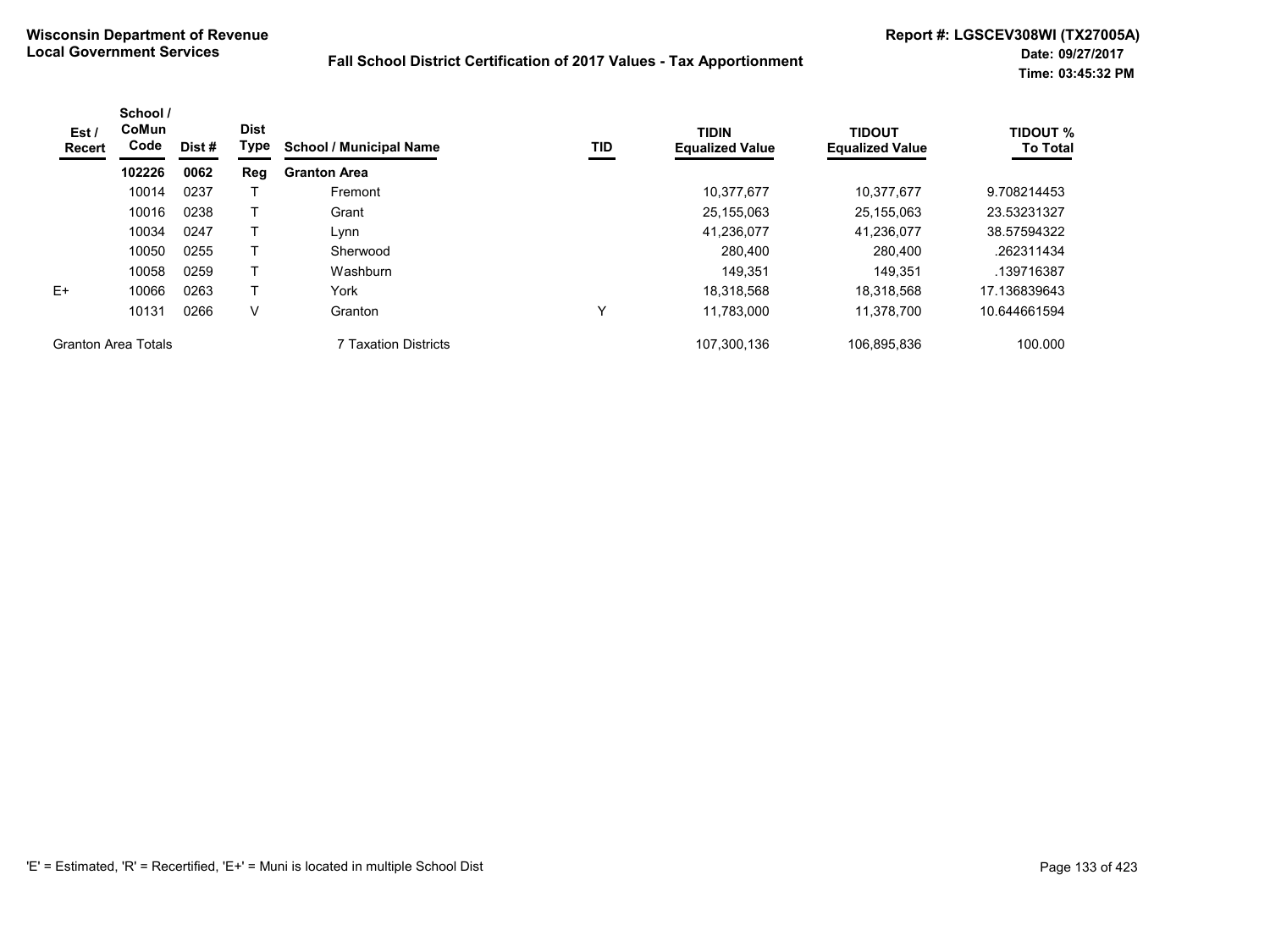| Est /<br><b>Recert</b>   | School /<br>CoMun<br>Code | Dist # | <b>Dist</b><br>Type | <b>School / Municipal Name</b> | TID | <b>TIDIN</b><br><b>Equalized Value</b> | <b>TIDOUT</b><br><b>Equalized Value</b> | <b>TIDOUT %</b><br><b>To Total</b> |
|--------------------------|---------------------------|--------|---------------------|--------------------------------|-----|----------------------------------------|-----------------------------------------|------------------------------------|
|                          | 072233                    | 0045   | Reg                 | Grantsburg                     |     |                                        |                                         |                                    |
|                          | 07002                     | 0154   |                     | Anderson                       |     | 35,937,900                             | 35,937,900                              | 9.071151966                        |
|                          | 07006                     | 0156   |                     | Daniels                        |     | 22,202,694                             | 22.202.694                              | 5.604223155                        |
|                          | 07010                     | 0158   |                     | Grantsburg                     |     | 73,637,800                             | 73,637,800                              | 18.587053619                       |
|                          | 07016                     | 0161   |                     | Lincoln                        |     | 10,324,311                             | 10,324,311                              | 2.60597848                         |
| $E+$                     | 07034                     | 0170   |                     | Trade Lake                     |     | 45,543,642                             | 45,543,642                              | 11.495755113                       |
|                          | 07040                     | 0173   |                     | West Marshland                 |     | 28,908,100                             | 28,908,100                              | 7.296747115                        |
| E                        | 07042                     | 0174   |                     | Wood River                     |     | 112.711.000                            | 112.711.000                             | 28.449592471                       |
|                          | 07131                     | 0175   | V                   | Grantsburg                     | Υ   | 62,427,000                             | 54,298,700                              | 13.705635534                       |
|                          | 48046                     | 1288   |                     | Sterling                       |     | 12,613,760                             | 12,613,760                              | 3.183862547                        |
| <b>Grantsburg Totals</b> |                           |        |                     | 9 Taxation Districts           |     | 404,306,207                            | 396,177,907                             | 100.000                            |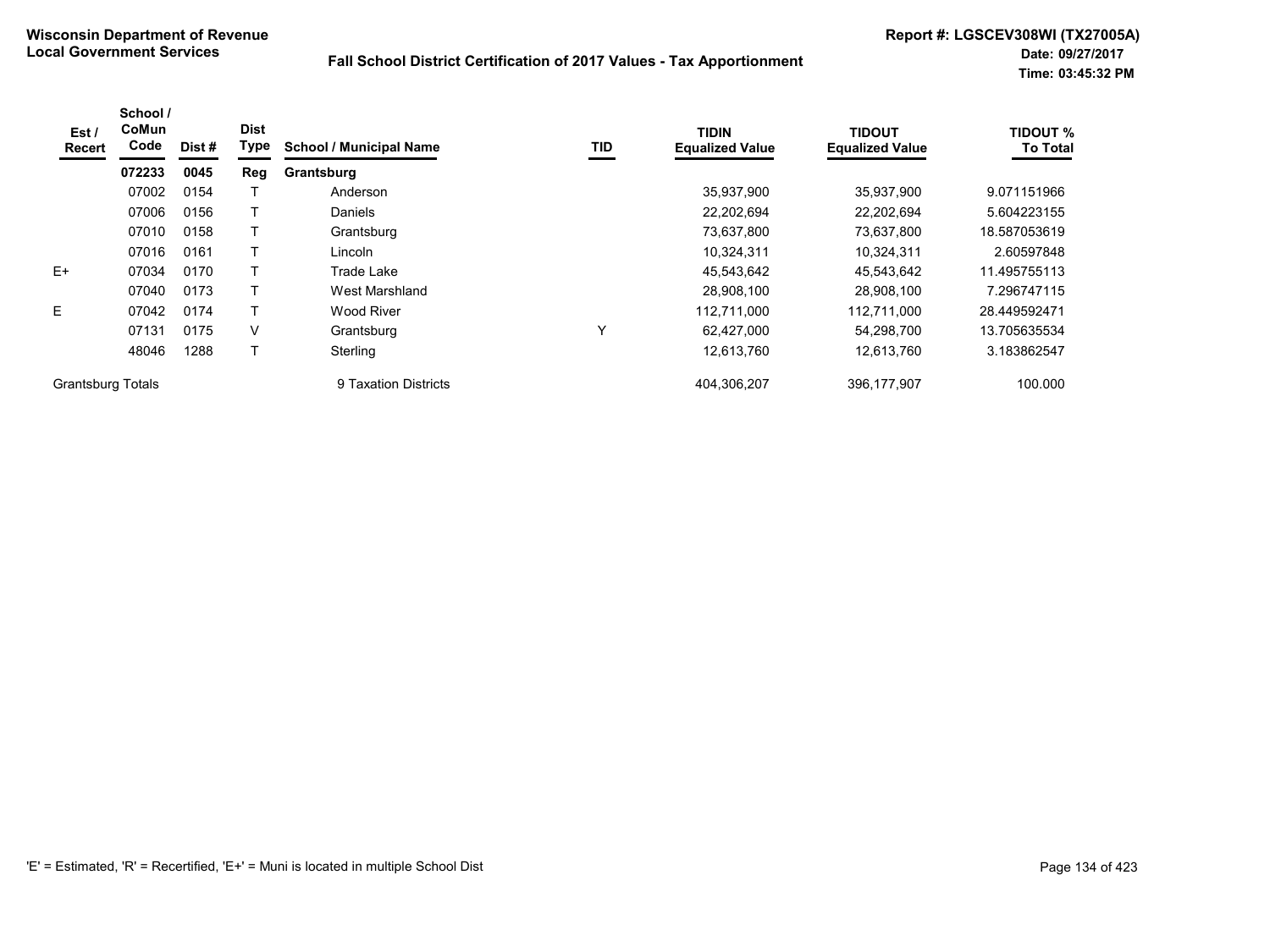| Est /<br><b>Recert</b> | School /<br>CoMun<br>Code | Dist # | <b>Dist</b><br>Type | <b>School / Municipal Name</b> | TID          | <b>TIDIN</b><br><b>Equalized Value</b> | <b>TIDOUT</b><br><b>Equalized Value</b> | <b>TIDOUT %</b><br><b>To Total</b> |
|------------------------|---------------------------|--------|---------------------|--------------------------------|--------------|----------------------------------------|-----------------------------------------|------------------------------------|
|                        | 052289                    | 0036   | Reg                 | <b>Green Bay Area</b>          |              |                                        |                                         |                                    |
|                        | 05010                     | 0106   |                     | Eaton                          |              | 23,164,770                             | 23,164,770                              | .269002479                         |
|                        | 05014                     | 0108   |                     | Green Bay                      |              | 6,412,825                              | 6,412,825                               | .07446937                          |
|                        | 05022                     | 0111   |                     | <b>Humboldt</b>                |              | 45,153,729                             | 45, 153, 729                            | .524350772                         |
| $E+$                   | 05025                     | 0113   |                     | Ledgeview                      | $\check{ }$  | 17.438.319                             | 17.438.319                              | .202503674                         |
|                        | 05036                     | 0118   |                     | Scott                          |              | 369,920,900                            | 369,920,900                             | 4.295731799                        |
|                        | 05102                     | 0121   | V                   | Allouez                        | $\checkmark$ | 988,100,700                            | 966,635,100                             | 11.225116335                       |
|                        | 05106                     | 0105   | V                   | <b>Bellevue</b>                | $\check{ }$  | 1.177.230.862                          | 1.150.044.362                           | 13.354968957                       |
|                        | 05231                     | 0128   | C                   | Green Bay                      | $\checkmark$ | 6,365,614,900                          | 6,032,589,300                           | 70.053856614                       |
| Green Bay Area Totals  |                           |        |                     | 8 Taxation Districts           |              | 8,993,037,005                          | 8,611,359,305                           | 100.000                            |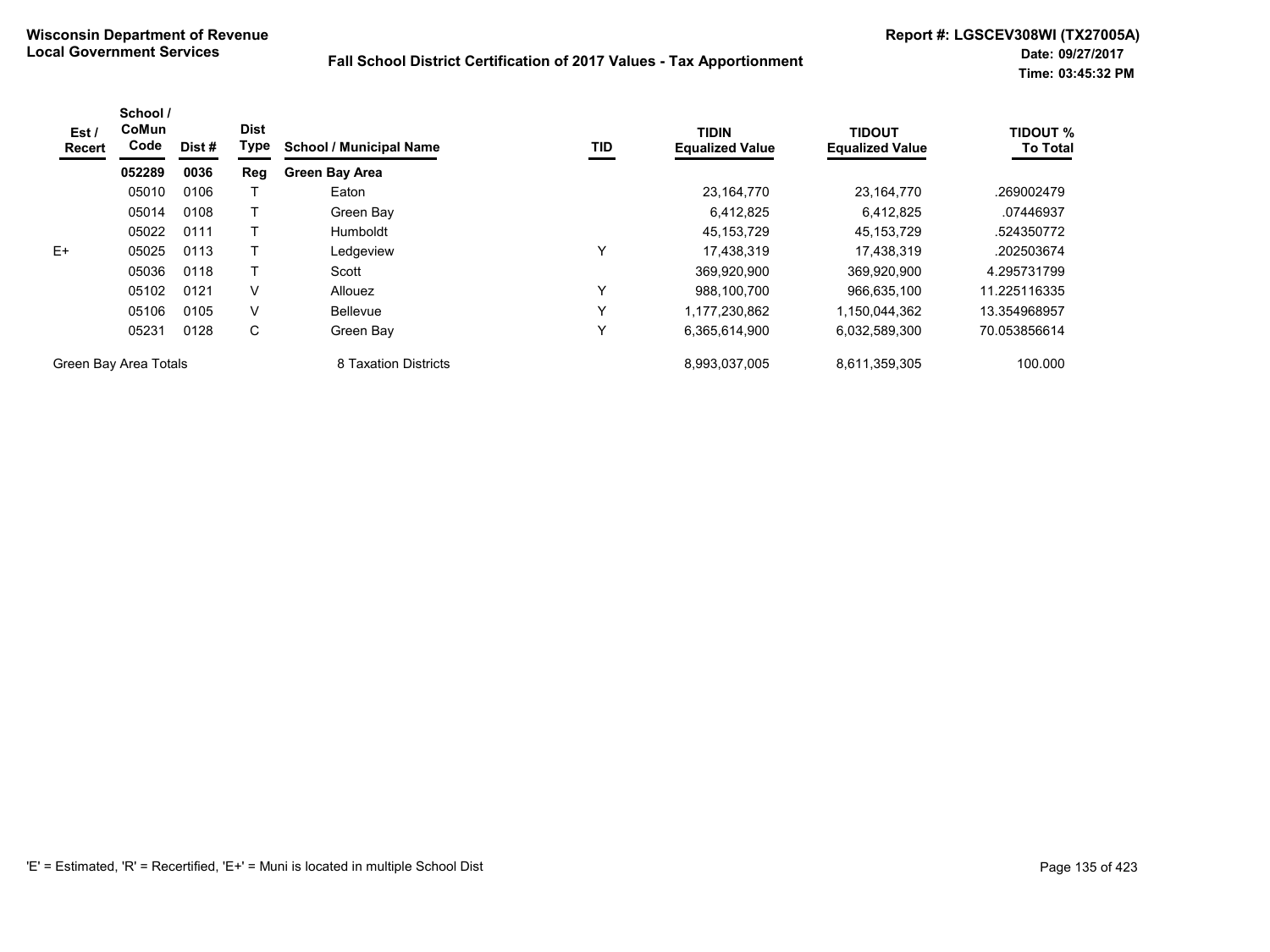| Est /<br><b>Recert</b> | School /<br><b>CoMun</b><br>Code<br>Dist # | <b>Dist</b><br>Type | TID<br><b>School / Municipal Name</b> | <b>TIDIN</b><br><b>Equalized Value</b> | <b>TIDOUT</b><br><b>Equalized Value</b> | <b>TIDOUT %</b><br><b>To Total</b> |             |              |
|------------------------|--------------------------------------------|---------------------|---------------------------------------|----------------------------------------|-----------------------------------------|------------------------------------|-------------|--------------|
|                        | 242310                                     | 0151                | Reg                                   | <b>Green Lake</b>                      |                                         |                                    |             |              |
|                        | 24004                                      | 0673                |                                       | Brooklyn                               |                                         | 442,192,903                        | 442,192,903 | 50.706309869 |
|                        | 24006                                      | 0674                |                                       | Green Lake                             |                                         | 162,403,526                        | 162,403,526 | 18.622830573 |
|                        | 24016                                      | 0679                |                                       | Princeton                              |                                         | 45,962,349                         | 45,962,349  | 5.270507724  |
|                        | 24018                                      | 0680                |                                       | Saint Marie                            |                                         | 1,108,240                          | 1,108,240   | .127082005   |
|                        | 24231                                      | 0685                | C                                     | Green Lake                             | ν                                       | 234,837,700                        | 220,399,800 | 25.273269829 |
| Green Lake Totals      |                                            |                     |                                       | 5 Taxation Districts                   |                                         | 886,504,718                        | 872,066,818 | 100.000      |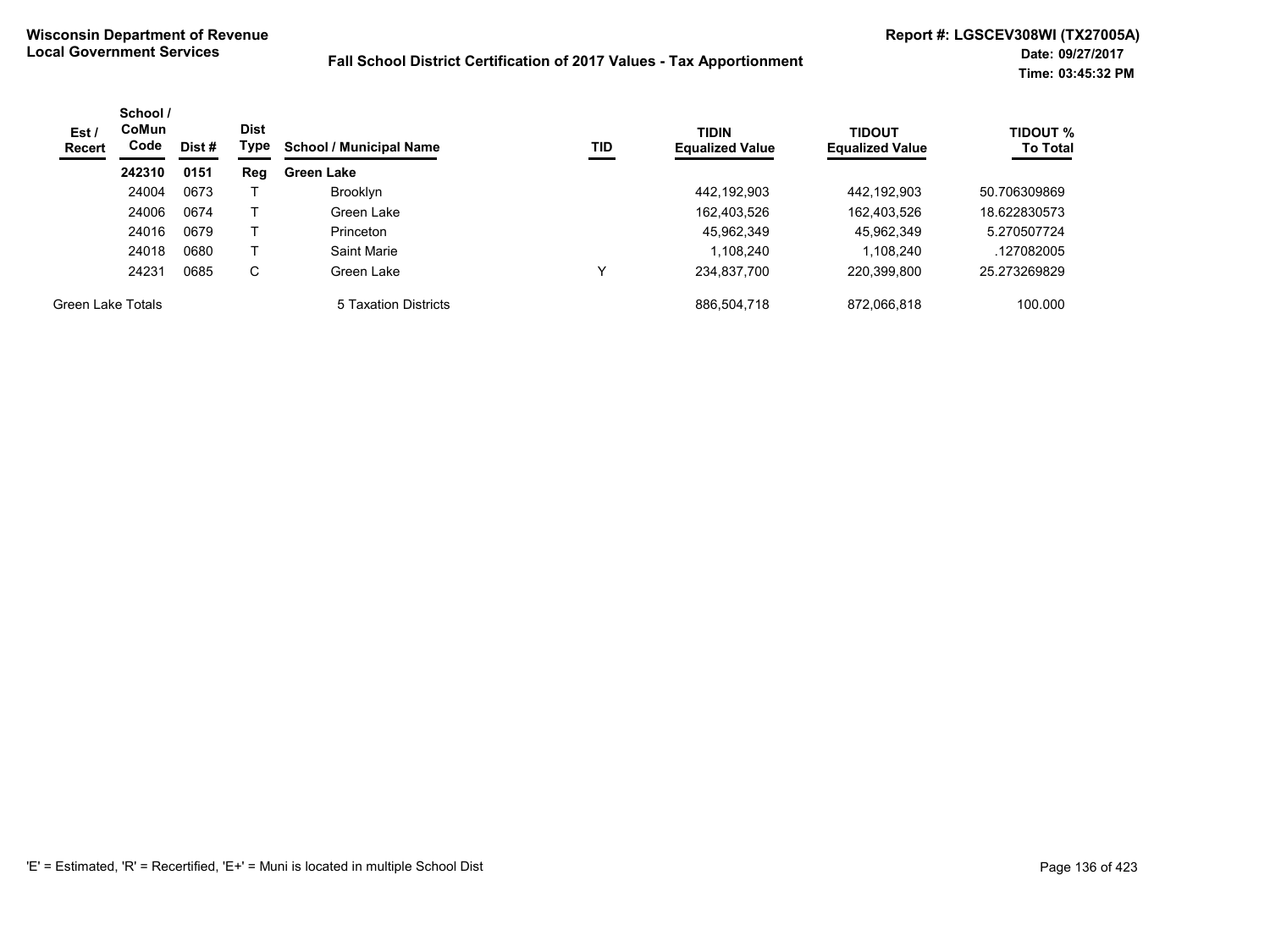| Est.<br>Recert   | School /<br>CoMun<br>Code | Dist # | <b>Dist</b><br>Type | <b>School / Municipal Name</b> | TID | TIDIN<br><b>Equalized Value</b> | <b>TIDOUT</b><br><b>Equalized Value</b> | TIDOUT %<br><b>To Total</b> |
|------------------|---------------------------|--------|---------------------|--------------------------------|-----|---------------------------------|-----------------------------------------|-----------------------------|
|                  | 402296                    | 0240   | Reg                 | Greendale                      |     |                                 |                                         |                             |
| F.               | 40131                     | 1074   |                     | Greendale                      | v   | 1.411.598.600                   | 1,307,648,600                           | 100                         |
| Greendale Totals |                           |        |                     | <b>Taxation Districts</b>      |     | 1,411,598,600                   | 1,307,648,600                           | 100.000                     |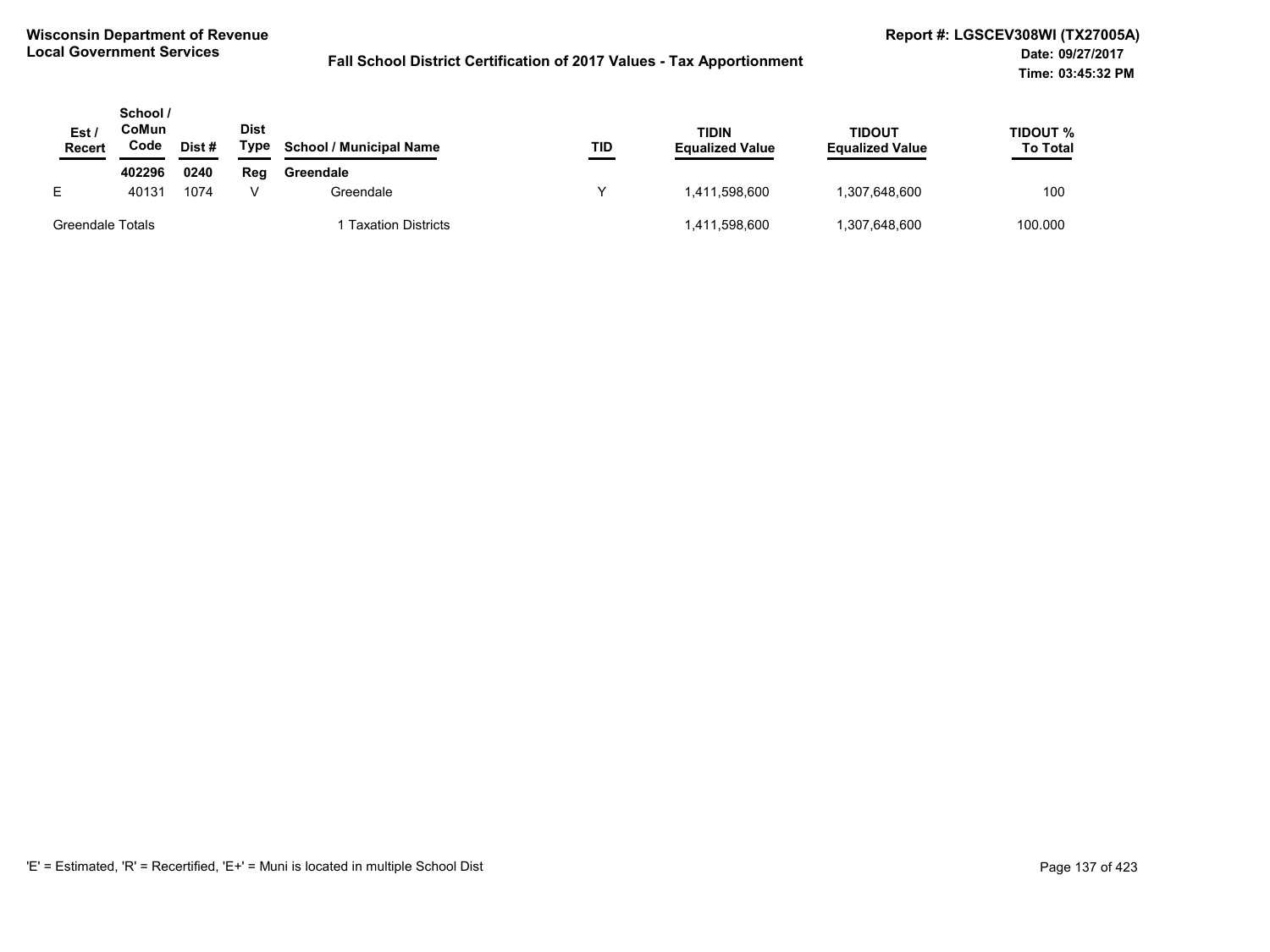| Est /<br><b>Recert</b>   | School /<br>CoMun<br>Code | Dist# | Dist<br>Type | <b>School / Municipal Name</b> | TID | <b>TIDIN</b><br><b>Equalized Value</b> | <b>TIDOUT</b><br><b>Equalized Value</b> | TIDOUT %<br><b>To Total</b> |
|--------------------------|---------------------------|-------|--------------|--------------------------------|-----|----------------------------------------|-----------------------------------------|-----------------------------|
|                          | 402303                    | 0241  | Rea          | Greenfield                     |     |                                        |                                         |                             |
|                          | 40236                     | 1083  | C.           | Greenfield                     |     | 2,033,439,826                          | 1,984,972,726                           | 100                         |
| <b>Greenfield Totals</b> |                           |       |              | <b>Taxation Districts</b>      |     | 2,033,439,826                          | 1,984,972,726                           | 100.000                     |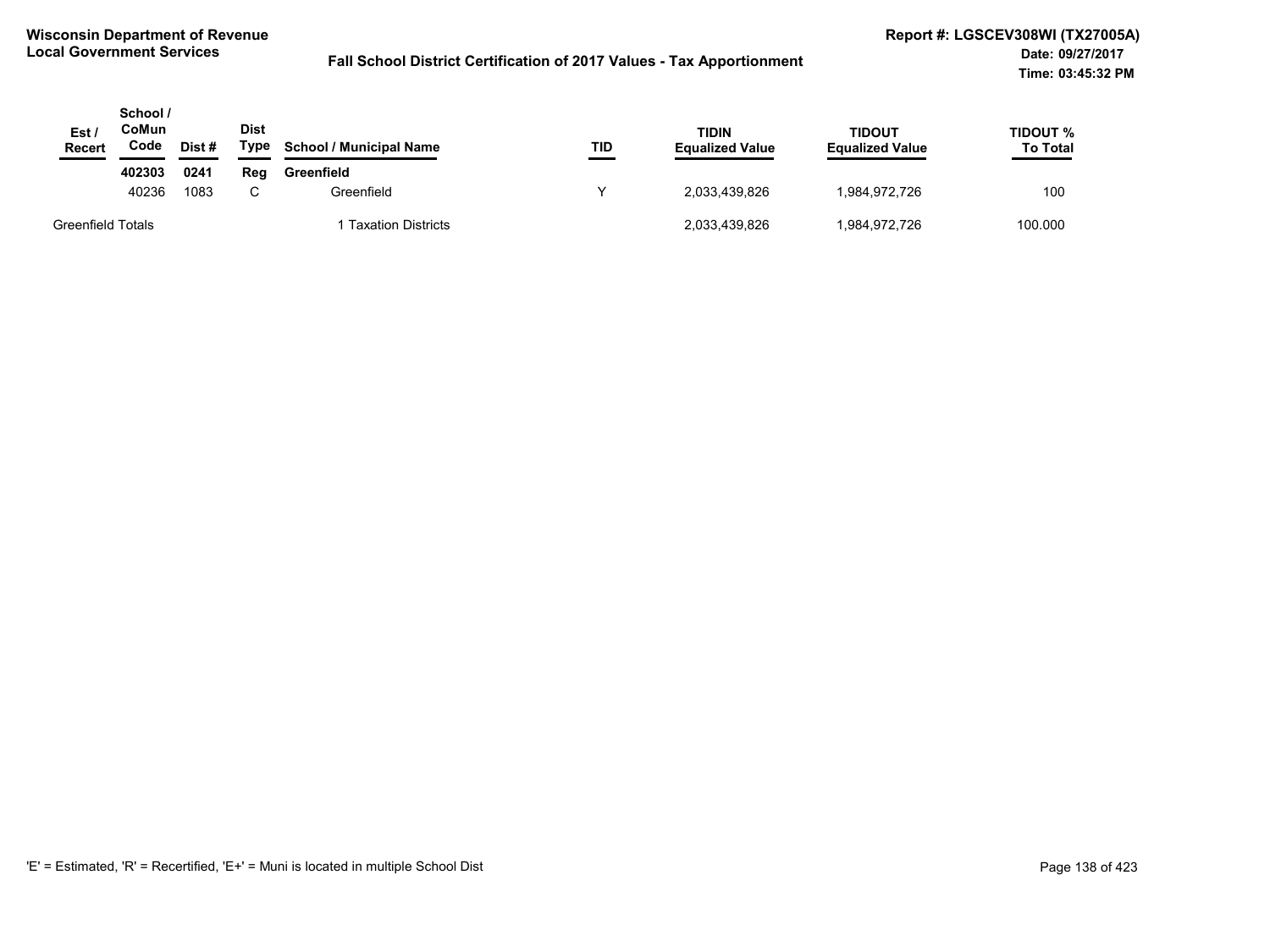| Est /<br><b>Recert</b> | School /<br>CoMun<br>Code | Dist # | <b>Dist</b><br><b>Type</b> | <b>School / Municipal Name</b> | TID          | <b>TIDIN</b><br><b>Equalized Value</b> | <b>TIDOUT</b><br><b>Equalized Value</b> | <b>TIDOUT %</b><br><b>To Total</b> |
|------------------------|---------------------------|--------|----------------------------|--------------------------------|--------------|----------------------------------------|-----------------------------------------|------------------------------------|
|                        | 102394                    | 0063   | Reg                        | Greenwood                      |              |                                        |                                         |                                    |
|                        | 10002                     | 0231   |                            | Beaver                         |              | 4,872,192                              | 4,872,192                               | 2.270481822                        |
|                        | 10010                     | 0235   |                            | Eaton                          |              | 56,827,519                             | 56,827,519                              | 26.482094487                       |
|                        | 10020                     | 0240   |                            | Hendren                        |              | 33,612,762                             | 33,612,762                              | 15.663825465                       |
| $E+$                   | 10030                     | 0245   |                            | Longwood                       |              | 4,203,961                              | 4,203,961                               | 1.959080642                        |
|                        | 10032                     | 0246   |                            | Loyal                          |              | 2,068,654                              | 2,068,654                               | .964009896                         |
|                        | 10038                     | 0249   |                            | Mead                           |              | 36,940,595                             | 36,940,595                              | 17.214623204                       |
|                        | 10044                     | 0252   |                            | Reseburg                       |              | 1,068,830                              | 1,068,830                               | .498083632                         |
| $E+$                   | 10046                     | 0253   |                            | Seif                           |              | 3,949,481                              | 3,949,481                               | 1.840490855                        |
|                        | 10056                     | 0258   |                            | Warner                         |              | 33,126,067                             | 33,126,067                              | 15.437021565                       |
|                        | 10231                     | 0271   | C                          | Greenwood                      | $\checkmark$ | 39,176,700                             | 37,918,400                              | 17.670288432                       |
| Greenwood Totals       |                           |        |                            | 10 Taxation Districts          |              | 215,846,761                            | 214,588,461                             | 100.000                            |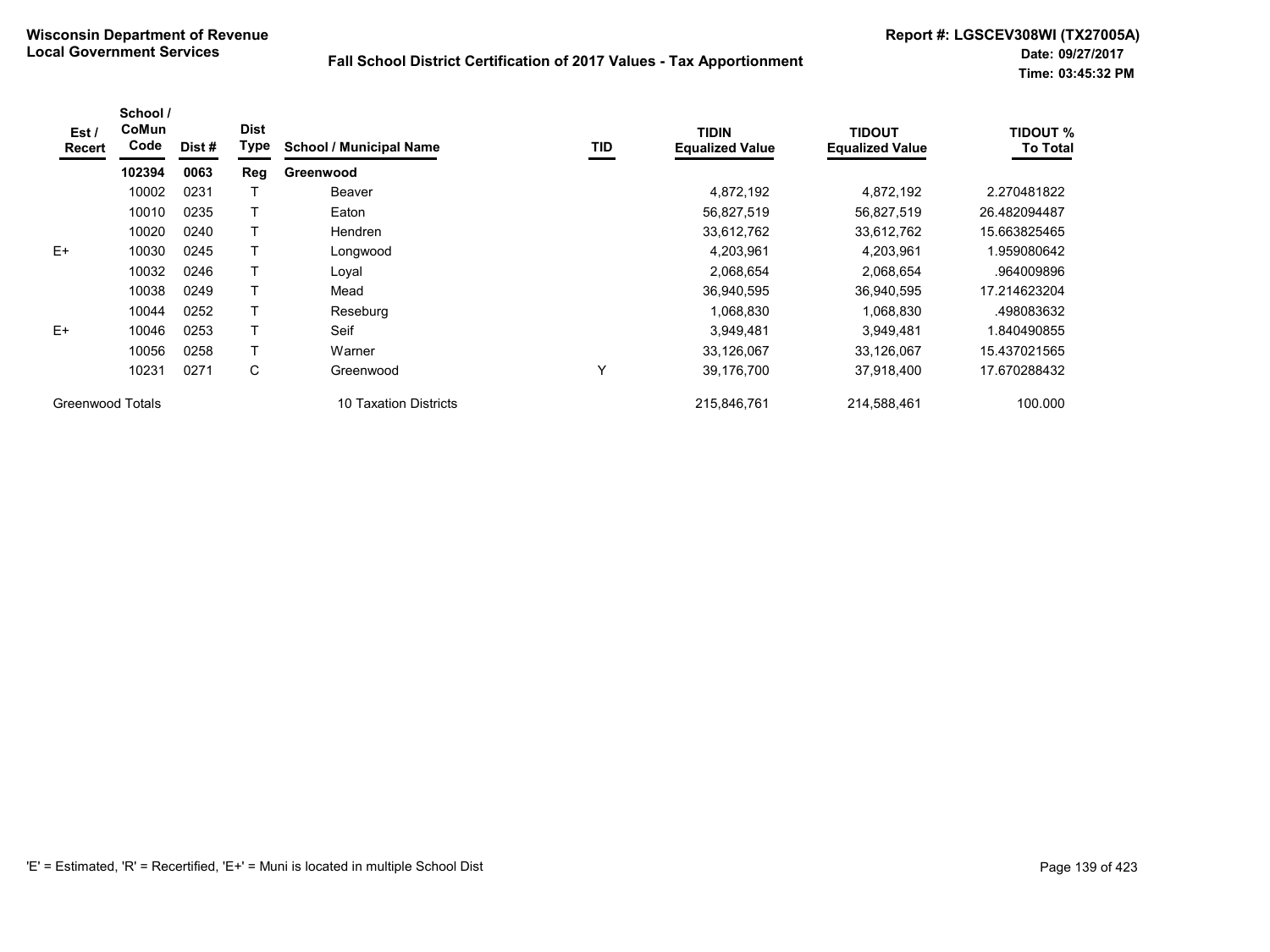| Est /<br><b>Recert</b> | School /<br><b>CoMun</b><br>Code | Dist# | <b>Dist</b><br>Type | <b>School / Municipal Name</b> | TID | <b>TIDIN</b><br><b>Equalized Value</b> | <b>TIDOUT</b><br><b>Equalized Value</b> | <b>TIDOUT %</b><br><b>To Total</b> |
|------------------------|----------------------------------|-------|---------------------|--------------------------------|-----|----------------------------------------|-----------------------------------------|------------------------------------|
|                        | 582415                           | 0446  | Reg                 | Gresham                        |     |                                        |                                         |                                    |
|                        | 58024                            | 1569  |                     | Herman                         |     | 34,504,990                             | 34,504,990                              | 26.174009737                       |
|                        | 58038                            | 1576  |                     | <b>Red Springs</b>             |     | 76,092,505                             | 76,092,505                              | 57.72052004                        |
|                        | 58040                            | 1577  |                     | Richmond                       |     | 2,471,253                              | 2,471,253                               | 1.874586838                        |
|                        | 58042                            | 1578  |                     | Seneca                         |     | 101,461                                | 101,461                                 | .076963975                         |
|                        | 58131                            | 1589  | V                   | Gresham                        | ν   | 18,659,000                             | 18,659,000                              | 14.153919409                       |
| <b>Gresham Totals</b>  |                                  |       |                     | 5 Taxation Districts           |     | 131,829,209                            | 131,829,209                             | 100.000                            |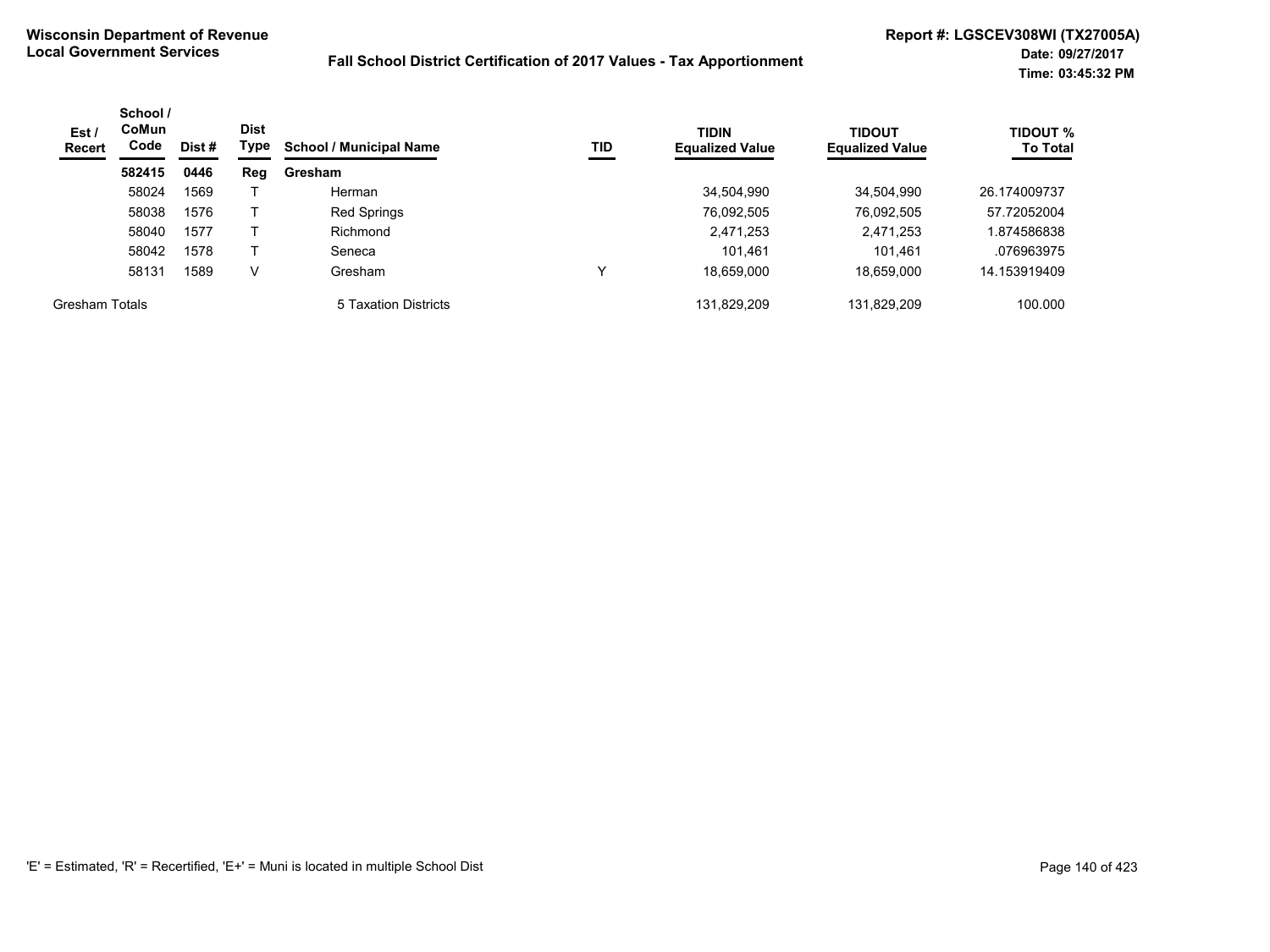| Est /<br>Recert          | School /<br>CoMun<br>Code | Dist # | <b>Dist</b><br>Type | <b>School / Municipal Name</b> | TID | <b>TIDIN</b><br><b>Equalized Value</b> | <b>TIDOUT</b><br><b>Equalized Value</b> | <b>TIDOUT %</b><br><b>To Total</b> |
|--------------------------|---------------------------|--------|---------------------|--------------------------------|-----|----------------------------------------|-----------------------------------------|------------------------------------|
|                          | 672420                    | 0405   | Reg                 | Hamilton (Lisbon)              |     |                                        |                                         |                                    |
|                          | 67010                     | 1813   |                     | Lisbon                         |     | 633,943,218                            | 633,943,218                             | 18.810081691                       |
|                          | 67107                     | 1823   | V                   | <b>Butler</b>                  | v   | 192,898,000                            | 158,896,700                             | 4.714712332                        |
|                          | 67147                     | 1830   | V                   | Lannon                         |     | 130.803.742                            | 130,803,742                             | 3.881150555                        |
|                          | 67151                     | 1831   | v                   | Menomonee Falls                | v   | 1.122.056.713                          | 1.122.056.713                           | 33.29316859                        |
|                          | 67181                     | 1838   | V                   | Sussex                         | v   | 1,284,408,172                          | 1,261,031,872                           | 37.416777802                       |
|                          | 67270                     | 1818   | С                   | Pewaukee                       |     | 63,498,828                             | 63,498,828                              | 1.884109031                        |
| Hamilton (Lisbon) Totals |                           |        |                     | 6 Taxation Districts           |     | 3,427,608,673                          | 3.370.231.073                           | 100.000                            |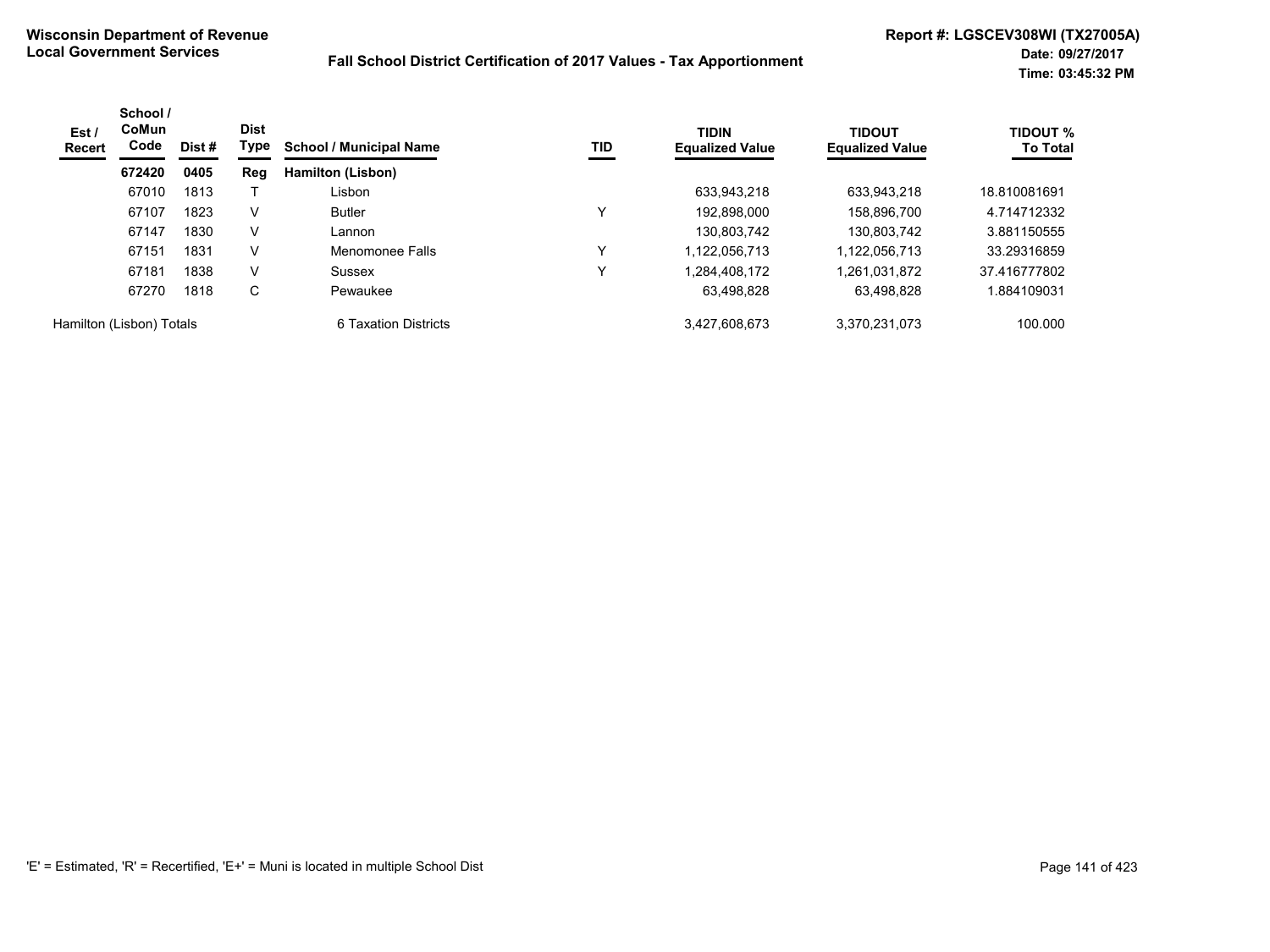| Est /<br>Recert     | School /<br>CoMun<br>Code | Dist # | <b>Dist</b><br>Type | <b>School / Municipal Name</b> | TID | <b>TIDIN</b><br><b>Equalized Value</b> | <b>TIDOUT</b><br><b>Equalized Value</b> | <b>TIDOUT %</b><br><b>To Total</b> |
|---------------------|---------------------------|--------|---------------------|--------------------------------|-----|----------------------------------------|-----------------------------------------|------------------------------------|
|                     | 662443                    | 0397   | <b>Elem</b>         | Hartford J 1                   |     |                                        |                                         |                                    |
|                     | 14002                     | 0397   |                     | Ashippun                       |     | 39,218,264                             | 39.218.264                              | 2.399873976                        |
|                     | 14038                     | 0415   |                     | <b>Rubicon</b>                 |     | 8,334,540                              | 8,334,540                               | .51001354                          |
|                     | 14230                     | 0435   | C                   | Hartford                       | v   | 31,408,942                             | 24,336,642                              | .489226392                         |
|                     | 66002                     | 1787   |                     | Addison                        |     | 9,867,813                              | 9.867.813                               | .603838753                         |
|                     | 66006                     | 1789   |                     | Erin                           |     | 120.250.316                            | 120.250.316                             | 7.358449216                        |
|                     | 66012                     | 1792   |                     | Hartford                       |     | 271,555,300                            | 271,555,300                             | 16.617219405                       |
|                     | 66236                     | 1805   | C                   | Hartford                       | v   | 1,167,046,369                          | 1,160,617,269                           | 71.021378718                       |
| Hartford J 1 Totals |                           |        |                     | <b>7 Taxation Districts</b>    |     | 1,647,681,544                          | 1,634,180,144                           | 100.000                            |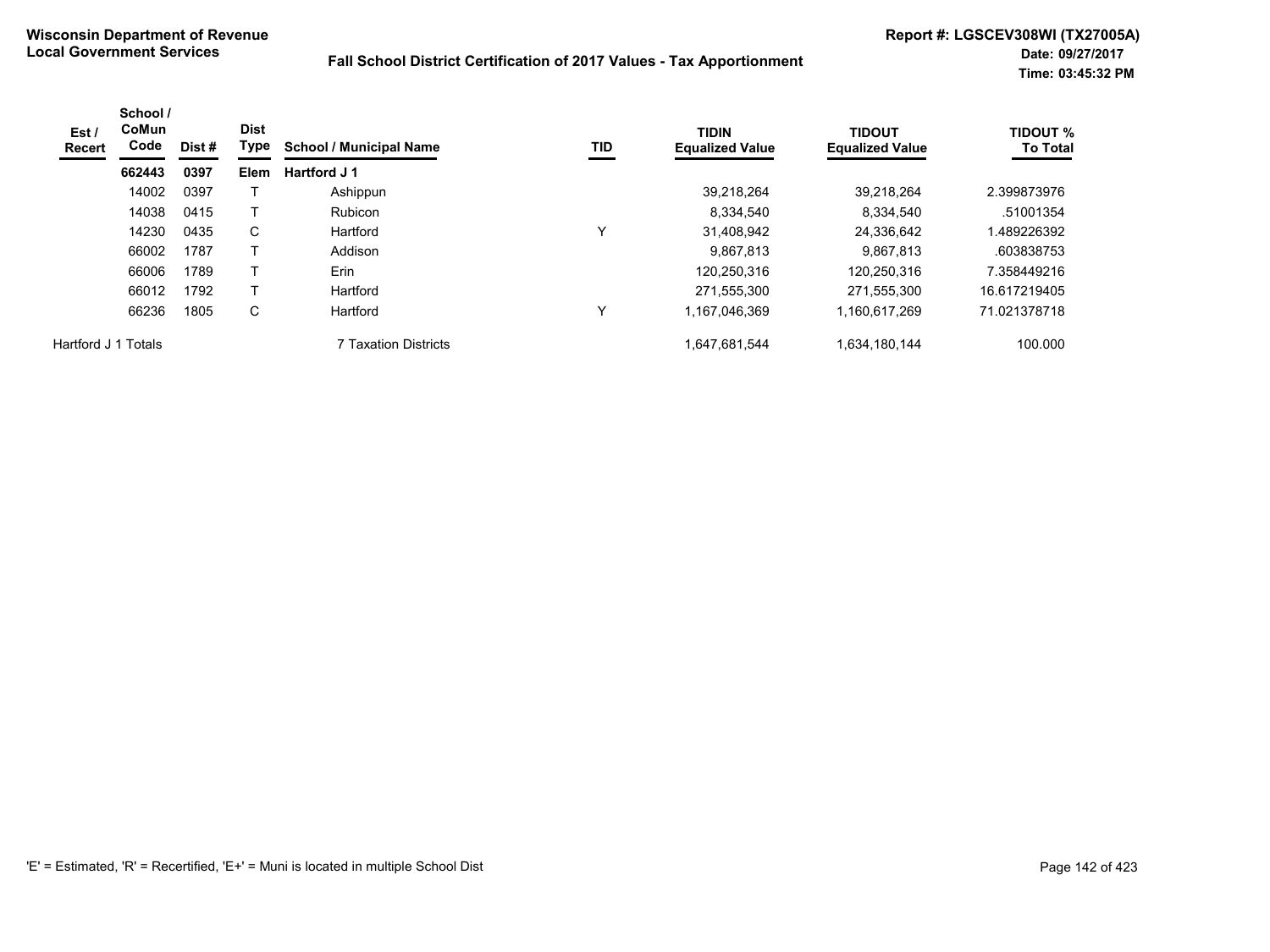| Est $\prime$<br><b>Recert</b> | School /<br>CoMun<br>Code | Dist# | <b>Dist</b><br>Type | <b>School / Municipal Name</b> | TID | <b>TIDIN</b><br><b>Equalized Value</b> | <b>TIDOUT</b><br><b>Equalized Value</b> | <b>TIDOUT %</b><br><b>To Total</b> |
|-------------------------------|---------------------------|-------|---------------------|--------------------------------|-----|----------------------------------------|-----------------------------------------|------------------------------------|
|                               | 662436                    | 0396  | <b>UHS</b>          | <b>Hartford Union High</b>     |     |                                        |                                         |                                    |
|                               | 14002                     | 0397  |                     | Ashippun                       |     | 72,726,455                             | 72,726,455                              | 2.097440793                        |
|                               | 14020                     | 0406  | Т                   | Herman                         |     | 101,631,047                            | 101,631,047                             | 2.931053134                        |
|                               | 14022                     | 0407  | т                   | Hubbard                        |     | 331,000                                | 331,000                                 | .009546085                         |
|                               | 14024                     | 0408  | T                   | Hustisford                     |     | 1,715,450                              | 1,715,450                               | .04947381                          |
|                               | 14026                     | 0409  | T                   | Lebanon                        |     | 14,657,489                             | 14,657,489                              | .422723964                         |
|                               | 14038                     | 0415  | Τ                   | Rubicon                        |     | 209,854,228                            | 209,854,228                             | 6.052224303                        |
|                               | 14042                     | 0417  | т                   | Theresa                        |     | 44,812                                 | 44,812                                  | .001292384                         |
|                               | 14161                     | 0428  | V                   | Neosho                         |     | 37,017,200                             | 37,017,200                              | 1.067581052                        |
|                               | 14230                     | 0435  | C                   | Hartford                       | Υ   | 56,437,300                             | 49,365,000                              | 1.423693273                        |
|                               | 66002                     | 1787  | T                   | Addison                        |     | 9,867,813                              | 9,867,813                               | .284589061                         |
|                               | 66006                     | 1789  | T                   | Erin                           |     | 595,301,800                            | 595,301,800                             | 17.168584383                       |
|                               | 66012                     | 1792  | T                   | Hartford                       |     | 272,884,079                            | 272,884,079                             | 7.870013726                        |
| $E+$                          | 66166                     | 1796  | $\vee$              | Richfield                      |     | 941,376,486                            | 941,376,486                             | 27.149425108                       |
|                               | 66236                     | 1805  | С                   | Hartford                       | Υ   | 1,167,046,369                          | 1,160,617,269                           | 33.472358926                       |
| Hartford Union High Totals    |                           |       |                     | 14 Taxation Districts          |     | 3,480,891,528                          | 3,467,390,128                           | 100.000                            |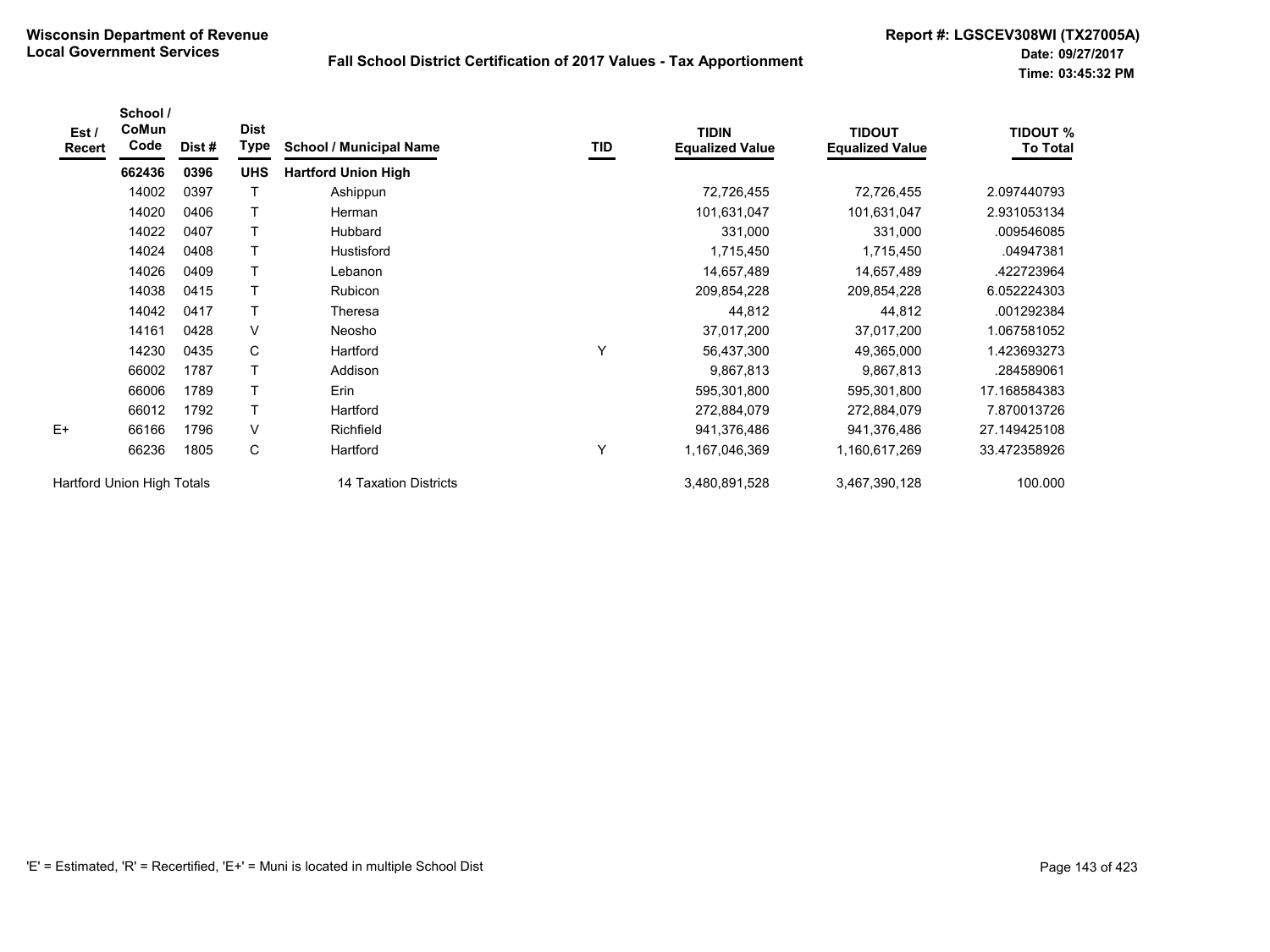| Est/<br><b>Recert</b>       | School /<br>CoMun<br>Code | Dist # | <b>Dist</b><br>Type | <b>School / Municipal Name</b> | TID | <b>TIDIN</b><br><b>Equalized Value</b> | TIDOUT<br><b>Equalized Value</b> | <b>TIDOUT %</b><br><b>To Total</b> |
|-----------------------------|---------------------------|--------|---------------------|--------------------------------|-----|----------------------------------------|----------------------------------|------------------------------------|
|                             | 672460                    | 0407   | Elem                | <b>Hartland-Lakeside J3</b>    |     |                                        |                                  |                                    |
|                             | 67004                     | 1810   |                     | Delafield                      |     | 746.690.224                            | 746.690.224                      | 47.537731632                       |
|                             | 67014                     | 1814   |                     | Merton                         |     | 23,876,559                             | 23,876,559                       | .520091488                         |
|                             | 67136                     | 1828   | V                   | Hartland                       |     | 805.185.125                            | 800.164.925                      | 50.94217688                        |
| Hartland-Lakeside J3 Totals |                           |        |                     | 3 Taxation Districts           |     | 1,575,751,908                          | .570.731.708                     | 100.000                            |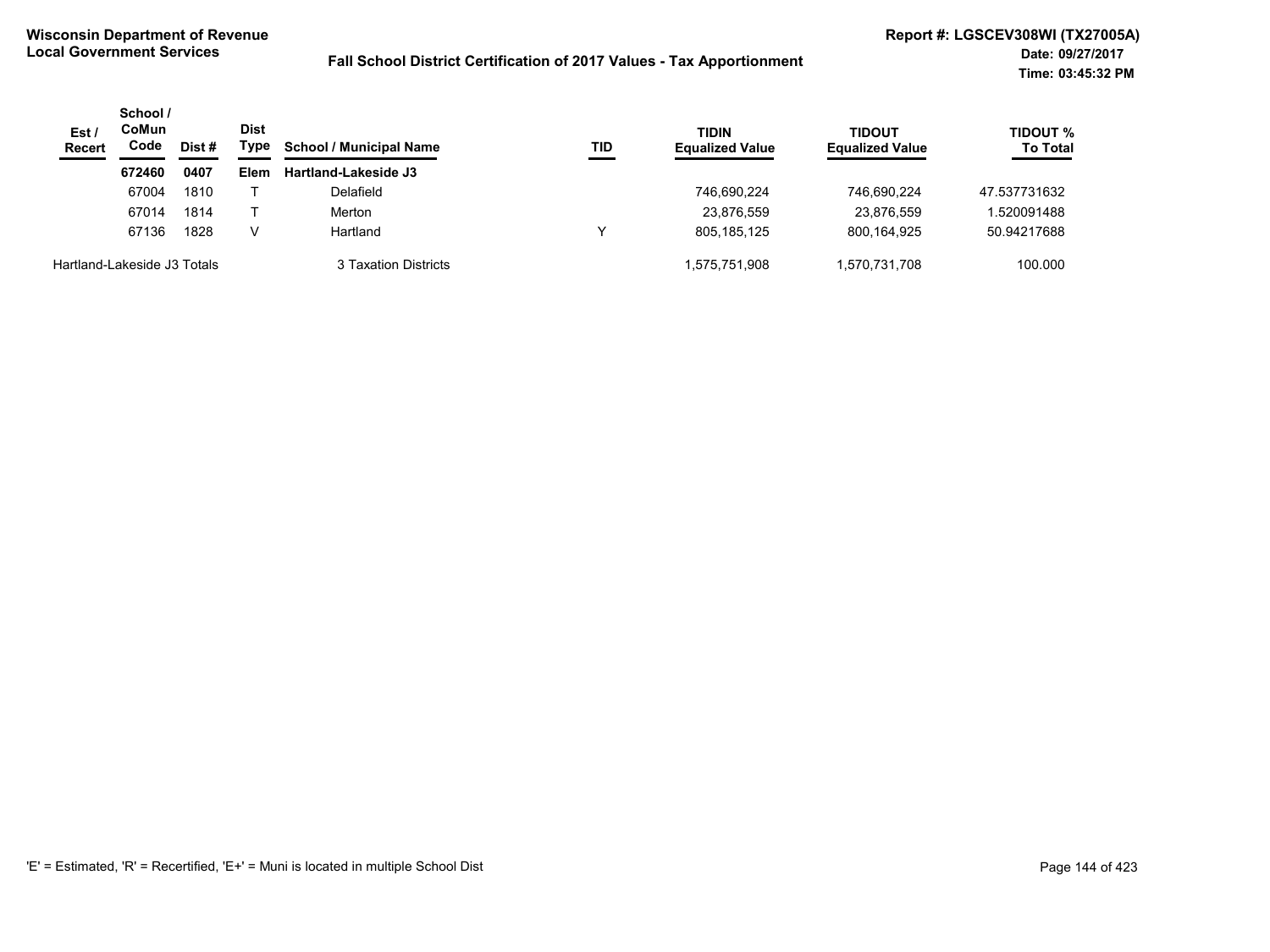| Est /<br><b>Recert</b>          | School /<br>CoMun<br>Code | Dist# | <b>Dist</b><br><b>Type</b> | <b>School / Municipal Name</b> | TID | <b>TIDIN</b><br><b>Equalized Value</b> | <b>TIDOUT</b><br><b>Equalized Value</b> | <b>TIDOUT %</b><br><b>To Total</b> |
|---------------------------------|---------------------------|-------|----------------------------|--------------------------------|-----|----------------------------------------|-----------------------------------------|------------------------------------|
|                                 | 572478                    | 0339  | Reg                        | <b>Hayward Community</b>       |     |                                        |                                         |                                    |
|                                 | 57002                     | 1536  |                            | Bass Lake                      |     | 493,873,700                            | 493,873,700                             | 17.252348755                       |
|                                 | 57004                     | 1537  | Т                          | Couderay                       |     | 6,170,939                              | 6,170,939                               | .215567648                         |
|                                 | 57010                     | 1540  |                            | Hayward                        |     | 543,438,696                            | 543,438,696                             | 18.983788588                       |
|                                 | 57012                     | 1541  |                            | Hunter                         |     | 203,427,366                            | 203,427,366                             | 7.106270013                        |
|                                 | 57014                     | 1542  |                            | Lenroot                        |     | 259,378,300                            | 259,378,300                             | 9.060787993                        |
|                                 | 57024                     | 1547  |                            | Round Lake                     |     | 380,928,800                            | 380,928,800                             | 13.306876856                       |
| $E+$                            | 57026                     | 1548  |                            | Sand Lake                      |     | 357,829,861                            | 357,829,861                             | 12.499968224                       |
|                                 | 57028                     | 1549  |                            | Spider Lake                    |     | 291,795,552                            | 291,795,552                             | 10.193210588                       |
| E                               | 57236                     | 1556  | C                          | Hayward                        |     | 223,673,000                            | 223,673,000                             | 7.813504957                        |
|                                 | 65006                     | 1763  |                            | Bass Lake                      |     | 27,442,175                             | 27,442,175                              | .958629653                         |
|                                 | 65010                     | 1765  |                            | <b>Birchwood</b>               |     | 167,234                                | 167,234                                 | .005841938                         |
|                                 | 65038                     | 1779  |                            | Stinnett                       |     | 18,239,300                             | 18,239,300                              | .637148252                         |
|                                 | 65040                     | 1780  | $\top$                     | Stone Lake                     |     | 56,281,242                             | 56,281,242                              | 1.966056535                        |
| <b>Hayward Community Totals</b> |                           |       |                            | 13 Taxation Districts          |     | 2,862,646,165                          | 2,862,646,165                           | 100.000                            |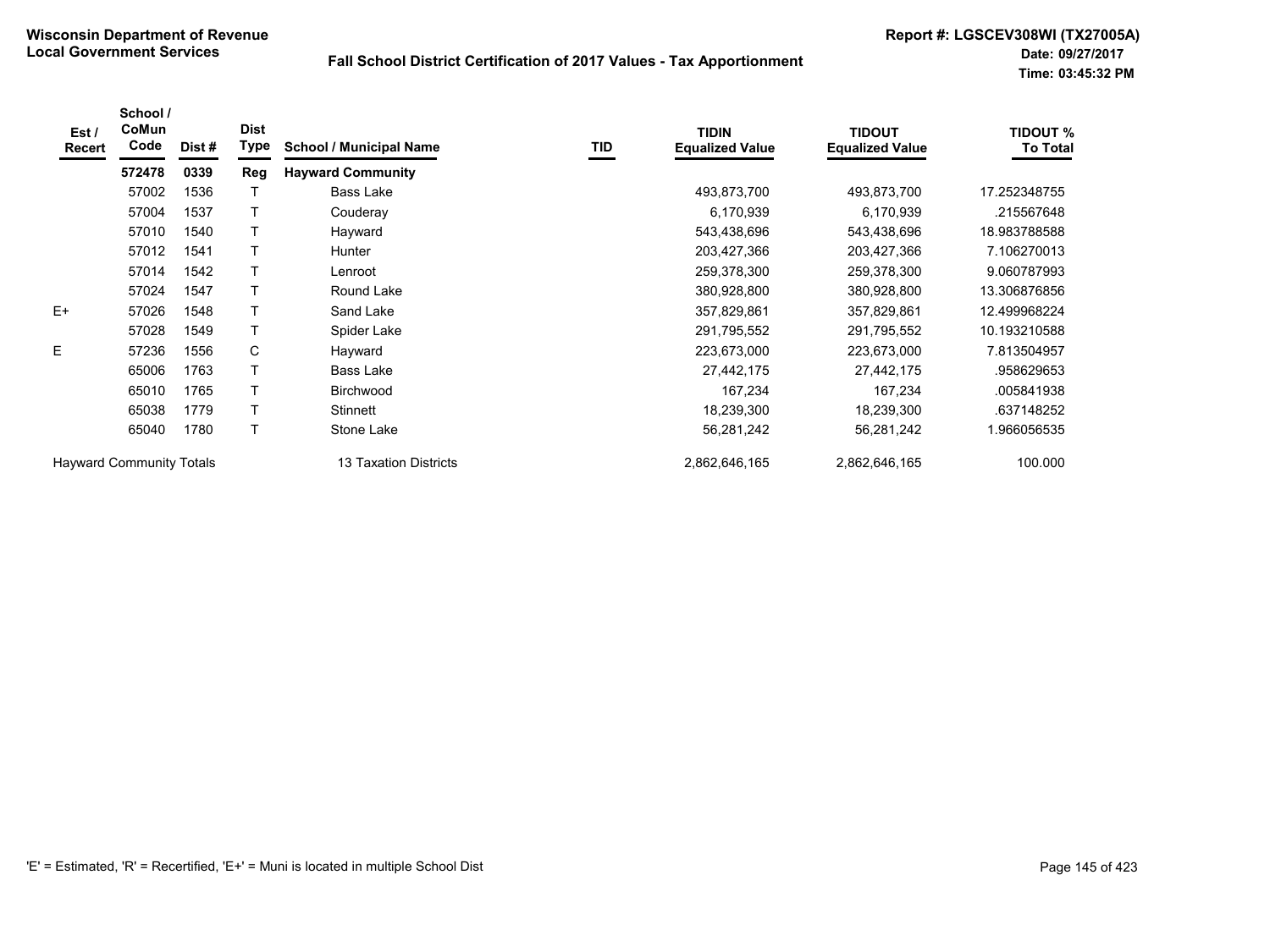| Est /<br><b>Recert</b>       | School /<br><b>CoMun</b><br>Code | Dist # | <b>Dist</b><br>Type | <b>School / Municipal Name</b> | TID | <b>TIDIN</b><br><b>Equalized Value</b> | TIDOUT<br><b>Equalized Value</b> | TIDOUT %<br><b>To Total</b> |
|------------------------------|----------------------------------|--------|---------------------|--------------------------------|-----|----------------------------------------|----------------------------------|-----------------------------|
|                              | 142525                           | 0448   | <b>Elem</b>         | Herman-Neosho-Rubicon          |     |                                        |                                  |                             |
|                              | 14002                            | 0397   |                     | Ashippun                       |     | 33,508,191                             | 33,508,191                       | 8.03974017                  |
|                              | 14020                            | 0406   |                     | Herman                         |     | 101,631,047                            | 101,631,047                      | 24.384700775                |
|                              | 14022                            | 0407   |                     | Hubbard                        |     | 331,000                                | 331,000                          | .079418014                  |
|                              | 14024                            | 0408   |                     | <b>Hustisford</b>              |     | 1,715,450                              | 1,715,450                        | .411594057                  |
|                              | 14026                            | 0409   |                     | Lebanon                        |     | 14,657,489                             | 14.657.489                       | 3.516823785                 |
|                              | 14038                            | 0415   |                     | Rubicon                        |     | 201,519,688                            | 201,519,688                      | 48.351339845                |
|                              | 14042                            | 0417   |                     | Theresa                        |     | 44,812                                 | 44,812                           | .010751904                  |
|                              | 14161                            | 0428   | V                   | Neosho                         |     | 37,017,200                             | 37,017,200                       | 8.881669256                 |
|                              | 14230                            | 0435   | C                   | Hartford                       | v   | 25,028,358                             | 25,028,358                       | 6.005143495                 |
|                              | 66012                            | 1792   |                     | Hartford                       |     | 1,328,779                              | 1,328,779                        | .3188187                    |
| Herman-Neosho-Rubicon Totals |                                  |        |                     | 10 Taxation Districts          |     | 416,782,014                            | 416,782,014                      | 100.000                     |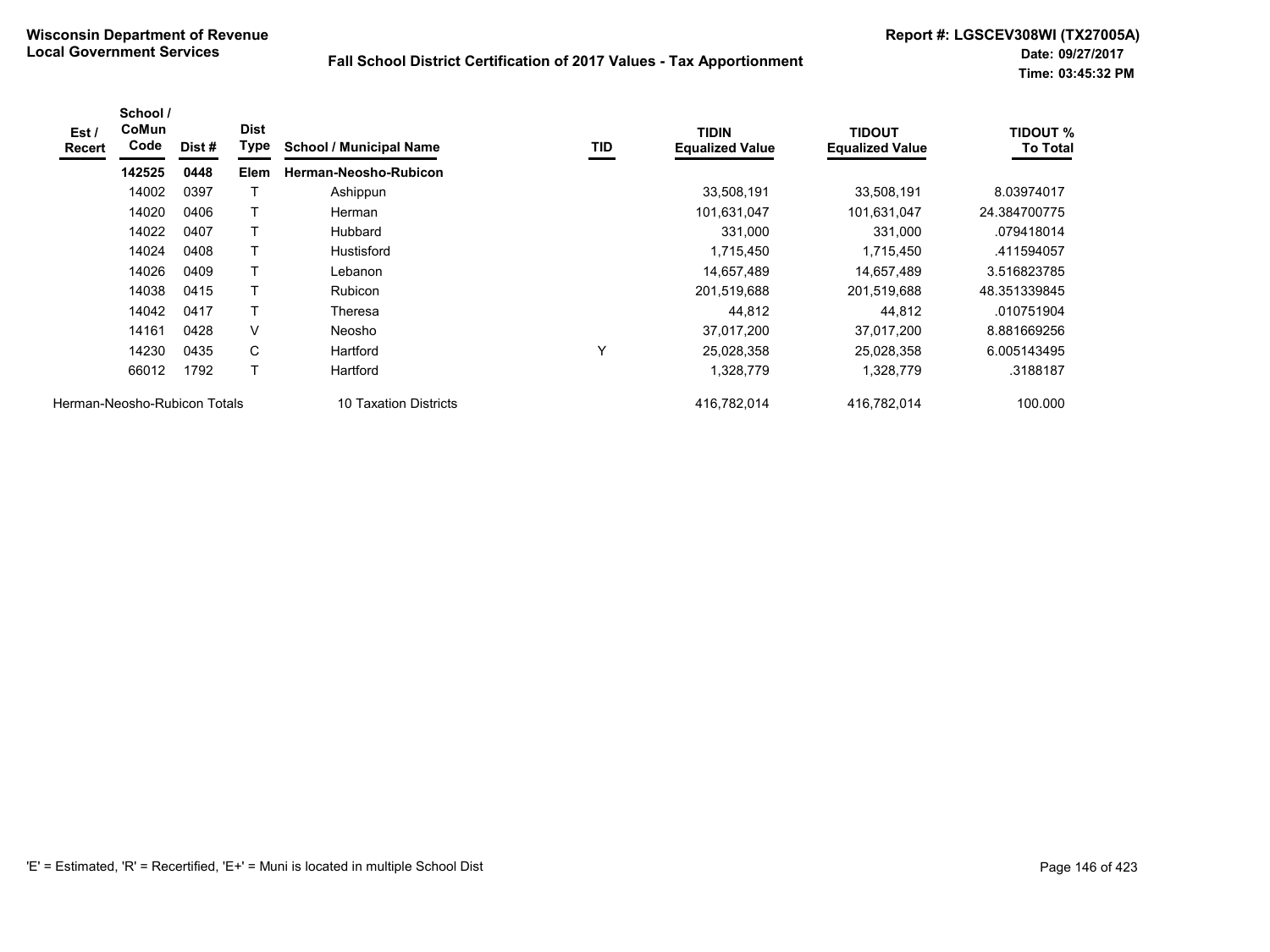| Est /<br><b>Recert</b> | School /<br>CoMun<br>Code | Dist# | <b>Dist</b><br>Type | <b>School / Municipal Name</b> | TID | <b>TIDIN</b><br><b>Equalized Value</b> | <b>TIDOUT</b><br><b>Equalized Value</b> | <b>TIDOUT %</b><br><b>To Total</b> |
|------------------------|---------------------------|-------|---------------------|--------------------------------|-----|----------------------------------------|-----------------------------------------|------------------------------------|
|                        | 252527                    | 0156  | Reg                 | Highland                       |     |                                        |                                         |                                    |
| $E+$                   | 22010                     | 0598  |                     | Castle Rock                    |     | 5,370,307                              | 5.370.307                               | 5.122537983                        |
|                        | 22062                     | 0624  |                     | Wingville                      |     | 155.056                                | 155.056                                 | .147902205                         |
|                        | 25010                     | 0693  |                     | Eden                           |     | 1,801,766                              | 1.801.766                               | 1.718638203                        |
| $E+$                   | 25012                     | 0694  |                     | Highland                       |     | 58,565,289                             | 58,565,289                              | 55.863271386                       |
|                        | 25022                     | 0699  |                     | Pulaski                        |     | 2.106.823                              | 2.106.823                               | 2.009620835                        |
|                        | 25136                     | 0708  | V                   | Highland                       |     | 39,936,400                             | 36.837.600                              | 35.138029388                       |
| <b>Highland Totals</b> |                           |       |                     | 6 Taxation Districts           |     | 107,935,641                            | 104,836,841                             | 100.000                            |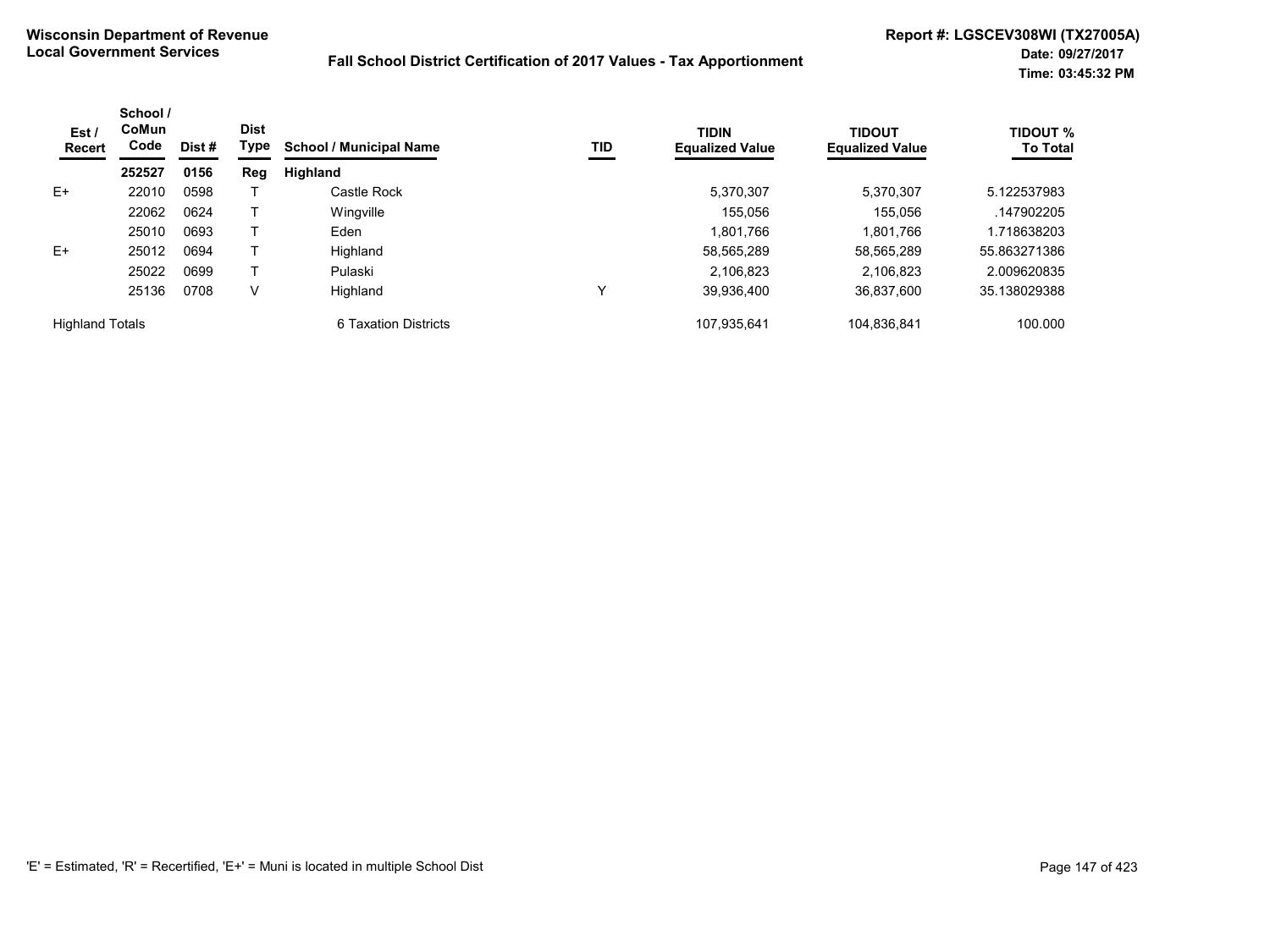| Est /<br><b>Recert</b> | School /<br>CoMun<br>Code | Dist # | <b>Dist</b><br>Type | <b>School / Municipal Name</b> | TID          | <b>TIDIN</b><br><b>Equalized Value</b> | <b>TIDOUT</b><br><b>Equalized Value</b> | <b>TIDOUT %</b><br><b>To Total</b> |
|------------------------|---------------------------|--------|---------------------|--------------------------------|--------------|----------------------------------------|-----------------------------------------|------------------------------------|
|                        | 082534                    | 0050   | Reg                 | <b>Hilbert</b>                 |              |                                        |                                         |                                    |
|                        | 08002                     | 0179   |                     | <b>Brillion</b>                |              | 3,498,719                              | 3,498,719                               | .574890408                         |
|                        | 08008                     | 0182   |                     | Chilton                        |              | 28,954,860                             | 28,954,860                              | 13.033550646                       |
|                        | 08014                     | 0185   | т                   | Rantoul                        |              | 20,112,113                             | 20,112,113                              | 9.053134548                        |
|                        | 08016                     | 0186   |                     | Stockbridge                    |              | 1,473,997                              | 1,473,997                               | .663495336                         |
|                        | 08018                     | 0187   |                     | Woodville                      |              | 41,374,499                             | 41,374,499                              | 18.624045434                       |
|                        | 08131                     | 1987   | V                   | Harrison                       | Υ            | 49,514,246                             | 49,514,246                              | 22.288017727                       |
|                        | 08136                     | 0188   | V                   | <b>Hilbert</b>                 | $\checkmark$ | 71,443,400                             | 52,698,800                              | 23.721491963                       |
|                        | 08160                     | 0189   | V                   | Potter                         |              | 13,199,900                             | 13,199,900                              | 5.941716353                        |
|                        | 08179                     | 0190   | V                   | Sherwood                       | $\check{ }$  | 11,329,213                             | 11,329,213                              | 5.099657585                        |
| <b>Hilbert Totals</b>  |                           |        |                     | 9 Taxation Districts           |              | 240.900.947                            | 222.156.347                             | 100.000                            |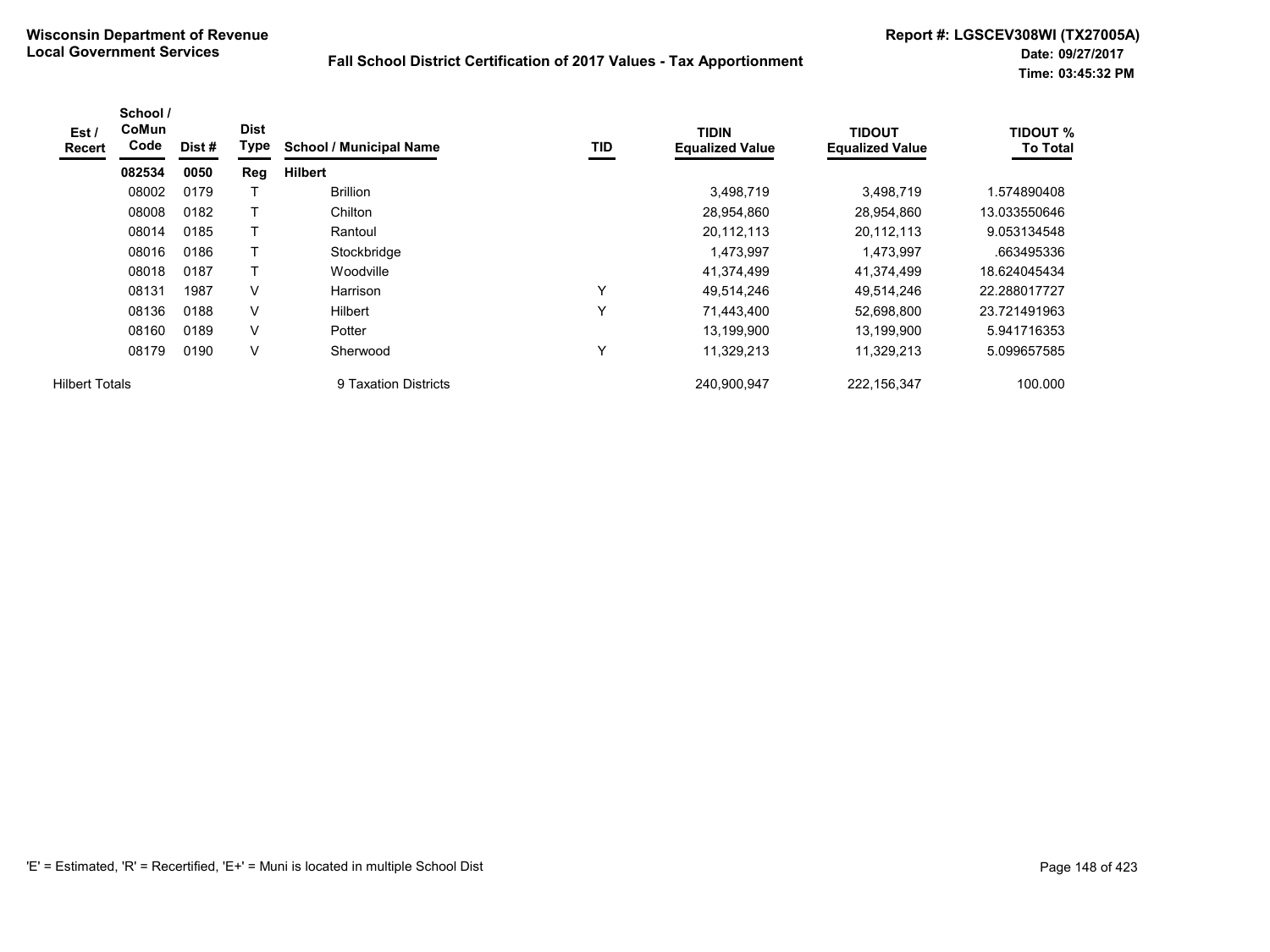| Est/<br><b>Recert</b>   | School /<br>CoMun<br>Code | Dist# | <b>Dist</b><br>Type | <b>School / Municipal Name</b> | TID | <b>TIDIN</b><br><b>Equalized Value</b> | <b>TIDOUT</b><br><b>Equalized Value</b> | <b>TIDOUT %</b><br><b>To Total</b> |
|-------------------------|---------------------------|-------|---------------------|--------------------------------|-----|----------------------------------------|-----------------------------------------|------------------------------------|
|                         | 622541                    | 0366  | Reg                 | <b>Hillsboro</b>               |     |                                        |                                         |                                    |
|                         | 29038                     | 0805  |                     | Wonewoc                        |     | 1,878,032                              | 1,878,032                               | .877590542                         |
|                         | 41010                     | 1095  |                     | Glendale                       |     | 1,110,066                              | 1,110,066                               | .518725678                         |
|                         | 41044                     | 1112  |                     | Wellington                     |     | 1,338,308                              | 1,338,308                               | .625381486                         |
|                         | 52004                     | 1375  |                     | <b>Bloom</b>                   |     | 4,251,676                              | 4,251,676                               | 1.986776927                        |
|                         | 52014                     | 1380  |                     | Henrietta                      |     | 4,445,164                              | 4,445,164                               | 2.077192446                        |
|                         | 52196                     | 1394  | V                   | Yuba                           |     | 2,368,600                              | 2,368,600                               | 1.106829361                        |
|                         | 56044                     | 1517  |                     | Woodland                       |     | 1,795,920                              | 1,795,920                               | .839220208                         |
| E+                      | 62010                     | 1685  |                     | Forest                         |     | 28,190,019                             | 28,190,019                              | 13.17298856                        |
|                         | 62016                     | 1688  | Τ                   | Greenwood                      |     | 39,522,300                             | 39,522,300                              | 18.46848013                        |
|                         | 62022                     | 1691  | $\mathsf{T}$        | Hillsboro                      |     | 55,400,846                             | 55,400,846                              | 25.888407899                       |
|                         | 62030                     | 1695  |                     | <b>Stark</b>                   |     | 296,270                                | 296,270                                 | .138444792                         |
|                         | 62034                     | 1697  | Τ                   | Union                          |     | 27,588,466                             | 27,588,466                              | 12.891887267                       |
|                         | 62042                     | 1701  | Τ                   | Whitestown                     |     | 1,041,493                              | 1,041,493                               | .486682019                         |
|                         | 62236                     | 1711  | С                   | Hillsboro                      | Υ   | 62,640,500                             | 44,771,500                              | 20.921392685                       |
| <b>Hillsboro Totals</b> |                           |       |                     | 14 Taxation Districts          |     | 231,867,660                            | 213,998,660                             | 100.000                            |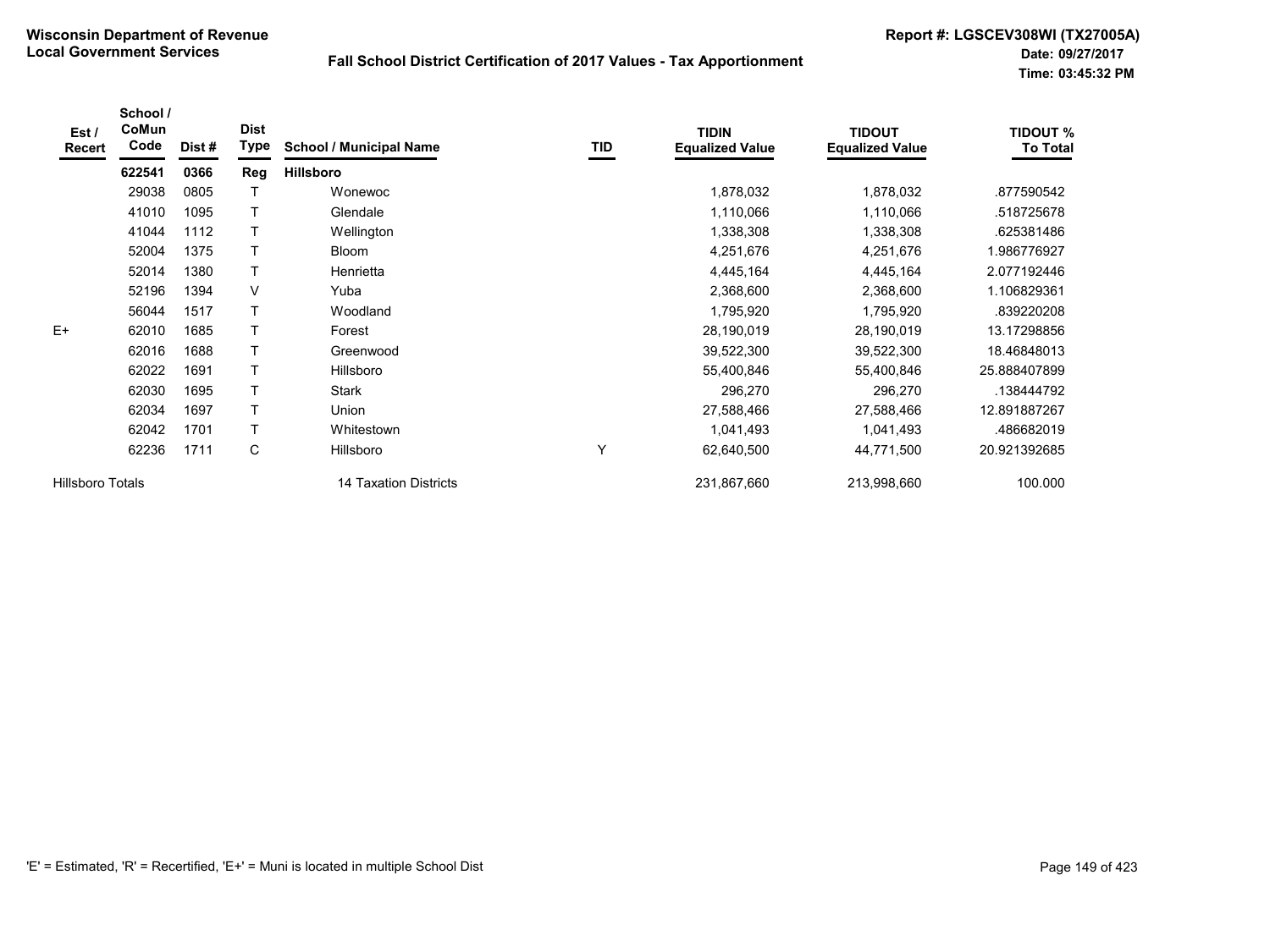| Est /<br><b>Recert</b> | School /<br><b>CoMun</b><br>Code | Dist # | <b>Dist</b><br>Type | <b>School / Municipal Name</b> | TID | <b>TIDIN</b><br><b>Equalized Value</b> | <b>TIDOUT</b><br><b>Equalized Value</b> | <b>TIDOUT %</b><br><b>To Total</b> |
|------------------------|----------------------------------|--------|---------------------|--------------------------------|-----|----------------------------------------|-----------------------------------------|------------------------------------|
|                        | 322562                           | 0193   | Reg                 | <b>Holmen</b>                  |     |                                        |                                         |                                    |
|                        | 32010                            | 0849   |                     | Farmington                     |     | 16.057.117                             | 16.057.117                              | .982128498                         |
|                        | 32014                            | 0851   |                     | Hamilton                       |     | 8.937.916                              | 8,937,916                               | .546684814                         |
|                        | 32016                            | 0852   |                     | Holland                        |     | 383.379.500                            | 383.379.500                             | 23.449286229                       |
|                        | 32020                            | 0854   |                     | Onalaska                       |     | 443.689.850                            | 443.689.850                             | 27.13814977                        |
|                        | 32136                            | 0858   | V                   | <b>Holmen</b>                  | v   | 640.978.400                            | 619.435.900                             | 37.887601501                       |
|                        | 32265                            | 0862   | С                   | Onalaska                       |     | 163,430,078                            | 163,430,078                             | 9.996149188                        |
| <b>Holmen Totals</b>   |                                  |        |                     | 6 Taxation Districts           |     | 1.656.472.861                          | 1,634,930,361                           | 100.000                            |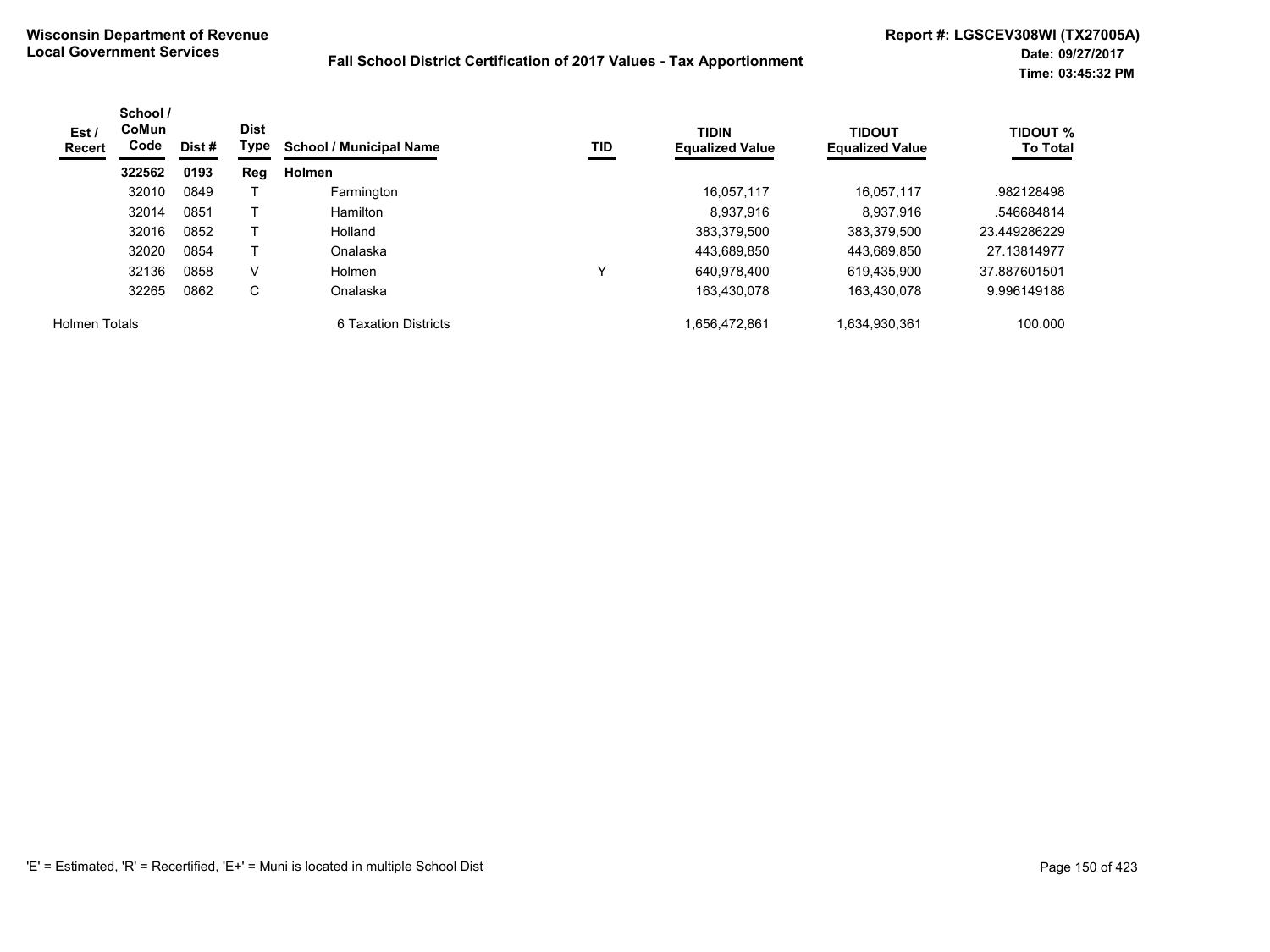| Est /<br>Recert       | School /<br>CoMun<br>Code | Dist # | <b>Dist</b><br>Type | <b>School / Municipal Name</b> | TID | <b>TIDIN</b><br><b>Equalized Value</b> | <b>TIDOUT</b><br><b>Equalized Value</b> | <b>TIDOUT %</b><br><b>To Total</b> |
|-----------------------|---------------------------|--------|---------------------|--------------------------------|-----|----------------------------------------|-----------------------------------------|------------------------------------|
|                       | 142576                    | 0099   | Reg                 | <b>Horicon</b>                 |     |                                        |                                         |                                    |
|                       | 14006                     | 0399   |                     | Burnett                        |     | 53,758,723                             | 53,758,723                              | 12.324922902                       |
|                       | 14022                     | 0407   |                     | Hubbard                        |     | 57,098,547                             | 57.098.547                              | 13.090623257                       |
|                       | 14034                     | 0413   |                     | Oak Grove                      |     | 30.292.273                             | 30,292,273                              | 6.944918116                        |
|                       | 14048                     | 0420   |                     | Williamstown                   |     | 7.494.937                              | 7.494.937                               | 1.718316871                        |
|                       | 14141                     | 0424   | v                   | Iron Ridge                     |     | 50.149.400                             | 50.149.400                              | 11.497436213                       |
|                       | 14236                     | 0436   | С                   | Horicon                        | v   | 243.666.900                            | 237.385.100                             | 54.423782641                       |
| <b>Horicon Totals</b> |                           |        |                     | 6 Taxation Districts           |     | 442.460.780                            | 436.178.980                             | 100.000                            |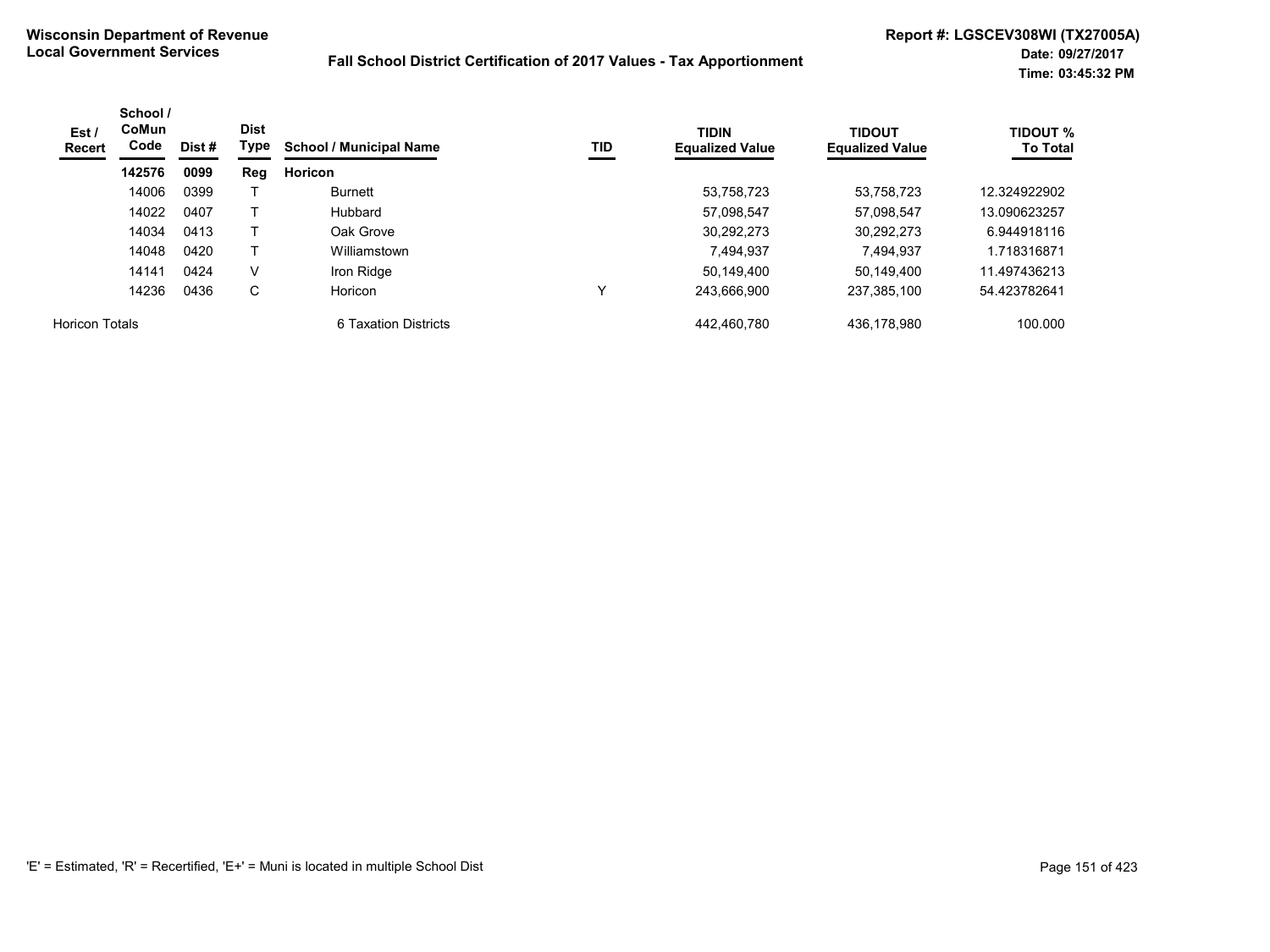| Est /<br>Recert | School /<br>CoMun<br>Code | Dist# | <b>Dist</b><br>Type | <b>School / Municipal Name</b> | TID | <b>TIDIN</b><br><b>Equalized Value</b> | <b>TIDOUT</b><br><b>Equalized Value</b> | <b>TIDOUT %</b><br><b>To Total</b> |
|-----------------|---------------------------|-------|---------------------|--------------------------------|-----|----------------------------------------|-----------------------------------------|------------------------------------|
|                 | 442583                    | 0267  | Reg                 | <b>Hortonville Area</b>        |     |                                        |                                         |                                    |
| $E+$            | 44008                     | 1181  |                     | Center                         |     | 139,142,381                            | 139.142.381                             | 6.599969289                        |
|                 | 44012                     | 1183  |                     | Dale                           |     | 141,480,649                            | 141,480,649                             | 6.710880838                        |
|                 | 44016                     | 1185  |                     | Ellington                      |     | 181,018,628                            | 181,018,628                             | 8.586293959                        |
|                 | 44020                     | 1187  |                     | <b>Grand Chute</b>             | Y   | 62,834,129                             | 62,834,129                              | 2.980424215                        |
|                 | 44022                     | 1188  |                     | Greenville                     |     | 184.888.184                            | 1,307,488,184                           | 62.018357008                       |
| $E+$            | 44024                     | 1189  |                     | Hortonia                       |     | 83,039,370                             | 83,039,370                              | 3.938823584                        |
|                 | 44028                     | 1191  |                     | Liberty                        |     | 18,051,319                             | 18,051,319                              | .856231941                         |
|                 | 44136                     | 1201  | V                   | Hortonville                    | Υ   | 191,595,000                            | 175,152,300                             | 8.308035212                        |
|                 | 44201                     | 1206  | C                   | Appleton                       | Υ   | 20,744                                 | 20.744                                  | .000983954                         |
|                 | Hortonville Area Totals   |       |                     | 9 Taxation Districts           |     | 2,124,670,404                          | 2,108,227,704                           | 100.000                            |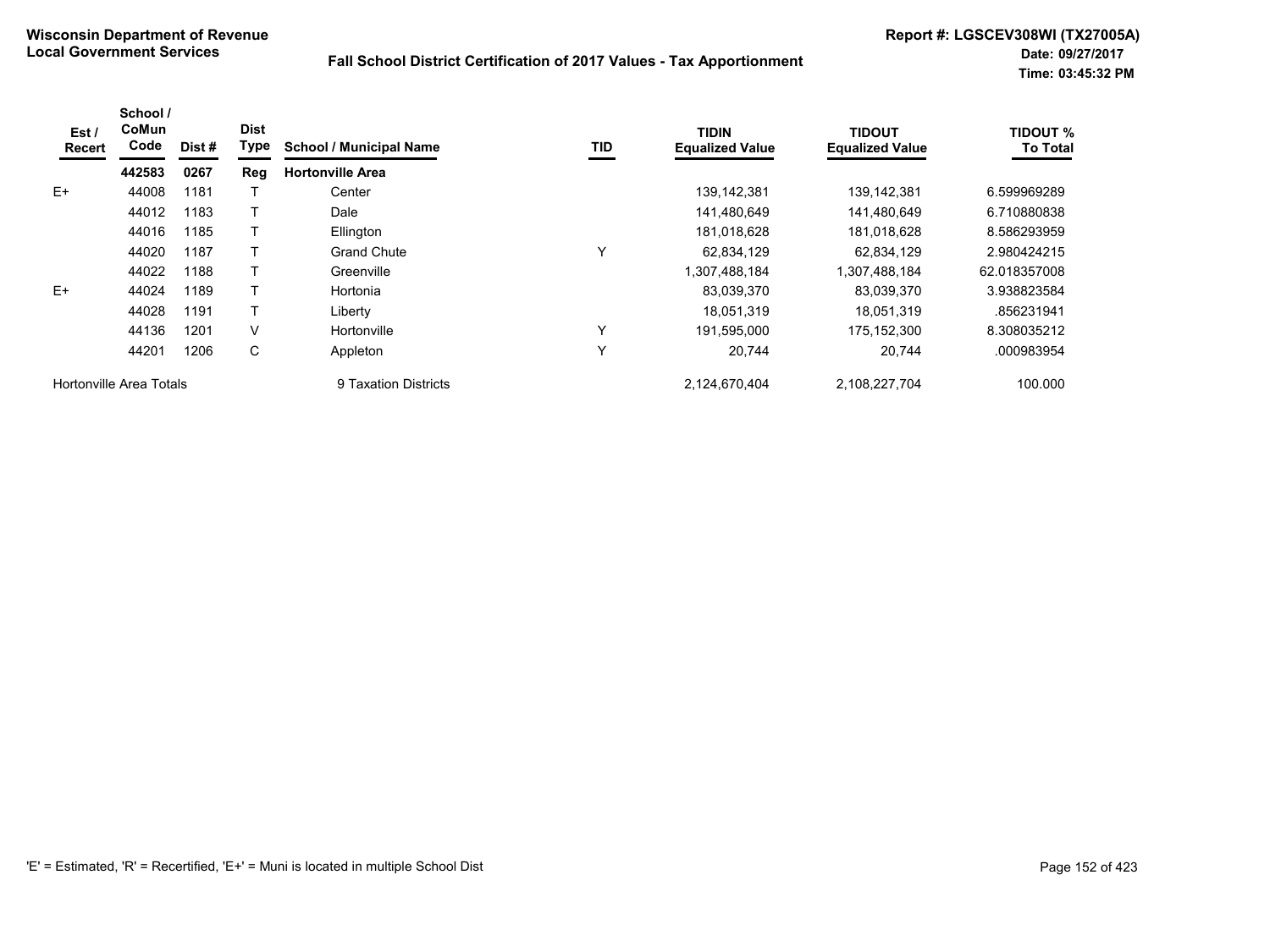| Est/<br><b>Recert</b> | School /<br>CoMun<br>Code | Dist# |     | <b>School / Municipal Name</b> | TID | <b>TIDIN</b><br><b>Equalized Value</b> | TIDOUT<br><b>Equalized Value</b> | TIDOUT %<br><b>To Total</b> |
|-----------------------|---------------------------|-------|-----|--------------------------------|-----|----------------------------------------|----------------------------------|-----------------------------|
|                       | 052604                    | 0037  | Reg | <b>Howard-Suamico</b>          |     |                                        |                                  |                             |
|                       | 05030                     | 0116  |     | Pittsfield                     |     | 249.009                                | 249.009                          | .009108644                  |
|                       | 05136                     | 0124  | V   | Howard                         | ◡   | 1,674,711,700                          | 1,617,854,400                    | 59.180431753                |
|                       | 05178                     | 0119  | v   | Suamico                        |     | 1.196.152.085                          | 1,115,662,385                    | 40.810459603                |
| Howard-Suamico Totals |                           |       |     | 3 Taxation Districts           |     | 2,871,112,794                          | 2,733,765,794                    | 100.000                     |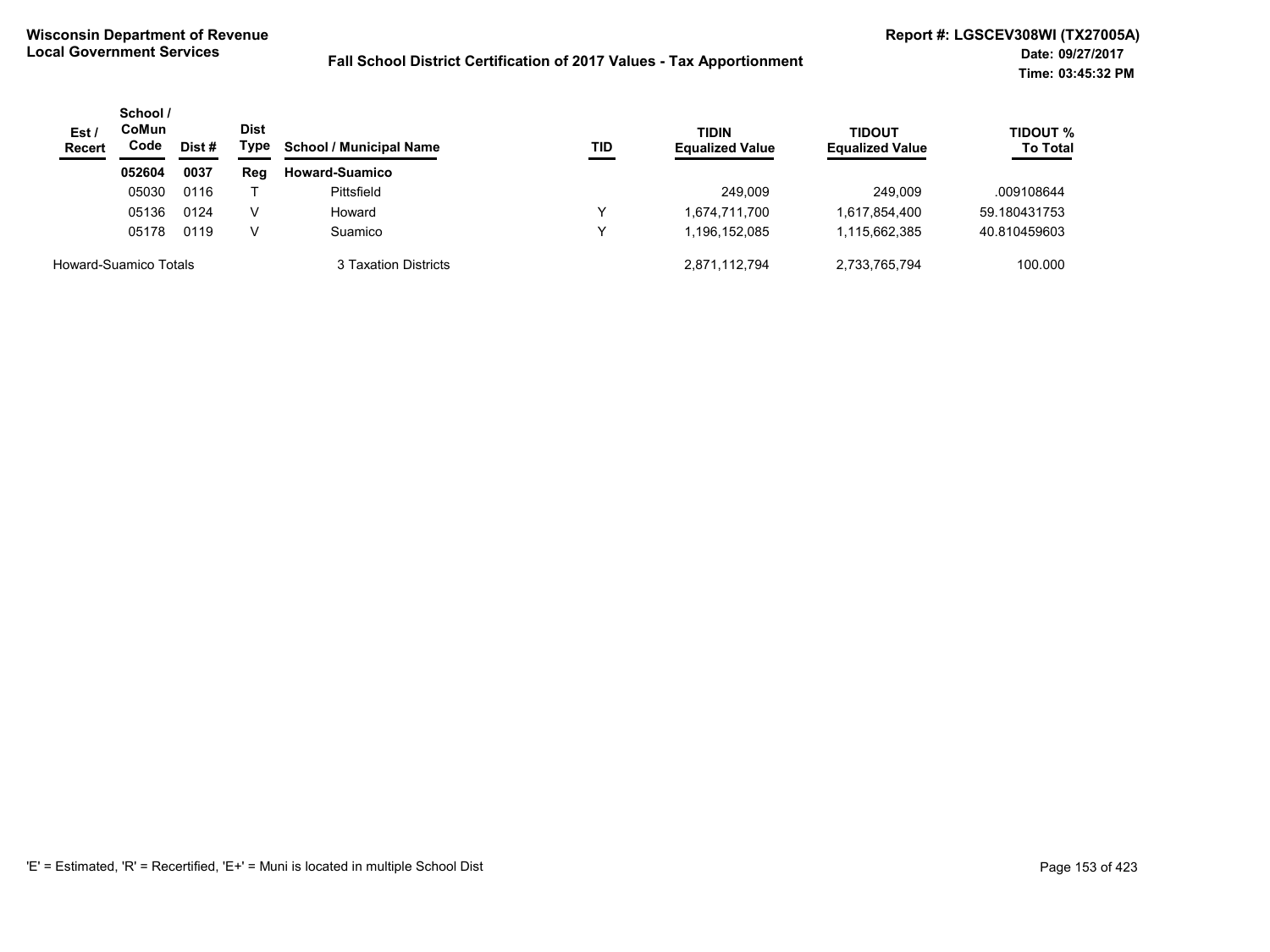| Est /<br><b>Recert</b> | School /<br><b>CoMun</b><br><b>Dist</b><br>Code<br>Dist # | Type | <b>School / Municipal Name</b><br>TID | <b>TIDIN</b><br><b>Equalized Value</b> | <b>TIDOUT</b><br><b>Equalized Value</b> | <b>TIDOUT %</b><br><b>To Total</b> |             |              |
|------------------------|-----------------------------------------------------------|------|---------------------------------------|----------------------------------------|-----------------------------------------|------------------------------------|-------------|--------------|
|                        | 592605                                                    | 0348 | Reg                                   | <b>Howards Grove</b>                   |                                         |                                    |             |              |
|                        | 36024                                                     | 0943 |                                       | Meeme                                  |                                         | 1.646.799                          | 1.646.799   | .347760328   |
|                        | 59004                                                     | 1598 |                                       | Herman                                 |                                         | 137.759.267                        | 137.759.267 | 29.091108212 |
|                        | 59014                                                     | 1603 |                                       | Mosel                                  |                                         | 84.613.596                         | 84.613.596  | 17.868150224 |
|                        | 59018                                                     | 1605 |                                       | Rhine                                  |                                         | 3,892,081                          | 3,892,081   | .821904413   |
|                        | 59026                                                     | 1609 |                                       | Sheboygan Falls                        |                                         | 7.697.396                          | 7.697.396   | .625486146   |
|                        | 59135                                                     | 1617 | V                                     | <b>Howards Grove</b>                   |                                         | 241,260,700                        | 237,935,100 | 50.245590676 |
| Howards Grove Totals   |                                                           |      |                                       | 6 Taxation Districts                   |                                         | 476.869.839                        | 473.544.239 | 100.000      |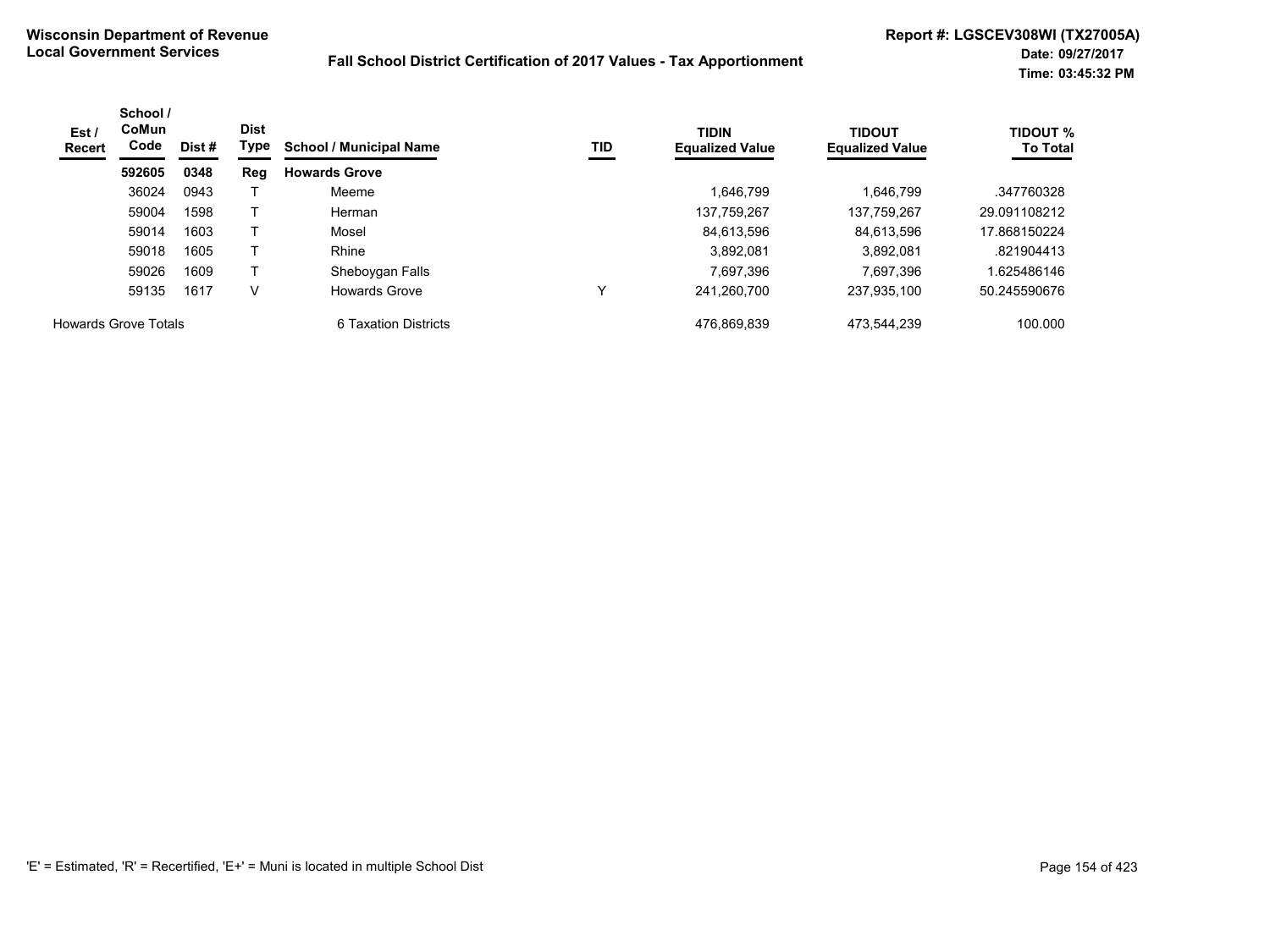| Est /<br>Recert      | School /<br><b>CoMun</b><br>Code | Dist # | <b>Dist</b><br>Type | <b>School / Municipal Name</b> | <b>TID</b> | <b>TIDIN</b><br><b>Equalized Value</b> | <b>TIDOUT</b><br><b>Equalized Value</b> | <b>TIDOUT %</b><br><b>To Total</b> |
|----------------------|----------------------------------|--------|---------------------|--------------------------------|------------|----------------------------------------|-----------------------------------------|------------------------------------|
|                      | 552611                           | 0330   | Reg                 | <b>Hudson</b>                  |            |                                        |                                         |                                    |
|                      | 55020                            | 1469   |                     | Hudson                         |            | 1.044.710.100                          | 1,044,710,100                           | 25.623502163                       |
|                      | 55030                            | 1474   |                     | Saint Joseph                   |            | 457,367,938                            | 457,367,938                             | 11.217818559                       |
| E+                   | 55040                            | 1479   |                     | Trov                           |            | 362,855,844                            | 362,855,844                             | 8.899729699                        |
|                      | 55161                            | 1484   | V                   | North Hudson                   |            | 381,651,800                            | 381,651,800                             | 9.360736268                        |
|                      | 55236                            | 1492   | C                   | Hudson                         |            | 1,830,570,100                          | 1,830,570,100                           | 44.89821331                        |
| <b>Hudson Totals</b> |                                  |        |                     | 5 Taxation Districts           |            | 4,077,155,782                          | 4,077,155,782                           | 100.000                            |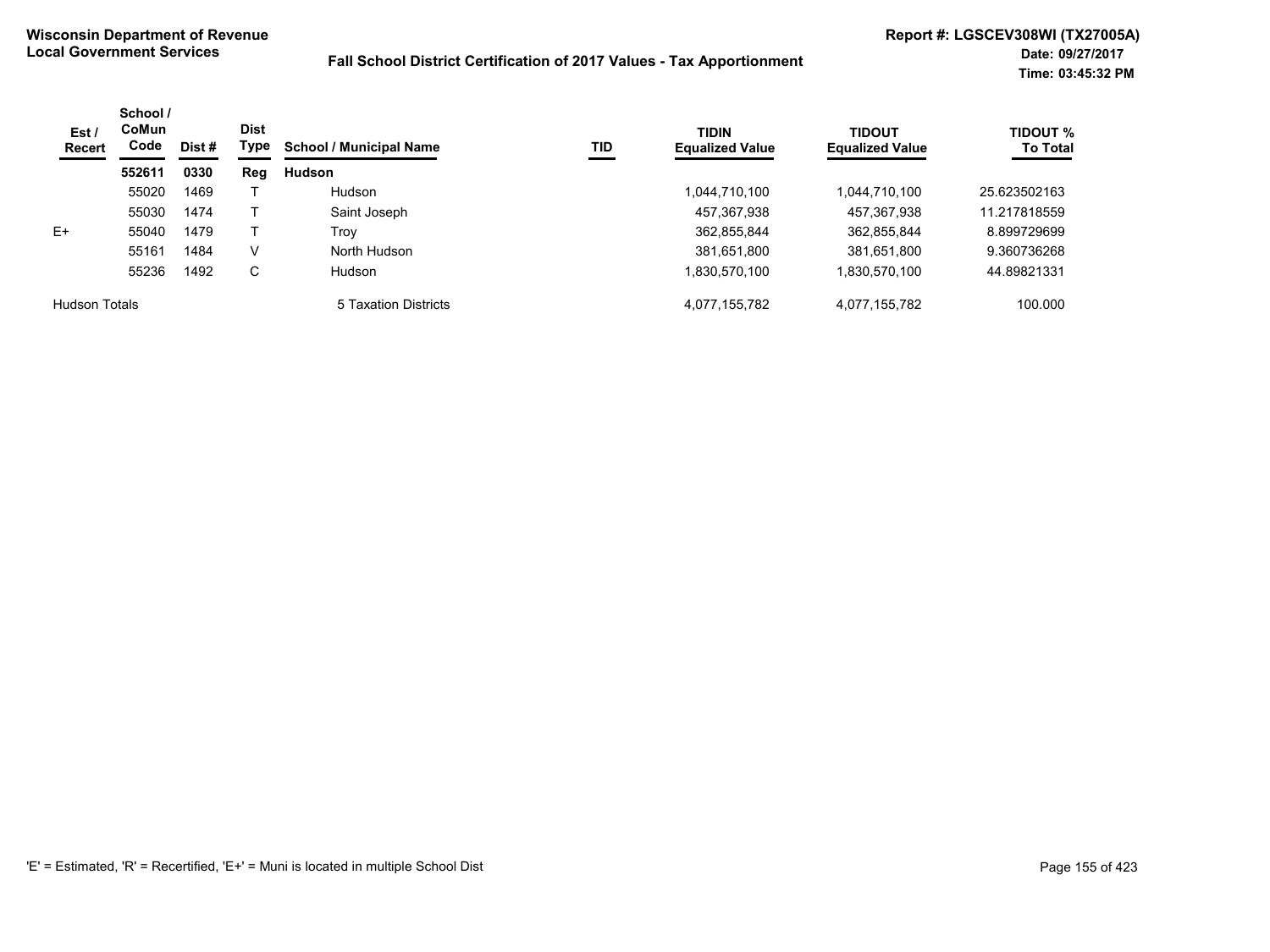| Est /<br>Recert      | School /<br>CoMun<br>Code | Dist # | <b>Dist</b><br><b>Type</b> | <b>School / Municipal Name</b> | TID | <b>TIDIN</b><br><b>Equalized Value</b> | <b>TIDOUT</b><br><b>Equalized Value</b> | TIDOUT %<br><b>To Total</b> |
|----------------------|---------------------------|--------|----------------------------|--------------------------------|-----|----------------------------------------|-----------------------------------------|-----------------------------|
|                      | 262618                    | 0159   | Reg                        | <b>Hurley</b>                  |     |                                        |                                         |                             |
|                      | 26002                     | 0719   |                            | Anderson                       |     | 17,533,900                             | 17,533,900                              | 4.770259572                 |
|                      | 26004                     | 0720   |                            | Carey                          |     | 20,676,300                             | 20,676,300                              | 5.625178539                 |
| E                    | 26006                     | 0721   |                            | Gurney                         |     | 14,569,900                             | 14,569,900                              | 3.963875974                 |
|                      | 26008                     | 0722   |                            | Kimball                        |     | 45,720,900                             | 45,720,900                              | 12.438793472                |
|                      | 26010                     | 0723   |                            | Knight                         |     | 22,488,800                             | 22.488.800                              | 6.118285918                 |
| E                    | 26014                     | 0725   |                            | Oma                            |     | 108,692,800                            | 108,692,800                             | 29.570880955                |
|                      | 26016                     | 0726   |                            | Pence                          |     | 18,006,300                             | 18,006,300                              | 4.898780358                 |
| E.                   | 26018                     | 0727   |                            | Saxon                          |     | 26,680,500                             | 26,680,500                              | 7.258676649                 |
|                      | 26236                     | 0729   | C                          | Hurley                         | Υ   | 63,438,800                             | 59,073,600                              | 16.071518934                |
| E                    | 26251                     | 0730   | C                          | Montreal                       |     | 34,124,000                             | 34,124,000                              | 9.283749629                 |
| <b>Hurley Totals</b> |                           |        |                            | 10 Taxation Districts          |     | 371,932,200                            | 367,567,000                             | 100.000                     |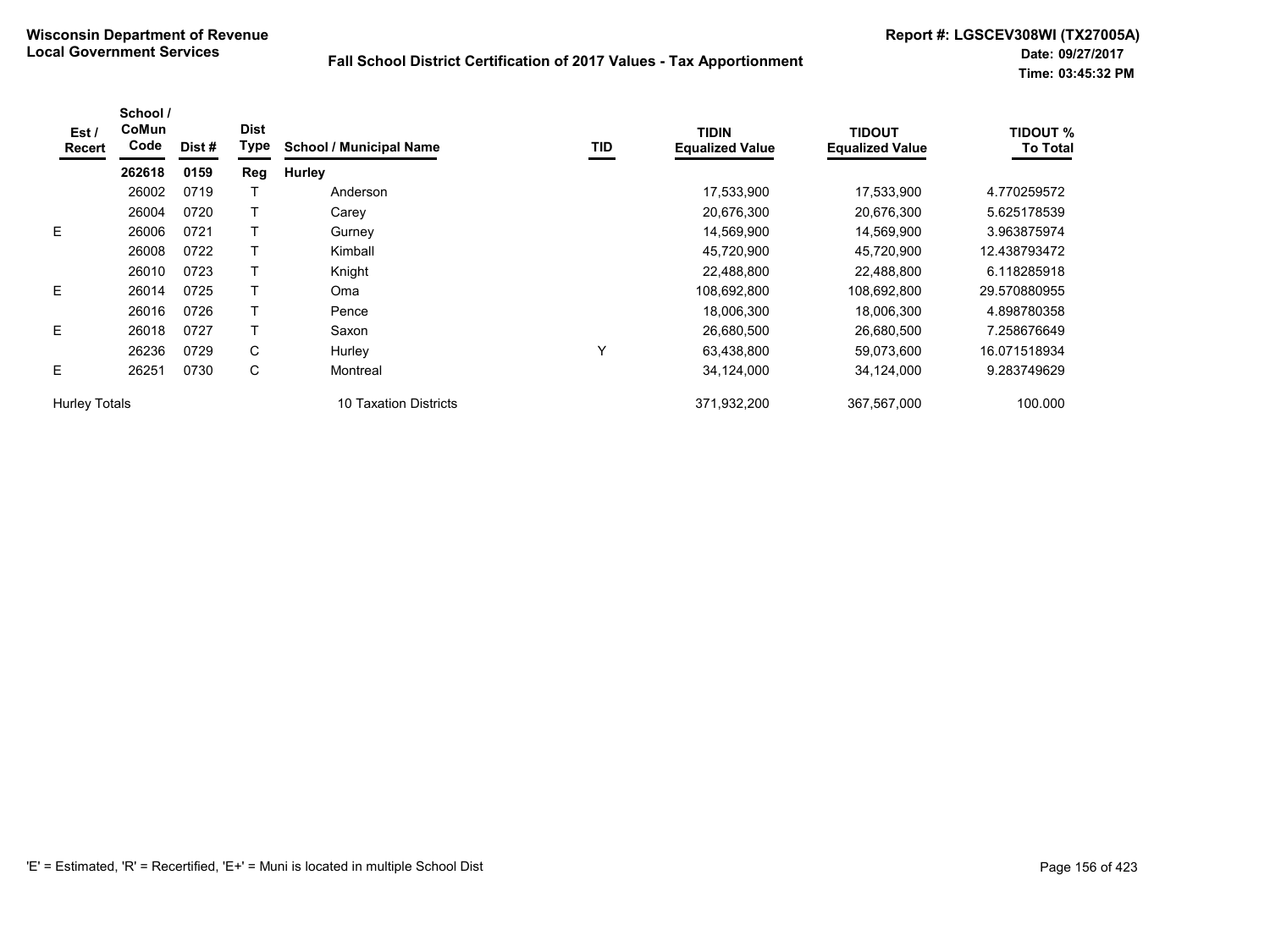| Est /<br>Recert          | School /<br>CoMun<br>Code | Dist # | <b>Dist</b><br>Type | <b>School / Municipal Name</b> | TID | <b>TIDIN</b><br><b>Equalized Value</b> | <b>TIDOUT</b><br><b>Equalized Value</b> | TIDOUT %<br><b>To Total</b> |
|--------------------------|---------------------------|--------|---------------------|--------------------------------|-----|----------------------------------------|-----------------------------------------|-----------------------------|
|                          | 142625                    | 0100   | Reg                 | <b>Hustisford</b>              |     |                                        |                                         |                             |
|                          | 14012                     | 0402   |                     | Clyman                         |     | 10.424.643                             | 10.424.643                              | 3.283156998                 |
|                          | 14022                     | 0407   |                     | Hubbard                        |     | 83,377,970                             | 83,377,970                              | 26.259217287                |
|                          | 14024                     | 0408   |                     | Hustisford                     |     | 140,918,605                            | 140,918,605                             | 44.381174889                |
|                          | 14026                     | 0409   |                     | Lebanon                        |     | 12.384.680                             | 12,384,680                              | 3.900454798                 |
|                          | 14038                     | 0415   |                     | <b>Rubicon</b>                 |     | 1.860.072                              | 1.860.072                               | .585814632                  |
|                          | 14136                     | 0423   | v                   | Hustisford                     |     | 68.552.900                             | 68.552.900                              | 21.590181396                |
| <b>Hustisford Totals</b> |                           |        |                     | 6 Taxation Districts           |     | 317.518.870                            | 317.518.870                             | 100.000                     |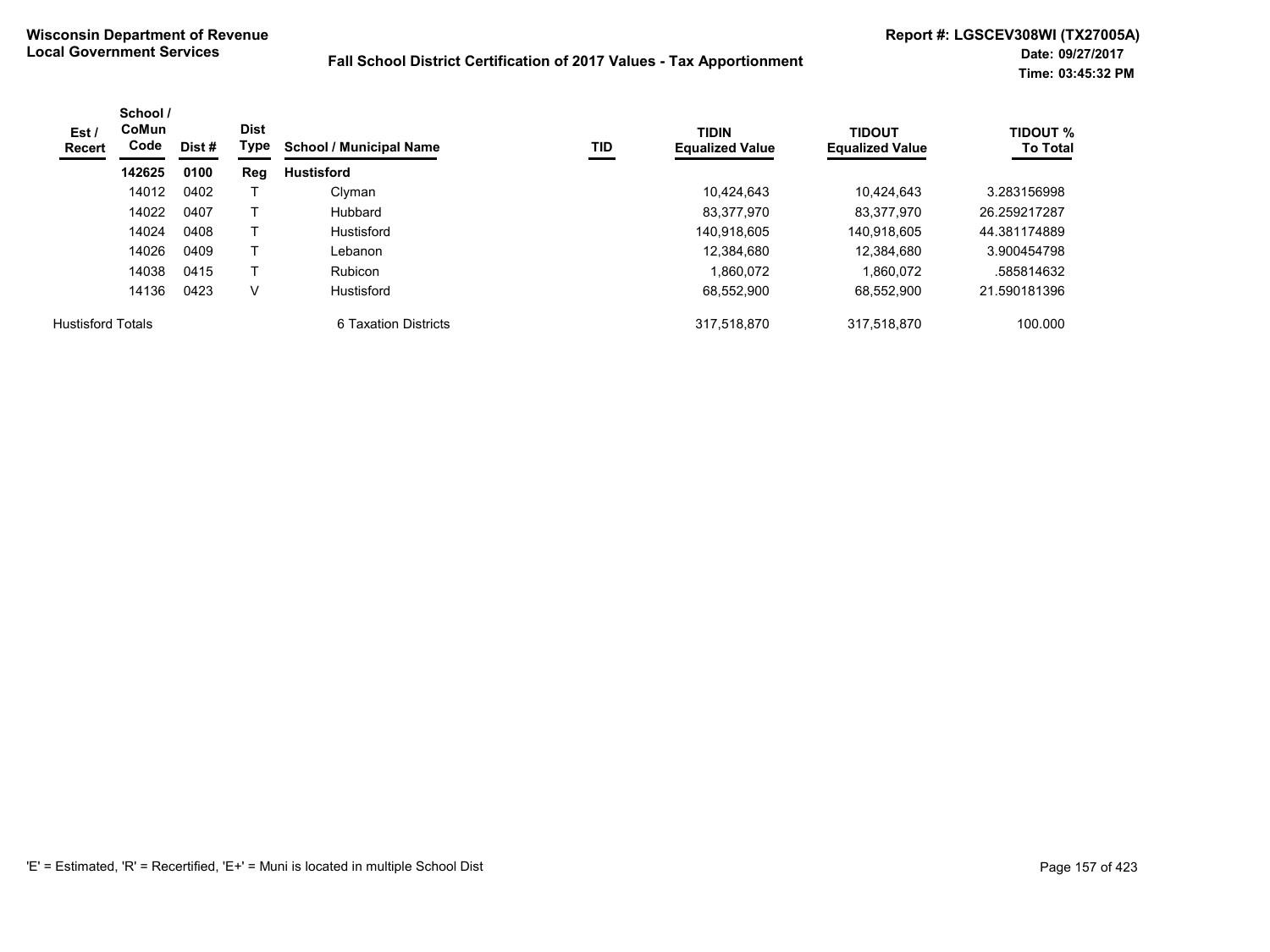| Est /<br>Recert     | School /<br>CoMun<br>Code | Dist# | <b>Dist</b><br><b>Type</b> | <b>School / Municipal Name</b> | TID          | <b>TIDIN</b><br><b>Equalized Value</b> | <b>TIDOUT</b><br><b>Equalized Value</b> | <b>TIDOUT %</b><br><b>To Total</b> |
|---------------------|---------------------------|-------|----------------------------|--------------------------------|--------------|----------------------------------------|-----------------------------------------|------------------------------------|
|                     | 612632                    | 0362  | Reg                        | Independence                   |              |                                        |                                         |                                    |
|                     | 06028                     | 0143  |                            | Montana                        |              | 10,144,164                             | 10.144.164                              | 5.527084321                        |
|                     | 61004                     | 1655  |                            | Arcadia                        |              | 12,014,196                             | 12.014.196                              | 6.545977997                        |
|                     | 61006                     | 1656  |                            | <b>Burnside</b>                |              | 39,499,700                             | 39.499.700                              | 21.521553926                       |
|                     | 61010                     | 1658  |                            | Chimney Rock                   |              | 8,581,986                              | 8,581,986                               | 4.675926007                        |
| E+                  | 61018                     | 1662  |                            | Hale                           |              | 12,123,091                             | 12.123.091                              | 6.60530983                         |
|                     | 61020                     | 1663  |                            | Lincoln                        |              | 15,362,506                             | 15,362,506                              | 8.37031677                         |
|                     | 61241                     | 1677  | C                          | Independence                   | ν            | 93,327,646                             | 83.831.846                              | 45.676083475                       |
|                     | 61291                     | 1679  | C                          | Whitehall                      | $\checkmark$ | 2,121,250                              | 1,978,050                               | 1.077747673                        |
| Independence Totals |                           |       |                            | 8 Taxation Districts           |              | 193, 174, 539                          | 183,535,539                             | 100.000                            |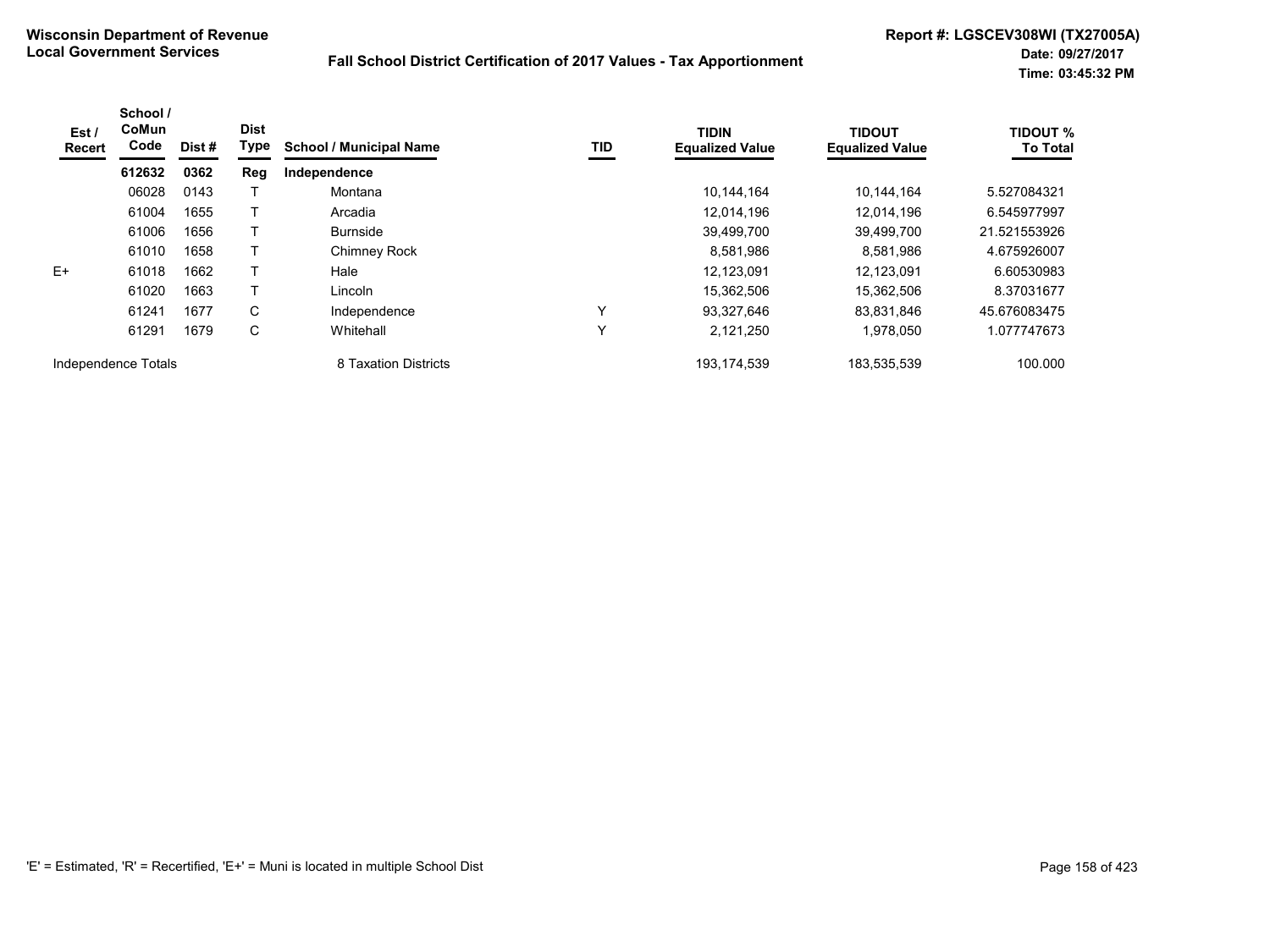| Est /<br><b>Recert</b>  | School /<br>CoMun<br>Code | Dist # | <b>Dist</b><br>Type | <b>School / Municipal Name</b> | TID | <b>TIDIN</b><br><b>Equalized Value</b> | <b>TIDOUT</b><br><b>Equalized Value</b> | <b>TIDOUT %</b><br><b>To Total</b> |
|-------------------------|---------------------------|--------|---------------------|--------------------------------|-----|----------------------------------------|-----------------------------------------|------------------------------------|
|                         | 682639                    | 0423   | Reg                 | Iola-Scandinavia               |     |                                        |                                         |                                    |
|                         | 49006                     | 1305   |                     | Amherst                        |     | 2,678,021                              | 2,678,021                               | .669719319                         |
|                         | 49026                     | 1315   |                     | New Hope                       |     | 11,658,232                             | 11,658,232                              | 2.915489907                        |
|                         | 68014                     | 1854   |                     | Harrison                       |     | 29,665,235                             | 29,665,235                              | 7.418680057                        |
|                         | 68016                     | 1855   |                     | Helvetia                       |     | 58,307,195                             | 58,307,195                              | 14.581459568                       |
|                         | 68018                     | 1856   |                     | lola                           |     | 106,299,900                            | 106,299,900                             | 26.583472141                       |
|                         | 68034                     | 1864   | Т                   | Saint Lawrence                 |     | 16,606,346                             | 16,606,346                              | 4.152913937                        |
| $E+$                    | 68036                     | 1865   |                     | Scandinavia                    |     | 88,080,387                             | 88,080,387                              | 22.027137504                       |
|                         | 68044                     | 1869   | т                   | Wyoming                        |     | 6,789,928                              | 6,789,928                               | 1.698024757                        |
|                         | 68141                     | 1873   | $\vee$              | lola                           |     | 64,065,900                             | 64,065,900                              | 16.021596143                       |
|                         | 68181                     | 1875   | $\vee$              | Scandinavia                    |     | 15,721,000                             | 15,721,000                              | 3.931506667                        |
| Iola-Scandinavia Totals |                           |        |                     | 10 Taxation Districts          |     | 399,872,144                            | 399.872.144                             | 100.000                            |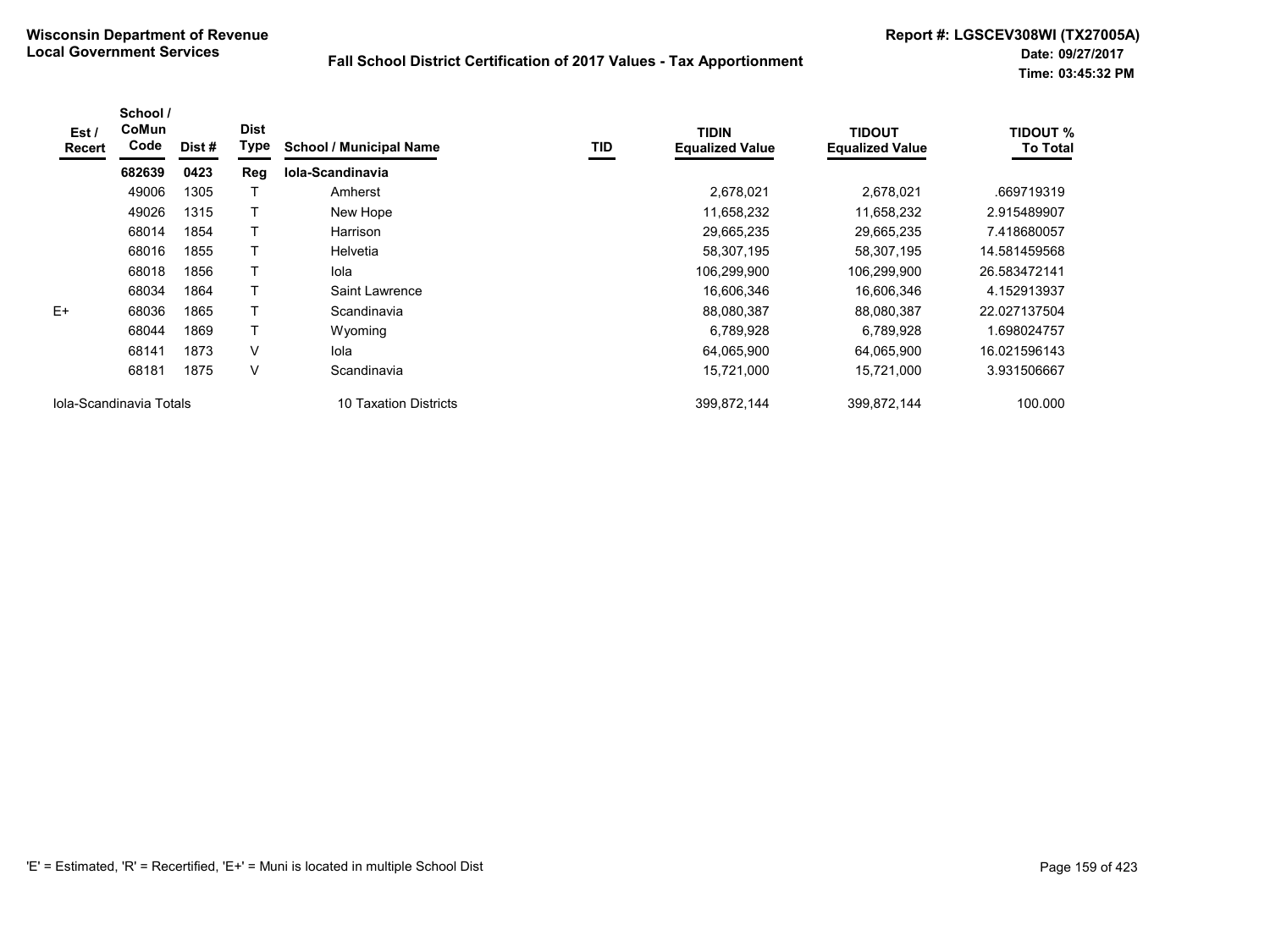| Est /<br>Recert          | School /<br>CoMun<br>Code | Dist # | <b>Dist</b><br><b>Type</b> | <b>School / Municipal Name</b> | TID | <b>TIDIN</b><br><b>Equalized Value</b> | <b>TIDOUT</b><br><b>Equalized Value</b> | <b>TIDOUT %</b><br><b>To Total</b> |
|--------------------------|---------------------------|--------|----------------------------|--------------------------------|-----|----------------------------------------|-----------------------------------------|------------------------------------|
|                          | 252646                    | 0157   | Reg                        | <b>Iowa-Grant</b>              |     |                                        |                                         |                                    |
| $E+$                     | 22010                     | 0598   |                            | Castle Rock                    |     | 5,752,433                              | 5,752,433                               | 2.283223756                        |
| $E+$                     | 22012                     | 0599   |                            | Clifton                        |     | 30,251,624                             | 30,251,624                              | 12.007306576                       |
|                          | 22028                     | 0607   |                            | Liberty                        |     | 32,221                                 | 32,221                                  | 01278898                           |
|                          | 22030                     | 0608   |                            | Lima                           |     | 2,882,385                              | 2,882,385                               | 1.144060245                        |
|                          | 22062                     | 0624   | T                          | Wingville                      |     | 21,330,667                             | 21,330,667                              | 8.466449872                        |
|                          | 22147                     | 0633   | V                          | Livingston                     | Υ   | 26,226,400                             | 25,942,100                              | 10.296794245                       |
|                          | 22151                     | 0634   | V                          | Montfort                       | Y   | 29,124,900                             | 28,821,700                              | 11.439749084                       |
|                          | 25010                     | 0693   |                            | Eden                           |     | 28,663,688                             | 28,663,688                              | 11.377031838                       |
| $E+$                     | 25012                     | 0694   |                            | Highland                       |     | 519,655                                | 519,655                                 | .206258576                         |
|                          | 25014                     | 0695   |                            | Linden                         |     | 15,673,309                             | 15,673,309                              | 6.220962756                        |
|                          | 25016                     | 0696   |                            | Mifflin                        |     | 34,886,581                             | 34,886,581                              | 13.846987965                       |
|                          | 25111                     | 0707   | V                          | Cobb                           |     | 25,669,700                             | 25,669,700                              | 10.18867475                        |
|                          | 25146                     | 0710   | V                          | Linden                         |     | 17,947,300                             | 17,947,300                              | 7.123542634                        |
|                          | 25147                     | 0711   | V                          | Livingston                     | Y   | 3,201,600                              | 682,900                                 | .271052875                         |
|                          | 25151                     | 0712   | V                          | Montfort                       |     | 5,130,800                              | 5,130,800                               | 2.036488639                        |
|                          | 25176                     | 0714   | V                          | Rewey                          |     | 7,756,400                              | 7,756,400                               | 3.078627208                        |
| <b>Iowa-Grant Totals</b> |                           |        |                            | 16 Taxation Districts          |     | 255,049,663                            | 251,943,463                             | 100.000                            |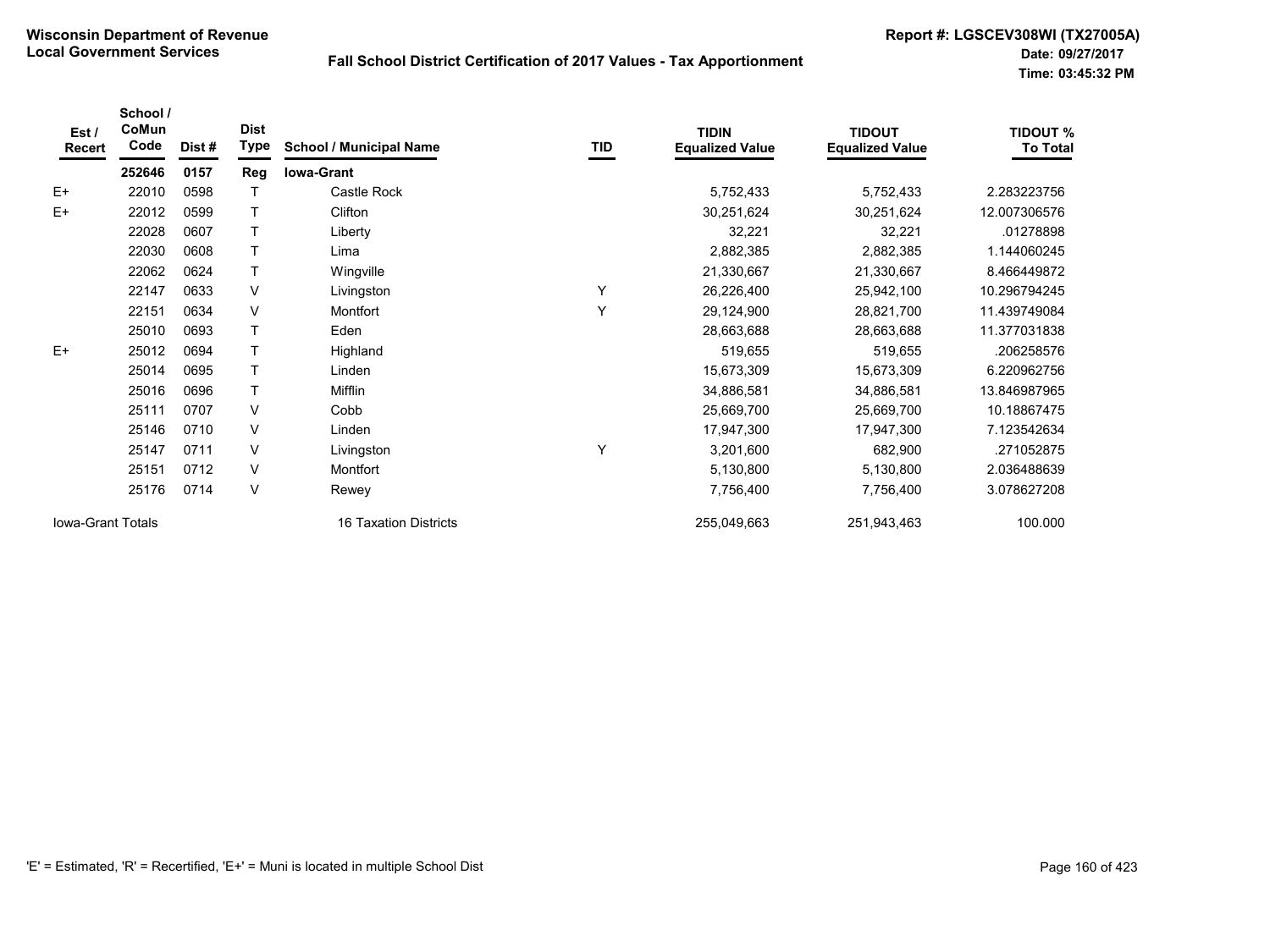| Est /<br>Recert | School /<br><b>CoMun</b><br>Code | Dist # | <b>Dist</b><br>Type | <b>School / Municipal Name</b> | TID | <b>TIDIN</b><br><b>Equalized Value</b> | <b>TIDOUT</b><br><b>Equalized Value</b> | <b>TIDOUT %</b><br><b>To Total</b> |
|-----------------|----------------------------------|--------|---------------------|--------------------------------|-----|----------------------------------------|-----------------------------------------|------------------------------------|
|                 | 522660                           | 0313   | Reg                 | Ithaca                         |     |                                        |                                         |                                    |
|                 | 52006                            | 1376   |                     | Buena Vista                    |     | 21,087,950                             | 21,087,950                              | 17.492773306                       |
|                 | 52016                            | 1381   | $\top$              | Ithaca                         |     | 47,155,817                             | 47,155,817                              | 39.116463043                       |
|                 | 52020                            | 1383   | Т                   | Orion                          |     | 3,762,971                              | 3,762,971                               | 3.121441328                        |
|                 | 52022                            | 1384   | Т                   | Richland                       |     | 8,933,560                              | 8,933,560                               | 7.410523066                        |
|                 | 52026                            | 1386   | Т                   | Rockbridge                     |     | 1,743,282                              | 1,743,282                               | 1.446078772                        |
|                 | 52030                            | 1388   | Т                   | Westford                       |     | 135,362                                | 135,362                                 | .112284825                         |
|                 | 52032                            | 1389   | Т                   | Willow                         |     | 30,854,289                             | 30.854.289                              | 25.594099141                       |
|                 | 56004                            | 1497   | т                   | <b>Bear Creek</b>              |     | 6,879,123                              | 6,879,123                               | 5.706336518                        |
| Ithaca Totals   |                                  |        |                     | 8 Taxation Districts           |     | 120,552,354                            | 120,552,354                             | 100.000                            |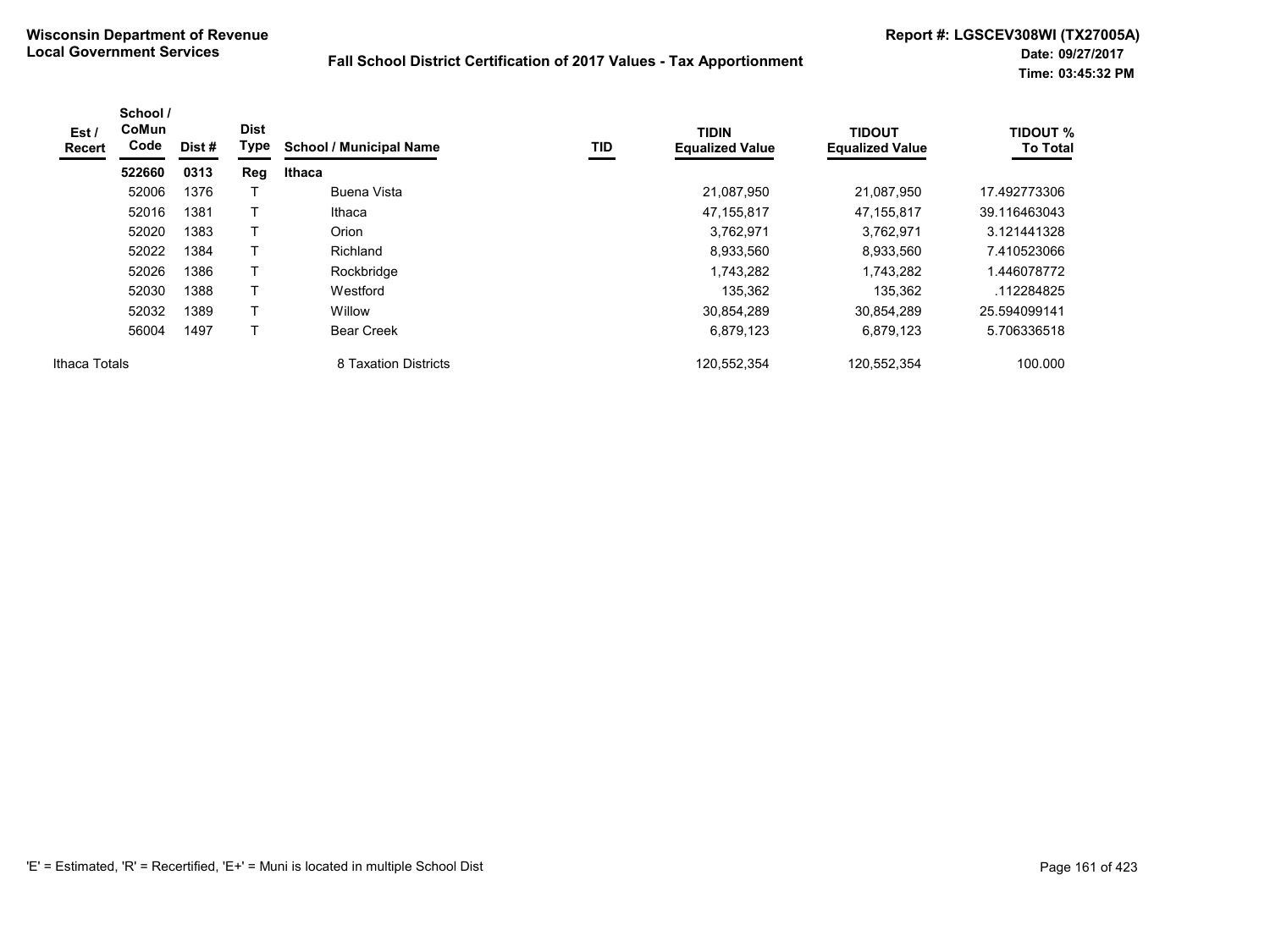| Est /<br>Recert   | School /<br><b>CoMun</b><br>Code | Dist # | <b>Dist</b><br>Type | <b>School / Municipal Name</b> | TID | <b>TIDIN</b><br><b>Equalized Value</b> | <b>TIDOUT</b><br><b>Equalized Value</b> | <b>TIDOUT %</b><br><b>To Total</b> |
|-------------------|----------------------------------|--------|---------------------|--------------------------------|-----|----------------------------------------|-----------------------------------------|------------------------------------|
|                   | 532695                           | 0320   | Reg                 | Janesville                     |     |                                        |                                         |                                    |
|                   | 53014                            | 1403   |                     | Harmony                        |     | 718.579                                | 718.579                                 | .017222464                         |
|                   | 53016                            | 1404   |                     | Janesville                     |     | 189,673,192                            | 189,673,192                             | 4.545971657                        |
|                   | 53020                            | 1406   |                     | La Prairie                     |     | 45,844,897                             | 45,844,897                              | 098782596.ا                        |
|                   | 53034                            | 1413   |                     | Rock                           |     | 167.867.501                            | 167.867.501                             | 4.023346123                        |
|                   | 53241                            | 1423   | C                   | Janesville                     | ∨   | 4,010,934,091                          | 3,768,231,391                           | 90.314677159                       |
| Janesville Totals |                                  |        |                     | 5 Taxation Districts           |     | 4,415,038,260                          | 4,172,335,560                           | 100.000                            |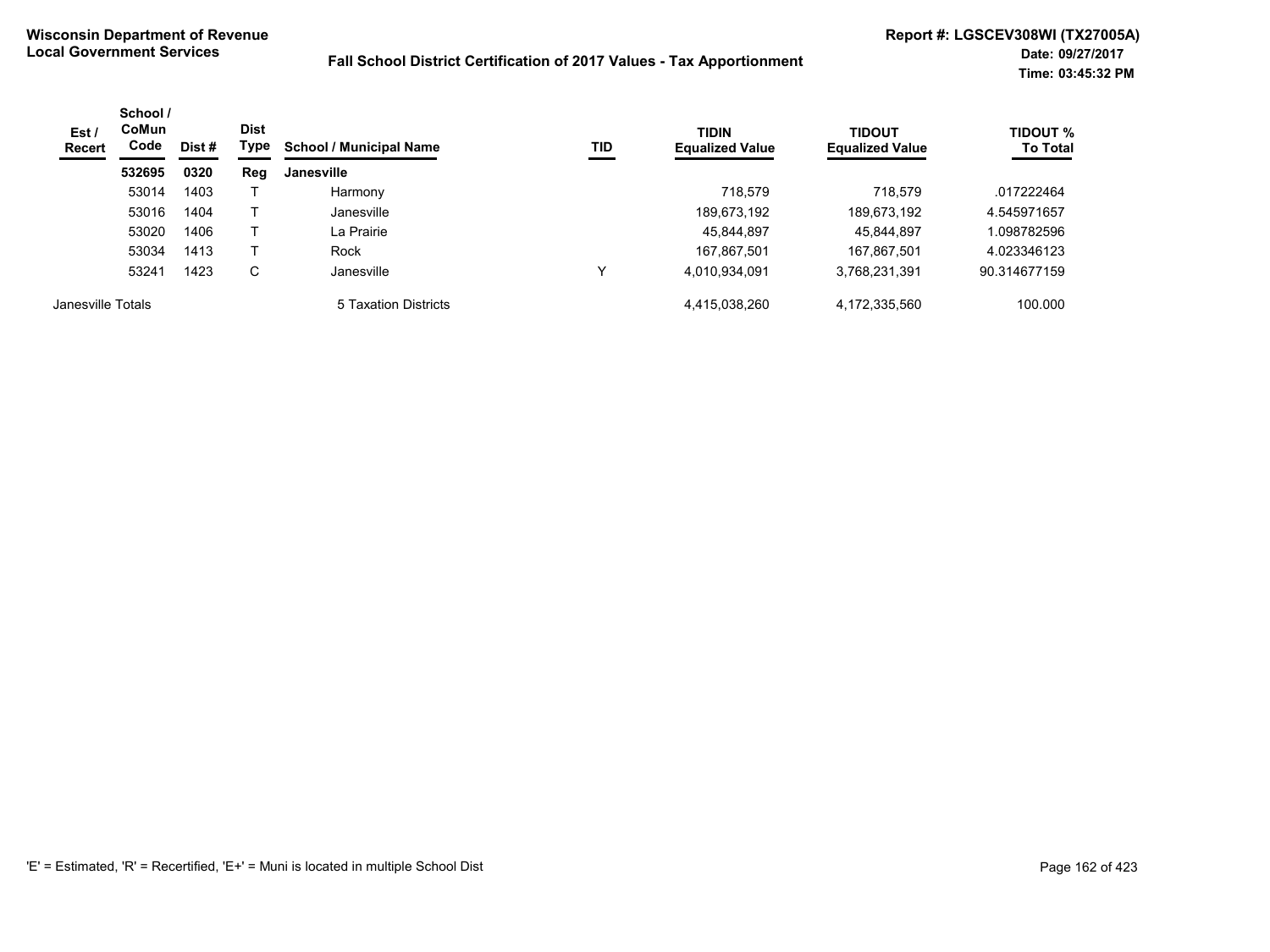| Est /<br><b>Recert</b> | School /<br>CoMun<br>Code | Dist# | <b>Dist</b><br>Type | <b>School / Municipal Name</b> | TID | <b>TIDIN</b><br><b>Equalized Value</b> | <b>TIDOUT</b><br><b>Equalized Value</b> | <b>TIDOUT %</b><br><b>To Total</b> |
|------------------------|---------------------------|-------|---------------------|--------------------------------|-----|----------------------------------------|-----------------------------------------|------------------------------------|
|                        | 282702                    | 0165  | Reg                 | <b>Jefferson</b>               |     |                                        |                                         |                                    |
|                        | 28002                     | 0760  |                     | Aztalan                        |     | 73,178,606                             | 73,178,606                              | 7.416213444                        |
|                        | 28006                     | 0762  |                     | Concord                        |     | 20,169,909                             | 20.169.909                              | 2.044099477                        |
|                        | 28008                     | 0763  |                     | Farmington                     |     | 48,426,874                             | 48,426,874                              | 4.907773646                        |
|                        | 28010                     | 0764  |                     | Hebron                         |     | 27,866,882                             | 27,866,882                              | 2.824141593                        |
|                        | 28014                     | 0766  |                     | Jefferson                      |     | 158,237,109                            | 158,237,109                             | 16.036383299                       |
|                        | 28022                     | 0770  |                     | Oakland                        |     | 10,079,405                             | 10,079,405                              | 1.02148733                         |
|                        | 28026                     | 0772  |                     | Sullivan                       |     | 107,283,047                            | 107,283,047                             | 10.872494284                       |
|                        | 28181                     | 0779  | V                   | Sullivan                       |     | 46,721,900                             | 46.721.900                              | 4.734984743                        |
|                        | 28241                     | 0781  | С                   | Jefferson                      | Y   | 521,951,000                            | 494,774,400                             | 50.142422184                       |
| Jefferson Totals       |                           |       |                     | 9 Taxation Districts           |     | 1.013.914.732                          | 986.738.132                             | 100.000                            |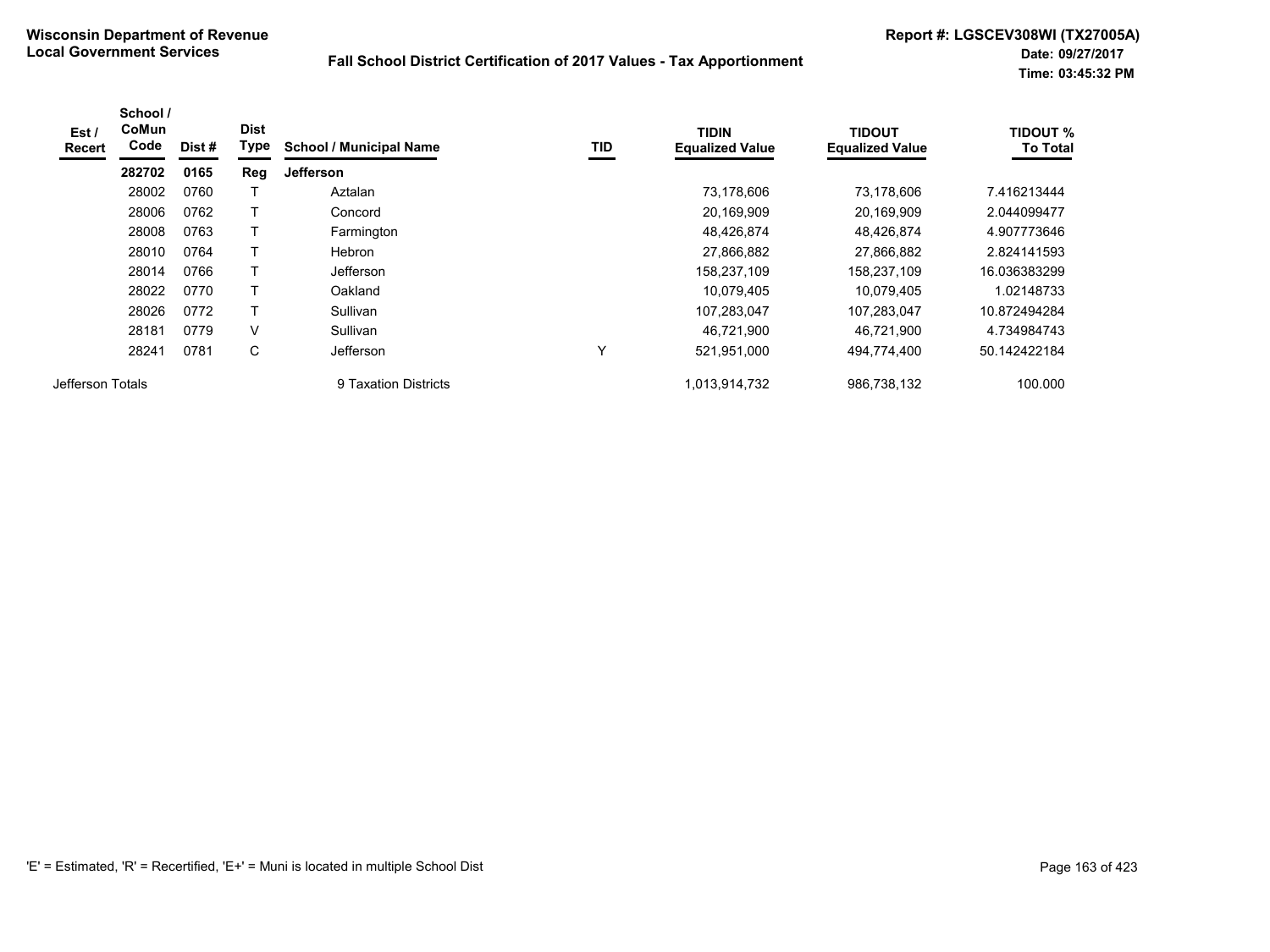| Est /<br><b>Recert</b> | School /<br><b>CoMun</b><br><b>Dist</b><br>Code<br>Type<br>Dist # |      | <b>School / Municipal Name</b> | TID                  | <b>TIDIN</b><br><b>Equalized Value</b> | <b>TIDOUT</b><br><b>Equalized Value</b> | <b>TIDOUT %</b><br><b>To Total</b> |              |
|------------------------|-------------------------------------------------------------------|------|--------------------------------|----------------------|----------------------------------------|-----------------------------------------|------------------------------------|--------------|
|                        | 282730                                                            | 0166 | Reg                            | <b>Johnson Creek</b> |                                        |                                         |                                    |              |
|                        | 28002                                                             | 0760 |                                | Aztalan              |                                        | 14.426.619                              | 14.426.619                         | 3.702151469  |
|                        | 28006                                                             | 0762 |                                | Concord              |                                        | 31,201,914                              | 31.201.914                         | 8.007018953  |
|                        | 28008                                                             | 0763 |                                | Farmington           |                                        | 89.730.221                              | 89.730.221                         | 23.026522675 |
|                        | 28020                                                             | 0769 |                                | Milford              |                                        | 9,771,057                               | 9.771.057                          | 2.507443569  |
|                        | 28032                                                             | 0775 |                                | Watertown            |                                        | 29,225,719                              | 29.225.719                         | 7.49988882   |
|                        | 28141                                                             | 0777 | v                              | Johnson Creek        |                                        | 334,970,500                             | 215.326.500                        | 55.256974513 |
| Johnson Creek Totals   |                                                                   |      |                                | 6 Taxation Districts |                                        | 509.326.030                             | 389.682.030                        | 100.000      |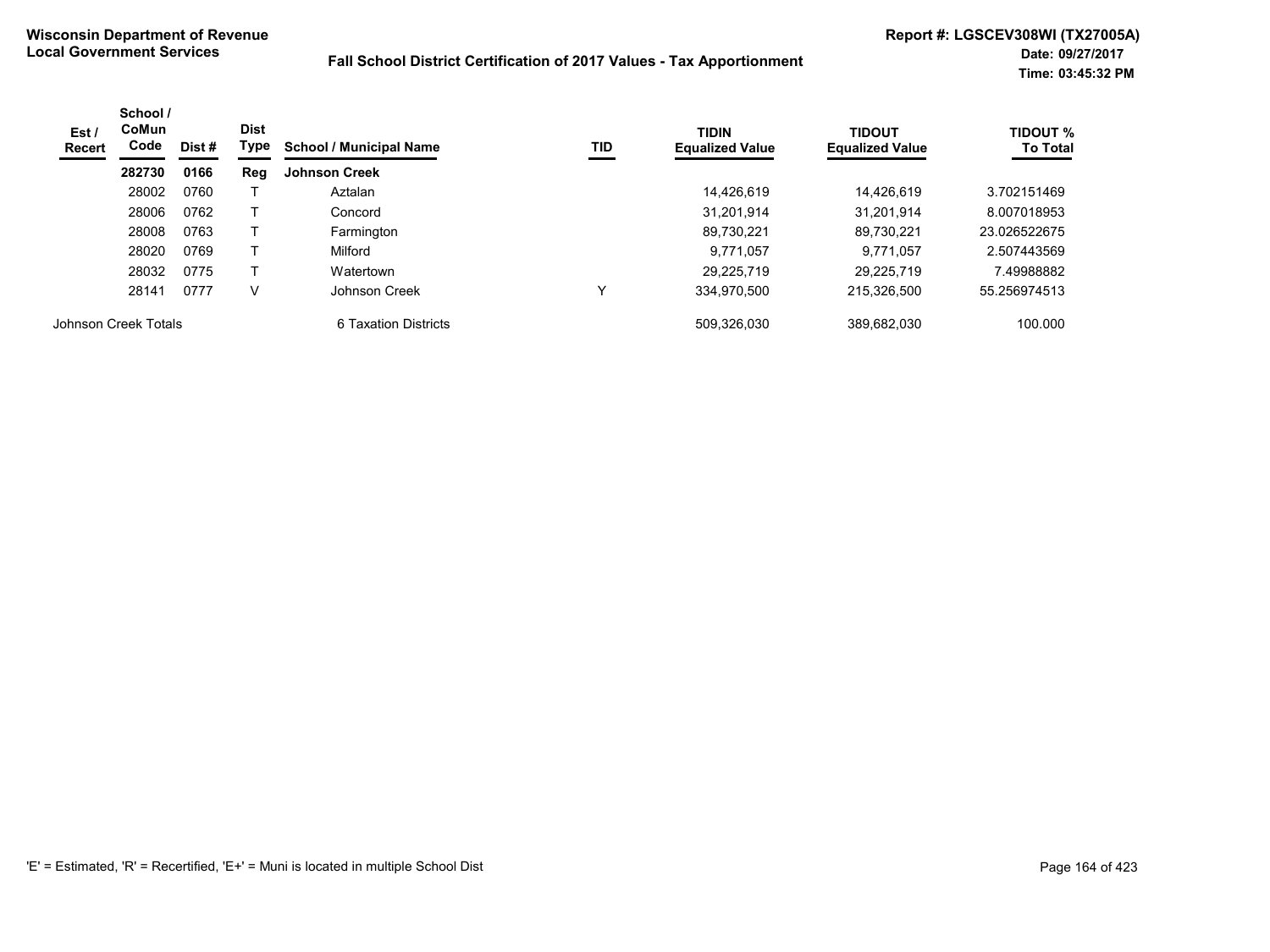| Est /<br><b>Recert</b> | School /<br>CoMun<br>Code | Dist<br>Type<br>Dist # |     | <b>School / Municipal Name</b><br>TID | <b>TIDIN</b><br><b>Equalized Value</b> | <b>TIDOUT</b><br><b>Equalized Value</b> | <b>TIDOUT %</b><br><b>To Total</b> |              |
|------------------------|---------------------------|------------------------|-----|---------------------------------------|----------------------------------------|-----------------------------------------|------------------------------------|--------------|
|                        | 232737                    | 0146                   | Reg | Juda (Jefferson)                      |                                        |                                         |                                    |              |
|                        | 23012                     | 0652                   |     | Decatur                               |                                        | 4,242,527                               | 4,242,527                          | 3.813076787  |
|                        | 23016                     | 0654                   |     | <b>Jefferson</b>                      |                                        | 55,486,331                              | 55,486,331                         | 49.869721679 |
|                        | 23026                     | 0659                   |     | Spring Grove                          |                                        | 25,083,415                              | 25,083,415                         | 22.544343846 |
|                        | 23028                     | 0660                   |     | Sylvester                             |                                        | 26,450,291                              | 26.450.291                         | 23.772857688 |
|                        | Juda (Jefferson) Totals   |                        |     | 4 Taxation Districts                  |                                        | 111.262.564                             | 111.262.564                        | 100.000      |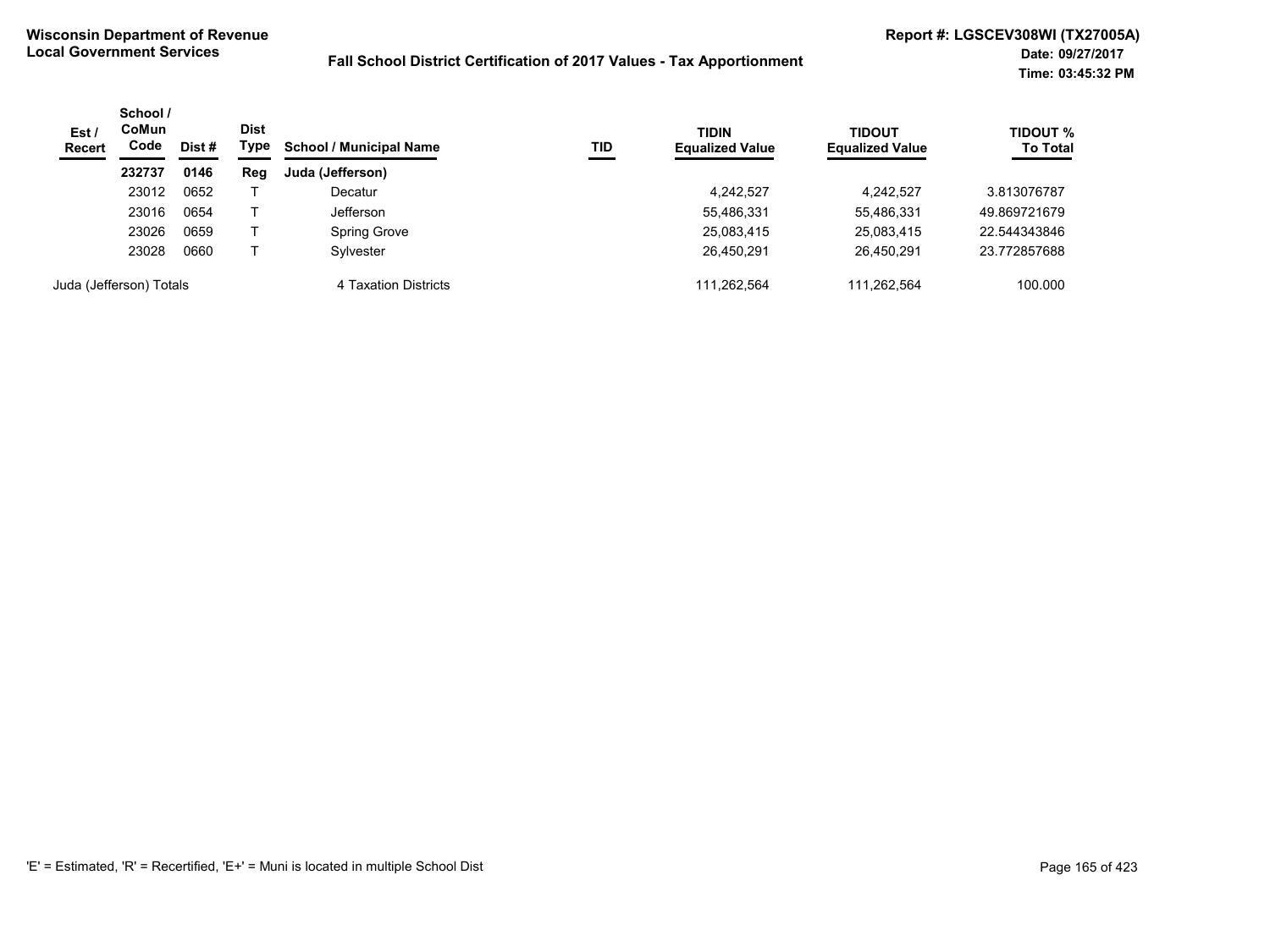| Est /<br>Recert | School /<br><b>CoMun</b><br>Code | Dist# | <b>Dist</b><br>Type | <b>School / Municipal Name</b> | <b>TID</b> | <b>TIDIN</b><br><b>Equalized Value</b> | <b>TIDOUT</b><br><b>Equalized Value</b> | <b>TIDOUT %</b><br><b>To Total</b> |
|-----------------|----------------------------------|-------|---------------------|--------------------------------|------------|----------------------------------------|-----------------------------------------|------------------------------------|
|                 | 442758                           | 0268  | Reg                 | Kaukauna Area                  |            |                                        |                                         |                                    |
|                 | 05018                            | 0110  |                     | Holland                        |            | 69,256,895                             | 69,256,895                              | 3.252404397                        |
|                 | 08018                            | 0187  | $\mathsf{T}$        | Woodville                      |            | 33,083,158                             | 33,083,158                              | 1.553633159                        |
|                 | 08131                            | 1987  | V                   | Harrison                       | Y          | 167,840,925                            | 167,840,925                             | 7.882053657                        |
|                 | 08179                            | 0190  | $\vee$              | Sherwood                       | Y          | 265,823,687                            | 250,789,987                             | 11.777462107                       |
|                 | 08231                            | 1985  | C                   | Kaukauna                       |            | 46,500                                 | 46,500                                  | .002183708                         |
|                 | 44006                            | 1180  | т                   | <b>Buchanan</b>                |            | 131,971,921                            | 131,971,921                             | 6.197593123                        |
|                 | 44026                            | 1190  | т                   | Kaukauna                       |            | 52,024,436                             | 52,024,436                              | 2.443143089                        |
|                 | 44040                            | 1197  | T                   | Vandenbroek                    |            | 157,040,200                            | 157,040,200                             | 7.374835921                        |
| $E+$            | 44111                            | 1200  | $\vee$              | <b>Combined Locks</b>          | Y          | 93,528,011                             | 91,528,611                              | 4.298316534                        |
| $E+$            | 44131                            | 1988  | V                   | Harrison                       |            |                                        |                                         |                                    |
|                 | 44146                            | 1203  | V                   | Little Chute                   | Y          | 202,332,686                            | 195,098,186                             | 9.16209423                         |
|                 | 44241                            | 1207  | C                   | Kaukauna                       | Y          | 1,027,927,200                          | 980,725,200                             | 46.056280073                       |
|                 | Kaukauna Area Totals             |       |                     | 12 Taxation Districts          |            | 2,200,875,619                          | 2,129,406,019                           | 100.000                            |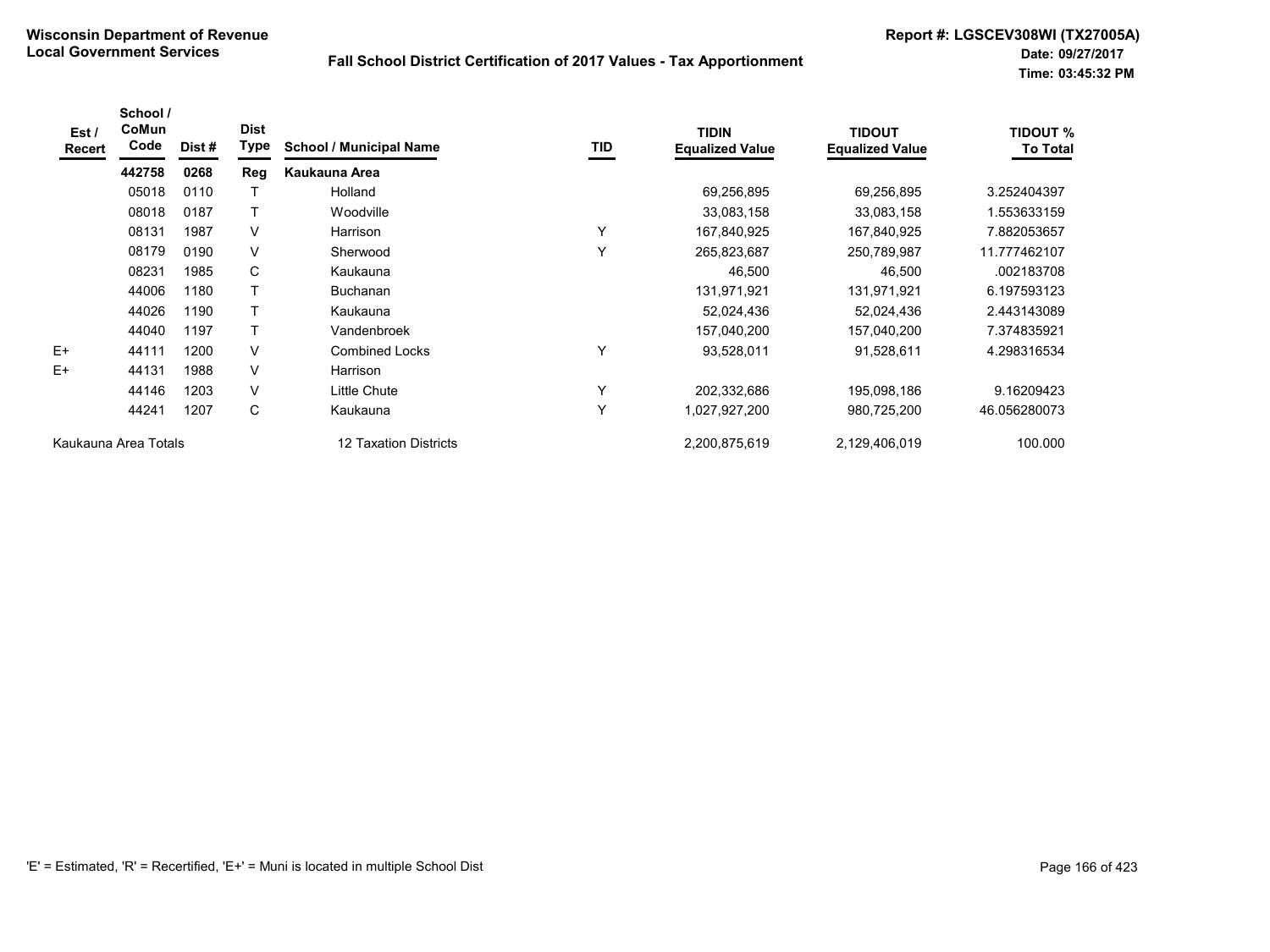| Est/<br><b>Recert</b> | School /<br>CoMun<br>Code<br>Dist # |      | <b>Dist</b><br>Type | <b>School / Municipal Name</b><br><b>TID</b> | <b>TIDIN</b><br><b>Equalized Value</b> | <b>TIDOUT</b><br><b>Equalized Value</b> | <b>TIDOUT %</b><br><b>To Total</b> |              |
|-----------------------|-------------------------------------|------|---------------------|----------------------------------------------|----------------------------------------|-----------------------------------------|------------------------------------|--------------|
|                       | 302793                              | 0178 | Reg                 | Kenosha                                      |                                        |                                         |                                    |              |
|                       | 30014                               | 0821 |                     | Somers                                       |                                        | 93,166,500                              | 93,166,500                         | .050527636   |
|                       | 30174                               | 0825 | V                   | <b>Pleasant Prairie</b>                      |                                        | 3,086,638,232                           | 2,685,916,232                      | 30.285877743 |
|                       | 30182                               | 1993 | V                   | Somers                                       |                                        | 770.605.900                             | 700,470,300                        | 898369136.7  |
|                       | 30241                               | 0828 | C                   | Kenosha                                      |                                        | 6.132.232.235                           | 5,388,990,435                      | 60.765225485 |
| Kenosha Totals        |                                     |      |                     | 4 Taxation Districts                         |                                        | 10,082,642,867                          | 8,868,543,467                      | 100.000      |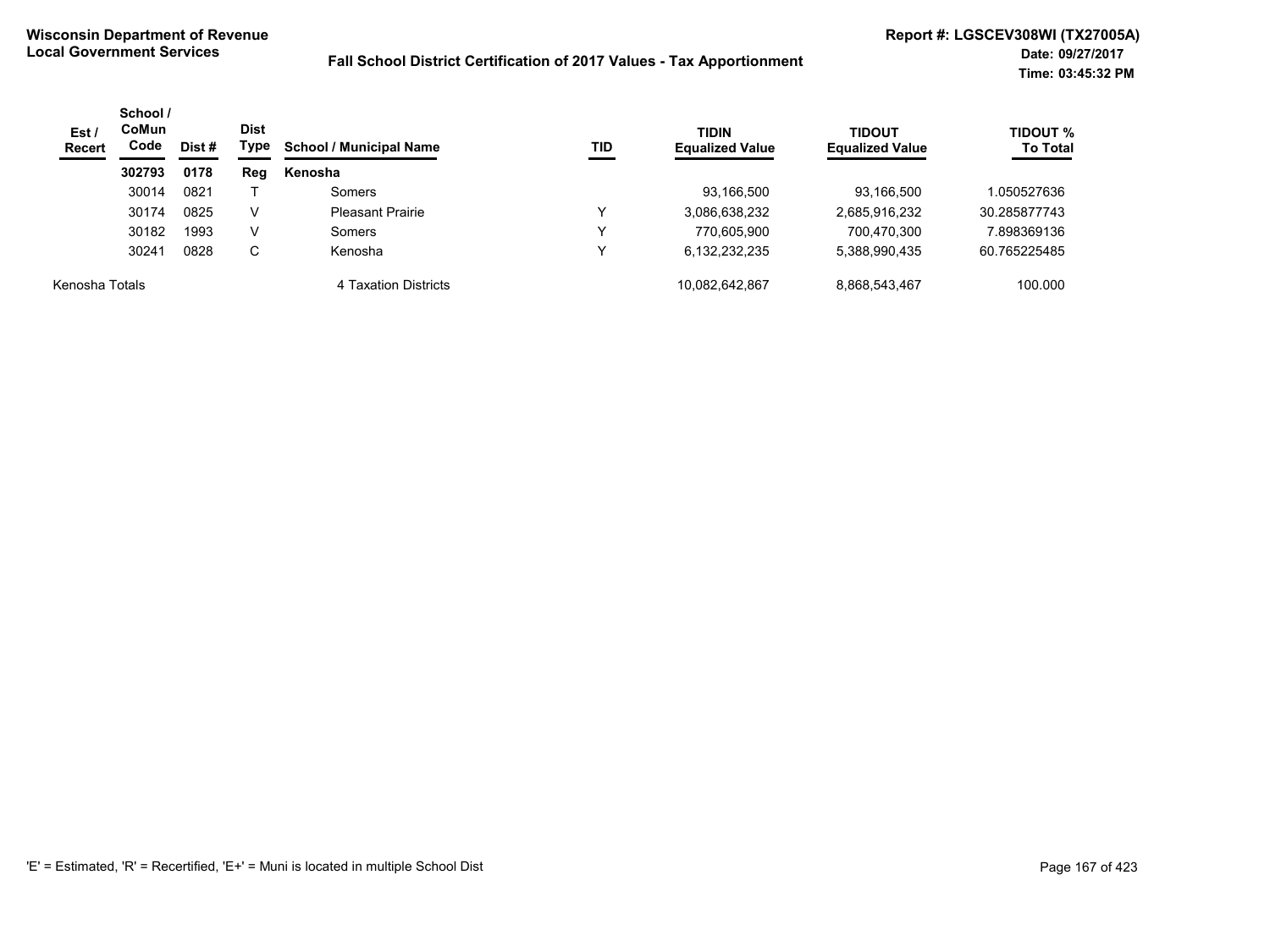| Est/<br><b>Recert</b>             | School /<br>CoMun<br>Code | Dist # | <b>Dist</b><br>Type | <b>School / Municipal Name</b>    | TID          | <b>TIDIN</b><br><b>Equalized Value</b> | <b>TIDOUT</b><br><b>Equalized Value</b> | TIDOUT %<br><b>To Total</b> |
|-----------------------------------|---------------------------|--------|---------------------|-----------------------------------|--------------|----------------------------------------|-----------------------------------------|-----------------------------|
|                                   | 671376                    | 0404   | Reg                 | <b>Kettle Moraine (Delafield)</b> |              |                                        |                                         |                             |
|                                   | 28026                     | 0772   |                     | Sullivan                          |              | 1,316,491                              | 1,316,491                               | .036727653                  |
|                                   | 67004                     | 1810   |                     | Delafield                         |              | 757,723,769                            | 757.723.769                             | 21.139085577                |
|                                   | 67006                     | 1811   |                     | Eagle                             |              | 7,679,981                              | 7,679,981                               | .214257203                  |
|                                   | 67008                     | 1812   |                     | Genesee                           |              | 438,419,397                            | 438,419,397                             | 12.231086751                |
|                                   | 67024                     | 1817   |                     | Ottawa                            |              | 516,585,808                            | 516,585,808                             | 14.411784413                |
|                                   | 67116                     | 1825   | V                   | Dousman                           |              | 190,061,000                            | 190,061,000                             | 5.302348835                 |
|                                   | 67161                     | 1835   | $\vee$              | North Prairie                     |              | 37,176,592                             | 37,176,592                              | 1.037157856                 |
|                                   | 67172                     | 1819   | V                   | Summit                            |              | 298,570,980                            | 298,570,980                             | 8.329575705                 |
|                                   | 67191                     | 1839   | V                   | Wales                             | $\checkmark$ | 388,215,600                            | 357,664,300                             | 9.978169559                 |
|                                   | 67216                     | 1841   | C                   | Delafield                         | $\checkmark$ | 984,676,434                            | 979,269,734                             | 27.319806448                |
| Kettle Moraine (Delafield) Totals |                           |        |                     | 10 Taxation Districts             |              | 3,620,426,052                          | 3,584,468,052                           | 100.000                     |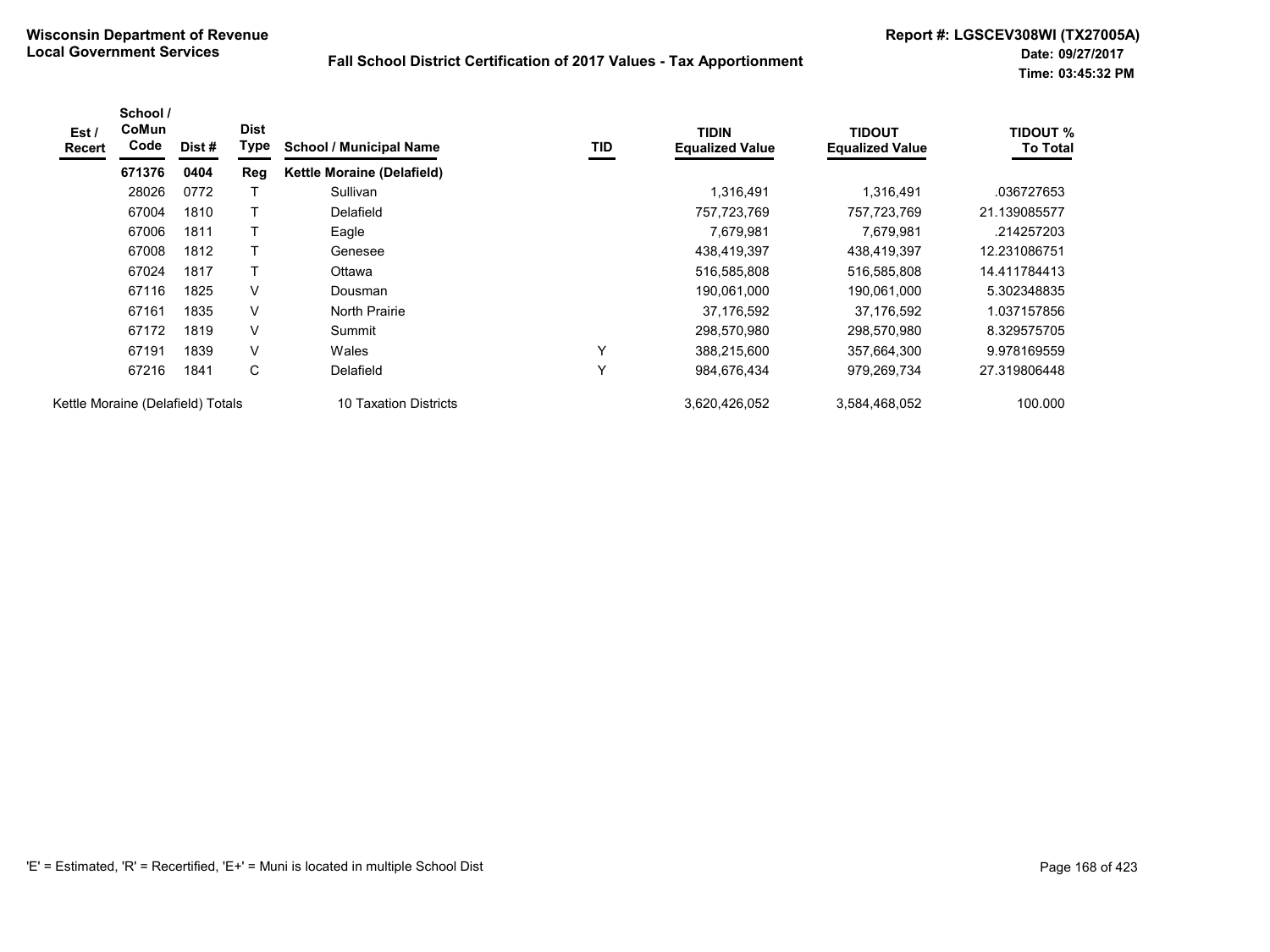| Est /<br><b>Recert</b> | School /<br>CoMun<br>Code | Dist # | <b>Dist</b><br>Type | <b>School / Municipal Name</b> | TID | <b>TIDIN</b><br><b>Equalized Value</b> | <b>TIDOUT</b><br><b>Equalized Value</b> | <b>TIDOUT %</b><br><b>To Total</b> |
|------------------------|---------------------------|--------|---------------------|--------------------------------|-----|----------------------------------------|-----------------------------------------|------------------------------------|
|                        | 662800                    | 0398   | Reg                 | Kewaskum                       |     |                                        |                                         |                                    |
|                        | 20004                     | 0545   |                     | Ashford                        |     | 320,634                                | 320,634                                 | .024886586                         |
|                        | 20006                     | 0546   | т                   | Auburn                         |     | 92,422,547                             | 92,422,547                              | 7.173542752                        |
|                        | 20142                     | 1980   | V                   | Kewaskum                       |     |                                        |                                         |                                    |
|                        | 59012                     | 1602   |                     | Mitchell                       |     | 1,737,636                              | 1,737,636                               | .134869754                         |
|                        | 59022                     | 1607   |                     | Scott                          |     | 79,750,765                             | 79.750.765                              | 6.189999528                        |
|                        | 66004                     | 1788   |                     | Barton                         |     | 64,736,749                             | 64,736,749                              | 5.024659584                        |
|                        | 66008                     | 1790   | т                   | Farmington                     |     | 408,005,100                            | 408,005,100                             | 31.66805204                        |
|                        | 66016                     | 1794   | Τ                   | Kewaskum                       |     | 129,042,600                            | 129,042,600                             | 10.015874243                       |
|                        | 66024                     | 1798   |                     | Wayne                          |     | 223,393,262                            | 223,393,262                             | 17.33907112                        |
|                        | 66142                     | 1802   | V                   | Kewaskum                       | Υ   | 305,205,200                            | 288,971,500                             | 22.429044392                       |
| Kewaskum Totals        |                           |        |                     | 10 Taxation Districts          |     | 1,304,614,493                          | 1,288,380,793                           | 100.000                            |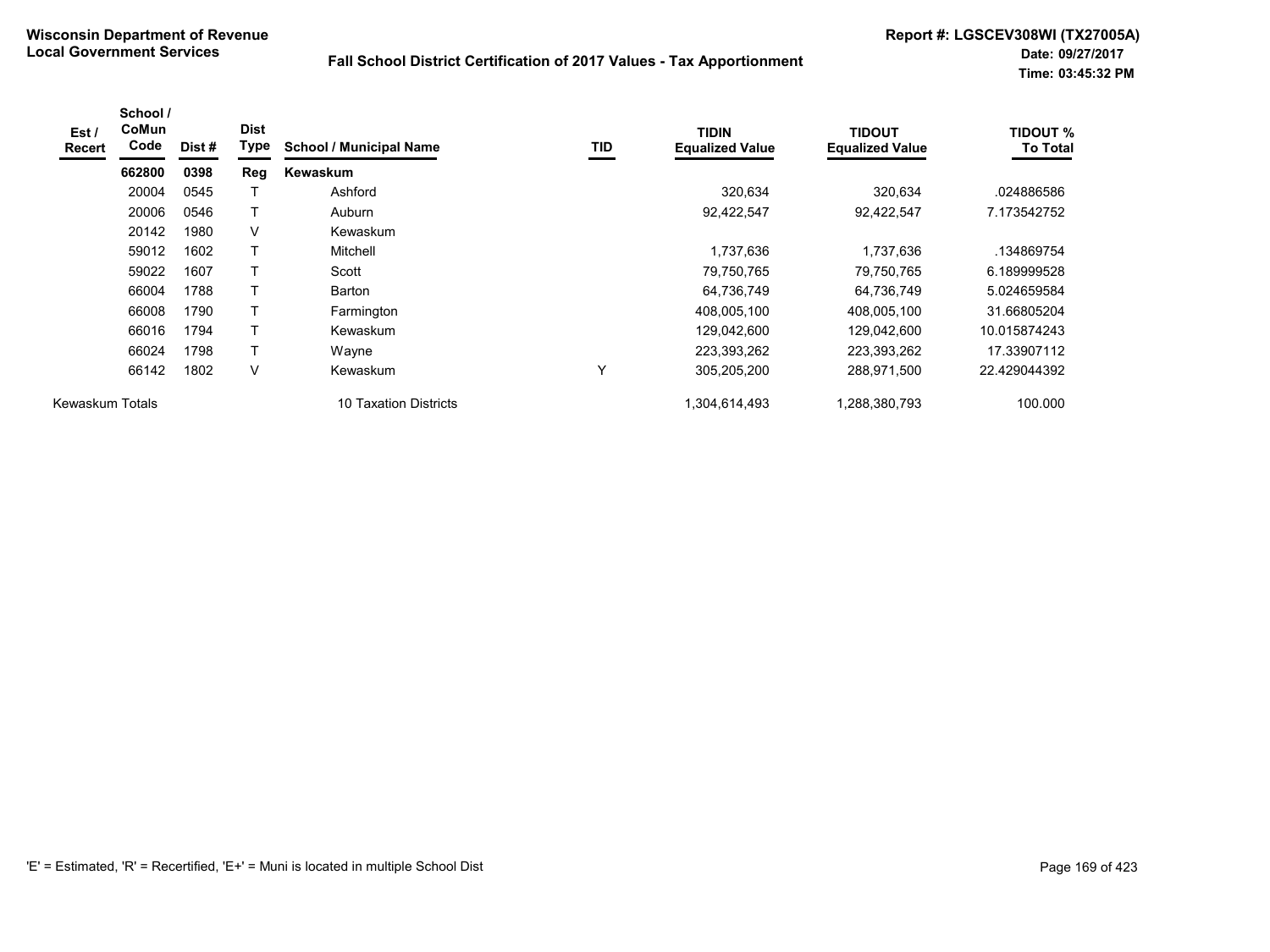| Est /<br>Recert        | School /<br>CoMun<br>Code | Dist # | <b>Dist</b><br>Type | <b>School / Municipal Name</b> | TID          | <b>TIDIN</b><br><b>Equalized Value</b> | <b>TIDOUT</b><br><b>Equalized Value</b> | <b>TIDOUT %</b><br><b>To Total</b> |
|------------------------|---------------------------|--------|---------------------|--------------------------------|--------------|----------------------------------------|-----------------------------------------|------------------------------------|
|                        | 312814                    | 0190   | Reg                 | <b>Kewaunee</b>                |              |                                        |                                         |                                    |
|                        | 31004                     | 0831   |                     | Carlton                        |              | 108,297,900                            | 108,297,900                             | 19.710940675                       |
|                        | 31006                     | 0832   |                     | Casco                          |              | 19,535,011                             | 19.535.011                              | 3.555502396                        |
|                        | 31008                     | 0833   |                     | <b>Franklin</b>                |              | 50,183,309                             | 50,183,309                              | 9.133697206                        |
|                        | 31014                     | 0836   |                     | Montpelier                     |              | 55,208,980                             | 55.208.980                              | 10.048402873                       |
|                        | 31016                     | 0837   |                     | Pierce                         |              | 35.849.048                             | 35.849.048                              | 6.524766024                        |
|                        | 31020                     | 0839   | т                   | West Kewaunee                  |              | 106,058,800                            | 106,058,800                             | 19.30340953                        |
|                        | 31241                     | 0843   | C                   | Kewaunee                       | $\checkmark$ | 160,648,400                            | 155,523,700                             | 28.306351502                       |
|                        | 36034                     | 0948   |                     | <b>Two Creeks</b>              |              | 18,773,651                             | 18,773,651                              | 3.416929794                        |
| <b>Kewaunee Totals</b> |                           |        |                     | 8 Taxation Districts           |              | 554,555,099                            | 549,430,399                             | 100.000                            |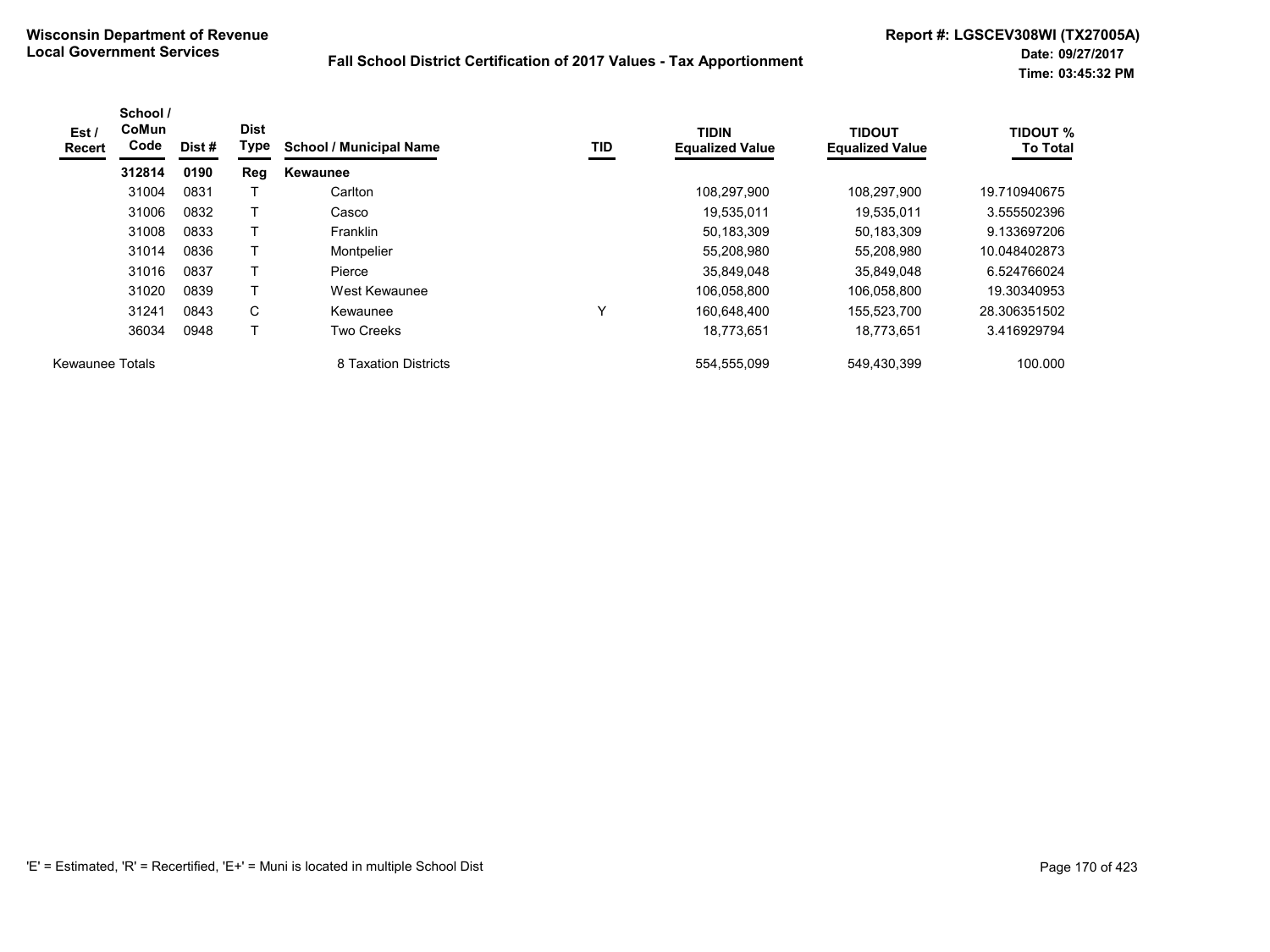| Est /<br>Recert              | School /<br>CoMun<br>Code | Dist# | <b>Dist</b><br>Type | <b>School / Municipal Name</b> | TID | <b>TIDIN</b><br><b>Equalized Value</b> | <b>TIDOUT</b><br><b>Equalized Value</b> | <b>TIDOUT %</b><br><b>To Total</b> |
|------------------------------|---------------------------|-------|---------------------|--------------------------------|-----|----------------------------------------|-----------------------------------------|------------------------------------|
|                              | 625960                    | 0368  | <b>Reg</b>          | Kickapoo Area (Viola)          |     |                                        |                                         |                                    |
|                              | 12004                     | 0314  | $\top$              | Clayton                        |     | 310,093                                | 310,093                                 | .15954808                          |
|                              | 52004                     | 1375  | $\mathsf{T}$        | Bloom                          |     | 22,574,723                             | 22,574,723                              | 11.615075871                       |
|                              | 52012                     | 1379  | $\mathsf{T}$        | Forest                         |     | 30,627,221                             | 30,627,221                              | 15.758221956                       |
|                              | 52028                     | 1387  | $\mathsf{T}$        | Sylvan                         |     | 12,763,682                             | 12,763,682                              | 6.567129742                        |
|                              | 52186                     | 1393  | V                   | Viola                          | Υ   | 14, 153, 100                           | 13,797,600                              | 7.099097997                        |
|                              | 62012                     | 1686  | T                   | Franklin                       |     | 9,173,998                              | 9,173,998                               | 4.720176758                        |
|                              | 62026                     | 1693  | Τ                   | Kickapoo                       |     | 44,459,925                             | 44,459,925                              | 22.875381554                       |
|                              | 62028                     | 1694  | Τ                   | Liberty                        |     | 22,987,614                             | 22,987,614                              | 11.827515257                       |
|                              | 62030                     | 1695  | Τ                   | <b>Stark</b>                   |     | 1,899,273                              | 1,899,273                               | .977208004                         |
|                              | 62034                     | 1697  | Τ                   | Union                          |     | 10,103,245                             | 10,103,245                              | 5.198290018                        |
|                              | 62038                     | 1699  | Τ                   | Webster                        |     | 5,736,512                              | 5,736,512                               | 2.951532212                        |
| E                            | 62176                     | 1708  | $\vee$              | Readstown                      |     | 14,439,800                             | 14,439,800                              | 7.429520733                        |
|                              | 62186                     | 1710  | $\vee$              | Viola                          | Υ   | 6,187,000                              | 5,483,400                               | 2.821301818                        |
| Kickapoo Area (Viola) Totals |                           |       |                     | 13 Taxation Districts          |     | 195,416,186                            | 194,357,086                             | 100.000                            |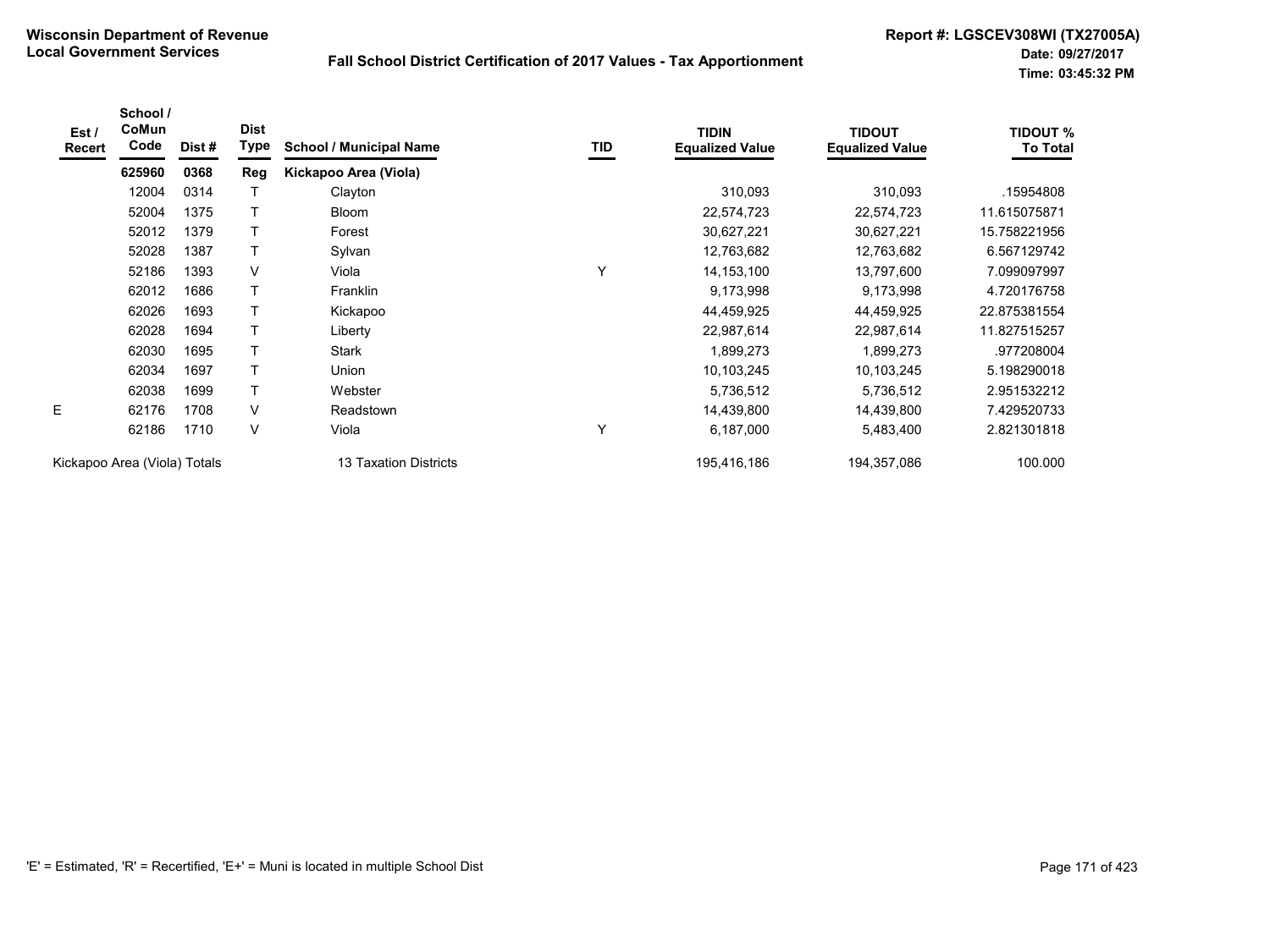| Est /<br>Recert  | School /<br>CoMun<br>Code | Dist# | <b>Dist</b><br>Type | <b>School / Municipal Name</b> | TID | <b>TIDIN</b><br><b>Equalized Value</b> | <b>TIDOUT</b><br><b>Equalized Value</b> | <b>TIDOUT %</b><br><b>To Total</b> |
|------------------|---------------------------|-------|---------------------|--------------------------------|-----|----------------------------------------|-----------------------------------------|------------------------------------|
|                  | 362828                    | 0209  | Reg                 | <b>Kiel Area</b>               |     |                                        |                                         |                                    |
|                  | 08012                     | 0184  |                     | New Holstein                   |     | 31,254,993                             | 31,254,993                              | 4.408605286                        |
|                  | 08241                     | 0195  | С                   | Kiel                           | Υ   | 37,138,900                             | 23,354,400                              | 3.294204267                        |
|                  | 36004                     | 0933  | Т                   | Centerville                    |     | 12,627,939                             | 12,627,939                              | 1.781206562                        |
|                  | 36008                     | 0935  | Т                   | Eaton                          |     | 26,099,273                             | 26,099,273                              | 3.681376378                        |
|                  | 36016                     | 0939  | Т                   | Liberty                        |     | 3,989,552                              | 3,989,552                               | .562737609                         |
|                  | 36024                     | 0943  | Т                   | Meeme                          |     | 116,357,701                            | 116,357,701                             | 16.412583286                       |
|                  | 36032                     | 0947  | Т                   | Schleswig                      |     | 225,894,400                            | 225,894,400                             | 31.863044922                       |
|                  | 36241                     | 0959  | C                   | Kiel                           | Υ   | 247,952,800                            | 218,625,200                             | 30.837703673                       |
|                  | 59004                     | 1598  | Т                   | Herman                         |     | 325,228                                | 325,228                                 | .045874331                         |
|                  | 59018                     | 1605  | Т                   | Rhine                          |     | 38,526,609                             | 38,526,609                              | 5.434287319                        |
|                  | 59020                     | 1606  | Т                   | Russell                        |     | 11,898,920                             | 11,898,920                              | 1.678376367                        |
| Kiel Area Totals |                           |       |                     | 11 Taxation Districts          |     | 752,066,315                            | 708,954,215                             | 100.000                            |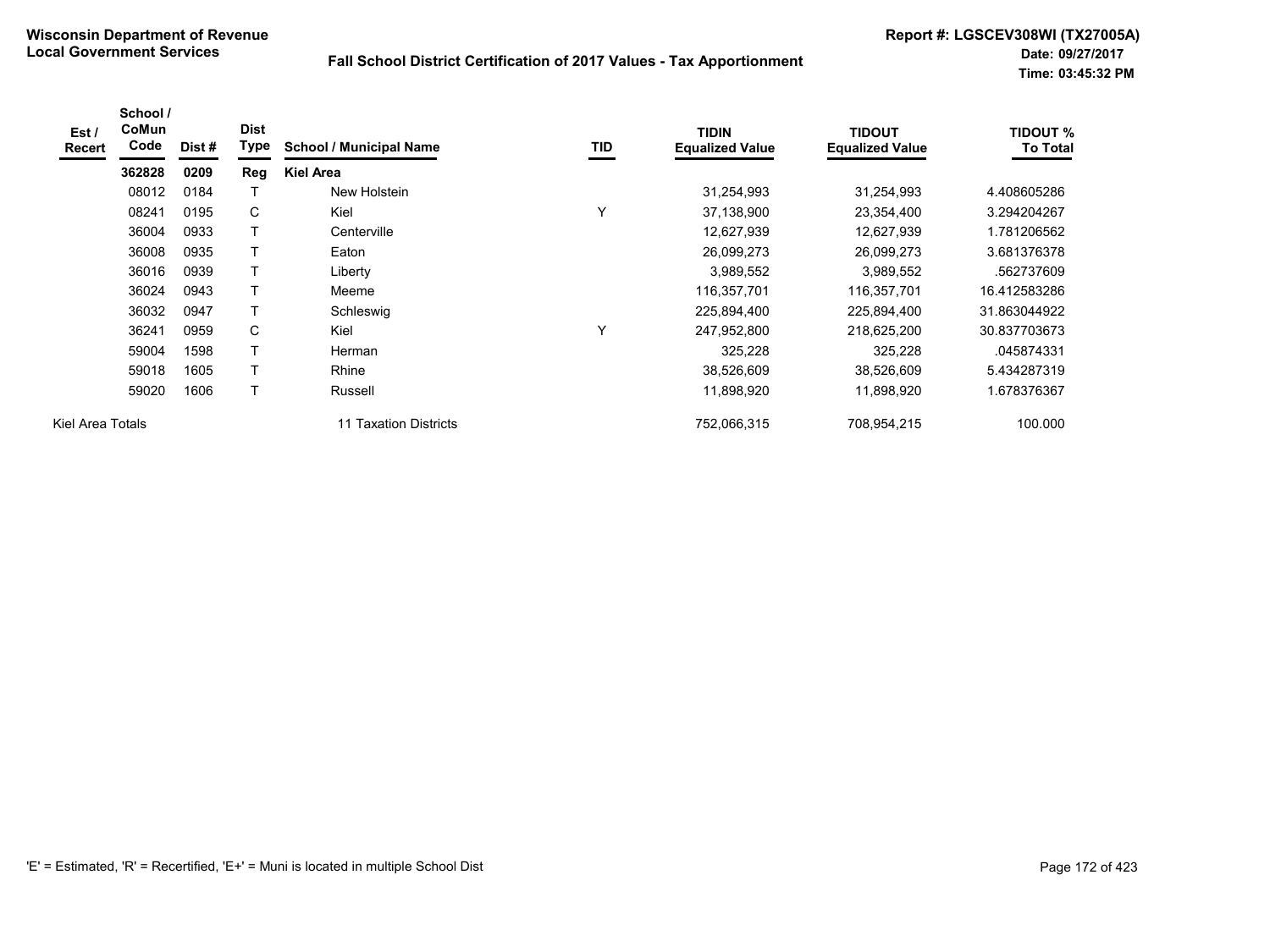| Est /<br>Recert      | School /<br><b>CoMun</b><br>Code | Dist # | <b>Dist</b><br>Type | <b>School / Municipal Name</b> | TID | <b>TIDIN</b><br><b>Equalized Value</b> | <b>TIDOUT</b><br><b>Equalized Value</b> | <b>TIDOUT %</b><br><b>To Total</b> |
|----------------------|----------------------------------|--------|---------------------|--------------------------------|-----|----------------------------------------|-----------------------------------------|------------------------------------|
|                      | 442835                           | 0269   | Reg                 | <b>Kimberly Area</b>           |     |                                        |                                         |                                    |
|                      | 08010                            | 0183   |                     | Harrison                       |     | 13,397,402                             | 13,397,402                              | .724837577                         |
|                      | 08131                            | 1987   | V                   | Harrison                       | Y   | 653,555,572                            | 632,607,172                             | 34.225848417                       |
|                      | 08201                            | 0192   | C                   | Appleton                       | ٧   | 140,516,421                            | 43.507.021                              | 2.353853658                        |
|                      | 44006                            | 1180   |                     | <b>Buchanan</b>                |     | 500.133.617                            | 500.133.617                             | 27.058652069                       |
| $E+$                 | 44111                            | 1200   | v                   | <b>Combined Locks</b>          | Υ   | 192,395,389                            | 192,395,389                             | 10.409138106                       |
| $E+$                 | 44131                            | 1988   | v                   | Harrison                       |     |                                        |                                         |                                    |
|                      | 44141                            | 1202   | V                   | Kimberly                       | Υ   | 495,368,300                            | 466.291.000                             | 25.227670173                       |
|                      | 44201                            | 1206   | С                   | Appleton                       | Y   |                                        |                                         |                                    |
| Kimberly Area Totals |                                  |        |                     | 8 Taxation Districts           |     | 1,995,366,701                          | 1,848,331,601                           | 100.000                            |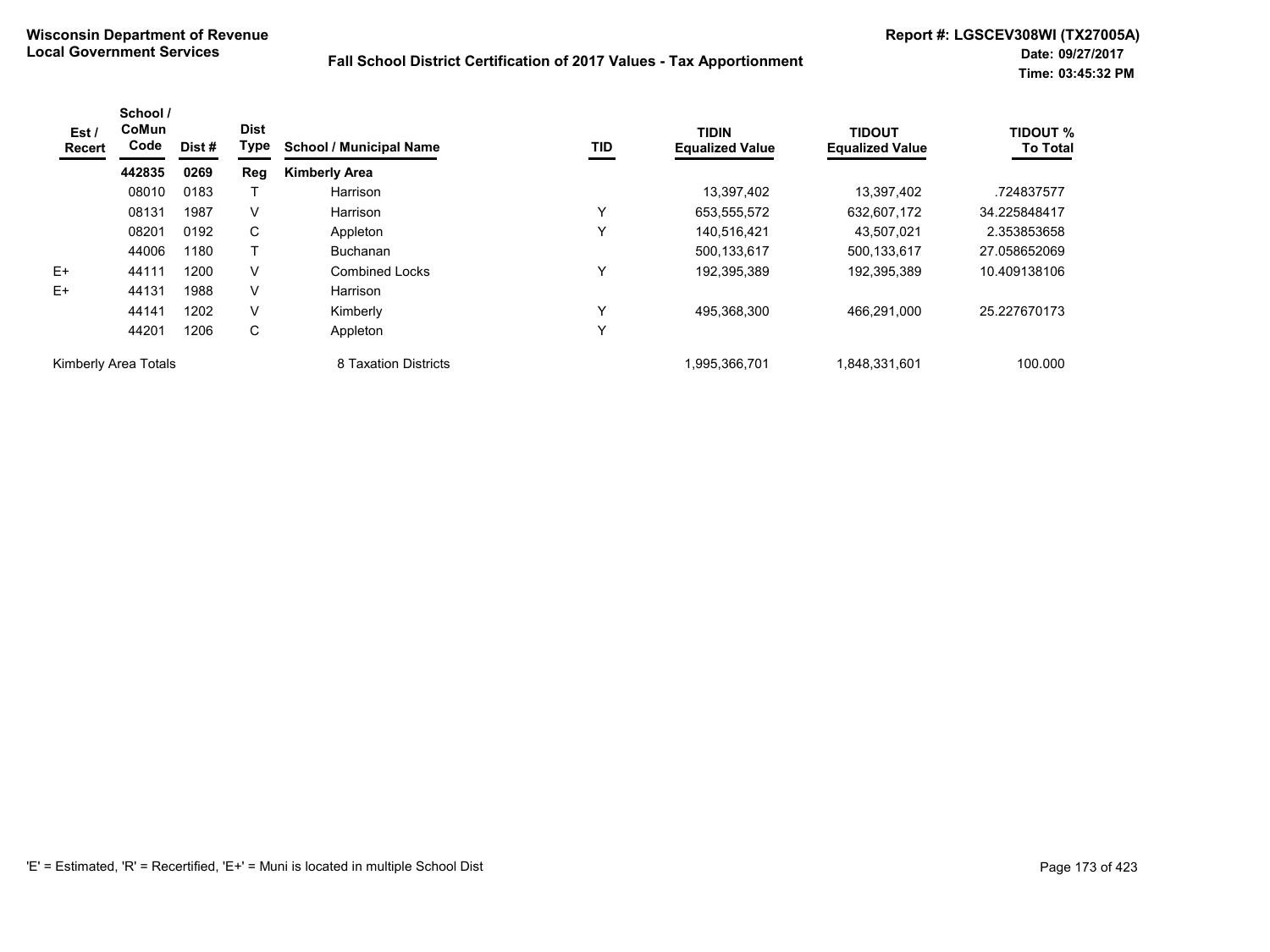| Est/<br><b>Recert</b> | School /<br><b>CoMun</b><br>Code |      | <b>Dist</b><br>Type<br>Dist # | <b>School / Municipal Name</b> | TID | <b>TIDIN</b><br><b>Equalized Value</b> | <b>TIDOUT</b><br><b>Equalized Value</b> | <b>TIDOUT %</b><br><b>To Total</b> |
|-----------------------|----------------------------------|------|-------------------------------|--------------------------------|-----|----------------------------------------|-----------------------------------------|------------------------------------|
|                       | 592842                           | 0349 | Reg                           | Kohler                         |     |                                        |                                         |                                    |
|                       | 59024                            | 1608 |                               | Sheboygan                      |     | .540,425                               | 1,540,425                               | .223813322                         |
|                       | 59030                            | 1611 |                               | Wilson                         |     | 15,287,968                             | 15,287,968                              | 2.221238232                        |
|                       | 59141                            | 1618 | V                             | Kohler                         |     | 447,620,275                            | 447,620,275                             | 65.036195013                       |
|                       | 59281                            | 1623 | C                             | Sheboygan                      | v   | 223.814.652                            | 223.814.652                             | 32.518753433                       |
| Kohler Totals         |                                  |      |                               | 4 Taxation Districts           |     | 688,263,320                            | 688,263,320                             | 100.000                            |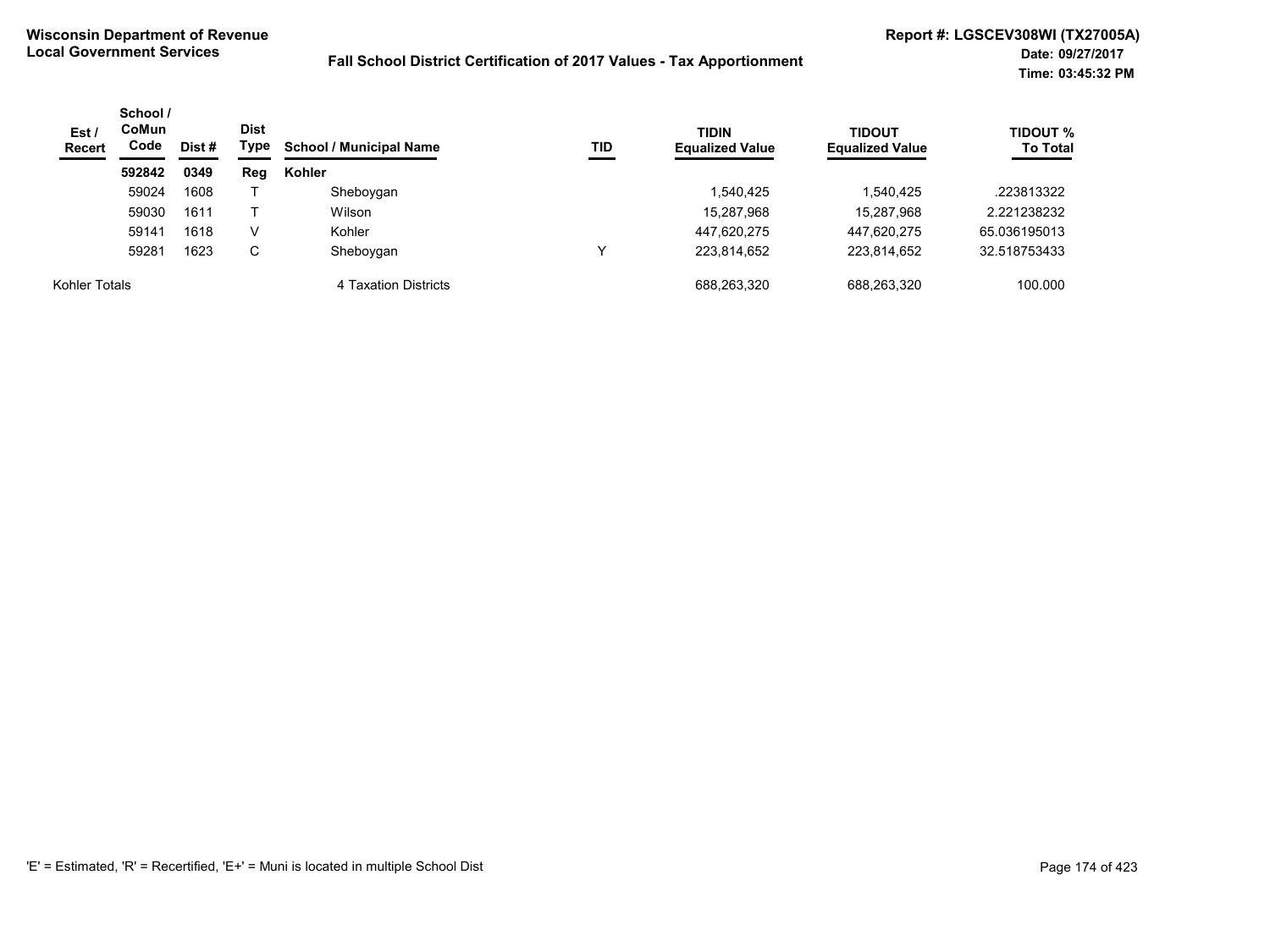| Est /<br>Recert  | School /<br>CoMun<br>Code | Dist# | <b>Dist</b><br>Type | <b>School / Municipal Name</b> | TID | <b>TIDIN</b><br><b>Equalized Value</b> | <b>TIDOUT</b><br><b>Equalized Value</b> | <b>TIDOUT %</b><br><b>To Total</b> |
|------------------|---------------------------|-------|---------------------|--------------------------------|-----|----------------------------------------|-----------------------------------------|------------------------------------|
|                  | 322849                    | 0194  | Reg                 | <b>La Crosse</b>               |     |                                        |                                         |                                    |
| E.               | 32008                     | 0848  |                     | Campbell                       |     | 364,309,100                            | 364,309,100                             | 8.388517082                        |
|                  | 32012                     | 0850  |                     | Greenfield                     |     | 72,532,321                             | 72,532,321                              | 1.67011643                         |
| $E+$             | 32018                     | 0853  |                     | Medary                         |     | 112,594,171                            | 112,594,171                             | 2.592573523                        |
|                  | 32022                     | 0855  |                     | Shelby                         |     | 423,900,819                            | 423,900,819                             | 9.760665493                        |
|                  | 32024                     | 0856  |                     | Washington                     |     | 218,013                                | 218,013                                 | .005019929                         |
|                  | 32246                     | 0861  | C                   | La Crosse                      | Υ   | 3,736,567,097                          | 3,305,119,197                           | 76.103091691                       |
|                  | 32265                     | 0862  | C                   | Onalaska                       |     | 627                                    | 627                                     | .000014437                         |
|                  | 62002                     | 1681  |                     | Bergen                         |     | 56,988,010                             | 56.988.010                              | 1.312195867                        |
|                  | 62018                     | 1689  |                     | Hamburg                        |     | 7,287,711                              | 7,287,711                               | .167805548                         |
| La Crosse Totals |                           |       |                     | 9 Taxation Districts           |     | 4,774,397,869                          | 4,342,949,969                           | 100.000                            |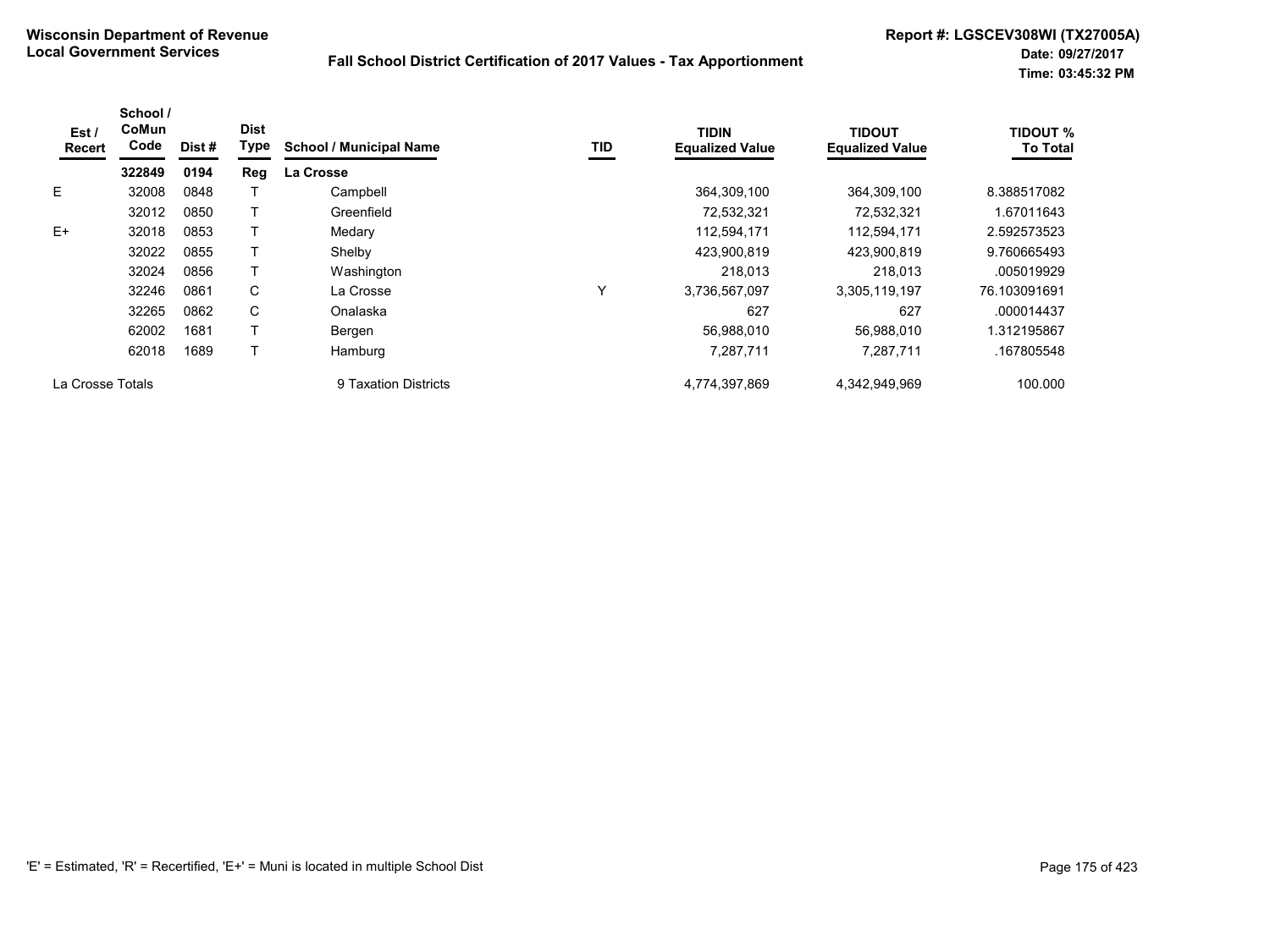| Est /<br>Recert | School /<br><b>CoMun</b><br>Code | Dist # | <b>Dist</b><br>Type | <b>School / Municipal Name</b> | TID | <b>TIDIN</b><br><b>Equalized Value</b> | <b>TIDOUT</b><br><b>Equalized Value</b> | <b>TIDOUT %</b><br><b>To Total</b> |
|-----------------|----------------------------------|--------|---------------------|--------------------------------|-----|----------------------------------------|-----------------------------------------|------------------------------------|
|                 | 622863                           | 0367   | Reg                 | La Farge                       |     |                                        |                                         |                                    |
|                 | 52012                            | 1379   |                     | Forest                         |     | 1.445.979                              | 1,445,979                               | .383710333                         |
|                 | 62006                            | 1683   |                     | Clinton                        |     | 2,669,186                              | 2,669,186                               | 2.55424197                         |
|                 | 62030                            | 1695   |                     | <b>Stark</b>                   |     | 28,627,358                             | 28,627,358                              | 27.394568713                       |
|                 | 62034                            | 1697   |                     | Union                          |     | 2.377.189                              | 2,377,189                               | 2.274819332                        |
|                 | 62038                            | 1699   |                     | Webster                        |     | 33,954,125                             | 33,954,125                              | 32.491947402                       |
|                 | 62042                            | 1701   | T                   | Whitestown                     |     | 9.847.286                              | 9,847,286                               | 9.4232291                          |
|                 | 62146                            | 1706   | V                   | La Farge                       | v   | 36,066,200                             | 25.579.000                              | 24.477483151                       |
| La Farge Totals |                                  |        |                     | 7 Taxation Districts           |     | 114,987,323                            | 104,500,123                             | 100.000                            |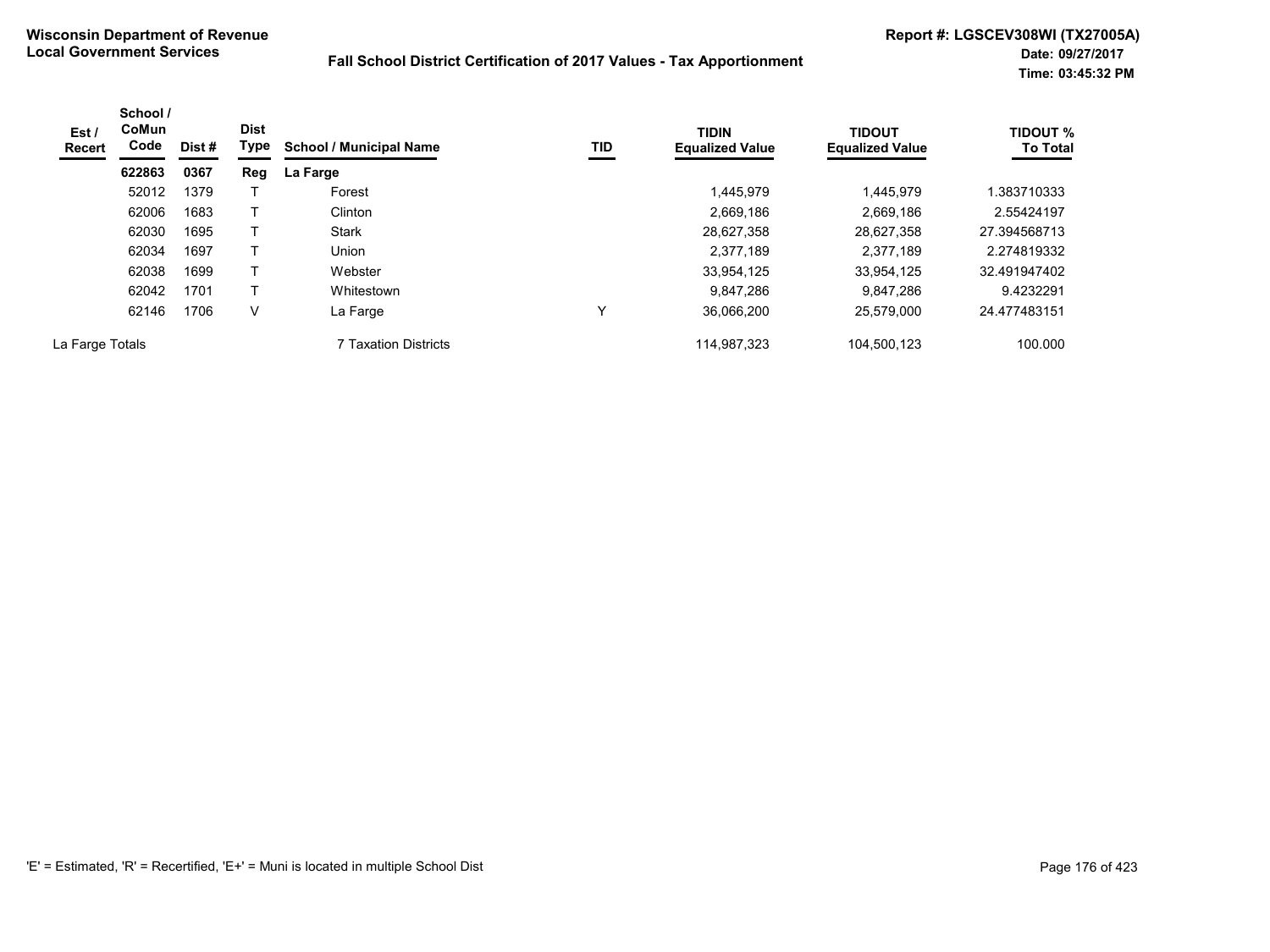| Est.<br><b>Recert</b> | School /<br>CoMun<br>Code | Dist # | <b>Dist</b><br>Type | <b>School / Municipal Name</b> | TID | TIDIN<br><b>Equalized Value</b> | <b>TIDOUT</b><br><b>Equalized Value</b> | TIDOUT %<br><b>To Total</b> |
|-----------------------|---------------------------|--------|---------------------|--------------------------------|-----|---------------------------------|-----------------------------------------|-----------------------------|
|                       | 631848                    | 0373   | <b>Elem</b>         | Lac Du Flambeau #1             |     |                                 |                                         |                             |
| E+                    | 63010                     | 1719   |                     | Lac Du Flambeau                |     | 871.990.500                     | 871.990.500                             | 100                         |
|                       | Lac Du Flambeau #1 Totals |        |                     | <b>Taxation Districts</b>      |     | 871,990,500                     | 871,990,500                             | 100.000                     |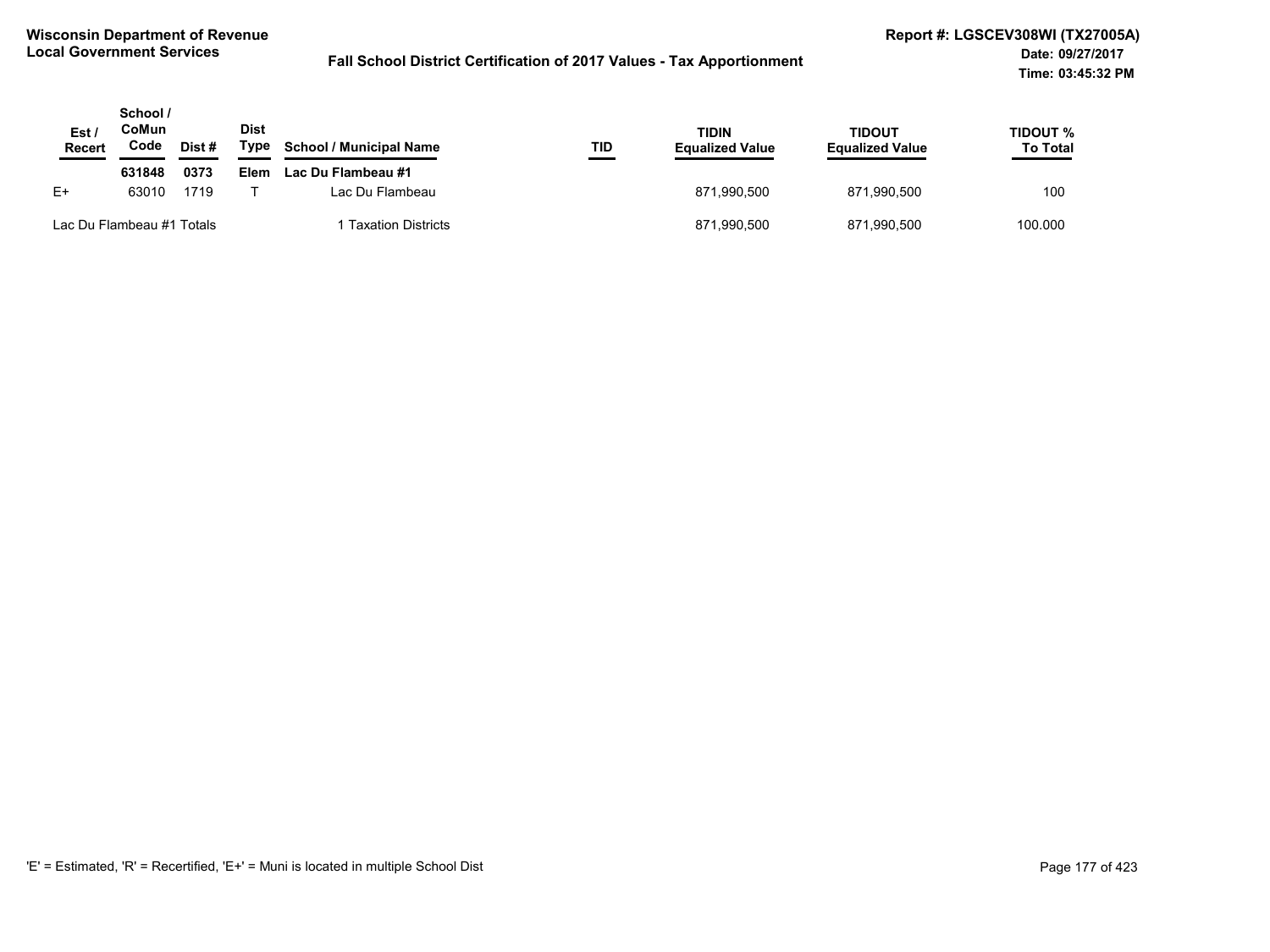| Est /<br><b>Recert</b> | School /<br>CoMun<br>Code | Dist# | <b>Dist</b><br>Type | <b>School / Municipal Name</b> | TID | <b>TIDIN</b><br><b>Equalized Value</b> | <b>TIDOUT</b><br><b>Equalized Value</b> | <b>TIDOUT %</b><br><b>To Total</b> |
|------------------------|---------------------------|-------|---------------------|--------------------------------|-----|----------------------------------------|-----------------------------------------|------------------------------------|
|                        | 542856                    | 0324  | Reg                 | Ladysmith                      |     |                                        |                                         |                                    |
|                        | 54012                     | 1431  |                     | Flambeau                       |     | 61.372.017                             | 61.372.017                              | 22.948069963                       |
| E+                     | 54014                     | 1432  |                     | Grant                          |     | 45,622,802                             | 45,622,802                              | 17.059163172                       |
|                        | 54016                     | 1433  |                     | Grow                           |     | 3,080,898                              | 3.080.898                               | 1.152001617                        |
|                        | 54020                     | 1435  |                     | Hubbard                        |     | 10.666.410                             | 10.666.410                              | 3.988357152                        |
|                        | 54038                     | 1444  |                     | Thornapple                     |     | 7,212,940                              | 7.212.940                               | 2.697044351                        |
|                        | 54046                     | 1448  |                     | Willard                        |     | 451.220                                | 451.220                                 | .168719045                         |
|                        | 54246                     | 1458  | С                   | Ladysmith                      | Υ   | 161.863.200                            | 139.032.400                             | 51.9866447                         |
| Ladysmith Totals       |                           |       |                     | 7 Taxation Districts           |     | 290,269,487                            | 267,438,687                             | 100.000                            |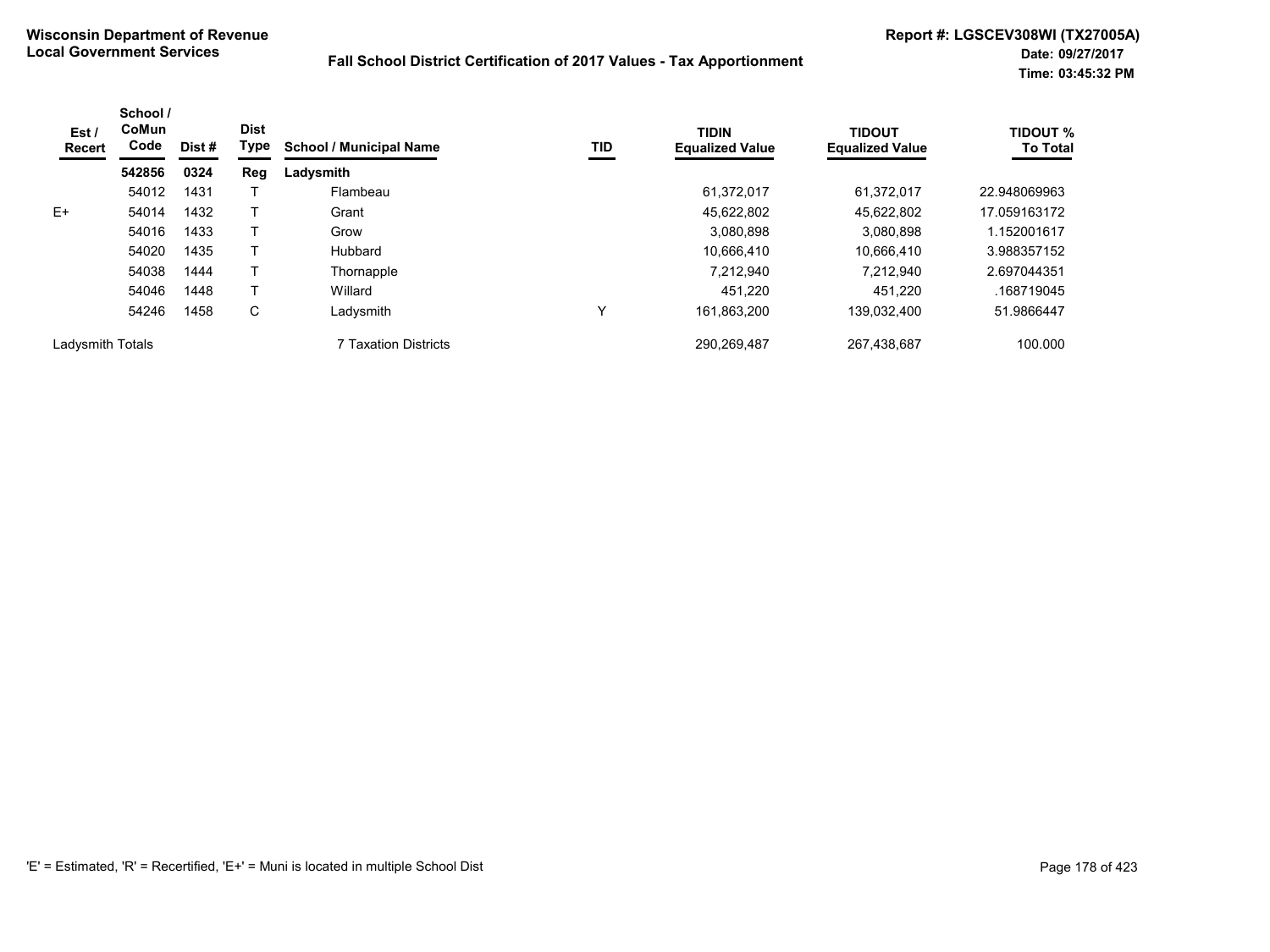| Est /<br>Recert     | School /<br>CoMun<br>Code | Dist # | <b>Dist</b><br>Type | <b>School / Municipal Name</b> | TID | <b>TIDIN</b><br><b>Equalized Value</b> | <b>TIDOUT</b><br><b>Equalized Value</b> | <b>TIDOUT %</b><br><b>To Total</b> |
|---------------------|---------------------------|--------|---------------------|--------------------------------|-----|----------------------------------------|-----------------------------------------|------------------------------------|
|                     | 673862                    | 0416   | <b>Elem</b>         | <b>Lake Country</b>            |     |                                        |                                         |                                    |
|                     | 67004                     | 1810   |                     | Delafield                      |     | 41.549.102                             | 41.549.102                              | 4.083903468                        |
|                     | 67014                     | 1814   |                     | Merton                         |     | 59, 167, 973                           | 59,167,973                              | 5.815680208                        |
|                     | 67111                     | 1824   | V                   | Chenegua                       |     | 151,655,193                            | 151,655,193                             | 14.906343071                       |
|                     | 67136                     | 1828   | V                   | Hartland                       | v   | 190.605.566                            | 189.381.466                             | 18.614496791                       |
|                     | 67158                     | 1834   | V                   | Nashotah                       |     | 191.393.600                            | 191,393,600                             | 18.812271487                       |
|                     | 67216                     | 1841   | C                   | Delafield                      | v   | 384.239.642                            | 384.239.642                             | 37.767304975                       |
| Lake Country Totals |                           |        |                     | 6 Taxation Districts           |     | 1.018.611.076                          | 1,017,386,976                           | 100.000                            |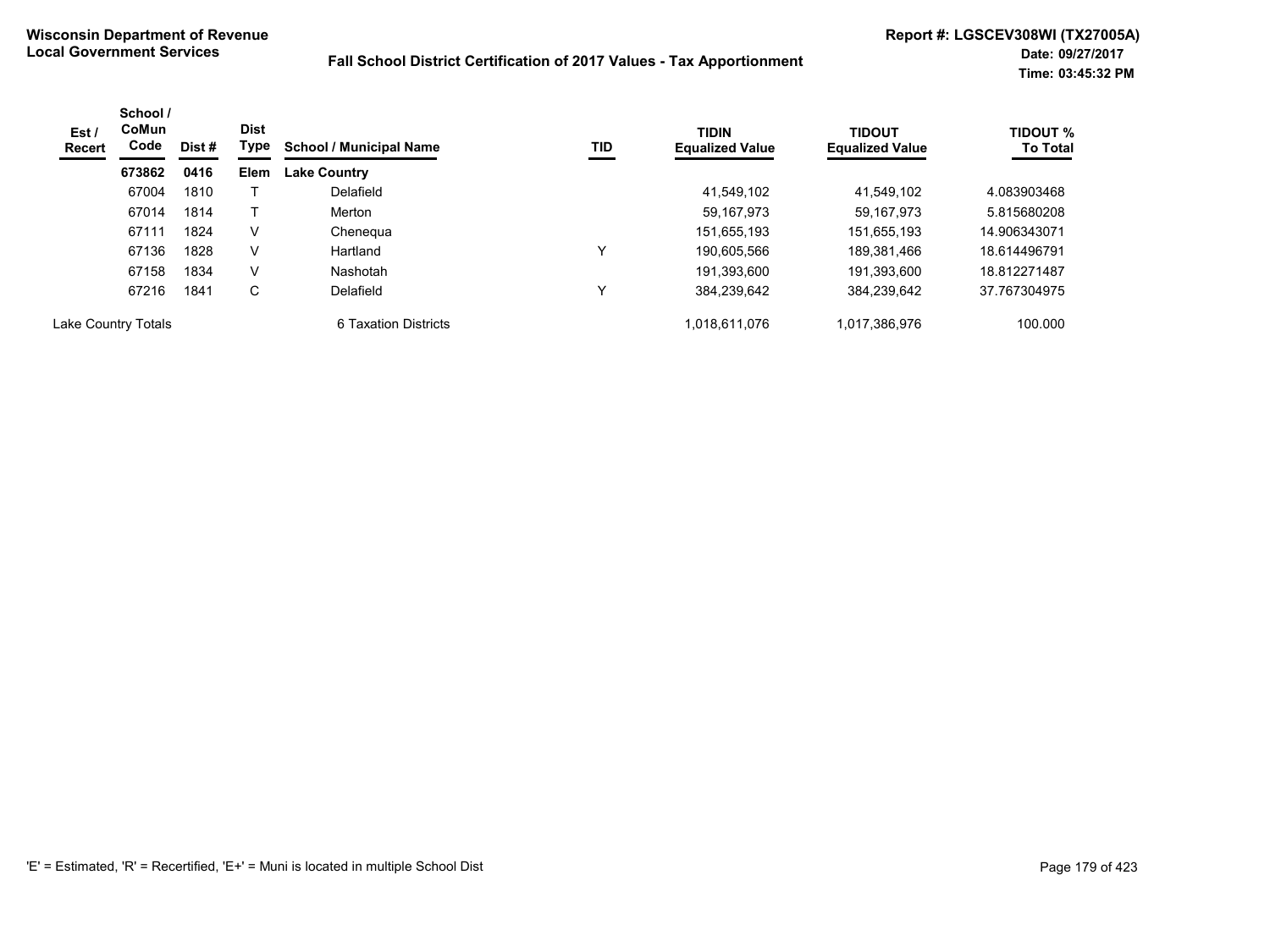| Est/<br>Recert         | School /<br>CoMun<br>Code | Dist # | <b>Dist</b><br>Type | <b>School / Municipal Name</b> | TID | <b>TIDIN</b><br><b>Equalized Value</b> | <b>TIDOUT</b><br><b>Equalized Value</b> | <b>TIDOUT %</b><br><b>To Total</b> |
|------------------------|---------------------------|--------|---------------------|--------------------------------|-----|----------------------------------------|-----------------------------------------|------------------------------------|
|                        | 642885                    | 0382   | <b>Elem</b>         | Lake Geneva J 1                |     |                                        |                                         |                                    |
| $E+$                   | 64002                     | 1731   |                     | Bloomfield                     |     | 63,655,587                             | 63.655.587                              | 2.65265385                         |
|                        | 64010                     | 1735   |                     | Geneva                         |     | 526,965,157                            | 526,965,157                             | 21.959677356                       |
|                        | 64012                     | 1736   |                     | La Fayette                     |     | 74,633                                 | 74,633                                  | .003110104                         |
| $E+$                   | 64016                     | 1738   |                     | Linn                           |     | 54.610.346                             | 54,610,346                              | 2.275720819                        |
|                        | 64018                     | 1739   |                     | Lyons                          |     | 267.198.064                            | 267.198.064                             | 11.134670286                       |
| $E+$                   | 64024                     | 1742   |                     | Spring Prairie                 |     | 2,169,192                              | 2,169,192                               | .090394509                         |
| $E+$                   | 64115                     | 1986   | V                   | Bloomfield                     |     | 228.426.938                            | 228.426.938                             | 9.519001003                        |
| $E+$                   | 64246                     | 1758   | С                   | Lake Geneva                    |     | 1,256,594,525                          | 1,256,594,525                           | 52.364772073                       |
| Lake Geneva J 1 Totals |                           |        |                     | 8 Taxation Districts           |     | 2.399.694.442                          | 2,399,694,442                           | 100.000                            |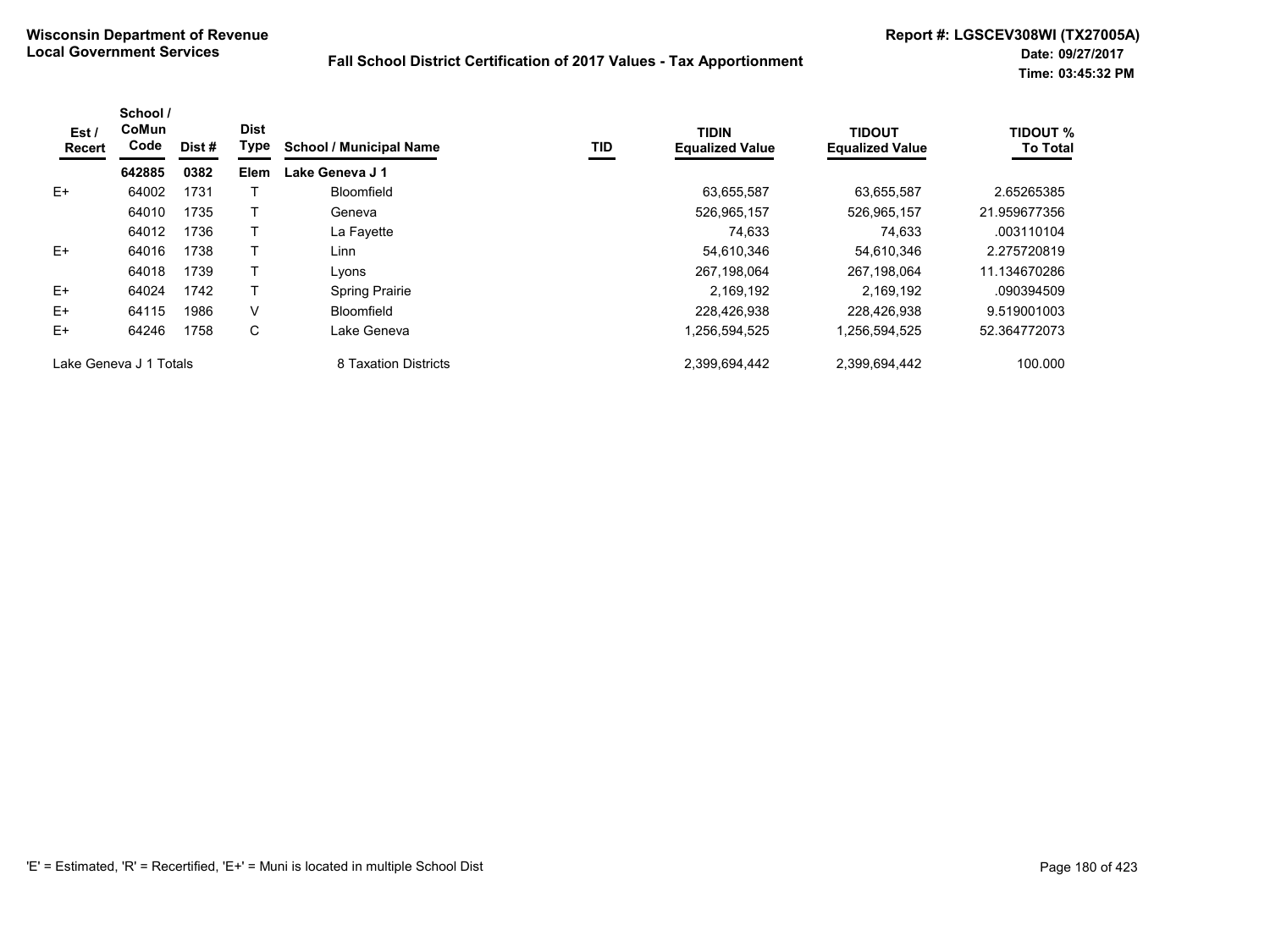| Est /<br>Recert                      | School /<br>CoMun<br>Code | Dist# | <b>Dist</b><br>Type | <b>School / Municipal Name</b> | TID | <b>TIDIN</b><br><b>Equalized Value</b> | TIDOUT<br><b>Equalized Value</b> | <b>TIDOUT %</b><br><b>To Total</b> |
|--------------------------------------|---------------------------|-------|---------------------|--------------------------------|-----|----------------------------------------|----------------------------------|------------------------------------|
|                                      | 642884                    | 0381  | <b>UHS</b>          | Lake Geneva-Genoa City U High  |     |                                        |                                  |                                    |
| $E+$                                 | 64002                     | 1731  |                     | <b>Bloomfield</b>              |     | 109,786,400                            | 109.786.400                      | 2.897391613                        |
|                                      | 64010                     | 1735  |                     | Geneva                         |     | 646,016,880                            | 646,016,880                      | 17.049141696                       |
|                                      | 64012                     | 1736  |                     | La Fayette                     |     | 74.633                                 | 74.633                           | .001969652                         |
| $E+$                                 | 64016                     | 1738  |                     | Linn                           |     | 940,228,186                            | 940,228,186                      | 24.813722468                       |
|                                      | 64018                     | 1739  |                     | Lvons                          |     | 267,198,064                            | 267,198,064                      | 7.051669693                        |
| $E+$                                 | 64024                     | 1742  |                     | Spring Prairie                 |     | 2,169,192                              | 2,169,192                        | .057247516                         |
| $E+$                                 | 64115                     | 1986  | V                   | <b>Bloomfield</b>              |     | 378,895,300                            | 378,895,300                      | 9.999490505                        |
| E+                                   | 64131                     | 1750  | V                   | Genoa City                     |     | 187,431,100                            | 187,431,100                      | 4.946526138                        |
| E+                                   | 64246                     | 1758  | C                   | Lake Geneva                    |     | 1,257,346,300                          | 1,257,346,300                    | 33.182840718                       |
| Lake Geneva-Genoa City U High Totals |                           |       |                     | 9 Taxation Districts           |     | 3,789,146,055                          | 3,789,146,055                    | 100.000                            |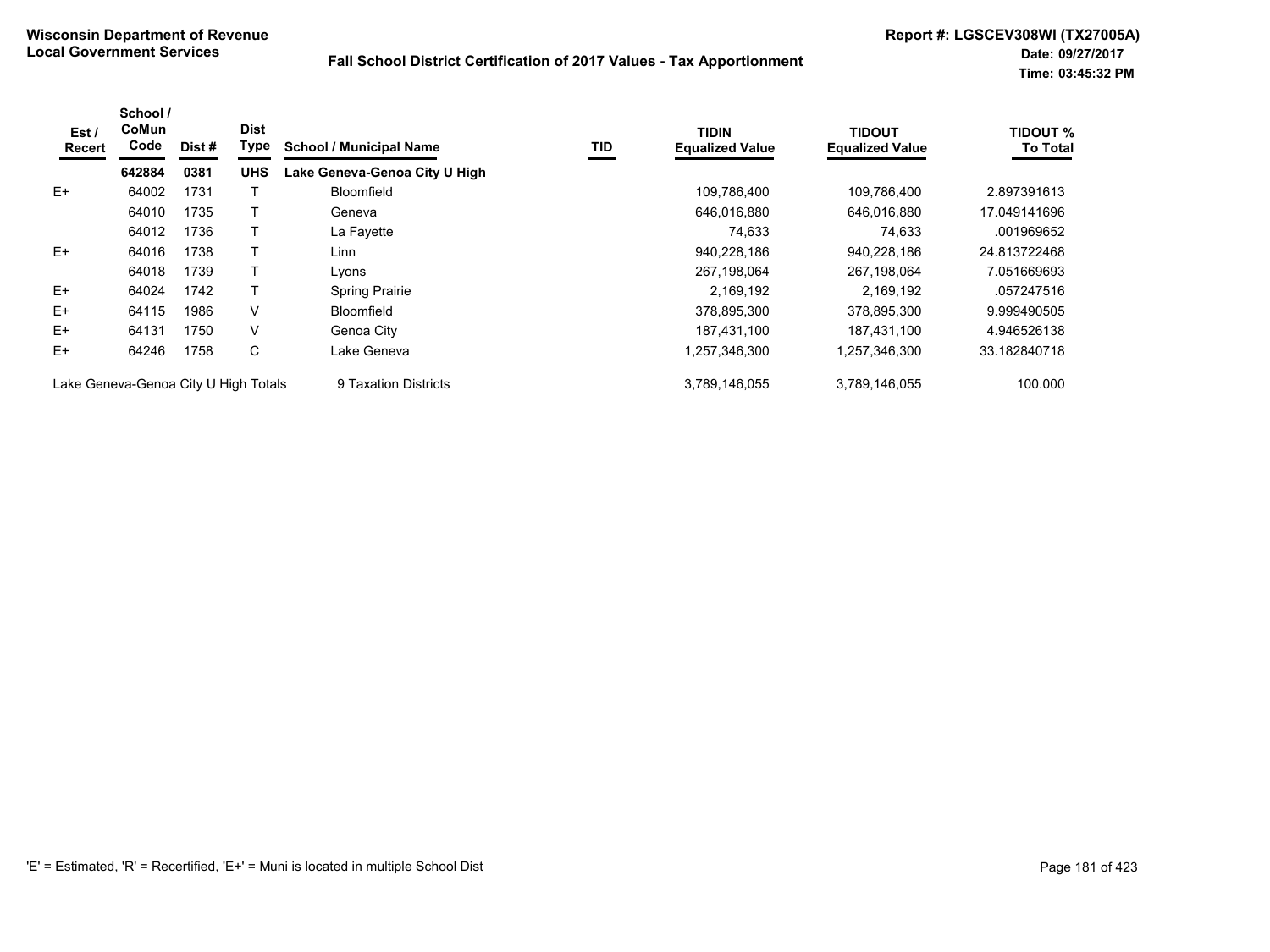| Est /<br><b>Recert</b> | School /<br>CoMun<br>Code | Dist# | <b>Dist</b><br><b>Type</b> | <b>School / Municipal Name</b> | TID | <b>TIDIN</b><br><b>Equalized Value</b> | <b>TIDOUT</b><br><b>Equalized Value</b> | <b>TIDOUT %</b><br><b>To Total</b> |
|------------------------|---------------------------|-------|----------------------------|--------------------------------|-----|----------------------------------------|-----------------------------------------|------------------------------------|
|                        | 092891                    | 0057  | Reg                        | <b>Lake Holcombe</b>           |     |                                        |                                         |                                    |
|                        | 09008                     | 0202  |                            | <b>Birch Creek</b>             |     | 101,089,100                            | 101,089,100                             | 25.574553111                       |
|                        | 09024                     | 0210  |                            | Estella                        |     | 4,980,021                              | 4,980,021                               | 1.259896582                        |
|                        | 09035                     | 0215  |                            | Lake Holcombe                  |     | 157,891,887                            | 157,891,887                             | 39.945102388                       |
|                        | 09036                     | 0216  |                            | Ruby                           |     | 31,057,483                             | 31,057,483                              | 7.857239292                        |
|                        | 09038                     | 0217  |                            | Sampson                        |     | 3,530,126                              | 3,530,126                               | .893087335                         |
|                        | 54004                     | 1427  |                            | <b>Big Bend</b>                |     | 69,244                                 | 69,244                                  | .017518054                         |
| $E+$                   | 54024                     | 1437  |                            | Marshall                       |     | 289,481                                | 289,481                                 | .07323586                          |
| $E+$                   | 54042                     | 1446  |                            | Washington                     |     | 26,995,055                             | 26,995,055                              | 6.82948476                         |
|                        | 54046                     | 1448  |                            | Willard                        |     | 69,369,808                             | 69.369.808                              | 17.549882618                       |
| Lake Holcombe Totals   |                           |       |                            | 9 Taxation Districts           |     | 395,272,205                            | 395.272.205                             | 100.000                            |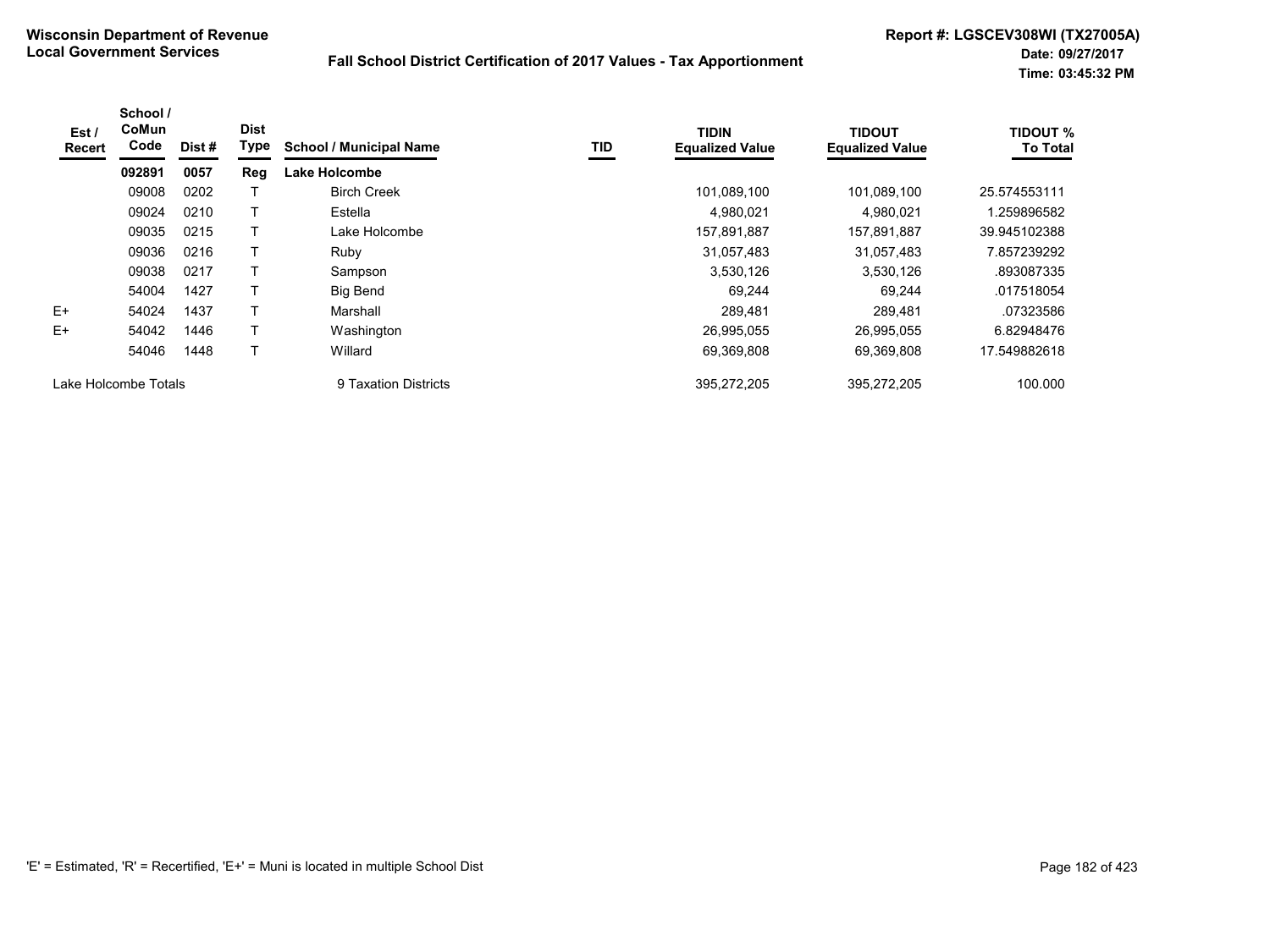| Est /<br>Recert | School /<br>CoMun<br>Code | Dist # | <b>Dist</b><br>Type | <b>School / Municipal Name</b> | TID | <b>TIDIN</b><br><b>Equalized Value</b> | <b>TIDOUT</b><br><b>Equalized Value</b> | <b>TIDOUT %</b><br><b>To Total</b> |
|-----------------|---------------------------|--------|---------------------|--------------------------------|-----|----------------------------------------|-----------------------------------------|------------------------------------|
|                 | 282898                    | 0167   | Reg                 | <b>Lake Mills Area</b>         |     |                                        |                                         |                                    |
|                 | 28002                     | 0760   |                     | Aztalan                        |     | 46,720,075                             | 46.720.075                              | 4.857710157                        |
|                 | 28018                     | 0768   |                     | Lake Mills                     |     | 295,457,135                            | 295,457,135                             | 30.720094641                       |
|                 | 28020                     | 0769   |                     | Milford                        |     | 76,814,983                             | 76.814.983                              | 7.986822006                        |
|                 | 28022                     | 0770   |                     | Oakland                        |     | 5,719,427                              | 5,719,427                               | .594676242                         |
|                 | 28030                     | 0774   |                     | Waterloo                       |     | 30,142,344                             | 30.142.344                              | 3.134043997                        |
|                 | 28032                     | 0775   |                     | Watertown                      |     | 2.701.401                              | 2.701.401                               | .280877612                         |
|                 | 28246                     | 0782   | C                   | Lake Mills                     | v   | 543,381,000                            | 504,216,200                             | 52.425775345                       |
|                 | Lake Mills Area Totals    |        |                     | <b>7 Taxation Districts</b>    |     | 1,000,936,365                          | 961,771,565                             | 100.000                            |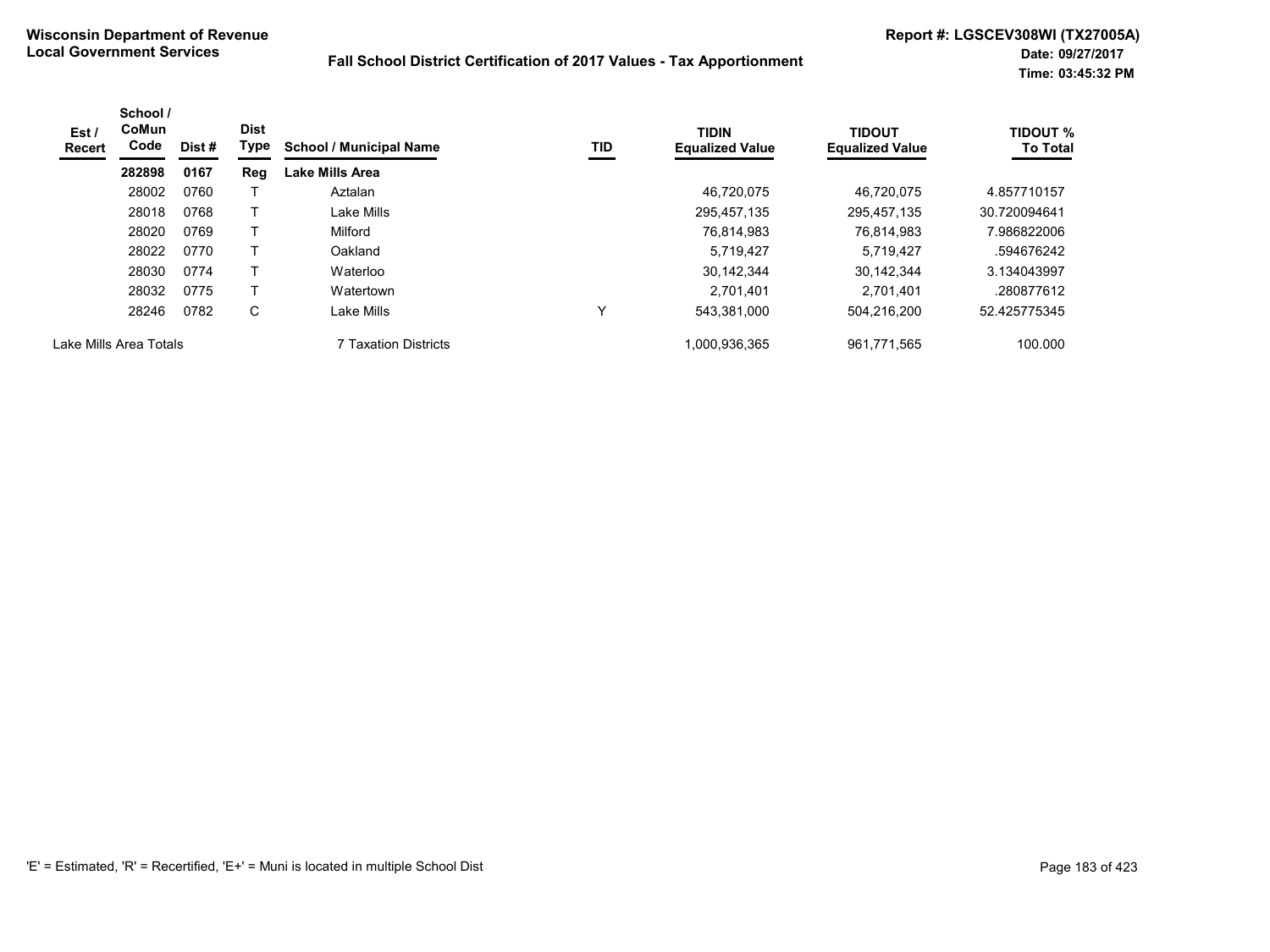| Est/<br>Recert | School /<br>CoMun<br>Code  | Dist # | <b>Dist</b><br><b>Type</b> | <b>School / Municipal Name</b> | TID | <b>TIDIN</b><br><b>Equalized Value</b> | <b>TIDOUT</b><br><b>Equalized Value</b> | <b>TIDOUT %</b><br><b>To Total</b> |
|----------------|----------------------------|--------|----------------------------|--------------------------------|-----|----------------------------------------|-----------------------------------------|------------------------------------|
|                | 433647                     | 0261   | <b>UHS</b>                 | <b>Lakeland Union High</b>     |     |                                        |                                         |                                    |
| $E+$           | 43002                      | 1156   |                            | Cassian                        |     | 10,907,279                             | 10,907,279                              | .186685085                         |
|                | 43008                      | 1159   |                            | Hazelhurst                     |     | 380,349,300                            | 380,349,300                             | 6.509922537                        |
|                | 43010                      | 1160   |                            | Lake Tomahawk                  |     | 235,062,400                            | 235,062,400                             | 4.023243938                        |
|                | 43016                      | 1163   |                            | Minocqua                       |     | 1,559,890,700                          | 1,559,890,700                           | 26.698531123                       |
|                | 43040                      | 1175   |                            | <b>Woodruff</b>                |     | 354,388,300                            | 354,388,300                             | 6.06558335                         |
| $E+$           | 63002                      | 1715   |                            | <b>Arbor Vitae</b>             |     | 546,264,800                            | 546,264,800                             | 9.349672874                        |
|                | 63004                      | 1716   |                            | <b>Boulder Junction</b>        |     | 445,593,300                            | 445,593,300                             | 7.626615498                        |
| $E+$           | 63010                      | 1719   | т                          | Lac Du Flambeau                |     | 871,990,500                            | 871,990,500                             | 14.924677417                       |
|                | 63012                      | 1720   |                            | Land O Lakes                   |     | 22,138,013                             | 22,138,013                              | .37890631                          |
|                | 63016                      | 1722   |                            | <b>Manitowish Waters</b>       |     | 545,217,800                            | 545,217,800                             | 9.331752796                        |
| $E+$           | 63022                      | 1725   |                            | Presque Isle                   |     | 588,461,000                            | 588,461,000                             | 10.071887936                       |
|                | 63028                      | 1728   |                            | Winchester                     |     | 282,345,300                            | 282,345,300                             | 4.832521137                        |
|                | Lakeland Union High Totals |        |                            | 12 Taxation Districts          |     | 5,842,608,692                          | 5,842,608,692                           | 100.000                            |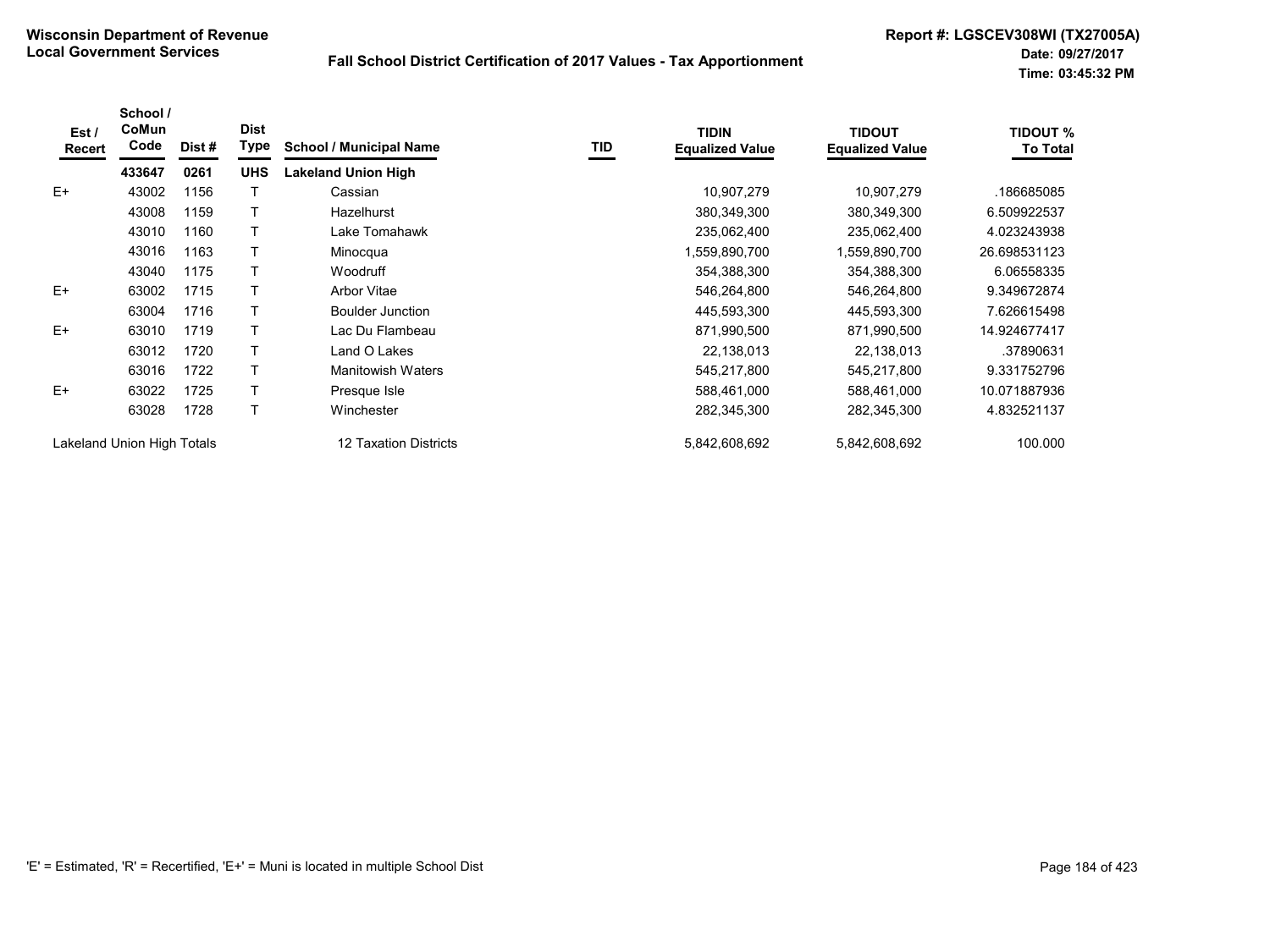| Est/<br><b>Recert</b>             | School /<br>CoMun<br>Code | Dist # | <b>Dist</b><br>Type | <b>School / Municipal Name</b> | TID | <b>TIDIN</b><br><b>Equalized Value</b> | <b>TIDOUT</b><br><b>Equalized Value</b> | <b>TIDOUT %</b><br><b>To Total</b> |
|-----------------------------------|---------------------------|--------|---------------------|--------------------------------|-----|----------------------------------------|-----------------------------------------|------------------------------------|
|                                   | 222912                    | 0139   | Reg                 | <b>Lancaster Community</b>     |     |                                        |                                         |                                    |
|                                   | 22002                     | 0594   |                     | <b>Beetown</b>                 |     | 32,812,872                             | 32,812,872                              | 8.014172369                        |
|                                   | 22014                     | 0600   |                     | Ellenboro                      |     | 19,888,745                             | 19,888,745                              | 4.85760072                         |
|                                   | 22020                     | 0603   |                     | Harrison                       |     | 510,260                                | 510,260                                 | .124625226                         |
|                                   | 22028                     | 0607   |                     | Liberty                        |     | 8,361,116                              | 8,361,116                               | 2.042107891                        |
|                                   | 22032                     | 0609   |                     | Little Grant                   |     | 10,764,136                             | 10.764.136                              | 2.629018311                        |
|                                   | 22044                     | 0615   |                     | North Lancaster                |     | 39,165,803                             | 39,165,803                              | 9.565803817                        |
|                                   | 22052                     | 0619   |                     | Potosi                         |     | 5,206,135                              | 5,206,135                               | 1.271539513                        |
|                                   | 22056                     | 0621   | т                   | South Lancaster                |     | 59,838,678                             | 59,838,678                              | 14.614919408                       |
|                                   | 22058                     | 0622   |                     | Waterloo                       |     | 575.421                                | 575,421                                 | .140540062                         |
|                                   | 22246                     | 0644   | C                   | Lancaster                      | Υ   | 240,585,600                            | 232,312,400                             | 56.739672684                       |
| <b>Lancaster Community Totals</b> |                           |        |                     | 10 Taxation Districts          |     | 417,708,766                            | 409,435,566                             | 100.000                            |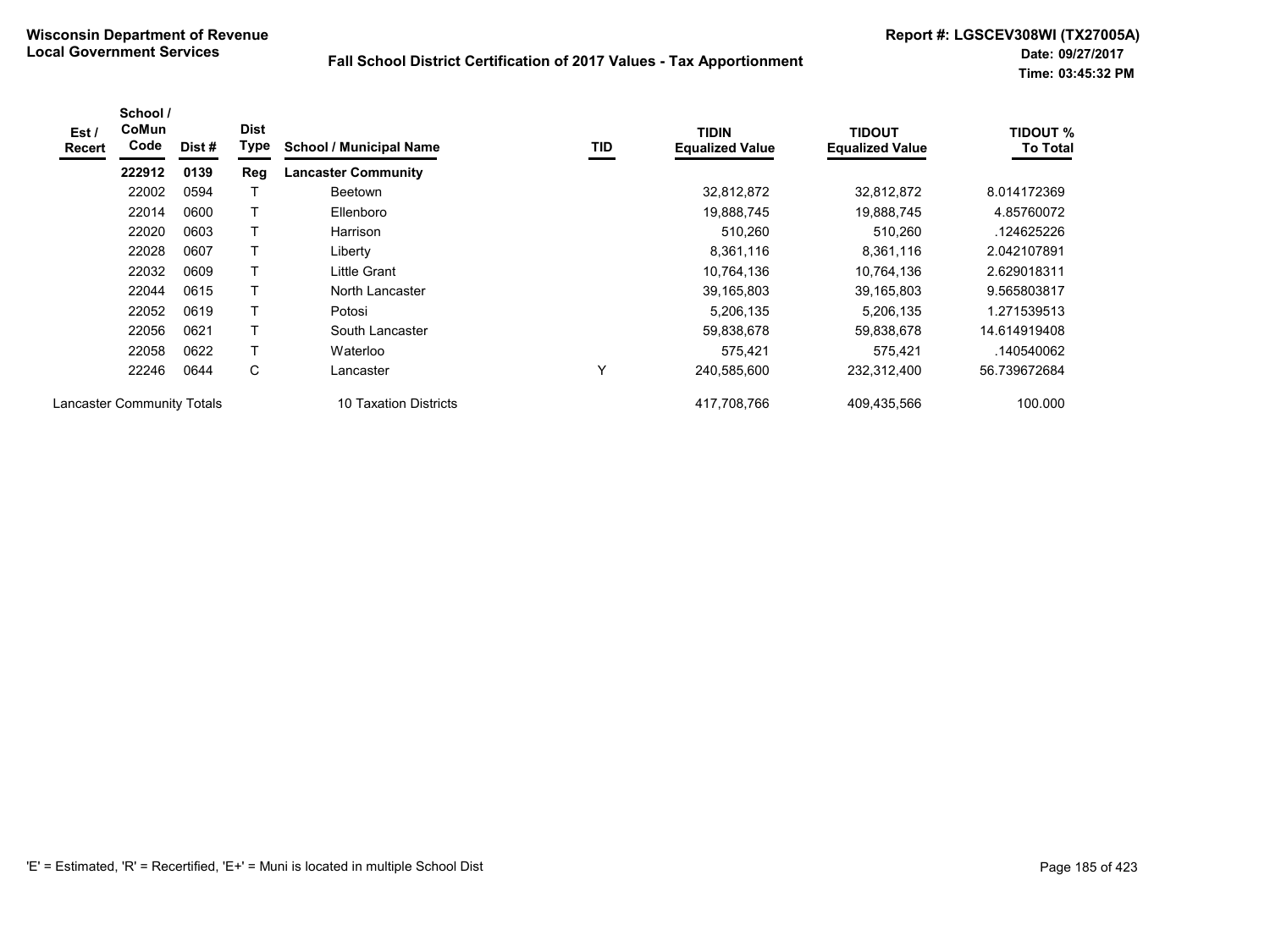| Est /<br><b>Recert</b> | School /<br><b>CoMun</b><br>Code | Dist # | <b>Dist</b><br>Type | <b>School / Municipal Name</b> | TID | <b>TIDIN</b><br><b>Equalized Value</b> | <b>TIDOUT</b><br><b>Equalized Value</b> | <b>TIDOUT %</b><br><b>To Total</b> |
|------------------------|----------------------------------|--------|---------------------|--------------------------------|-----|----------------------------------------|-----------------------------------------|------------------------------------|
|                        | 212940                           | 0131   | Reg                 | Laona                          |     |                                        |                                         |                                    |
|                        | 21008                            | 0581   |                     | Blackwell                      |     | 431.171                                | 431,171                                 | .303843389                         |
|                        | 21010                            | 0582   |                     | Caswell                        |     | 11,077,600                             | 11,077,600                              | 7.806312406                        |
|                        | 21018                            | 0586   |                     | Laona                          |     | 103,969,200                            | 103,969,200                             | 73.266416534                       |
|                        | 21024                            | 0589   |                     | Popple River                   |     | 13,021,400                             | 13,021,400                              | 9.176095577                        |
|                        | 21026                            | 0590   |                     | <b>Ross</b>                    |     | 13,406,300                             | 13,406,300                              | 9.447332094                        |
| Laona Totals           |                                  |        |                     | 5 Taxation Districts           |     | 141,905,671                            | 141,905,671                             | 100.000                            |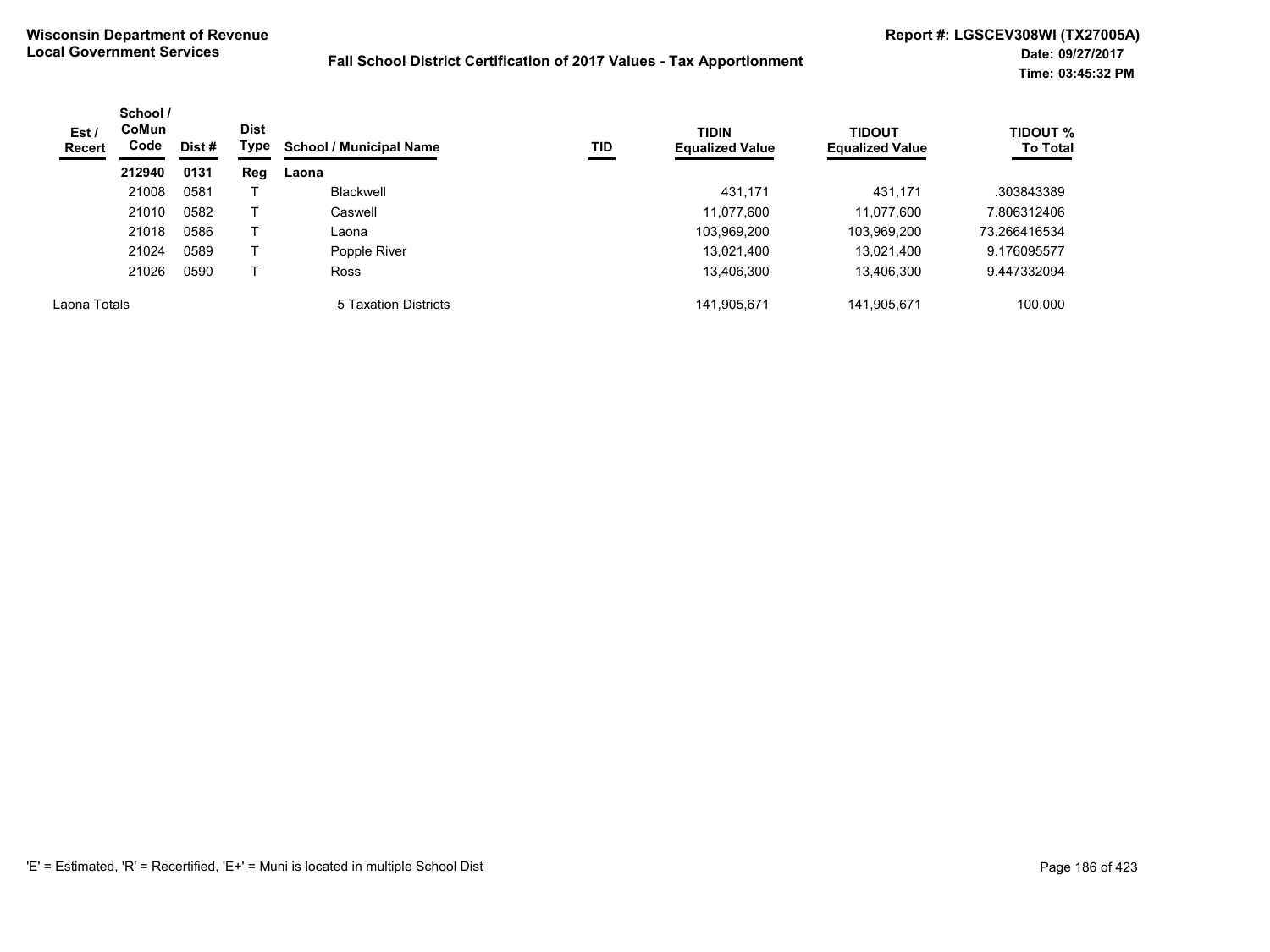| Est /<br><b>Recert</b> | School /<br><b>CoMun</b><br>Code | Dist # | <b>Dist</b><br>Type | <b>School / Municipal Name</b> | TID | <b>TIDIN</b><br><b>Equalized Value</b> | <b>TIDOUT</b><br><b>Equalized Value</b> | <b>TIDOUT %</b><br><b>To Total</b> |
|------------------------|----------------------------------|--------|---------------------|--------------------------------|-----|----------------------------------------|-----------------------------------------|------------------------------------|
|                        | 422961                           | 0256   | Reg                 | Lena                           |     |                                        |                                         |                                    |
|                        | 38014                            | 1031   |                     | Grover                         |     | 2.246.669                              | 2.246.669                               | 1.214074731                        |
|                        | 42020                            | 1136   |                     | Lena                           |     | 58,823,300                             | 58,823,300                              | 31.787451603                       |
|                        | 42022                            | 1137   |                     | <b>Little River</b>            |     | 33,848,080                             | 33.848.080                              | 18.291122818                       |
|                        | 42030                            | 1141   |                     | Oconto                         |     | 17.078.852                             | 17.078.852                              | 9.229220077                        |
|                        | 42038                            | 1145   |                     | Spruce                         |     | 5,320,102                              | 5,320,102                               | 2.874923455                        |
| $E+$                   | 42040                            | 1146   |                     | <b>Stiles</b>                  |     | 36,707,050                             | 36.707.050                              | 19.836078142                       |
|                        | 42146                            | 1149   | V                   | Lena                           |     | 31,027,900                             | 31,027,900                              | 16.767129175                       |
| Lena Totals            |                                  |        |                     | 7 Taxation Districts           |     | 185,051,953                            | 185,051,953                             | 100.000                            |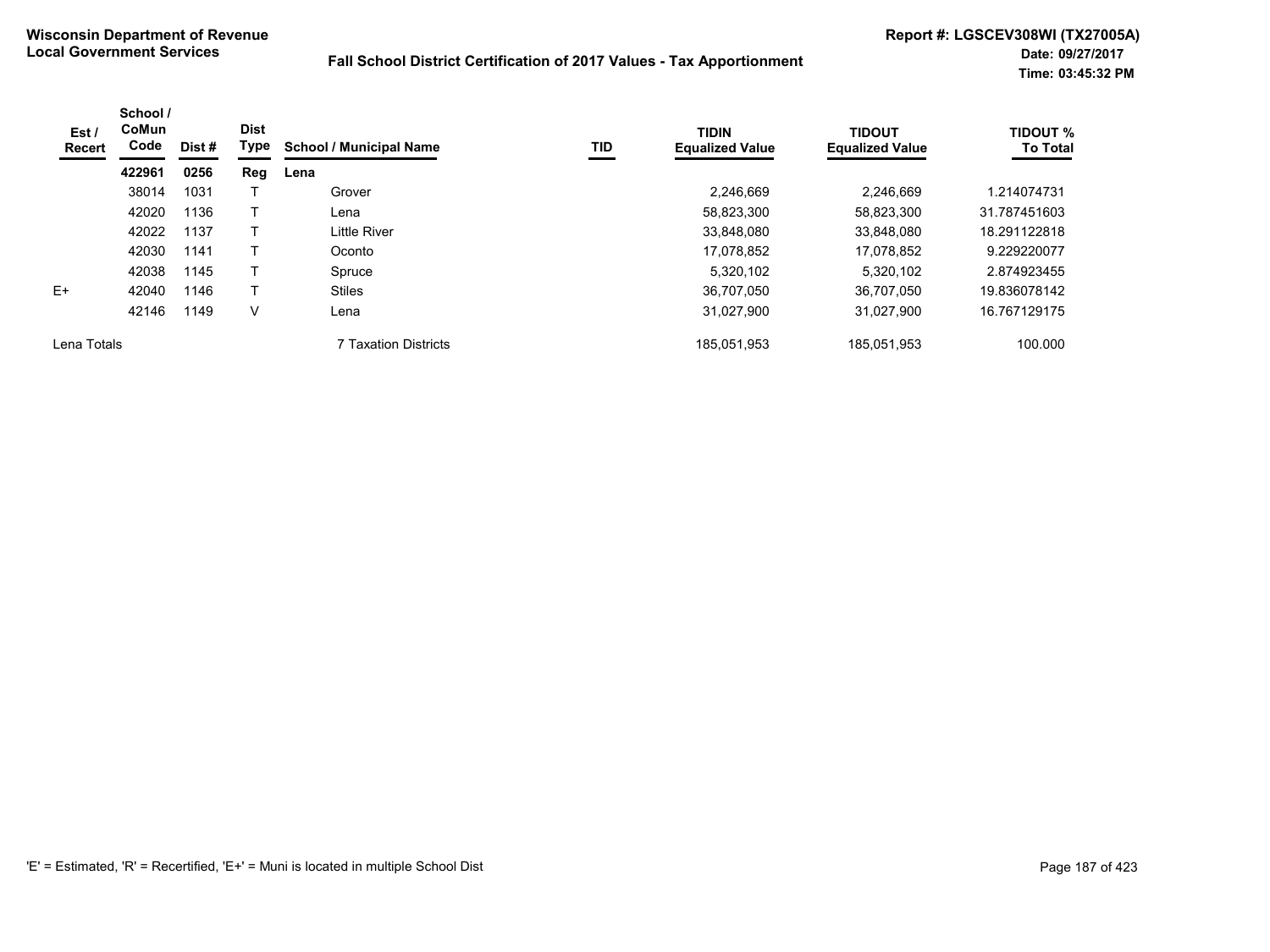| Est /<br><b>Recert</b> | School /<br>CoMun<br>Code | Dist # | <b>Dist</b><br>Type | <b>School / Municipal Name</b> | TID | <b>TIDIN</b><br><b>Equalized Value</b> | <b>TIDOUT</b><br><b>Equalized Value</b> | <b>TIDOUT %</b><br><b>To Total</b> |
|------------------------|---------------------------|--------|---------------------|--------------------------------|-----|----------------------------------------|-----------------------------------------|------------------------------------|
|                        | 643087                    | 0383   | Elem                | Linn J 4                       |     |                                        |                                         |                                    |
| $E+$                   | 64002                     | 1731   |                     | Bloomfield                     |     | 2,226,078                              | 2.226.078                               | .467017                            |
| $E+$                   | 64016                     | 1738   |                     | Linn                           |     | 473,681,027                            | 473.681.027                             | 99.375265389                       |
| $E+$                   | 64246                     | 1758   | С                   | Lake Geneva                    |     | 751.775                                | 751.775                                 | .157717611                         |
| Linn J 4 Totals        |                           |        |                     | 3 Taxation Districts           |     | 476.658.880                            | 476.658.880                             | 100.000                            |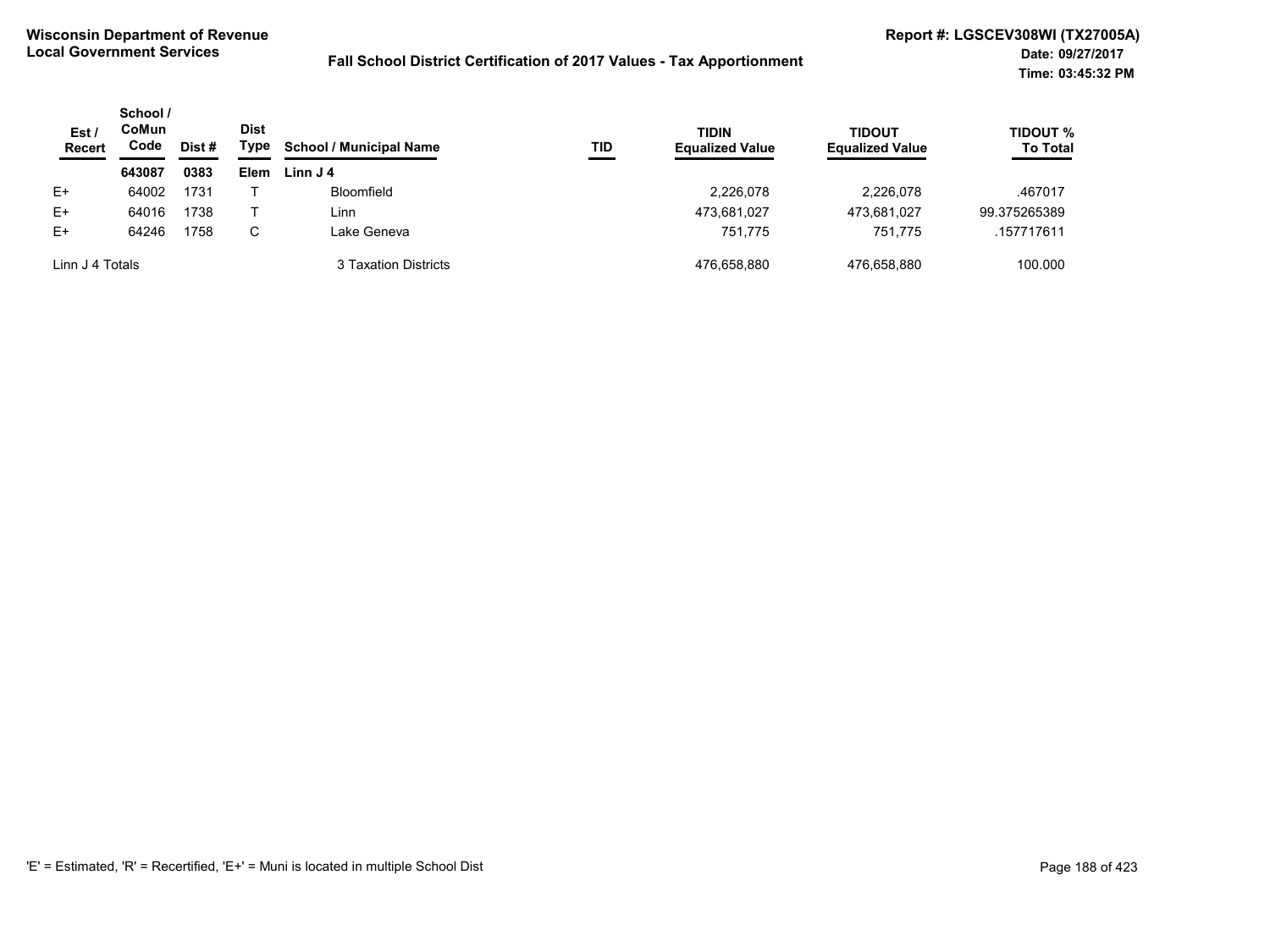| Est/<br><b>Recert</b> | School /<br>CoMun<br>Code | Dist # | <b>Dist</b><br>Type | <b>School / Municipal Name</b> | TID | <b>TIDIN</b><br><b>Equalized Value</b> | TIDOUT<br><b>Equalized Value</b> | <b>TIDOUT %</b><br><b>To Total</b> |
|-----------------------|---------------------------|--------|---------------------|--------------------------------|-----|----------------------------------------|----------------------------------|------------------------------------|
|                       | 643094                    | 0384   | Elem                | Linn J 6                       |     |                                        |                                  |                                    |
| $E+$                  | 64016                     | 1738   |                     | $\mathsf{\bot inn}$            |     | 709.262.045                            | 709.262.045                      | 92.091585271                       |
|                       | 64030                     | 1745   |                     | Walworth                       |     | 1,848,868                              | 1,848,868                        | .240059631                         |
|                       | 64126                     | 1749   | V                   | Fontana                        |     | 59,059,394                             | 59.059.394                       | 7.668355098                        |
| Linn J 6 Totals       |                           |        |                     | 3 Taxation Districts           |     | 770.170.307                            | 770.170.307                      | 100.000                            |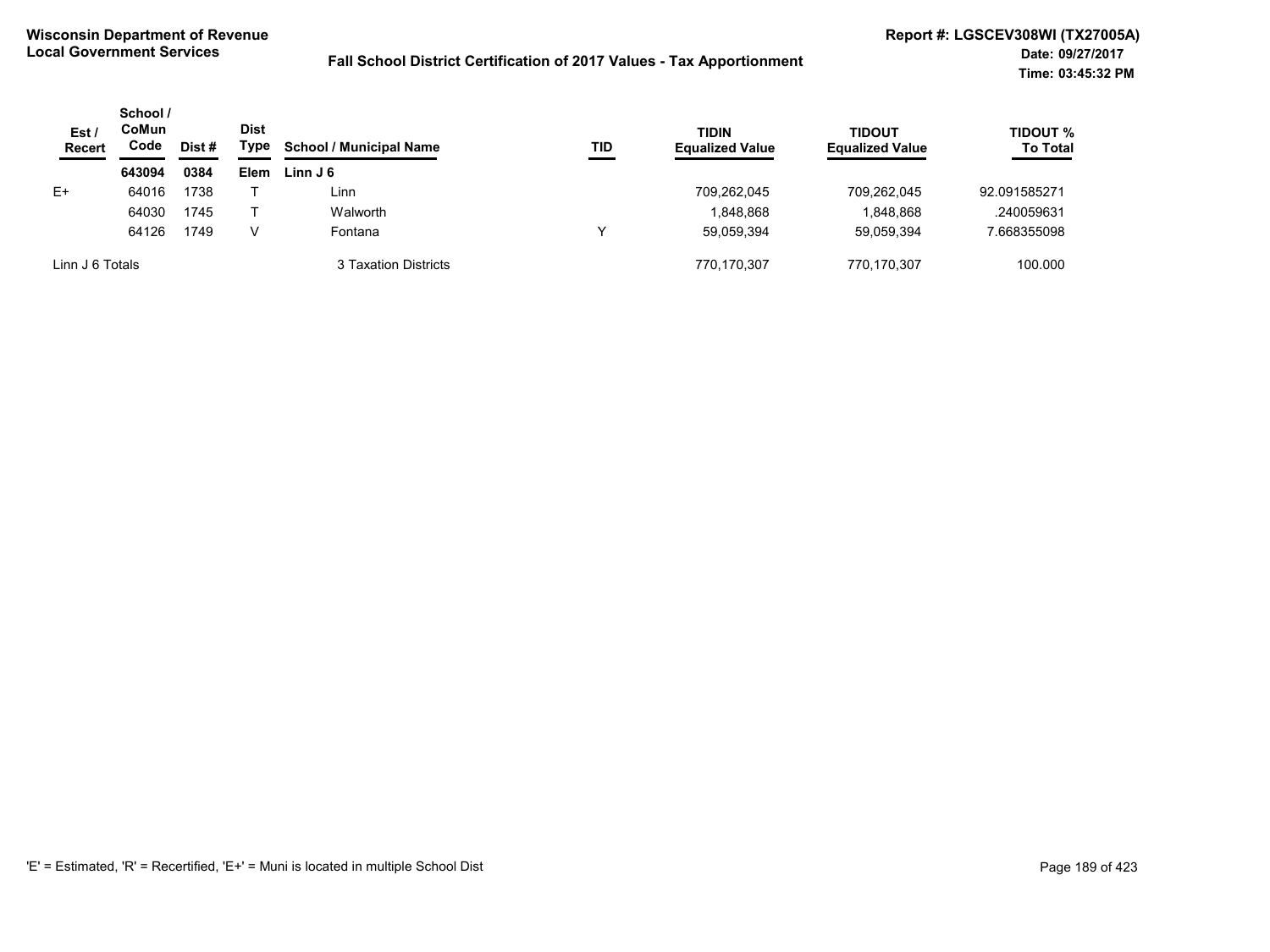| Est/<br><b>Recert</b>    | School /<br>CoMun<br>Code | Dist # | Dist<br>Type | <b>School / Municipal Name</b> | TID | <b>TIDIN</b><br><b>Equalized Value</b> | <b>TIDOUT</b><br><b>Equalized Value</b> | <b>TIDOUT %</b><br><b>To Total</b> |
|--------------------------|---------------------------|--------|--------------|--------------------------------|-----|----------------------------------------|-----------------------------------------|------------------------------------|
|                          | 443129                    | 0270   | Reg          | Little Chute Area              |     |                                        |                                         |                                    |
|                          | 44146                     | 1203   |              | Little Chute                   |     | 511,137,716                            | 500,395,416                             | 100                                |
| Little Chute Area Totals |                           |        |              | <b>Taxation Districts</b>      |     | 511,137,716                            | 500,395,416                             | 100.000                            |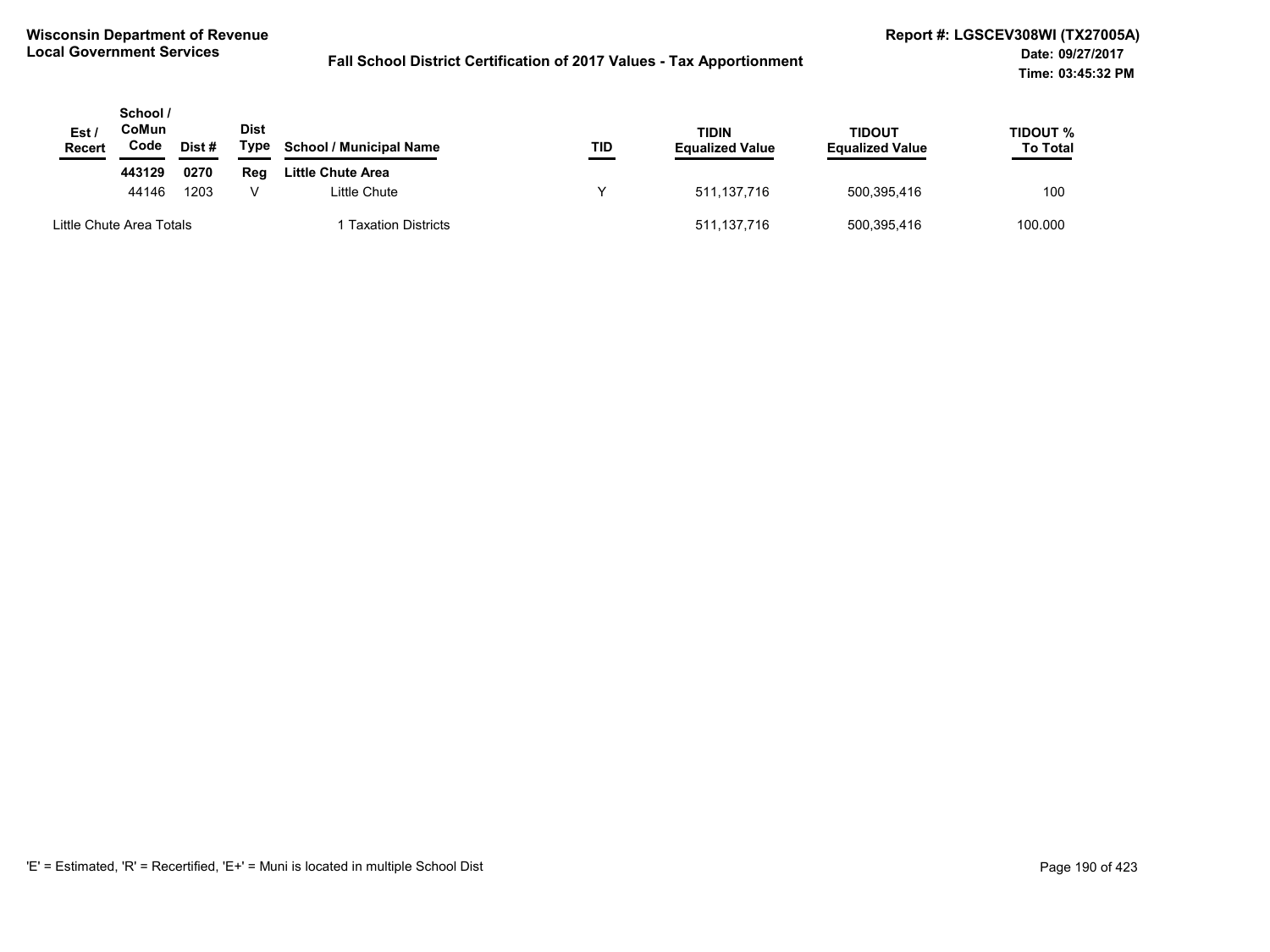| Est/<br><b>Recert</b> | School /<br>CoMun<br>Code | Dist# | <b>Dist</b><br>Type | <b>School / Municipal Name</b> | TID | <b>TIDIN</b><br><b>Equalized Value</b> | <b>TIDOUT</b><br><b>Equalized Value</b> | <b>TIDOUT %</b><br><b>To Total</b> |
|-----------------------|---------------------------|-------|---------------------|--------------------------------|-----|----------------------------------------|-----------------------------------------|------------------------------------|
|                       | 113150                    | 0071  | Reg                 | Lodi                           |     |                                        |                                         |                                    |
|                       | 11002                     | 0277  |                     | Arlington                      |     | 40.960.475                             | 40.960.475                              | 3.458869984                        |
| E+                    | 11010                     | 0281  |                     | Dekorra                        |     | 60,371,728                             | 60,371,728                              | 5.098035555                        |
| E                     | 11022                     | 0287  |                     | Lodi                           |     | 488,435,200                            | 488,435,200                             | 41.245465358                       |
|                       | 11040                     | 0296  |                     | <b>West Point</b>              |     | 137,040,694                            | 137,040,694                             | 11.572276521                       |
|                       | 11246                     | 0309  | C                   | Lodi                           | Υ   | 253,450,100                            | 250,617,600                             | 21.163174847                       |
|                       | 13022                     | 0346  |                     | Dane                           |     | 98,948,848                             | 98,948,848                              | 8.355645298                        |
|                       | 13050                     | 0359  |                     | Roxbury                        |     | 5,567,423                              | 5,567,423                               | .470135962                         |
| $E+$                  | 13064                     | 0366  |                     | Vienna                         |     | 12,080,447                             | 12,080,447                              | 1.020122338                        |
|                       | 13116                     | 0377  | V                   | Dane                           | Υ   | 90,955,900                             | 90,193,100                              | 7.616274137                        |
| Lodi Totals           |                           |       |                     | 9 Taxation Districts           |     | 1,187,810,815                          | 1,184,215,515                           | 100.000                            |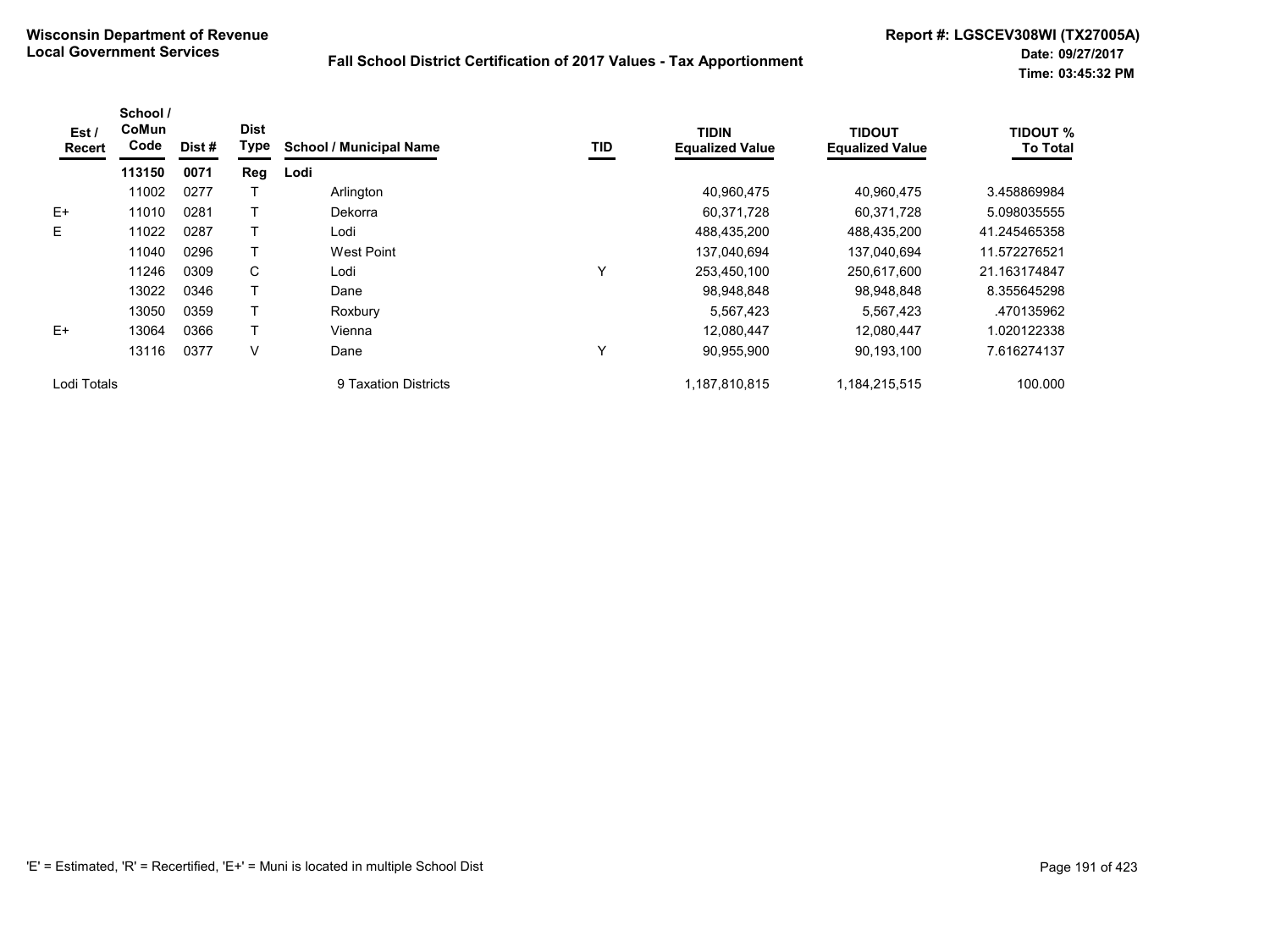| Est /<br>Recert | School /<br>CoMun<br>Code | Dist# | <b>Dist</b><br>Type | <b>School / Municipal Name</b> | <b>TID</b> | <b>TIDIN</b><br><b>Equalized Value</b> | <b>TIDOUT</b><br><b>Equalized Value</b> | <b>TIDOUT %</b><br><b>To Total</b> |
|-----------------|---------------------------|-------|---------------------|--------------------------------|------------|----------------------------------------|-----------------------------------------|------------------------------------|
|                 | 143171                    | 0102  | Reg                 | Lomira                         |            |                                        |                                         |                                    |
|                 | 14028                     | 0410  |                     | Leroy                          |            | 5,453,968                              | 5,453,968                               | 1.022867124                        |
|                 | 14030                     | 0411  |                     | Lomira                         |            | 119,626,758                            | 119,626,758                             | 22.435459449                       |
|                 | 14042                     | 0417  |                     | Theresa                        |            | 57,184,120                             | 57,184,120                              | 10.724624046                       |
|                 | 14106                     | 0421  | V                   | <b>Brownsville</b>             |            | 91,166,200                             | 91,166,200                              | 17.097810033                       |
|                 | 14146                     | 0426  | V                   | Lomira                         | Υ          | 167,613,200                            | 141,674,600                             | 26.570432873                       |
|                 | 14186                     | 0431  | $\vee$              | Theresa                        |            | 55,193,600                             | 55,193,600                              | 10.351310989                       |
|                 | 20004                     | 0545  |                     | Ashford                        |            | 6,906,654                              | 6,906,654                               | 1.295311838                        |
|                 | 20008                     | 0547  |                     | <b>Byron</b>                   |            | 54,433,328                             | 54,433,328                              | 10.208725401                       |
|                 | 20012                     | 0549  | T                   | Eden                           |            | 1,311,193                              | 1,311,193                               | .245908339                         |
|                 | 66024                     | 1798  |                     | Wayne                          |            | 253,538                                | 253,538                                 | .04754991                          |
| Lomira Totals   |                           |       |                     | 10 Taxation Districts          |            | 559, 142, 559                          | 533,203,959                             | 100.000                            |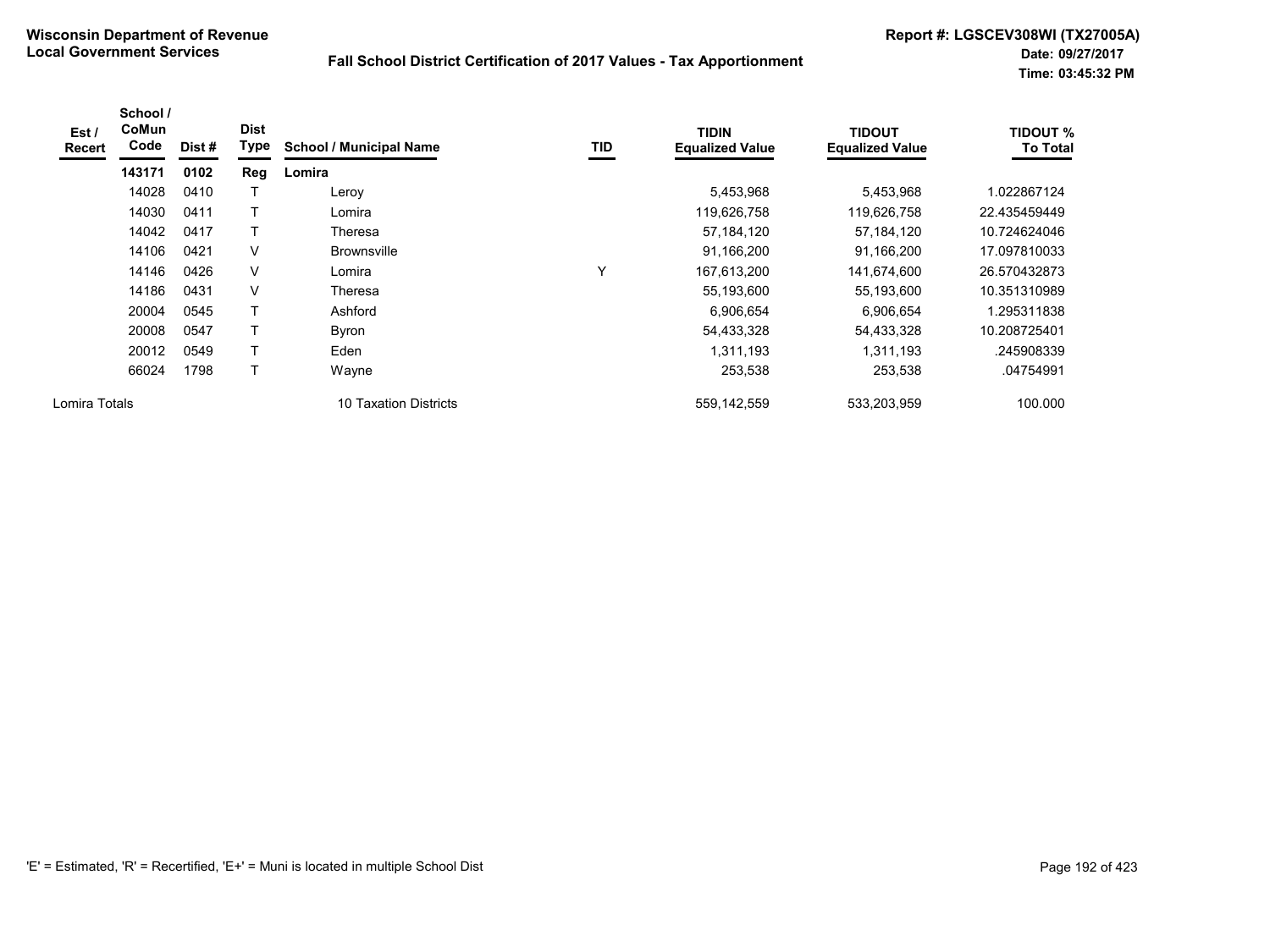| Est /<br><b>Recert</b> | School /<br>CoMun<br>Code | Dist# | <b>Dist</b><br>Type | <b>School / Municipal Name</b> | TID | <b>TIDIN</b><br><b>Equalized Value</b> | <b>TIDOUT</b><br><b>Equalized Value</b> | <b>TIDOUT %</b><br><b>To Total</b> |
|------------------------|---------------------------|-------|---------------------|--------------------------------|-----|----------------------------------------|-----------------------------------------|------------------------------------|
|                        | 103206                    | 0064  | Reg                 | Loyal                          |     |                                        |                                         |                                    |
|                        | 10002                     | 0231  |                     | Beaver                         |     | 38,195,526                             | 38,195,526                              | 19.718222403                       |
|                        | 10010                     | 0235  | T                   | Eaton                          |     | 701,012                                | 701,012                                 | .361893446                         |
|                        | 10014                     | 0237  |                     | Fremont                        |     | 9,722,400                              | 9,722,400                               | 5.019133537                        |
|                        | 10018                     | 0239  |                     | Green Grove                    |     | 1,657,529                              | 1,657,529                               | .855689891                         |
|                        | 10032                     | 0246  | $\mathsf T$         | Loyal                          |     | 41,309,846                             | 41,309,846                              | 21.325972337                       |
|                        | 10048                     | 0254  | T                   | Sherman                        |     | 31,669,420                             | 31,669,420                              | 16.34915741                        |
|                        | 10054                     | 0257  | $\mathsf T$         | Unity                          |     | 5,669,245                              | 5,669,245                               | 2.92671539                         |
|                        | 10056                     | 0258  |                     | Warner                         |     | 284,733                                | 284,733                                 | .146991787                         |
|                        | 10060                     | 0260  | T                   | Weston                         |     | 1,030,119                              | 1,030,119                               | .531793057                         |
| $E+$                   | 10066                     | 0263  | $\mathsf{T}$        | York                           |     | 13,660,511                             | 13,660,511                              | 7.052160874                        |
|                        | 10246                     | 0272  | С                   | Loyal                          | Υ   | 55,399,000                             | 49,806,400                              | 25.712269869                       |
| Loval Totals           |                           |       |                     | 11 Taxation Districts          |     | 199,299,341                            | 193,706,741                             | 100.000                            |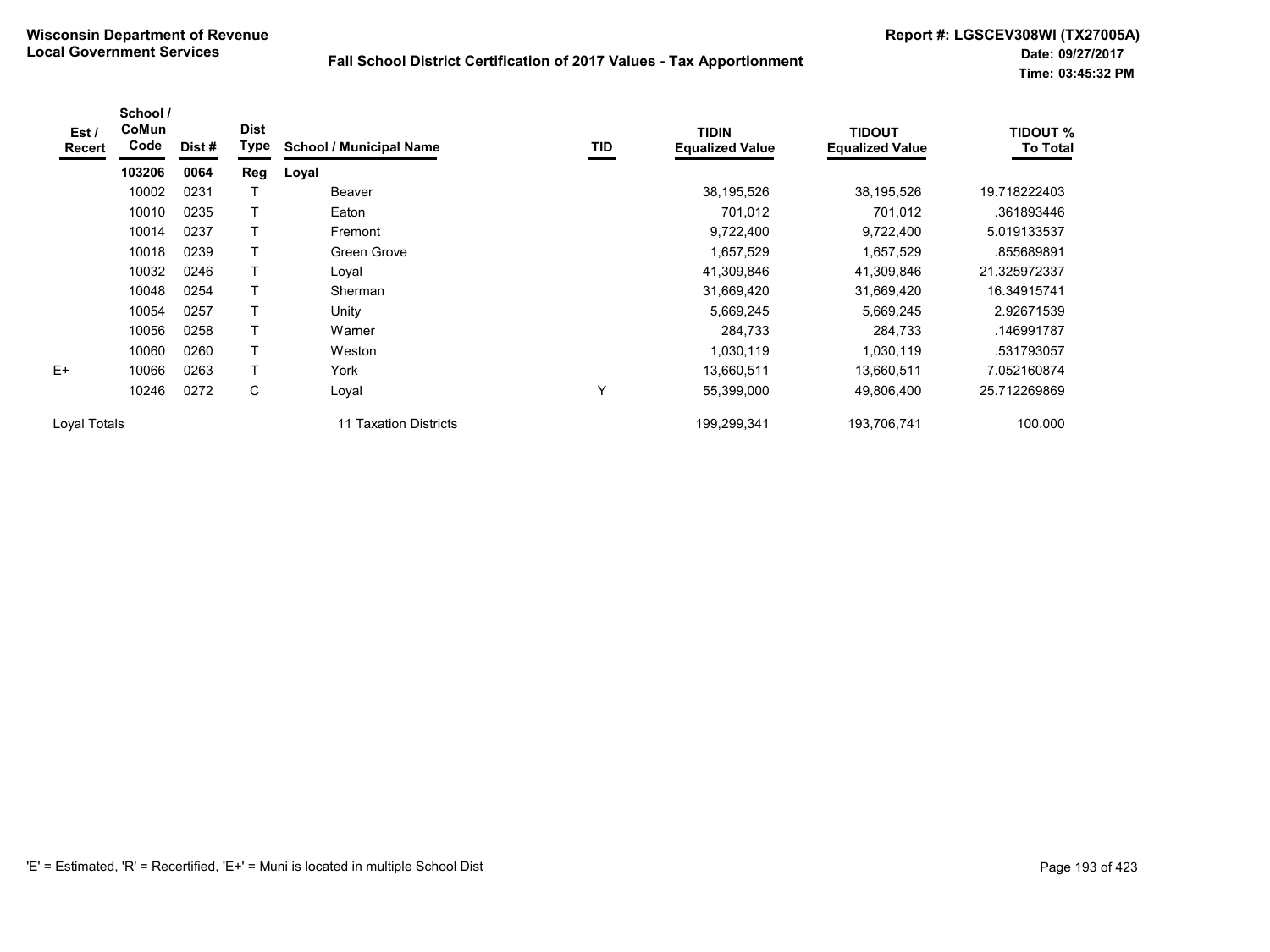| Est /<br><b>Recert</b> | School /<br>CoMun<br>Code | Dist # | <b>Dist</b><br>Type | <b>School / Municipal Name</b> | TID | <b>TIDIN</b><br><b>Equalized Value</b> | <b>TIDOUT</b><br><b>Equalized Value</b> | <b>TIDOUT %</b><br><b>To Total</b> |
|------------------------|---------------------------|--------|---------------------|--------------------------------|-----|----------------------------------------|-----------------------------------------|------------------------------------|
|                        | 483213                    | 0291   | Reg                 | Luck                           |     |                                        |                                         |                                    |
|                        | 48012                     | 1271   |                     | Bone Lake                      |     | 84,199,035                             | 84,199,035                              | 27.336789687                       |
|                        | 48020                     | 1275   |                     | Eureka                         |     | 2,184,300                              | 2,184,300                               | .709173801                         |
|                        | 48026                     | 1278   |                     | Georgetown                     |     | 6,967,397                              | 6,967,397                               | 2.262095598                        |
|                        | 48028                     | 1279   |                     | Johnstown                      |     | 5,459,309                              | 5,459,309                               | 1.772466656                        |
|                        | 48030                     | 1280   |                     | Laketown                       |     | 67,756,862                             | 67,756,862                              | 21.998531056                       |
|                        | 48036                     | 1283   |                     | Luck                           |     | 57,240,794                             | 57,240,794                              | 18.584293123                       |
|                        | 48038                     | 1284   |                     | Mckinley                       |     | 18,246,103                             | 18,246,103                              | 5.923938206                        |
|                        | 48040                     | 1285   |                     | <b>Milltown</b>                |     | 370.002                                | 370.002                                 | .120128062                         |
|                        | 48146                     | 1296   | V                   | Luck                           | Y   | 65,698,700                             | 65,582,500                              | 21.292583812                       |
| <b>Luck Totals</b>     |                           |        |                     | 9 Taxation Districts           |     | 308,122,502                            | 308.006.302                             | 100.000                            |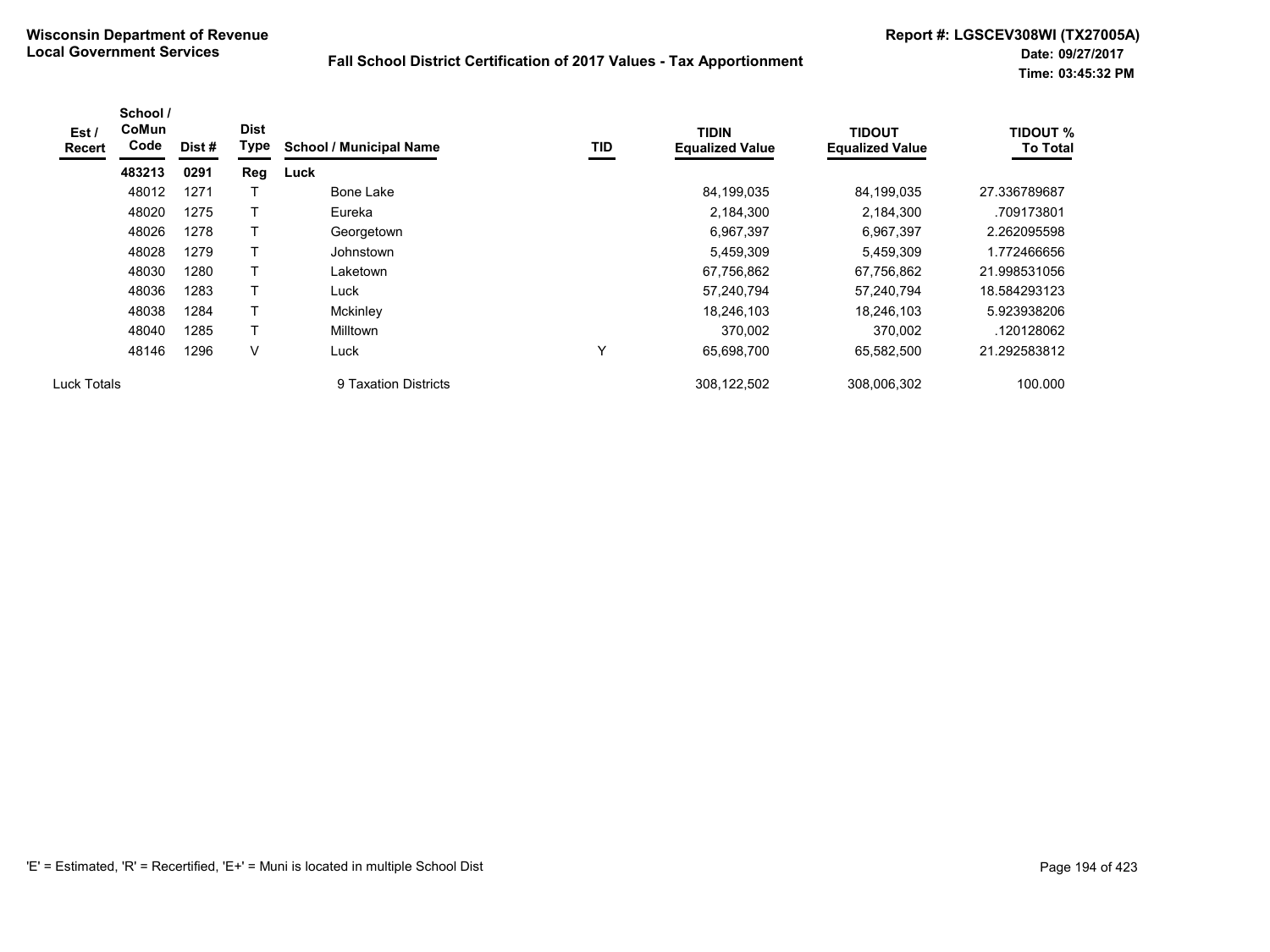| Est /<br><b>Recert</b> | School /<br>CoMun<br>Code | Dist# | <b>Dist</b><br>Type | <b>School / Municipal Name</b> | TID | <b>TIDIN</b><br><b>Equalized Value</b> | <b>TIDOUT</b><br><b>Equalized Value</b> | <b>TIDOUT %</b><br><b>To Total</b> |
|------------------------|---------------------------|-------|---------------------|--------------------------------|-----|----------------------------------------|-----------------------------------------|------------------------------------|
|                        | 313220                    | 0191  | Reg                 | Luxemburg-Casco                |     |                                        |                                         |                                    |
|                        | 05014                     | 0108  |                     | Green Bay                      |     | 230,429,175                            | 230,429,175                             | 23.522351287                       |
|                        | 05022                     | 0111  |                     | Humboldt                       |     | 62,677,871                             | 62,677,871                              | 6.398195452                        |
|                        | 31006                     | 0832  |                     | Casco                          |     | 66,621,490                             | 66,621,490                              | 6.800762495                        |
|                        | 31010                     | 0834  |                     | Lincoln                        |     | 61,933,992                             | 61,933,992                              | 6.322259829                        |
|                        | 31012                     | 0835  | T                   | Luxemburg                      |     | 141,096,000                            | 141,096,000                             | 14.40316608                        |
|                        | 31014                     | 0836  | Т                   | Montpelier                     |     | 78,917,920                             | 78.917.920                              | 8.055989599                        |
|                        | 31018                     | 0838  | T                   | <b>Red River</b>               |     | 154.413.000                            | 154,413,000                             | 15.762573595                       |
|                        | 31111                     | 0840  | V                   | Casco                          |     | 29,682,200                             | 29,682,200                              | 3.029977152                        |
|                        | 31146                     | 0841  | V                   | Luxemburg                      | Y   | 181,686,400                            | 153,846,300                             | 15.704724512                       |
| Luxemburg-Casco Totals |                           |       |                     | 9 Taxation Districts           |     | 1.007.458.048                          | 979.617.948                             | 100.000                            |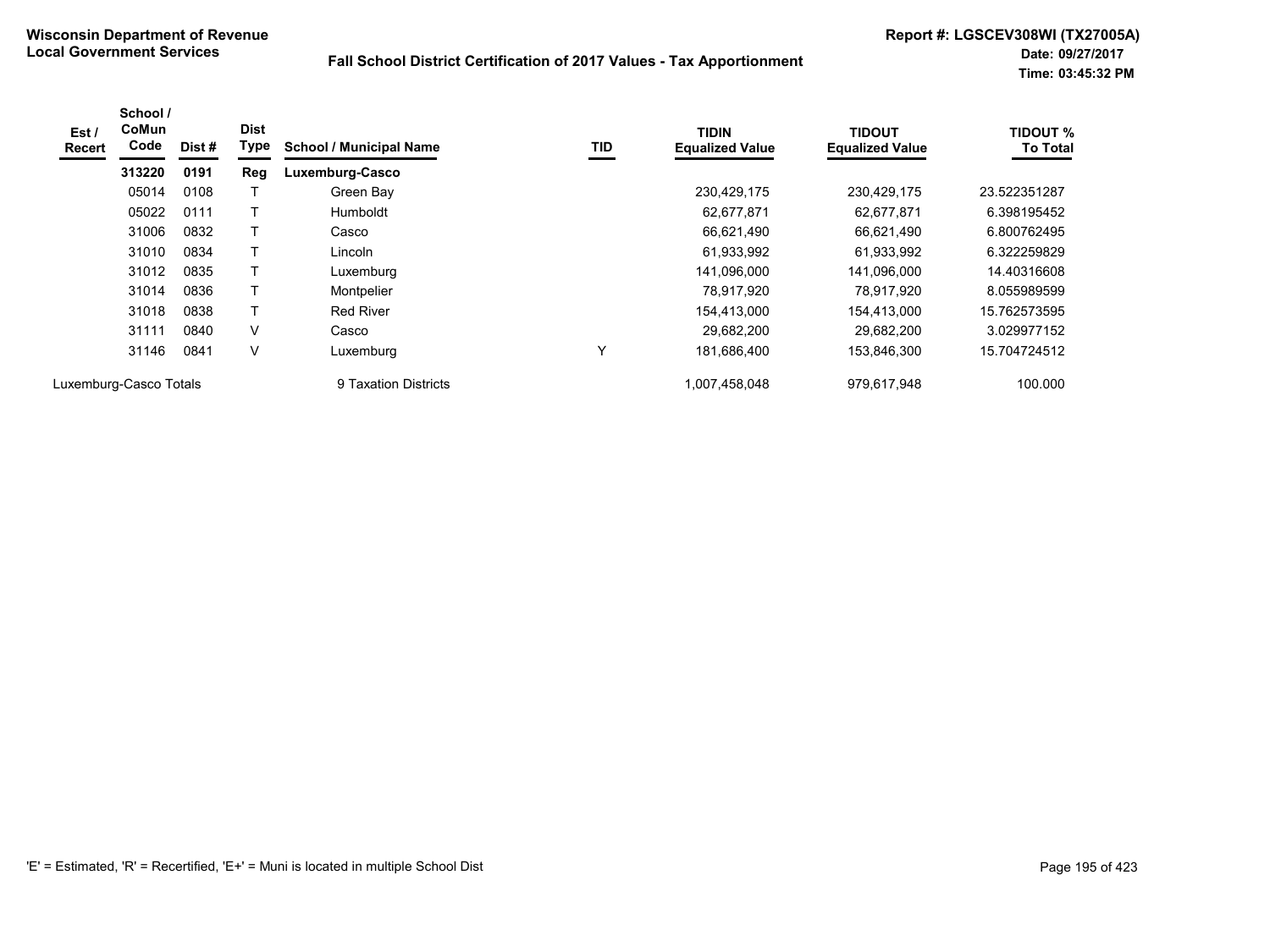| Est /<br><b>Recert</b> | School /<br>CoMun<br>Code   | Dist # | <b>Dist</b><br>Type | <b>School / Municipal Name</b> | <b>TID</b> | <b>TIDIN</b><br><b>Equalized Value</b> | <b>TIDOUT</b><br><b>Equalized Value</b> | TIDOUT %<br><b>To Total</b> |
|------------------------|-----------------------------|--------|---------------------|--------------------------------|------------|----------------------------------------|-----------------------------------------|-----------------------------|
|                        | 133269                      | 0086   | Reg                 | <b>Madison Metropolitan</b>    |            |                                        |                                         |                             |
|                        | 13008                       | 0339   |                     | <b>Blooming Grove</b>          |            | 94,747,333                             | 94,747,333                              | .370295226                  |
| $E+$                   | 13014                       | 0342   |                     | <b>Burke</b>                   |            | 8,598,859                              | 8,598,859                               | .033606396                  |
|                        | 13032                       | 0350   |                     | Madison                        | Υ          | 438,769,800                            | 416,051,100                             | 1.626027153                 |
| $E+$                   | 13038                       | 0353   |                     | <b>Middleton</b>               |            | 513.207                                | 513,207                                 | .002005736                  |
|                        | 13066                       | 0367   |                     | Westport                       |            |                                        |                                         |                             |
|                        | 13151                       | 0380   | V                   | Maple Bluff                    | Υ          | 396,994,000                            | 395,589,400                             | 1.546057938                 |
| E.                     | 13181                       | 0387   | V                   | Shorewood Hills                | Y          | 598,167,300                            | 545,917,800                             | 2.13357726                  |
|                        | 13225                       | 0389   | C                   | <b>Fitchburg</b>               | Υ          | 1,470,590,447                          | 1,304,511,747                           | 5.098343741                 |
|                        | 13251                       | 0390   | C                   | Madison                        | Y          | 24,046,383,187                         | 22,820,176,587                          | 89.186705098                |
|                        | 13258                       | 0392   | С                   | Monona                         | Y          | 865,211                                | 865,211                                 | .003381451                  |
|                        | Madison Metropolitan Totals |        |                     | <b>10 Taxation Districts</b>   |            | 27,055,629,344                         | 25,586,971,244                          | 100.000                     |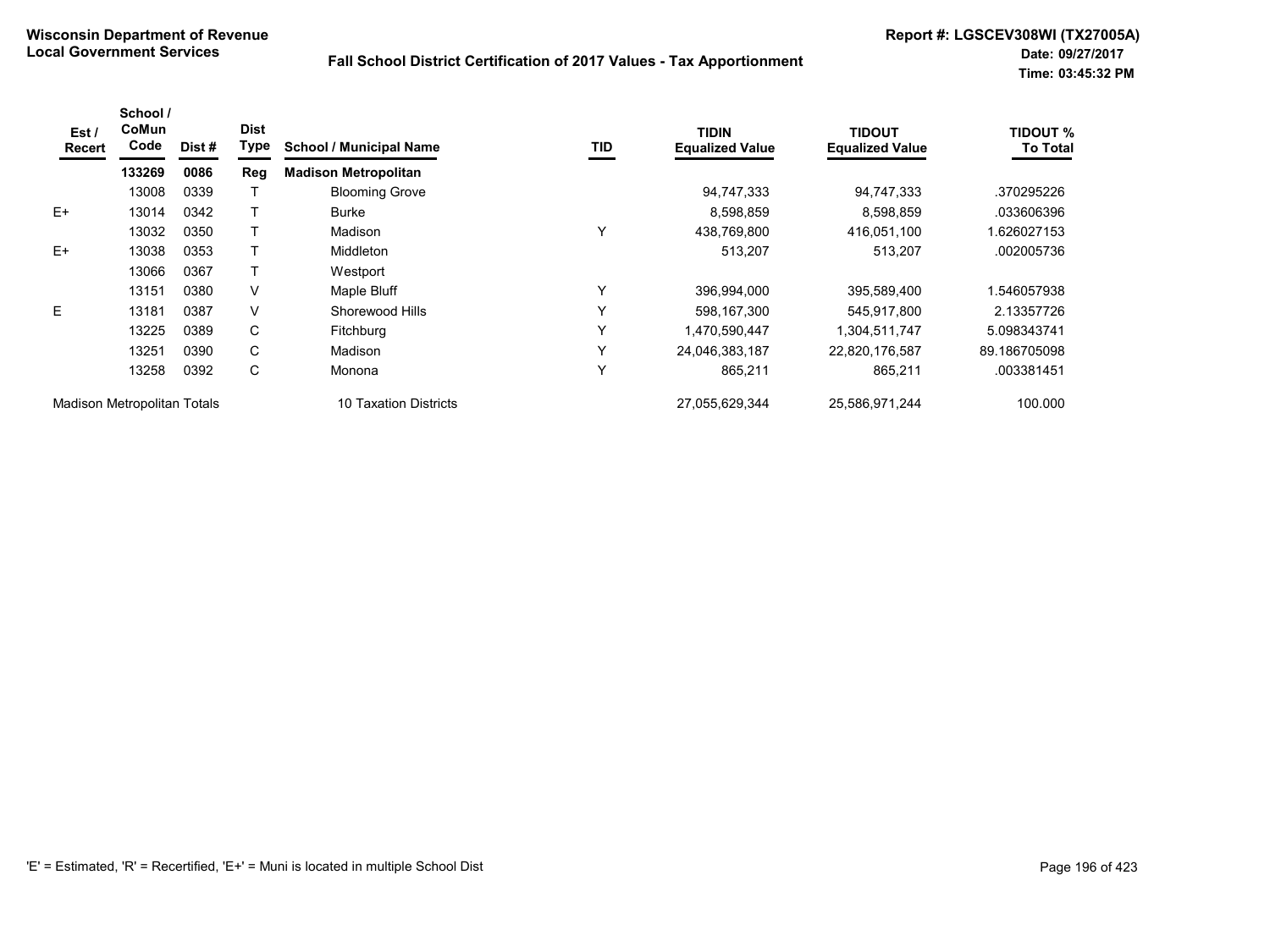| Est /<br>Recert | School /<br>CoMun<br>Code | Dist # | <b>Dist</b><br><b>Type</b> | <b>School / Municipal Name</b> | TID | <b>TIDIN</b><br><b>Equalized Value</b> | <b>TIDOUT</b><br><b>Equalized Value</b> | <b>TIDOUT %</b><br><b>To Total</b> |
|-----------------|---------------------------|--------|----------------------------|--------------------------------|-----|----------------------------------------|-----------------------------------------|------------------------------------|
|                 | 683276                    | 0424   | Reg                        | Manawa                         |     |                                        |                                         |                                    |
|                 | 68002                     | 1848   |                            | <b>Bear Creek</b>              |     | 3,231,508                              | 3,231,508                               | .868294508                         |
|                 | 68016                     | 1855   |                            | Helvetia                       |     | 7,902,873                              | 7,902,873                               | 2.123473382                        |
|                 | 68022                     | 1858   |                            | Lebanon                        |     | 20,138,303                             | 20,138,303                              | 5.411089154                        |
| E               | 68026                     | 1860   |                            | Little Wolf                    |     | 104,860,000                            | 104,860,000                             | 28.17550261                        |
|                 | 68030                     | 1862   |                            | Mukwa                          |     | 9,226,342                              | 9,226,342                               | 2.479084714                        |
|                 | 68032                     | 1863   |                            | Royalton                       |     | 46,008,242                             | 46,008,242                              | 12.362248165                       |
|                 | 68034                     | 1864   |                            | Saint Lawrence                 |     | 35,131,095                             | 35,131,095                              | 9.43959812                         |
|                 | 68038                     | 1866   |                            | Union                          |     | 48,002,411                             | 48,002,411                              | 12.89807416                        |
|                 | 68165                     | 1874   | V                          | Ogdensburg                     |     | 7,386,800                              | 7,386,800                               | .984806434                         |
|                 | 68251                     | 1877   | C                          | Manawa                         | Υ   | 92,733,500                             | 90,279,700                              | 24.257828753                       |
| Manawa Totals   |                           |        |                            | 10 Taxation Districts          |     | 374,621,074                            | 372, 167, 274                           | 100.000                            |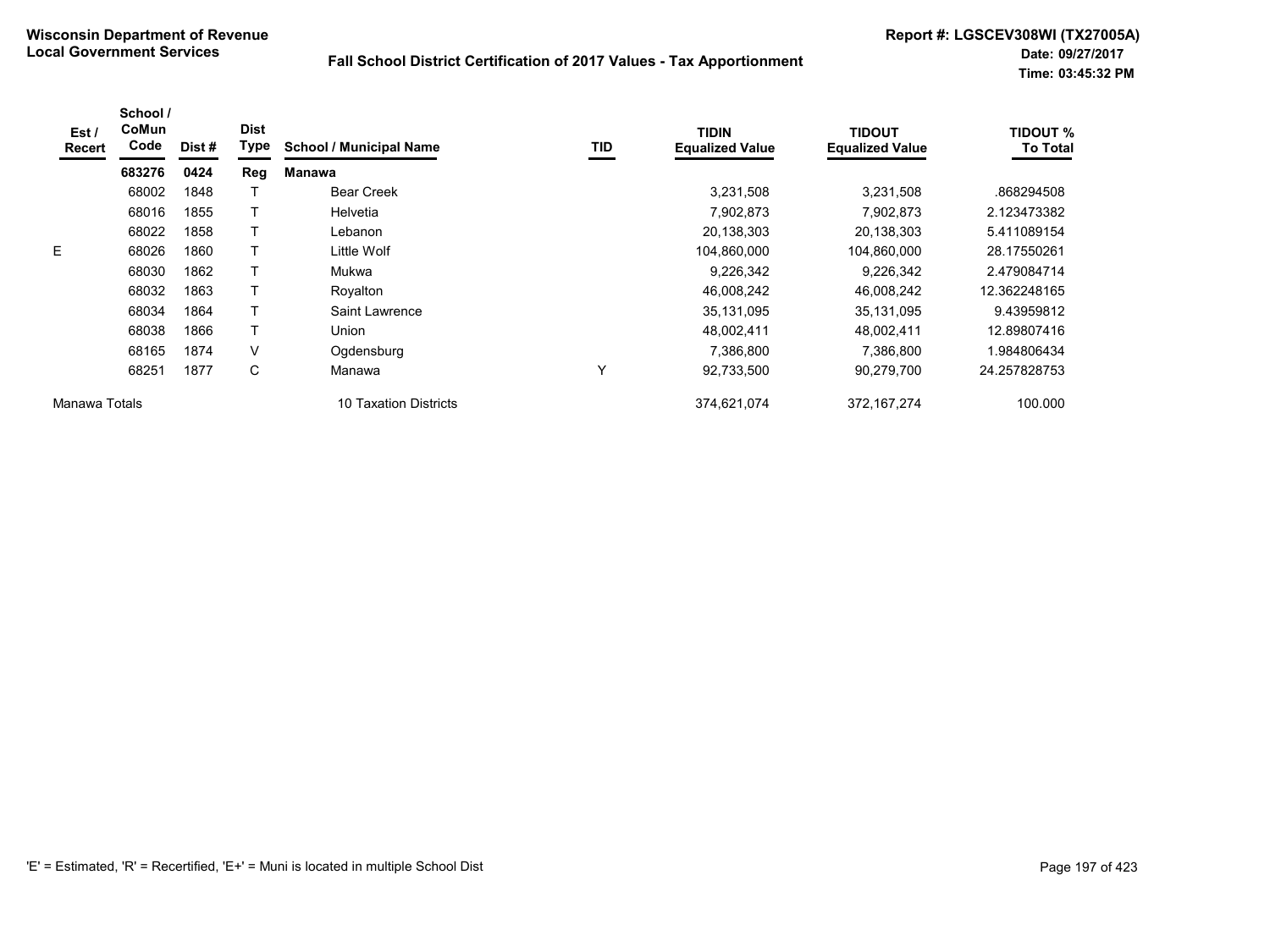| Est /<br><b>Recert</b>  | School /<br>CoMun<br>Code | Dist # | <b>Dist</b><br>Type | <b>School / Municipal Name</b> | TID          | <b>TIDIN</b><br><b>Equalized Value</b> | <b>TIDOUT</b><br><b>Equalized Value</b> | <b>TIDOUT %</b><br><b>To Total</b> |
|-------------------------|---------------------------|--------|---------------------|--------------------------------|--------------|----------------------------------------|-----------------------------------------|------------------------------------|
|                         | 363290                    | 0210   | Reg                 | <b>Manitowoc</b>               |              |                                        |                                         |                                    |
|                         | 36004                     | 0933   |                     | Centerville                    |              | 30,819,063                             | 30.819.063                              | 1.332341153                        |
|                         | 36014                     | 0938   |                     | Kossuth                        |              | 71,004,872                             | 71,004,872                              | 3.069616782                        |
|                         | 36018                     | 0940   |                     | Manitowoc                      |              | 88.182.800                             | 88.182.800                              | 3.812237036                        |
|                         | 36020                     | 0941   |                     | <b>Manitowoc Rapids</b>        |              | 151,823,856                            | 151,823,856                             | 6.563508154                        |
|                         | 36028                     | 0945   |                     | <b>Newton</b>                  |              | 178.738.449                            | 178.738.449                             | 7.72705488                         |
| $E+$                    | 36036                     | 0949   |                     | <b>Two Rivers</b>              |              | 20.076.670                             | 20.076.670                              | .86793598                          |
| E.                      | 36251                     | 0960   | C                   | Manitowoc                      | $\checkmark$ | 1,873,663,200                          | 1,755,762,200                           | 75.903483281                       |
| $E+$                    | 36286                     | 0961   | C                   | <b>Two Rivers</b>              | $\checkmark$ | 16,743,113                             | 16,743,113                              | .723822735                         |
| <b>Manitowoc Totals</b> |                           |        |                     | 8 Taxation Districts           |              | 2,431,052,023                          | 2,313,151,023                           | 100.000                            |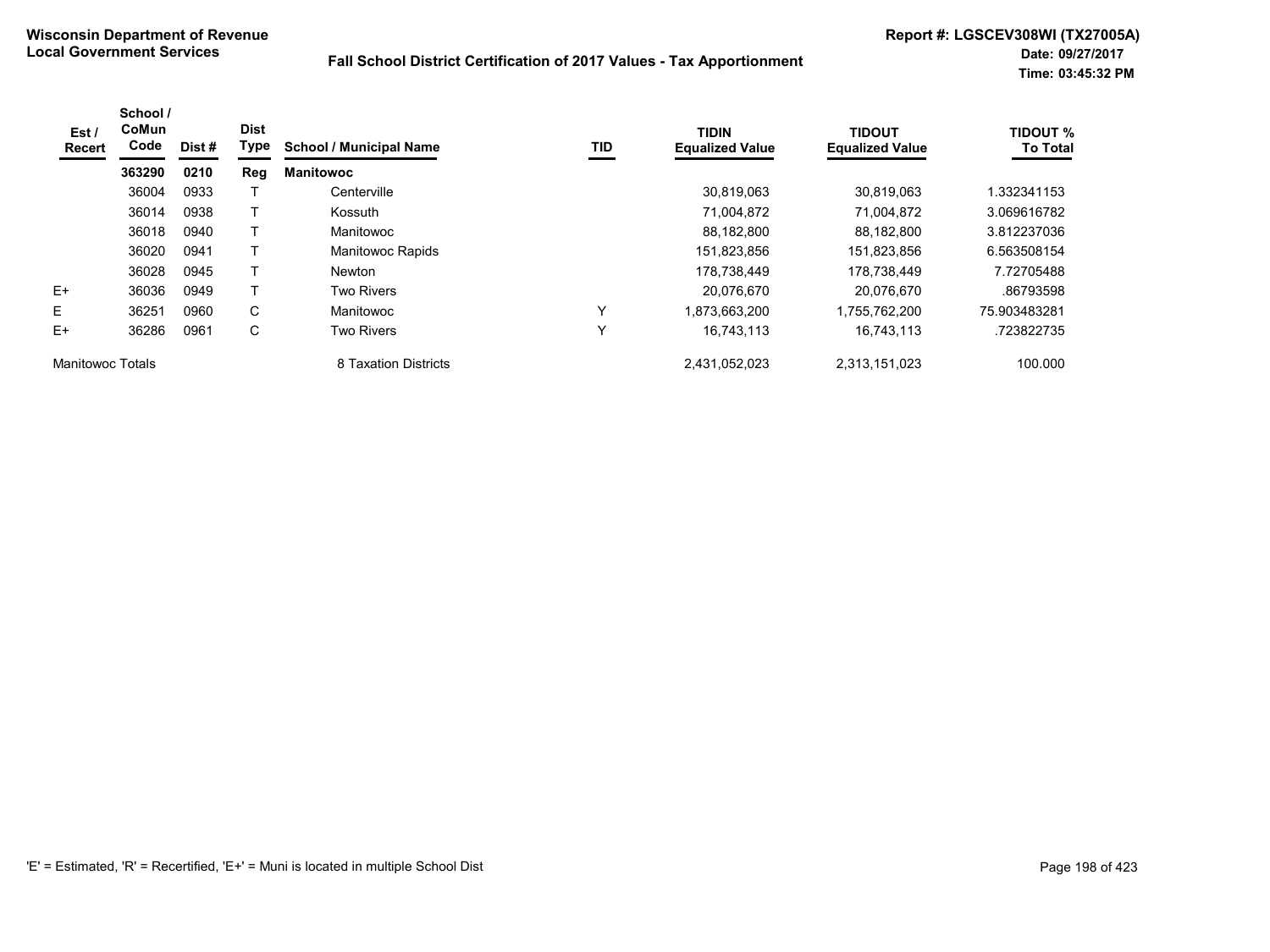| Est/<br><b>Recert</b> | School /<br>CoMun<br>Code | Dist# | <b>Dist</b><br><b>Type</b> | <b>School / Municipal Name</b> | TID | <b>TIDIN</b><br><b>Equalized Value</b> | <b>TIDOUT</b><br><b>Equalized Value</b> | <b>TIDOUT %</b><br><b>To Total</b> |
|-----------------------|---------------------------|-------|----------------------------|--------------------------------|-----|----------------------------------------|-----------------------------------------|------------------------------------|
|                       | 163297                    | 0111  | Reg                        | <b>Maple</b>                   |     |                                        |                                         |                                    |
|                       | 04022                     | 0087  |                            | Hughes                         |     | 70,310,100                             | 70,310,100                              | 8.388812114                        |
| E                     | 04024                     | 0088  |                            | Iron River                     |     | 198,571,700                            | 198,571,700                             | 23.691911724                       |
|                       | 04038                     | 0095  |                            | Oulu                           |     | 207,416                                | 207,416                                 | .02474714                          |
|                       | 16002                     | 0462  |                            | Amnicon                        |     | 77,574,800                             | 77,574,800                              | 9.255575259                        |
|                       | 16006                     | 0464  |                            | <b>Brule</b>                   |     | 53,434,700                             | 53,434,700                              | 6.375380759                        |
|                       | 16008                     | 0465  |                            | Cloverland                     |     | 19,752,100                             | 19,752,100                              | 2.3566551                          |
|                       | 16014                     | 0468  |                            | Hawthorne                      |     | 75,503,300                             | 75,503,300                              | 9.008421233                        |
|                       | 16016                     | 0469  |                            | Highland                       |     | 35,335,597                             | 35,335,597                              | 4.215947413                        |
|                       | 16018                     | 0470  |                            | Lakeside                       |     | 56,355,900                             | 56,355,900                              | 6.723913871                        |
|                       | 16020                     | 0471  |                            | Maple                          |     | 38,222,700                             | 38,222,700                              | 4.560412356                        |
| $E+$                  | 16026                     | 0474  |                            | Solon Springs                  |     |                                        |                                         |                                    |
|                       | 16146                     | 0478  | V                          | Lake Nebagamon                 |     | 168,448,900                            | 168,448,900                             | 20.09791158                        |
|                       | 16171                     | 0480  | V                          | Poplar                         |     | 44,424,100                             | 44,424,100                              | 5.300311452                        |
| Maple Totals          |                           |       |                            | 13 Taxation Districts          |     | 838, 141, 313                          | 838,141,313                             | 100.000                            |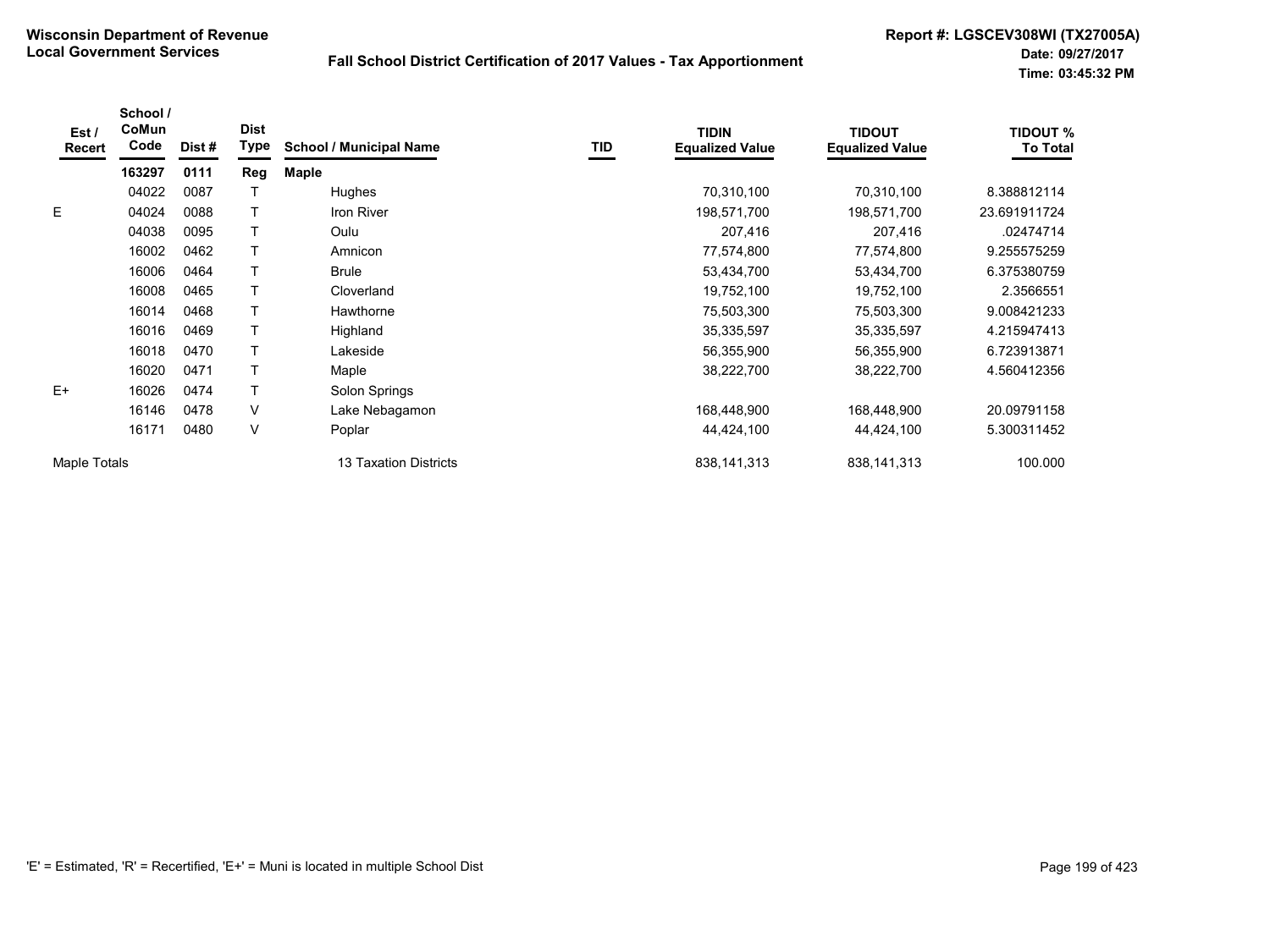| Est/<br><b>Recert</b>         | School /<br>CoMun<br><b>Dist</b><br>Code<br>Type<br>Dist # | <b>School / Municipal Name</b> | TID  | <b>TIDIN</b><br><b>Equalized Value</b> | TIDOUT<br><b>Equalized Value</b> | TIDOUT %<br><b>To Total</b> |             |              |
|-------------------------------|------------------------------------------------------------|--------------------------------|------|----------------------------------------|----------------------------------|-----------------------------|-------------|--------------|
|                               | 401897                                                     | 0236                           | Elem | <b>Maple Dale-Indian Hill</b>          |                                  |                             |             |              |
|                               | 40106                                                      | 1071                           |      | Bayside                                |                                  | 305, 164, 255               | 305.164.255 | 31.040376975 |
| E+                            | 40126                                                      | 1073                           | V    | Fox Point                              |                                  | 226,027,057                 | 226.027.057 | 22.990782639 |
| $E+$                          | 40176                                                      | 1076                           | V    | <b>River Hills</b>                     |                                  | 429,273,227                 | 429.273.227 | 43.664362956 |
|                               | 40231                                                      | 1082                           | С    | Glendale                               | ν                                | 22,655,786                  | 22,655,786  | 2.30447743   |
| Maple Dale-Indian Hill Totals |                                                            |                                |      | 4 Taxation Districts                   |                                  | 983.120.325                 | 983.120.325 | 100.000      |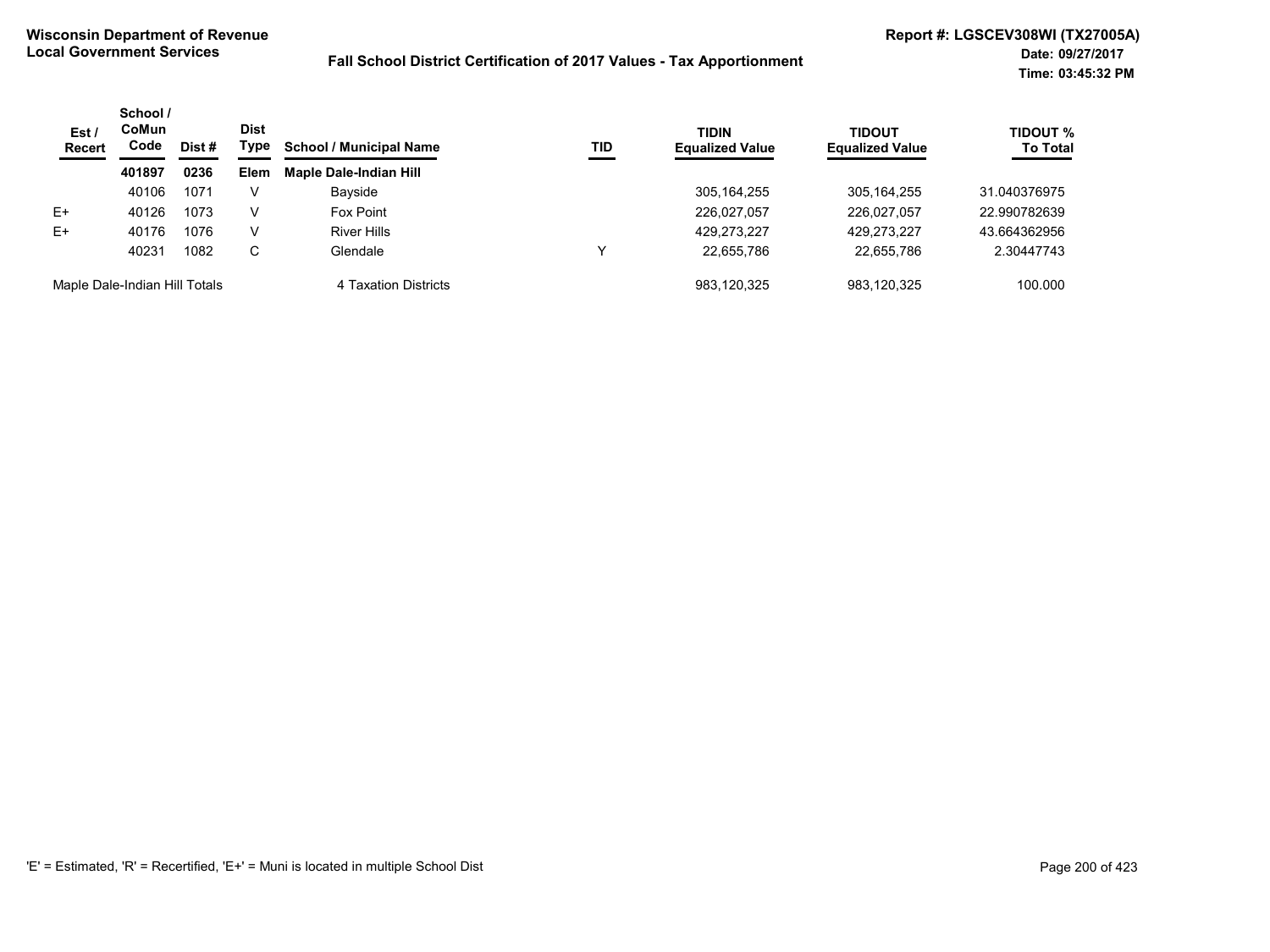| Est /<br><b>Recert</b>      | School /<br>CoMun<br>Code | Dist# | <b>Dist</b><br>Type | <b>School / Municipal Name</b> | TID | <b>TIDIN</b><br><b>Equalized Value</b> | <b>TIDOUT</b><br><b>Equalized Value</b> | <b>TIDOUT %</b><br><b>To Total</b> |
|-----------------------------|---------------------------|-------|---------------------|--------------------------------|-----|----------------------------------------|-----------------------------------------|------------------------------------|
|                             | 373304                    | 0217  | Reg                 | <b>Marathon City</b>           |     |                                        |                                         |                                    |
|                             | 37004                     | 0964  |                     | <b>Berlin</b>                  |     | 5,207,072                              | 5,207,072                               | .317762537                         |
|                             | 37012                     | 0968  |                     | Cassel                         |     | 42,134,371                             | 42,134,371                              | 10.663016688                       |
|                             | 37024                     | 0974  | т                   | Emmet                          |     | 13,844,713                             | 13,844,713                              | 3.503704986                        |
|                             | 37036                     | 0980  |                     | Hamburg                        |     | ,989,857                               | 1,989,857                               | .503576484                         |
|                             | 37054                     | 0989  | T                   | Marathon                       |     | 101,795,800                            | 101,795,800                             | 25.761635653                       |
|                             | 37058                     | 0991  |                     | Mosinee                        |     | 12,572,491                             | 12,572,491                              | 3.181741608                        |
|                             | 37066                     | 0995  | T                   | <b>Rib Falls</b>               |     | 58,426,692                             | 58,426,692                              | 14.786141979                       |
|                             | 37076                     | 1000  | т                   | Stettin                        |     | 44,206,645                             | 44.206.645                              | 11.187450582                       |
|                             | 37151                     | 1013  | v                   | Marathon                       | Υ   | 134,323,900                            | 114,967,300                             | 29.094969484                       |
| <b>Marathon City Totals</b> |                           |       |                     | 9 Taxation Districts           |     | 414,501,541                            | 395,144,941                             | 100.000                            |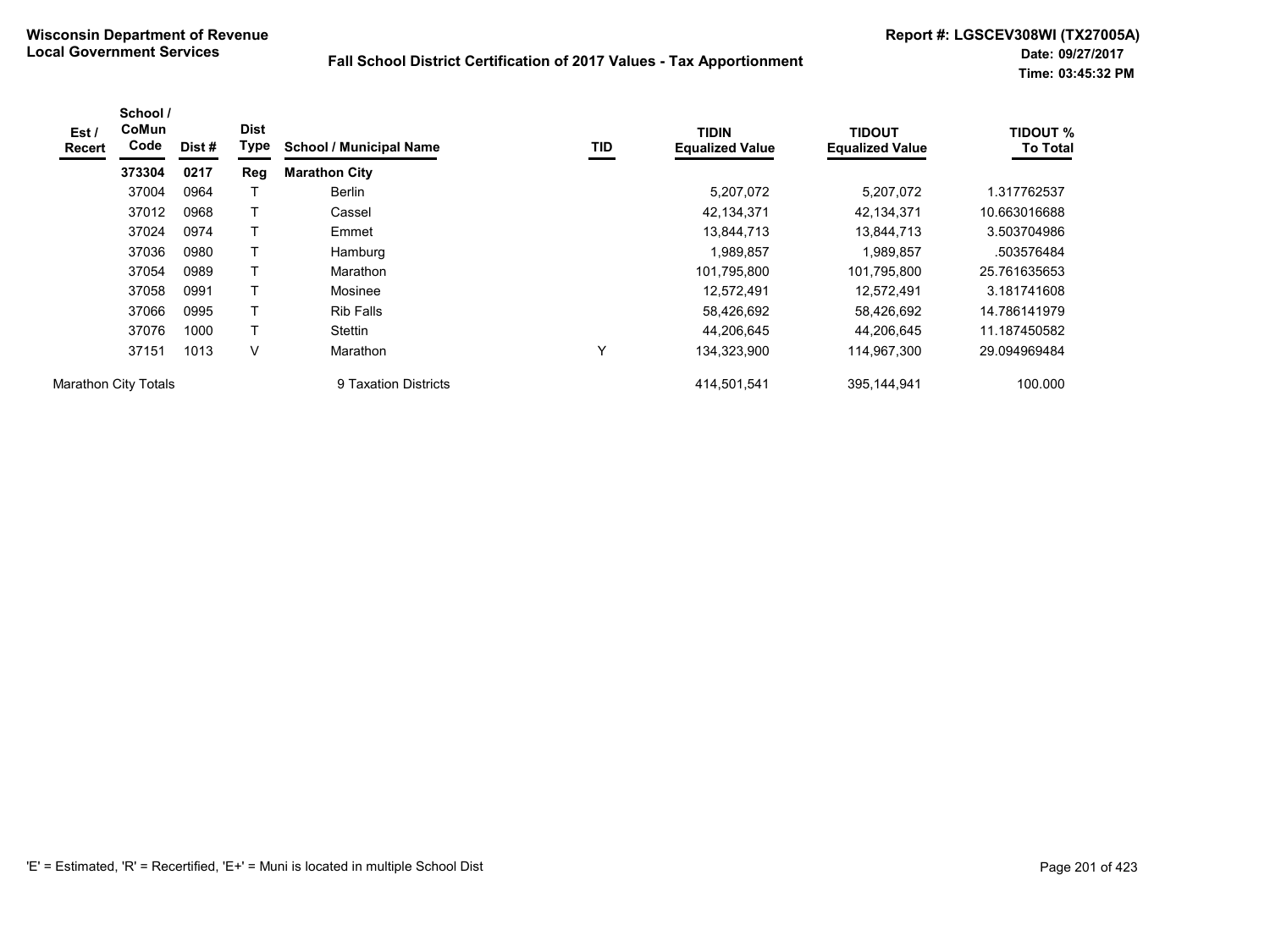| Est/<br><b>Recert</b>   | School /<br><b>CoMun</b><br>Code | Dist # | <b>Dist</b><br>Type | <b>School / Municipal Name</b> | TID | <b>TIDIN</b><br><b>Equalized Value</b> | <b>TIDOUT</b><br><b>Equalized Value</b> | <b>TIDOUT %</b><br><b>To Total</b> |
|-------------------------|----------------------------------|--------|---------------------|--------------------------------|-----|----------------------------------------|-----------------------------------------|------------------------------------|
|                         | 383311                           | 0226   | Reg                 | <b>Marinette</b>               |     |                                        |                                         |                                    |
|                         | 38014                            | 1031   |                     | Grover                         |     | 3,278,638                              | 3,278,638                               | .326076523                         |
| $E+$                    | 38016                            | 1032   |                     | Lake                           |     | 19,660,641                             | 19,660,641                              | 1.955346537                        |
|                         | 38024                            | 1036   |                     | Peshtigo                       |     | 187, 141, 055                          | 187, 141, 055                           | 18.612089696                       |
|                         | 38026                            | 1037   |                     | Porterfield                    |     | 171,989,224                            | 171,989,224                             | 17.105166281                       |
|                         | 38251                            | 1047   | С                   | Marinette                      | ν   | 693,618,200                            | 623,411,600                             | 62.001320964                       |
| <b>Marinette Totals</b> |                                  |        |                     | 5 Taxation Districts           |     | 1,075,687,758                          | 1,005,481,158                           | 100.000                            |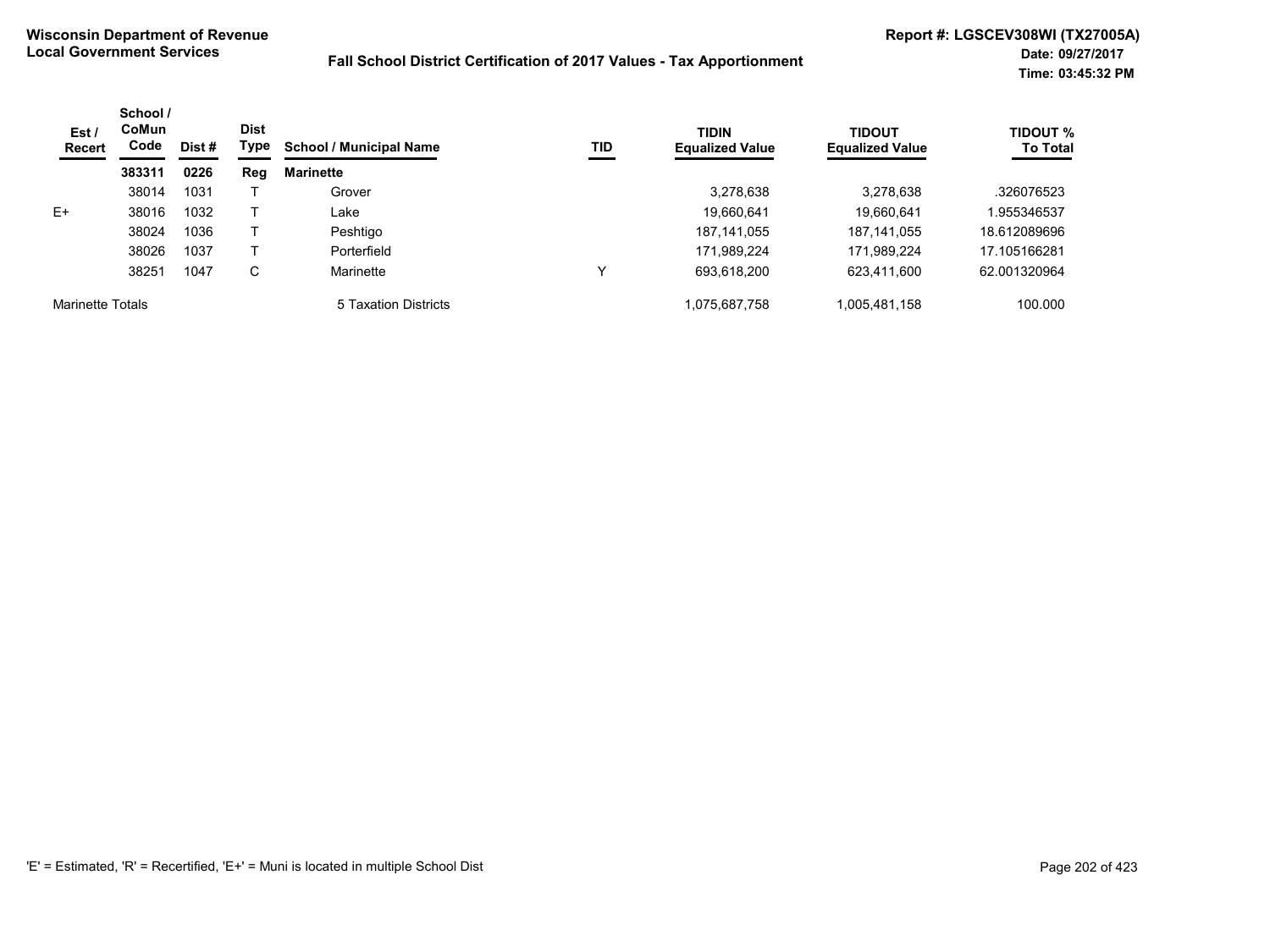| Est /<br><b>Recert</b> | School /<br>CoMun<br>Code | Dist# | <b>Dist</b><br><b>Type</b> | <b>School / Municipal Name</b> | TID | <b>TIDIN</b><br><b>Equalized Value</b> | <b>TIDOUT</b><br><b>Equalized Value</b> | <b>TIDOUT %</b><br><b>To Total</b> |
|------------------------|---------------------------|-------|----------------------------|--------------------------------|-----|----------------------------------------|-----------------------------------------|------------------------------------|
|                        | 683318                    | 0425  | Reg                        | <b>Marion</b>                  |     |                                        |                                         |                                    |
|                        | 58018                     | 1566  |                            | Grant                          |     | 46,619,559                             | 46,619,559                              | 17.164387939                       |
|                        | 58024                     | 1569  | т                          | Herman                         |     | 6,565,894                              | 6,565,894                               | 2.417430671                        |
|                        | 58036                     | 1575  |                            | Pella                          |     | 51,220,123                             | 51,220,123                              | 18.858223465                       |
|                        | 58042                     | 1578  |                            | Seneca                         |     | 5,653,193                              | 5,653,193                               | 2.081392442                        |
|                        | 58252                     | 1594  | С                          | Marion                         |     | 6,219,000                              | 1,504,000                               | .553742678                         |
|                        | 68008                     | 1851  |                            | Dupont                         |     | 56,656,300                             | 56,656,300                              | 20.859714962                       |
|                        | 68016                     | 1855  |                            | Helvetia                       |     | 5,207,132                              | 5,207,132                               | 1.917161715                        |
|                        | 68020                     | 1857  |                            | Larrabee                       |     | 5,714,600                              | 5,714,600                               | 2.104001269                        |
|                        | 68038                     | 1866  | Т                          | Union                          |     | 5,577,046                              | 5,577,046                               | 2.053356642                        |
|                        | 68044                     | 1869  | Т                          | Wyoming                        |     | 30,158,853                             | 30,158,853                              | 11.103885661                       |
|                        | 68106                     | 1870  | V                          | <b>Big Falls</b>               |     | 3,385,300                              | 3,385,300                               | 1.24639966                         |
|                        | 68252                     | 1878  | С                          | Marion                         | Y   | 55,754,600                             | 53,344,300                              | 19.640302894                       |
| <b>Marion Totals</b>   |                           |       |                            | <b>12 Taxation Districts</b>   |     | 278,731,600                            | 271,606,300                             | 100.000                            |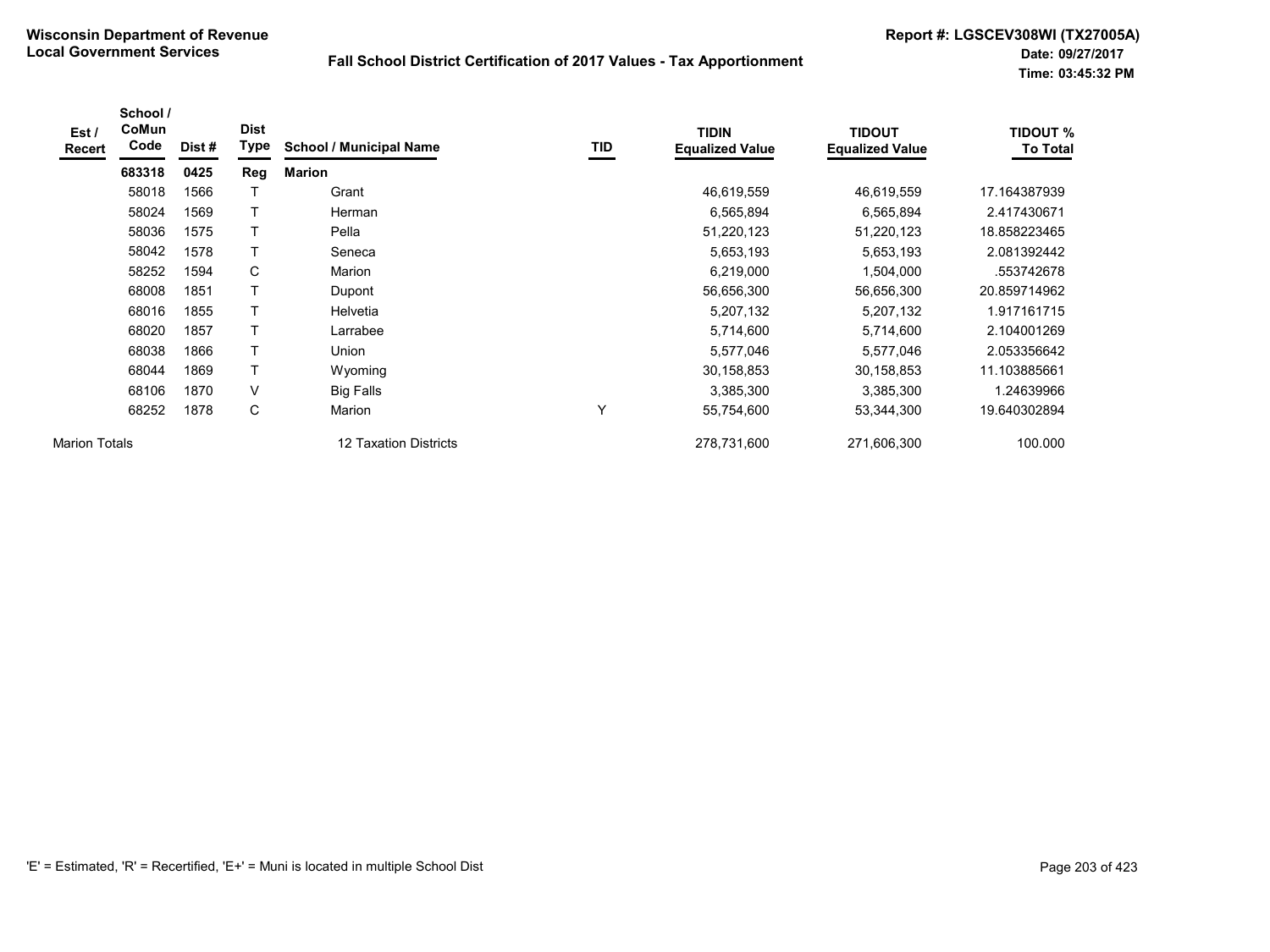| Est/<br><b>Recert</b>  | School /<br>CoMun<br>Code | Dist # | <b>Dist</b><br><b>Type</b> | <b>School / Municipal Name</b> | TID | <b>TIDIN</b><br><b>Equalized Value</b> | <b>TIDOUT</b><br><b>Equalized Value</b> | <b>TIDOUT %</b><br><b>To Total</b> |
|------------------------|---------------------------|--------|----------------------------|--------------------------------|-----|----------------------------------------|-----------------------------------------|------------------------------------|
|                        | 243325                    | 0152   | Reg                        | <b>Markesan</b>                |     |                                        |                                         |                                    |
|                        | 11026                     | 0289   |                            | Marcellon                      |     | 147,317                                | 147,317                                 | .023695705                         |
|                        | 11036                     | 0294   |                            | Scott                          |     | 5,412,486                              | 5,412,486                               | .870589777                         |
| $E+$                   | 14018                     | 0405   |                            | Fox Lake                       |     | 1,388,980                              | 1,388,980                               | .223415227                         |
|                        | 20002                     | 0544   |                            | Alto                           |     | 3,208,869                              | 3,208,869                               | .516141482                         |
|                        | 20028                     | 0557   |                            | Metomen                        |     | 2,159,669                              | 2,159,669                               | .347379329                         |
|                        | 20126                     | 0568   | $\vee$                     | Fairwater                      | Y   | 20,425,409                             | 17, 145, 109                            | 2.757763553                        |
|                        | 24006                     | 0674   |                            | Green Lake                     |     | 259,871,199                            | 259,871,199                             | 41.799869633                       |
|                        | 24008                     | 0675   |                            | Kingston                       |     | 48,854,103                             | 48,854,103                              | 7.858104878                        |
|                        | 24010                     | 0676   | T                          | Mackford                       |     | 54,999,800                             | 54,999,800                              | 8.84663048                         |
|                        | 24012                     | 0677   |                            | Manchester                     |     | 62,120,288                             | 62,120,288                              | 9.991949666                        |
|                        | 24014                     | 0678   |                            | Marquette                      |     | 64,304,236                             | 64,304,236                              | 10.343234233                       |
|                        | 24016                     | 0679   |                            | Princeton                      |     | 205,678                                | 205,678                                 | .03308298                          |
|                        | 24141                     | 0682   | V                          | Kingston                       |     | 15,740,400                             | 15,740,400                              | 2.531818341                        |
|                        | 24154                     | 0683   | $\vee$                     | Marquette                      |     | 15,864,900                             | 15,864,900                              | 2.551843968                        |
|                        | 24251                     | 0686   | C                          | Markesan                       | Y   | 70,520,000                             | 68,187,200                              | 10.967802825                       |
| $E+$                   | 39002                     | 1051   |                            | <b>Buffalo</b>                 |     | 294,098                                | 294,098                                 | .047305196                         |
|                        | 39012                     | 1056   | T                          | Montello                       |     | 1,799,040                              | 1,799,040                               | .289372727                         |
| <b>Markesan Totals</b> |                           |        |                            | 17 Taxation Districts          |     | 627,316,472                            | 621,703,372                             | 100.000                            |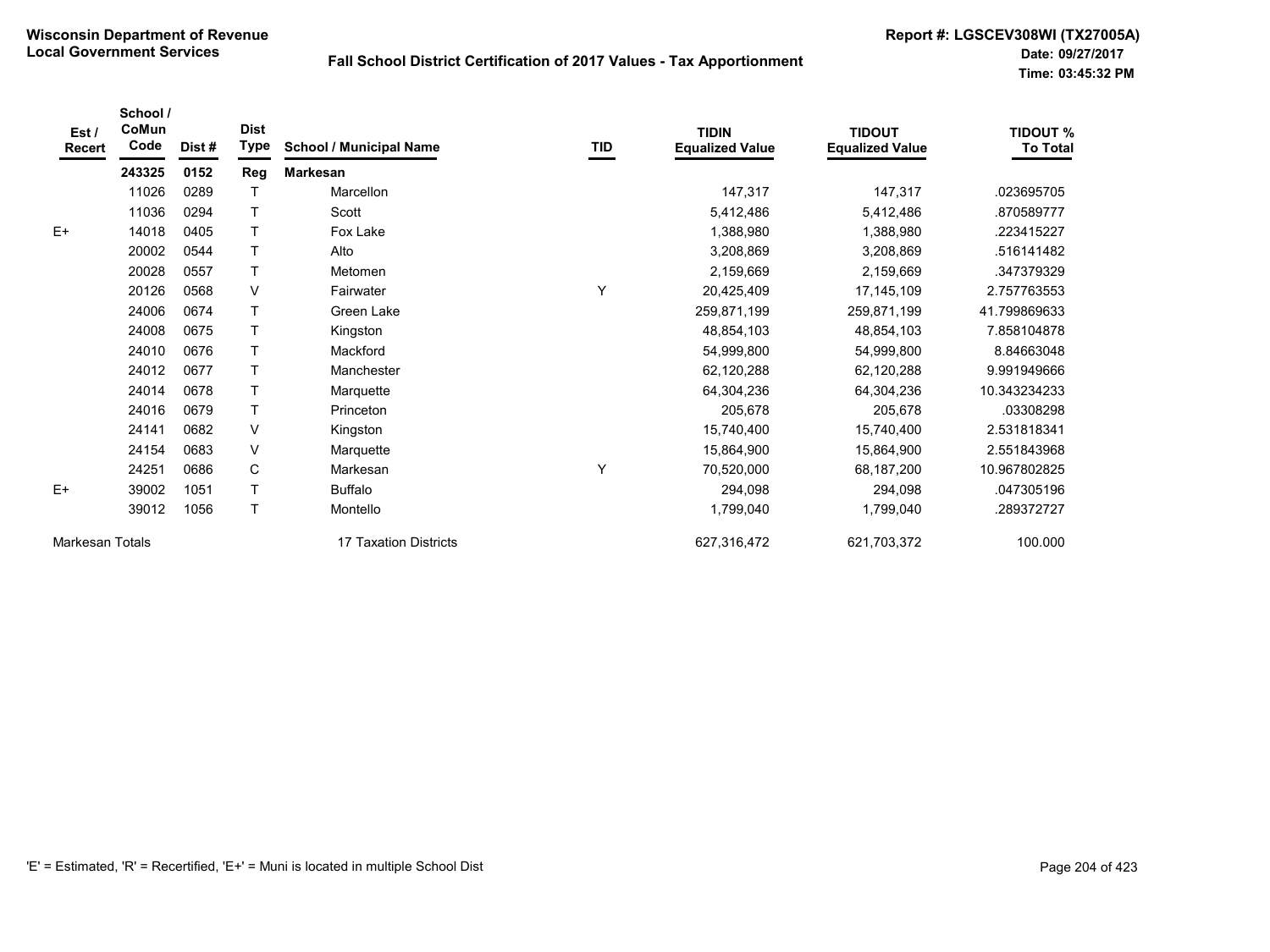| Est /<br>Recert        | School /<br>CoMun<br>Code | Dist # | <b>Dist</b><br>Type | <b>School / Municipal Name</b> | TID | <b>TIDIN</b><br><b>Equalized Value</b> | <b>TIDOUT</b><br><b>Equalized Value</b> | <b>TIDOUT %</b><br><b>To Total</b> |
|------------------------|---------------------------|--------|---------------------|--------------------------------|-----|----------------------------------------|-----------------------------------------|------------------------------------|
|                        | 133332                    | 0087   | Reg                 | Marshall                       |     |                                        |                                         |                                    |
|                        | 13018                     | 0344   |                     | Cottage Grove                  |     | 4,446,353                              | 4,446,353                               | 1.109406483                        |
|                        | 13024                     | 0347   |                     | Deerfield                      |     | 9.335.117                              | 9,335,117                               | 2.329198631                        |
|                        | 13036                     | 0352   |                     | Medina                         |     | 145.214.700                            | 145.214.700                             | 36.232420051                       |
|                        | 13058                     | 0363   |                     | Sun Prairie                    |     | 35,981,017                             | 35.981.017                              | 8.977598837                        |
|                        | 13070                     | 0369   |                     | York                           |     | 25.528.156                             | 25.528.156                              | 6.369512669                        |
|                        | 13152                     | 0381   | V                   | Marshall                       |     | 213.221.500                            | 180,281,300                             | 44.98186333                        |
| <b>Marshall Totals</b> |                           |        |                     | 6 Taxation Districts           |     | 433.726.843                            | 400.786.643                             | 100.000                            |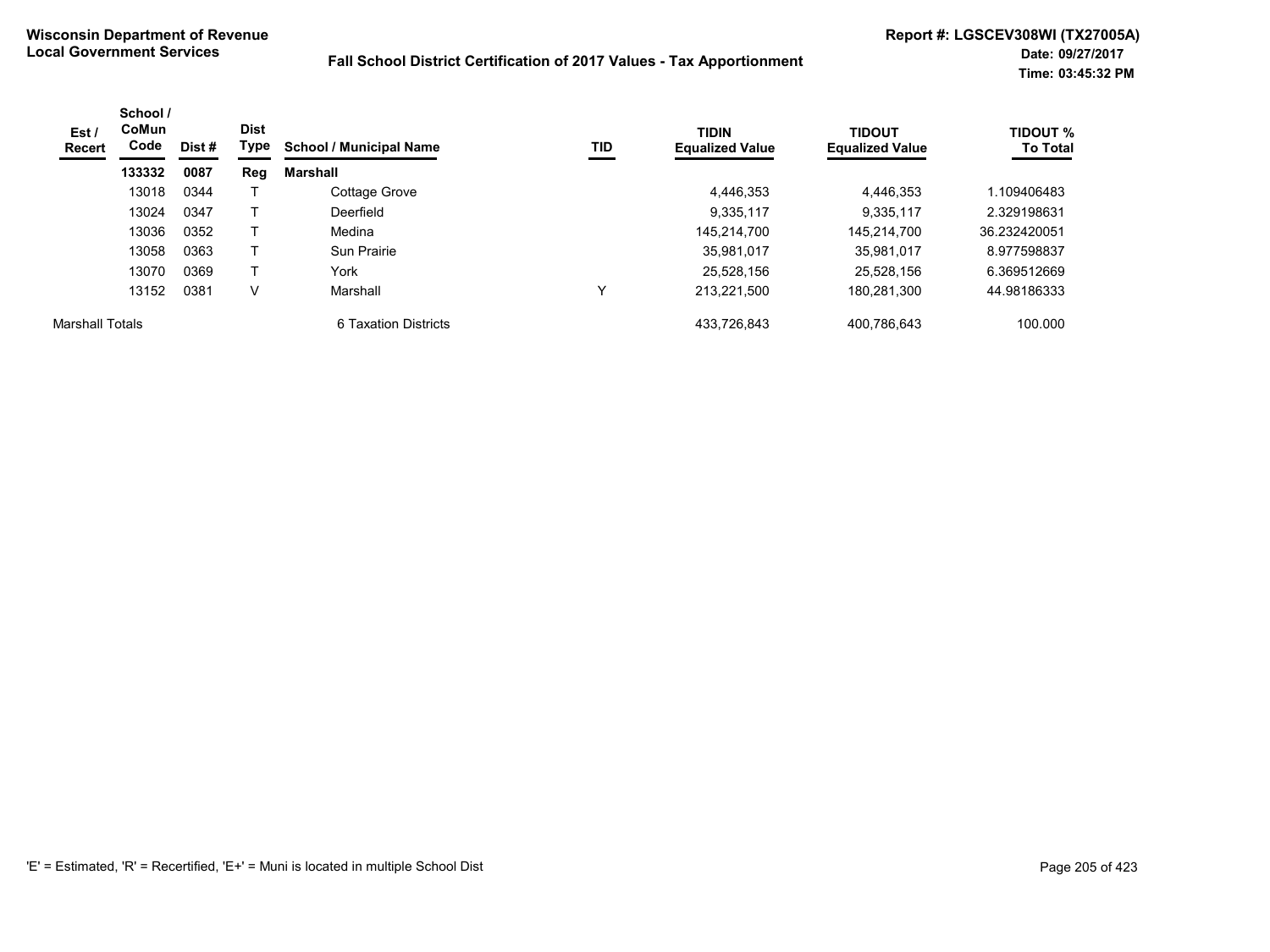| Est /<br><b>Recert</b>   | School /<br>CoMun<br>Code | Dist # | <b>Dist</b><br>Type | <b>School / Municipal Name</b> | TID | <b>TIDIN</b><br><b>Equalized Value</b> | <b>TIDOUT</b><br><b>Equalized Value</b> | <b>TIDOUT %</b><br><b>To Total</b> |
|--------------------------|---------------------------|--------|---------------------|--------------------------------|-----|----------------------------------------|-----------------------------------------|------------------------------------|
|                          | 713339                    | 0438   | Reg                 | <b>Marshfield</b>              |     |                                        |                                         |                                    |
|                          | 10014                     | 0237   |                     | Fremont                        |     | 39,716,823                             | 39,716,823                              | 1.87777814                         |
|                          | 10034                     | 0247   |                     | Lynn                           |     | 6,979,723                              | 6,979,723                               | .32999546                          |
|                          | 37016                     | 0970   | Τ                   | Day                            |     | 34,960,330                             | 34,960,330                              | .652895133                         |
|                          | 37030                     | 0977   | Т                   | <b>Green Valley</b>            |     | 5,436,453                              | 5,436,453                               | .257030946                         |
|                          | 37056                     | 0990   | T                   | Mcmillan                       |     | 180,540,224                            | 180,540,224                             | 8.535790639                        |
|                          | 37250                     | 1020   | C                   | Marshfield                     |     | 115,173,400                            | 115,173,400                             | 5.445301927                        |
|                          | 71006                     | 1935   | T                   | Cameron                        |     | 50,337,400                             | 50,337,400                              | 2.379910129                        |
|                          | 71020                     | 1942   |                     | Lincoln                        |     | 136,315,600                            | 136,315,600                             | 6.444887442                        |
|                          | 71022                     | 1943   | T                   | Marshfield                     |     | 63,536,300                             | 63,536,300                              | 3.00394307                         |
|                          | 71030                     | 1947   | T                   | Richfield                      |     | 64,179,026                             | 64,179,026                              | 3.034330618                        |
| $E+$                     | 71032                     | 1948   | T                   | Rock                           |     | 75,045,996                             | 75,045,996                              | 3.548111861                        |
|                          | 71122                     | 1958   | $\vee$              | Hewitt                         |     | 52,002,700                             | 52,002,700                              | 2.458644118                        |
|                          | 71251                     | 1963   | C                   | Marshfield                     | Υ   | 1,365,740,700                          | 1,290,872,700                           | 61.031380516                       |
| <b>Marshfield Totals</b> |                           |        |                     | 13 Taxation Districts          |     | 2,189,964,675                          | 2,115,096,675                           | 100.000                            |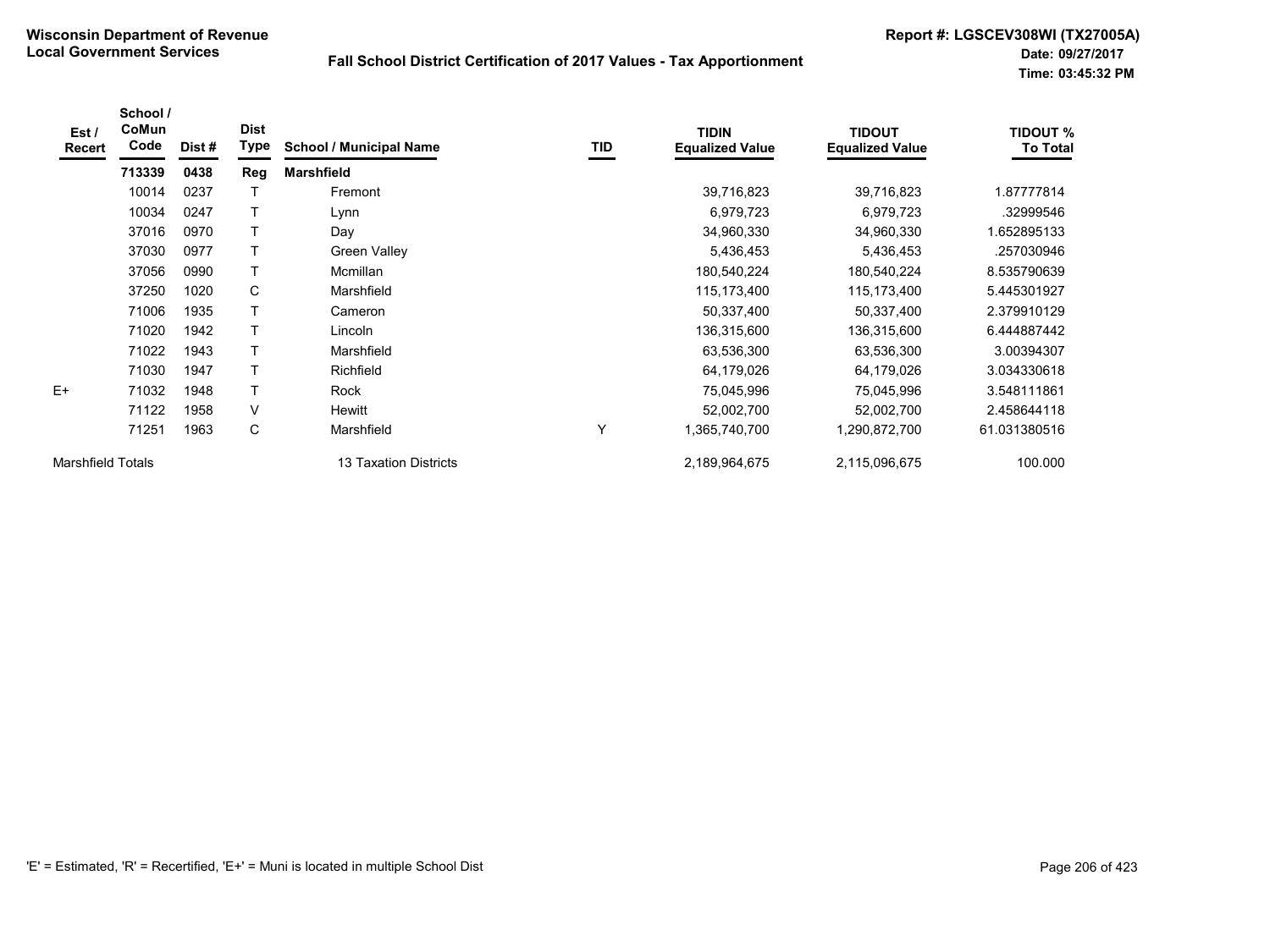| Est /<br>Recert       | School /<br>CoMun<br>Code | Dist# | <b>Dist</b><br>Type | <b>School / Municipal Name</b> | TID | <b>TIDIN</b><br><b>Equalized Value</b> | <b>TIDOUT</b><br><b>Equalized Value</b> | <b>TIDOUT %</b><br><b>To Total</b> |
|-----------------------|---------------------------|-------|---------------------|--------------------------------|-----|----------------------------------------|-----------------------------------------|------------------------------------|
|                       | 293360                    | 0172  | Reg                 | <b>Mauston</b>                 |     |                                        |                                         |                                    |
|                       | 29012                     | 0792  |                     | Germantown                     |     | 92,211,857                             | 92,211,857                              | 13.132248306                       |
|                       | 29014                     | 0793  |                     | Kildare                        |     | 69,964,000                             | 69,964,000                              | 9.963844676                        |
|                       | 29018                     | 0795  |                     | Lemonweir                      |     | 126,729,400                            | 126,729,400                             | 18.048025521                       |
|                       | 29020                     | 0796  |                     | Lindina                        |     | 53,201,383                             | 53,201,383                              | 7.576615356                        |
|                       | 29022                     | 0797  |                     | Lisbon                         |     | 31,077,597                             | 31,077,597                              | 4.425881159                        |
| $E+$                  | 29024                     | 0798  |                     | Lyndon                         |     | 29,833,811                             | 29,833,811                              | 4.248748769                        |
|                       | 29026                     | 0799  | $\mathsf T$         | Marion                         |     | 53,058,500                             | 53,058,500                              | 7.556266834                        |
| $E+$                  | 29032                     | 0802  | T                   | Plymouth                       |     | 93,831                                 | 93,831                                  | .013362837                         |
|                       | 29034                     | 0803  | $\mathsf{T}$        | Seven Mile Creek               |     | 25,020,053                             | 25,020,053                              | 3.563202817                        |
|                       | 29036                     | 0804  |                     | Summit                         |     | 16,681,118                             | 16,681,118                              | 2.375622731                        |
|                       | 29146                     | 0808  | V                   | Lyndon Station                 |     | 24,345,300                             | 24,345,300                              | 3.467108624                        |
|                       | 29251                     | 0813  | C                   | <b>Mauston</b>                 | Υ   | 219,247,600                            | 179,961,900                             | 25.629072369                       |
| <b>Mauston Totals</b> |                           |       |                     | 12 Taxation Districts          |     | 741,464,450                            | 702,178,750                             | 100.000                            |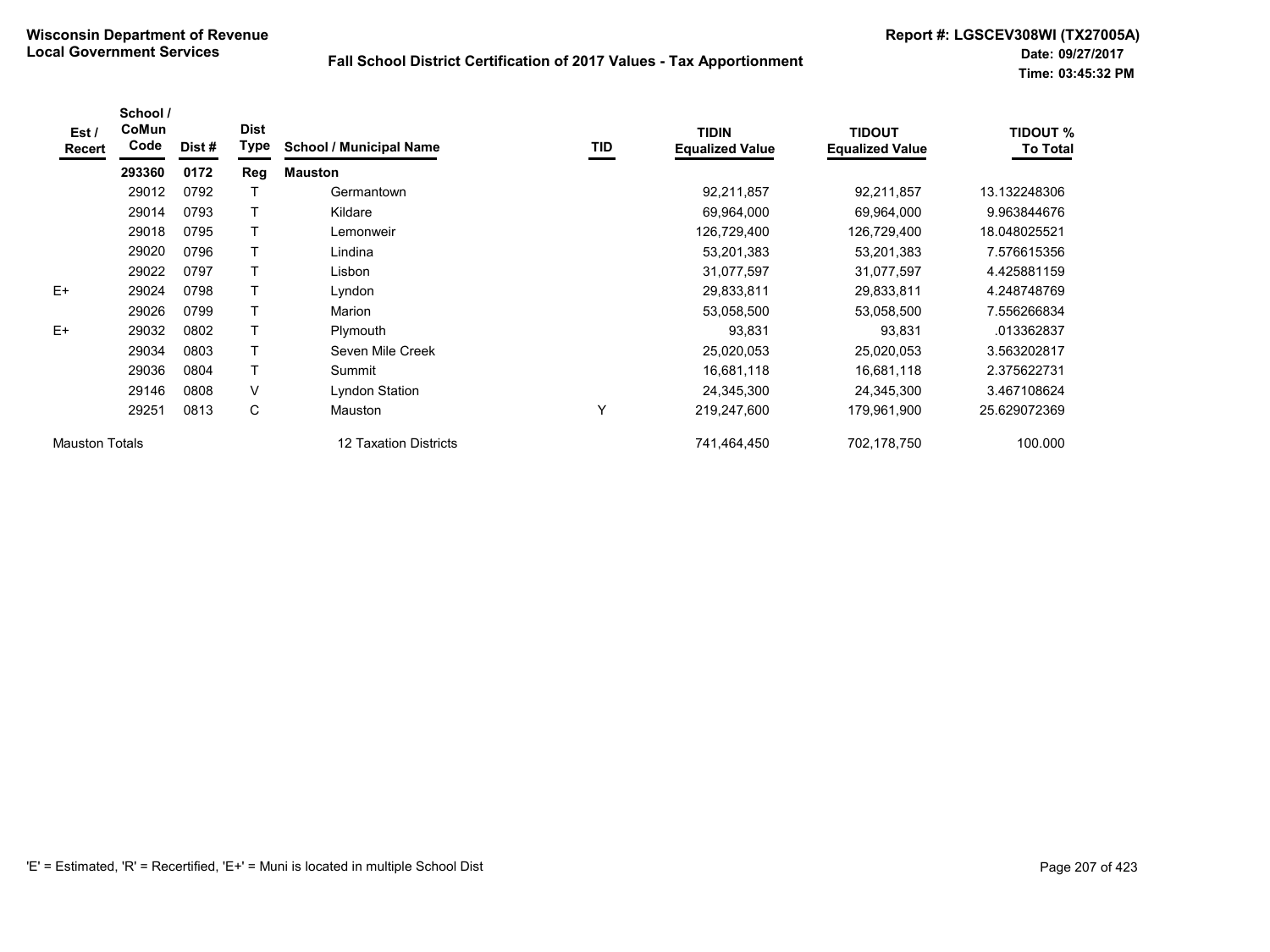| Est /<br><b>Recert</b> | School /<br>CoMun<br>Code | Dist # | <b>Dist</b><br>Type | <b>School / Municipal Name</b> | TID | <b>TIDIN</b><br><b>Equalized Value</b> | <b>TIDOUT</b><br><b>Equalized Value</b> | <b>TIDOUT %</b><br><b>To Total</b> |
|------------------------|---------------------------|--------|---------------------|--------------------------------|-----|----------------------------------------|-----------------------------------------|------------------------------------|
|                        | 143367                    | 0103   | Reg                 | <b>Mayville</b>                |     |                                        |                                         |                                    |
|                        | 14020                     | 0406   |                     | Herman                         |     | 4,057,253                              | 4,057,253                               | .707032224                         |
|                        | 14022                     | 0407   |                     | Hubbard                        |     | 66,514,019                             | 66,514,019                              | 11.590984037                       |
|                        | 14028                     | 0410   |                     | Leroy                          |     | 83,563,726                             | 83,563,726                              | 14.56213034                        |
|                        | 14030                     | 0411   |                     | Lomira                         |     | 8.940.799                              | 8,940,799                               | .558057385                         |
|                        | 14042                     | 0417   |                     | Theresa                        |     | 36,396,868                             | 36.396.868                              | 6.342655613                        |
|                        | 14048                     | 0420   |                     | Williamstown                   |     | 70,381,863                             | 70,381,863                              | 12.265009133                       |
|                        | 14143                     | 0425   | $\vee$              | Kekoskee                       |     | 9,589,600                              | 9,589,600                               | 1.671119896                        |
|                        | 14251                     | 0438   | C                   | Mayville                       | v   | 321,834,900                            | 294.398.600                             | 51.303011371                       |
| Mayville Totals        |                           |        |                     | 8 Taxation Districts           |     | 601,279,028                            | 573,842,728                             | 100.000                            |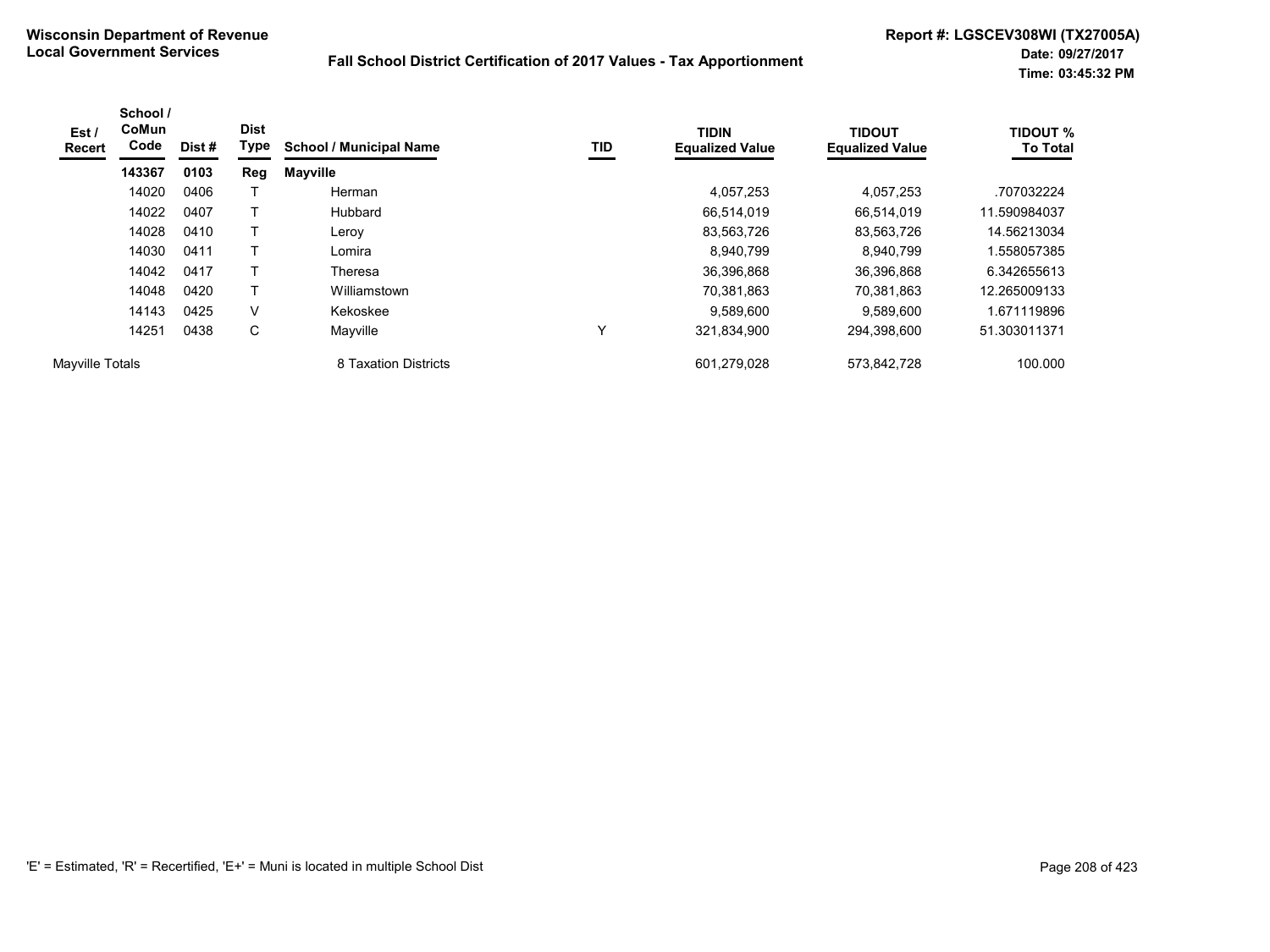| Est /<br>Recert         | School /<br>CoMun<br>Code | Dist # | <b>Dist</b><br>Type | <b>School / Municipal Name</b> | TID | <b>TIDIN</b><br><b>Equalized Value</b> | <b>TIDOUT</b><br><b>Equalized Value</b> | TIDOUT %<br><b>To Total</b> |
|-------------------------|---------------------------|--------|---------------------|--------------------------------|-----|----------------------------------------|-----------------------------------------|-----------------------------|
|                         | 133381                    | 0088   | Reg                 | <b>Mcfarland</b>               |     |                                        |                                         |                             |
|                         | 13008                     | 0339   |                     | <b>Blooming Grove</b>          |     | 70.888.501                             | 70.888.501                              | 5.314931902                 |
|                         | 13018                     | 0344   |                     | Cottage Grove                  |     | 8,255,134                              | 8,255,134                               | .61893642                   |
|                         | 13028                     | 0349   |                     | Dunn                           |     | 257,196,711                            | 257,196,711                             | 19.283564824                |
|                         | 13046                     | 0357   |                     | <b>Pleasant Springs</b>        |     | 21,925,577                             | 21.925.577                              | 1.643890716                 |
|                         | 13154                     | 0383   | V                   | Mcfarland                      |     | 883.717.700                            | 843.985.700                             | 63.278620062                |
|                         | 13251                     | 0390   | C                   | Madison                        | v   | 131.509.605                            | 131.509.605                             | 9.860056076                 |
| <b>Mcfarland Totals</b> |                           |        |                     | 6 Taxation Districts           |     | 1,373,493,228                          | 1,333,761,228                           | 100.000                     |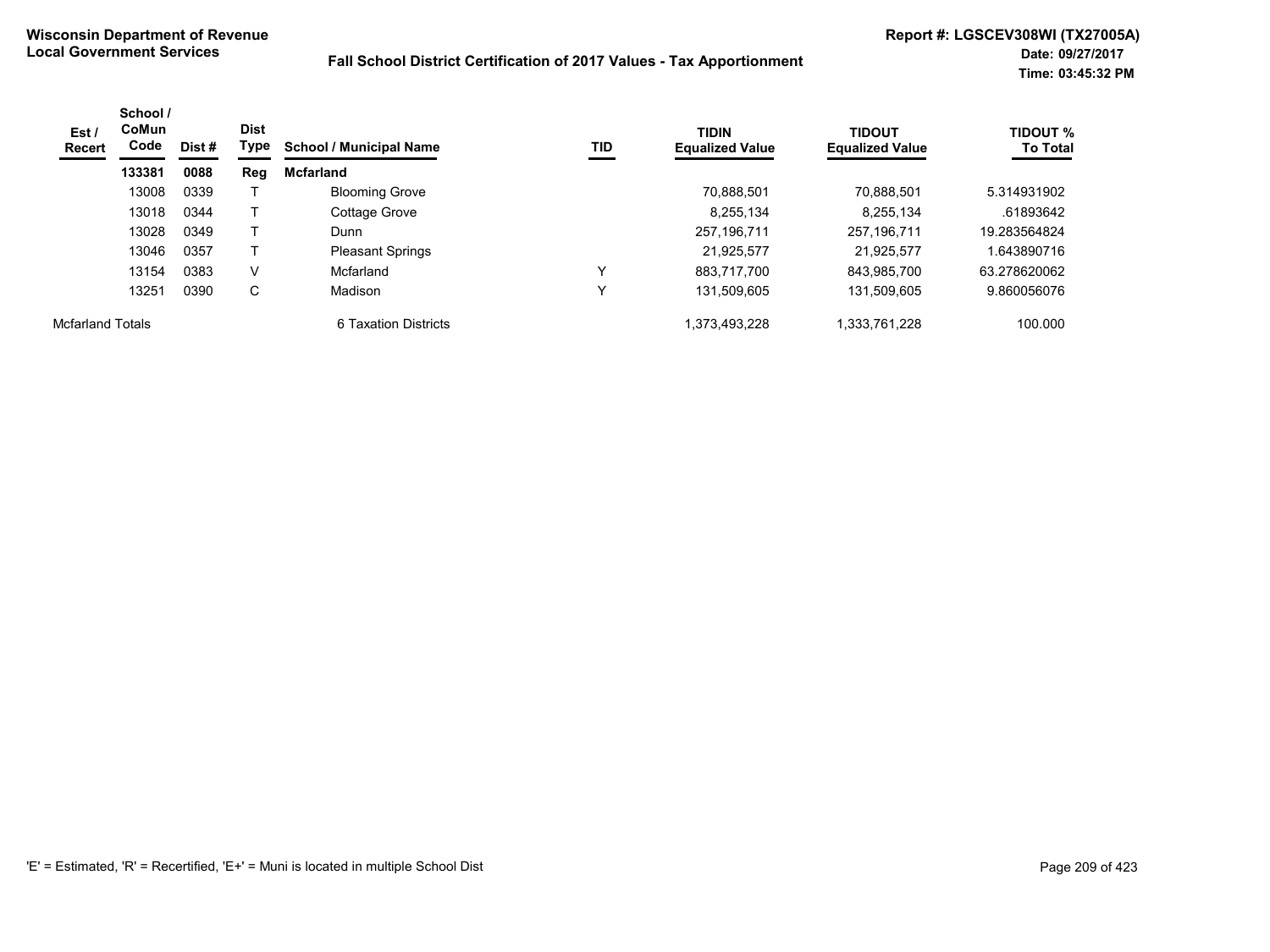| Est/<br><b>Recert</b>      | School /<br>CoMun<br>Code | Dist# | <b>Dist</b><br>Type | <b>School / Municipal Name</b> | TID | <b>TIDIN</b><br><b>Equalized Value</b> | <b>TIDOUT</b><br><b>Equalized Value</b> | <b>TIDOUT %</b><br><b>To Total</b> |
|----------------------------|---------------------------|-------|---------------------|--------------------------------|-----|----------------------------------------|-----------------------------------------|------------------------------------|
|                            | 603409                    | 0356  | Reg                 | <b>Medford Area</b>            |     |                                        |                                         |                                    |
|                            | 37006                     | 0965  |                     | Bern                           |     | 4,539,243                              | 4,539,243                               | .514099886                         |
|                            | 60004                     | 1627  |                     | <b>Browning</b>                |     | 58,450,900                             | 58,450,900                              | 6.619958664                        |
|                            | 60006                     | 1628  |                     | Chelsea                        |     | 63,655,700                             | 63,655,700                              | 7.209437369                        |
|                            | 60010                     | 1630  |                     | Deer Creek                     |     | 44,444,000                             | 44,444,000                              | 5.033582765                        |
|                            | 60014                     | 1632  |                     | Goodrich                       |     | 37,373,191                             | 37,373,191                              | 4.232765955                        |
|                            | 60018                     | 1634  |                     | Grover                         |     | 5,603,360                              | 5,603,360                               | .634618313                         |
|                            | 60020                     | 1635  |                     | Hammel                         |     | 68,348,600                             | 68,348,600                              | 7.740939947                        |
|                            | 60022                     | 1636  |                     | Holway                         |     | 43,215,900                             | 43,215,900                              | 4.894492157                        |
| E                          | 60026                     | 1638  | $\mathsf{T}$        | Little Black                   |     | 78,615,800                             | 78,615,800                              | 8.903769597                        |
|                            | 60028                     | 1639  |                     | Maplehurst                     |     | 2,020,228                              | 2,020,228                               | 228804447                          |
|                            | 60032                     | 1641  |                     | Medford                        |     | 170,283,700                            | 170,283,700                             | 19.285777553                       |
|                            | 60034                     | 1642  |                     | Molitor                        |     | 40,095,600                             | 40,095,600                              | 4.541097136                        |
|                            | 60181                     | 1651  | $\vee$              | Stetsonville                   | Y   | 22,117,800                             | 22,117,800                              | 2.50499003                         |
|                            | 60251                     | 1652  | C                   | Medford                        | Y   | 303,290,900                            | 244,185,600                             | 27.65566618                        |
| <b>Medford Area Totals</b> |                           |       |                     | 14 Taxation Districts          |     | 942,054,922                            | 882,949,622                             | 100.000                            |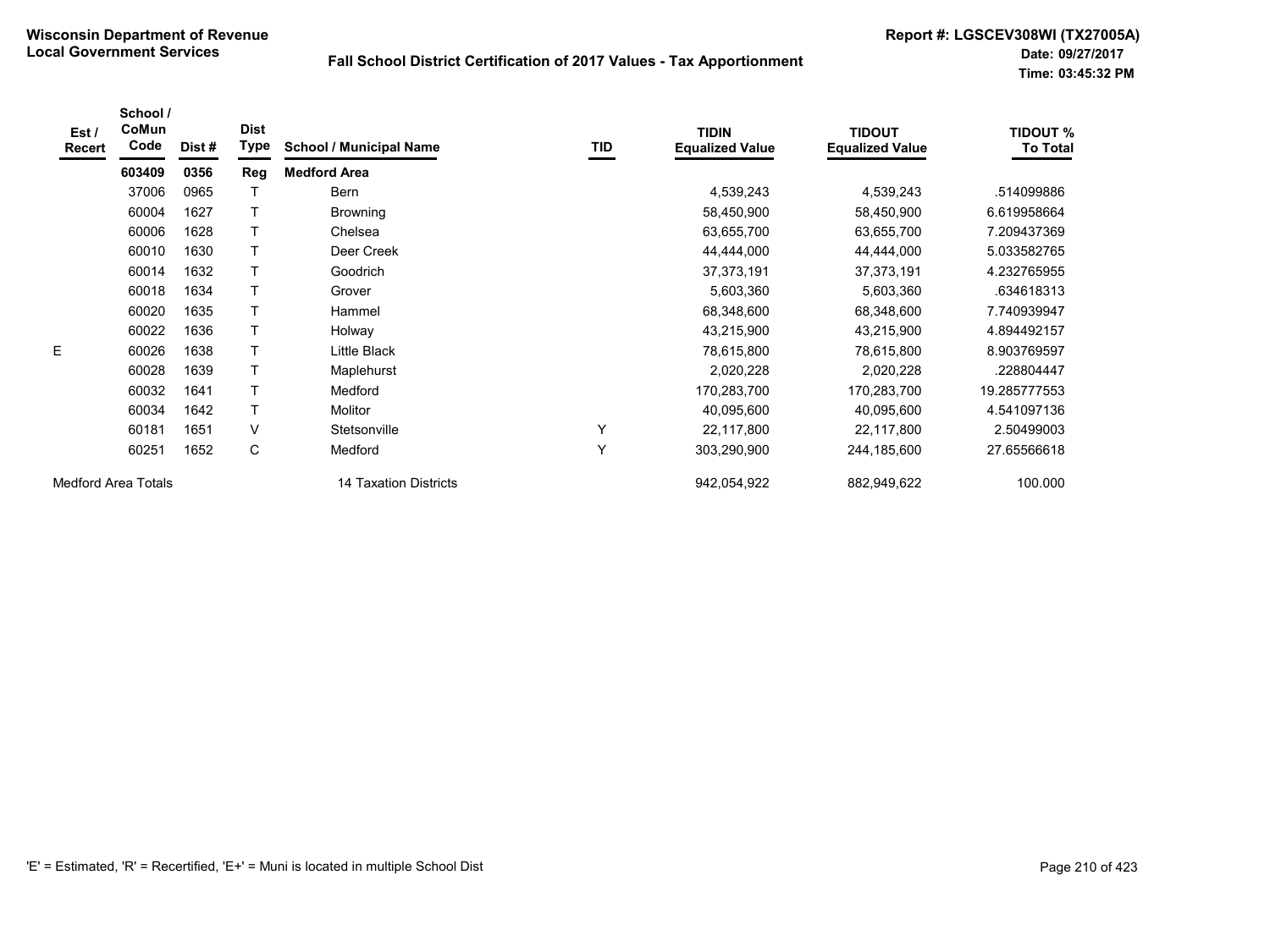| Est/<br><b>Recert</b> | School /<br><b>CoMun</b><br>Code | Dist # | <b>Dist</b><br>Type | <b>School / Municipal Name</b> | TID | <b>TIDIN</b><br><b>Equalized Value</b> | <b>TIDOUT</b><br><b>Equalized Value</b> | <b>TIDOUT %</b><br><b>To Total</b> |
|-----------------------|----------------------------------|--------|---------------------|--------------------------------|-----|----------------------------------------|-----------------------------------------|------------------------------------|
|                       | 023427                           | 0021   | Reg                 | Mellen                         |     |                                        |                                         |                                    |
|                       | 02004                            | 0023   |                     | Ashland                        |     | 40,087,000                             | 40,087,000                              | 34.348058689                       |
|                       | 02016                            | 0029   |                     | Marengo                        |     | 6,072,597                              | 6,072,597                               | 5.203230926                        |
|                       | 02018                            | 0030   |                     | Morse                          |     | 49,060,200                             | 49.060.200                              | 42.036636039                       |
|                       | 02251                            | 0037   | C                   | Mellen                         | ν   | 23.635.800                             | 21,488,400                              | 18.412074346                       |
| Mellen Totals         |                                  |        |                     | 4 Taxation Districts           |     | 118,855,597                            | 116.708.197                             | 100.000                            |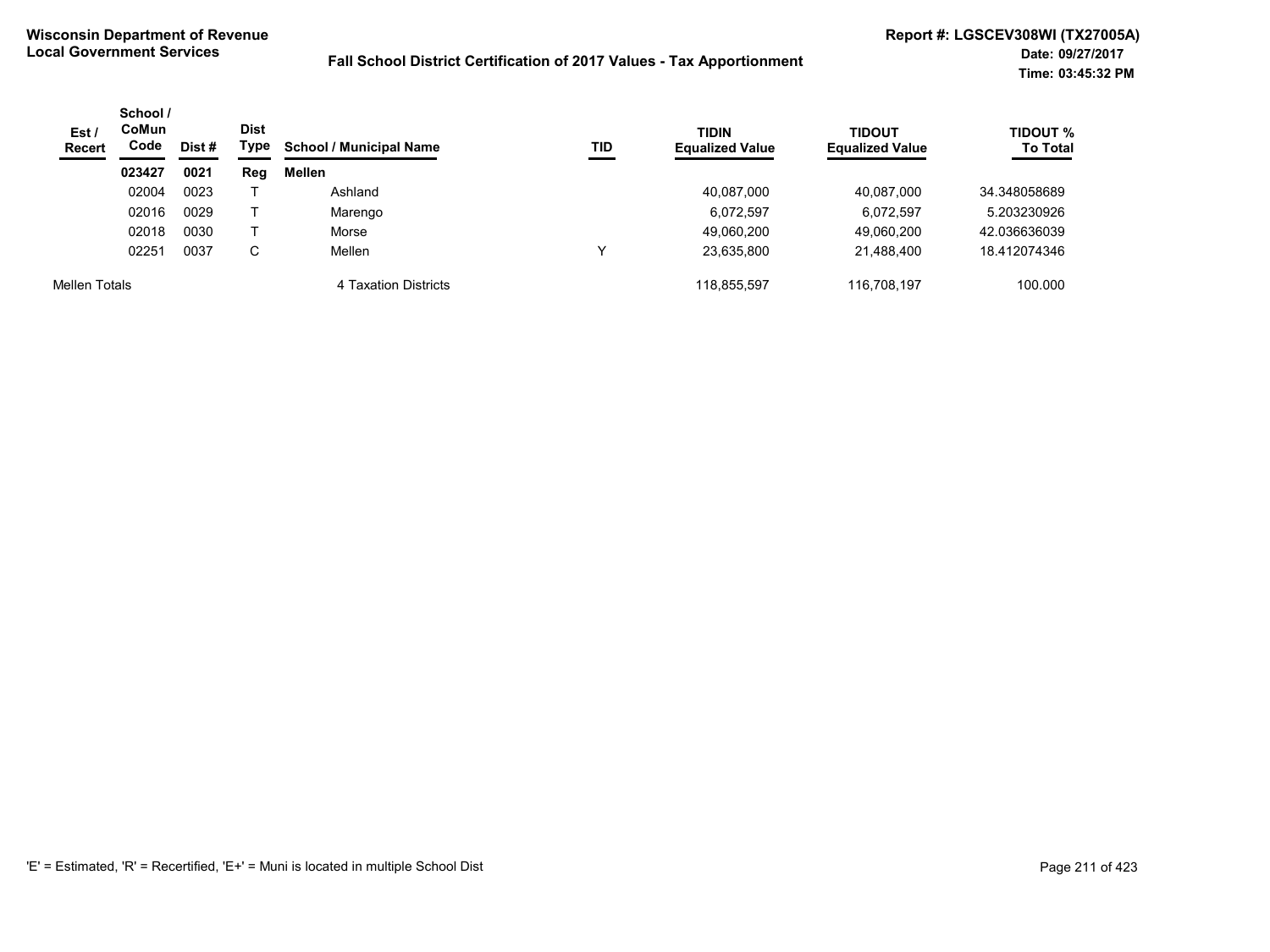| Est /<br><b>Recert</b> | School /<br>CoMun<br>Code | Dist# | <b>Dist</b><br>Type | <b>School / Municipal Name</b> | TID | <b>TIDIN</b><br><b>Equalized Value</b> | <b>TIDOUT</b><br><b>Equalized Value</b> | <b>TIDOUT %</b><br><b>To Total</b> |
|------------------------|---------------------------|-------|---------------------|--------------------------------|-----|----------------------------------------|-----------------------------------------|------------------------------------|
|                        | 273428                    | 0163  | Reg                 | <b>Melrose-Mindoro</b>         |     |                                        |                                         |                                    |
|                        | 27018                     | 0740  |                     | <b>Franklin</b>                |     | 28,686,052                             | 28,686,052                              | 8.398320414                        |
|                        | 27026                     | 0744  |                     | Irving                         |     | 27,062,011                             | 27,062,011                              | 7.92285531                         |
|                        | 27034                     | 0748  | Т                   | Melrose                        |     | 41,173,239                             | 41,173,239                              | 12.054152785                       |
|                        | 27038                     | 0750  |                     | North Bend                     |     | 42,658,480                             | 42,658,480                              | 12.488981872                       |
|                        | 27151                     | 0755  | V                   | Melrose                        |     | 21,475,800                             | 21,475,800                              | 6.287398822                        |
|                        | 32006                     | 0847  | T                   | <b>Burns</b>                   |     | 2,530,299                              | 2,530,299                               | .740787256                         |
|                        | 32010                     | 0849  | T                   | Farmington                     |     | 150,504,418                            | 150,504,418                             | 44.062679872                       |
|                        | 32014                     | 0851  | T                   | <b>Hamilton</b>                |     | 3,113,017                              | 3,113,017                               | .911387674                         |
|                        | 32020                     | 0854  | Т                   | Onalaska                       |     | 236.706                                | 236,706                                 | .069299631                         |
|                        | 41026                     | 1103  | T                   | Little Falls                   |     | 24,128,894                             | 24,128,894                              | 7.064136363                        |
| Melrose-Mindoro Totals |                           |       |                     | 10 Taxation Districts          |     | 341,568,916                            | 341,568,916                             | 100.000                            |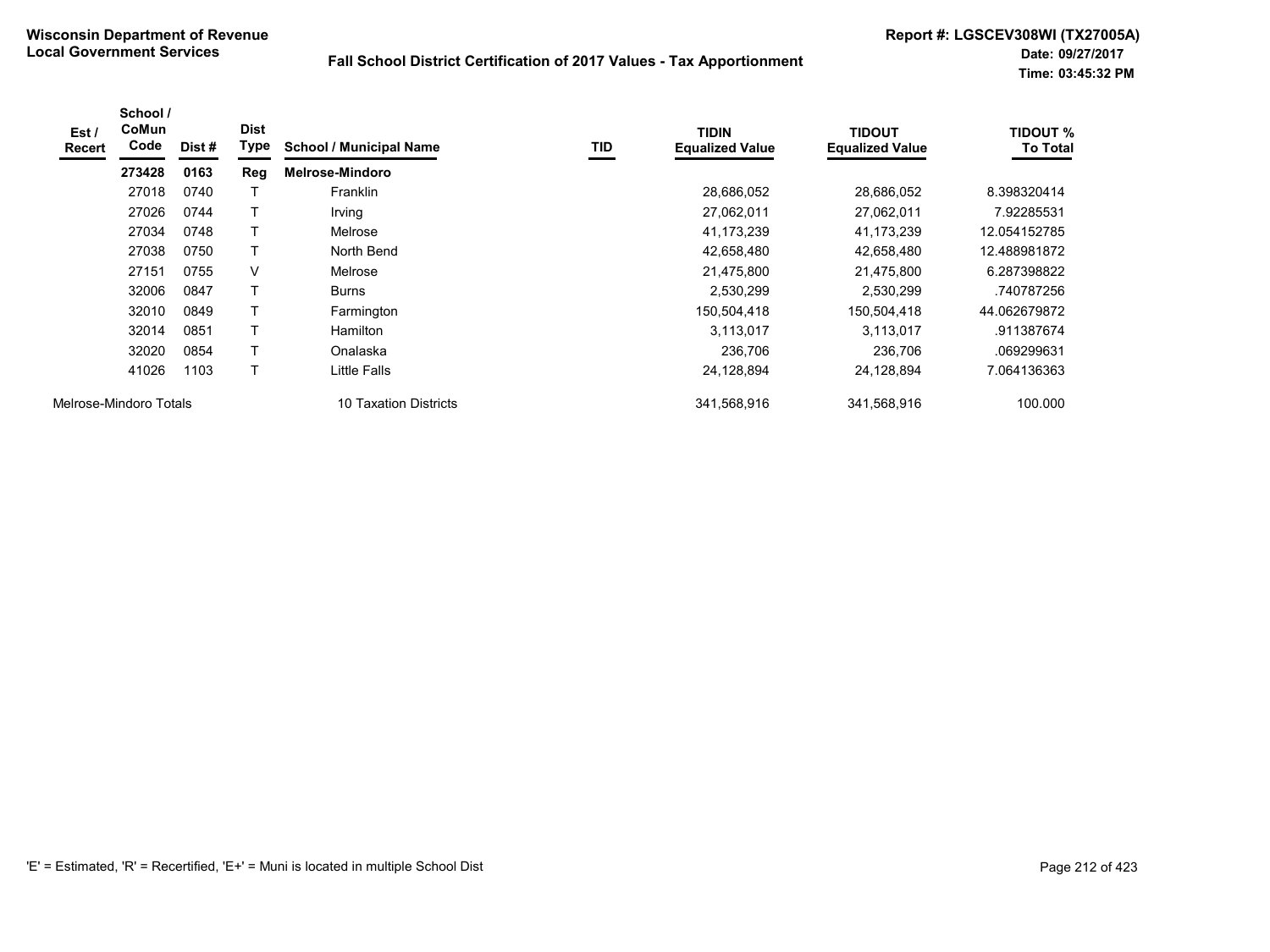| Est/<br><b>Recert</b> | School /<br><b>CoMun</b><br>Code | Dist # | <b>Dist</b><br>Type | <b>School / Municipal Name</b> | <b>TIDIN</b><br>TID<br><b>Equalized Value</b> |               | <b>TIDOUT</b><br><b>Equalized Value</b> | <b>TIDOUT %</b><br><b>To Total</b> |
|-----------------------|----------------------------------|--------|---------------------|--------------------------------|-----------------------------------------------|---------------|-----------------------------------------|------------------------------------|
|                       | 703430                           | 0432   | Reg                 | Menasha                        |                                               |               |                                         |                                    |
|                       | 08251                            | 0196   | C                   | Menasha                        | v                                             | 64,884,590    | 53.732.290                              | 3.978747899                        |
|                       | 44201                            | 1206   | C                   | Appleton                       | v                                             | 12.277        | 12.277                                  | .000909083                         |
|                       | 70121                            | 1913   | V                   | Fox Crossing                   | v                                             | 437,836,835   | 437,836,835                             | 32.420773197                       |
|                       | 70201                            | 1927   | C                   | Appleton                       | v                                             | 75.052.095    | 54,777,295                              | 4.056128027                        |
|                       | 70251                            | 1928   | C                   | Menasha                        | v                                             | 856,015,800   | 804,123,700                             | 59.543441794                       |
| Menasha Totals        |                                  |        |                     | 5 Taxation Districts           |                                               | 1,433,801,597 | 1,350,482,397                           | 100.000                            |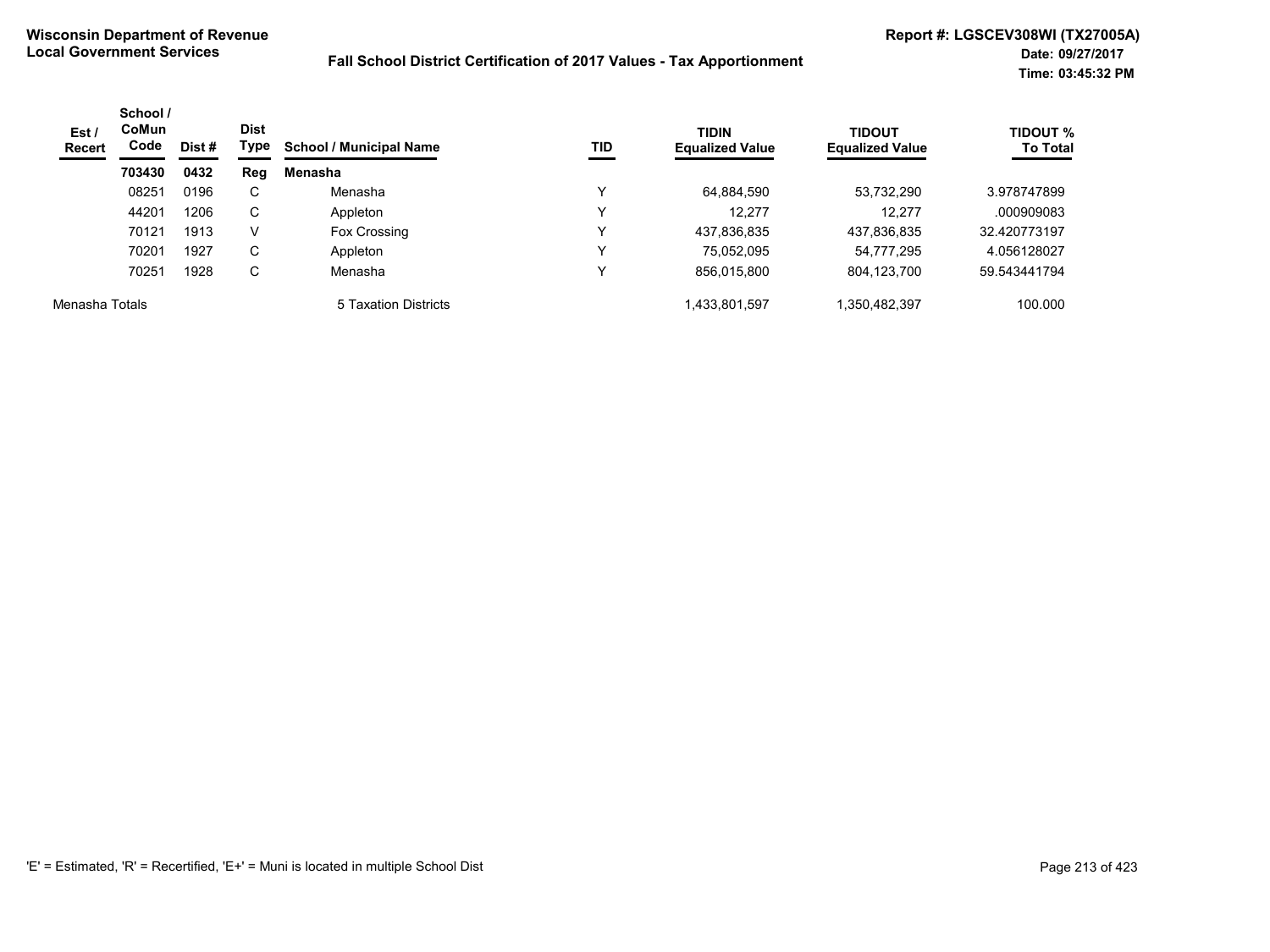| Est/<br><b>Recert</b>   | School /<br>CoMun<br>Code | Dist # | <b>Dist</b><br>Type | <b>School / Municipal Name</b> | TID | <b>TIDIN</b><br><b>Equalized Value</b> | TIDOUT<br><b>Equalized Value</b> | <b>TIDOUT %</b><br><b>To Total</b> |
|-------------------------|---------------------------|--------|---------------------|--------------------------------|-----|----------------------------------------|----------------------------------|------------------------------------|
|                         | 723434                    | 0443   | Reg                 | Menominee Indian               |     |                                        |                                  |                                    |
|                         | 58038                     | 1576   |                     | Red Springs                    |     | 844.095                                | 844.095                          | .27666647                          |
|                         | 72001                     | 1968   |                     | Menominee                      |     | 304.250.700                            | 304.250.700                      | 99.72333353                        |
| Menominee Indian Totals |                           |        |                     | 2 Taxation Districts           |     | 305,094,795                            | 305,094,795                      | 100.000                            |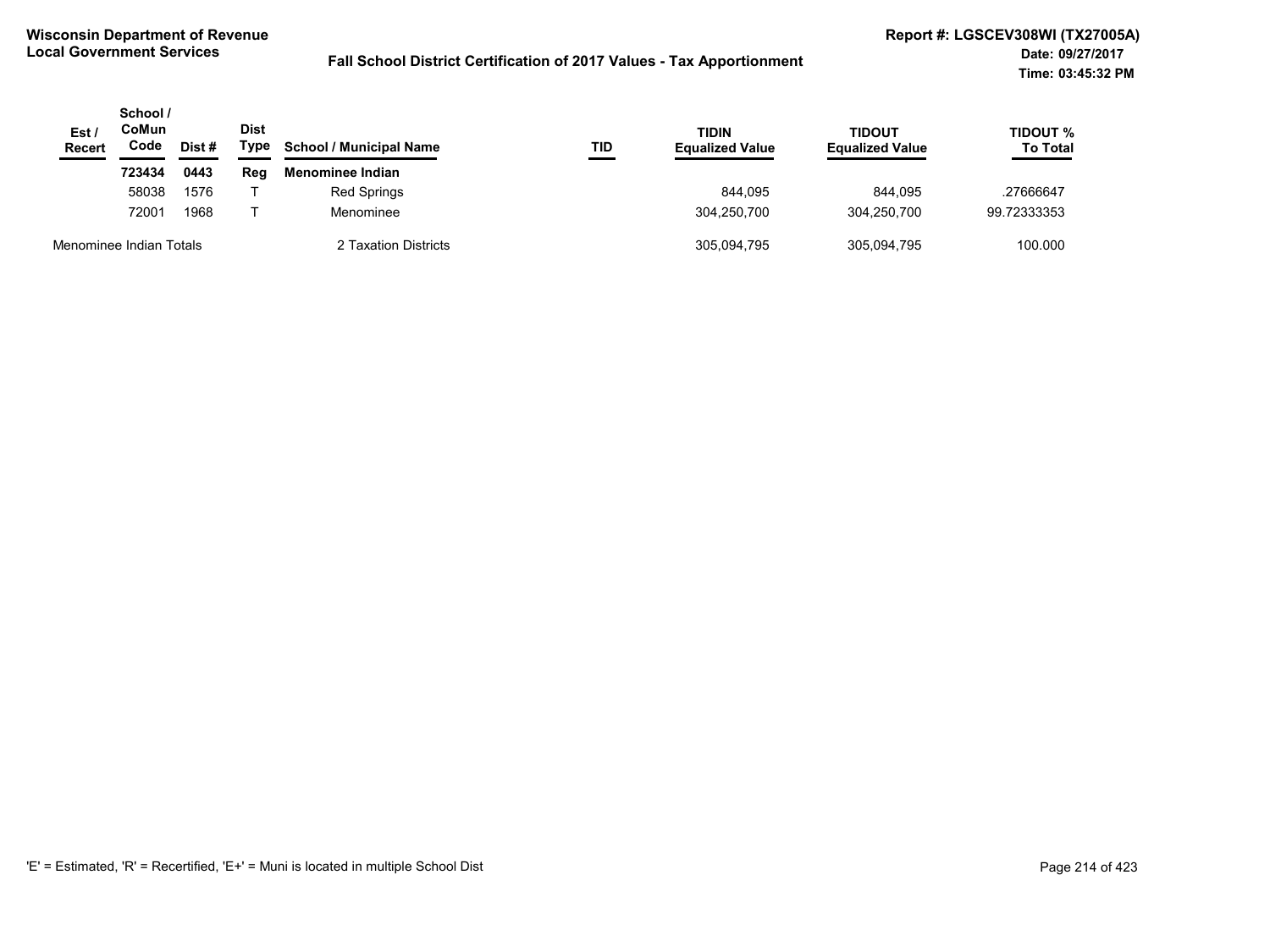| Est/<br><b>Recert</b>  | School /<br><b>CoMun</b><br>Code<br>Dist # | Dist<br>Type | <b>School / Municipal Name</b> | TID                    | <b>TIDIN</b><br><b>Equalized Value</b> | <b>TIDOUT</b><br><b>Equalized Value</b> | <b>TIDOUT %</b><br><b>To Total</b> |            |
|------------------------|--------------------------------------------|--------------|--------------------------------|------------------------|----------------------------------------|-----------------------------------------|------------------------------------|------------|
|                        | 673437                                     | 0409         | Reg                            | <b>Menomonee Falls</b> |                                        |                                         |                                    |            |
|                        | 67107                                      | 1823         | V                              | <b>Butler</b>          | ν                                      | 60,614,700                              | 60,614,700                         | .695948945 |
|                        | 67147                                      | 1830         | V                              | Lannon                 |                                        | 3,061,958                               | 3,061,958                          | .085671041 |
|                        | 67151                                      | 1831         | v                              | Menomonee Falls        | ∨                                      | 3,840,590,687                           | 3,496,869,187                      | 97.8394945 |
|                        | 67250                                      | 1842         | С                              | Milwaukee              |                                        | 13,541,700                              | 13,541,700                         | .378885515 |
| Menomonee Falls Totals |                                            |              |                                | 4 Taxation Districts   |                                        | 3.917.809.045                           | 3,574,087,545                      | 100.000    |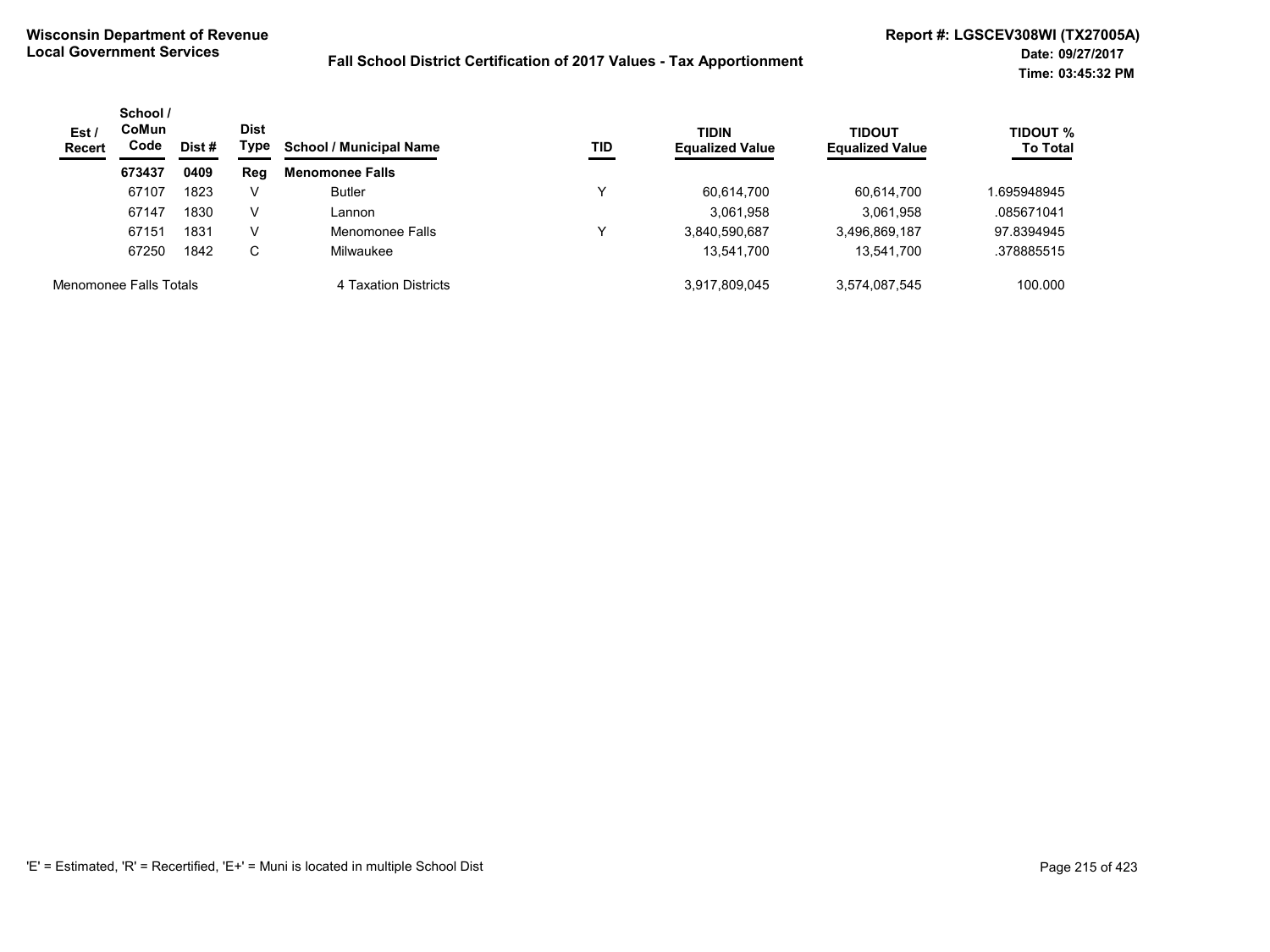| Est /<br>Recert       | School /<br>CoMun<br>Code | Dist # | <b>Dist</b><br>Type | <b>School / Municipal Name</b> | TID | <b>TIDIN</b><br><b>Equalized Value</b> | <b>TIDOUT</b><br><b>Equalized Value</b> | <b>TIDOUT %</b><br><b>To Total</b> |
|-----------------------|---------------------------|--------|---------------------|--------------------------------|-----|----------------------------------------|-----------------------------------------|------------------------------------|
|                       | 173444                    | 0117   | Reg                 | <b>Menomonie Area</b>          |     |                                        |                                         |                                    |
|                       | 17004                     | 0486   |                     | Dunn                           |     | 79,330,446                             | 79,330,446                              | 4.442378044                        |
|                       | 17006                     | 0487   |                     | Eau Galle                      |     | 3,326,357                              | 3,326,357                               | .18627067                          |
|                       | 17008                     | 0488   |                     | Elk Mound                      |     | 1,000,930                              | 1,000,930                               | .056050478                         |
|                       | 17014                     | 0491   | т                   | Lucas                          |     | 53,456,061                             | 53,456,061                              | 2.993453884                        |
|                       | 17016                     | 0492   | Τ                   | Menomonie                      |     | 231,815,300                            | 231,815,300                             | 12.981285885                       |
|                       | 17024                     | 0496   |                     | Red Cedar                      |     | 173,949,280                            | 173,949,280                             | 9.740881353                        |
|                       | 17032                     | 0500   | т                   | Sherman                        |     | 31, 133, 797                           | 31, 133, 797                            | 1.743442817                        |
|                       | 17034                     | 0501   |                     | Spring Brook                   |     | 29,179,433                             | 29,179,433                              | 1.63400156                         |
|                       | 17036                     | 0502   | т                   | Stanton                        |     | 7,260,564                              | 7,260,564                               | .406579967                         |
|                       | 17038                     | 0503   | Τ                   | Tainter                        |     | 138,682,344                            | 138,682,344                             | 7.765989366                        |
|                       | 17042                     | 0505   |                     | Weston                         |     | 25,089,134                             | 25,089,134                              | 1.40495136                         |
|                       | 17141                     | 0511   | V                   | Knapp                          | Υ   | 22,661,648                             | 18,472,148                              | 1.034410732                        |
| E.                    | 17251                     | 0514   | C                   | Menomonie                      | Υ   | 1,070,831,700                          | 991,350,400                             | 55.514036195                       |
| $E+$                  | 55004                     | 1461   |                     | Cady                           |     | 1,377,082                              | 1,377,082                               | .077114389                         |
|                       | 55034                     | 1476   | Τ                   | Springfield                    |     | 342,033                                | 342,033                                 | .019153301                         |
| Menomonie Area Totals |                           |        |                     | 15 Taxation Districts          |     | 1,869,436,109                          | 1,785,765,309                           | 100.000                            |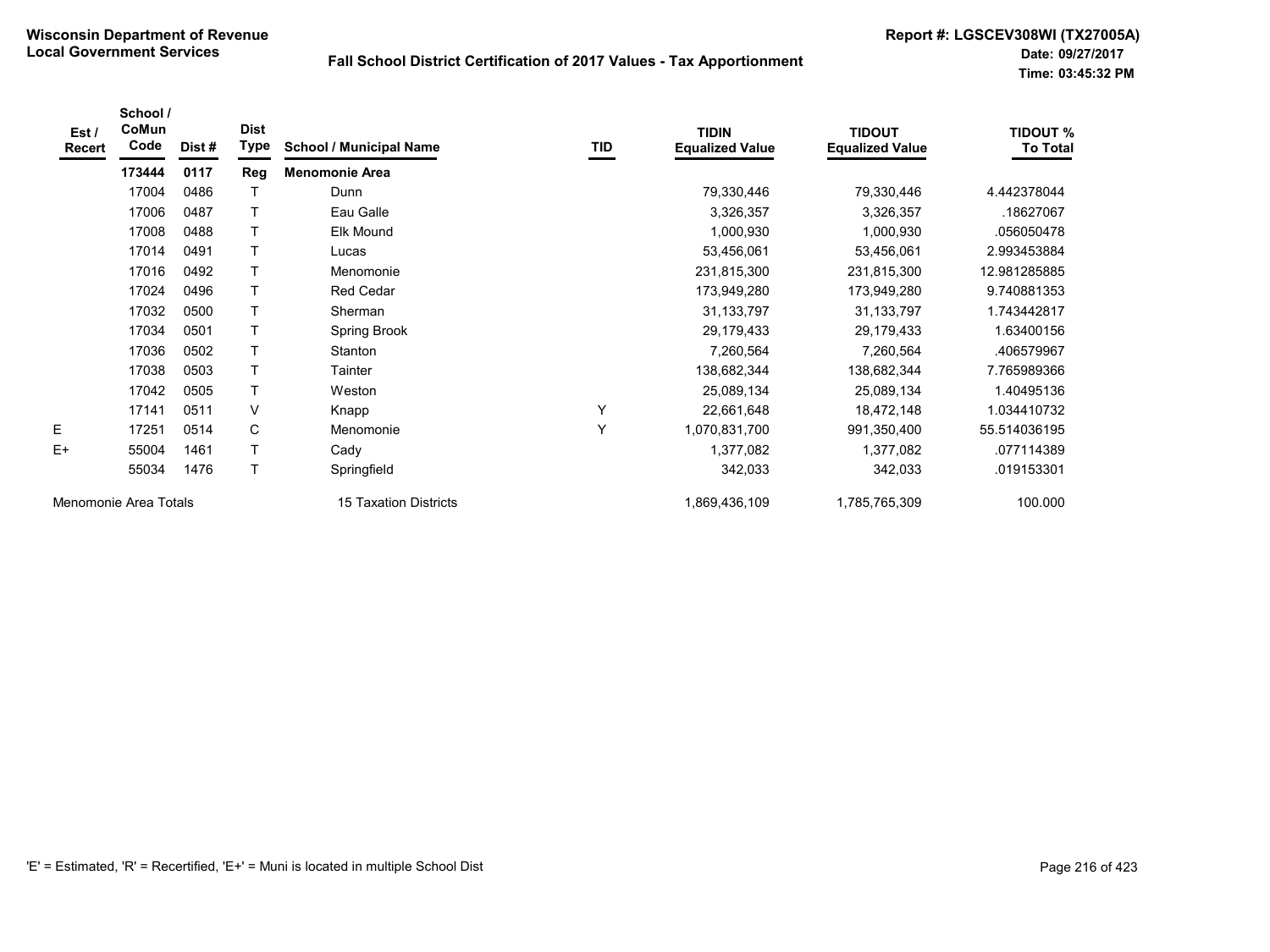| Est/<br><b>Recert</b>     | School /<br><b>CoMun</b><br>Code | Dist # | <b>Dist</b><br>Type | <b>School / Municipal Name</b> | TID | <b>TIDIN</b><br><b>Equalized Value</b> | <b>TIDOUT</b><br><b>Equalized Value</b> | <b>TIDOUT %</b><br><b>To Total</b> |
|---------------------------|----------------------------------|--------|---------------------|--------------------------------|-----|----------------------------------------|-----------------------------------------|------------------------------------|
|                           | 453479                           | 0276   | Reg                 | <b>Meguon-Thiensville</b>      |     |                                        |                                         |                                    |
|                           | 45186                            | 1223   | V                   | Thiensville                    |     | 336,996,600                            | 293,534,100                             | 6.090974927                        |
|                           | 45211                            | 1224   | C                   | Cedarburg                      |     | 3,174,339                              | 3,174,339                               | .065869074                         |
|                           | 45255                            | 1225   | C                   | Meguon                         |     | 4.590.312.338                          | 4,522,456,038                           | 93.843155999                       |
| Meguon-Thiensville Totals |                                  |        |                     | 3 Taxation Districts           |     | 4,930,483,277                          | 4,819,164,477                           | 100.000                            |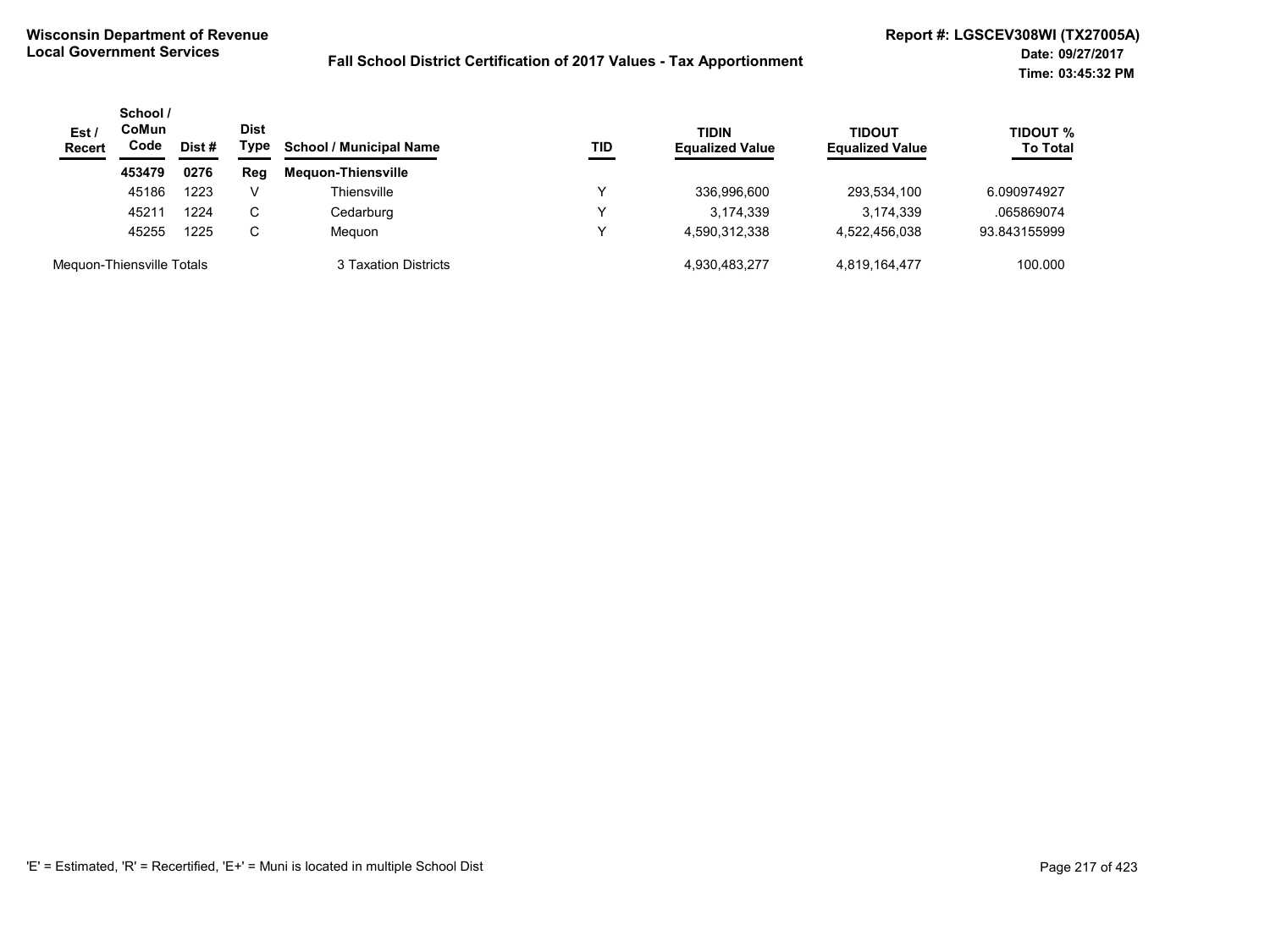| Est.<br><b>Recert</b> | School /<br>CoMun<br>Code | Dist# | <b>Dist</b><br>Type | <b>School / Municipal Name</b> | TID | TIDIN<br><b>Equalized Value</b> | <b>TIDOUT</b><br><b>Equalized Value</b> | TIDOUT %<br><b>To Total</b> |
|-----------------------|---------------------------|-------|---------------------|--------------------------------|-----|---------------------------------|-----------------------------------------|-----------------------------|
|                       | 263484                    | 0160  | Reg                 | <b>Mercer</b>                  |     |                                 |                                         |                             |
| E.                    | 26012                     | 0724  |                     | Mercer                         |     | 437.976.300                     | 437,976,300                             | 100                         |
| Mercer Totals         |                           |       |                     | <b>Taxation Districts</b>      |     | 437,976,300                     | 437,976,300                             | 100.000                     |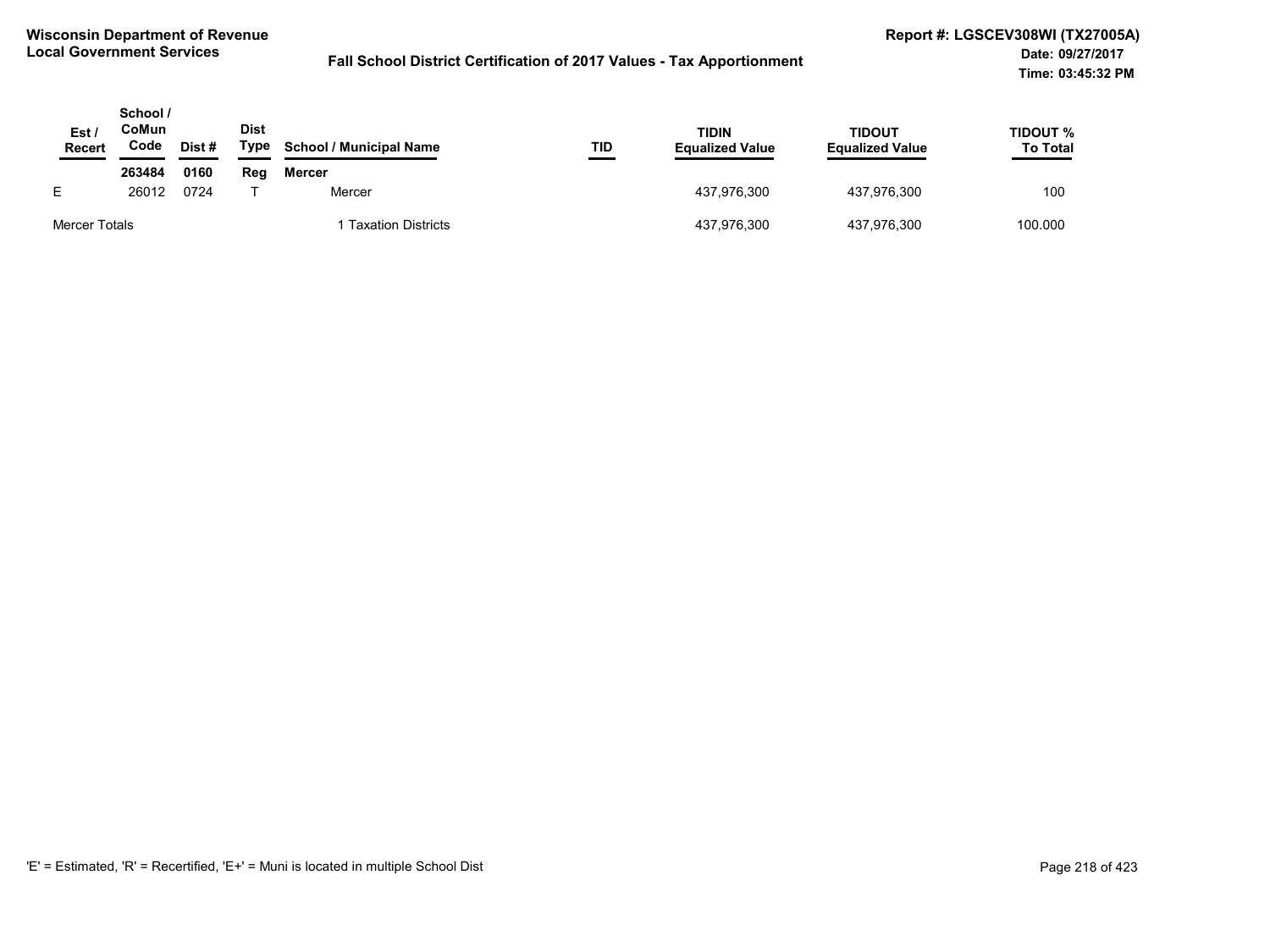| Est/<br><b>Recert</b>      | School /<br>CoMun<br>Code | Dist# | <b>Dist</b><br>Type | <b>School / Municipal Name</b> | TID | <b>TIDIN</b><br><b>Equalized Value</b> | <b>TIDOUT</b><br><b>Equalized Value</b> | <b>TIDOUT %</b><br><b>To Total</b> |
|----------------------------|---------------------------|-------|---------------------|--------------------------------|-----|----------------------------------------|-----------------------------------------|------------------------------------|
|                            | 353500                    | 0207  | Reg                 | <b>Merrill Area</b>            |     |                                        |                                         |                                    |
|                            | 34002                     | 0893  | Т                   | Ackley                         |     | 145,783                                | 145,783                                 | .012292379                         |
|                            | 34032                     | 0908  | Τ                   | Vilas                          |     | 370,459                                | 370,459                                 | .031236993                         |
|                            | 35002                     | 0913  | т                   | <b>Birch</b>                   |     | 37,520,930                             | 37,520,930                              | 3.163753721                        |
|                            | 35006                     | 0915  | т                   | Corning                        |     | 70,421,400                             | 70,421,400                              | 5.937911621                        |
|                            | 35008                     | 0916  | т                   | Harding                        |     | 44,527,900                             | 44,527,900                              | 3.754579359                        |
|                            | 35010                     | 0917  |                     | Harrison                       |     | 5,052,528                              | 5,052,528                               | .426027667                         |
|                            | 35014                     | 0919  |                     | Merrill                        |     | 193,284,500                            | 193,284,500                             | 16.297691876                       |
|                            | 35016                     | 0920  | T                   | Pine River                     |     | 136,109,200                            | 136,109,200                             | 11.47668749                        |
|                            | 35018                     | 0921  | T                   | Rock Falls                     |     | 67,934,692                             | 67,934,692                              | 5.728233138                        |
|                            | 35020                     | 0922  | T                   | Russell                        |     | 40,856,500                             | 40,856,500                              | 3.445007997                        |
|                            | 35022                     | 0923  | т                   | Schley                         |     | 63,457,300                             | 63,457,300                              | 5.350700768                        |
|                            | 35024                     | 0924  | T                   | Scott                          |     | 99,673,100                             | 99,673,100                              | 8.404406314                        |
|                            | 35251                     | 0929  | C                   | Merrill                        | Υ   | 402,356,200                            | 377,951,600                             | 31.868767133                       |
|                            | 37036                     | 0980  | T                   | Hamburg                        |     | 48,656,522                             | 48,656,522                              | 4.102703545                        |
| <b>Merrill Area Totals</b> |                           |       |                     | 14 Taxation Districts          |     | 1,210,367,014                          | 1,185,962,414                           | 100.000                            |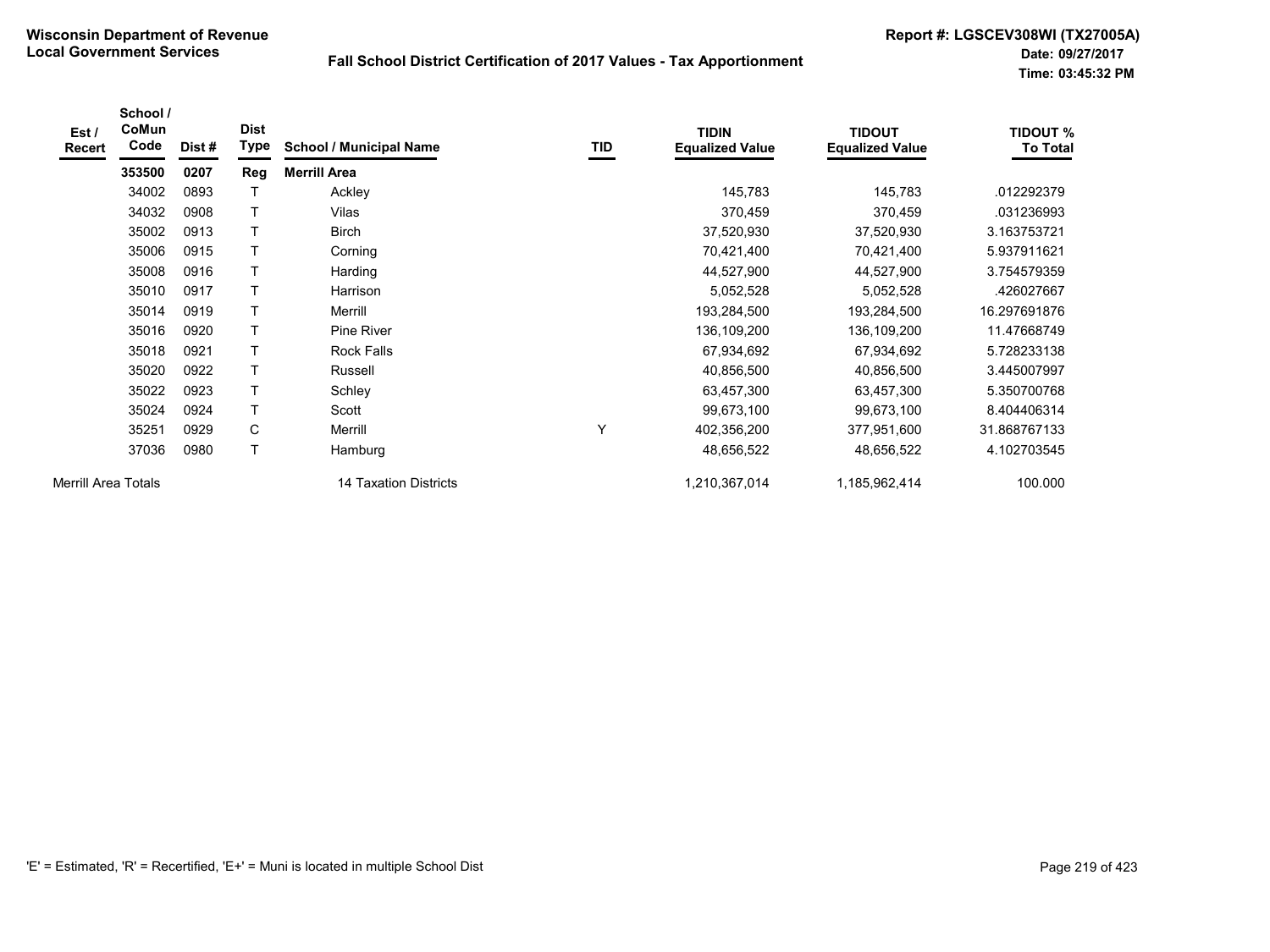| Est/<br><b>Recert</b>          | School /<br><b>CoMun</b><br>Code | Dist<br>Type<br>Dist # | <b>School / Municipal Name</b> | TID                     | <b>TIDIN</b><br><b>Equalized Value</b> | <b>TIDOUT</b><br><b>Equalized Value</b> | <b>TIDOUT %</b><br><b>To Total</b> |              |
|--------------------------------|----------------------------------|------------------------|--------------------------------|-------------------------|----------------------------------------|-----------------------------------------|------------------------------------|--------------|
|                                | 673528                           | 0412                   | <b>Elem</b>                    | <b>Merton Community</b> |                                        |                                         |                                    |              |
|                                | 67010                            | 1813                   |                                | Lisbon                  |                                        | 285,003,103                             | 285,003,103                        | 32.673038327 |
|                                | 67014                            | 1814                   |                                | Merton                  |                                        | 227,655,348                             | 227,655,348                        | 26.09863483  |
|                                | 67136                            | 1828                   | v                              | Hartland                | ν                                      | 25,499,377                              | 25,499,377                         | 2.923273864  |
|                                | 67152                            | 1832                   | v                              | Merton                  |                                        | 334,130,510                             | 334,130,510                        | 38.305052979 |
| <b>Merton Community Totals</b> |                                  |                        |                                | 4 Taxation Districts    |                                        | 872.288.338                             | 872.288.338                        | 100.000      |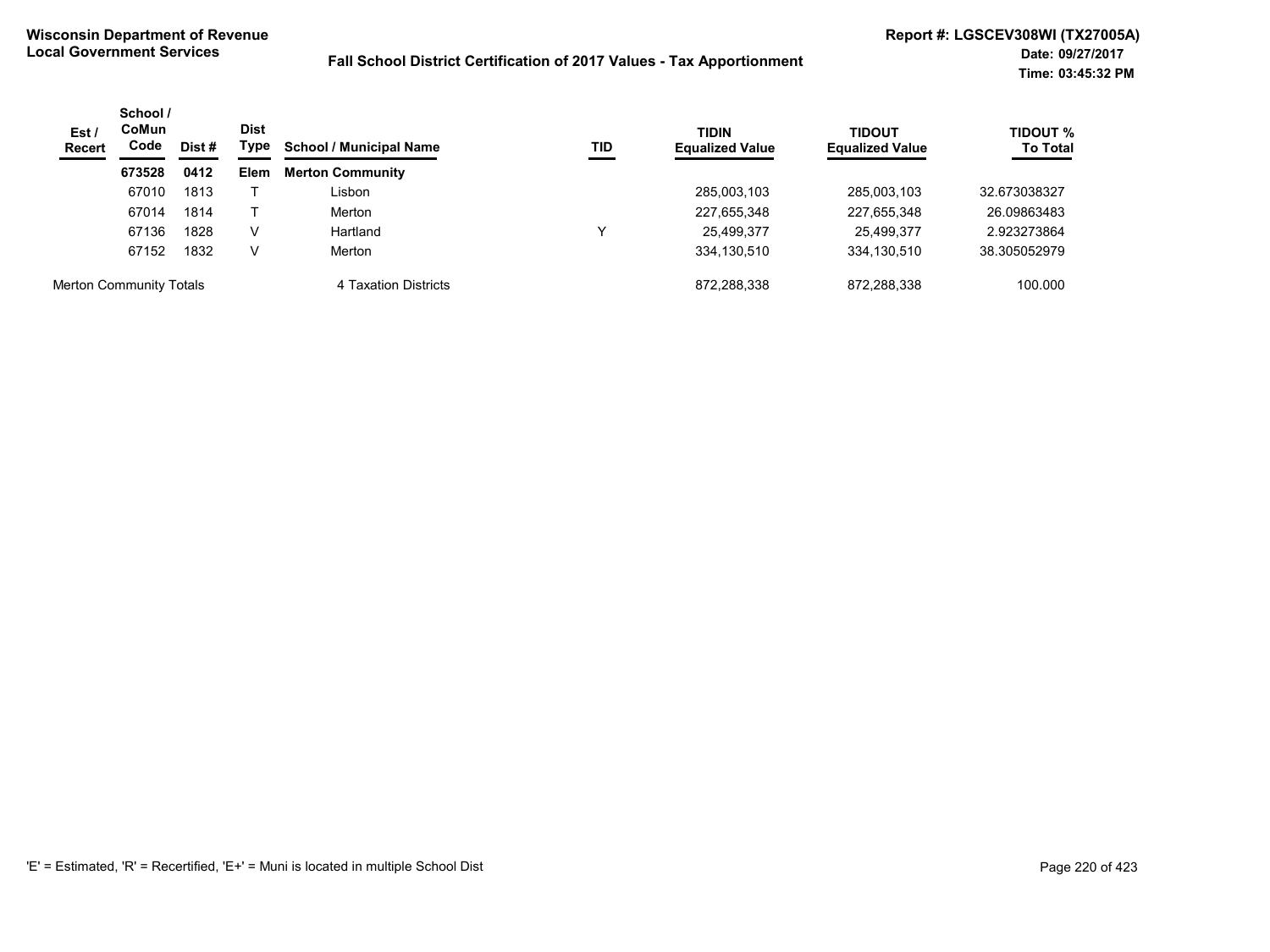| Est/<br><b>Recert</b>         | School /<br>CoMun<br>Code | Dist# | <b>Dist</b><br>Type | <b>School / Municipal Name</b> | TID | <b>TIDIN</b><br><b>Equalized Value</b> | <b>TIDOUT</b><br><b>Equalized Value</b> | TIDOUT %<br><b>To Total</b> |
|-------------------------------|---------------------------|-------|---------------------|--------------------------------|-----|----------------------------------------|-----------------------------------------|-----------------------------|
|                               | 133549                    | 0089  | Reg                 | <b>Middleton-Cross Plains</b>  |     |                                        |                                         |                             |
|                               | 13004                     | 0337  |                     | Berry                          |     | 93.807.479                             | 93.807.479                              | 1.445898532                 |
|                               | 13020                     | 0345  |                     | Cross Plains                   |     | 107.665.743                            | 107.665.743                             | 1.659502435                 |
| $E+$                          | 13038                     | 0353  |                     | Middleton                      |     | 1.211.802.934                          | 1.211.802.934                           | 18.678085184                |
|                               | 13056                     | 0362  |                     | Springfield                    | Y   | 328.022.380                            | 322.460.380                             | 4.970232599                 |
|                               | 13066                     | 0367  |                     | Westport                       |     | 206.680.704                            | 206.680.704                             | 3.185666322                 |
|                               | 13113                     | 0376  | V                   | Cross Plains                   | Y   | 382.300.700                            | 359.035.800                             | 5.533986648                 |
|                               | 13251                     | 0390  | C                   | Madison                        | Y   | 1.399.062.135                          | 1,399,062,135                           | 21.5643988                  |
|                               | 13255                     | 0391  | С                   | Middleton                      | Y   | 3,280,925,809                          | 2,787,317,609                           | 42.962229481                |
| Middleton-Cross Plains Totals |                           |       |                     | 8 Taxation Districts           |     | 7,010,267,884                          | 6,487,832,784                           | 100.000                     |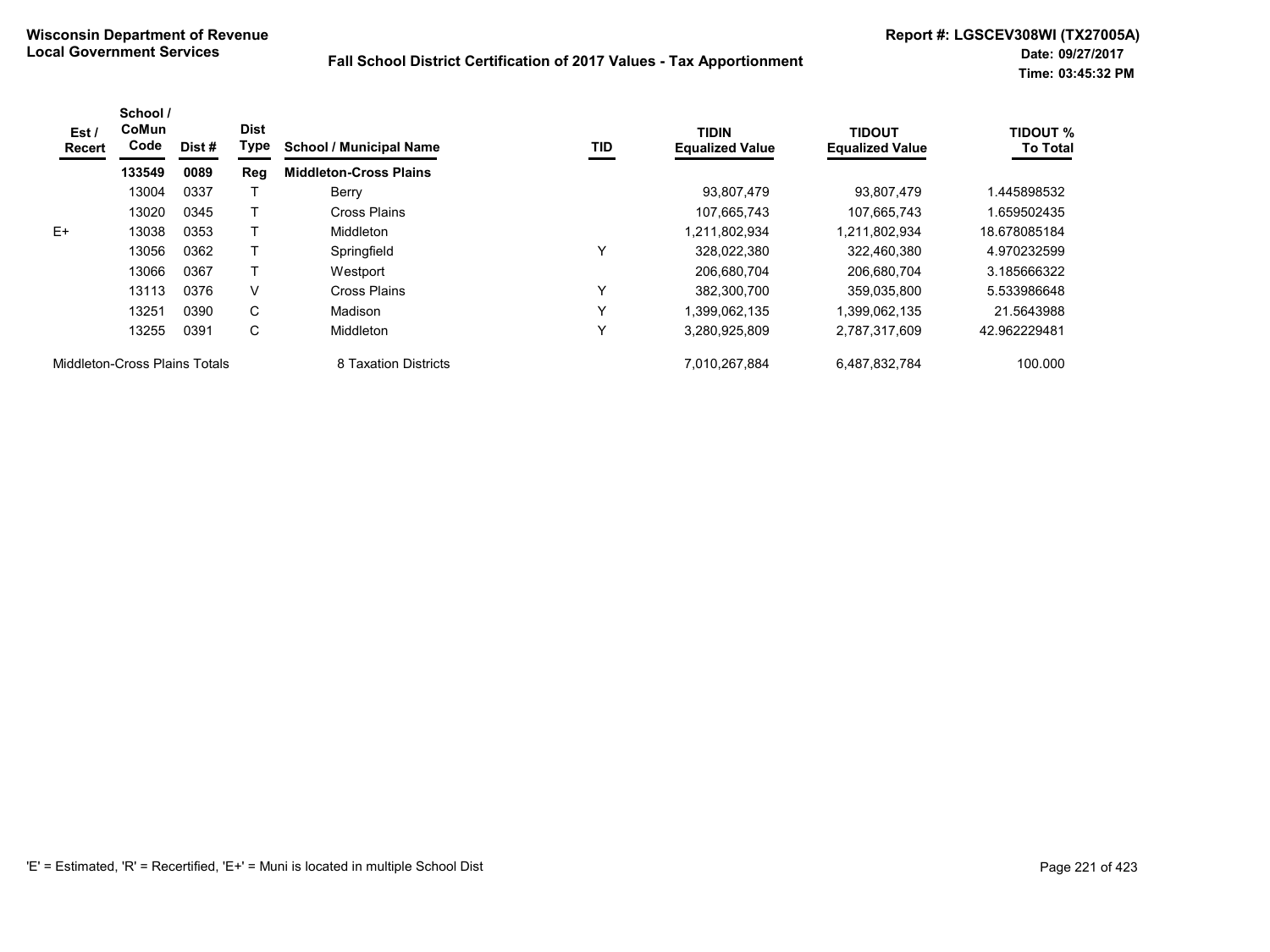| Est /<br><b>Recert</b> | School /<br>CoMun<br>Code | Dist# | <b>Dist</b><br>Type | <b>School / Municipal Name</b> | TID | <b>TIDIN</b><br><b>Equalized Value</b> | <b>TIDOUT</b><br><b>Equalized Value</b> | <b>TIDOUT %</b><br><b>To Total</b> |
|------------------------|---------------------------|-------|---------------------|--------------------------------|-----|----------------------------------------|-----------------------------------------|------------------------------------|
|                        | 533612                    | 0321  | Reg                 | Milton                         |     |                                        |                                         |                                    |
|                        | 28016                     | 0767  |                     | Koshkonong                     |     | 23,146,255                             | 23.146.255                              | 1.317097184                        |
| E+                     | 53012                     | 1402  |                     | Fulton                         |     | 76,247,094                             | 76,247,094                              | 4.338707613                        |
|                        | 53014                     | 1403  |                     | Harmony                        |     | 247,415,421                            | 247,415,421                             | 14.078742078                       |
|                        | 53016                     | 1404  |                     | Janesville                     |     | 167,023,890                            | 167,023,890                             | 9.504202522                        |
|                        | 53018                     | 1405  |                     | Johnstown                      |     | 61.217.767                             | 61.217.767                              | 3.48349003                         |
|                        | 53022                     | 1407  |                     | Lima                           |     | 24,767,564                             | 24,767,564                              | 1.409354939                        |
|                        | 53026                     | 1409  |                     | Milton                         |     | 236,316,502                            | 236,316,502                             | 13.447177492                       |
|                        | 53241                     | 1423  | C                   | Janesville                     | Υ   | 594,863,909                            | 586,646,309                             | 33.382082824                       |
|                        | 53257                     | 1424  | C                   | Milton                         | Υ   | 377.479.800                            | 334,588,000                             | 19.039145319                       |
| <b>Milton Totals</b>   |                           |       |                     | 9 Taxation Districts           |     | 1,808,478,202                          | 1,757,368,802                           | 100.000                            |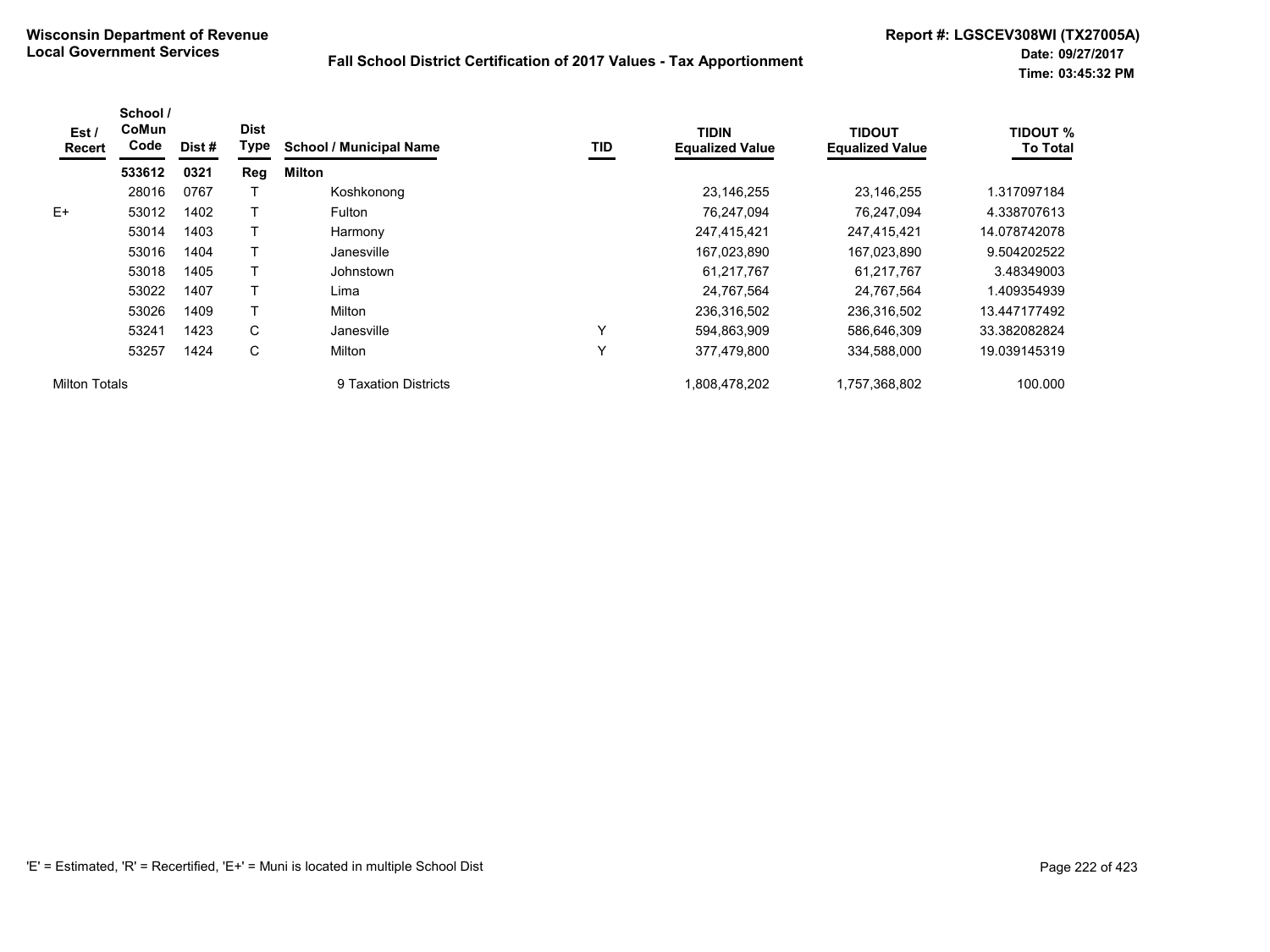| Est /<br><b>Recert</b> | School /<br>CoMun<br>Code | Dist # | <b>Dist</b><br>Type | <b>School / Municipal Name</b> | TID | <b>TIDIN</b><br><b>Equalized Value</b> | <b>TIDOUT</b><br><b>Equalized Value</b> | TIDOUT %<br><b>To Total</b> |
|------------------------|---------------------------|--------|---------------------|--------------------------------|-----|----------------------------------------|-----------------------------------------|-----------------------------|
|                        | 403619                    | 0242   | Reg                 | <b>Milwaukee</b>               |     |                                        |                                         |                             |
|                        | 40251                     | 1084   | $\sim$              | Milwaukee                      |     | 26,889,263,600                         | 25,378,588,300                          | 99.995746201                |
|                        | 66251                     | 1806   | U                   | Milwaukee                      |     | 1.079.600                              | 1.079.600                               | .004253799                  |
| Milwaukee Totals       |                           |        |                     | 2 Taxation Districts           |     | 26,890,343,200                         | 25,379,667,900                          | 100.000                     |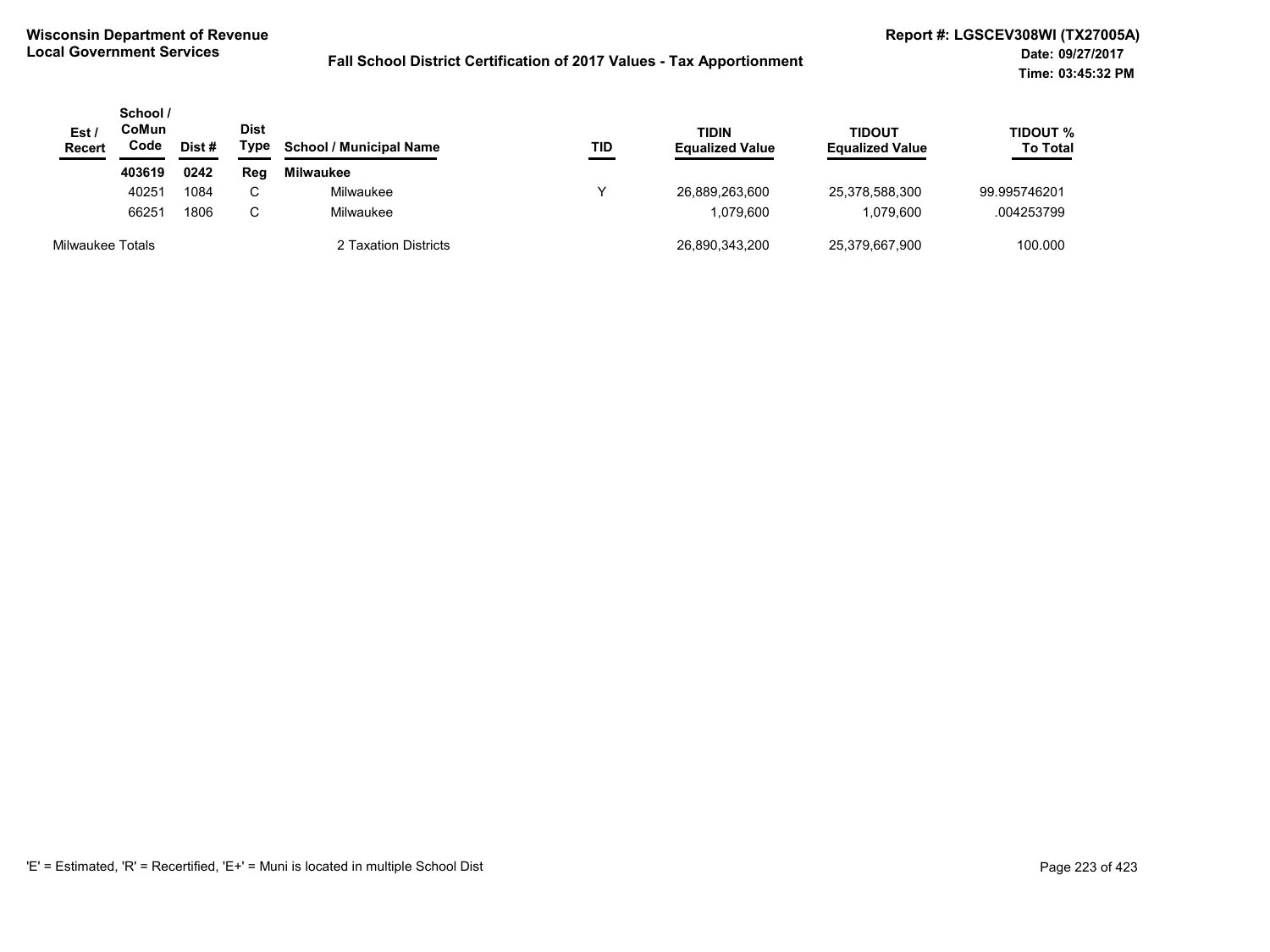| Est /<br>Recert             | School /<br>CoMun<br>Code | Dist # | <b>Dist</b><br>Type | <b>School / Municipal Name</b> | TID | <b>TIDIN</b><br><b>Equalized Value</b> | <b>TIDOUT</b><br><b>Equalized Value</b> | <b>TIDOUT %</b><br><b>To Total</b> |
|-----------------------------|---------------------------|--------|---------------------|--------------------------------|-----|----------------------------------------|-----------------------------------------|------------------------------------|
|                             | 253633                    | 0158   | Reg                 | <b>Mineral Point</b>           |     |                                        |                                         |                                    |
|                             | 25014                     | 0695   |                     | Linden                         |     | 21,369,237                             | 21.369.237                              | 6.341157618                        |
|                             | 25016                     | 0696   |                     | Mifflin                        |     | 3,487,571                              | 3,487,571                               | 1.034910016                        |
|                             | 25018                     | 0697   |                     | <b>Mineral Point</b>           |     | 76,926,803                             | 76.926.803                              | 22.827440347                       |
|                             | 25026                     | 0701   |                     | Waldwick                       |     | 27,203,605                             | 27,203,605                              | 8.072461693                        |
|                             | 25251                     | 0717   | C                   | <b>Mineral Point</b>           | v   | 197,540,900                            | 189,536,100                             | 56.243387839                       |
|                             | 33014                     | 0870   |                     | Favette                        |     | 2,299,390                              | 2,299,390                               | .682326394                         |
|                             | 33018                     | 0872   |                     | Kendall                        |     | 5,505,039                              | 5.505.039                               | 1.633578213                        |
|                             | 33034                     | 0880   |                     | <b>Willow Springs</b>          |     | 10,664,935                             | 10,664,935                              | 3.164737881                        |
| <b>Mineral Point Totals</b> |                           |        |                     | 8 Taxation Districts           |     | 344,997,480                            | 336,992,680                             | 100.000                            |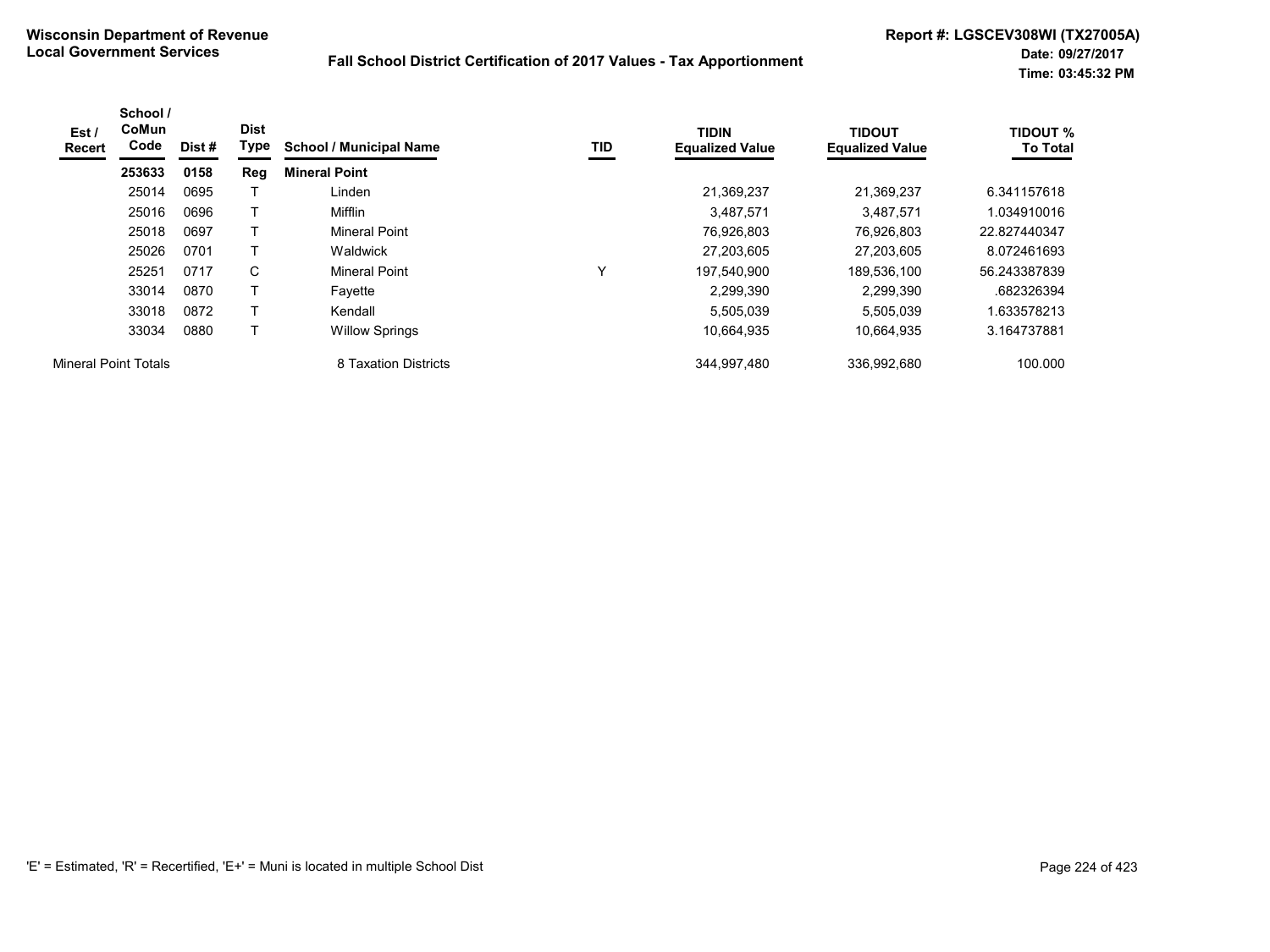| Est /<br><b>Recert</b> | School /<br>CoMun<br>Code | Dist # | <b>Dist</b><br>Type | <b>School / Municipal Name</b> | TID | <b>TIDIN</b><br><b>Equalized Value</b> | <b>TIDOUT</b><br><b>Equalized Value</b> | <b>TIDOUT %</b><br><b>To Total</b> |
|------------------------|---------------------------|--------|---------------------|--------------------------------|-----|----------------------------------------|-----------------------------------------|------------------------------------|
|                        | 433640                    | 0260   | <b>Elem</b>         | Minocqua J 1                   |     |                                        |                                         |                                    |
| E+                     | 43002                     | 1156   |                     | Cassian                        |     | 10,907,279                             | 10.907.279                              | .498912758                         |
|                        | 43008                     | 1159   |                     | Hazelhurst                     |     | 380,349,300                            | 380,349,300                             | 17.397658772                       |
|                        | 43010                     | 1160   |                     | Lake Tomahawk                  |     | 235,062,400                            | 235,062,400                             | 10.752051931                       |
|                        | 43016                     | 1163   |                     | Minocqua                       |     | .559,890,700                           | 1,559,890,700                           | 71.351376539                       |
|                        | Minocqua J 1 Totals       |        |                     | 4 Taxation Districts           |     | 2,186,209,679                          | 2,186,209,679                           | 100.000                            |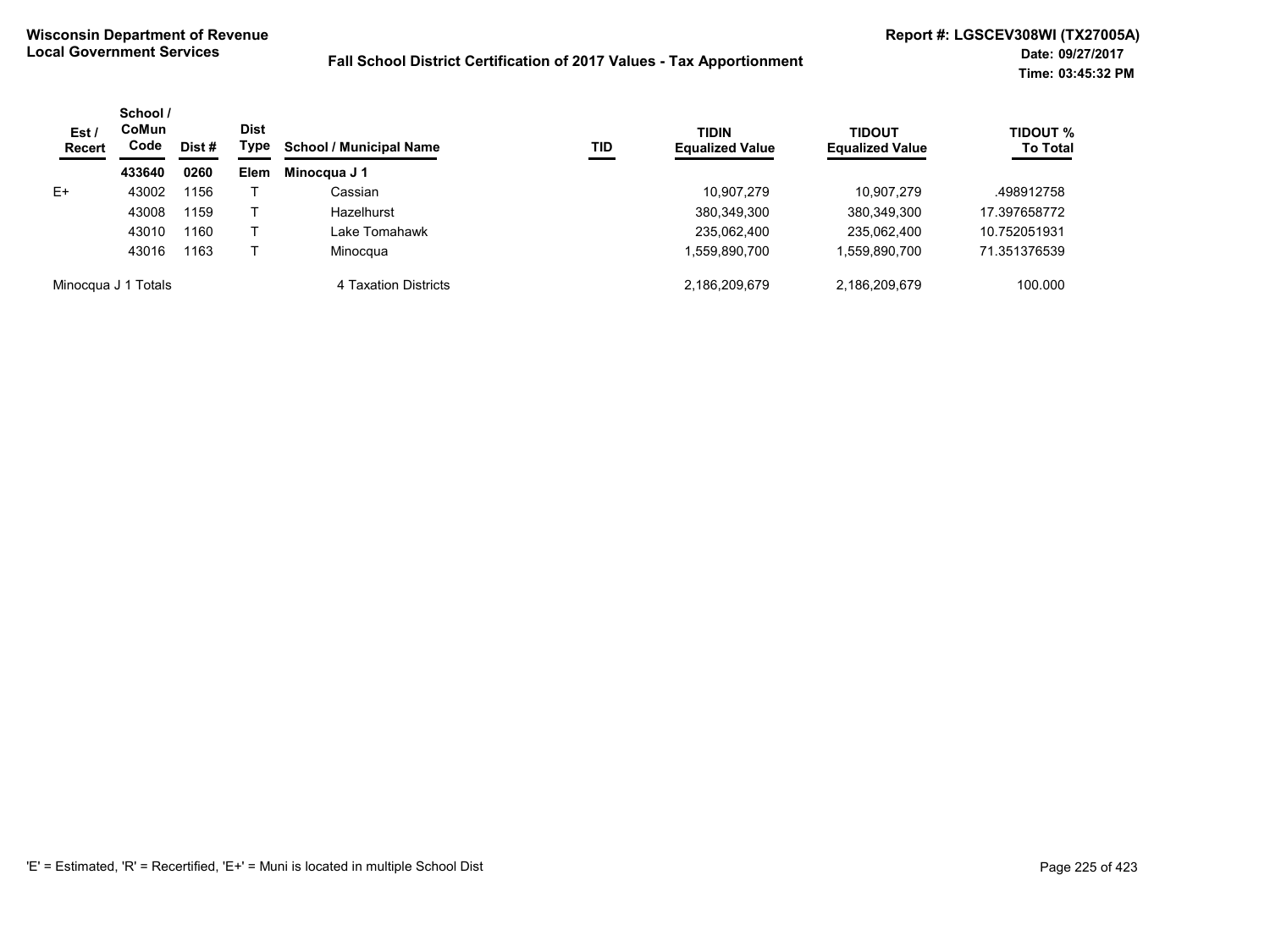| Est/<br>Recert         | School /<br>CoMun<br>Code | Dist # | <b>Dist</b><br>Type | <b>School / Municipal Name</b> | TID | <b>TIDIN</b><br><b>Equalized Value</b> | <b>TIDOUT</b><br><b>Equalized Value</b> | <b>TIDOUT %</b><br><b>To Total</b> |
|------------------------|---------------------------|--------|---------------------|--------------------------------|-----|----------------------------------------|-----------------------------------------|------------------------------------|
|                        | 363661                    | 0211   | Reg                 | <b>Mishicot</b>                |     |                                        |                                         |                                    |
|                        | 36006                     | 0934   |                     | Cooperstown                    |     | ,265,740                               | 1,265,740                               | .285830265                         |
|                        | 36012                     | 0937   |                     | Gibson                         |     | 100,191,076                            | 100,191,076                             | 22.625216685                       |
|                        | 36014                     | 0938   |                     | Kossuth                        |     | 79,603,386                             | 79,603,386                              | 17.976090576                       |
|                        | 36026                     | 0944   |                     | Mishicot                       |     | 94,530,100                             | 94.530.100                              | 21.346851248                       |
|                        | 36034                     | 0948   |                     | Two Creeks                     |     | 27,174,849                             | 27.174.849                              | 6.136642818                        |
| $E+$                   | 36036                     | 0949   | T                   | <b>Two Rivers</b>              |     | 16,947,693                             | 16,947,693                              | 3.827139519                        |
|                        | 36126                     | 0951   | V                   | <b>Francis Creek</b>           | Υ   | 39,927,900                             | 38,563,700                              | 8.70848087                         |
|                        | 36151                     | 0954   | V                   | Mishicot                       |     | 84,552,700                             | 84,552,700                              | 19.093748018                       |
| <b>Mishicot Totals</b> |                           |        |                     | 8 Taxation Districts           |     | 444, 193, 444                          | 442,829,244                             | 100.000                            |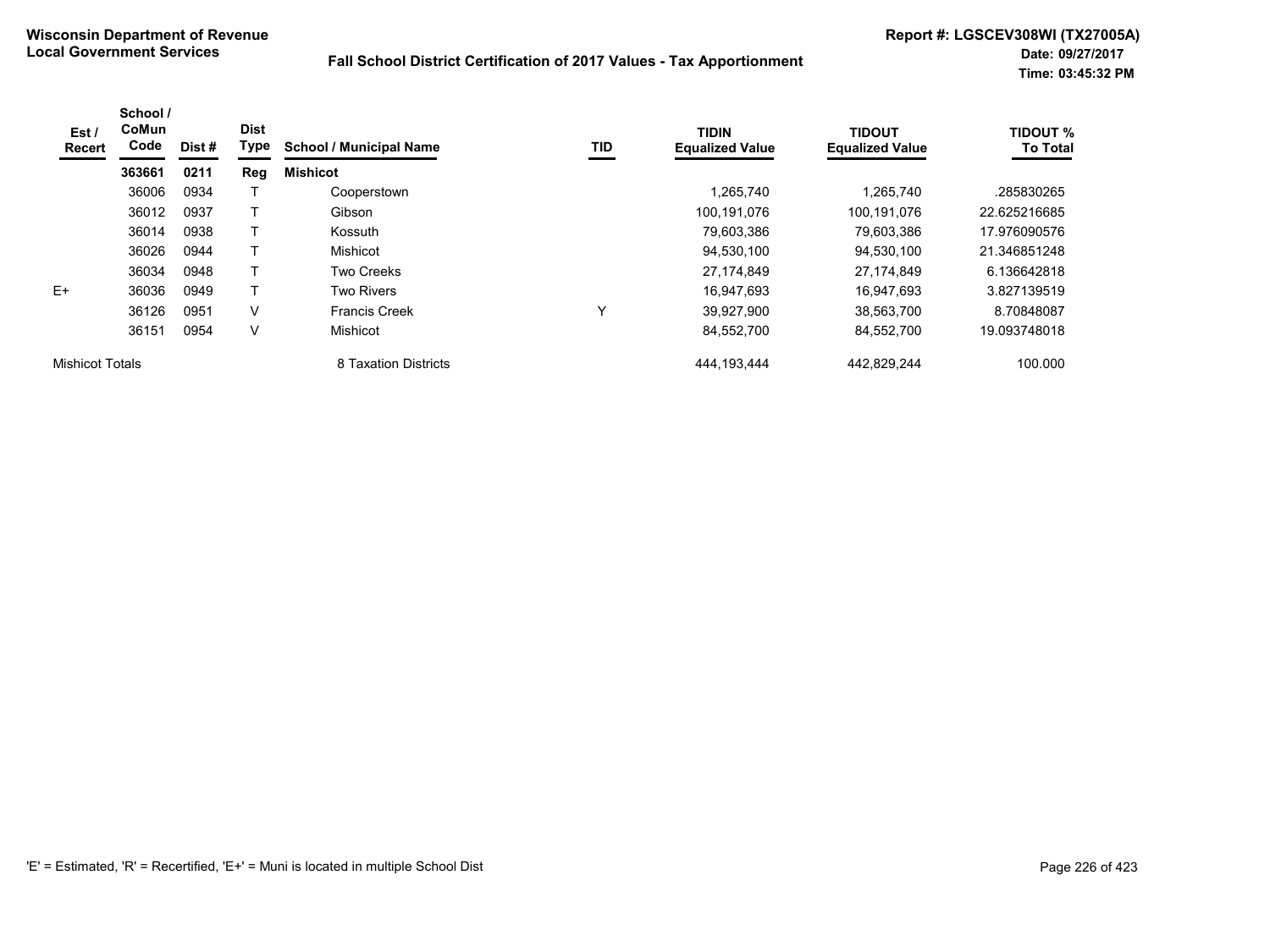| Est /<br>Recert | School /<br>CoMun<br>Code | Dist # | <b>Dist</b><br>Type | <b>School / Municipal Name</b>  | TID | <b>TIDIN</b><br><b>Equalized Value</b> | <b>TIDOUT</b><br><b>Equalized Value</b> | <b>TIDOUT %</b><br><b>To Total</b> |
|-----------------|---------------------------|--------|---------------------|---------------------------------|-----|----------------------------------------|-----------------------------------------|------------------------------------|
|                 | 063668                    | 0044   | Reg                 | <b>Mondovi</b>                  |     |                                        |                                         |                                    |
|                 | 06008                     | 0133   |                     | Canton                          |     | 22,007,261                             | 22,007,261                              | 5.557688513                        |
| $E+$            | 06024                     | 0141   |                     | Modena                          |     | 22,770,947                             | 22,770,947                              | 5.750548901                        |
|                 | 06026                     | 0142   |                     | Mondovi                         |     | 39,718,495                             | 39,718,495                              | 10.030463282                       |
|                 | 06030                     | 0144   |                     | <b>Naples</b>                   |     | 49,473,480                             | 49,473,480                              | 12.493976033                       |
|                 | 06251                     | 0152   | C                   | Mondovi                         | Y   | 154,591,800                            | 133,270,800                             | 33.656055347                       |
|                 | 17026                     | 0497   |                     | <b>Rock Creek</b>               |     | 132,018                                | 132,018                                 | .033339675                         |
|                 | 18004                     | 0517   |                     | <b>Brunswick</b>                |     | 14,936,661                             | 14,936,661                              | 3.772087279                        |
|                 | 18008                     | 0519   |                     | Drammen                         |     | 68,824,630                             | 68,824,630                              | 17.380893313                       |
|                 | 18018                     | 0524   |                     | <b>Pleasant Valley</b>          |     | 3,299,257                              | 3,299,257                               | .833190588                         |
|                 | 46002                     | 1228   |                     | Albany                          |     | 41,545,120                             | 41,545,120                              | 10.49175707                        |
| Mondovi Totals  |                           |        |                     | <b>Taxation Districts</b><br>10 |     | 417.299.669                            | 395.978.669                             | 100.000                            |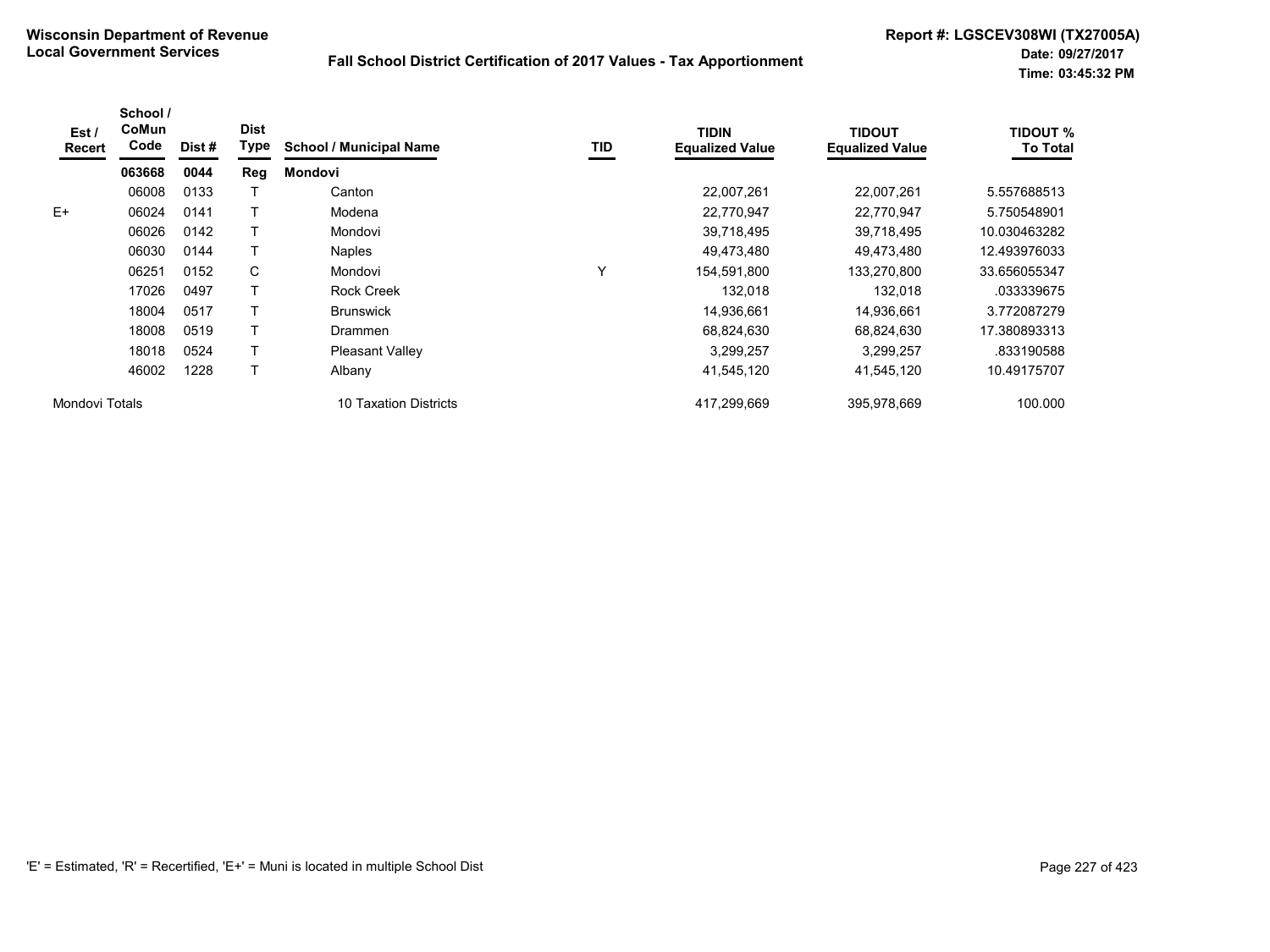| Est /<br>Recert     | School /<br><b>CoMun</b><br>Code | Dist # | <b>Dist</b><br>Type | <b>School / Municipal Name</b> | TID          | <b>TIDIN</b><br><b>Equalized Value</b> | <b>TIDOUT</b><br><b>Equalized Value</b> | <b>TIDOUT %</b><br><b>To Total</b> |
|---------------------|----------------------------------|--------|---------------------|--------------------------------|--------------|----------------------------------------|-----------------------------------------|------------------------------------|
|                     | 133675                           | 0090   | Reg                 | <b>Monona Grove</b>            |              |                                        |                                         |                                    |
|                     | 13008                            | 0339   |                     | <b>Blooming Grove</b>          |              | 9,560,561                              | 9.560.561                               | .455063132                         |
|                     | 13018                            | 0344   |                     | Cottage Grove                  |              | 327,092,415                            | 327,092,415                             | 15.568929366                       |
|                     | 13058                            | 0363   |                     | Sun Prairie                    |              | 2,056,503                              | 2.056.503                               | .097885333                         |
|                     | 13112                            | 0375   | V                   | Cottage Grove                  | ٧            | 708.458.385                            | 633.918.285                             | 30.173212678                       |
|                     | 13251                            | 0390   | C                   | Madison                        | $\checkmark$ | 2.719.036                              | 2.719.036                               | .129420547                         |
|                     | 13258                            | 0392   | C                   | Monona                         | Υ            | 1,261,944,789                          | 1,125,583,889                           | 53.575488944                       |
| Monona Grove Totals |                                  |        |                     | 6 Taxation Districts           |              | 2.311.831.689                          | 2,100,930,689                           | 100.000                            |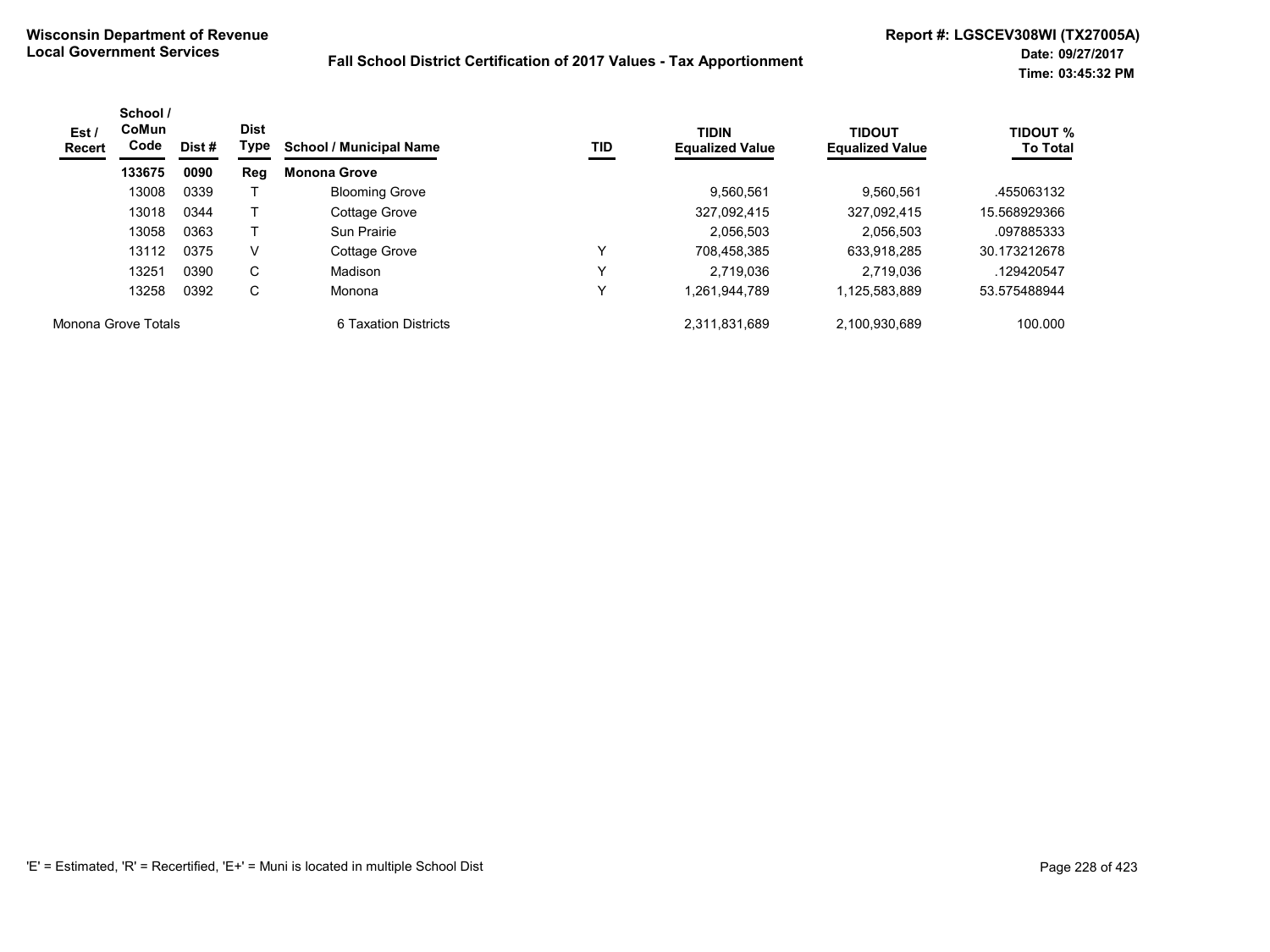| Est /<br>Recert | School /<br>CoMun<br>Code | Dist# | <b>Dist</b><br>Type | <b>School / Municipal Name</b> | TID | <b>TIDIN</b><br><b>Equalized Value</b> | <b>TIDOUT</b><br><b>Equalized Value</b> | <b>TIDOUT %</b><br><b>To Total</b> |
|-----------------|---------------------------|-------|---------------------|--------------------------------|-----|----------------------------------------|-----------------------------------------|------------------------------------|
|                 | 233682                    | 0147  | Reg                 | <b>Monroe</b>                  |     |                                        |                                         |                                    |
|                 | 23002                     | 0647  |                     | Adams                          |     | 7,727,675                              | 7,727,675                               | .703095103                         |
|                 | 23008                     | 0650  |                     | Cadiz                          |     | 38,047,614                             | 38,047,614                              | 3.461725694                        |
|                 | 23010                     | 0651  | Т                   | Clarno                         |     | 92,149,600                             | 92,149,600                              | 8.384143038                        |
|                 | 23016                     | 0654  |                     | Jefferson                      |     | 33,280,069                             | 33,280,069                              | 3.027955182                        |
|                 | 23018                     | 0655  |                     | Jordan                         |     | 50,144,296                             | 50,144,296                              | 4.562330712                        |
|                 | 23020                     | 0656  | т                   | Monroe                         |     | 114,613,738                            | 114,613,738                             | 10.428021104                       |
|                 | 23022                     | 0657  | Т                   | <b>Mount Pleasant</b>          |     | 1,937,054                              | 1,937,054                               | .176241002                         |
|                 | 23028                     | 0660  |                     | Sylvester                      |     | 67,503,014                             | 67,503,014                              | 6.141697032                        |
|                 | 23030                     | 0661  | Т                   | Washington                     |     | 12,167,684                             | 12,167,684                              | 1.107065067                        |
|                 | 23110                     | 0666  | V                   | <b>Browntown</b>               |     | 12,243,200                             | 12,243,200                              | 1.113935818                        |
|                 | 23251                     | 0670  | С                   | Monroe                         | Y   | 714,080,200                            | 669,279,900                             | 60.893790249                       |
| Monroe Totals   |                           |       |                     | 11 Taxation Districts          |     | 1,143,894,144                          | 1,099,093,844                           | 100.000                            |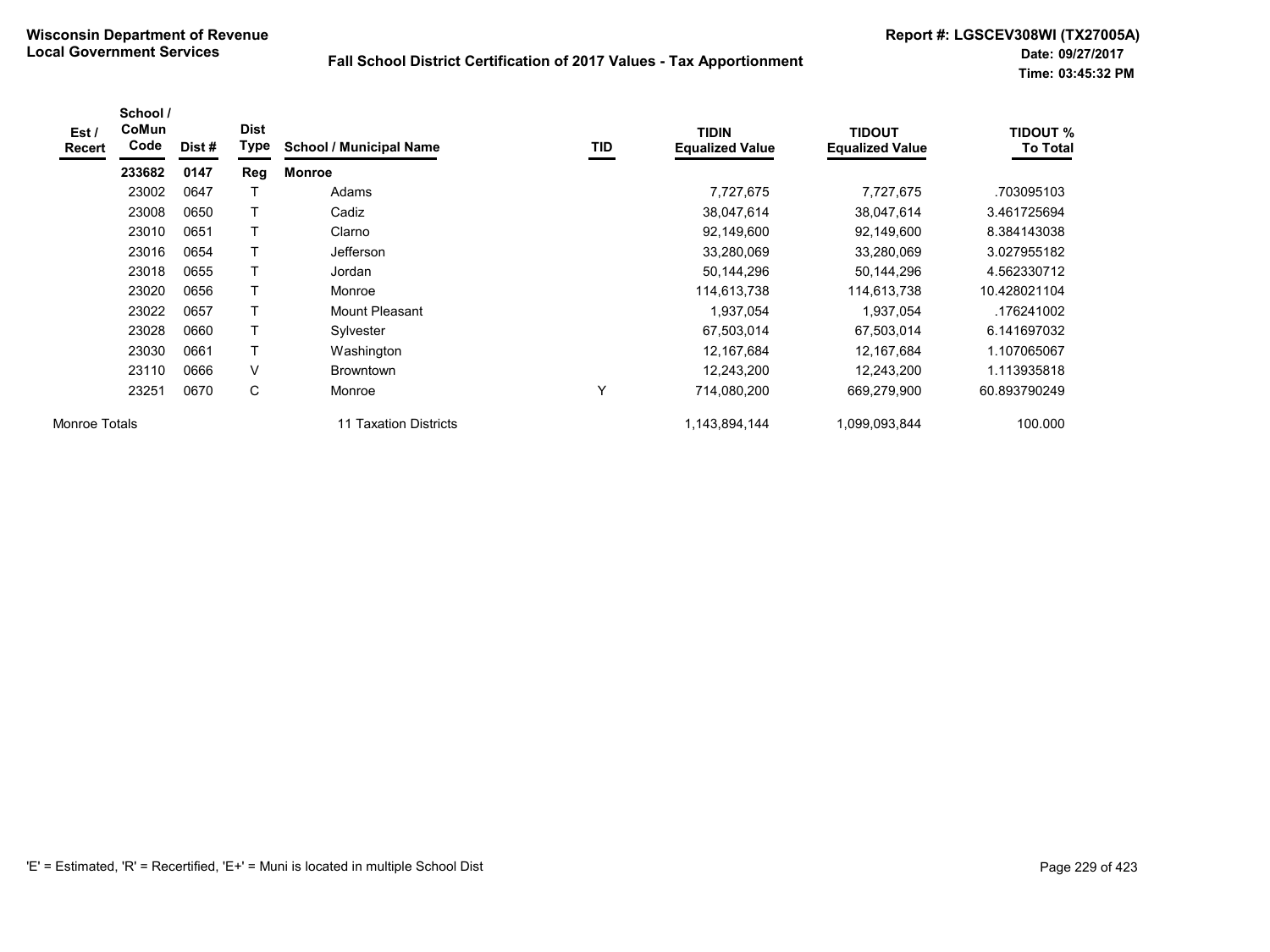| Est /<br>Recert | School /<br><b>CoMun</b><br>Code | Dist # | <b>Dist</b><br><b>Type</b> | <b>School / Municipal Name</b> | TID | <b>TIDIN</b><br><b>Equalized Value</b> | <b>TIDOUT</b><br><b>Equalized Value</b> | <b>TIDOUT %</b><br><b>To Total</b> |
|-----------------|----------------------------------|--------|----------------------------|--------------------------------|-----|----------------------------------------|-----------------------------------------|------------------------------------|
|                 | 393689                           | 0231   | Reg                        | <b>Montello</b>                |     |                                        |                                         |                                    |
|                 | 24008                            | 0675   |                            | Kingston                       |     | 2,856,696                              | 2.856.696                               | .445537327                         |
|                 | 24014                            | 0678   |                            | Marquette                      |     | 7,196,690                              | 7,196,690                               | 1.122413454                        |
| $E+$            | 39002                            | 1051   |                            | Buffalo                        |     | 102,292,561                            | 102,292,561                             | 15.953799135                       |
|                 | 39010                            | 1055   |                            | Mecan                          |     | 101.107.659                            | 101.107.659                             | 15.768998908                       |
|                 | 39012                            | 1056   |                            | Montello                       |     | 147,957,460                            | 147,957,460                             | 23.075808977                       |
|                 | 39022                            | 1061   |                            | Packwaukee                     |     | 136,189,882                            | 136,189,882                             | 21.240508601                       |
|                 | 39024                            | 1062   |                            | <b>Shields</b>                 |     | 55,443,000                             | 55.443.000                              | 8.647026497                        |
|                 | 39251                            | 1069   | С                          | Montello                       |     | 88,136,000                             | 88,136,000                              | 13.745907101                       |
| Montello Totals |                                  |        |                            | 8 Taxation Districts           |     | 641,179,948                            | 641,179,948                             | 100.000                            |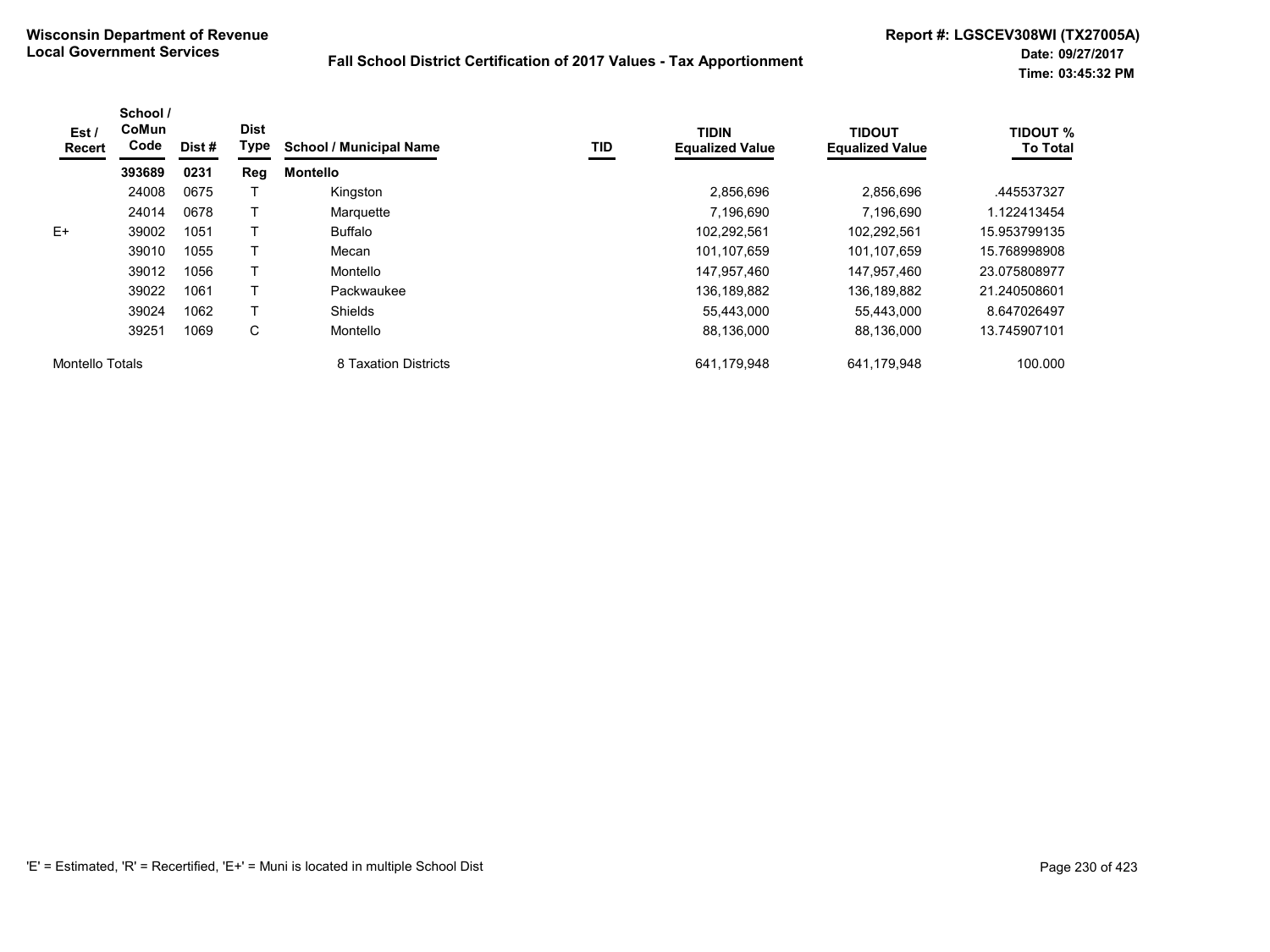| Est /<br>Recert          | School /<br>CoMun<br>Code | Dist # | <b>Dist</b><br>Type | <b>School / Municipal Name</b> | TID | <b>TIDIN</b><br><b>Equalized Value</b> | <b>TIDOUT</b><br><b>Equalized Value</b> | <b>TIDOUT %</b><br><b>To Total</b> |
|--------------------------|---------------------------|--------|---------------------|--------------------------------|-----|----------------------------------------|-----------------------------------------|------------------------------------|
|                          | 233696                    | 0148   | Reg                 | <b>Monticello</b>              |     |                                        |                                         |                                    |
|                          | 23002                     | 0647   |                     | Adams                          |     | 5,930,557                              | 5,930,557                               | 2.850168913                        |
|                          | 23004                     | 0648   |                     | Albany                         |     | 527                                    | 527                                     | .000253271                         |
|                          | 23006                     | 0649   |                     | <b>Brooklyn</b>                |     | 3,741,383                              | 3,741,383                               | 1.798072849                        |
| $E+$                     | 23014                     | 0653   |                     | Exeter                         |     | 14,073,891                             | 14,073,891                              | 6.763777267                        |
|                          | 23020                     | 0656   |                     | Monroe                         |     | 370,362                                | 370,362                                 | .177992431                         |
|                          | 23022                     | 0657   |                     | Mount Pleasant                 |     | 38,825,188                             | 38,825,188                              | 18.659013629                       |
|                          | 23024                     | 0658   |                     | <b>New Glarus</b>              |     | 821.247                                | 821.247                                 | .394683445                         |
|                          | 23030                     | 0661   |                     | Washington                     |     | 65,752,432                             | 65.752.432                              | 31.599989287                       |
|                          | 23151                     | 0667   | v                   | Monticello                     |     | 78,561,800                             | 78,561,800                              | 37.756048907                       |
| <b>Monticello Totals</b> |                           |        |                     | 9 Taxation Districts           |     | 208,077,387                            | 208,077,387                             | 100.000                            |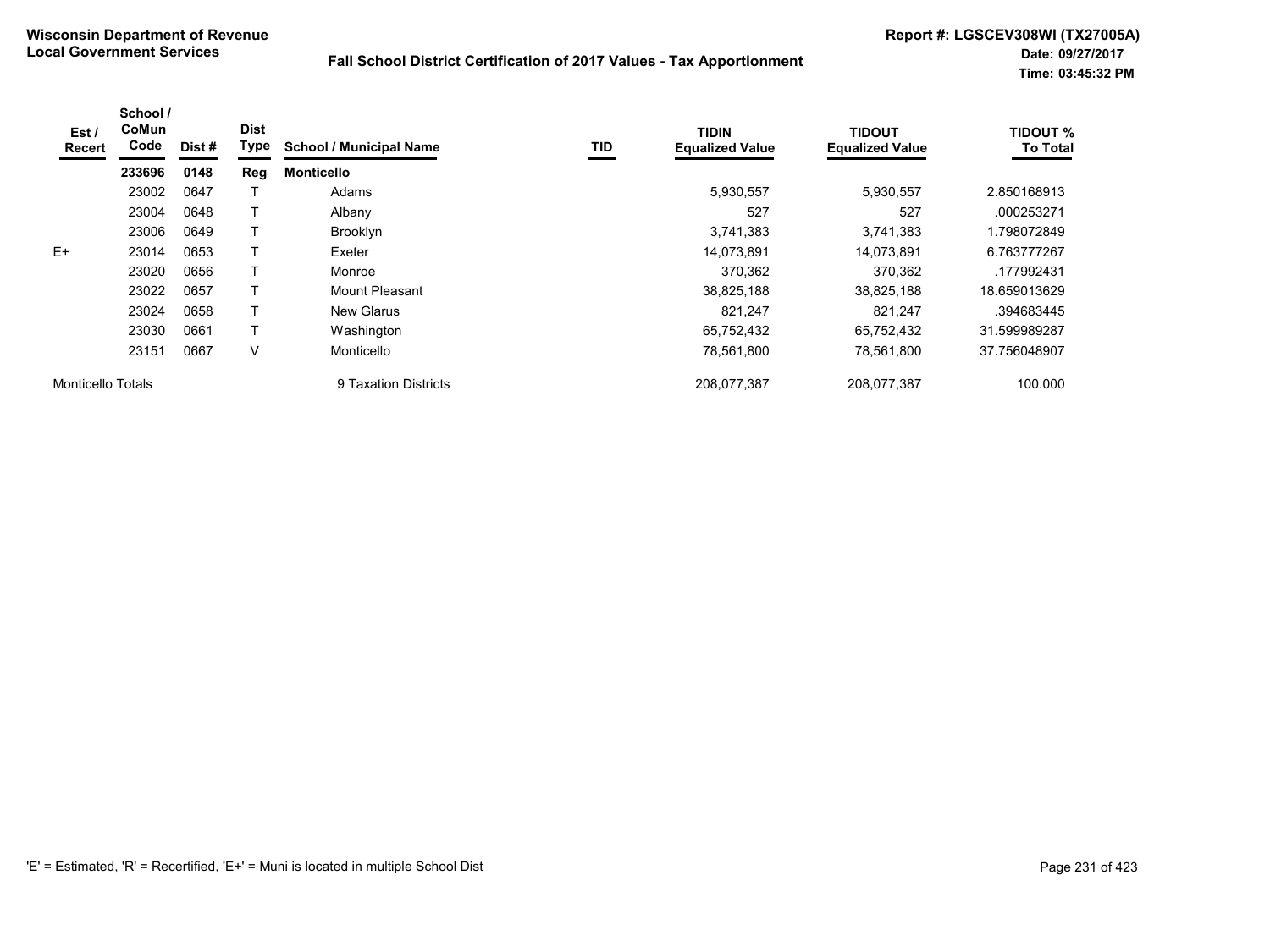| Est/<br><b>Recert</b> | School /<br>CoMun<br>Code | Dist# | <b>Dist</b><br>Type | <b>School / Municipal Name</b> | TID          | <b>TIDIN</b><br><b>Equalized Value</b> | <b>TIDOUT</b><br><b>Equalized Value</b> | <b>TIDOUT %</b><br><b>To Total</b> |
|-----------------------|---------------------------|-------|---------------------|--------------------------------|--------------|----------------------------------------|-----------------------------------------|------------------------------------|
|                       | 373787                    | 0218  | Reg                 | <b>Mosinee</b>                 |              |                                        |                                         |                                    |
|                       | 37002                     | 0963  |                     | Bergen                         |              | 72,031,900                             | 72,031,900                              | 6.818087089                        |
|                       | 37024                     | 0974  |                     | Emmet                          |              | 31,494,456                             | 31,494,456                              | 2.98106733                         |
|                       | 37030                     | 0977  |                     | <b>Green Valley</b>            |              | 41,416,731                             | 41,416,731                              | 3.920247542                        |
|                       | 37032                     | 0978  |                     | Guenther                       |              | 32,661,200                             | 32,661,200                              | 3.091503987                        |
|                       | 37048                     | 0986  |                     | Knowlton                       |              | 255,155,400                            | 255,155,400                             | 24.151407064                       |
|                       | 37058                     | 0991  |                     | Mosinee                        |              | 155,411,709                            | 155,411,709                             | 14.710295947                       |
|                       | 37064                     | 0994  | $\mathbf \tau$      | Reid                           |              | 33,907,563                             | 33,907,563                              | 3.209476878                        |
|                       | 37145                     | 1978  | V                   | Kronenwetter                   | $\checkmark$ | 185,848,386                            | 158.999.086                             | 15.049854515                       |
|                       | 37251                     | 1021  | С                   | Mosinee                        | Υ            | 291,147,200                            | 275.404.500                             | 26.068059648                       |
| Mosinee Totals        |                           |       |                     | 9 Taxation Districts           |              | 1,099,074,545                          | 1,056,482,545                           | 100.000                            |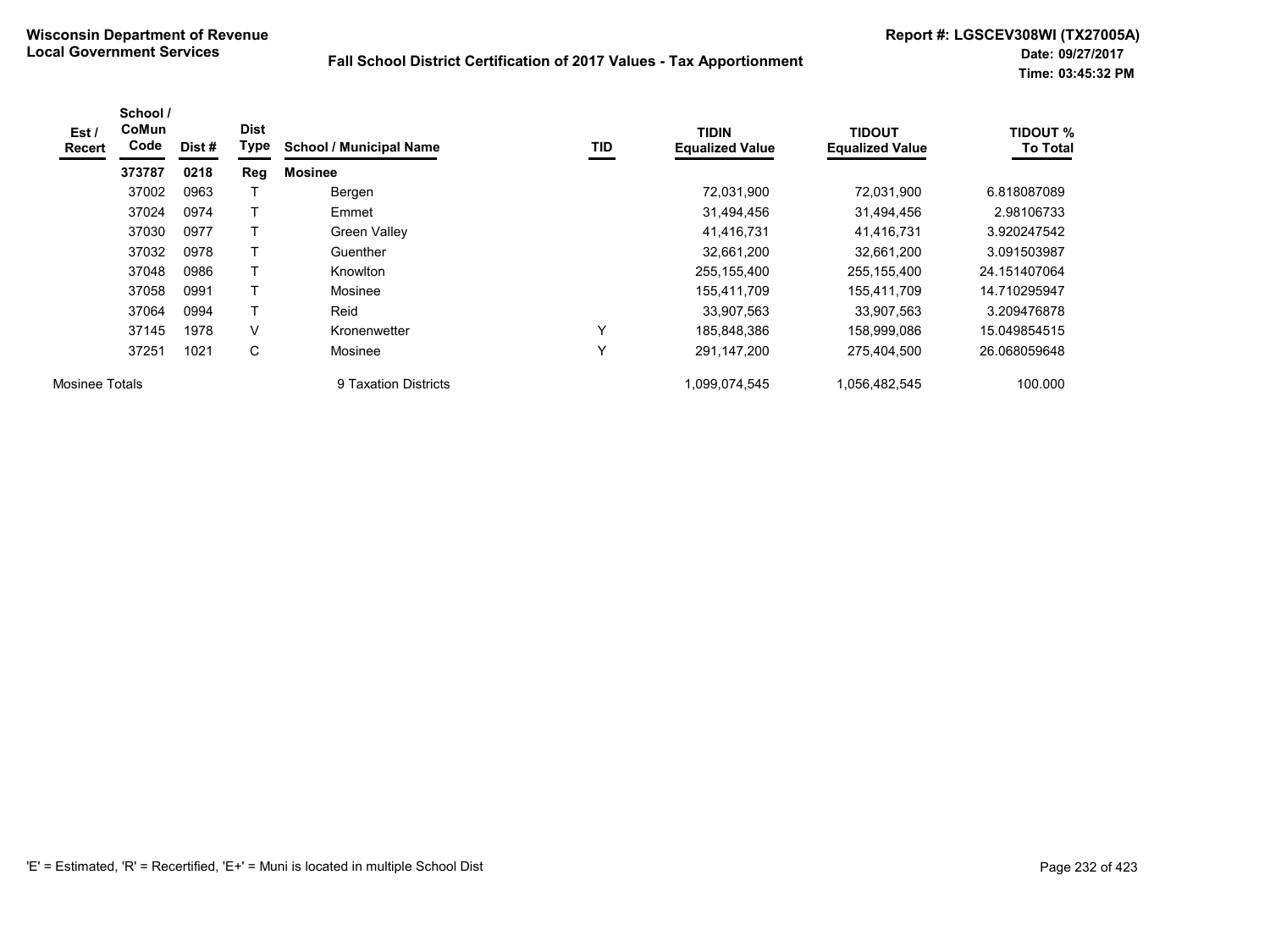| Est /<br><b>Recert</b>  | School /<br><b>CoMun</b><br>Code | Dist # | <b>Dist</b><br>Type | <b>School / Municipal Name</b> | TID | <b>TIDIN</b><br><b>Equalized Value</b> | <b>TIDOUT</b><br><b>Equalized Value</b> | <b>TIDOUT %</b><br><b>To Total</b> |
|-------------------------|----------------------------------|--------|---------------------|--------------------------------|-----|----------------------------------------|-----------------------------------------|------------------------------------|
|                         | 133794                           | 0091   | Reg                 | <b>Mount Horeb Area</b>        |     |                                        |                                         |                                    |
|                         | 13010                            | 0340   |                     | <b>Blue Mounds</b>             |     | 137,332,500                            | 137,332,500                             | 10.194484463                       |
|                         | 13020                            | 0345   | т                   | Cross Plains                   |     | 102,467,247                            | 102,467,247                             | 7.606362351                        |
|                         | 13044                            | 0356   |                     | Perry                          |     | 67,487,344                             | 67,487,344                              | 5.009729524                        |
|                         | 13048                            | 0358   |                     | Primrose                       |     | 48,182,774                             | 48, 182, 774                            | 3.576710108                        |
|                         | 13054                            | 0361   |                     | Springdale                     |     | 228,673,401                            | 228,673,401                             | 16.974914413                       |
|                         | 13060                            | 0364   | т                   | Vermont                        |     | 59,406,614                             | 59,406,614                              | 4.409879697                        |
|                         | 13108                            | 0372   | V                   | <b>Blue Mounds</b>             | Υ   | 73.864.000                             | 45.058.600                              | 3.344796007                        |
|                         | 13157                            | 0384   | V                   | Mount Horeb                    | Υ   | 688,229,600                            | 656,501,700                             | 48.733521786                       |
|                         | 25020                            | 0698   | T                   | <b>Moscow</b>                  |     | 2,015,322                              | 2,015,322                               | .149601652                         |
| Mount Horeb Area Totals |                                  |        |                     | 9 Taxation Districts           |     | 1,407,658,802                          | 1,347,125,502                           | 100.000                            |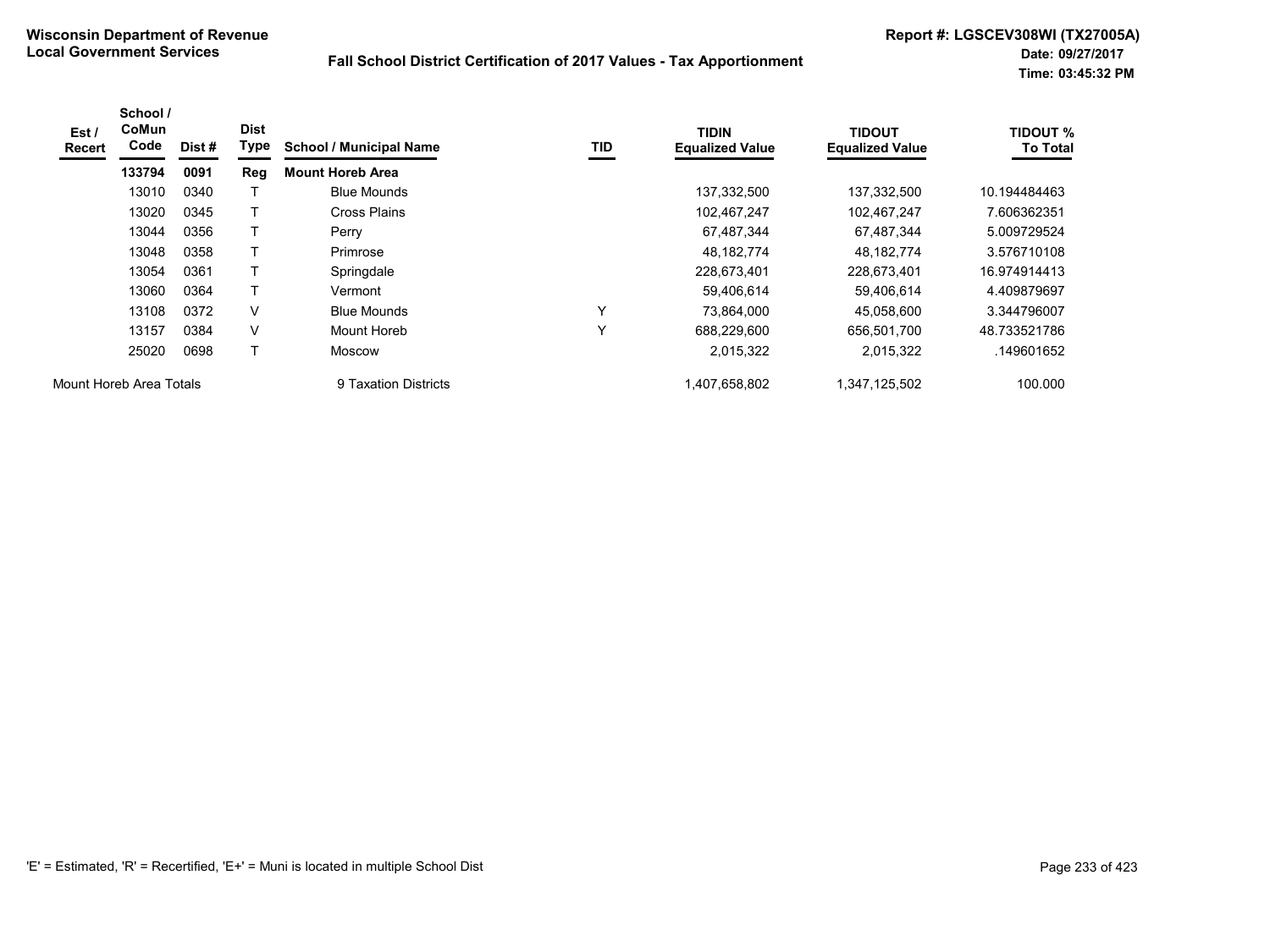| Est/<br><b>Recert</b> | School /<br>CoMun<br>Code | Dist# | <b>Dist</b><br>Type | <b>School / Municipal Name</b> | TID | <b>TIDIN</b><br><b>Equalized Value</b> | <b>TIDOUT</b><br><b>Equalized Value</b> | <b>TIDOUT %</b><br>To Total |
|-----------------------|---------------------------|-------|---------------------|--------------------------------|-----|----------------------------------------|-----------------------------------------|-----------------------------|
|                       | 673822                    | 0414  | Reg                 | Mukwonago                      |     |                                        |                                         |                             |
|                       | 64008                     | 1734  |                     | East Troy                      |     | 352,622                                | 352,622                                 | .010457931                  |
|                       | 64153                     | 1751  | V                   | Mukwonago                      |     | 591,957                                | 591,957                                 | .017556039                  |
|                       | 67006                     | 1811  |                     | Eagle                          |     | 240,060,370                            | 240,060,370                             | 7.119620362                 |
|                       | 67008                     | 1812  |                     | Genesee                        |     | 143,953,534                            | 143,953,534                             | 4.269319888                 |
|                       | 67016                     | 1815  | $\mathsf{T}$        | Mukwonago                      |     | 894,793,900                            | 894,793,900                             | 26.537461682                |
|                       | 67024                     | 1817  |                     | Ottawa                         |     | 43,692,824                             | 43,692,824                              | 1.295825377                 |
|                       | 67030                     | 1820  | T                   | Vernon                         |     | 911,584,415                            | 911,584,415                             | 27.035428475                |
|                       | 67106                     | 1822  | $\vee$              | <b>Big Bend</b>                | Υ   | 158,089,000                            | 158,089,000                             | 4.688544233                 |
|                       | 67121                     | 1826  | $\vee$              | Eagle                          |     | 44,151                                 | 44,151                                  | .001309414                  |
|                       | 67153                     | 1833  | $\vee$              | Mukwonago                      | Υ   | 820,141,500                            | 773,915,100                             | 22.952483596                |
|                       | 67161                     | 1835  | V                   | North Prairie                  |     | 203,345,308                            | 203,345,308                             | 6.030738832                 |
|                       | 67251                     | 1843  | С                   | Muskego                        | Υ   | 1,391,014                              | 1,391,014                               | .041254171                  |
| Mukwonago Totals      |                           |       |                     | 12 Taxation Districts          |     | 3,418,040,595                          | 3,371,814,195                           | 100.000                     |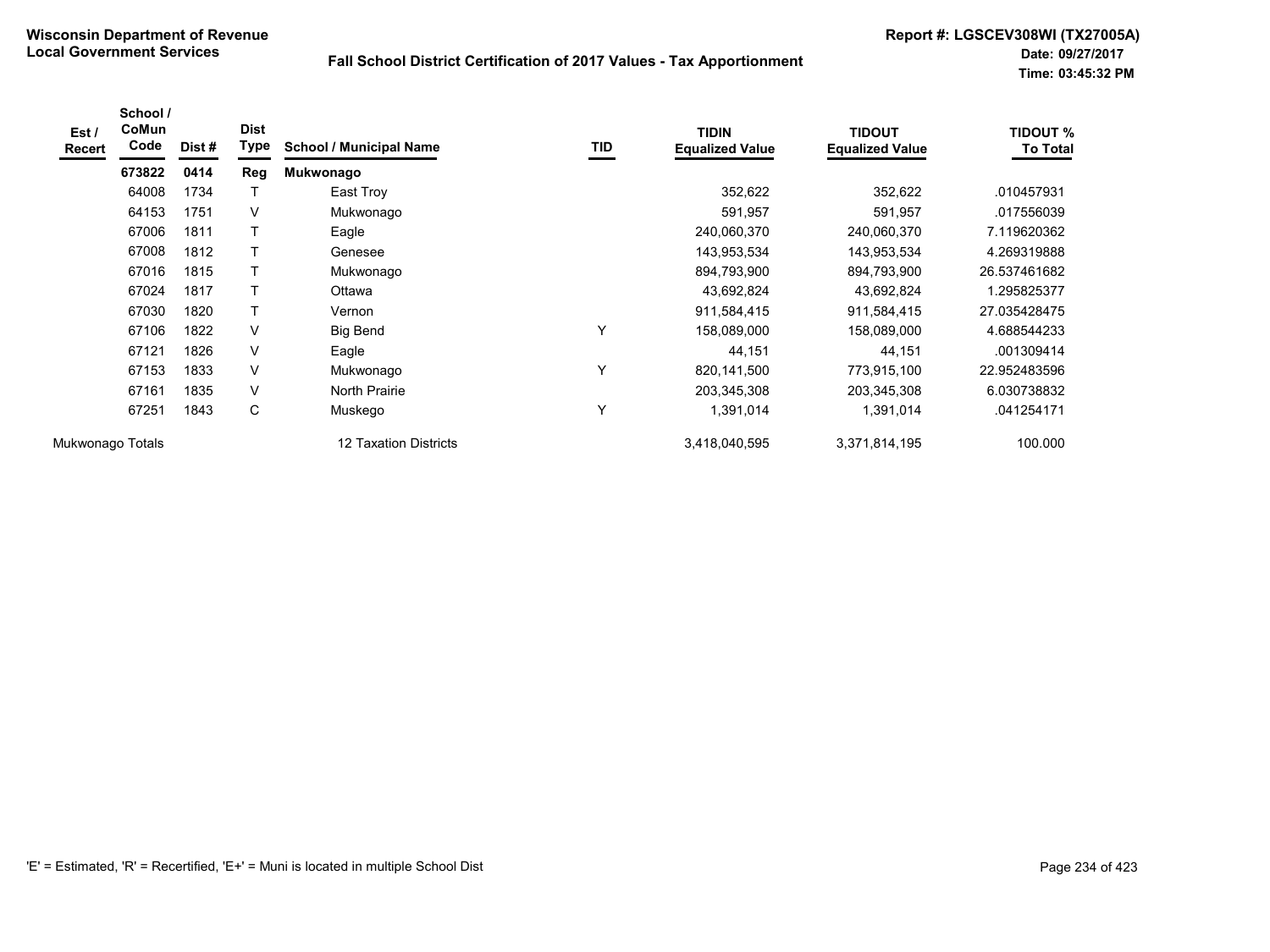| Est/<br><b>Recert</b> | School /<br><b>CoMun</b><br>Code | Dist # | <b>Dist</b><br>Type<br><b>School / Municipal Name</b> |                      | TID | <b>TIDIN</b><br><b>Equalized Value</b> | <b>TIDOUT</b><br><b>Equalized Value</b> | <b>TIDOUT %</b><br><b>To Total</b> |
|-----------------------|----------------------------------|--------|-------------------------------------------------------|----------------------|-----|----------------------------------------|-----------------------------------------|------------------------------------|
|                       | 673857                           | 0415   | Reg                                                   | Muskego-Norway       |     |                                        |                                         |                                    |
|                       | 51010                            | 1359   |                                                       | Norway               |     | 513,979,042                            | 513,979,042                             | 15.114624119                       |
|                       | 67251                            | 1843   | C                                                     | Muskego              |     | 2,956,922,486                          | 2,883,426,586                           | 84.793163651                       |
|                       | 67261                            | 1844   | C                                                     | New Berlin           |     | 3,135,715                              | 3,135,715                               | .09221223                          |
| Muskego-Norway Totals |                                  |        |                                                       | 3 Taxation Districts |     | 3,474,037,243                          | 3,400,541,343                           | 100.000                            |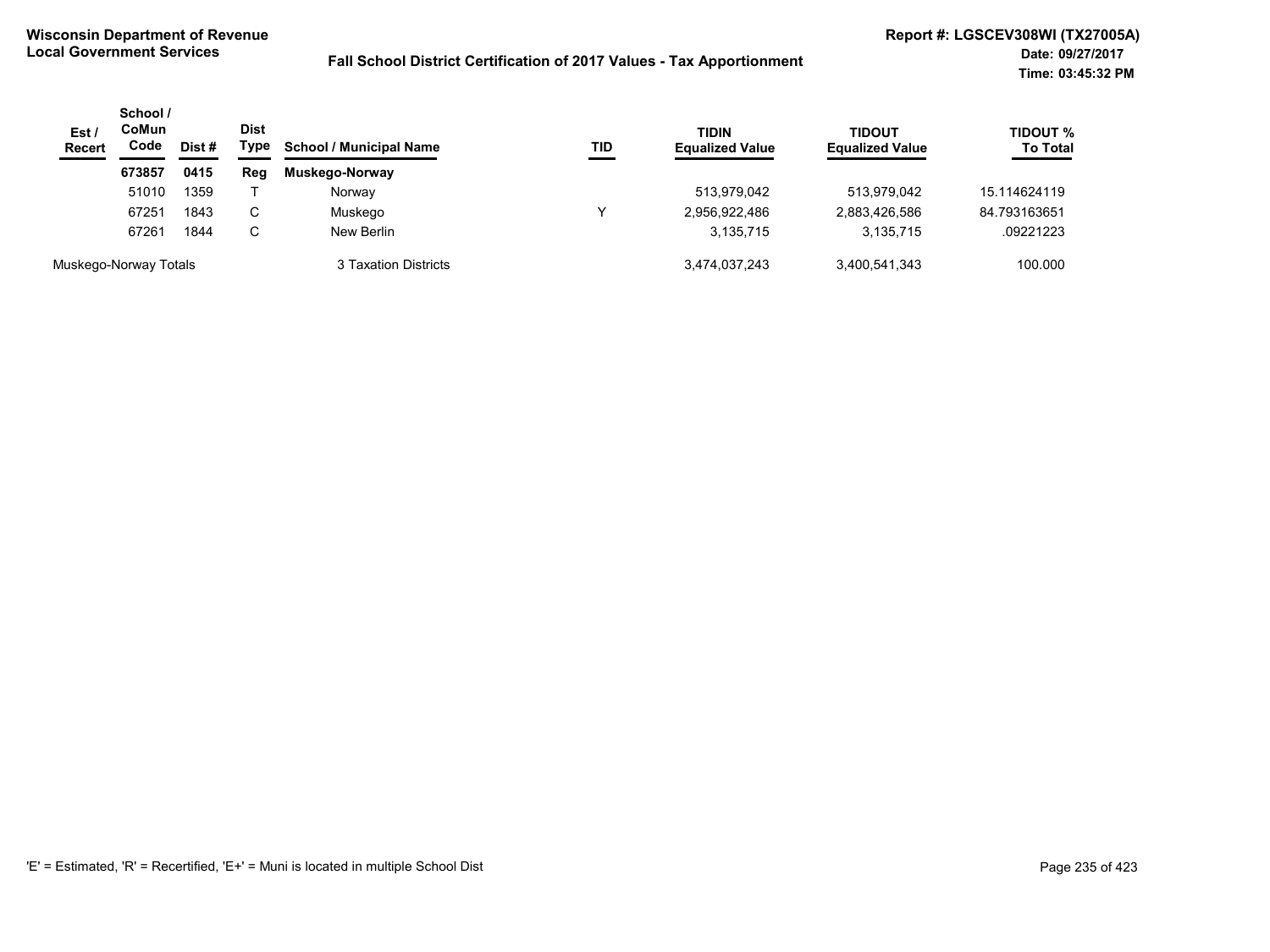| Est /<br><b>Recert</b> | School /<br>CoMun<br>Code | Dist # | <b>Dist</b><br>Type | <b>School / Municipal Name</b> | TID | <b>TIDIN</b><br><b>Equalized Value</b> | <b>TIDOUT</b><br><b>Equalized Value</b> | <b>TIDOUT %</b><br><b>To Total</b> |
|------------------------|---------------------------|--------|---------------------|--------------------------------|-----|----------------------------------------|-----------------------------------------|------------------------------------|
|                        | 293871                    | 0173   | <b>Reg</b>          | Necedah Area                   |     |                                        |                                         |                                    |
|                        | 29002                     | 0787   |                     | Armenia                        |     | 71.475.871                             | 71.475.871                              | 13.988503209                       |
|                        | 29004                     | 0788   |                     | Clearfield                     |     | 15,633,019                             | 15.633.019                              | 3.059529508                        |
|                        | 29006                     | 0789   |                     | Cutler                         |     | 19,300,323                             | 19.300.323                              | 3.777255547                        |
|                        | 29008                     | 0790   |                     | Finley                         |     | 16,137,680                             | 16.137.680                              | 3.158296434                        |
|                        | 29012                     | 0792   |                     | Germantown                     |     | 147,772,744                            | 147.772.744                             | 28.920522055                       |
|                        | 29028                     | 0800   |                     | Necedah                        |     | 207,889,800                            | 207,889,800                             | 40.685997858                       |
|                        | 29161                     | 0809   | ٧                   | Necedah                        |     | 41,835,100                             | 32,752,100                              | 6.409895389                        |
| Necedah Area Totals    |                           |        |                     | 7 Taxation Districts           |     | 520,044,537                            | 510,961,537                             | 100.000                            |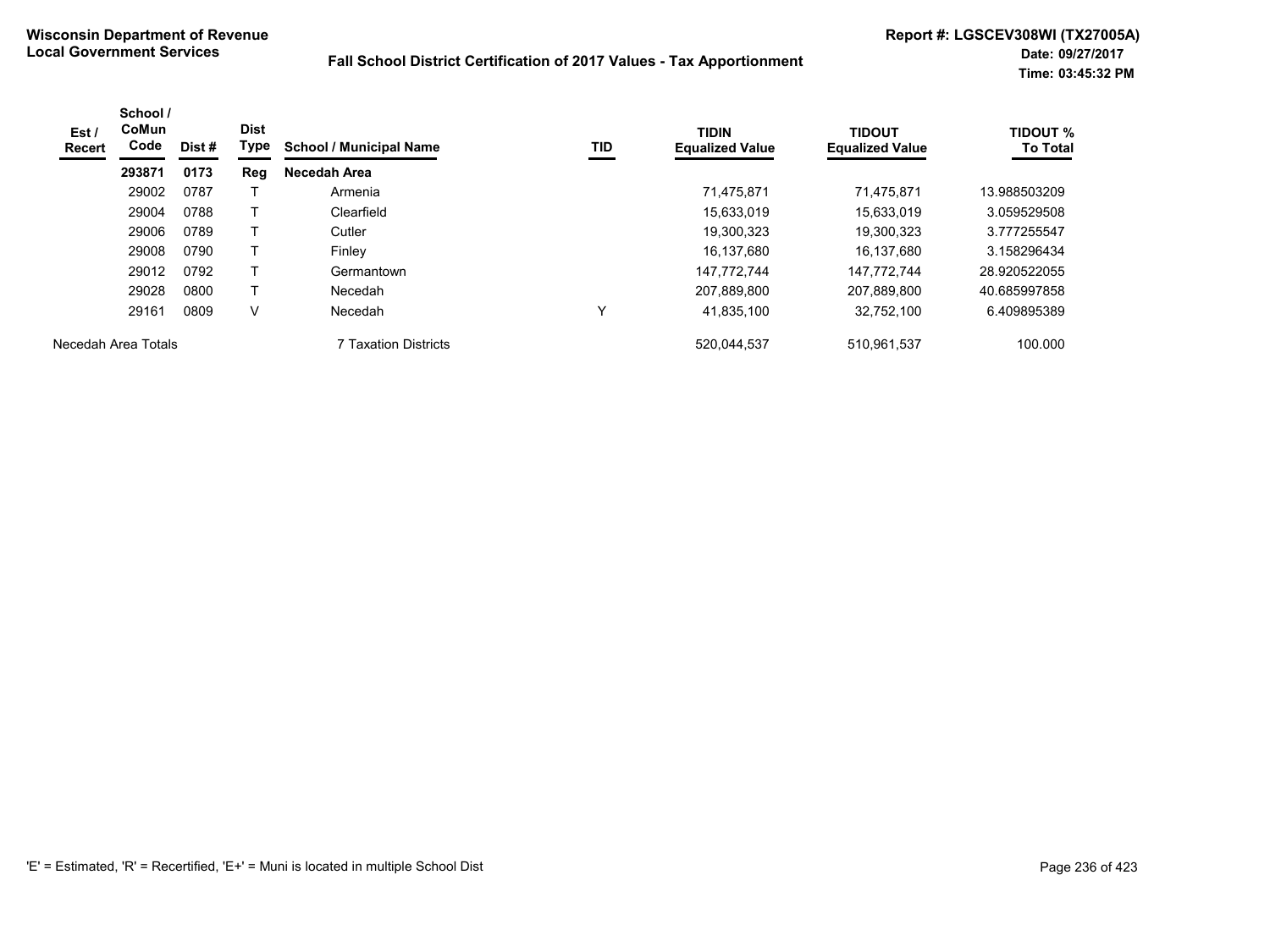| Est/<br>Recert       | School /<br><b>CoMun</b><br>Code | Dist# | <b>Dist</b><br>Type | <b>School / Municipal Name</b> | TID          | <b>TIDIN</b><br><b>Equalized Value</b> | <b>TIDOUT</b><br><b>Equalized Value</b> | <b>TIDOUT %</b><br><b>To Total</b> |
|----------------------|----------------------------------|-------|---------------------|--------------------------------|--------------|----------------------------------------|-----------------------------------------|------------------------------------|
|                      | 703892                           | 0433  | Reg                 | Neenah                         |              |                                        |                                         |                                    |
|                      | 70006                            | 1912  |                     | Clayton                        |              | 419,006,051                            | 419,006,051                             | 10.447164098                       |
|                      | 70010                            | 1914  |                     | Neenah                         |              | 437,652,600                            | 437,652,600                             | 10.912082342                       |
|                      | 70026                            | 1922  |                     | Vinland                        |              | 150,212,879                            | 150,212,879                             | 3.745288625                        |
|                      | 70121                            | 1913  | V                   | Fox Crossing                   | $\checkmark$ | 1,131,960,273                          | 1,115,109,573                           | 27.803256465                       |
|                      | 70261                            | 1929  | C                   | Neenah                         | v            | 2,095,284,800                          | 1,888,734,600                           | 47.09220847                        |
| <b>Neenah Totals</b> |                                  |       |                     | 5 Taxation Districts           |              | 4,234,116,603                          | 4,010,715,703                           | 100.000                            |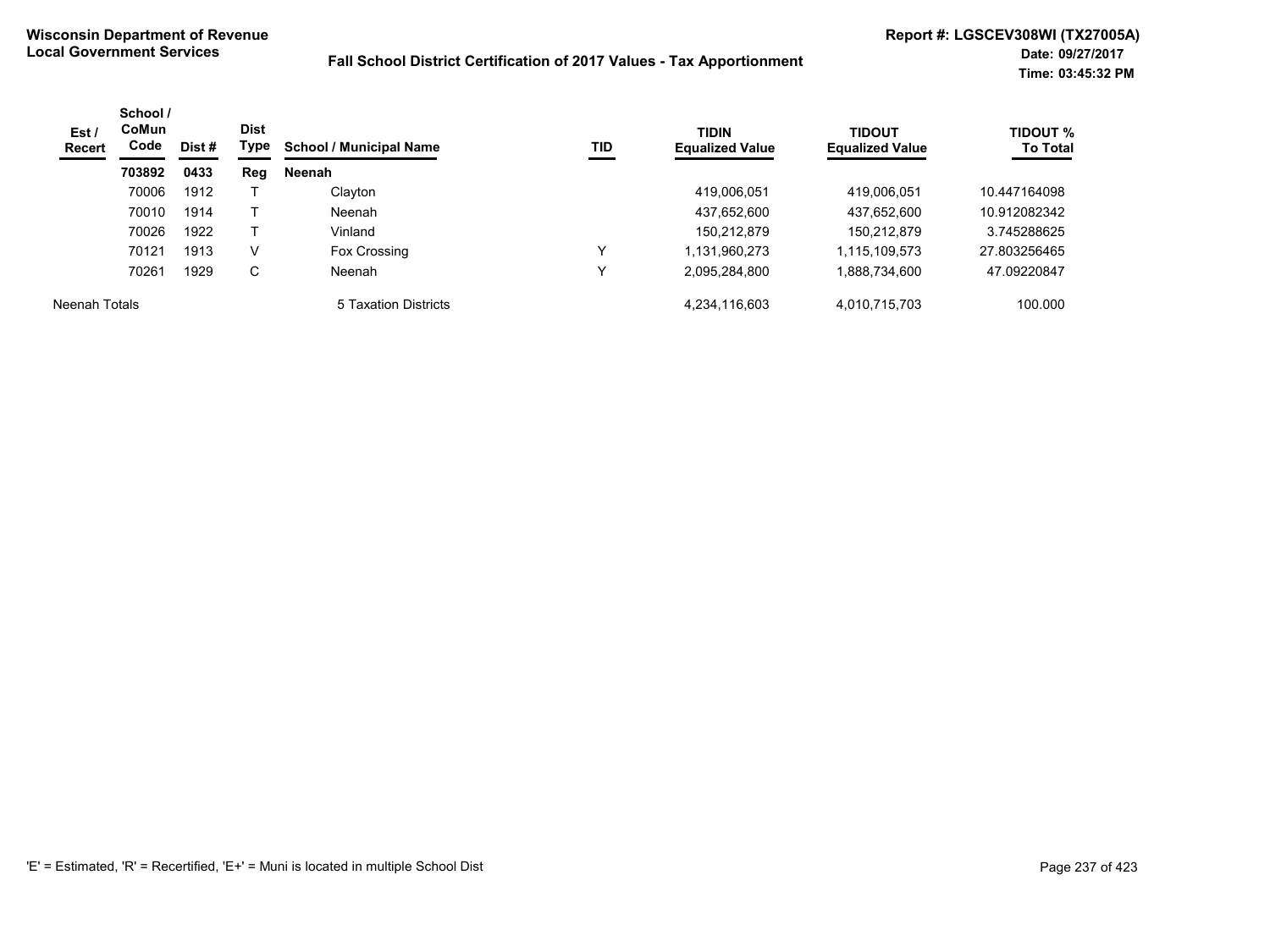| Est /<br>Recert           | School /<br>CoMun<br>Code | Dist# | <b>Dist</b><br><b>Type</b> | <b>School / Municipal Name</b> | TID | <b>TIDIN</b><br><b>Equalized Value</b> | <b>TIDOUT</b><br><b>Equalized Value</b> | <b>TIDOUT %</b><br><b>To Total</b> |
|---------------------------|---------------------------|-------|----------------------------|--------------------------------|-----|----------------------------------------|-----------------------------------------|------------------------------------|
|                           | 103899                    | 0065  | Reg                        | <b>Neillsville</b>             |     |                                        |                                         |                                    |
| $E+$                      | 10008                     | 0234  |                            | Dewhurst                       |     | 88,752,153                             | 88,752,153                              | 17.806647647                       |
|                           | 10010                     | 0235  |                            | Eaton                          |     | 809,969                                | 809,969                                 | .162506847                         |
|                           | 10016                     | 0238  |                            | Grant                          |     | 23,497,437                             | 23,497,437                              | 4.714371056                        |
|                           | 10020                     | 0240  |                            | <b>Hendren</b>                 |     | 1,189,238                              | 1,189,238                               | .238600883                         |
| E                         | 10022                     | 0241  |                            | Hewett                         |     | 28,152,700                             | 28,152,700                              | 5.648372375                        |
|                           | 10028                     | 0244  |                            | Levis                          |     | 39,776,500                             | 39,776,500                              | 7.980495077                        |
|                           | 10042                     | 0251  |                            | Pine Valley                    |     | 96,162,200                             | 96,162,200                              | 19.29335069                        |
| $E+$                      | 10046                     | 0253  |                            | Seif                           |     | 15,847,319                             | 15,847,319                              | 3.179501748                        |
|                           | 10050                     | 0255  |                            | Sherwood                       |     | 1,537,692                              | 1,537,692                               | .308512399                         |
|                           | 10058                     | 0259  |                            | Washburn                       |     | 23,312,549                             | 23,312,549                              | 4.677276345                        |
|                           | 10060                     | 0260  |                            | Weston                         |     | 44,903,381                             | 44,903,381                              | 9.009118727                        |
| $E+$                      | 10066                     | 0263  |                            | York                           |     | 11,131,021                             | 11,131,021                              | 2.233254768                        |
|                           | 10261                     | 0273  | C                          | <b>Neillsville</b>             | Υ   | 129,638,400                            | 123,349,300                             | 24.747991438                       |
| <b>Neillsville Totals</b> |                           |       |                            | <b>13 Taxation Districts</b>   |     | 504,710,559                            | 498,421,459                             | 100.000                            |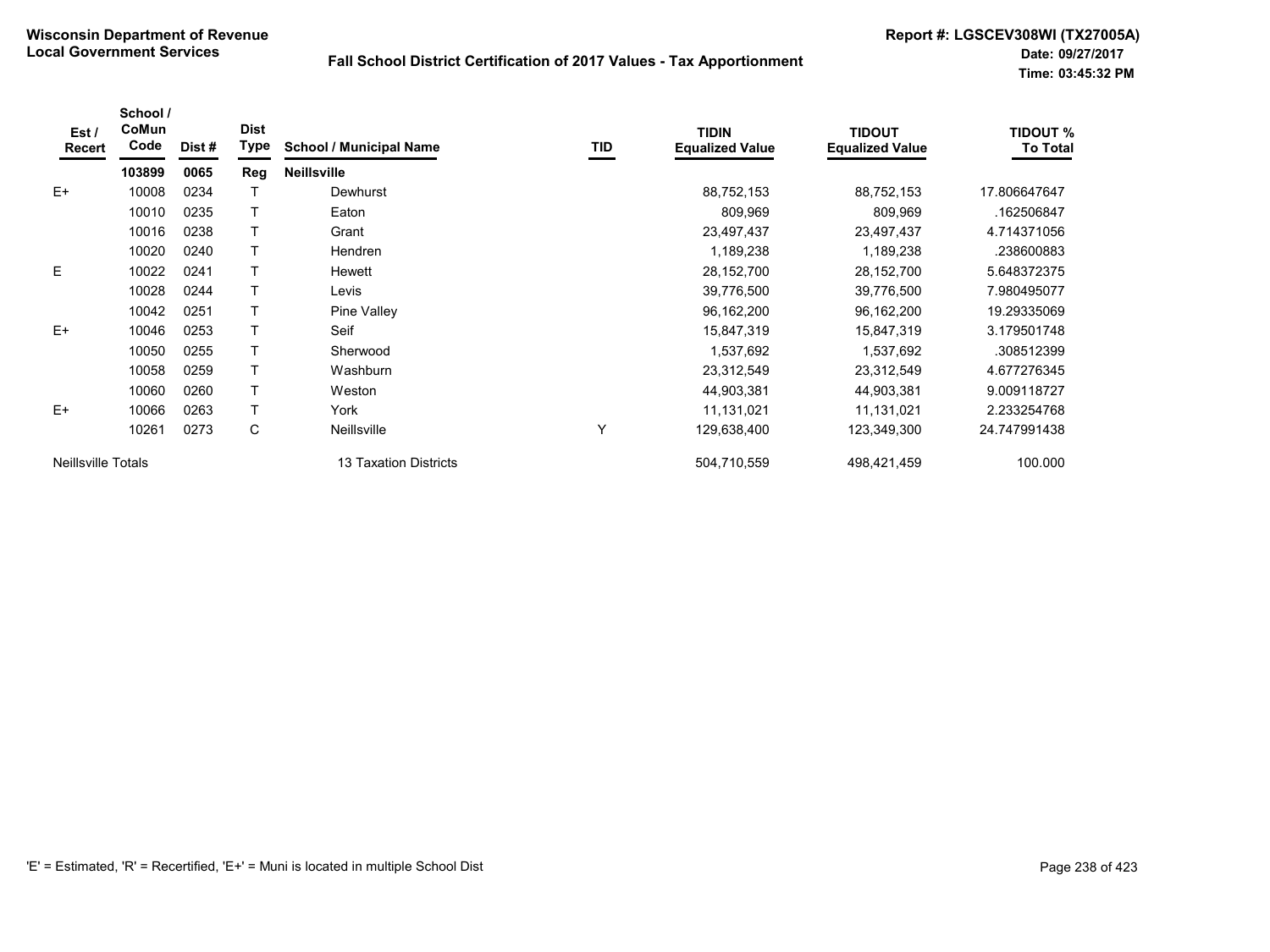| Est /<br><b>Recert</b> | School /<br><b>CoMun</b><br>Code | Dist # | <b>Dist</b><br>Type | <b>School / Municipal Name</b> | TID | <b>TIDIN</b><br><b>Equalized Value</b> | <b>TIDOUT</b><br><b>Equalized Value</b> | <b>TIDOUT %</b><br><b>To Total</b> |
|------------------------|----------------------------------|--------|---------------------|--------------------------------|-----|----------------------------------------|-----------------------------------------|------------------------------------|
|                        | 713906                           | 0439   | Reg                 | <b>Nekoosa</b>                 |     |                                        |                                         |                                    |
|                        | 01030                            | 0015   |                     | Rome                           | v   | 631,545,920                            | 613,682,420                             | 62.563598313                       |
|                        | 29002                            | 0787   |                     | Armenia                        |     | 67,980,929                             | 67,980,929                              | 6.930509                           |
|                        | 71026                            | 1945   |                     | Port Edwards                   |     | 69,265,063                             | 69,265,063                              | 7.06142369                         |
|                        | 71036                            | 1950   |                     | Saratoga                       |     | 136,843,147                            | 136,843,147                             | 13.950863512                       |
|                        | 71261                            | 1964   | C                   | Nekoosa                        | v   | 105,745,682                            | 93,122,182                              | 9.493605485                        |
| Nekoosa Totals         |                                  |        |                     | 5 Taxation Districts           |     | 1,011,380,741                          | 980,893,741                             | 100.000                            |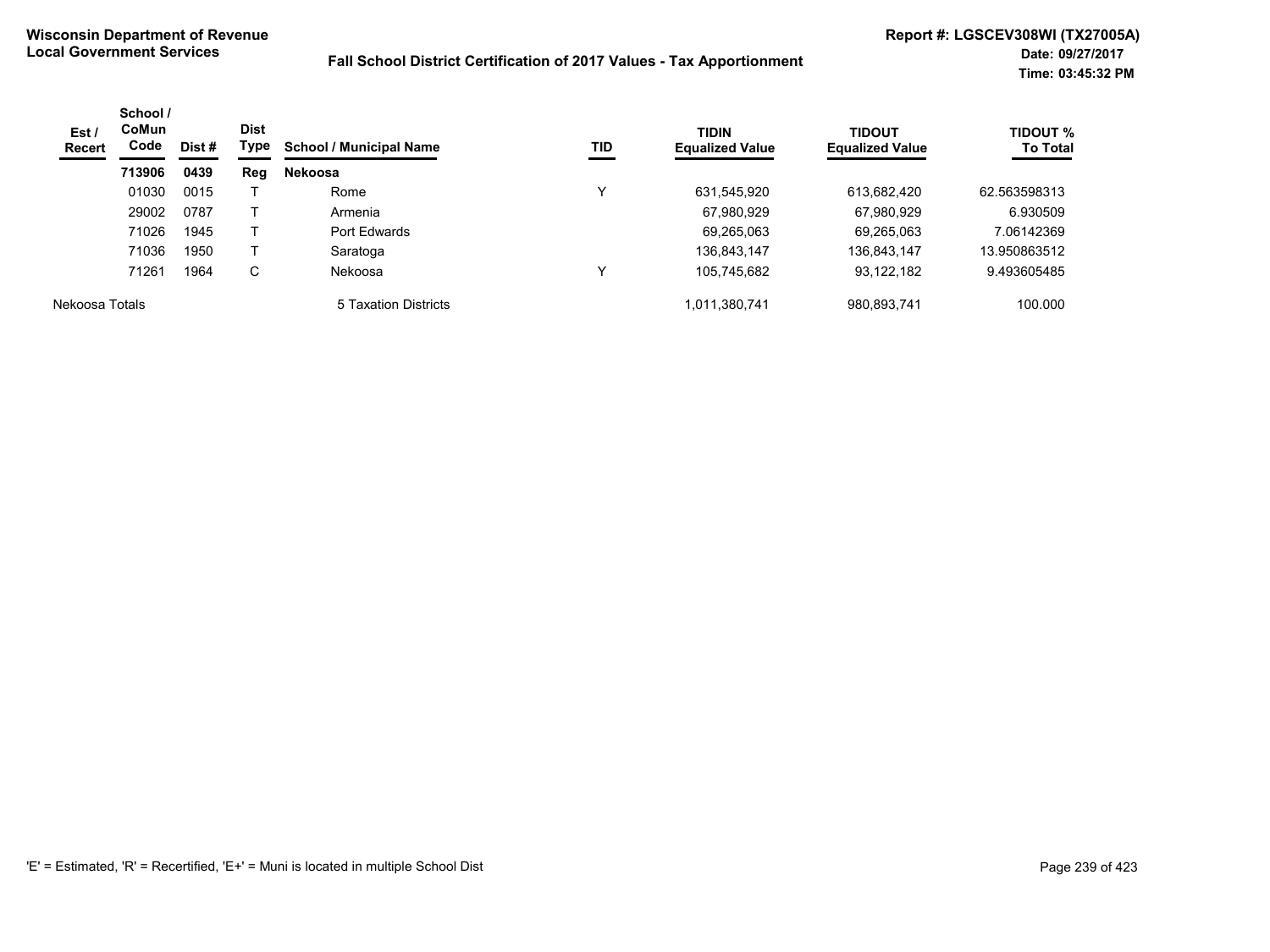| Est /<br>Recert   | School /<br>CoMun<br>Code | Dist # | <b>Dist</b><br>Type | <b>School / Municipal Name</b> | TID          | <b>TIDIN</b><br><b>Equalized Value</b> | <b>TIDOUT</b><br><b>Equalized Value</b> | <b>TIDOUT %</b><br><b>To Total</b> |
|-------------------|---------------------------|--------|---------------------|--------------------------------|--------------|----------------------------------------|-----------------------------------------|------------------------------------|
|                   | 093920                    | 0058   | Reg                 | <b>New Auburn</b>              |              |                                        |                                         |                                    |
|                   | 03022                     | 0049   |                     | Dovre                          |              | 15,653,332                             | 15,653,332                              | 5.582213241                        |
|                   | 03151                     | 0068   | V                   | New Auburn                     |              | 16,974,200                             | 16.974.200                              | 6.053254604                        |
|                   | 09006                     | 0201   |                     | Auburn                         |              | 15,922,210                             | 15,922,210                              | 5.678099173                        |
|                   | 09010                     | 0203   |                     | <b>Bloomer</b>                 |              | 3,075,782                              | 3.075.782                               | 1.096870047                        |
| $E+$              | 09012                     | 0204   |                     | Cleveland                      |              | 478,130                                | 478,130                                 | .170508338                         |
|                   | 09038                     | 0217   | т                   | Sampson                        |              | 192, 183, 455                          | 192, 183, 455                           | 68.535505875                       |
|                   | 09161                     | 0224   | V                   | New Auburn                     | $\checkmark$ | 28,380,800                             | 19.015.900                              | 6.781355482                        |
|                   | 54030                     | 1440   |                     | Rusk                           |              | 17,111,431                             | 17,111,431                              | 6.102193239                        |
| New Auburn Totals |                           |        |                     | 8 Taxation Districts           |              | 289,779,340                            | 280,414,440                             | 100.000                            |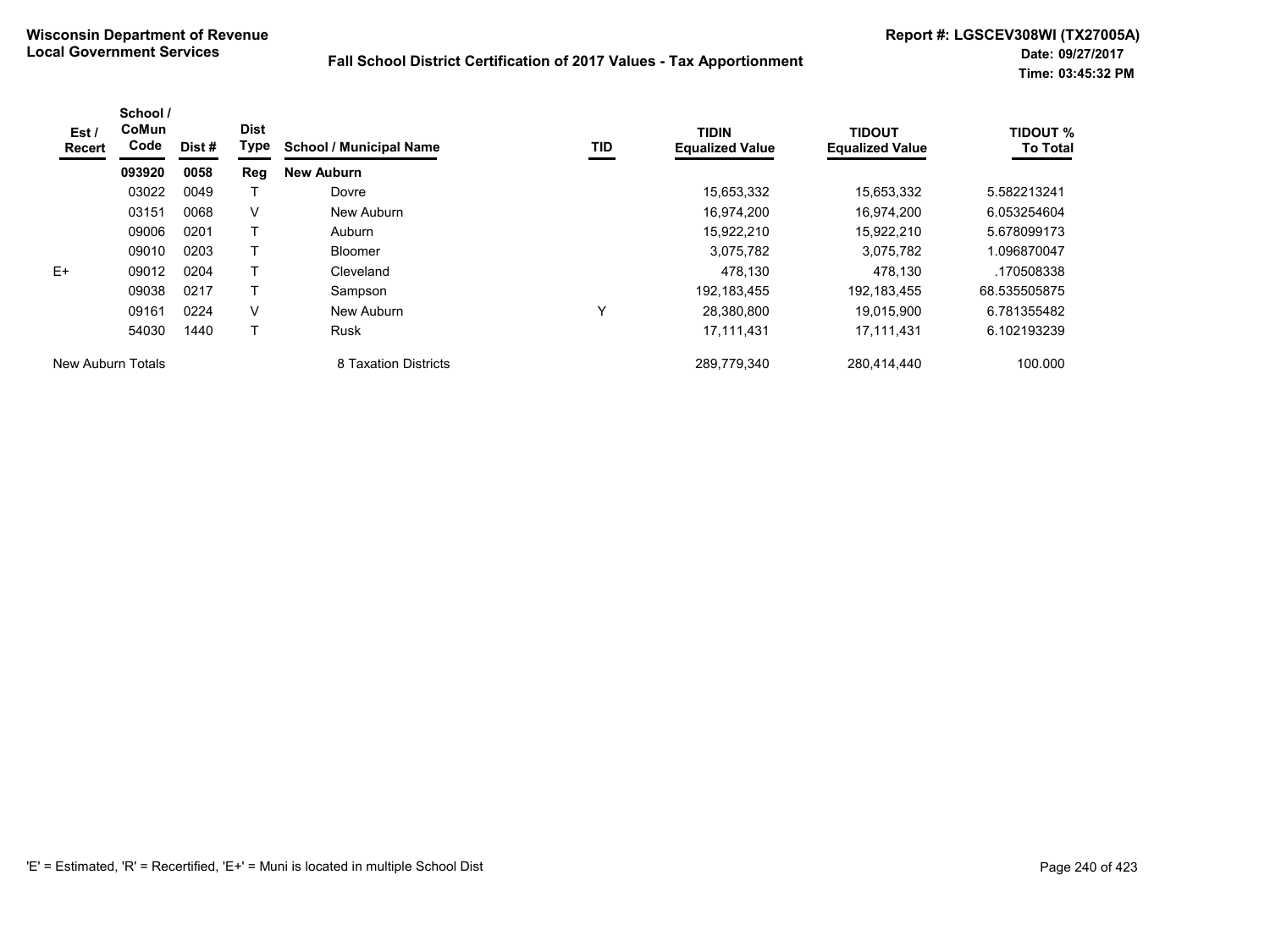| Est /<br>Recert   | School /<br>CoMun<br>Code | Dist # | Dist<br>Type | <b>School / Municipal Name</b> | TID | TIDIN<br><b>Equalized Value</b> | TIDOUT<br><b>Equalized Value</b> | TIDOUT %<br><b>To Total</b> |
|-------------------|---------------------------|--------|--------------|--------------------------------|-----|---------------------------------|----------------------------------|-----------------------------|
|                   | 673925                    | 0417   | Rea          | New Berlin                     |     |                                 |                                  |                             |
|                   | 67261<br>1844             |        | C            | New Berlin                     |     | 4,779,770,578                   | 4,779,770,578                    | 100                         |
| New Berlin Totals |                           |        |              | 1 Taxation Districts           |     | 4,779,770,578                   | 4,779,770,578                    | 100.000                     |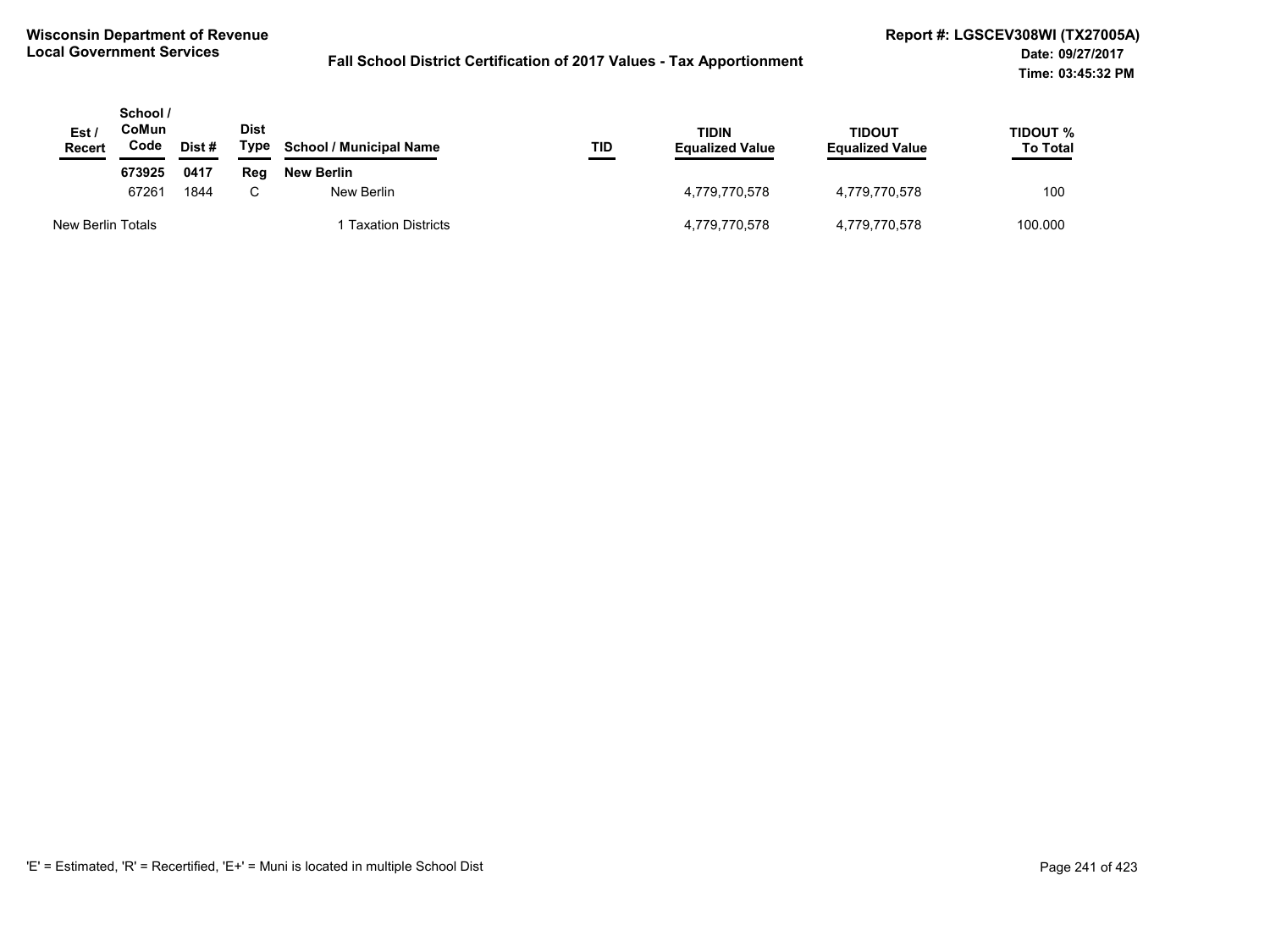| Est /<br><b>Recert</b> | School /<br>CoMun<br>Code | Dist# | <b>Dist</b><br><b>Type</b> | <b>School / Municipal Name</b> | TID | <b>TIDIN</b><br><b>Equalized Value</b> | <b>TIDOUT</b><br><b>Equalized Value</b> | <b>TIDOUT %</b><br><b>To Total</b> |
|------------------------|---------------------------|-------|----------------------------|--------------------------------|-----|----------------------------------------|-----------------------------------------|------------------------------------|
|                        | 233934                    | 0149  | Reg                        | <b>New Glarus</b>              |     |                                        |                                         |                                    |
|                        | 13040                     | 0354  |                            | Montrose                       |     | 405.145                                | 405.145                                 | .088988625                         |
|                        | 13044                     | 0356  |                            | Perry                          |     | 7,637,975                              | 7.637.975                               | .677653422                         |
|                        | 13048                     | 0358  |                            | Primrose                       |     | 42,256,977                             | 42.256.977                              | 9.281591266                        |
|                        | 23002                     | 0647  |                            | Adams                          |     | 1,820,409                              | 1.820.409                               | .399846214                         |
| $E+$                   | 23014                     | 0653  |                            | Exeter                         |     | 32,071,260                             | 32,071,260                              | 7.044335583                        |
|                        | 23024                     | 0658  |                            | <b>New Glarus</b>              |     | 159,402,353                            | 159,402,353                             | 35.012146927                       |
|                        | 23030                     | 0661  |                            | Washington                     |     | 2,581,384                              | 2,581,384                               | .566991604                         |
|                        | 23032                     | 0662  |                            | York                           |     | 40,015,985                             | 40.015.985                              | 8.789365526                        |
|                        | 23161                     | 0668  | V                          | New Glarus                     | ν   | 182, 177, 500                          | 169,085,800                             | 37.139080832                       |
| New Glarus Totals      |                           |       |                            | 9 Taxation Districts           |     | 468.368.988                            | 455.277.288                             | 100.000                            |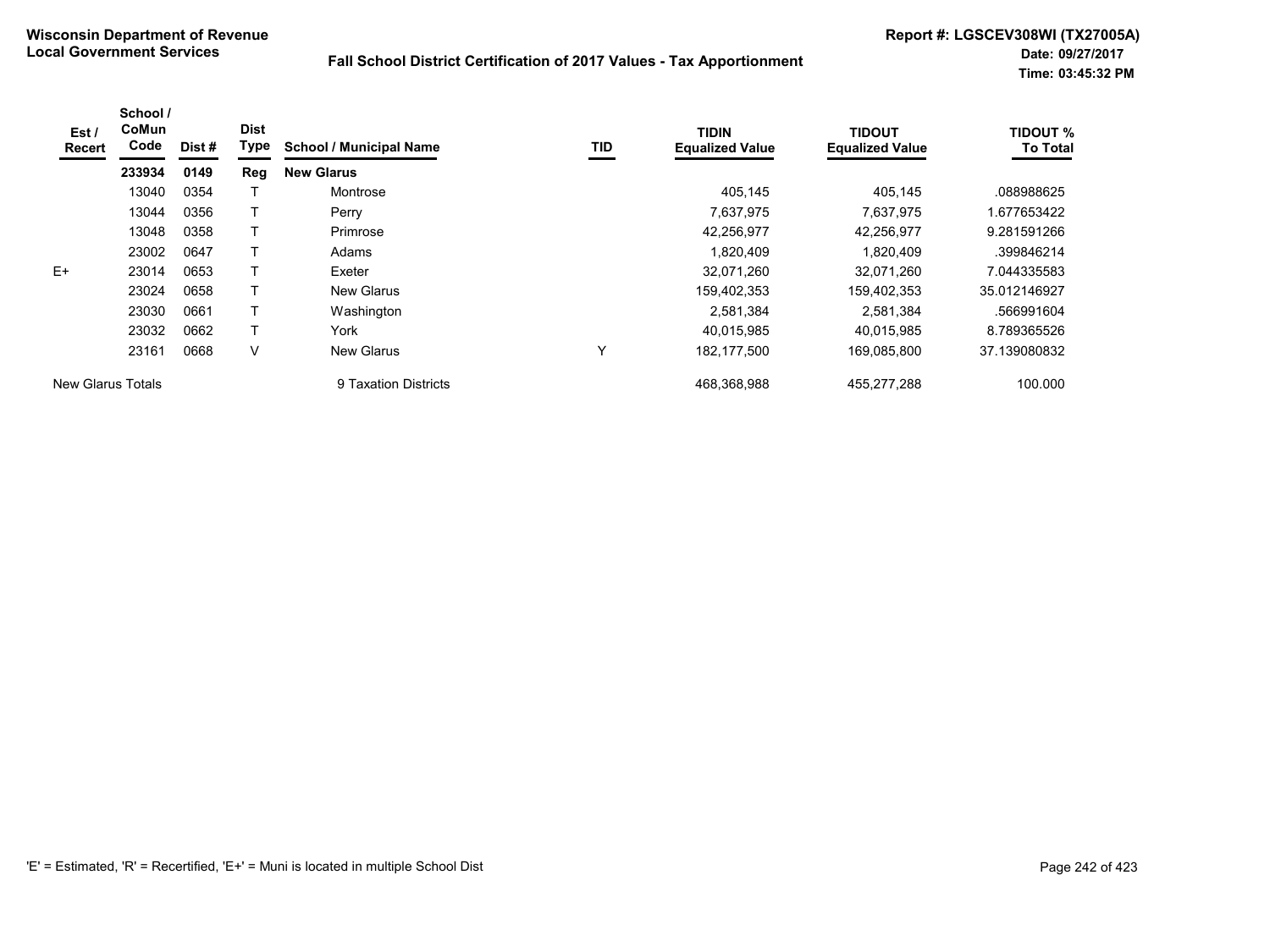| Est/<br><b>Recert</b> | School /<br>CoMun<br>Code | Dist# | <b>Dist</b><br>Type | <b>School / Municipal Name</b>  | TID          | <b>TIDIN</b><br><b>Equalized Value</b> | <b>TIDOUT</b><br><b>Equalized Value</b> | <b>TIDOUT %</b><br><b>To Total</b> |
|-----------------------|---------------------------|-------|---------------------|---------------------------------|--------------|----------------------------------------|-----------------------------------------|------------------------------------|
|                       | 083941                    | 0051  | Reg                 | <b>New Holstein</b>             |              |                                        |                                         |                                    |
|                       | 08004                     | 0180  |                     | <b>Brothertown</b>              |              | 41,230,111                             | 41,230,111                              | 5.856287082                        |
|                       | 08006                     | 0181  |                     | Charlestown                     |              | 13,029,406                             | 13,029,406                              | 1.850684856                        |
|                       | 08012                     | 0184  |                     | New Holstein                    |              | 89,322,590                             | 89,322,590                              | 12.687298609                       |
|                       | 08261                     | 0197  | C                   | New Holstein                    | $\checkmark$ | 174,425,600                            | 163,622,800                             | 23.240832167                       |
|                       | 20010                     | 0548  |                     | Calumet                         |              | 173,265,900                            | 173,265,900                             | 24.61052923                        |
|                       | 20026                     | 0556  |                     | Marshfield                      |              | 109,509,200                            | 109,509,200                             | 15.554586145                       |
|                       | 20040                     | 0563  | т                   | Tavcheedah                      |              | 44,050,063                             | 44,050,063                              | 6.256830473                        |
|                       | 20151                     | 0569  | V                   | Mount Calvary                   |              | 33,976,500                             | 33,976,500                              | 4.825990841                        |
|                       | 20181                     | 0573  | V                   | Saint Cloud                     |              | 27,058,300                             | 27,058,300                              | 3.843336069                        |
|                       | 59002                     | 1597  | т                   | Greenbush                       |              | 1,605,373                              | 1,605,373                               | .228025706                         |
|                       | 59020                     | 1606  |                     | Russell                         |              | 7,361,346                              | 7,361,346                               | 1.045598822                        |
|                       | New Holstein Totals       |       |                     | <b>Taxation Districts</b><br>11 |              | 714,834,389                            | 704,031,589                             | 100.000                            |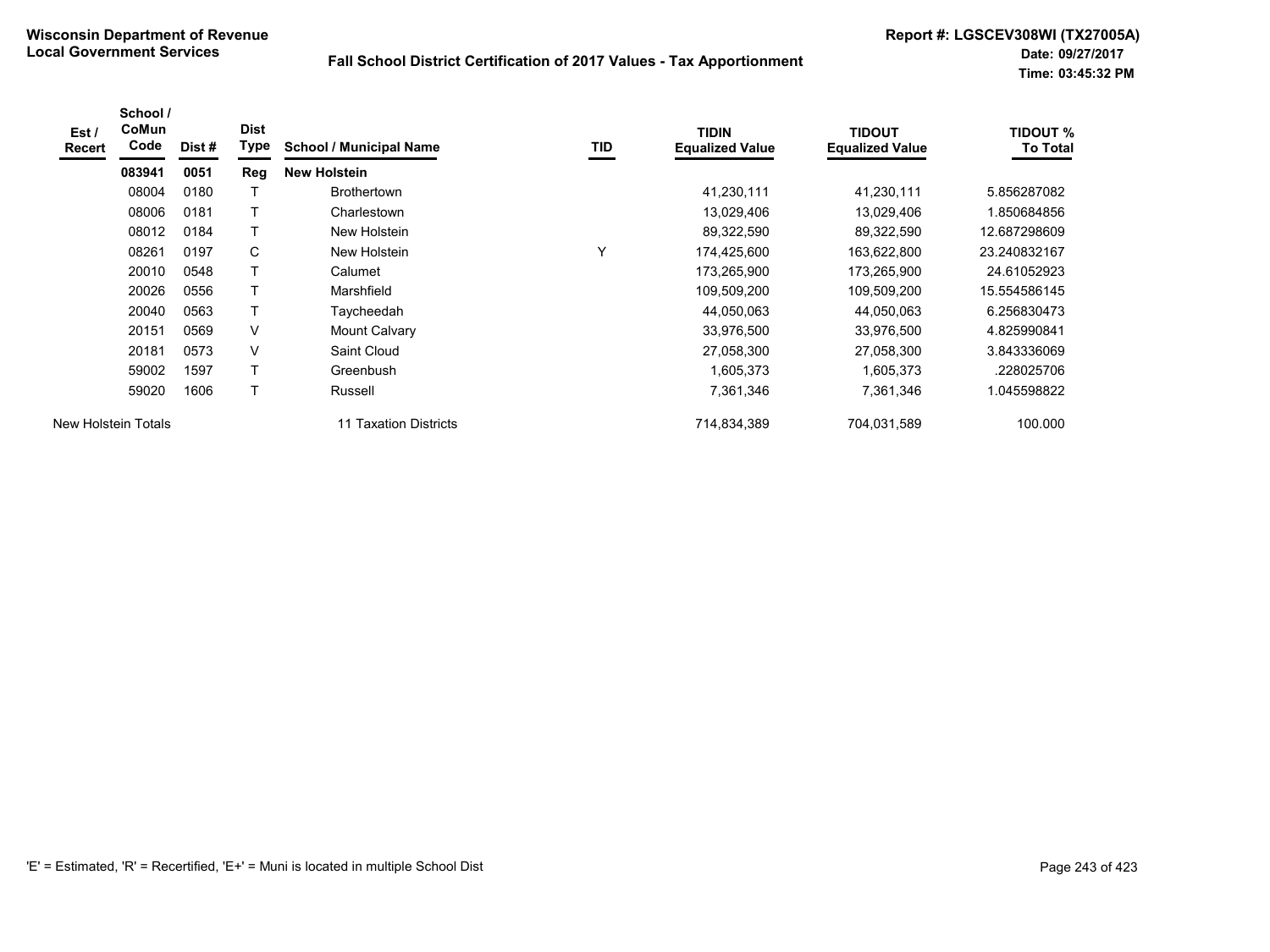| Est /<br><b>Recert</b> | School /<br><b>CoMun</b><br>Code | Dist # | <b>Dist</b><br><b>Type</b> | <b>School / Municipal Name</b> | TID | <b>TIDIN</b><br><b>Equalized Value</b> | <b>TIDOUT</b><br><b>Equalized Value</b> | <b>TIDOUT %</b><br><b>To Total</b> |
|------------------------|----------------------------------|--------|----------------------------|--------------------------------|-----|----------------------------------------|-----------------------------------------|------------------------------------|
|                        | 293948                           | 0174   | Reg                        | <b>New Lisbon</b>              |     |                                        |                                         |                                    |
|                        | 29004                            | 0788   |                            | Clearfield                     |     | 54,342,481                             | 54,342,481                              | 14.530187956                       |
|                        | 29006                            | 0789   |                            | Cutler                         |     | 4,126,598                              | 4,126,598                               | 1.103377017                        |
|                        | 29010                            | 0791   | т                          | <b>Fountain</b>                |     | 41,139,008                             | 41,139,008                              | 10.99982017                        |
|                        | 29012                            | 0792   | $\mathsf{T}$               | Germantown                     |     | 141,637,699                            | 141,637,699                             | 37.871336573                       |
|                        | 29022                            | 0797   | т                          | Lisbon                         |     | 32,874,303                             | 32,874,303                              | 8.78998884                         |
|                        | 29030                            | 0801   | T                          | Orange                         |     | 23,278,046                             | 23,278,046                              | 6.224124799                        |
|                        | 29136                            | 0807   | V                          | <b>Hustler</b>                 |     | 9,531,700                              | 9,531,700                               | 2.548602677                        |
|                        | 29261                            | 0814   | C                          | New Lisbon                     | Υ   | 76,271,100                             | 62,950,600                              | 16.831841924                       |
|                        | 41008                            | 1094   | T                          | Clifton                        |     | 3,701,750                              | 3,701,750                               | .989780413                         |
|                        | 41030                            | 1105   | Τ                          | Oakdale                        |     | 414,911                                | 414,911                                 | .110939631                         |
| New Lisbon Totals      |                                  |        |                            | 10 Taxation Districts          |     | 387,317,596                            | 373,997,096                             | 100.000                            |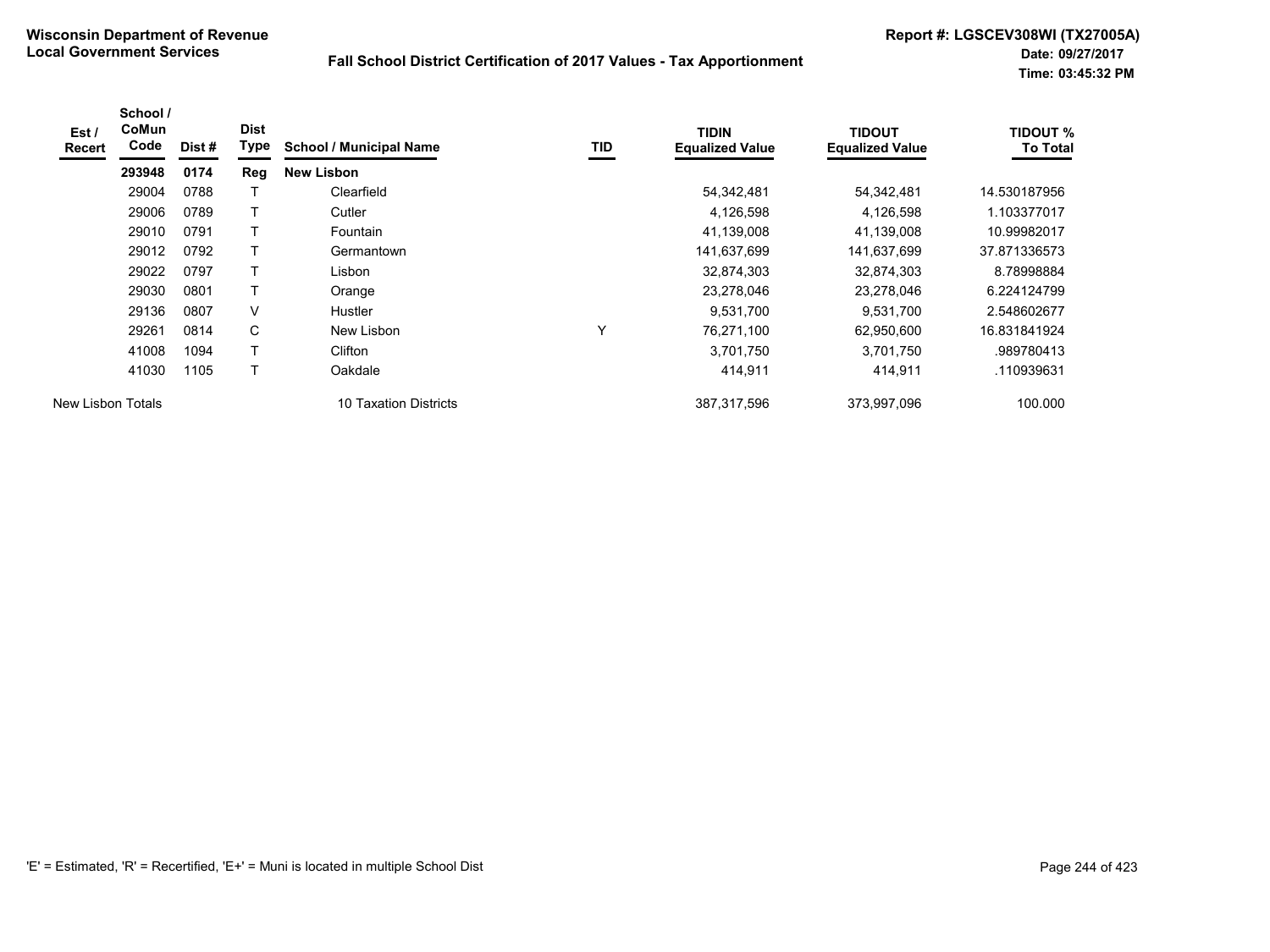| Est /<br>Recert   | School /<br>CoMun<br>Code | Dist # | <b>Dist</b><br>Type | <b>School / Municipal Name</b> | TID | <b>TIDIN</b><br><b>Equalized Value</b> | <b>TIDOUT</b><br><b>Equalized Value</b> | <b>TIDOUT %</b><br><b>To Total</b> |
|-------------------|---------------------------|--------|---------------------|--------------------------------|-----|----------------------------------------|-----------------------------------------|------------------------------------|
|                   | 683955                    | 0426   | Reg                 | <b>New London</b>              |     |                                        |                                         |                                    |
|                   | 44012                     | 1183   |                     | Dale                           |     | 116,116,751                            | 116,116,751                             | 10.438122067                       |
|                   | 44014                     | 1184   |                     | Deer Creek                     |     | 2,663,614                              | 2,663,614                               | .239441147                         |
|                   | 44022                     | 1188   |                     | Greenville                     |     | 132,016                                | 132,016                                 | .011867359                         |
| $E+$              | 44024                     | 1189   |                     | Hortonia                       |     | 36,957,630                             | 36,957,630                              | 3.322244637                        |
|                   | 44028                     | 1191   |                     | Liberty                        |     | 24,356,370                             | 24,356,370                              | 2.189475343                        |
|                   | 44032                     | 1193   |                     | Maple Creek                    |     | 45,081,838                             | 45,081,838                              | 4.052556793                        |
| Ε                 | 44261                     | 1208   | C                   | New London                     | Y   | 122,626,600                            | 122,609,500                             | 11.021776932                       |
|                   | 68002                     | 1848   |                     | <b>Bear Creek</b>              |     | 350,638                                | 350,638                                 | .031520019                         |
| E                 | 68004                     | 1849   |                     | Caledonia                      |     | 161,420,800                            | 161,420,800                             | 14.510654148                       |
|                   | 68012                     | 1853   |                     | Fremont                        |     | 2,314,312                              | 2,314,312                               | .208041225                         |
|                   | 68022                     | 1858   |                     | Lebanon                        |     | 100,883,205                            | 100,883,205                             | 9.068727804                        |
|                   | 68030                     | 1862   | T                   | Mukwa                          |     | 215,942,103                            | 215,942,103                             | 19.411755937                       |
| E                 | 68261                     | 1879   | C                   | New London                     |     | 263,821,200                            | 263,821,200                             | 23.715767672                       |
|                   | 70006                     | 1912   |                     | Clayton                        |     |                                        |                                         |                                    |
|                   | 70028                     | 1923   |                     | Winchester                     |     | 16,944,317                             | 16,944,317                              | 1.523181175                        |
|                   | 70032                     | 1925   | T                   | <b>Wolf River</b>              |     | 2,835,224                              | 2,835,224                               | .254867743                         |
| New London Totals |                           |        |                     | <b>16 Taxation Districts</b>   |     | 1,112,446,618                          | 1,112,429,518                           | 100.000                            |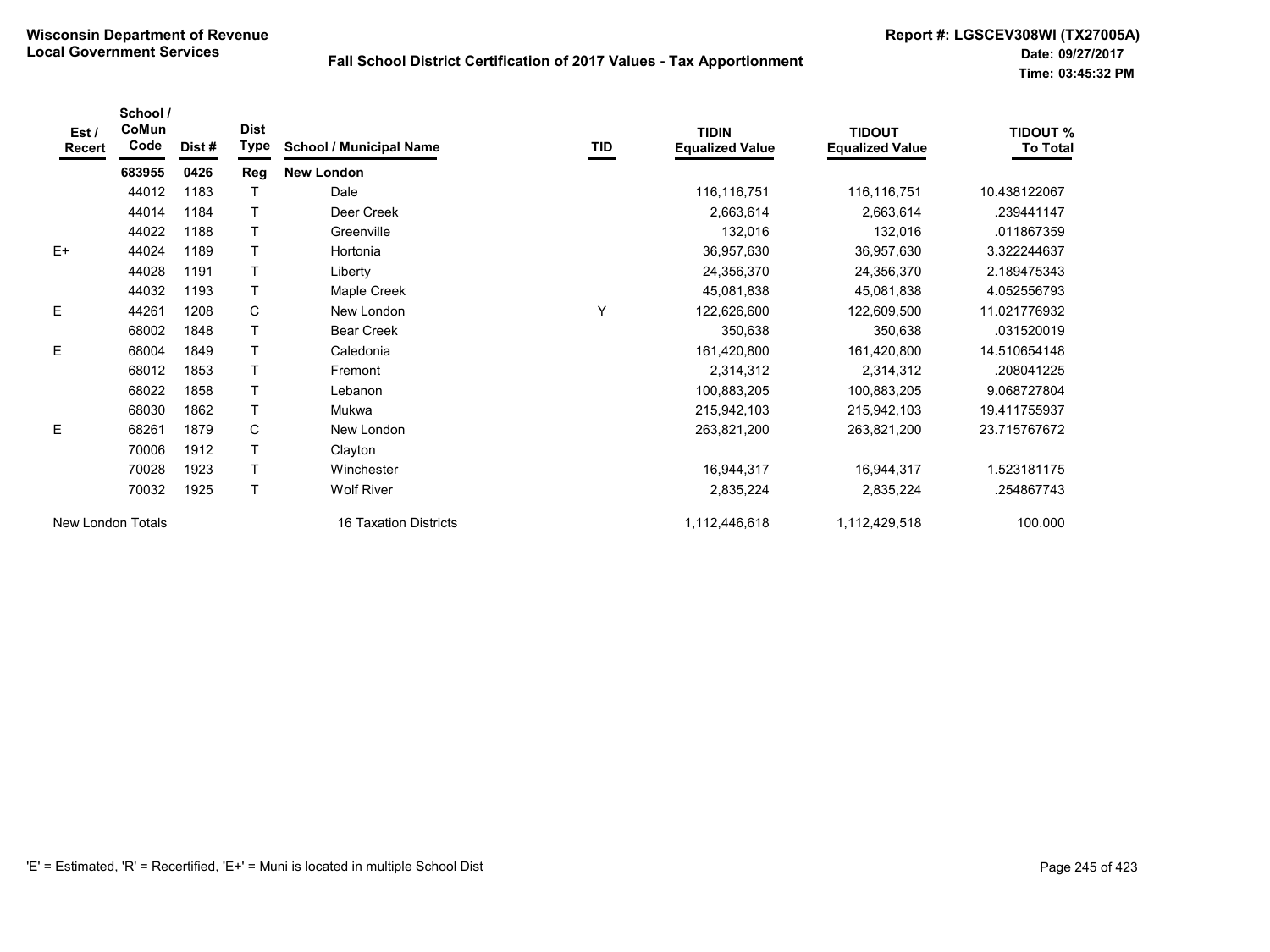| Est /<br><b>Recert</b> | School /<br>CoMun<br>Code | Dist # | <b>Dist</b><br><b>Type</b> | <b>School / Municipal Name</b> | TID | <b>TIDIN</b><br><b>Equalized Value</b> | <b>TIDOUT</b><br><b>Equalized Value</b> | <b>TIDOUT %</b><br><b>To Total</b> |
|------------------------|---------------------------|--------|----------------------------|--------------------------------|-----|----------------------------------------|-----------------------------------------|------------------------------------|
|                        | 553962                    | 0331   | Reg                        | <b>New Richmond</b>            |     |                                        |                                         |                                    |
|                        | 55006                     | 1462   |                            | Cylon                          |     | 28,742,385                             | 28,742,385                              | 1.958756341                        |
|                        | 55010                     | 1464   |                            | Emerald                        |     | 9,930,884                              | 9,930,884                               | .676776892                         |
|                        | 55012                     | 1465   |                            | Erin Prairie                   |     | 53,465,057                             | 53,465,057                              | 3.643574442                        |
|                        | 55026                     | 1472   |                            | Richmond                       |     | 331,342,911                            | 331,342,911                             | 22.580590574                       |
|                        | 55030                     | 1474   |                            | Saint Joseph                   |     | 38,493,931                             | 38.493.931                              | 2.62331158                         |
| $E+$                   | 55032                     | 1475   |                            | Somerset                       |     | 30,671,498                             | 30,671,498                              | 2.090222895                        |
|                        | 55036                     | 1477   |                            | Stanton                        |     | 69.961.621                             | 69,961,621                              | 4.76779393                         |
| $E+$                   | 55038                     | 1478   |                            | <b>Star Prairie</b>            |     | 202,672,209                            | 202,672,209                             | 13.811848753                       |
|                        | 55182                     | 1487   | V                          | <b>Star Prairie</b>            |     | 40,313,600                             | 40,313,600                              | 2.747319668                        |
|                        | 55261                     | 1493   | C                          | New Richmond                   | Υ   | 717,356,800                            | 661,785,200                             | 45.099804925                       |
| New Richmond Totals    |                           |        |                            | 10 Taxation Districts          |     | 1.522.950.896                          | 1,467,379,296                           | 100.000                            |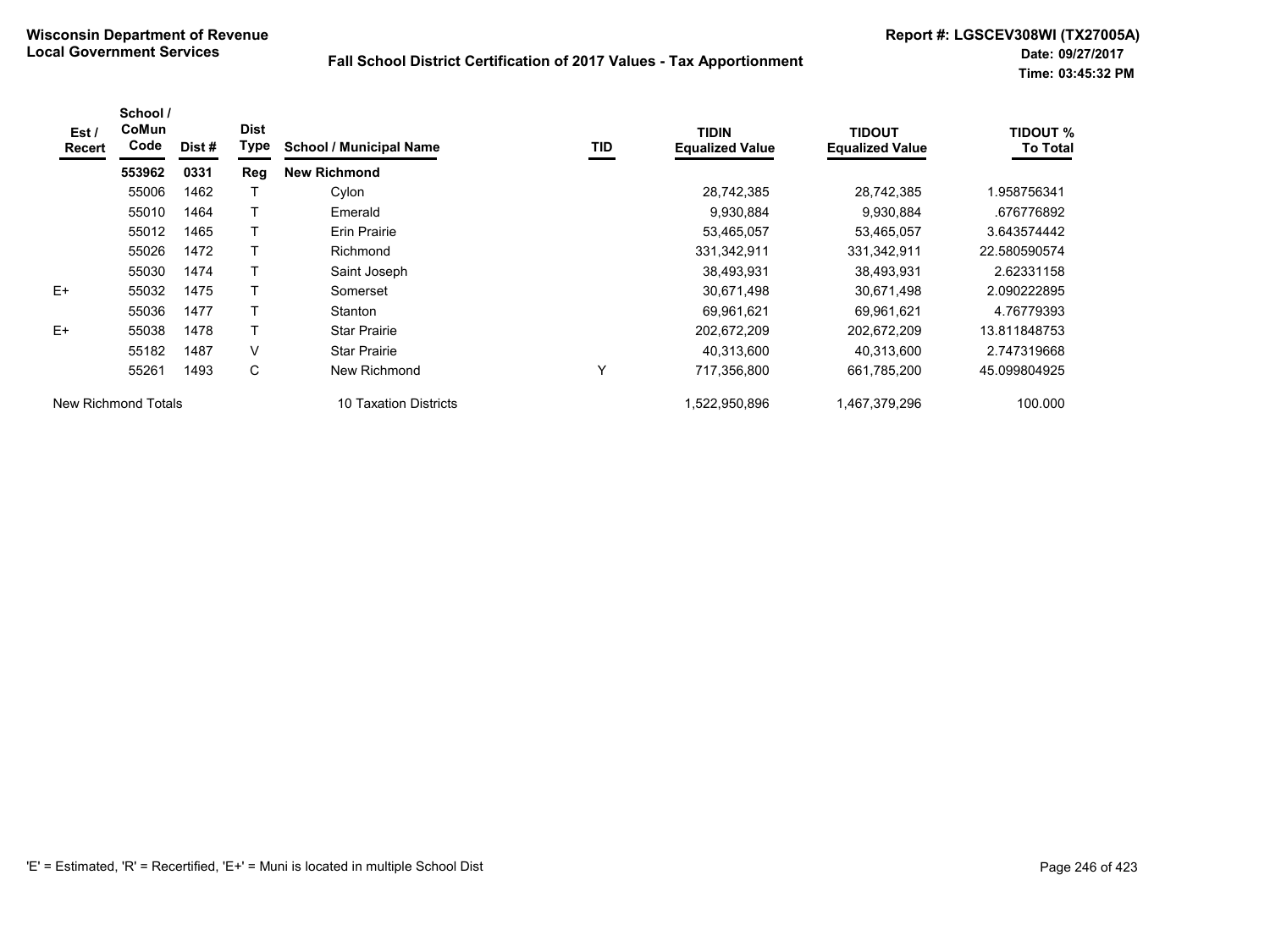| Est/<br><b>Recert</b> | School /<br>CoMun<br>Code | Dist# | <b>Dist</b><br>Type | <b>School / Municipal Name</b> | TID | <b>TIDIN</b><br><b>Equalized Value</b> | <b>TIDOUT</b><br><b>Equalized Value</b> | TIDOUT %<br><b>To Total</b> |
|-----------------------|---------------------------|-------|---------------------|--------------------------------|-----|----------------------------------------|-----------------------------------------|-----------------------------|
|                       | 383969                    | 0227  | Reg                 | Niagara                        |     |                                        |                                         |                             |
|                       | 38020                     | 1034  |                     | Niagara                        |     | 72,536,200                             | 72.536.200                              | 51.050230174                |
|                       | 38261                     | 1048  |                     | Niagara                        |     | 71,576,400                             | 69.551.700                              | 48.949769826                |
| Niagara Totals        |                           |       |                     | 2 Taxation Districts           |     | 144.112.600                            | 142,087,900                             | 100.000                     |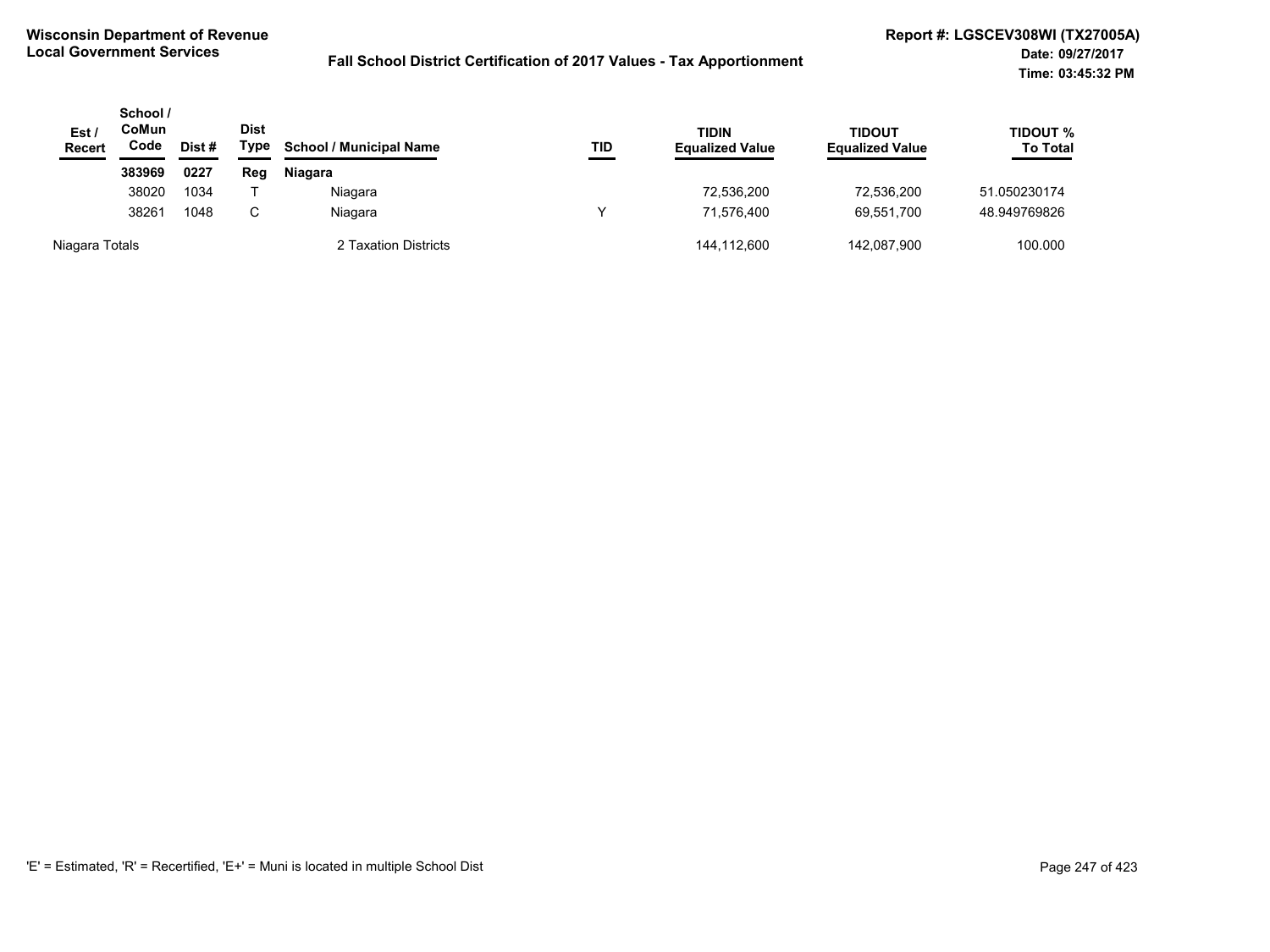| Est /<br>Recert           | School /<br><b>CoMun</b><br>Code | Dist # | <b>Dist</b><br>Type | <b>School / Municipal Name</b> | TID | <b>TIDIN</b><br><b>Equalized Value</b> | <b>TIDOUT</b><br><b>Equalized Value</b> | <b>TIDOUT %</b><br><b>To Total</b> |
|---------------------------|----------------------------------|--------|---------------------|--------------------------------|-----|----------------------------------------|-----------------------------------------|------------------------------------|
|                           | 402177                           | 0238   | <b>UHS</b>          | <b>Nicolet Union High</b>      |     |                                        |                                         |                                    |
|                           | 40106                            | 1071   | V                   | Bayside                        |     | 627.677.500                            | 627,677,500                             | 15.574605818                       |
| $E+$                      | 40126                            | 1073   | V                   | Fox Point                      |     | 1,129,369,900                          | 1,129,369,900                           | 28.023134516                       |
| $E+$                      | 40176                            | 1076   | V                   | <b>River Hills</b>             |     | 479.737.000                            | 479.737.000                             | 11.903747818                       |
|                           | 40231                            | 1082   | C.                  | Glendale                       | ν   | 2,188,482,600                          | 1,766,644,800                           | 43.835881292                       |
|                           | 45105                            | 1217   | V                   | Bayside                        |     | 26,704,900                             | 26,704,900                              | .662630556                         |
| Nicolet Union High Totals |                                  |        |                     | 5 Taxation Districts           |     | 4,451,971,900                          | 4,030,134,100                           | 100.000                            |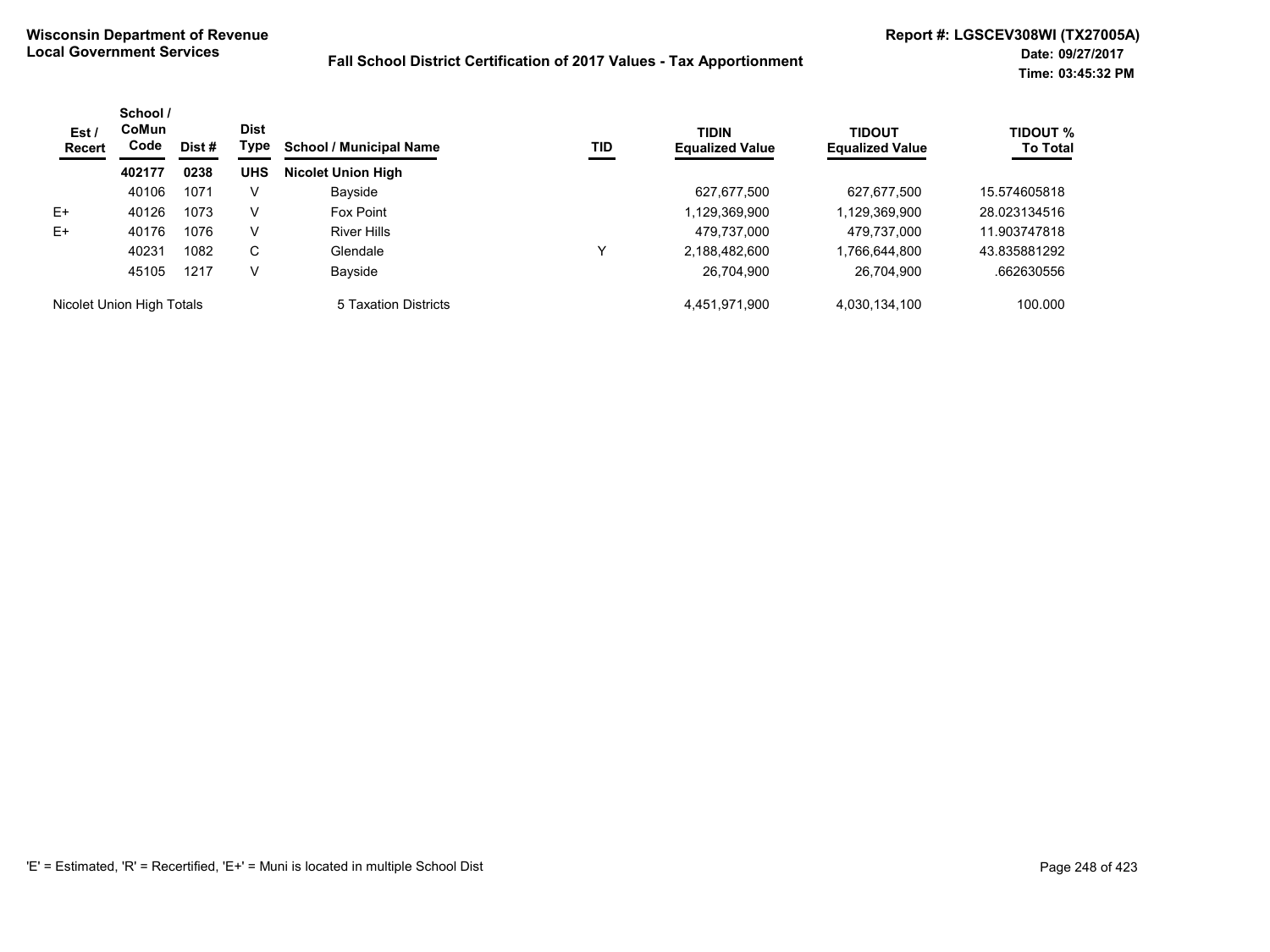| Est /<br><b>Recert</b> | School /<br>CoMun<br>Code | Dist# | Dist<br>Type | <b>School / Municipal Name</b> | TID | <b>TIDIN</b><br><b>Equalized Value</b> | TIDOUT<br><b>Equalized Value</b> | TIDOUT %<br><b>To Total</b> |
|------------------------|---------------------------|-------|--------------|--------------------------------|-----|----------------------------------------|----------------------------------|-----------------------------|
|                        | 673976                    | 0418  | Reg          | Norris (Vernon)                |     |                                        |                                  |                             |
|                        | 67030                     | 1820  |              | Vernon                         |     | 87.982                                 | 87,982                           | 100                         |
|                        | Norris (Vernon) Totals    |       |              | <b>Taxation Districts</b>      |     | 87,982                                 | 87,982                           | 100.000                     |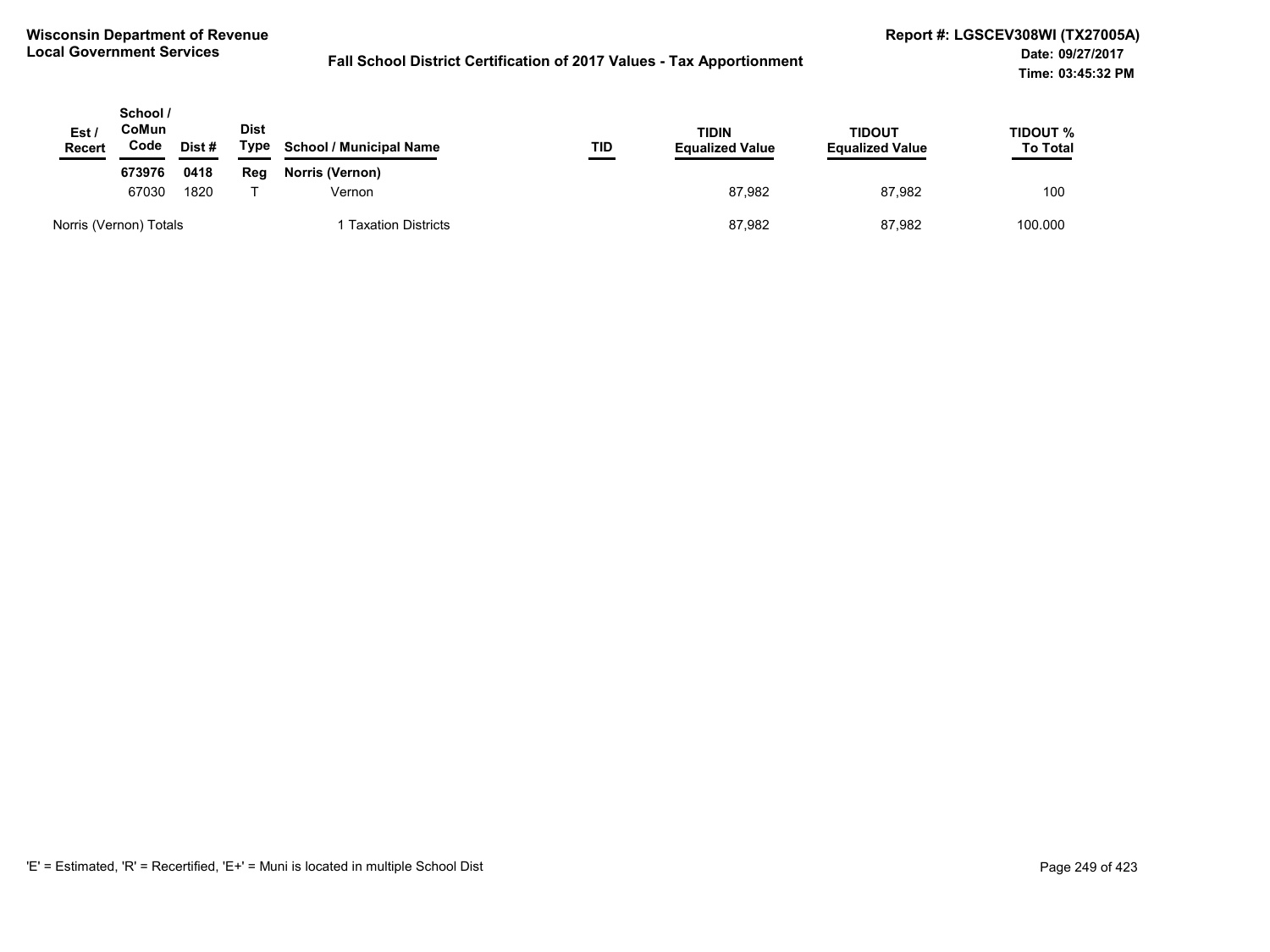| Est/<br><b>Recert</b> | School /<br><b>CoMun</b><br>Code | Dist # | Dist<br>Type | <b>School / Municipal Name</b> | TID | <b>TIDIN</b><br><b>Equalized Value</b> | <b>TIDOUT</b><br><b>Equalized Value</b> | <b>TIDOUT %</b><br><b>To Total</b> |
|-----------------------|----------------------------------|--------|--------------|--------------------------------|-----|----------------------------------------|-----------------------------------------|------------------------------------|
|                       | 514690                           | 0306   | <b>Elem</b>  | <b>North Cape</b>              |     |                                        |                                         |                                    |
|                       | 51006                            | 1357   |              | Dover                          |     | 1,237,011                              | 1,237,011                               | .581110848                         |
|                       | 51010                            | 1359   |              | Norway                         |     | 190,194,089                            | 190,194,089                             | 89.347506543                       |
|                       | 51012                            | 1360   |              | Raymond                        |     | 21,438,958                             | 21.438.958                              | 10.071382608                       |
| North Cape Totals     |                                  |        |              | 3 Taxation Districts           |     | 212.870.058                            | 212.870.058                             | 100.000                            |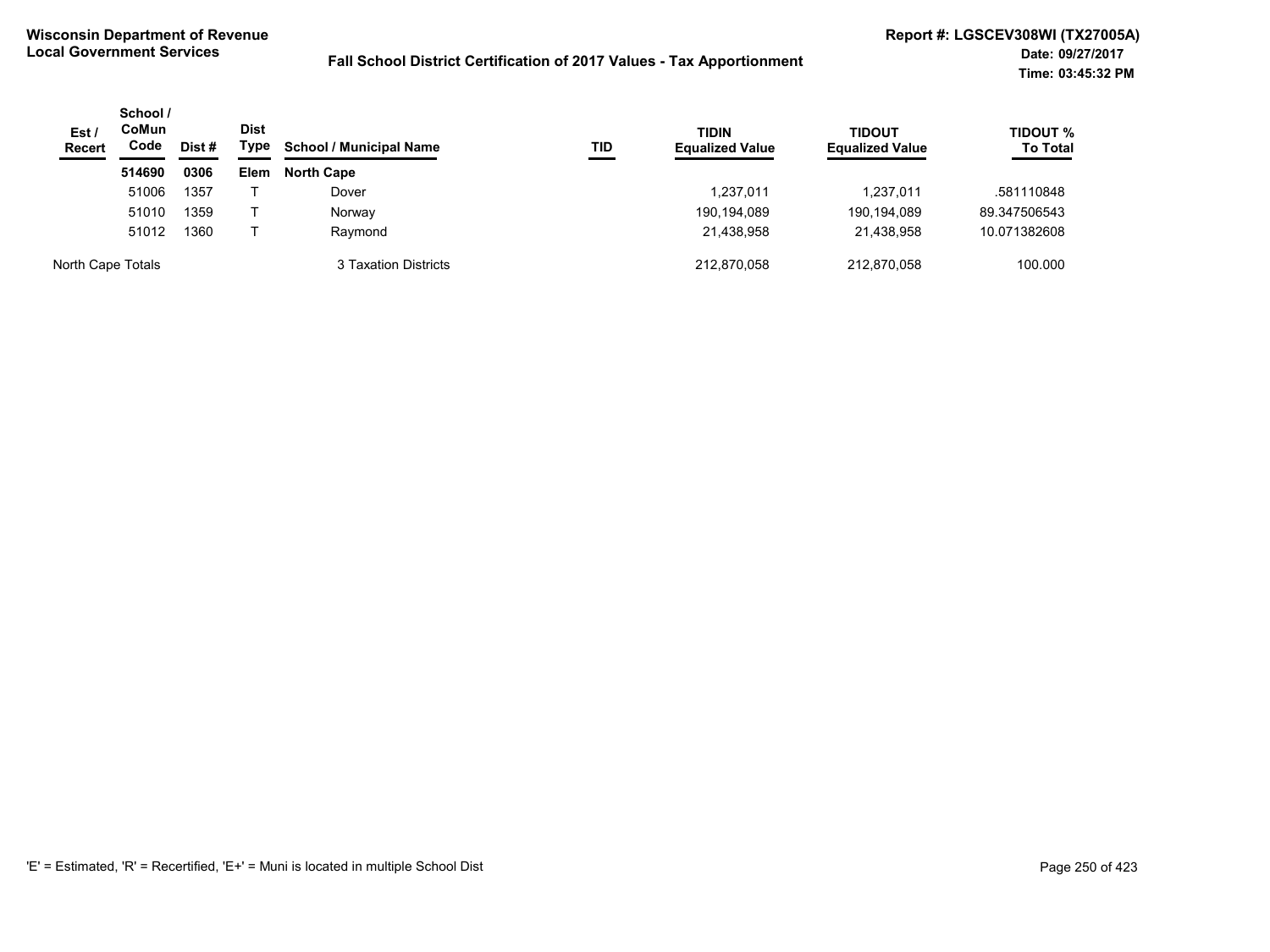| Est /<br><b>Recert</b> | School /<br>CoMun<br>Code | Dist # | <b>Dist</b><br>Type | <b>School / Municipal Name</b> | TID | <b>TIDIN</b><br><b>Equalized Value</b> | <b>TIDOUT</b><br><b>Equalized Value</b> | <b>TIDOUT %</b><br><b>To Total</b> |
|------------------------|---------------------------|--------|---------------------|--------------------------------|-----|----------------------------------------|-----------------------------------------|------------------------------------|
|                        | 122016                    | 0077   | Reg                 | <b>North Crawford</b>          |     |                                        |                                         |                                    |
|                        | 12004                     | 0314   |                     | Clayton                        |     | 74,372,139                             | 74,372,139                              | 37.067608651                       |
|                        | 12008                     | 0316   |                     | Freeman                        |     | 16,608,367                             | 16,608,367                              | 8.277729491                        |
|                        | 12010                     | 0317   |                     | Haney                          |     | 17,723,830                             | 17,723,830                              | 8.833684268                        |
| $E+$                   | 12012                     | 0318   | т                   | Marietta                       |     | 23,275                                 | 23,275                                  | .011600427                         |
|                        | 12016                     | 0320   | T                   | Scott                          |     | 2,290,501                              | 2,290,501                               | 1.141602162                        |
|                        | 12020                     | 0322   | т                   | Utica                          |     | 34,849,533                             | 34,849,533                              | 17.369257739                       |
|                        | 12106                     | 0324   | $\vee$              | <b>Bell Center</b>             |     | 6,091,600                              | 6,091,600                               | 3.036097225                        |
|                        | 12131                     | 0328   | $\vee$              | Gays Mills                     | Υ   | 25,045,700                             | 22,790,700                              | 11.359048695                       |
|                        | 12151                     | 0330   | V                   | <b>Mount Sterling</b>          |     | 3,009,255                              | 3,009,255                               | 1.499834322                        |
|                        | 12181                     | 0331   | V                   | Soldiers Grove                 |     | 22,303,200                             | 22,303,200                              | 11.116075191                       |
|                        | 52002                     | 1374   |                     | Akan                           |     | 356,002                                | 356,002                                 | .177433956                         |
|                        | 62012                     | 1686   | T                   | <b>Franklin</b>                |     | 62,435                                 | 62,435                                  | .031118053                         |
|                        | 62026                     | 1693   | T.                  | Kickapoo                       |     | 158,324                                | 158,324                                 | .07890982                          |
| North Crawford Totals  |                           |        |                     | <b>13 Taxation Districts</b>   |     | 202,894,161                            | 200,639,161                             | 100.000                            |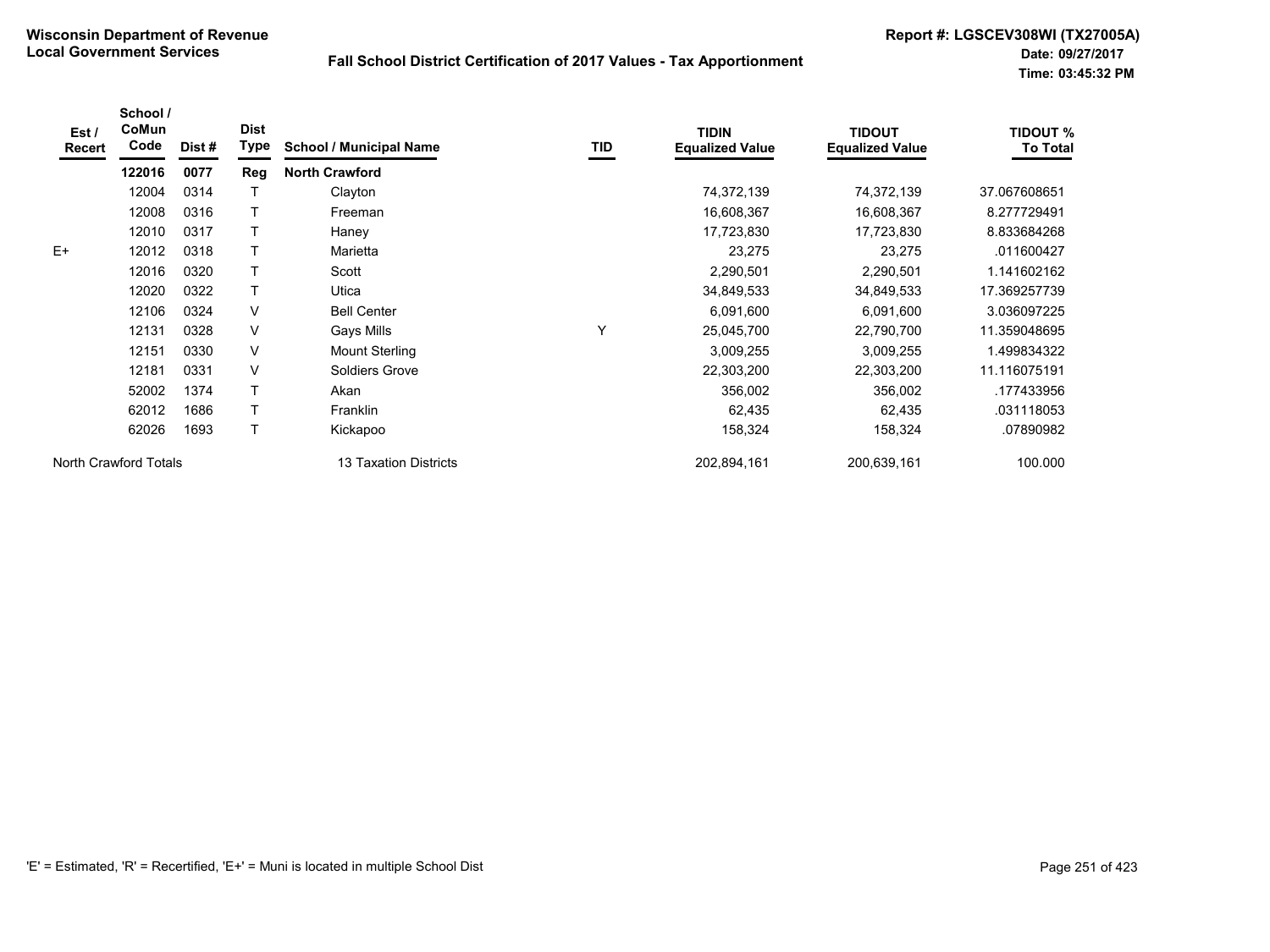| Est/<br>Recert           | School /<br>CoMun<br>Code<br>Dist #<br>0125<br>203983 | <b>Dist</b><br>Type | <b>School / Municipal Name</b><br>TID | <b>TIDIN</b><br><b>Equalized Value</b> | <b>TIDOUT</b><br><b>Equalized Value</b> | <b>TIDOUT %</b><br><b>To Total</b> |             |              |
|--------------------------|-------------------------------------------------------|---------------------|---------------------------------------|----------------------------------------|-----------------------------------------|------------------------------------|-------------|--------------|
|                          |                                                       |                     | Reg                                   | North Fond Du Lac                      |                                         |                                    |             |              |
| E+                       | 20014                                                 | 0550                |                                       | Eldorado                               |                                         | 11.060.155                         | 11.060.155  | 2.179898133  |
|                          | 20018                                                 | 0552                |                                       | Fond Du Lac                            |                                         | 79.401.576                         | 79.401.576  | 15.649631247 |
|                          | 20022                                                 | 0554                |                                       | Friendship                             |                                         | 162.848.300                        | 162,848,300 | 32.0965398   |
|                          | 20024                                                 | 0555                |                                       | Lamartine                              |                                         | 10.082.209                         | 10.082.209  | 1.987150142  |
|                          | 20161                                                 | 0570                | v                                     | North Fond Du Lac                      |                                         | 197.579.900                        | 173.686.500 | 34.232691775 |
|                          | 20226                                                 | 0574                | С                                     | Fond Du Lac                            |                                         | 70,291,528                         | 70,291,528  | 13.854088904 |
| North Fond Du Lac Totals |                                                       |                     |                                       | 6 Taxation Districts                   |                                         | 531.263.668                        | 507.370.268 | 100.000      |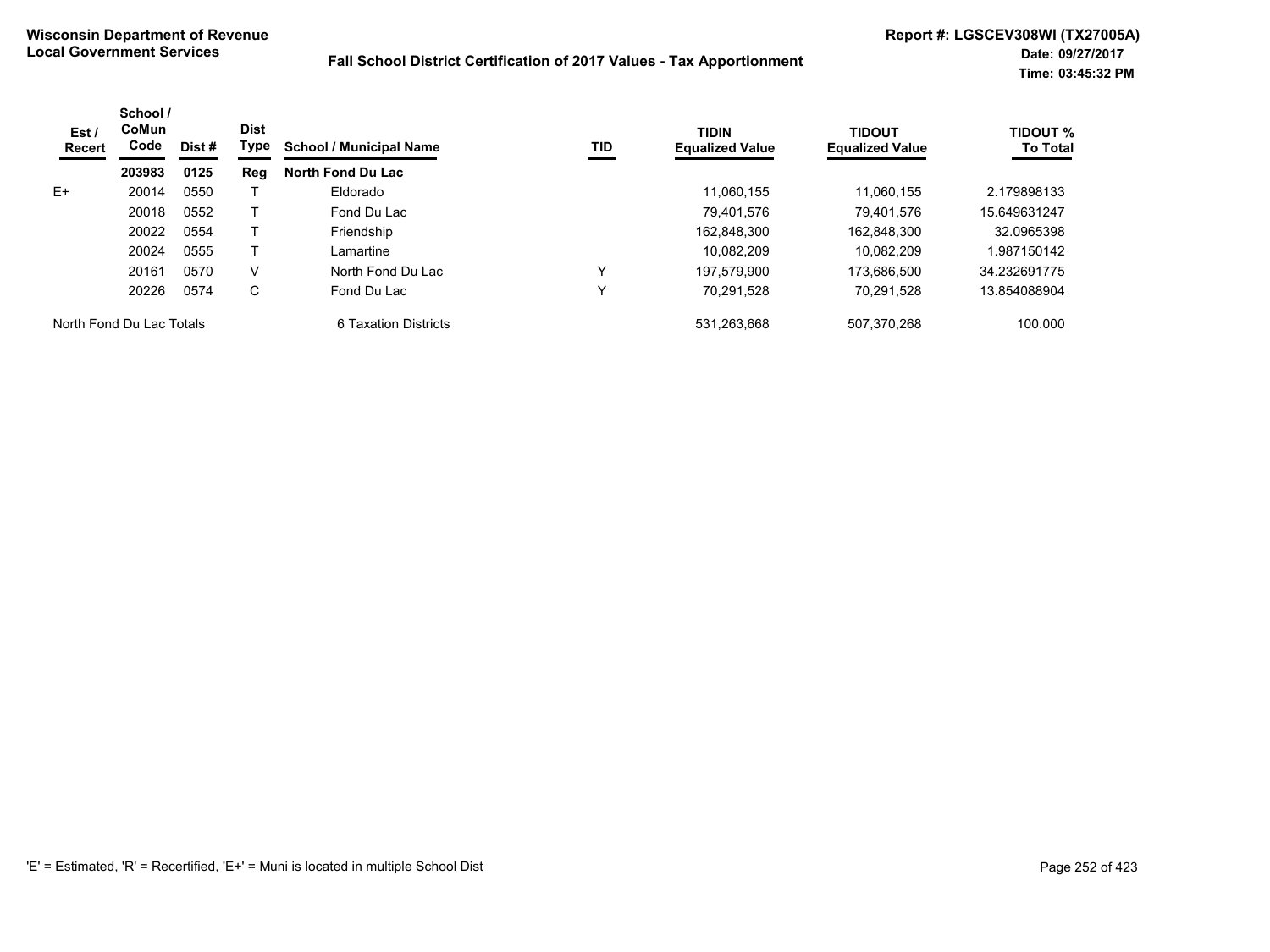| Est /<br><b>Recert</b> | School/<br>CoMun<br>Code<br>Dist # |      | Dist<br>Type | <b>School / Municipal Name</b> | TID | <b>TIDIN</b><br><b>Equalized Value</b> | <b>TIDOUT</b><br><b>Equalized Value</b> | <b>TIDOUT %</b><br><b>To Total</b> |
|------------------------|------------------------------------|------|--------------|--------------------------------|-----|----------------------------------------|-----------------------------------------|------------------------------------|
|                        | 673514                             | 0411 | <b>Elem</b>  | North Lake                     |     |                                        |                                         |                                    |
|                        | 67014                              | 1814 |              | Merton                         |     | 422,387,807                            | 422.387.807                             | 94.001071879                       |
|                        | 67111                              | 1824 | v            | Chenegua                       |     | 26.955.800                             | 26.955.800                              | 5.998928121                        |
| North Lake Totals      |                                    |      |              | 2 Taxation Districts           |     | 449,343,607                            | 449.343.607                             | 100.000                            |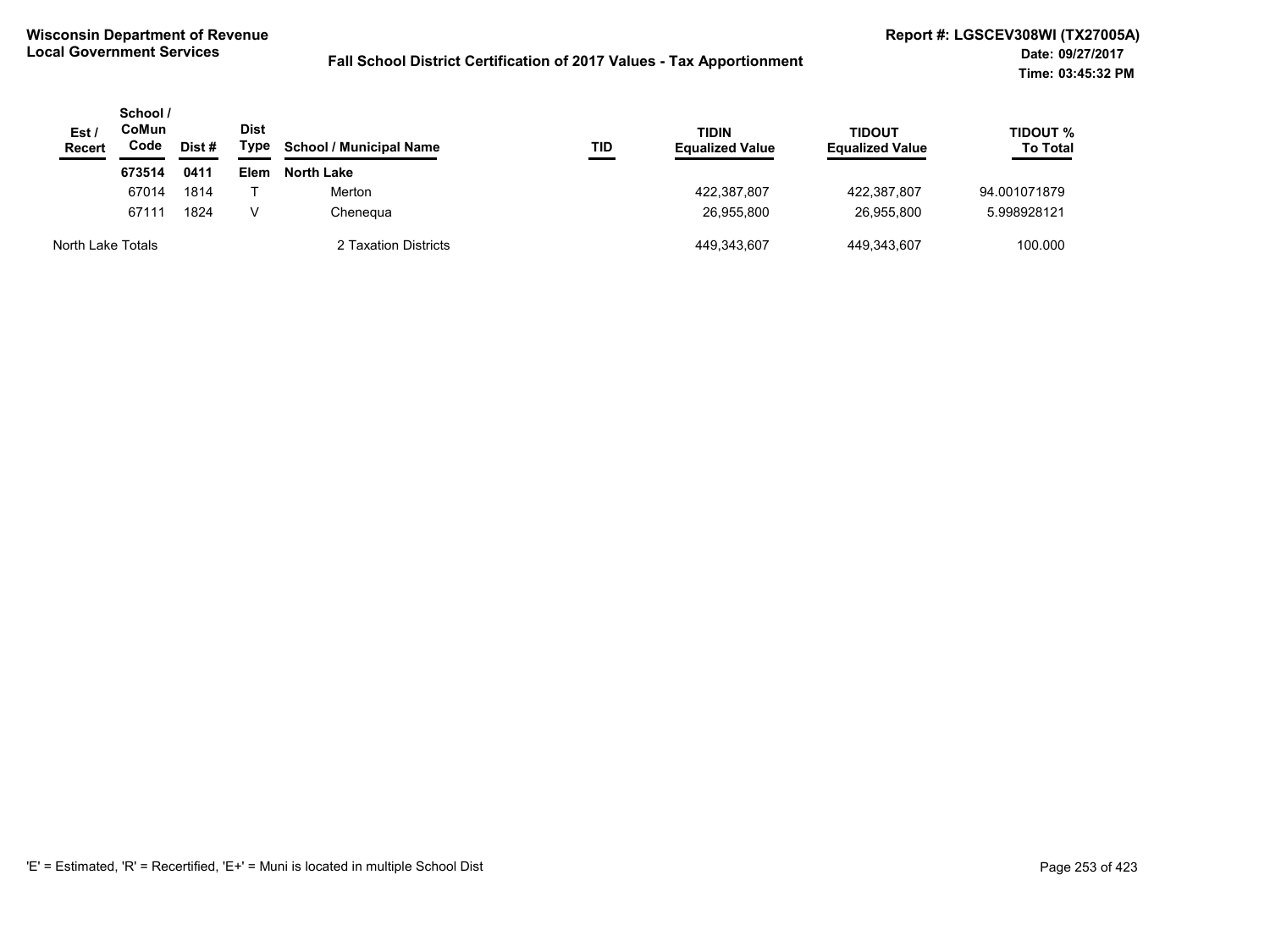| Est /<br>Recert       | School /<br>CoMun<br>Code | Dist #      | <b>Dist</b><br>Type   | <b>School / Municipal Name</b> | TID | <b>TIDIN</b><br><b>Equalized Value</b> | <b>TIDOUT</b><br><b>Equalized Value</b> | <b>TIDOUT %</b><br><b>To Total</b> |
|-----------------------|---------------------------|-------------|-----------------------|--------------------------------|-----|----------------------------------------|-----------------------------------------|------------------------------------|
|                       | 630616<br>0371            | <b>Elem</b> | <b>North Lakeland</b> |                                |     |                                        |                                         |                                    |
|                       | 63004                     | 1716        |                       | Boulder Junction               |     | 445,593,300                            | 445,593,300                             | 23.654519951                       |
|                       | 63012                     | 1720        |                       | ∟and O Lakes                   |     | 22,138,013                             | 22,138,013                              | 1.175206338                        |
|                       | 63016                     | 1722        |                       | Manitowish Waters              |     | 545,217,800                            | 545,217,800                             | 28.943131164                       |
| $E+$                  | 63022                     | 1725        |                       | Presque Isle                   |     | 588,461,000                            | 588,461,000                             | 31.238715809                       |
|                       | 63028                     | 1728        |                       | Winchester                     |     | 282,345,300                            | 282,345,300                             | 14.988426738                       |
| North Lakeland Totals |                           |             |                       | 5 Taxation Districts           |     | 883,755,413.                           | 1,883,755,413                           | 100.000                            |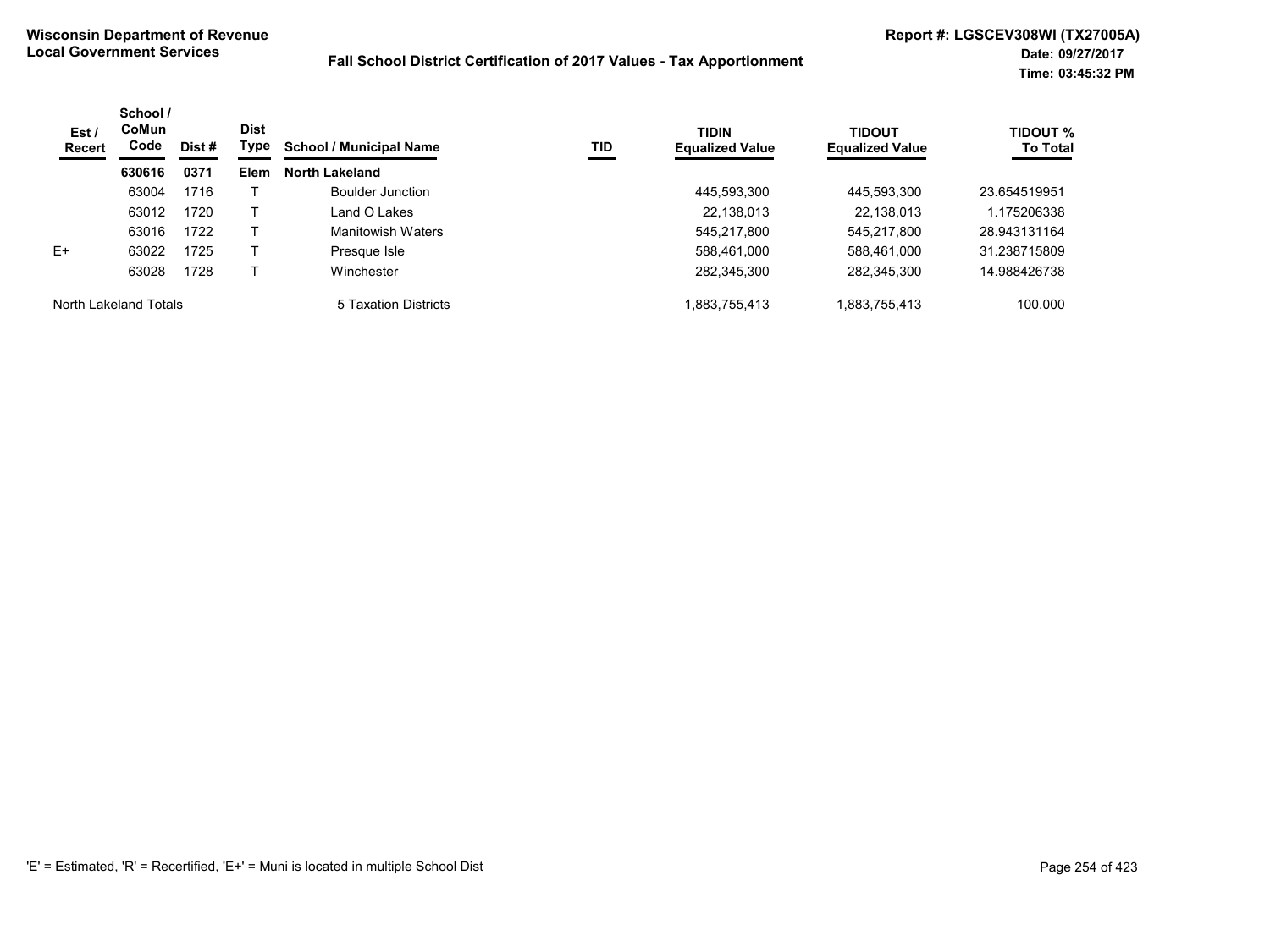| Est /<br>Recert         | School /<br>CoMun<br>Code | Dist # | <b>Dist</b><br>Type | <b>School / Municipal Name</b> | TID | <b>TIDIN</b><br><b>Equalized Value</b> | <b>TIDOUT</b><br><b>Equalized Value</b> | TIDOUT %<br><b>To Total</b> |
|-------------------------|---------------------------|--------|---------------------|--------------------------------|-----|----------------------------------------|-----------------------------------------|-----------------------------|
|                         | 451945                    | 0274   | Reg                 | <b>Northern Ozaukee</b>        |     |                                        |                                         |                             |
|                         | 45002                     | 1211   |                     | Belgium                        |     | 118.351.661                            | 118.351.661                             | 19.557302455                |
|                         | 45006                     | 1213   |                     | Fredonia                       |     | 105,166,212                            | 105,166,212                             | 17.378441491                |
|                         | 45014                     | 1216   |                     | Saukville                      |     | 195,723,626                            | 195,723,626                             | 32.34281732                 |
|                         | 45126                     | 1219   | V                   | Fredonia                       |     | 164.544.100                            | 164,544,100                             | 27.190482192                |
|                         | 45161                     | 1221   | V                   | <b>Newburg</b>                 |     | 5.937.300                              | 5,937,300                               | .981123297                  |
|                         | 45181                     | 1222   | V                   | Saukville                      | v   | 15.430.400                             | 15.430.400                              | 2.549833245                 |
| Northern Ozaukee Totals |                           |        |                     | 6 Taxation Districts           |     | 605.153.299                            | 605.153.299                             | 100.000                     |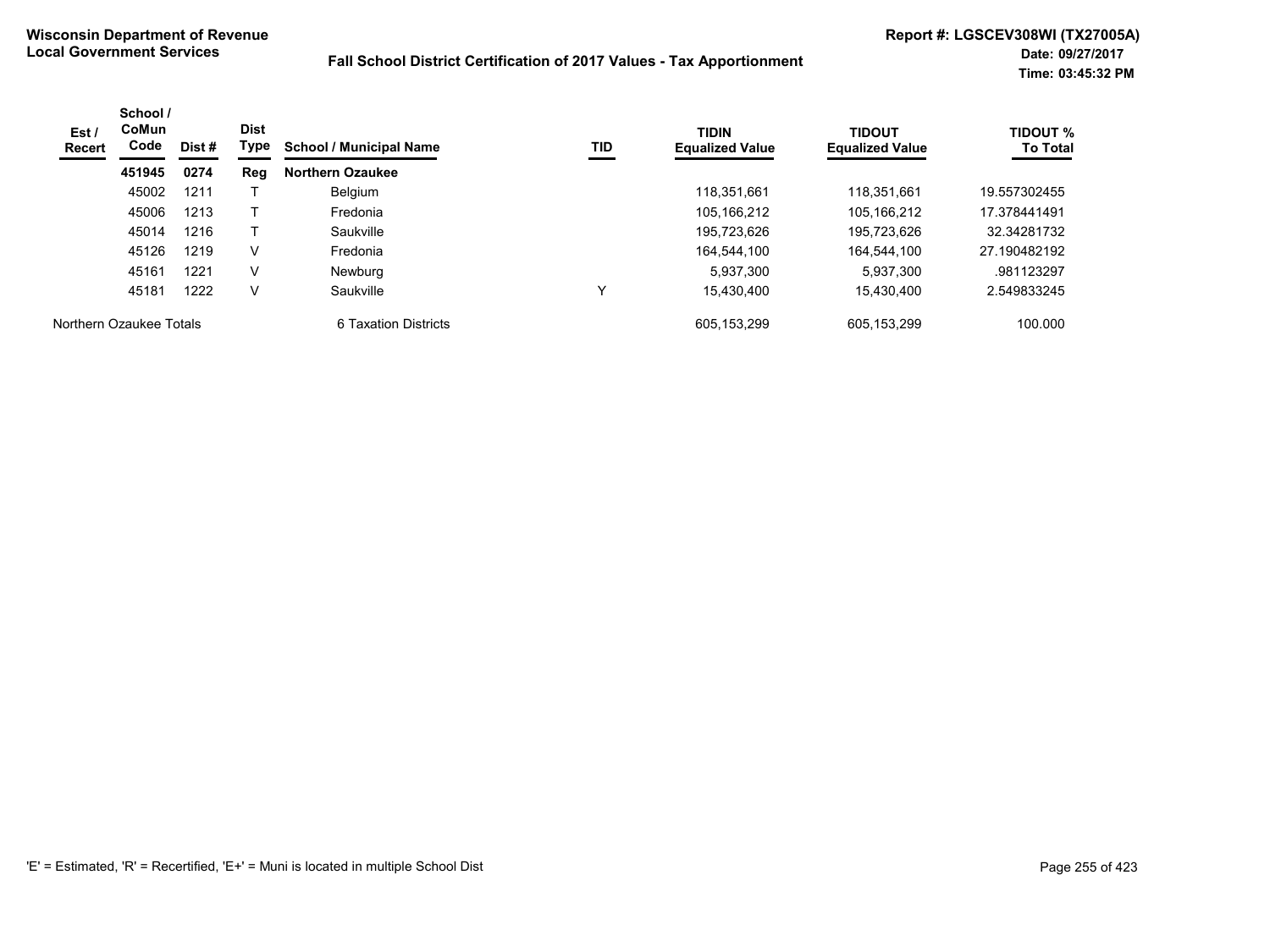| Est /<br><b>Recert</b>               | School /<br>CoMun<br>Code | Dist # | <b>Dist</b><br>Type | <b>School / Municipal Name</b>       | TID | <b>TIDIN</b><br><b>Equalized Value</b> | TIDOUT<br><b>Equalized Value</b> | <b>TIDOUT %</b><br><b>To Total</b> |
|--------------------------------------|---------------------------|--------|---------------------|--------------------------------------|-----|----------------------------------------|----------------------------------|------------------------------------|
|                                      | 631526                    | 0372   | Reg                 | <b>Northland Pines (Eagle River)</b> |     |                                        |                                  |                                    |
|                                      | 43020                     | 1165   |                     | Newbold                              |     | 109,262,149                            | 109,262,149                      | 3.372038699                        |
|                                      | 63006                     | 1717   |                     | Cloverland                           |     | 248,532,700                            | 248,532,700                      | 7.670194025                        |
|                                      | 63008                     | 1718   |                     | Conover                              |     | 367,647,300                            | 367,647,300                      | 11.346298188                       |
|                                      | 63012                     | 1720   |                     | Land O Lakes                         |     | 429,782,387                            | 429,782,387                      | 13.263905702                       |
|                                      | 63014                     | 1721   |                     | Lincoln                              |     | 519,336,200                            | 519,336,200                      | 16.027707493                       |
|                                      | 63018                     | 1723   |                     | <b>Phelps</b>                        |     | 540,531                                | 540,531                          | .01668182                          |
|                                      | 63020                     | 1724   |                     | Plum Lake                            |     | 251,857,800                            | 251,857,800                      | 7.772812964                        |
| E                                    | 63024                     | 1726   |                     | Saint Germain                        |     | 626,205,400                            | 626,205,400                      | 19.325895213                       |
|                                      | 63026                     | 1727   |                     | Washington                           |     | 508,959,100                            | 508,959,100                      | 15.707450358                       |
|                                      | 63221                     | 1729   | C                   | Eagle River                          | Υ   | 192,053,900                            | 178,116,500                      | 5.497015539                        |
| Northland Pines (Eagle River) Totals |                           |        |                     | 10 Taxation Districts                |     | 3,254,177,467                          | 3,240,240,067                    | 100.000                            |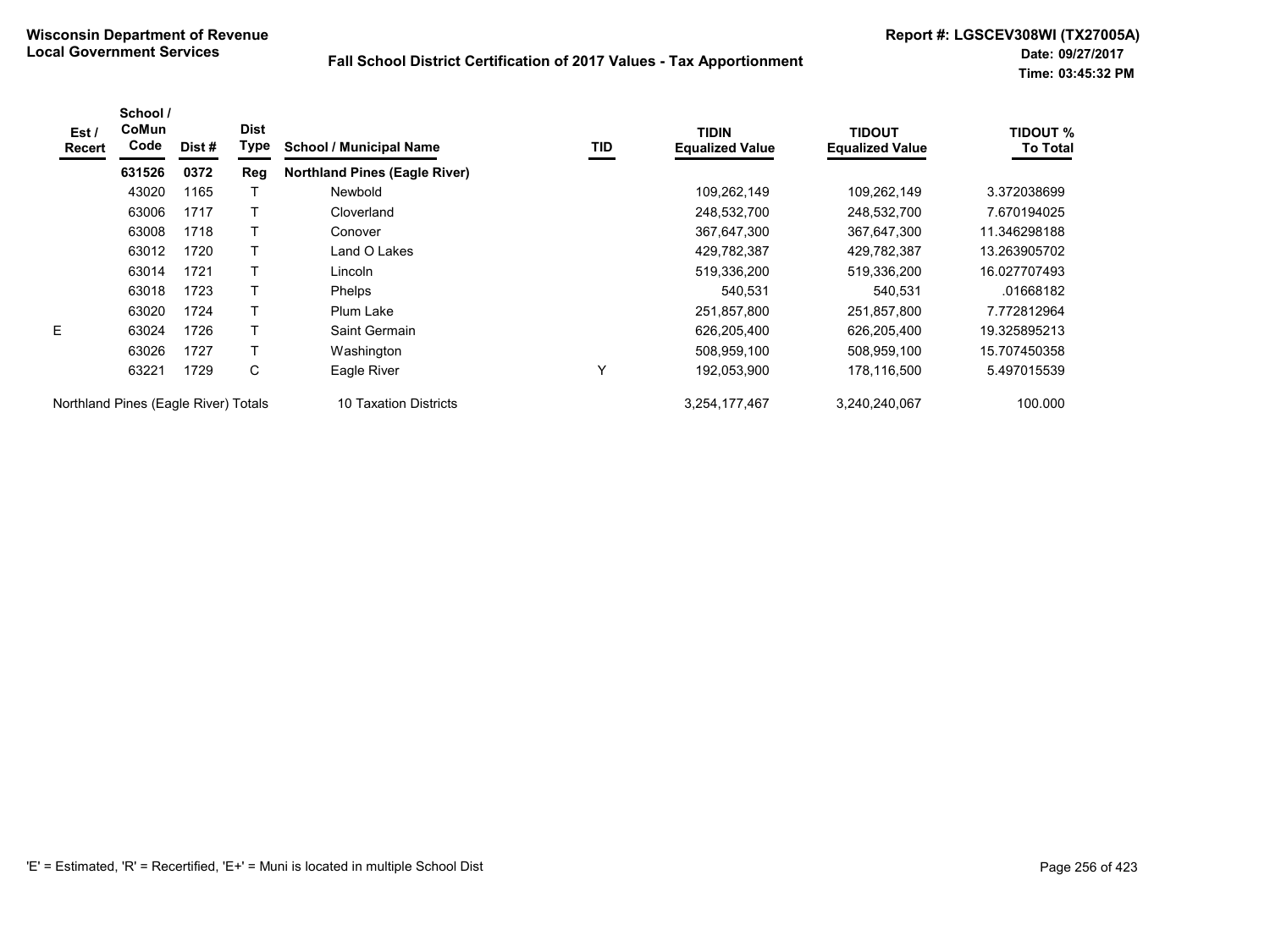| Est/<br><b>Recert</b>     | School /<br>CoMun<br>Code<br>Dist #<br>653654<br>0391 | <b>Dist</b><br>Type | <b>School / Municipal Name</b> | TID                  | <b>TIDIN</b><br><b>Equalized Value</b> | <b>TIDOUT</b><br><b>Equalized Value</b> | <b>TIDOUT %</b><br><b>To Total</b> |              |
|---------------------------|-------------------------------------------------------|---------------------|--------------------------------|----------------------|----------------------------------------|-----------------------------------------|------------------------------------|--------------|
|                           |                                                       |                     | Reg                            | Northwood (Minong)   |                                        |                                         |                                    |              |
|                           | 07004                                                 | 0155                |                                | <b>Blaine</b>        |                                        | 1,233,791                               | 1.233.791                          | .158999972   |
|                           | 16012                                                 | 0467                |                                | Gordon               |                                        | 98.487.592                              | 98.487.592                         | 12.6922018   |
| E                         | 16032                                                 | 0477                |                                | Wascott              |                                        | 291,467,800                             | 291,467,800                        | 37.56176855  |
|                           | 65012                                                 | 1766                |                                | <b>Brooklyn</b>      |                                        | 99.437                                  | 99.437                             | .012814553   |
|                           | 65022                                                 | 1771                |                                | Frog Creek           |                                        | 16,894,100                              | 16.894.100                         | 2.177160819  |
| E.                        | 65030                                                 | 1775                |                                | Minong               |                                        | 335.737.500                             | 335.737.500                        | 43.266852354 |
|                           | 65151                                                 | 1783                | V                              | Minong               | Υ                                      | 38,664,000                              | 32.049.100                         | 4.130201952  |
| Northwood (Minong) Totals |                                                       |                     |                                | 7 Taxation Districts |                                        | 782.584.220                             | 775.969.320                        | 100.000      |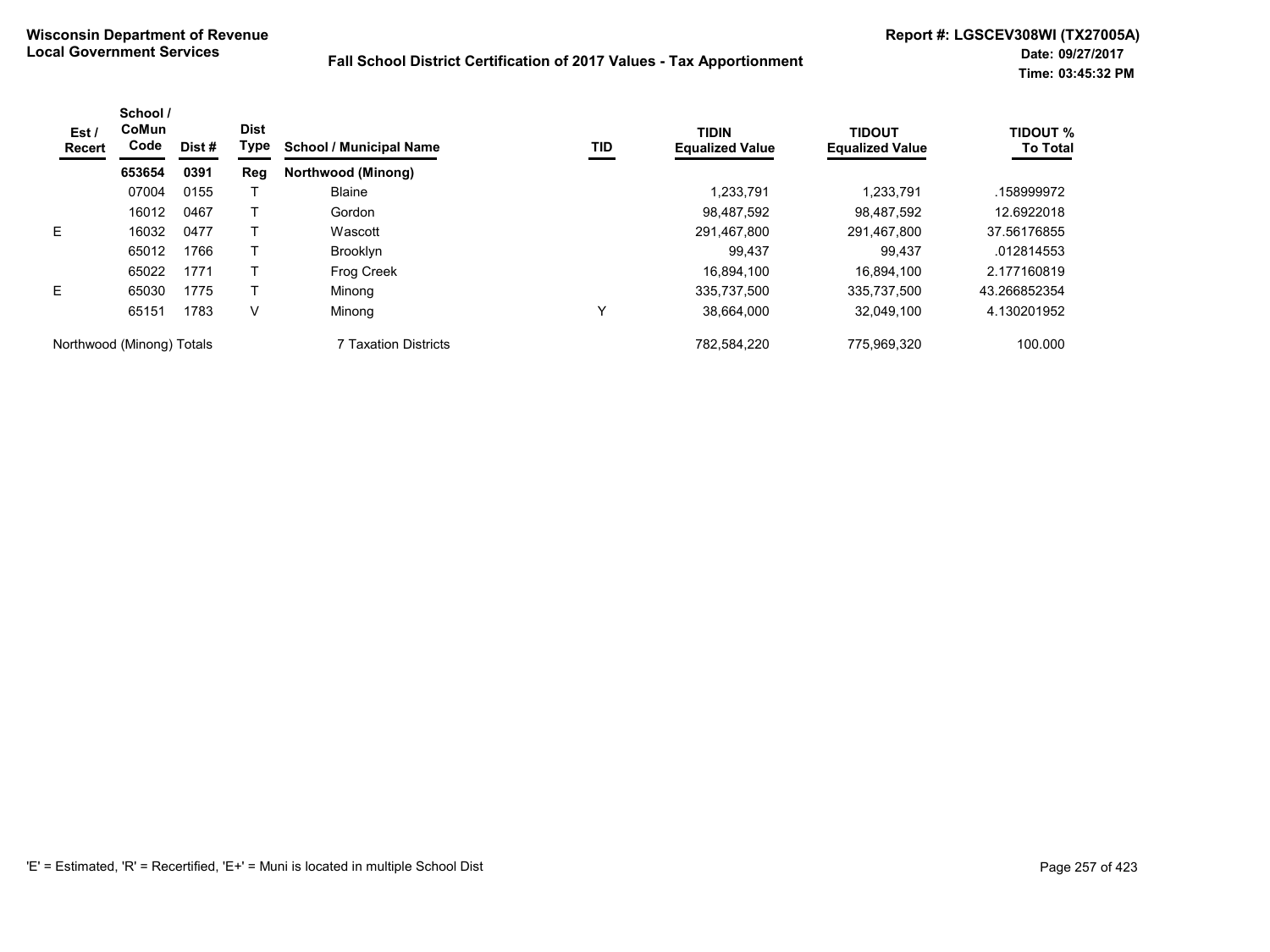| Est /<br>Recert               | School /<br><b>CoMun</b><br>Code | Dist# | <b>Dist</b><br>Type | <b>School / Municipal Name</b> | TID | <b>TIDIN</b><br><b>Equalized Value</b> | <b>TIDOUT</b><br><b>Equalized Value</b> | <b>TIDOUT %</b><br><b>To Total</b> |
|-------------------------------|----------------------------------|-------|---------------------|--------------------------------|-----|----------------------------------------|-----------------------------------------|------------------------------------|
|                               | 413990                           | 0252  | Reg                 | Norwalk-Ontario-Wilton         |     |                                        |                                         |                                    |
|                               | 41034                            | 1107  |                     | Ridgeville                     |     | 28,432,734                             | 28,432,734                              | 14.176201568                       |
|                               | 41038                            | 1109  | $\top$              | Sheldon                        |     | 36,435,410                             | 36,435,410                              | 18.166234607                       |
|                               | 41044                            | 1112  | $\top$              | Wellington                     |     | 29,450,367                             | 29,450,367                              | 14.683580511                       |
|                               | 41046                            | 1113  |                     | Wells                          |     | 992,919                                | 992,919                                 | .495056855                         |
|                               | 41048                            | 1114  | Т                   | Wilton                         |     | 31,466,213                             | 31,466,213                              | 15.688655831                       |
|                               | 41161                            | 1118  | V                   | <b>Norwalk</b>                 |     | 15,470,300                             | 15,470,300                              | 7.713295919                        |
|                               | 41166                            | 1992  | V                   | Ontario                        |     |                                        |                                         |                                    |
|                               | 41191                            | 1121  | V                   | Wilton                         | Υ   | 31,879,800                             | 17,668,400                              | 8.809240778                        |
|                               | 62006                            | 1683  | $\mathsf{T}$        | Clinton                        |     | 848,914                                | 848,914                                 | .423257784                         |
| $E+$                          | 62010                            | 1685  | $\top$              | Forest                         |     | 7,364,781                              | 7,364,781                               | 3.67198666                         |
|                               | 62042                            | 1701  | $\top$              | Whitestown                     |     | 18,542,222                             | 18,542,222                              | 9.244917376                        |
|                               | 62165                            | 1707  | V                   | Ontario                        | ٧   | 15,915,000                             | 13,894,400                              | 6.92757211                         |
| Norwalk-Ontario-Wilton Totals |                                  |       |                     | 12 Taxation Districts          |     | 216,798,660                            | 200,566,660                             | 100.000                            |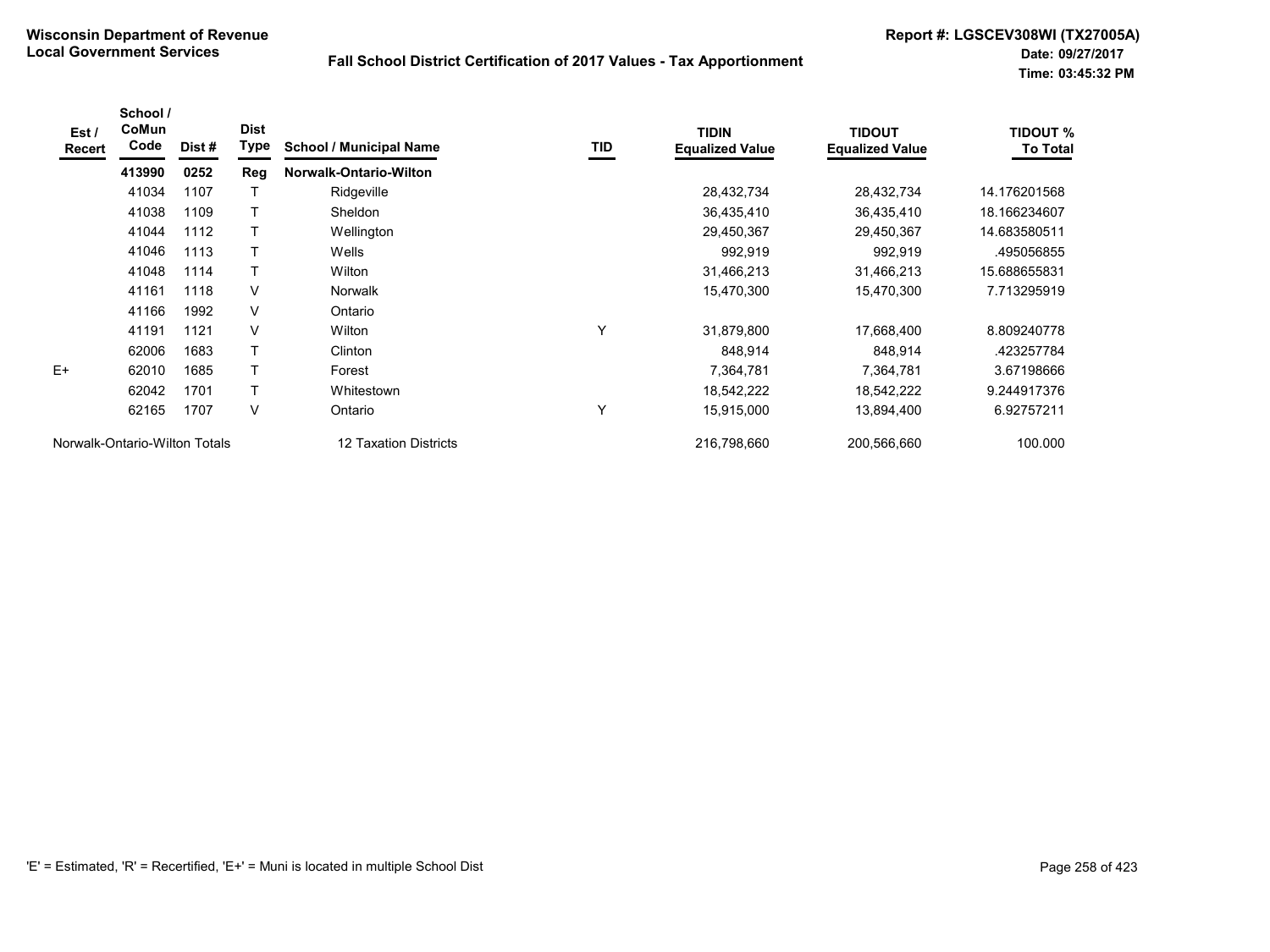| Est /<br><b>Recert</b> | School/<br>CoMun<br>Code | Dist # | Dist<br>Type | <b>School / Municipal Name</b> | TID | <b>TIDIN</b><br><b>Equalized Value</b> | <b>TIDOUT</b><br><b>Equalized Value</b> | TIDOUT %<br><b>To Total</b> |
|------------------------|--------------------------|--------|--------------|--------------------------------|-----|----------------------------------------|-----------------------------------------|-----------------------------|
|                        | 514011                   | 0303   | Elem         | Norway J 7                     |     |                                        |                                         |                             |
|                        | 51010                    | 1359   |              | Norway                         |     | 87,432,226                             | 87.432.226                              | 75.372882822                |
|                        | 51012                    | 1360   |              | Raymond                        |     | 28,567,352                             | 28.567.352                              | 24.627117178                |
| Norway J 7 Totals      |                          |        |              | 2 Taxation Districts           |     | 115,999,578                            | 115.999.578                             | 100.000                     |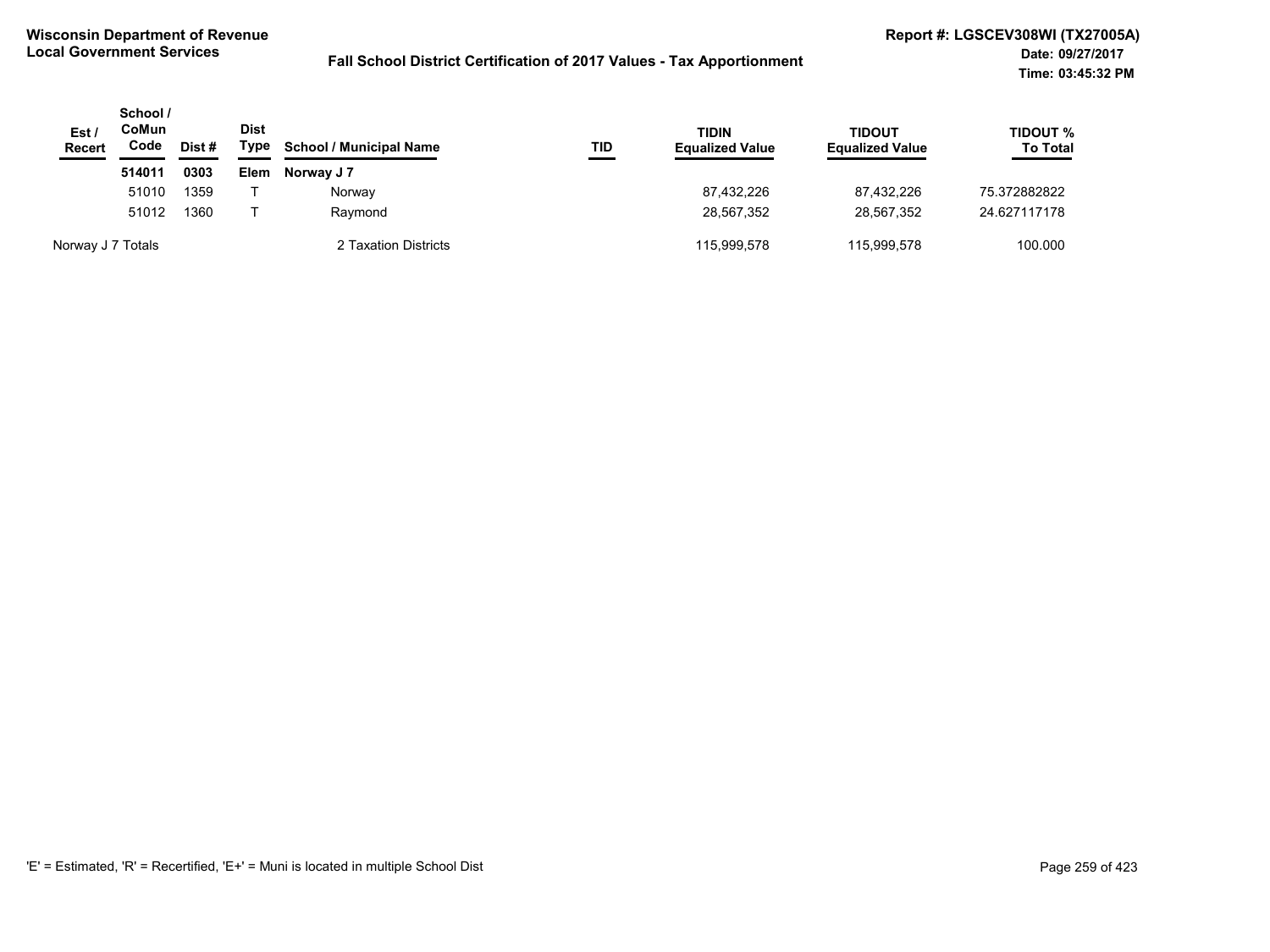| Est/<br><b>Recert</b>     | School /<br>CoMun<br>Code | Dist# | <b>Dist</b><br>Type | <b>School / Municipal Name</b> | TID | TIDIN<br><b>Equalized Value</b> | <b>TIDOUT</b><br><b>Equalized Value</b> | TIDOUT %<br><b>To Total</b> |
|---------------------------|---------------------------|-------|---------------------|--------------------------------|-----|---------------------------------|-----------------------------------------|-----------------------------|
|                           | 404018                    | 0243  | Reg                 | <b>Oak Creek-Franklin</b>      |     |                                 |                                         |                             |
| E+                        | 40226                     | 1081  | C.                  | Franklin                       |     | 736.312.200                     | 626.669.700                             | 16.482134719                |
|                           | 40265                     | 1085  | C.                  | Oak Creek                      |     | 3.318.333.100                   | 3,175,445,200                           | 83.517865281                |
| Oak Creek-Franklin Totals |                           |       |                     | 2 Taxation Districts           |     | 4.054.645.300                   | 3.802.114.900                           | 100.000                     |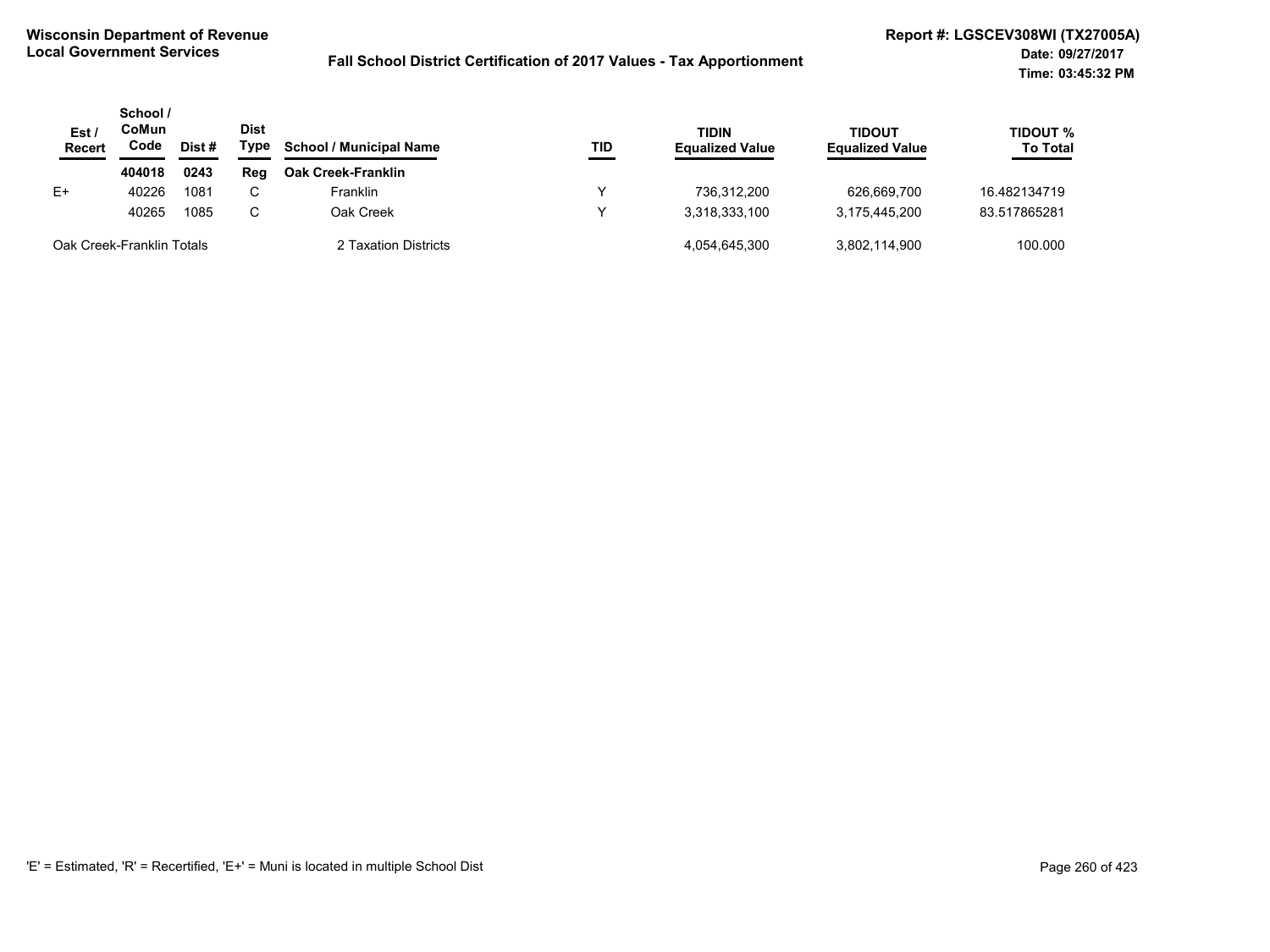| Est/<br>Recert  | School /<br><b>CoMun</b><br>Code | Dist# | <b>Dist</b><br>Type | <b>School / Municipal Name</b> | TID | <b>TIDIN</b><br><b>Equalized Value</b> | <b>TIDOUT</b><br><b>Equalized Value</b> | <b>TIDOUT %</b><br><b>To Total</b> |
|-----------------|----------------------------------|-------|---------------------|--------------------------------|-----|----------------------------------------|-----------------------------------------|------------------------------------|
|                 | 204025                           | 0126  | Reg                 | <b>Oakfield</b>                |     |                                        |                                         |                                    |
|                 | 14028                            | 0410  |                     | Leroy                          |     | 1.401.506                              | 1,401,506                               | .604781904                         |
|                 | 14030                            | 0411  |                     | Lomira                         |     | 508,043                                | 508,043                                 | .219232178                         |
|                 | 20008                            | 0547  |                     | Byron                          |     | 46,399,778                             | 46,399,778                              | 20.022565799                       |
|                 | 20018                            | 0552  |                     | Fond Du Lac                    |     | 11,333,537                             | 11,333,537                              | 4.890680518                        |
|                 | 20024                            | 0555  |                     | Lamartine                      |     | 72,180,835                             | 72.180.835                              | 31.147681745                       |
|                 | 20030                            | 0558  | т                   | Oakfield                       |     | 50,858,424                             | 50,858,424                              | 21.946573558                       |
|                 | 20165                            | 0571  | V                   | Oakfield                       | v   | 59,721,600                             | 49,055,300                              | 21.168484298                       |
| Oakfield Totals |                                  |       |                     | 7 Taxation Districts           |     | 242,403,723                            | 231,737,423                             | 100.000                            |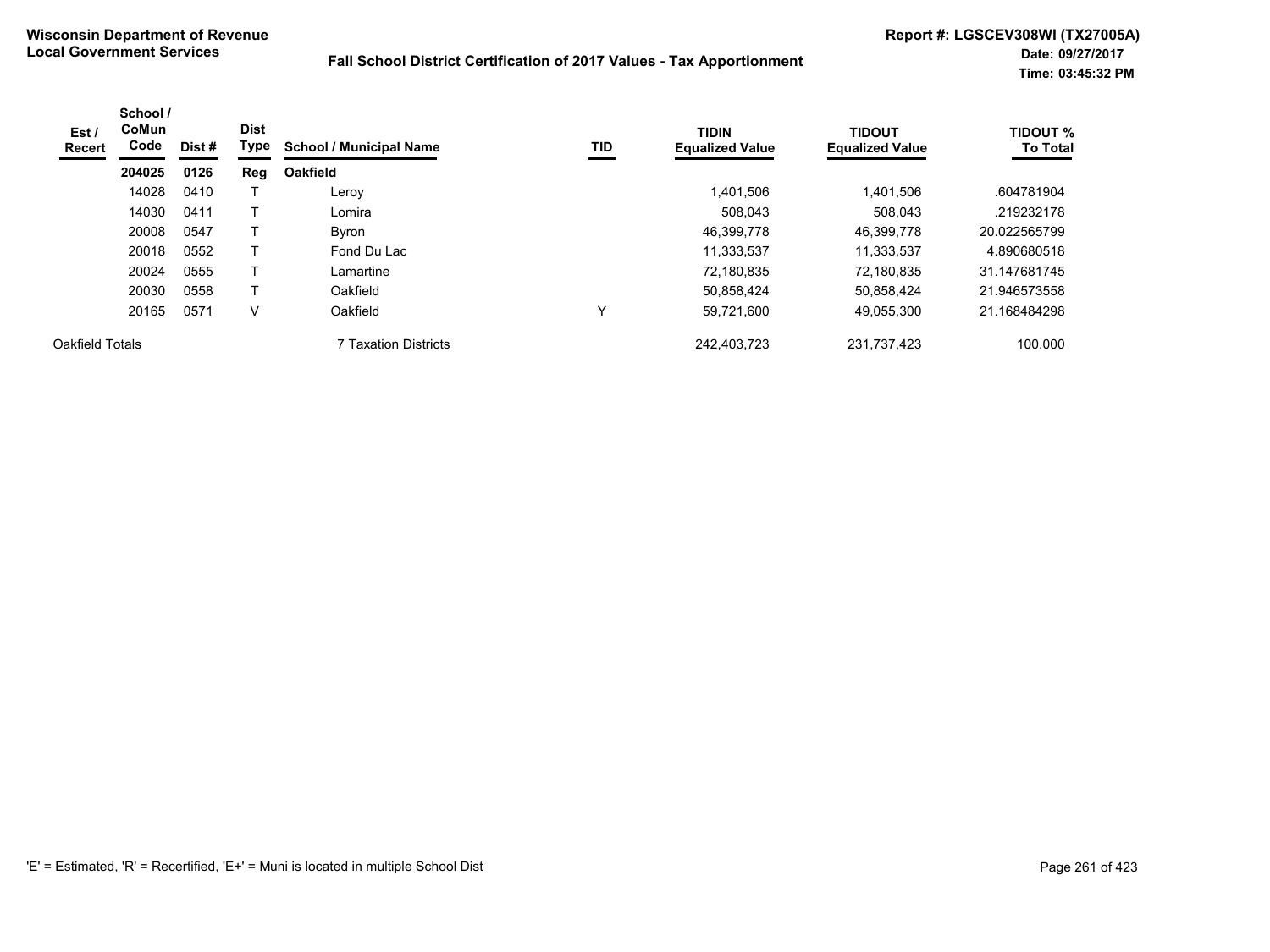| Est/<br><b>Recert</b>  | School /<br>CoMun<br>Code | Dist# | <b>Dist</b><br>Type | <b>School / Municipal Name</b> | TID | <b>TIDIN</b><br><b>Equalized Value</b> | <b>TIDOUT</b><br><b>Equalized Value</b> | <b>TIDOUT %</b><br><b>To Total</b> |
|------------------------|---------------------------|-------|---------------------|--------------------------------|-----|----------------------------------------|-----------------------------------------|------------------------------------|
|                        | 674060                    | 0419  | Reg                 | <b>Oconomowoc Area</b>         |     |                                        |                                         |                                    |
|                        | 14002                     | 0397  |                     | Ashippun                       |     | 188,576,445                            | 188,576,445                             | 3.514533837                        |
|                        | 14026                     | 0409  | T                   | Lebanon                        |     | 4,419,977                              | 4,419,977                               | .082375923                         |
|                        | 28006                     | 0762  |                     | Concord                        |     | 56,512,331                             | 56,512,331                              | 1.053230691                        |
|                        | 28012                     | 0765  | $\top$              | Ixonia                         |     | 375,386,159                            | 375,386,159                             | 6.996140784                        |
|                        | 28026                     | 0772  | T                   | Sullivan                       |     | 23,069,075                             | 23,069,075                              | .429942587                         |
| E                      | 28146                     | 1977  | V                   | Lac La Belle                   |     | 468,500                                | 468,500                                 | .008731521                         |
|                        | 67014                     | 1814  | $\top$              | Merton                         |     | 46,919,000                             | 46,919,000                              | .87443802                          |
| $E+$                   | 67022                     | 1816  | $\mathsf{T}$        | Oconomowoc                     |     | 1,402,041,860                          | 1,402,041,860                           | 26.130111627                       |
|                        | 67024                     | 1817  | T                   | Ottawa                         |     | 222,478                                | 222,478                                 | .004146363                         |
|                        | 67116                     | 1825  | V                   | Dousman                        |     |                                        |                                         |                                    |
|                        | 67146                     | 1829  | V                   | Lac La Belle                   |     | 110,854,300                            | 110,854,300                             | 2.066011947                        |
|                        | 67166                     | 1836  | V                   | Oconomowoc Lake                |     | 351,328,200                            | 351,328,200                             | 6.547768184                        |
|                        | 67172                     | 1819  | V                   | Summit                         |     | 688,755,420                            | 688,755,420                             | 12.836461251                       |
|                        | 67216                     | 1841  | C                   | Delafield                      | Y   | 43,428,423                             | 43,428,423                              | .809383495                         |
|                        | 67265                     | 1845  | C                   | Oconomowoc                     | Y   | 2,093,799,100                          | 2,073,635,400                           | 38.646723769                       |
| Oconomowoc Area Totals |                           |       |                     | 15 Taxation Districts          |     | 5,385,781,268                          | 5,365,617,568                           | 100.000                            |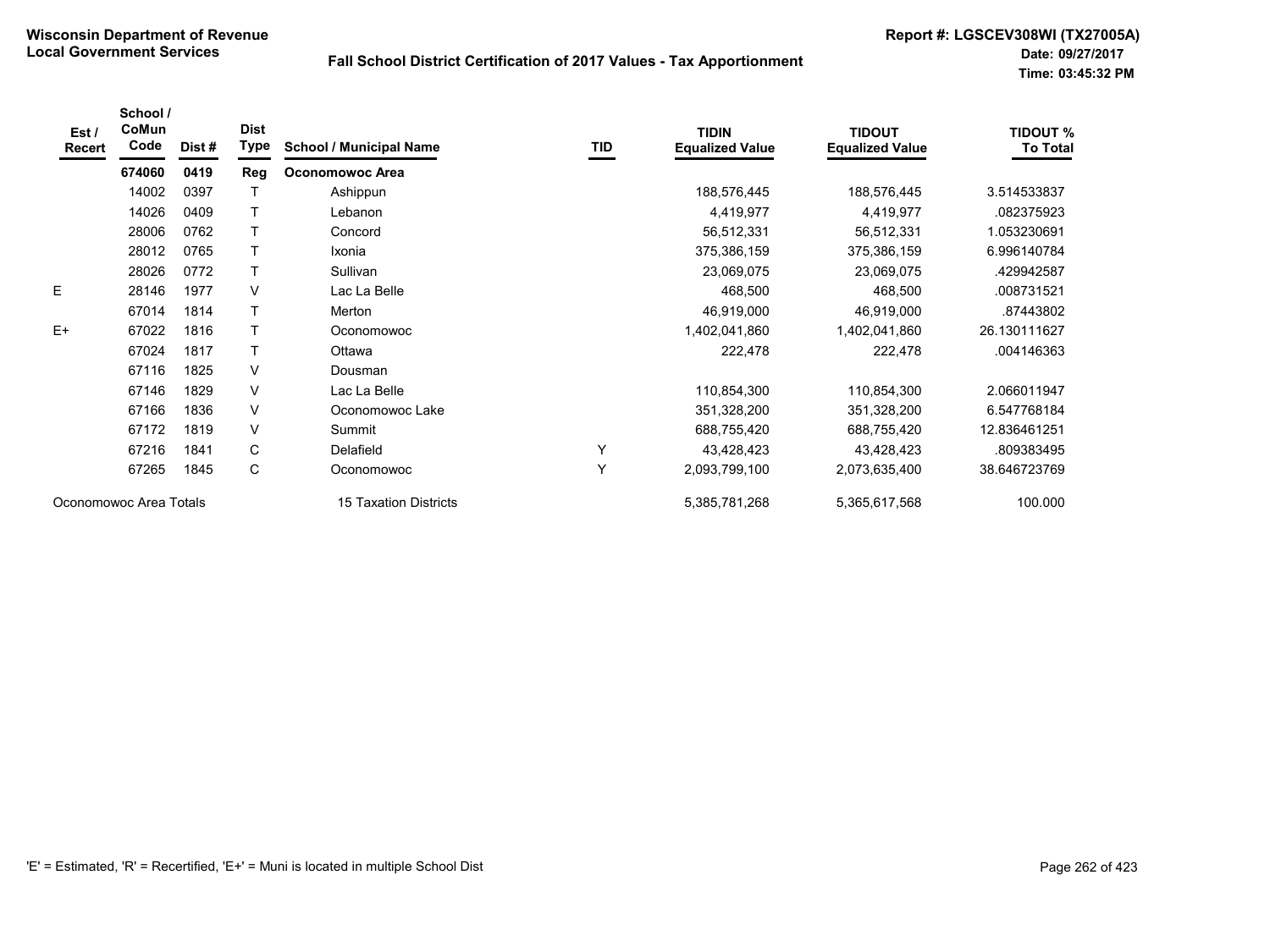| Est /<br>Recert | School /<br><b>CoMun</b><br>Code | Dist# | <b>Dist</b><br>Type | <b>School / Municipal Name</b> | TID | <b>TIDIN</b><br><b>Equalized Value</b> | <b>TIDOUT</b><br><b>Equalized Value</b> | <b>TIDOUT %</b><br><b>To Total</b> |
|-----------------|----------------------------------|-------|---------------------|--------------------------------|-----|----------------------------------------|-----------------------------------------|------------------------------------|
|                 | 424067                           | 0257  | Reg                 | Oconto                         |     |                                        |                                         |                                    |
|                 | 42002                            | 1126  |                     | Abrams                         |     | 1,612,670                              | 1,612,670                               | .366840046                         |
|                 | 42022                            | 1137  |                     | Little River                   |     | 52,382,485                             | 52,382,485                              | 11.915638804                       |
|                 | 42030                            | 1141  |                     | Oconto                         |     | 86,288,648                             | 86,288,648                              | 19.628399884                       |
|                 | 42034                            | 1143  |                     | Pensaukee                      |     | 106,915,316                            | 106,915,316                             | 24.320424816                       |
|                 | 42265                            | 1153  | С                   | Oconto                         | v   | 204,679,400                            | 192,412,100                             | 43.768696449                       |
| Oconto Totals   |                                  |       |                     | 5 Taxation Districts           |     | 451,878,519                            | 439,611,219                             | 100.000                            |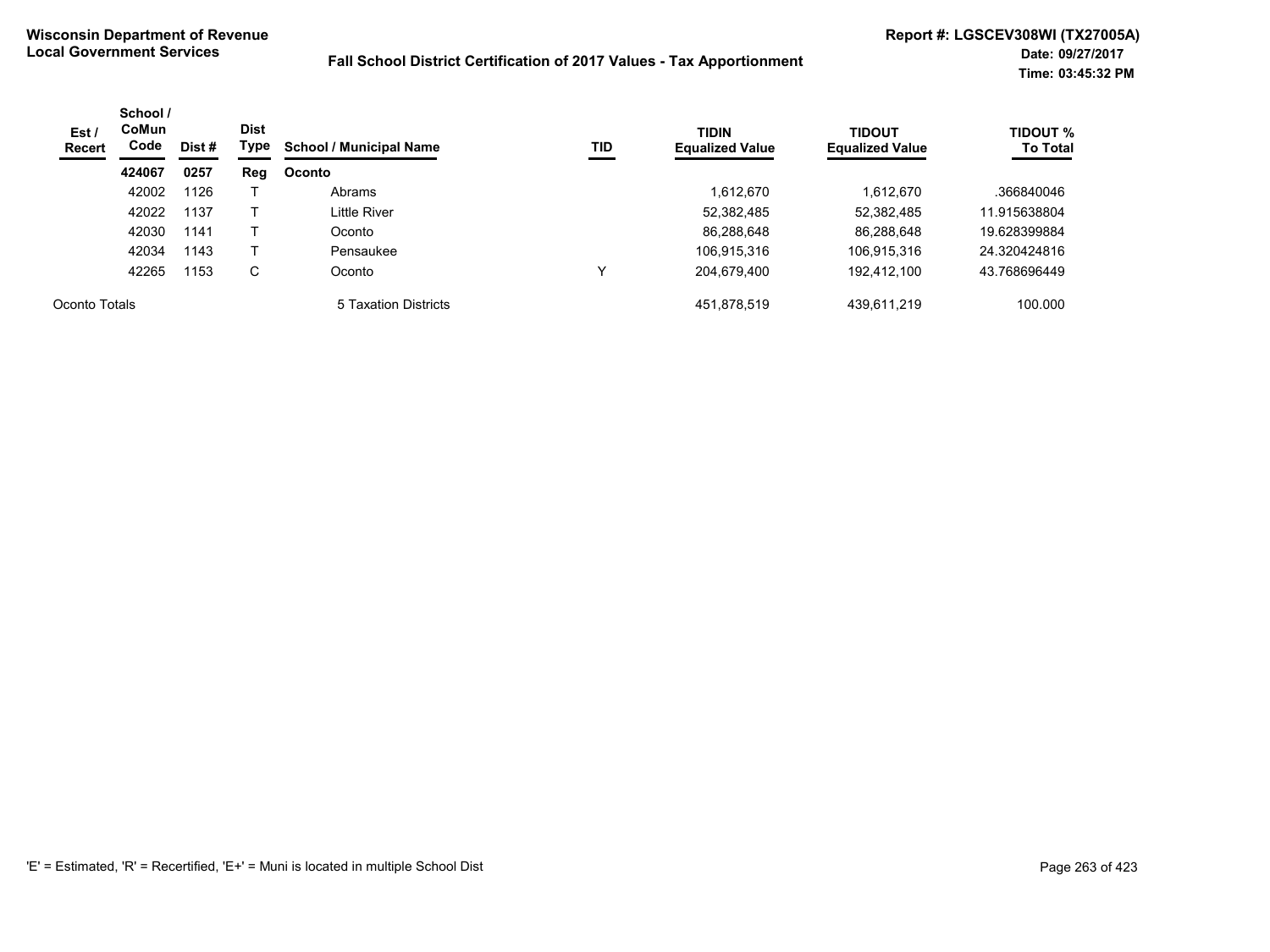| Est /<br><b>Recert</b> | School /<br>CoMun<br>Code | Dist # | <b>Dist</b><br>Type | <b>School / Municipal Name</b> | TID          | <b>TIDIN</b><br><b>Equalized Value</b> | <b>TIDOUT</b><br><b>Equalized Value</b> | <b>TIDOUT %</b><br><b>To Total</b> |
|------------------------|---------------------------|--------|---------------------|--------------------------------|--------------|----------------------------------------|-----------------------------------------|------------------------------------|
|                        | 424074                    | 0258   | Reg                 | <b>Oconto Falls</b>            |              |                                        |                                         |                                    |
|                        | 42002                     | 1126   |                     | Abrams                         |              | 166,632,330                            | 166,632,330                             | 18.920763671                       |
|                        | 42008                     | 1129   |                     | Brazeau                        |              | 85,571,997                             | 85,571,997                              | 9.716526992                        |
|                        | 42012                     | 1131   |                     | Chase                          |              | 1,724,492                              | 1,724,492                               | .195812575                         |
| $E+$                   | 42024                     | 1138   |                     | Little Suamico                 |              | 137,025,416                            | 137,025,416                             | 15.558958535                       |
|                        | 42028                     | 1140   |                     | Morgan                         |              | 65,979,626                             | 65.979.626                              | 7.491852936                        |
|                        | 42032                     | 1142   |                     | Oconto Falls                   |              | 90,568,705                             | 90,568,705                              | 10.283893068                       |
|                        | 42034                     | 1143   |                     | Pensaukee                      |              | 12,415,084                             | 12,415,084                              | 1.40970765                         |
|                        | 42038                     | 1145   |                     | Spruce                         |              | 101,312,013                            | 101,312,013                             | 11.503773938                       |
| E+                     | 42040                     | 1146   |                     | <b>Stiles</b>                  |              | 86,778,750                             | 86.778.750                              | 9.853551351                        |
|                        | 42266                     | 1154   | C                   | Oconto Falls                   | $\checkmark$ | 161,275,200                            | 132,676,600                             | 15.065159284                       |
| Oconto Falls Totals    |                           |        |                     | <b>10 Taxation Districts</b>   |              | 909,283,613                            | 880,685,013                             | 100.000                            |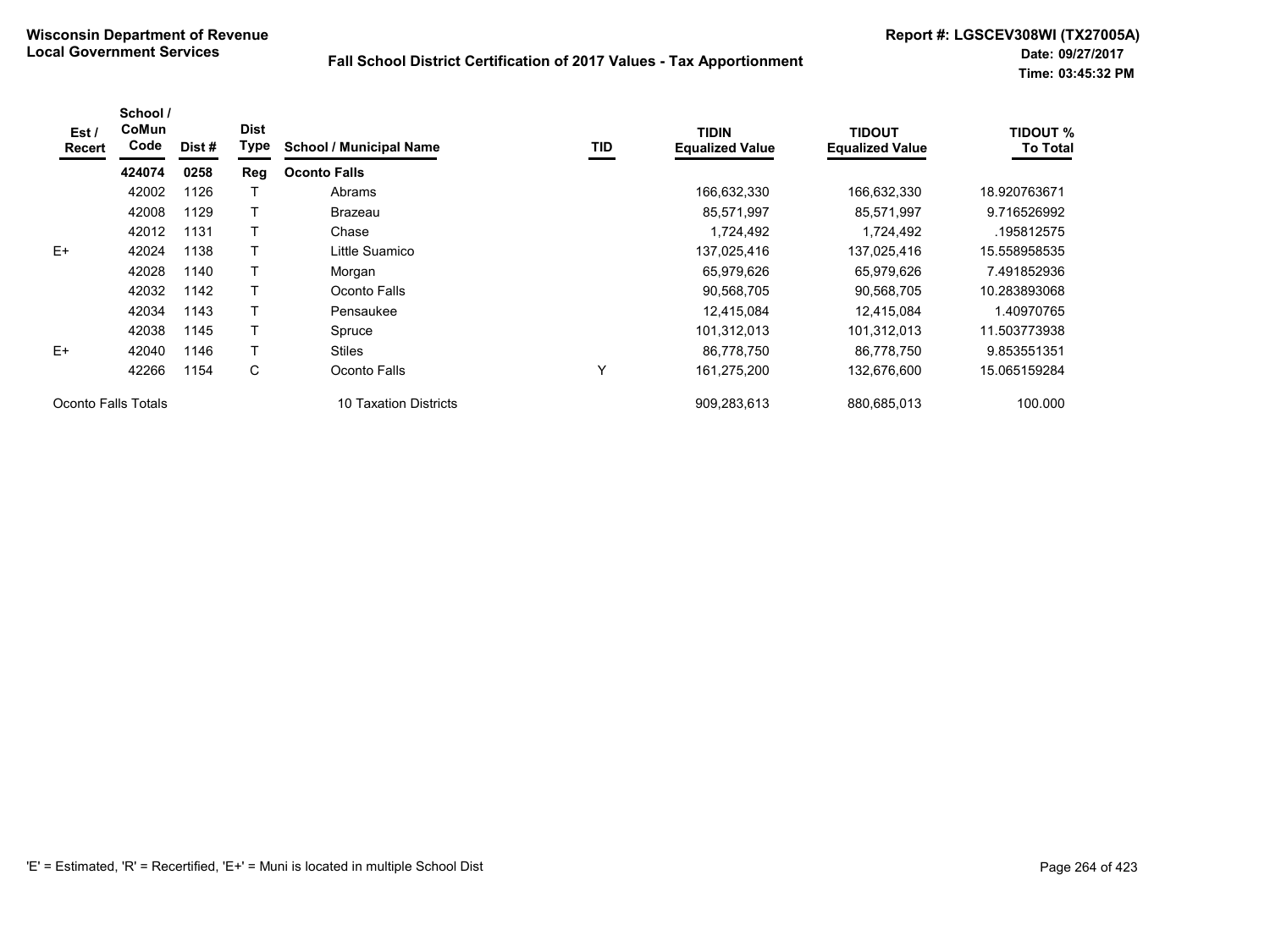| Est /<br><b>Recert</b> | School /<br>CoMun<br>Code | Dist# | <b>Dist</b><br><b>Type</b> | <b>School / Municipal Name</b> | TID | <b>TIDIN</b><br><b>Equalized Value</b> | <b>TIDOUT</b><br><b>Equalized Value</b> | <b>TIDOUT %</b><br><b>To Total</b> |
|------------------------|---------------------------|-------|----------------------------|--------------------------------|-----|----------------------------------------|-----------------------------------------|------------------------------------|
|                        | 704088                    | 0434  | Reg                        | Omro                           |     |                                        |                                         |                                    |
|                        | 69002                     | 1883  |                            | Aurora                         |     | 68,108                                 | 68,108                                  | .011046516                         |
|                        | 69024                     | 1894  | Т                          | Poy Sippi                      |     | 755,270                                | 755,270                                 | .122498127                         |
|                        | 70002                     | 1910  |                            | Algoma                         |     | 5,015,087                              | 5,015,087                               | .813402843                         |
|                        | 70012                     | 1915  |                            | Nekimi                         |     | 444,774                                | 444,774                                 | .072138417                         |
|                        | 70014                     | 1916  |                            | Nepeuskun                      |     | 7,117,489                              | 7,117,489                               | 1.154393889                        |
|                        | 70016                     | 1917  | Т                          | Omro                           |     | 225, 103, 122                          | 225, 103, 122                           | 36.509739381                       |
|                        | 70020                     | 1919  |                            | Poygan                         |     | 43,871,078                             | 43,871,078                              | 7.115501597                        |
|                        | 70022                     | 1920  | Τ                          | Rushford                       |     | 100,933,853                            | 100,933,853                             | 16.370580004                       |
|                        | 70024                     | 1921  | Τ                          | Utica                          |     | 24,890,630                             | 24,890,630                              | 4.037040474                        |
|                        | 70030                     | 1924  | Τ                          | Winneconne                     |     | 14,232,554                             | 14,232,554                              | 2.308394627                        |
|                        | 70265                     | 1930  | C                          | Omro                           |     | 194,124,400                            | 194,124,400                             | 31.485264125                       |
|                        | 70266                     | 1931  | C                          | Oshkosh                        | Υ   |                                        |                                         |                                    |
| Omro Totals            |                           |       |                            | 12 Taxation Districts          |     | 616,556,365                            | 616,556,365                             | 100.000                            |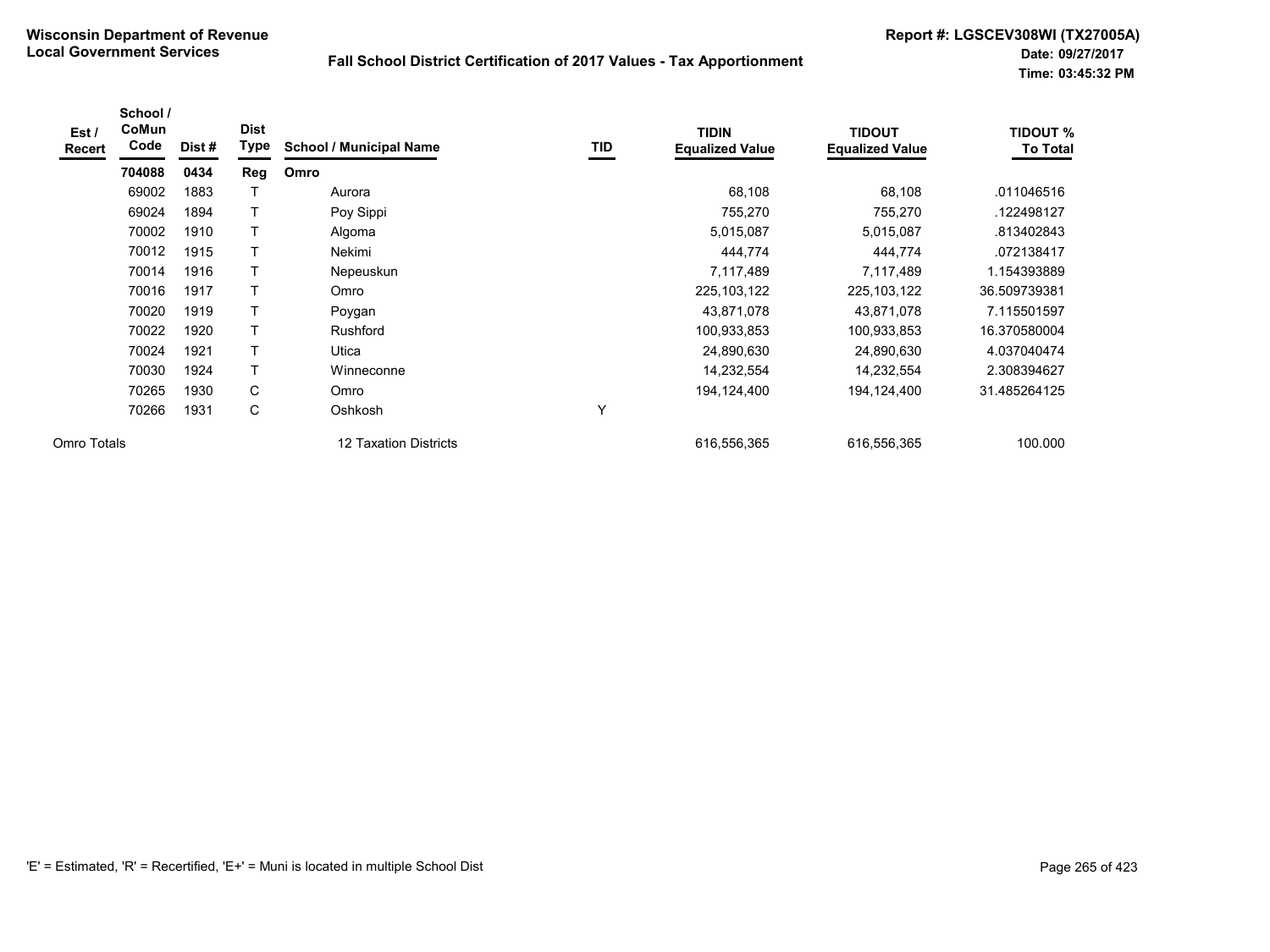| Est/<br><b>Recert</b> | School /<br><b>CoMun</b><br>Code | Dist # | <b>Dist</b><br>Type | <b>School / Municipal Name</b> | TID | <b>TIDIN</b><br><b>Equalized Value</b> | TIDOUT<br><b>Equalized Value</b> | <b>TIDOUT %</b><br><b>To Total</b> |
|-----------------------|----------------------------------|--------|---------------------|--------------------------------|-----|----------------------------------------|----------------------------------|------------------------------------|
|                       | 324095                           | 0195   | Reg                 | <b>Onalaska</b>                |     |                                        |                                  |                                    |
|                       | 32014                            | 0851   |                     | <b>Hamilton</b>                |     | 3,755,716                              | 3.755.716                        | .199865022                         |
| $E+$                  | 32018                            | 0853   |                     | Medary                         |     | 38,721,823                             | 38,721,823                       | 2.060629187                        |
|                       | 32020                            | 0854   |                     | Onalaska                       |     | 86,613,945                             | 86,613,945                       | 4.609267055                        |
|                       | 32246                            | 0861   | С                   | La Crosse                      | v   | 22,131,824                             | 2,697,024                        | .143525432                         |
|                       | 32265                            | 0862   | С                   | Onalaska                       |     | 1,747,337,695                          | 1,747,337,695                    | 92.986713304                       |
| Onalaska Totals       |                                  |        |                     | 5 Taxation Districts           |     | 1,898,561,003                          | 1.879.126.203                    | 100.000                            |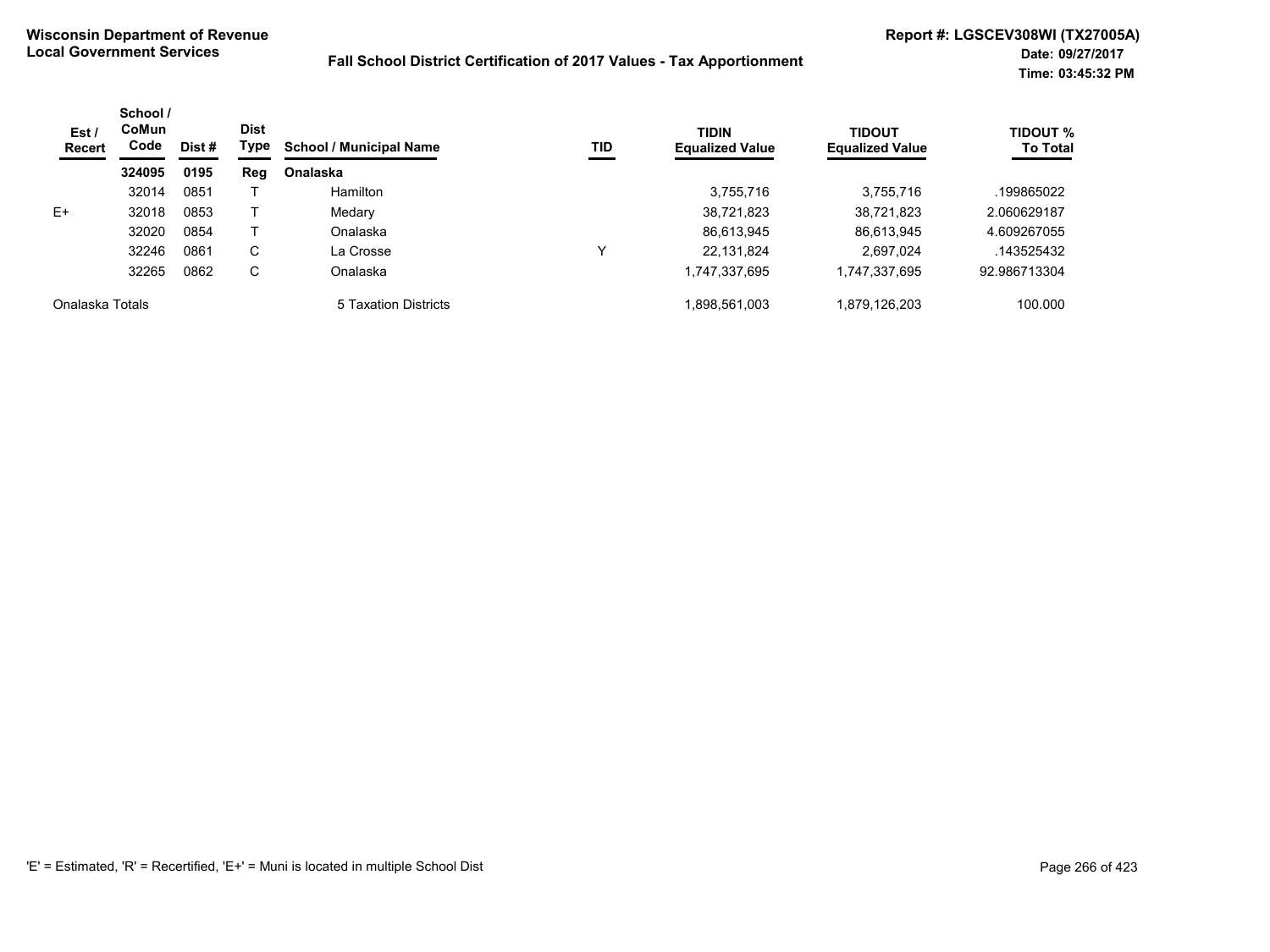| Est /<br>Recert | School /<br>CoMun<br>Code | Dist # | <b>Dist</b><br>Type | <b>School / Municipal Name</b> | TID | <b>TIDIN</b><br><b>Equalized Value</b> | <b>TIDOUT</b><br><b>Equalized Value</b> | <b>TIDOUT %</b><br><b>To Total</b> |
|-----------------|---------------------------|--------|---------------------|--------------------------------|-----|----------------------------------------|-----------------------------------------|------------------------------------|
|                 | 594137                    | 0350   | Reg                 | Oostburg                       |     |                                        |                                         |                                    |
|                 | 59006                     | 1599   |                     | Holland                        |     | 149,132,807                            | 149.132.807                             | 27.507279719                       |
|                 | 59008                     | 1600   |                     | Lima                           |     | 132,671,757                            | 132,671,757                             | 24.471068466                       |
|                 | 59010                     | 1601   |                     | Lyndon                         |     | 9,824,749                              | 9.824.749                               | 1.812157394                        |
|                 | 59028                     | 1610   |                     | Sherman                        |     | 1,448,749                              | 1.448.749                               | .267219164                         |
|                 | 59030                     | 1611   |                     | Wilson                         |     | 73,155,836                             | 73.155.836                              | 13.493463205                       |
|                 | 59165                     | 1619   | V                   | Oostburg                       | v   | 205.258.800                            | 175.923.700                             | 32.448812052                       |
| Oostburg Totals |                           |        |                     | 6 Taxation Districts           |     | 571,492,698                            | 542,157,598                             | 100.000                            |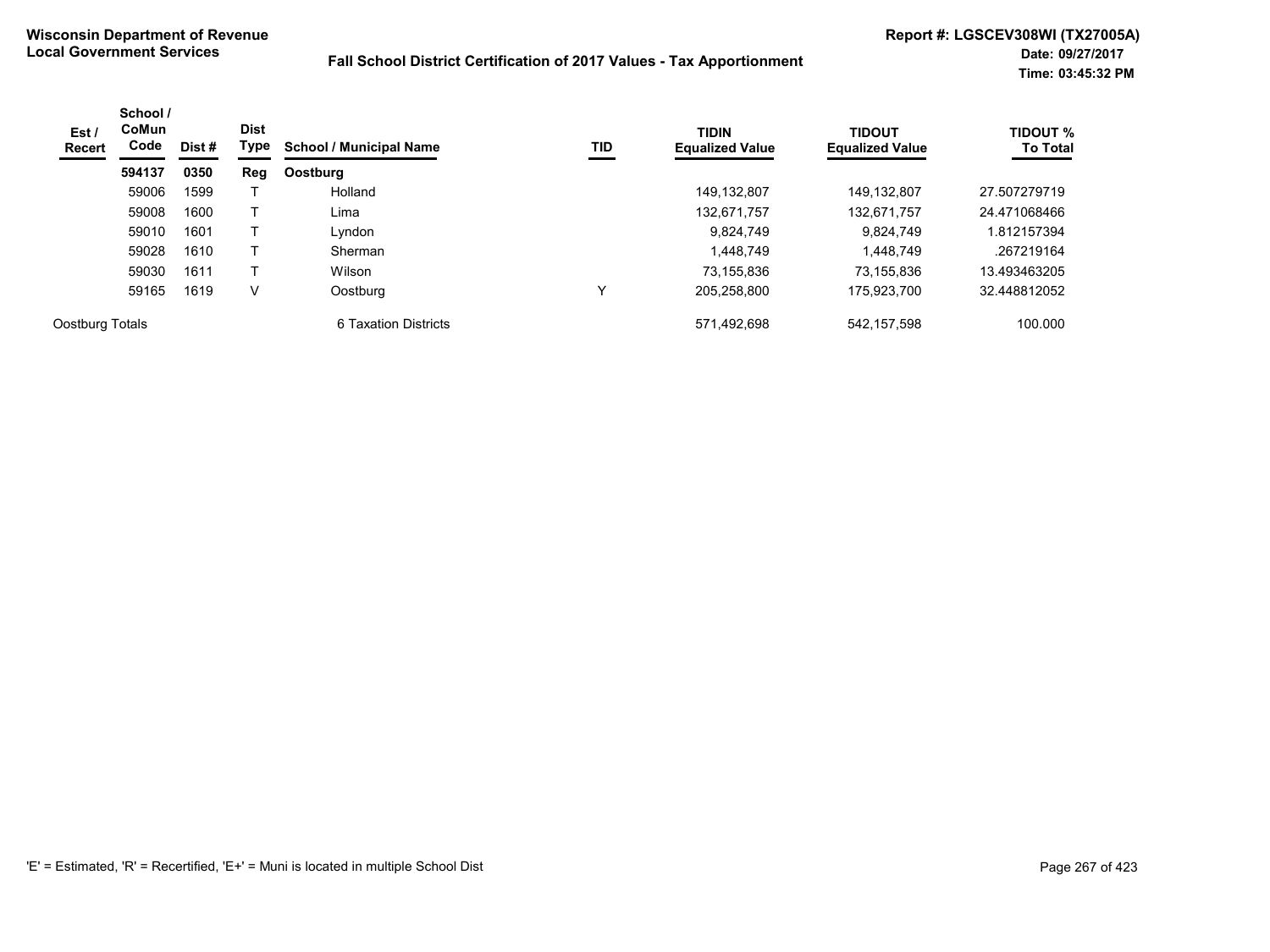| Est /<br>Recert | School /<br>CoMun<br>Code | Dist # | <b>Dist</b><br>Type | <b>School / Municipal Name</b> | <b>TID</b> | <b>TIDIN</b><br><b>Equalized Value</b> | <b>TIDOUT</b><br><b>Equalized Value</b> | <b>TIDOUT %</b><br><b>To Total</b> |
|-----------------|---------------------------|--------|---------------------|--------------------------------|------------|----------------------------------------|-----------------------------------------|------------------------------------|
|                 | 134144                    | 0092   | <b>Reg</b>          | Oregon                         |            |                                        |                                         |                                    |
|                 | 13008                     | 0339   |                     | <b>Blooming Grove</b>          |            | 4,660,805                              | 4,660,805                               | .205831739                         |
|                 | 13028                     | 0349   |                     | Dunn                           |            | 254, 195, 444                          | 254, 195, 444                           | 11.225848384                       |
|                 | 13040                     | 0354   |                     | Montrose                       |            | 3,564,767                              | 3,564,767                               | .157428211                         |
|                 | 13042                     | 0355   |                     | Oregon                         |            | 385,116,057                            | 385,116,057                             | 17.007600129                       |
|                 | 13052                     | 0360   |                     | Rutland                        |            | 107,073,714                            | 107,073,714                             | 4.728618501                        |
|                 | 13109                     | 0373   | V                   | <b>Brooklyn</b>                | Υ          | 68,652,900                             | 68,288,400                              | 3.015770907                        |
|                 | 13165                     | 0385   | $\vee$              | Oregon                         | Υ          | 1,086,383,800                          | 1,052,530,000                           | 46.482116335                       |
|                 | 13225                     | 0389   | C                   | <b>Fitchburg</b>               | Υ          | 336,790,770                            | 323,381,570                             | 14.281264912                       |
|                 | 23006                     | 0649   |                     | <b>Brooklyn</b>                |            | 34,008,712                             | 34,008,712                              | 1.501901996                        |
|                 | 23109                     | 0665   | V                   | <b>Brooklyn</b>                | Y          | 25,521,200                             | 25,521,200                              | 1.127074181                        |
|                 | 53040                     | 1416   | T                   | Union                          |            | 6,035,575                              | 6,035,575                               | .266544706                         |
| Oregon Totals   |                           |        |                     | 11 Taxation Districts          |            | 2,312,003,744                          | 2,264,376,244                           | 100.000                            |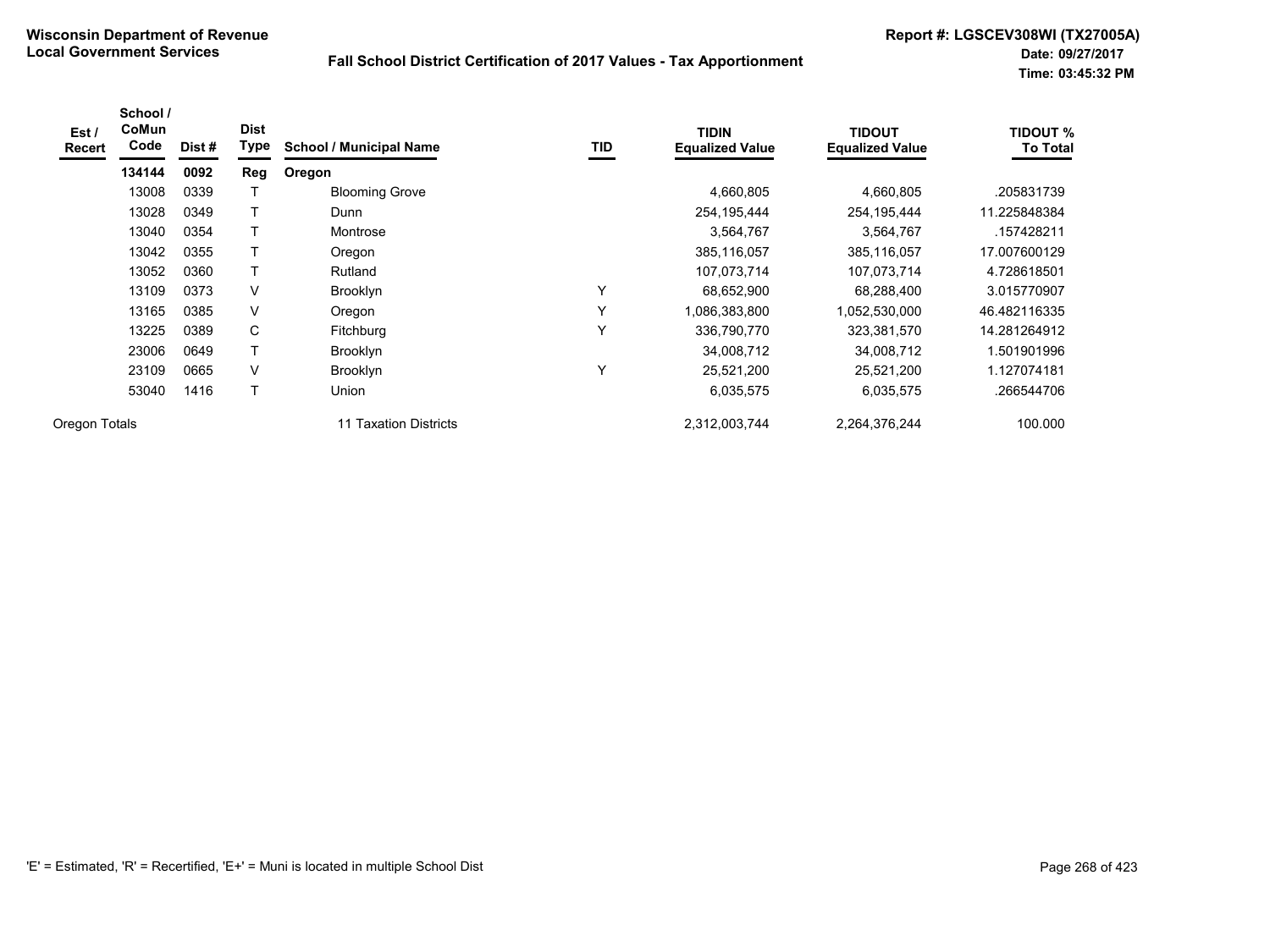| Est /<br>Recert | School /<br>CoMun<br>Code | Dist # | <b>Dist</b><br>Type | <b>School / Municipal Name</b> | TID | <b>TIDIN</b><br><b>Equalized Value</b> | <b>TIDOUT</b><br><b>Equalized Value</b> | <b>TIDOUT %</b><br><b>To Total</b> |
|-----------------|---------------------------|--------|---------------------|--------------------------------|-----|----------------------------------------|-----------------------------------------|------------------------------------|
|                 | 484165                    | 0292   | Reg                 | Osceola                        |     |                                        |                                         |                                    |
|                 | 48002                     | 1266   |                     | Alden                          |     | 230.024.173                            | 230.024.173                             | 27.596250947                       |
|                 | 48022                     | 1276   |                     | Farmington                     |     | 159,670,600                            | 159,670,600                             | 19.155856052                       |
|                 | 48024                     | 1277   |                     | Garfield                       |     | 24.889.040                             | 24.889.040                              | 2.985965278                        |
|                 | 48042                     | 1286   |                     | Osceola                        |     | 208,734,228                            | 208,734,228                             | 25.042073022                       |
|                 | 48116                     | 1294   | V                   | <b>Dresser</b>                 |     |                                        |                                         |                                    |
|                 | 48165                     | 1298   | $\vee$              | Osceola                        | v   | 187,296,700                            | 155,843,900                             | 18.696762678                       |
| $E+$            | 55032                     | 1475   |                     | Somerset                       |     | 54,093,489                             | 54,093,489                              | 6.489654881                        |
| $E+$            | 55038                     | 1478   |                     | <b>Star Prairie</b>            |     | 278,710                                | 278,710                                 | .033437143                         |
| Osceola Totals  |                           |        |                     | 8 Taxation Districts           |     | 864,986,940                            | 833,534,140                             | 100.000                            |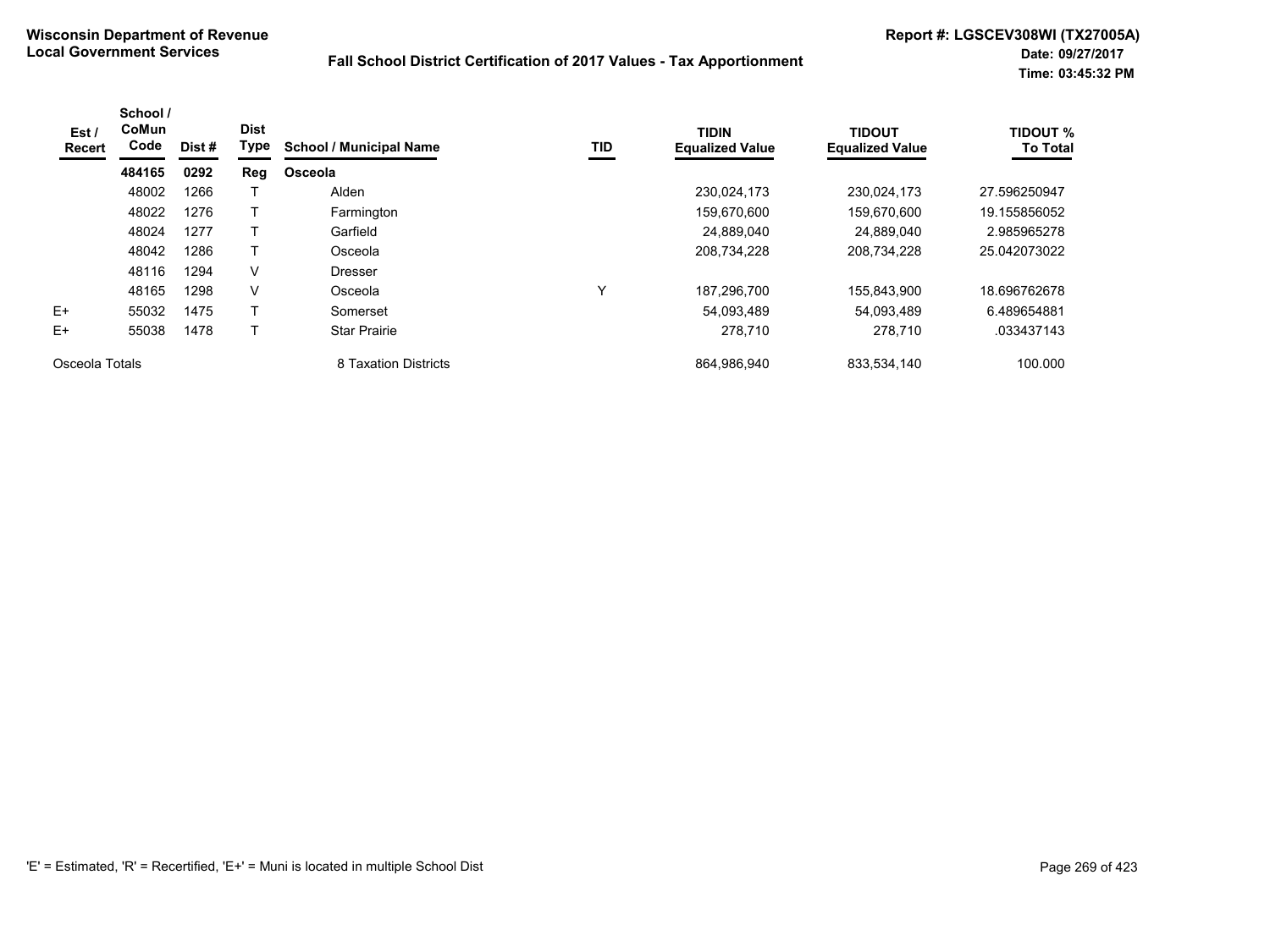| Est /<br><b>Recert</b> | School /<br>CoMun<br>Code | Dist# | <b>Dist</b><br>Type | <b>School / Municipal Name</b> | TID | <b>TIDIN</b><br><b>Equalized Value</b> | <b>TIDOUT</b><br><b>Equalized Value</b> | <b>TIDOUT %</b><br><b>To Total</b> |
|------------------------|---------------------------|-------|---------------------|--------------------------------|-----|----------------------------------------|-----------------------------------------|------------------------------------|
|                        | 704179                    | 0435  | Reg                 | Oshkosh Area                   |     |                                        |                                         |                                    |
|                        | 70002                     | 1910  |                     | Algoma                         |     | 635,069,813                            | 635,069,813                             | 12.570378384                       |
| E.                     | 70004                     | 1911  |                     | <b>Black Wolf</b>              |     | 282.223.200                            | 282.223.200                             | 5.586240032                        |
|                        | 70012                     | 1915  |                     | Nekimi                         |     | 138,840,583                            | 138.840.583                             | 2.748168198                        |
|                        | 70018                     | 1918  |                     | Oshkosh                        |     | 245, 158, 578                          | 245.158.578                             | 4.852594197                        |
|                        | 70024                     | 1921  |                     | Utica                          |     | 65.222.544                             | 65.222.544                              | 1.290995164                        |
|                        | 70026                     | 1922  |                     | Vinland                        |     | 31.143.166                             | 31.143.166                              | .616438339                         |
|                        | 70266                     | 1931  | С                   | Oshkosh                        | ↘   | 3,931,775,652                          | 3,654,455,852                           | 72.335185686                       |
| Oshkosh Area Totals    |                           |       |                     | 7 Taxation Districts           |     | 5,329,433,536                          | 5,052,113,736                           | 100.000                            |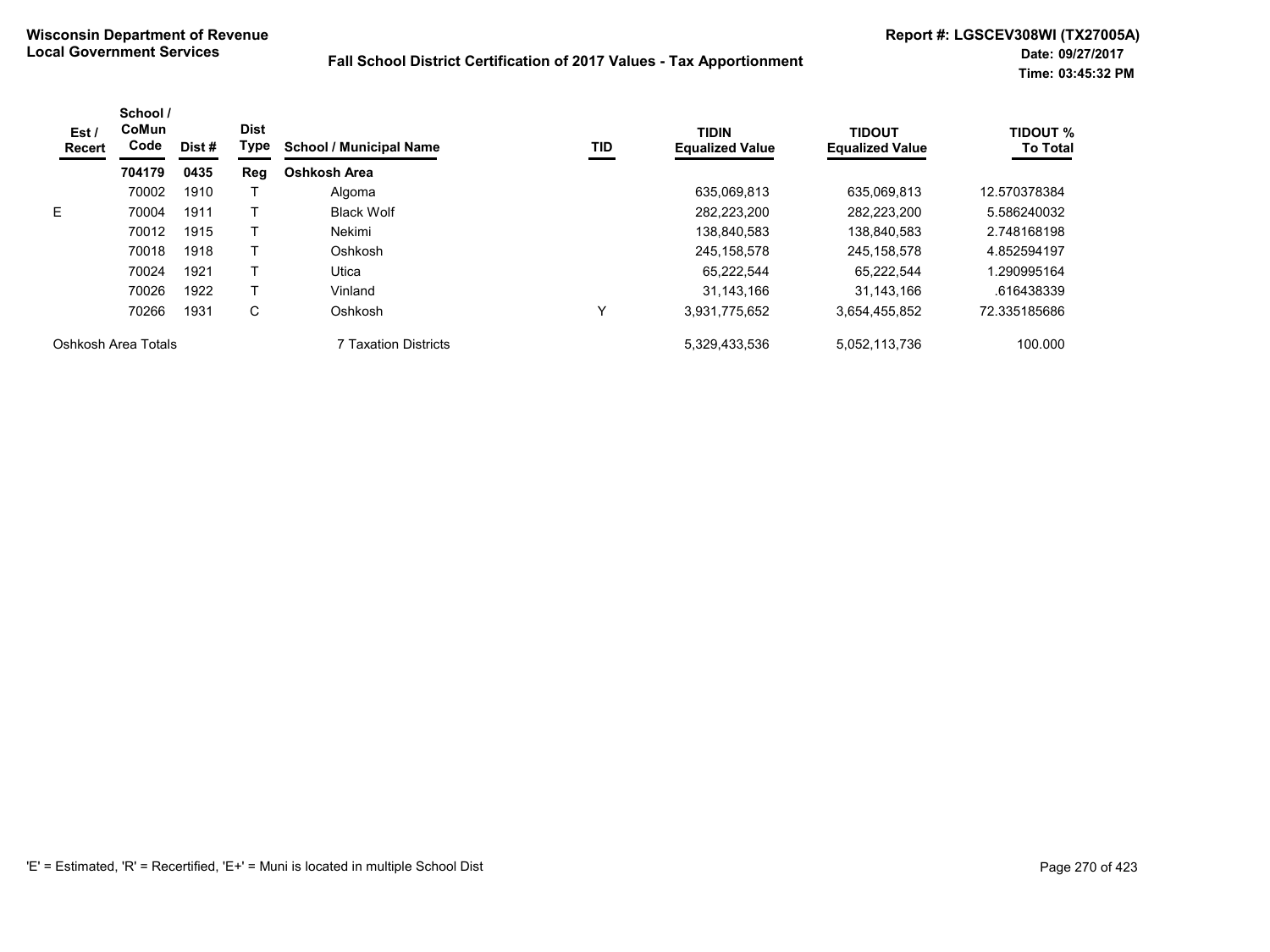| Est/<br>Recert         | School /<br>CoMun<br>Code | Dist # | <b>Dist</b><br>Type | <b>School / Municipal Name</b> | TID | <b>TIDIN</b><br><b>Equalized Value</b> | <b>TIDOUT</b><br><b>Equalized Value</b> | <b>TIDOUT %</b><br><b>To Total</b> |
|------------------------|---------------------------|--------|---------------------|--------------------------------|-----|----------------------------------------|-----------------------------------------|------------------------------------|
|                        | 614186                    | 0363   | Reg                 | Osseo-Fairchild                |     |                                        |                                         |                                    |
|                        | 10012                     | 0236   |                     | Foster                         |     | 27,965,700                             | 27,965,700                              | 6.599589036                        |
|                        | 10040                     | 0250   |                     | <b>Mentor</b>                  |     | 2,227,157                              | 2,227,157                               | .525583873                         |
|                        | 18002                     | 0516   |                     | <b>Bridge Creek</b>            |     | 3,805,758                              | 3,805,758                               | .898115862                         |
|                        | 18006                     | 0518   |                     | <b>Clear Creek</b>             |     | 26,189,359                             | 26,189,359                              | 6.180392642                        |
|                        | 18010                     | 0520   |                     | Fairchild                      |     | 27,354,346                             | 27,354,346                              | 6.455316403                        |
| $E+$                   | 18016                     | 0523   |                     | <b>Otter Creek</b>             |     | 20,441,873                             | 20,441,873                              | 4.824050924                        |
|                        | 18126                     | 0529   | V                   | Fairchild                      |     | 12,236,900                             | 12,236,900                              | 2.887770057                        |
|                        | 27014                     | 0738   |                     | Cleveland                      |     | 38,545,928                             | 38,545,928                              | 9.09640323                         |
|                        | 27022                     | 0742   |                     | Garfield                       |     | 53,794,000                             | 53,794,000                              | 12.694775835                       |
|                        | 27040                     | 0751   |                     | Northfield                     |     | 2,702,928                              | 2,702,928                               | .63786045                          |
| $E+$                   | 61018                     | 1662   |                     | Hale                           |     | 20,713,888                             | 20,713,888                              | 4.888243388                        |
|                        | 61026                     | 1666   |                     | Sumner                         |     | 73,079,800                             | 73,079,800                              | 17.246006601                       |
|                        | 61030                     | 1668   |                     | Unity                          |     | 2,238,776                              | 2,238,776                               | .528325826                         |
|                        | 61265                     | 1678   | С                   | Osseo                          | Y   | 131,548,400                            | 112,452,700                             | 26.537565873                       |
| Osseo-Fairchild Totals |                           |        |                     | 14 Taxation Districts          |     | 442,844,813                            | 423,749,113                             | 100.000                            |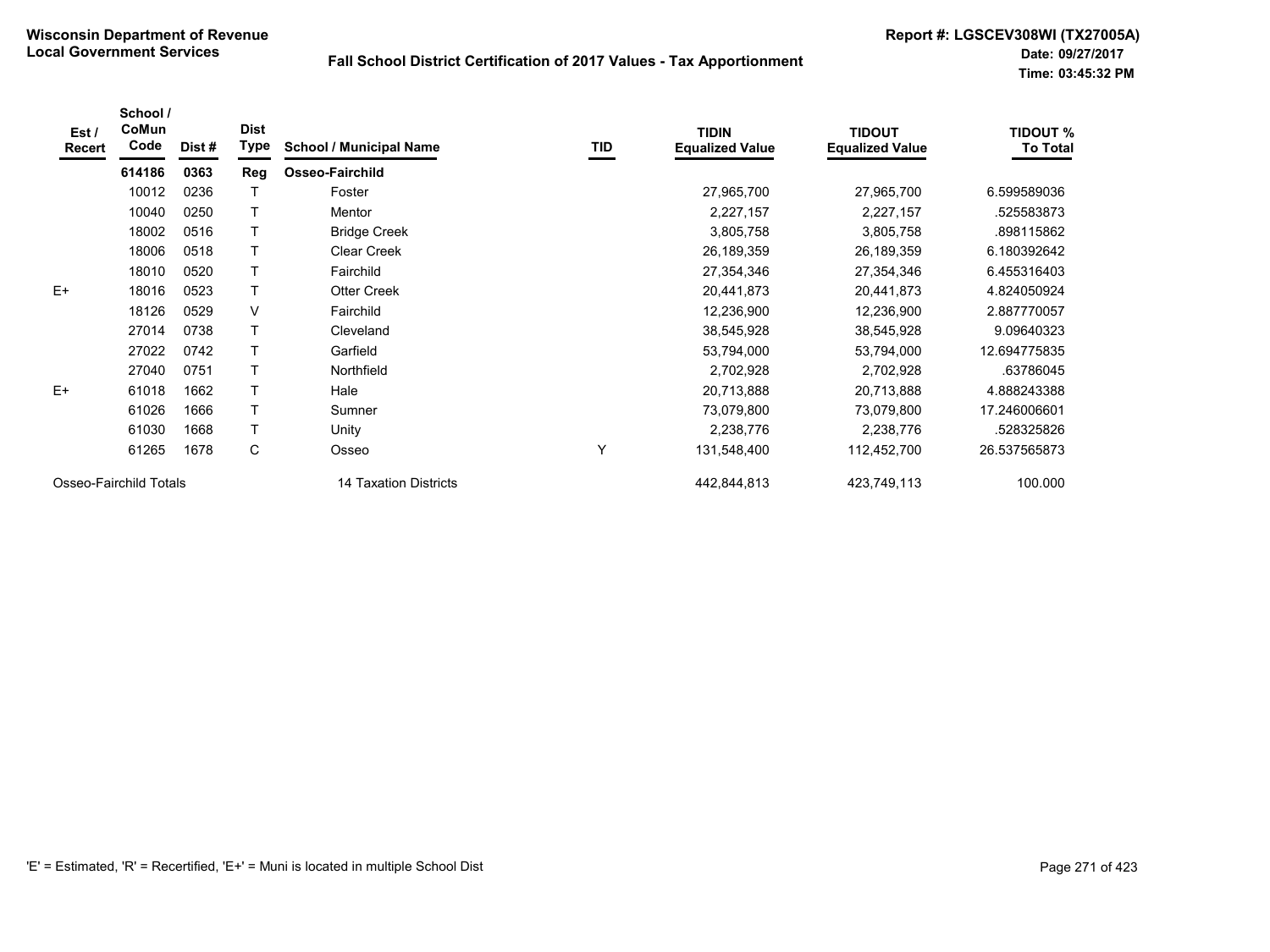| Est /<br>Recert | School /<br>CoMun<br>Code | Dist # | <b>Dist</b><br>Type | <b>School / Municipal Name</b> | TID          | <b>TIDIN</b><br><b>Equalized Value</b> | <b>TIDOUT</b><br><b>Equalized Value</b> | <b>TIDOUT %</b><br><b>To Total</b> |
|-----------------|---------------------------|--------|---------------------|--------------------------------|--------------|----------------------------------------|-----------------------------------------|------------------------------------|
|                 | 104207                    | 0066   | Reg                 | <b>Owen-Withee</b>             |              |                                        |                                         |                                    |
|                 | 10002                     | 0231   |                     | Beaver                         |              | 576,482                                | 576,482                                 | .253352913                         |
|                 | 10018                     | 0239   |                     | Green Grove                    |              | 26,728,189                             | 26,728,189                              | 11.746532488                       |
| $E+$            | 10024                     | 0242   |                     | Hixon                          |              | 43,297,457                             | 43,297,457                              | 19.028411738                       |
| $E+$            | 10026                     | 0243   |                     | Hoard                          |              | 35,585,884                             | 35,585,884                              | 15.639321561                       |
| E+              | 10030                     | 0245   |                     | Longwood                       |              | 43,906,539                             | 43,906,539                              | 19.296091733                       |
|                 | 10036                     | 0248   |                     | Mayville                       |              | 1,792,578                              | 1,792,578                               | .787804056                         |
|                 | 10044                     | 0252   |                     | Reseburg                       |              | 1,009,126                              | 1,009,126                               | .443491751                         |
|                 | 10062                     | 0261   |                     | Withee                         |              | 272,320                                | 272,320                                 | .119679479                         |
|                 | 10191                     | 0268   | $\vee$              | Withee                         | $\checkmark$ | 19,911,500                             | 16,727,100                              | 7.351243422                        |
|                 | 10265                     | 0274   | C                   | Owen                           | $\checkmark$ | 46,098,000                             | 34,557,700                              | 15.18745418                        |
|                 | 60028                     | 1639   |                     | Maplehurst                     |              | 21,687,549                             | 21,687,549                              | 9.531266743                        |
|                 | 60040                     | 1645   |                     | Roosevelt                      |              | 1,400,174                              | 1,400,174                               | .615349936                         |
|                 | Owen-Withee Totals        |        |                     | 12 Taxation Districts          |              | 242,265,798                            | 227,541,098                             | 100.000                            |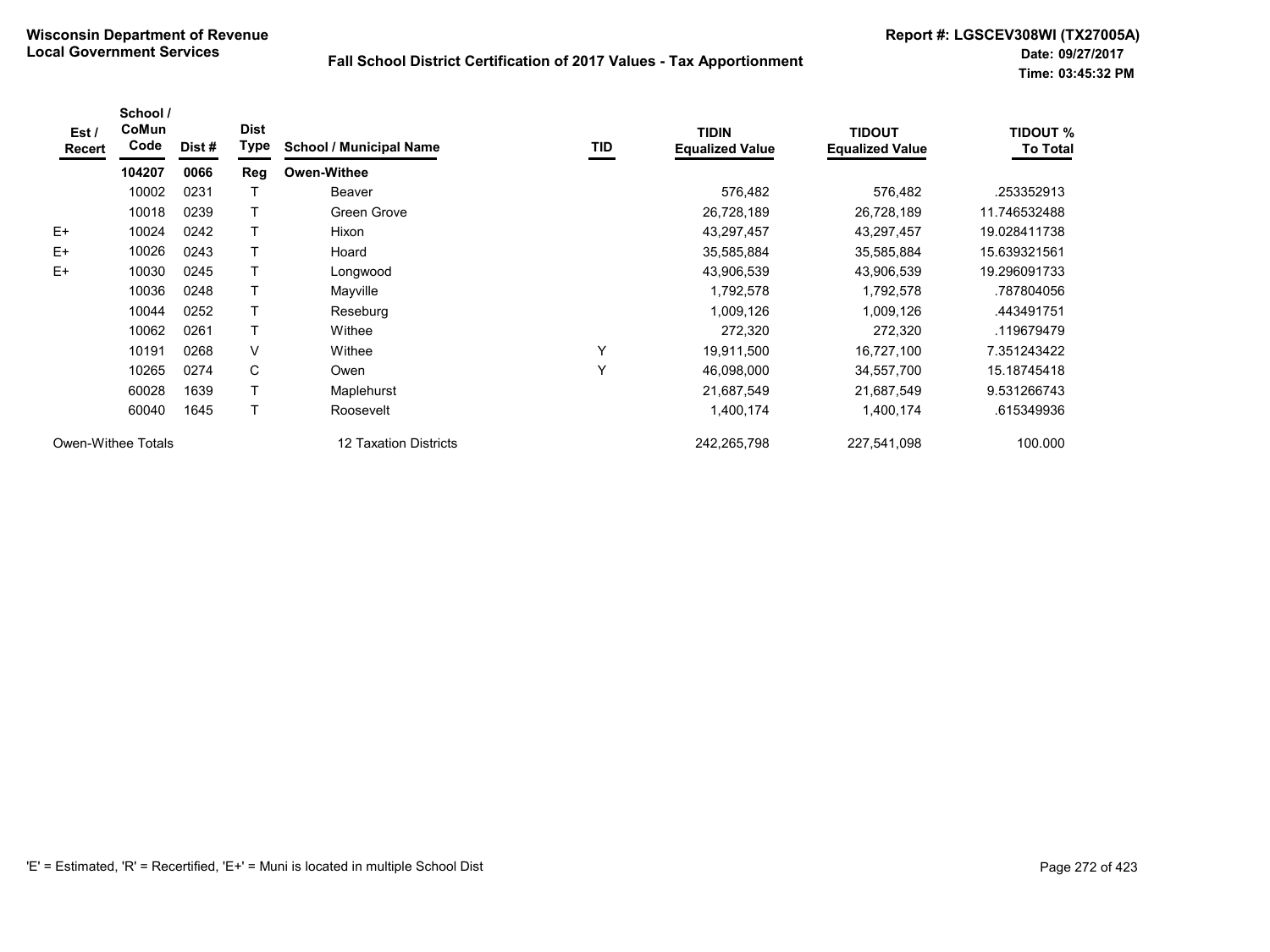| Est /<br>Recert           | School /<br>CoMun<br>Code | Dist # | <b>Dist</b><br>Type | <b>School / Municipal Name</b> | TID | <b>TIDIN</b><br><b>Equalized Value</b> | <b>TIDOUT</b><br><b>Equalized Value</b> | <b>TIDOUT %</b><br><b>To Total</b> |
|---------------------------|---------------------------|--------|---------------------|--------------------------------|-----|----------------------------------------|-----------------------------------------|------------------------------------|
|                           | 284221                    | 0168   | Reg                 | Palmyra-Eagle Area             |     |                                        |                                         |                                    |
|                           | 28004                     | 0761   |                     | Cold Spring                    |     | 131,008                                | 131,008                                 | .016621414                         |
|                           | 28024                     | 0771   |                     | Palmyra                        |     | 194,356,165                            | 194,356,165                             | 24.658603018                       |
|                           | 28026                     | 0772   |                     | Sullivan                       |     | 66,847,987                             | 66,847,987                              | 8.481222986                        |
|                           | 28171                     | 0778   | V                   | Palmyra                        | ٧   | 126.000.100                            | 116.844.300                             | 14.824418915                       |
|                           | 64014                     | 1737   |                     | La Grange                      |     | 28,863,622                             | 28,863,622                              | 3.662022229                        |
|                           | 67006                     | 1811   |                     | Eagle                          |     | 207,929,240                            | 207,929,240                             | 26.380663485                       |
|                           | 67024                     | 1817   |                     | Ottawa                         |     | 4,951,190                              | 4,951,190                               | .628173687                         |
|                           | 67121                     | 1826   | V                   | Eagle                          |     | 168,264,549                            | 168,264,549                             | 21.348274267                       |
| Palmyra-Eagle Area Totals |                           |        |                     | 8 Taxation Districts           |     | 797,343,861                            | 788,188,061                             | 100.000                            |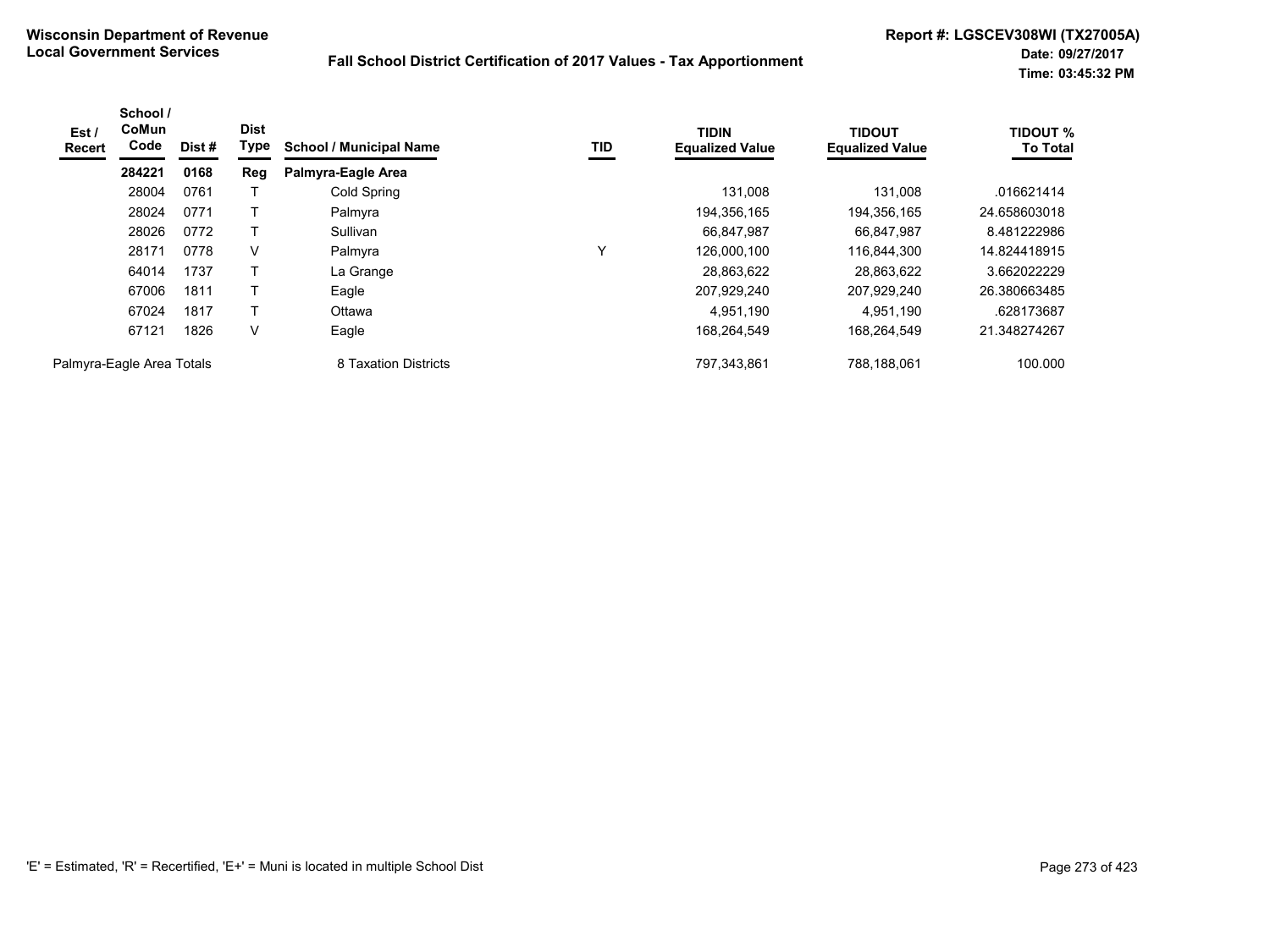| Est /<br><b>Recert</b>  | School /<br>CoMun<br>Code | Dist # | <b>Dist</b><br>Type | <b>School / Municipal Name</b> | TID | <b>TIDIN</b><br><b>Equalized Value</b> | <b>TIDOUT</b><br><b>Equalized Value</b> | <b>TIDOUT %</b><br><b>To Total</b> |
|-------------------------|---------------------------|--------|---------------------|--------------------------------|-----|----------------------------------------|-----------------------------------------|------------------------------------|
|                         | 114228                    | 0072   | Reg                 | <b>Pardeeville Area</b>        |     |                                        |                                         |                                    |
|                         | 11026                     | 0289   |                     | Marcellon                      |     | 87,689,876                             | 87,689,876                              | 16.757514507                       |
|                         | 11032                     | 0292   |                     | Pacific                        |     | 61,029,165                             | 61,029,165                              | 11.662658957                       |
|                         | 11036                     | 0294   |                     | Scott                          |     | 32,005,552                             | 32,005,552                              | 6.116253397                        |
|                         | 11038                     | 0295   |                     | Springvale                     |     | 11,345,898                             | 11.345.898                              | 2.168198417                        |
|                         | 11042                     | 0297   |                     | Wyocena                        |     | 158,508,755                            | 158,508,755                             | 30.290985488                       |
| E                       | 11171                     | 0303   | $\vee$              | Pardeeville                    |     | 134, 164, 100                          | 134, 164, 100                           | 25.638727691                       |
|                         | 11191                     | 0307   | V                   | Wyocena                        |     | 38,351,900                             | 38.351.900                              | 7.329038994                        |
| E+                      | 39002                     | 1051   |                     | Buffalo                        |     | 191,641                                | 191,641                                 | .03662255                          |
| Pardeeville Area Totals |                           |        |                     | 8 Taxation Districts           |     | 523,286,887                            | 523,286,887                             | 100.000                            |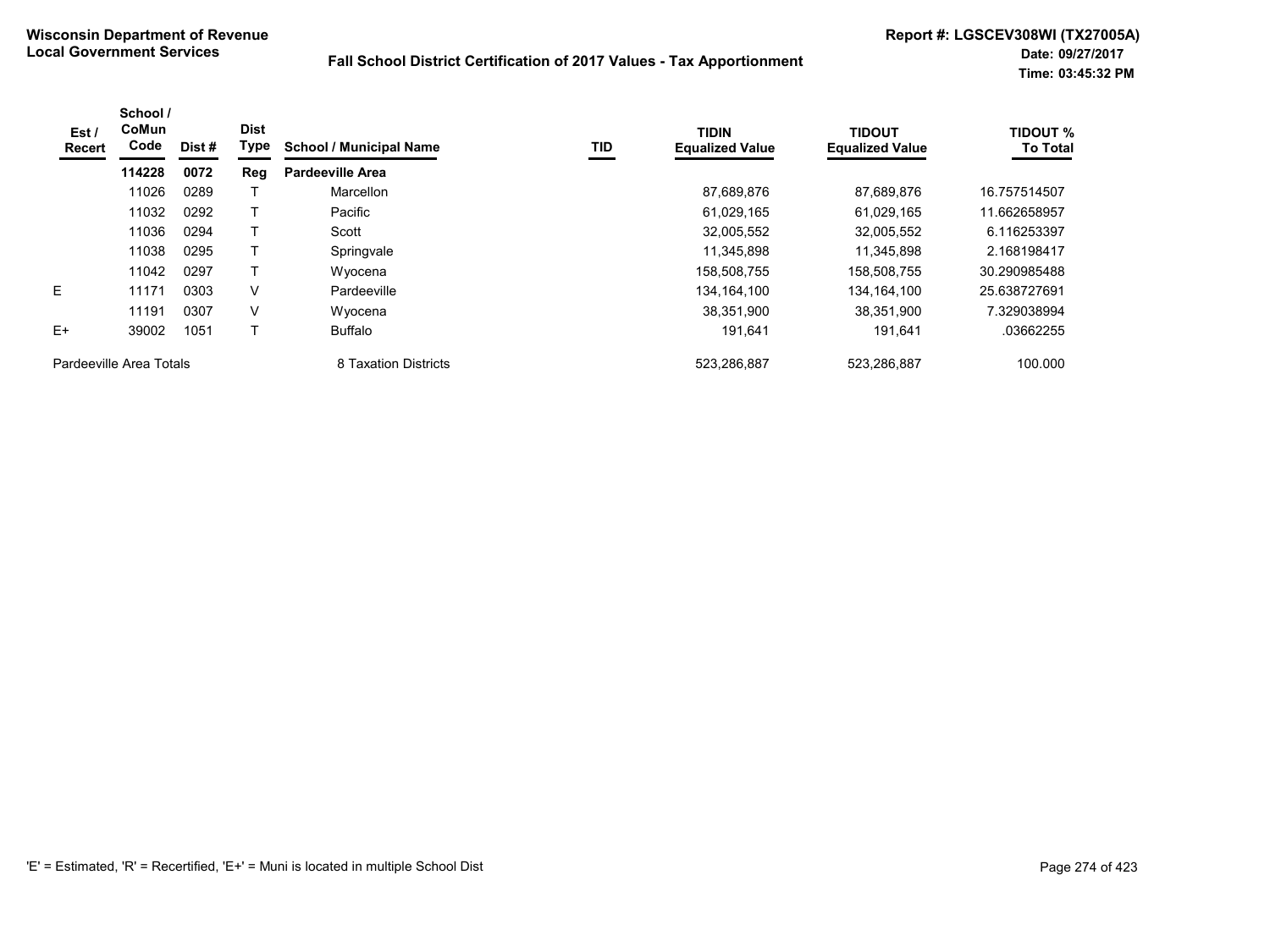| Est /<br><b>Recert</b> | School /<br>CoMun<br>Code | Dist # | Dist<br>Type | <b>School / Municipal Name</b> | <b>TID</b> | <b>TIDIN</b><br><b>Equalized Value</b> | <b>TIDOUT</b><br><b>Equalized Value</b> | <b>TIDOUT %</b><br><b>To Total</b> |
|------------------------|---------------------------|--------|--------------|--------------------------------|------------|----------------------------------------|-----------------------------------------|------------------------------------|
|                        | 304235                    | 0179   | Elem         | Paris J 1                      |            |                                        |                                         |                                    |
|                        | 30006                     | 0818   |              | Paris                          |            | 211,934,472                            | 211,934,472                             | 66.472199413                       |
|                        | 30104                     | 1984   | V            | <b>Bristol</b>                 |            | 32,078,346                             | 32,078,346                              | 10.061214639                       |
|                        | 30241                     | 0828   | C            | Kenosha                        |            | 74.818.925                             | 74.818.925                              | 23.466585948                       |
| Paris J 1 Totals       |                           |        |              | 3 Taxation Districts           |            | 318,831,743                            | 318,831,743                             | 100.000                            |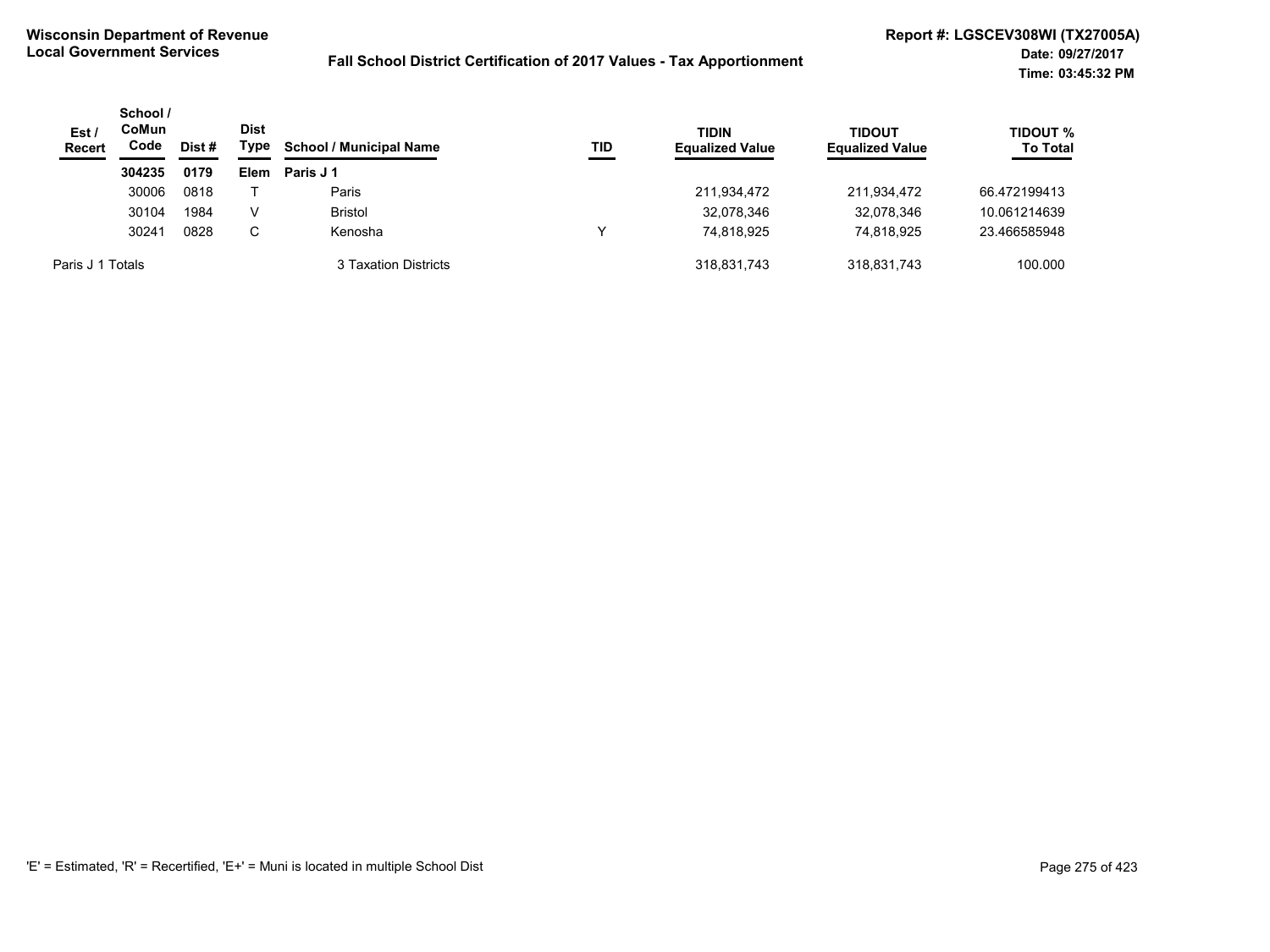| Est /<br><b>Recert</b>        | School /<br>CoMun<br>Code | Dist # | <b>Dist</b><br>Type | <b>School / Municipal Name</b> | <b>TID</b> | <b>TIDIN</b><br><b>Equalized Value</b> | <b>TIDOUT</b><br><b>Equalized Value</b> | <b>TIDOUT %</b><br><b>To Total</b> |
|-------------------------------|---------------------------|--------|---------------------|--------------------------------|------------|----------------------------------------|-----------------------------------------|------------------------------------|
|                               | 534151                    | 0322   | Reg                 | Parkview (Orfordville)         |            |                                        |                                         |                                    |
|                               | 53002                     | 1397   |                     | Avon                           |            | 18,370,603                             | 18,370,603                              | 4.520242722                        |
|                               | 53008                     | 1400   |                     | Center                         |            | 24,758,500                             | 24,758,500                              | 6.092038973                        |
|                               | 53024                     | 1408   |                     | Magnolia                       |            | 4,784,580                              | 4,784,580                               | 1.177286501                        |
|                               | 53028                     | 1410   |                     | <b>Newark</b>                  |            | 119,994,100                            | 119,994,100                             | 29.52556632                        |
|                               | 53030                     | 1411   |                     | Plymouth                       |            | 95,570,400                             | 95,570,400                              | 23.515907728                       |
|                               | 53034                     | 1413   |                     | Rock                           |            | 13,314,999                             | 13,314,999                              | 3.276268467                        |
|                               | 53036                     | 1414   | T                   | <b>Spring Valley</b>           |            | 33,856,564                             | 33,856,564                              | 8.330694807                        |
|                               | 53126                     | 1418   | V                   | Footville                      | Υ          | 39,693,200                             | 32,076,100                              | 7.892596535                        |
|                               | 53165                     | 1419   | V                   | Orfordville                    | Υ          | 70,564,200                             | 63,681,600                              | 15.669397947                       |
| Parkview (Orfordville) Totals |                           |        |                     | 9 Taxation Districts           |            | 420,907,146                            | 406,407,446                             | 100.000                            |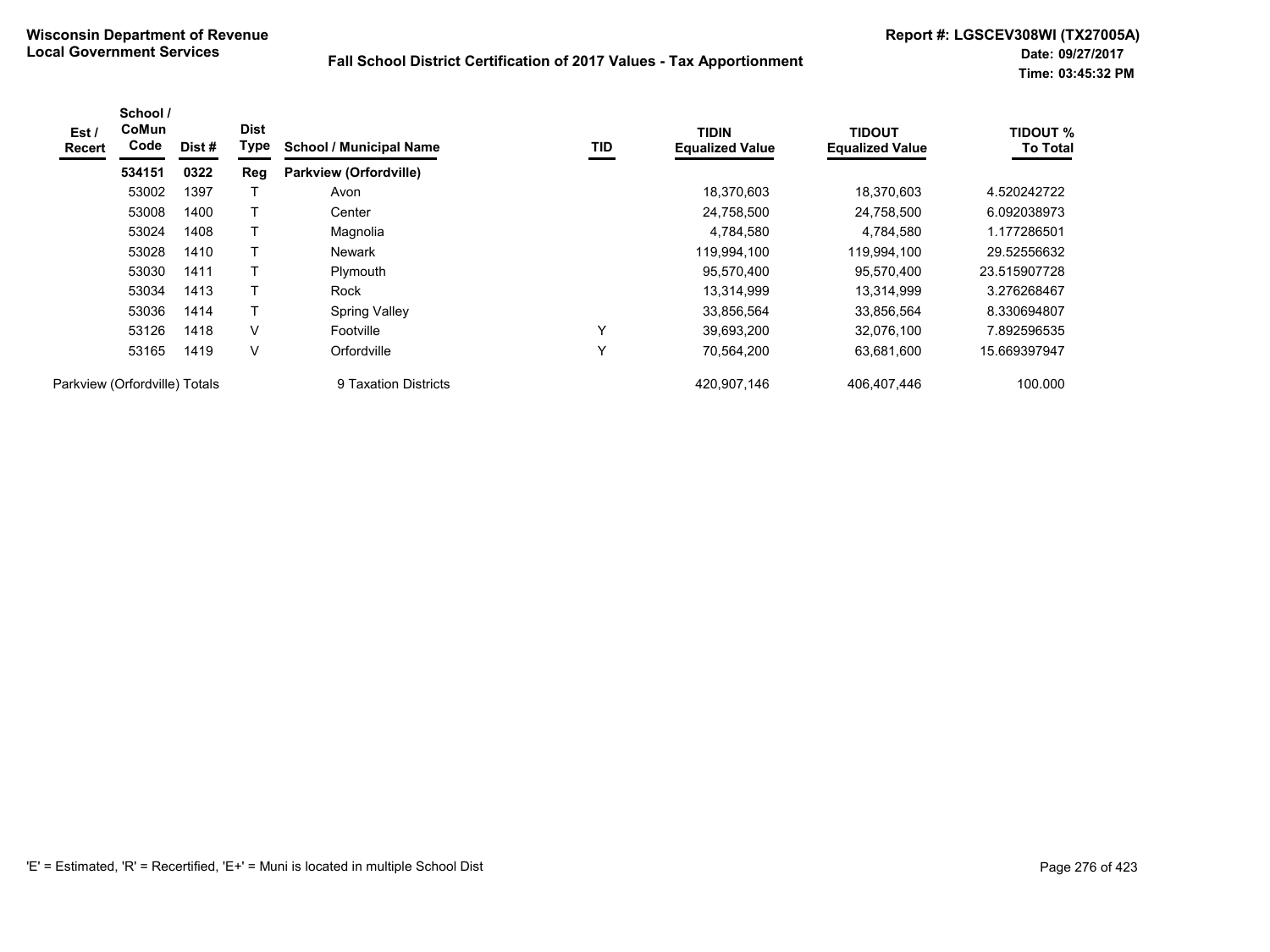| Est /<br><b>Recert</b>                | School /<br>CoMun<br>Code | Dist# | <b>Dist</b><br>Type | <b>School / Municipal Name</b> | TID | <b>TIDIN</b><br><b>Equalized Value</b> | <b>TIDOUT</b><br><b>Equalized Value</b> | <b>TIDOUT %</b><br><b>To Total</b> |
|---------------------------------------|---------------------------|-------|---------------------|--------------------------------|-----|----------------------------------------|-----------------------------------------|------------------------------------|
|                                       | 330490                    | 0200  | Reg                 | Pecatonica Area (Blanchrdvlle) |     |                                        |                                         |                                    |
|                                       | 13044                     | 0356  |                     | Perry                          |     | 7,943,782                              | 7,943,782                               | 3.347333569                        |
|                                       | 23002                     | 0647  |                     | Adams                          |     | 141,447                                | 141,447                                 | .059602629                         |
|                                       | 23032                     | 0662  |                     | York                           |     | 61,443,970                             | 61,443,970                              | 25.891126345                       |
|                                       | 25004                     | 0690  |                     | Brigham                        |     | 2,609,537                              | 2,609,537                               | 1.099601021                        |
|                                       | 25020                     | 0698  |                     | <b>Moscow</b>                  |     | 55,562,069                             | 55,562,069                              | 23.412623703                       |
|                                       | 25024                     | 0700  |                     | Ridgeway                       |     | 1,015,290                              | 1,015,290                               | .42782069                          |
|                                       | 25026                     | 0701  |                     | Waldwick                       |     | 14,797,945                             | 14,797,945                              | 6.235525856                        |
|                                       | 25108                     | 0706  | V                   | <b>Blanchardville</b>          |     | 9,478,700                              | 9,478,700                               | 3.994113975                        |
|                                       | 25137                     | 0709  | V                   | Hollandale                     |     | 13,520,200                             | 13,520,200                              | 5.697112449                        |
|                                       | 33002                     | 0864  |                     | Argyle                         |     | 8,495,151                              | 8,495,151                               | 3.579668239                        |
|                                       | 33008                     | 0867  |                     | <b>Blanchard</b>               |     | 26,855,900                             | 26,855,900                              | 11.31648069                        |
|                                       | 33014                     | 0870  |                     | Fayette                        |     | 2,668,122                              | 2,668,122                               | 1.124287441                        |
|                                       | 33108                     | 0885  | V                   | <b>Blanchardville</b>          |     | 32,784,600                             | 32,784,600                              | 13.814703392                       |
| Pecatonica Area (Blanchrdvlle) Totals |                           |       |                     | 13 Taxation Districts          |     | 237,316,713                            | 237,316,713                             | 100.000                            |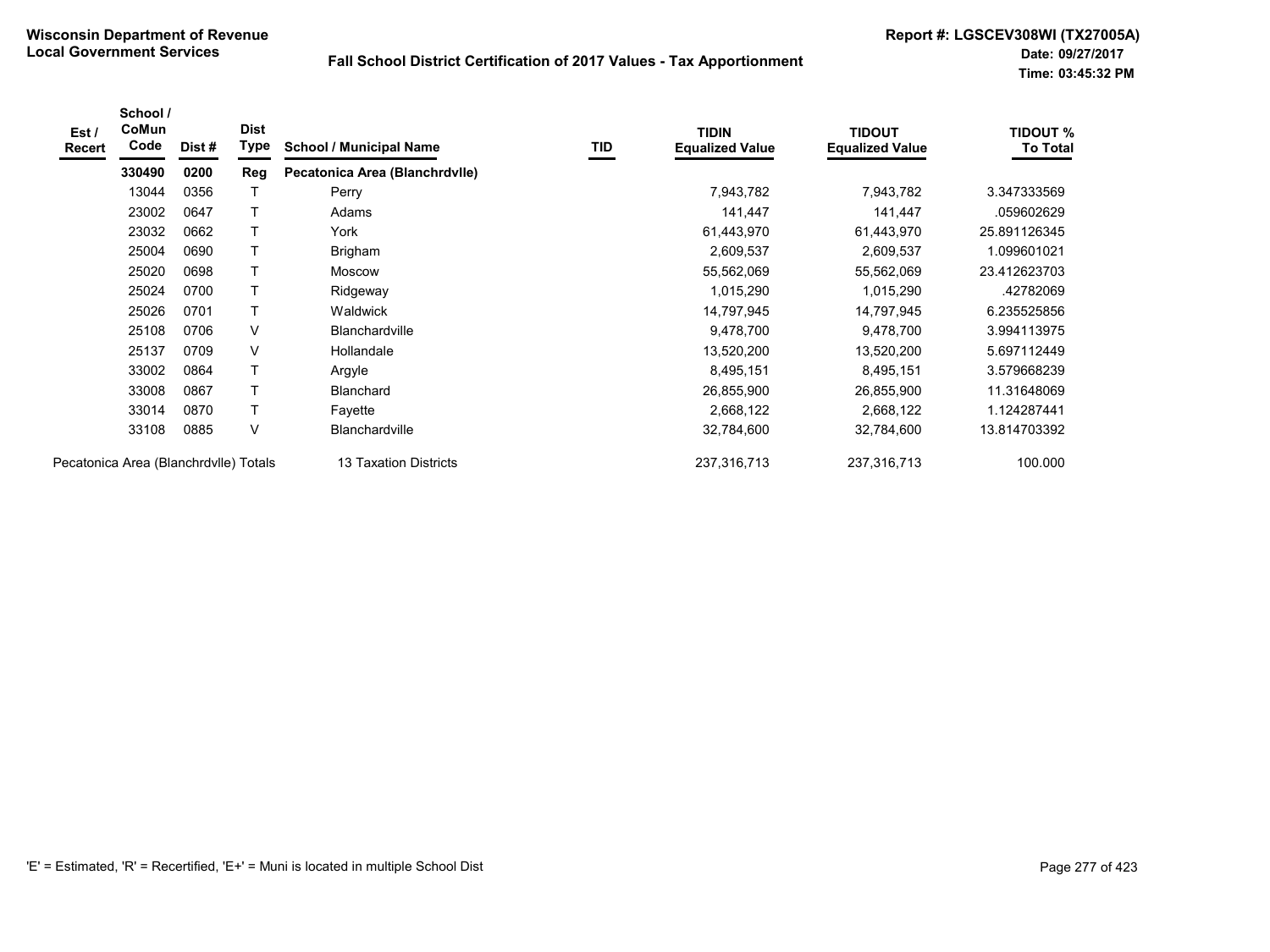| Est /<br><b>Recert</b> | School /<br>CoMun<br>Code | <b>Dist</b><br>Type<br>Dist # |        | TID<br><b>School / Municipal Name</b> | <b>TIDIN</b><br><b>Equalized Value</b> | <b>TIDOUT</b><br><b>Equalized Value</b> | <b>TIDOUT %</b><br><b>To Total</b> |              |
|------------------------|---------------------------|-------------------------------|--------|---------------------------------------|----------------------------------------|-----------------------------------------|------------------------------------|--------------|
|                        | 464270                    | 0279                          | Reg    | Pepin Area                            |                                        |                                         |                                    |              |
|                        | 46006                     | 1230                          |        | Frankfort                             |                                        | 6,639,708                               | 6,639,708                          | 2.894052264  |
|                        | 46010                     | 1232                          |        | Pepin                                 |                                        | 97.176.900                              | 97.176.900                         | 42.356535477 |
|                        | 46012                     | 1233                          |        | Stockholm                             |                                        | 35,898,100                              | 35,898,100                         | 15.646919651 |
|                        | 46171                     | 1236                          | V      | Pepin                                 | v                                      | 69,595,100                              | 59.103.900                         | 25.761641266 |
|                        | 46181                     | 1237                          | $\vee$ | Stockholm                             |                                        | 20.228.600                              | 20.228.600                         | 8.817048224  |
|                        | 47016                     | 1247                          |        | Maiden Rock                           |                                        | 10,378,780                              | 10,378,780                         | 4.523803119  |
| Pepin Area Totals      |                           |                               |        | 6 Taxation Districts                  |                                        | 239,917,188                             | 229.425.988                        | 100.000      |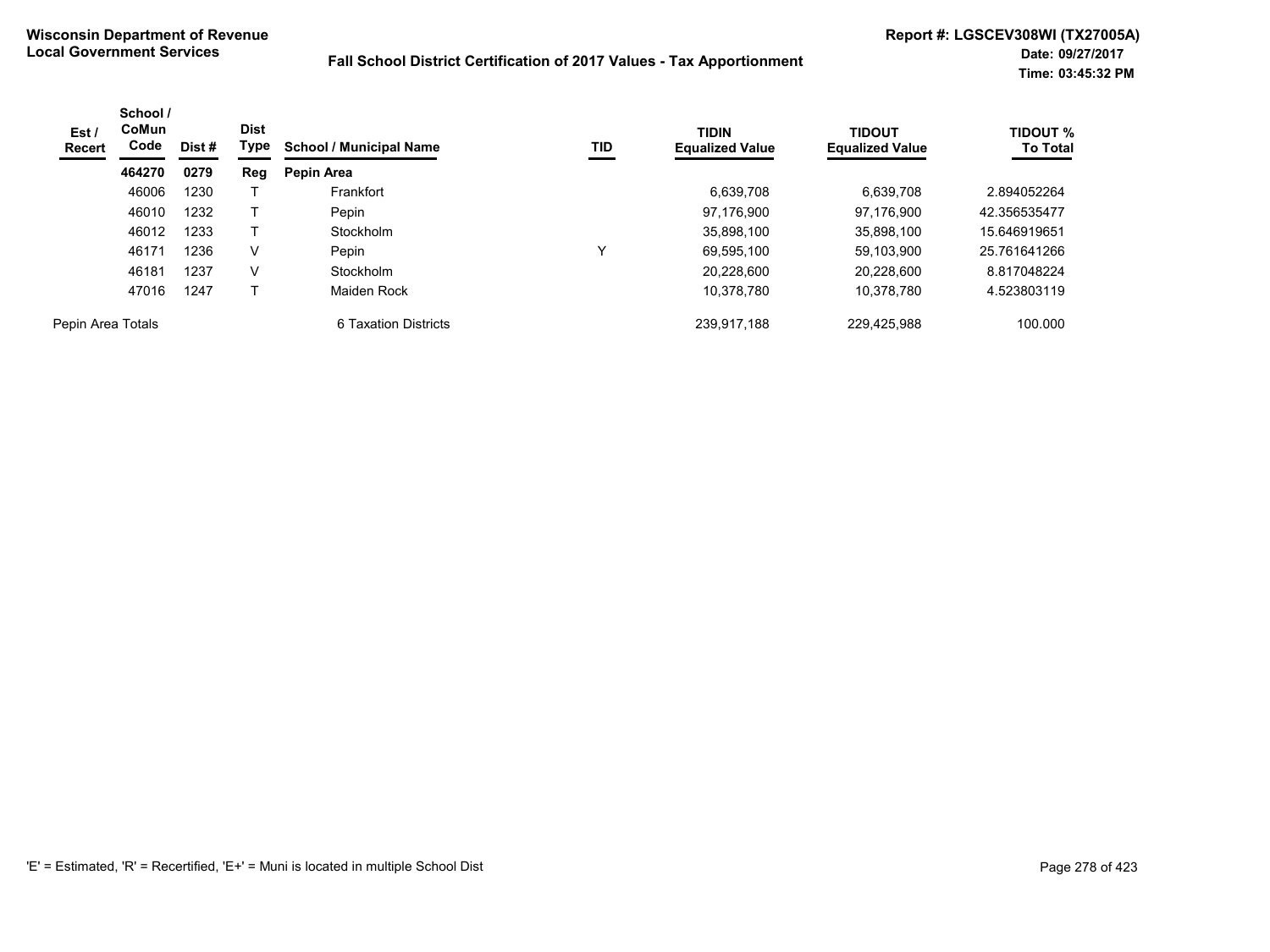| Est/<br><b>Recert</b> | School /<br>CoMun<br>Code<br>Dist # |      | <b>Dist</b><br>Type | <b>School / Municipal Name</b> | TID | <b>TIDIN</b><br><b>Equalized Value</b> | <b>TIDOUT</b><br><b>Equalized Value</b> | <b>TIDOUT %</b><br><b>To Total</b> |
|-----------------------|-------------------------------------|------|---------------------|--------------------------------|-----|----------------------------------------|-----------------------------------------|------------------------------------|
|                       | 384305                              | 0229 | Reg                 | <b>Peshtigo</b>                |     |                                        |                                         |                                    |
|                       | 38014                               | 1031 |                     | Grover                         |     | 86,422,070                             | 86.422.070                              | 23.737334909                       |
|                       | 38024                               | 1036 |                     | Peshtigo                       |     | 143,367,445                            | 143,367,445                             | 39.378379355                       |
|                       | 38271                               | 1049 | C                   | Peshtigo                       |     | 171,967,600                            | 134,253,600                             | 36.875102228                       |
|                       | 42022                               | 1137 |                     | Little River                   |     | 33.435                                 | 33.435                                  | .009183508                         |
| Peshtigo Totals       |                                     |      |                     | 4 Taxation Districts           |     | 401,790,550                            | 364.076.550                             | 100.000                            |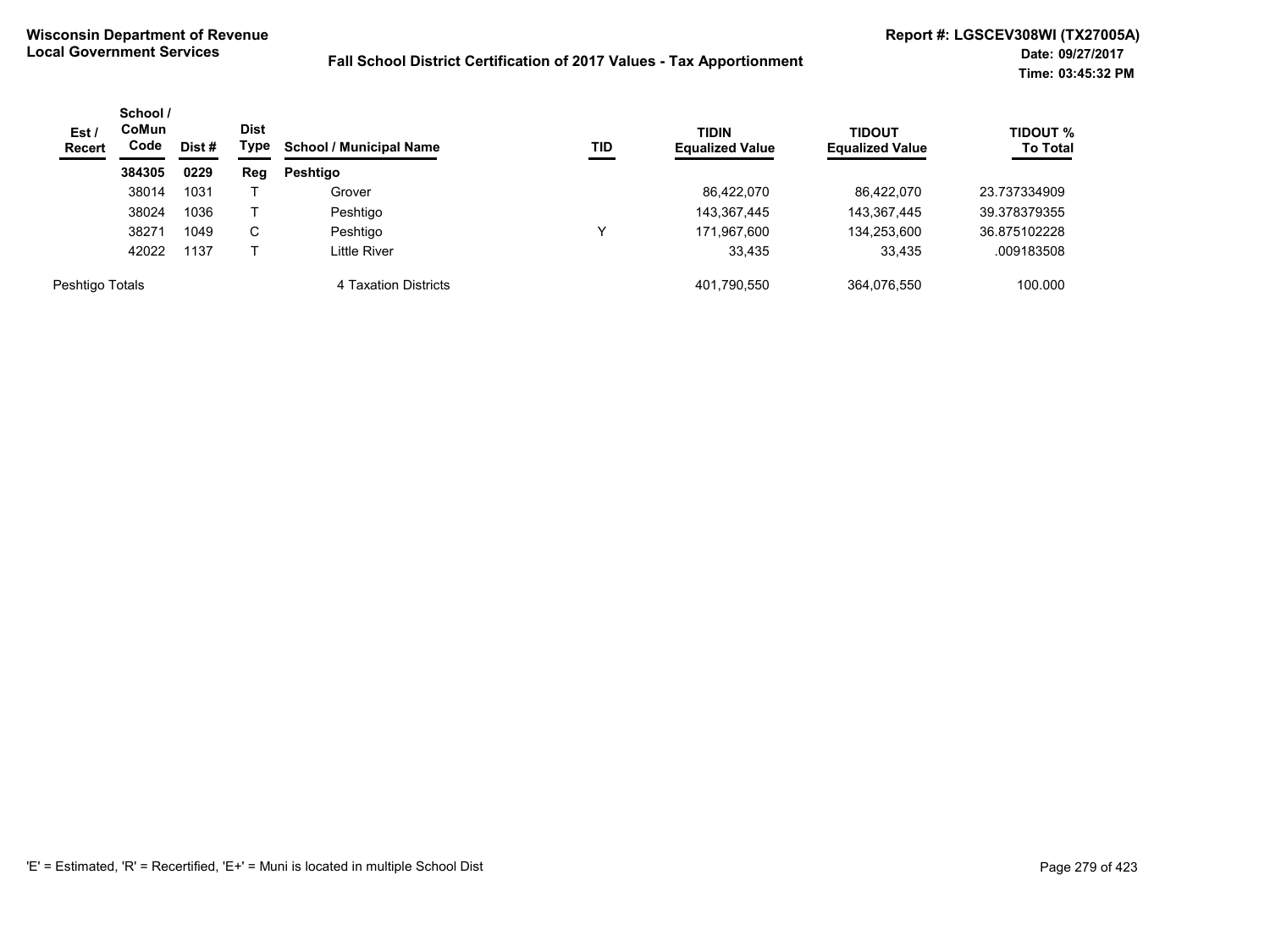| Est<br><b>Recert</b>   | School /<br>CoMun<br>Code | Dist # | <b>Dist</b><br>Type | <b>School / Municipal Name</b> | TID | <b>TIDIN</b><br><b>Equalized Value</b> | <b>TIDOUT</b><br><b>Equalized Value</b> | <b>TIDOUT %</b><br><b>To Total</b> |
|------------------------|---------------------------|--------|---------------------|--------------------------------|-----|----------------------------------------|-----------------------------------------|------------------------------------|
|                        | 674312                    | 0420   | Reg                 | Pewaukee                       |     |                                        |                                         |                                    |
| E.                     | 67171                     | 1837   | V                   | Pewaukee                       |     | 975.923.700                            | 970.607.400                             | 37.070995381                       |
|                        | 67270                     | 1818   | C.                  | Pewaukee                       |     | 1.647.631.981                          | 1,647,631,981                           | 62.929004619                       |
| <b>Pewaukee Totals</b> |                           |        |                     | 2 Taxation Districts           |     | 2,623,555,681                          | 2,618,239,381                           | 100.000                            |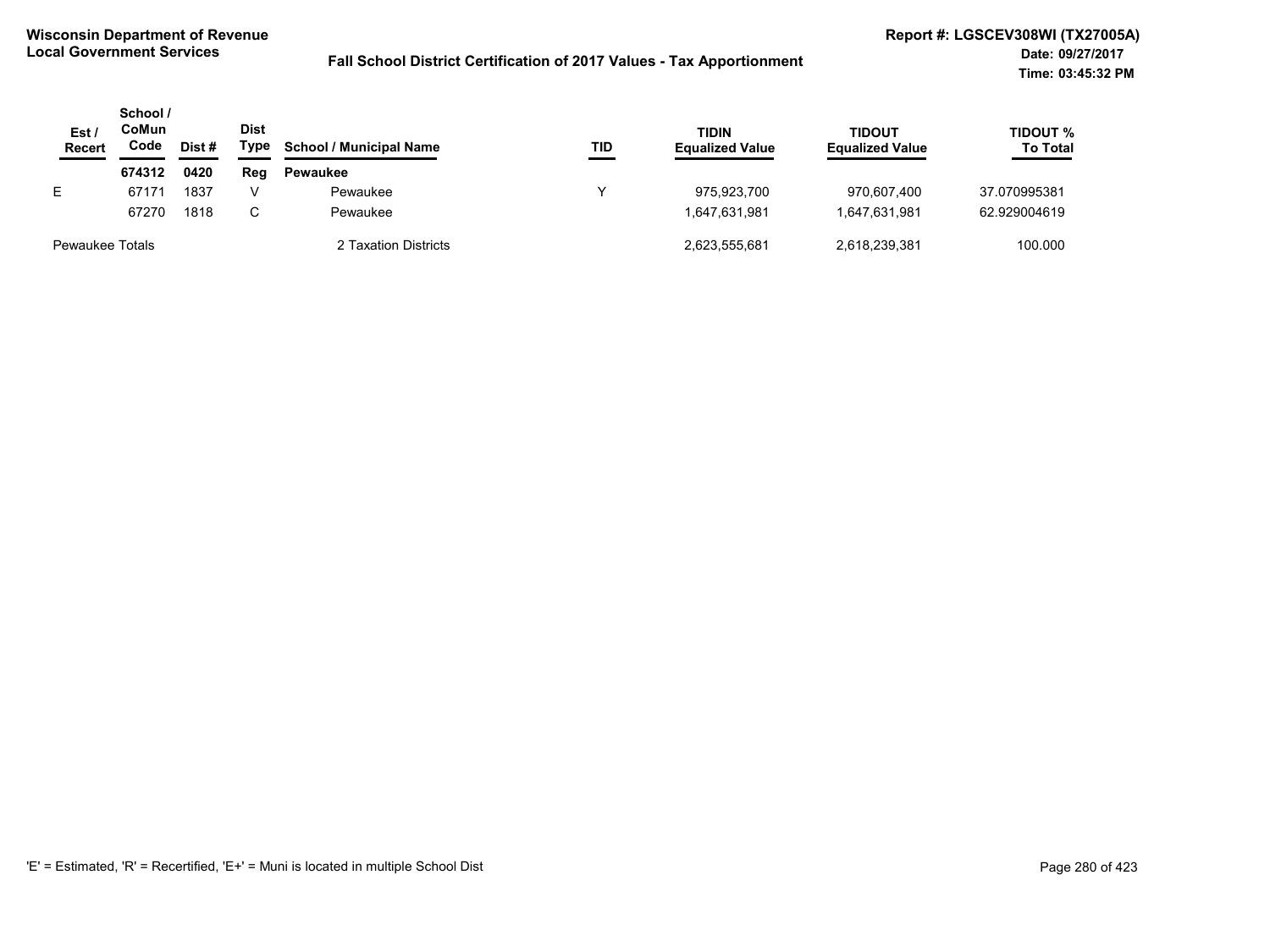| Est <sub>1</sub><br><b>Recert</b> | School /<br>CoMun<br>Code | Dist# | <b>Dist</b><br>Type | <b>School / Municipal Name</b> | TID | TIDIN<br><b>Equalized Value</b> | <b>TIDOUT</b><br><b>Equalized Value</b> | TIDOUT %<br><b>To Total</b> |
|-----------------------------------|---------------------------|-------|---------------------|--------------------------------|-----|---------------------------------|-----------------------------------------|-----------------------------|
|                                   | 634330                    | 0374  | Reg                 | <b>Phelps</b>                  |     |                                 |                                         |                             |
| E+                                | 21002                     | 0578  |                     | Alvin                          |     | 492.554                         | 492.554                                 | .126691525                  |
|                                   | 63018                     | 1723  |                     | <b>Phelps</b>                  |     | 388.289.569                     | 388.289.569                             | 99.873308475                |
| <b>Phelps Totals</b>              |                           |       |                     | 2 Taxation Districts           |     | 388,782,123                     | 388,782,123                             | 100.000                     |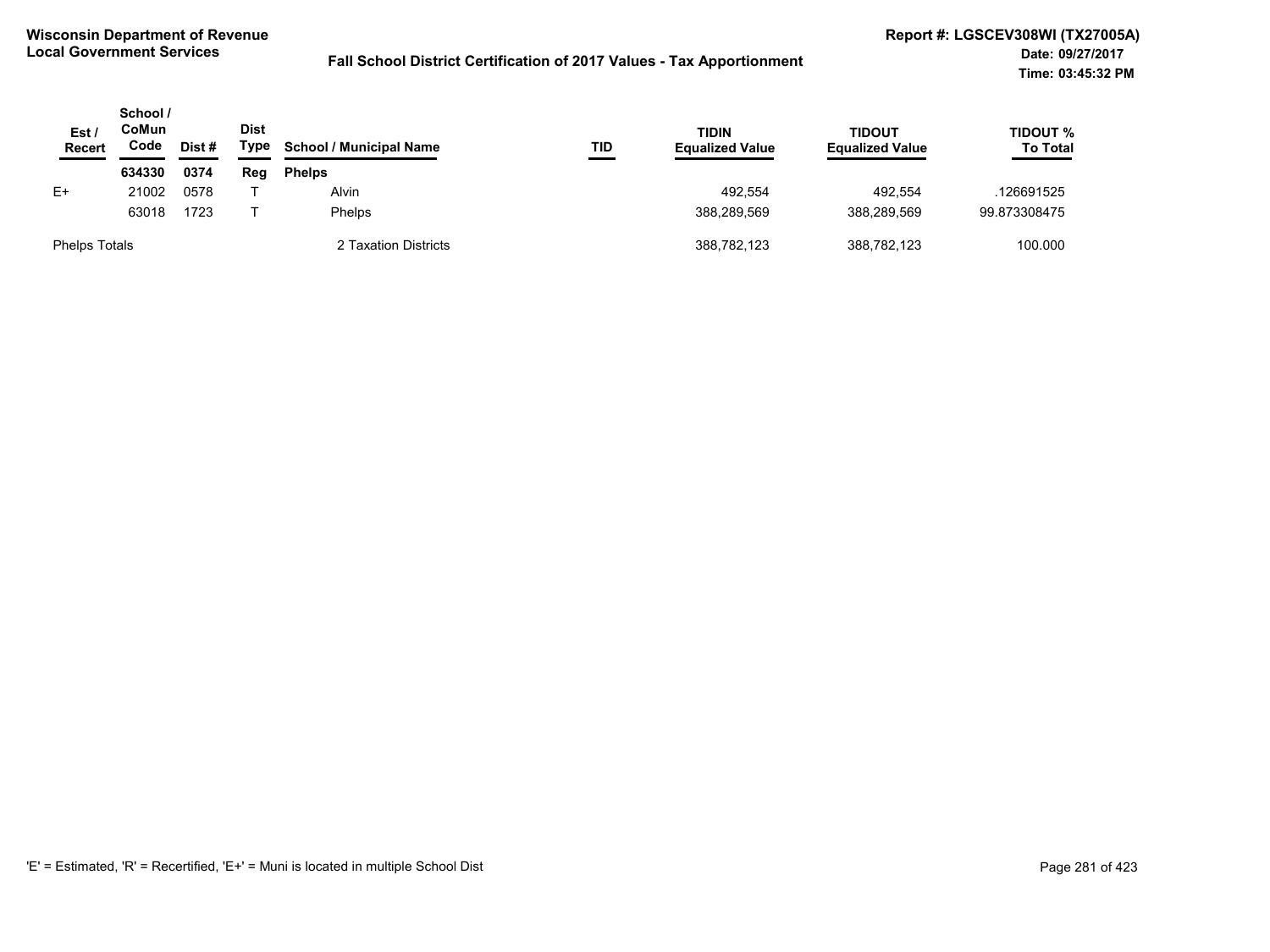| Est/<br>Recert         | School /<br>CoMun<br>Code | Dist# | <b>Dist</b><br><b>Type</b> | <b>School / Municipal Name</b> | <b>TID</b> | <b>TIDIN</b><br><b>Equalized Value</b> | <b>TIDOUT</b><br><b>Equalized Value</b> | <b>TIDOUT %</b><br><b>To Total</b> |
|------------------------|---------------------------|-------|----------------------------|--------------------------------|------------|----------------------------------------|-----------------------------------------|------------------------------------|
|                        | 504347                    | 0299  | Reg                        | <b>Phillips</b>                |            |                                        |                                         |                                    |
|                        | 50002                     | 1332  |                            | Catawba                        |            | 20,258,872                             | 20,258,872                              | 3.442117682                        |
| E.                     | 50006                     | 1334  |                            | Elk                            |            | 147,359,000                            | 147,359,000                             | 25.03727846                        |
|                        | 50008                     | 1335  |                            | Emery                          |            | 34,554,700                             | 34,554,700                              | 5.871074356                        |
|                        | 50012                     | 1337  |                            | Flambeau                       |            | 69,592,700                             | 69,592,700                              | 11.82426461                        |
|                        | 50014                     | 1338  |                            | Georgetown                     |            | 13,620,995                             | 13,620,995                              | 2.314298039                        |
|                        | 50016                     | 1339  |                            | Hackett                        |            | 6,698,358                              | 6,698,358                               | 1.138095769                        |
|                        | 50018                     | 1340  |                            | Harmony                        |            | 21,786,000                             | 21,786,000                              | 3.701586931                        |
|                        | 50022                     | 1342  |                            | Kennan                         |            | 23,380,553                             | 23,380,553                              | 3.972512137                        |
|                        | 50034                     | 1348  |                            | Worcester                      |            | 165,753,800                            | 165,753,800                             | 28.162677858                       |
|                        | 50111                     | 1349  | V                          | Catawba                        |            | 5,733,700                              | 5,733,700                               | .974193931                         |
|                        | 50141                     | 1350  | V                          | Kennan                         |            | 5,840,700                              | 5,840,700                               | .992373946                         |
|                        | 50272                     | 1353  | С                          | <b>Phillips</b>                | Υ          | 90,070,200                             | 73,979,000                              | 12.569526281                       |
| <b>Phillips Totals</b> |                           |       |                            | <b>12 Taxation Districts</b>   |            | 604,649,578                            | 588,558,378                             | 100.000                            |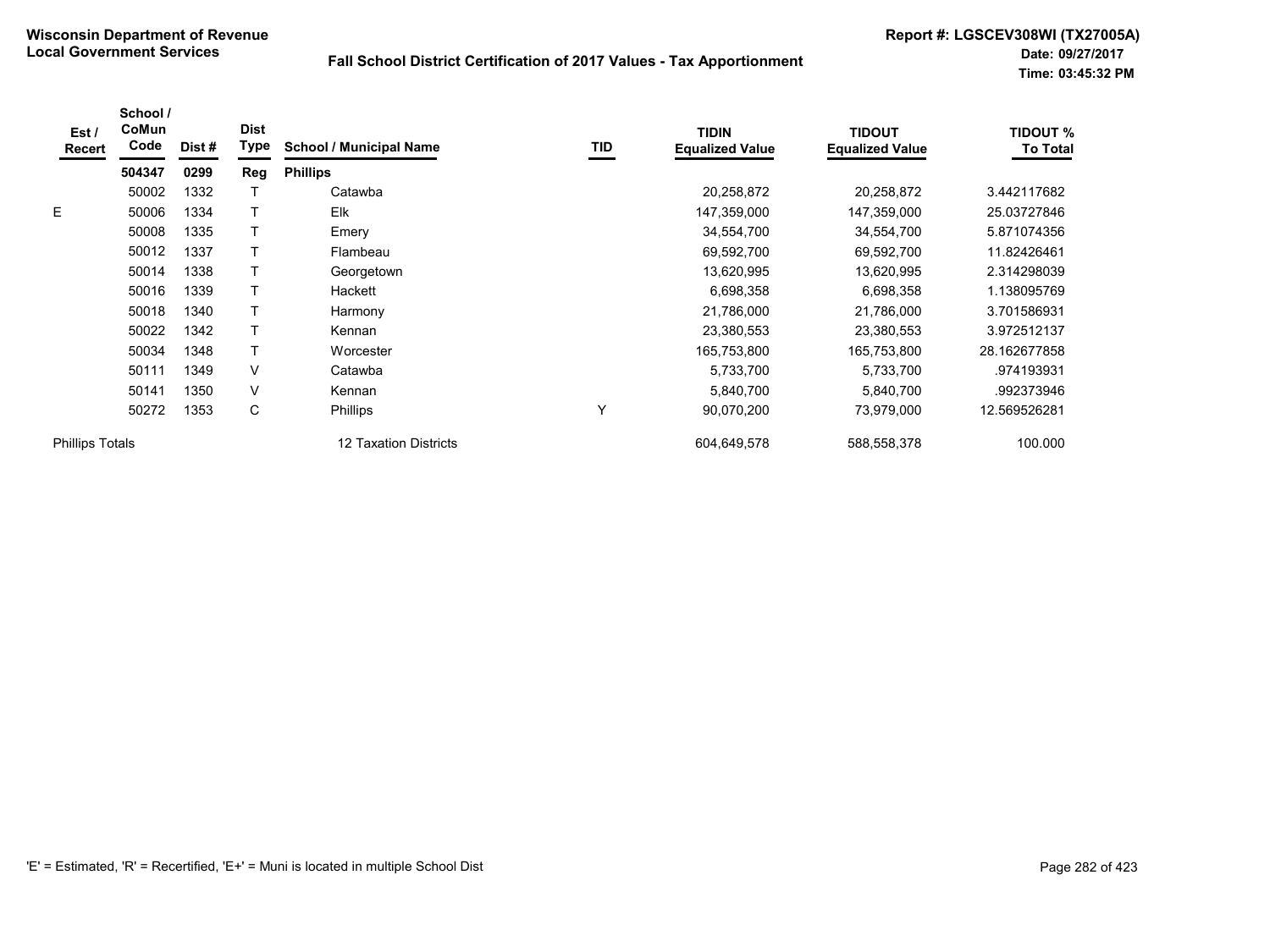| Est/<br><b>Recert</b>    | School /<br>CoMun<br>Code | Dist# | <b>Dist</b><br><b>Type</b> | <b>School / Municipal Name</b> | TID | <b>TIDIN</b><br><b>Equalized Value</b> | <b>TIDOUT</b><br><b>Equalized Value</b> | <b>TIDOUT %</b><br><b>To Total</b> |
|--------------------------|---------------------------|-------|----------------------------|--------------------------------|-----|----------------------------------------|-----------------------------------------|------------------------------------|
|                          | 714368                    | 0440  | <b>Reg</b>                 | <b>Pittsville</b>              |     |                                        |                                         |                                    |
|                          | 10050                     | 0255  |                            | Sherwood                       |     | 20,035,008                             | 20,035,008                              | 6.196615107                        |
| E.                       | 27012                     | 0737  |                            | <b>City Point</b>              |     | 31,988,300                             | 31,988,300                              | 9.893641322                        |
|                          | 29008                     | 0790  |                            | Finley                         |     | 877,220                                | 877,220                                 | .271314826                         |
|                          | 71008                     | 1936  |                            | Cary                           |     | 47,864,600                             | 47,864,600                              | 14.80401223                        |
|                          | 71012                     | 1938  |                            | Dexter                         |     | 30,868,100                             | 30,868,100                              | 9.547175364                        |
|                          | 71016                     | 1940  |                            | Hansen                         |     | 21,979,021                             | 21,979,021                              | 6.797877674                        |
|                          | 71018                     | 1941  |                            | <b>Hiles</b>                   |     | 22,468,200                             | 22,468,200                              | 6.949175541                        |
|                          | 71026                     | 1945  |                            | Port Edwards                   |     | 651,453                                | 651,453                                 | .201487491                         |
|                          | 71028                     | 1946  |                            | Remington                      |     | 30,017,200                             | 30,017,200                              | 9.284001035                        |
|                          | 71030                     | 1947  |                            | Richfield                      |     | 15,966,695                             | 15,966,695                              | 4.938329121                        |
| $E+$                     | 71032                     | 1948  |                            | Rock                           |     | 1,437,604                              | 1,437,604                               | .444635643                         |
|                          | 71038                     | 1951  |                            | Seneca                         |     | 1,160,307                              | 1,160,307                               | .358870627                         |
|                          | 71044                     | 1954  |                            | Wood                           |     | 70,288,200                             | 70,288,200                              | 21.739393465                       |
|                          | 71271                     | 1965  | C                          | <b>Pittsville</b>              | Υ   | 61,050,800                             | 27,719,900                              | 8.573470553                        |
| <b>Pittsville Totals</b> |                           |       |                            | 14 Taxation Districts          |     | 356,652,708                            | 323,321,808                             | 100.000                            |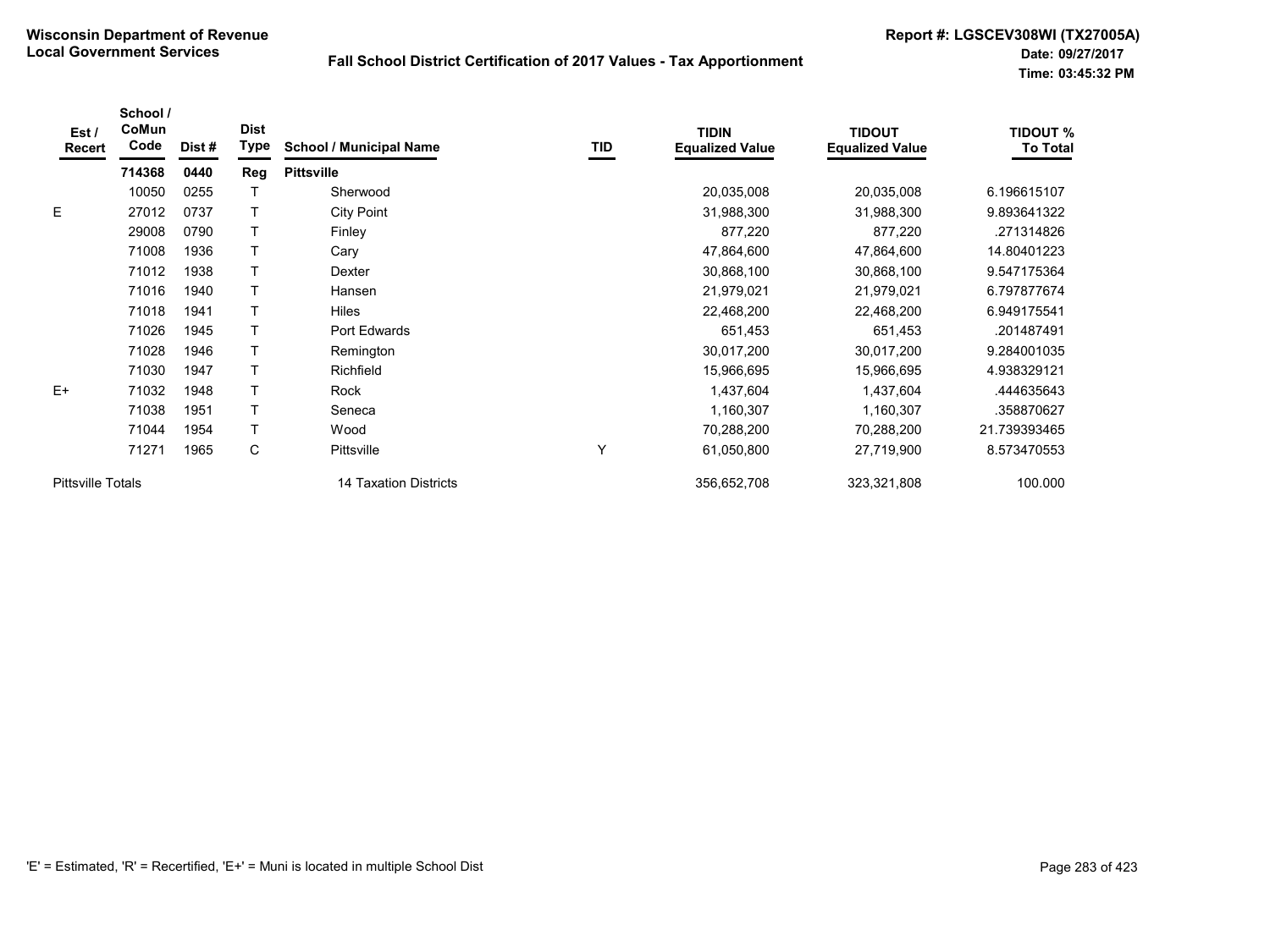| Est /<br><b>Recert</b>    | School /<br><b>CoMun</b><br>Code | Dist #               | <b>Dist</b><br>Type | <b>School / Municipal Name</b> | TID | <b>TIDIN</b><br><b>Equalized Value</b> | <b>TIDOUT</b><br><b>Equalized Value</b> | <b>TIDOUT %</b><br>To Total |
|---------------------------|----------------------------------|----------------------|---------------------|--------------------------------|-----|----------------------------------------|-----------------------------------------|-----------------------------|
|                           | 224389                           | 0142                 | Reg                 | <b>Platteville</b>             |     |                                        |                                         |                             |
| $E+$                      | 22012                            | 0599                 |                     | Clifton                        |     | 236,243                                | 236,243                                 | .026929187                  |
|                           | 22014                            | 0600                 |                     | Ellenboro                      |     | 22,771,055                             | 22,771,055                              | 2.595657845                 |
|                           | 22020                            | 0603                 |                     | Harrison                       |     | 30,671,603                             | 30,671,603                              | 3.496236207                 |
|                           | 22030                            | 0608                 |                     | Lima                           |     | 46,747,415                             | 46,747,415                              | 5.328707629                 |
|                           | 22046<br>22050                   | 0616<br>0618<br>0620 |                     | Paris                          |     | 9,993,127                              | 9,993,127                               | 1.139110089                 |
|                           |                                  |                      |                     | <b>Platteville</b>             |     | 136,204,800                            | 136,204,800                             | 15.525897139                |
|                           | 22054                            |                      |                     | Smelser                        |     | 27,184,070                             | 27,184,070                              | 3.098694574                 |
|                           | 22271                            | 0645                 | C                   | Platteville                    | Υ   | 663,801,600                            | 585,209,200                             | 66.707618558                |
|                           | 25016                            | 0696                 |                     | Mifflin                        |     | 5,548                                  | 5,548                                   | .000632413                  |
|                           | 33004                            | 0865                 |                     | <b>Belmont</b>                 |     | 12,729,831                             | 12,729,831                              | 1.45106521                  |
|                           | 33012                            | 0869                 |                     | Elk Grove                      |     | 5,522,017                              | 5,522,017                               | .62945115                   |
| <b>Platteville Totals</b> |                                  |                      |                     | 11 Taxation Districts          |     | 955,867,309                            | 877,274,909                             | 100.000                     |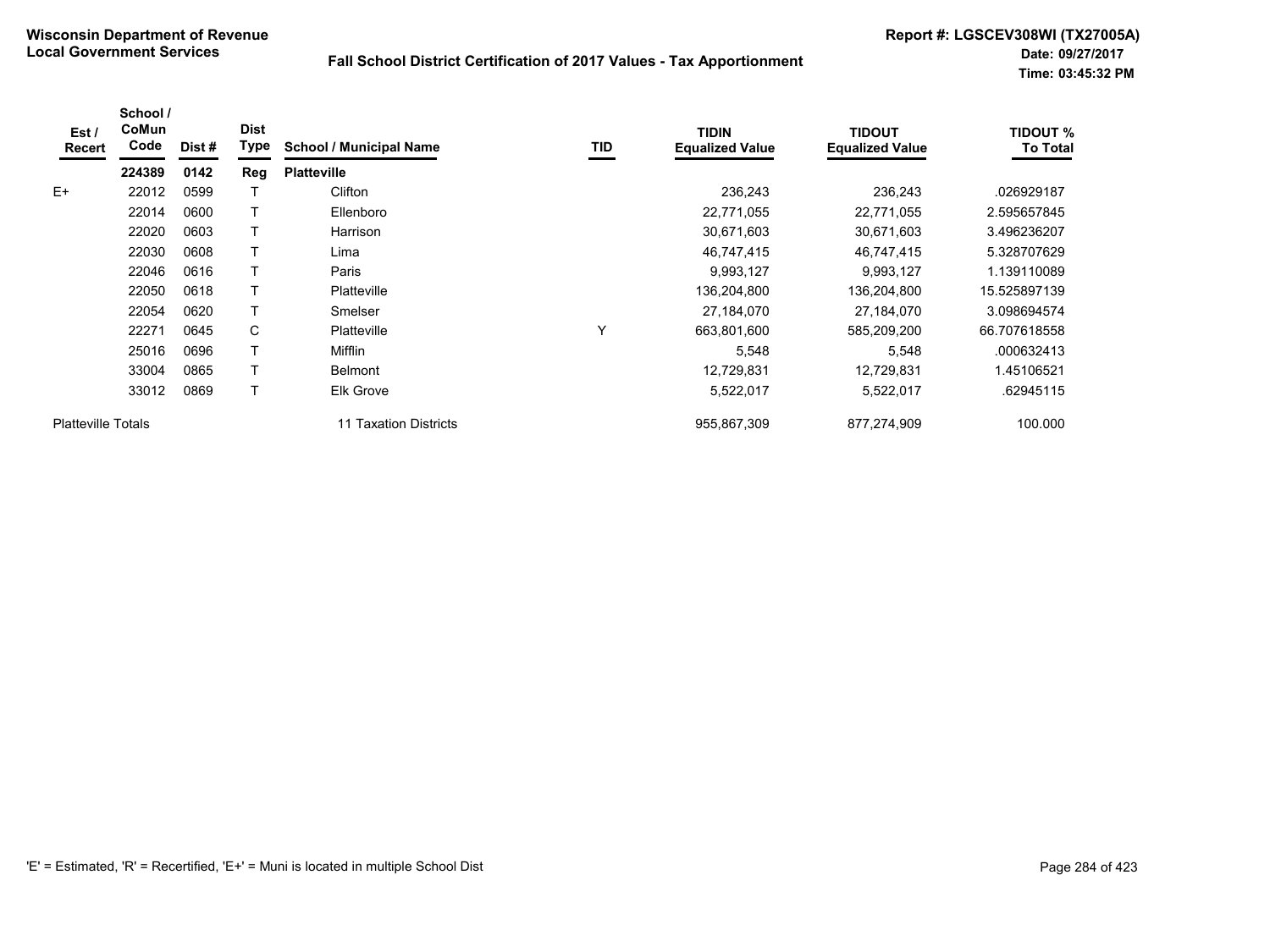| Est /<br>Recert  | School /<br>CoMun<br>Code | Dist# | <b>Dist</b><br>Type | <b>School / Municipal Name</b> | TID | <b>TIDIN</b><br><b>Equalized Value</b> | <b>TIDOUT</b><br><b>Equalized Value</b> | <b>TIDOUT %</b><br><b>To Total</b> |
|------------------|---------------------------|-------|---------------------|--------------------------------|-----|----------------------------------------|-----------------------------------------|------------------------------------|
|                  | 474459                    | 0282  | Reg                 | <b>Plum City</b>               |     |                                        |                                         |                                    |
|                  | 46006                     | 1230  |                     | Frankfort                      |     | 463,176                                | 463,176                                 | .336142765                         |
|                  | 46014                     | 1234  |                     | Waterville                     |     | 1,470,662                              | 1,470,662                               | 1.067310031                        |
|                  | 47008                     | 1243  | Т                   | El Paso                        |     | 12,393,627                             | 12,393,627                              | 8.994481682                        |
|                  | 47016                     | 1247  |                     | Maiden Rock                    |     | 23,197,965                             | 23,197,965                              | 16.835561637                       |
|                  | 47024                     | 1251  | т                   | Rock Elm                       |     | 835,883                                | 835,883                                 | .606629063                         |
| $E+$             | 47026                     | 1252  |                     | Salem                          |     | 21,383,808                             | 21,383,808                              | 15.518965462                       |
|                  | 47034                     | 1256  | T                   | Union                          |     | 51,138,255                             | 51, 138, 255                            | 37.112791749                       |
|                  | 47151                     | 1260  | $\vee$              | Maiden Rock                    |     | 324,577                                | 324,577                                 | .2355567                           |
|                  | 47171                     | 1261  | V                   | Plum City                      |     | 26,583,500                             | 26,583,500                              | 19.292560911                       |
| Plum City Totals |                           |       |                     | 9 Taxation Districts           |     | 137,791,453                            | 137,791,453                             | 100.000                            |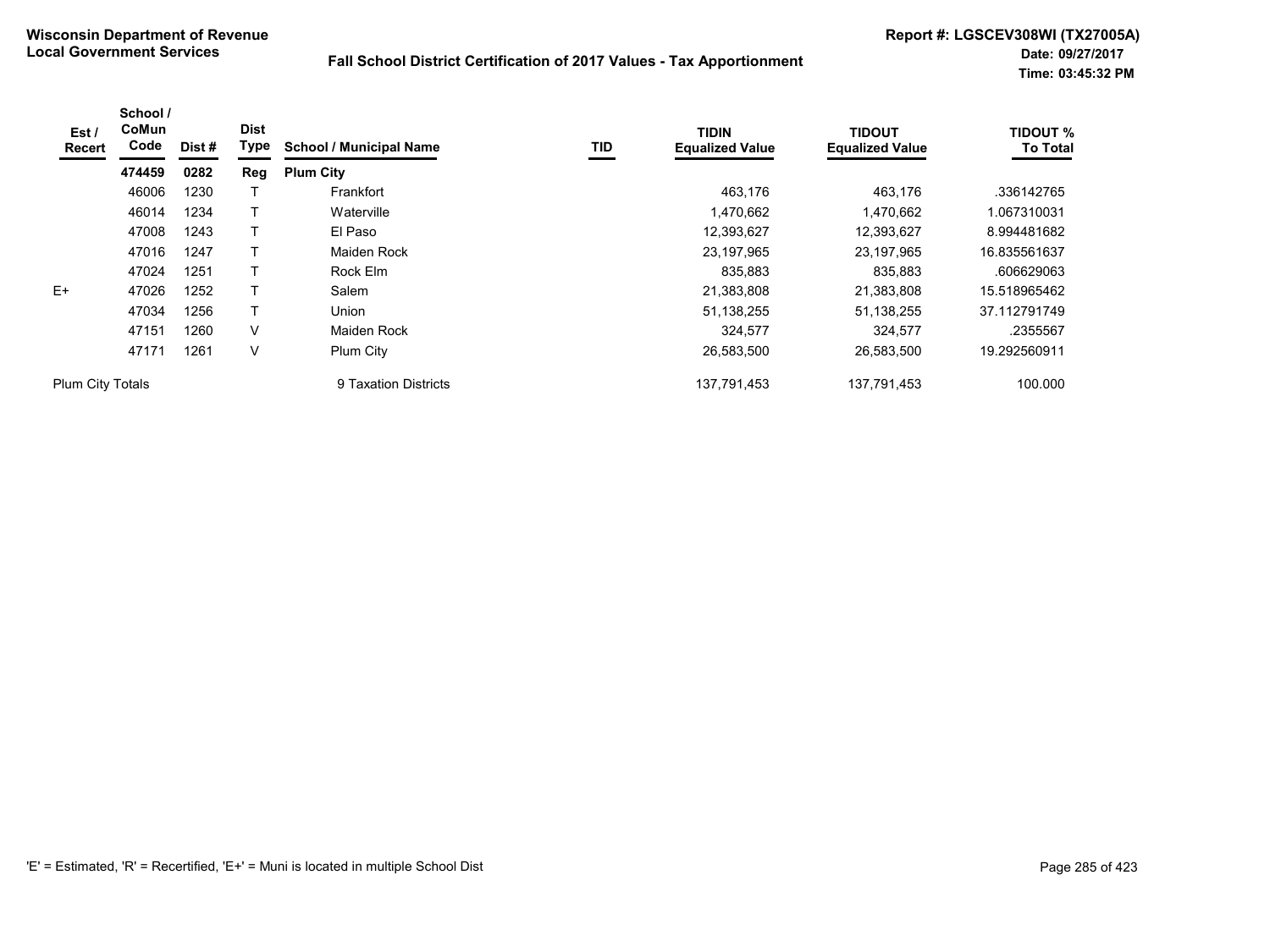| Est /<br>Recert        | School /<br>CoMun<br>Code | Dist# | <b>Dist</b><br>Type | <b>School / Municipal Name</b> | TID | <b>TIDIN</b><br><b>Equalized Value</b> | <b>TIDOUT</b><br><b>Equalized Value</b> | <b>TIDOUT %</b><br><b>To Total</b> |
|------------------------|---------------------------|-------|---------------------|--------------------------------|-----|----------------------------------------|-----------------------------------------|------------------------------------|
|                        | 594473                    | 0351  | <b>Reg</b>          | <b>Plymouth</b>                |     |                                        |                                         |                                    |
|                        | 59002                     | 1597  |                     | Greenbush                      |     | 105,921,480                            | 105,921,480                             | 7.621779398                        |
|                        | 59004                     | 1598  | т                   | Herman                         |     | 304,665                                | 304,665                                 | .021922743                         |
|                        | 59008                     | 1600  |                     | Lima                           |     | 2,056,341                              | 2,056,341                               | .147967886                         |
|                        | 59010                     | 1601  |                     | Lyndon                         |     | 107,215,741                            | 107,215,741                             | 7.714910384                        |
|                        | 59012                     | 1602  |                     | Mitchell                       |     | 106,536,863                            | 106,536,863                             | 7.66606044                         |
|                        | 59016                     | 1604  |                     | Plymouth                       |     | 342,723,167                            | 342,723,167                             | 24.661290359                       |
|                        | 59018                     | 1605  | т                   | Rhine                          |     | 249,123                                | 249,123                                 | .017926114                         |
|                        | 59022                     | 1607  | т                   | Scott                          |     | 109,741                                | 109,741                                 | .00789662                          |
|                        | 59026                     | 1609  |                     | Sheboygan Falls                |     | 64,878,863                             | 64,878,863                              | 4.668480665                        |
|                        | 59028                     | 1610  | т                   | Sherman                        |     | 234,462                                | 234,462                                 | .016871154                         |
|                        | 59111                     | 1613  | V                   | Cascade                        | Υ   | 40,060,900                             | 39,419,000                              | 2.836468317                        |
|                        | 59271                     | 1622  | С                   | Plymouth                       | Υ   | 735,830,400                            | 620,071,700                             | 44.618425918                       |
| <b>Plymouth Totals</b> |                           |       |                     | <b>12 Taxation Districts</b>   |     | 1,506,121,746                          | 1,389,721,146                           | 100.000                            |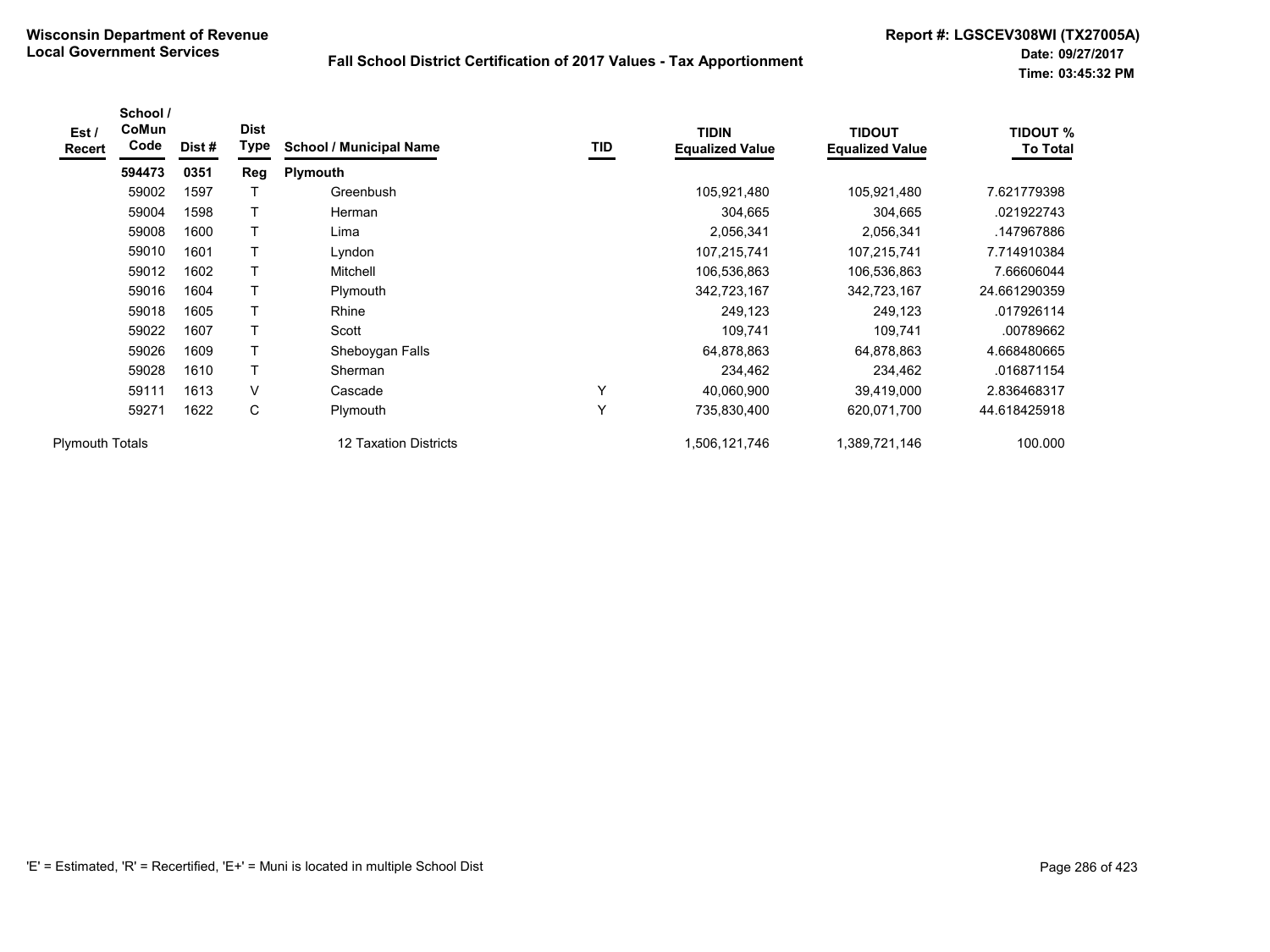| Est /<br><b>Recert</b> | School /<br><b>CoMun</b><br>Code | <b>Dist</b><br>Type<br>Dist # |     | <b>School / Municipal Name</b> | TID | <b>TIDIN</b><br><b>Equalized Value</b> | <b>TIDOUT</b><br><b>Equalized Value</b> | <b>TIDOUT %</b><br><b>To Total</b> |
|------------------------|----------------------------------|-------------------------------|-----|--------------------------------|-----|----------------------------------------|-----------------------------------------|------------------------------------|
|                        | 714508                           | 0441                          | Reg | <b>Port Edwards</b>            |     |                                        |                                         |                                    |
|                        | 71010                            | 1937                          |     | Cranmoor                       |     | 36,775,300                             | 36,775,300                              | 20.664704771                       |
|                        | 71026                            | 1945                          |     | Port Edwards                   |     | 14.057.084                             | 14.057.084                              | 7.898929194                        |
|                        | 71036                            | 1950                          |     | Saratoga                       |     | 17.664.997                             | 17.664.997                              | 9.926280623                        |
|                        | 71038                            | 1951                          |     | Seneca                         |     | 22,539,695                             | 22.539.695                              | 12.665461405                       |
|                        | 71171                            | 1960                          | V   | Port Edwards                   | v   | 95.437.400                             | 86.675.300                              | 48.70441534                        |
|                        | 71261                            | 1964                          | C   | Nekoosa                        |     | 249.518                                | 249.518                                 | .140208667                         |
| Port Edwards Totals    |                                  |                               |     | 6 Taxation Districts           |     | 186,723,994                            | 177,961,894                             | 100.000                            |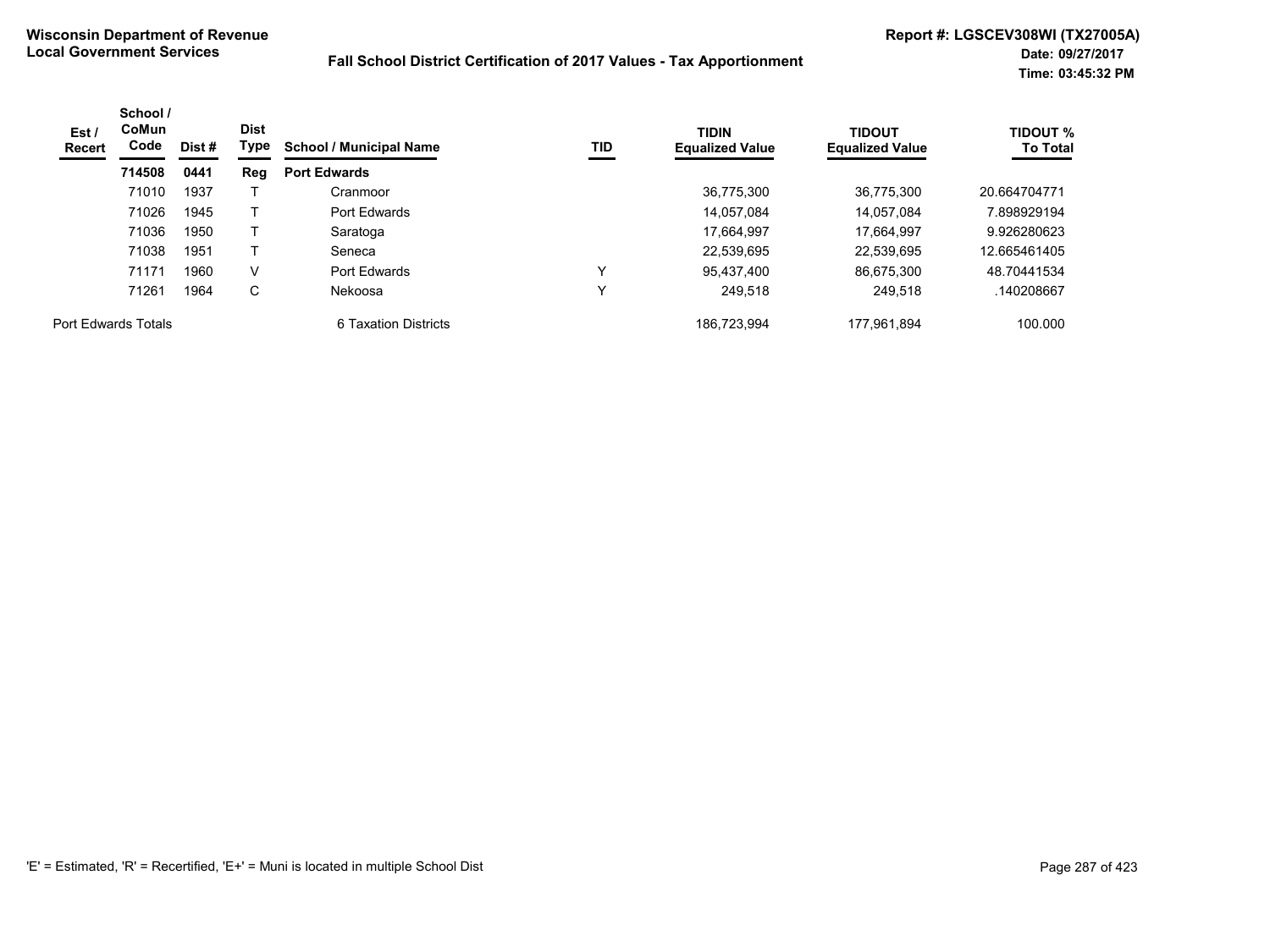| Est/<br><b>Recert</b>            | School /<br><b>CoMun</b><br>Code | Dist# | <b>Dist</b><br>Type | <b>School / Municipal Name</b>   | TID | <b>TIDIN</b><br><b>Equalized Value</b> | <b>TIDOUT</b><br><b>Equalized Value</b> | <b>TIDOUT %</b><br><b>To Total</b> |
|----------------------------------|----------------------------------|-------|---------------------|----------------------------------|-----|----------------------------------------|-----------------------------------------|------------------------------------|
|                                  | 454515                           | 0277  | Reg                 | <b>Port Washington-Saukville</b> |     |                                        |                                         |                                    |
|                                  | 45008                            | 1214  |                     | Grafton                          |     | 32,957,187                             | 32.957.187                              | 2.062381239                        |
|                                  | 45012                            | 1215  |                     | Port Washington                  |     | 206,233,700                            | 206,233,700                             | 12.905607316                       |
|                                  | 45014                            | 1216  |                     | Saukville                        |     | 25,431,974                             | 25,431,974                              | .591471567                         |
|                                  | 45181                            | 1222  | V                   | Saukville                        | v   | 384,773,773                            | 370,020,573                             | 23.154994619                       |
|                                  | 45271                            | 1226  | C                   | Port Washington                  | v   | 974,672,000                            | 963,372,800                             | 60.285545259                       |
| Port Washington-Saukville Totals |                                  |       |                     | 5 Taxation Districts             |     | 1.624.068.634                          | .598.016.234                            | 100.000                            |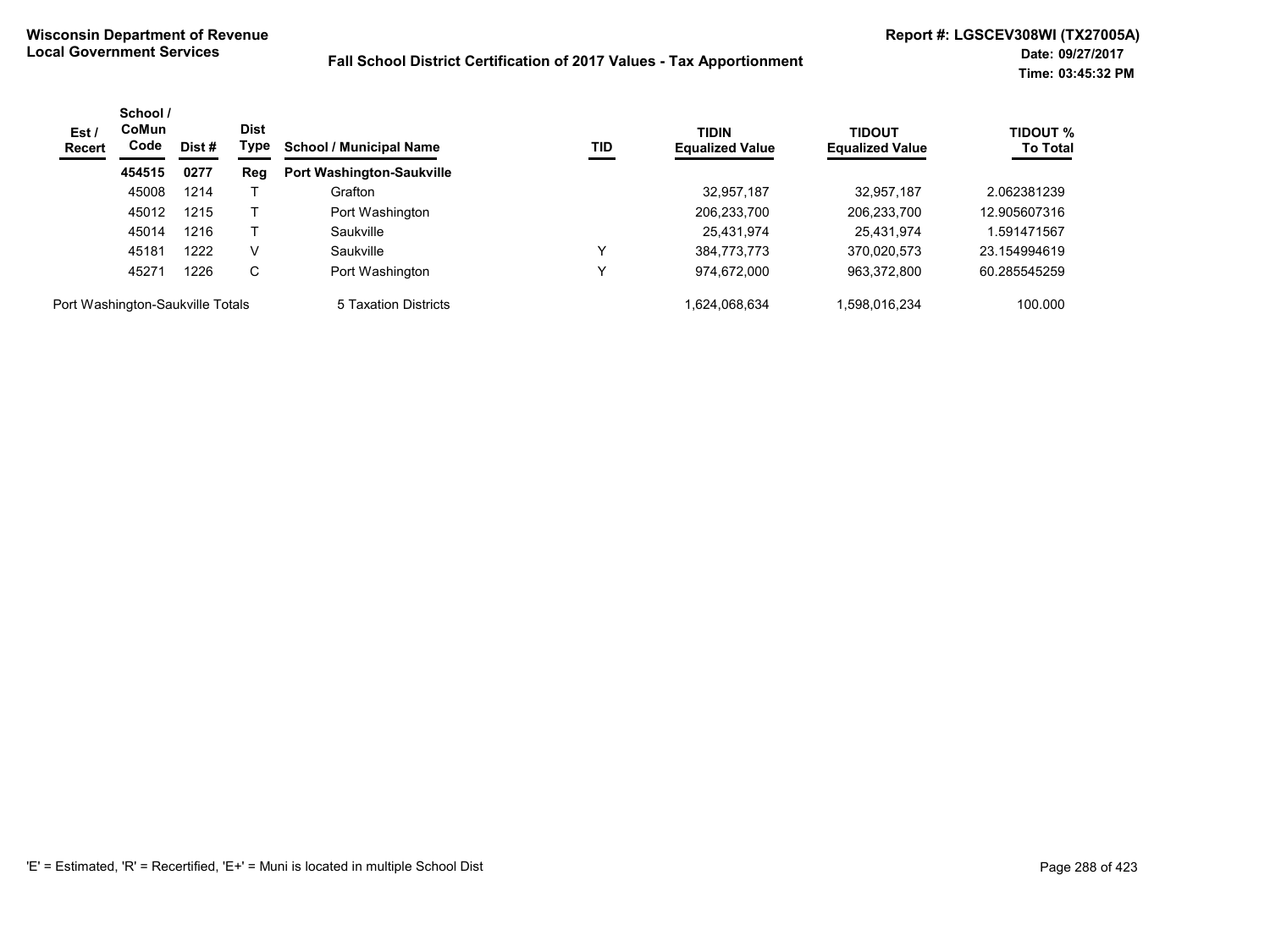| Est/<br>Recert | School /<br>CoMun<br>Code       | Dist # | <b>Dist</b><br>Type | <b>School / Municipal Name</b> | TID | <b>TIDIN</b><br><b>Equalized Value</b> | <b>TIDOUT</b><br><b>Equalized Value</b> | <b>TIDOUT %</b><br><b>To Total</b> |
|----------------|---------------------------------|--------|---------------------|--------------------------------|-----|----------------------------------------|-----------------------------------------|------------------------------------|
|                | 114501                          | 0073   | <b>Reg</b>          | <b>Portage Community</b>       |     |                                        |                                         |                                    |
|                | 11004                           | 0278   |                     | Caledonia                      |     | 185,736,390                            | 185,736,390                             | 14.581237739                       |
| $E+$           | 11010                           | 0281   |                     | Dekorra                        |     | 232,919                                | 232,919                                 | .018285309                         |
|                | 11012                           | 0282   |                     | Fort Winnebago                 |     | 77,835,100                             | 77,835,100                              | 6.110445549                        |
| $E+$           | 11020                           | 0286   |                     | Lewiston                       |     | 124,396,878                            | 124,396,878                             | 9.765778543                        |
|                | 11026                           | 0289   |                     | <b>Marcellon</b>               |     | 1,061,407                              | 1,061,407                               | .08332577                          |
|                | 11032                           | 0292   |                     | Pacific                        |     | 196,575,583                            | 196,575,583                             | 15.432168727                       |
|                | 11042                           | 0297   |                     | Wyocena                        |     | 4,405,298                              | 4,405,298                               | .345837977                         |
|                | 11271                           | 0310   | C                   | Portage                        | Y   | 613,154,600                            | 606,062,900                             | 47.578975931                       |
|                | 39006                           | 1053   |                     | Douglas                        |     | 18,375,400                             | 18,375,400                              | 1.442561019                        |
|                | 39014                           | 1057   |                     | Moundville                     |     | 44,844,400                             | 44,844,400                              | 3.520510211                        |
|                | 39121                           | 1065   | V                   | Endeavor                       | Y   | 18,832,500                             | 13,876,100                              | 1.089343413                        |
| $E+$           | 56018                           | 1504   |                     | Greenfield                     |     | 401,628                                | 401,628                                 | .031529811                         |
|                | <b>Portage Community Totals</b> |        |                     | 12 Taxation Districts          |     | 1,285,852,103                          | 1,273,804,003                           | 100.000                            |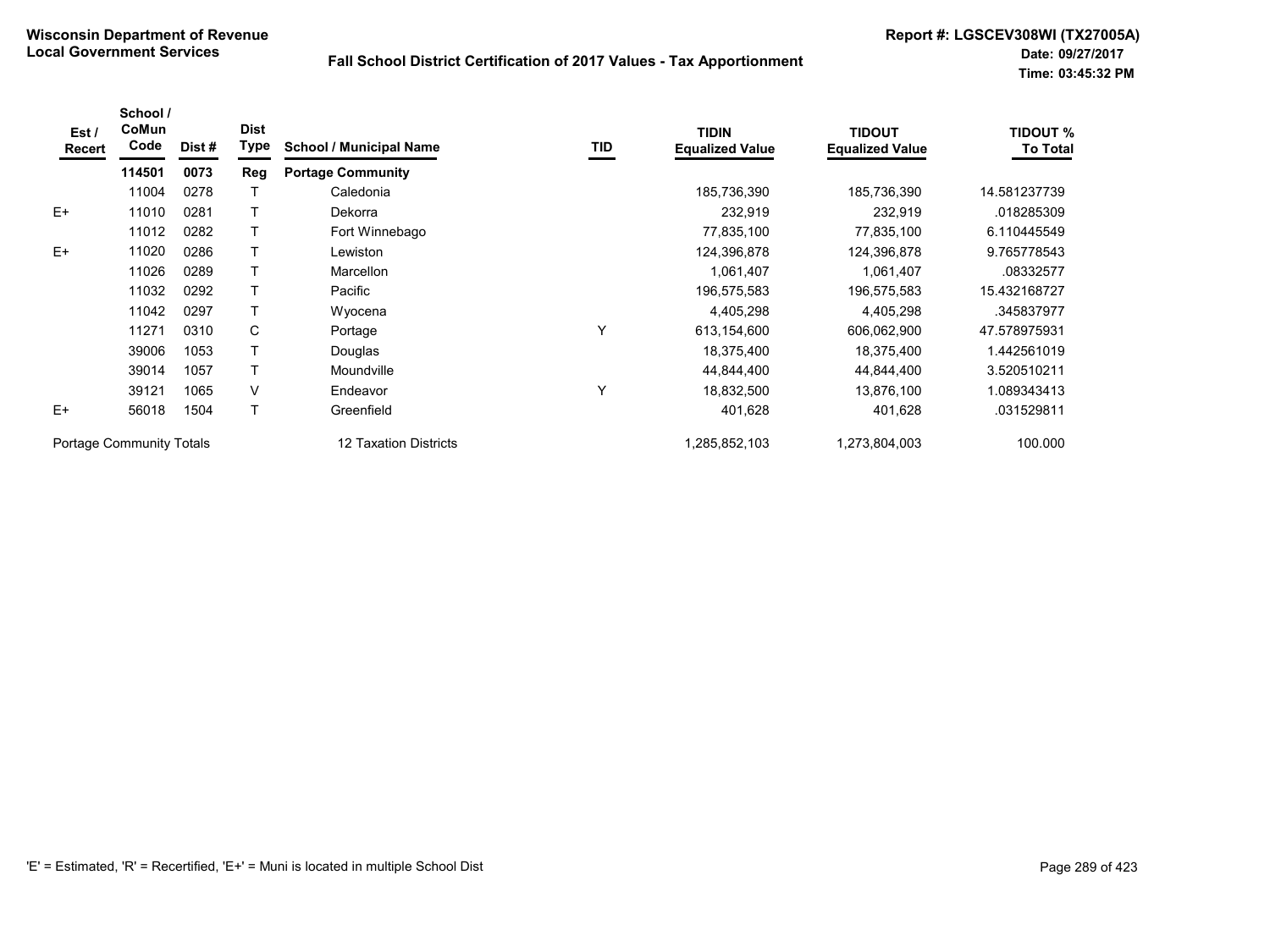| Est/<br><b>Recert</b> | School /<br>CoMun<br>Code | Dist# | <b>Dist</b><br>Type | <b>School / Municipal Name</b> | TID | <b>TIDIN</b><br><b>Equalized Value</b> | <b>TIDOUT</b><br><b>Equalized Value</b> | <b>TIDOUT %</b><br><b>To Total</b> |
|-----------------------|---------------------------|-------|---------------------|--------------------------------|-----|----------------------------------------|-----------------------------------------|------------------------------------|
|                       | 224529                    | 0143  | Reg                 | Potosi                         |     |                                        |                                         |                                    |
|                       | 22020                     | 0603  |                     | Harrison                       |     | 11,454,636                             | 11,454,636                              | 7.548997848                        |
|                       | 22046                     | 0616  |                     | Paris                          |     | 15,756,778                             | 15.756.778                              | 10.384256926                       |
|                       | 22052                     | 0619  |                     | Potosi                         |     | 58,321,770                             | 58,321,770                              | 38.436046001                       |
|                       | 22056                     | 0621  |                     | South Lancaster                |     | 10.622                                 | 10.622                                  | .007000262                         |
|                       | 22058                     | 0622  |                     | Waterloo                       |     | 12.913.268                             | 12.913.268                              | 8.510286346                        |
| E.                    | 22172                     | 0638  | V                   | Potosi                         |     | 35.210.100                             | 35.210.100                              | 23.204663084                       |
|                       | 22186                     | 0639  | V                   | Tennyson                       |     | 18,070,000                             | 18.070.000                              | 11.908749533                       |
| Potosi Totals         |                           |       |                     | 7 Taxation Districts           |     | 151,737,174                            | 151,737,174                             | 100.000                            |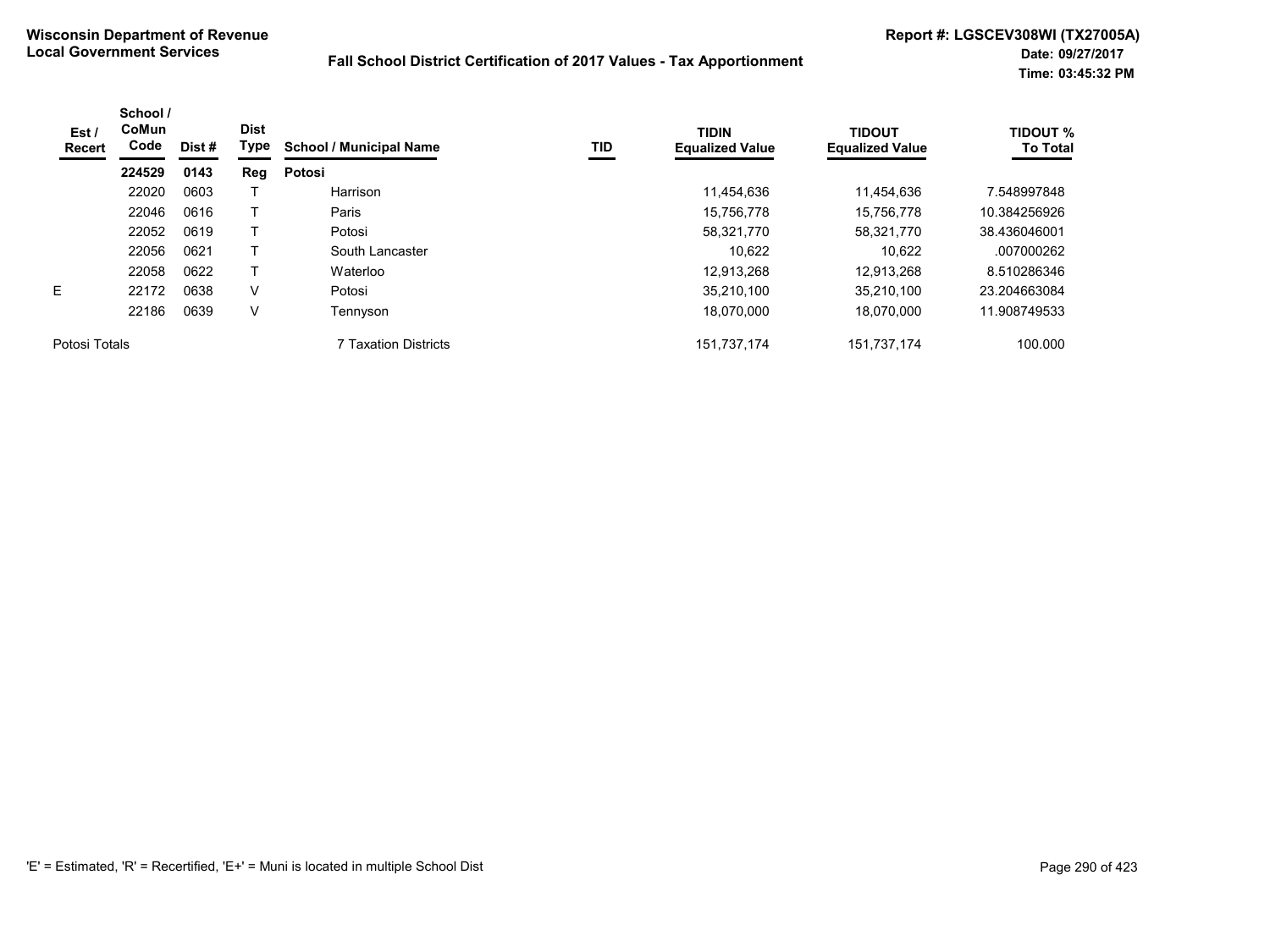| Est /<br>Recert | School /<br>CoMun<br>Code | Dist # | <b>Dist</b><br>Type | <b>School / Municipal Name</b> | TID | <b>TIDIN</b><br><b>Equalized Value</b> | <b>TIDOUT</b><br><b>Equalized Value</b> | <b>TIDOUT %</b><br><b>To Total</b> |
|-----------------|---------------------------|--------|---------------------|--------------------------------|-----|----------------------------------------|-----------------------------------------|------------------------------------|
|                 | 114536                    | 0074   | Reg                 | <b>Poynette</b>                |     |                                        |                                         |                                    |
|                 | 11002                     | 0277   |                     | Arlington                      |     | 54,200,125                             | 54,200,125                              | 7.982220761                        |
| $E+$            | 11010                     | 0281   |                     | Dekorra                        |     | 309,395,053                            | 309,395,053                             | 45.565570472                       |
|                 | 11018                     | 0285   |                     | Leeds                          |     | 27,340,540                             | 27,340,540                              | 4.026526249                        |
|                 | 11024                     | 0288   |                     | Lowville                       |     | 50,821,077                             | 50.821.077                              | 7.484577866                        |
|                 | 11032                     | 0292   |                     | Pacific                        |     | 902,252                                | 902,252                                 | .132877455                         |
|                 | 11101                     | 0298   | V                   | Arlington                      | Υ   | 77,341,500                             | 69,250,700                              | 10.19876569                        |
|                 | 11172                     | 0304   | V                   | Poynette                       |     | 165,828,600                            | 165.828.600                             | 24.422093005                       |
| $E+$            | 13064                     | 0366   |                     | Vienna                         |     | 1,272,252                              | 1,272,252                               | .187368504                         |
| Poynette Totals |                           |        |                     | 8 Taxation Districts           |     | 687,101,399                            | 679,010,599                             | 100.000                            |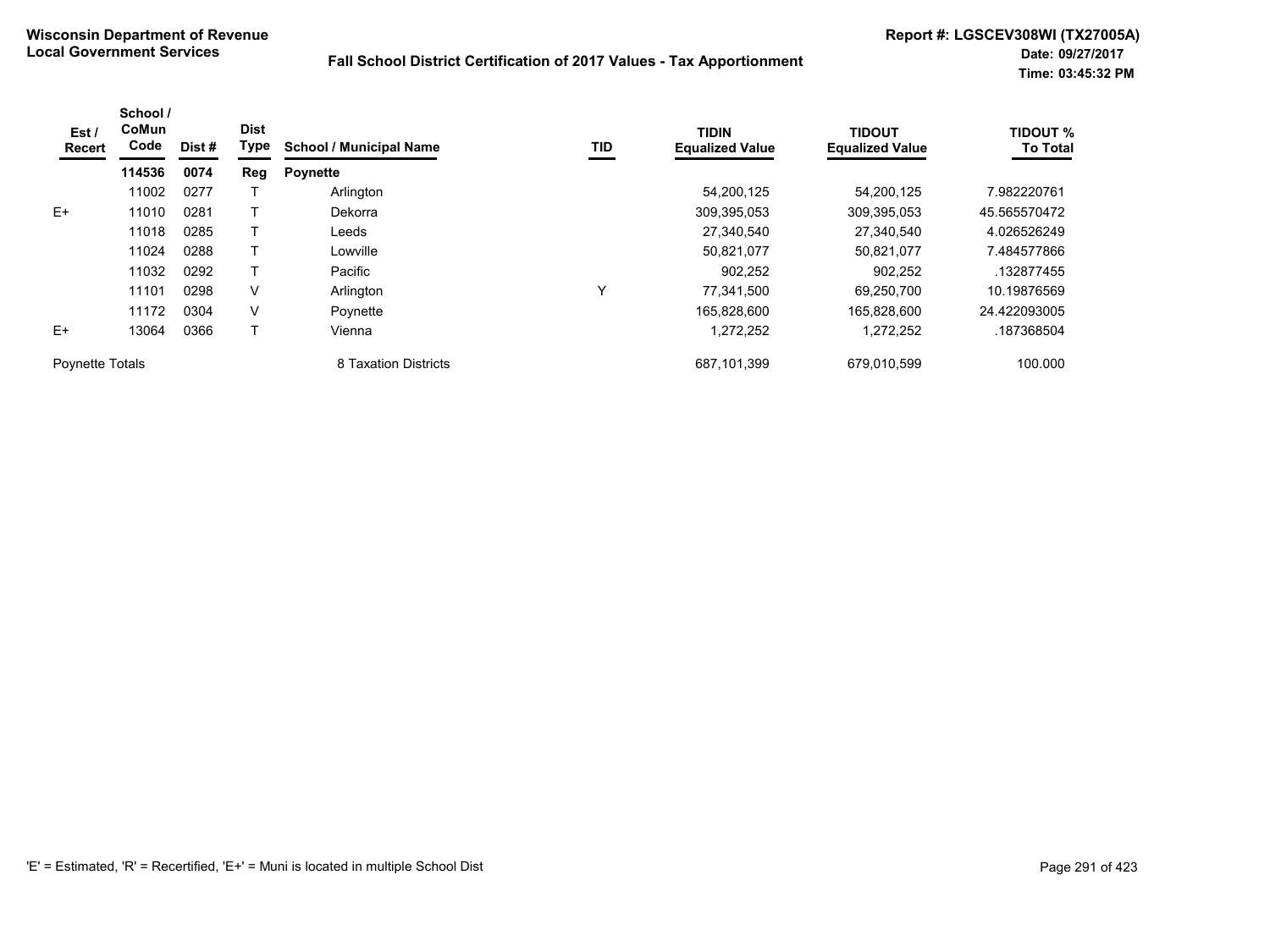| Est /<br>Recert              | School /<br>CoMun<br>Code | Dist # | <b>Dist</b><br>Type | <b>School / Municipal Name</b> | TID | <b>TIDIN</b><br><b>Equalized Value</b> | <b>TIDOUT</b><br><b>Equalized Value</b> | <b>TIDOUT %</b><br><b>To Total</b> |
|------------------------------|---------------------------|--------|---------------------|--------------------------------|-----|----------------------------------------|-----------------------------------------|------------------------------------|
|                              | 124543                    | 0078   | Reg                 | <b>Prairie Du Chien Area</b>   |     |                                        |                                         |                                    |
|                              | 12002                     | 0313   |                     | Bridgeport                     |     | 107.747.458                            | 107.747.458                             | 20.565587773                       |
|                              | 12006                     | 0315   |                     | Eastman                        |     | 33,869,116                             | 33,869,116                              | 6.464544879                        |
|                              | 12014                     | 0319   |                     | Prairie Du Chien               |     | 66,361,960                             | 66,361,960                              | 12.666402888                       |
|                              | 12022                     | 0323   |                     | Wauzeka                        |     | 319.815                                | 319.815                                 | .061042586                         |
|                              | 12121                     | 0326   | V                   | Eastman                        |     | 16.480.772                             | 16.480.772                              | 3.14565902                         |
|                              | 12271                     | 0334   | C                   | Prairie Du Chien               | v   | 367,166,300                            | 299.142.000                             | 57.096762854                       |
| Prairie Du Chien Area Totals |                           |        |                     | 6 Taxation Districts           |     | 591,945,421                            | 523,921,121                             | 100.000                            |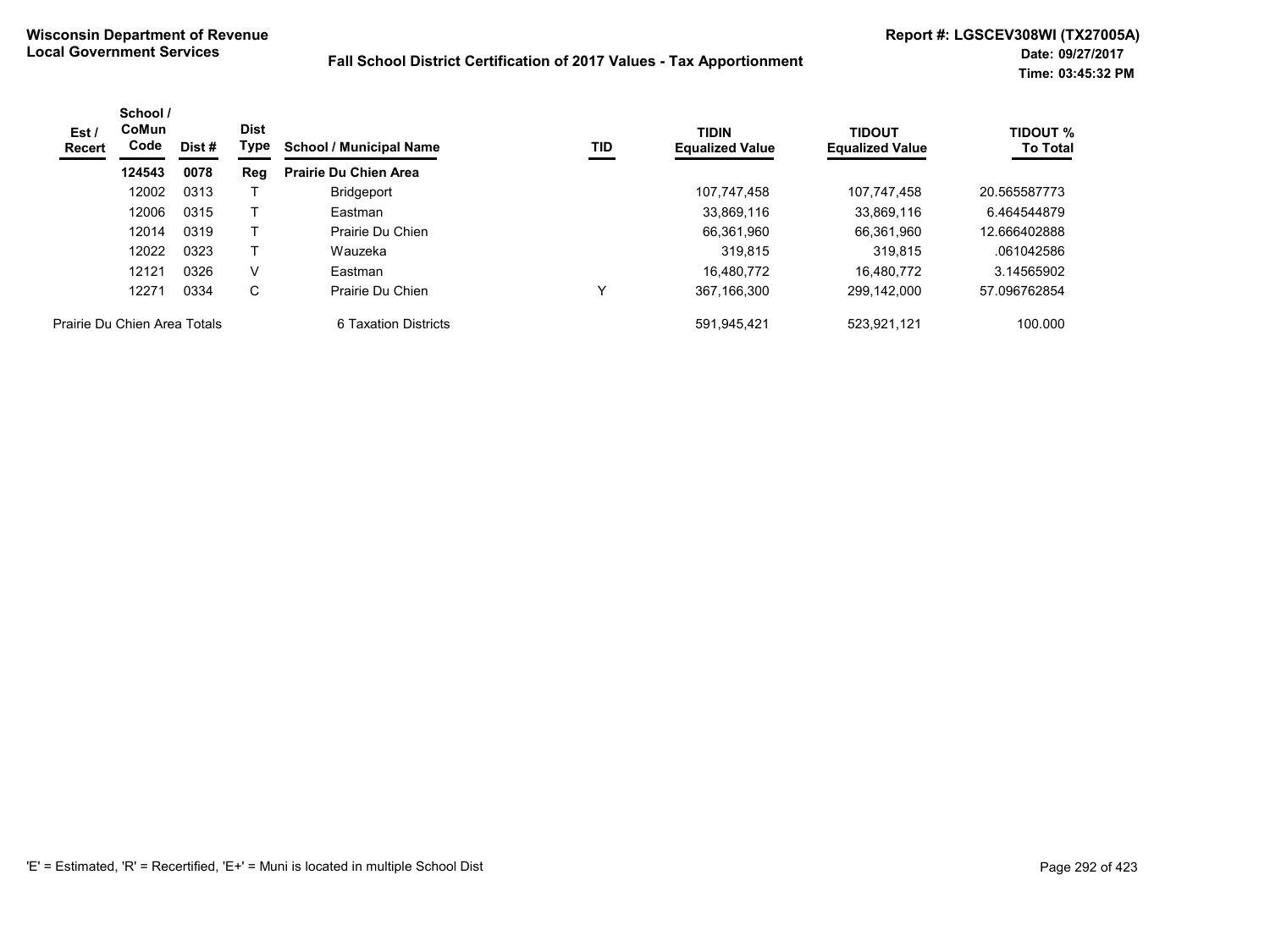| Est/<br>Recert             | School /<br>CoMun<br>Code | Dist# | <b>Dist</b><br>Type | <b>School / Municipal Name</b> | TID | <b>TIDIN</b><br><b>Equalized Value</b> | <b>TIDOUT</b><br><b>Equalized Value</b> | <b>TIDOUT %</b><br><b>To Total</b> |
|----------------------------|---------------------------|-------|---------------------|--------------------------------|-----|----------------------------------------|-----------------------------------------|------------------------------------|
|                            | 034557                    | 0026  | Reg                 | <b>Prairie Farm</b>            |     |                                        |                                         |                                    |
|                            | 03004                     | 0040  |                     | Arland                         |     | 38,205,458                             | 38,205,458                              | 30.066883356                       |
| $E+$                       | 03020                     | 0048  |                     | Dallas                         |     | 2,537,164                              | 2,537,164                               | 1.996694138                        |
|                            | 03034                     | 0055  |                     | Prairie Farm                   |     | 35,266,987                             | 35,266,987                              | 27.754369139                       |
|                            | 03050                     | 0063  |                     | Vance Creek                    |     | 5,565,651                              | 5,565,651                               | 4.380049034                        |
|                            | 03171                     | 0069  | V                   | Prairie Farm                   | ν   | 16.801.000                             | 15.949.200                              | 12.551681386                       |
|                            | 17018                     | 0493  |                     | New Haven                      |     | 4,856,123                              | 4,856,123                               | 3.82166558                         |
|                            | 17030                     | 0499  |                     | Sheridan                       |     | 20.927.799                             | 20.927.799                              | 16.469732975                       |
|                            | 17044                     | 0506  |                     | Wilson                         |     | 3,759,853                              | 3,759,853                               | 2.958924392                        |
| <b>Prairie Farm Totals</b> |                           |       |                     | 8 Taxation Districts           |     | 127,920,035                            | 127,068,235                             | 100.000                            |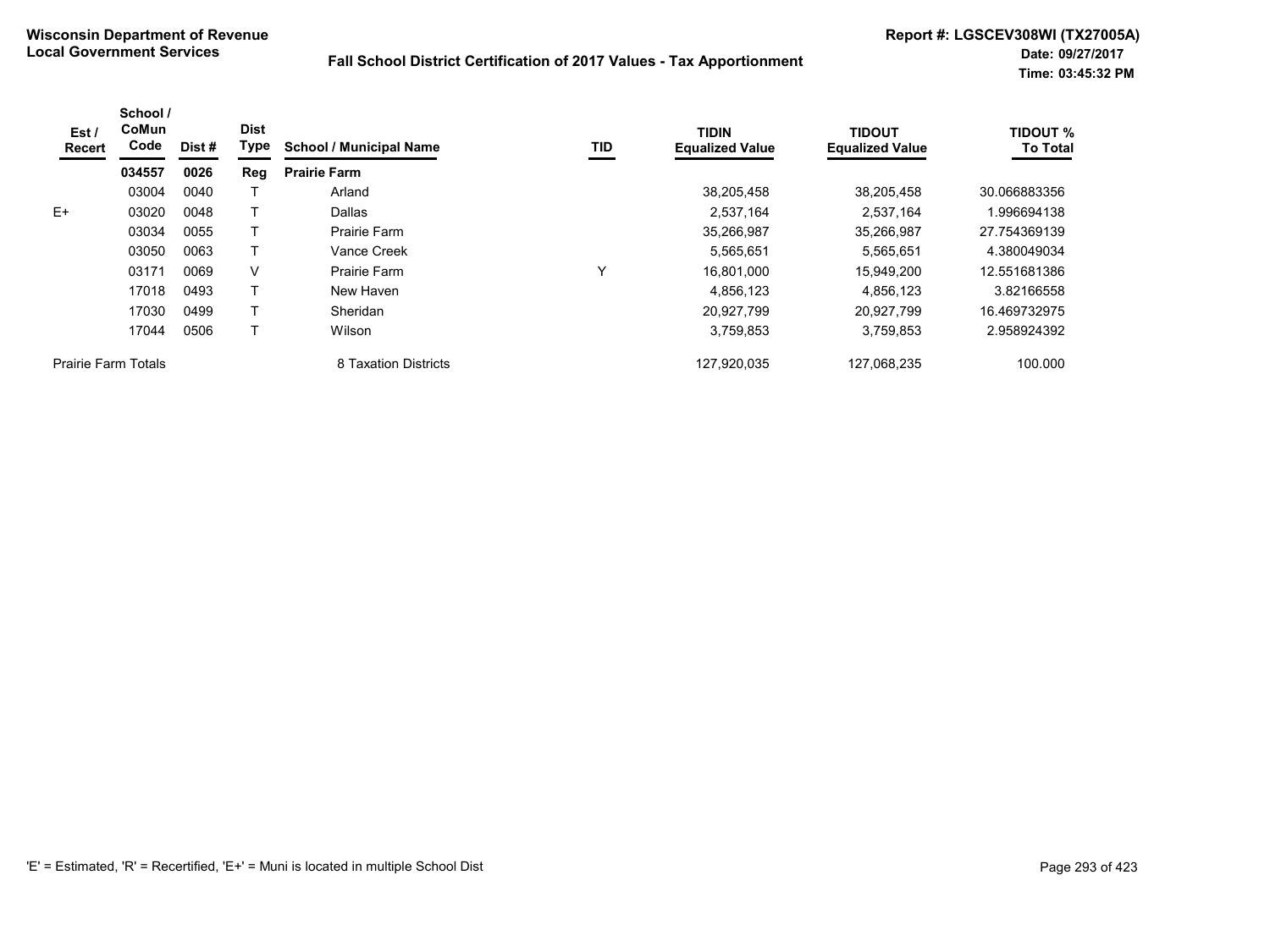| Est/<br>Recert         | School /<br>CoMun<br>Code | Dist# | <b>Dist</b><br>Type | <b>School / Municipal Name</b> | TID | <b>TIDIN</b><br><b>Equalized Value</b> | <b>TIDOUT</b><br><b>Equalized Value</b> | <b>TIDOUT %</b><br><b>To Total</b> |
|------------------------|---------------------------|-------|---------------------|--------------------------------|-----|----------------------------------------|-----------------------------------------|------------------------------------|
|                        | 504571                    | 0300  | Reg                 | <b>Prentice</b>                |     |                                        |                                         |                                    |
|                        | 35028                     | 0926  |                     | Somo                           |     | 19,954,100                             | 19,954,100                              | 6.905269323                        |
|                        | 43014                     | 1162  |                     | Lynne                          |     | 33,418,200                             | 33,418,200                              | 11.564624377                       |
|                        | 50002                     | 1332  | T                   | Catawba                        |     | 2,344,828                              | 2,344,828                               | .811445711                         |
|                        | 50016                     | 1339  |                     | Hackett                        |     | 20,084,442                             | 20,084,442                              | 6.950375171                        |
|                        | 50020                     | 1341  | T                   | Hill                           |     | 25,634,432                             | 25,634,432                              | 8.870991771                        |
|                        | 50024                     | 1343  |                     | Knox                           |     | 32,579,800                             | 32,579,800                              | 11.274489627                       |
|                        | 50028                     | 1345  |                     | Ogema                          |     | 62,858,200                             | 62,858,200                              | 21.752562137                       |
| E                      | 50030                     | 1346  |                     | Prentice                       |     | 48,602,300                             | 48,602,300                              | 16.819198621                       |
|                        | 50032                     | 1347  |                     | Spirit                         |     | 15,114,376                             | 15,114,376                              | 5.230445719                        |
|                        | 50171                     | 1351  | V                   | Prentice                       | Υ   | 28,400,800                             | 28.378.500                              | 9.820597545                        |
| <b>Prentice Totals</b> |                           |       |                     | 10 Taxation Districts          |     | 288,991,478                            | 288,969,178                             | 100.000                            |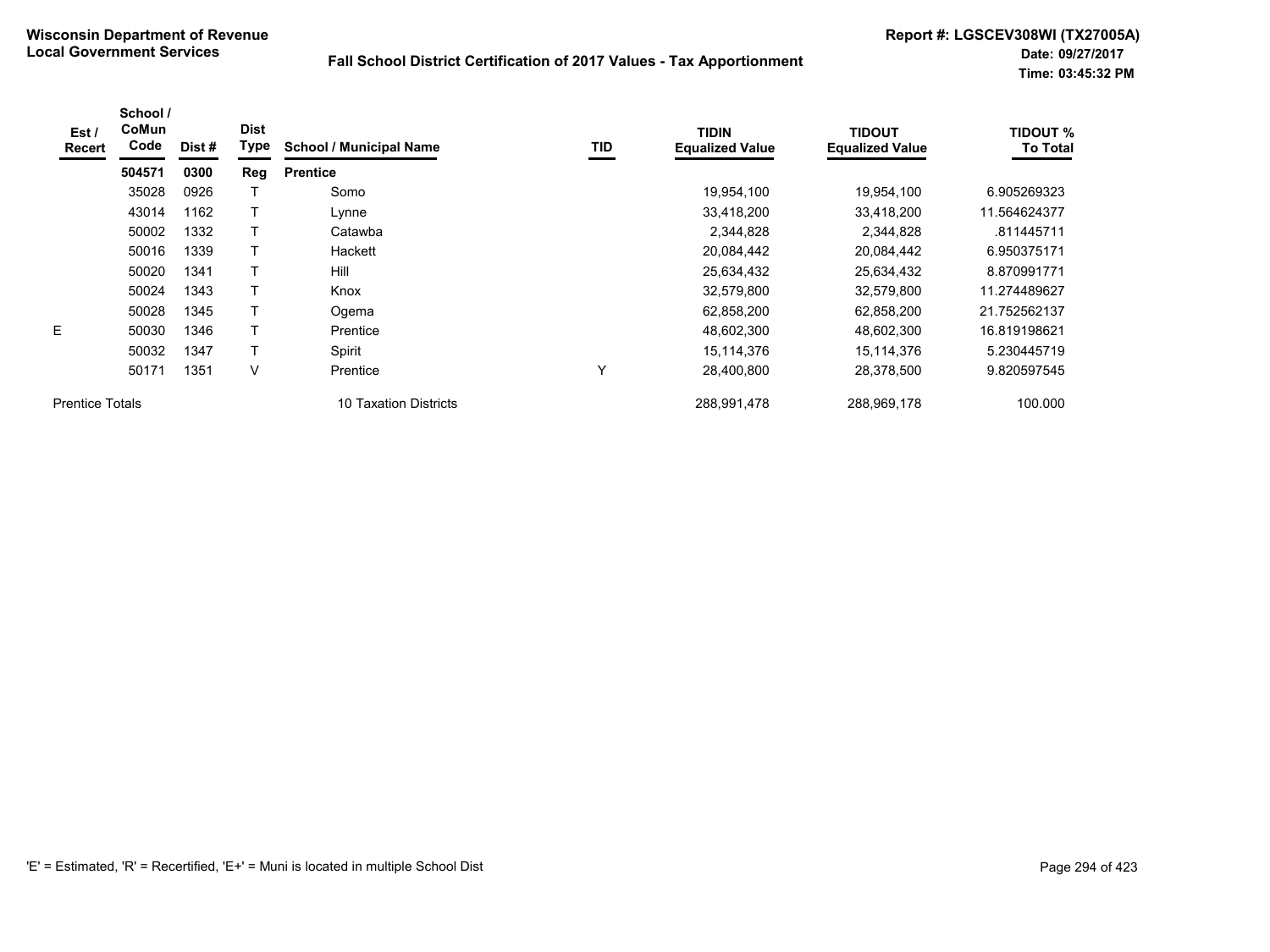| Est /<br>Recert        | School /<br>CoMun<br>Code | Dist # | <b>Dist</b><br>Type | <b>School / Municipal Name</b> | TID | <b>TIDIN</b><br><b>Equalized Value</b> | <b>TIDOUT</b><br><b>Equalized Value</b> | <b>TIDOUT %</b><br><b>To Total</b> |
|------------------------|---------------------------|--------|---------------------|--------------------------------|-----|----------------------------------------|-----------------------------------------|------------------------------------|
|                        | 474578                    | 0283   | Reg                 | <b>Prescott</b>                |     |                                        |                                         |                                    |
|                        | 47002                     | 1240   |                     | Clifton                        |     | 150,200,915                            | 150.200.915                             | 19.472536234                       |
|                        | 47004                     | 1241   |                     | Diamond Bluff                  |     | 32,184,601                             | 32.184.601                              | 4.172516586                        |
|                        | 47020                     | 1249   |                     | Oak Grove                      |     | 264,829,452                            | 264,829,452                             | 34.333353428                       |
|                        | 47032                     | 1255   |                     | Trimbelle                      |     | 14.858.599                             | 14,858,599                              | 1.926317209                        |
| E.                     | 47271                     | 1263   | C                   | Prescott                       |     | 385,394,300                            | 309,273,900                             | 40.095276543                       |
| <b>Prescott Totals</b> |                           |        |                     | 5 Taxation Districts           |     | 847,467,867                            | 771,347,467                             | 100.000                            |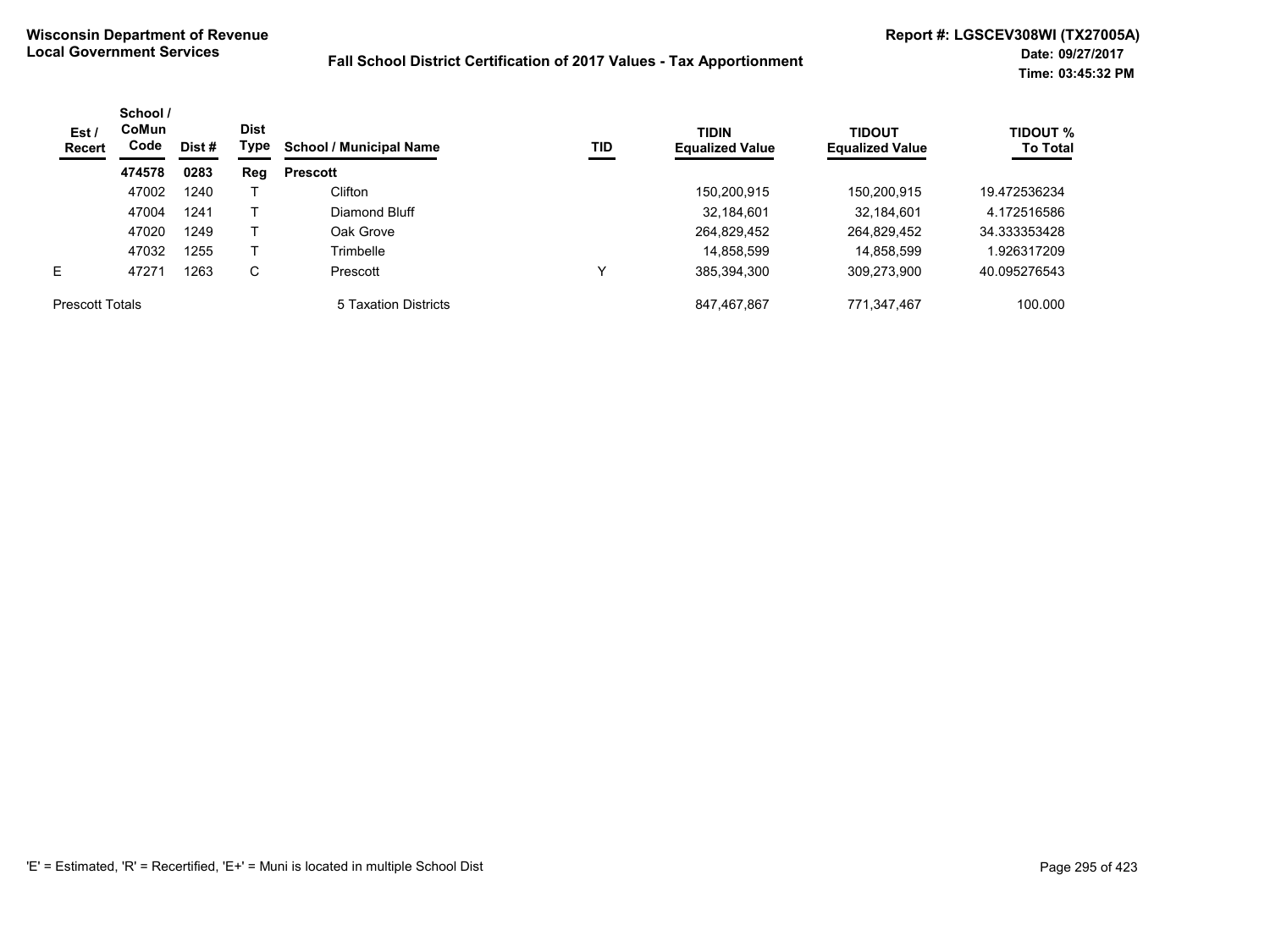| Est /<br>Recert         | School /<br>CoMun<br>Code | Dist # | <b>Dist</b><br>Type | <b>School / Municipal Name</b> | TID | <b>TIDIN</b><br><b>Equalized Value</b> | <b>TIDOUT</b><br><b>Equalized Value</b> | <b>TIDOUT %</b><br><b>To Total</b> |
|-------------------------|---------------------------|--------|---------------------|--------------------------------|-----|----------------------------------------|-----------------------------------------|------------------------------------|
|                         | 244606                    | 0153   | Reg                 | <b>Princeton</b>               |     |                                        |                                         |                                    |
|                         | 24014                     | 0678   |                     | Marquette                      |     | 5,665,474                              | 5.665.474                               | .486452147                         |
|                         | 24016                     | 0679   |                     | Princeton                      |     | 267,395,674                            | 267,395,674                             | 70.156684818                       |
|                         | 24018                     | 0680   |                     | Saint Marie                    |     | 30,794,207                             | 30,794,207                              | 8.079485514                        |
|                         | 24271                     | 0687   | C.                  | Princeton                      | v   | 49,264,100                             | 47,632,000                              | 12.497222417                       |
|                         | 39010                     | 1055   |                     | Mecan                          |     | 15.269.341                             | 15.269.341                              | 4.006221671                        |
|                         | 39016                     | 1058   |                     | Neshkoro                       |     | 14.383.996                             | 14.383.996                              | 3.773933432                        |
| <b>Princeton Totals</b> |                           |        |                     | 6 Taxation Districts           |     | 382,772,792                            | 381,140,692                             | 100.000                            |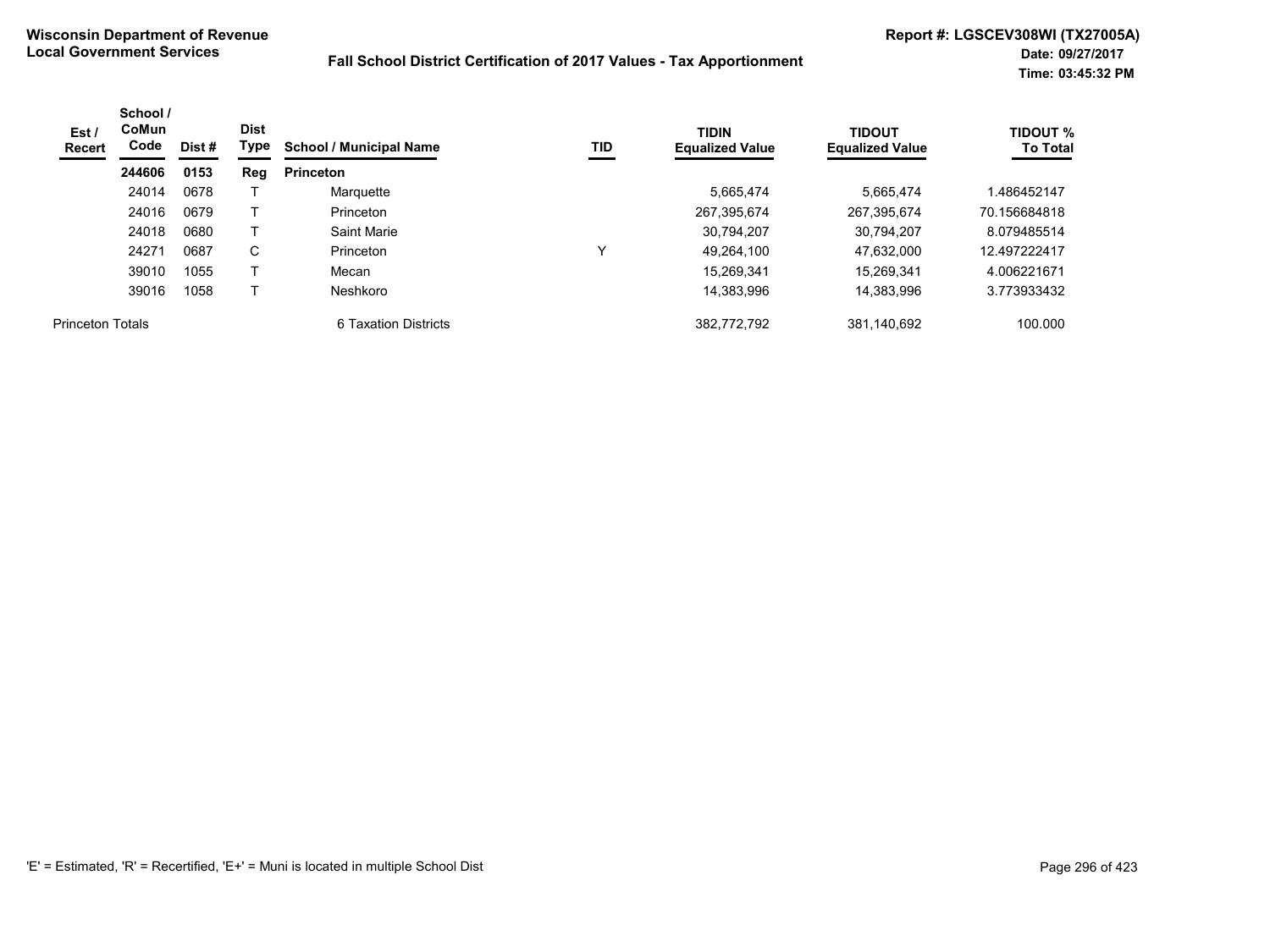| Est/<br><b>Recert</b>           | School /<br>CoMun<br>Code | Dist# | <b>Dist</b><br>Type | <b>School / Municipal Name</b> | TID | <b>TIDIN</b><br><b>Equalized Value</b> | <b>TIDOUT</b><br><b>Equalized Value</b> | <b>TIDOUT %</b><br><b>To Total</b> |
|---------------------------------|---------------------------|-------|---------------------|--------------------------------|-----|----------------------------------------|-----------------------------------------|------------------------------------|
|                                 | 054613                    | 0038  | <b>Reg</b>          | <b>Pulaski Community</b>       |     |                                        |                                         |                                    |
|                                 | 05030                     | 0116  |                     | Pittsfield                     |     | 256,284,291                            | 256,284,291                             | 14.814797732                       |
|                                 | 05126                     | 0109  | V                   | Hobart                         | Υ   | 586,278,530                            | 469,795,930                             | 27.157074868                       |
|                                 | 05171                     | 0125  | V                   | Pulaski                        | Y   | 201,205,500                            | 186,038,700                             | 10.754173422                       |
|                                 | 05178                     | 0119  | V                   | Suamico                        | Y   | 37,023,915                             | 37,023,915                              | 2.140208476                        |
|                                 | 42012                     | 1131  |                     | Chase                          |     | 240,673,708                            | 240,673,708                             | 13.912410665                       |
| $E+$                            | 42024                     | 1138  | Τ                   | Little Suamico                 |     | 308,454,284                            | 308,454,284                             | 17.830542048                       |
|                                 | 42028                     | 1140  |                     | Morgan                         |     | 10,375,157                             | 10,375,157                              | .599747459                         |
|                                 | 42171                     | 1150  | V                   | Pulaski                        |     | 608,500                                | 608,500                                 | .035175017                         |
|                                 | 44034                     | 1194  | $\mathsf{T}$        | Oneida                         |     | 410,352                                | 410,352                                 | .023720853                         |
|                                 | 44137                     | 1972  | V                   | Howard                         |     | 25,000                                 | 25,000                                  | .001445153                         |
|                                 | 58004                     | 1559  | Τ                   | Angelica                       |     | 120,978,659                            | 120,978,659                             | 6.993305583                        |
|                                 | 58020                     | 1567  |                     | <b>Green Valley</b>            |     | 23,440,149                             | 23,440,149                              | 1.354983815                        |
| $E+$                            | 58028                     | 1571  |                     | Lessor                         |     | 8,437,336                              | 8,437,336                               | .487729567                         |
|                                 | 58030                     | 1572  | $\mathsf{T}$        | Maple Grove                    |     | 58,730,178                             | 58,730,178                              | 3.394963087                        |
|                                 | 58171                     | 1591  | V                   | Pulaski                        |     | 8,644,800                              | 8,644,800                               | .499722253                         |
| <b>Pulaski Community Totals</b> |                           |       |                     | <b>15 Taxation Districts</b>   |     | 1,861,570,359                          | 1,729,920,959                           | 100.000                            |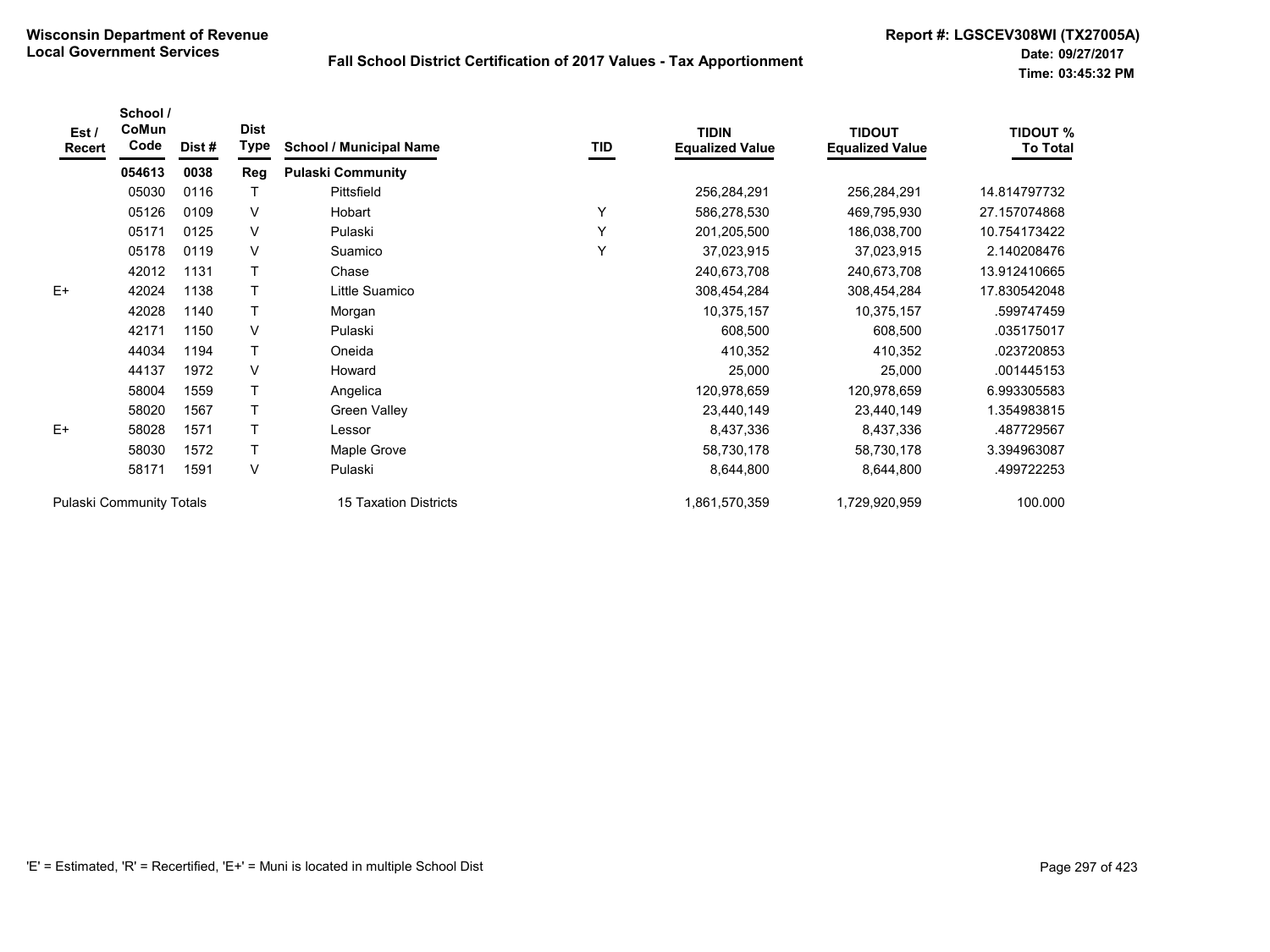| Est /<br><b>Recert</b> | School /<br><b>CoMun</b><br>Code | Dist # | <b>Dist</b><br>Type | <b>School / Municipal Name</b> | TID | <b>TIDIN</b><br><b>Equalized Value</b> | <b>TIDOUT</b><br><b>Equalized Value</b> | <b>TIDOUT %</b><br><b>To Total</b> |
|------------------------|----------------------------------|--------|---------------------|--------------------------------|-----|----------------------------------------|-----------------------------------------|------------------------------------|
|                        | 514620                           | 0304   | Reg                 | Racine                         |     |                                        |                                         |                                    |
|                        | 51104                            | 1356   | v                   | Caledonia                      | Υ   | 2,096,503,200                          | 2,075,550,600                           | 23.740555488                       |
|                        | 51121                            | 1364   | V                   | Elmwood Park                   |     | 38,672,800                             | 38.672.800                              | .442347083                         |
|                        | 51151                            | 1358   | V                   | Mount Pleasant                 | Υ   | 2,704,382,400                          | 2,594,715,100                           | 29.678861025                       |
|                        | 51161                            | 1365   | V                   | North Bay                      |     | 35.075.300                             | 35.075.300                              | .401198172                         |
|                        | 51181                            | 1367   | V                   | Sturtevant                     | ٧   | 560,888,000                            | 556,501,600                             | 6.365374621                        |
|                        | 51192                            | 1370   | V                   | Wind Point                     |     | 239,737,500                            | 239,737,500                             | 2.74216462                         |
|                        | 51276                            | 1372   | C                   | Racine                         | Υ   | 3,294,990,400                          | 3,202,384,150                           | 36.629498991                       |
| Racine Totals          |                                  |        |                     | <b>7 Taxation Districts</b>    |     | 8,970,249,600                          | 8,742,637,050                           | 100.000                            |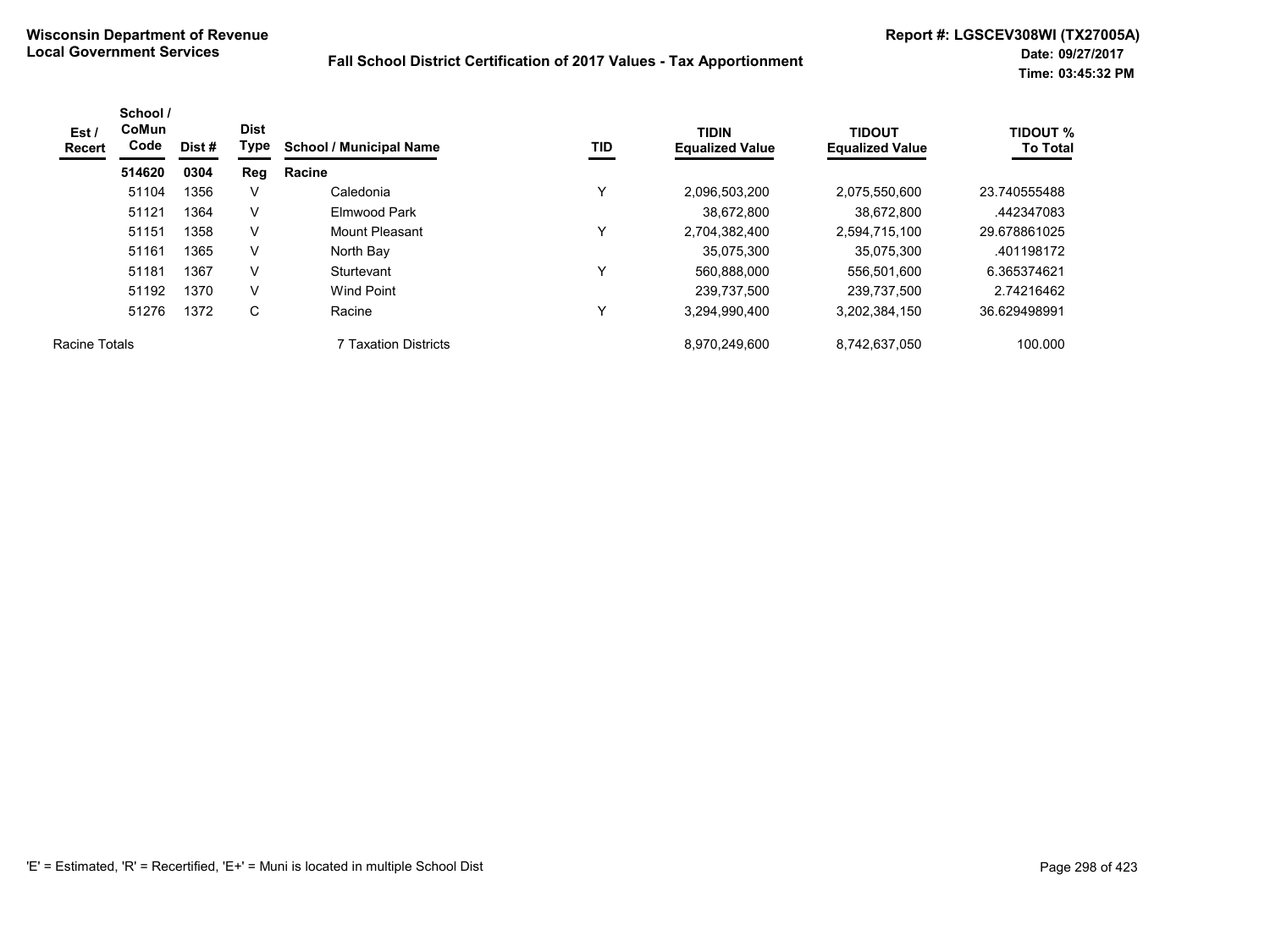| Est /<br><b>Recert</b> | School /<br>CoMun<br>Code | Dist # | <b>Dist</b><br>Type | <b>School / Municipal Name</b> | TID | <b>TIDIN</b><br><b>Equalized Value</b> | <b>TIDOUT</b><br><b>Equalized Value</b> | <b>TIDOUT %</b><br><b>To Total</b> |
|------------------------|---------------------------|--------|---------------------|--------------------------------|-----|----------------------------------------|-----------------------------------------|------------------------------------|
|                        | 304627                    | 0180   | Elem                | Randall J 1                    |     |                                        |                                         |                                    |
|                        | 30010                     | 0819   |                     | Randall                        |     | 489,081,255                            | 489.081.255                             | 66.880542777                       |
| $E+$                   | 30131                     | 0823   | v                   | Genoa City                     |     | 340,400                                | 340,400                                 | .046548782                         |
|                        | 30186                     | 0827   | V                   | Twin Lakes                     | v   | 242.842.891                            | 241.854.191                             | 33.072908441                       |
| Randall J 1 Totals     |                           |        |                     | 3 Taxation Districts           |     | 732,264,546                            | 731.275.846                             | 100.000                            |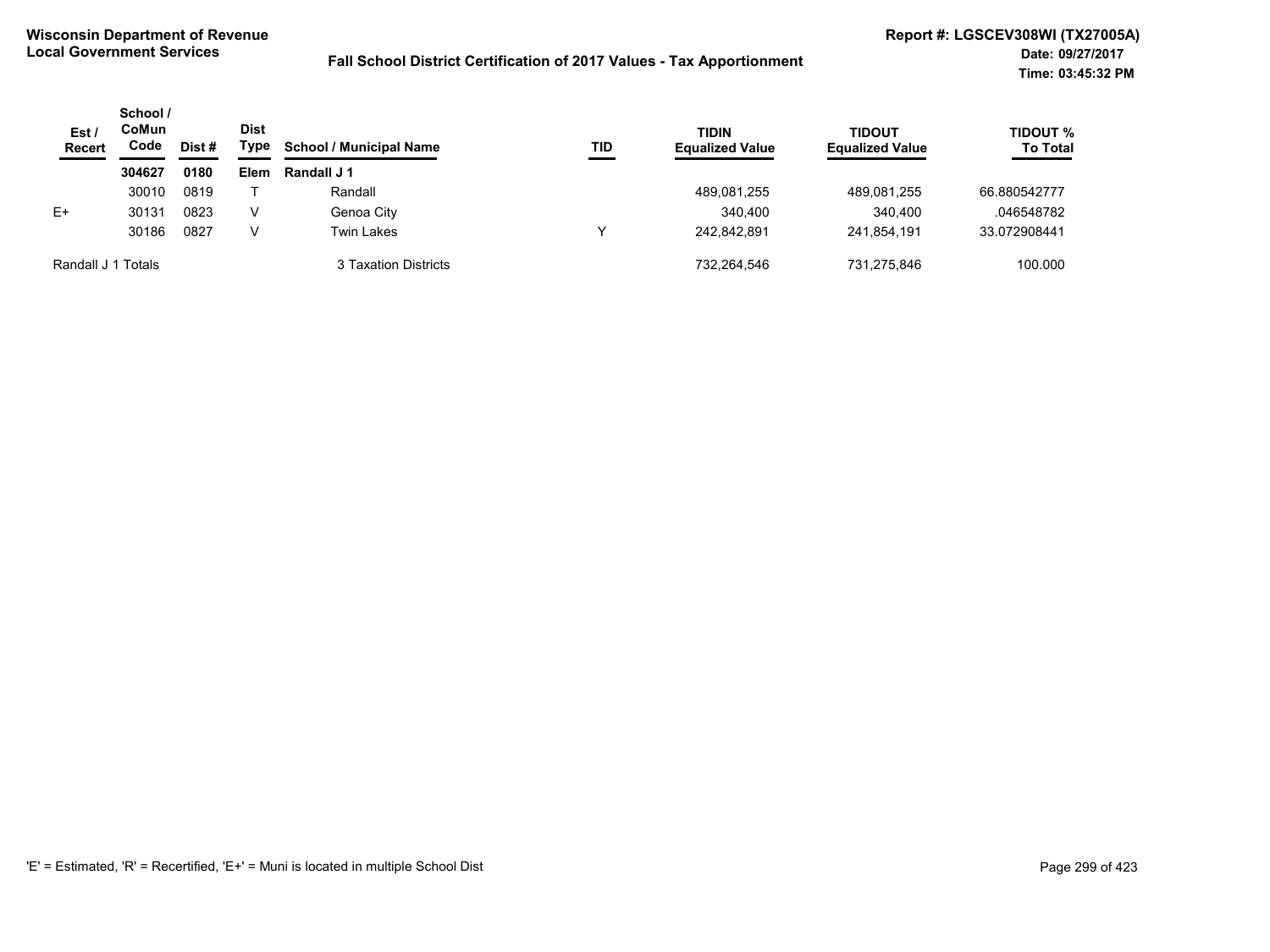| Est /<br>Recert        | School /<br>CoMun<br>Code | Dist # | <b>Dist</b><br>Type | <b>School / Municipal Name</b> | TID | <b>TIDIN</b><br><b>Equalized Value</b> | <b>TIDOUT</b><br><b>Equalized Value</b> | <b>TIDOUT %</b><br><b>To Total</b> |
|------------------------|---------------------------|--------|---------------------|--------------------------------|-----|----------------------------------------|-----------------------------------------|------------------------------------|
|                        | 114634                    | 0075   | Reg                 | Randolph                       |     |                                        |                                         |                                    |
|                        | 11008                     | 0280   |                     | Courtland                      |     | 24,180,057                             | 24.180.057                              | 11.540019515                       |
|                        | 11014                     | 0283   |                     | <b>Fountain Prairie</b>        |     | 227,982                                | 227,982                                 | .108805233                         |
| $E+$                   | 11034                     | 0293   |                     | Randolph                       |     | 26.698.541                             | 26.698.541                              | 12.741975097                       |
| Е                      | 11176                     | 0305   | V                   | Randolph                       |     | 27,042,200                             | 23,962,000                              | 11.435951024                       |
|                        | 14008                     | 0400   |                     | Calamus                        |     | 2,894,014                              | 2.894.014                               | 1.381178631                        |
| $E+$                   | 14018                     | 0405   |                     | Fox Lake                       |     | 26,704,174                             | 26,704,174                              | 12.744663467                       |
|                        | 14046                     | 0419   |                     | Westford                       |     | 53.524.934                             | 53.524.934                              | 25.544968024                       |
| E                      | 14176                     | 0429   | V                   | Randolph                       | Υ   | 70,940,100                             | 51,340,500                              | 24.502439009                       |
| <b>Randolph Totals</b> |                           |        |                     | 8 Taxation Districts           |     | 232.212.002                            | 209,532,202                             | 100.000                            |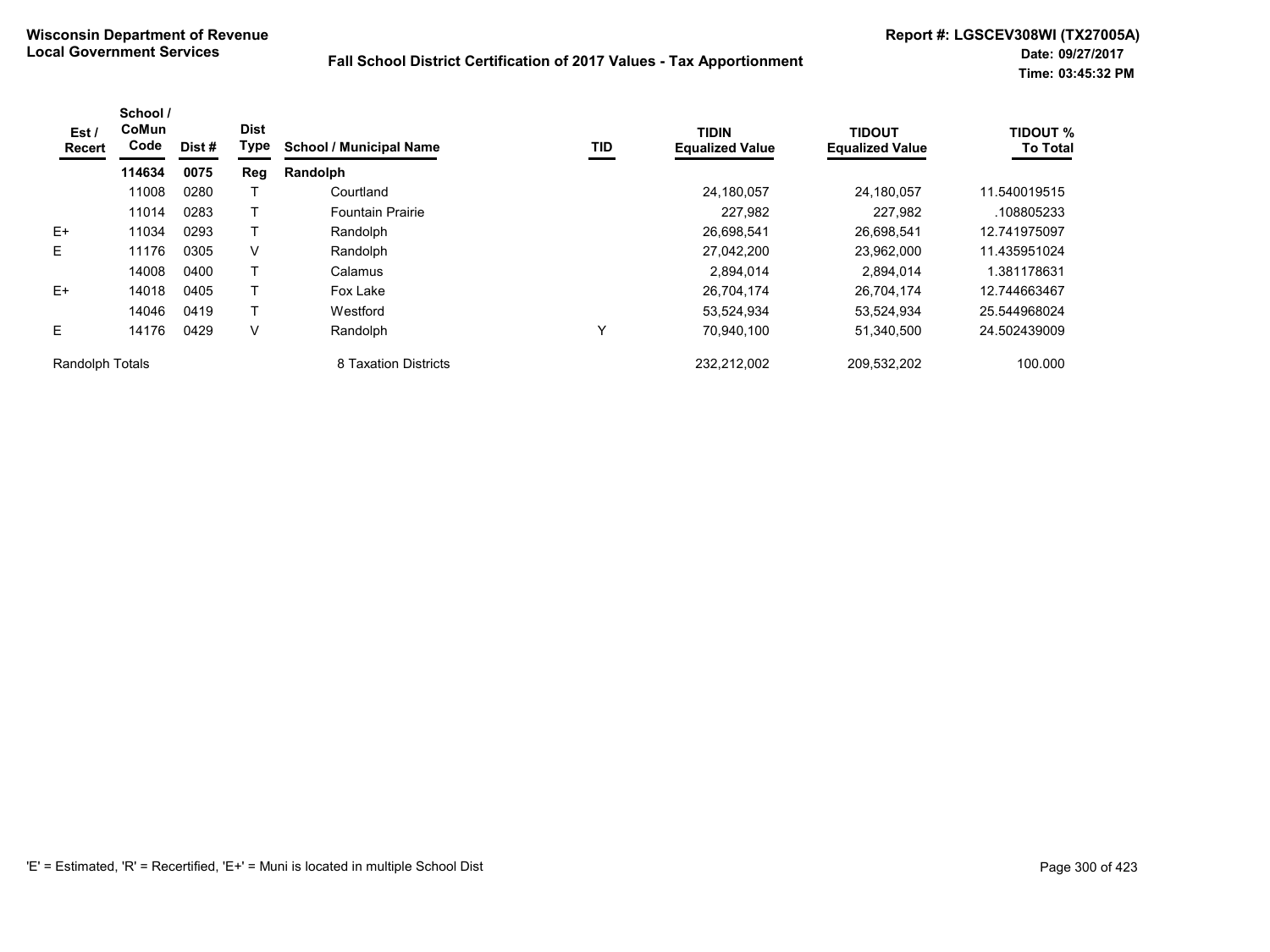| Est /<br>Recert    | School /<br>CoMun<br>Code | Dist # | <b>Dist</b><br>Type | <b>School / Municipal Name</b> | TID          | <b>TIDIN</b><br><b>Equalized Value</b> | <b>TIDOUT</b><br><b>Equalized Value</b> | <b>TIDOUT %</b><br><b>To Total</b> |
|--------------------|---------------------------|--------|---------------------|--------------------------------|--------------|----------------------------------------|-----------------------------------------|------------------------------------|
|                    | 594641                    | 0352   | Reg                 | <b>Random Lake</b>             |              |                                        |                                         |                                    |
|                    | 45002                     | 1211   |                     | Belgium                        |              | 17,937,395                             | 17.937.395                              | 3.144080997                        |
|                    | 45006                     | 1213   |                     | Fredonia                       |              | 110,362,488                            | 110,362,488                             | 19.344425503                       |
|                    | 59006                     | 1599   |                     | Holland                        |              | 26,175,840                             | 26.175.840                              | 4.588122251                        |
|                    | 59010                     | 1601   |                     | Lyndon                         |              | 26,930,333                             | 26,930,333                              | 4.72037039                         |
|                    | 59022                     | 1607   |                     | Scott                          |              | 68,550,494                             | 68,550,494                              | 12.015585625                       |
|                    | 59028                     | 1610   |                     | Sherman                        |              | 140,554,983                            | 140,554,983                             | 24.636590268                       |
|                    | 59101                     | 1612   | $\vee$              | Adell                          |              | 36,116,800                             | 36,116,800                              | 6.330581701                        |
|                    | 59176                     | 1620   | $\vee$              | Random Lake                    | $\checkmark$ | 145,911,600                            | 143,884,800                             | 25.220243265                       |
| Random Lake Totals |                           |        |                     | 8 Taxation Districts           |              | 572,539,933                            | 570,513,133                             | 100.000                            |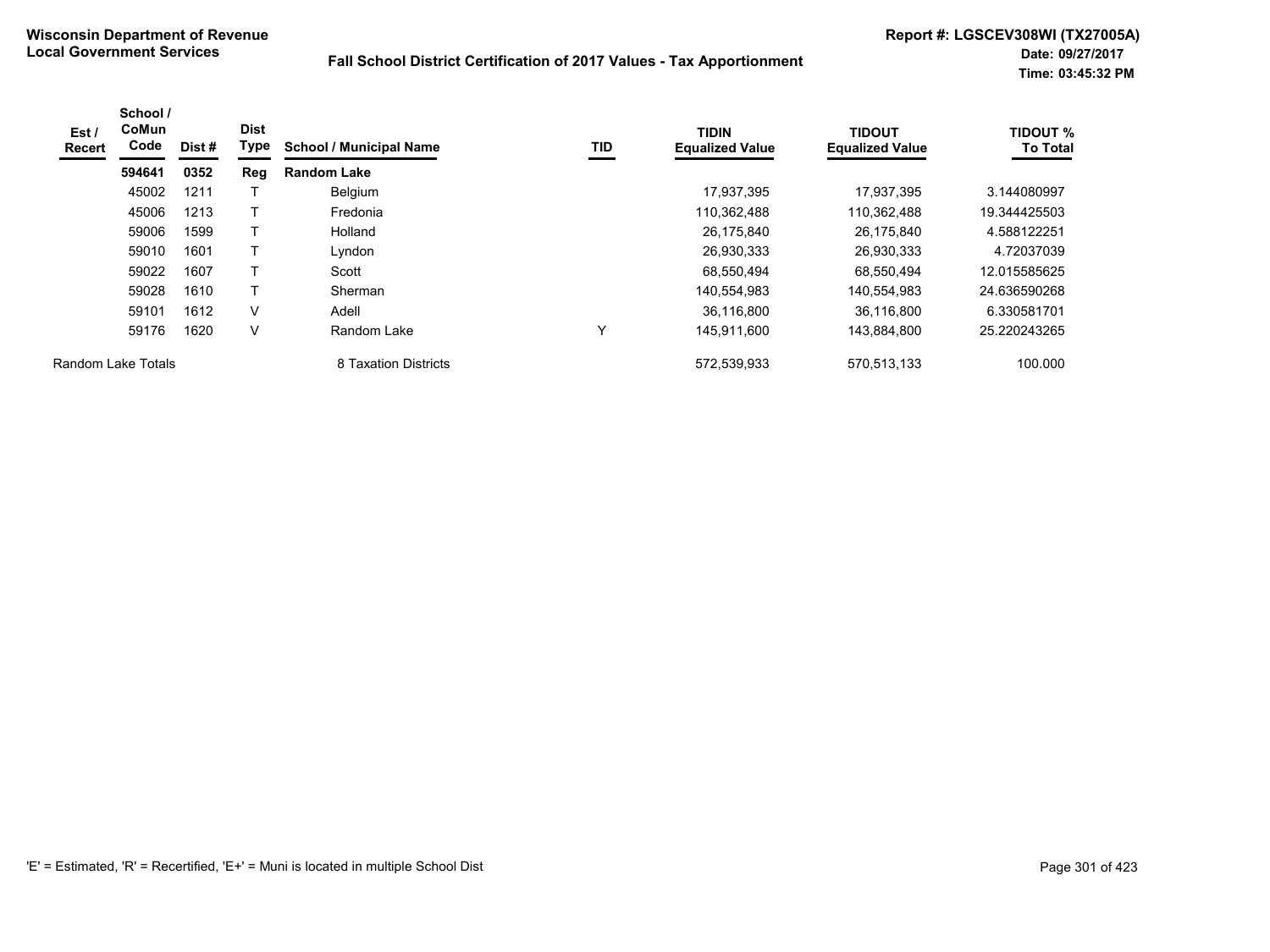| Est /<br><b>Recert</b> | School /<br>CoMun<br>Code | Dist # | <b>Dist</b><br>Type | <b>School / Municipal Name</b> | TID | TIDIN<br><b>Equalized Value</b> | TIDOUT<br><b>Equalized Value</b> | TIDOUT %<br><b>To Total</b> |
|------------------------|---------------------------|--------|---------------------|--------------------------------|-----|---------------------------------|----------------------------------|-----------------------------|
|                        | 514686                    | 0305   | Elem                | <b>Raymond #14</b>             |     |                                 |                                  |                             |
|                        | 51012                     |        | 1360                | Ravmond                        |     | 423.475.832                     | 423.475.832                      | 100                         |
| Raymond #14 Totals     |                           |        |                     | <b>Taxation Districts</b>      |     | 423,475,832                     | 423,475,832                      | 100.000                     |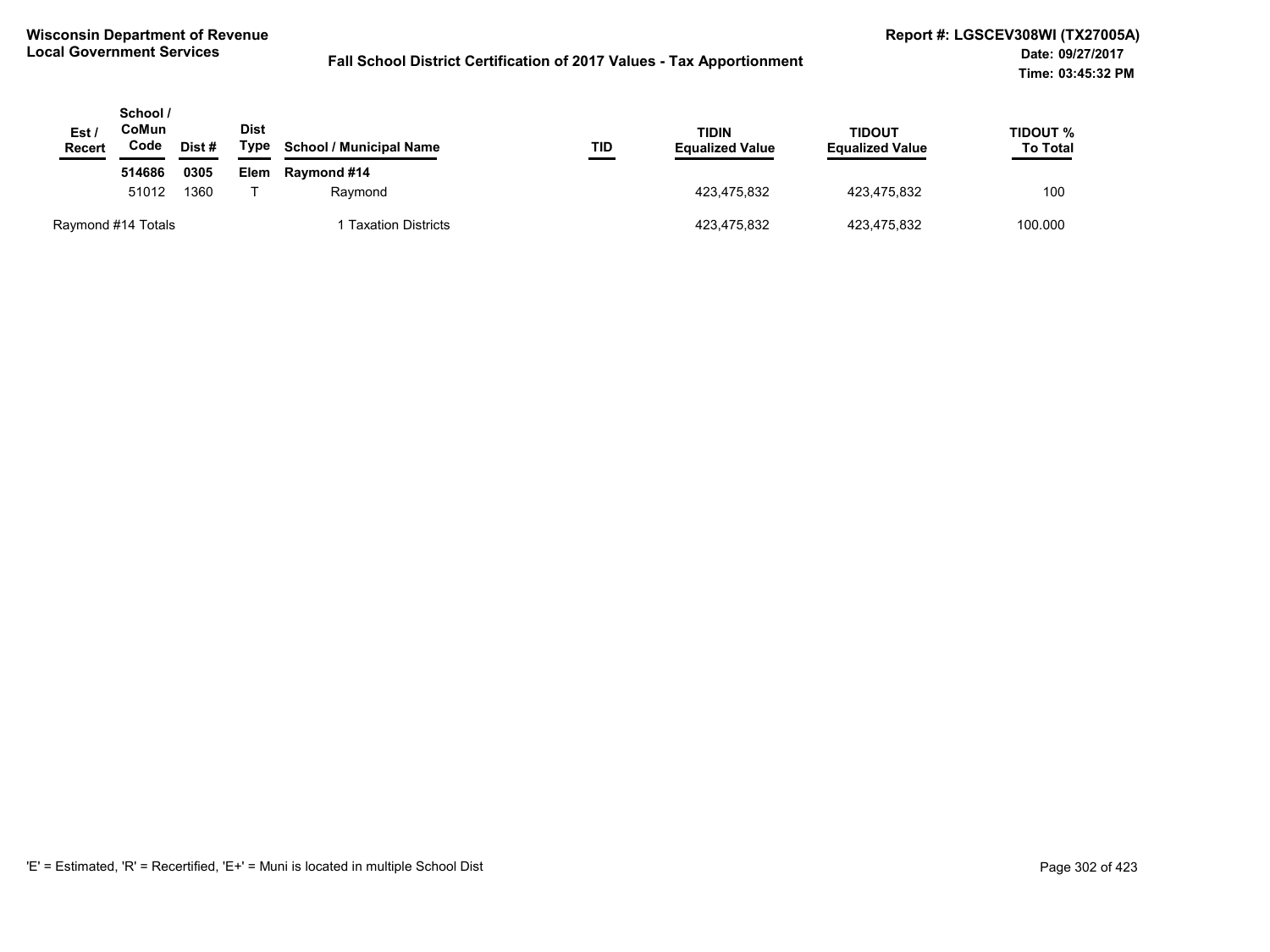| Est/<br><b>Recert</b> | School /<br>CoMun<br>Code | Dist# | <b>Dist</b><br><b>Type</b> | <b>School / Municipal Name</b> | <b>TID</b> | <b>TIDIN</b><br><b>Equalized Value</b> | <b>TIDOUT</b><br><b>Equalized Value</b> | <b>TIDOUT %</b><br><b>To Total</b> |
|-----------------------|---------------------------|-------|----------------------------|--------------------------------|------------|----------------------------------------|-----------------------------------------|------------------------------------|
|                       | 564753                    | 0334  | Reg                        | Reedsburg                      |            |                                        |                                         |                                    |
| $E+$                  | 29024                     | 0798  |                            | Lyndon                         |            | 262,045                                | 262,045                                 | .01896285                          |
|                       | 29034                     | 0803  | T                          | Seven Mile Creek               |            | 6,097,147                              | 6,097,147                               | .441219193                         |
|                       | 56006                     | 1498  | $\mathsf{T}$               | Dellona                        |            | 49,407,733                             | 49,407,733                              | 3.575383712                        |
|                       | 56008                     | 1499  | $\mathsf{T}$               | Delton                         |            | 2,016,580                              | 2,016,580                               | .145929531                         |
|                       | 56010                     | 1500  | $\mathsf{T}$               | Excelsior                      |            | 102,693,820                            | 102,693,820                             | 7.43142397                         |
|                       | 56014                     | 1502  | T                          | Franklin                       |            | 11,354,116                             | 11,354,116                              | .821639022                         |
|                       | 56016                     | 1503  | $\mathsf{T}$               | Freedom                        |            | 33,962,846                             | 33,962,846                              | 2.457716617                        |
|                       | 56020                     | 1505  | T                          | Honey Creek                    |            | 1,500,617                              | 1,500,617                               | .10859194                          |
|                       | 56022                     | 1506  | T                          | <b>Ironton</b>                 |            | 36,623,327                             | 36,623,327                              | 2.650241953                        |
|                       | 56024                     | 1507  | T                          | La Valle                       |            | 292,499,804                            | 292,499,804                             | 21.166707545                       |
| E                     | 56030                     | 1510  | T                          | Reedsburg                      |            | 103,956,800                            | 103,956,800                             | 7.522819342                        |
|                       | 56038                     | 1514  | T                          | Washington                     |            | 299,709                                | 299,709                                 | .0216884                           |
|                       | 56040                     | 1515  | $\mathsf{T}$               | Westfield                      |            | 52,927,000                             | 52,927,000                              | 3.830054978                        |
|                       | 56042                     | 1516  | T                          | Winfield                       |            | 83,979,900                             | 83,979,900                              | 6.077193758                        |
|                       | 56044                     | 1517  | $\mathsf T$                | Woodland                       |            | 319,025                                | 319,025                                 | .0230862                           |
|                       | 56141                     | 1519  | V                          | Ironton                        |            | 7,359,900                              | 7,359,900                               | .532598138                         |
|                       | 56147                     | 1521  | V                          | La Valle                       |            | 15,345,300                             | 15,345,300                              | 1.110460496                        |
| E                     | 56149                     | 1523  | V                          | Loganville                     |            | 13,591,400                             | 13,591,400                              | .983539767                         |
|                       | 56176                     | 1528  | V                          | Rock Springs                   |            | 22,079,400                             | 22,079,400                              | 1.597772703                        |
|                       | 56276                     | 1533  | C                          | Reedsburg                      | Y          | 568,846,000                            | 545,609,700                             | 39.482969889                       |
| Reedsburg Totals      |                           |       |                            | 20 Taxation Districts          |            | 1,405,122,469                          | 1,381,886,169                           | 100.000                            |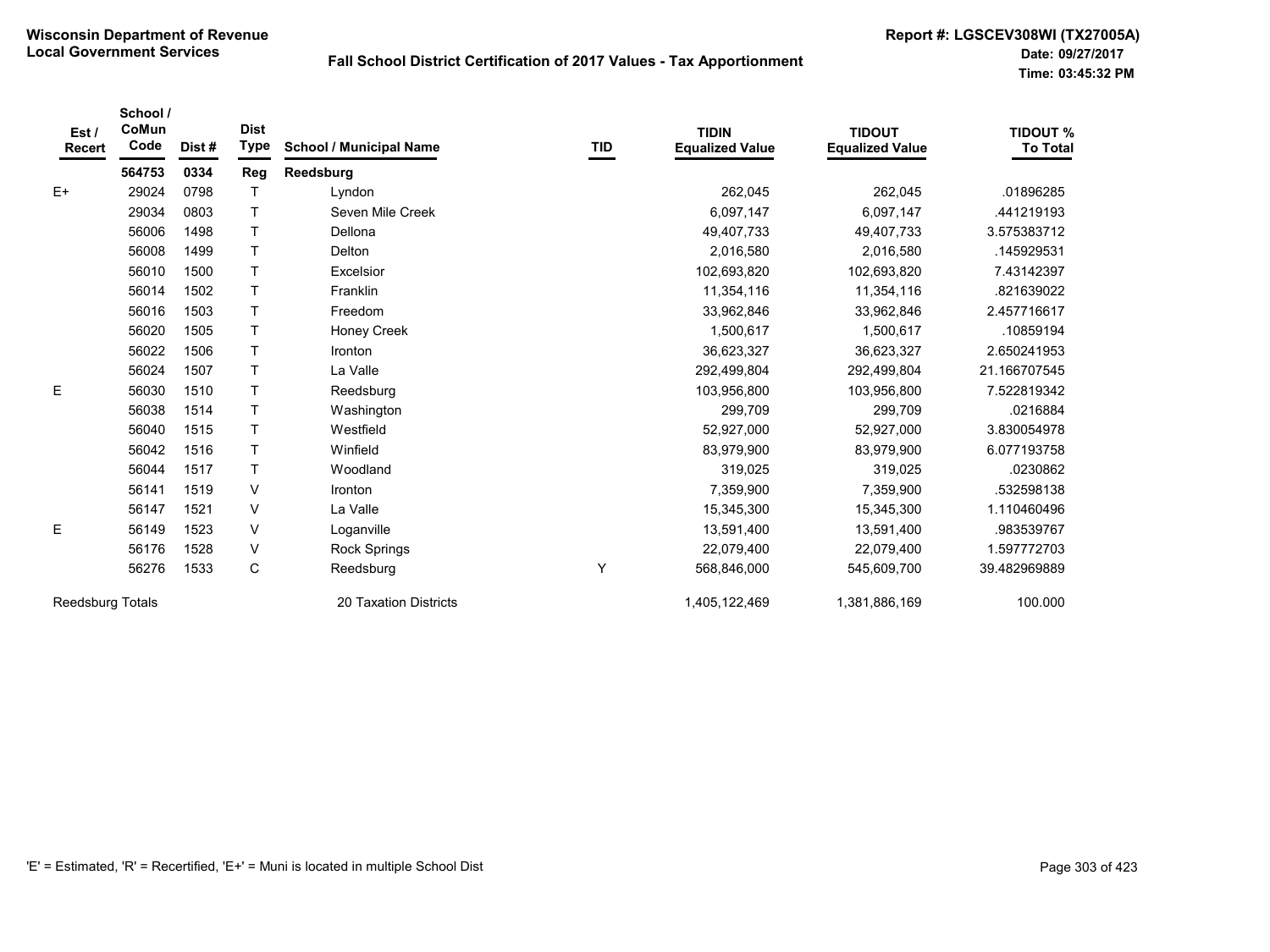| Est/<br><b>Recert</b>    | School /<br>CoMun<br>Code | Dist# | <b>Dist</b><br>Type | <b>School / Municipal Name</b> | TID | <b>TIDIN</b><br><b>Equalized Value</b> | <b>TIDOUT</b><br><b>Equalized Value</b> | <b>TIDOUT %</b><br><b>To Total</b> |
|--------------------------|---------------------------|-------|---------------------|--------------------------------|-----|----------------------------------------|-----------------------------------------|------------------------------------|
|                          | 364760                    | 0212  | Reg                 | Reedsville                     |     |                                        |                                         |                                    |
|                          | 05026                     | 0114  |                     | Morrison                       |     | 45,629,729                             | 45,629,729                              | 13.545494078                       |
|                          | 36002                     | 0932  |                     | Cato                           |     | 15,190,901                             | 15,190,901                              | 4.509521841                        |
|                          | 36006                     | 0934  |                     | Cooperstown                    |     | 5,696,045                              | 5,696,045                               | 1.690909534                        |
|                          | 36010                     | 0936  | $\mathbf \tau$      | Franklin                       |     | 107,295,100                            | 107,295,100                             | 31.851277084                       |
|                          | 36014                     | 0938  | Т                   | Kossuth                        |     | 10,239,442                             | 10,239,442                              | 3.039647704                        |
|                          | 36022                     | 0942  |                     | Maple Grove                    |     | 47,270,321                             | 47,270,321                              | 14.032514924                       |
|                          | 36030                     | 0946  | $\mathsf{T}$        | Rockland                       |     | 41,533,750                             | 41,533,750                              | 12.329574972                       |
|                          | 36132                     | 0952  | V                   | Kellnersville                  | Y   | 12,936,300                             | 12.416.800                              | 3.686011172                        |
|                          | 36176                     | 0955  | V                   | Reedsville                     |     | 51,590,700                             | 51,590,700                              | 15.31504869                        |
| <b>Reedsville Totals</b> |                           |       |                     | 9 Taxation Districts           |     | 337,382,288                            | 336,862,788                             | 100.000                            |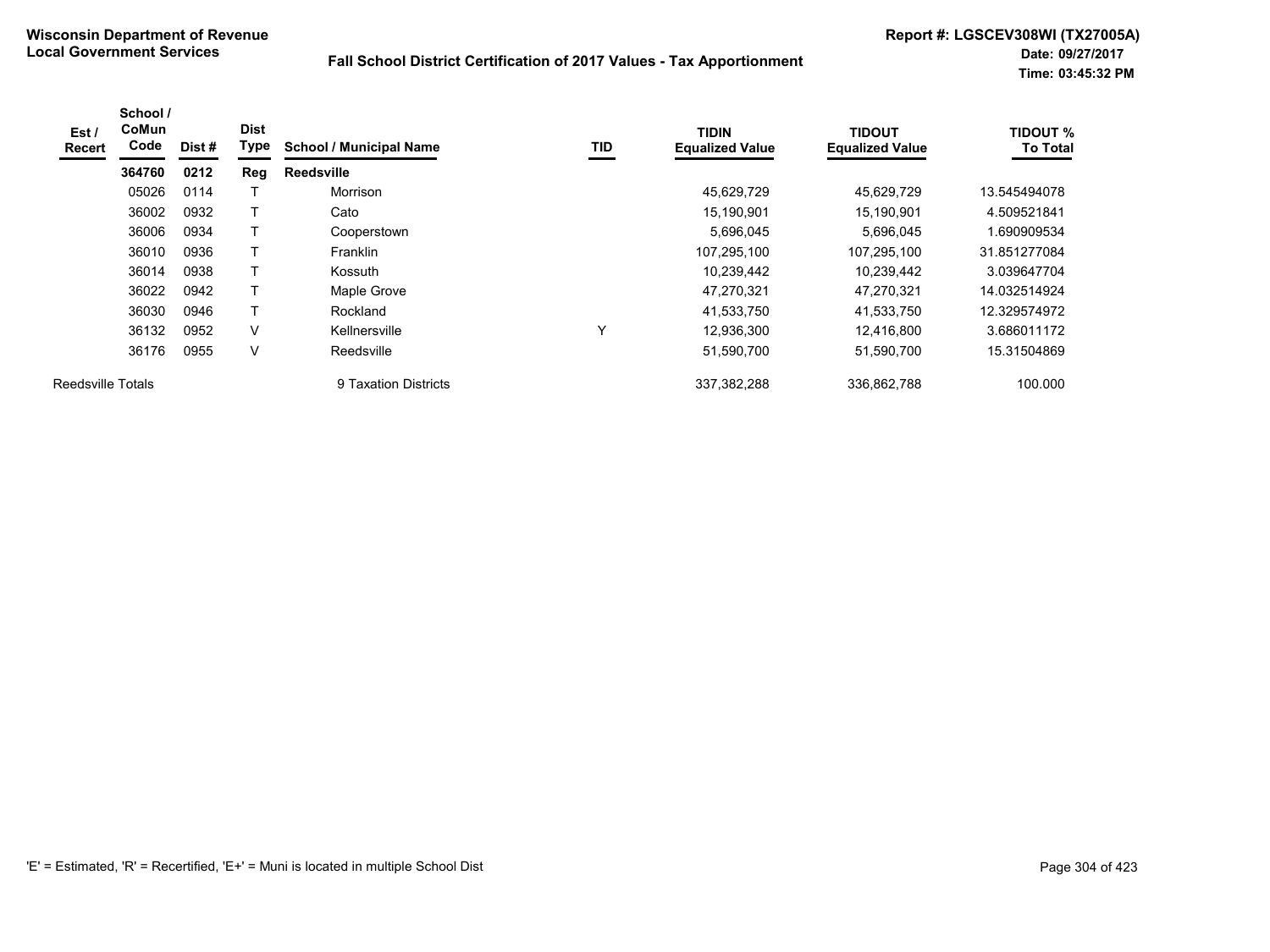| Est /<br><b>Recert</b>    | School /<br>CoMun<br>Code | Dist # | <b>Dist</b><br>Type | <b>School / Municipal Name</b> | TID | <b>TIDIN</b><br><b>Equalized Value</b> | <b>TIDOUT</b><br><b>Equalized Value</b> | <b>TIDOUT %</b><br><b>To Total</b> |
|---------------------------|---------------------------|--------|---------------------|--------------------------------|-----|----------------------------------------|-----------------------------------------|------------------------------------|
|                           | 434781                    | 0262   | Reg                 | <b>Rhinelander</b>             |     |                                        |                                         |                                    |
|                           | 34018                     | 0901   |                     | Parrish                        |     | 13,520,500                             | 13,520,500                              | .579292191                         |
|                           | 35010                     | 0917   |                     | Harrison                       |     | 42,442,036                             | 42,442,036                              | 1.818449025                        |
| $E+$                      | 43002                     | 1156   |                     | Cassian                        |     | 227,773,121                            | 227,773,121                             | 9.759046664                        |
|                           | 43004                     | 1157   |                     | Crescent                       |     | 250,928,600                            | 250,928,600                             | 10.751154069                       |
|                           | 43020                     | 1165   |                     | Newbold                        |     | 401,165,051                            | 401,165,051                             | 17.188105583                       |
|                           | 43024                     | 1167   |                     | Pelican                        |     | 304,594,600                            | 304,594,600                             | 13.050499119                       |
|                           | 43028                     | 1169   |                     | Pine Lake                      |     | 303,095,100                            | 303,095,100                             | 12.986252335                       |
|                           | 43032                     | 1171   |                     | Stella                         |     | 74,457,863                             | 74,457,863                              | 3.190182214                        |
|                           | 43038                     | 1174   |                     | Woodboro                       |     | 161,675,300                            | 161,675,300                             | 6.927054387                        |
|                           | 43276                     | 1176   | C                   | Rhinelander                    | Υ   | 593,154,600                            | 554,316,800                             | 23.749964412                       |
| <b>Rhinelander Totals</b> |                           |        |                     | 10 Taxation Districts          |     | 2,372,806,771                          | 2,333,968,971                           | 100.000                            |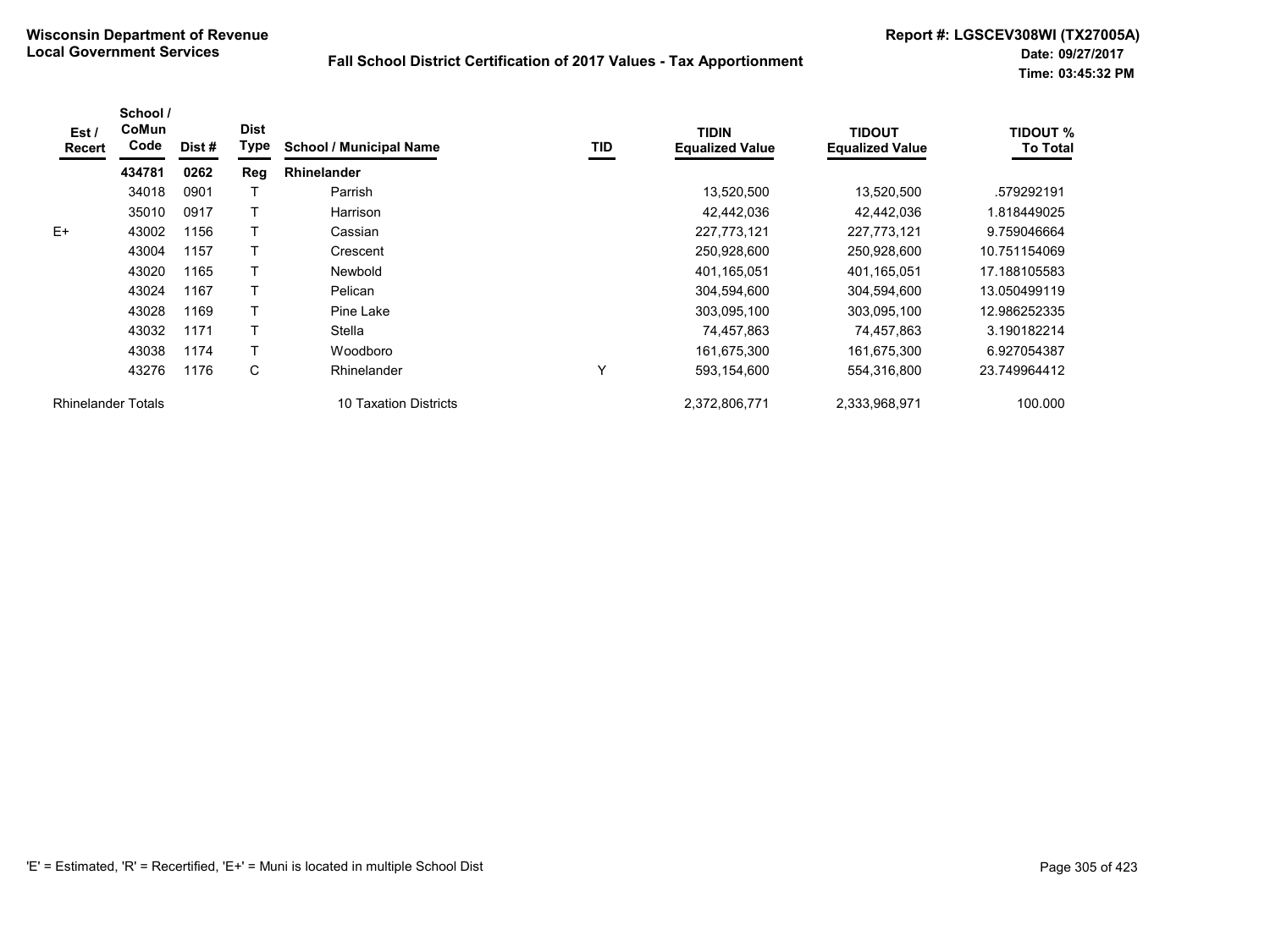| Est /<br>Recert        | School /<br>CoMun<br>Code | Dist # | <b>Dist</b><br>Type | <b>School / Municipal Name</b> | TID | <b>TIDIN</b><br><b>Equalized Value</b> | <b>TIDOUT</b><br><b>Equalized Value</b> | <b>TIDOUT %</b><br><b>To Total</b> |
|------------------------|---------------------------|--------|---------------------|--------------------------------|-----|----------------------------------------|-----------------------------------------|------------------------------------|
|                        | 604795                    | 0357   | Reg                 | <b>Rib Lake</b>                |     |                                        |                                         |                                    |
|                        | 50020                     | 1341   |                     | Hill                           |     | 9,704,468                              | 9,704,468                               | 3.783717894                        |
|                        | 50032                     | 1347   |                     | Spirit                         |     | 27.101.724                             | 27.101.724                              | 10.56681088                        |
|                        | 60016                     | 1633   |                     | Greenwood                      |     | 50,959,500                             | 50,959,500                              | 19.868824546                       |
|                        | 60038                     | 1644   |                     | <b>Rib Lake</b>                |     | 74,453,500                             | 74.453.500                              | 29.029003981                       |
|                        | 60044                     | 1647   |                     | Westboro                       |     | 60,838,700                             | 60,838,700                              | 23.720669471                       |
|                        | 60176                     | 1650   | V                   | Rib Lake                       | v   | 34.567.600                             | 33,421,800                              | 13.030973228                       |
| <b>Rib Lake Totals</b> |                           |        |                     | 6 Taxation Districts           |     | 257.625.492                            | 256.479.692                             | 100.000                            |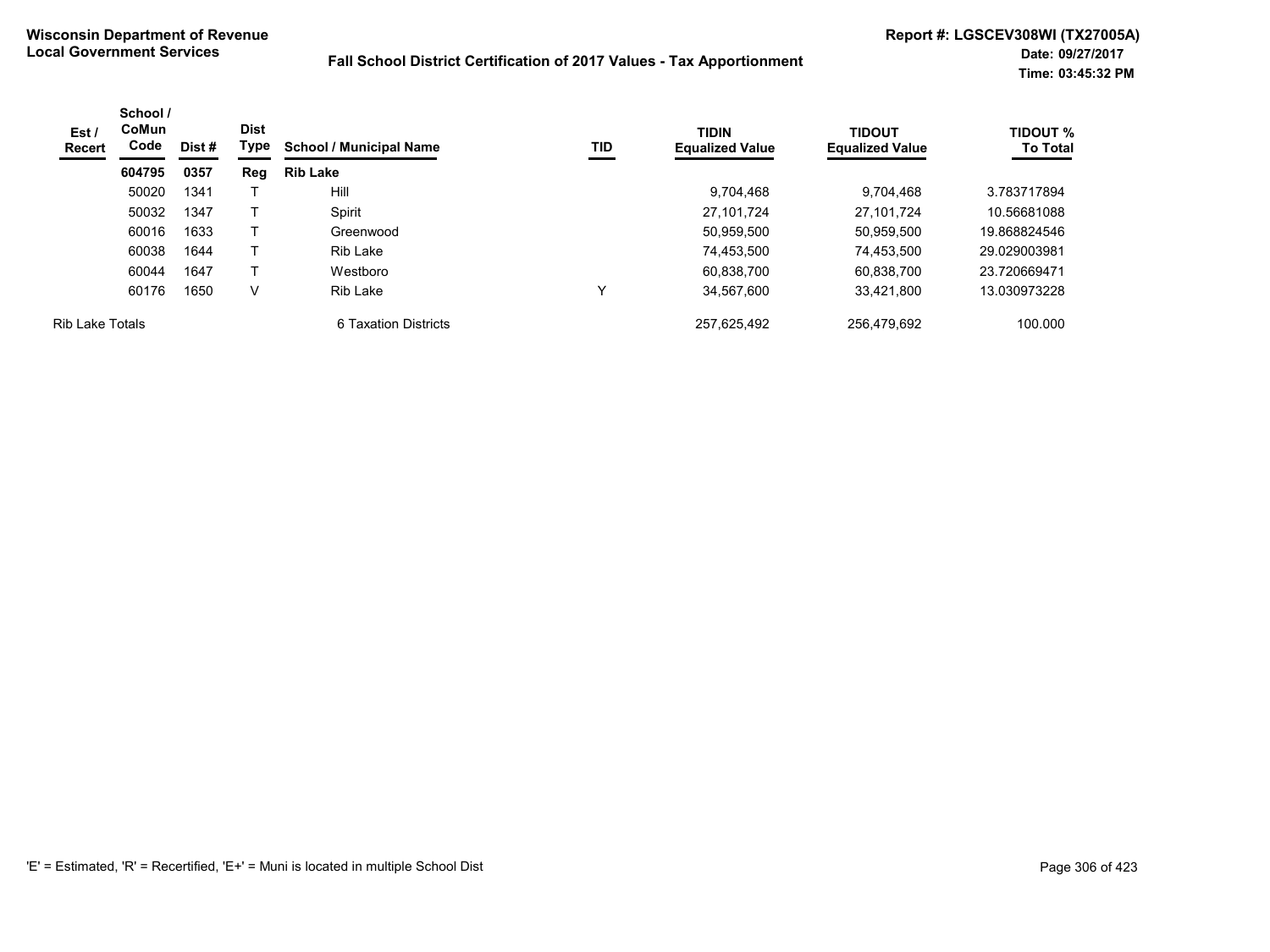| Est/<br><b>Recert</b> | School /<br>CoMun<br>Code | Dist# | <b>Dist</b><br>Type | <b>School / Municipal Name</b> | TID | <b>TIDIN</b><br><b>Equalized Value</b> | <b>TIDOUT</b><br><b>Equalized Value</b> | <b>TIDOUT %</b><br><b>To Total</b> |
|-----------------------|---------------------------|-------|---------------------|--------------------------------|-----|----------------------------------------|-----------------------------------------|------------------------------------|
|                       | 034802                    | 0027  | Reg                 | <b>Rice Lake Area</b>          |     |                                        |                                         |                                    |
|                       | 03006                     | 0041  |                     | Barron                         |     | 1,185,216                              | 1,185,216                               | .078030999                         |
|                       | 03008                     | 0042  | $\mathsf{T}$        | Bear Lake                      |     | 77,793,139                             | 77,793,139                              | 5.121662498                        |
|                       | 03010                     | 0043  | T                   | Cedar Lake                     |     | 137,510,704                            | 137,510,704                             | 9.053284451                        |
|                       | 03024                     | 0050  | Τ                   | Doyle                          |     | 46,663,655                             | 46,663,655                              | 3.072192418                        |
|                       | 03032                     | 0054  | T                   | Oak Grove                      |     | 75,905,000                             | 75,905,000                              | 4.997353197                        |
|                       | 03038                     | 0057  | Т                   | Rice Lake                      |     | 231,711,200                            | 231,711,200                             | 15.255157184                       |
|                       | 03042                     | 0059  |                     | Stanfold                       |     | 41,939,439                             | 41,939,439                              | 2.761164476                        |
|                       | 03044                     | 0060  | T                   | Stanley                        |     | 55,598,053                             | 55,598,053                              | 3.660405874                        |
|                       | 03046                     | 0061  | T                   | Sumner                         |     | 3,269,916                              | 3,269,916                               | .215281275                         |
|                       | 03136                     | 0067  | $\vee$              | Haugen                         |     | 13,311,700                             | 13,311,700                              | .876401641                         |
| $E+$                  | 03276                     | 0074  | C                   | <b>Rice Lake</b>               | Υ   | 672,005,425                            | 653,142,925                             | 43.000933855                       |
|                       | 65010                     | 1765  | T                   | Birchwood                      |     | 1,248,766                              | 1,248,766                               | .082214937                         |
|                       | 65026                     | 1773  | T                   | Long Lake                      |     | 173,614,171                            | 173,614,171                             | 11.430226368                       |
|                       | 65032                     | 1776  | T                   | Sarona                         |     | 6,010,164                              | 6,010,164                               | .395690828                         |
| Rice Lake Area Totals |                           |       |                     | 14 Taxation Districts          |     | 1,537,766,548                          | 1,518,904,048                           | 100.000                            |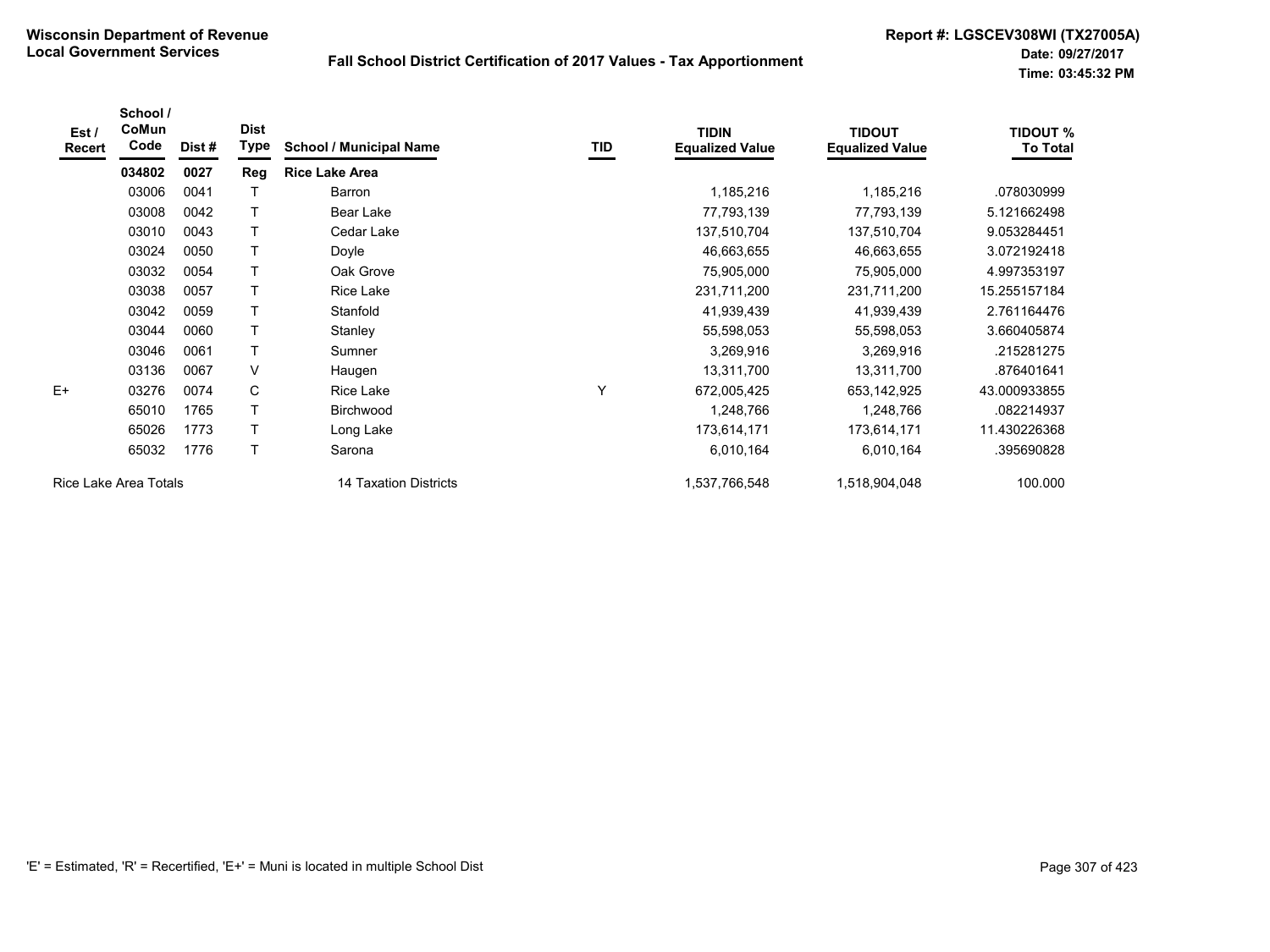| Est /<br>Recert      | School /<br>CoMun<br>Code | Dist # | <b>Dist</b><br>Type | <b>School / Municipal Name</b> | TID | TIDIN<br><b>TIDOUT</b><br><b>Equalized Value</b><br><b>Equalized Value</b> |             | <b>TIDOUT %</b><br><b>To Total</b> |
|----------------------|---------------------------|--------|---------------------|--------------------------------|-----|----------------------------------------------------------------------------|-------------|------------------------------------|
|                      | 664820                    | 0399   | <b>Elem</b>         | Richfield J 1                  |     |                                                                            |             |                                    |
|                      | 66006                     | 1789   |                     | Erin                           |     | 21.913.237                                                                 | 21.913.237  | 3.345387846                        |
| $E+$                 | 66166                     | 1796   | v                   | Richfield                      |     | 633,115,059                                                                | 633,115,059 | 96.654612154                       |
| Richfield J 1 Totals |                           |        |                     | 2 Taxation Districts           |     | 655.028.296                                                                | 655.028.296 | 100.000                            |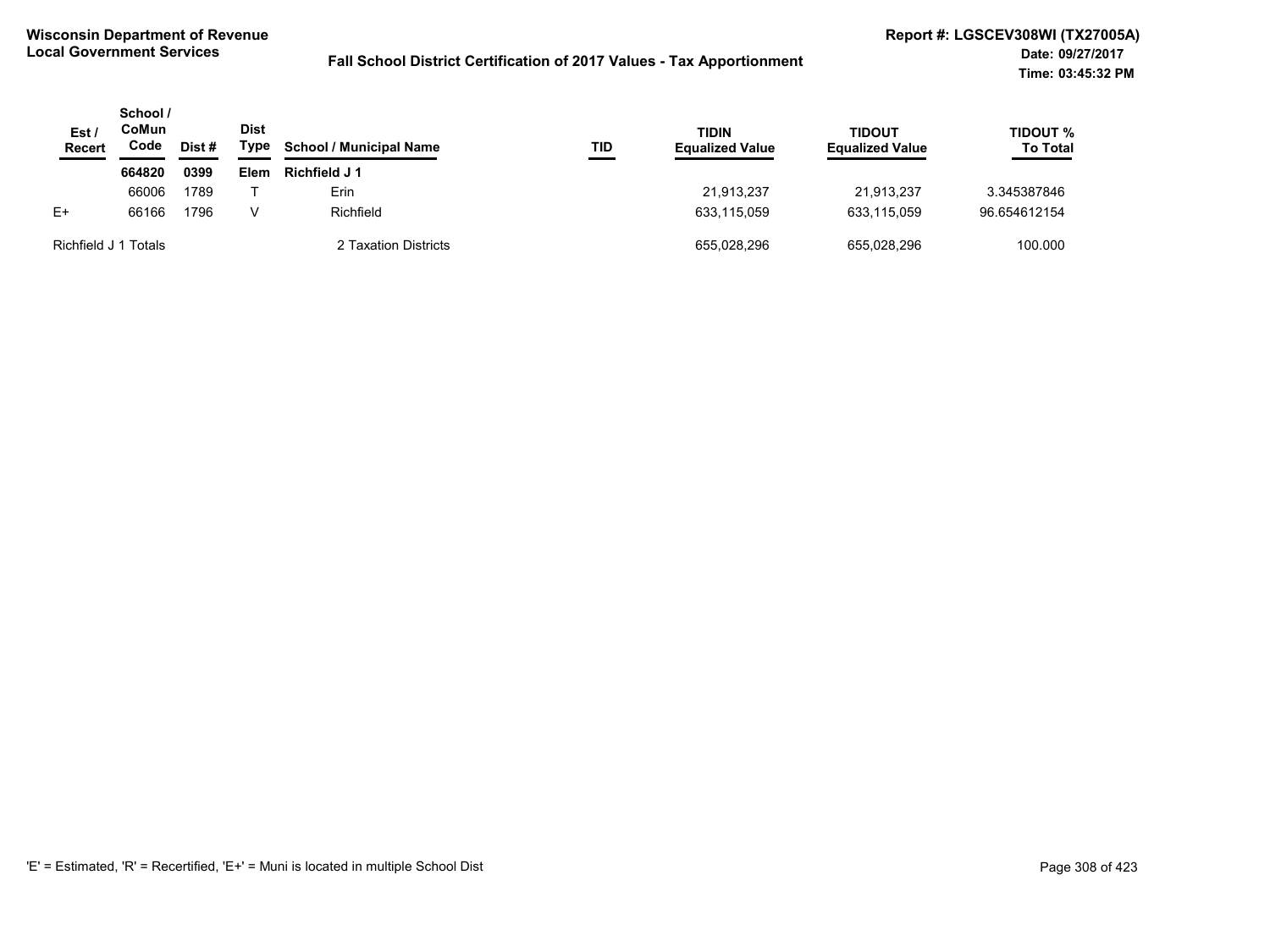| Est /<br>Recert        | School /<br>CoMun<br>Code | Dist# | <b>Dist</b><br>Type | <b>School / Municipal Name</b> | TID | <b>TIDIN</b><br><b>Equalized Value</b> | <b>TIDOUT</b><br><b>Equalized Value</b> | <b>TIDOUT %</b><br><b>To Total</b> |
|------------------------|---------------------------|-------|---------------------|--------------------------------|-----|----------------------------------------|-----------------------------------------|------------------------------------|
|                        | 524851                    | 0314  | Reg                 | <b>Richland</b>                |     |                                        |                                         |                                    |
|                        | 52002                     | 1374  |                     | Akan                           |     | 29,436,426                             | 29,436,426                              | 4.58370164                         |
|                        | 52004                     | 1375  |                     | <b>Bloom</b>                   |     | 8,256,101                              | 8,256,101                               | .285601169                         |
|                        | 52006                     | 1376  | $\mathsf T$         | Buena Vista                    |     | 48,780,545                             | 48,780,545                              | 7.595876758                        |
|                        | 52008                     | 1377  |                     | Dayton                         |     | 52,681,700                             | 52,681,700                              | 8.203346244                        |
|                        | 52010                     | 1378  | $\mathsf{T}$        | Eagle                          |     | 8,681,559                              | 8,681,559                               | 1.351851486                        |
|                        | 52014                     | 1380  | $\mathsf T$         | Henrietta                      |     | 24,870,317                             | 24,870,317                              | 3.872688648                        |
|                        | 52016                     | 1381  | $\mathsf{T}$        | Ithaca                         |     |                                        |                                         |                                    |
| E                      | 52018                     | 1382  |                     | Marshall                       |     | 42,619,400                             | 42,619,400                              | 6.636492272                        |
|                        | 52020                     | 1383  | $\mathsf{T}$        | <b>Orion</b>                   |     | 31,990,820                             | 31,990,820                              | 4.981459845                        |
|                        | 52022                     | 1384  | $\mathsf{T}$        | Richland                       |     | 82,097,940                             | 82,097,940                              | 12.783904615                       |
| $E+$                   | 52024                     | 1385  | $\mathsf{T}$        | Richwood                       |     | 510,556                                | 510,556                                 | .079501376                         |
|                        | 52026                     | 1386  | $\mathsf{T}$        | Rockbridge                     |     | 49,959,418                             | 49,959,418                              | 7.77944531                         |
|                        | 52028                     | 1387  |                     | Sylvan                         |     | 21,820,618                             | 21,820,618                              | 3.397803881                        |
|                        | 52032                     | 1389  | $\mathsf{T}$        | Willow                         |     | 360,689                                | 360,689                                 | .056164793                         |
|                        | 52106                     | 1390  | V                   | Boaz                           |     | 4,022,800                              | 4,022,800                               | .626411472                         |
|                        | 52276                     | 1395  | C                   | <b>Richland Center</b>         | Υ   | 276,551,100                            | 236,108,800                             | 36.765750492                       |
| <b>Richland Totals</b> |                           |       |                     | 16 Taxation Districts          |     | 682,639,989                            | 642,197,689                             | 100.000                            |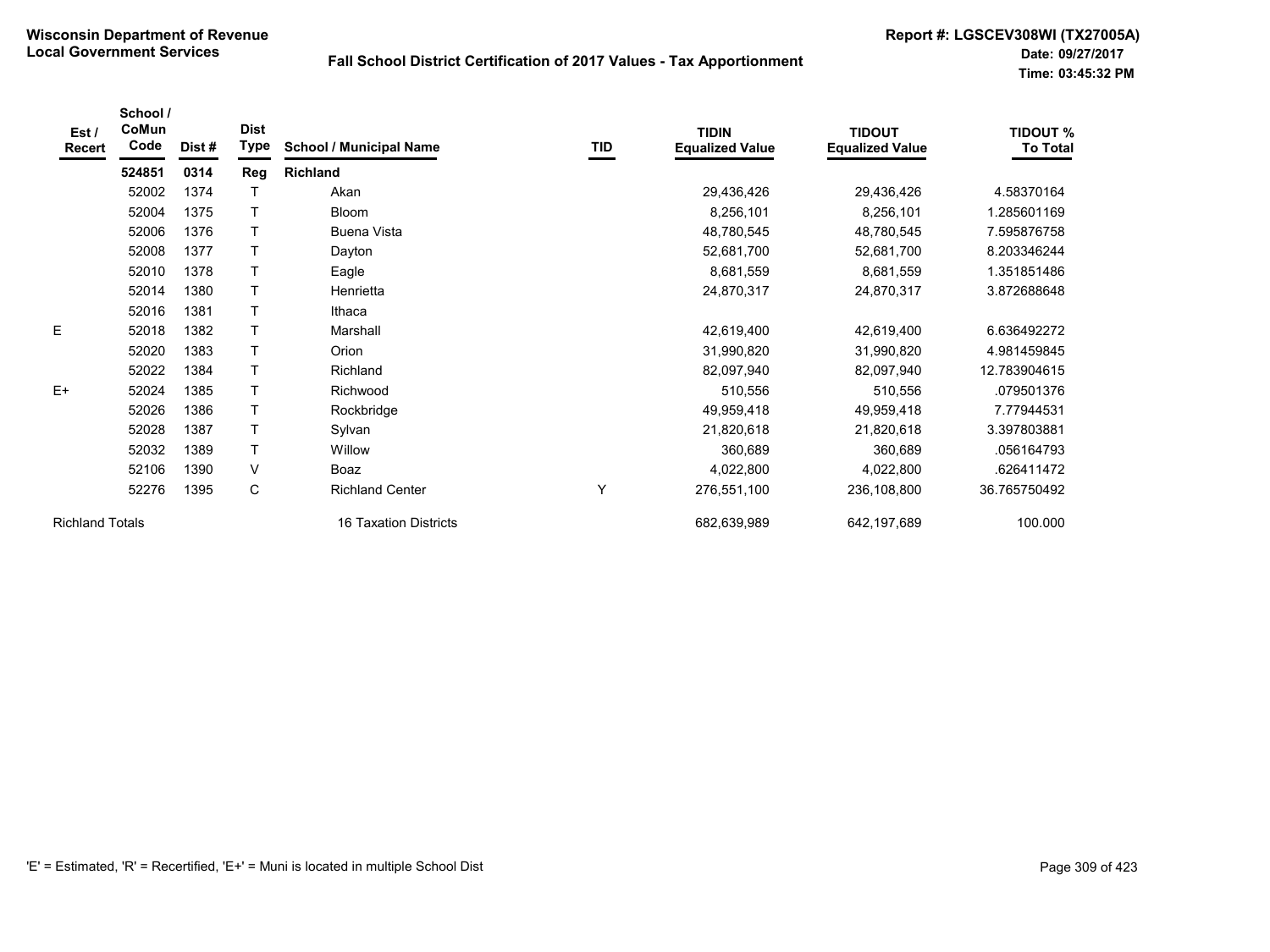| Est/<br><b>Recert</b>  | School /<br><b>CoMun</b><br>Code | <b>Dist</b><br>Type<br>Dist # |             | <b>School / Municipal Name</b> | TID | <b>TIDIN</b><br><b>Equalized Value</b> | <b>TIDOUT</b><br><b>Equalized Value</b> | <b>TIDOUT %</b><br><b>To Total</b> |
|------------------------|----------------------------------|-------------------------------|-------------|--------------------------------|-----|----------------------------------------|-----------------------------------------|------------------------------------|
|                        | 673122                           | 0408                          | <b>Elem</b> | <b>Richmond</b>                |     |                                        |                                         |                                    |
|                        | 67010                            | 1813                          |             | Lisbon                         |     | 273,937,279                            | 273,937,279                             | 69.122945084                       |
|                        | 67014                            | 1814                          |             | Merton                         |     | 23,159,509                             | 23,159,509                              | 5.843868621                        |
|                        | 67152                            | 1832                          | V           | Merton                         |     | 50,186,780                             | 50,186,780                              | 12.663694589                       |
|                        | 67181                            | 1838                          | V           | Sussex                         | v   | 40,321,728                             | 40,321,728                              | 10.174433361                       |
|                        | 67270                            | 1818                          | C           | Pewaukee                       |     | 8,699,113                              | 8,699,113                               | 2.195058345                        |
| <b>Richmond Totals</b> |                                  |                               |             | 5 Taxation Districts           |     | 396,304,409                            | 396,304,409                             | 100.000                            |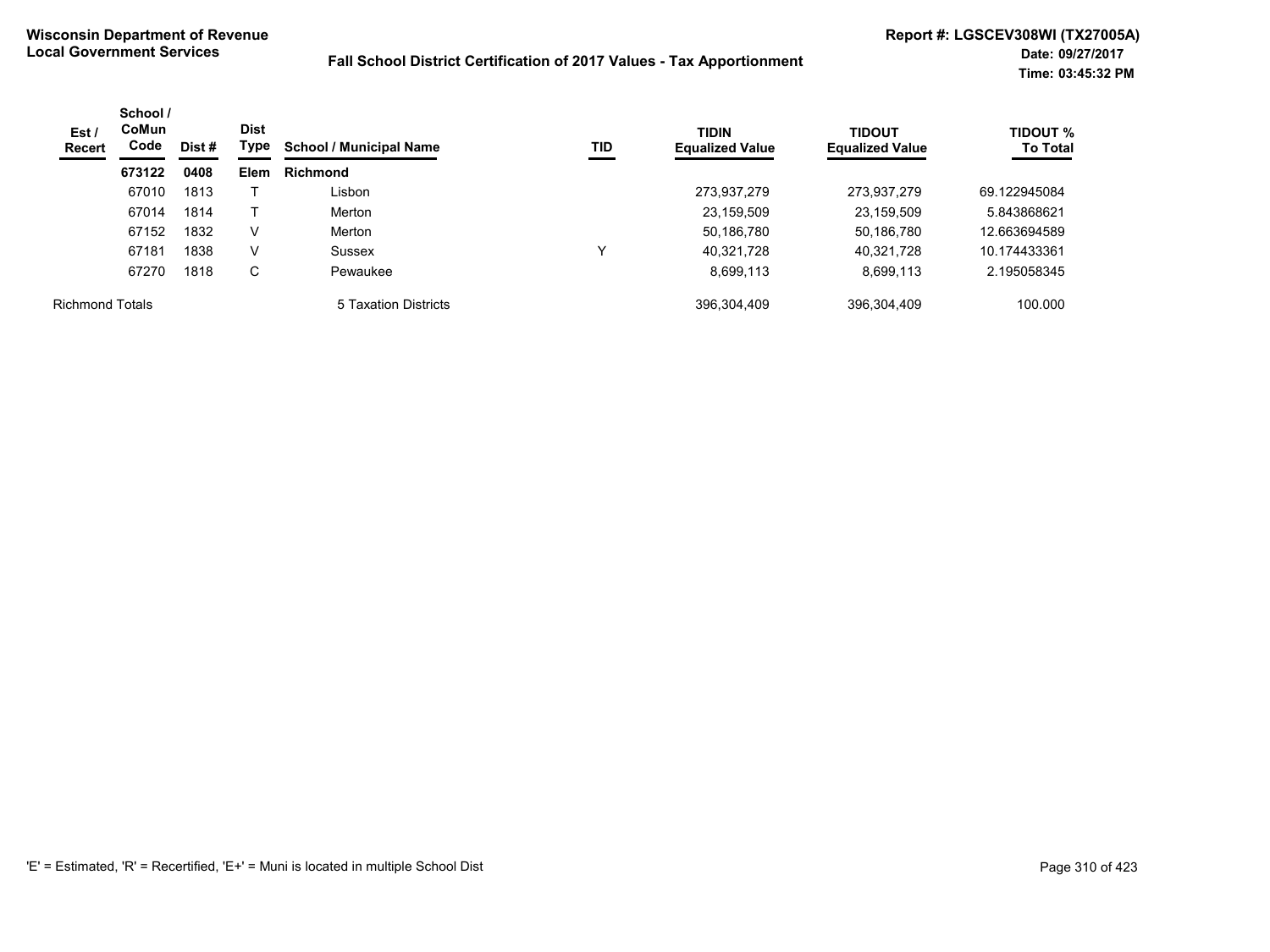| Est /<br><b>Recert</b> | School /<br>CoMun<br>Code   | Dist # | <b>Dist</b><br>Type | <b>School / Municipal Name</b> | TID          | <b>TIDIN</b><br><b>Equalized Value</b> | <b>TIDOUT</b><br><b>Equalized Value</b> | <b>TIDOUT %</b><br><b>To Total</b> |
|------------------------|-----------------------------|--------|---------------------|--------------------------------|--------------|----------------------------------------|-----------------------------------------|------------------------------------|
|                        | 114865                      | 0076   | <b>Reg</b>          | <b>Rio Community</b>           |              |                                        |                                         |                                    |
|                        | 11008                       | 0280   |                     | Courtland                      |              | 131,598                                | 131,598                                 | .05676897                          |
|                        | 11014                       | 0283   |                     | <b>Fountain Prairie</b>        |              | 1,881,799                              | 1,881,799                               | .811773673                         |
|                        | 11016                       | 0284   |                     | Hampden                        |              | 3,420,325                              | 3,420,325                               | 1.475465653                        |
|                        | 11018                       | 0285   |                     | Leeds                          |              | 1,585,422                              | 1,585,422                               | .683922056                         |
|                        | 11024                       | 0288   |                     | Lowville                       |              | 44,307,623                             | 44,307,623                              | 19.113498245                       |
|                        | 11030                       | 0291   |                     | Otsego                         |              | 66,988,368                             | 66,988,368                              | 28.897556843                       |
|                        | 11038                       | 0295   |                     | Springvale                     |              | 27.777.076                             | 27.777.076                              | 11.982522587                       |
|                        | 11042                       | 0297   |                     | Wyocena                        |              | 19,143,147                             | 19, 143, 147                            | 8.258003518                        |
|                        | 11116                       | 0300   | V                   | Doylestown                     |              | 14,639,000                             | 14,639,000                              | 6.314996876                        |
|                        | 11177                       | 0306   | V                   | <b>Rio</b>                     | $\checkmark$ | 61,595,900                             | 51,938,900                              | 22.405491579                       |
|                        | <b>Rio Community Totals</b> |        |                     | 10 Taxation Districts          |              | 241,470,258                            | 231,813,258                             | 100.000                            |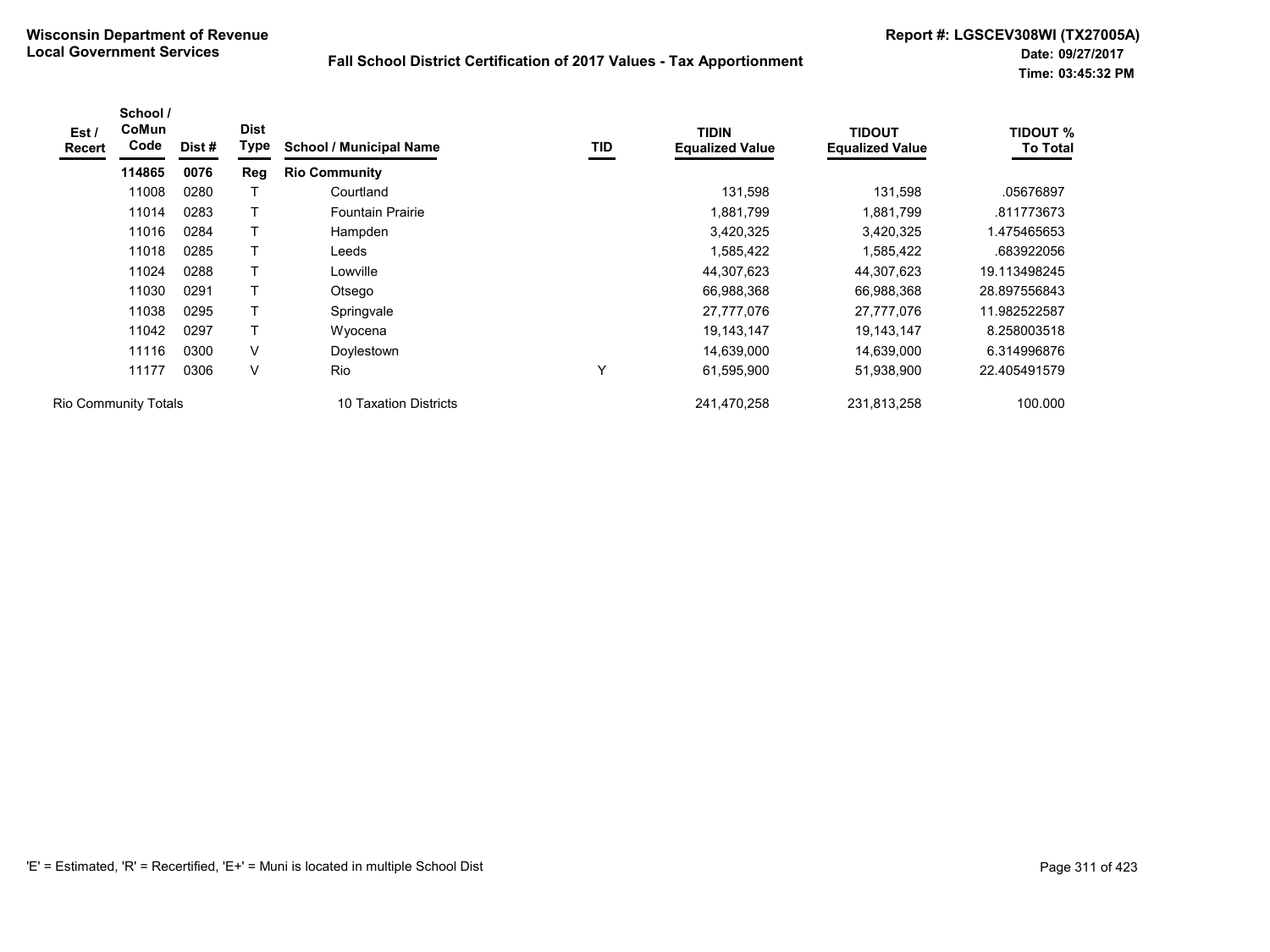| Est /<br>Recert   | School /<br>CoMun<br>Code | Dist # | <b>Dist</b><br><b>Type</b> | <b>School / Municipal Name</b> | TID | <b>TIDIN</b><br><b>Equalized Value</b> | <b>TIDOUT</b><br><b>Equalized Value</b> | <b>TIDOUT %</b><br><b>To Total</b> |
|-------------------|---------------------------|--------|----------------------------|--------------------------------|-----|----------------------------------------|-----------------------------------------|------------------------------------|
|                   | 204872                    | 0127   | Reg                        | <b>Ripon Area</b>              |     |                                        |                                         |                                    |
|                   | 20028                     | 0557   |                            | Metomen                        |     | 35,474,776                             | 35,474,776                              | 5.276565572                        |
|                   | 20034                     | 0560   |                            | Ripon                          |     | 107,447,100                            | 107,447,100                             | 15.981825189                       |
|                   | 20036                     | 0561   |                            | Rosendale                      |     | 33,690,330                             | 33,690,330                              | 5.01114469                         |
|                   | 20038                     | 0562   |                            | Springvale                     |     | 1,503,453                              | 1,503,453                               | .223625608                         |
|                   | 20126                     | 0568   | V                          | Fairwater                      | Y   | 107,991                                | 88,691                                  | .013192018                         |
|                   | 20276                     | 0575   | C                          | Ripon                          | Y   | 454,801,500                            | 400.698.600                             | 59.600445044                       |
| $E+$              | 24002                     | 0672   |                            | Berlin                         |     | 1,368,240                              | 1,368,240                               | .203513845                         |
|                   | 24004                     | 0673   |                            | Brooklyn                       |     | 17,916,983                             | 17,916,983                              | 2.664995986                        |
|                   | 24006                     | 0674   |                            | Green Lake                     |     | 2,359,875                              | 2,359,875                               | .35101096                          |
|                   | 70014                     | 1916   |                            | Nepeuskun                      |     | 22,884,793                             | 22,884,793                              | 3.403914682                        |
|                   | 70024                     | 1921   |                            | Utica                          |     | 48,875,226                             | 48,875,226                              | 7.269766406                        |
| Ripon Area Totals |                           |        |                            | Taxation Districts<br>11       |     | 726.430.267                            | 672,308,067                             | 100.000                            |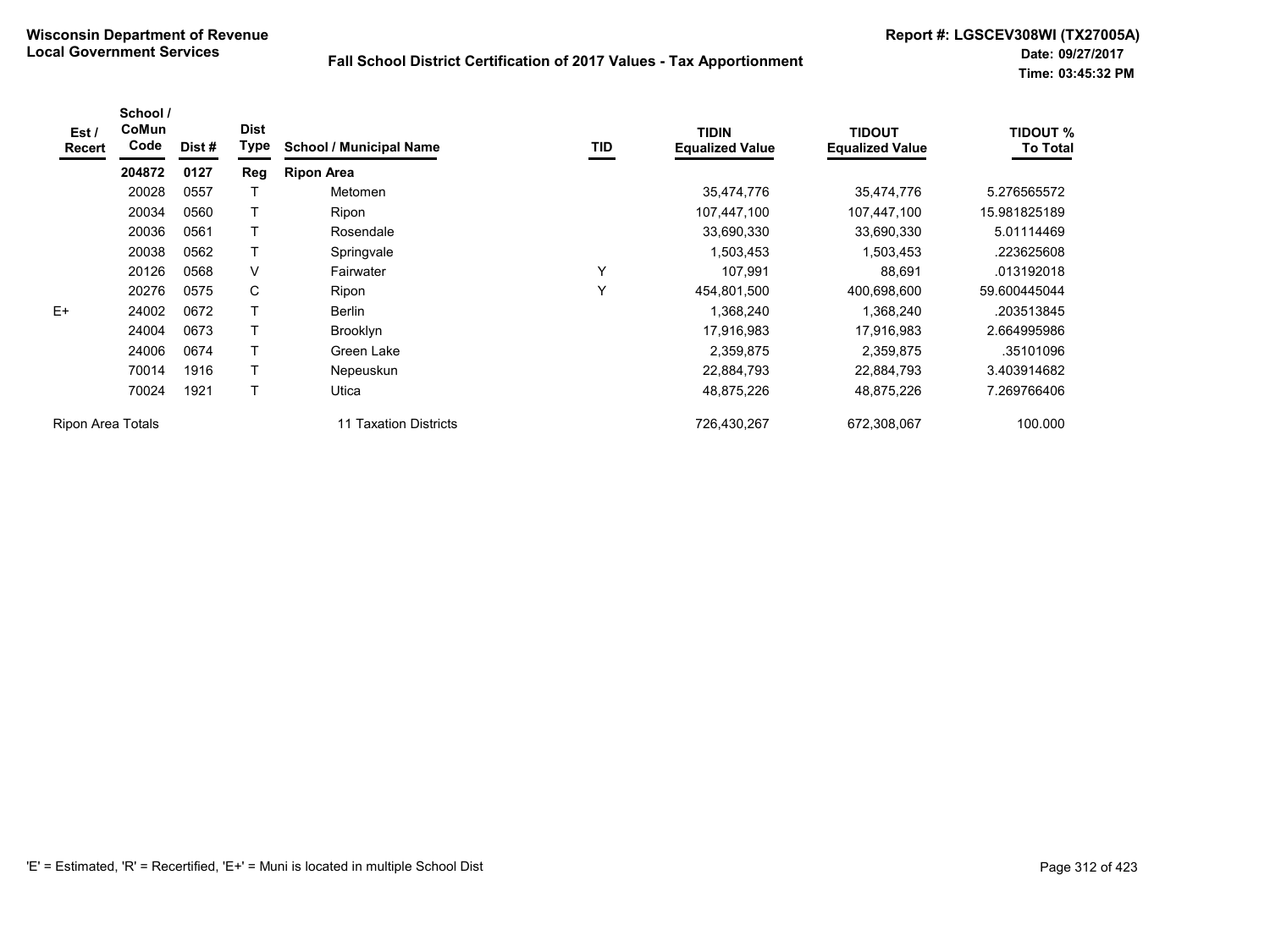| Est /<br>Recert           | School /<br><b>CoMun</b><br>Code | Dist# | <b>Dist</b><br>Type | <b>School / Municipal Name</b> | TID          | <b>TIDIN</b><br><b>Equalized Value</b> | <b>TIDOUT</b><br><b>Equalized Value</b> | <b>TIDOUT %</b><br><b>To Total</b> |
|---------------------------|----------------------------------|-------|---------------------|--------------------------------|--------------|----------------------------------------|-----------------------------------------|------------------------------------|
|                           | 474893                           | 0284  | Reg                 | <b>River Falls</b>             |              |                                        |                                         |                                    |
|                           | 47002                            | 1240  |                     | Clifton                        |              | 147,964,485                            | 147,964,485                             | 7.394222434                        |
|                           | 47018                            | 1248  |                     | Martell                        |              | 46,746,162                             | 46,746,162                              | 2.336043813                        |
|                           | 47022                            | 1250  |                     | <b>River Falls</b>             |              | 230,468,162                            | 230,468,162                             | 11.517174907                       |
|                           | 47276                            | 1264  | C                   | <b>River Falls</b>             | $\checkmark$ | 620,638,600                            | 606,847,500                             | 30.325962331                       |
|                           | 55022                            | 1470  | T                   | Kinnickinnic                   |              | 196,158,462                            | 196,158,462                             | 9.80261784                         |
|                           | 55024                            | 1471  |                     | Pleasant Valley                |              | 12,463,334                             | 12,463,334                              | .622829619                         |
|                           | 55028                            | 1473  |                     | <b>Rush River</b>              |              | 252,956                                | 252,956                                 | .012640959                         |
| $F+$                      | 55040                            | 1479  |                     | Trov                           |              | 446.782.956                            | 446.782.956                             | 22.327064203                       |
|                           | 55276                            | 1494  | C                   | <b>River Falls</b>             | $\checkmark$ | 344,806,300                            | 313,398,400                             | 15.661443893                       |
| <b>River Falls Totals</b> |                                  |       |                     | 9 Taxation Districts           |              | 2,046,281,417                          | 2,001,082,417                           | 100.000                            |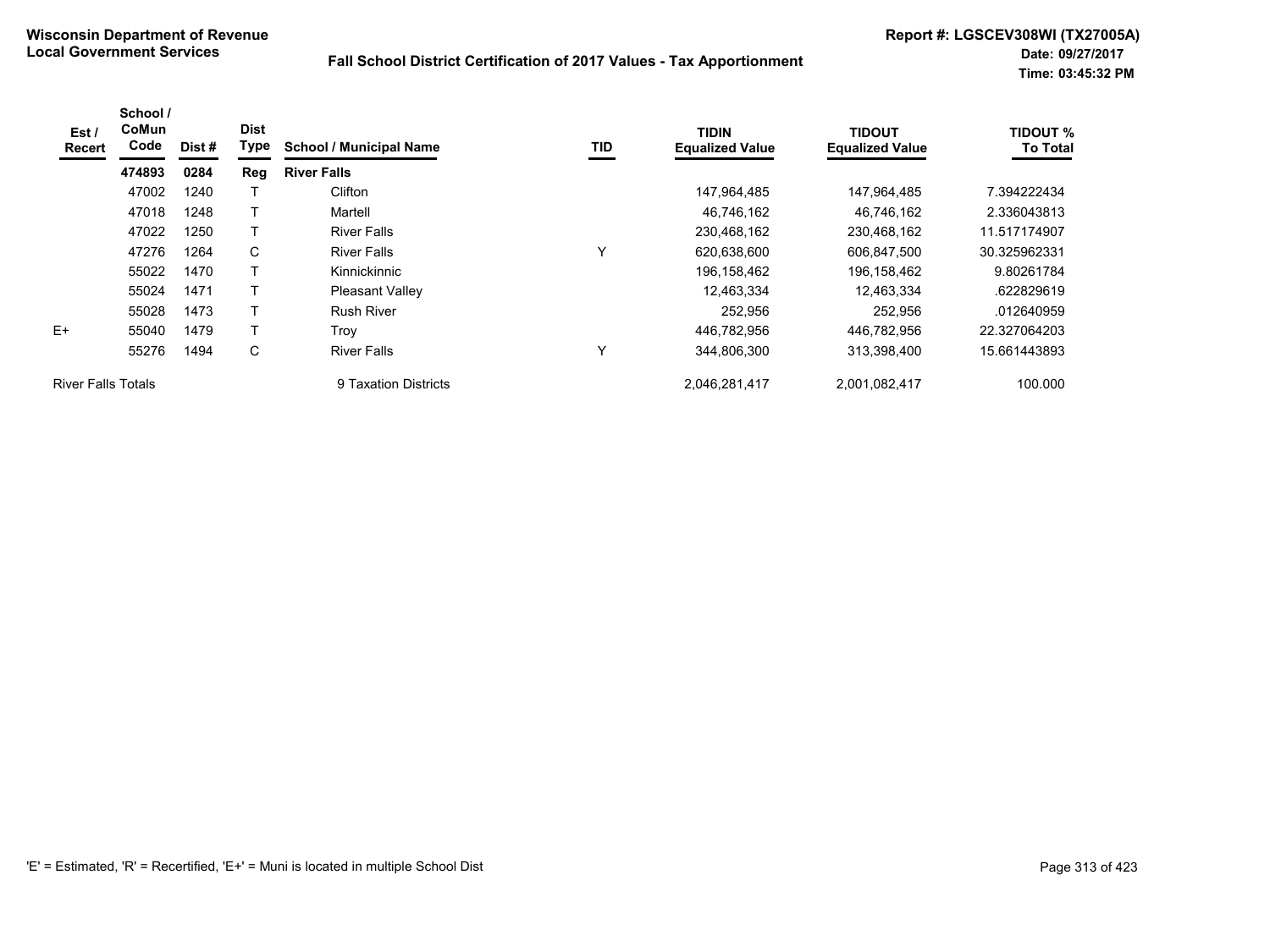| Est /<br><b>Recert</b>    | School /<br>CoMun<br>Code | Dist# | <b>Dist</b><br>Type | <b>School / Municipal Name</b> | TID | <b>TIDIN</b><br><b>Equalized Value</b> | <b>TIDOUT</b><br><b>Equalized Value</b> | <b>TIDOUT %</b><br><b>To Total</b> |
|---------------------------|---------------------------|-------|---------------------|--------------------------------|-----|----------------------------------------|-----------------------------------------|------------------------------------|
|                           | 224904                    | 0444  | Reg                 | <b>River Ridge</b>             |     |                                        |                                         |                                    |
|                           | 22002                     | 0594  |                     | Beetown                        |     | 14,200,549                             | 14,200,549                              | 6.304484036                        |
|                           | 22004                     | 0595  | Τ                   | Bloomington                    |     | 31,647,639                             | 31,647,639                              | 14.050304313                       |
|                           | 22018                     | 0602  | T                   | Glen Haven                     |     | 12,500,381                             | 12,500,381                              | 5.549676457                        |
|                           | 22032                     | 0609  | T                   | Little Grant                   |     | 15,566,164                             | 15,566,164                              | 6.91076327                         |
|                           | 22036                     | 0611  | T                   | Millville                      |     | 11,507,200                             | 11,507,200                              | 5.108743239                        |
|                           | 22038                     | 0612  |                     | Mount Hope                     |     | 20,255,374                             | 20,255,374                              | 8.992587683                        |
|                           | 22048                     | 0617  |                     | Patch Grove                    |     | 22,740,900                             | 22,740,900                              | 10.096063259                       |
|                           | 22064                     | 0625  |                     | Woodman                        |     | 2,939,814                              | 2,939,814                               | 1.305161542                        |
|                           | 22066                     | 0626  |                     | Wyalusing                      |     | 30,197,400                             | 30,197,400                              | 13.406455358                       |
|                           | 22106                     | 0627  | V                   | Bagley                         |     | 22,067,900                             | 22,067,900                              | 9.797277786                        |
|                           | 22107                     | 0628  | $\vee$              | Bloomington                    |     | 26,758,800                             | 26,758,800                              | 11.879852492                       |
|                           | 22152                     | 0635  | V                   | Mount Hope                     |     | 6,685,700                              | 6,685,700                               | 2.968187281                        |
|                           | 22171                     | 0637  | V                   | Patch Grove                    |     | 8,177,400                              | 8,177,400                               | 3.630443285                        |
| <b>River Ridge Totals</b> |                           |       |                     | 13 Taxation Districts          |     | 225,245,221                            | 225,245,221                             | 100.000                            |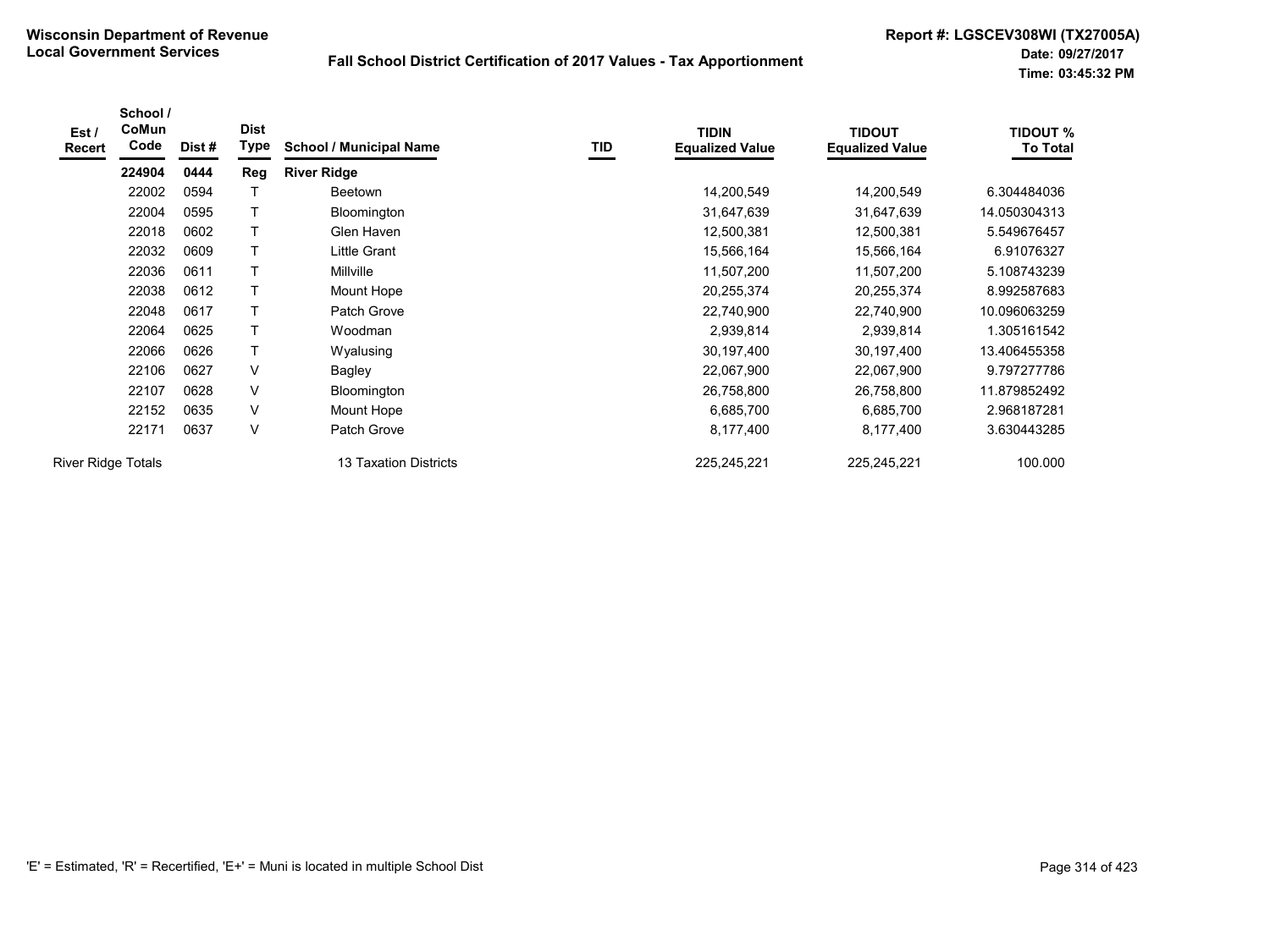| Est/<br>Recert                     | School /<br>CoMun<br>Code | Dist# | <b>Dist</b><br>Type | <b>School / Municipal Name</b>     | TID | <b>TIDIN</b><br><b>Equalized Value</b> | <b>TIDOUT</b><br><b>Equalized Value</b> | <b>TIDOUT %</b><br><b>To Total</b> |
|------------------------------------|---------------------------|-------|---------------------|------------------------------------|-----|----------------------------------------|-----------------------------------------|------------------------------------|
|                                    | 565523                    | 0336  | Reg                 | <b>River Valley (Spring Green)</b> |     |                                        |                                         |                                    |
|                                    | 13006                     | 0338  | Τ                   | <b>Black Earth</b>                 |     | 1,389,445                              | 1,389,445                               | .152444848                         |
|                                    | 25002                     | 0689  | $\top$              | Arena                              |     | 141,426,706                            | 141,426,706                             | 15.516823379                       |
|                                    | 25006                     | 0691  | T                   | Clyde                              |     | 38,817,360                             | 38,817,360                              | 4.258899441                        |
|                                    | 25008                     | 0692  | $\top$              | Dodgeville                         |     | 277,863                                | 277,863                                 | .030486117                         |
|                                    | 25024                     | 0700  | $\mathsf T$         | Ridgeway                           |     | 1,147,418                              | 1,147,418                               | .125890526                         |
|                                    | 25028                     | 0702  | $\top$              | Wyoming                            |     | 66,559,859                             | 66,559,859                              | 7.302705447                        |
|                                    | 25101                     | 0703  | V                   | Arena                              | Y   | 45,401,400                             | 41,033,900                              | 4.502090142                        |
|                                    | 52006                     | 1376  | $\top$              | <b>Buena Vista</b>                 |     | 45, 145, 406                           | 45,145,406                              | 4.953189614                        |
|                                    | 52016                     | 1381  | $\mathsf T$         | Ithaca                             |     | 1,121,383                              | 1,121,383                               | .123034061                         |
|                                    | 52146                     | 1392  | V                   | Lone Rock                          |     | 34,716,400                             | 34,716,400                              | 3.808957038                        |
|                                    | 56004                     | 1497  | T                   | <b>Bear Creek</b>                  |     | 55,815,002                             | 55,815,002                              | 6.123818849                        |
|                                    | 56014                     | 1502  | $\mathsf{T}$        | Franklin                           |     | 55,509,747                             | 55,509,747                              | 6.090327381                        |
|                                    | 56020                     | 1505  | $\mathsf T$         | Honey Creek                        |     | 164,271                                | 164,271                                 | .018023216                         |
|                                    | 56032                     | 1511  | T                   | Spring Green                       |     | 180,393,700                            | 180,393,700                             | 19.792140118                       |
|                                    | 56036                     | 1513  | $\top$              | Troy                               |     | 23,204,142                             | 23,204,142                              | 2.545873995                        |
|                                    | 56171                     | 1526  | V                   | Plain                              | Y   | 71,660,900                             | 66,558,800                              | 7.302589257                        |
|                                    | 56182                     | 1530  | $\vee$              | Spring Green                       |     | 158,159,700                            | 158,159,700                             | 17.352706571                       |
| River Valley (Spring Green) Totals |                           |       |                     | 17 Taxation Districts              |     | 920,910,702                            | 911,441,102                             | 100.000                            |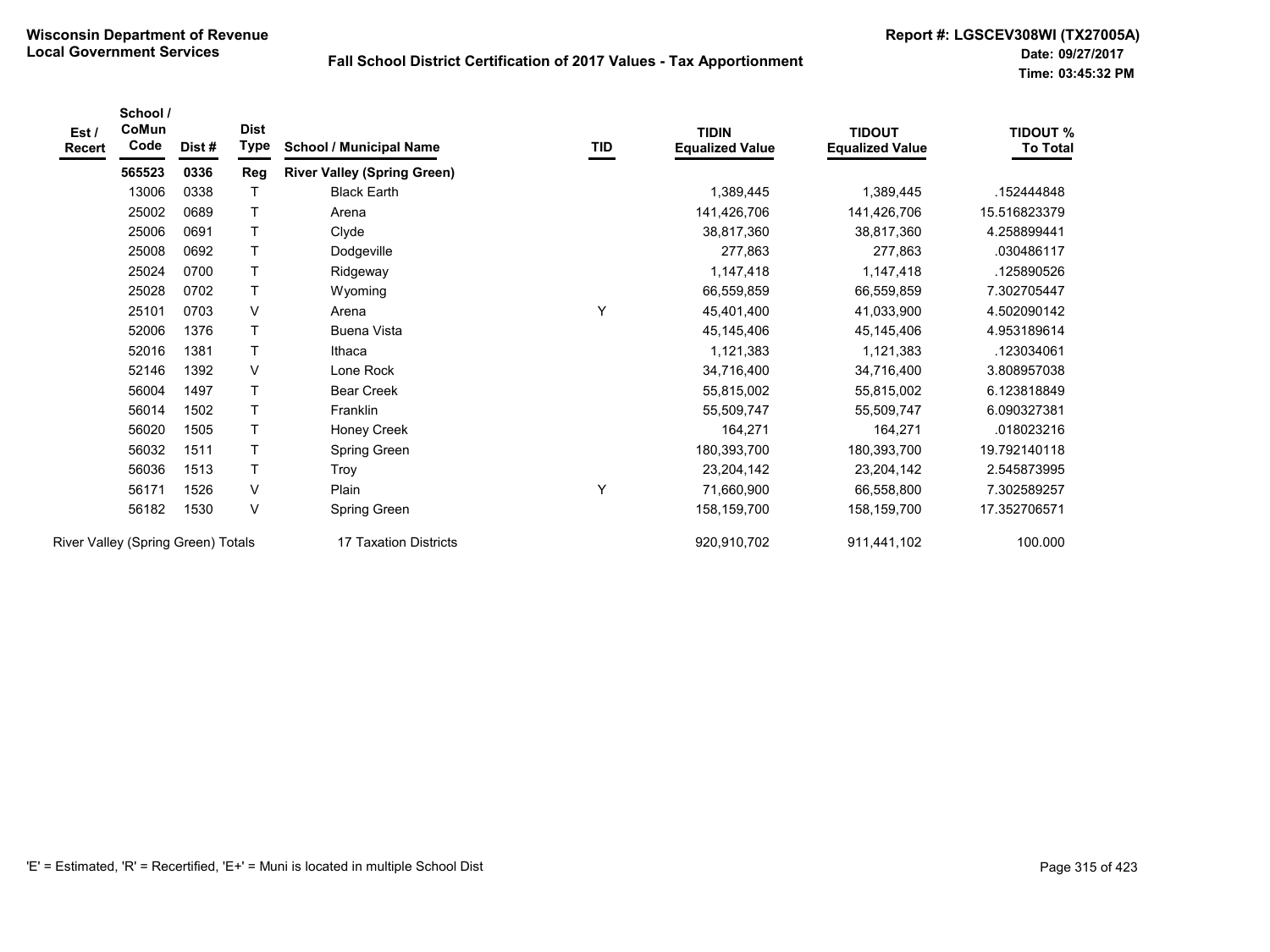| Est/<br><b>Recert</b>      | School /<br>CoMun<br>Code | Dist #                | <b>Dist</b><br><b>Type</b> | <b>School / Municipal Name</b> | TID         | <b>TIDIN</b><br><b>Equalized Value</b> | <b>TIDOUT</b><br><b>Equalized Value</b> | <b>TIDOUT %</b><br><b>To Total</b> |
|----------------------------|---------------------------|-----------------------|----------------------------|--------------------------------|-------------|----------------------------------------|-----------------------------------------|------------------------------------|
|                            | 223850                    | 0140                  | Reg                        | <b>Riverdale (Muscoda)</b>     |             |                                        |                                         |                                    |
|                            | 12004                     | 0314                  |                            | Clayton                        |             | 88,121                                 | 88,121                                  | .028976061                         |
|                            | 12016                     | 0320                  |                            | Scott                          |             | 1,097,718                              | 1,097,718                               | .360953053                         |
| $E+$                       | 22010                     | 0598                  | T                          | Castle Rock                    |             | 5,580,774                              | 5,580,774                               | 1.835077326                        |
|                            | 22024                     | 0605                  |                            | <b>Hickory Grove</b>           |             | 442,054                                | 442,054                                 | .145356768                         |
|                            | 22042                     | 0614                  | T                          | Muscoda                        |             | 48,695,800                             | 48,695,800                              | 16.012215948                       |
|                            | 22060                     | 0623                  | T                          | Watterstown                    |             | 14,274,828                             | 14,274,828                              | 4.693867409                        |
|                            | 22108                     | 0629                  | V                          | <b>Blue River</b>              |             | 13,950,700                             | 13,950,700                              | 4.58728722                         |
|                            | 22153                     | 0636                  | V                          | Muscoda                        | Υ           | 68,846,700                             | 64,435,900                              | 21.187895991                       |
|                            | 25006                     | 0691                  | T                          | Clyde                          |             | 3,353,862                              | 3,353,862                               | 1.102821241                        |
| $E+$                       | 25012                     | 0694                  | T                          | Highland                       |             | 959,028                                | 959,028                                 | .315348828                         |
|                            | 25022                     | 0699                  |                            | Pulaski                        |             | 33,990,777                             | 33,990,777                              | 11.176891263                       |
|                            | 25102                     | 0704                  | V                          | Avoca                          | Y           | 18,137,600                             | 14,463,300                              | 4.755841015                        |
|                            | 25153                     | 0713                  | V                          | Muscoda                        |             | 5,333,200                              | 1,553,900                               | .510955408                         |
|                            | 52002                     | 1374                  |                            | Akan                           |             | 2,615,472                              | 2,615,472                               | .860022886                         |
|                            | 52010                     | 1378                  | T                          | Eagle                          |             | 34,125,641                             | 34,125,641                              | 11.221237418                       |
|                            | 52020                     | 1383                  | T.                         | Orion                          |             | 26,234,009                             | 26,234,009                              | 8.626300775                        |
| $E+$                       | 52024                     | 1385                  |                            | Richwood                       |             | 38,254,674                             | 38,254,674                              | 12.57895139                        |
| Riverdale (Muscoda) Totals |                           | 17 Taxation Districts |                            | 315,980,958                    | 304,116,558 | 100.000                                |                                         |                                    |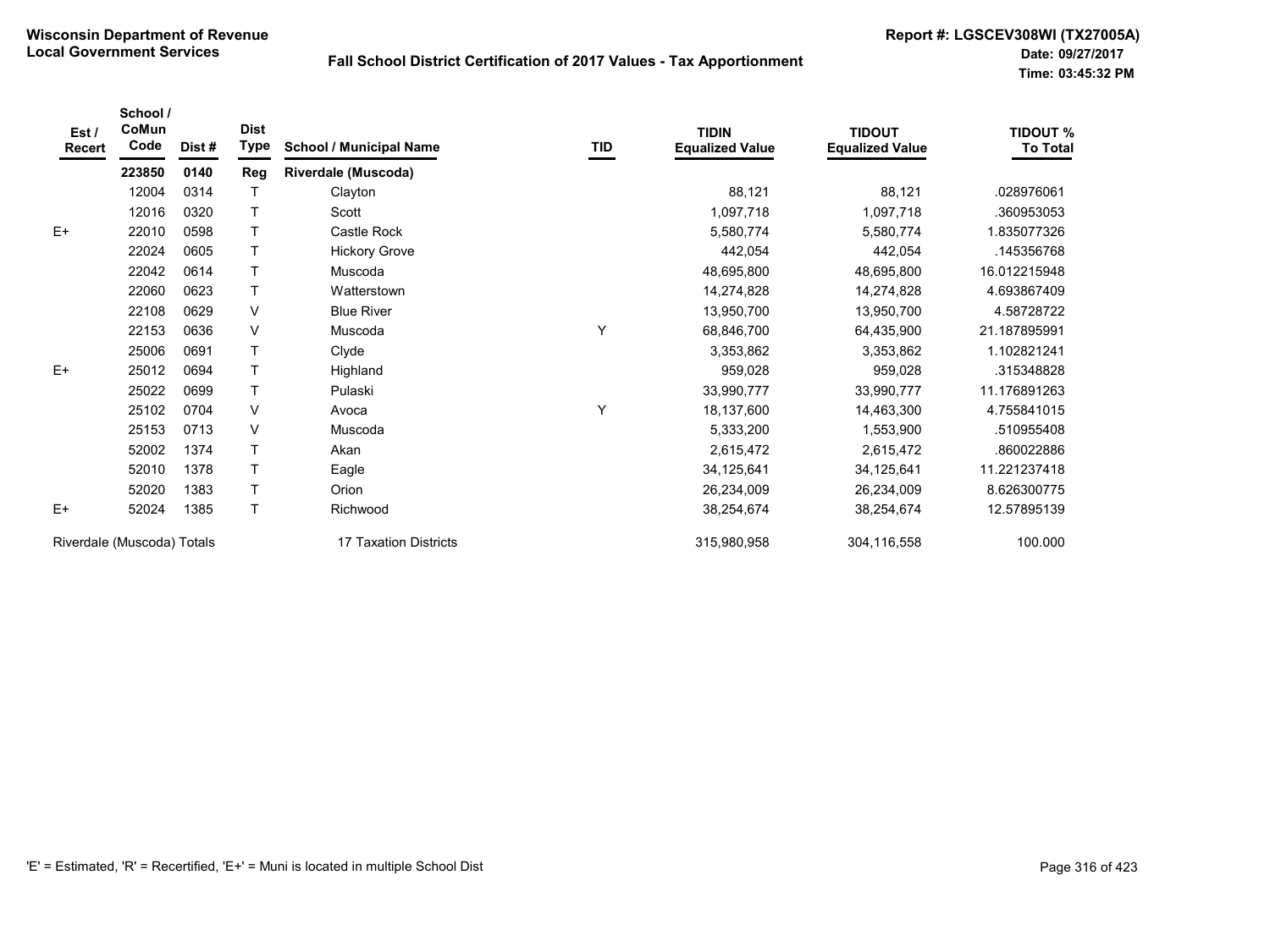| Est /<br>Recert | School /<br>CoMun<br>Code | Dist # | <b>Dist</b><br><b>Type</b> | <b>School / Municipal Name</b>  | TID | <b>TIDIN</b><br><b>Equalized Value</b> | <b>TIDOUT</b><br><b>Equalized Value</b> | <b>TIDOUT %</b><br><b>To Total</b> |
|-----------------|---------------------------|--------|----------------------------|---------------------------------|-----|----------------------------------------|-----------------------------------------|------------------------------------|
|                 | 204956                    | 0128   | Reg                        | Rosendale-Brandon               |     |                                        |                                         |                                    |
|                 | 20002                     | 0544   |                            | Alto                            |     | 10,246,760                             | 10,246,760                              | 2.627903578                        |
| $E+$            | 20014                     | 0550   |                            | Eldorado                        |     | 106.664.345                            | 106,664,345                             | 27.355340996                       |
|                 | 20024                     | 0555   |                            | Lamartine                       |     | 61,306,156                             | 61,306,156                              | 15.722693488                       |
|                 | 20028                     | 0557   |                            | Metomen                         |     | 26,027,255                             | 26,027,255                              | 6.67499937                         |
|                 | 20030                     | 0558   |                            | Oakfield                        |     | 3,037,355                              | 3,037,355                               | .778965846                         |
|                 | 20036                     | 0561   |                            | Rosendale                       |     | 35,771,170                             | 35,771,170                              | 9.173942363                        |
|                 | 20038                     | 0562   |                            | Springvale                      |     | 45,301,412                             | 45,301,412                              | 11.618086371                       |
| $E+$            | 20042                     | 0564   |                            | Waupun                          |     | 3,915,564                              | 3,915,564                               | 1.004192998                        |
|                 | 20106                     | 0565   | V                          | <b>Brandon</b>                  | Υ   | 43,657,600                             | 38,356,400                              | 9.83695537                         |
|                 | 20176                     | 0572   | V                          | Rosendale                       | Υ   | 59,106,200                             | 59,106,200                              | 15.158488584                       |
|                 | 70012                     | 1915   |                            | Nekimi                          |     | 188,843                                | 188,843                                 | .048431035                         |
|                 | Rosendale-Brandon Totals  |        |                            | <b>Taxation Districts</b><br>11 |     | 395,222,660                            | 389,921,460                             | 100.000                            |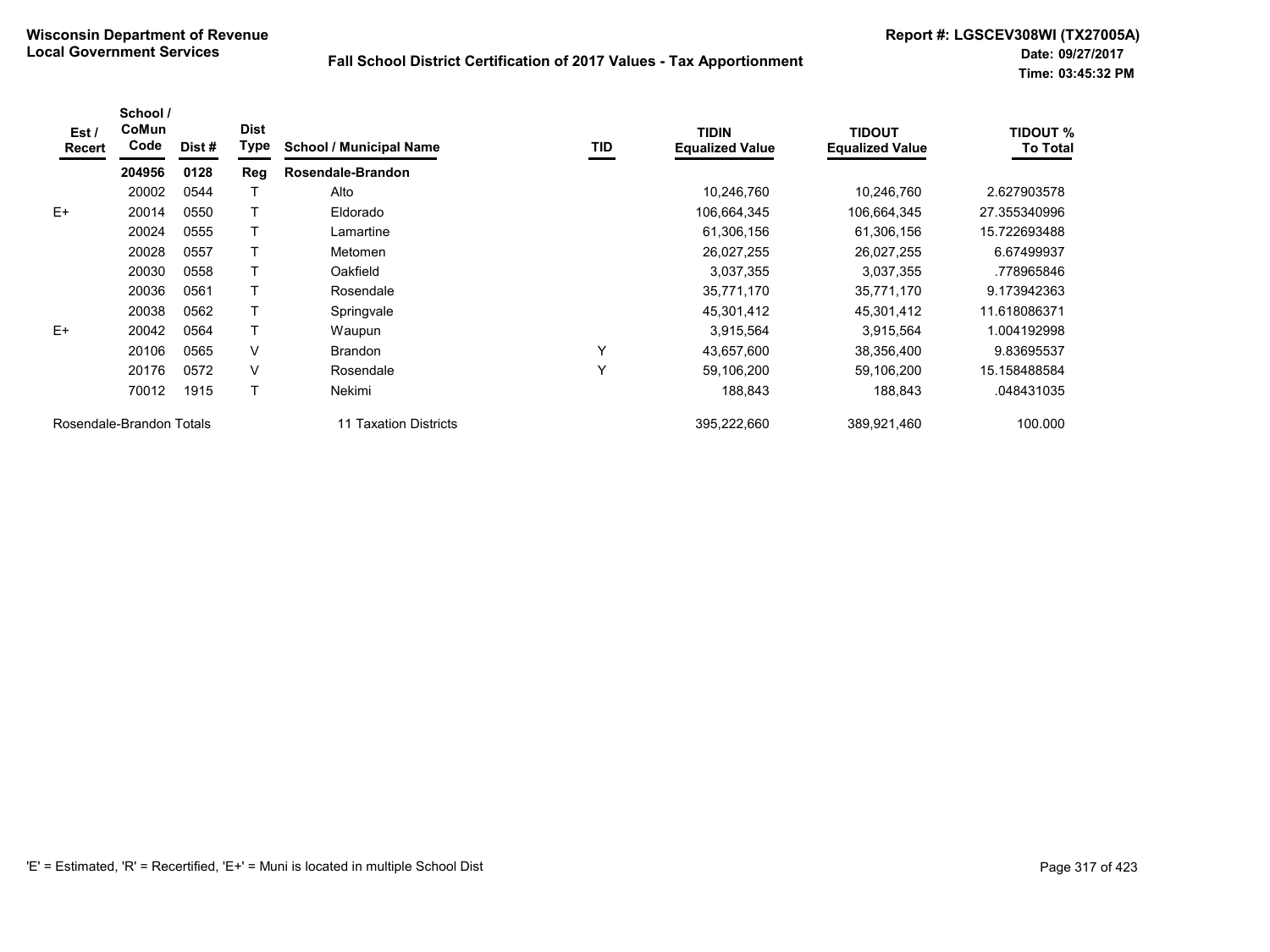| Est /<br>Recert       | School /<br>CoMun<br>Code | Dist # | <b>Dist</b><br>Type | <b>School / Municipal Name</b> | TID | <b>TIDIN</b><br><b>Equalized Value</b> | <b>TIDOUT</b><br><b>Equalized Value</b> | <b>TIDOUT %</b><br><b>To Total</b> |
|-----------------------|---------------------------|--------|---------------------|--------------------------------|-----|----------------------------------------|-----------------------------------------|------------------------------------|
|                       | 494963                    | 0296   | Reg                 | <b>Rosholt</b>                 |     |                                        |                                         |                                    |
|                       | 37008                     | 0966   |                     | <b>Bevent</b>                  |     | 87,266,647                             | 87.266.647                              | 24.970949589                       |
|                       | 37028                     | 0976   |                     | Franzen                        |     | 166.648                                | 166,648                                 | .047685559                         |
|                       | 49002                     | 1303   |                     | Alban                          |     | 87,193,400                             | 87,193,400                              | 24.949990297                       |
|                       | 49026                     | 1315   |                     | New Hope                       |     | 31,358,160                             | 31,358,160                              | 8.972993228                        |
|                       | 49032                     | 1318   |                     | Sharon                         |     | 93,904,298                             | 93,904,298                              | 26.870282888                       |
|                       | 49034                     | 1319   |                     | Stockton                       |     | 658,363                                | 658,363                                 | .188387544                         |
|                       | 49176                     | 1328   | V                   | Rosholt                        |     | 22,459,900                             | 22.459.900                              | 6.426797063                        |
|                       | 68014                     | 1854   |                     | Harrison                       |     | 26,465,265                             | 26,465,265                              | 7.572913832                        |
| <b>Rosholt Totals</b> |                           |        |                     | 8 Taxation Districts           |     | 349,472,681                            | 349,472,681                             | 100.000                            |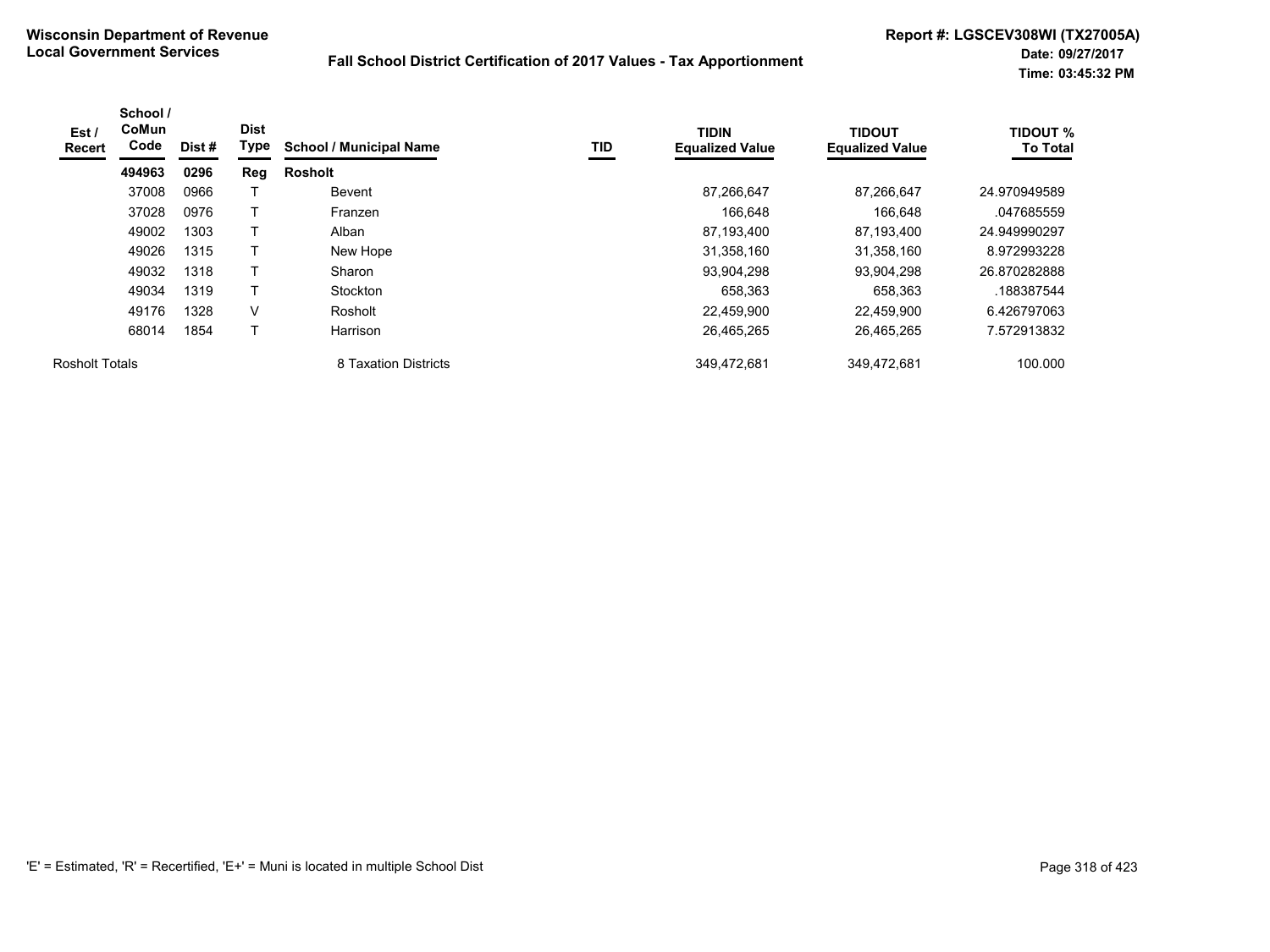| Est /<br>Recert      | School /<br>CoMun<br>Code | Dist # | <b>Dist</b><br><b>Type</b> | <b>School / Municipal Name</b>  | TID | <b>TIDIN</b><br><b>Equalized Value</b> | <b>TIDOUT</b><br><b>Equalized Value</b> | <b>TIDOUT %</b><br><b>To Total</b> |
|----------------------|---------------------------|--------|----------------------------|---------------------------------|-----|----------------------------------------|-----------------------------------------|------------------------------------|
|                      | 291673                    | 0171   | Reg                        | Royall                          |     |                                        |                                         |                                    |
|                      | 29010                     | 0791   |                            | Fountain                        |     | 216,992                                | 216,992                                 | .103110307                         |
| $E+$                 | 29032                     | 0802   |                            | Plymouth                        |     | 54,865,569                             | 54,865,569                              | 26.071033294                       |
|                      | 29038                     | 0805   |                            | Wonewoc                         |     | 13,827,672                             | 13,827,672                              | 6.57063626                         |
|                      | 29221                     | 0812   | C                          | Elroy                           | Υ   | 54,763,600                             | 48,849,200                              | 23.212173733                       |
|                      | 41008                     | 1094   |                            | Clifton                         |     | 17,785,175                             | 17,785,175                              | 8.451163417                        |
|                      | 41010                     | 1095   |                            | Glendale                        |     | 41,221,934                             | 41,221,934                              | 19.587847777                       |
|                      | 41044                     | 1112   |                            | Wellington                      |     | 9,036,225                              | 9,036,225                               | 4.293835408                        |
|                      | 41048                     | 1114   |                            | Wilton                          |     | 5,437,548                              | 5,437,548                               | 2.583815269                        |
|                      | 41141                     | 1116   | V                          | Kendall                         | Y   | 17,117,100                             | 14,451,400                              | 6.86701947                         |
|                      | 62022                     | 1691   |                            | Hillsboro                       |     | 4,754,754                              | 4,754,754                               | 2.259365064                        |
| <b>Royall Totals</b> |                           |        |                            | <b>Taxation Districts</b><br>10 |     | 219,026,569                            | 210,446,469                             | 100.000                            |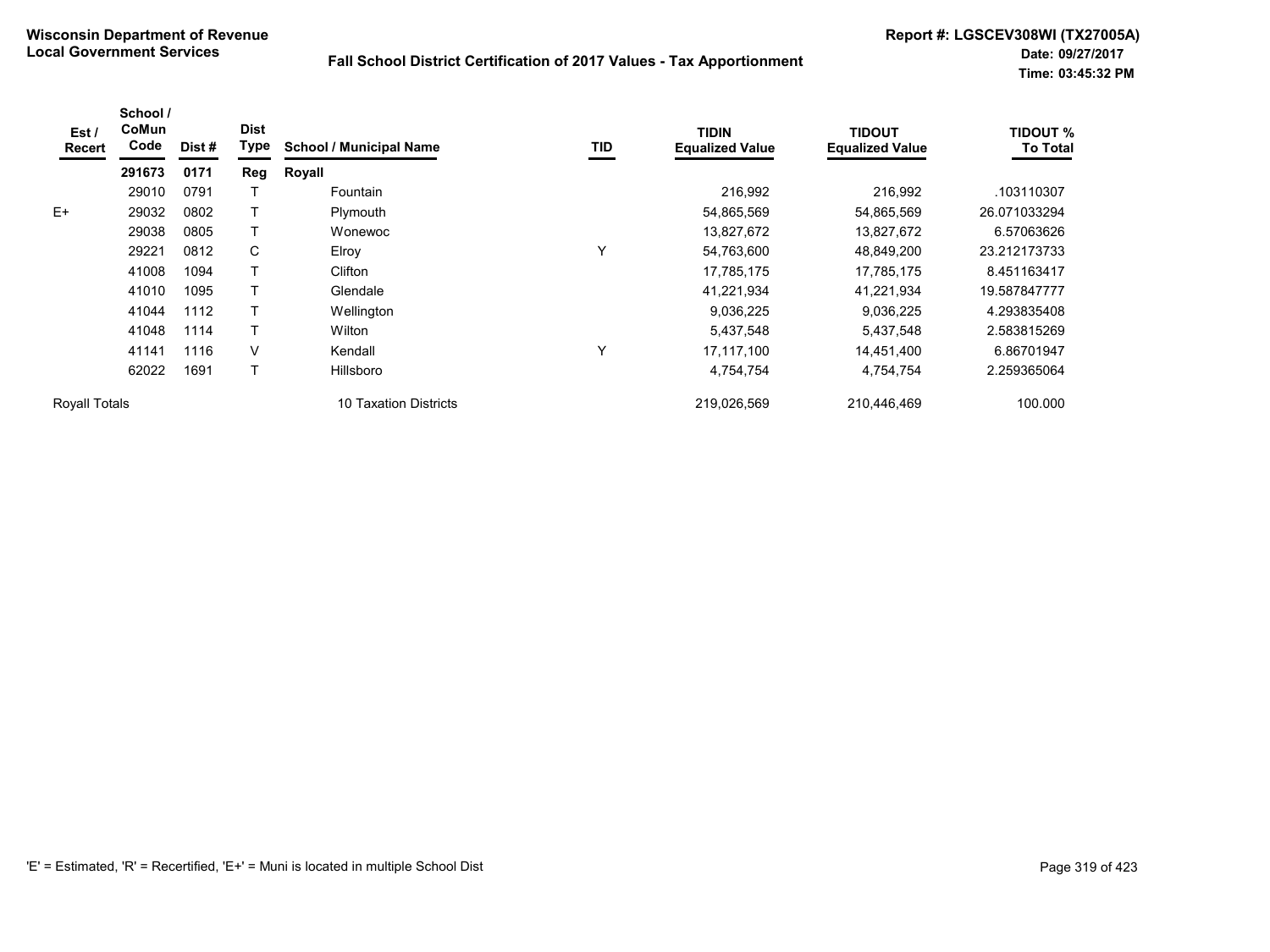| Est /<br><b>Recert</b>               | School /<br>CoMun<br>Code | Dist # | <b>Dist</b><br>Type | <b>School / Municipal Name</b>       | TID | <b>TIDIN</b><br><b>Equalized Value</b> | <b>TIDOUT</b><br><b>Equalized Value</b> | <b>TIDOUT %</b><br><b>To Total</b> |
|--------------------------------------|---------------------------|--------|---------------------|--------------------------------------|-----|----------------------------------------|-----------------------------------------|------------------------------------|
|                                      | 552422                    | 0329   | Reg                 | <b>Saint Croix Central (Hammond)</b> |     |                                        |                                         |                                    |
|                                      | 55012                     | 1465   |                     | <b>Erin Prairie</b>                  |     | 5,323,875                              | 5,323,875                               | .847580966                         |
|                                      | 55018                     | 1468   |                     | Hammond                              |     | 164,723,503                            | 164,723,503                             | 26.224602515                       |
|                                      | 55022                     | 1470   | т                   | Kinnickinnic                         |     | 16,363,438                             | 16,363,438                              | 2.605121003                        |
|                                      | 55024                     | 1471   |                     | <b>Pleasant Valley</b>               |     | 31,834,543                             | 31,834,543                              | 5.068179229                        |
|                                      | 55026                     | 1472   | т                   | Richmond                             |     | 419,256                                | 419,256                                 | .066747135                         |
|                                      | 55028                     | 1473   |                     | <b>Rush River</b>                    |     | 8,335,418                              | 8,335,418                               | .327029962                         |
|                                      | 55042                     | 1480   | T                   | Warren                               |     | 173,216,000                            | 173,216,000                             | 27.576640046                       |
|                                      | 55136                     | 1483   | V                   | Hammond                              | Υ   | 124.191.200                            | 110,053,400                             | 17.520916068                       |
| E.                                   | 55176                     | 1485   | V                   | <b>Roberts</b>                       | Υ   | 133,702,500                            | 117,856,400                             | 18.763183077                       |
| Saint Croix Central (Hammond) Totals |                           |        |                     | 9 Taxation Districts                 |     | 658,109,733                            | 628,125,833                             | 100.000                            |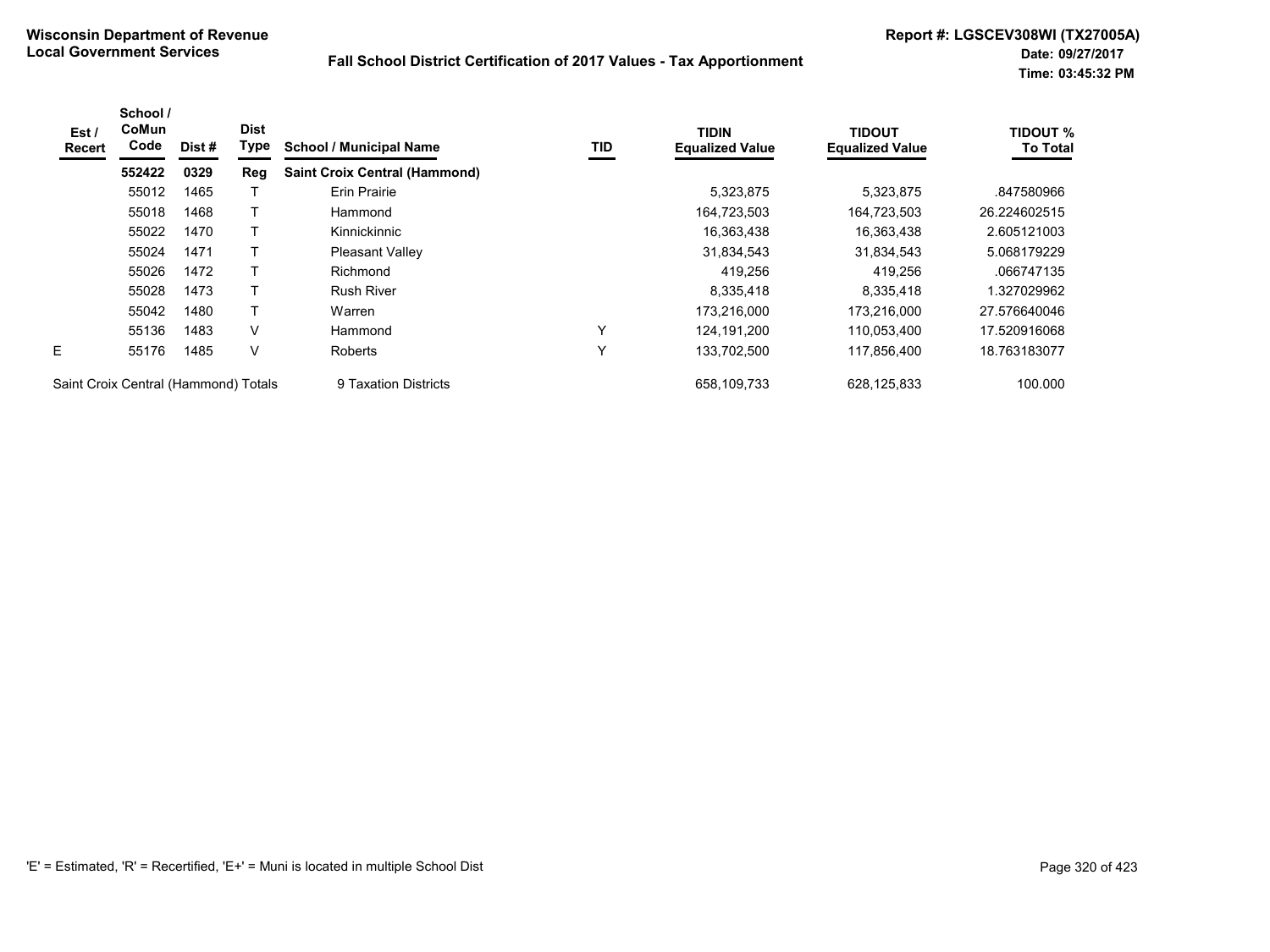| Est/<br><b>Recert</b>           | School /<br>CoMun<br>Code | Dist# | <b>Dist</b><br>Type | <b>School / Municipal Name</b> | TID | <b>TIDIN</b><br><b>Equalized Value</b> | <b>TIDOUT</b><br><b>Equalized Value</b> | <b>TIDOUT %</b><br><b>To Total</b> |
|---------------------------------|---------------------------|-------|---------------------|--------------------------------|-----|----------------------------------------|-----------------------------------------|------------------------------------|
|                                 | 485019                    | 0293  | Reg                 | <b>Saint Croix Falls</b>       |     |                                        |                                         |                                    |
|                                 | 48006                     | 1268  |                     | Balsam Lake                    |     | 96,530,902                             | 96,530,902                              | 14.004270945                       |
|                                 | 48020                     | 1275  |                     | Eureka                         |     | 90,349,818                             | 90,349,818                              | 13.107546961                       |
|                                 | 48024                     | 1277  | т                   | Garfield                       |     | 22,047,946                             | 22,047,946                              | 3.198617263                        |
|                                 | 48030                     | 1280  |                     | Laketown                       |     | 15,467,693                             | 15,467,693                              | 2.243983628                        |
|                                 | 48042                     | 1286  | T                   | Osceola                        |     | 72,120,472                             | 72,120,472                              | 10.462915084                       |
|                                 | 48044                     | 1287  |                     | Saint Croix Falls              |     | 141,943,690                            | 141,943,690                             | 20.592554845                       |
|                                 | 48046                     | 1288  | Т                   | Sterling                       |     | 45,828,240                             | 45,828,240                              | 6.648555816                        |
|                                 | 48116                     | 1294  | V                   | <b>Dresser</b>                 |     | 55.884.900                             | 55,884,900                              | 8.107531009                        |
| E.                              | 48281                     | 1301  | С                   | Saint Croix Falls              | Y   | 207,459,900                            | 149,122,500                             | 21.634024449                       |
| <b>Saint Croix Falls Totals</b> |                           |       |                     | 9 Taxation Districts           |     | 747.633.561                            | 689.296.161                             | 100.000                            |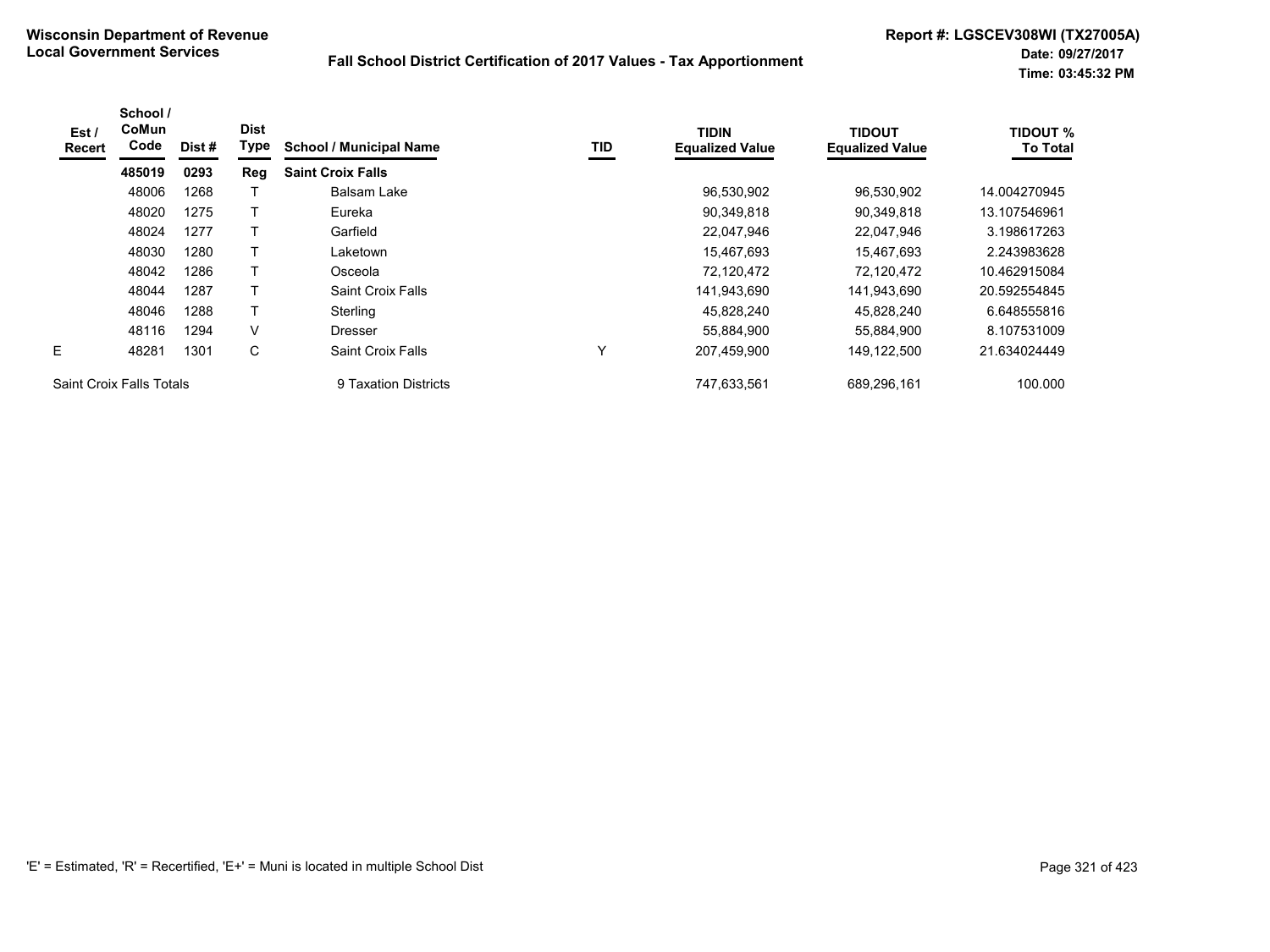| Est /<br><b>Recert</b>      | School /<br>CoMun<br>Code | Dist# | Dist<br>Type | <b>School / Municipal Name</b> | TID | TIDIN<br><b>Equalized Value</b> | <b>TIDOUT</b><br><b>Equalized Value</b> | TIDOUT %<br><b>To Total</b> |
|-----------------------------|---------------------------|-------|--------------|--------------------------------|-----|---------------------------------|-----------------------------------------|-----------------------------|
|                             | 405026                    | 0244  | Rea          | <b>Saint Francis</b>           |     |                                 |                                         |                             |
|                             | 40281                     | 1086  | $\sim$       | <b>Saint Francis</b>           |     | 598,710,800                     | 579,565,100                             | 100                         |
| <b>Saint Francis Totals</b> |                           |       |              | <b>Taxation Districts</b>      |     | 598,710,800                     | 579,565,100                             | 100.000                     |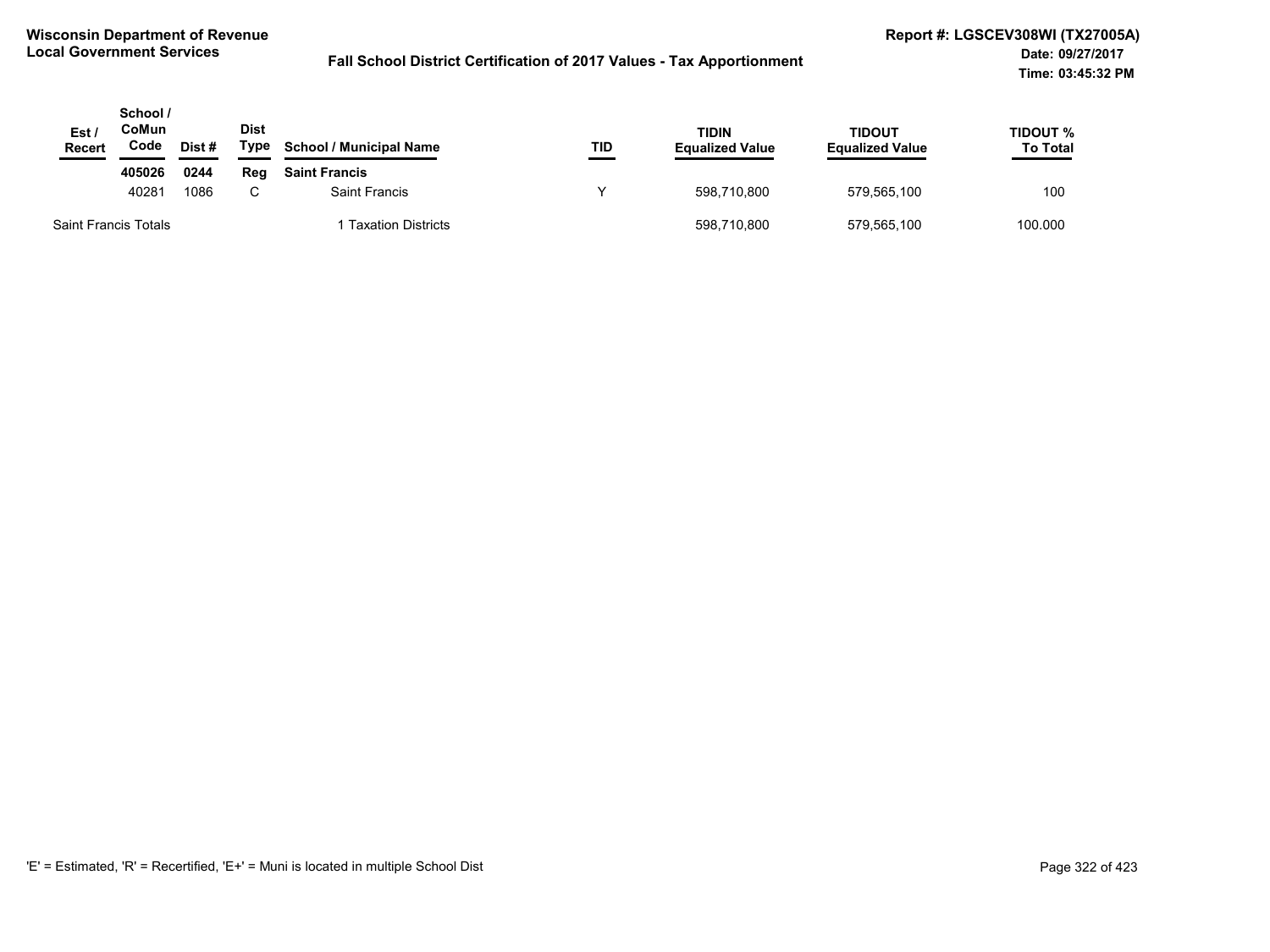| Est /<br><b>Recert</b> | School /<br>CoMun<br>Code | <b>Dist</b><br>Type<br>Dist # |      | <b>School / Municipal Name</b><br>TID | <b>TIDIN</b><br><b>Equalized Value</b> | <b>TIDOUT</b><br><b>Equalized Value</b> | <b>TIDOUT %</b><br><b>To Total</b> |
|------------------------|---------------------------|-------------------------------|------|---------------------------------------|----------------------------------------|-----------------------------------------|------------------------------------|
|                        | 305068                    | 0183                          | Elem | <b>Salem</b>                          |                                        |                                         |                                    |
|                        | 30012                     | 0820                          |      | Salem                                 | 563,554,240                            | 563,554,240                             | 68.310982743                       |
|                        | 30104                     | 1984                          | v    | <b>Bristol</b>                        | 38,738,136                             | 38,738,136                              | 4.695626351                        |
|                        | 30171                     | 0824                          | V    | Paddock Lake                          | 225,149,183                            | 222.690.983                             | 26.993390905                       |
| Salem Totals           |                           |                               |      | 3 Taxation Districts                  | 827,441,559                            | 824,983,359                             | 100.000                            |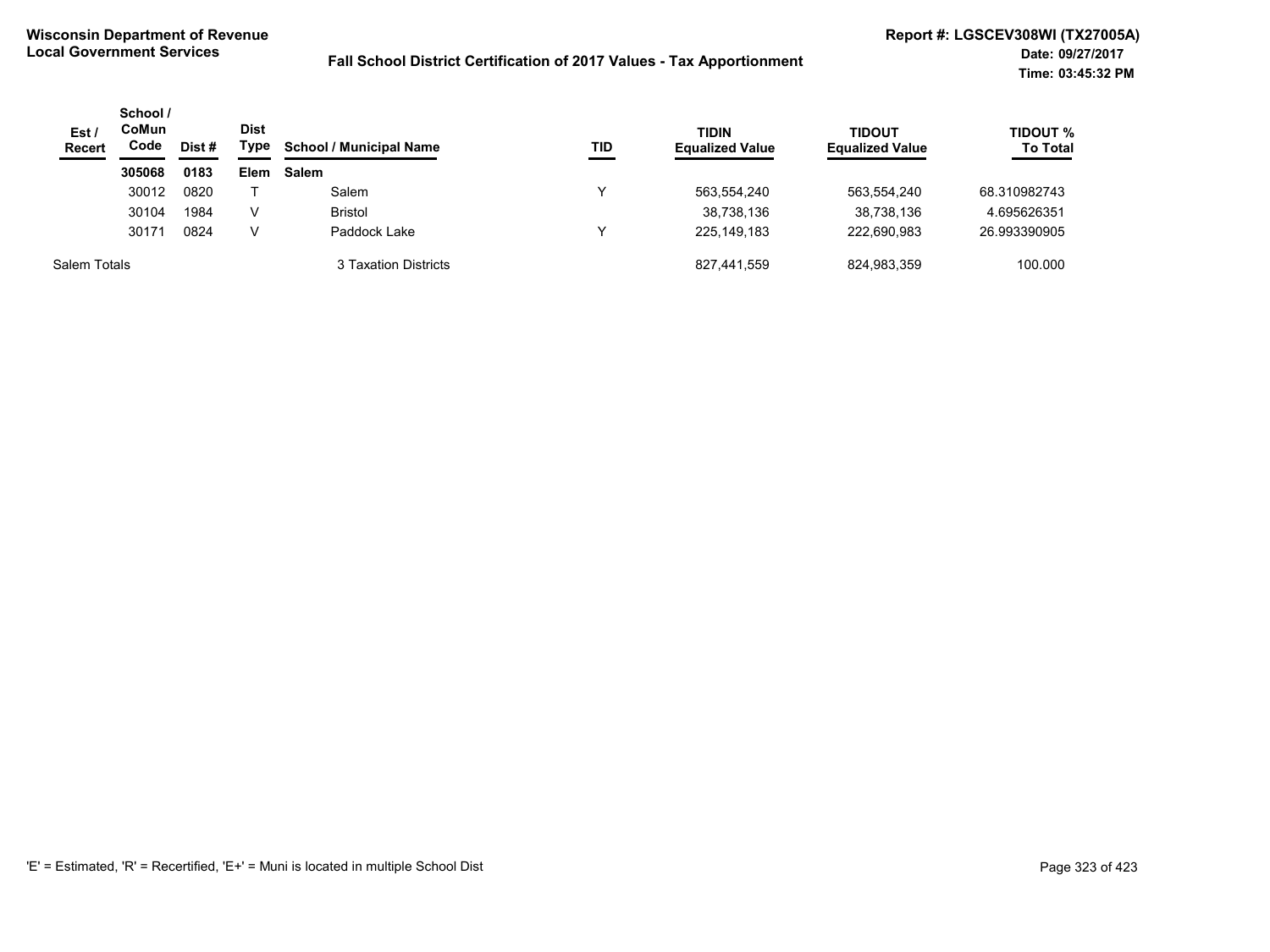| Est/<br><b>Recert</b> | School /<br>CoMun<br>Code | Dist# | <b>Dist</b><br>Type | <b>School / Municipal Name</b> | TID | <b>TIDIN</b><br><b>Equalized Value</b> | <b>TIDOUT</b><br><b>Equalized Value</b> | <b>TIDOUT %</b><br><b>To Total</b> |
|-----------------------|---------------------------|-------|---------------------|--------------------------------|-----|----------------------------------------|-----------------------------------------|------------------------------------|
|                       | 565100                    | 0335  | Reg                 | <b>Sauk Prairie</b>            |     |                                        |                                         |                                    |
|                       | 11004                     | 0278  |                     | Caledonia                      |     | 48,254,203                             | 48,254,203                              | 2.558060113                        |
|                       | 11040                     | 0296  | T                   | <b>West Point</b>              |     | 223,201,506                            | 223,201,506                             | 11.832396645                       |
|                       | 13004                     | 0337  | T                   | Berry                          |     | 1,960,450                              | 1,960,450                               | .103927713                         |
|                       | 13022                     | 0346  | $\mathsf T$         | Dane                           |     | 2,675,372                              | 2,675,372                               | .141827281                         |
|                       | 13034                     | 0351  | $\mathsf{T}$        | Mazomanie                      |     | 15,404,531                             | 15,404,531                              | .816627648                         |
|                       | 13050                     | 0359  | $\mathsf{T}$        | Roxbury                        |     | 221,866,553                            | 221,866,553                             | 11.761627886                       |
|                       | 13056                     | 0362  | $\mathsf{T}$        | Springfield                    | Y   | 4,560,068                              | 4,560,068                               | .24173911                          |
|                       | 56014                     | 1502  | $\mathsf{T}$        | Franklin                       |     | 7,365,356                              | 7,365,356                               | .39045352                          |
|                       | 56020                     | 1505  | $\mathsf{T}$        | Honey Creek                    |     | 80,728,911                             | 80,728,911                              | 4.279614922                        |
|                       | 56026                     | 1508  | $\mathsf{T}$        | Merrimac                       |     | 230,076,891                            | 230,076,891                             | 12.196875737                       |
|                       | 56028                     | 1509  | $\top$              | Prairie Du Sac                 |     | 156,178,800                            | 156,178,800                             | 8.279377421                        |
|                       | 56034                     | 1512  | $\mathsf{T}$        | Sumpter                        |     | 61,411,529                             | 61,411,529                              | 3.255558543                        |
|                       | 56036                     | 1513  | $\top$              | Troy                           |     | 70,745,158                             | 70,745,158                              | 3.75035449                         |
| E                     | 56151                     | 1524  | V                   | Merrimac                       |     | 75,601,800                             | 75,601,800                              | 4.007815631                        |
|                       | 56172                     | 1527  | V                   | Prairie Du Sac                 | Υ   | 401,319,000                            | 371,469,400                             | 19.692399755                       |
|                       | 56181                     | 1529  | V                   | Sauk City                      | Y   | 331,033,000                            | 314,858,700                             | 16.691343585                       |
| Sauk Prairie Totals   |                           |       |                     | 16 Taxation Districts          |     | 1,932,383,128                          | 1,886,359,228                           | 100.000                            |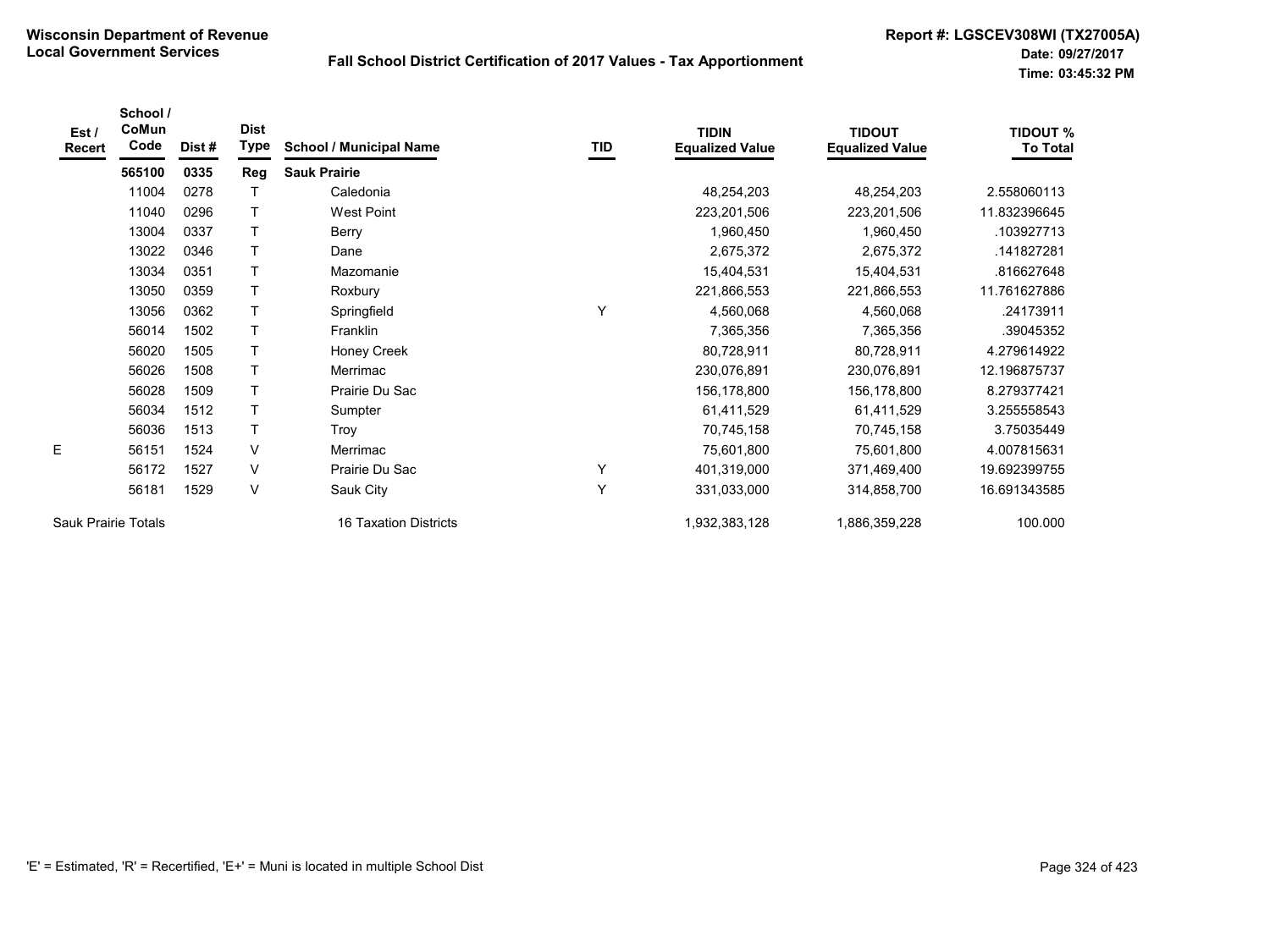| Est /<br>Recert | School /<br>CoMun<br>Code | Dist # | <b>Dist</b><br>Type | <b>School / Municipal Name</b> | TID | <b>TIDIN</b><br><b>Equalized Value</b> | <b>TIDOUT</b><br><b>Equalized Value</b> | <b>TIDOUT %</b><br><b>To Total</b> |
|-----------------|---------------------------|--------|---------------------|--------------------------------|-----|----------------------------------------|-----------------------------------------|------------------------------------|
|                 | 125124                    | 0079   | Reg                 | <b>Seneca</b>                  |     |                                        |                                         |                                    |
|                 | 12006                     | 0315   |                     | Eastman                        |     | 25,736,569                             | 25,736,569                              | 15.896466066                       |
|                 | 12008                     | 0316   |                     | Freeman                        |     | 13,701,766                             | 13,701,766                              | 8.463041762                        |
|                 | 12010                     | 0317   |                     | Haney                          |     | 2,720,223                              | 2,720,223                               | 1.68017472                         |
| E               | 12018                     | 0321   |                     | Seneca                         |     | 93,473,500                             | 93.473.500                              | 57.734903234                       |
|                 | 12020                     | 0322   |                     | Utica                          |     | 11,828,667                             | 11,828,667                              | 7.306102207                        |
|                 | 12121                     | 0326   | $\vee$              | Eastman                        |     | 350,728                                | 350,728                                 | .216630886                         |
|                 | 12146                     | 0329   | V                   | Lynxville                      |     | 10.031.400                             | 10.031.400                              | 6.196001094                        |
|                 | 12151                     | 0330   | V                   | <b>Mount Sterling</b>          |     | 4,058,345                              | 4,058,345                               | 2.506680031                        |
| Seneca Totals   |                           |        |                     | 8 Taxation Districts           |     | 161,901,198                            | 161,901,198                             | 100.000                            |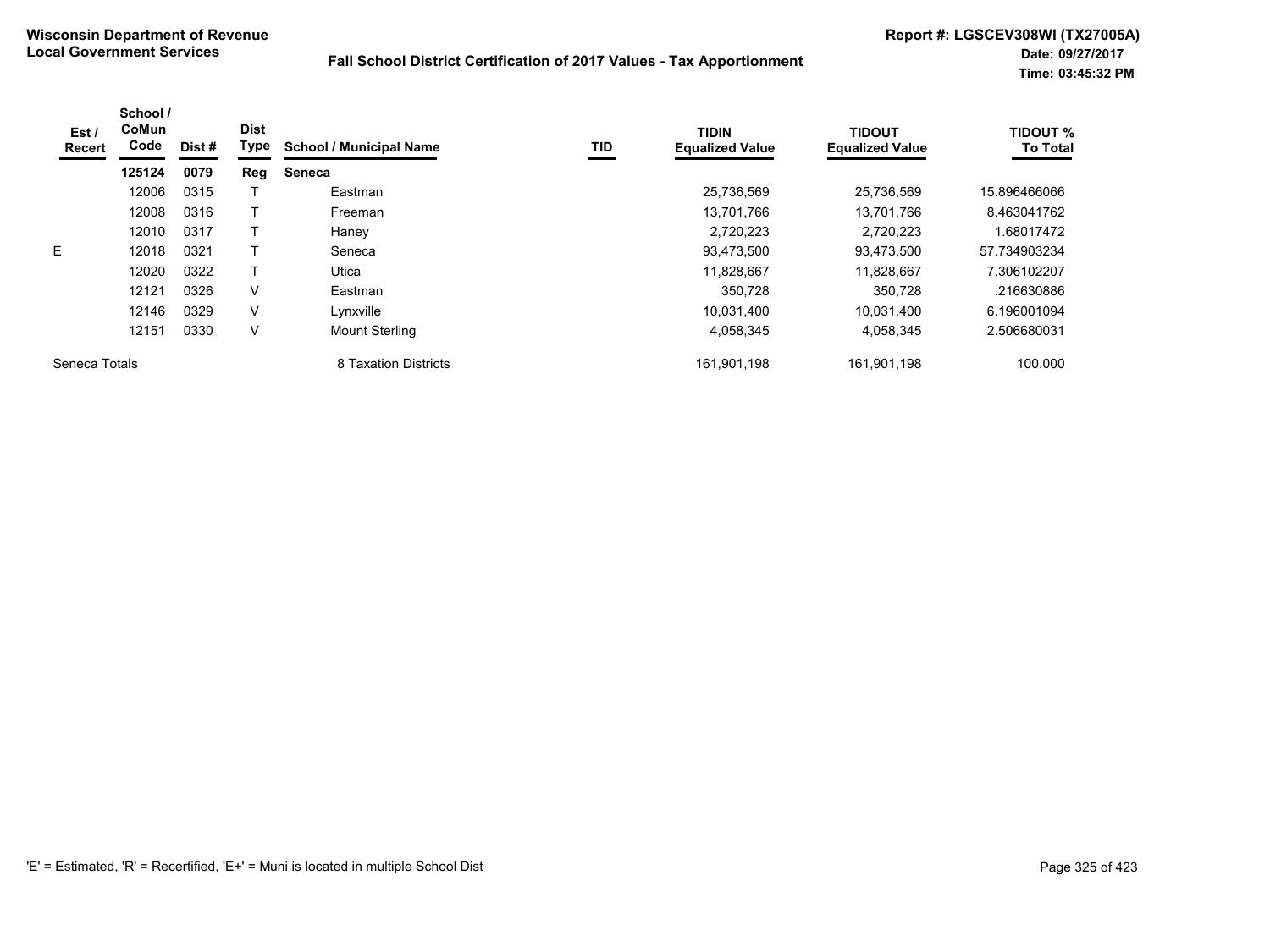| Est/<br><b>Recert</b> | School /<br><b>CoMun</b><br>Code | Dist # | <b>Dist</b><br>Type | <b>School / Municipal Name</b> | TID | <b>TIDIN</b><br><b>Equalized Value</b> | <b>TIDOUT</b><br><b>Equalized Value</b> | <b>TIDOUT %</b><br><b>To Total</b> |
|-----------------------|----------------------------------|--------|---------------------|--------------------------------|-----|----------------------------------------|-----------------------------------------|------------------------------------|
|                       | 155130                           | 0107   | Reg                 | Sevastopol                     |     |                                        |                                         |                                    |
|                       | 15008                            | 0445   |                     | Egg Harbor                     |     | 357,779,459                            | 357,779,459                             | 25.77191651                        |
|                       | 15016                            | 0449   |                     | Jacksonport                    |     | 281,685,400                            | 281,685,400                             | 20.290635553                       |
|                       | 15022                            | 0452   |                     | Sevastopol                     |     | 598,463,162                            | 598,463,162                             | 43.109078113                       |
|                       | 15024                            | 0453   |                     | Sturgeon Bay                   |     | 120,099,452                            | 120,099,452                             | 8.651120046                        |
|                       | 15281                            | 0460   | C                   | Sturgeon Bay                   |     | 30,225,740                             | 30,225,740                              | 2.177249778                        |
| Sevastopol Totals     |                                  |        |                     | 5 Taxation Districts           |     | 1,388,253,213                          | 1,388,253,213                           | 100.000                            |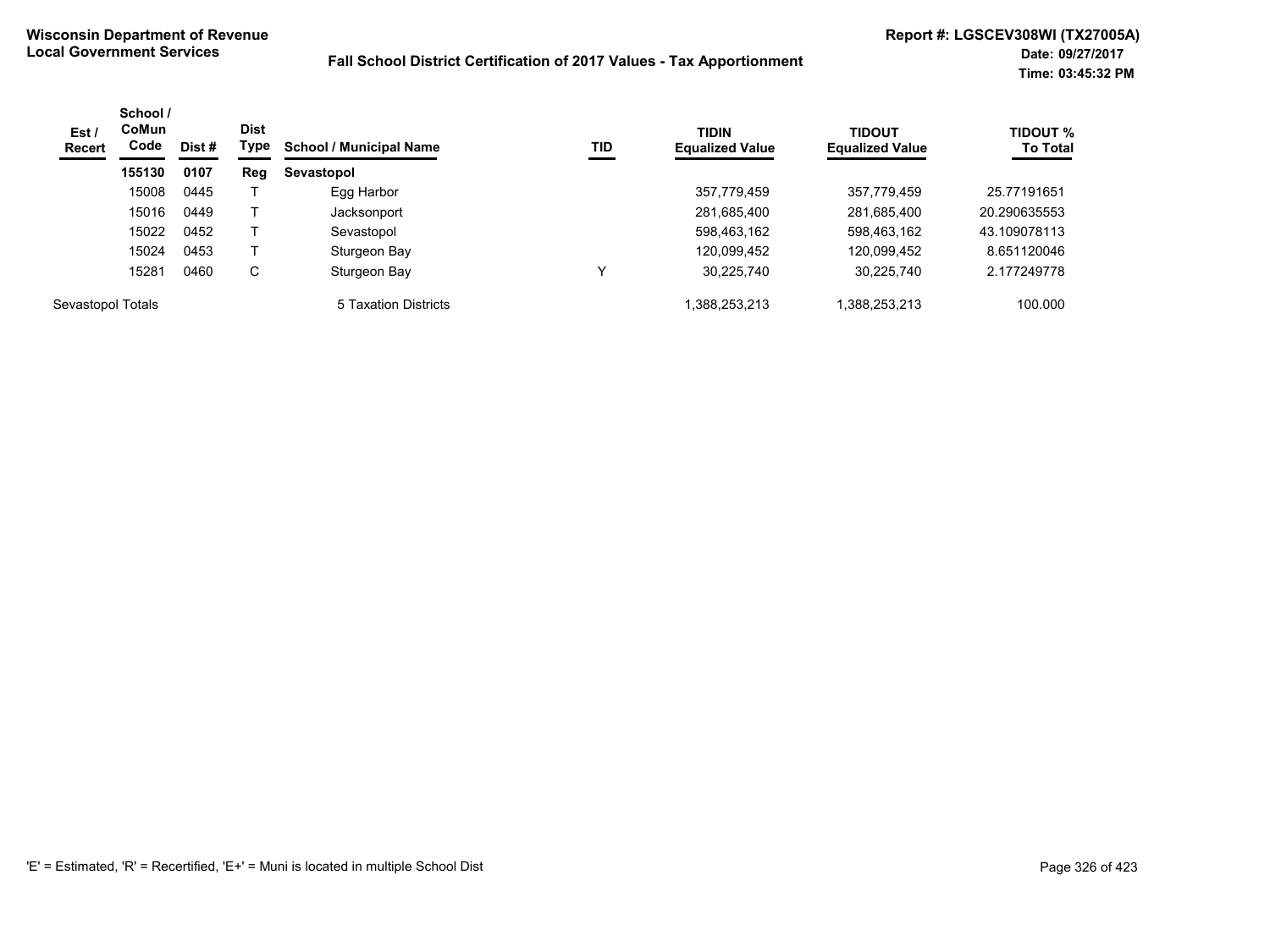| Est /<br>Recert | School /<br>CoMun<br>Code       | Dist # | <b>Dist</b><br><b>Type</b> | <b>School / Municipal Name</b> | TID | <b>TIDIN</b><br><b>Equalized Value</b> | <b>TIDOUT</b><br><b>Equalized Value</b> | <b>TIDOUT %</b><br><b>To Total</b> |
|-----------------|---------------------------------|--------|----------------------------|--------------------------------|-----|----------------------------------------|-----------------------------------------|------------------------------------|
|                 | 445138                          | 0271   | Reg                        | <b>Seymour Community</b>       |     |                                        |                                         |                                    |
|                 | 44002                           | 1178   |                            | <b>Black Creek</b>             |     | 78,480,204                             | 78,480,204                              | 10.480277415                       |
| $E+$            | 44008                           | 1181   |                            | Center                         |     | 32,441,392                             | 32,441,392                              | 4.332236291                        |
|                 | 44010                           | 1182   |                            | Cicero                         |     | 85,146,700                             | 85,146,700                              | 11.370523922                       |
|                 | 44030                           | 1192   |                            | Maine                          |     | 3,888,858                              | 3,888,858                               | .519319632                         |
|                 | 44034                           | 1194   |                            | Oneida                         |     | 101,891,785                            | 101,891,785                             | 13.606669181                       |
|                 | 44036                           | 1195   |                            | Osborn                         |     | 91,365,443                             | 91,365,443                              | 12.200977316                       |
|                 | 44038                           | 1196   |                            | Seymour                        |     | 99,899,700                             | 99,899,700                              | 13.340645364                       |
|                 | 44107                           | 1199   | V                          | <b>Black Creek</b>             | ٧   | 65,379,600                             | 50,783,900                              | 6.781702048                        |
| E               | 44155                           | 1204   | V                          | <b>Nichols</b>                 |     | 8,733,600                              | 8,733,600                               | 1.166288391                        |
| E               | 44281                           | 1209   | C                          | Seymour                        | Υ   | 196,705,300                            | 178,524,100                             | 23.84017877                        |
| $E+$            | 58028                           | 1571   |                            | Lessor                         |     | 10,404,376                             | 10,404,376                              | 1.389404477                        |
|                 | 58030                           | 1572   |                            | Maple Grove                    |     | 7,277,028                              | 7,277,028                               | .971777191                         |
|                 | <b>Seymour Community Totals</b> |        |                            | 12 Taxation Districts          |     | 781,613,986                            | 748,837,086                             | 100.000                            |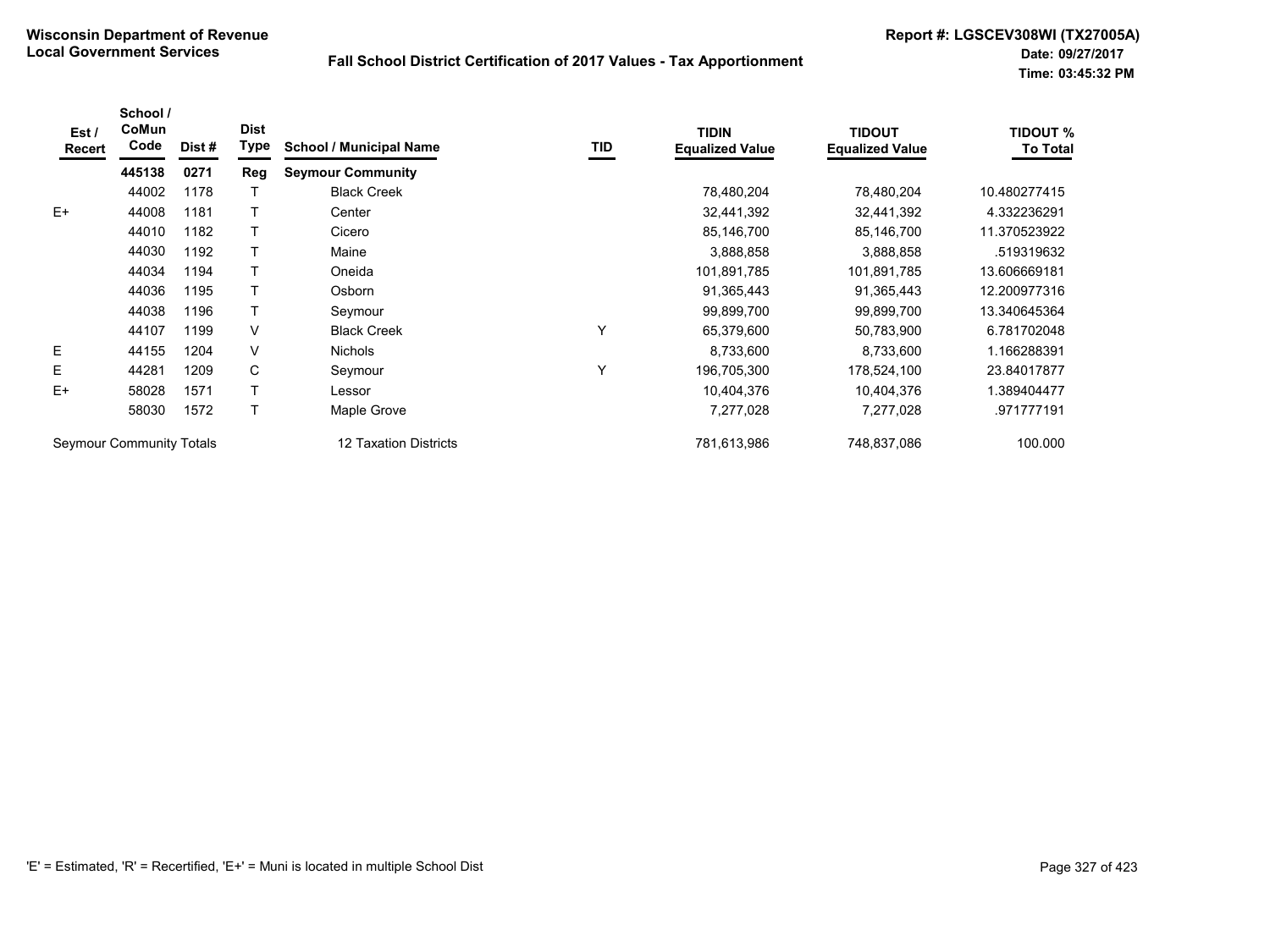| Est<br><b>Recert</b> | School /<br>CoMun<br>Code | Dist# | <b>Dist</b><br>Type | <b>School / Municipal Name</b> | TID | TIDIN<br><b>Equalized Value</b> | <b>TIDOUT</b><br><b>Equalized Value</b> | TIDOUT %<br><b>To Total</b> |
|----------------------|---------------------------|-------|---------------------|--------------------------------|-----|---------------------------------|-----------------------------------------|-----------------------------|
|                      | 645258                    | 0385  | Elem                | Sharon J 11                    |     |                                 |                                         |                             |
| E+                   | 64022                     | 1741  |                     | Sharon                         |     | 38,560,441                      | 38.560.441                              | 34.912016252                |
|                      | 64181                     | 1752  |                     | Sharon                         | v   | 71.889.900                      | 71.889.900                              | 65.087983748                |
| Sharon J 11 Totals   |                           |       |                     | 2 Taxation Districts           |     | 110,450,341                     | 110,450,341                             | 100.000                     |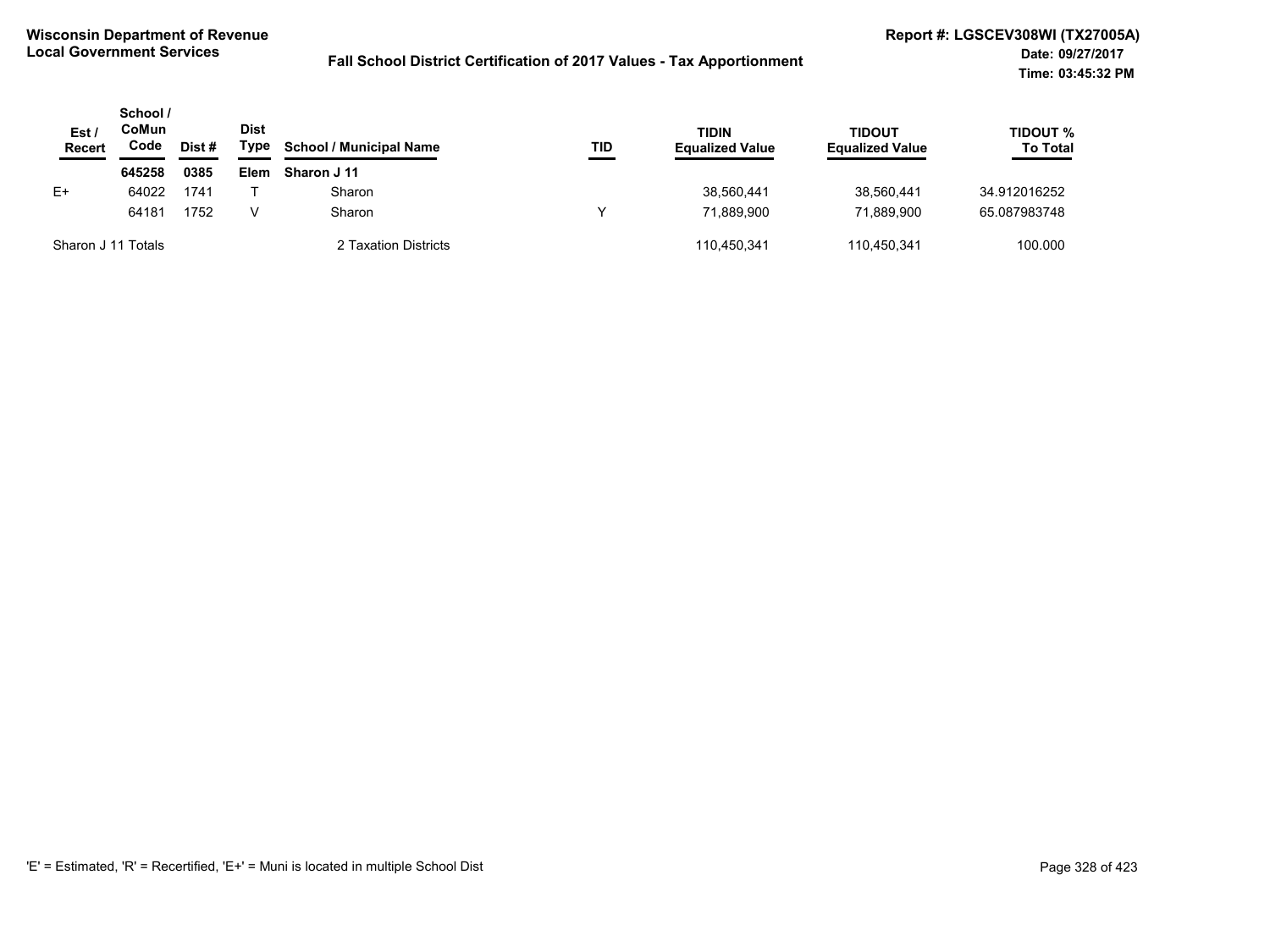| Est /<br><b>Recert</b> | School /<br>CoMun<br>Code | Dist# | <b>Dist</b><br>Type | <b>School / Municipal Name</b> | <b>TID</b> | <b>TIDIN</b><br><b>Equalized Value</b> | <b>TIDOUT</b><br><b>Equalized Value</b> | <b>TIDOUT %</b><br><b>To Total</b> |
|------------------------|---------------------------|-------|---------------------|--------------------------------|------------|----------------------------------------|-----------------------------------------|------------------------------------|
|                        | 585264                    | 0343  | Reg                 | Shawano                        |            |                                        |                                         |                                    |
|                        | 58010                     | 1562  |                     | <b>Belle Plaine</b>            |            | 121,888,002                            | 121,888,002                             | 9.31007344                         |
|                        | 58024                     | 1569  |                     | Herman                         |            | 14,939,916                             | 14,939,916                              | 1.141143614                        |
|                        | 58034                     | 1574  | т                   | Navarino                       |            | 2,064,937                              | 2,064,937                               | .157724426                         |
|                        | 58036                     | 1575  |                     | Pella                          |            | 14,302,312                             | 14,302,312                              | 1.09244202                         |
|                        | 58040                     | 1577  | T                   | Richmond                       |            | 164,436,447                            | 164,436,447                             | 12.560017168                       |
|                        | 58044                     | 1579  |                     | Washington                     |            | 80,987,919                             | 80.987.919                              | 6.186035223                        |
|                        | 58046                     | 1580  | Т                   | Waukechon                      |            | 62,980,858                             | 62.980.858                              | 4.810616334                        |
|                        | 58048                     | 1581  |                     | Wescott                        |            | 375,626,500                            | 375,626,500                             | 28.691177504                       |
|                        | 58281                     | 1595  | С                   | Shawano                        | v          | 507,798,300                            | 471,978,700                             | 36.050770272                       |
| Shawano Totals         |                           |       |                     | 9 Taxation Districts           |            | 1.345.025.191                          | 1,309,205,591                           | 100.000                            |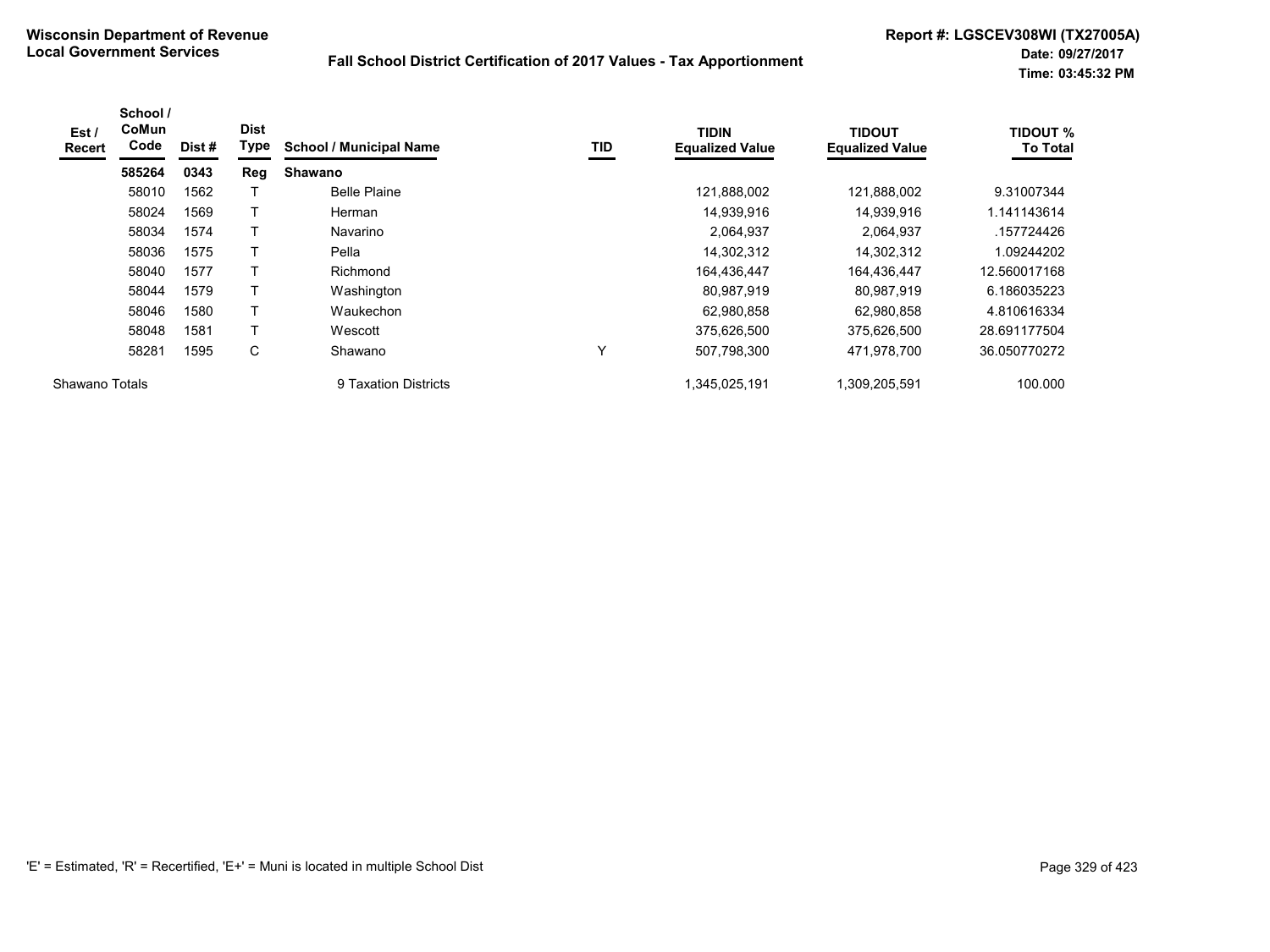| Est/<br><b>Recert</b> | School /<br><b>CoMun</b><br>Code | Dist # | <b>Dist</b><br>Type | <b>School / Municipal Name</b> | TID | <b>TIDIN</b><br><b>Equalized Value</b> | <b>TIDOUT</b><br><b>Equalized Value</b> | <b>TIDOUT %</b><br><b>To Total</b> |
|-----------------------|----------------------------------|--------|---------------------|--------------------------------|-----|----------------------------------------|-----------------------------------------|------------------------------------|
|                       | 595271                           | 0353   | Reg                 | Sheboygan Area                 |     |                                        |                                         |                                    |
|                       | 36004                            | 0933   |                     | Centerville                    |     | 27,976,297                             | 27.976.297                              | .811391204                         |
|                       | 36112                            | 0950   | V                   | Cleveland                      | v   | 91,865,400                             | 85,114,500                              | 2.468559605                        |
|                       | 59014                            | 1603   |                     | Mosel                          |     | 46,423,104                             | 46.423.104                              | .346400428                         |
|                       | 59024                            | 1608   |                     | Sheboygan                      |     | 723,104,565                            | 723,104,565                             | 20.97206374                        |
|                       | 59030                            | 1611   |                     | Wilson                         |     | 300.414.630                            | 300,414,630                             | 8.712868199                        |
|                       | 59141                            | 1618   | V                   | Kohler                         |     | 218                                    | 218                                     | .000006323                         |
|                       | 59281                            | 1623   | C                   | Sheboygan                      | v   | 2,395,790,348                          | 2,264,908,548                           | 65.688710502                       |
| Sheboygan Area Totals |                                  |        |                     | <b>7 Taxation Districts</b>    |     | 3,585,574,562                          | 3,447,941,862                           | 100.000                            |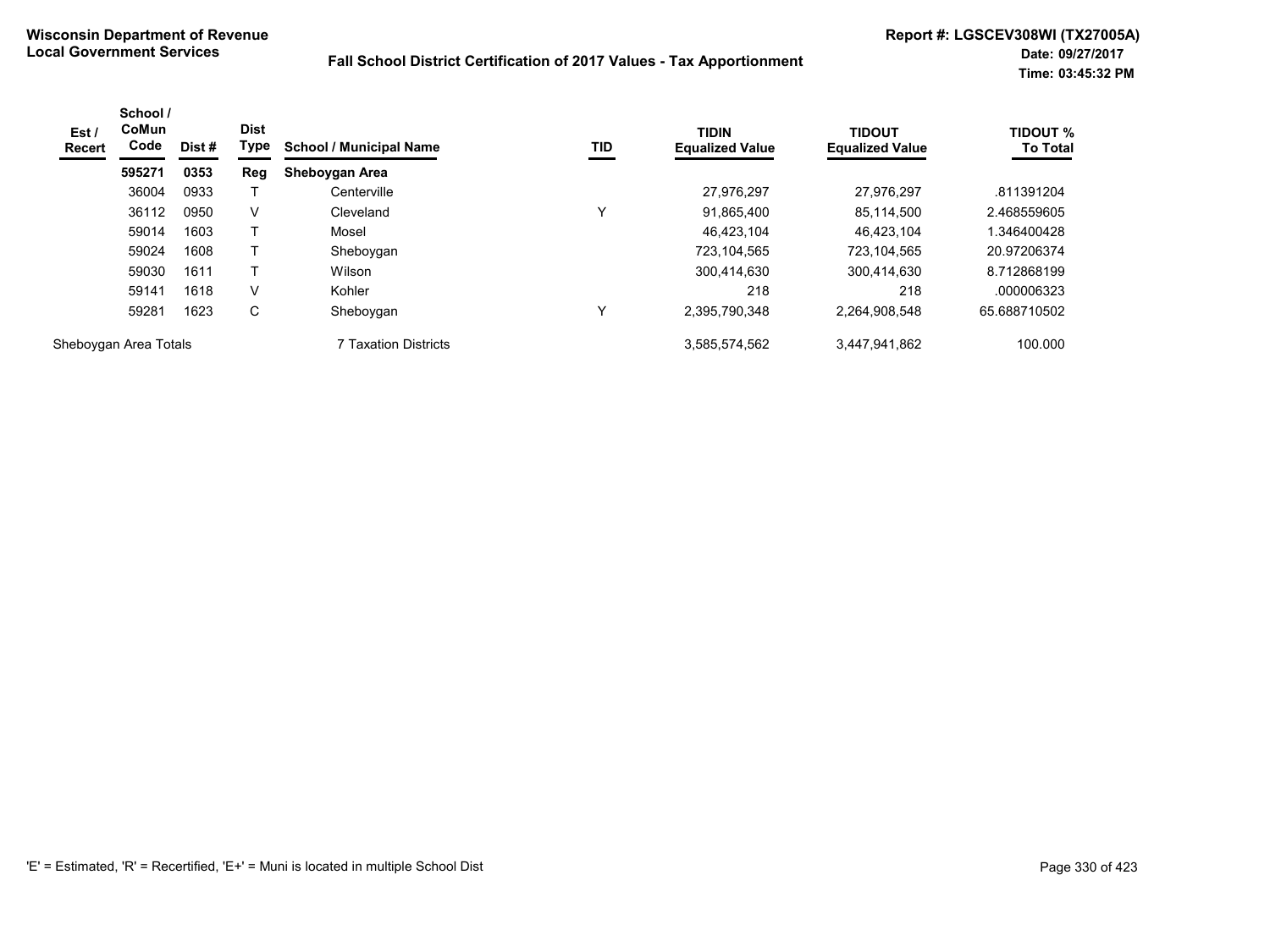| Est /<br><b>Recert</b> | School /<br>CoMun<br>Code | Dist# | <b>Dist</b><br>Type | <b>School / Municipal Name</b> | TID | <b>TIDIN</b><br><b>Equalized Value</b> | <b>TIDOUT</b><br><b>Equalized Value</b> | <b>TIDOUT %</b><br><b>To Total</b> |
|------------------------|---------------------------|-------|---------------------|--------------------------------|-----|----------------------------------------|-----------------------------------------|------------------------------------|
|                        | 595278                    | 0354  | Reg                 | <b>Sheboygan Falls</b>         |     |                                        |                                         |                                    |
|                        | 59004                     | 1598  |                     | Herman                         |     | 4,301                                  | 4,301                                   | .000472303                         |
|                        | 59008                     | 1600  |                     | Lima                           |     | 91,121,202                             | 91,121,202                              | 10.006234234                       |
|                        | 59010                     | 1601  |                     | Lyndon                         |     | 24,903,877                             | 24,903,877                              | 2.734753506                        |
|                        | 59024                     | 1608  |                     | Sheboygan                      |     | 31,612,710                             | 31,612,710                              | 3.47146629                         |
|                        | 59026                     | 1609  | т                   | Sheboygan Falls                |     | 137, 154, 941                          | 137.154.941                             | 15.061307752                       |
|                        | 59030                     | 1611  |                     | Wilson                         |     | 8,753,066                              | 8,753,066                               | .961194834                         |
|                        | 59141                     | 1618  | V                   | Kohler                         |     | 40,706                                 | 40,706                                  | .004470022                         |
|                        | 59191                     | 1621  | V                   | Waldo                          |     | 30,880,000                             | 30.880.000                              | 3.391005676                        |
|                        | 59282                     | 1624  | С                   | Sheboygan Falls                | Υ   | 608,269,400                            | 586,173,500                             | 64.369095383                       |
| Sheboygan Falls Totals |                           |       |                     | 9 Taxation Districts           |     | 932.740.203                            | 910.644.303                             | 100.000                            |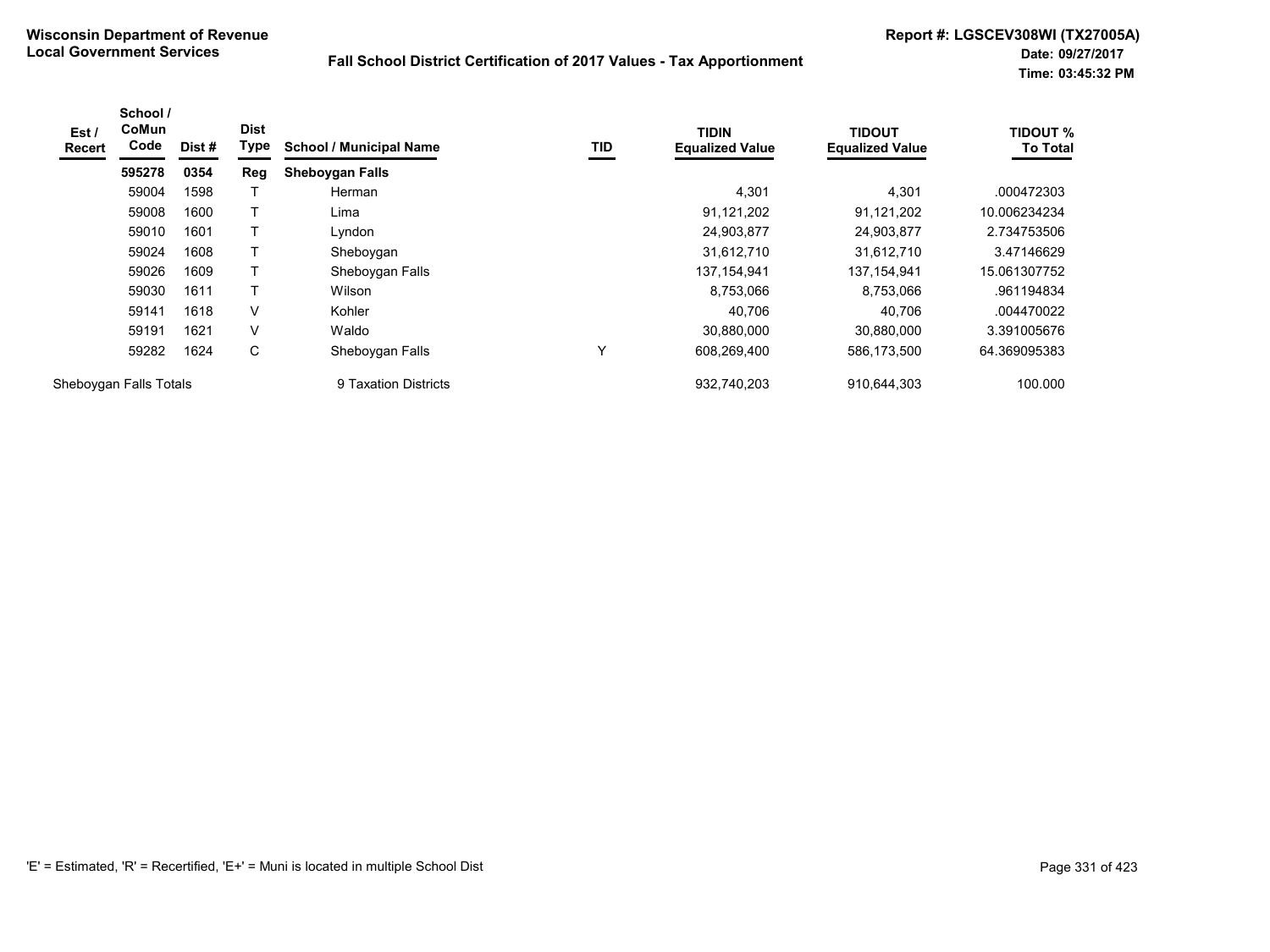| Est /<br>Recert          | School /<br><b>CoMun</b><br>Code | Dist# | <b>Dist</b><br>Type | <b>School / Municipal Name</b> | TID          | <b>TIDIN</b><br><b>Equalized Value</b> | <b>TIDOUT</b><br><b>Equalized Value</b> | <b>TIDOUT %</b><br><b>To Total</b> |
|--------------------------|----------------------------------|-------|---------------------|--------------------------------|--------------|----------------------------------------|-----------------------------------------|------------------------------------|
|                          | 655306                           | 0392  | Reg                 | <b>Shell Lake</b>              |              |                                        |                                         |                                    |
|                          | 03026                            | 0051  |                     | Lakeland                       |              | 195.411                                | 195.411                                 | .052423604                         |
|                          | 07008                            | 0157  |                     | Dewey                          |              | 37,038,061                             | 37.038.061                              | 9.93633238                         |
|                          | 07022                            | 0164  |                     | Roosevelt                      |              | 16,331,880                             | 16.331.880                              | 4.381411545                        |
| E.                       | 65002                            | 1761  |                     | <b>Barronett</b>               |              | 38,388,000                             | 38.388.000                              | 10.298485318                       |
|                          | 65004                            | 1762  |                     | <b>Bashaw</b>                  |              | 53,674,818                             | 53,674,818                              | 14.399534363                       |
|                          | 65008                            | 1764  |                     | <b>Beaver Brook</b>            |              | 17,015,242                             | 17,015,242                              | 4.5647395                          |
|                          | 65028                            | 1774  |                     | Madge                          |              | 1,660,166                              | 1,660,166                               | .445378639                         |
|                          | 65032                            | 1776  |                     | Sarona                         |              | 45,827,267                             | 45,827,267                              | 12.29424394                        |
|                          | 65282                            | 1785  | С                   | Shell Lake                     | $\checkmark$ | 184,606,800                            | 162,623,000                             | 43.627450711                       |
| <b>Shell Lake Totals</b> |                                  |       |                     | 9 Taxation Districts           |              | 394.737.645                            | 372.753.845                             | 100.000                            |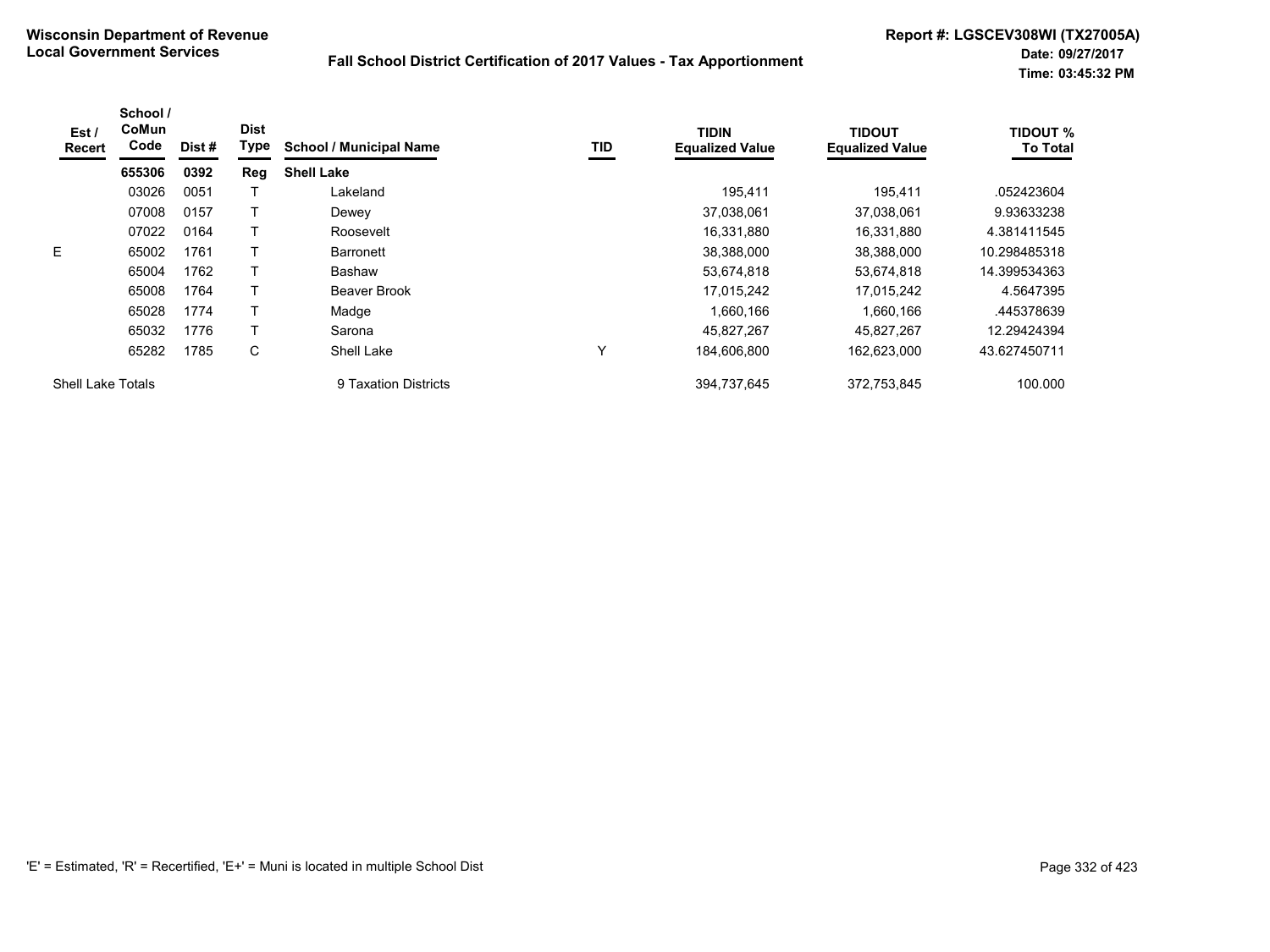| Est/<br>Recert         | School /<br>CoMun<br>Code | Dist# | <b>Dist</b><br>Type | <b>School / Municipal Name</b> | TID | <b>TIDIN</b><br><b>Equalized Value</b> | <b>TIDOUT</b><br><b>Equalized Value</b> | <b>TIDOUT %</b><br><b>To Total</b> |
|------------------------|---------------------------|-------|---------------------|--------------------------------|-----|----------------------------------------|-----------------------------------------|------------------------------------|
|                        | 445348                    | 0272  | Reg                 | <b>Shiocton</b>                |     |                                        |                                         |                                    |
|                        | 44002                     | 1178  |                     | <b>Black Creek</b>             |     | 17,754,696                             | 17,754,696                              | 5.64375824                         |
|                        | 44004                     | 1179  |                     | <b>Bovina</b>                  |     | 92,084,800                             | 92,084,800                              | 29.271374108                       |
| $E+$                   | 44008                     | 1181  |                     | Center                         |     | 4,257,993                              | 4,257,993                               | 1.353505747                        |
|                        | 44014                     | 1184  |                     | Deer Creek                     |     | 1,755,068                              | 1,755,068                               | .557890684                         |
|                        | 44016                     | 1185  |                     | Ellington                      |     | 71,048,772                             | 71,048,772                              | 22.584565369                       |
|                        | 44028                     | 1191  |                     | Liberty                        |     | 30,180,311                             | 30,180,311                              | 9.593539585                        |
|                        | 44030                     | 1192  |                     | Maine                          |     | 58.762.144                             | 58.762.144                              | 18.678964394                       |
|                        | 44032                     | 1193  |                     | Maple Creek                    |     | 356,862                                | 356,862                                 | .113437192                         |
|                        | 44181                     | 1205  | V                   | Shiocton                       |     | 38,389,300                             | 38,389,300                              | 12.202964681                       |
| <b>Shiocton Totals</b> |                           |       |                     | 9 Taxation Districts           |     | 314,589,946                            | 314,589,946                             | 100.000                            |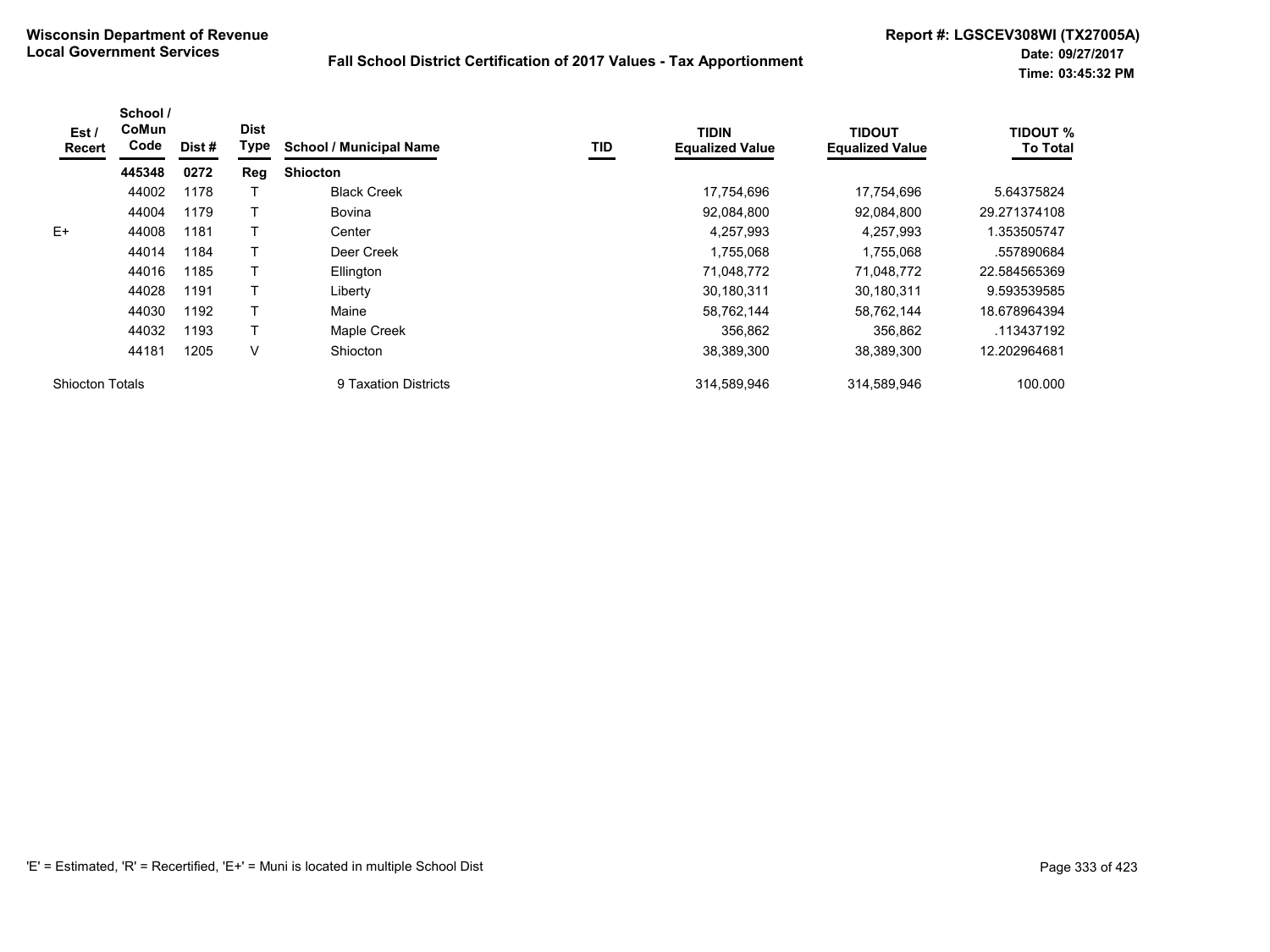| Est /<br><b>Recert</b>  | School /<br>CoMun<br>Code | Dist # | Dist<br>Type | <b>School / Municipal Name</b> | TID | <b>TIDIN</b><br><b>Equalized Value</b> | <b>TIDOUT</b><br><b>Equalized Value</b> | TIDOUT %<br><b>To Total</b> |
|-------------------------|---------------------------|--------|--------------|--------------------------------|-----|----------------------------------------|-----------------------------------------|-----------------------------|
|                         | 405355                    | 0245   | Reg          | Shorewood                      |     |                                        |                                         |                             |
|                         | 40181                     | 1077   |              | Shorewood                      |     | 1,631,694,158                          | 1,499,677,758                           | 100                         |
| <b>Shorewood Totals</b> |                           |        |              | 1 Taxation Districts           |     | 1,631,694,158                          | 1,499,677,758                           | 100.000                     |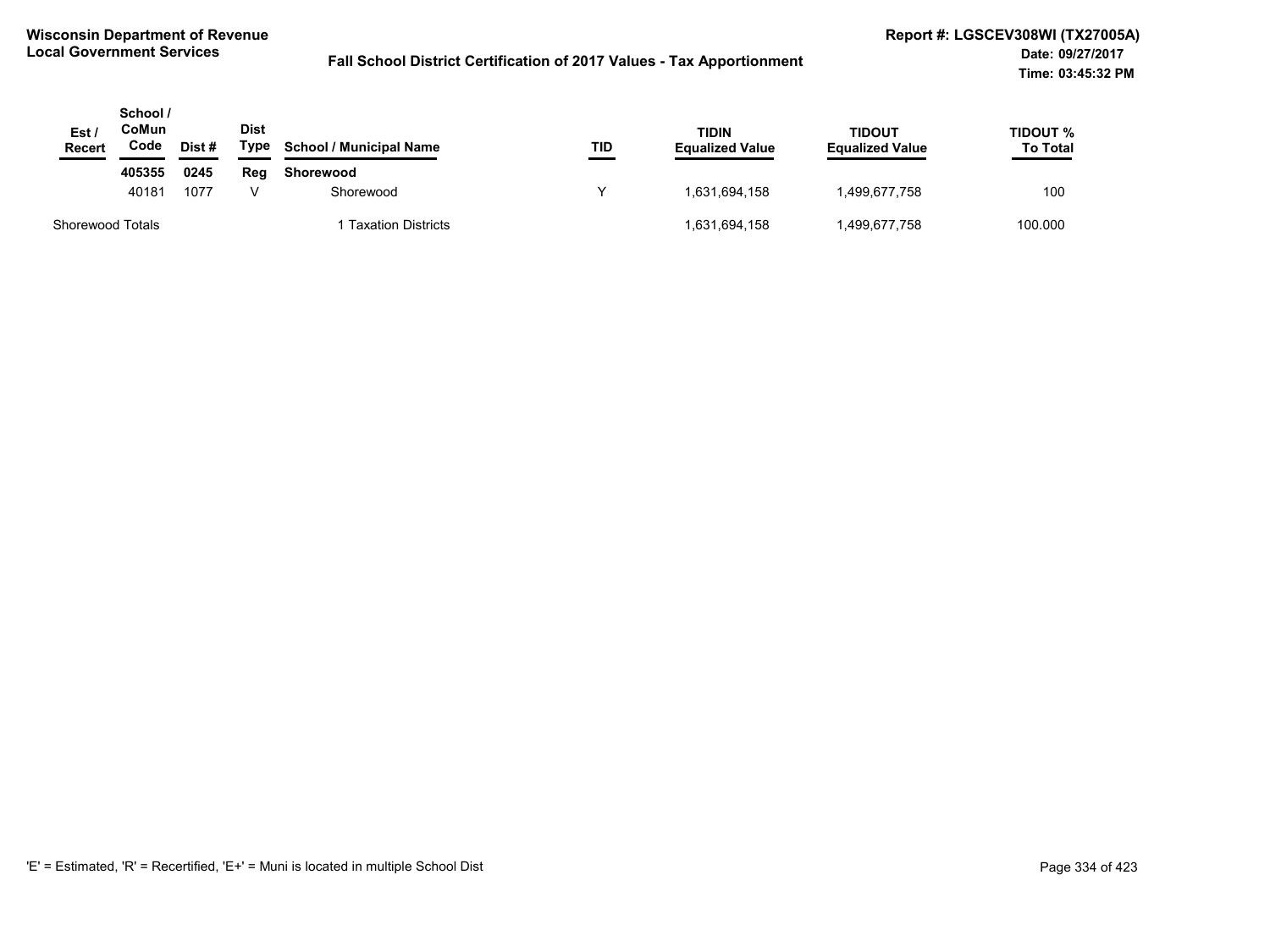| Est /<br>Recert   | School /<br>CoMun<br>Code | Dist# | <b>Dist</b><br>Type | <b>School / Municipal Name</b> | TID | <b>TIDIN</b><br><b>Equalized Value</b> | <b>TIDOUT</b><br><b>Equalized Value</b> | <b>TIDOUT %</b><br><b>To Total</b> |
|-------------------|---------------------------|-------|---------------------|--------------------------------|-----|----------------------------------------|-----------------------------------------|------------------------------------|
|                   | 335362                    | 0203  | <b>Reg</b>          | <b>Shullsburg</b>              |     |                                        |                                         |                                    |
|                   | 33010                     | 0868  |                     | Darlington                     |     | 196.603                                | 196.603                                 | .142003536                         |
|                   | 33016                     | 0871  |                     | Gratiot                        |     | 6,575,643                              | 6,575,643                               | 4.749492936                        |
|                   | 33022                     | 0874  |                     | Monticello                     |     | 11,664,424                             | 11.664.424                              | 8.425046704                        |
|                   | 33024                     | 0875  |                     | New Diggings                   |     | 4,190,691                              | 4,190,691                               | 3.0268762                          |
|                   | 33026                     | 0876  |                     | Seymour                        |     | 13.071.897                             | 13,071,897                              | 9.441644331                        |
|                   | 33028                     | 0877  |                     | Shullsburg                     |     | 44,127,811                             | 44,127,811                              | 31.872887048                       |
|                   | 33032                     | 0879  |                     | White Oak Springs              |     | 11,635,600                             | 11,635,600                              | 8.404227541                        |
|                   | 33281                     | 0891  | C                   | Shullsburg                     | v   | 58,411,900                             | 46,986,700                              | 33.937821703                       |
| Shullsburg Totals |                           |       |                     | 8 Taxation Districts           |     | 149.874.569                            | 138.449.369                             | 100.000                            |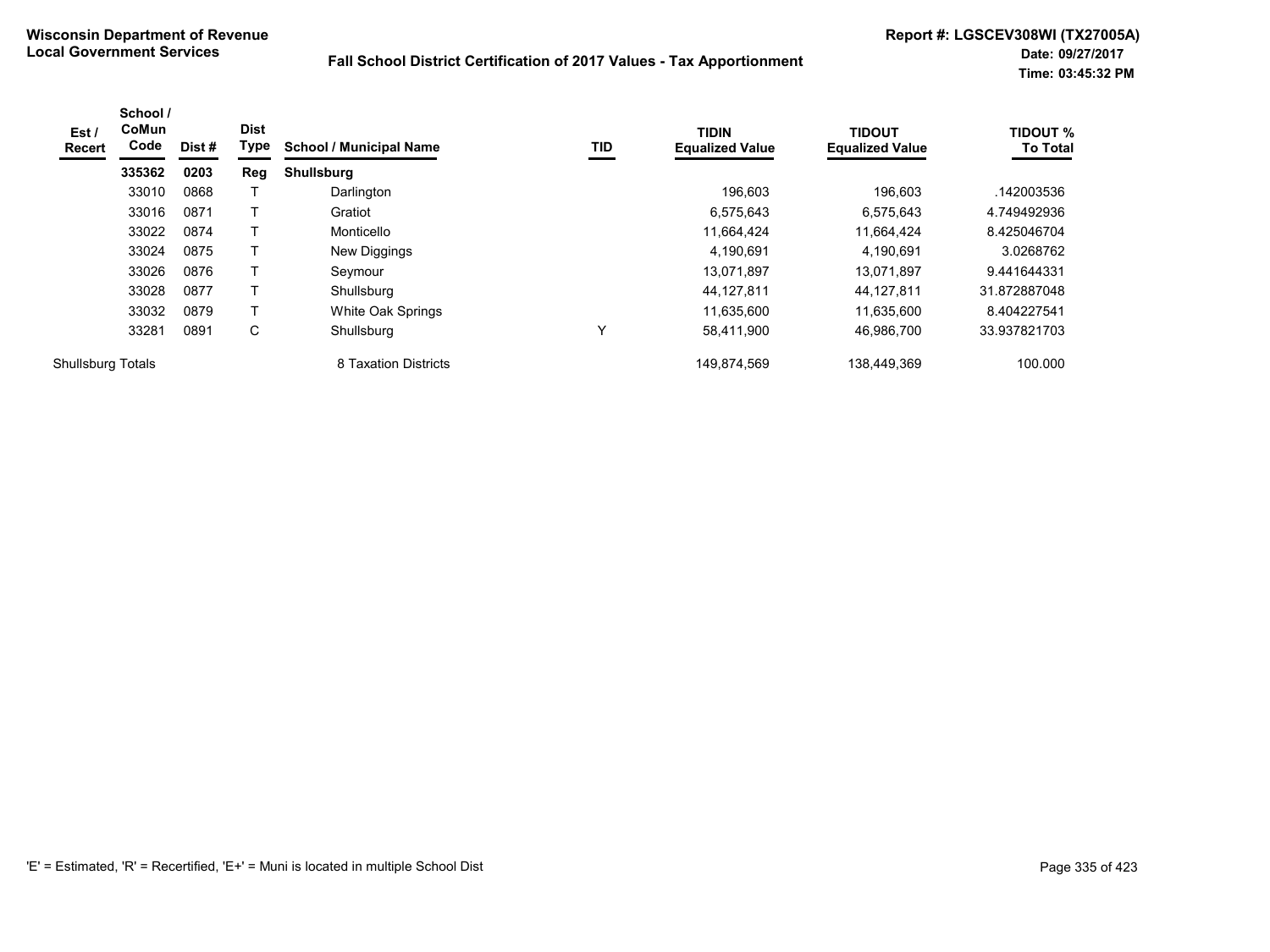| Est /<br><b>Recert</b> | School /<br>CoMun<br>Code | Dist# | <b>Dist</b><br>Type | <b>School / Municipal Name</b> | TID | <b>TIDIN</b><br><b>Equalized Value</b> | <b>TIDOUT</b><br><b>Equalized Value</b> | TIDOUT %<br><b>To Total</b> |
|------------------------|---------------------------|-------|---------------------|--------------------------------|-----|----------------------------------------|-----------------------------------------|-----------------------------|
|                        | 305369                    | 0185  | Elem                | Silver Lake J 1                |     |                                        |                                         |                             |
|                        | 30012                     | 0820  |                     | Salem                          | v   | 190.957.056                            | 190.957.056                             | 51.882136098                |
|                        | 30181                     | 0826  | V                   | Silver Lake                    |     | 177.102.300                            | 177.102.300                             | 48.117863902                |
| Silver Lake J 1 Totals |                           |       |                     | 2 Taxation Districts           |     | 368,059,356                            | 368,059,356                             | 100.000                     |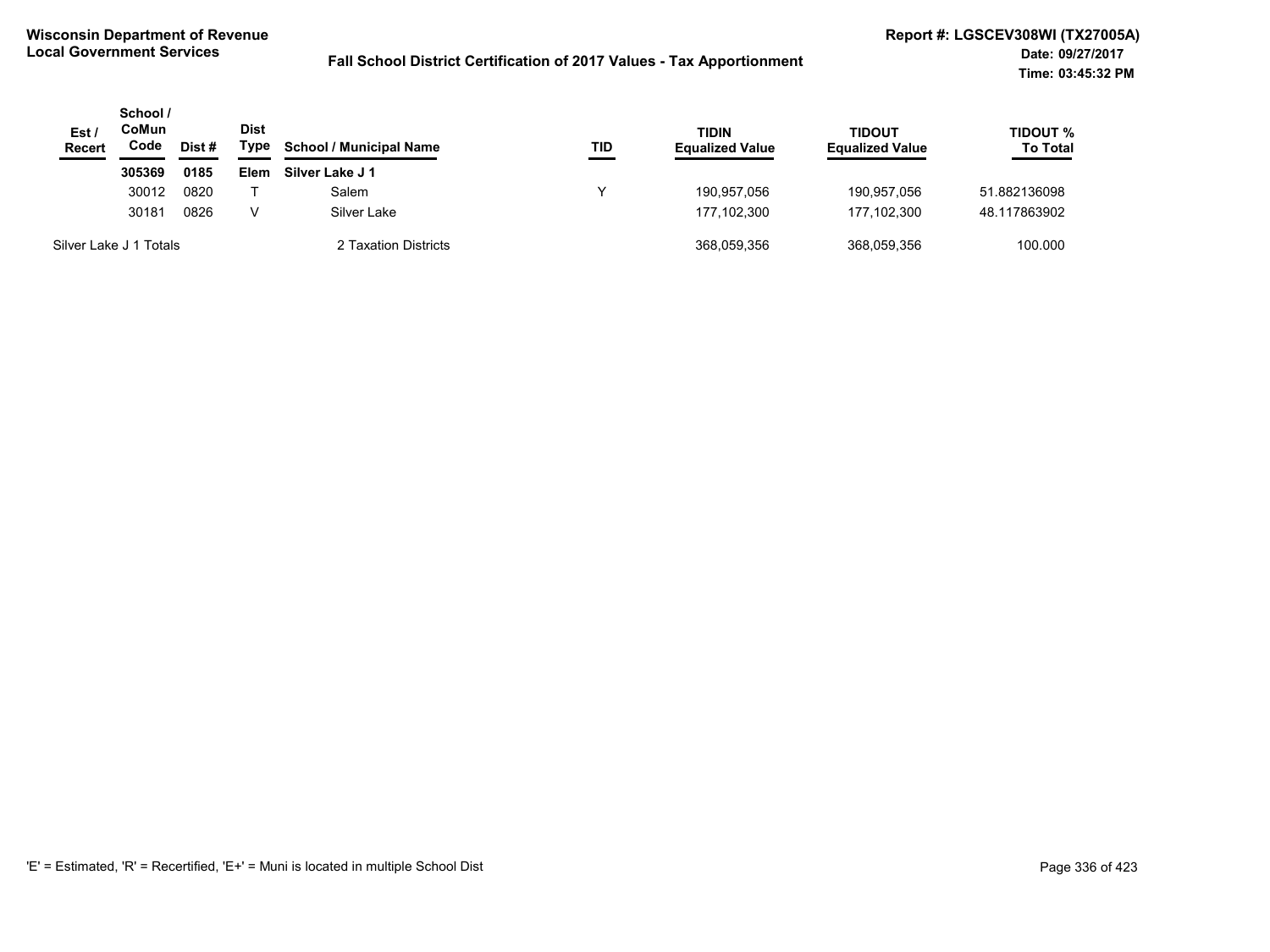| Est /<br>Recert     | School /<br><b>CoMun</b><br>Code | Dist# | <b>Dist</b><br>Type | <b>School / Municipal Name</b> | TID | <b>TIDIN</b><br><b>Equalized Value</b> | <b>TIDOUT</b><br><b>Equalized Value</b> | <b>TIDOUT %</b><br><b>To Total</b> |
|---------------------|----------------------------------|-------|---------------------|--------------------------------|-----|----------------------------------------|-----------------------------------------|------------------------------------|
|                     | 075376                           | 0046  | Reg                 | <b>Siren</b>                   |     |                                        |                                         |                                    |
|                     | 07006                            | 0156  |                     | <b>Daniels</b>                 |     | 52,369,017                             | 52.369.017                              | 12.222071425                       |
|                     | 07014                            | 0160  |                     | La Follette                    |     | 101,688,800                            | 101,688,800                             | 23.732501543                       |
|                     | 07016                            | 0161  |                     | Lincoln                        |     | 457.087                                | 457.087                                 | .106676624                         |
|                     | 07018                            | 0162  |                     | Meenon                         |     | 26,455,170                             | 26.455.170                              | 6.174203677                        |
|                     | 07026                            | 0166  |                     | Sand Lake                      |     | 15,773,688                             | 15.773.688                              | 3.681320606                        |
|                     | 07030                            | 0168  | T                   | Siren                          |     | 168,009,100                            | 168,009,100                             | 39.210574075                       |
|                     | 07181                            | 0176  | V                   | Siren                          | v   | 69,553,600                             | 63,726,200                              | 14.87265205                        |
| <b>Siren Totals</b> |                                  |       |                     | 7 Taxation Districts           |     | 434,306,462                            | 428,479,062                             | 100.000                            |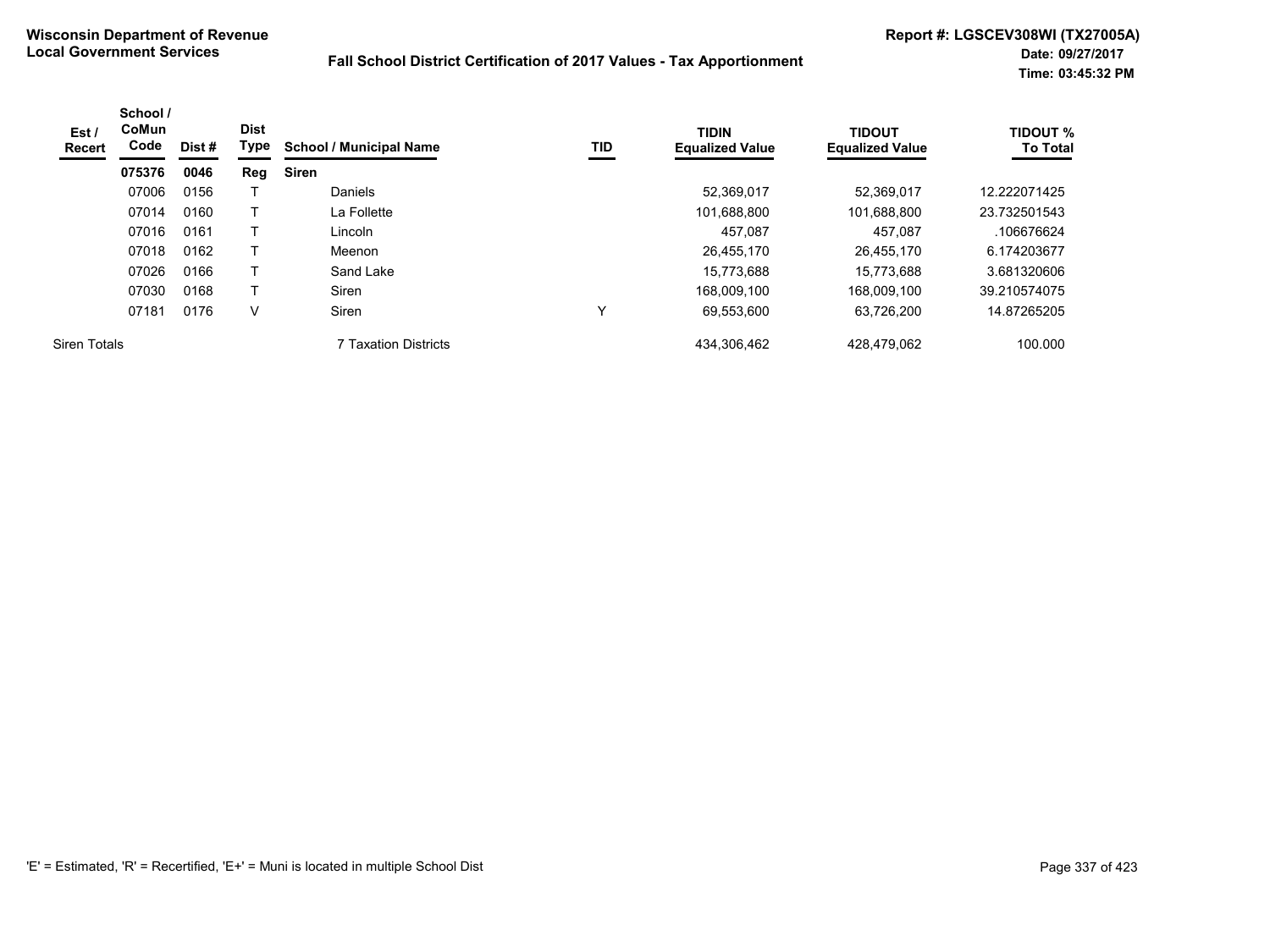| Est/<br><b>Recert</b> | School /<br><b>CoMun</b><br>Code | <b>Dist</b><br>Type<br>Dist#<br>0401<br>Reg |   | TID<br><b>School / Municipal Name</b> |              | <b>TIDIN</b><br><b>Equalized Value</b> | <b>TIDOUT</b><br><b>Equalized Value</b> | <b>TIDOUT %</b><br><b>To Total</b> |
|-----------------------|----------------------------------|---------------------------------------------|---|---------------------------------------|--------------|----------------------------------------|-----------------------------------------|------------------------------------|
|                       | 665390                           |                                             |   | Slinger                               |              |                                        |                                         |                                    |
|                       | 66002                            | 1787                                        |   | Addison                               |              | 326,827,061                            | 326,827,061                             | 16.632248414                       |
|                       | 66012                            | 1792                                        |   | Hartford                              |              | 118,269,421                            | 118,269,421                             | 6.018737811                        |
|                       | 66018                            | 1795                                        |   | Polk                                  |              | 519,191,463                            | 519,191,463                             | 26.421684179                       |
|                       | 66026                            | 1799                                        |   | West Bend                             |              | 328,334,110                            | 328,334,110                             | 16.708942226                       |
|                       | 66141                            | 1801                                        | V | <b>Jackson</b>                        | Υ            | 48,169,836                             | 48,169,836                              | 2.451365796                        |
| $E+$                  | 66166                            | 1796                                        | V | Richfield                             |              | 79,178,198                             | 79.178.198                              | 4.029383167                        |
|                       | 66181                            | 1804                                        | V | Slinger                               | $\checkmark$ | 524.181.400                            | 517,822,700                             | 26.352027749                       |
|                       | 66236                            | 1805                                        | C | Hartford                              | Υ            | 27,227,531                             | 27.227.531                              | .385610659                         |
| <b>Slinger Totals</b> |                                  |                                             |   | 8 Taxation Districts                  |              | 1,971,379,020                          | 1,965,020,320                           | 100.000                            |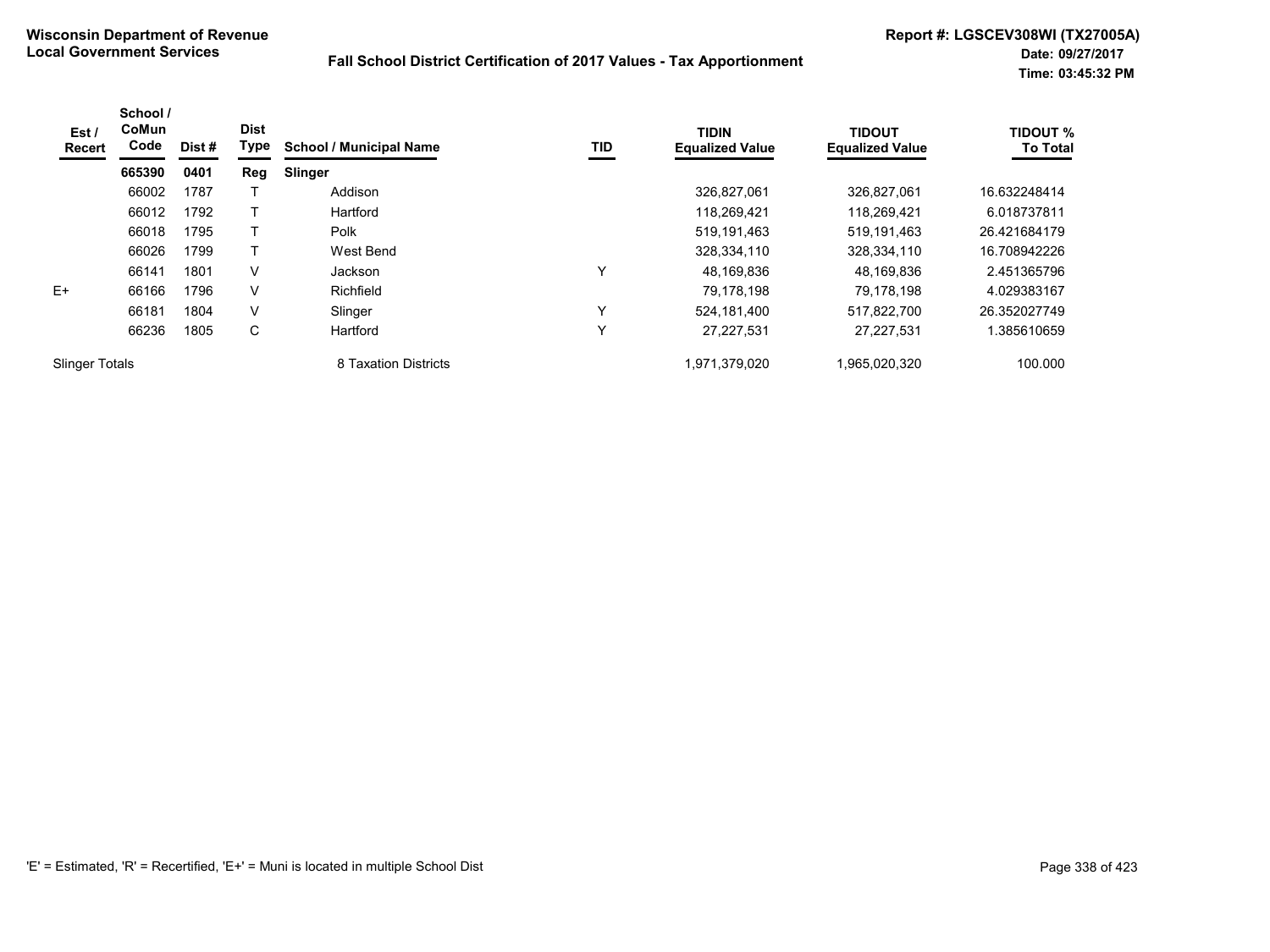| Est /<br><b>Recert</b> | School /<br>CoMun<br>Code | Dist # | <b>Dist</b><br>Type | <b>School / Municipal Name</b> | TID | <b>TIDIN</b><br><b>Equalized Value</b> | TIDOUT<br><b>Equalized Value</b> | <b>TIDOUT %</b><br><b>To Total</b> |
|------------------------|---------------------------|--------|---------------------|--------------------------------|-----|----------------------------------------|----------------------------------|------------------------------------|
|                        | 165397                    | 0112   | Reg                 | <b>Solon Springs</b>           |     |                                        |                                  |                                    |
|                        | 16004                     | 0463   |                     | <b>Bennett</b>                 |     | 58,729,400                             | 58.729.400                       | 26.359693847                       |
|                        | 16012                     | 0467   |                     | Gordon                         |     | 2,262,208                              | 2.262.208                        | .015353644                         |
| $E+$                   | 16026                     | 0474   |                     | Solon Springs                  |     | 117,941,900                            | 117,941,900                      | 52.936218925                       |
| E                      | 16181                     | 0481   | V                   | Solon Springs                  |     | 46,785,300                             | 43,866,500                       | 19.688733584                       |
| Solon Springs Totals   |                           |        |                     | 4 Taxation Districts           |     | 225.718.808                            | 222.800.008                      | 100.000                            |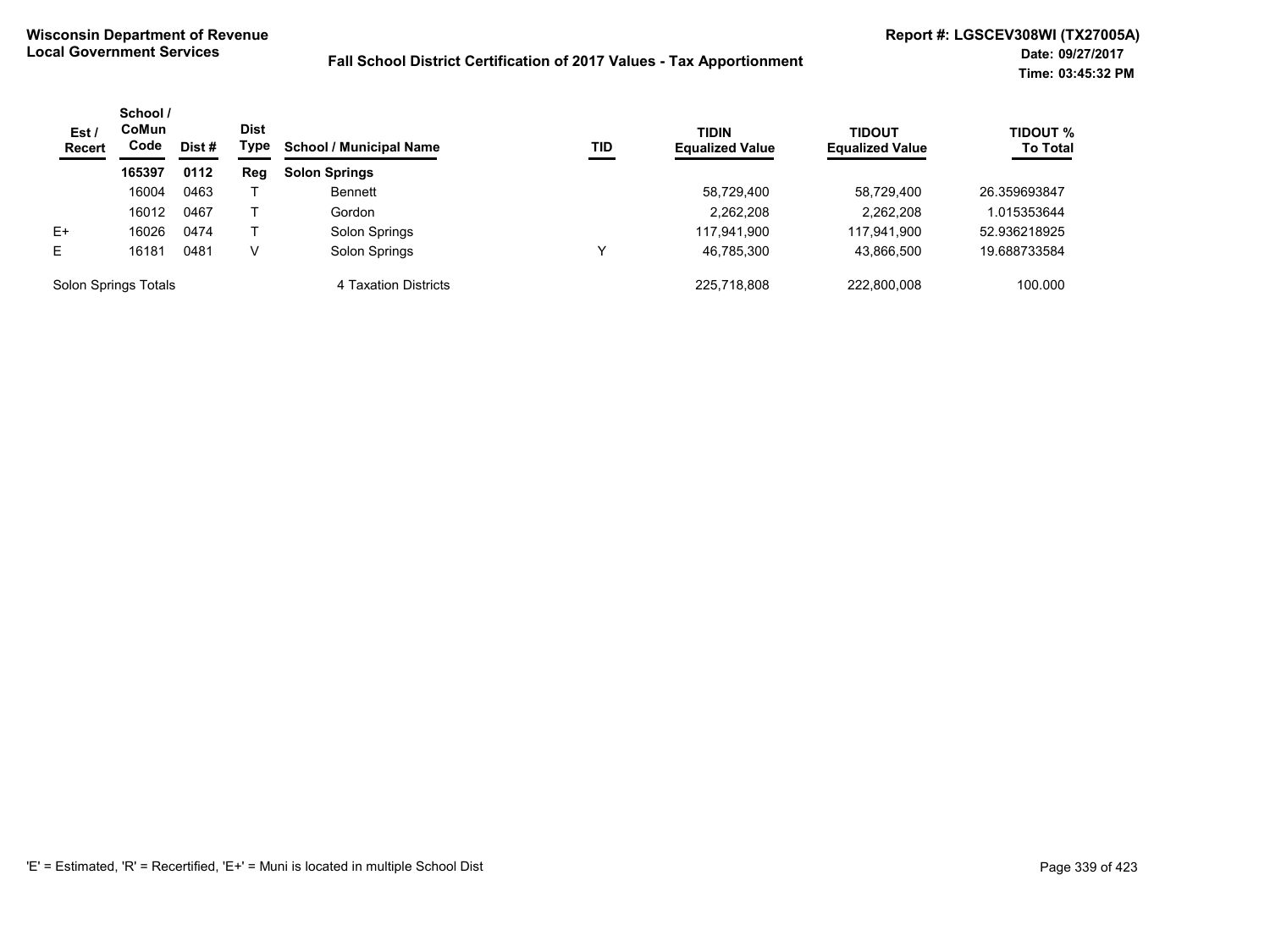| Est /<br>Recert | School /<br><b>CoMun</b><br>Code | Dist # | <b>Dist</b><br>Type | <b>School / Municipal Name</b> | TID | <b>TIDIN</b><br><b>Equalized Value</b> | <b>TIDOUT</b><br><b>Equalized Value</b> | <b>TIDOUT %</b><br><b>To Total</b> |
|-----------------|----------------------------------|--------|---------------------|--------------------------------|-----|----------------------------------------|-----------------------------------------|------------------------------------|
|                 | 555432                           | 0332   | Reg                 | <b>Somerset</b>                |     |                                        |                                         |                                    |
|                 | 55026                            | 1472   |                     | Richmond                       |     | 3,361,332                              | 3,361,332                               | .427555103                         |
|                 | 55030                            | 1474   |                     | Saint Joseph                   |     | 103,871,231                            | 103,871,231                             | 13.212225046                       |
| $E+$            | 55032                            | 1475   |                     | Somerset                       |     | 368,715,613                            | 368,715,613                             | 46.899931868                       |
| $E+$            | 55038                            | 1478   |                     | <b>Star Prairie</b>            |     | 123.737.981                            | 123,737,981                             | 15.739238247                       |
|                 | 55181                            | 1486   | V                   | Somerset                       |     | 217,077,300                            | 186,489,000                             | 23.721049735                       |
| Somerset Totals |                                  |        |                     | 5 Taxation Districts           |     | 816,763,457                            | 786,175,157                             | 100.000                            |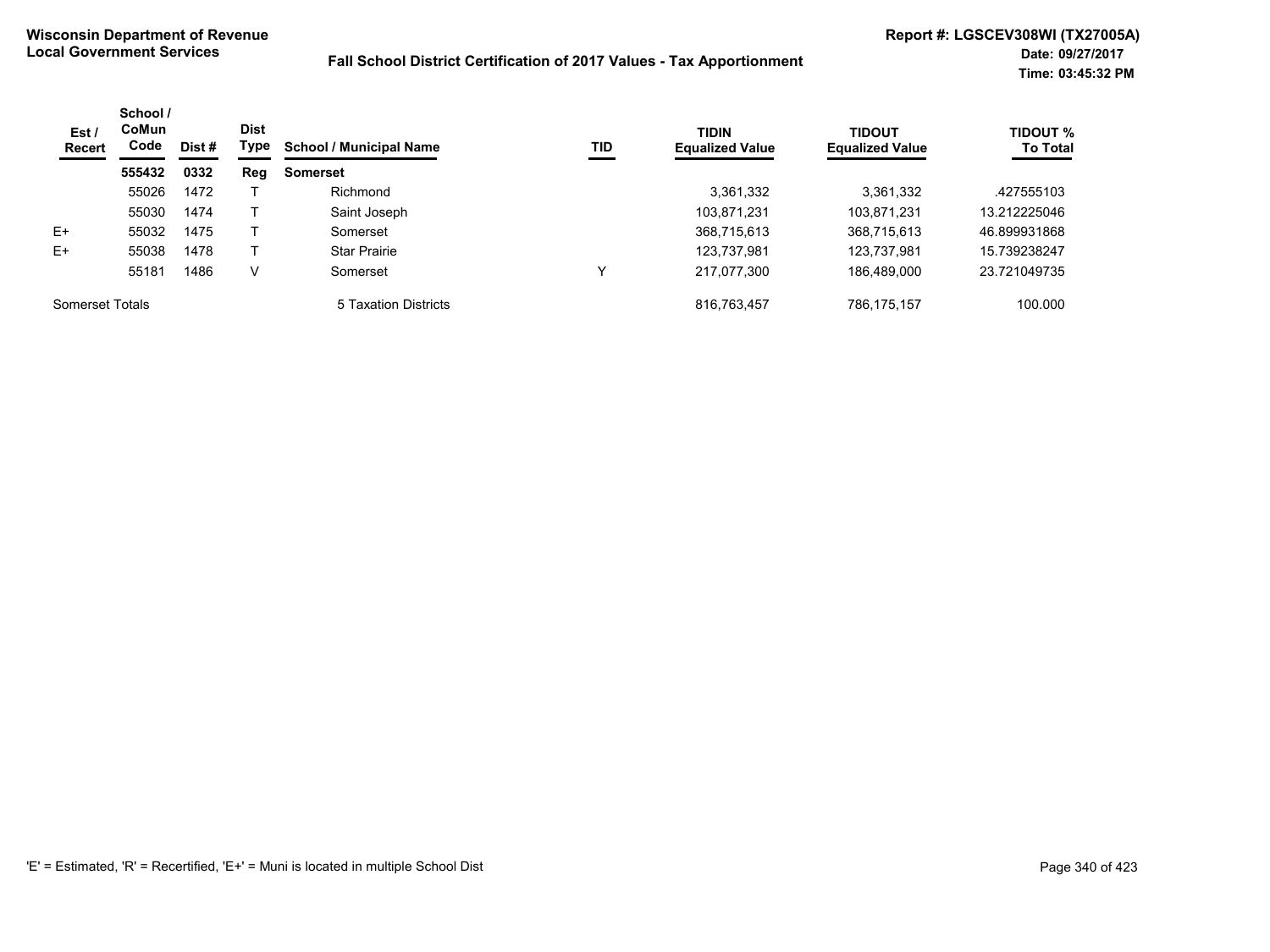| Est.<br>Recert         | School /<br>CoMun<br>Code | Dist # | <b>Dist</b><br>Type | <b>School / Municipal Name</b> | TID | <b>TIDIN</b><br><b>Equalized Value</b> | <b>TIDOUT</b><br><b>Equalized Value</b> | TIDOUT %<br><b>To Total</b> |
|------------------------|---------------------------|--------|---------------------|--------------------------------|-----|----------------------------------------|-----------------------------------------|-----------------------------|
|                        | 405439                    | 0246   | Reg                 | <b>South Milwaukee</b>         |     |                                        |                                         |                             |
| E.                     | 40282                     | 1087   |                     | South Milwaukee                |     | 1.201.596.000                          | 148,037,900                             | 100                         |
| South Milwaukee Totals |                           |        |                     | <b>Taxation Districts</b>      |     | 1,201,596,000                          | .148,037,900                            | 100.000                     |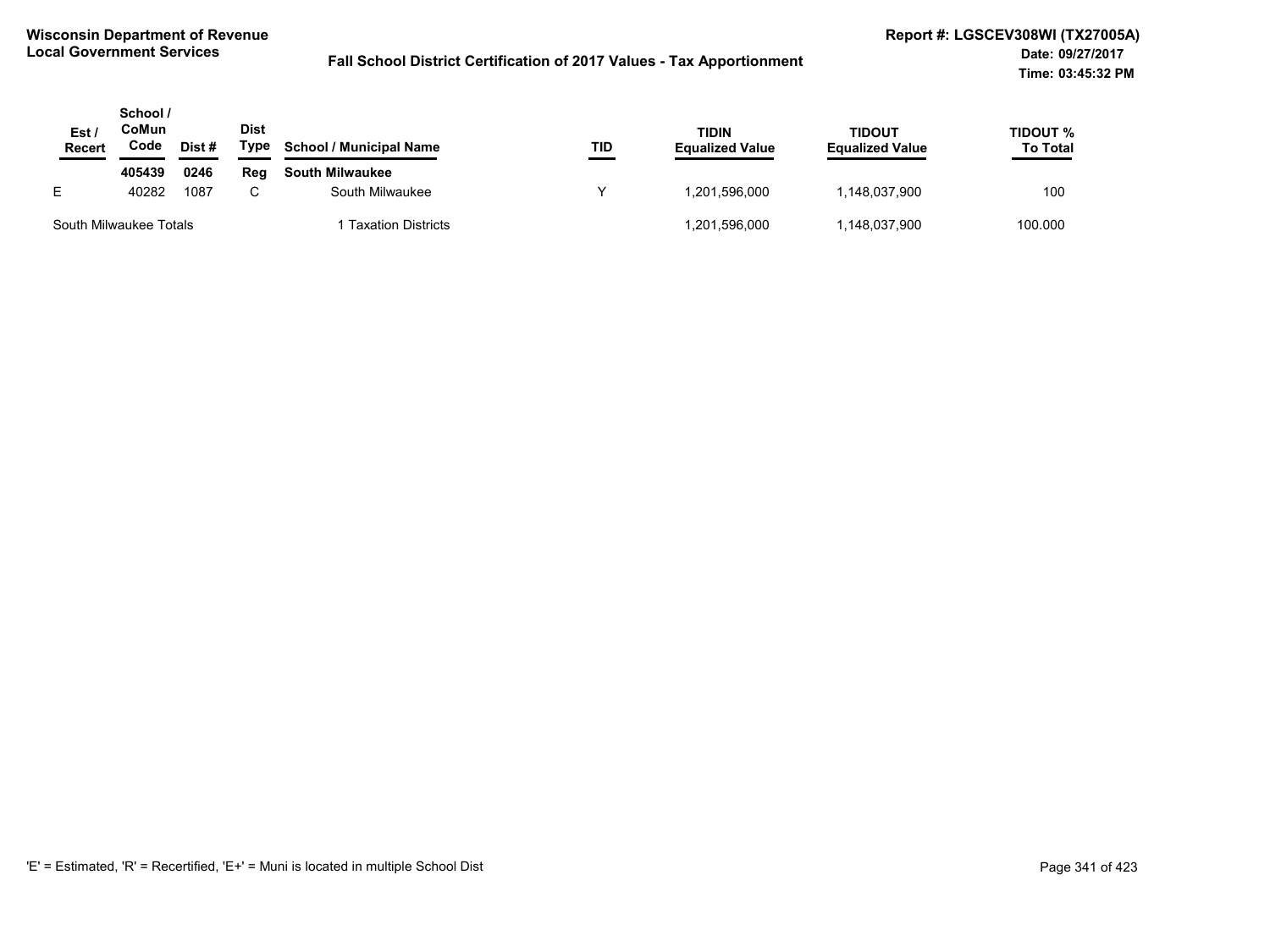| Est /<br><b>Recert</b>         | School /<br>CoMun<br>Code | Dist # | <b>Dist</b><br>Type | <b>School / Municipal Name</b> | TID | <b>TIDIN</b><br><b>Equalized Value</b> | <b>TIDOUT</b><br><b>Equalized Value</b> | <b>TIDOUT %</b><br><b>To Total</b> |
|--------------------------------|---------------------------|--------|---------------------|--------------------------------|-----|----------------------------------------|-----------------------------------------|------------------------------------|
|                                | 044522                    | 0031   | Reg                 | South Shore (Port Wing)        |     |                                        |                                         |                                    |
| E.                             | 04010                     | 0080   |                     | Bell                           |     | 93,529,300                             | 93.529.300                              | 31.005193304                       |
| E.                             | 04014                     | 0082   |                     | Clover                         |     | 69,956,000                             | 69.956.000                              | 23.190586295                       |
| E.                             | 04036                     | 0094   |                     | Orienta                        |     | 38,734,500                             | 38,734,500                              | 12.84058215                        |
|                                | 04038                     | 0095   |                     | Oulu                           |     | 31,764,084                             | 31.764.084                              | 10.529872078                       |
|                                | 04042                     | 0097   |                     | Port Wing                      |     | 46.943.000                             | 46.943.000                              | 15.561720116                       |
|                                | 04048                     | 0099   |                     | Tripp                          |     | 20,730,000                             | 20.730.000                              | 6.872046056                        |
| South Shore (Port Wing) Totals |                           |        |                     | 6 Taxation Districts           |     | 301.656.884                            | 301.656.884                             | 100.000                            |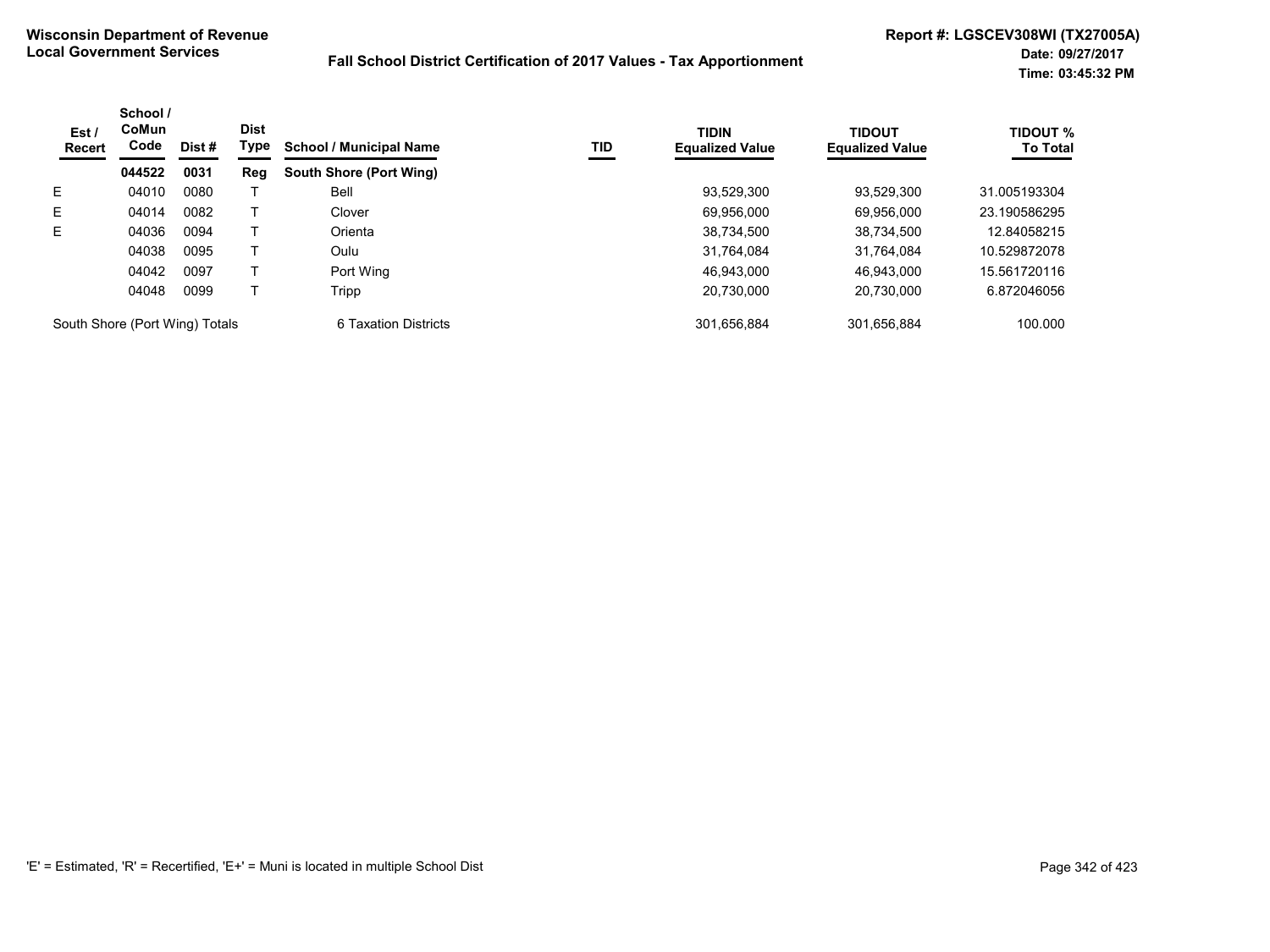| Est /<br><b>Recert</b> | School /<br>CoMun<br>Code   | Dist# | <b>Dist</b><br>Type | <b>School / Municipal Name</b> | TID | <b>TIDIN</b><br><b>Equalized Value</b> | <b>TIDOUT</b><br><b>Equalized Value</b> | <b>TIDOUT %</b><br><b>To Total</b> |
|------------------------|-----------------------------|-------|---------------------|--------------------------------|-----|----------------------------------------|-----------------------------------------|------------------------------------|
|                        | 155457                      | 0108  | Reg                 | <b>Southern Door County</b>    |     |                                        |                                         |                                    |
|                        | 15004                       | 0443  |                     | <b>Brussels</b>                |     | 86,469,600                             | 86,469,600                              | 7.682854138                        |
|                        | 15006                       | 0444  |                     | Clay Banks                     |     | 70,281,400                             | 70.281.400                              | 6.244526918                        |
|                        | 15010                       | 0446  |                     | Forestville                    |     | 83,670,700                             | 83,670,700                              | 7.434170896                        |
|                        | 15012                       | 0447  |                     | Gardner                        |     | 230,709,700                            | 230,709,700                             | 20.498637364                       |
|                        | 15020                       | 0451  |                     | Nasewaupee                     |     | 371,261,100                            | 371,261,100                             | 32.986678306                       |
|                        | 15024                       | 0453  |                     | Sturgeon Bay                   |     | 64,939,548                             | 64,939,548                              | 5.769901504                        |
|                        | 15026                       | 0454  |                     | Union                          |     | 154,590,300                            | 154,590,300                             | 13.735402108                       |
|                        | 15127                       | 0458  | V                   | Forestville                    |     | 21.903.000                             | 21.903.000                              | 1.946089194                        |
|                        | 15281                       | 0460  | C                   | Sturgeon Bay                   | v   | 41,662,634                             | 41,662,634                              | 3.701739571                        |
|                        | Southern Door County Totals |       |                     | 9 Taxation Districts           |     | 1,125,487,982                          | 1.125.487.982                           | 100.000                            |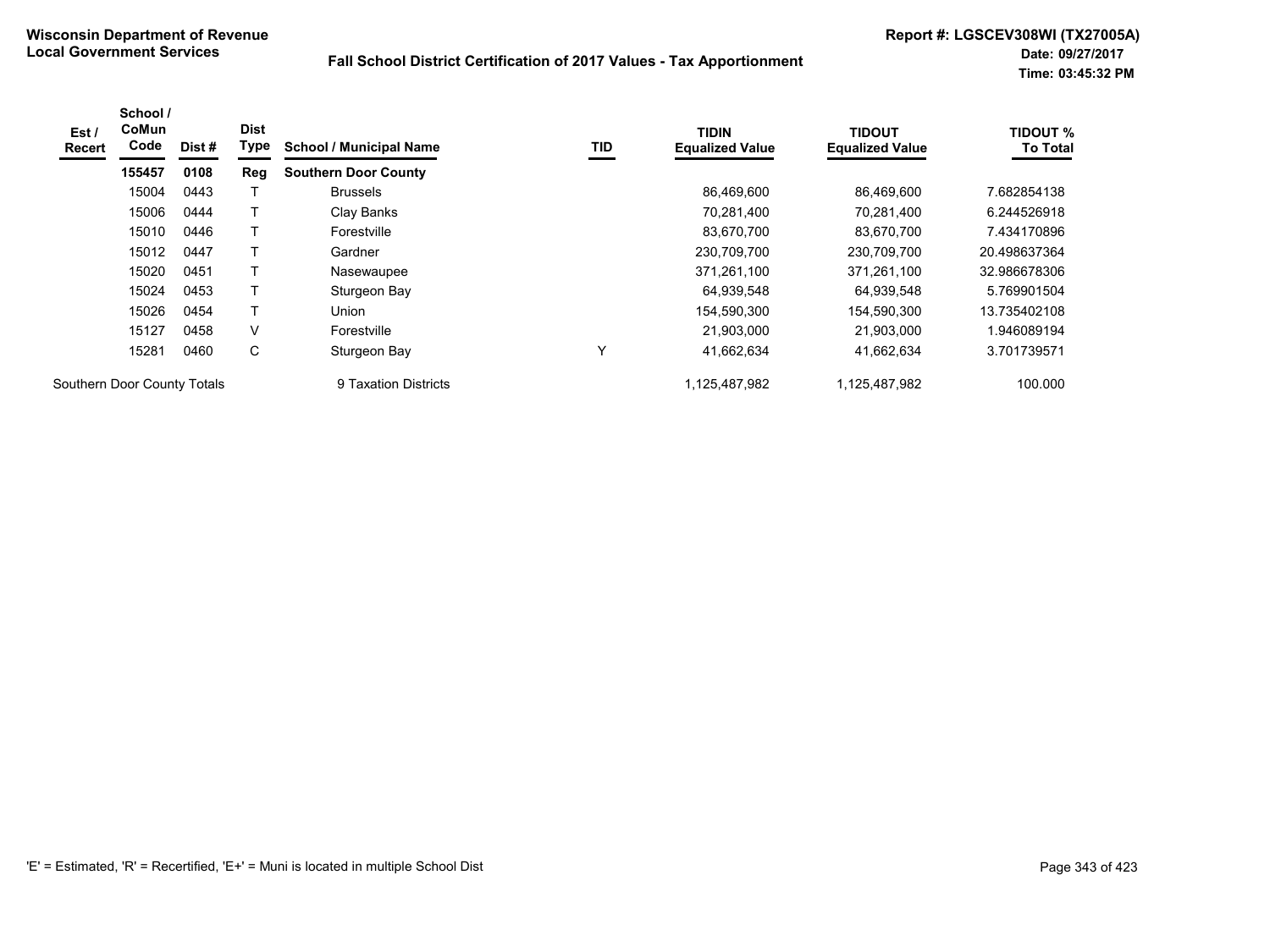| Est/<br><b>Recert</b>                 | School /<br><b>CoMun</b><br>Code | <b>Dist</b><br>Dist# | Type | <b>School / Municipal Name</b> | TID | <b>TIDIN</b><br><b>Equalized Value</b> | <b>TIDOUT</b><br><b>Equalized Value</b> | <b>TIDOUT %</b><br><b>To Total</b> |
|---------------------------------------|----------------------------------|----------------------|------|--------------------------------|-----|----------------------------------------|-----------------------------------------|------------------------------------|
|                                       | 222485                           | 0138                 | Reg  | Southwestern Wisconsin (Hz Gr) |     |                                        |                                         |                                    |
|                                       | 22022                            | 0604                 |      | Hazel Green                    |     | 51,981,759                             | 51,981,759                              | 18.519738334                       |
|                                       | 22026                            | 0606                 |      | Jamestown                      |     | 169,181,469                            | 169,181,469                             | 60.274923302                       |
|                                       | 22136                            | 0632                 | v    | Hazel Green                    | v   | 56,809,700                             | 55,408,900                              | 19.74073885                        |
|                                       | 33006                            | 0866                 |      | <b>Benton</b>                  |     | 2,871,982                              | 2,871,982                               | .023211914                         |
|                                       | 33136                            | 0887                 | V    | Hazel Green                    |     | 1,238,900                              | 1,238,900                               | .441387599                         |
| Southwestern Wisconsin (Hz Gr) Totals |                                  |                      |      | 5 Taxation Districts           |     | 282.083.810                            | 280.683.010                             | 100.000                            |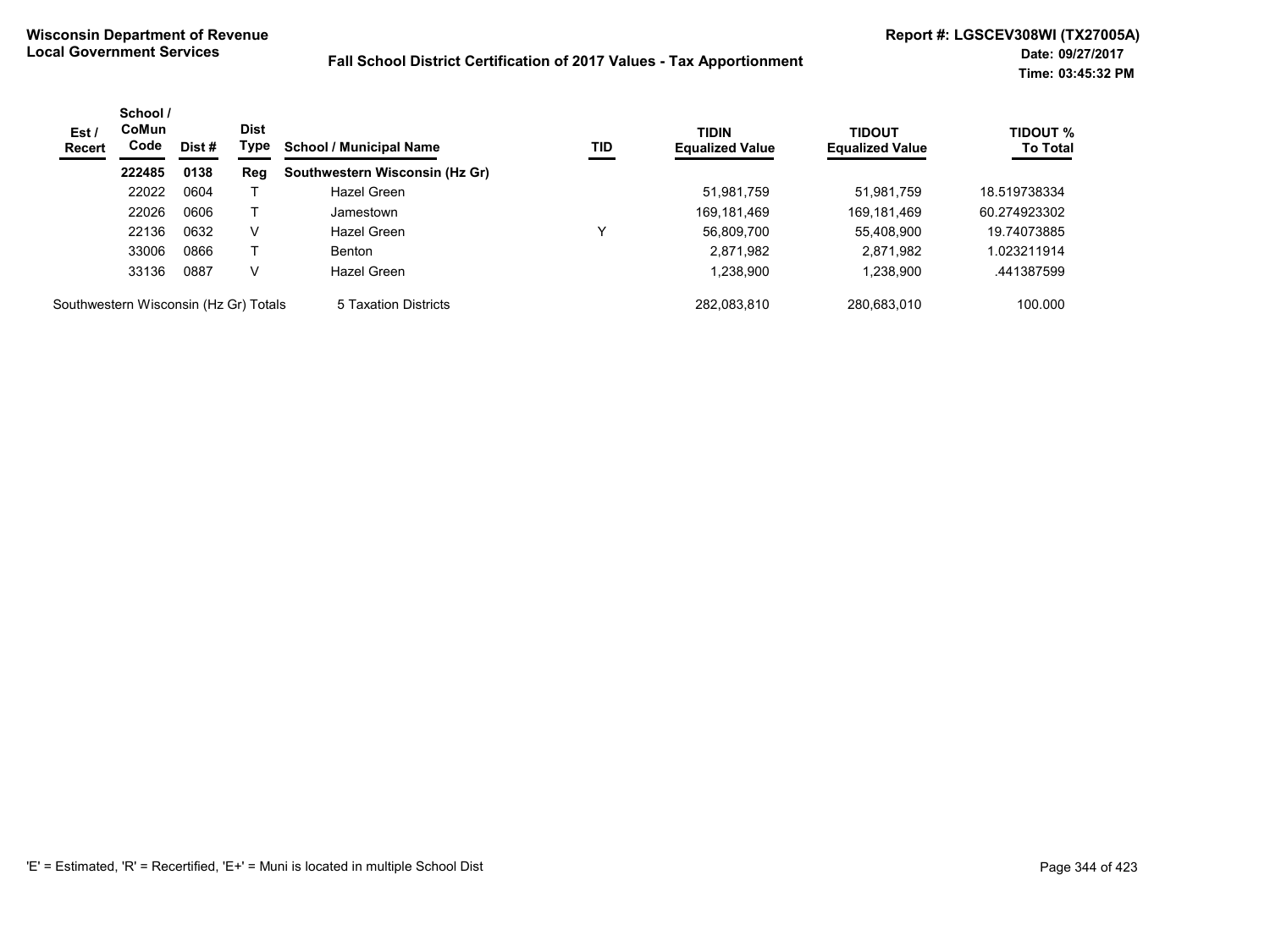| Est /<br>Recert    | School /<br>CoMun<br>Code | Dist# | <b>Dist</b><br>Type | <b>School / Municipal Name</b> | TID | <b>TIDIN</b><br><b>Equalized Value</b> | <b>TIDOUT</b><br><b>Equalized Value</b> | <b>TIDOUT %</b><br><b>To Total</b> |
|--------------------|---------------------------|-------|---------------------|--------------------------------|-----|----------------------------------------|-----------------------------------------|------------------------------------|
|                    | 415460                    | 0253  | Reg                 | <b>Sparta Area</b>             |     |                                        |                                         |                                    |
|                    | 27034                     | 0748  |                     | <b>Melrose</b>                 |     | 161,961                                | 161,961                                 | .014332248                         |
|                    | 41002                     | 1091  | Τ                   | Adrian                         |     | 16,219,650                             | 16,219,650                              | 1.435308815                        |
|                    | 41004                     | 1092  |                     | Angelo                         |     | 70,173,200                             | 70,173,200                              | 6.209764857                        |
|                    | 41012                     | 1096  |                     | Grant                          |     |                                        |                                         |                                    |
|                    | 41014                     | 1097  | т                   | Greenfield                     |     | 2,690                                  | 2,690                                   | .000238043                         |
|                    | 41018                     | 1099  |                     | La Fayette                     |     | 25,597,600                             | 25,597,600                              | 2.265182105                        |
|                    | 41022                     | 1101  |                     | Leon                           |     | 81,909,138                             | 81,909,138                              | 7.248301155                        |
|                    | 41026                     | 1103  |                     | Little Falls                   |     | 101,207,506                            | 101,207,506                             | 8.956051798                        |
|                    | 41028                     | 1104  |                     | New Lyme                       |     | 19,220,225                             | 19,220,225                              | 1.700835615                        |
|                    | 41032                     | 1106  | т                   | Portland                       |     | 70,366                                 | 70,366                                  | .006226826                         |
|                    | 41034                     | 1107  | Τ                   | Ridgeville                     |     | 4,987,843                              | 4,987,843                               | .441384064                         |
|                    | 41040                     | 1110  |                     | Sparta                         |     | 226,926,432                            | 226,926,432                             | 20.081167492                       |
|                    | 41046                     | 1113  |                     | Wells                          |     | 40,423,799                             | 40,423,799                              | 3.577181694                        |
|                    | 41281                     | 1123  | C                   | Sparta                         | Y   | 596,383,400                            | 543,145,600                             | 48.064025287                       |
| Sparta Area Totals |                           |       |                     | <b>14 Taxation Districts</b>   |     | 1,183,283,810                          | 1,130,046,010                           | 100.000                            |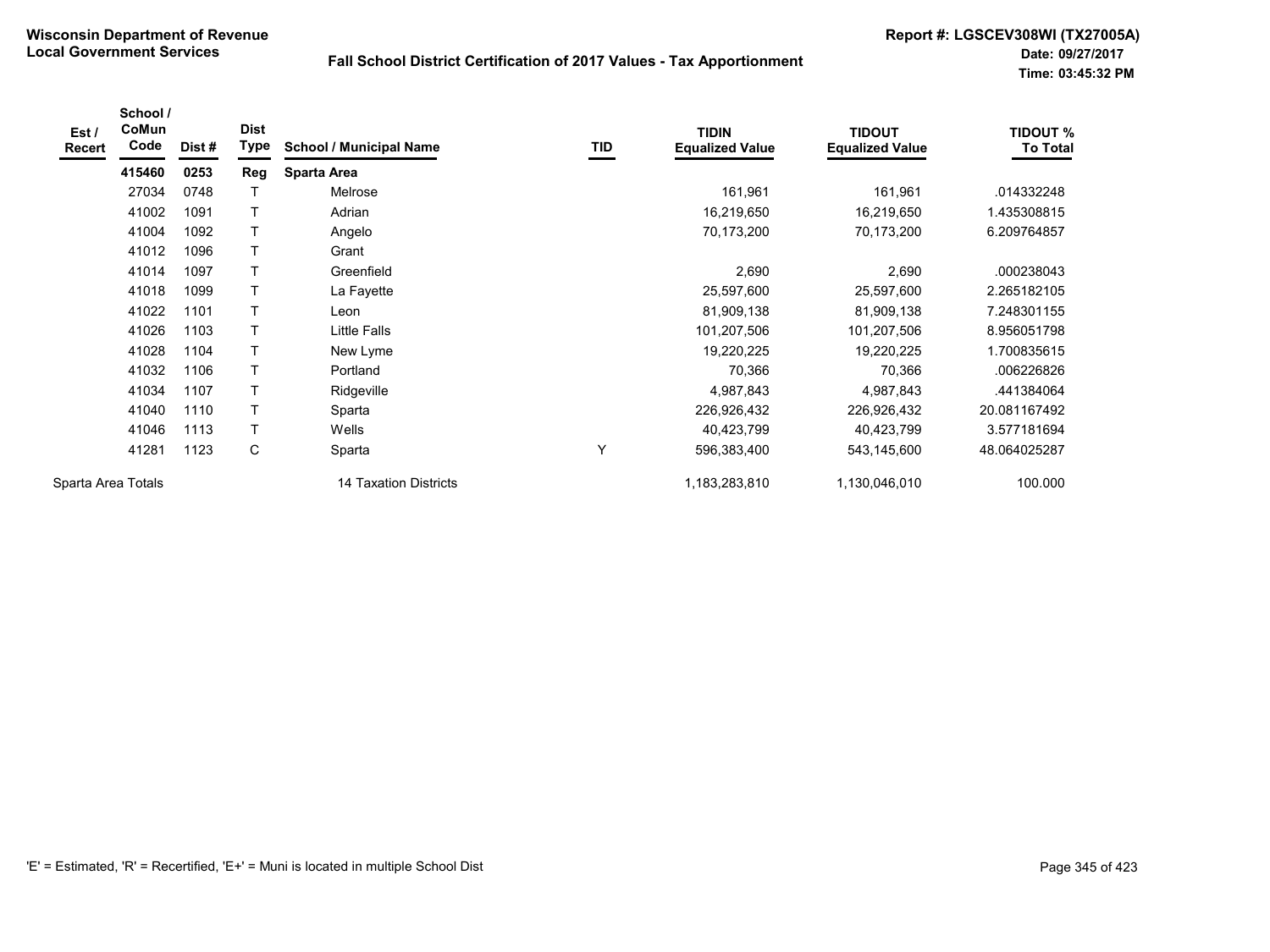| Est /<br>Recert       | School /<br>CoMun<br>Code | Dist # | <b>Dist</b><br>Type | <b>School / Municipal Name</b> | TID | <b>TIDIN</b><br><b>Equalized Value</b> | <b>TIDOUT</b><br><b>Equalized Value</b> | <b>TIDOUT %</b><br><b>To Total</b> |
|-----------------------|---------------------------|--------|---------------------|--------------------------------|-----|----------------------------------------|-----------------------------------------|------------------------------------|
|                       | 375467                    | 0220   | Reg                 | <b>Spencer</b>                 |     |                                        |                                         |                                    |
|                       | 10048                     | 0254   |                     | Sherman                        |     | 21,851,280                             | 21,851,280                              | 7.964379056                        |
|                       | 10054                     | 0257   |                     | Unity                          |     | 11.276.192                             | 11.276.192                              | 4.109959114                        |
|                       | 37010                     | 0967   |                     | <b>Brighton</b>                |     | 24.472.058                             | 24.472.058                              | 8.919603162                        |
|                       | 37056                     | 0990   |                     | Mcmillan                       |     | 4,356,702                              | 4,356,702                               | 1.587935634                        |
|                       | 37074                     | 0999   |                     | Spencer                        |     | 118.366.000                            | 118,366,000                             | 43.14217251                        |
|                       | 37181                     | 1015   | V                   | Spencer                        |     | 100.436.000                            | 94.040.400                              | 34.275950524                       |
| <b>Spencer Totals</b> |                           |        |                     | 6 Taxation Districts           |     | 280,758,232                            | 274,362,632                             | 100.000                            |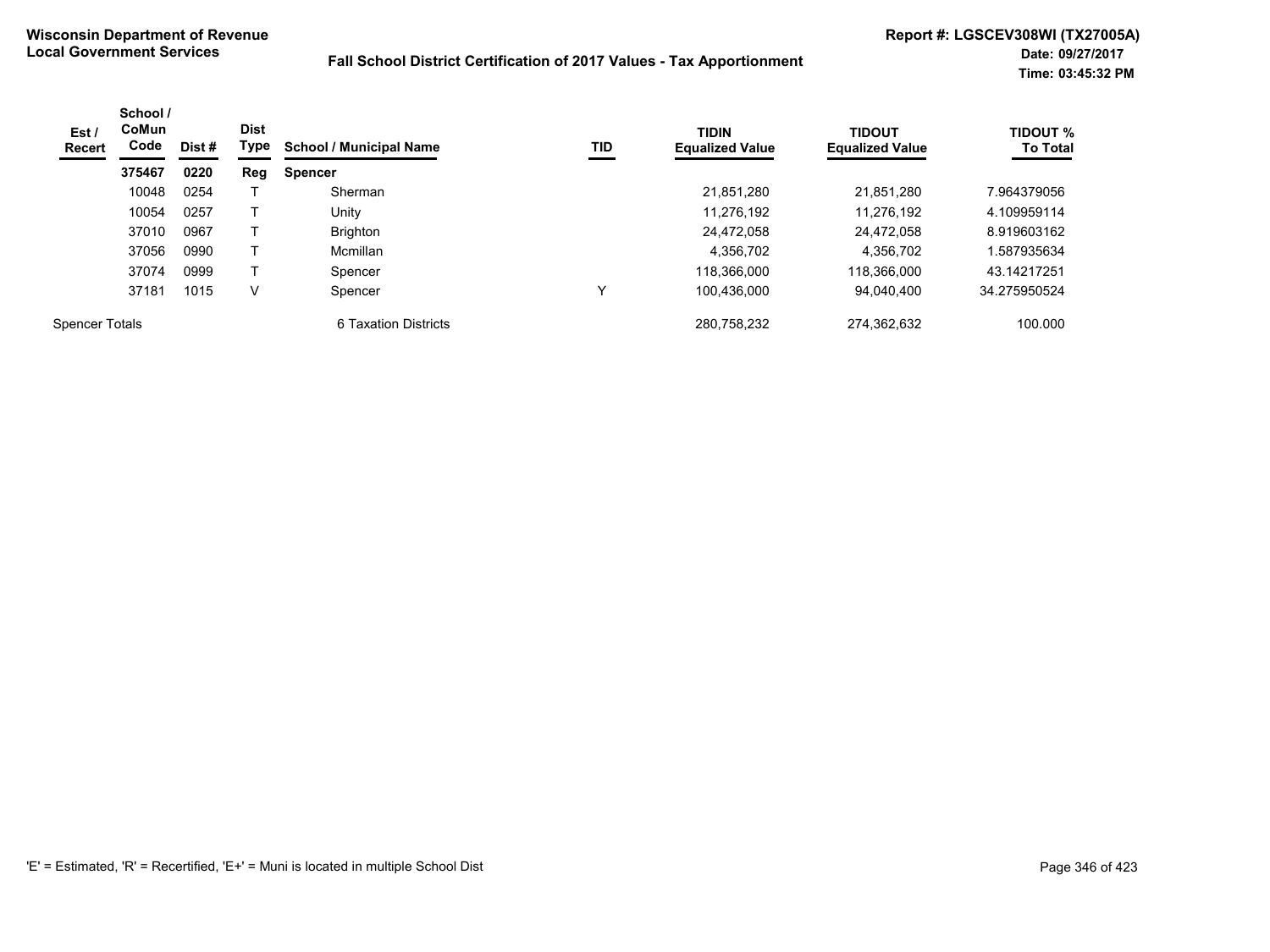| Est/<br>Recert | School /<br>CoMun<br>Code | Dist# | <b>Dist</b><br><b>Type</b> | <b>School / Municipal Name</b> | TID | <b>TIDIN</b><br><b>Equalized Value</b> | <b>TIDOUT</b><br><b>Equalized Value</b> | <b>TIDOUT %</b><br><b>To Total</b> |
|----------------|---------------------------|-------|----------------------------|--------------------------------|-----|----------------------------------------|-----------------------------------------|------------------------------------|
|                | 655474                    | 0393  | Reg                        | Spooner                        |     |                                        |                                         |                                    |
|                | 07008                     | 0157  | $\mathsf{T}$               | Dewey                          |     | 11,527,639                             | 11,527,639                              | .717454665                         |
|                | 07024                     | 0165  | $\mathsf{T}$               | Rusk                           |     | 85,738,600                             | 85,738,600                              | 5.336180162                        |
|                | 07028                     | 0167  | T                          | Scott                          |     | 256,694,763                            | 256,694,763                             | 15.976112301                       |
|                | 65004                     | 1762  | Τ                          | Bashaw                         |     | 23,588,882                             | 23,588,882                              | 1.468119659                        |
|                | 65006                     | 1763  | $\mathsf{T}$               | <b>Bass Lake</b>               |     | 36,327,225                             | 36,327,225                              | 2.260925854                        |
|                | 65008                     | 1764  | $\mathsf{T}$               | Beaver Brook                   |     | 42,324,658                             | 42,324,658                              | 2.634192772                        |
|                | 65010                     | 1765  | $\mathsf{T}$               | Birchwood                      |     | 48,011,584                             | 48,011,584                              | 2.988134424                        |
|                | 65012                     | 1766  | $\mathsf{T}$               | Brooklyn                       |     | 40,445,763                             | 40,445,763                              | 2.517254518                        |
|                | 65014                     | 1767  | Τ                          | Casey                          |     | 169,864,500                            | 169,864,500                             | 10.571989456                       |
|                | 65016                     | 1768  | $\mathsf{T}$               | Chicog                         |     | 108,320,600                            | 108,320,600                             | 6.74163372                         |
| E              | 65018                     | 1769  | Τ                          | Crystal                        |     | 41,811,600                             | 41,811,600                              | 2.602261181                        |
|                | 65020                     | 1770  | $\mathsf T$                | Evergreen                      |     | 104,592,700                            | 104,592,700                             | 6.509617499                        |
|                | 65024                     | 1772  | Τ                          | <b>Gull Lake</b>               |     | 35,174,300                             | 35,174,300                              | 2.189170361                        |
|                | 65026                     | 1773  | $\mathsf{T}$               | Long Lake                      |     | 40,669,729                             | 40,669,729                              | 2.531193664                        |
|                | 65028                     | 1774  | $\top$                     | Madge                          |     | 139,438,634                            | 139,438,634                             | 8.678351088                        |
|                | 65032                     | 1776  | T                          | Sarona                         |     | 20,902,168                             | 20,902,168                              | 1.300904543                        |
|                | 65034                     | 1777  | Τ                          | Spooner                        |     | 90,226,200                             | 90,226,200                              | 5.615478426                        |
|                | 65036                     | 1778  | Τ                          | Springbrook                    |     | 39,965,900                             | 39,965,900                              | 2.487388909                        |
|                | 65040                     | 1780  | Τ                          | Stone Lake                     |     | 13, 177, 258                           | 13, 177, 258                            | .82012329                          |
|                | 65042                     | 1781  | T                          | Trego                          |     | 129,663,400                            | 129,663,400                             | 8.069962221                        |
|                | 65281                     | 1784  | $\mathbf C$                | Spooner                        | Υ   | 151,816,700                            | 128,275,000                             | 7.983551287                        |
| Spooner Totals |                           |       |                            | 21 Taxation Districts          |     | 1,630,282,803                          | 1,606,741,103                           | 100.000                            |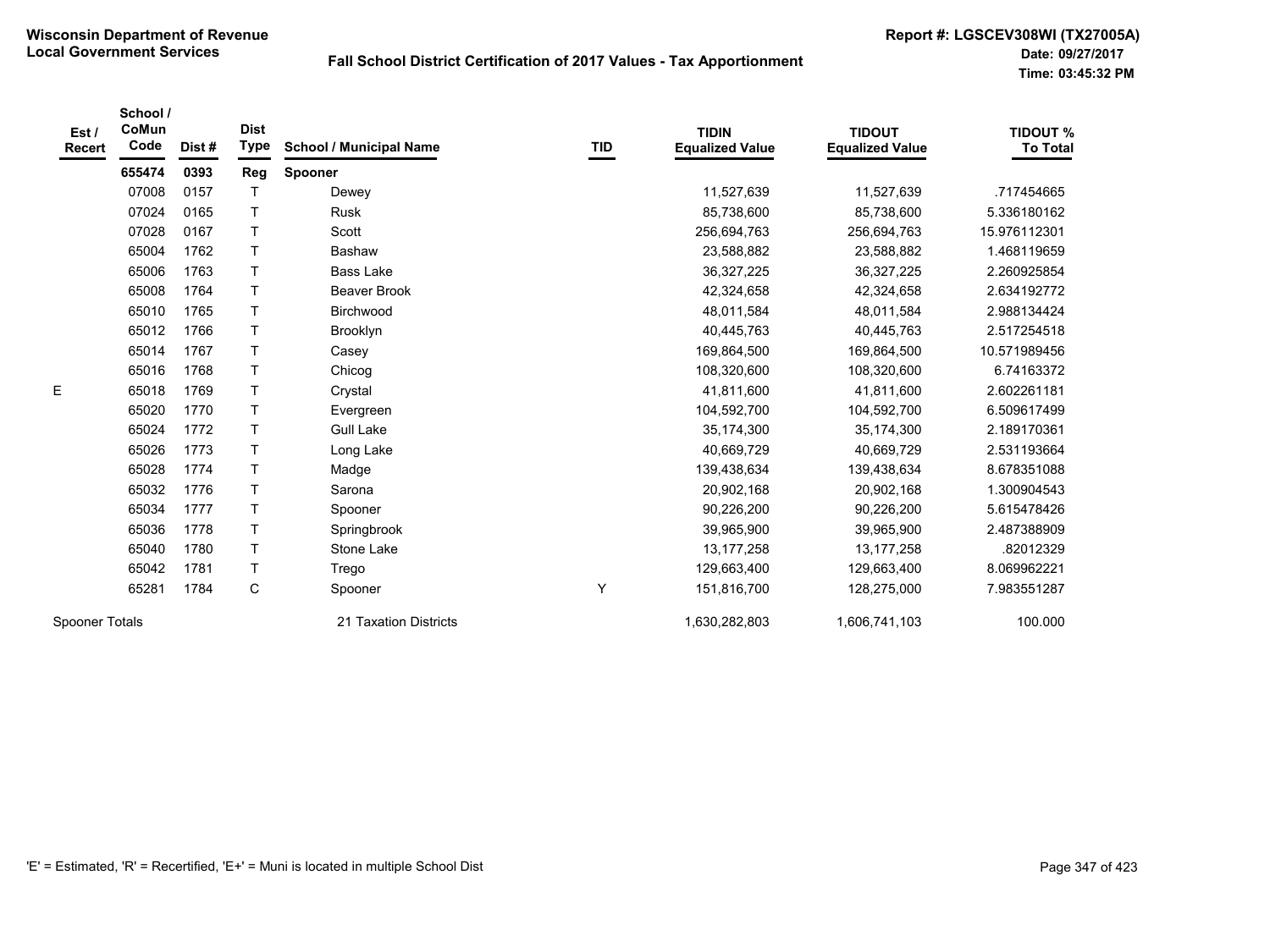| Est /<br>Recert             | School /<br>CoMun<br>Code | Dist # | <b>Dist</b><br>Type | <b>School / Municipal Name</b> | TID | <b>TIDIN</b><br><b>Equalized Value</b> | <b>TIDOUT</b><br><b>Equalized Value</b> | <b>TIDOUT %</b><br><b>To Total</b> |
|-----------------------------|---------------------------|--------|---------------------|--------------------------------|-----|----------------------------------------|-----------------------------------------|------------------------------------|
|                             | 475586                    | 0285   | Reg                 | <b>Spring Valley</b>           |     |                                        |                                         |                                    |
|                             | 17014                     | 0491   |                     | Lucas                          |     | 99,054                                 | 99,054                                  | .032422099                         |
|                             | 47008                     | 1243   |                     | El Paso                        |     | 16,023,324                             | 16,023,324                              | 5.24471299                         |
|                             | 47010                     | 1244   |                     | Gilman                         |     | 89,623,309                             | 89,623,309                              | 29.335269817                       |
|                             | 47018                     | 1248   |                     | Martell                        |     | 13,657,459                             | 13,657,459                              | 4.470324174                        |
|                             | 47024                     | 1251   |                     | Rock Elm                       |     | 1,395,316                              | 1,395,316                               | .456711226                         |
|                             | 47028                     | 1253   |                     | Spring Lake                    |     | 28,573,174                             | 28,573,174                              | 9.352497449                        |
|                             | 47181                     | 1262   | $\vee$              | <b>Spring Valley</b>           | Y   | 70,363,400                             | 63,479,900                              | 20.778076767                       |
| $E+$                        | 55004                     | 1461   |                     | Cady                           |     | 58,088,451                             | 58,088,451                              | 19.013361617                       |
| $E+$                        | 55008                     | 1463   |                     | Eau Galle                      |     | 17,536,099                             | 17,536,099                              | 5.739870592                        |
|                             | 55034                     | 1476   |                     | Springfield                    |     | 5,745,687                              | 5,745,687                               | 1.880663416                        |
|                             | 55184                     | 1488   | V                   | <b>Spring Valley</b>           |     | 1,215,700                              | 1,215,700                               | .397919781                         |
|                             | 55191                     | 1489   | $\vee$              | Wilson                         |     | 10,076,366                             | 10,076,366                              | 3.298170071                        |
| <b>Spring Valley Totals</b> |                           |        |                     | 12 Taxation Districts          |     | 312,397,339                            | 305,513,839                             | 100.000                            |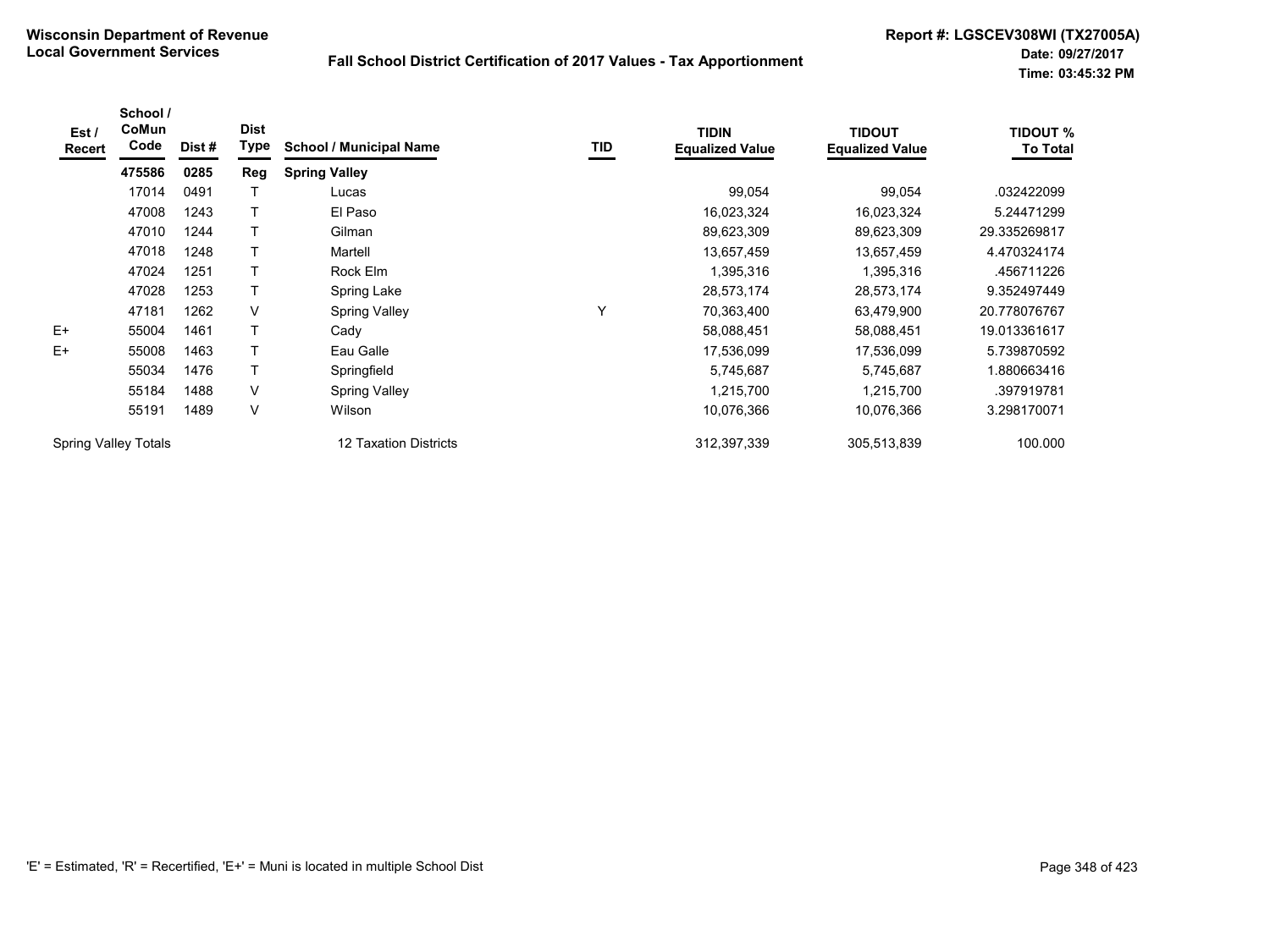| Est /<br><b>Recert</b>   | School /<br>CoMun<br>Code | Dist # | <b>Dist</b><br>Type | <b>School / Municipal Name</b> | <b>TID</b> | <b>TIDIN</b><br><b>Equalized Value</b> | <b>TIDOUT</b><br><b>Equalized Value</b> | TIDOUT %<br><b>To Total</b> |
|--------------------------|---------------------------|--------|---------------------|--------------------------------|------------|----------------------------------------|-----------------------------------------|-----------------------------|
|                          | 095593                    | 0059   | Reg                 | <b>Stanley-Boyd Area</b>       |            |                                        |                                         |                             |
|                          | 09014                     | 0205   |                     | Colburn                        |            | 59,699,105                             | 59,699,105                              | 16.805000212                |
|                          | 09018                     | 0207   |                     | Delmar                         |            | 46,220,220                             | 46,220,220                              | 13.010761332                |
|                          | 09022                     | 0209   | Т                   | Edson                          |            | 48,858,683                             | 48,858,683                              | 13.753475503                |
|                          | 09106                     | 0222   | V                   | Boyd                           | Υ          | 23,730,600                             | 23,336,600                              | 6.569136471                 |
|                          | 09281                     | 0229   | C                   | Stanley                        | Υ          | 108,750,800                            | 90,397,400                              | 25.446417097                |
|                          | 10004                     | 0232   |                     | <b>Butler</b>                  |            | 242,038                                | 242,038                                 | .068132489                  |
|                          | 10052                     | 0256   | Т                   | Thorp                          |            | 27,451,860                             | 27,451,860                              | 7.727561629                 |
| $E+$                     | 10064                     | 0262   |                     | Worden                         |            | 27,735,250                             | 27,735,250                              | 7.807334501                 |
|                          | 10281                     | 1979   | C                   | Stanley                        |            | 3,816,900                              | 3,816,900                               | 1.074438307                 |
|                          | 18026                     | 0528   |                     | Wilson                         |            | 16,707,612                             | 16,707,612                              | 4.703109422                 |
|                          | 60042                     | 1646   | Τ                   | Taft                           |            | 10,780,415                             | 10,780,415                              | 3.034633038                 |
| Stanley-Boyd Area Totals |                           |        |                     | 11 Taxation Districts          |            | 373,993,483                            | 355,246,083                             | 100.000                     |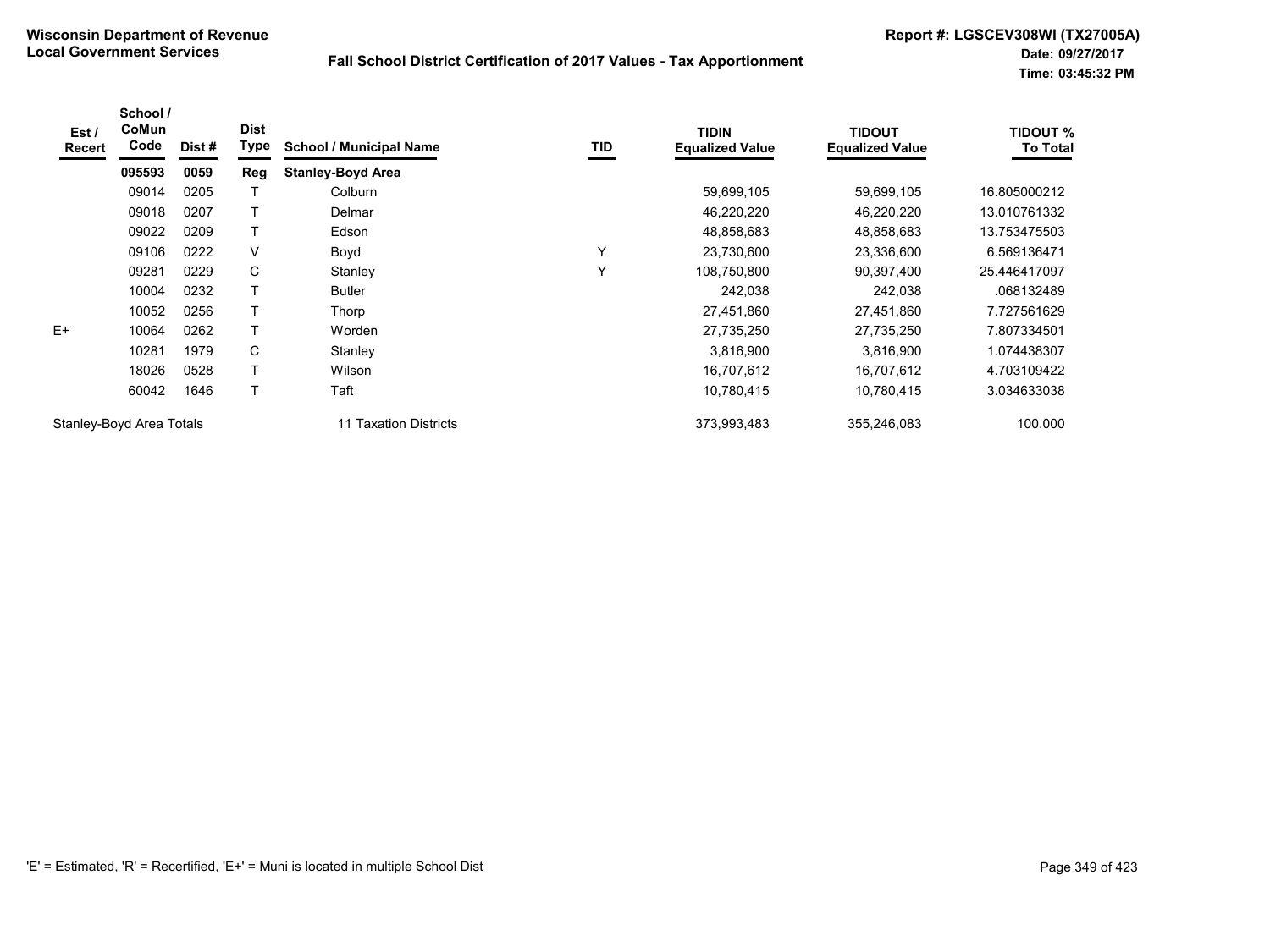| Est/<br>Recert | School /<br>CoMun<br>Code        | Dist# | <b>Dist</b><br>Type | <b>School / Municipal Name</b> | TID | <b>TIDIN</b><br><b>Equalized Value</b> | <b>TIDOUT</b><br><b>Equalized Value</b> | <b>TIDOUT %</b><br><b>To Total</b> |
|----------------|----------------------------------|-------|---------------------|--------------------------------|-----|----------------------------------------|-----------------------------------------|------------------------------------|
|                | 495607                           | 0297  | Reg                 | <b>Stevens Point Area</b>      |     |                                        |                                         |                                    |
|                | 49010                            | 1307  | $\top$              | <b>Buena Vista</b>             |     | 33, 184, 963                           | 33,184,963                              | .754979395                         |
|                | 49012                            | 1308  | Τ                   | Carson                         |     | 134,846,017                            | 134,846,017                             | 3.067834197                        |
|                | 49014                            | 1309  | Τ                   | Dewey                          |     | 107,519,300                            | 107,519,300                             | 2.446133692                        |
|                | 49016                            | 1310  | $\mathsf{T}$        | Eau Pleine                     |     | 110,474,027                            | 110,474,027                             | 2.513355644                        |
|                | 49018                            | 1311  | $\top$              | Grant                          |     | 4,314,856                              | 4,314,856                               | .098165768                         |
|                | 49020                            | 1312  | $\mathsf{T}$        | Hull                           |     | 426.767.000                            | 426,767,000                             | 9.709225574                        |
|                | 49024                            | 1314  | $\top$              | Linwood                        |     | 112,026,500                            | 112,026,500                             | 2.54867541                         |
|                | 49030                            | 1317  | $\mathsf{T}$        | Plover                         |     | 167,432,790                            | 167,432,790                             | 3.809204382                        |
|                | 49032                            | 1318  | $\top$              | Sharon                         |     | 89,760,202                             | 89,760,202                              | 2.042102714                        |
|                | 49034                            | 1319  | Τ                   | Stockton                       |     | 215,774,615                            | 215,774,615                             | 4.909012201                        |
|                | 49141                            | 1323  | V                   | Junction City                  | Y   | 17,982,700                             | 17,371,600                              | .395215148                         |
|                | 49151                            | 1324  | V                   | Milladore                      |     |                                        |                                         |                                    |
|                | 49171                            | 1326  | $\vee$              | Park Ridge                     |     | 54,537,600                             | 54,537,600                              | 1.240765712                        |
|                | 49173                            | 1327  | $\vee$              | Plover                         | Υ   | 1,072,882,700                          | 1,005,779,200                           | 22.882128024                       |
|                | 49191                            | 1329  | V                   | Whiting                        | Υ   | 124,541,200                            | 123,686,400                             | 2.813945685                        |
| E              | 49281                            | 1330  | C                   | <b>Stevens Point</b>           | Y   | 1,881,393,200                          | 1,775,824,900                           | 40.401166289                       |
|                | 71024                            | 1944  | $\mathsf{T}$        | Milladore                      |     | 4,406,277                              | 4,406,277                               | .100245655                         |
|                | 71040                            | 1952  | Τ                   | Sherry                         |     | 865,550                                | 865,550                                 | .019691823                         |
|                | 71151                            | 1959  | $\vee$              | Milladore                      |     | 10,907,500                             | 10,907,500                              | .248152687                         |
|                | <b>Stevens Point Area Totals</b> |       |                     | <b>19 Taxation Districts</b>   |     | 4,569,616,997                          | 4,395,479,297                           | 100.000                            |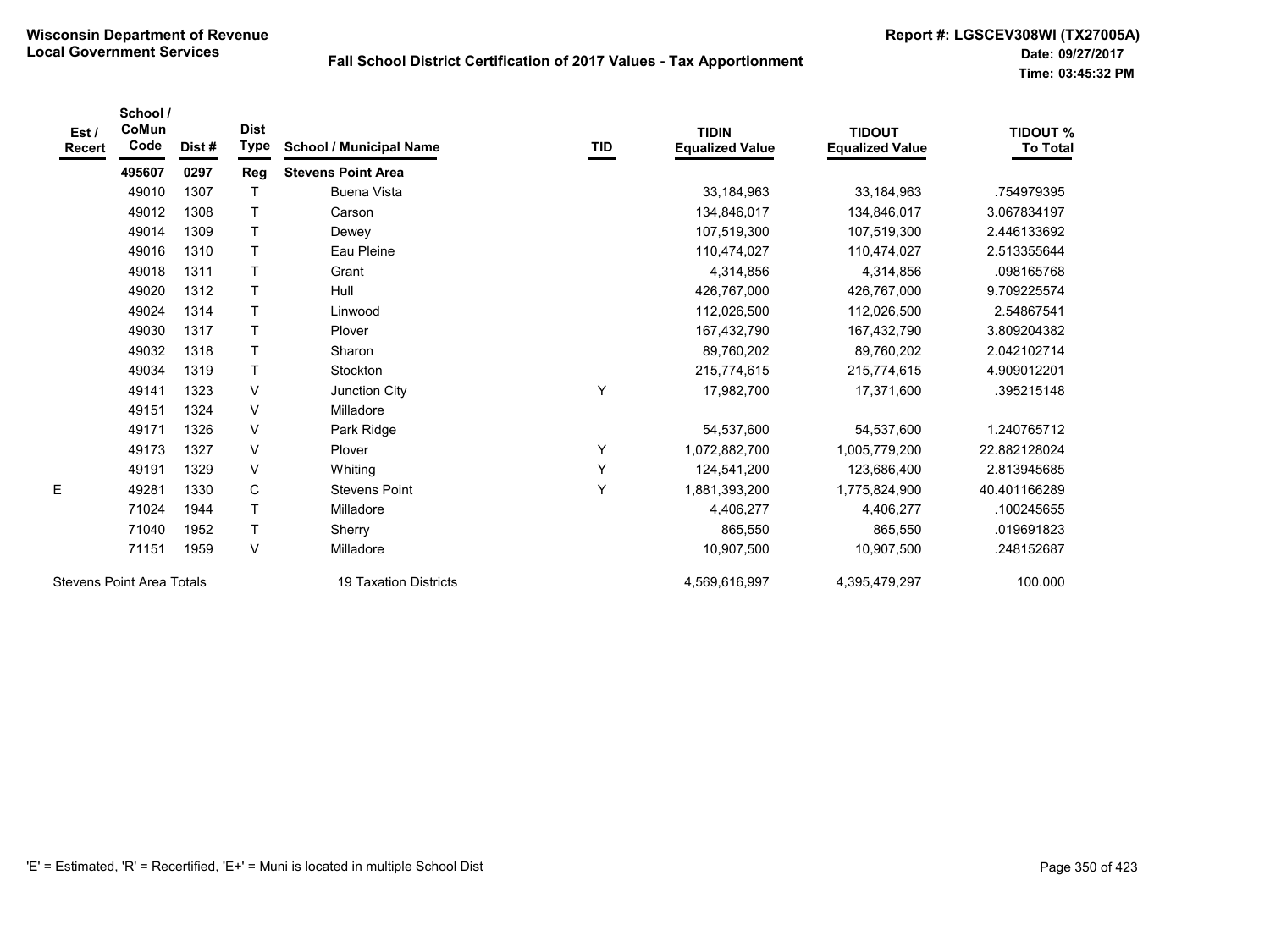| Est/<br><b>Recert</b> | School /<br><b>CoMun</b><br>Code | Dist # | <b>Dist</b><br>Type | <b>School / Municipal Name</b> | TID | <b>TIDIN</b><br><b>Equalized Value</b> | <b>TIDOUT</b><br><b>Equalized Value</b> | <b>TIDOUT %</b><br><b>To Total</b> |
|-----------------------|----------------------------------|--------|---------------------|--------------------------------|-----|----------------------------------------|-----------------------------------------|------------------------------------|
|                       | 085614                           | 0052   | Reg                 | <b>Stockbridge</b>             |     |                                        |                                         |                                    |
|                       | 08008                            | 0182   |                     | Chilton                        |     | 1,325,250                              | 1,325,250                               | .644178316                         |
|                       | 08016                            | 0186   |                     | Stockbridge                    |     | 133,465,038                            | 133,465,038                             | 64.874765854                       |
|                       | 08131                            | 1987   | v                   | Harrison                       | ν   | 1,100,259                              | 1,100,259                               | .534814556                         |
|                       | 08181                            | 0191   | v                   | Stockbridge                    |     | 69,836,651                             | 69,836,651                              | 33.946241274                       |
| Stockbridge Totals    |                                  |        |                     | 4 Taxation Districts           |     | 205.727.198                            | 205.727.198                             | 100.000                            |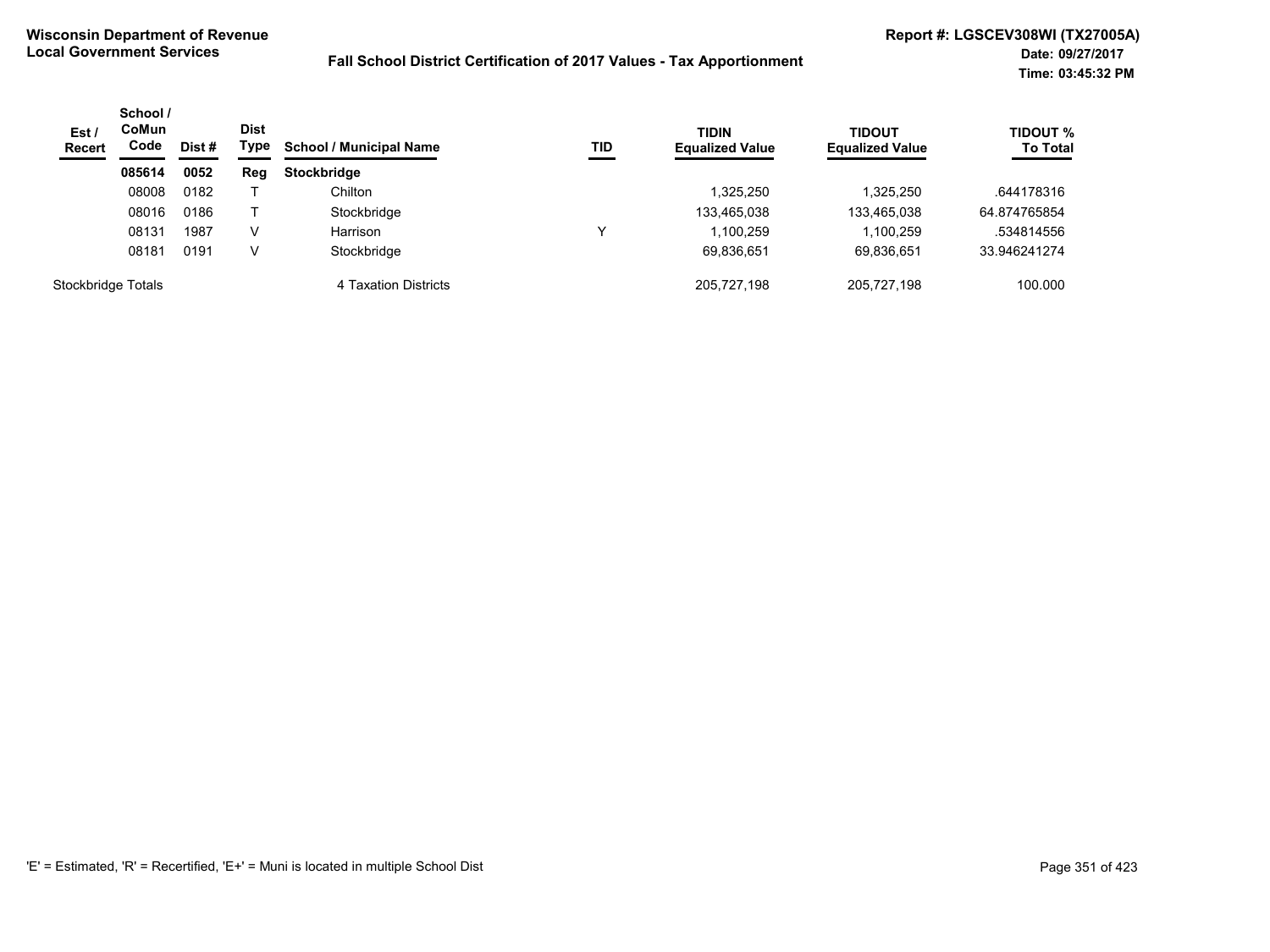| Est/<br><b>Recert</b> | School /<br>CoMun<br>Code | Dist # | <b>Dist</b><br>Type | <b>School / Municipal Name</b> | TID | <b>TIDIN</b><br><b>Equalized Value</b> | TIDOUT<br><b>Equalized Value</b> | <b>TIDOUT %</b><br><b>To Total</b> |
|-----------------------|---------------------------|--------|---------------------|--------------------------------|-----|----------------------------------------|----------------------------------|------------------------------------|
|                       | 673542                    | 0413   | Elem                | <b>Stone Bank</b>              |     |                                        |                                  |                                    |
|                       | 67014                     | 1814   |                     | Merton                         |     | 398,059,223                            | 398.059.223                      | 58.104453146                       |
| $E+$                  | 67022                     | 1816   |                     | Oconomowoc                     |     | 147, 161, 540                          | 147.161.540                      | 21.481076965                       |
|                       | 67111                     | 1824   | v                   | Chenegua                       |     | 139.854.479                            | 139.854.479                      | 20.41446989                        |
| Stone Bank Totals     |                           |        |                     | 3 Taxation Districts           |     | 685.075.242                            | 685.075.242                      | 100.000                            |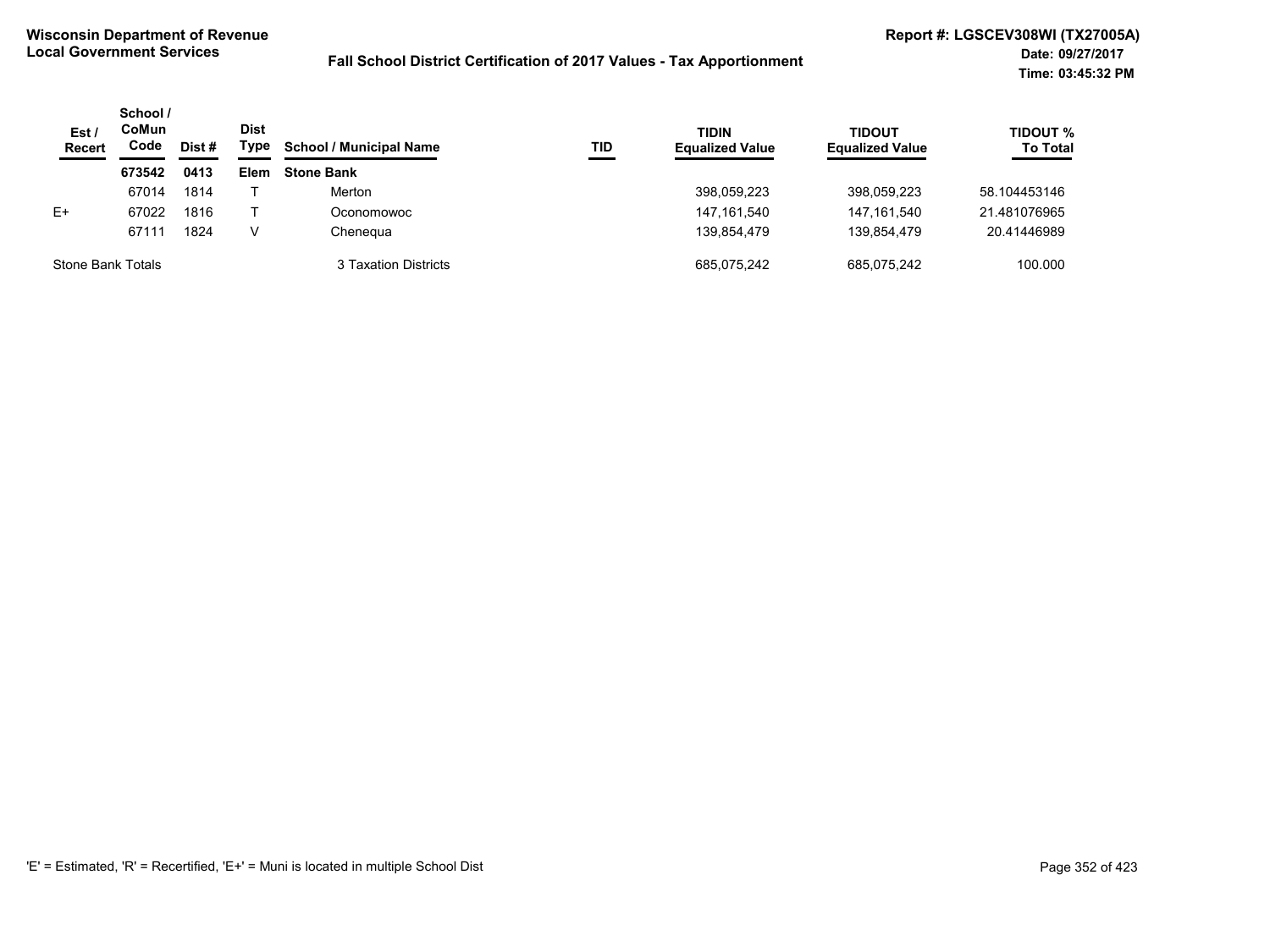| Est /<br><b>Recert</b> | School /<br><b>CoMun</b><br>Code | Dist# | <b>Dist</b><br>Type | <b>School / Municipal Name</b> | TID | <b>TIDIN</b><br><b>Equalized Value</b> | <b>TIDOUT</b><br><b>Equalized Value</b> | <b>TIDOUT %</b><br><b>To Total</b> |
|------------------------|----------------------------------|-------|---------------------|--------------------------------|-----|----------------------------------------|-----------------------------------------|------------------------------------|
|                        | 135621                           | 0093  | Reg                 | <b>Stoughton Area</b>          |     |                                        |                                         |                                    |
|                        | 13002                            | 0336  |                     | Albion                         |     | 11,032,998                             | 11,032,998                              | .52118079                          |
|                        | 13016                            | 0343  | т                   | Christiana                     |     | 15,238,539                             | 15,238,539                              | .719843672                         |
|                        | 13018                            | 0344  | Τ                   | Cottage Grove                  |     | 34,885,200                             | 34,885,200                              | 1.647919822                        |
|                        | 13024                            | 0347  |                     | Deerfield                      |     | 1,815,848                              | 1,815,848                               | .085777691                         |
|                        | 13026                            | 0348  |                     | <b>Dunkirk</b>                 |     | 188,787,223                            | 188,787,223                             | 8.91799981                         |
|                        | 13028                            | 0349  | T                   | Dunn                           |     | 228,887,946                            | 228,887,946                             | 10.812292413                       |
|                        | 13046                            | 0357  | T                   | <b>Pleasant Springs</b>        |     | 453,535,347                            | 453,535,347                             | 21.424268412                       |
|                        | 13052                            | 0360  |                     | Rutland                        |     | 148, 107, 374                          | 148, 107, 374                           | 6.996350241                        |
|                        | 13281                            | 0393  | C                   | Stoughton                      | Υ   | 1,065,541,100                          | 1,019,871,200                           | 48.177048335                       |
|                        | 53032                            | 1412  | T                   | Porter                         |     | 13,408,627                             | 13,408,627                              | .633401621                         |
|                        | 53040                            | 1416  | T                   | <b>Union</b>                   |     | 1,353,078                              | 1,353,078                               | .063917193                         |
| Stoughton Area Totals  |                                  |       |                     | 11 Taxation Districts          |     | 2,162,593,280                          | 2,116,923,380                           | 100.000                            |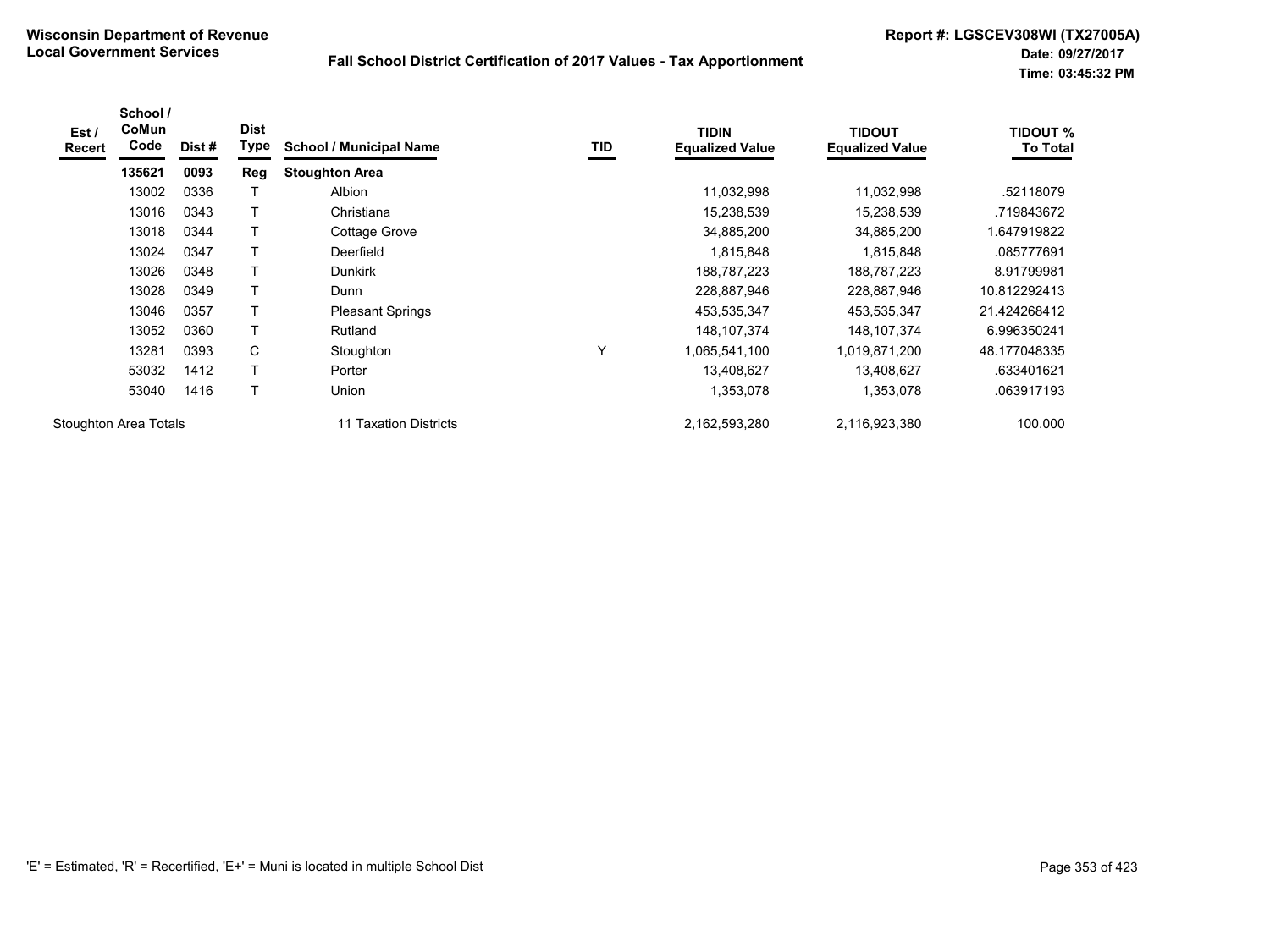| Est /<br><b>Recert</b>  | School /<br><b>CoMun</b><br>Code | Dist # | <b>Dist</b><br>Type | <b>School / Municipal Name</b> | TID | <b>TIDIN</b><br><b>Equalized Value</b> | <b>TIDOUT</b><br><b>Equalized Value</b> | <b>TIDOUT %</b><br><b>To Total</b> |
|-------------------------|----------------------------------|--------|---------------------|--------------------------------|-----|----------------------------------------|-----------------------------------------|------------------------------------|
|                         | 375628                           | 0221   | Reg                 | <b>Stratford</b>               |     |                                        |                                         |                                    |
|                         | 37014                            | 0969   |                     | Cleveland                      |     | 116,930,127                            | 116,930,127                             | 31.192318615                       |
|                         | 37016                            | 0970   |                     | Day                            |     | 36,456,338                             | 36,456,338                              | 9.725104553                        |
|                         | 37020                            | 0972   |                     | Eau Pleine                     |     | 61,059,700                             | 61,059,700                              | 16.288305382                       |
|                         | 37024                            | 0974   |                     | Emmet                          |     | 12,709,019                             | 12.709.019                              | 3.390262032                        |
|                         | 37026                            | 0975   |                     | Frankfort                      |     | 15,216,569                             | 15,216,569                              | 4.059176883                        |
|                         | 37030                            | 0977   |                     | <b>Green Valley</b>            |     | 12,828,720                             | 12,828,720                              | 3.422193509                        |
|                         | 37056                            | 0990   |                     | Mcmillan                       |     | 17,854,674                             | 17,854,674                              | 4.762918629                        |
|                         | 37084                            | 1004   | т                   | Wien                           |     | 8,577,993                              | 8,577,993                               | 2.288268196                        |
|                         | 37182                            | 1016   | V                   | Stratford                      | Υ   | 106,146,900                            | 93,235,200                              | 24.871452201                       |
| <b>Stratford Totals</b> |                                  |        |                     | 9 Taxation Districts           |     | 387.780.040                            | 374.868.340                             | 100.000                            |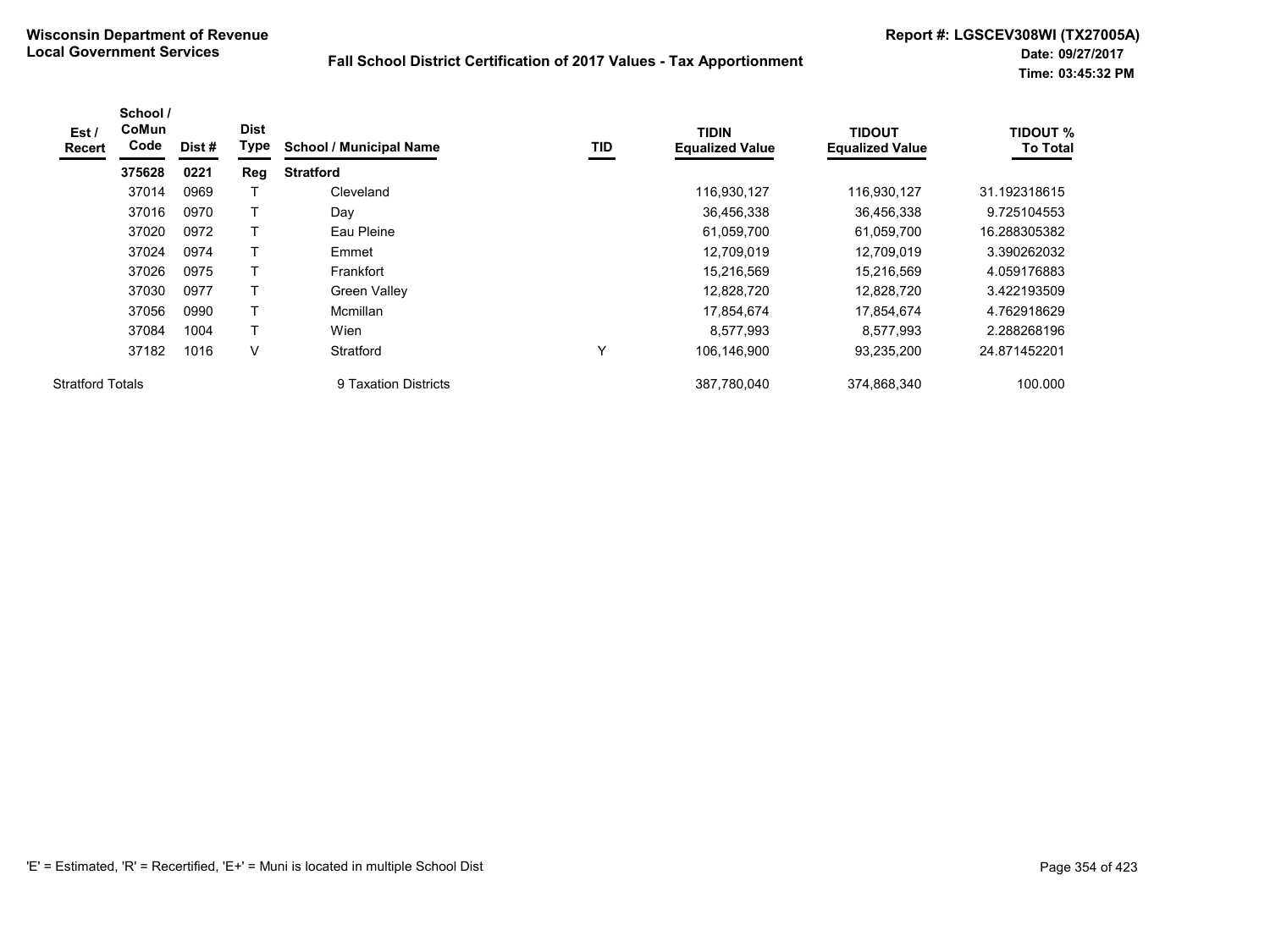| Est/<br><b>Recert</b> | School /<br>CoMun<br>Code<br>155642 | Dist # | Dist<br>Type | <b>School / Municipal Name</b><br><b>Sturgeon Bay</b> | TID | <b>TIDIN</b><br><b>Equalized Value</b> | TIDOUT<br><b>Equalized Value</b> | TIDOUT %<br><b>To Total</b> |
|-----------------------|-------------------------------------|--------|--------------|-------------------------------------------------------|-----|----------------------------------------|----------------------------------|-----------------------------|
|                       |                                     | 0109   | Reg          |                                                       |     |                                        |                                  |                             |
|                       | 15022                               | 0452   |              | Sevastopol                                            |     | 117,933,938                            | 117,933,938                      | 14.392587715                |
|                       | 15281                               | 0460   | C            | Sturgeon Bay                                          |     | 787.991.926                            | 701.473.526                      | 85.607412285                |
| Sturgeon Bay Totals   |                                     |        |              | 2 Taxation Districts                                  |     | 905,925,864                            | 819,407,464                      | 100.000                     |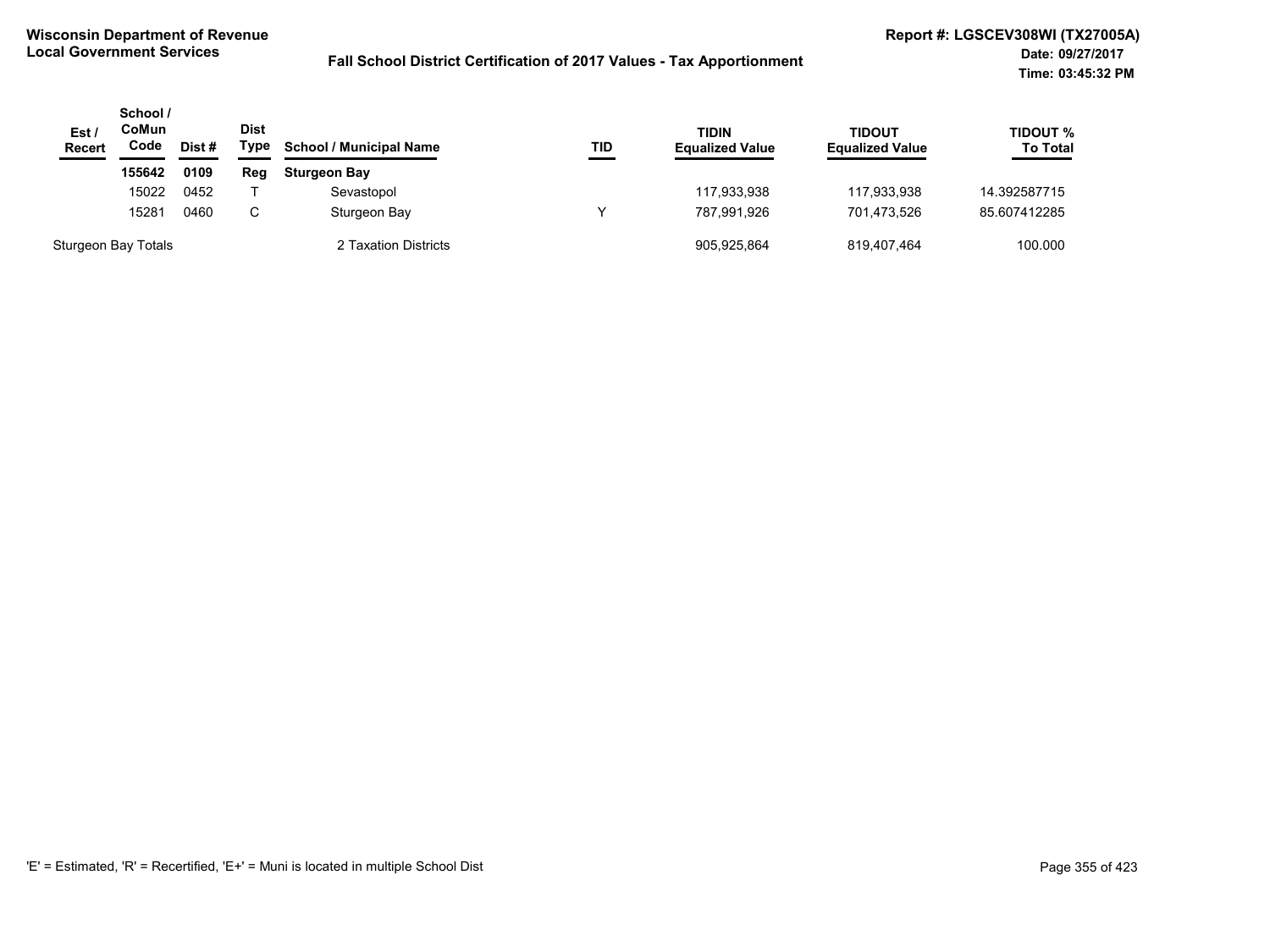| Est/<br>Recert | School /<br><b>CoMun</b><br>Code | Dist # | <b>Dist</b><br>Type | <b>School / Municipal Name</b> | TID | <b>TIDIN</b><br><b>Equalized Value</b> | <b>TIDOUT</b><br><b>Equalized Value</b> | <b>TIDOUT %</b><br><b>To Total</b> |
|----------------|----------------------------------|--------|---------------------|--------------------------------|-----|----------------------------------------|-----------------------------------------|------------------------------------|
|                | 135656                           | 0094   | Reg                 | <b>Sun Prairie Area</b>        |     |                                        |                                         |                                    |
|                | 11016                            | 0284   |                     | Hampden                        |     | 4,216,285                              | 4,216,285                               | .093075748                         |
|                | 13008                            | 0339   |                     | <b>Blooming Grove</b>          |     |                                        |                                         |                                    |
|                | 13012                            | 0341   |                     | <b>Bristol</b>                 |     | 460,102,829                            | 460,102,829                             | 10.156907131                       |
| $E+$           | 13014                            | 0342   |                     | <b>Burke</b>                   |     | 223,224,629                            | 223,224,629                             | 4.92775024                         |
|                | 13018                            | 0344   |                     | Cottage Grove                  |     | 301,813                                | 301,813                                 | .006662612                         |
|                | 13058                            | 0363   |                     | <b>Sun Prairie</b>             |     | 250,583,880                            | 250,583,880                             | 5.531713863                        |
|                | 13070                            | 0369   |                     | York                           |     | 1,599,728                              | 1,599,728                               | .035314473                         |
|                | 13112                            | 0375   | V                   | Cottage Grove                  | Υ   | 3,097,715                              | 2,974,315                               | .06565889                          |
| $E+$           | 13196                            | 0368   | V                   | Windsor                        | Y   | 15,364,146                             | 15,364,146                              | .339168104                         |
|                | 13251                            | 0390   | C                   | Madison                        | Y   | 725,580,541                            | 725,580,541                             | 16.017406776                       |
| $E+$           | 13282                            | 0394   | C                   | <b>Sun Prairie</b>             | Υ   | 2,981,046,076                          | 2,846,001,976                           | 62.826342162                       |
|                | Sun Prairie Area Totals          |        |                     | 11 Taxation Districts          |     | 4,665,117,642                          | 4,529,950,142                           | 100.000                            |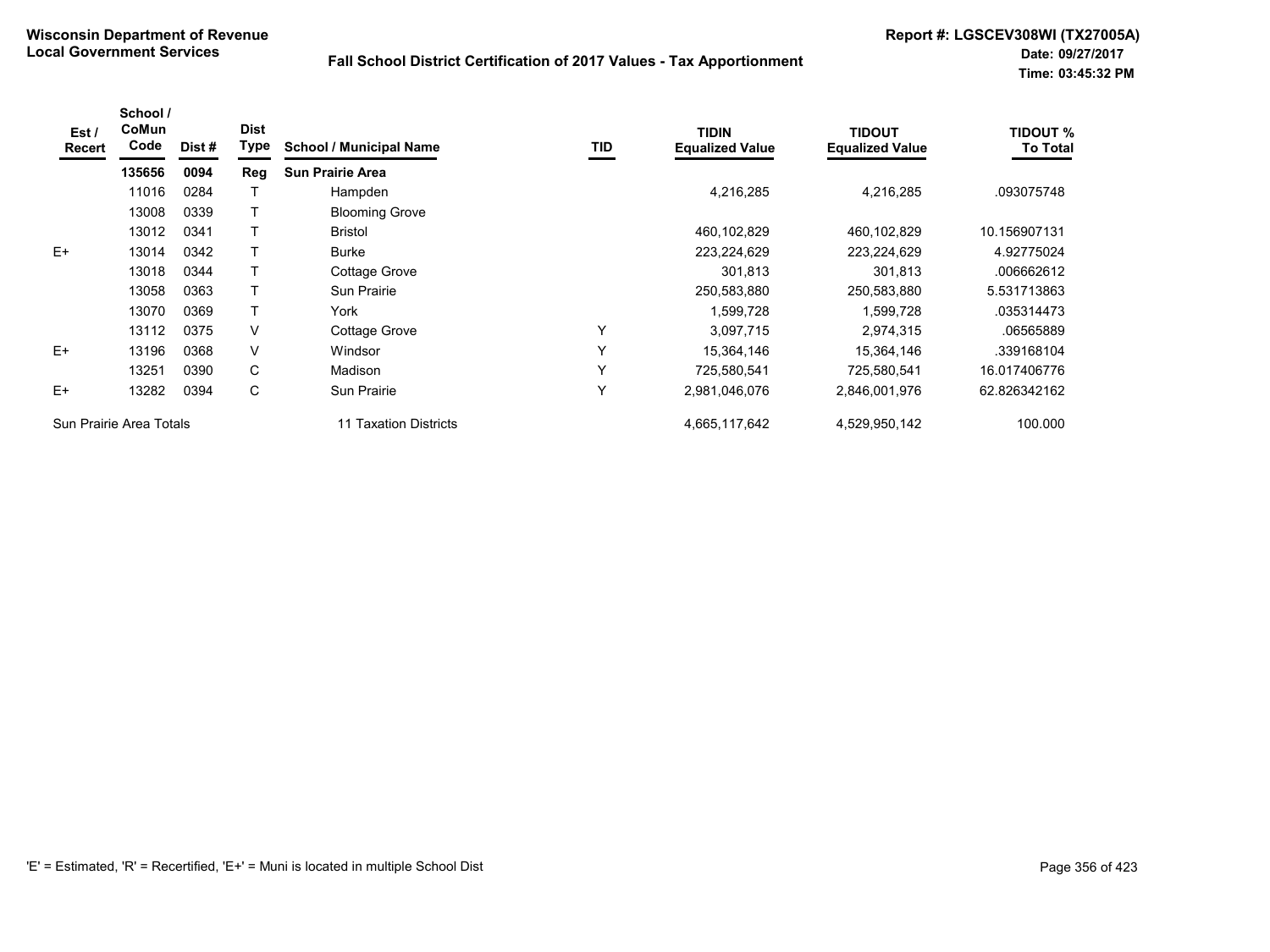| CoMun<br>Est /<br>Code<br><b>Recert</b> | School / | Dist# | <b>Dist</b><br>Type | <b>School / Municipal Name</b> | TID | <b>TIDIN</b><br><b>Equalized Value</b> | <b>TIDOUT</b><br><b>Equalized Value</b> | <b>TIDOUT %</b><br><b>To Total</b> |
|-----------------------------------------|----------|-------|---------------------|--------------------------------|-----|----------------------------------------|-----------------------------------------|------------------------------------|
|                                         | 165663   | 0113  | Reg                 | <b>Superior</b>                |     |                                        |                                         |                                    |
|                                         | 16022    | 0472  |                     | Oakland                        |     | 88.906.200                             | 88.906.200                              | 4.15331629                         |
|                                         | 16024    | 0473  |                     | Parkland                       |     | 80,886,100                             | 80,886,100                              | 3.778651621                        |
|                                         | 16028    | 0475  |                     | Summit                         |     | 87.089.200                             | 87.089.200                              | 4.068433844                        |
|                                         | 16030    | 0476  |                     | Superior                       |     | 196,738,100                            | 196,738,100                             | 9.1907601                          |
|                                         | 16165    | 0479  | V                   | Oliver                         |     | 24.608.900                             | 24.608.900                              | 1.149622245                        |
|                                         | 16182    | 0482  | V                   | Superior                       |     | 48.284.500                             | 48.284.500                              | 2.255644718                        |
| E.                                      | 16281    | 0483  | С                   | Superior                       | v   | .665.724.100                           | 1,614,094,500                           | 75.403571182                       |
| <b>Superior Totals</b>                  |          |       |                     | 7 Taxation Districts           |     | 2,192,237,100                          | 2,140,607,500                           | 100.000                            |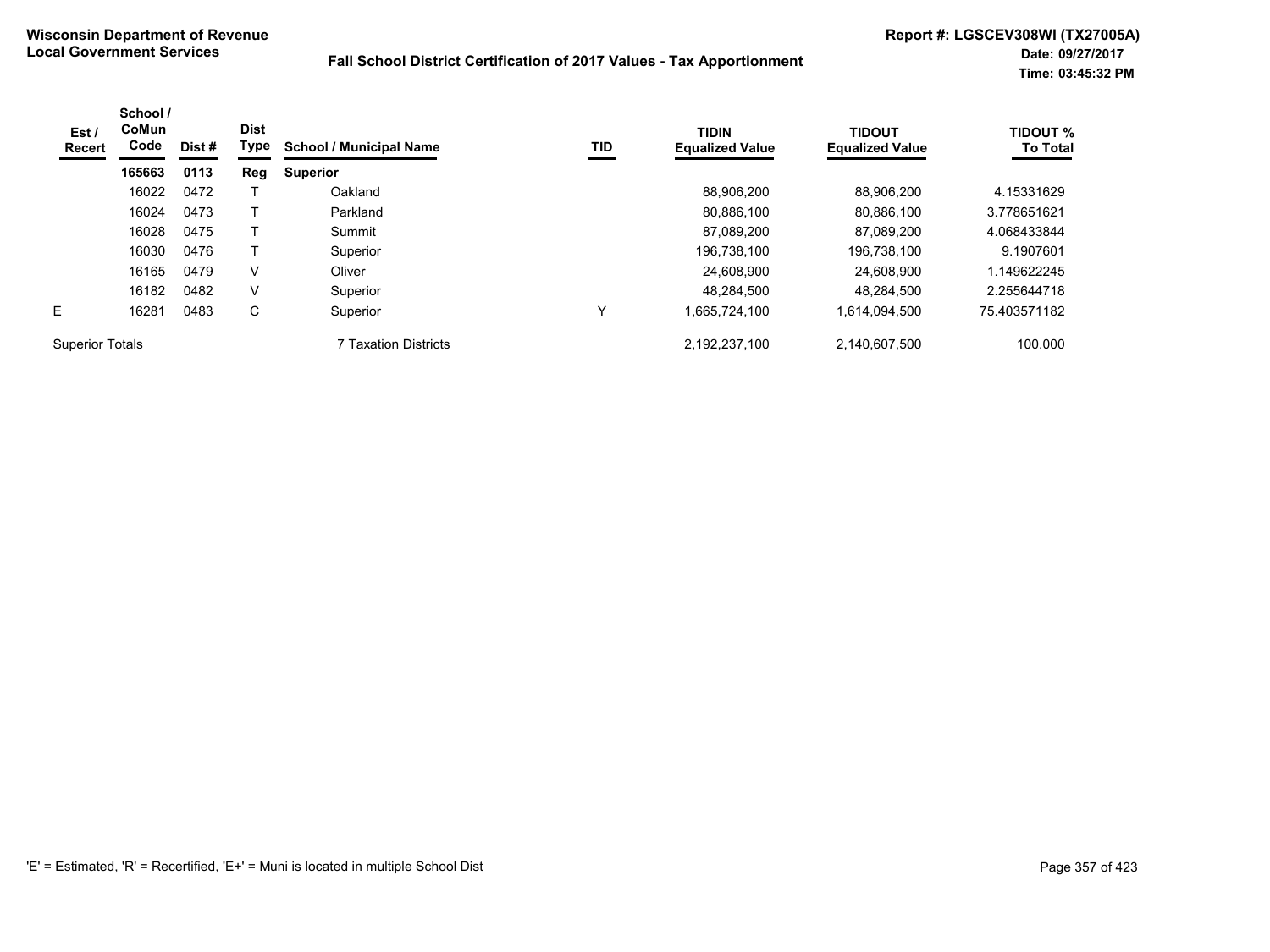| Est /<br><b>Recert</b> | School /<br>CoMun<br>Code | Dist # | <b>Dist</b><br>Type | <b>School / Municipal Name</b> | TID | <b>TIDIN</b><br><b>Equalized Value</b> | <b>TIDOUT</b><br><b>Equalized Value</b> | <b>TIDOUT %</b><br><b>To Total</b> |
|------------------------|---------------------------|--------|---------------------|--------------------------------|-----|----------------------------------------|-----------------------------------------|------------------------------------|
|                        | 425670                    | 0259   | Reg                 | <b>Suring</b>                  |     |                                        |                                         |                                    |
|                        | 42006                     | 1128   |                     | <b>Bagley</b>                  |     | 44,553,271                             | 44,553,271                              | 7.073571814                        |
|                        | 42010                     | 1130   |                     | <b>Breed</b>                   |     | 76,669,200                             | 76,669,200                              | 12.172508997                       |
|                        | 42014                     | 1132   | т                   | Doty                           |     | 102,478,989                            | 102,478,989                             | 16.270241709                       |
|                        | 42018                     | 1134   |                     | How                            |     | 40,668,955                             | 40,668,955                              | 6.456872129                        |
|                        | 42026                     | 1139   | Т                   | Maple Valley                   |     | 34,646,748                             | 34,646,748                              | 5.500746737                        |
|                        | 42029                     | 1127   |                     | Mountain                       |     | 161,186,000                            | 161,186,000                             | 25.590954845                       |
|                        | 42036                     | 1144   |                     | Riverview                      |     | 148,000,988                            | 148,000,988                             | 23.497615183                       |
|                        | 42038                     | 1145   | Т                   | Spruce                         |     | 786.771                                | 786,771                                 | .124912965                         |
|                        | 42181                     | 1151   | V                   | Suring                         | v   | 21,938,000                             | 20,864,435                              | 3.31257562                         |
| <b>Suring Totals</b>   |                           |        |                     | 9 Taxation Districts           |     | 630.928.922                            | 629,855,357                             | 100.000                            |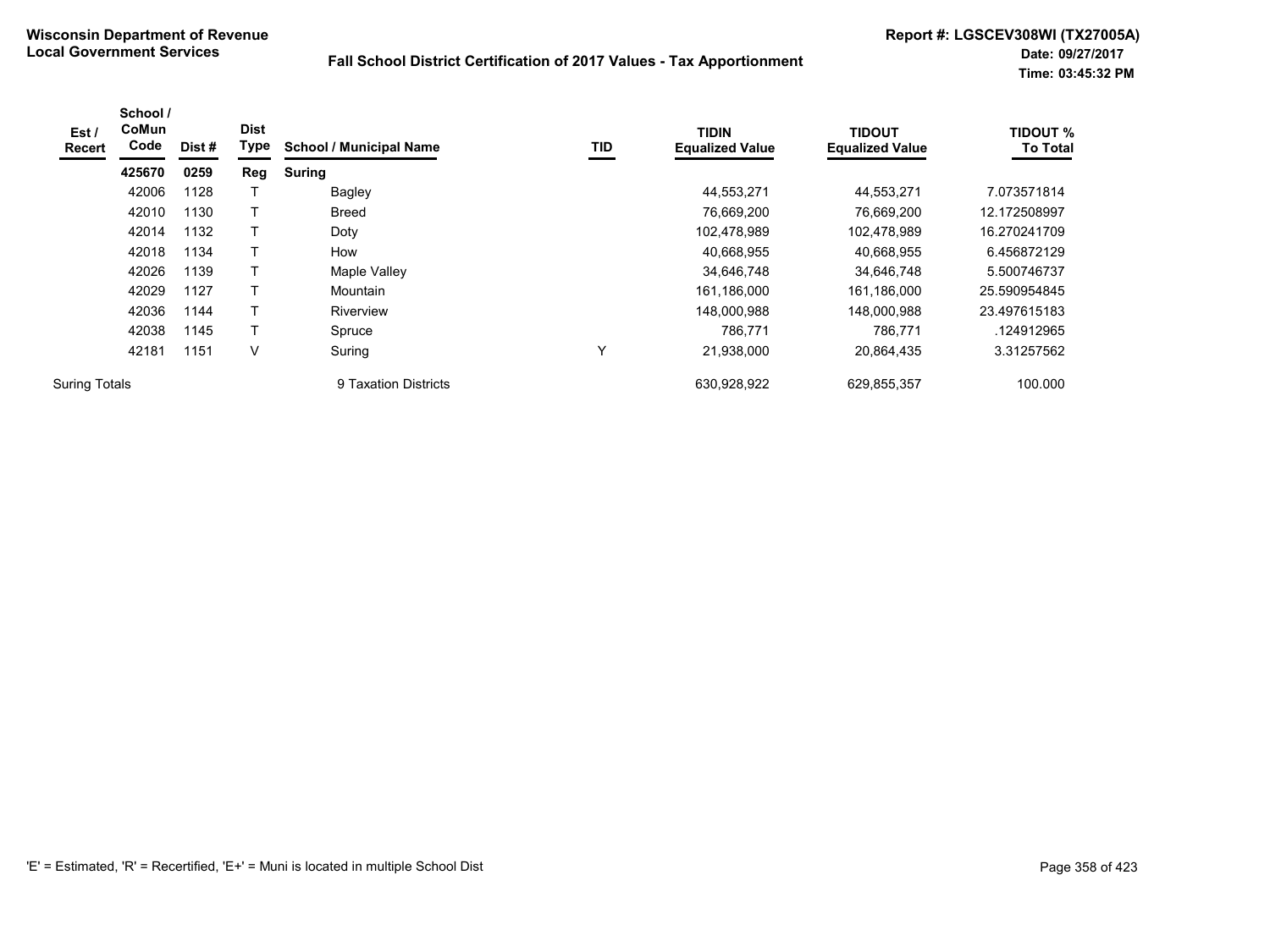| Est/<br><b>Recert</b> | School /<br><b>CoMun</b><br>Code | Dist # | <b>Dist</b><br>Type | <b>School / Municipal Name</b> | TID | <b>TIDIN</b><br><b>Equalized Value</b> | <b>TIDOUT</b><br><b>Equalized Value</b> | TIDOUT %<br><b>To Total</b> |
|-----------------------|----------------------------------|--------|---------------------|--------------------------------|-----|----------------------------------------|-----------------------------------------|-----------------------------|
|                       | 673510                           | 0410   | <b>Elem</b>         | <b>Swallow</b>                 |     |                                        |                                         |                             |
|                       | 67014                            | 1814   |                     | Merton                         |     | 368,704,081                            | 368,704,081                             | 44.543053738                |
|                       | 67111                            | 1824   | V                   | Chenegua                       |     | 149,406,128                            | 149,406,128                             | 18.049719358                |
|                       | 67136                            | 1828   | V                   | Hartland                       |     | 267,678,032                            | 267,678,032                             | 32.338120401                |
|                       | 67152                            | 1832   | V                   | Merton                         |     | 41,959,410                             | 41.959.410                              | 5.069106502                 |
| <b>Swallow Totals</b> |                                  |        |                     | 4 Taxation Districts           |     | 827,747,651                            | 827.747.651                             | 100.000                     |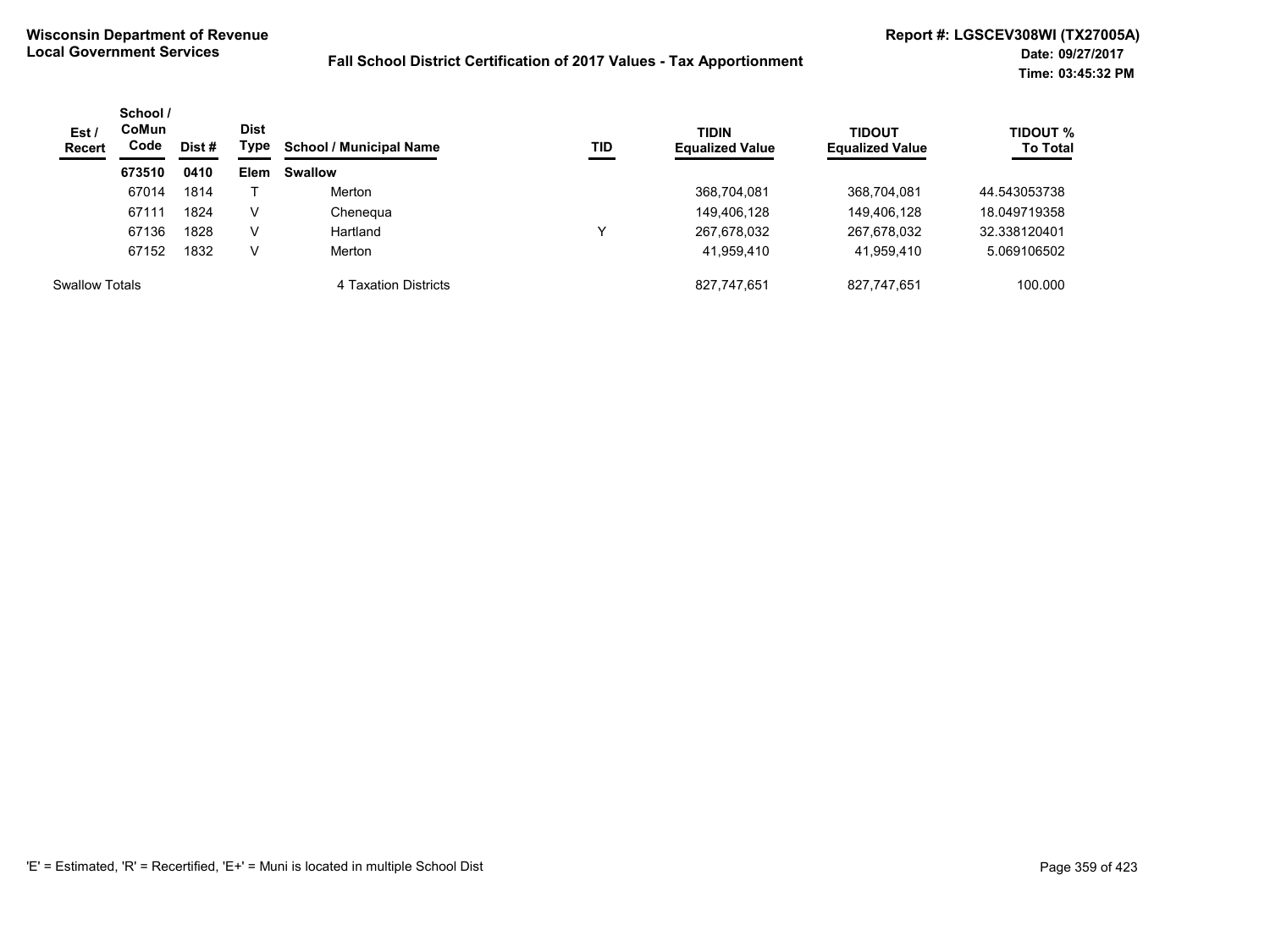| Est /<br>Recert | School /<br>CoMun<br>Code | Dist # | <b>Dist</b><br><b>Type</b> | <b>School / Municipal Name</b> | TID | <b>TIDIN</b><br><b>Equalized Value</b> | <b>TIDOUT</b><br><b>Equalized Value</b> | <b>TIDOUT %</b><br><b>To Total</b> |
|-----------------|---------------------------|--------|----------------------------|--------------------------------|-----|----------------------------------------|-----------------------------------------|------------------------------------|
|                 | 105726                    | 0067   | Reg                        | Thorp                          |     |                                        |                                         |                                    |
|                 | 10004                     | 0232   |                            | <b>Butler</b>                  |     | 10,510,362                             | 10,510,362                              | 4.361578614                        |
| $E+$            | 10024                     | 0242   |                            | Hixon                          |     | 2,490,343                              | 2,490,343                               | 1.033439835                        |
|                 | 10038                     | 0249   |                            | Mead                           |     | 5,358,605                              | 5,358,605                               | 2.223708087                        |
|                 | 10044                     | 0252   |                            | Reseburg                       |     | 39,946,644                             | 39,946,644                              | 16.577014968                       |
|                 | 10052                     | 0256   |                            | Thorp                          |     | 26, 152, 140                           | 26, 152, 140                            | 10.852586671                       |
|                 | 10062                     | 0261   |                            | Withee                         |     | 50,178,880                             | 50,178,880                              | 20.823177157                       |
| $E+$            | 10064                     | 0262   |                            | Worden                         |     | 22,710,550                             | 22,710,550                              | 9.424399388                        |
|                 | 10286                     | 0275   | C                          | Thorp                          | Υ   | 91,279,100                             | 74,535,600                              | 30.930702385                       |
|                 | 60040                     | 1645   |                            | Roosevelt                      |     | 106.482                                | 106,482                                 | .044187785                         |
|                 | 60042                     | 1646   |                            | Taft                           |     | 8,986,493                              | 8,986,493                               | 3.729205111                        |
| Thorp Totals    |                           |        |                            | 10 Taxation Districts          |     | 257,719,599                            | 240,976,099                             | 100.000                            |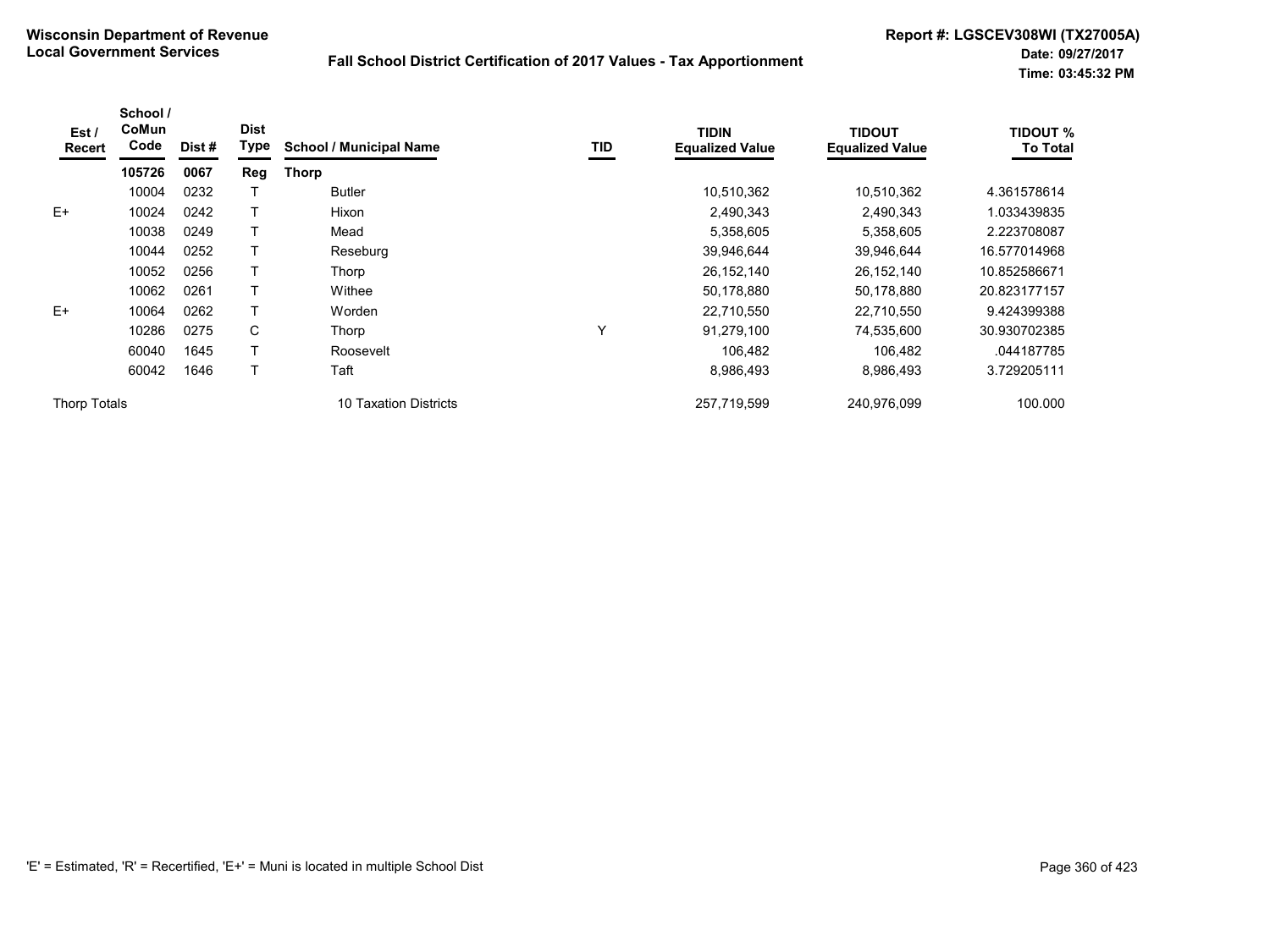| Est/<br>Recert     | School /<br>CoMun<br>Code | Dist # | <b>Dist</b><br>Type | <b>School / Municipal Name</b> | TID | <b>TIDIN</b><br><b>Equalized Value</b> | <b>TIDOUT</b><br><b>Equalized Value</b> | <b>TIDOUT %</b><br><b>To Total</b> |
|--------------------|---------------------------|--------|---------------------|--------------------------------|-----|----------------------------------------|-----------------------------------------|------------------------------------|
|                    | 435733                    | 0263   | Reg                 | <b>Three Lakes</b>             |     |                                        |                                         |                                    |
| E+                 | 21016                     | 0585   |                     | <b>Hiles</b>                   |     | 21.128.290                             | 21.128.290                              | 1.528162311                        |
|                    | 43018                     | 1164   |                     | Monico                         |     | 27.740.000                             | 27.740.000                              | 2.006372617                        |
|                    | 43026                     | 1168   |                     | Piehl                          |     | 15.839.200                             | 15,839,200                              | 1.145614173                        |
|                    | 43032                     | 1171   |                     | Stella                         |     | 2.253.737                              | 2.253.737                               | .163007794                         |
|                    | 43034                     | 1172   |                     | Sugar Camp                     |     | 382.881.000                            | 382.881.000                             | 27.692932731                       |
| E                  | 43036                     | 1173   |                     | Three Lakes                    |     | 932,752,400                            | 932,752,400                             | 67.463910374                       |
| Three Lakes Totals |                           |        |                     | 6 Taxation Districts           |     | .382,594,627                           | 1,382,594,627                           | 100.000                            |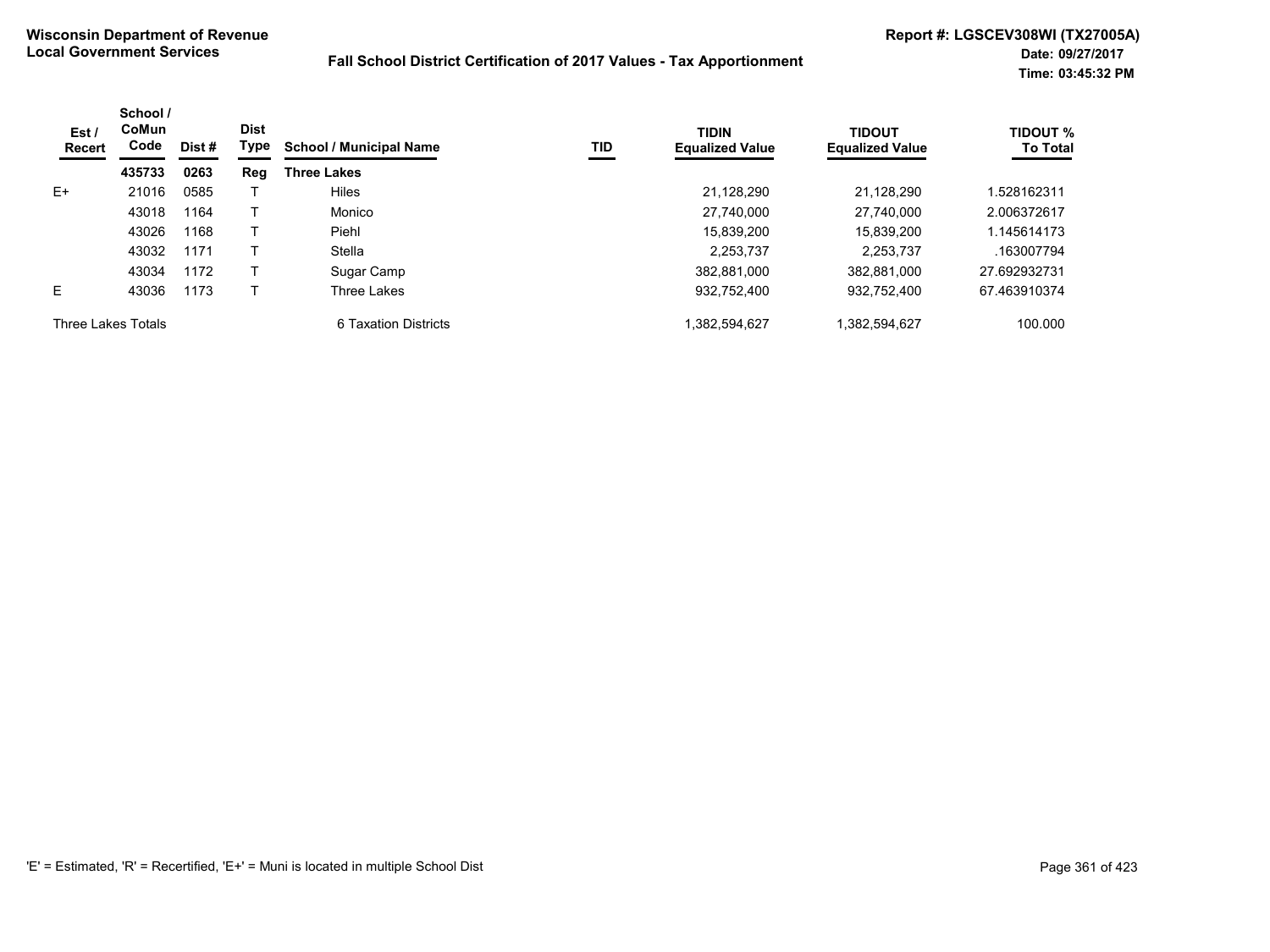| Est/<br><b>Recert</b>  | School /<br>CoMun<br>Code | Dist# | <b>Dist</b><br>Type | <b>School / Municipal Name</b> | TID | <b>TIDIN</b><br><b>Equalized Value</b> | <b>TIDOUT</b><br><b>Equalized Value</b> | <b>TIDOUT %</b><br><b>To Total</b> |
|------------------------|---------------------------|-------|---------------------|--------------------------------|-----|----------------------------------------|-----------------------------------------|------------------------------------|
|                        | 585740                    | 0344  | Reg                 | <b>Tigerton</b>                |     |                                        |                                         |                                    |
| E.                     | 58014                     | 1564  |                     | Fairbanks                      |     | 49.200.000                             | 49.200.000                              | 35.300973988                       |
|                        | 58016                     | 1565  |                     | Germania                       |     | 26,219,968                             | 26,219,968                              | 18.812813177                       |
|                        | 58018                     | 1566  |                     | Grant                          |     | 21.427.941                             | 21.427.941                              | 15.374536338                       |
|                        | 58032                     | 1573  |                     | <b>Morris</b>                  |     | 16,024,881                             | 16.024.881                              | 11.497843645                       |
|                        | 58042                     | 1578  |                     | Seneca                         |     | 4,533,016                              | 4,533,016                               | 3.252436583                        |
|                        | 58186                     | 1592  | V                   | Tigerton                       | ν   | 21,516,800                             | 18,943,100                              | 13.591664235                       |
|                        | 68044                     | 1869  |                     | Wyoming                        |     | 3.024.019                              | 3.024.019                               | 2.169732034                        |
| <b>Tigerton Totals</b> |                           |       |                     | 7 Taxation Districts           |     | 141,946,625                            | 139,372,925                             | 100.000                            |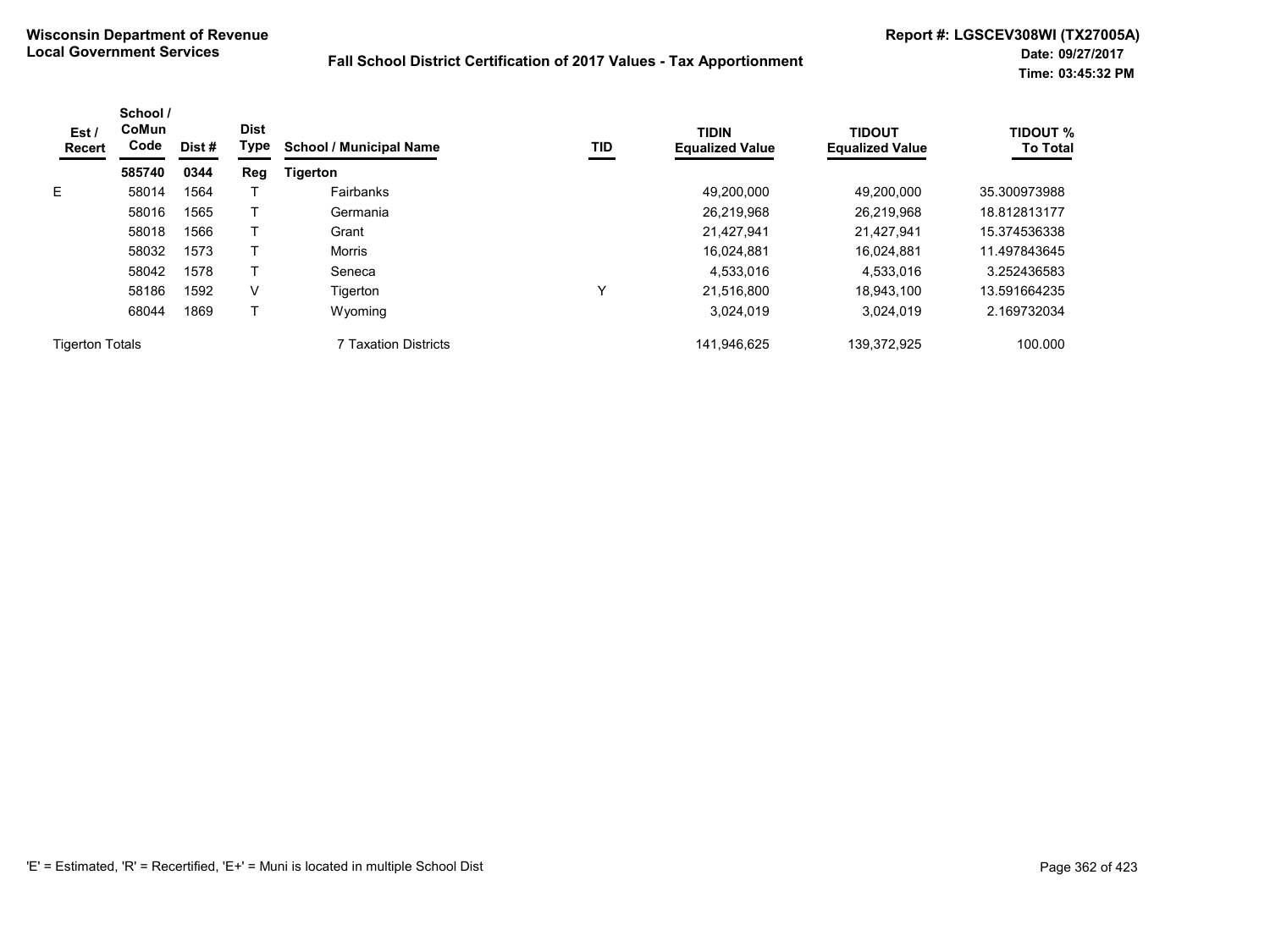|                          | School / |       |              |                                |            |                        |                        |                 |
|--------------------------|----------|-------|--------------|--------------------------------|------------|------------------------|------------------------|-----------------|
| Est/                     | CoMun    |       | <b>Dist</b>  |                                |            | <b>TIDIN</b>           | <b>TIDOUT</b>          | <b>TIDOUT %</b> |
| <b>Recert</b>            | Code     | Dist# | <b>Type</b>  | <b>School / Municipal Name</b> | <b>TID</b> | <b>Equalized Value</b> | <b>Equalized Value</b> | <b>To Total</b> |
|                          | 415747   | 0254  | Reg          | <b>Tomah Area</b>              |            |                        |                        |                 |
|                          | 27008    | 0735  | $\top$       | <b>Bear Bluff</b>              |            | 31,082,100             | 31,082,100             | 1.898497587     |
|                          | 27028    | 0745  | $\mathsf{T}$ | Knapp                          |            | 18,047,582             | 18,047,582             | 1.102348004     |
|                          | 29006    | 0789  | $\mathsf{T}$ | Cutler                         |            | 6,669,779              | 6,669,779              | 407390728       |
|                          | 29016    | 0794  | $\mathsf{T}$ | Kingston                       |            | 3,887,300              | 3,887,300              | .237436649      |
|                          | 29030    | 0801  | $\mathsf{T}$ | Orange                         |            | 13,556,654             | 13,556,654             | .8280417        |
|                          | 29111    | 0806  | $\vee$       | Camp Douglas                   | Υ          | 22,946,600             | 17,350,300             | 1.059757954     |
|                          | 41002    | 1091  | $\mathsf{T}$ | Adrian                         |            | 53,405,050             | 53,405,050             | 3.26198547      |
|                          | 41006    | 1093  | $\mathsf{T}$ | Byron                          |            | 117,570,000            | 117,570,000            | 7.181186643     |
|                          | 41008    | 1094  | $\top$       | Clifton                        |            | 16,686,975             | 16,686,975             | 1.019242        |
|                          | 41012    | 1096  | $\mathsf{T}$ | Grant                          |            | 42,461,000             | 42,461,000             | 2.593521868     |
|                          | 41014    | 1097  | $\mathsf{T}$ | Greenfield                     |            | 126,096,610            | 126,096,610            | 7.701992782     |
|                          | 41020    | 1100  | $\mathsf{T}$ | La Grange                      |            | 155,723,300            | 155,723,300            | 9.51159379      |
|                          | 41024    | 1102  | $\mathsf{T}$ | Lincoln                        |            | 91,234,400             | 91,234,400             | 5.572605721     |
|                          | 41030    | 1105  | $\mathsf T$  | Oakdale                        |            | 91,350,489             | 91,350,489             | 5.579696448     |
|                          | 41034    | 1107  | $\mathsf{T}$ | Ridgeville                     |            | 6,328,723              | 6,328,723              | .386558995      |
|                          | 41036    | 1108  | $\mathsf{T}$ | Scott                          |            | 12,774,700             | 12,774,700             | .780279876      |
|                          | 41042    | 1111  | $\mathsf{T}$ | Tomah                          |            | 125,511,300            | 125,511,300            | 7.666241992     |
|                          | 41048    | 1114  | $\top$       | Wilton                         |            | 7,558,839              | 7,558,839              | .461694596      |
|                          | 41165    | 1119  | V            | Oakdale                        | Υ          | 23,959,700             | 16,398,100             | 1.001597488     |
|                          | 41185    | 1120  | V            | Warrens                        | Y          | 54,721,400             | 16,127,500             | .985069215      |
|                          | 41192    | 1122  | V            | Wyeville                       |            | 5,785,000              | 5,785,000              | .353348343      |
|                          | 41286    | 1124  | $\mathsf{C}$ | Tomah                          | Υ          | 663,382,400            | 661,588,900            | 40.409912151    |
| <b>Tomah Area Totals</b> |          |       |              | 22 Taxation Districts          |            | 1,690,739,901          | 1,637,194,601          | 100.000         |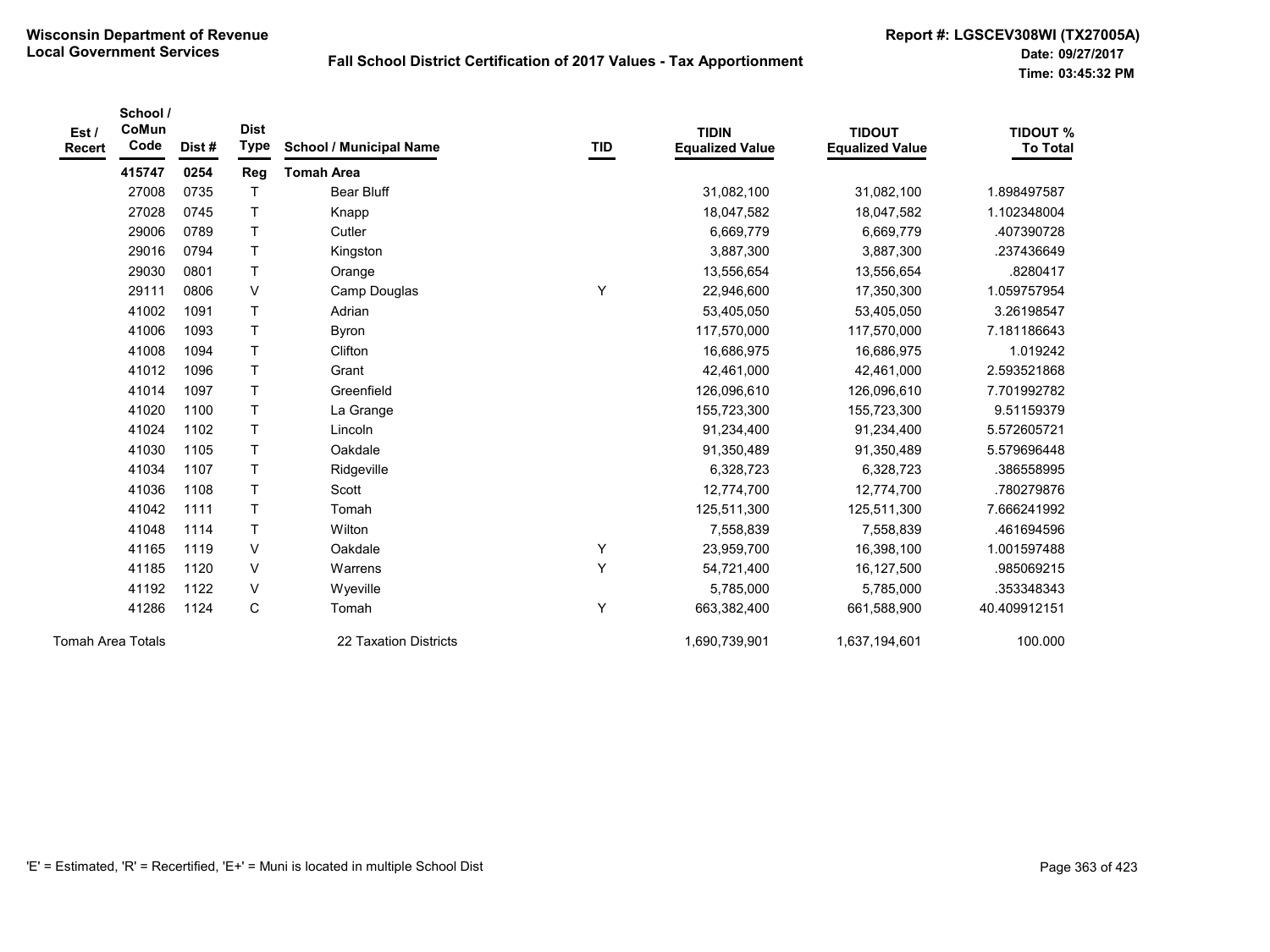| Est /<br>Recert        | School /<br>CoMun<br>Code | Dist# | <b>Dist</b><br>Type | <b>School / Municipal Name</b> | TID | <b>TIDIN</b><br><b>Equalized Value</b> | <b>TIDOUT</b><br><b>Equalized Value</b> | <b>TIDOUT %</b><br><b>To Total</b> |
|------------------------|---------------------------|-------|---------------------|--------------------------------|-----|----------------------------------------|-----------------------------------------|------------------------------------|
|                        | 355754                    | 0208  | Reg                 | Tomahawk                       |     |                                        |                                         |                                    |
|                        | 35002                     | 0913  |                     | <b>Birch</b>                   |     | 151,570                                | 151,570                                 | .010583544                         |
|                        | 35004                     | 0914  |                     | <b>Bradley</b>                 |     | 450,279,500                            | 450,279,500                             | 31.441268723                       |
|                        | 35010                     | 0917  | т                   | Harrison                       |     | 117,059,035                            | 117,059,035                             | 8.173777789                        |
|                        | 35012                     | 0918  |                     | King                           |     | 165,288,300                            | 165,288,300                             | 11.541440055                       |
|                        | 35018                     | 0921  | Τ                   | <b>Rock Falls</b>              |     | 14,926,608                             | 14,926,608                              | 1.042267066                        |
|                        | 35026                     | 0925  | т                   | Skanawan                       |     | 50,036,500                             | 50,036,500                              | 3.493854467                        |
|                        | 35030                     | 0927  | T                   | Tomahawk                       |     | 65,995,100                             | 65,995,100                              | 4.608181526                        |
|                        | 35032                     | 0928  |                     | Wilson                         |     | 64,909,600                             | 64,909,600                              | 4.532385277                        |
|                        | 35286                     | 0930  | C                   | Tomahawk                       | Υ   | 229,751,100                            | 208,355,300                             | 14.548641404                       |
|                        | 43012                     | 1161  | Τ                   | Little Rice                    |     | 71,714,300                             | 71,714,300                              | 5.00753105                         |
|                        | 43022                     | 1166  | T                   | <b>Nokomis</b>                 |     | 223,413,100                            | 223,413,100                             | 15.600069098                       |
| <b>Tomahawk Totals</b> |                           |       |                     | 11 Taxation Districts          |     | 1,453,524,713                          | 1,432,128,913                           | 100.000                            |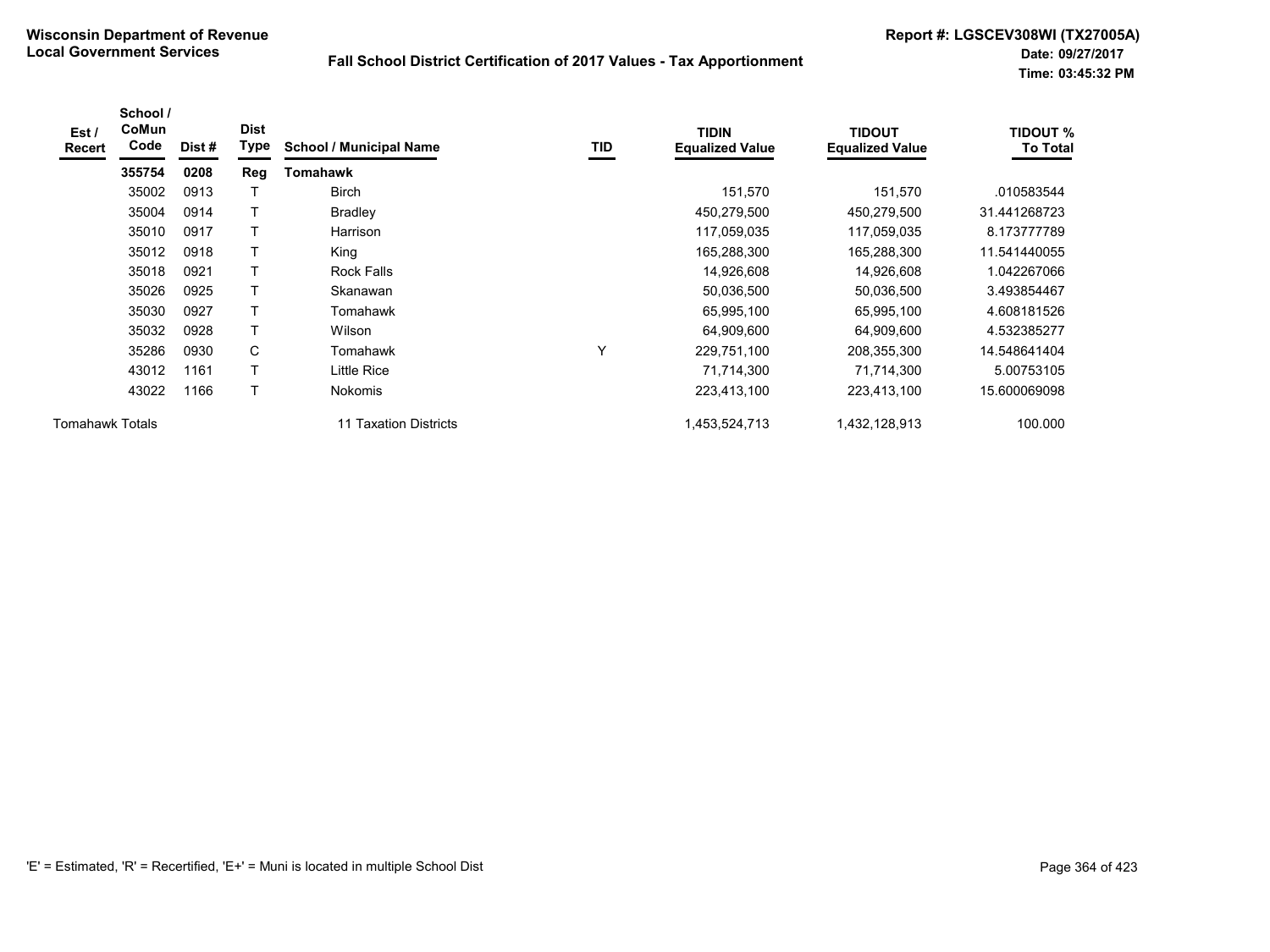| Est /<br>Recert                 | School /<br><b>CoMun</b><br>Code | Dist # | <b>Dist</b><br>Type | <b>School / Municipal Name</b>  | TID          | <b>TIDIN</b><br><b>Equalized Value</b> | <b>TIDOUT</b><br><b>Equalized Value</b> | <b>TIDOUT %</b><br><b>To Total</b> |
|---------------------------------|----------------------------------|--------|---------------------|---------------------------------|--------------|----------------------------------------|-----------------------------------------|------------------------------------|
|                                 | 490126                           | 0295   | Reg                 | <b>Tomorrow River (Amherst)</b> |              |                                        |                                         |                                    |
|                                 | 49006                            | 1305   |                     | Amherst                         |              | 132.778.679                            | 132.778.679                             | 31.090316181                       |
|                                 | 49010                            | 1307   |                     | Buena Vista                     |              | 18.341.037                             | 18.341.037                              | 4.294579851                        |
|                                 | 49022                            | 1313   |                     | Lanark                          |              | 72,906,625                             | 72.906.625                              | 17.071189742                       |
|                                 | 49026                            | 1315   |                     | New Hope                        |              | 39,978,608                             | 39.978.608                              | 9.361047817                        |
|                                 | 49034                            | 1319   |                     | Stockton                        |              | 61,454,622                             | 61.454.622                              | 14.389686982                       |
|                                 | 49102                            | 1321   | V                   | Amherst                         | $\checkmark$ | 66.651.600                             | 59,346,700                              | 13.896114054                       |
|                                 | 49103                            | 1322   | V                   | Amherst Junction                |              | 31,496,400                             | 31,496,400                              | 7.374926772                        |
|                                 | 49161                            | 1325   | $\vee$              | Nelsonville                     |              | 10,771,400                             | 10,771,400                              | 2.522138601                        |
| Tomorrow River (Amherst) Totals |                                  |        |                     | 8 Taxation Districts            |              | 434,378,971                            | 427,074,071                             | 100.000                            |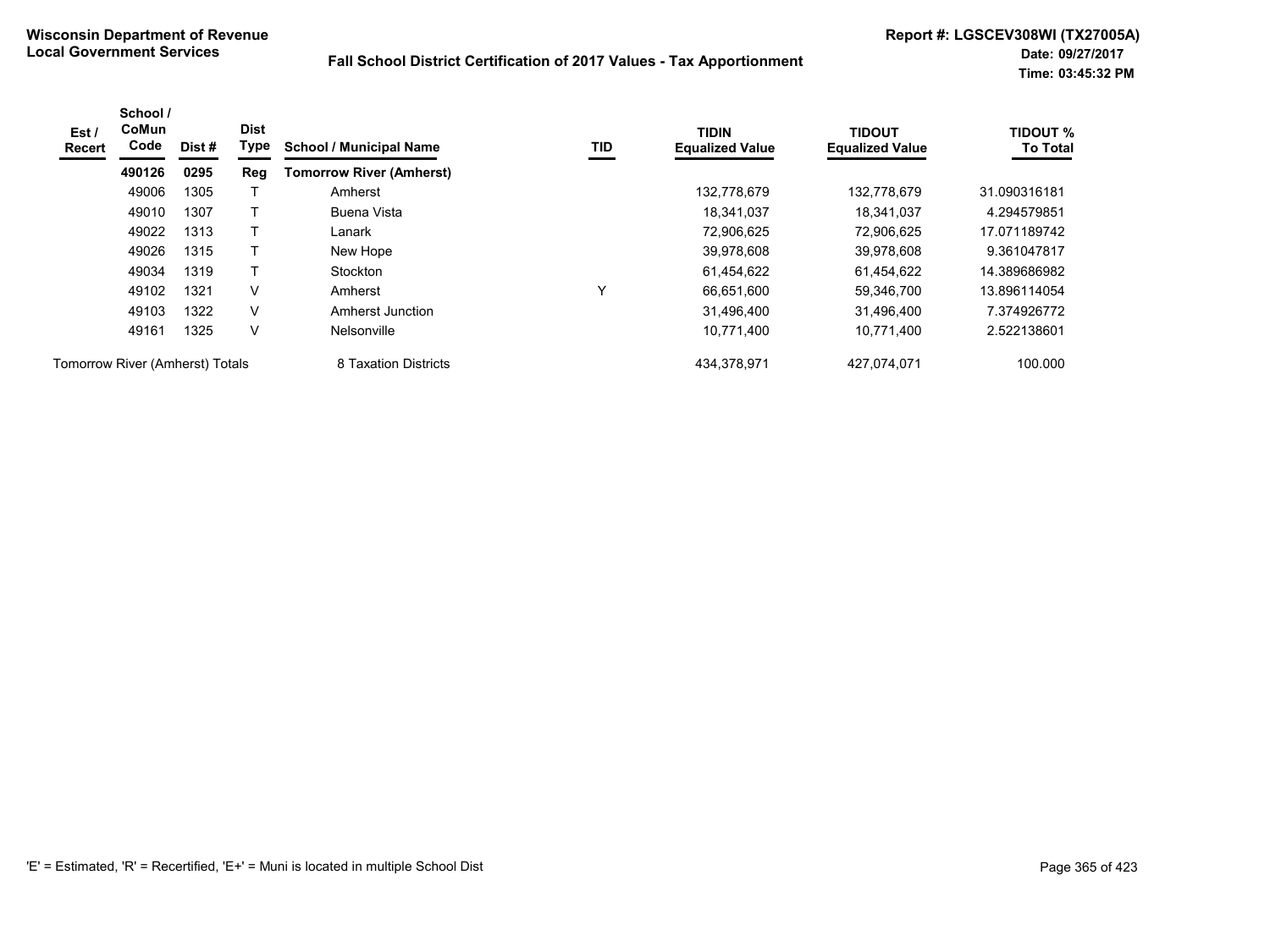| Est/<br><b>Recert</b>                    | School /<br>CoMun<br>Code | Dist# | <b>Dist</b><br>Type | <b>School / Municipal Name</b>    | TID | <b>TIDIN</b><br><b>Equalized Value</b> | TIDOUT<br><b>Equalized Value</b> | TIDOUT %<br><b>To Total</b> |
|------------------------------------------|---------------------------|-------|---------------------|-----------------------------------|-----|----------------------------------------|----------------------------------|-----------------------------|
|                                          | 305780                    | 0184  | Elem                | <b>Trevor-Wilmot Consolidated</b> |     |                                        |                                  |                             |
|                                          | 30010                     | 0819  |                     | Randall                           |     | 36.279.866                             | 36.279.866                       | 10.594999652                |
|                                          | 30012                     | 0820  |                     | Salem                             |     | 309,618,163                            | 304,893,663                      | 89.039696377                |
|                                          | 30186                     | 0827  | V                   | Twin Lakes                        |     | 1.250.890                              | 1.250.890                        | .365303971                  |
| <b>Trevor-Wilmot Consolidated Totals</b> |                           |       |                     | 3 Taxation Districts              |     | 347.148.919                            | 342.424.419                      | 100.000                     |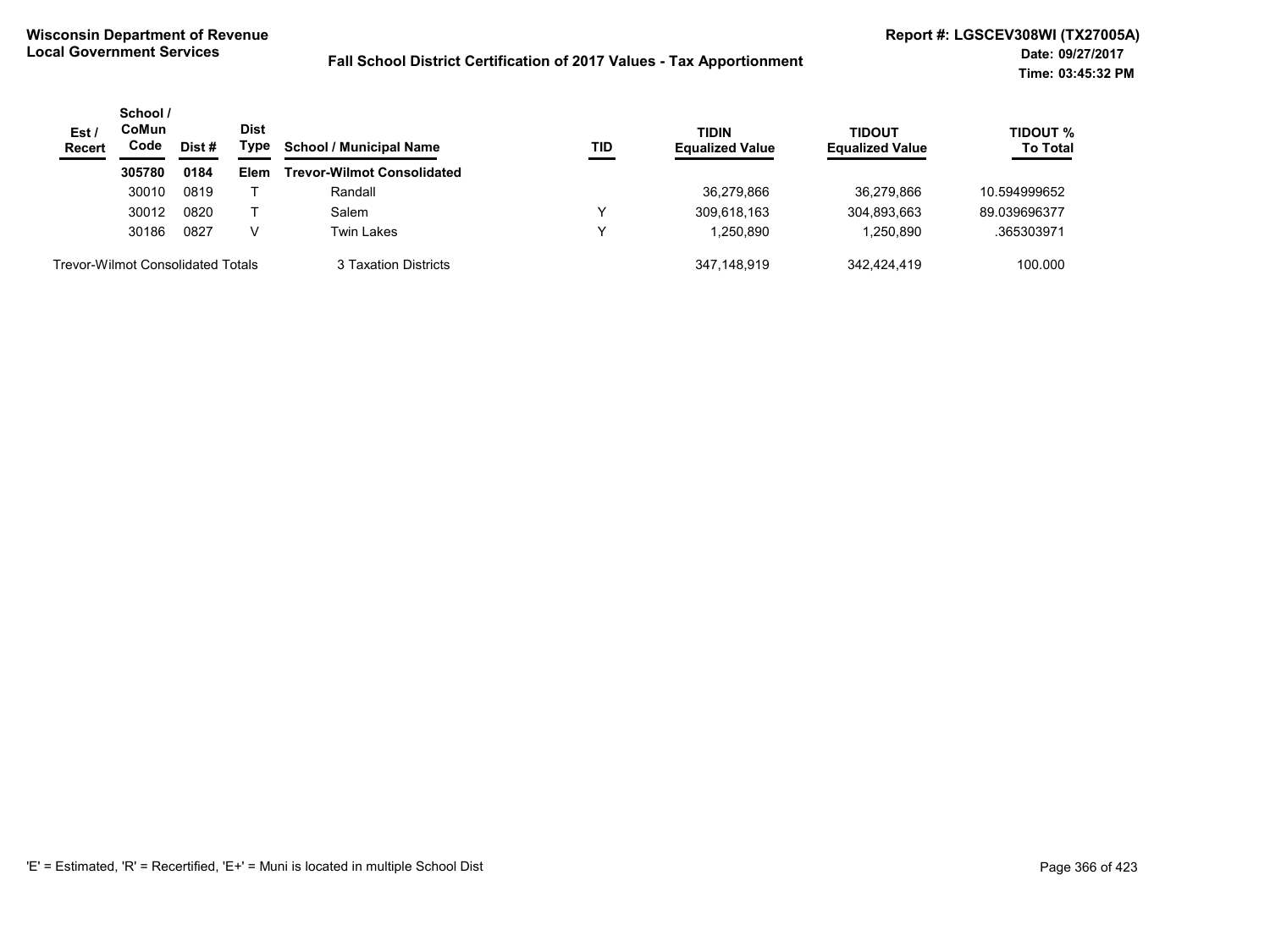| Est /<br>Recert                     | School /<br>CoMun<br>Code | Dist # | <b>Dist</b><br>Type | <b>School / Municipal Name</b>      | TID | <b>TIDIN</b><br><b>Equalized Value</b> | <b>TIDOUT</b><br><b>Equalized Value</b> | <b>TIDOUT %</b><br><b>To Total</b> |
|-------------------------------------|---------------------------|--------|---------------------|-------------------------------------|-----|----------------------------------------|-----------------------------------------|------------------------------------|
|                                     | 694375                    | 0429   | Reg                 | <b>Tri-County Area (Plainfield)</b> |     |                                        |                                         |                                    |
|                                     | 01006                     | 0003   |                     | Colburn                             |     | 105,475                                | 105,475                                 | .028834731                         |
|                                     | 01014                     | 0007   |                     | Leola                               |     | 37,010,300                             | 37,010,300                              | 10.117867277                       |
|                                     | 01030                     | 0015   |                     | Rome                                | Υ   | 204,980                                | 204,980                                 | .056037385                         |
|                                     | 49004                     | 1304   |                     | Almond                              |     | 14,551,712                             | 14,551,712                              | 3.97814367                         |
|                                     | 49010                     | 1307   | Τ                   | Buena Vista                         |     | 176,614                                | 176,614                                 | .048282695                         |
|                                     | 49018                     | 1311   |                     | Grant                               |     | 14,508,499                             | 14,508,499                              | 3.96633011                         |
|                                     | 49028                     | 1316   |                     | Pine Grove                          |     | 21,800,057                             | 21,800,057                              | 5.959694554                        |
|                                     | 69010                     | 1887   |                     | Deerfield                           |     | 42,907,054                             | 42,907,054                              | 11.729920526                       |
|                                     | 69012                     | 1888   | т                   | Hancock                             |     | 72,864,200                             | 72,864,200                              | 19.91959819                        |
|                                     | 69020                     | 1892   | T                   | Oasis                               |     | 52, 141, 317                           | 52, 141, 317                            | 14.254381215                       |
|                                     | 69022                     | 1893   |                     | Plainfield                          |     | 50,404,600                             | 50,404,600                              | 13.779597922                       |
|                                     | 69028                     | 1896   |                     | Rose                                |     | 7,617,807                              | 7,617,807                               | 2.082554321                        |
|                                     | 69136                     | 1902   | V                   | Hancock                             | Y   | 18,214,300                             | 18,202,800                              | 4.976277265                        |
| E                                   | 69171                     | 1904   | V                   | Plainfield                          | Y   | 35,115,800                             | 33,296,100                              | 9.102480138                        |
| Tri-County Area (Plainfield) Totals |                           |        |                     | 14 Taxation Districts               |     | 367,622,715                            | 365,791,515                             | 100.000                            |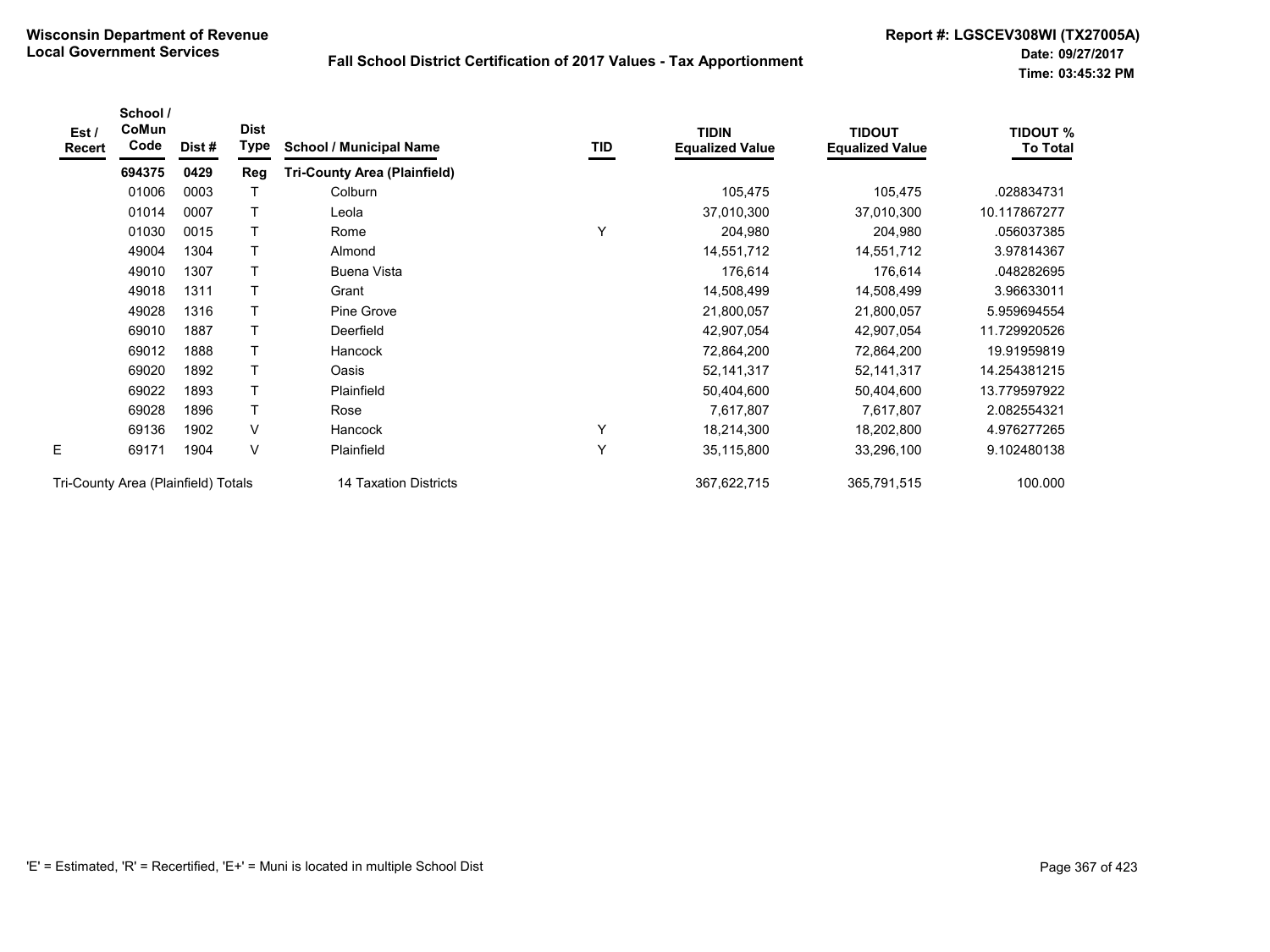| Est /<br><b>Recert</b>    | School /<br><b>CoMun</b><br>Code | Dist # | <b>Dist</b><br>Type | <b>School / Municipal Name</b> | TID          | <b>TIDIN</b><br><b>Equalized Value</b> | TIDOUT<br><b>Equalized Value</b> | TIDOUT %<br><b>To Total</b> |
|---------------------------|----------------------------------|--------|---------------------|--------------------------------|--------------|----------------------------------------|----------------------------------|-----------------------------|
|                           | 035810                           | 0028   | Reg                 | <b>Turtle Lake</b>             |              |                                        |                                  |                             |
|                           | 03002                            | 0039   |                     | Almena                         |              | 142,864,783                            | 142,864,783                      | 29.698352318                |
|                           | 03004                            | 0040   |                     | Arland                         |              | 2,811,496                              | 2,811,496                        | .584446334                  |
|                           | 03014                            | 0045   |                     | Clinton                        |              | 4,372,239                              | 4,372,239                        | .908889451                  |
|                           | 03016                            | 0046   |                     | Crystal Lake                   |              | 20,706,164                             | 20,706,164                       | 4.304342475                 |
|                           | 03048                            | 0062   |                     | Turtle Lake                    |              | 51,617,578                             | 51,617,578                       | 10.730125263                |
|                           | 03186                            | 0070   | V                   | Turtle Lake                    | $\checkmark$ | 55,658,200                             | 55,646,700                       | 11.567688462                |
|                           | 48008                            | 1269   |                     | Beaver                         |              | 92,321,466                             | 92,321,466                       | 19.191541584                |
|                           | 48016                            | 1273   |                     | Clayton                        |              | 1,041,884                              | 1,041,884                        | .216584084                  |
|                           | 48028                            | 1279   | $\mathsf{T}$        | Johnstown                      |              | 91,999,183                             | 91,999,183                       | 19.124546248                |
|                           | 48168                            | 1299   | V                   | Turtle Lake                    |              | 43,439,300                             | 17,671,400                       | 3.673483781                 |
| <b>Turtle Lake Totals</b> |                                  |        |                     | 10 Taxation Districts          |              | 506,832,293                            | 481,052,893                      | 100.000                     |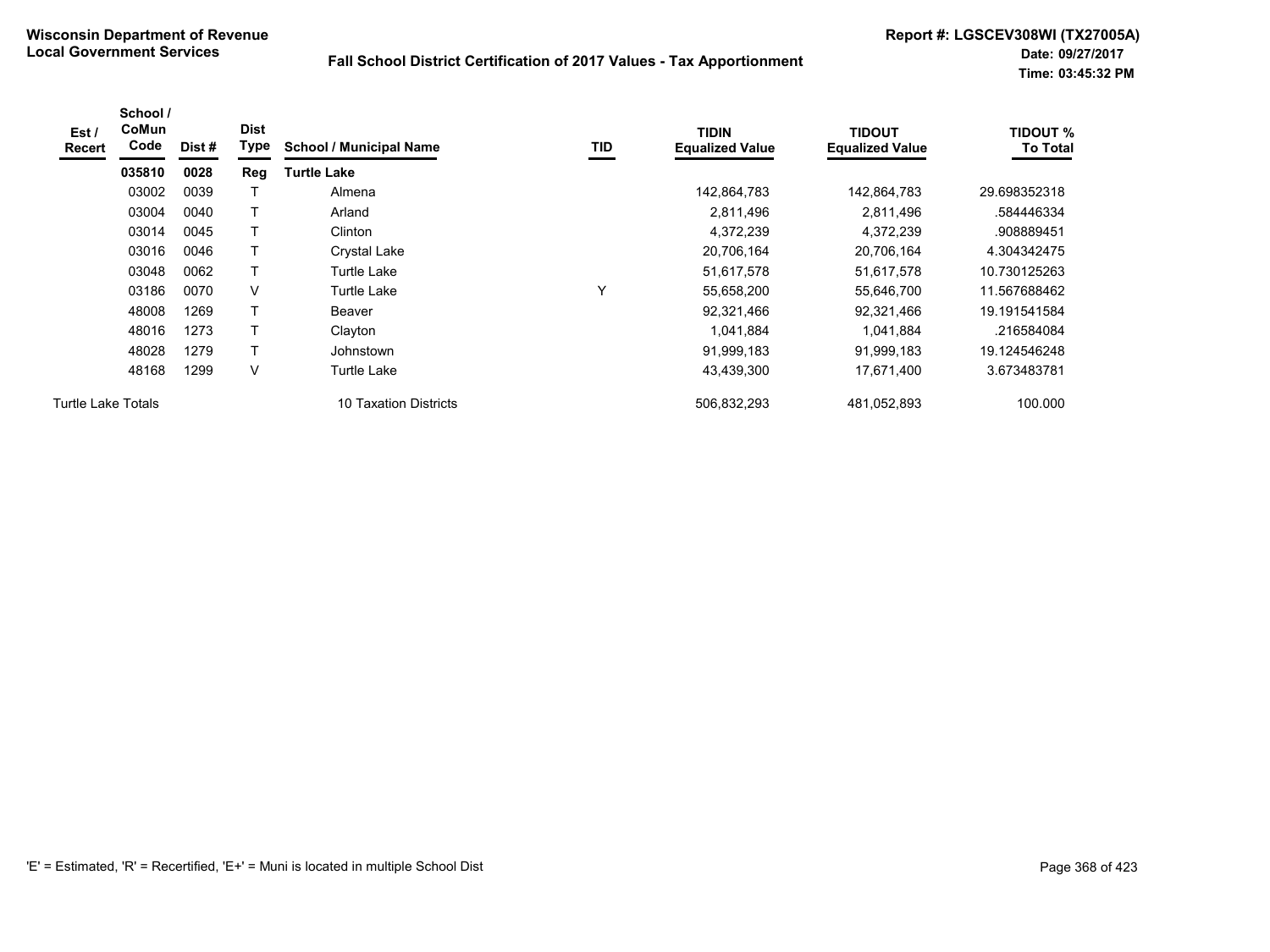| Est/<br><b>Recert</b> | School /<br>CoMun<br>Code<br>Dist # |      | Dist<br>Type | <b>School / Municipal Name</b> | TID | <b>TIDIN</b><br><b>Equalized Value</b> | <b>TIDOUT</b><br><b>Equalized Value</b> | TIDOUT %<br><b>To Total</b> |
|-----------------------|-------------------------------------|------|--------------|--------------------------------|-----|----------------------------------------|-----------------------------------------|-----------------------------|
|                       | 305817                              | 0186 | Elem         | Twin Lakes #4                  |     |                                        |                                         |                             |
|                       | 30186                               | 0827 |              | <b>Twin Lakes</b>              |     | 526.409.919                            | 520,936,919                             | 100                         |
|                       | Twin Lakes #4 Totals                |      |              | <b>Taxation Districts</b>      |     | 526.409.919                            | 520,936,919                             | 100.000                     |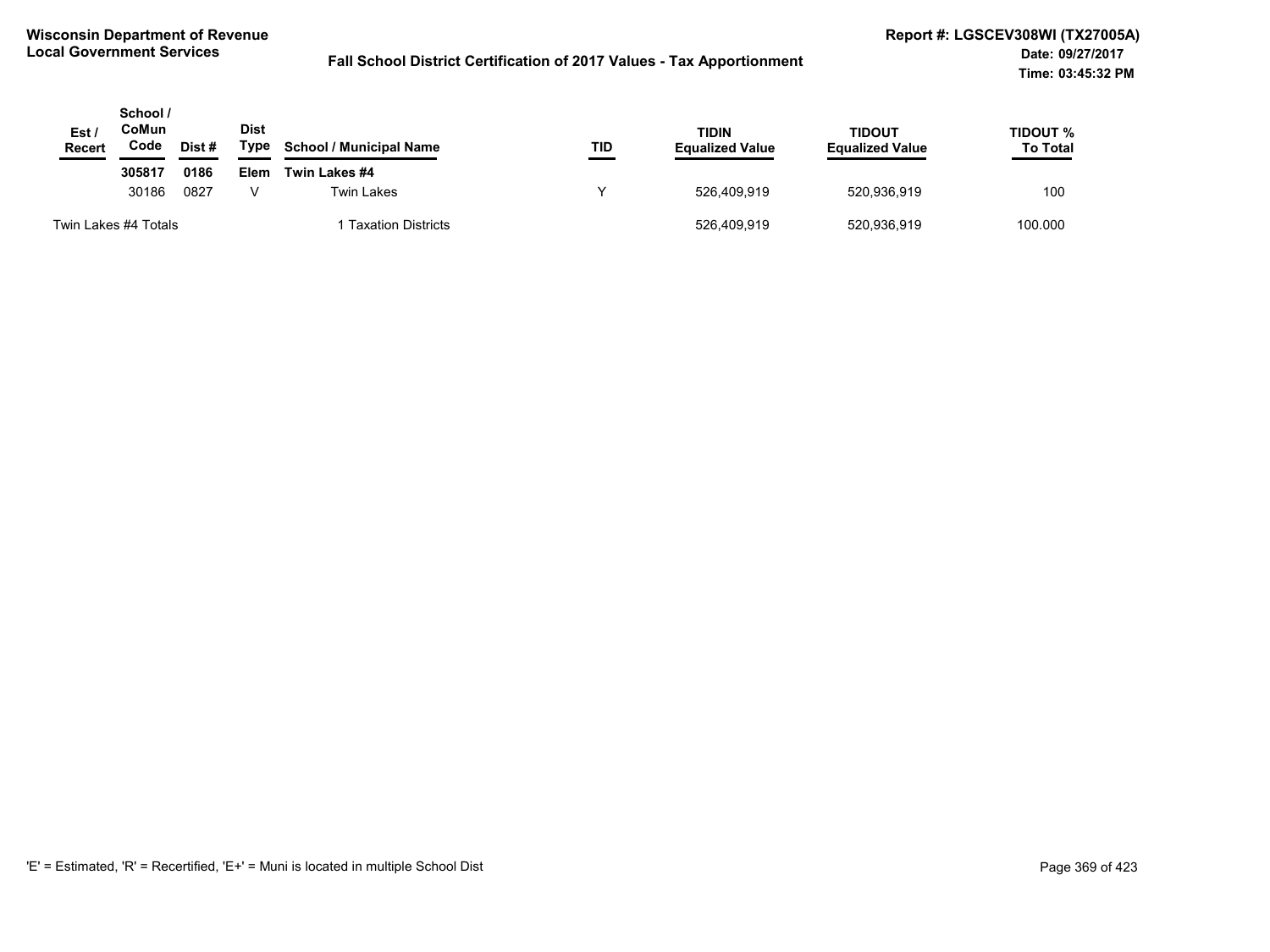| Est/<br>Recert           | School /<br>CoMun<br>Code | Dist # | <b>Dist</b><br>Type | <b>School / Municipal Name</b> | TID | <b>TIDIN</b><br><b>Equalized Value</b> | TIDOUT<br><b>Equalized Value</b> | TIDOUT %<br><b>To Total</b> |
|--------------------------|---------------------------|--------|---------------------|--------------------------------|-----|----------------------------------------|----------------------------------|-----------------------------|
|                          | 365824                    | 0213   | Rea                 | <b>Two Rivers</b>              |     |                                        |                                  |                             |
| E+                       | 36036                     | 0949   |                     | <b>Two Rivers</b>              |     | 102,303,636                            | 102,303,636                      | 18.027853164                |
| $E+$                     | 36286                     | 0961   | C.                  | <b>Two Rivers</b>              | v   | 494.789.787                            | 465.171.787                      | 81.972146836                |
| <b>Two Rivers Totals</b> |                           |        |                     | 2 Taxation Districts           |     | 597,093,423                            | 567.475.423                      | 100.000                     |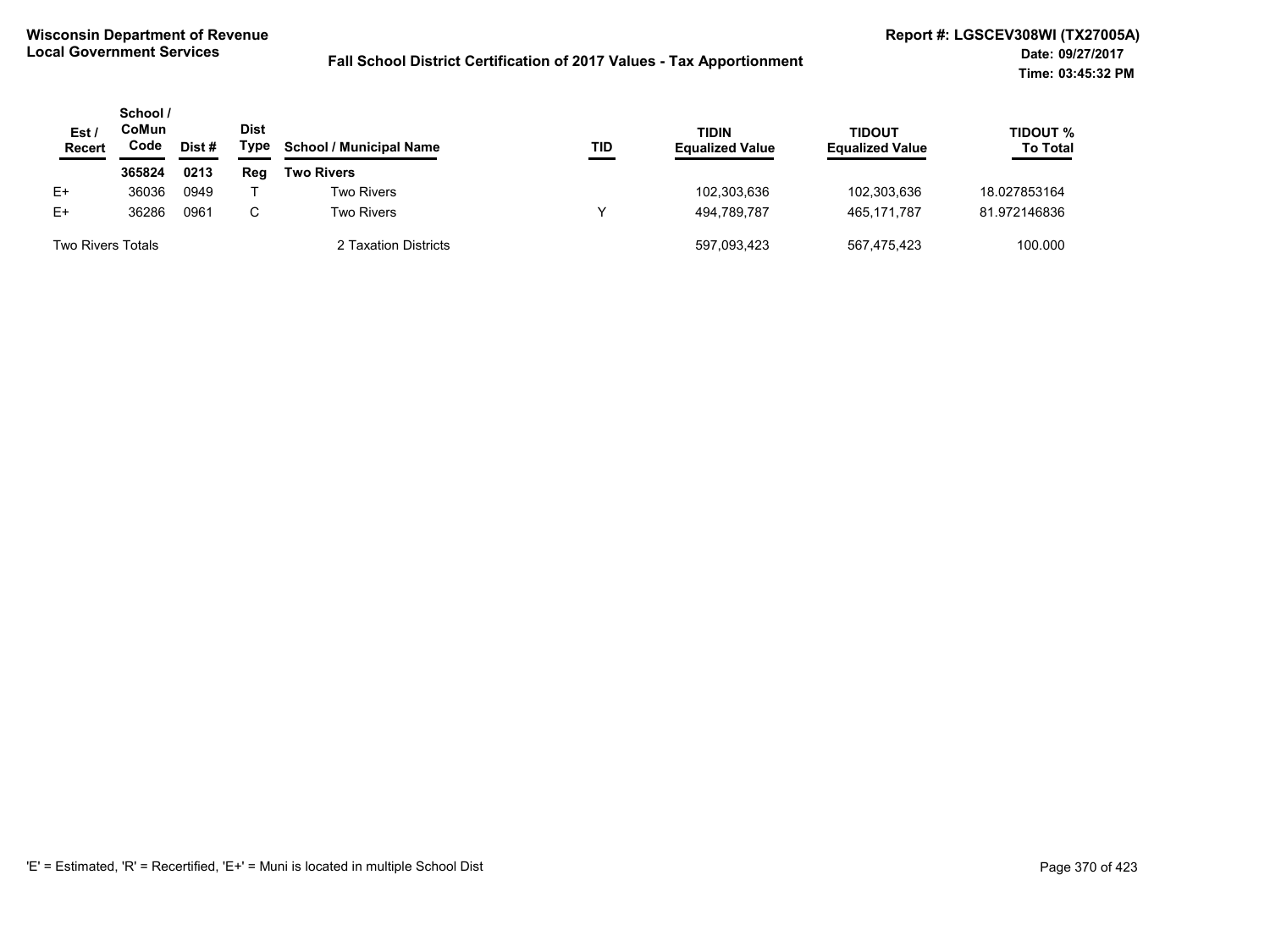| Est /<br><b>Recert</b> | School /<br><b>CoMun</b><br>Code<br>Dist # | Dist<br>Type | <b>School / Municipal Name</b><br>TID | <b>TIDIN</b><br><b>Equalized Value</b> | TIDOUT<br><b>Equalized Value</b> | <b>TIDOUT %</b><br><b>To Total</b> |             |              |
|------------------------|--------------------------------------------|--------------|---------------------------------------|----------------------------------------|----------------------------------|------------------------------------|-------------|--------------|
|                        | 515859                                     | 0308         | <b>Elem</b>                           | Union Grove J 1                        |                                  |                                    |             |              |
|                        | 30006                                      | 0818         |                                       | Paris                                  |                                  | 8,401,128                          | 8,401,128   | 2.255698372  |
|                        | 51006                                      | 1357         |                                       | Dover                                  |                                  | 464.144                            | 464.144     | .124622416   |
|                        | 51018                                      | 1363         |                                       | Yorkville                              |                                  | 62,531,949                         | 62.531.949  | 16.789794838 |
|                        | 51186                                      | 1368         | v                                     | Union Grove                            |                                  | 323,062,700                        | 301,043,000 | 80.829884375 |
|                        | Union Grove J 1 Totals                     |              |                                       | 4 Taxation Districts                   |                                  | 394.459.921                        | 372.440.221 | 100.000      |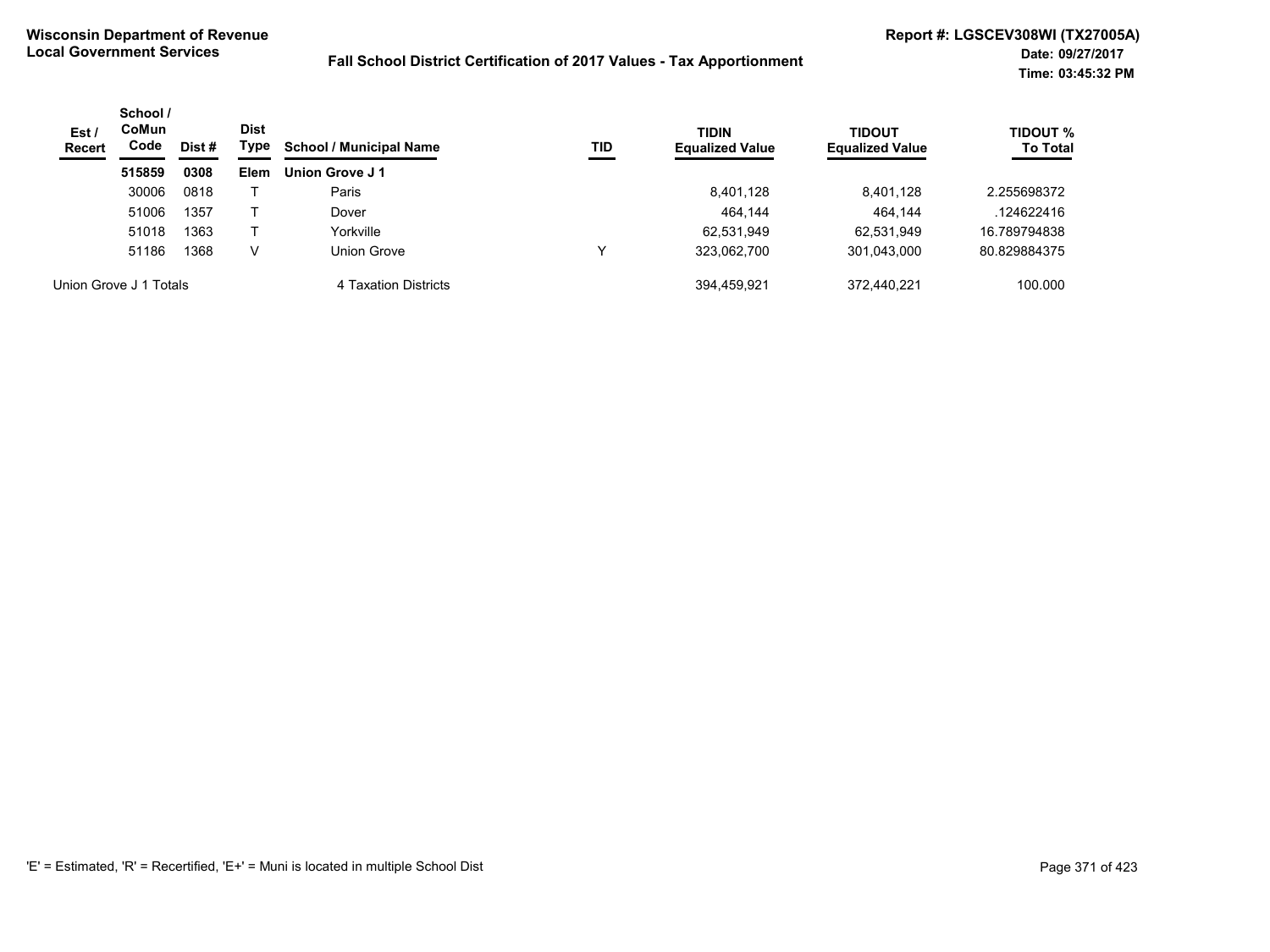| Est /<br>Recert               | School /<br>CoMun<br>Code | Dist # | <b>Dist</b><br>Type | <b>School / Municipal Name</b> | TID | <b>TIDIN</b><br><b>Equalized Value</b> | <b>TIDOUT</b><br><b>Equalized Value</b> | <b>TIDOUT %</b><br><b>To Total</b> |
|-------------------------------|---------------------------|--------|---------------------|--------------------------------|-----|----------------------------------------|-----------------------------------------|------------------------------------|
|                               | 515852                    | 0307   | <b>UHS</b>          | <b>Union Grove Union High</b>  |     |                                        |                                         |                                    |
|                               | 30002                     | 0816   |                     | <b>Brighton</b>                |     | 8,235,425                              | 8,235,425                               | .607455382                         |
|                               | 30006                     | 0818   |                     | Paris                          |     | 8.401.128                              | 8,401,128                               | .619677845                         |
|                               | 51006                     | 1357   |                     | Dover                          |     | 96.302.244                             | 96.302.244                              | 7.103375524                        |
|                               | 51012                     | 1360   |                     | Raymond                        |     | 432.732.490                            | 432.732.490                             | 31.918896696                       |
|                               | 51018                     | 1363   |                     | Yorkville                      |     | 509.010.800                            | 509,010,800                             | 37.545281479                       |
|                               | 51186                     | 1368   | V                   | Union Grove                    | v   | 323,062,700                            | 301,043,000                             | 22.205313075                       |
| Union Grove Union High Totals |                           |        |                     | 6 Taxation Districts           |     | 1.377.744.787                          | .355.725.087                            | 100.000                            |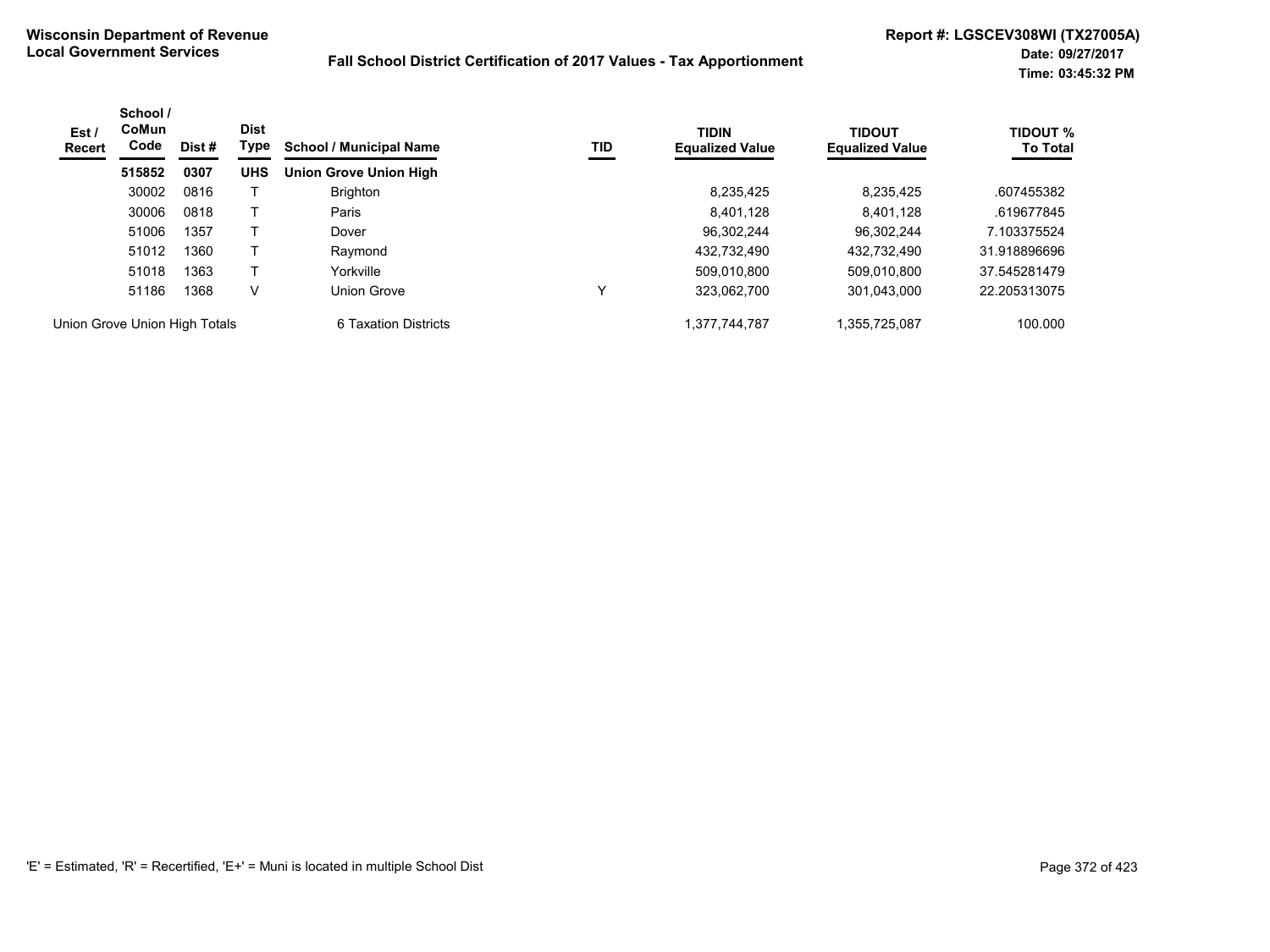| Est /<br><b>Recert</b> | School /<br>CoMun<br>Code | Dist# | <b>Dist</b><br>Type | <b>School / Municipal Name</b> | TID          | <b>TIDIN</b><br><b>Equalized Value</b> | <b>TIDOUT</b><br><b>Equalized Value</b> | <b>TIDOUT %</b><br><b>To Total</b> |
|------------------------|---------------------------|-------|---------------------|--------------------------------|--------------|----------------------------------------|-----------------------------------------|------------------------------------|
|                        | 480238                    | 0287  | Reg                 | Unity (Milltown)               |              |                                        |                                         |                                    |
|                        | 48004                     | 1267  |                     | Apple River                    |              | 79,366,231                             | 79,366,231                              | 7.501132562                        |
|                        | 48006                     | 1268  |                     | Balsam Lake                    |              | 168,440,747                            | 168,440,747                             | 15.919823283                       |
|                        | 48020                     | 1275  |                     | Eureka                         |              | 39, 192, 182                           | 39, 192, 182                            | 3.704166733                        |
|                        | 48026                     | 1278  |                     | Georgetown                     |              | 309,143,603                            | 309,143,603                             | 29.218058079                       |
|                        | 48028                     | 1279  |                     | Johnstown                      |              | 3,584,779                              | 3,584,779                               | .338807855                         |
|                        | 48030                     | 1280  | т                   | Laketown                       |              | 1,386,088                              | 1,386,088                               | .131003195                         |
|                        | 48040                     | 1285  | т                   | <b>Milltown</b>                |              | 237,782,698                            | 237,782,698                             | 22.473532083                       |
|                        | 48044                     | 1287  |                     | Saint Croix Falls              |              | 21,221,110                             | 21,221,110                              | 2.005668623                        |
|                        | 48106                     | 1290  | V                   | Balsam Lake                    | Υ            | 138,046,800                            | 132,854,200                             | 12.556435566                       |
|                        | 48111                     | 1291  | V                   | Centuria                       | $\checkmark$ | 31,590,700                             | 28,701,400                              | 2.712652515                        |
|                        | 48151                     | 1297  | V                   | <b>Milltown</b>                | Υ            | 42,106,200                             | 36,383,600                              | 3.438719506                        |
|                        | Unity (Milltown) Totals   |       |                     | 11 Taxation Districts          |              | 1,071,861,138                          | 1,058,056,638                           | 100.000                            |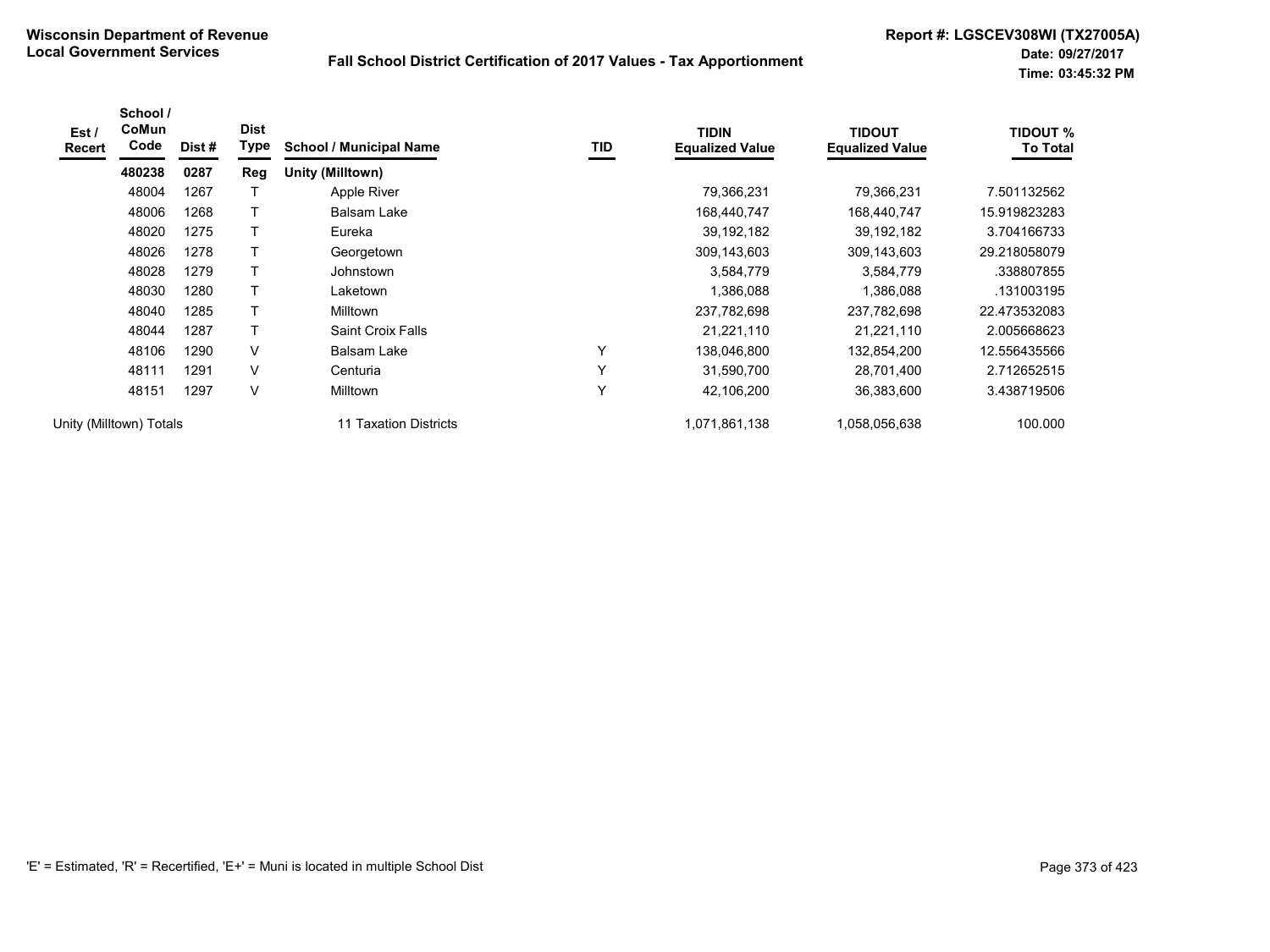| Est/<br><b>Recert</b> | School /<br>CoMun<br>Code | Dist# | <b>Dist</b><br>Type | <b>School / Municipal Name</b> | TID | <b>TIDIN</b><br><b>Equalized Value</b> | <b>TIDOUT</b><br><b>Equalized Value</b> | <b>TIDOUT %</b><br><b>To Total</b> |
|-----------------------|---------------------------|-------|---------------------|--------------------------------|-----|----------------------------------------|-----------------------------------------|------------------------------------|
|                       | 365866                    | 0214  | Reg                 | <b>Valders Area</b>            |     |                                        |                                         |                                    |
|                       | 36002                     | 0932  |                     | Cato                           |     | 134,120,299                            | 134, 120, 299                           | 23.69258945                        |
|                       | 36008                     | 0935  |                     | Eaton                          |     | 50,757,408                             | 50,757,408                              | 8.966386433                        |
|                       | 36016                     | 0939  | т                   | Liberty                        |     | 133,614,748                            | 133,614,748                             | 23.603282967                       |
|                       | 36020                     | 0941  |                     | Manitowoc Rapids               |     | 48,112,744                             | 48,112,744                              | 8.499201832                        |
|                       | 36028                     | 0945  | T                   | <b>Newton</b>                  |     | 52,574,951                             | 52,574,951                              | 9.287458637                        |
|                       | 36030                     | 0946  | Т                   | Rockland                       |     | 20,096,389                             | 20,096,389                              | 3.550062873                        |
|                       | 36181                     | 0956  | V                   | Saint Nazianz                  |     | 35,990,200                             | 35,990,200                              | 6.357732865                        |
|                       | 36186                     | 0957  | V                   | Valders                        |     | 51,789,500                             | 51,789,500                              | 9.148707321                        |
|                       | 36191                     | 0958  | V                   | Whitelaw                       | Y   | 40,055,000                             | 39,029,200                              | 6.894577622                        |
| Valders Area Totals   |                           |       |                     | 9 Taxation Districts           |     | 567.111.239                            | 566.085.439                             | 100.000                            |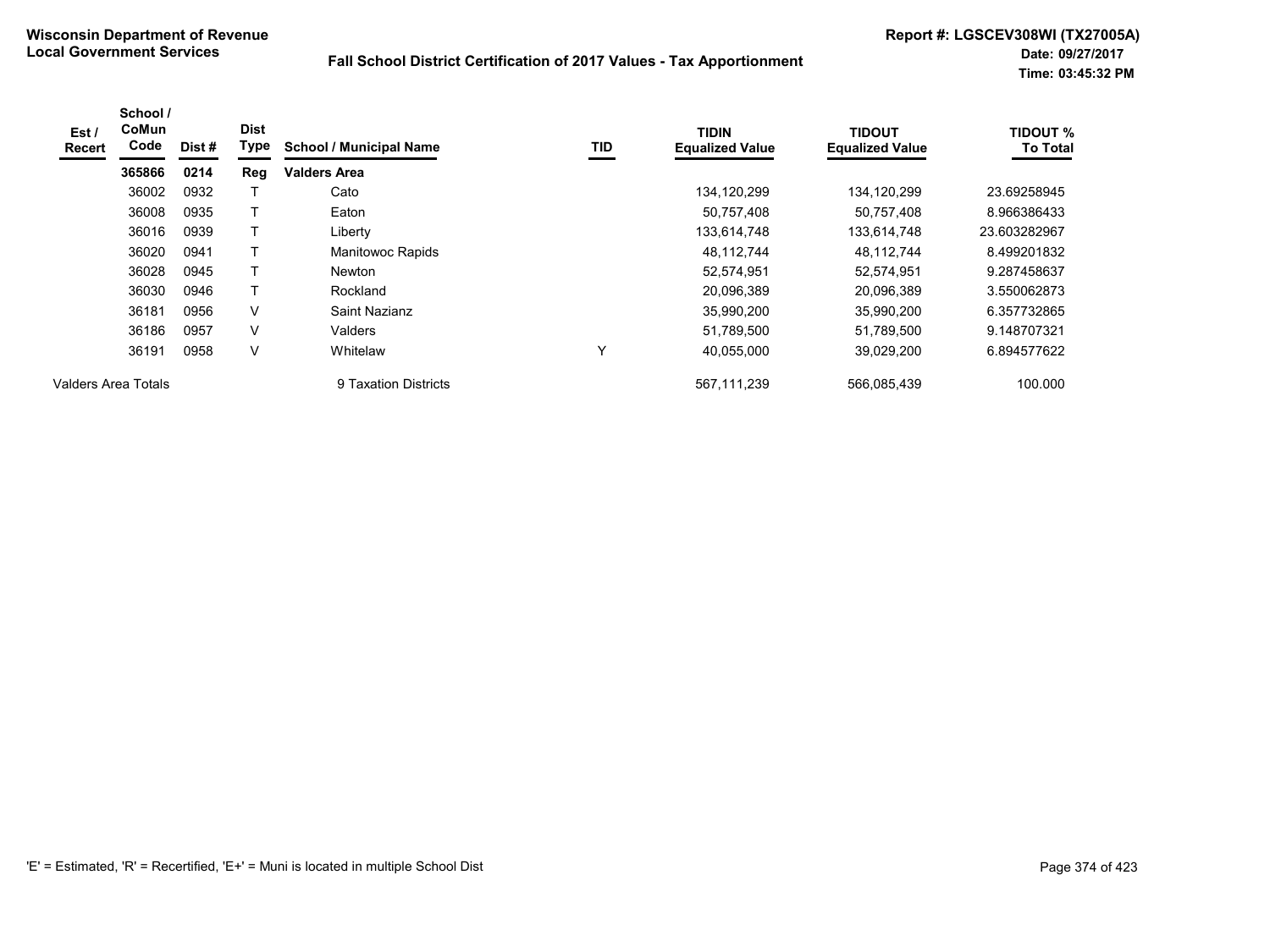| Est/<br><b>Recert</b> | School /<br>CoMun<br>Code | Dist # | <b>Dist</b><br>Type | <b>School / Municipal Name</b> | TID | <b>TIDIN</b><br><b>Equalized Value</b> | <b>TIDOUT</b><br><b>Equalized Value</b> | <b>TIDOUT %</b><br><b>To Total</b> |
|-----------------------|---------------------------|--------|---------------------|--------------------------------|-----|----------------------------------------|-----------------------------------------|------------------------------------|
|                       | 135901                    | 0095   | Reg                 | Verona Area                    |     |                                        |                                         |                                    |
| E+                    | 13038                     | 0353   |                     | Middleton                      |     | 9,197,858                              | 9.197.858                               | .220372339                         |
|                       | 13040                     | 0354   |                     | Montrose                       |     | 22.248.309                             | 22.248.309                              | .533049313                         |
|                       | 13054                     | 0361   |                     | Springdale                     |     | 88,315,799                             | 88.315.799                              | 2.115966478                        |
|                       | 13062                     | 0365   |                     | Verona                         |     | 301.304.600                            | 301.304.600                             | 7.218985055                        |
|                       | 13225                     | 0389   | C                   | Fitchburg                      | Y   | 1,146,636,883                          | 1,035,271,083                           | 24.80415658                        |
|                       | 13251                     | 0390   | C                   | Madison                        | Υ   | 168.387.682                            | 152.418.982                             | 3.651820627                        |
|                       | 13286                     | 0395   | С                   | Verona                         | Y   | 2,669,843,100                          | 2,565,024,000                           | 61.455649608                       |
| Verona Area Totals    |                           |        |                     | 7 Taxation Districts           |     | 4,405,934,231                          | 4,173,780,631                           | 100.000                            |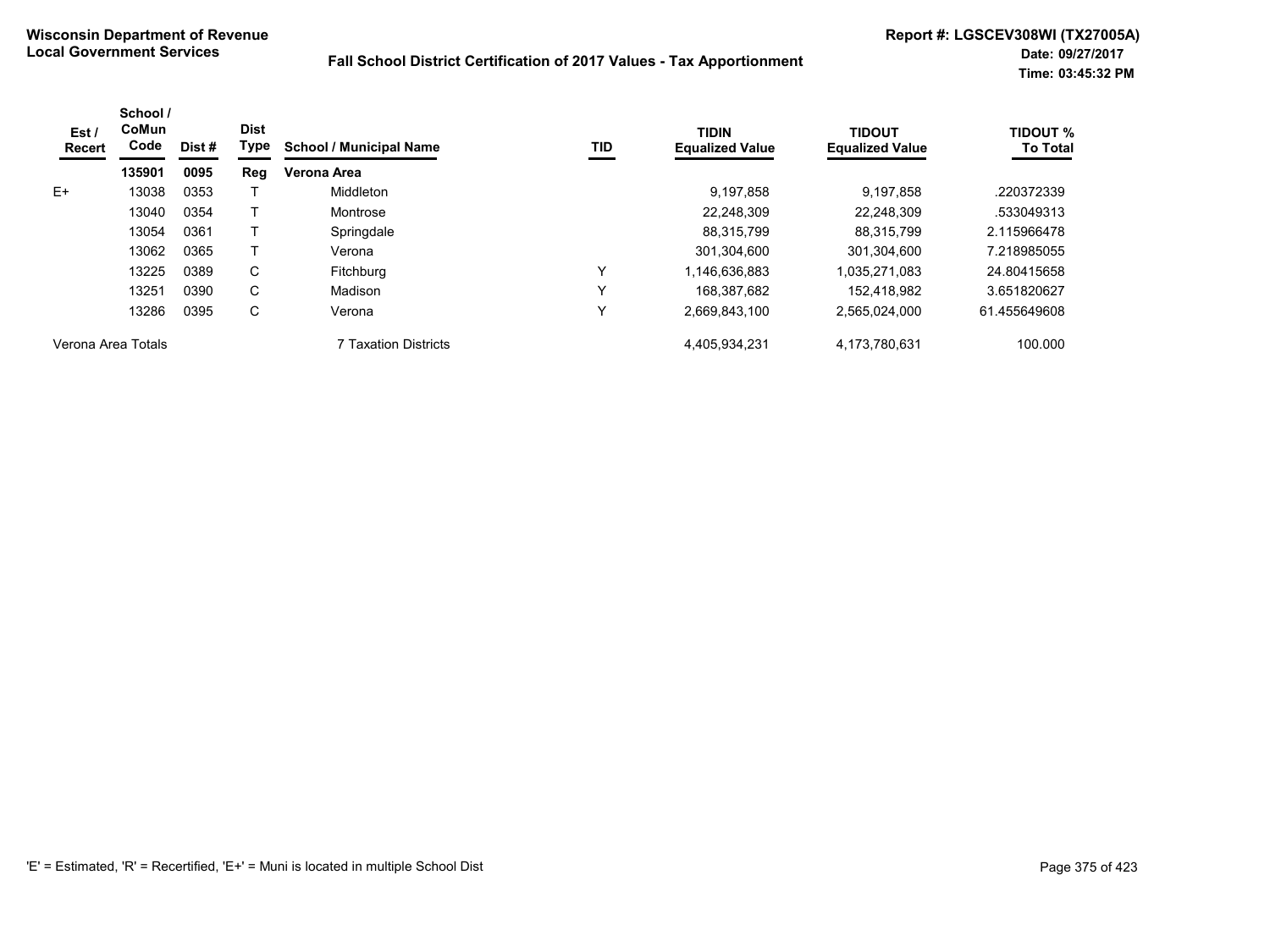| Est /<br>Recert | School /<br>CoMun<br>Code | Dist# | <b>Dist</b><br>Type | <b>School / Municipal Name</b> | TID | <b>TIDIN</b><br><b>Equalized Value</b> | <b>TIDOUT</b><br><b>Equalized Value</b> | <b>TIDOUT %</b><br><b>To Total</b> |
|-----------------|---------------------------|-------|---------------------|--------------------------------|-----|----------------------------------------|-----------------------------------------|------------------------------------|
|                 | 625985                    | 0369  | Reg                 | Viroqua Area                   |     |                                        |                                         |                                    |
|                 | 12008                     | 0316  |                     | Freeman                        |     | 106,135                                | 106,135                                 | .018624279                         |
|                 | 62008                     | 1684  | $\mathsf{T}$        | Coon                           |     | 964,121                                | 964,121                                 | .169181313                         |
|                 | 62012                     | 1686  | $\mathsf T$         | <b>Franklin</b>                |     | 69,525,566                             | 69,525,566                              | 12.20015597                        |
|                 | 62014                     | 1687  | $\mathsf{T}$        | Genoa                          |     | 4,112,034                              | 4,112,034                               | .721568468                         |
|                 | 62018                     | 1689  | $\mathsf T$         | Hamburg                        |     | 2,730,591                              | 2,730,591                               | .479156633                         |
|                 | 62020                     | 1690  | $\mathsf T$         | Harmony                        |     | 45,391,945                             | 45,391,945                              | 7.965254232                        |
|                 | 62024                     | 1692  | T                   | <b>Jefferson</b>               |     | 70,882,665                             | 70,882,665                              | 12.438295987                       |
|                 | 62026                     | 1693  | $\mathsf T$         | Kickapoo                       |     | 719,350                                | 719,350                                 | .126229569                         |
|                 | 62028                     | 1694  | $\mathsf T$         | Liberty                        |     | 8,255,586                              | 8,255,586                               | 1.448667629                        |
|                 | 62032                     | 1696  | $\mathsf T$         | Sterling                       |     | 22,689,274                             | 22,689,274                              | 3.981451681                        |
|                 | 62036                     | 1698  | $\mathsf T$         | Viroqua                        |     | 93, 143, 137                           | 93, 143, 137                            | 16.344502668                       |
|                 | 62038                     | 1699  | T                   | Webster                        |     | 5,936,699                              | 5,936,699                               | 1.041755687                        |
|                 | 62286                     | 1712  | C                   | Viroqua                        | Υ   | 267,944,600                            | 245,417,300                             | 43.065155885                       |
|                 | Virogua Area Totals       |       |                     | 13 Taxation Districts          |     | 592,401,703                            | 569,874,403                             | 100.000                            |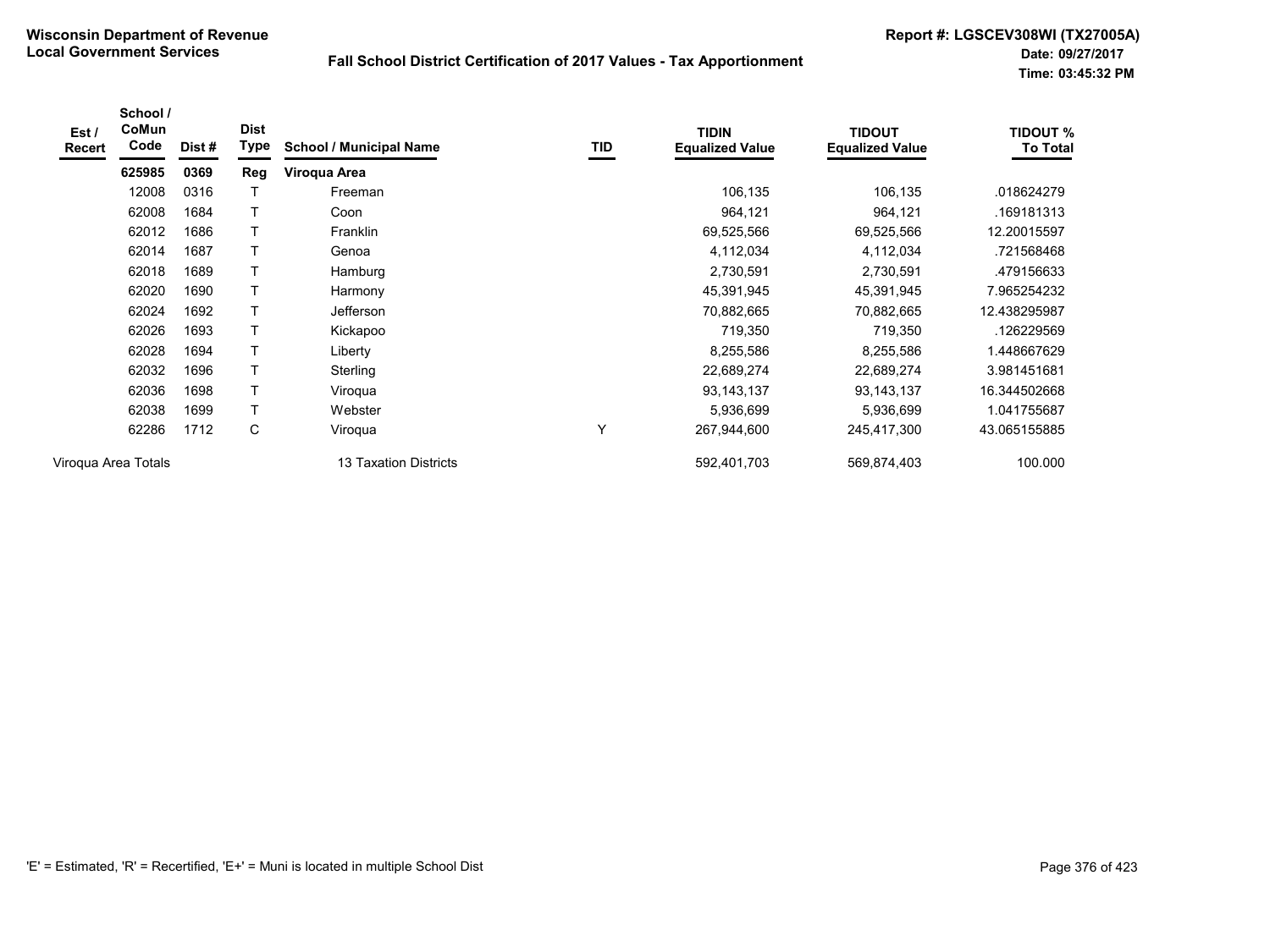| Est/<br>Recert     | School /<br>CoMun<br>Code | Dist # | <b>Dist</b><br>Type | <b>School / Municipal Name</b> | <b>TID</b> | <b>TIDIN</b><br><b>Equalized Value</b> | <b>TIDOUT</b><br><b>Equalized Value</b> | <b>TIDOUT %</b><br><b>To Total</b> |
|--------------------|---------------------------|--------|---------------------|--------------------------------|------------|----------------------------------------|-----------------------------------------|------------------------------------|
|                    | 215992                    | 0132   | Reg                 | Wabeno Area                    |            |                                        |                                         |                                    |
|                    | 21008                     | 0581   |                     | Blackwell                      |            | 23,152,829                             | 23,152,829                              | 2.858514381                        |
|                    | 21014                     | 0584   |                     | Freedom                        |            | 75,869,200                             | 75,869,200                              | 9.367028077                        |
|                    | 21028                     | 0591   | Т                   | Wabeno                         |            | 80,753,400                             | 80,753,400                              | 9.970045356                        |
|                    | 34034                     | 0909   |                     | <b>Wolf River</b>              |            | 5,704,048                              | 5,704,048                               | .704238054                         |
|                    | 38030                     | 1039   | T                   | Silver Cliff                   |            | 3,941,305                              | 3,941,305                               | .48660477                          |
|                    | 42014                     | 1132   |                     | Doty                           |            | 393,111                                | 393,111                                 | .048534607                         |
|                    | 42019                     | 1135   | T                   | Lakewood                       |            | 222,558,500                            | 222,558,500                             | 27.477707926                       |
|                    | 42036                     | 1144   |                     | Riverview                      |            | 101,383,314                            | 101,383,314                             | 12.517073447                       |
|                    | 42042                     | 1147   | Т                   | Townsend                       |            | 296,204,500                            | 296,204,500                             | 36.570253383                       |
| Wabeno Area Totals |                           |        |                     | 9 Taxation Districts           |            | 809,960,207                            | 809,960,207                             | 100.000                            |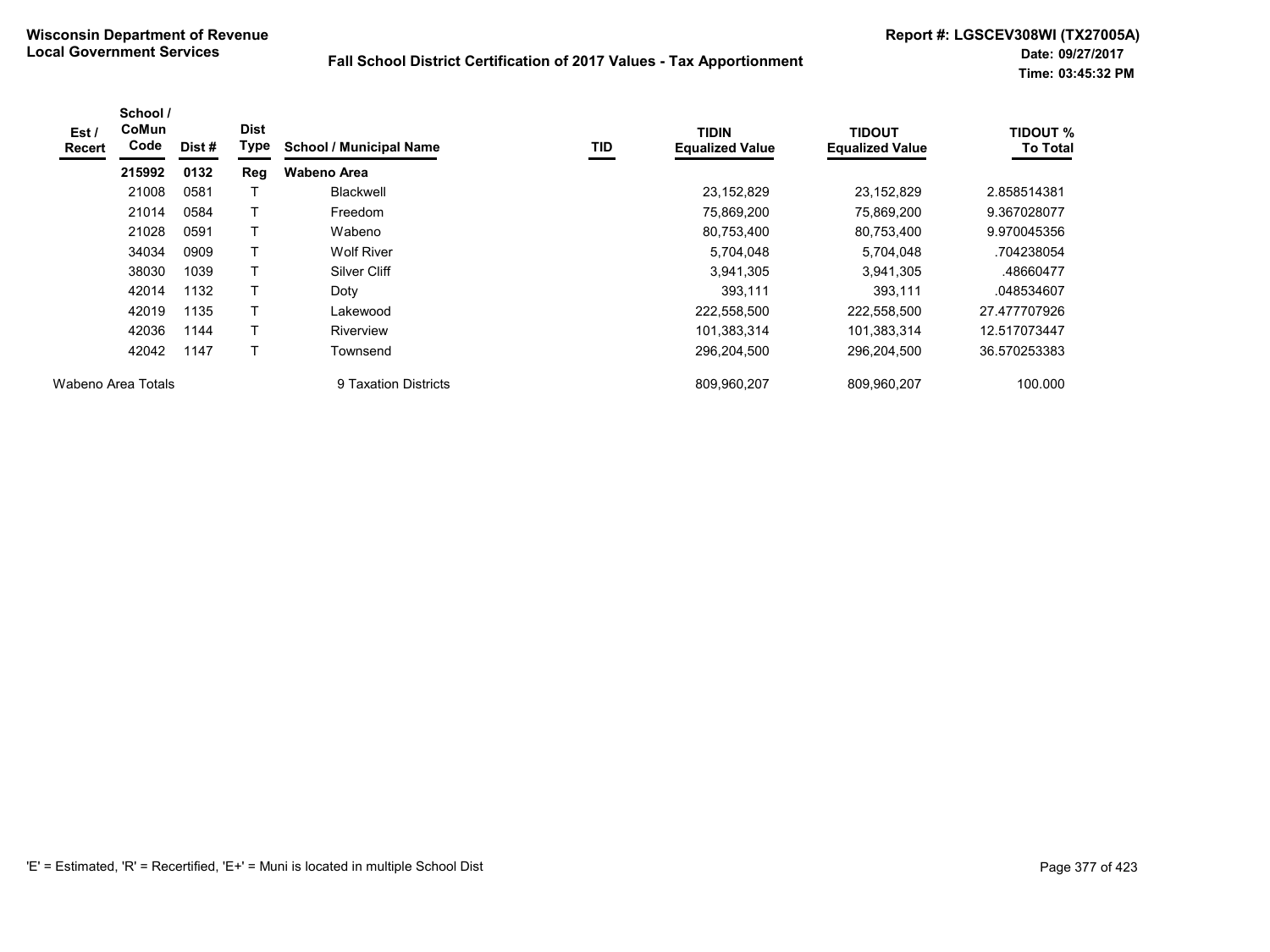| Est /<br><b>Recert</b> | School /<br><b>CoMun</b><br>Code | Dist # | <b>Dist</b><br>Type | <b>School / Municipal Name</b> | <b>TID</b>   | <b>TIDIN</b><br><b>Equalized Value</b> | TIDOUT<br><b>Equalized Value</b> | <b>TIDOUT %</b><br><b>To Total</b> |
|------------------------|----------------------------------|--------|---------------------|--------------------------------|--------------|----------------------------------------|----------------------------------|------------------------------------|
|                        | 646022                           | 0387   | <b>Elem</b>         | Walworth J 1                   |              |                                        |                                  |                                    |
| $E+$                   | 64016                            | 1738   |                     | Linn                           |              | 426.967                                | 426.967                          | .112850056                         |
| $E+$                   | 64022                            | 1741   |                     | Sharon                         |              | 12,560,011                             | 12,560,011                       | 3.319689694                        |
|                        | 64030                            | 1745   |                     | Walworth                       |              | 124,976,544                            | 124,976,544                      | 33.032084532                       |
|                        | 64126                            | 1749   | V                   | Fontana                        | $\checkmark$ | 22,331,025                             | 22,331,025                       | 5.902229986                        |
|                        | 64191                            | 1753   | V                   | Walworth                       | ν            | 219,123,100                            | 218,054,400                      | 57.633145732                       |
| Walworth J 1 Totals    |                                  |        |                     | 5 Taxation Districts           |              | 379.417.647                            | 378.348.947                      | 100.000                            |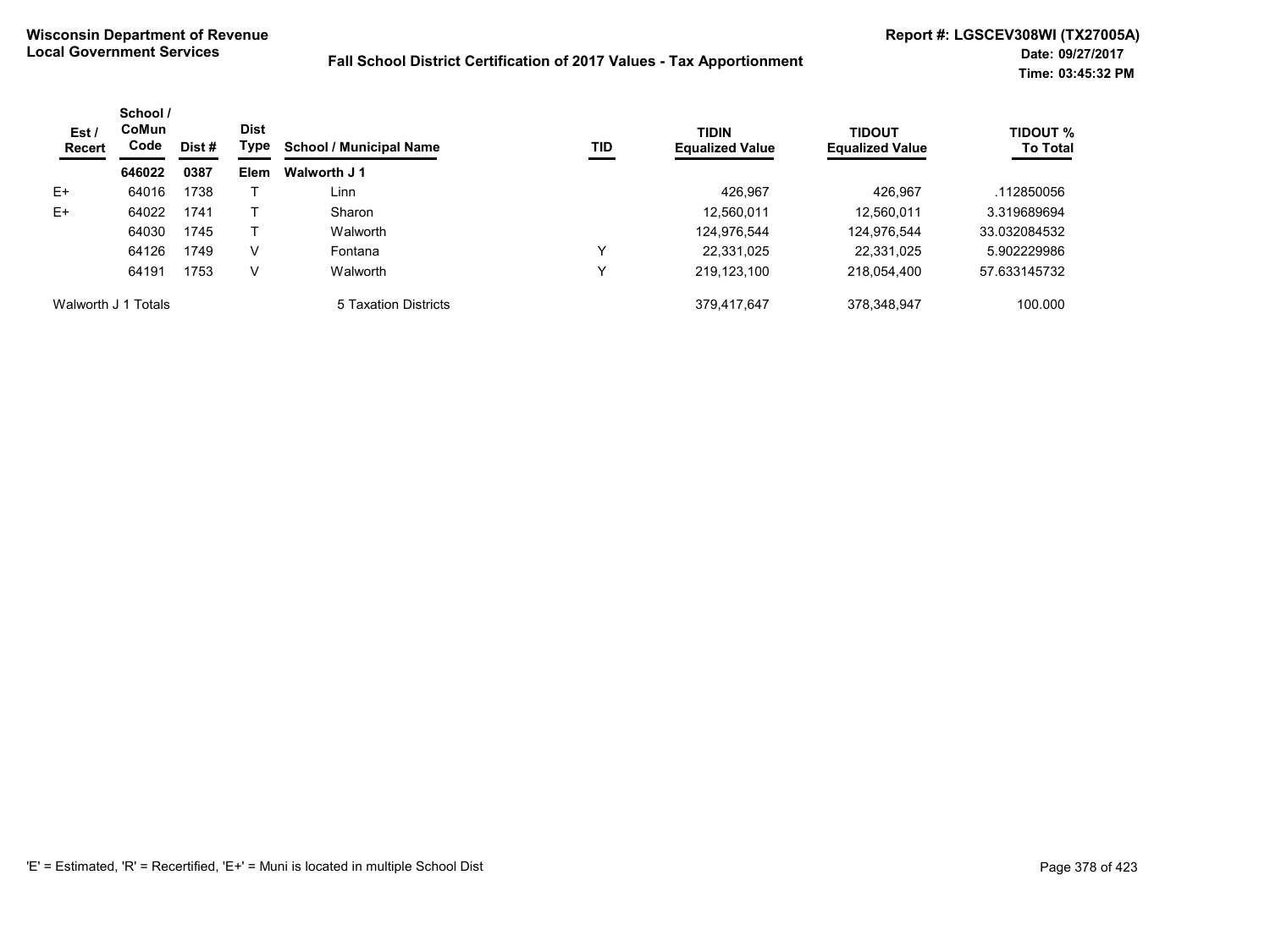| Est/<br><b>Recert</b>  | School /<br>CoMun<br>Code<br>Dist# | Dist<br>Type | <b>School / Municipal Name</b> | TID                  | <b>TIDIN</b><br><b>Equalized Value</b> | <b>TIDOUT</b><br><b>Equalized Value</b> | TIDOUT %<br><b>To Total</b> |              |
|------------------------|------------------------------------|--------------|--------------------------------|----------------------|----------------------------------------|-----------------------------------------|-----------------------------|--------------|
|                        | 046027                             | 0032         | Reg                            | Washburn             |                                        |                                         |                             |              |
|                        | 04002                              | 0076         |                                | <b>Barksdale</b>     |                                        | 73,740,969                              | 73,740,969                  | 23.539773294 |
|                        | 04008                              | 0079         |                                | <b>Bayview</b>       |                                        | 78,663,600                              | 78,663,600                  | 25.111187656 |
|                        | 04050                              | 0100         |                                | Washburn             |                                        | 49,381,700                              | 49,381,700                  | 15.763747597 |
|                        | 04291                              | 0103         | С                              | Washburn             | v                                      | 120.765.400                             | 111.474.900                 | 35.585291454 |
| <b>Washburn Totals</b> |                                    |              |                                | 4 Taxation Districts |                                        | 322,551,669                             | 313,261,169                 | 100.000      |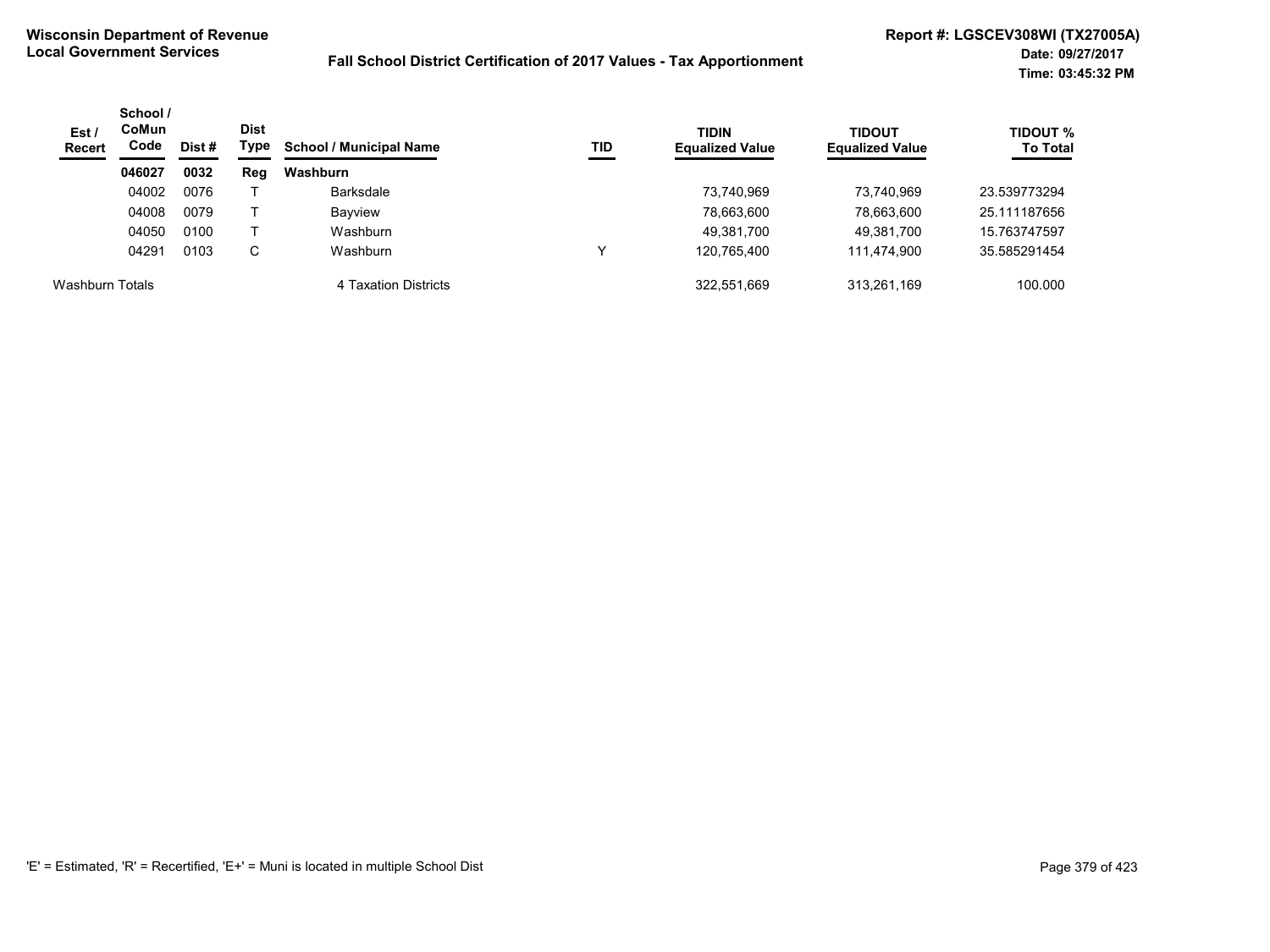| Est,<br><b>Recert</b>    | School /<br>CoMun<br>Code | Dist# | <b>Dist</b><br>Type | <b>School / Municipal Name</b> | TID | TIDIN<br><b>Equalized Value</b> | <b>TIDOUT</b><br><b>Equalized Value</b> | TIDOUT %<br><b>To Total</b> |
|--------------------------|---------------------------|-------|---------------------|--------------------------------|-----|---------------------------------|-----------------------------------------|-----------------------------|
|                          | 156069                    | 0110  | Reg                 | Washington                     |     |                                 |                                         |                             |
|                          | 15028                     | 0455  |                     | Washington                     |     | 278,626,000                     | 278,626,000                             | 100                         |
| <b>Washington Totals</b> |                           |       |                     | <b>Taxation Districts</b>      |     | 278,626,000                     | 278.626.000                             | 100.000                     |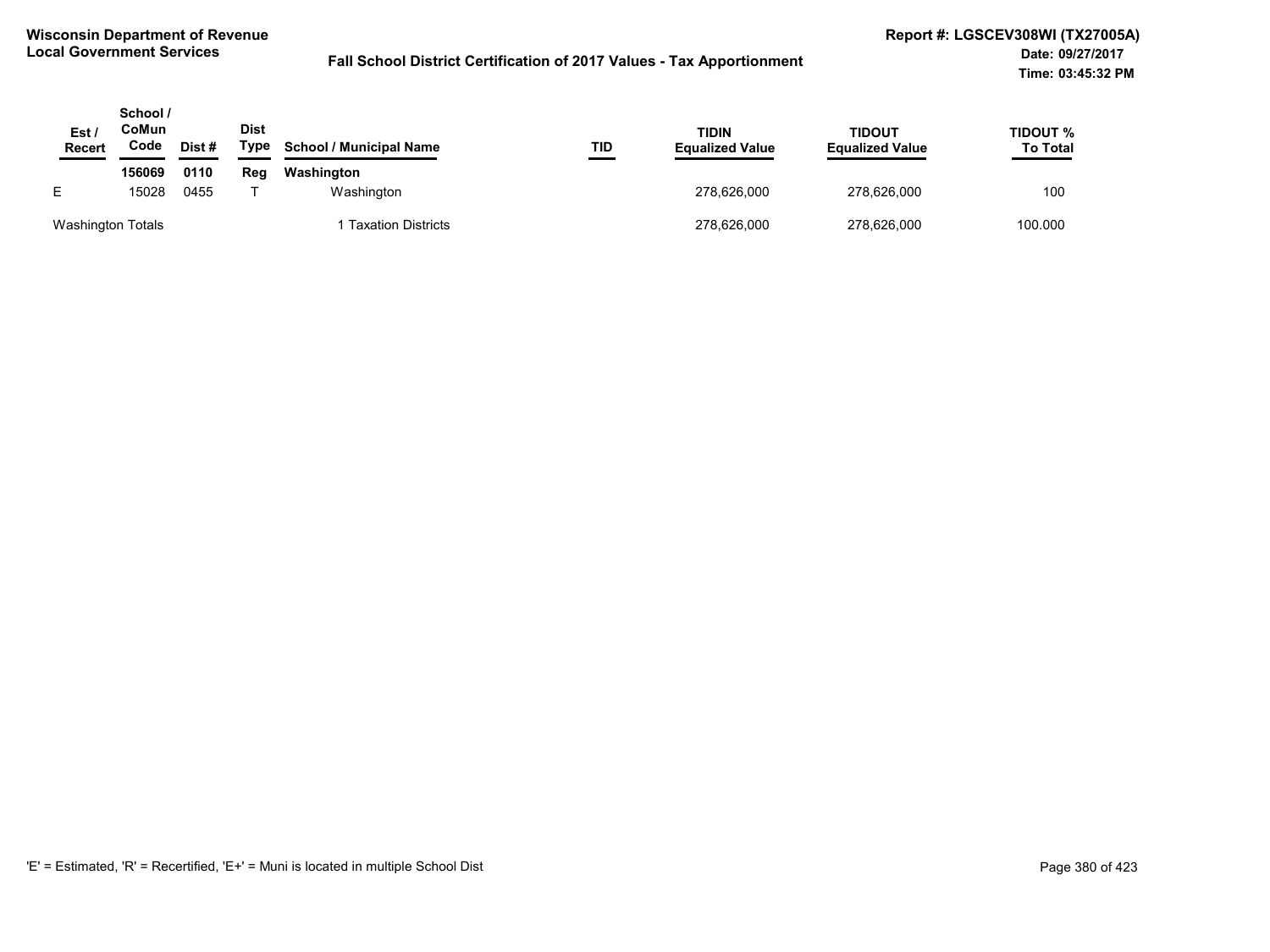| Est/<br><b>Recert</b>        | School /<br>CoMun<br>Code | Dist # | <b>Dist</b><br>Type | <b>School / Municipal Name</b> | TID | <b>TIDIN</b><br><b>Equalized Value</b> | TIDOUT<br><b>Equalized Value</b> | <b>TIDOUT %</b><br><b>To Total</b> |
|------------------------------|---------------------------|--------|---------------------|--------------------------------|-----|----------------------------------------|----------------------------------|------------------------------------|
|                              | 516104                    | 0310   | <b>Elem</b>         | <b>Washington - Caldwell</b>   |     |                                        |                                  |                                    |
|                              | 51010                     | 1359   |                     | Norway                         |     | 175.119                                | 175.119                          | .084714431                         |
|                              | 51016                     | 1362   |                     | Waterford                      |     | 206,308,923                            | 206,308,923                      | 99.802666299                       |
|                              | 67030                     | 1820   |                     | Vernon                         |     | 232.803                                | 232,803                          | .112619269                         |
| Washington - Caldwell Totals |                           |        |                     | 3 Taxation Districts           |     | 206,716,845                            | 206,716,845                      | 100.000                            |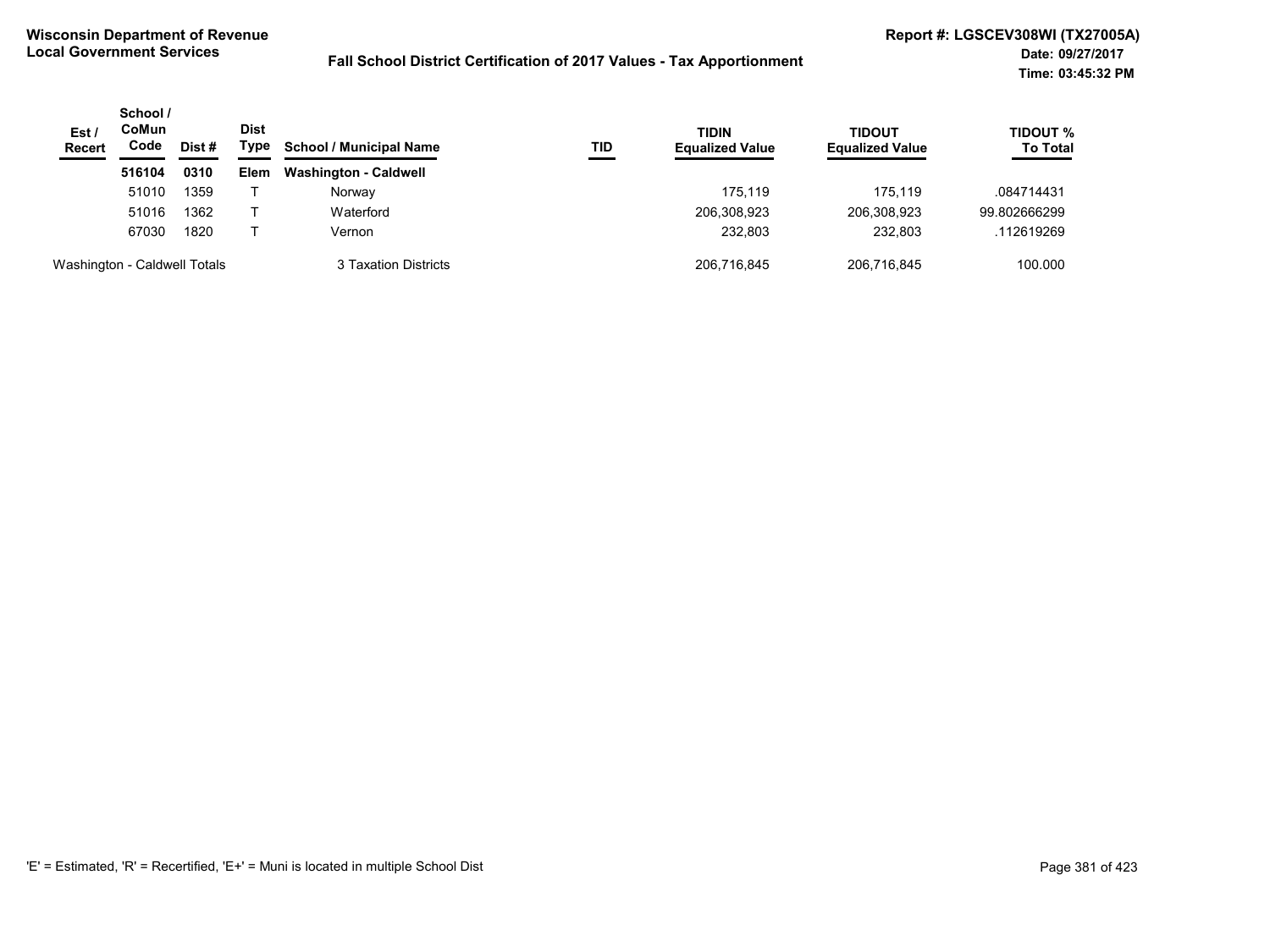| Est/<br>Recert                  | School /<br><b>CoMun</b><br>Code | Dist # | <b>Dist</b><br>Type | <b>School / Municipal Name</b> | TID | <b>TIDIN</b><br><b>Equalized Value</b> | <b>TIDOUT</b><br><b>Equalized Value</b> | <b>TIDOUT %</b><br><b>To Total</b> |
|---------------------------------|----------------------------------|--------|---------------------|--------------------------------|-----|----------------------------------------|-----------------------------------------|------------------------------------|
|                                 | 516113                           | 0311   | Elem                | Waterford Graded J 1 (V)       |     |                                        |                                         |                                    |
|                                 | 51006                            | 1357   |                     | Dover                          |     | 44,016,341                             | 44.016.341                              | 3.160004808                        |
|                                 | 51010                            | 1359   |                     | Norway                         |     | 66,739,124                             | 66,739,124                              | 4.791310408                        |
|                                 | 51016                            | 1362   |                     | Waterford                      |     | 573,543,877                            | 573,543,877                             | 41.175649043                       |
|                                 | 51176                            | 1366   | V                   | Rochester                      |     | 290,384,122                            | 290,384,122                             | 20.847149058                       |
|                                 | 51191                            | 1369   | V                   | Waterford                      | v   | 452,263,000                            | 418,236,600                             | 30.025886683                       |
| Waterford Graded J 1 (V) Totals |                                  |        |                     | 5 Taxation Districts           |     | 1,426,946,464                          | 1.392.920.064                           | 100.000                            |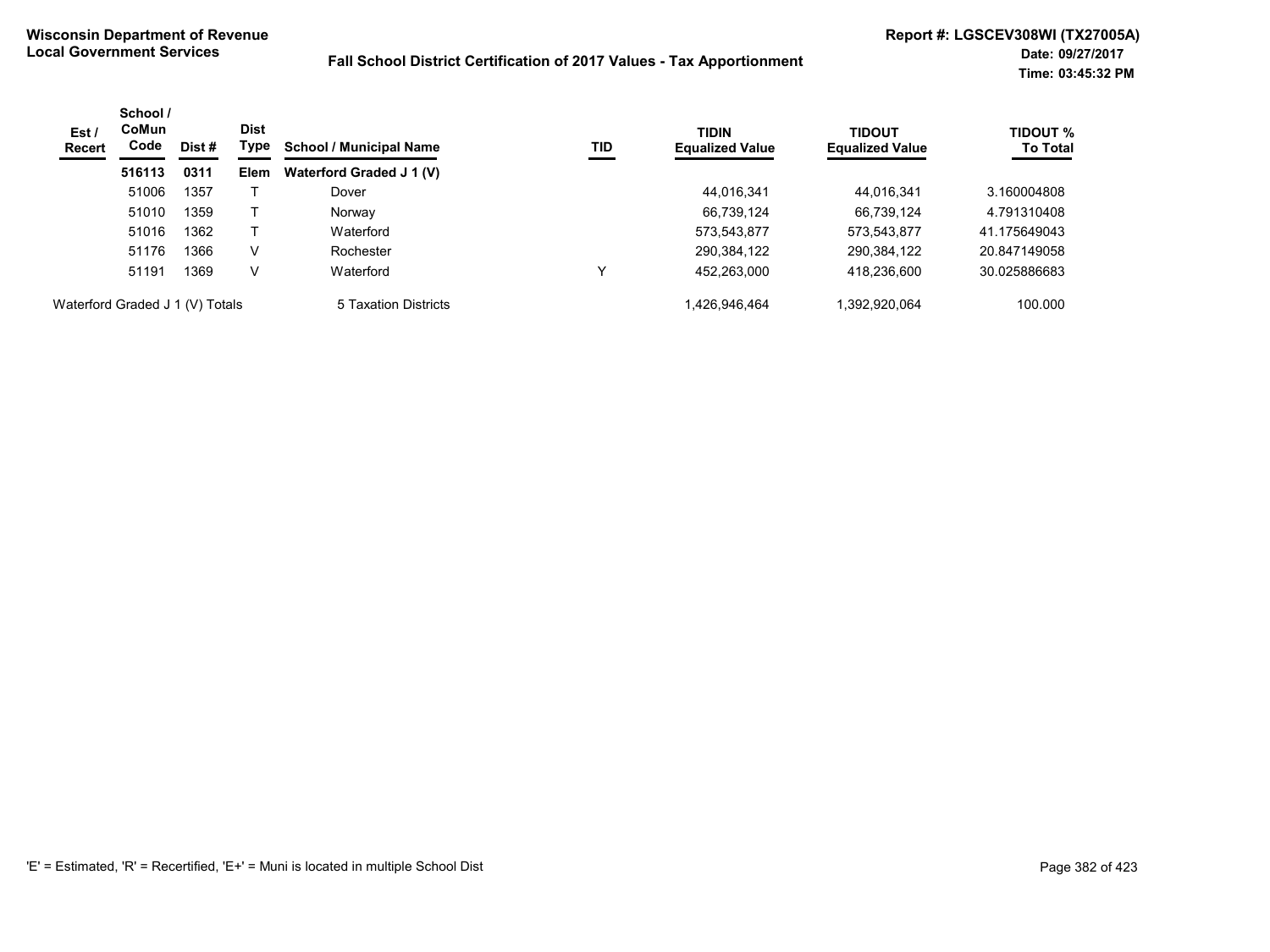| Est /<br><b>Recert</b>      | School /<br><b>CoMun</b><br>Code | Dist# | <b>Dist</b><br>Type | <b>School / Municipal Name</b> | TID | <b>TIDIN</b><br><b>Equalized Value</b> | <b>TIDOUT</b><br><b>Equalized Value</b> | <b>TIDOUT %</b><br><b>To Total</b> |
|-----------------------------|----------------------------------|-------|---------------------|--------------------------------|-----|----------------------------------------|-----------------------------------------|------------------------------------|
|                             | 516083                           | 0309  | <b>UHS</b>          | <b>Waterford Union High</b>    |     |                                        |                                         |                                    |
|                             | 51006                            | 1357  |                     | Dover                          |     | 45,253,352                             | 45,253,352                              | 2.346549049                        |
|                             | 51010                            | 1359  |                     | Norway                         |     | 344,540,558                            | 344,540,558                             | 17.865667031                       |
|                             | 51012                            | 1360  |                     | Raymond                        |     | 50,006,310                             | 50,006,310                              | 2.593007015                        |
|                             | 51016                            | 1362  |                     | Waterford                      |     | 779,852,800                            | 779,852,800                             | 40.438172327                       |
|                             | 51176                            | 1366  | V                   | Rochester                      |     | 290,384,122                            | 290,384,122                             | 15.057461057                       |
|                             | 51191                            | 1369  | V                   | Waterford                      | Y   | 452.263.000                            | 418.236.600                             | 21.687071848                       |
|                             | 67030                            | 1820  |                     | Vernon                         |     | 232,803                                | 232,803                                 | .012071673                         |
| Waterford Union High Totals |                                  |       |                     | 7 Taxation Districts           |     | 1,962,532,945                          | 1,928,506,545                           | 100.000                            |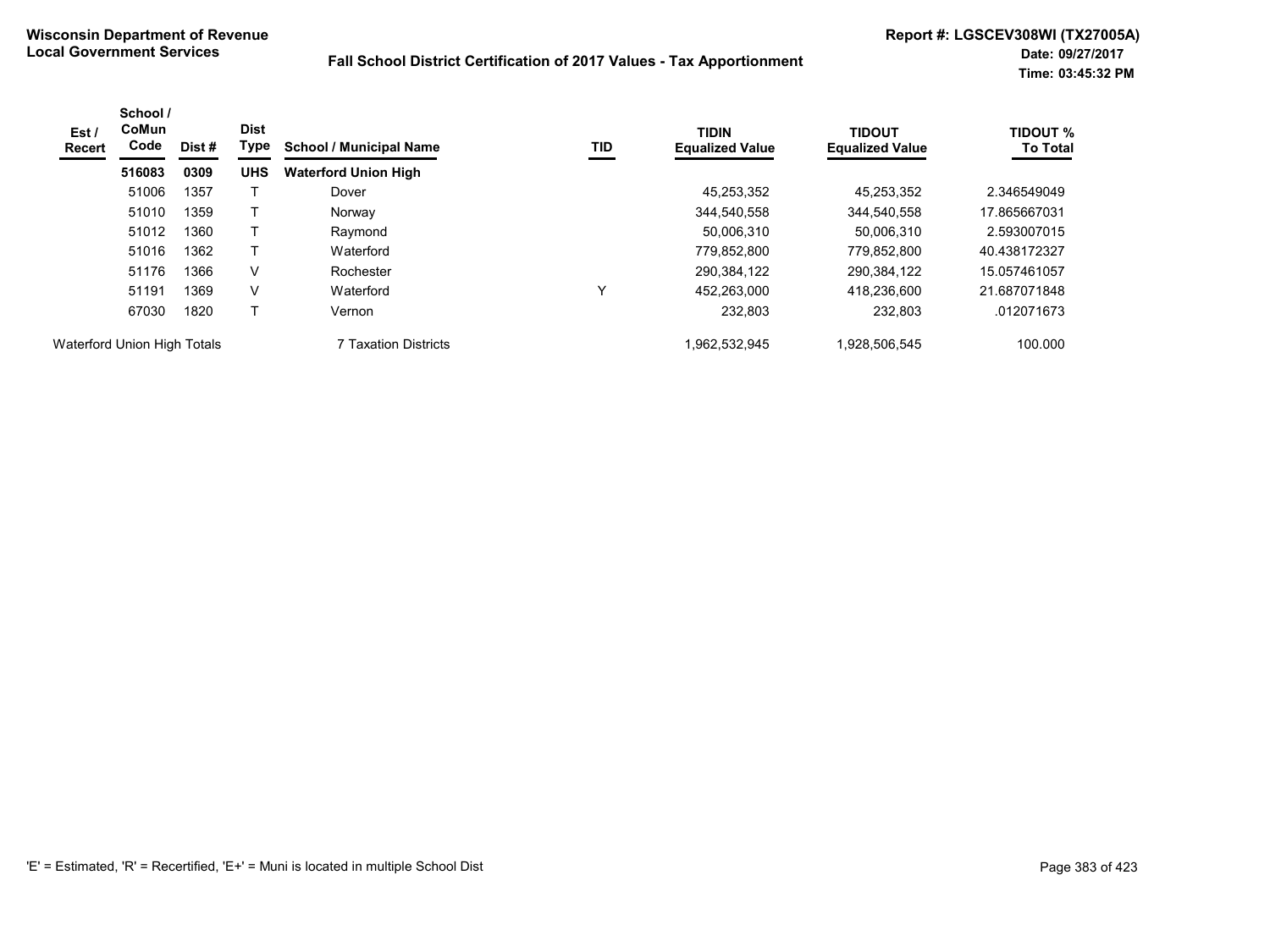| Est /<br><b>Recert</b> | School /<br>CoMun<br>Code | Dist # | <b>Dist</b><br>Type | <b>School / Municipal Name</b> | TID         | <b>TIDIN</b><br><b>Equalized Value</b> | <b>TIDOUT</b><br><b>Equalized Value</b> | <b>TIDOUT %</b><br><b>To Total</b> |
|------------------------|---------------------------|--------|---------------------|--------------------------------|-------------|----------------------------------------|-----------------------------------------|------------------------------------|
|                        | 286118                    | 0169   | Reg                 | Waterloo                       |             |                                        |                                         |                                    |
|                        | 13070                     | 0369   |                     | York                           |             | 16,395,507                             | 16,395,507                              | 4.118853498                        |
|                        | 14014                     | 0403   |                     | Elba                           | $\check{ }$ | 2,641,823                              | 2,641,823                               | .663674622                         |
|                        | 14032                     | 0412   |                     | Lowell                         |             | 21.105.872                             | 21.105.872                              | 5.30218399                         |
| $E+$                   | 14036                     | 0414   |                     | Portland                       |             | 93.710.889                             | 93.710.889                              | 23.541902242                       |
|                        | 14040                     | 0416   |                     | <b>Shields</b>                 |             | 1.330.081                              | 1.330.081                               | .334140858                         |
|                        | 28020                     | 0769   |                     | Milford                        |             | 2.176.142                              | 2,176,142                               | .546686973                         |
|                        | 28030                     | 0774   |                     | Waterloo                       |             | 59,456,756                             | 59,456,756                              | 14.936632789                       |
|                        | 28290                     | 0783   | C                   | Waterloo                       | Υ           | 213.813.800                            | 201,242,900                             | 50.555925028                       |
| Waterloo Totals        |                           |        |                     | 8 Taxation Districts           |             | 410,630,870                            | 398,059,970                             | 100.000                            |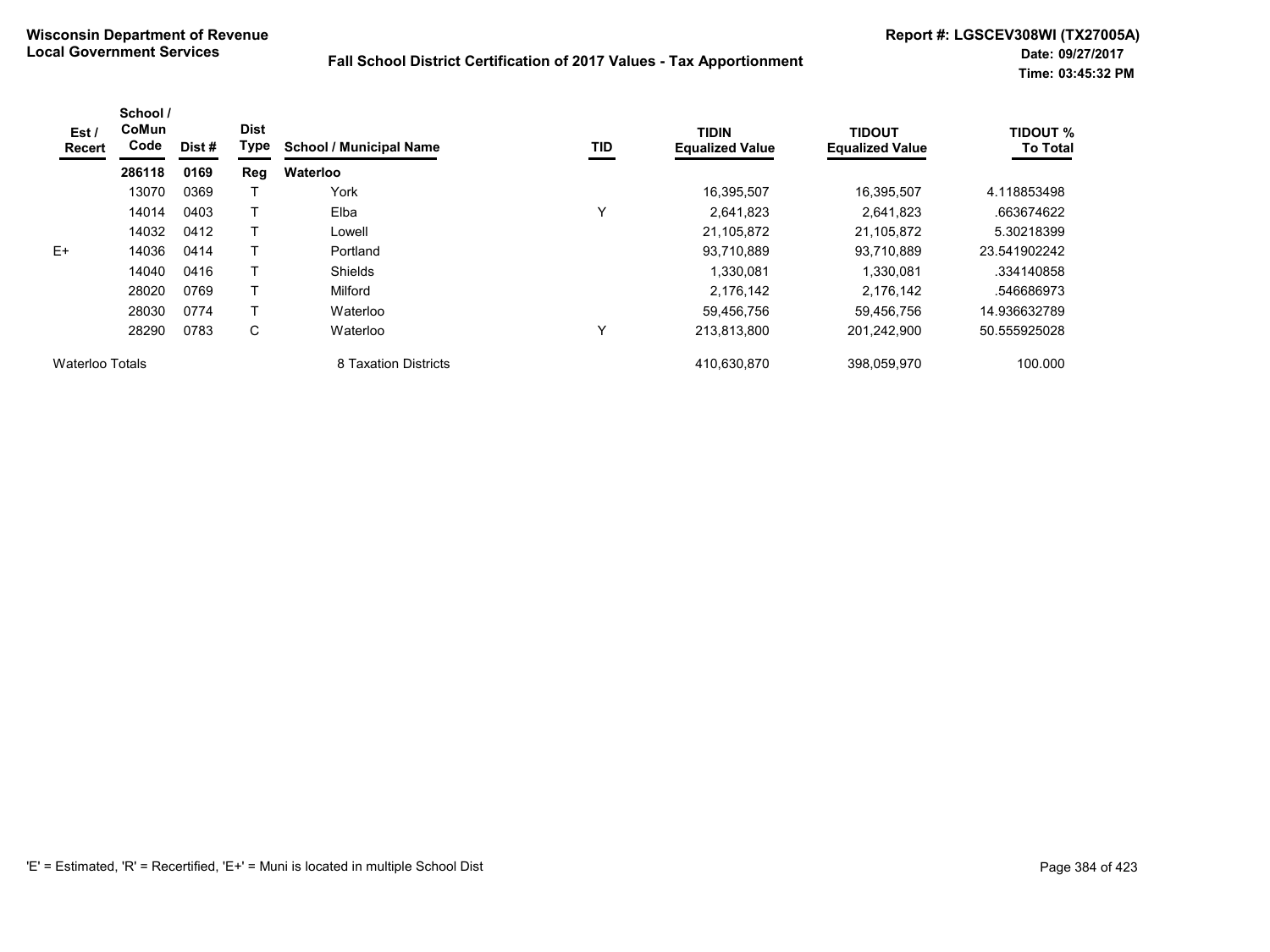| Est /<br>Recert         | School /<br>CoMun<br>Code | Dist# | <b>Dist</b><br>Type | <b>School / Municipal Name</b> | TID | <b>TIDIN</b><br><b>Equalized Value</b> | <b>TIDOUT</b><br><b>Equalized Value</b> | <b>TIDOUT %</b><br><b>To Total</b> |
|-------------------------|---------------------------|-------|---------------------|--------------------------------|-----|----------------------------------------|-----------------------------------------|------------------------------------|
|                         | 286125                    | 0170  | <b>Reg</b>          | Watertown                      |     |                                        |                                         |                                    |
|                         | 14012                     | 0402  |                     | Clyman                         |     | 15,490,681                             | 15,490,681                              | .80329216                          |
|                         | 14016                     | 0404  | т                   | Emmet                          |     | 131,616,100                            | 131,616,100                             | 6.82514741                         |
|                         | 14026                     | 0409  |                     | Lebanon                        |     | 100,600,854                            | 100,600,854                             | 5.216805984                        |
|                         | 14032                     | 0412  |                     | Lowell                         |     | 1,283,821                              | 1,283,821                               | .066574436                         |
|                         | 14040                     | 0416  |                     | Shields                        |     | 50,087,929                             | 50,087,929                              | 2.597383594                        |
|                         | 14291                     | 0439  | С                   | Watertown                      |     | 469,075,500                            | 469,075,500                             | 24.324603403                       |
|                         | 28006                     | 0762  | т                   | Concord                        |     | 73,616,747                             | 73,616,747                              | 3.81750523                         |
|                         | 28008                     | 0763  | т                   | Farmington                     |     | 2,040,405                              | 2,040,405                               | .105808217                         |
|                         | 28012                     | 0765  |                     | Ixonia                         |     | 82,661,641                             | 82,661,641                              | 4.286541578                        |
|                         | 28020                     | 0769  |                     | Milford                        |     | 17,462,717                             | 17,462,717                              | .905555002                         |
|                         | 28032                     | 0775  |                     | Watertown                      |     | 164,947,080                            | 164,947,080                             | 8.553574645                        |
|                         | 28291                     | 0784  | C                   | Watertown                      | Υ   | 924,995,500                            | 819,515,900                             | 42.497208339                       |
| <b>Watertown Totals</b> |                           |       |                     | <b>12 Taxation Districts</b>   |     | 2,033,878,975                          | 1,928,399,375                           | 100.000                            |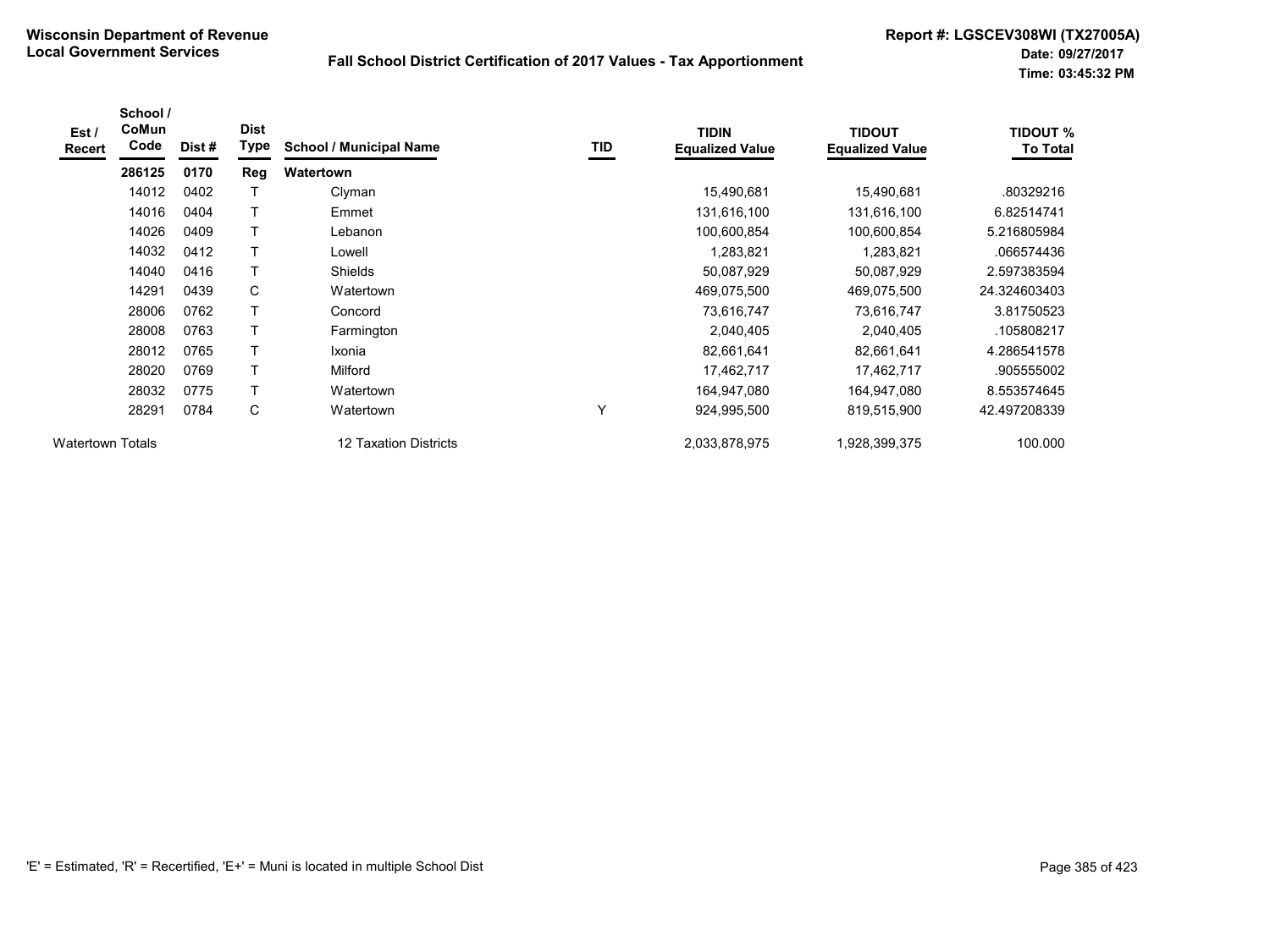| Est /<br><b>Recert</b> | School /<br><b>CoMun</b><br>Code | Dist # | <b>Dist</b><br>Type | <b>School / Municipal Name</b> | TID | <b>TIDIN</b><br><b>Equalized Value</b> | <b>TIDOUT</b><br><b>Equalized Value</b> | <b>TIDOUT %</b><br><b>To Total</b> |
|------------------------|----------------------------------|--------|---------------------|--------------------------------|-----|----------------------------------------|-----------------------------------------|------------------------------------|
|                        | 676174                           | 0421   | Reg                 | Waukesha                       |     |                                        |                                         |                                    |
|                        | 67002                            | 1809   |                     | <b>Brookfield</b>              | Υ   | 1,064,104,151                          | 932,406,851                             | 9.724092392                        |
|                        | 67004                            | 1810   |                     | Delafield                      |     | 1.447.405                              | 1.447.405                               | .01509502                          |
|                        | 67008                            | 1812   |                     | Genesee                        |     | 387.049.869                            | 387.049.869                             | 4.036551944                        |
|                        | 67032                            | 1821   |                     | Waukesha                       |     | 1.021.981.100                          | 1,021,981,100                           | 10.658264285                       |
|                        | 67206                            | 1840   | C                   | <b>Brookfield</b>              | ٧   | 97.812.093                             | 97.812.093                              | 1.020084557                        |
|                        | 67270                            | 1818   | C                   | Pewaukee                       |     | 1,281,249,178                          | 1,281,249,178                           | 13.362177006                       |
|                        | 67291                            | 1846   | C                   | Waukesha                       | Υ   | 6,127,929,500                          | 5,866,679,500                           | 61.183734796                       |
| Waukesha Totals        |                                  |        |                     | <b>7 Taxation Districts</b>    |     | 9,981,573,296                          | 9,588,625,996                           | 100.000                            |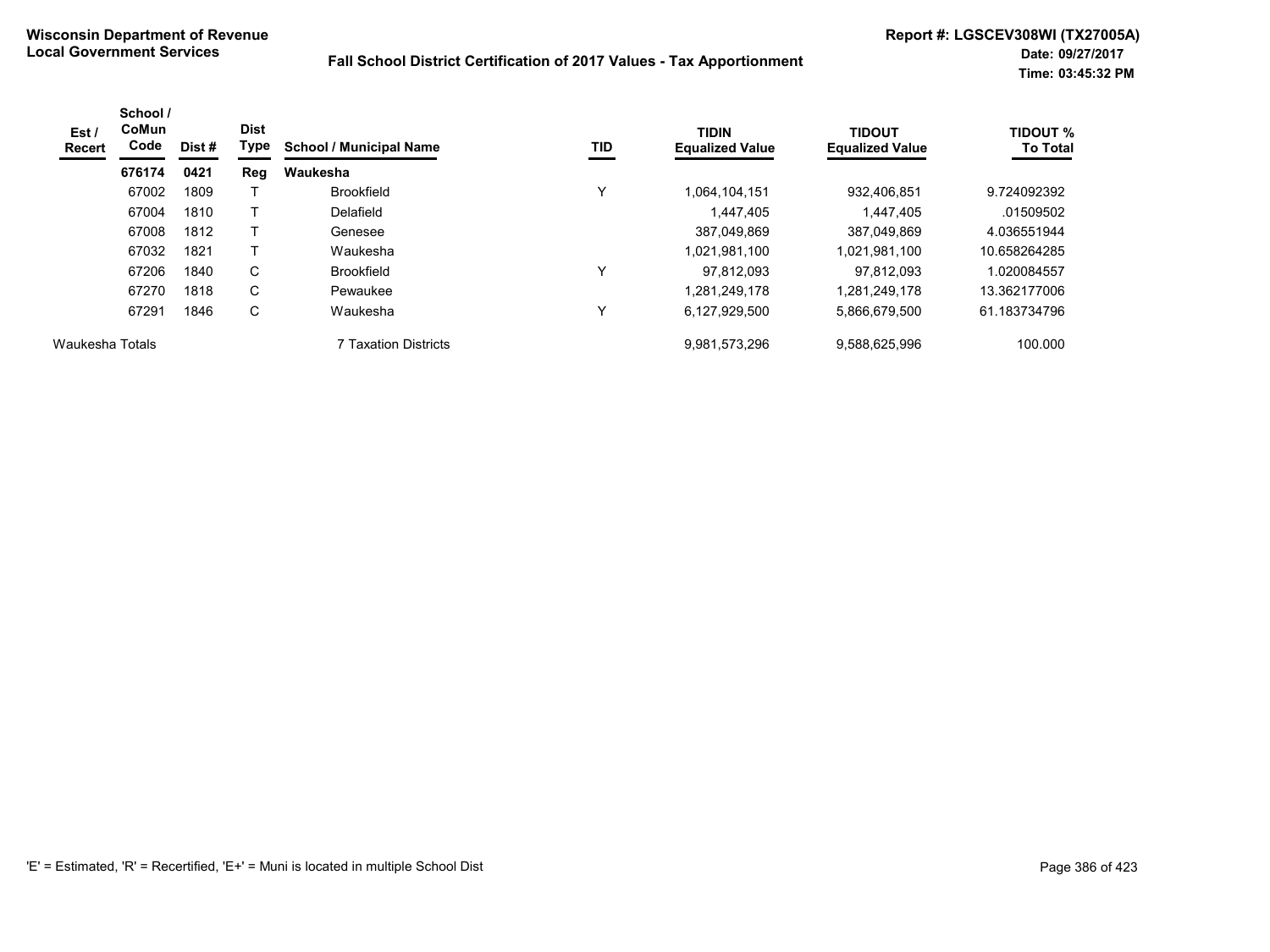| Est/<br><b>Recert</b>            | School /<br>CoMun<br>Code | Dist# | <b>Dist</b><br>Type | <b>School / Municipal Name</b> | TID          | <b>TIDIN</b><br><b>Equalized Value</b> | <b>TIDOUT</b><br><b>Equalized Value</b> | <b>TIDOUT %</b><br><b>To Total</b> |
|----------------------------------|---------------------------|-------|---------------------|--------------------------------|--------------|----------------------------------------|-----------------------------------------|------------------------------------|
|                                  | 136181                    | 0096  | Reg                 | <b>Waunakee Community</b>      |              |                                        |                                         |                                    |
|                                  | 13022                     | 0346  |                     | Dane                           |              | 21.007.481                             | 21.007.481                              | .802035897                         |
|                                  | 13056                     | 0362  |                     | Springfield                    | v            | 102,103,252                            | 102.103.252                             | 3.898157678                        |
| E+                               | 13064                     | 0366  |                     | Vienna                         |              | 121,676,176                            | 121,676,176                             | 4.645424219                        |
|                                  | 13066                     | 0367  |                     | Westport                       |              | 606,244,696                            | 606.244.696                             | 23.145564613                       |
|                                  | 13191                     | 0388  | V                   | Waunakee                       | $\check{ }$  | 1,717,335,100                          | 1,621,257,000                           | 61.897298064                       |
|                                  | 13251                     | 0390  | C                   | Madison                        | $\check{ }$  | 67,838,524                             | 67,838,524                              | 2.58997885                         |
|                                  | 13255                     | 0391  | C                   | Middleton                      | $\checkmark$ | 79.142.291                             | 79.142.291                              | 3.021540678                        |
| <b>Waunakee Community Totals</b> |                           |       |                     | 7 Taxation Districts           |              | 2,715,347,520                          | 2,619,269,420                           | 100.000                            |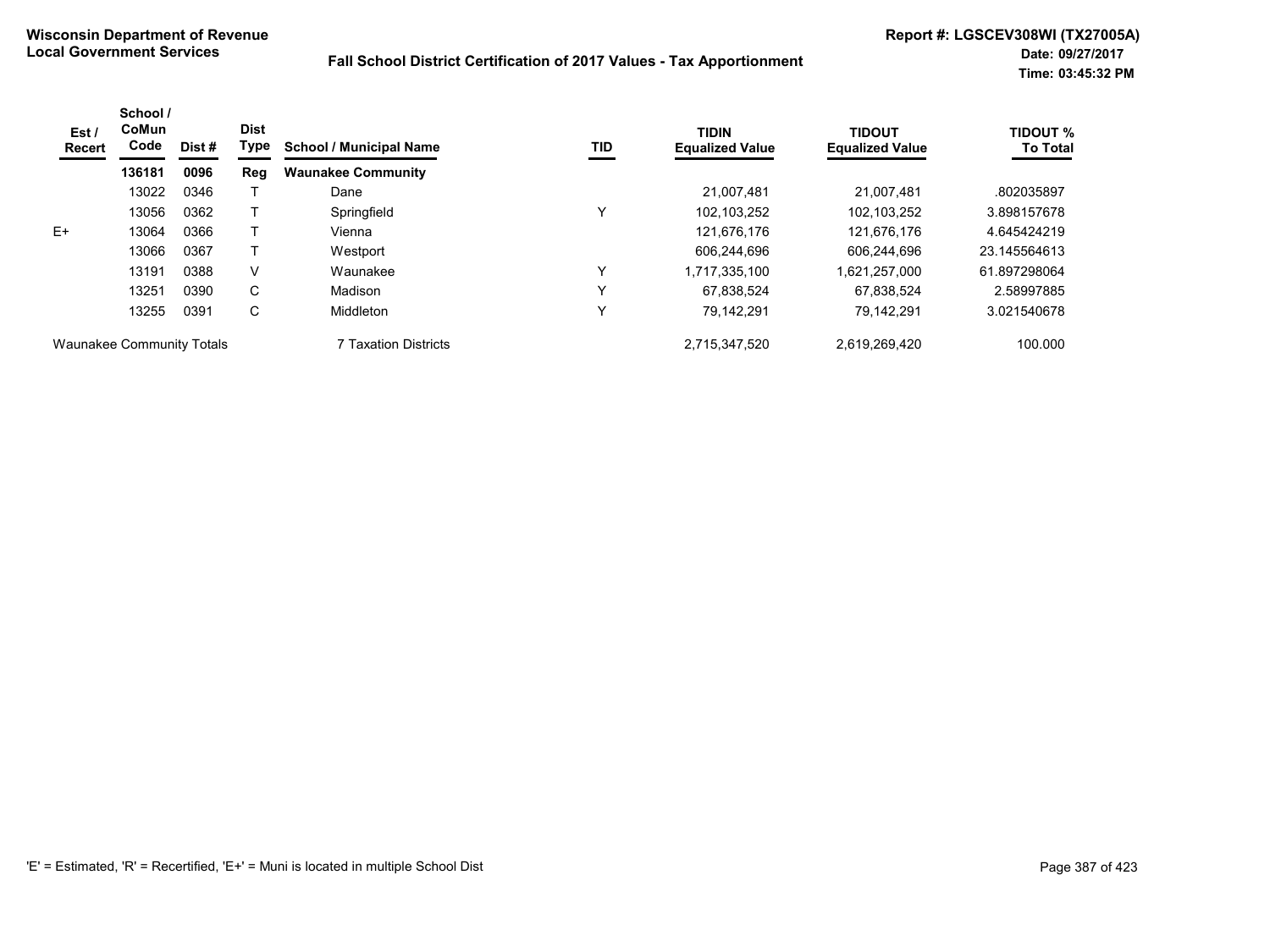| Est/<br><b>Recert</b> | School /<br>CoMun<br>Code | Dist # | <b>Dist</b><br>Type | <b>School / Municipal Name</b> | TID | <b>TIDIN</b><br><b>Equalized Value</b> | <b>TIDOUT</b><br><b>Equalized Value</b> | <b>TIDOUT %</b><br><b>To Total</b> |
|-----------------------|---------------------------|--------|---------------------|--------------------------------|-----|----------------------------------------|-----------------------------------------|------------------------------------|
|                       | 686195                    | 0427   | Reg                 | Waupaca                        |     |                                        |                                         |                                    |
|                       | 49008                     | 1306   |                     | <b>Belmont</b>                 |     | 14,977,475                             | 14,977,475                              | .994271347                         |
|                       | 49022                     | 1313   | $\top$              | Lanark                         |     | 46,045,770                             | 46,045,770                              | 3.05672283                         |
|                       | 68006                     | 1850   |                     | Dayton                         |     | 386,472,392                            | 386,472,392                             | 25.65575478                        |
|                       | 68010                     | 1852   |                     | Farmington                     |     | 501,102,200                            | 501,102,200                             | 33.265390825                       |
|                       | 68024                     | 1859   |                     | Lind                           |     | 89,005,507                             | 89,005,507                              | 5.908581076                        |
|                       | 68032                     | 1863   |                     | Royalton                       |     | 163,680                                | 163,680                                 | .010865806                         |
|                       | 68034                     | 1864   | $\mathsf T$         | Saint Lawrence                 |     | 10,142,360                             | 10,142,360                              | .673294927                         |
| $E+$                  | 68036                     | 1865   |                     | Scandinavia                    |     | 14,491,413                             | 14,491,413                              | .962004392                         |
|                       | 68040                     | 1867   |                     | Waupaca                        |     | 87,552,492                             | 87,552,492                              | 5.812123483                        |
|                       | 68291                     | 1880   | $\mathsf{C}$        | Waupaca                        | Υ   | 426,400,200                            | 352,432,200                             | 23.396015568                       |
|                       | 69030                     | 1897   |                     | Saxeville                      |     | 3,991,522                              | 3,991,522                               | .264974968                         |
| Waupaca Totals        |                           |        |                     | 11 Taxation Districts          |     | 1,580,345,011                          | 1,506,377,011                           | 100.000                            |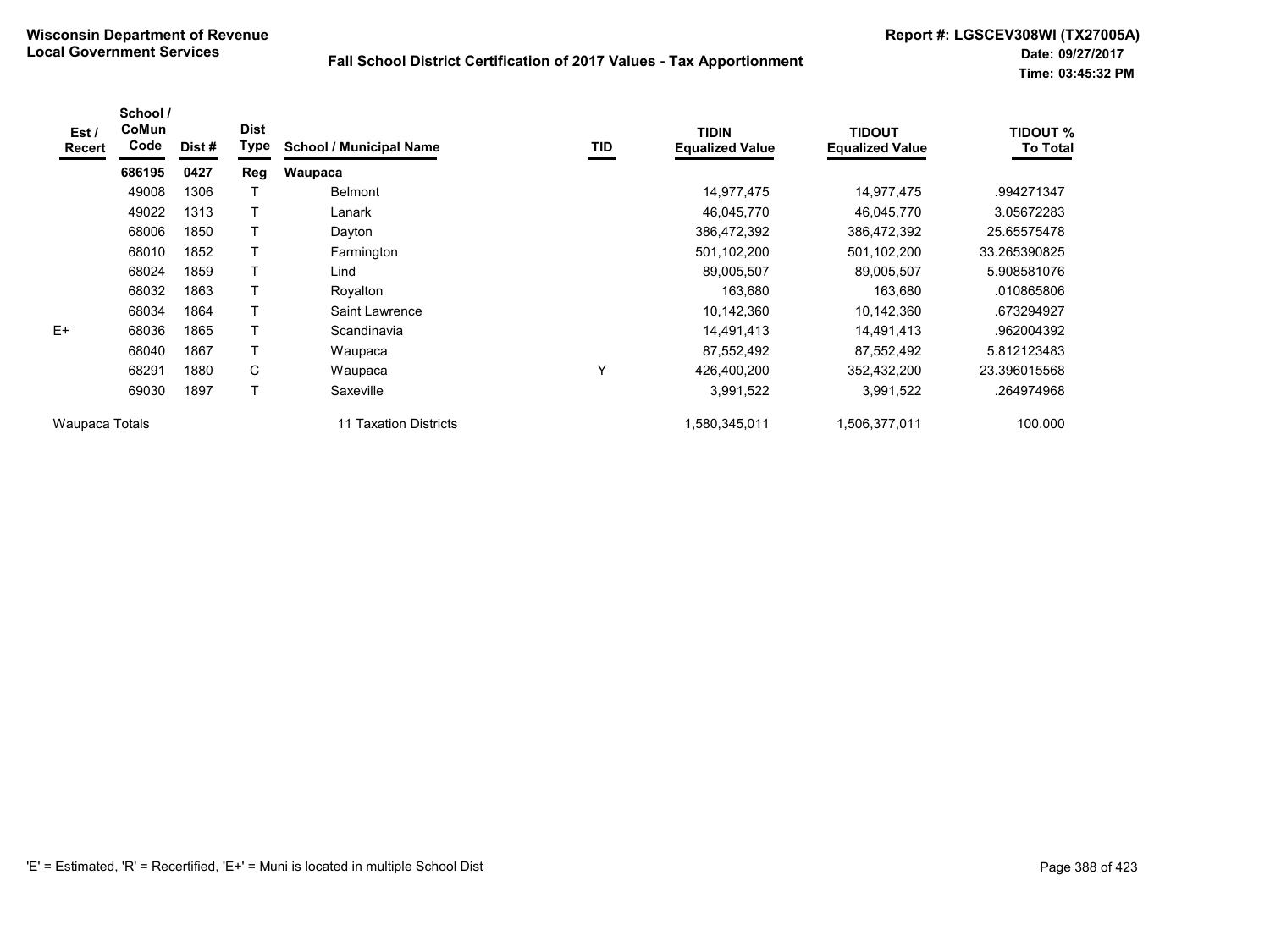| Est/<br>Recert       | School /<br>CoMun<br>Code | Dist # | <b>Dist</b><br><b>Type</b> | <b>School / Municipal Name</b> | TID | <b>TIDIN</b><br><b>Equalized Value</b> | <b>TIDOUT</b><br><b>Equalized Value</b> | <b>TIDOUT %</b><br><b>To Total</b> |
|----------------------|---------------------------|--------|----------------------------|--------------------------------|-----|----------------------------------------|-----------------------------------------|------------------------------------|
|                      | 206216                    | 0129   | Reg                        | Waupun                         |     |                                        |                                         |                                    |
|                      | 14006                     | 0399   |                            | <b>Burnett</b>                 |     | 7,616,199                              | 7,616,199                               | .766564057                         |
|                      | 14010                     | 0401   |                            | Chester                        |     | 51,929,700                             | 51,929,700                              | 5.226680858                        |
| $E+$                 | 14018                     | 0405   |                            | Fox Lake                       |     | 177,858,241                            | 177,858,241                             | 17.901283152                       |
|                      | 14044                     | 0418   |                            | Trenton                        |     | 55,107,695                             | 55,107,695                              | 5.546543396                        |
|                      | 14046                     | 0419   |                            | Westford                       |     | 4,262,237                              | 4,262,237                               | 428990588                          |
|                      | 14226                     | 0434   | C                          | Fox Lake                       | Y   | 81,185,900                             | 80,436,600                              | 8.095876493                        |
|                      | 14292                     | 0440   | С                          | Waupun                         | Y   | 234,234,400                            | 205,279,400                             | 20.661199863                       |
|                      | 20002                     | 0544   |                            | Alto                           |     | 87,405,372                             | 87,405,372                              | 8.797277564                        |
|                      | 20030                     | 0558   |                            | Oakfield                       |     | 3,423,721                              | 3,423,721                               | .344594654                         |
|                      | 20038                     | 0562   | $\mathbf$                  | Springvale                     |     | 8,362,535                              | 8,362,535                               | .841682151                         |
| $E+$                 | 20042                     | 0564   |                            | Waupun                         |     | 107,859,836                            | 107,859,836                             | 10.856002253                       |
|                      | 20292                     | 0576   | С                          | Waupun                         |     | 207,776,500                            | 204,008,700                             | 20.533304971                       |
| <b>Waupun Totals</b> |                           |        |                            | 12 Taxation Districts          |     | 1,027,022,336                          | 993,550,236                             | 100.000                            |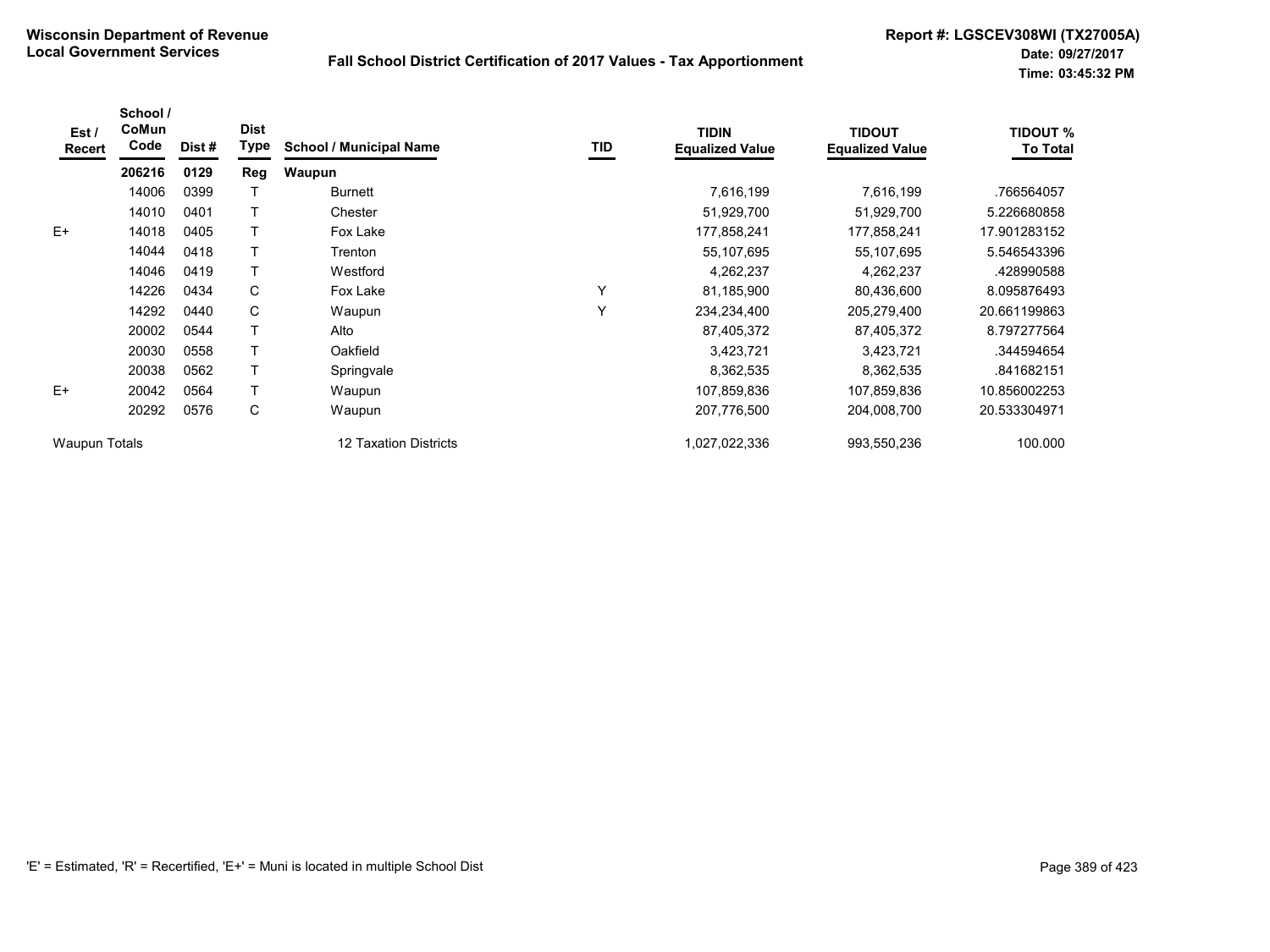| Est /<br>Recert | School /<br>CoMun<br>Code | Dist# | <b>Dist</b><br>Type | <b>School / Municipal Name</b> | TID          | <b>TIDIN</b><br><b>Equalized Value</b> | <b>TIDOUT</b><br><b>Equalized Value</b> | <b>TIDOUT %</b><br><b>To Total</b> |
|-----------------|---------------------------|-------|---------------------|--------------------------------|--------------|----------------------------------------|-----------------------------------------|------------------------------------|
|                 | 376223                    | 0222  | Reg                 | Wausau                         |              |                                        |                                         |                                    |
|                 | 37004                     | 0964  |                     | <b>Berlin</b>                  |              | 68,243,128                             | 68,243,128                              | 1.719216529                        |
|                 | 37040                     | 0982  |                     | Hewitt                         |              | 51,342,000                             | 51,342,000                              | 1.293434484                        |
|                 | 37068                     | 0996  | т                   | Rib Mountain                   |              | 780,924,300                            | 780,924,300                             | 19.673452903                       |
|                 | 37076                     | 1000  |                     | Stettin                        |              | 217,938,755                            | 217,938,755                             | 5.490426962                        |
|                 | 37078                     | 1001  | т                   | Texas                          |              | 116,925,100                            | 116,925,100                             | 2.945638198                        |
|                 | 37080                     | 1002  |                     | Wausau                         |              | 119,572,174                            | 119,572,174                             | 3.012324669                        |
|                 | 37106                     | 1007  | $\vee$              | <b>Brokaw</b>                  | $\checkmark$ | 20,913,400                             | 11,017,000                              | .277546019                         |
| Е               | 37146                     | 0988  | $\vee$              | Maine                          |              | 220,289,600                            | 220,289,600                             | 5.549650677                        |
| E+              | 37291                     | 1023  | C                   | Wausau                         | ٧            | 2,639,129,865                          | 2,383,179,765                           | 60.038309558                       |
| Wausau Totals   |                           |       |                     | 9 Taxation Districts           |              | 4,235,278,322                          | 3,969,431,822                           | 100.000                            |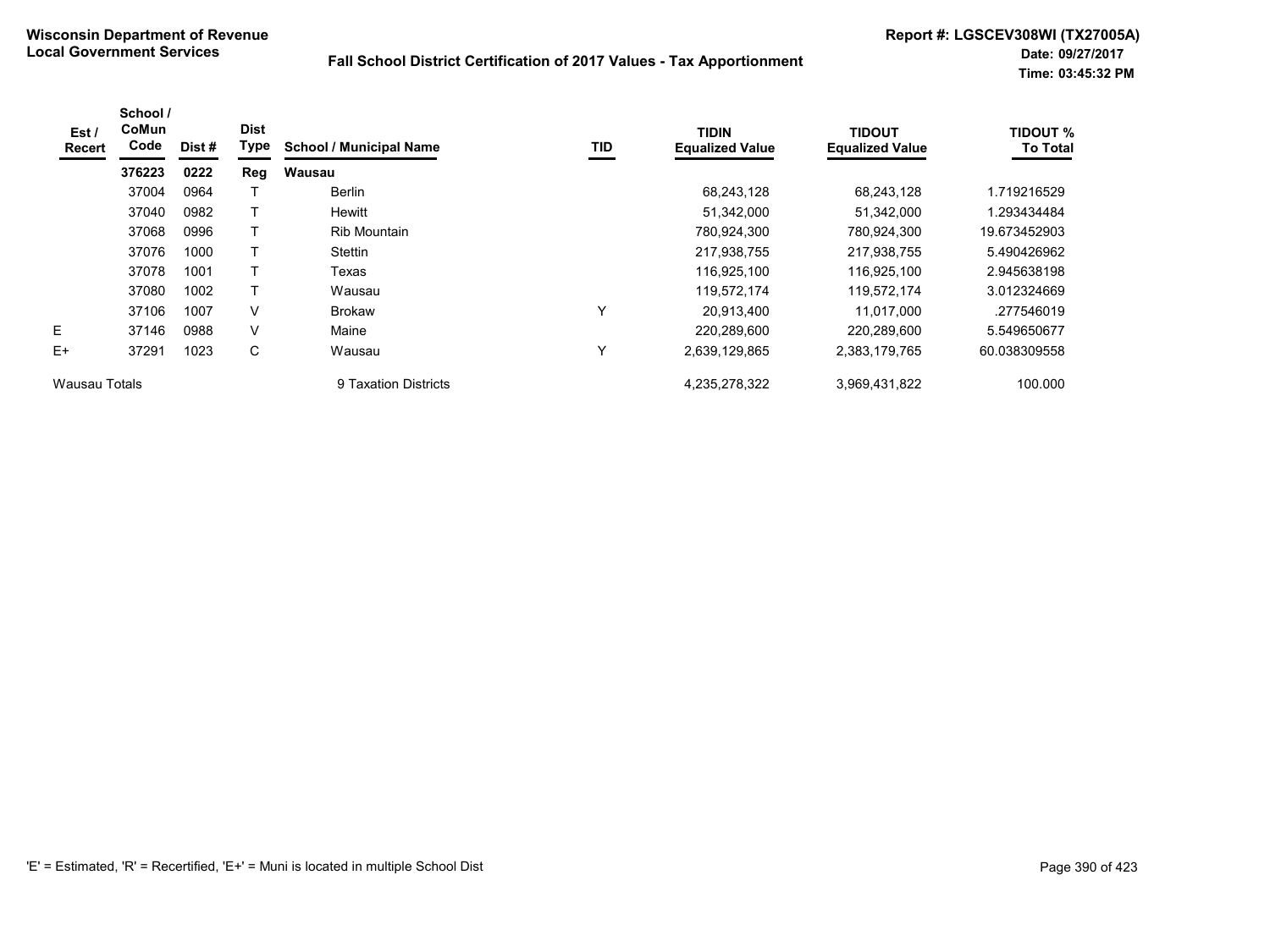| Est /<br><b>Recert</b> | School /<br>CoMun<br>Code | Dist # | <b>Dist</b><br>Type | <b>School / Municipal Name</b> | TID | <b>TIDIN</b><br><b>Equalized Value</b> | <b>TIDOUT</b><br><b>Equalized Value</b> | <b>TIDOUT %</b><br><b>To Total</b> |
|------------------------|---------------------------|--------|---------------------|--------------------------------|-----|----------------------------------------|-----------------------------------------|------------------------------------|
|                        | 386230                    | 0230   | Reg                 | Wausaukee                      |     |                                        |                                         |                                    |
|                        | 38002                     | 1025   |                     | Amberg                         |     | 92.467.100                             | 92.467.100                              | 14.523769723                       |
|                        | 38004                     | 1026   |                     | Athelstane                     |     | 119,425,800                            | 119,425,800                             | 18.758161748                       |
|                        | 38018                     | 1033   | т                   | Middle Inlet                   |     | 4,184,295                              | 4.184.295                               | .657225511                         |
|                        | 38026                     | 1037   |                     | Porterfield                    |     | 268,476                                | 268,476                                 | .042169416                         |
|                        | 38030                     | 1039   | $\mathbf \tau$      | Silver Cliff                   |     | 121,870,795                            | 121,870,795                             | 19.142196117                       |
|                        | 38034                     | 1041   |                     | Wagner                         |     | 95,846,600                             | 95.846.600                              | 15.054586411                       |
|                        | 38036                     | 1042   |                     | Wausaukee                      |     | 177.344.400                            | 177.344.400                             | 27.855412653                       |
|                        | 38191                     | 1046   | V                   | Wausaukee                      |     | 25,253,000                             | 25,253,000                              | 3.966478421                        |
| Wausaukee Totals       |                           |        |                     | 8 Taxation Districts           |     | 636,660,466                            | 636,660,466                             | 100.000                            |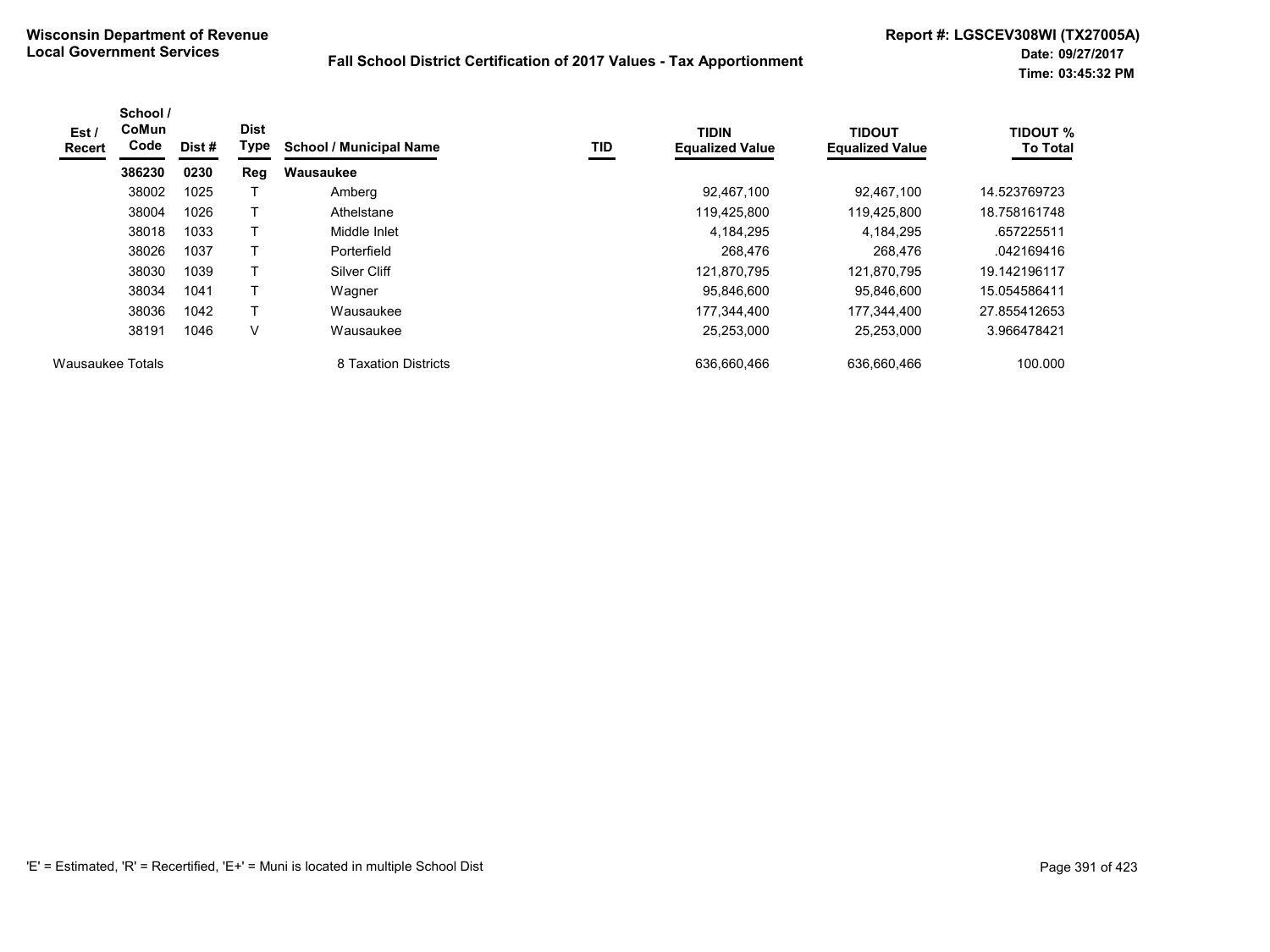| Est /<br><b>Recert</b> | School /<br>CoMun<br>Code | Dist # | <b>Dist</b><br>Type | <b>School / Municipal Name</b> | TID | <b>TIDIN</b><br><b>Equalized Value</b> | <b>TIDOUT</b><br><b>Equalized Value</b> | <b>TIDOUT %</b><br><b>To Total</b> |
|------------------------|---------------------------|--------|---------------------|--------------------------------|-----|----------------------------------------|-----------------------------------------|------------------------------------|
|                        | 696237                    | 0430   | Reg                 | <b>Wautoma Area</b>            |     |                                        |                                         |                                    |
|                        | 69008                     | 1886   |                     | Dakota                         |     | 97,536,996                             | 97,536,996                              | 9.810862986                        |
|                        | 69010                     | 1887   |                     | Deerfield                      |     | 53,593,446                             | 53,593,446                              | 5.390754044                        |
|                        | 69014                     | 1889   |                     | Leon                           |     | 78,149,229                             | 78,149,229                              | 7.860723721                        |
|                        | 69016                     | 1890   |                     | Marion                         |     | 304,758,039                            | 304,758,039                             | 30.654413064                       |
|                        | 69018                     | 1891   |                     | Mount Morris                   |     | 141,285,936                            | 141,285,936                             | 14.211396872                       |
|                        | 69026                     | 1895   |                     | Richford                       |     | 51,031,349                             | 51,031,349                              | 5.133042779                        |
|                        | 69034                     | 1899   |                     | Warren                         |     | 20,524,688                             | 20,524,688                              | 2.064497678                        |
| $E+$                   | 69036                     | 1900   |                     | Wautoma                        |     | 118,842,877                            | 118,842,877                             | 11.953937797                       |
|                        | 69146                     | 1903   | $\vee$              | Lohrville                      |     | 14,674,000                             | 14,674,000                              | 1.475999973                        |
|                        | 69176                     | 1905   | $\vee$              | Redgranite                     | Υ   | 47,616,700                             | 37,709,000                              | 3.793000067                        |
|                        | 69291                     | 1908   | C                   | Wautoma                        | Y   | 104,090,600                            | 76,067,900                              | 7.651371019                        |
| Wautoma Area Totals    |                           |        |                     | 11 Taxation Districts          |     | 1,032,103,860                          | 994,173,460                             | 100.000                            |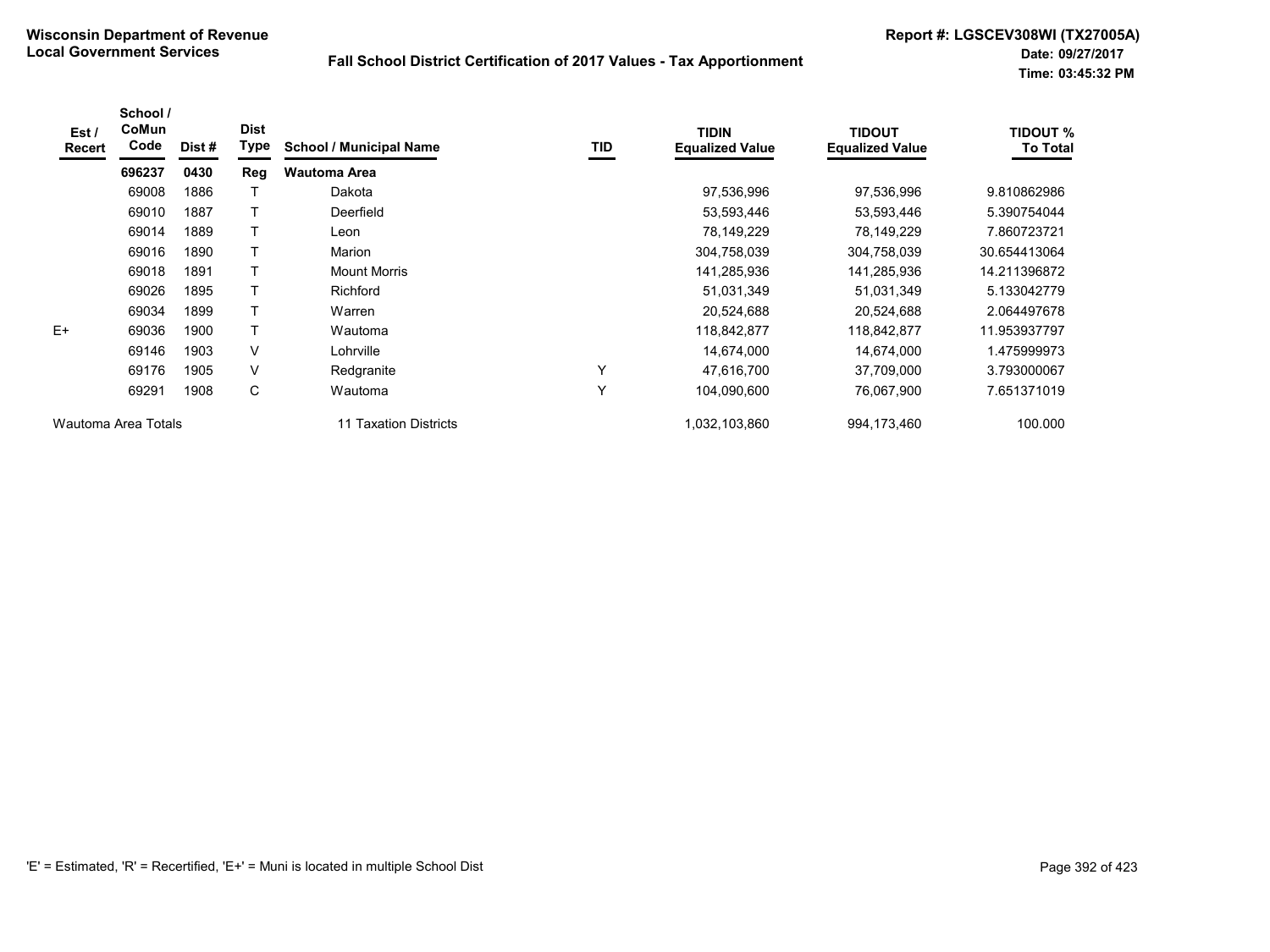| Est/<br><b>Recert</b> | School /<br>CoMun<br>Code | Dist # | <b>Dist</b><br>Type | <b>School / Municipal Name</b> | TID | <b>TIDIN</b><br><b>Equalized Value</b> | TIDOUT<br><b>Equalized Value</b> | TIDOUT %<br><b>To Total</b> |
|-----------------------|---------------------------|--------|---------------------|--------------------------------|-----|----------------------------------------|----------------------------------|-----------------------------|
|                       | 406244                    | 0247   | Reg                 | Wauwatosa                      |     |                                        |                                  |                             |
|                       | 40291                     | 1088   | C.                  | Wauwatosa                      |     | 6.155.392.800                          | 5,873,146,600                    | 100                         |
| Wauwatosa Totals      |                           |        |                     | <b>Taxation Districts</b>      |     | 6,155,392,800                          | 5,873,146,600                    | 100.000                     |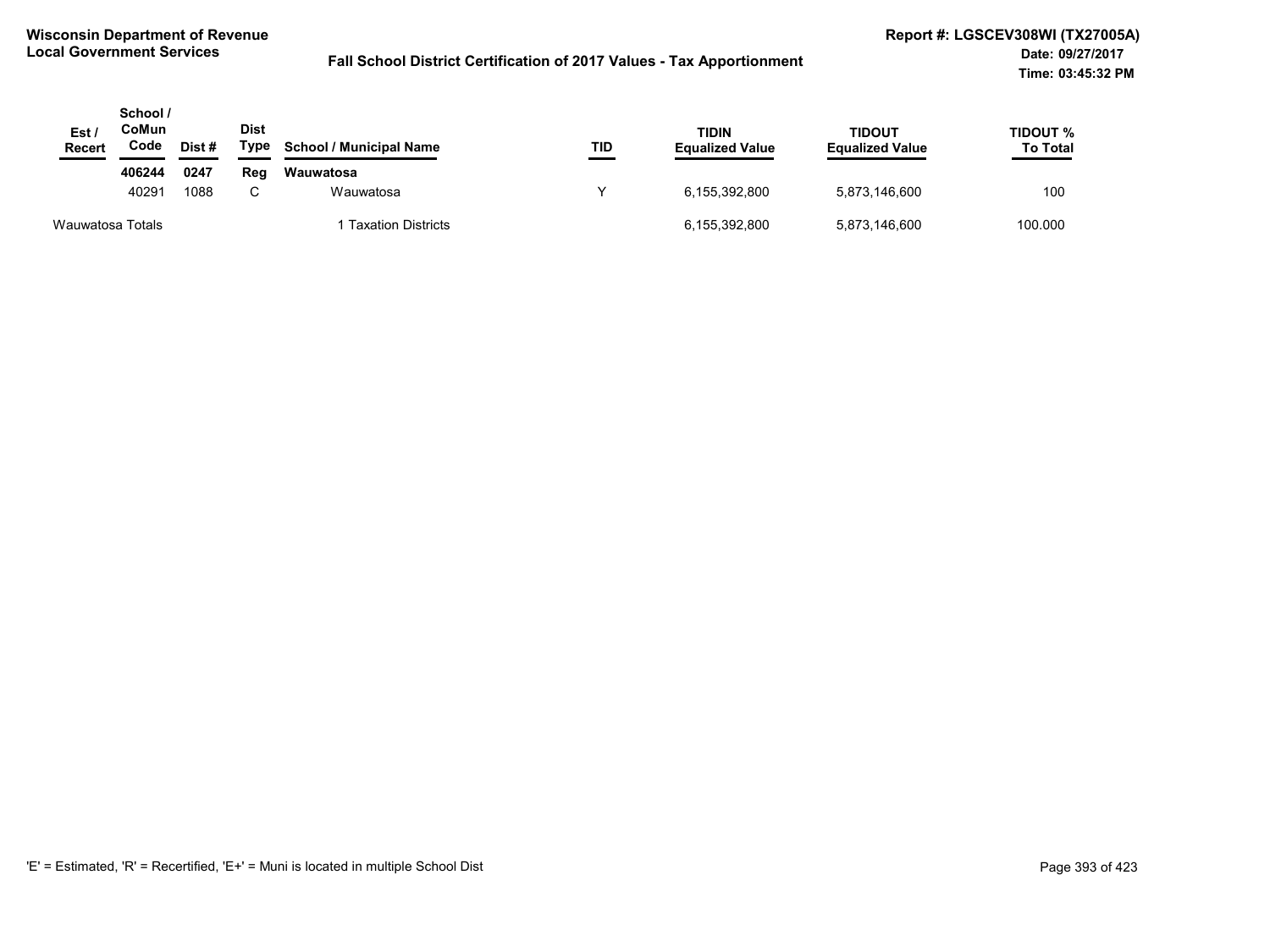| Est /<br>Recert        | School /<br><b>CoMun</b><br>Code | Dist # | <b>Dist</b><br><b>Type</b> | <b>School / Municipal Name</b> | TID | <b>TIDIN</b><br><b>Equalized Value</b> | <b>TIDOUT</b><br><b>Equalized Value</b> | TIDOUT %<br><b>To Total</b> |
|------------------------|----------------------------------|--------|----------------------------|--------------------------------|-----|----------------------------------------|-----------------------------------------|-----------------------------|
|                        | 126251                           | 0080   | Reg                        | Wauzeka-Steuben                |     |                                        |                                         |                             |
|                        | 12002                            | 0313   |                            | <b>Bridgeport</b>              |     | 3,348,942                              | 3,348,942                               | 3.962356605                 |
|                        | 12006                            | 0315   |                            | Eastman                        |     | 14,684,015                             | 14,684,015                              | 17.373637354                |
|                        | 12010                            | 0317   |                            | Haney                          |     | 1.231.570                              | 1,231,570                               | .457152595                  |
| $E+$                   | 12012                            | 0318   |                            | Marietta                       |     | 11,261,493                             | 11.261.493                              | 13.324223344                |
|                        | 12014                            | 0319   |                            | Prairie Du Chien               |     | 869.140                                | 869.140                                 | 1.028337493                 |
|                        | 12022                            | 0323   |                            | Wauzeka                        |     | 28,568,485                             | 28.568.485                              | 33.801279701                |
|                        | 12182                            | 0332   | V                          | <b>Steuben</b>                 |     | 4,796,300                              | 4,796,300                               | 5.674822373                 |
|                        | 12191                            | 0333   | V                          | Wauzeka                        | Υ   | 21,807,200                             | 19,759,000                              | 23.378190535                |
| Wauzeka-Steuben Totals |                                  |        |                            | 8 Taxation Districts           |     | 86,567,145                             | 84,518,945                              | 100.000                     |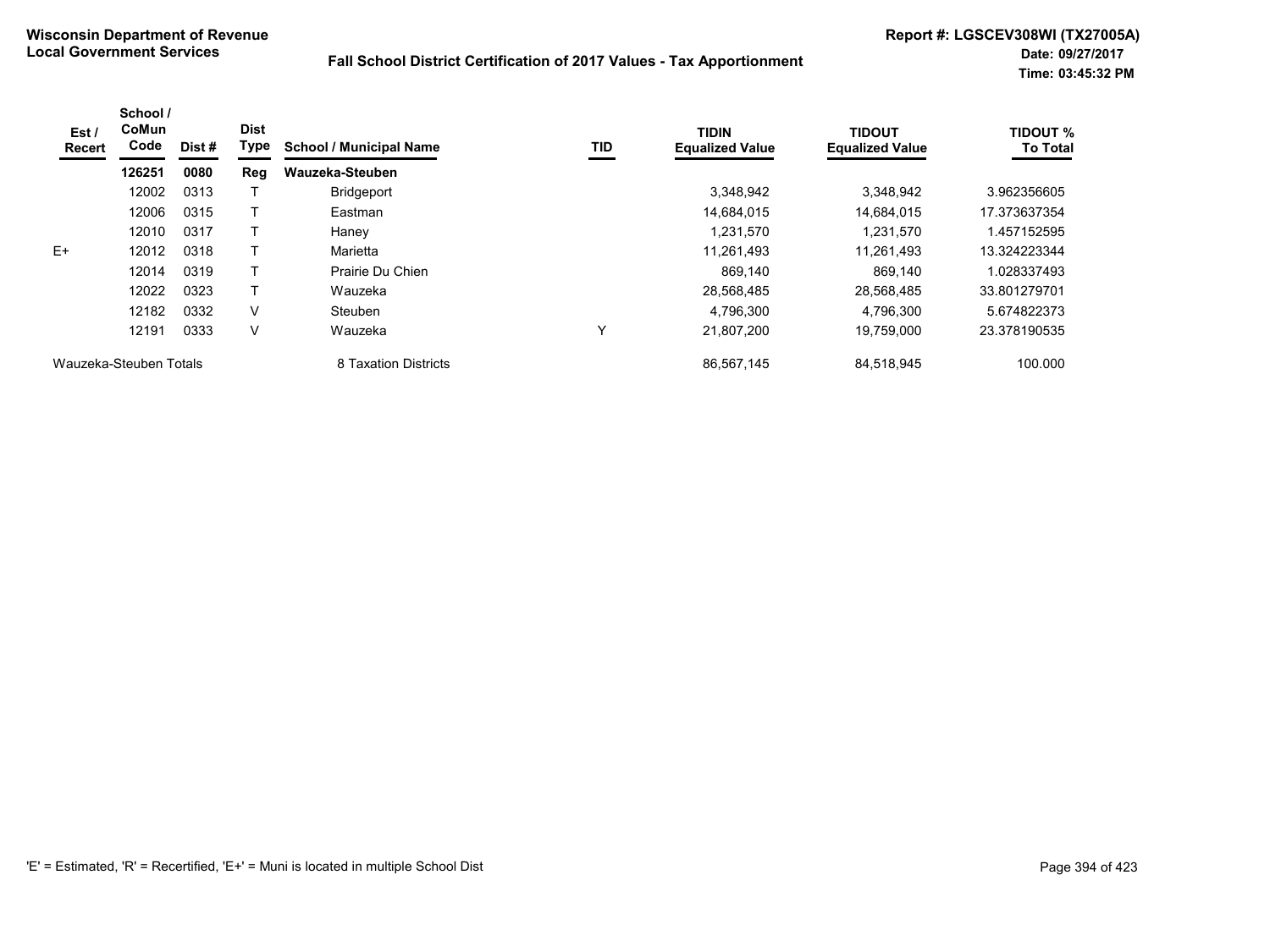| Est /<br>Recert       | School /<br>CoMun<br>Code | Dist # | <b>Dist</b><br>Type | <b>School / Municipal Name</b> | TID | <b>TIDIN</b><br><b>Equalized Value</b> | <b>TIDOUT</b><br><b>Equalized Value</b> | <b>TIDOUT %</b><br><b>To Total</b> |
|-----------------------|---------------------------|--------|---------------------|--------------------------------|-----|----------------------------------------|-----------------------------------------|------------------------------------|
|                       | 076293                    | 0047   | Reg                 | Webster                        |     |                                        |                                         |                                    |
|                       | 07004                     | 0155   |                     | <b>Blaine</b>                  |     | 39,098,009                             | 39,098,009                              | 2.940018484                        |
|                       | 07012                     | 0159   |                     | Jackson                        |     | 259,072,800                            | 259,072,800                             | 19.481268741                       |
|                       | 07016                     | 0161   |                     | Lincoln                        |     | 23,928,803                             | 23,928,803                              | 1.799353085                        |
|                       | 07018                     | 0162   |                     | Meenon                         |     | 115,608,130                            | 115,608,130                             | 8.693282542                        |
|                       | 07020                     | 0163   |                     | Oakland                        |     | 244,767,200                            | 244,767,200                             | 18.405543161                       |
|                       | 07026                     | 0166   |                     | Sand Lake                      |     | 84, 158, 112                           | 84, 158, 112                            | 6.328363289                        |
|                       | 07028                     | 0167   |                     | Scott                          |     | 402,237                                | 402,237                                 | .030246661                         |
| E                     | 07032                     | 0169   | т                   | <b>Swiss</b>                   |     | 170,150,200                            | 170,150,200                             | 12.794634453                       |
|                       | 07036                     | 0171   | Т                   | Union                          |     | 97,632,800                             | 97,632,800                              | 7.341607513                        |
| E                     | 07038                     | 0172   | т                   | Webb Lake                      |     | 227,417,800                            | 227,417,800                             | 17.100935638                       |
| E                     | 07191                     | 0177   | $\vee$              | Webster                        | Υ   | 32,243,500                             | 32,243,500                              | 2.424586019                        |
|                       | 16010                     | 0466   | T                   | Dairyland                      |     | 35,376,300                             | 35,376,300                              | 2.660160416                        |
| <b>Webster Totals</b> |                           |        |                     | 12 Taxation Districts          |     | 1,329,855,891                          | 1,329,855,891                           | 100.000                            |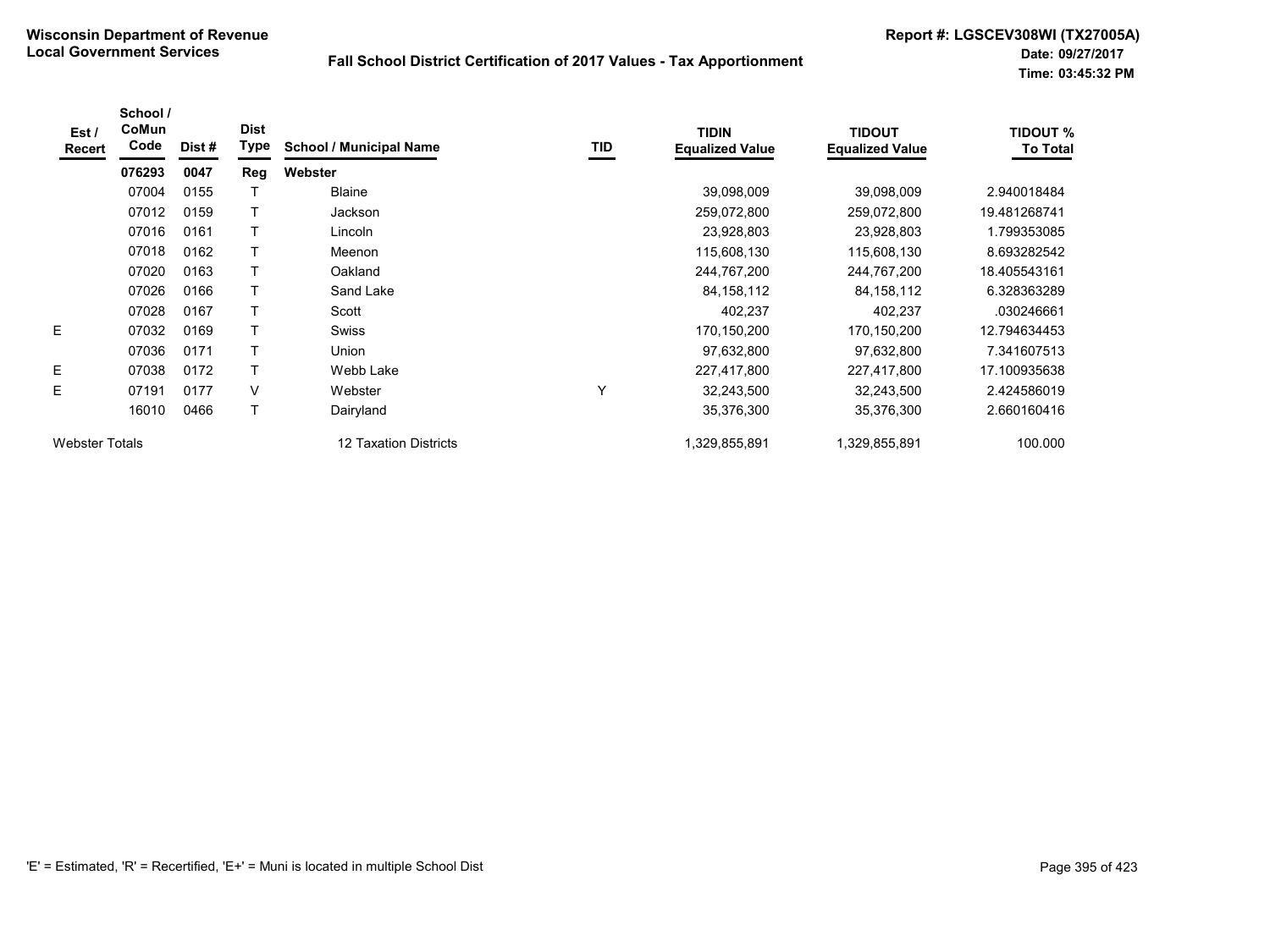| Est /<br><b>Recert</b> | School /<br>CoMun<br>Code | Dist # | Dist<br>Type | <b>School / Municipal Name</b> | TID | <b>TIDIN</b><br><b>Equalized Value</b> | <b>TIDOUT</b><br><b>Equalized Value</b> | <b>TIDOUT %</b><br><b>To Total</b> |
|------------------------|---------------------------|--------|--------------|--------------------------------|-----|----------------------------------------|-----------------------------------------|------------------------------------|
|                        | 406300                    | 0248   | Reg          | <b>West Allis</b>              |     |                                        |                                         |                                    |
|                        | 40191                     | 1078   | v            | West Milwaukee                 | v   | 361,319,000                            | 280,696,900                             | 6.581562733                        |
|                        | 40236                     | 1083   | C            | Greenfield                     | v   | 41,787,795                             | 41,787,795                              | .979807737                         |
|                        | 40292                     | 1089   | С            | West Allis                     | ν   | 3,722,361,000                          | 3,630,895,400                           | 85.134413146                       |
|                        | 67261                     | 1844   | С            | New Berlin                     |     | 311,517,337                            | 311,517,337                             | 7.304216384                        |
| West Allis Totals      |                           |        |              | 4 Taxation Districts           |     | 4,436,985,132                          | 4,264,897,432                           | 100.000                            |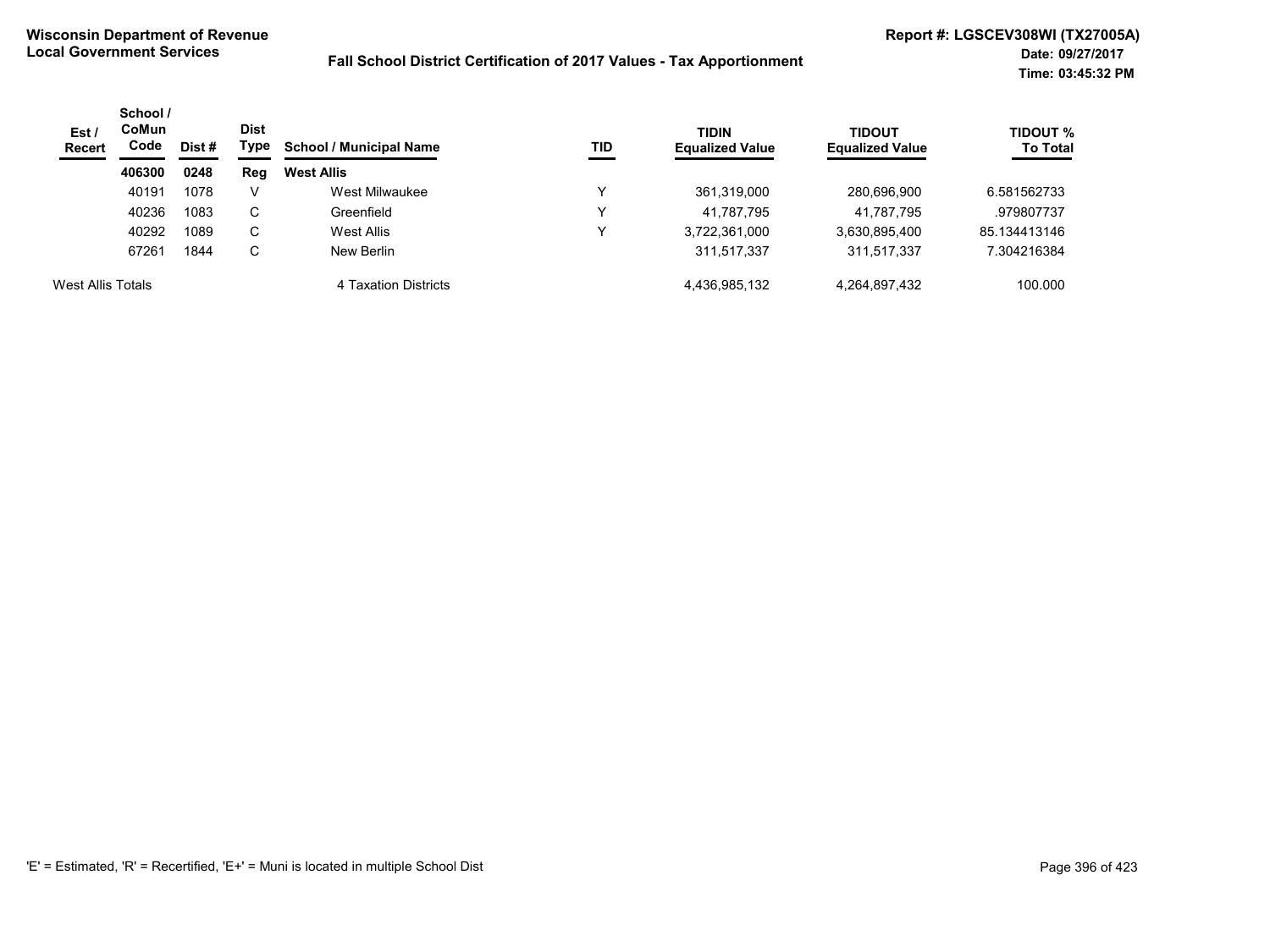| Est /<br>Recert         | School /<br><b>CoMun</b><br>Code | Dist# | <b>Dist</b><br>Type | <b>School / Municipal Name</b> | TID | <b>TIDIN</b><br><b>Equalized Value</b> | <b>TIDOUT</b><br><b>Equalized Value</b> | <b>TIDOUT %</b><br><b>To Total</b> |
|-------------------------|----------------------------------|-------|---------------------|--------------------------------|-----|----------------------------------------|-----------------------------------------|------------------------------------|
|                         | 666307                           | 0402  | Reg                 | <b>West Bend</b>               |     |                                        |                                         |                                    |
|                         | 66002                            | 1787  |                     | Addison                        |     | 4,755,626                              | 4,755,626                               | .100751798                         |
|                         | 66004                            | 1788  |                     | Barton                         |     | 246,623,151                            | 246,623,151                             | 5.224911673                        |
|                         | 66014                            | 1793  | T                   | Jackson                        |     | 300,963,540                            | 300,963,540                             | 6.376156929                        |
|                         | 66018                            | 1795  |                     | Polk                           |     | 54,121,028                             | 54,121,028                              | 1.146597916                        |
|                         | 66022                            | 1797  | T                   | Trenton                        |     | 494.447.900                            | 494,447,900                             | 10.475280175                       |
|                         | 66026                            | 1799  | т                   | West Bend                      |     | 556,964,890                            | 556,964,890                             | 11.799753362                       |
|                         | 66141                            | 1801  | V                   | Jackson                        | v   | 604,923,864                            | 525,194,864                             | 11.126679568                       |
|                         | 66161                            | 1803  | V                   | <b>Newburg</b>                 |     | 71,412,500                             | 71,412,500                              | 1.512931788                        |
| E.                      | 66291                            | 1807  | C                   | West Bend                      | v   | 2,680,139,500                          | 2,465,656,600                           | 52.236936792                       |
| <b>West Bend Totals</b> |                                  |       |                     | 9 Taxation Districts           |     | 5,014,351,999                          | 4,720,140,099                           | 100.000                            |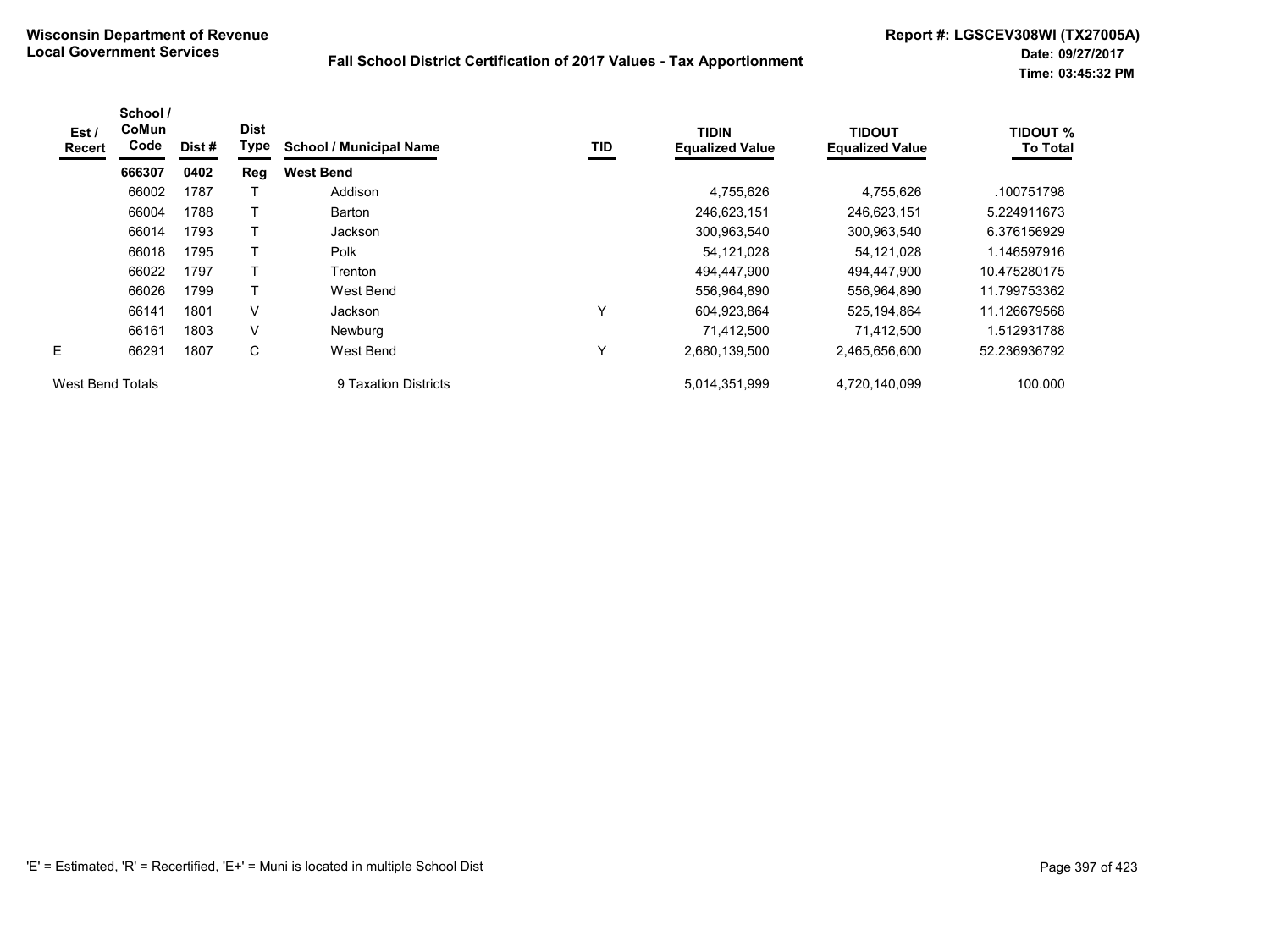| Est /<br>Recert     | School /<br><b>CoMun</b><br>Code | Dist# | <b>Dist</b><br>Type | <b>TIDIN</b><br>TID<br><b>School / Municipal Name</b> | <b>Equalized Value</b> | <b>TIDOUT</b><br><b>Equalized Value</b> | <b>TIDOUT %</b><br><b>To Total</b> |              |
|---------------------|----------------------------------|-------|---------------------|-------------------------------------------------------|------------------------|-----------------------------------------|------------------------------------|--------------|
|                     | 056328                           | 0039  | Reg                 | <b>West De Pere</b>                                   |                        |                                         |                                    |              |
|                     | 05024                            | 0112  |                     | Lawrence                                              |                        | 549,551,399                             | 549,551,399                        | 27.666553621 |
|                     | 05104                            | 0122  | v                   | Ashwaubenon                                           | v                      | 267,782,507                             | 232,972,407                        | 11.72873657  |
|                     | 05126                            | 0109  | V                   | Hobart                                                | v                      | 230,053,270                             | 195,153,170                        | 9.82476917   |
|                     | 05216                            | 0127  | С                   | De Pere                                               | v                      | 1,082,633,353                           | 968,464,853                        | 48.75628528  |
|                     | 44034                            | 1194  |                     | Oneida                                                |                        | 40,196,645                              | 40,196,645                         | 2.02365536   |
| West De Pere Totals |                                  |       |                     | 5 Taxation Districts                                  |                        | 2,170,217,174                           | .986,338,474                       | 100.000      |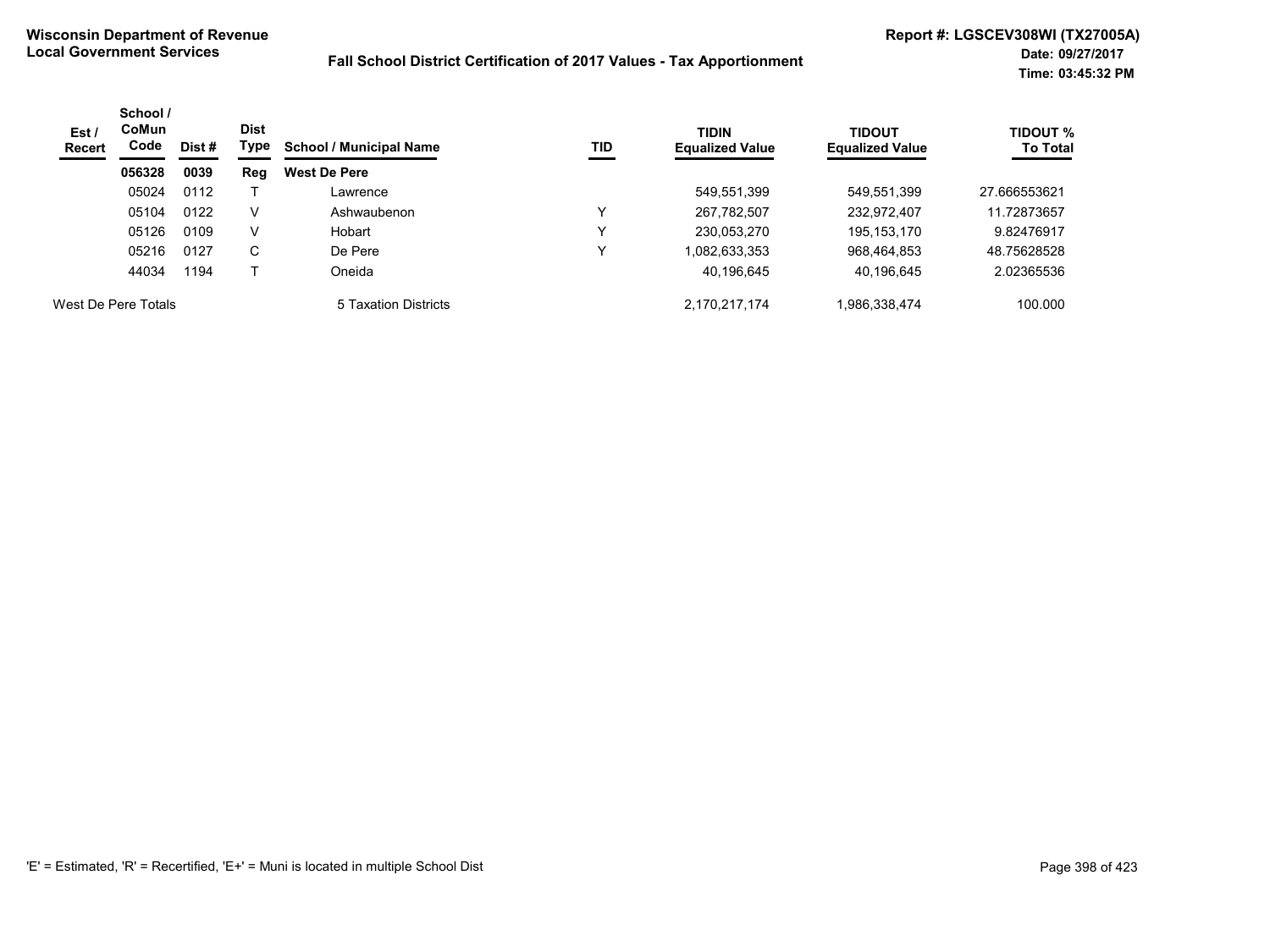| Est /<br><b>Recert</b> | School /<br>CoMun<br>Code | Dist # | <b>Dist</b><br><b>Type</b> | <b>School / Municipal Name</b> | TID | <b>TIDIN</b><br><b>Equalized Value</b> | <b>TIDOUT</b><br><b>Equalized Value</b> | <b>TIDOUT %</b><br><b>To Total</b> |
|------------------------|---------------------------|--------|----------------------------|--------------------------------|-----|----------------------------------------|-----------------------------------------|------------------------------------|
|                        | 326370                    | 0196   | Reg                        | <b>West Salem</b>              |     |                                        |                                         |                                    |
|                        | 32002                     | 0845   |                            | Bangor                         |     | 6,871,744                              | 6,871,744                               | .767058423                         |
|                        | 32004                     | 0846   |                            | Barre                          |     | 114,503,600                            | 114,503,600                             | 12.781464335                       |
|                        | 32006                     | 0847   |                            | <b>Burns</b>                   |     | 178,169                                | 178,169                                 | .019888115                         |
|                        | 32010                     | 0849   |                            | Farmington                     |     | 391,902                                | 391,902                                 | .043746061                         |
|                        | 32012                     | 0850   | т                          | Greenfield                     |     | 89,348,911                             | 89,348,911                              | 9.973572179                        |
|                        | 32014                     | 0851   |                            | <b>Hamilton</b>                |     | 234,842,364                            | 234,842,364                             | 26.21427885                        |
| $E+$                   | 32018                     | 0853   |                            | Medary                         |     | 13,802,706                             | 13,802,706                              | .540727055                         |
|                        | 32022                     | 0855   |                            | Shelby                         |     | 5,796,781                              | 5,796,781                               | .647065678                         |
|                        | 32024                     | 0856   |                            | Washington                     |     | 11,706,808                             | 11,706,808                              | .306772441                         |
|                        | 32191                     | 0860   | $\vee$                     | West Salem                     | Υ   | 427,364,400                            | 418,413,100                             | 46.705362232                       |
|                        | 32246                     | 0861   | C                          | La Crosse                      | Υ   | 579                                    | 579                                     | .000064631                         |
| West Salem Totals      |                           |        |                            | 11 Taxation Districts          |     | 904,807,964                            | 895,856,664                             | 100.000                            |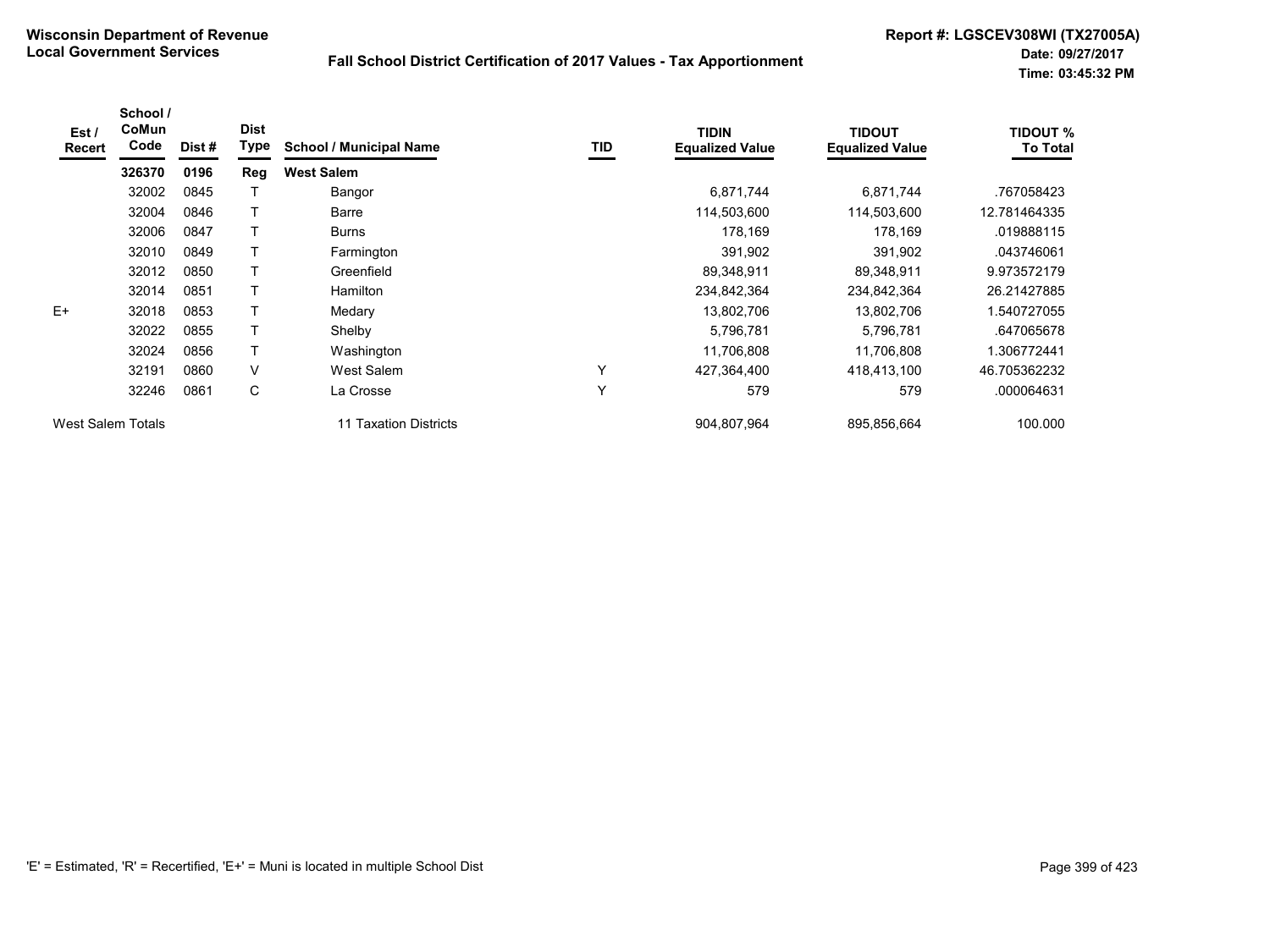| Est/<br>Recert            | School /<br>CoMun<br>Code | Dist # | <b>Dist</b><br><b>Type</b> | <b>School / Municipal Name</b> | TID | <b>TIDIN</b><br><b>Equalized Value</b> | <b>TIDOUT</b><br><b>Equalized Value</b> | <b>TIDOUT %</b><br><b>To Total</b> |
|---------------------------|---------------------------|--------|----------------------------|--------------------------------|-----|----------------------------------------|-----------------------------------------|------------------------------------|
|                           | 626321                    | 0370   | Reg                        | <b>Westby Area</b>             |     |                                        |                                         |                                    |
|                           | 32012                     | 0850   |                            | Greenfield                     |     | 7,797,167                              | 7,797,167                               | 1.548245767                        |
|                           | 32024                     | 0856   |                            | Washington                     |     | 12,567,408                             | 12,567,408                              | 2.495449467                        |
|                           | 41032                     | 1106   |                            | Portland                       |     | 2,619,451                              | 2,619,451                               | .520131725                         |
|                           | 62002                     | 1681   |                            | Bergen                         |     | 2,347,762                              | 2,347,762                               | .466183753                         |
| $E+$                      | 62004                     | 1682   |                            | Christiana                     |     | 62,055,289                             | 62,055,289                              | 12.322018818                       |
|                           | 62006                     | 1683   |                            | Clinton                        |     | 23,524,225                             | 23,524,225                              | 4.671091664                        |
|                           | 62008                     | 1684   |                            | Coon                           |     | 63,074,479                             | 63,074,479                              | 12.524394451                       |
|                           | 62018                     | 1689   |                            | Hamburg                        |     | 67,977,099                             | 67,977,099                              | 13.497884009                       |
|                           | 62020                     | 1690   |                            | Harmony                        |     | 14,527,061                             | 14,527,061                              | 2.884568292                        |
|                           | 62024                     | 1692   |                            | Jefferson                      |     | 12,770,735                             | 12,770,735                              | 2.535823127                        |
|                           | 62036                     | 1698   |                            | Viroqua                        |     | 46,376,863                             | 46,376,863                              | 9.208829542                        |
|                           | 62038                     | 1699   |                            | Webster                        |     | 11,447,764                             | 11,447,764                              | 2.273127169                        |
|                           | 62111                     | 1702   | V                          | Chaseburg                      |     | 16,476,600                             | 16,476,600                              | 3.271678829                        |
|                           | 62112                     | 1703   | V                          | Coon Valley                    | Y   | 46,583,100                             | 43,310,800                              | 8.600016231                        |
|                           | 62291                     | 1713   | C                          | Westby                         | Y   | 127,932,600                            | 116,740,300                             | 23.180557155                       |
| <b>Westby Area Totals</b> |                           |        |                            | <b>15 Taxation Districts</b>   |     | 518,077,603                            | 503,613,003                             | 100.000                            |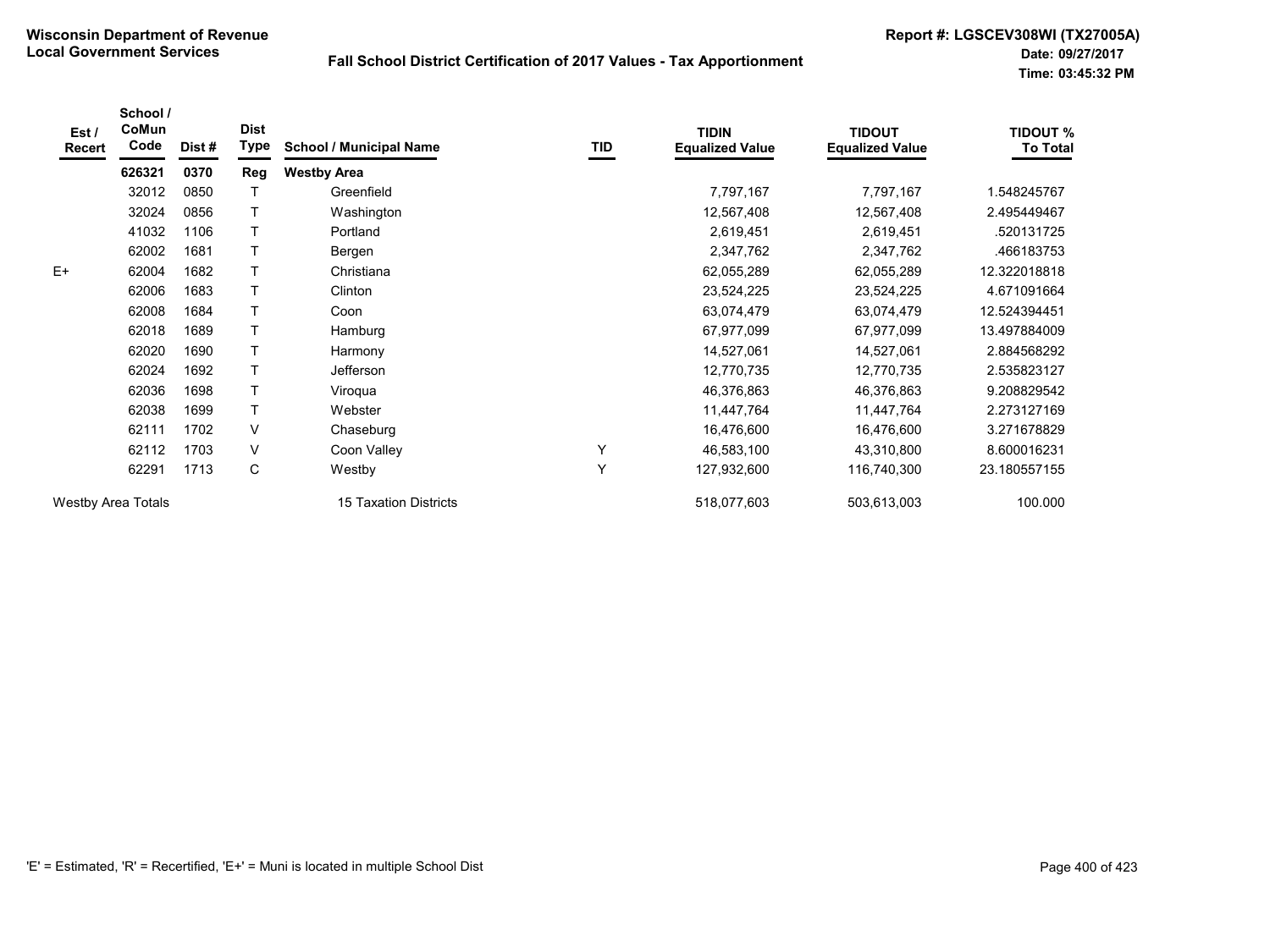| Est /<br><b>Recert</b>  | School /<br>CoMun<br>Code | Dist# | <b>Dist</b><br><b>Type</b> | <b>School / Municipal Name</b> | <b>TID</b> | <b>TIDIN</b><br><b>Equalized Value</b> | <b>TIDOUT</b><br><b>Equalized Value</b> | <b>TIDOUT %</b><br><b>To Total</b> |
|-------------------------|---------------------------|-------|----------------------------|--------------------------------|------------|----------------------------------------|-----------------------------------------|------------------------------------|
|                         | 396335                    | 0232  | <b>Reg</b>                 | Westfield                      |            |                                        |                                         |                                    |
|                         | 01006                     | 0003  | T                          | Colburn                        |            | 421,801                                | 421,801                                 | .041588662                         |
| $E+$                    | 01012                     | 0006  | $\mathsf{T}$               | Jackson                        |            | 57,809,573                             | 57,809,573                              | 5.699898266                        |
|                         | 01020                     | 0010  | T                          | New Chester                    | Υ          | 704,692                                | 704,692                                 | .0694811                           |
|                         | 01022                     | 0011  | T                          | New Haven                      |            | 217,638                                | 217,638                                 | .021458634                         |
|                         | 01028                     | 0014  | $\mathsf T$                | Richfield                      |            | 1,101,134                              | 1,101,134                               | 108569419                          |
|                         | 39004                     | 1052  | T                          | <b>Crystal Lake</b>            |            | 124,670,500                            | 124,670,500                             | 12.292240366                       |
|                         | 39006                     | 1053  | $\mathsf{T}$               | Douglas                        |            | 8,924,201                              | 8,924,201                               | .879906825                         |
|                         | 39008                     | 1054  | $\mathsf T$                | <b>Harris</b>                  |            | 70,430,400                             | 70,430,400                              | 6.94428438                         |
|                         | 39016                     | 1058  | $\mathsf T$                | Neshkoro                       |            | 72,748,904                             | 72,748,904                              | 7.172883836                        |
|                         | 39018                     | 1059  | $\mathsf{T}$               | <b>Newton</b>                  |            | 64,913,600                             | 64,913,600                              | 6.40033989                         |
|                         | 39020                     | 1060  | T.                         | Oxford                         |            | 109,333,000                            | 109,333,000                             | 10.779996197                       |
|                         | 39022                     | 1061  | $\mathsf{T}$               | Packwaukee                     |            | 14,109,118                             | 14,109,118                              | 1.391128373                        |
|                         | 39026                     | 1063  | $\mathsf T$                | Springfield                    |            | 127,417,400                            | 127,417,400                             | 12.563078736                       |
|                         | 39028                     | 1064  | $\mathsf T$                | Westfield                      |            | 99,984,200                             | 99,984,200                              | 9.858224834                        |
|                         | 39161                     | 1066  | $\vee$                     | Neshkoro                       |            | 22,158,400                             | 22,158,400                              | 2.184770085                        |
|                         | 39165                     | 1067  | V                          | Oxford                         |            | 26,712,900                             | 26,712,900                              | 2.633833887                        |
|                         | 39191                     | 1068  | V                          | Westfield                      | Υ          | 58,608,800                             | 49,052,000                              | 4.8364206                          |
|                         | 69006                     | 1885  | $\mathsf T$                | Coloma                         |            | 89,010,600                             | 89,010,600                              | 8.776251722                        |
|                         | 69008                     | 1886  | $\mathsf{T}$               | Dakota                         |            | 4,733,004                              | 4,733,004                               | .466663909                         |
|                         | 69016                     | 1890  | $\mathsf{T}$               | Marion                         |            | 34,683,621                             | 34,683,621                              | 3.419729656                        |
|                         | 69026                     | 1895  | $\top$                     | Richford                       |            | 14,201,351                             | 14,201,351                              | 1.400222346                        |
|                         | 69111                     | 1901  | V                          | Coloma                         | Υ          | 24,930,300                             | 20,883,100                              | 2.059028277                        |
| <b>Westfield Totals</b> |                           |       |                            | 22 Taxation Districts          |            | 1,027,825,137                          | 1,014,221,137                           | 100.000                            |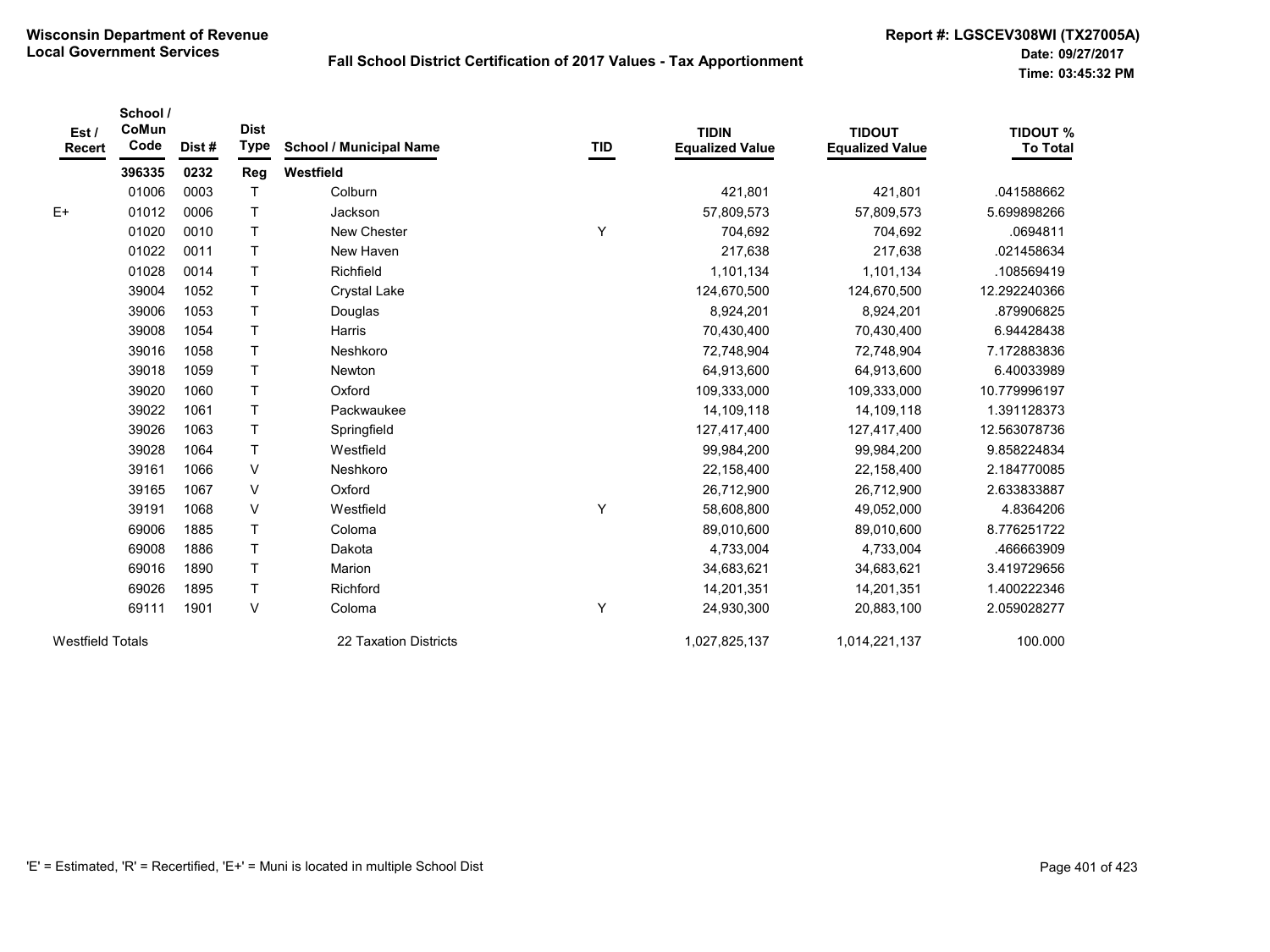| Est /<br><b>Recert</b> | School /<br>CoMun<br>Code | Dist# | <b>Dist</b><br><b>Type</b> | <b>School / Municipal Name</b> | TID | <b>TIDIN</b><br><b>Equalized Value</b> | <b>TIDOUT</b><br><b>Equalized Value</b> | <b>TIDOUT %</b><br><b>To Total</b> |
|------------------------|---------------------------|-------|----------------------------|--------------------------------|-----|----------------------------------------|-----------------------------------------|------------------------------------|
|                        | 566354                    | 0337  | Reg                        | <b>Weston (Ironton)</b>        |     |                                        |                                         |                                    |
|                        | 52014                     | 1380  |                            | Henrietta                      |     | 5,020,318                              | 5,020,318                               | 3.2170157                          |
|                        | 52030                     | 1388  | T                          | Westford                       |     | 36,327,171                             | 36,327,171                              | 23.278421692                       |
|                        | 52032                     | 1389  | T                          | Willow                         |     | 6,343,022                              | 6,343,022                               | 4.064603349                        |
|                        | 52111                     | 1391  | V                          | Cazenovia                      |     | 14,454,300                             | 14,454,300                              | 9.262303708                        |
|                        | 56004                     | 1497  | Τ                          | <b>Bear Creek</b>              |     | 4,719,474                              | 4,719,474                               | 3.024235109                        |
|                        | 56014                     | 1502  | Τ                          | <b>Franklin</b>                |     | 200,381                                | 200,381                                 | .128403982                         |
|                        | 56022                     | 1506  | T                          | Ironton                        |     | 14,070,860                             | 14,070,860                              | 9.016595667                        |
|                        | 56038                     | 1514  |                            | Washington                     |     | 60,443,391                             | 60,443,391                              | 38.732075894                       |
|                        | 56044                     | 1517  | T                          | Woodland                       |     | 5,542,412                              | 5,542,412                               | 3.551573111                        |
|                        | 56111                     | 1518  | V                          | Cazenovia                      |     | 655,100                                | 655,100                                 | .419787548                         |
|                        | 56148                     | 1522  | V                          | Lime Ridge                     |     | 8,278,700                              | 8,278,700                               | 5.304984241                        |
|                        | Weston (Ironton) Totals   |       |                            | 11 Taxation Districts          |     | 156,055,129                            | 156,055,129                             | 100.000                            |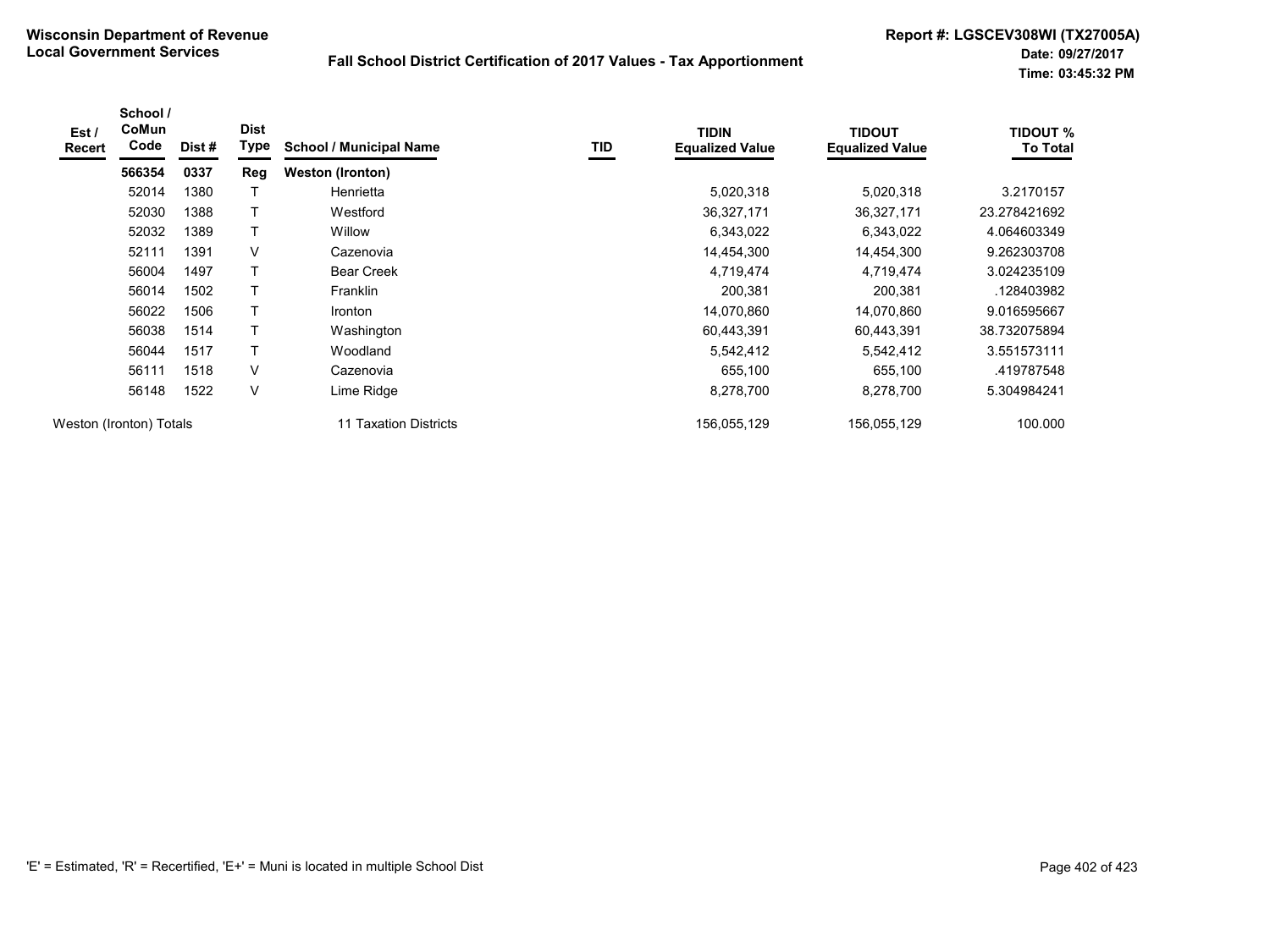| Est /<br><b>Recert</b>   | School /<br><b>CoMun</b><br>Code | Dist# | <b>Dist</b><br>Type | <b>School / Municipal Name</b> | TID | <b>TIDIN</b><br><b>Equalized Value</b> | <b>TIDOUT</b><br><b>Equalized Value</b> | <b>TIDOUT %</b><br>To Total |
|--------------------------|----------------------------------|-------|---------------------|--------------------------------|-----|----------------------------------------|-----------------------------------------|-----------------------------|
|                          | 686384                           | 0428  | <b>Reg</b>          | Weyauwega-Fremont              |     |                                        |                                         |                             |
|                          | 68012                            | 1853  |                     | Fremont                        |     | 88,421,588                             | 88,421,588                              | 13.55966545                 |
|                          | 68024                            | 1859  | Τ                   | Lind                           |     | 35,118,893                             | 35,118,893                              | 5.385567606                 |
|                          | 68030                            | 1862  | $\mathsf{T}$        | Mukwa                          |     | 5,283,455                              | 5,283,455                               | .810230667                  |
|                          | 68032                            | 1863  |                     | Royalton                       |     | 90,098,878                             | 90,098,878                              | 13.816881948                |
|                          | 68040                            | 1867  |                     | Waupaca                        |     | 3,790,608                              | 3,790,608                               | .581298951                  |
|                          | 68042                            | 1868  | Τ                   | Weyauwega                      | Y   | 61,174,700                             | 55,949,200                              | 8.579945818                 |
|                          | 68126                            | 1872  | V                   | Fremont                        |     | 71,893,800                             | 71,893,800                              | 11.025088985                |
|                          | 68292                            | 1881  | С                   | Weyauwega                      | Y   | 96,705,500                             | 86,433,800                              | 13.254833328                |
|                          | 69004                            | 1884  |                     | <b>Bloomfield</b>              |     | 87,017,164                             | 87,017,164                              | 13.344293616                |
|                          | 69030                            | 1897  | Τ                   | Saxeville                      |     | 7,862,054                              | 7,862,054                               | 1.205665092                 |
|                          | 70032                            | 1925  | T                   | <b>Wolf River</b>              |     | 120,223,256                            | 120,223,256                             | 18.436528539                |
| Weyauwega-Fremont Totals |                                  |       |                     | 11 Taxation Districts          |     | 667,589,896                            | 652,092,696                             | 100.000                     |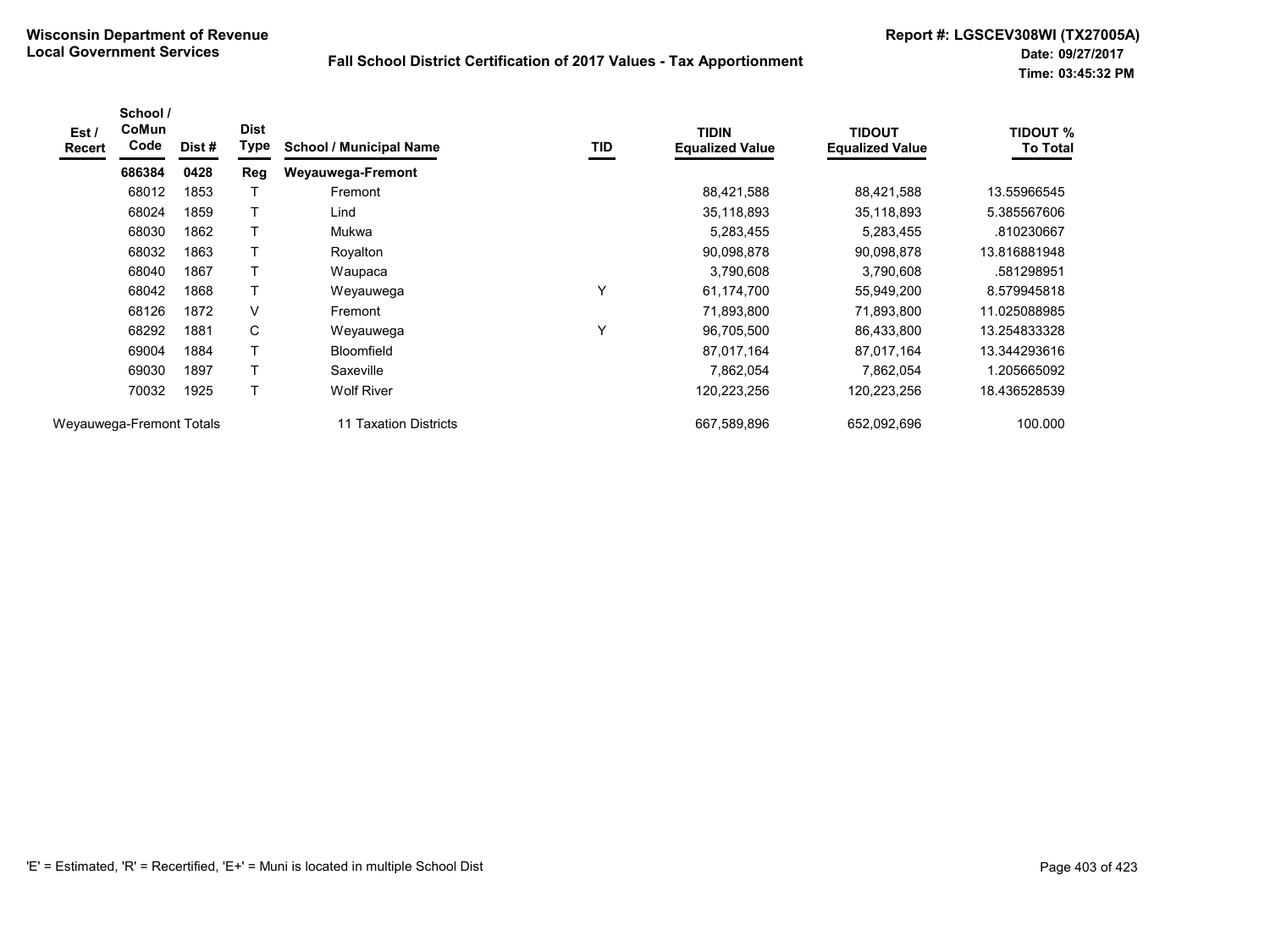| Est/<br><b>Recert</b> | School /<br>CoMun<br>Code<br>Dist # | <b>Dist</b><br>Type | <b>School / Municipal Name</b> | TID                  | <b>TIDIN</b><br><b>Equalized Value</b> | TIDOUT<br><b>Equalized Value</b> | <b>TIDOUT %</b><br><b>To Total</b> |              |
|-----------------------|-------------------------------------|---------------------|--------------------------------|----------------------|----------------------------------------|----------------------------------|------------------------------------|--------------|
|                       | 306412                              | 0187                | <b>Elem</b>                    | Wheatland J 1        |                                        |                                  |                                    |              |
|                       | 30002                               | 0816                |                                | <b>Brighton</b>      |                                        | 18,081,889                       | 18,081,889                         | 4.471765678  |
|                       | 30010                               | 0819                |                                | Randall              |                                        | 4,294,179                        | 4,294,179                          | 1.061977665  |
|                       | 30012                               | 0820                |                                | Salem                |                                        | 61,366,041                       | 61,366,041                         | 15.176210622 |
| $E+$                  | 30016                               | 0822                |                                | Wheatland            |                                        | 320,614,700                      | 320,614,700                        | 79.290046035 |
| Wheatland J 1 Totals  |                                     |                     |                                | 4 Taxation Districts |                                        | 404.356.809                      | 404.356.809                        | 100.000      |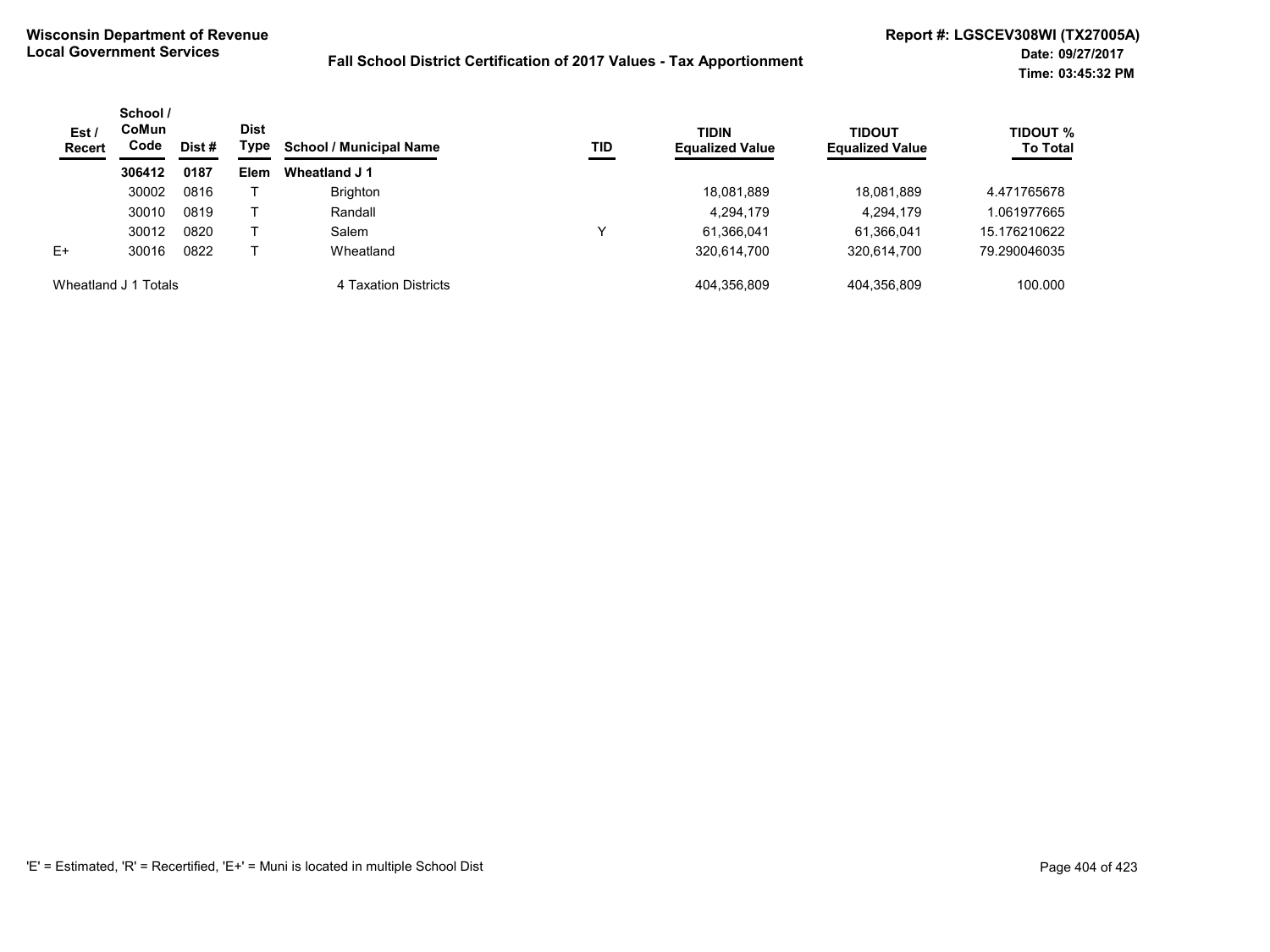| Est/<br><b>Recert</b> | School /<br><b>CoMun</b><br>Code | Dist# | Dist<br>Type | <b>School / Municipal Name</b> | TID | <b>TIDIN</b><br><b>Equalized Value</b> | <b>TIDOUT</b><br><b>Equalized Value</b> | <b>TIDOUT %</b><br><b>To Total</b> |
|-----------------------|----------------------------------|-------|--------------|--------------------------------|-----|----------------------------------------|-----------------------------------------|------------------------------------|
|                       | 346440                           | 0206  | Reg          | <b>White Lake</b>              |     |                                        |                                         |                                    |
|                       | 34010                            | 0897  |              | Evergreen                      |     | 35,794,300                             | 35,794,300                              | 21.130416322                       |
|                       | 34012                            | 0898  |              | Langlade                       |     | 3,232,489                              | 3,232,489                               | 1.90823227                         |
|                       | 34034                            | 0909  |              | <b>Wolf River</b>              |     | 112,695,752                            | 112,695,752                             | 66.527580018                       |
|                       | 34191                            | 0910  | V            | White Lake                     | ν   | 19.373.200                             | 17.674.500                              | 10.43377139                        |
| White Lake Totals     |                                  |       |              | 4 Taxation Districts           |     | 171.095.741                            | 169.397.041                             | 100.000                            |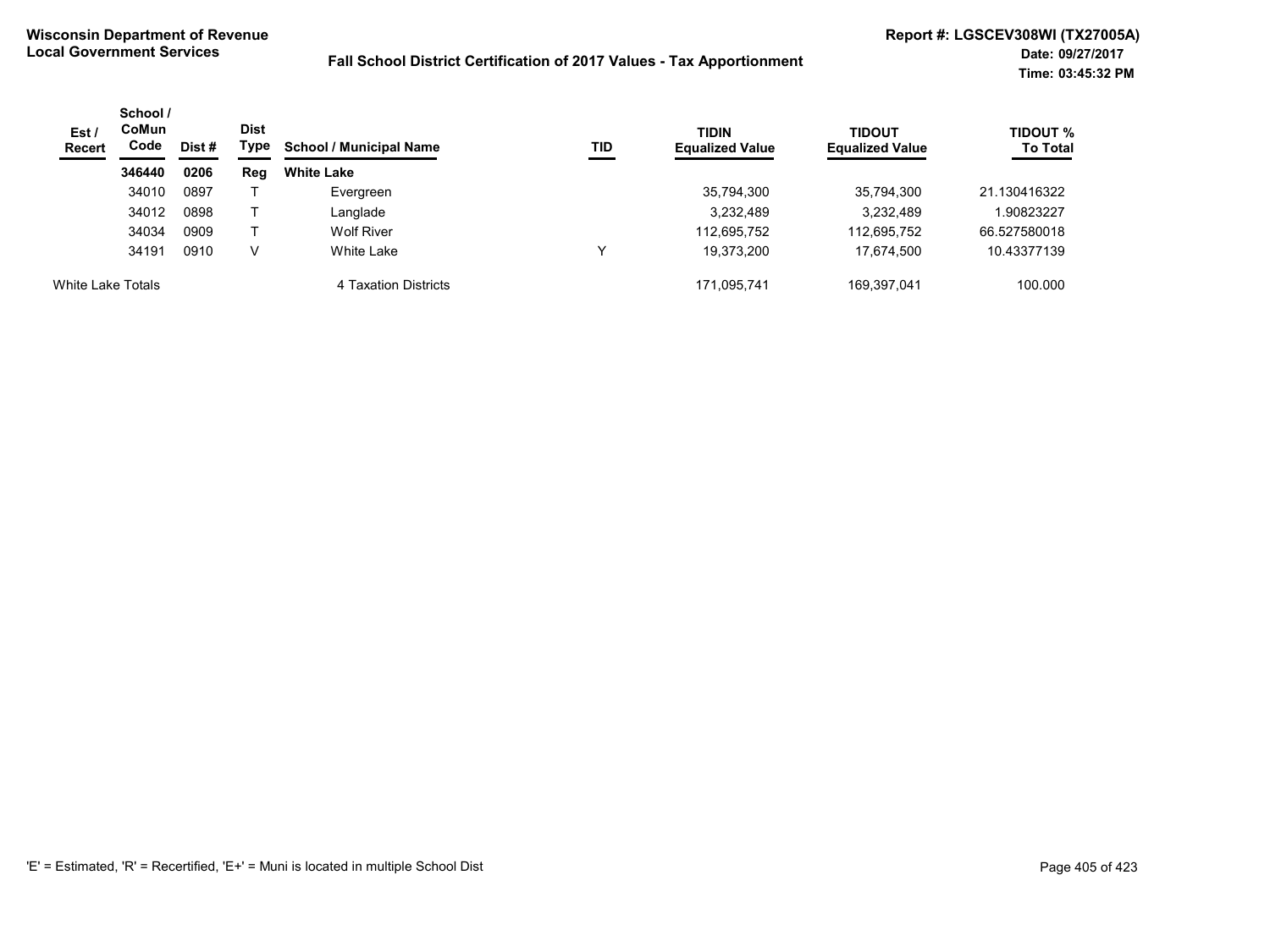| Est/<br><b>Recert</b> | School /<br>CoMun<br>Code | Dist # | <b>Dist</b><br>Type | TIDIN<br><b>School / Municipal Name</b><br>TID | <b>Equalized Value</b> | TIDOUT<br><b>Equalized Value</b> | TIDOUT %<br><b>To Total</b> |             |
|-----------------------|---------------------------|--------|---------------------|------------------------------------------------|------------------------|----------------------------------|-----------------------------|-------------|
|                       | 406419                    | 0249   | Reg                 | <b>Whitefish Bay</b>                           |                        |                                  |                             |             |
|                       | 40181                     | 1077   |                     | Shorewood                                      |                        | 3.131.042                        | 296.042                     | .01344305   |
|                       | 40192                     | 1079   | V                   | Whitefish Bay                                  |                        | 2,242,297,500                    | 2,201,897,600               | 99.98655695 |
| Whitefish Bay Totals  |                           |        |                     | 2 Taxation Districts                           |                        | 2,245,428,542                    | 2,202,193,642               | 100.000     |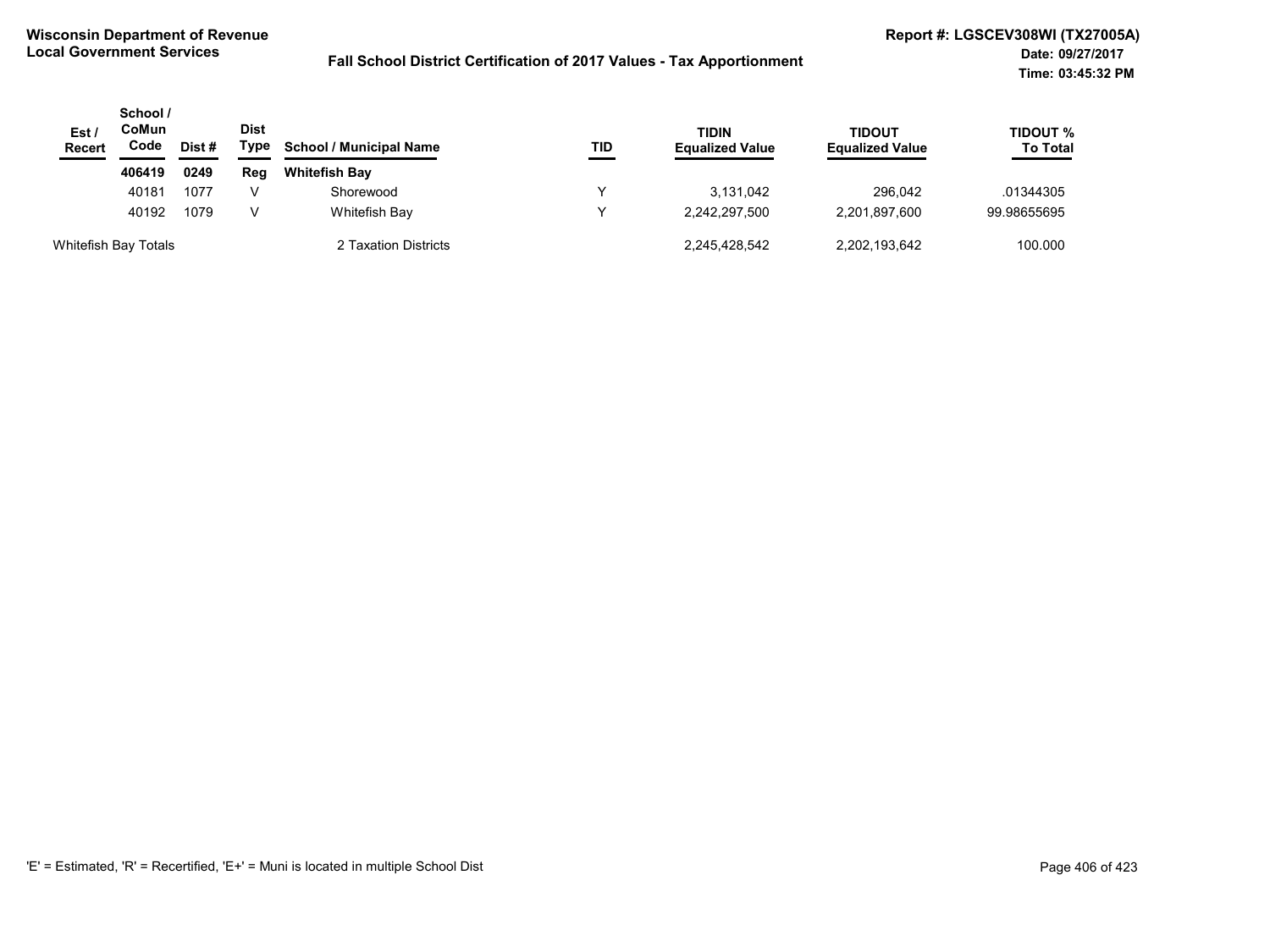| Est/<br>Recert          | School /<br>CoMun<br>Code | Dist# | <b>Dist</b><br><b>Type</b> | <b>School / Municipal Name</b> | TID | <b>TIDIN</b><br><b>Equalized Value</b> | <b>TIDOUT</b><br><b>Equalized Value</b> | <b>TIDOUT %</b><br><b>To Total</b> |
|-------------------------|---------------------------|-------|----------------------------|--------------------------------|-----|----------------------------------------|-----------------------------------------|------------------------------------|
|                         | 616426                    | 0364  | Reg                        | Whitehall                      |     |                                        |                                         |                                    |
|                         | 27016                     | 0739  |                            | Curran                         |     | 4,316,509                              | 4,316,509                               | 1.426509051                        |
|                         | 27020                     | 0741  |                            | Garden Valley                  |     | 345,316                                | 345,316                                 | .114119164                         |
|                         | 27040                     | 0751  |                            | Northfield                     |     | 38,875,496                             | 38,875,496                              | 12.847476258                       |
|                         | 61004                     | 1655  |                            | Arcadia                        |     | 2,582,967                              | 2,582,967                               | .853612445                         |
| $E+$                    | 61018                     | 1662  |                            | Hale                           |     | 50,088,725                             | 50,088,725                              | 16.553196009                       |
|                         | 61020                     | 1663  |                            | Lincoln                        |     | 30,540,494                             | 30,540,494                              | 10.092945736                       |
|                         | 61022                     | 1664  |                            | Pigeon                         |     | 60,741,490                             | 60,741,490                              | 20.073695026                       |
|                         | 61024                     | 1665  |                            | Preston                        |     | 10,265,325                             | 10,265,325                              | 3.392458818                        |
|                         | 61173                     | 1671  | V                          | Pigeon Falls                   |     | 17,968,100                             | 17,968,100                              | 5.93805255                         |
|                         | 61206                     | 1675  | C                          | <b>Blair</b>                   | Y   | 129,200                                | 129,200                                 | .042697691                         |
|                         | 61291                     | 1679  | C                          | Whitehall                      | Y   | 105,006,550                            | 86,738,850                              | 28.66523725                        |
| <b>Whitehall Totals</b> |                           |       |                            | 11 Taxation Districts          |     | 320,860,172                            | 302,592,472                             | 100.000                            |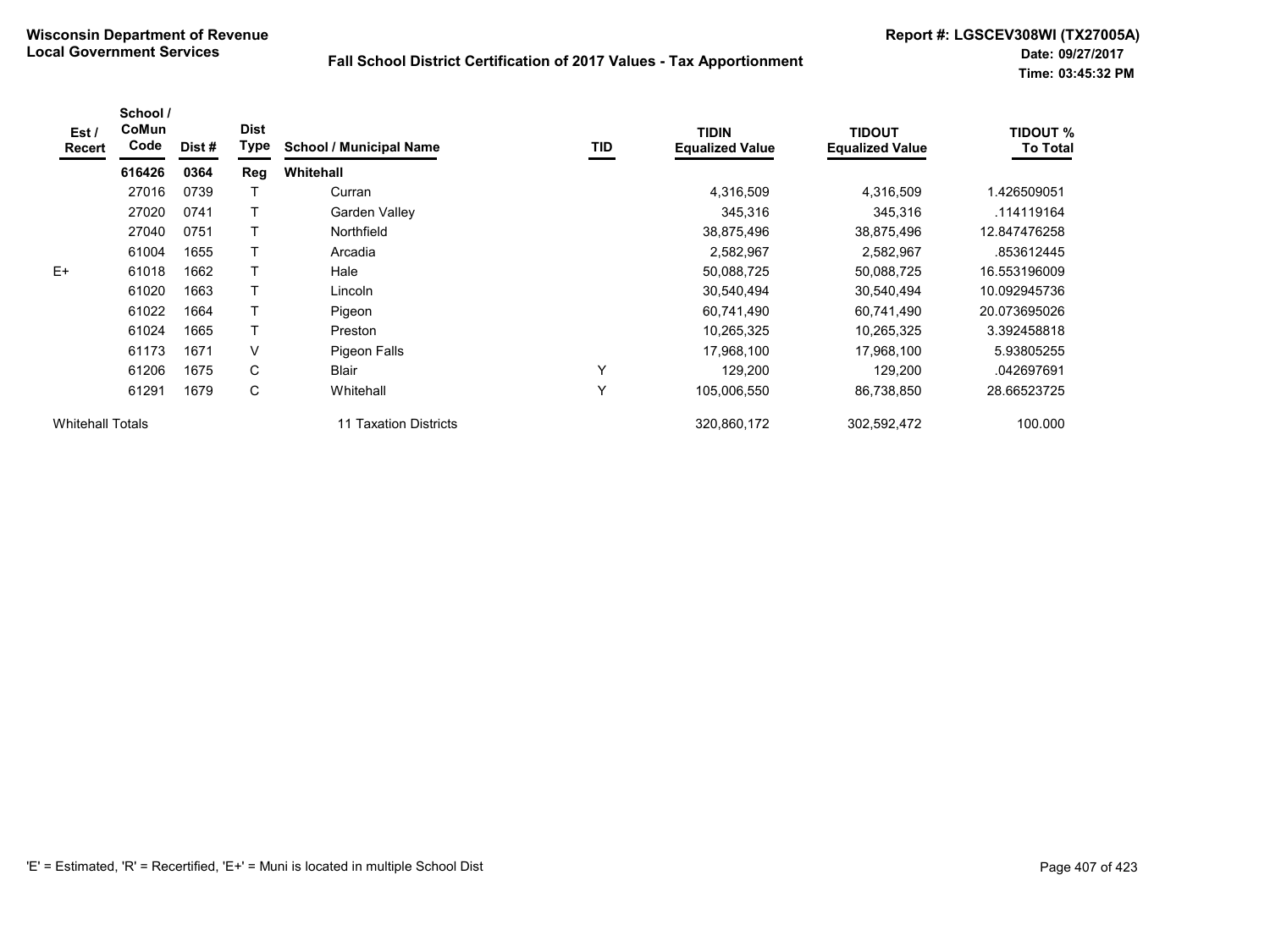| Est /<br><b>Recert</b>   | School /<br>CoMun<br>Code | Dist# | <b>Dist</b><br>Type | <b>School / Municipal Name</b> | TID          | <b>TIDIN</b><br><b>Equalized Value</b> | <b>TIDOUT</b><br><b>Equalized Value</b> | <b>TIDOUT %</b><br><b>To Total</b> |
|--------------------------|---------------------------|-------|---------------------|--------------------------------|--------------|----------------------------------------|-----------------------------------------|------------------------------------|
|                          | 646461                    | 0388  | Reg                 | <b>Whitewater</b>              |              |                                        |                                         |                                    |
|                          | 28004                     | 0761  |                     | Cold Spring                    |              | 63,815,232                             | 63,815,232                              | 4.674348248                        |
|                          | 28016                     | 0767  |                     | Koshkonong                     |              | 10,866,863                             | 10,866,863                              | .795977707                         |
|                          | 28292                     | 0785  | C                   | Whitewater                     | $\checkmark$ | 78,933,500                             | 51,262,300                              | 3.754869092                        |
|                          | 53018                     | 1405  |                     | Johnstown                      |              | 19,063,733                             | 19,063,733                              | 1.396383342                        |
|                          | 53022                     | 1407  |                     | Lima                           |              | 70,259,903                             | 70,259,903                              | 5.146408533                        |
|                          | 64014                     | 1737  |                     | La Grange                      |              | 110,450,149                            | 110,450,149                             | 8.090270055                        |
|                          | 64020                     | 1740  |                     | Richmond                       |              | 193,566,248                            | 193,566,248                             | 14.178371275                       |
|                          | 64026                     | 1743  |                     | Sugar Creek                    |              | 18,272,901                             | 18,272,901                              | 1.338456354                        |
|                          | 64032                     | 1746  |                     | Whitewater                     |              | 316,084,500                            | 316,084,500                             | 23.152607655                       |
|                          | 64291                     | 1759  | C                   | Whitewater                     |              | 567,841,500                            | 511,580,200                             | 37.472307737                       |
| <b>Whitewater Totals</b> |                           |       |                     | 10 Taxation Districts          |              | 1,449,154,529                          | 1,365,222,029                           | 100.000                            |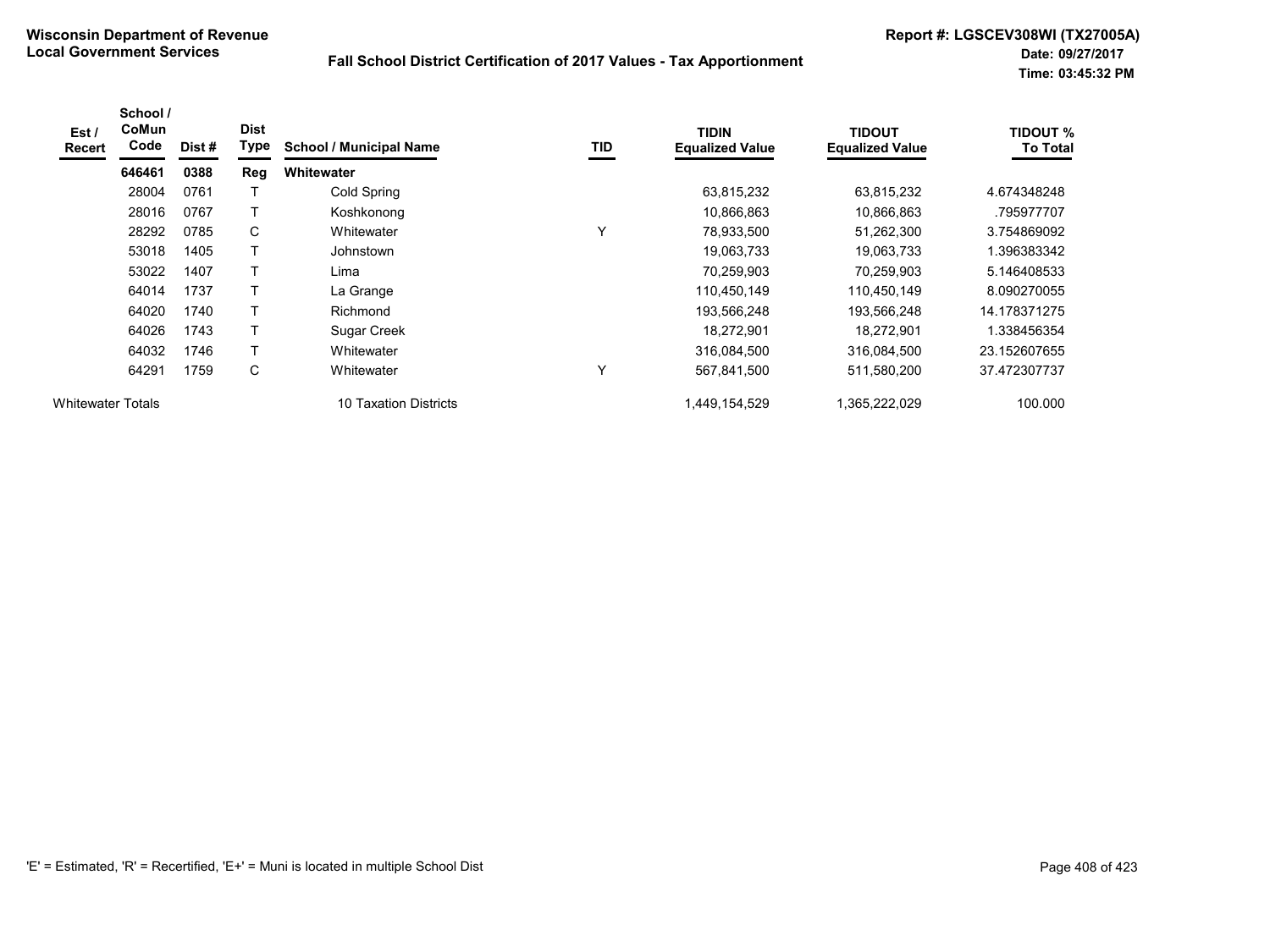| Est /<br><b>Recert</b> | School /<br>CoMun<br>Code | Dist# | <b>Dist</b><br>Type | <b>School / Municipal Name</b> | TID | <b>TIDIN</b><br><b>Equalized Value</b> | TIDOUT<br><b>Equalized Value</b> | <b>TIDOUT %</b><br><b>To Total</b> |
|------------------------|---------------------------|-------|---------------------|--------------------------------|-----|----------------------------------------|----------------------------------|------------------------------------|
|                        | 406470                    | 0250  | Reg                 | Whitnall                       |     |                                        |                                  |                                    |
|                        | 40136                     | 1075  | v                   | <b>Hales Corners</b>           | ν   | 662.542.400                            | 658,887,200                      | 40.264741695                       |
| $E+$                   | 40226                     | 1081  | С                   | Franklin                       | v   | 232.485.421                            | 232.485.421                      | 14.207235206                       |
|                        | 40236                     | 1083  | С                   | Greenfield                     | v   | 760.884.879                            | 745.014.879                      | 45.5280231                         |
| <b>Whitnall Totals</b> |                           |       |                     | 3 Taxation Districts           |     | 1.655.912.700                          | 1,636,387,500                    | 100.000                            |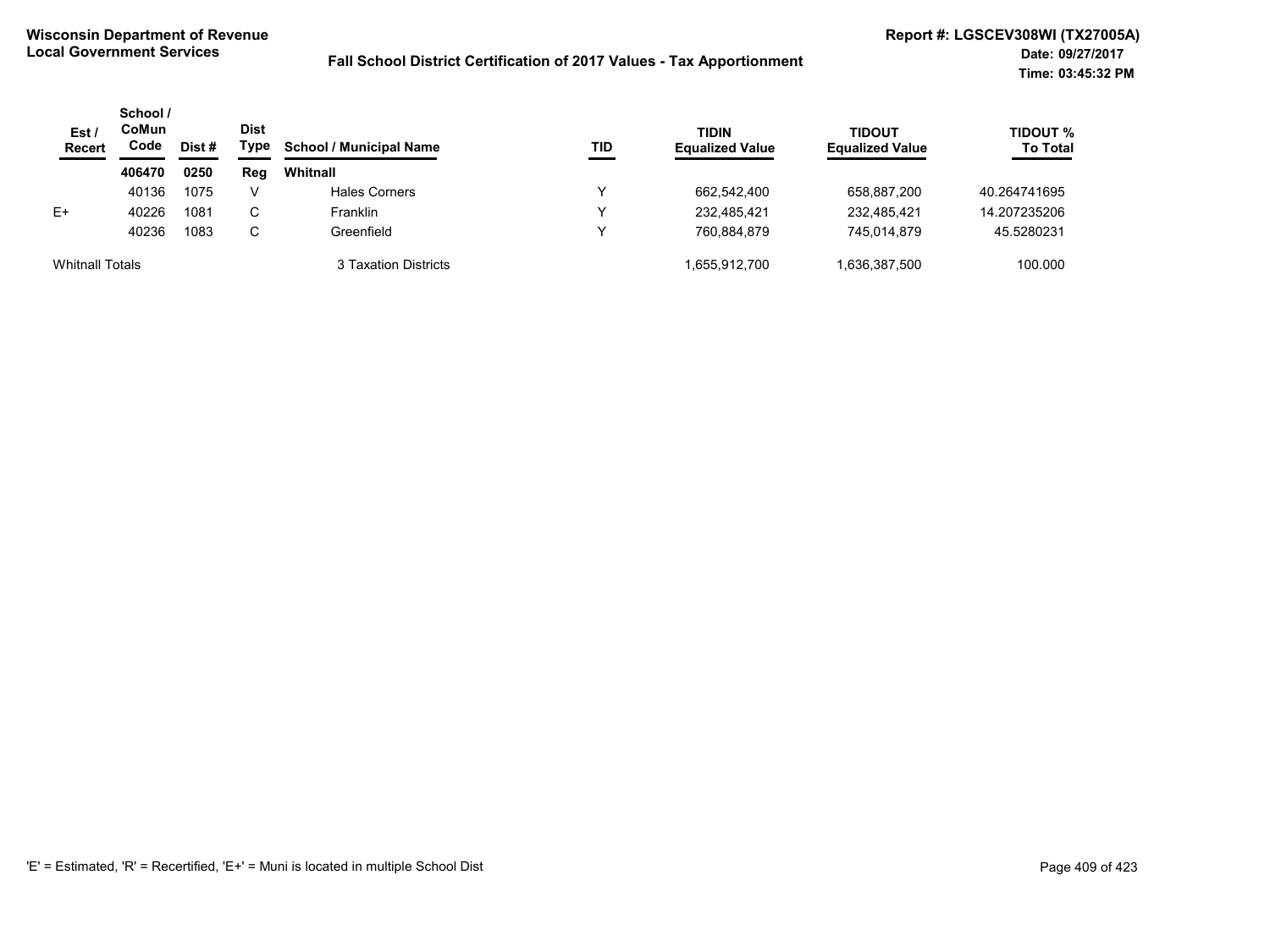| Est/<br><b>Recert</b>   | School /<br>CoMun<br>Code | Dist # | <b>Dist</b><br>Type | <b>School / Municipal Name</b> | TID | TIDIN<br><b>Equalized Value</b> | <b>TIDOUT</b><br><b>Equalized Value</b> | <b>TIDOUT %</b><br><b>To Total</b> |
|-------------------------|---------------------------|--------|---------------------|--------------------------------|-----|---------------------------------|-----------------------------------------|------------------------------------|
|                         | 696475                    | 0431   | Reg                 | <b>Wild Rose</b>               |     |                                 |                                         |                                    |
|                         | 49008                     | 1306   |                     | <b>Belmont</b>                 |     | 8,559,114                       | 8,559,114                               | 1.207478626                        |
|                         | 68006                     | 1850   |                     | Dayton                         |     | 3,334,908                       | 3,334,908                               | .470472777                         |
|                         | 69004                     | 1884   |                     | <b>Bloomfield</b>              |     | 14,261,004                      | 14,261,004                              | 2.011873836                        |
|                         | 69014                     | 1889   |                     | Leon                           |     | 71,000,774                      | 71,000,774                              | 10.016447618                       |
|                         | 69018                     | 1891   |                     | Mount Morris                   |     | 96,992,664                      | 96,992,664                              | 13.683258414                       |
|                         | 69028                     | 1896   |                     | Rose                           |     | 63,752,209                      | 63,752,209                              | 8.99385494                         |
|                         | 69030                     | 1897   |                     | Saxeville                      |     | 124,590,468                     | 124,590,468                             | 17.576623832                       |
|                         | 69032                     | 1898   | T.                  | Springwater                    |     | 280,740,900                     | 280,740,900                             | 39.605575553                       |
| $E+$                    | 69036                     | 1900   |                     | Wautoma                        |     | 16,162,023                      | 16,162,023                              | 2.280060451                        |
|                         | 69191                     | 1906   | V                   | <b>Wild Rose</b>               | Υ   | 31,431,000                      | 29,447,800                              | 4.154353953                        |
| <b>Wild Rose Totals</b> |                           |        |                     | 10 Taxation Districts          |     | 710,825,064                     | 708,841,864                             | 100.000                            |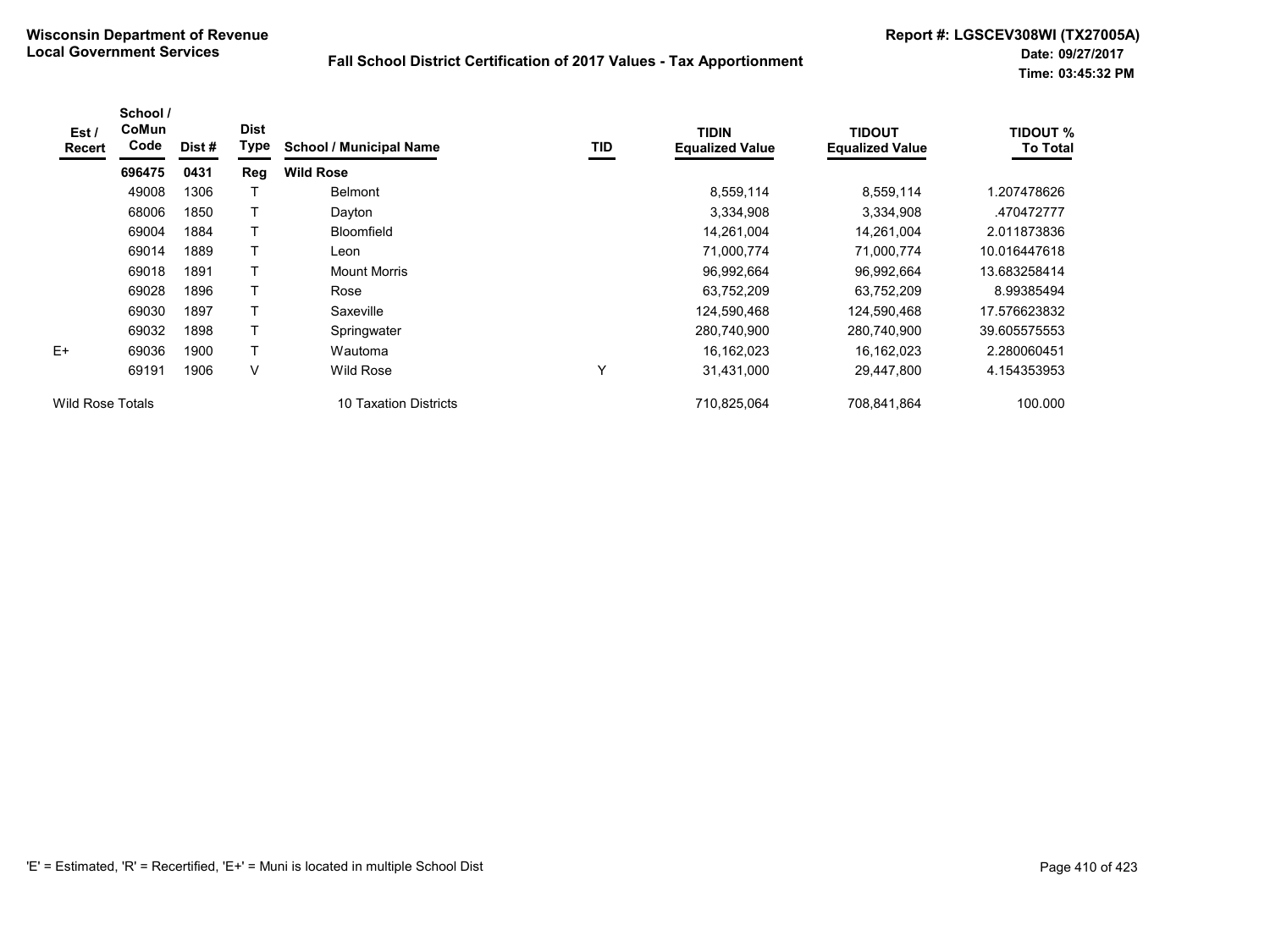| Est/<br>Recert      | School /<br>CoMun<br>Code | Dist # | <b>Dist</b><br>Type | <b>School / Municipal Name</b> | <b>TID</b> | <b>TIDIN</b><br><b>Equalized Value</b> | <b>TIDOUT</b><br><b>Equalized Value</b> | TIDOUT %<br><b>To Total</b> |
|---------------------|---------------------------|--------|---------------------|--------------------------------|------------|----------------------------------------|-----------------------------------------|-----------------------------|
|                     | 646482                    | 0389   | Reg                 | <b>Williams Bay</b>            |            |                                        |                                         |                             |
|                     | 64006                     | 1733   |                     | Delavan                        |            | 54,490,348                             | 54.490.348                              | 5.351599538                 |
|                     | 64010                     | 1735   |                     | Geneva                         |            | 138,546,177                            | 138,546,177                             | 13.606880559                |
| $E+$                | 64016                     | 1738   |                     | Linn                           |            | 88,977,102                             | 88,977,102                              | 8.738608496                 |
|                     | 64030                     | 1745   |                     | Walworth                       |            | 28,801,528                             | 28,801,528                              | 2.828652222                 |
| E                   | 64192                     | 1754   | V                   | Williams Bay                   |            | 707,391,600                            | 707,391,600                             | 69.474259184                |
| Williams Bay Totals |                           |        |                     | 5 Taxation Districts           |            | 1,018,206,755                          | 1,018,206,755                           | 100.000                     |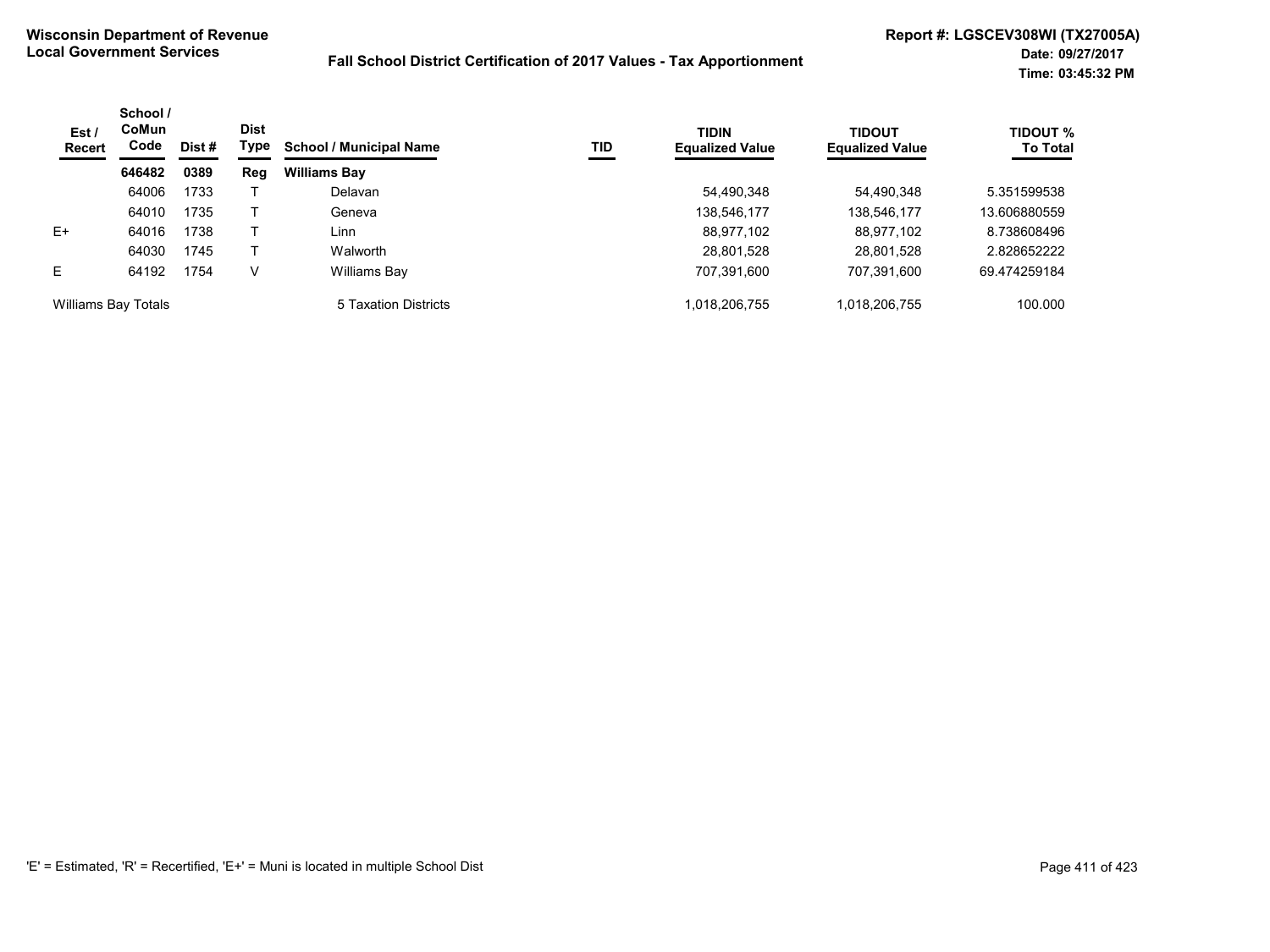| Est /<br><b>Recert</b>           | School /<br>CoMun<br>Code | Dist# | <b>Dist</b><br>Type | <b>School / Municipal Name</b> | TID | <b>TIDIN</b><br><b>Equalized Value</b> | <b>TIDOUT</b><br><b>Equalized Value</b> | <b>TIDOUT %</b><br><b>To Total</b> |
|----------------------------------|---------------------------|-------|---------------------|--------------------------------|-----|----------------------------------------|-----------------------------------------|------------------------------------|
|                                  | 306545                    | 0188  | <b>UHS</b>          | Wilmot (Salem) Union High      |     |                                        |                                         |                                    |
|                                  | 30010                     | 0819  |                     | Randall                        |     | 529,655,300                            | 529,655,300                             | 24.988822644                       |
|                                  | 30012                     | 0820  |                     | Salem                          | ν   | 588,953,654                            | 584.229.154                             | 27.56358468                        |
| $E+$                             | 30016                     | 0822  |                     | Wheatland                      |     | 63.908.790                             | 63.908.790                              | 3.015178775                        |
| $E+$                             | 30131                     | 0823  | V                   | Genoa City                     |     | 340.400                                | 340.400                                 | .01605987                          |
|                                  | 30171                     | 0824  | V                   | Paddock Lake                   | ν   | 290.903                                | 290.903                                 | .013724631                         |
|                                  | 30181                     | 0826  | V                   | Silver Lake                    |     | 177.102.300                            | 177.102.300                             | 8.355581384                        |
|                                  | 30186                     | 0827  | v                   | <b>Twin Lakes</b>              | ν   | 770.503.700                            | 764.042.000                             | 36.047048016                       |
| Wilmot (Salem) Union High Totals |                           |       |                     | 7 Taxation Districts           |     | 2.130.755.047                          | 2,119,568,847                           | 100.000                            |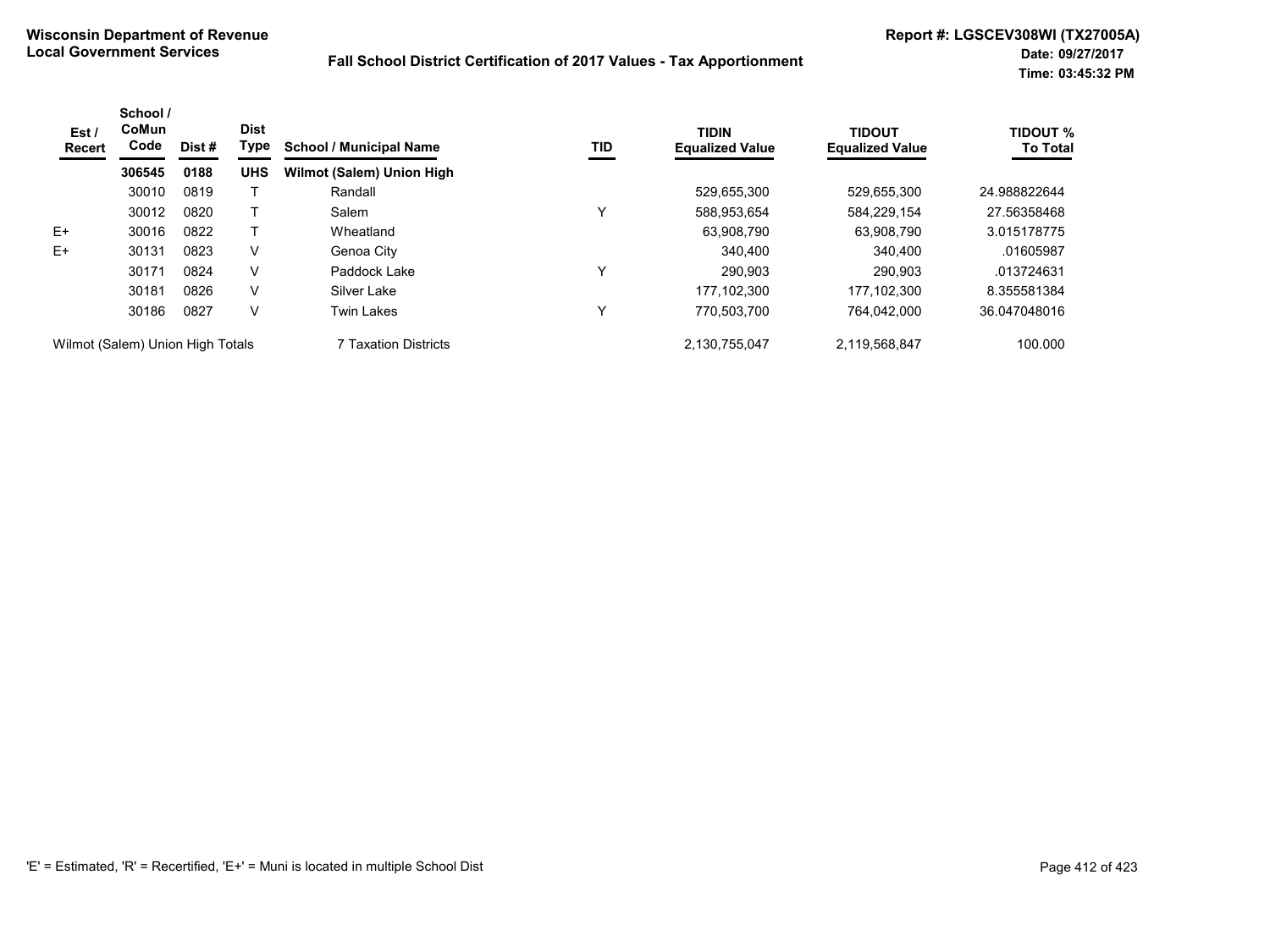| Est /<br>Recert | School /<br>CoMun<br>Code   | Dist# | <b>Dist</b><br>Type | <b>School / Municipal Name</b> | TID | <b>TIDIN</b><br><b>Equalized Value</b> | <b>TIDOUT</b><br><b>Equalized Value</b> | <b>TIDOUT %</b><br><b>To Total</b> |
|-----------------|-----------------------------|-------|---------------------|--------------------------------|-----|----------------------------------------|-----------------------------------------|------------------------------------|
|                 | 706608                      | 0436  | <b>Reg</b>          | <b>Winneconne Community</b>    |     |                                        |                                         |                                    |
|                 | 69024                       | 1894  |                     | Poy Sippi                      |     | 135,885                                | 135,885                                 | .012866239                         |
|                 | 70006                       | 1912  |                     | Clayton                        |     | 76,951,049                             | 76,951,049                              | 7.28609205                         |
|                 | 70016                       | 1917  |                     | Omro                           |     | 240,878                                | 240,878                                 | .022807477                         |
|                 | 70018                       | 1918  |                     | Oshkosh                        |     | 90,542,322                             | 90,542,322                              | 8.57297855                         |
|                 | 70020                       | 1919  |                     | Poygan                         |     | 113,083,822                            | 113,083,822                             | 10.707315198                       |
|                 | 70026                       | 1922  | $\top$              | Vinland                        |     | 66,326,155                             | 66,326,155                              | 6.28007645                         |
|                 | 70028                       | 1923  |                     | Winchester                     |     | 138,113,983                            | 138,113,983                             | 13.077290129                       |
|                 | 70030                       | 1924  |                     | Winneconne                     |     | 319,055,946                            | 319,055,946                             | 30.209737512                       |
|                 | 70032                       | 1925  | $\mathsf{T}$        | <b>Wolf River</b>              |     | 67,061,120                             | 67,061,120                              | 6.349666439                        |
|                 | 70191                       | 1926  | V                   | Winneconne                     | Y   | 205,898,600                            | 184,622,400                             | 17.480928699                       |
|                 | 70266                       | 1931  | С                   | Oshkosh                        | Y   | 2,548                                  | 2,548                                   | .000241257                         |
|                 | Winneconne Community Totals |       |                     | 11 Taxation Districts          |     | 1,077,412,308                          | 1,056,136,108                           | 100.000                            |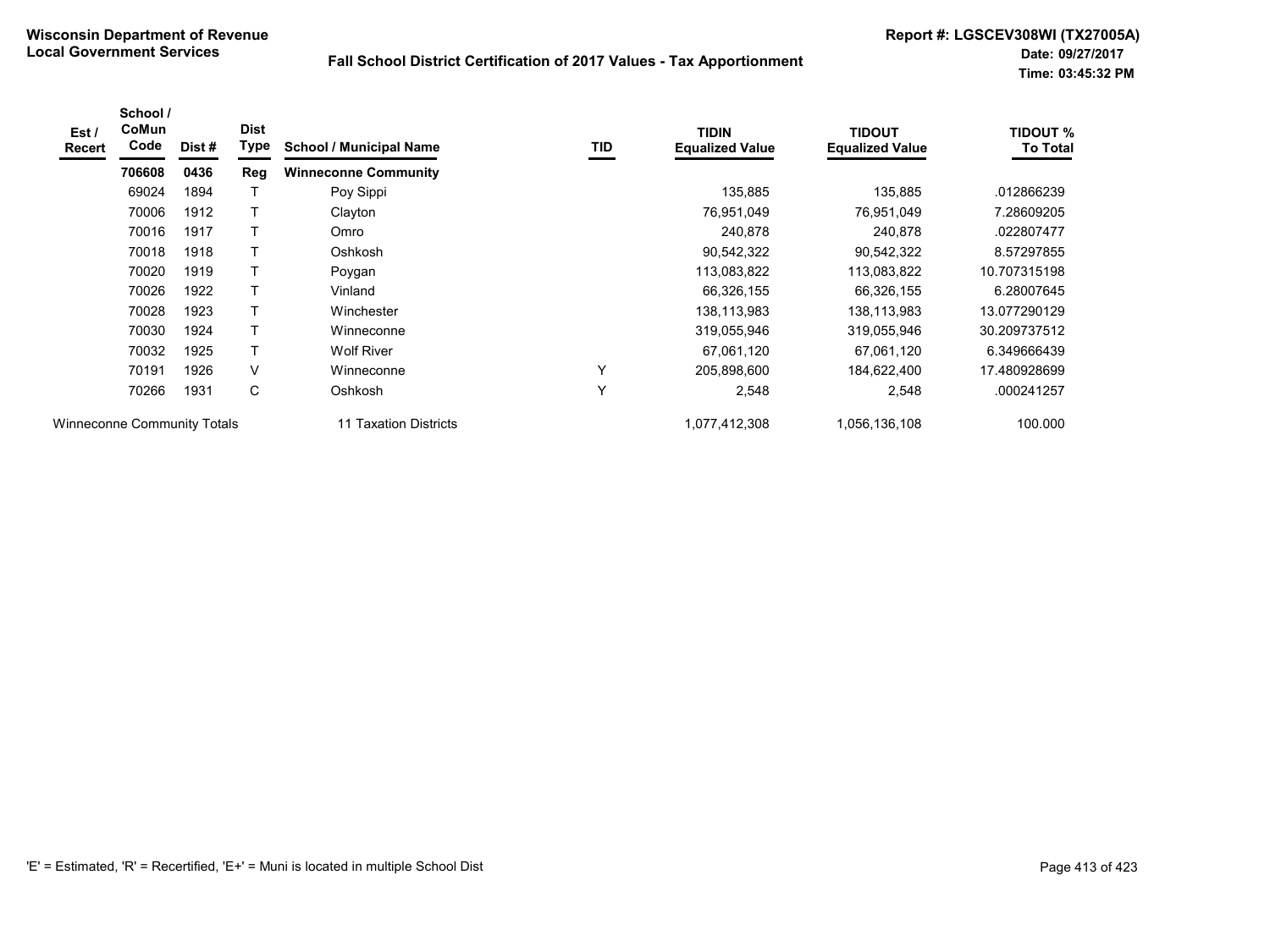| Est /<br>Recert      | School /<br>CoMun<br>Code | Dist # | <b>Dist</b><br>Type | <b>School / Municipal Name</b> | TID | <b>TIDIN</b><br><b>Equalized Value</b> | <b>TIDOUT</b><br><b>Equalized Value</b> | <b>TIDOUT %</b><br><b>To Total</b> |
|----------------------|---------------------------|--------|---------------------|--------------------------------|-----|----------------------------------------|-----------------------------------------|------------------------------------|
|                      | 576615                    | 0340   | Reg                 | <b>Winter</b>                  |     |                                        |                                         |                                    |
|                      | 54020                     | 1435   |                     | Hubbard                        |     | 856,057                                | 856,057                                 | .18705841                          |
|                      | 57004                     | 1537   |                     | Couderay                       |     | 22,848,522                             | 22,848,522                              | 4.992667777                        |
|                      | 57006                     | 1538   |                     | Draper                         |     | 48,486,700                             | 48,486,700                              | 10.594907832                       |
|                      | 57010                     | 1540   |                     | Hayward                        |     | 9,831,204                              | 9,831,204                               | 2.148232407                        |
|                      | 57012                     | 1541   |                     | <b>Hunter</b>                  |     | 820,134                                | 820,134                                 | .179208817                         |
|                      | 57016                     | 1543   |                     | Meadowbrook                    |     | 17,525,729                             | 17,525,729                              | 3.829575604                        |
|                      | 57020                     | 1545   |                     | Ojibwa                         |     | 54,554,600                             | 54,554,600                              | 11.920814549                       |
| E                    | 57022                     | 1546   |                     | Radisson                       |     | 61,930,400                             | 61,930,400                              | 13.532512627                       |
|                      | 57032                     | 1551   | Т                   | Winter                         |     | 217,408,100                            | 217,408,100                             | 47.506198224                       |
| E                    | 57111                     | 1552   | $\vee$              | Couderay                       |     | 3,101,600                              | 3,101,600                               | .67773567                          |
|                      | 57176                     | 1554   | V                   | Radisson                       |     | 6,972,500                              | 6,972,500                               | 1.523572338                        |
|                      | 57190                     | 1555   | $\vee$              | Winter                         |     | 13,306,000                             | 13,306,000                              | 2.907515744                        |
| <b>Winter Totals</b> |                           |        |                     | 12 Taxation Districts          |     | 457,641,546                            | 457,641,546                             | 100.000                            |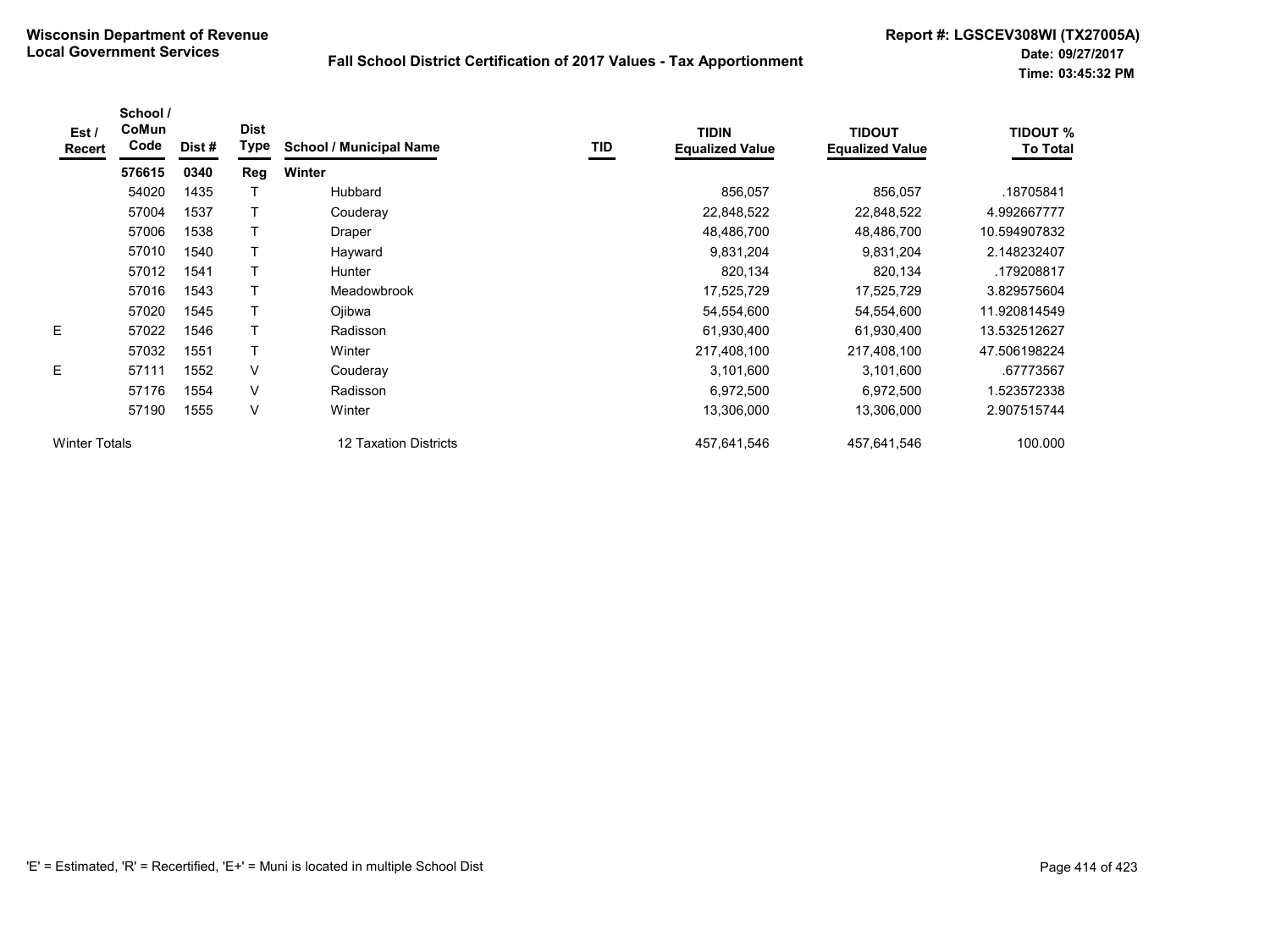| Est /<br>Recert | School /<br>CoMun<br>Code     | Dist # | <b>Dist</b><br><b>Type</b> | <b>School / Municipal Name</b> | TID | <b>TIDIN</b><br><b>Equalized Value</b> | <b>TIDOUT</b><br><b>Equalized Value</b> | <b>TIDOUT %</b><br><b>To Total</b> |
|-----------------|-------------------------------|--------|----------------------------|--------------------------------|-----|----------------------------------------|-----------------------------------------|------------------------------------|
|                 | 566678                        | 0338   | Reg                        | <b>Wisconsin Dells</b>         |     |                                        |                                         |                                    |
|                 | 01008                         | 0004   |                            | <b>Dell Prairie</b>            |     | 165,783,600                            | 165,783,600                             | 7.360429805                        |
| $E+$            | 01012                         | 0006   |                            | Jackson                        |     | 52,148,120                             | 52,148,120                              | 2.315262648                        |
|                 | 01022                         | 0011   |                            | New Haven                      |     | 56,441,362                             | 56,441,362                              | 2.505873217                        |
|                 | 01032                         | 0016   |                            | Springville                    |     | 45,363,252                             | 45,363,252                              | 2.014029325                        |
|                 | 01291                         | 0020   | C                          | <b>Wisconsin Dells</b>         |     | 100,813,100                            | 35,538,900                              | 1.577849551                        |
| $E+$            | 11020                         | 0286   |                            | Lewiston                       |     | 175,722                                | 175,722                                 | .007801673                         |
|                 | 11028                         | 0290   |                            | Newport                        |     | 67,632,800                             | 67,632,800                              | 3.002748625                        |
|                 | 11291                         | 0311   | C                          | <b>Wisconsin Dells</b>         | Υ   | 233,678,200                            | 230,874,000                             | 10.250301422                       |
| $E+$            | 29024                         | 0798   |                            | Lyndon                         |     | 86,988,745                             | 86,988,745                              | 3.862110314                        |
|                 | 29291                         | 1983   | C                          | <b>Wisconsin Dells</b>         | Υ   | 426,800                                | 426,800                                 | .018948988                         |
|                 | 39006                         | 1053   |                            | Douglas                        |     | 43,535,599                             | 43,535,599                              | 1.932885523                        |
|                 | 56006                         | 1498   |                            | Dellona                        |     | 161, 160, 267                          | 161,160,267                             | 7.155163916                        |
|                 | 56008                         | 1499   |                            | Delton                         |     | 85,708,824                             | 85,708,824                              | 3.805284616                        |
| $E+$            | 56146                         | 1520   | V                          | Lake Delton                    | Υ   | 1,483,052,842                          | 1,142,865,142                           | 50.740716539                       |
|                 | 56291                         | 1534   | C                          | <b>Wisconsin Dells</b>         | Y   | 98,474,300                             | 77,719,900                              | 3.450593837                        |
|                 | <b>Wisconsin Dells Totals</b> |        |                            | <b>15 Taxation Districts</b>   |     | 2,681,383,533                          | 2,252,363,033                           | 100.000                            |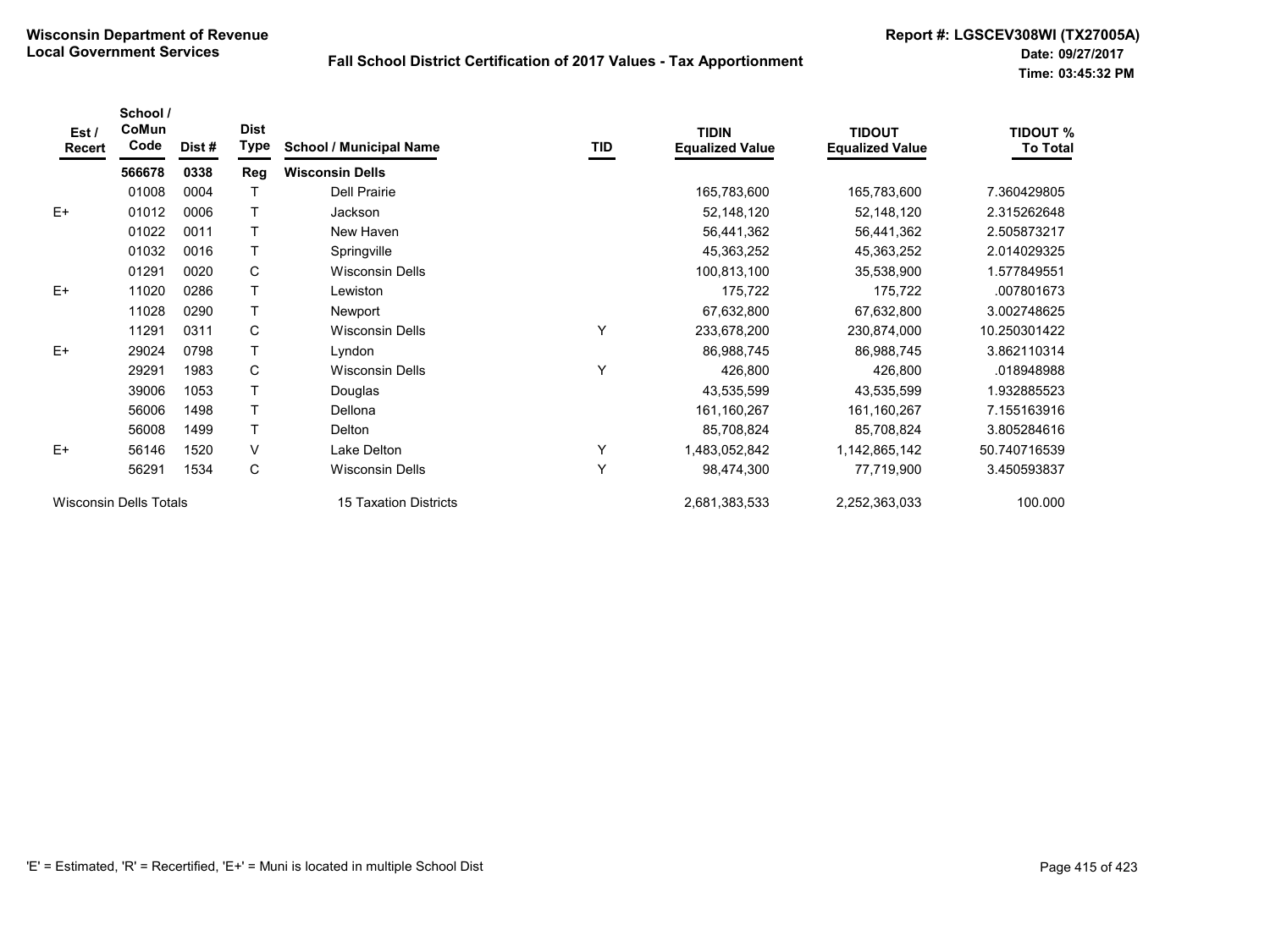| Est /<br>Recert                      | School /<br>CoMun<br>Code | Dist # | <b>Dist</b><br>Type | <b>School / Municipal Name</b>       | TID          | <b>TIDIN</b><br><b>Equalized Value</b> | <b>TIDOUT</b><br><b>Equalized Value</b> | <b>TIDOUT %</b><br><b>To Total</b> |
|--------------------------------------|---------------------------|--------|---------------------|--------------------------------------|--------------|----------------------------------------|-----------------------------------------|------------------------------------|
|                                      | 130469                    | 0082   | Reg                 | <b>Wisconsin Heights (Blk Earth)</b> |              |                                        |                                         |                                    |
|                                      | 13004                     | 0337   |                     | Berry                                |              | 104,828,570                            | 104,828,570                             | 15.4517126                         |
|                                      | 13006                     | 0338   |                     | <b>Black Earth</b>                   |              | 66,905,655                             | 66.905.655                              | 9.861881664                        |
|                                      | 13020                     | 0345   |                     | Cross Plains                         |              | 38,075,810                             | 38,075,810                              | 5.612367632                        |
|                                      | 13034                     | 0351   |                     | Mazomanie                            |              | 111,124,969                            | 111,124,969                             | 16.379800694                       |
|                                      | 13050                     | 0359   |                     | Roxbury                              |              | 5,201,324                              | 5,201,324                               | .766674234                         |
|                                      | 13060                     | 0364   |                     | Vermont                              |              | 87,749,386                             | 87,749,386                              | 12.934243912                       |
|                                      | 13107                     | 0371   | V                   | <b>Black Earth</b>                   | Y            | 108.817.200                            | 107.738.500                             | 15.880635765                       |
|                                      | 13153                     | 0382   | V                   | Mazomanie                            | $\checkmark$ | 156,412,500                            | 143,234,900                             | 21.112798821                       |
|                                      | 25002                     | 0689   | т                   | Arena                                |              | 13,567,755                             | 13,567,755                              | 1.999884677                        |
| Wisconsin Heights (Blk Earth) Totals |                           |        |                     | 9 Taxation Districts                 |              | 692,683,169                            | 678,426,869                             | 100.000                            |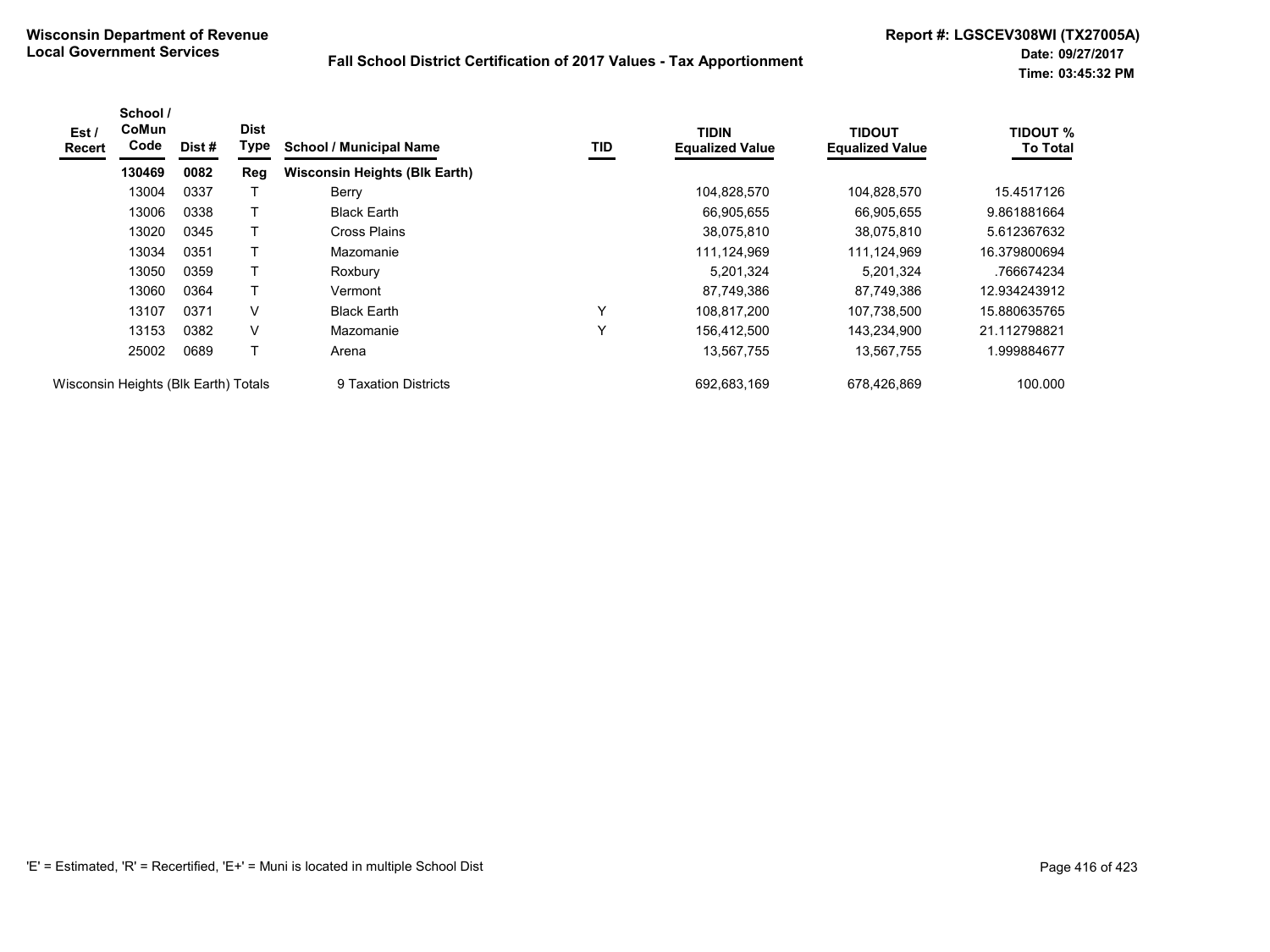| Est/<br>Recert | School /<br>CoMun<br>Code      | Dist# | <b>Dist</b><br><b>Type</b> | <b>School / Municipal Name</b> | <b>TID</b> | <b>TIDIN</b><br><b>Equalized Value</b> | <b>TIDOUT</b><br><b>Equalized Value</b> | <b>TIDOUT %</b><br><b>To Total</b> |
|----------------|--------------------------------|-------|----------------------------|--------------------------------|------------|----------------------------------------|-----------------------------------------|------------------------------------|
|                | 716685                         | 0442  | Reg                        | <b>Wisconsin Rapids</b>        |            |                                        |                                         |                                    |
|                | 49012                          | 1308  |                            | Carson                         |            | 7,513,789                              | 7,513,789                               | .338314946                         |
|                | 49018                          | 1311  |                            | Grant                          |            | 139,331,645                            | 139,331,645                             | 6.273529637                        |
|                | 49030                          | 1317  |                            | Plover                         |            | 31,304,910                             | 31,304,910                              | 1.409531056                        |
| $E+$           | 71002                          | 1933  |                            | Arpin                          |            | 351,326                                | 351,326                                 | .015818762                         |
|                | 71014                          | 1939  | T                          | <b>Grand Rapids</b>            |            | 506,689,400                            | 506,689,400                             | 22.814135065                       |
|                | 71016                          | 1940  |                            | Hansen                         |            | 29,769,496                             | 29,769,496                              | 1.340397692                        |
|                | 71034                          | 1949  |                            | Rudolph                        |            | 69,089,600                             | 69,089,600                              | 3.110819895                        |
|                | 71036                          | 1950  |                            | Saratoga                       |            | 174,845,856                            | 174,845,856                             | 7.872588166                        |
|                | 71038                          | 1951  | T                          | Seneca                         |            | 52,904,898                             | 52,904,898                              | 2.382089478                        |
|                | 71040                          | 1952  |                            | Sherry                         |            | 8,327,315                              | 8,327,315                               | .374944669                         |
|                | 71042                          | 1953  | т                          | Sigel                          |            | 74,356,400                             | 74,356,400                              | 3.347962189                        |
|                | 71106                          | 1957  | V                          | Biron                          | Υ          | 90,294,000                             | 67,125,600                              | 3.022389071                        |
|                | 71178                          | 1961  | V                          | Rudolph                        |            | 29,160,800                             | 29,160,800                              | 1.312990621                        |
|                | 71186                          | 1962  | V                          | Vesper                         | Υ          | 27,269,900                             | 26,605,100                              | 1.197917984                        |
|                | 71291                          | 1966  | C                          | Wisconsin Rapids               | Y          | 1,018,531,400                          | 1,003,568,900                           | 45.18657077                        |
|                | <b>Wisconsin Rapids Totals</b> |       |                            | <b>15 Taxation Districts</b>   |            | 2,259,740,735                          | 2,220,945,035                           | 100.000                            |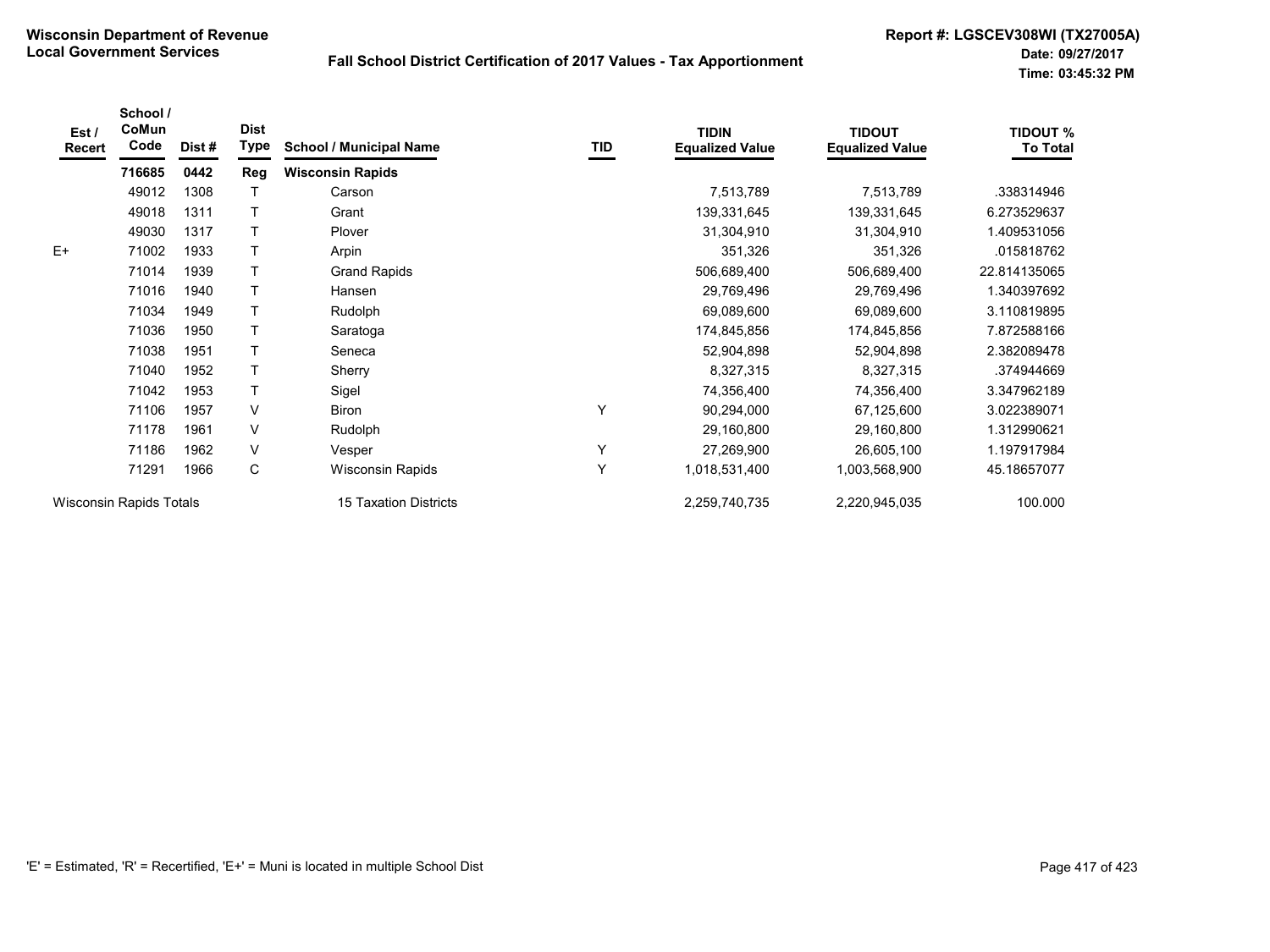| Est /<br><b>Recert</b> | School /<br>CoMun<br>Code    | Dist# | <b>Dist</b><br>Type | <b>School / Municipal Name</b> | IID | <b>TIDIN</b><br><b>Equalized Value</b> | <b>TIDOUT</b><br><b>Equalized Value</b> | <b>TIDOUT %</b><br><b>To Total</b> |
|------------------------|------------------------------|-------|---------------------|--------------------------------|-----|----------------------------------------|-----------------------------------------|------------------------------------|
|                        | 586692                       | 0345  | Reg                 | Wittenberg-Birnamwood          |     |                                        |                                         |                                    |
|                        | 37008                        | 0966  | $\mathsf T$         | Bevent                         |     | 8,509,253                              | 8,509,253                               | 1.667810174                        |
|                        | 37022                        | 0973  | $\top$              | Elderon                        |     | 55,365,600                             | 55,365,600                              | 10.851635387                       |
|                        | 37028                        | 0976  | $\mathsf{T}$        | Franzen                        |     | 45,633,752                             | 45,633,752                              | 8.944197084                        |
|                        | 37060                        | 0992  | Τ                   | Norrie                         |     | 65,557,029                             | 65,557,029                              | 12.849151382                       |
|                        | 37062                        | 0993  | $\top$              | Plover                         |     | 28,099,731                             | 28,099,731                              | 5.507536002                        |
|                        | 37064                        | 0994  | $\top$              | Reid                           |     | 49,251,493                             | 49,251,493                              | 9.653272868                        |
|                        | 37104                        | 1006  | V                   | Birnamwood                     |     | 811,100                                | 811,100                                 | .158975275                         |
|                        | 37122                        | 1010  | $\vee$              | Elderon                        |     | 7,337,700                              | 7,337,700                               | 1.438186256                        |
|                        | 58002                        | 1558  | $\mathsf{T}$        | Almon                          |     | 1,747,425                              | 1,747,425                               | .342494599                         |
|                        | 58006                        | 1560  | $\top$              | Aniwa                          |     | 25,424,596                             | 25,424,596                              | 4.983210616                        |
|                        | 58012                        | 1563  | Τ                   | Birnamwood                     |     | 52,933,200                             | 52,933,200                              | 10.374885963                       |
|                        | 58016                        | 1565  | $\mathsf T$         | Germania                       |     | 17,441,632                             | 17,441,632                              | 3.418552874                        |
|                        | 58026                        | 1570  | $\mathsf{T}$        | <b>Hutchins</b>                |     | 110,829                                | 110,829                                 | .02172244                          |
|                        | 58032                        | 1573  | $\mathsf{T}$        | Morris                         |     | 8,696,286                              | 8,696,286                               | 1.704468567                        |
|                        | 58050                        | 1582  | $\mathsf{T}$        | Wittenberg                     |     | 70,694,700                             | 70,694,700                              | 13.856132837                       |
| E                      | 58106                        | 1584  | V                   | Birnamwood                     | Υ   | 30,724,700                             | 22,878,000                              | 4.484078821                        |
|                        | 58121                        | 1588  | V                   | Eland                          |     | 8,523,300                              | 8,523,300                               | 1.67056338                         |
|                        | 58191                        | 1593  | V                   | Wittenberg                     | Y   | 49,946,800                             | 41,189,500                              | 8.073125475                        |
|                        | Wittenberg-Birnamwood Totals |       |                     | <b>18 Taxation Districts</b>   |     | 526,809,126                            | 510,205,126                             | 100.000                            |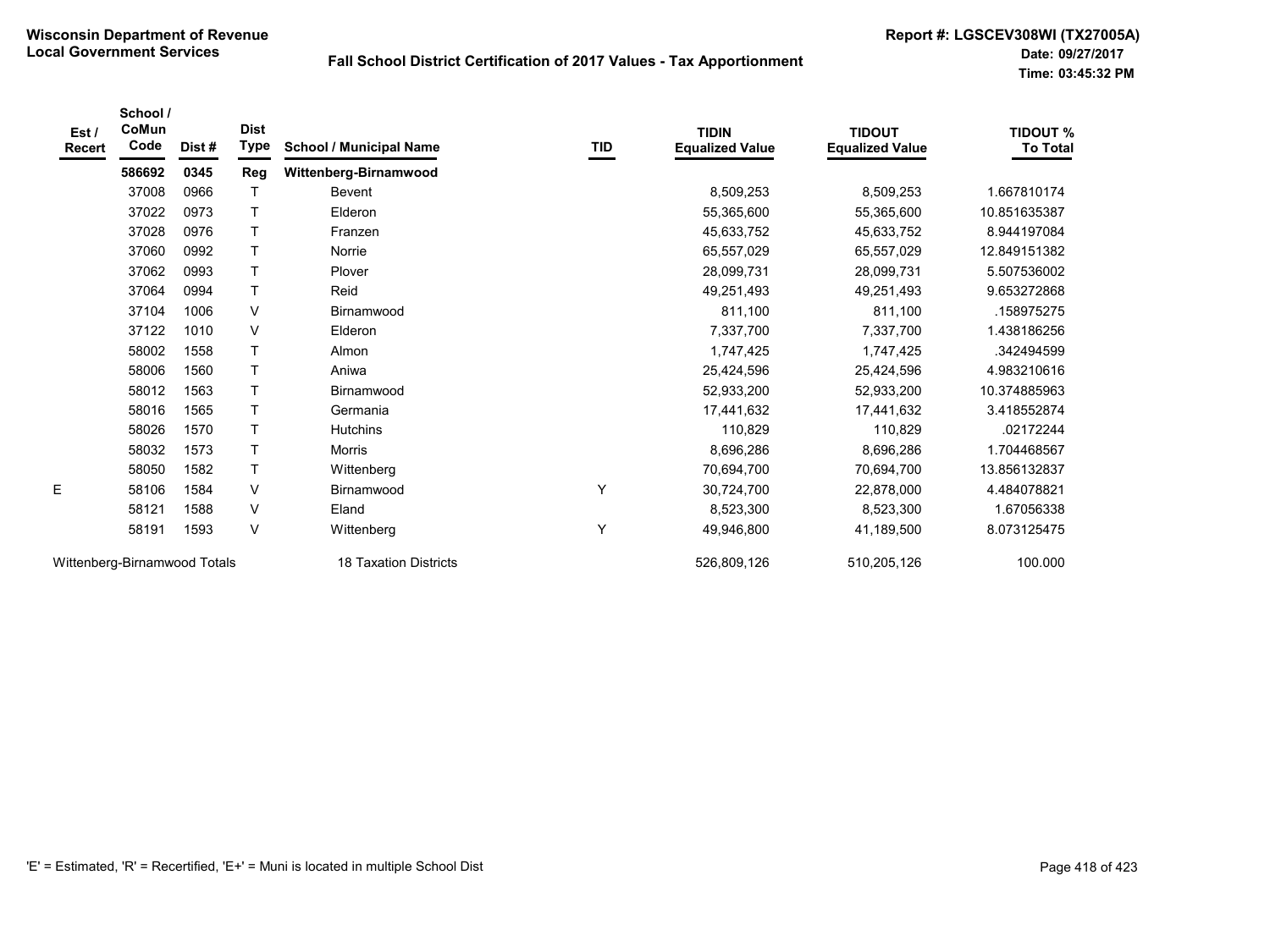| Est /<br>Recert             | School /<br>CoMun<br>Code | Dist # | <b>Dist</b><br>Type | <b>School / Municipal Name</b> | TID | <b>TIDIN</b><br><b>Equalized Value</b> | <b>TIDOUT</b><br><b>Equalized Value</b> | <b>TIDOUT %</b><br><b>To Total</b> |
|-----------------------------|---------------------------|--------|---------------------|--------------------------------|-----|----------------------------------------|-----------------------------------------|------------------------------------|
|                             | 296713                    | 0175   | Reg                 | <b>Wonewoc-Union Center</b>    |     |                                        |                                         |                                    |
|                             | 29020                     | 0796   |                     | Lindina                        |     | 663,717                                | 663,717                                 | .274084262                         |
|                             | 29036                     | 0804   |                     | Summit                         |     | 37,108,882                             | 37,108,882                              | 15.324242916                       |
|                             | 29038                     | 0805   |                     | Wonewoc                        |     | 27,397,095                             | 27,397,095                              | 11.313726428                       |
|                             | 29186                     | 0810   | $\vee$              | Union Center                   |     | 11,913,400                             | 11,913,400                              | 4.919680295                        |
| E                           | 29191                     | 0811   | V                   | Wonewoc                        |     | 23,140,300                             | 23,140,300                              | 9.555868009                        |
|                             | 52030                     | 1388   |                     | Westford                       |     | 818,367                                | 818,367                                 | .337947522                         |
|                             | 56022                     | 1506   | Т                   | <b>Ironton</b>                 |     | 129.513                                | 129.513                                 | .053482847                         |
|                             | 56024                     | 1507   |                     | La Valle                       |     | 64.655.996                             | 64.655.996                              | 26.699920216                       |
|                             | 56044                     | 1517   |                     | Woodland                       |     | 76,330,742                             | 76,330,742                              | 31.521047505                       |
| Wonewoc-Union Center Totals |                           |        |                     | 9 Taxation Districts           |     | 242,158,012                            | 242,158,012                             | 100.000                            |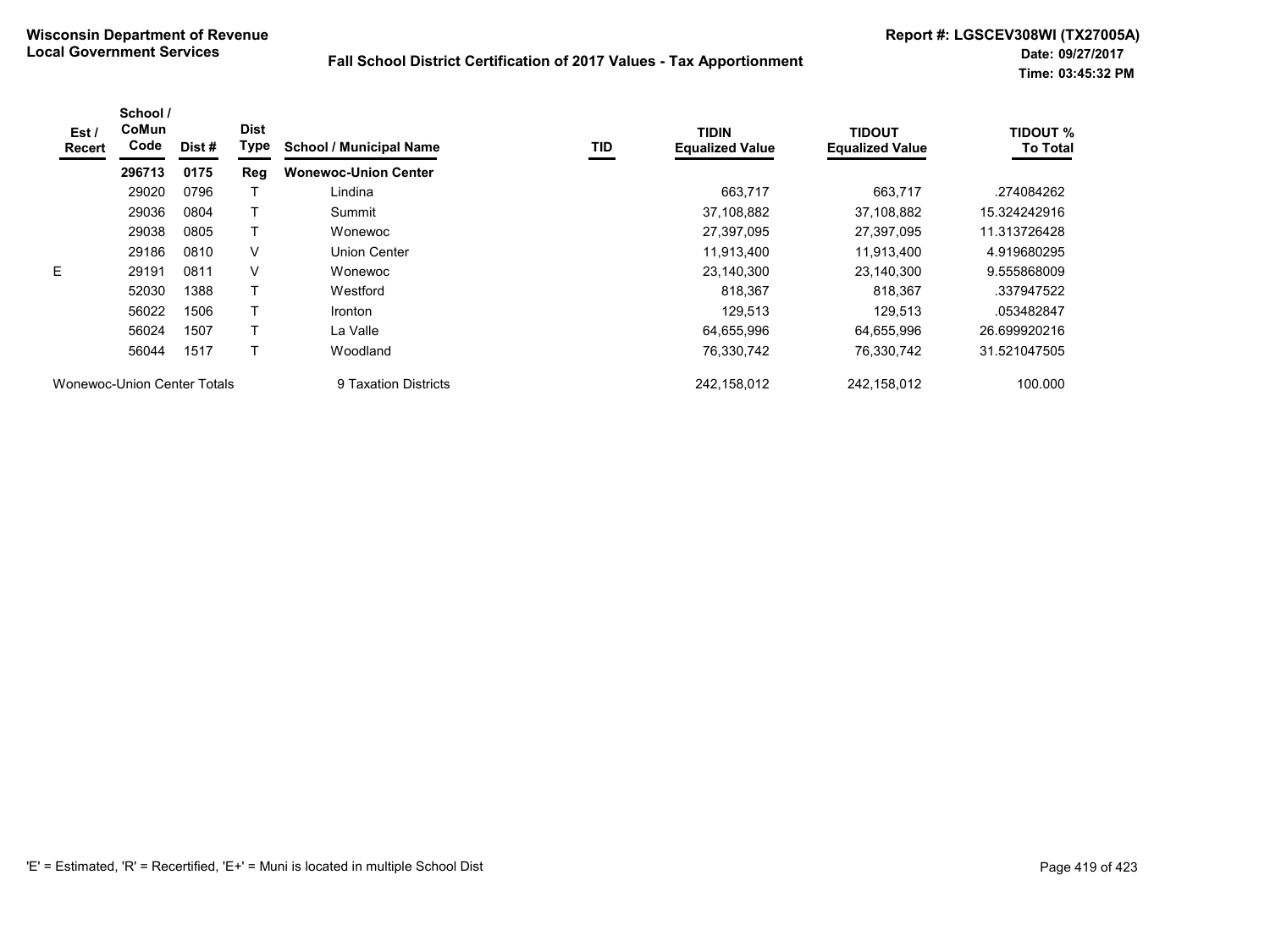| Est.<br><b>Recert</b> | School /<br>CoMun<br>Code | Dist # | Dist<br>Type | <b>School / Municipal Name</b> | TID | <b>TIDIN</b><br><b>Equalized Value</b> | <b>TIDOUT</b><br><b>Equalized Value</b> | <b>TIDOUT %</b><br><b>To Total</b> |
|-----------------------|---------------------------|--------|--------------|--------------------------------|-----|----------------------------------------|-----------------------------------------|------------------------------------|
|                       | 636720                    | 0264   | Elem         | Woodruff J 1                   |     |                                        |                                         |                                    |
|                       | 43040                     | 1175   |              | Woodruff                       |     | 354,388,300                            | 354.388.300                             | 39.347924301                       |
| $E+$                  | 63002                     | 1715   |              | Arbor Vitae                    |     | 546.264.800                            | 546.264.800                             | 60.652075699                       |
| Woodruff J 1 Totals   |                           |        |              | 2 Taxation Districts           |     | 900,653,100                            | 900,653,100                             | 100.000                            |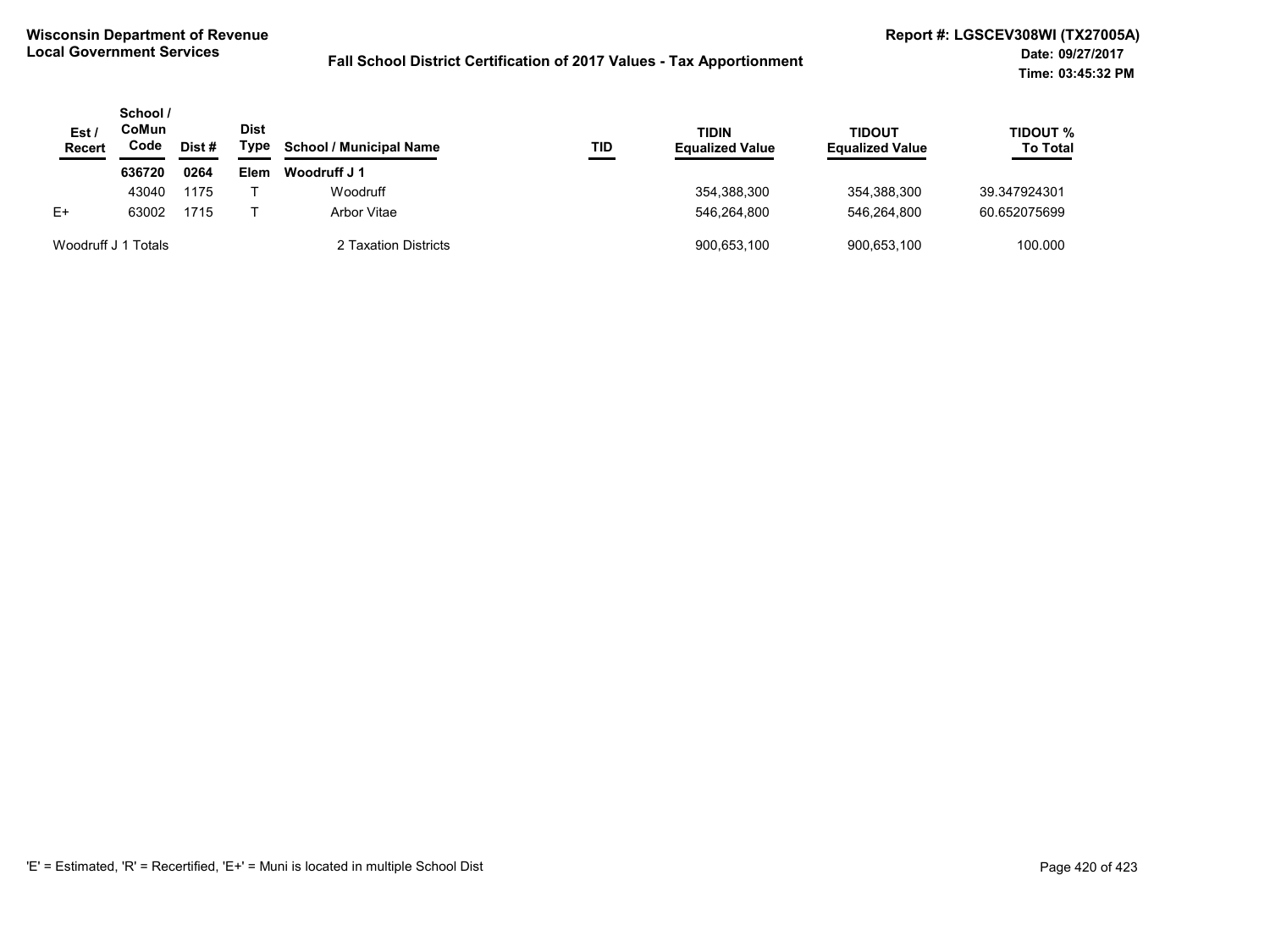| Est /<br><b>Recert</b>              | School /<br>CoMun<br>Code | Dist #                | <b>Dist</b><br>Type | <b>School / Municipal Name</b> | TID         | <b>TIDIN</b><br><b>Equalized Value</b> | <b>TIDOUT</b><br><b>Equalized Value</b> | <b>TIDOUT %</b><br><b>To Total</b> |
|-------------------------------------|---------------------------|-----------------------|---------------------|--------------------------------|-------------|----------------------------------------|-----------------------------------------|------------------------------------|
|                                     | 056734                    | 0040                  | <b>Reg</b>          | <b>Wrightstown Community</b>   |             |                                        |                                         |                                    |
|                                     | 05018                     | 0110                  |                     | Holland                        |             | 76,025,253                             | 76,025,253                              | 11.412272649                       |
|                                     | 05024                     | 0112                  |                     | Lawrence                       |             | 51,843,901                             | 51,843,901                              | 7.782371121                        |
|                                     | 05026                     | 0114                  |                     | Morrison                       |             | 5,345,464                              | 5,345,464                               | .802416174                         |
|                                     | 05034                     | 0117                  |                     | Rockland                       |             | 38,845,141                             | 38,845,141                              | 5.831106411                        |
|                                     | 05040                     | 0120                  | Т                   | Wrightstown                    |             | 202,423,376                            | 202,423,376                             | 30.386097598                       |
| 05191                               | 0126                      | V                     | Wrightstown         | Υ                              | 204,189,200 | 204, 185, 200                          | 30.650567824                            |                                    |
|                                     | 08002                     | 0179                  |                     | <b>Brillion</b>                |             | 586,987                                | 586,987                                 | .08811356                          |
|                                     | 44006                     | 1180                  |                     | <b>Buchanan</b>                |             | 7,438,170                              | 7,438,170                               | 1.116555627                        |
|                                     | 44026                     | 1190                  |                     | Kaukauna                       |             | 53,721,427                             | 53,721,427                              | 8.06420956                         |
|                                     | 44191                     | 1976                  | V                   | Wrightstown                    | Υ           | 32,389,600                             | 25,756,100                              | 3.866289476                        |
| <b>Wrightstown Community Totals</b> |                           | 10 Taxation Districts |                     | 672,808,519                    | 666,171,019 | 100.000                                |                                         |                                    |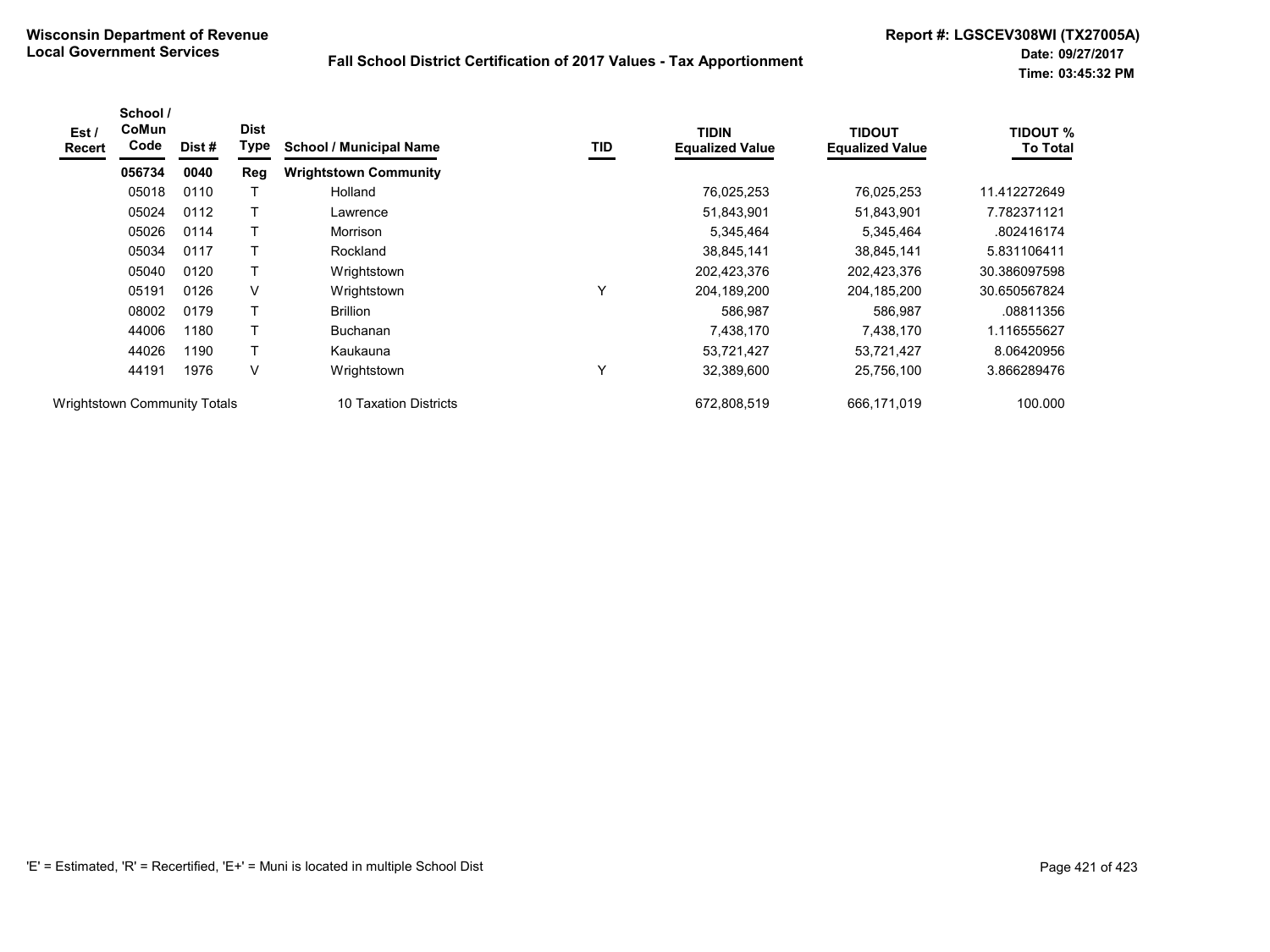| Est/<br><b>Recert</b> | School /<br><b>CoMun</b><br>Code | Dist # | <b>Dist</b><br>Type | <b>School / Municipal Name</b> | TID | <b>TIDIN</b><br><b>Equalized Value</b> | <b>TIDOUT</b><br><b>Equalized Value</b> | <b>TIDOUT %</b><br><b>To Total</b> |
|-----------------------|----------------------------------|--------|---------------------|--------------------------------|-----|----------------------------------------|-----------------------------------------|------------------------------------|
|                       | 516748                           | 0312   | Elem                | Yorkville J 2                  |     |                                        |                                         |                                    |
|                       | 51006                            | 1357   |                     | Dover                          |     | 4,637,732                              | 4,637,732                               | 1.007385223                        |
|                       | 51012                            | 1360   |                     | Raymond                        |     | 9,256,658                              | 9,256,658                               | 2.010685499                        |
|                       | 51018                            | 1363   |                     | Yorkville                      |     | 446.478.851                            | 446.478.851                             | 96.981929278                       |
| Yorkville J 2 Totals  |                                  |        |                     | 3 Taxation Districts           |     | 460,373,241                            | 460.373.241                             | 100.000                            |